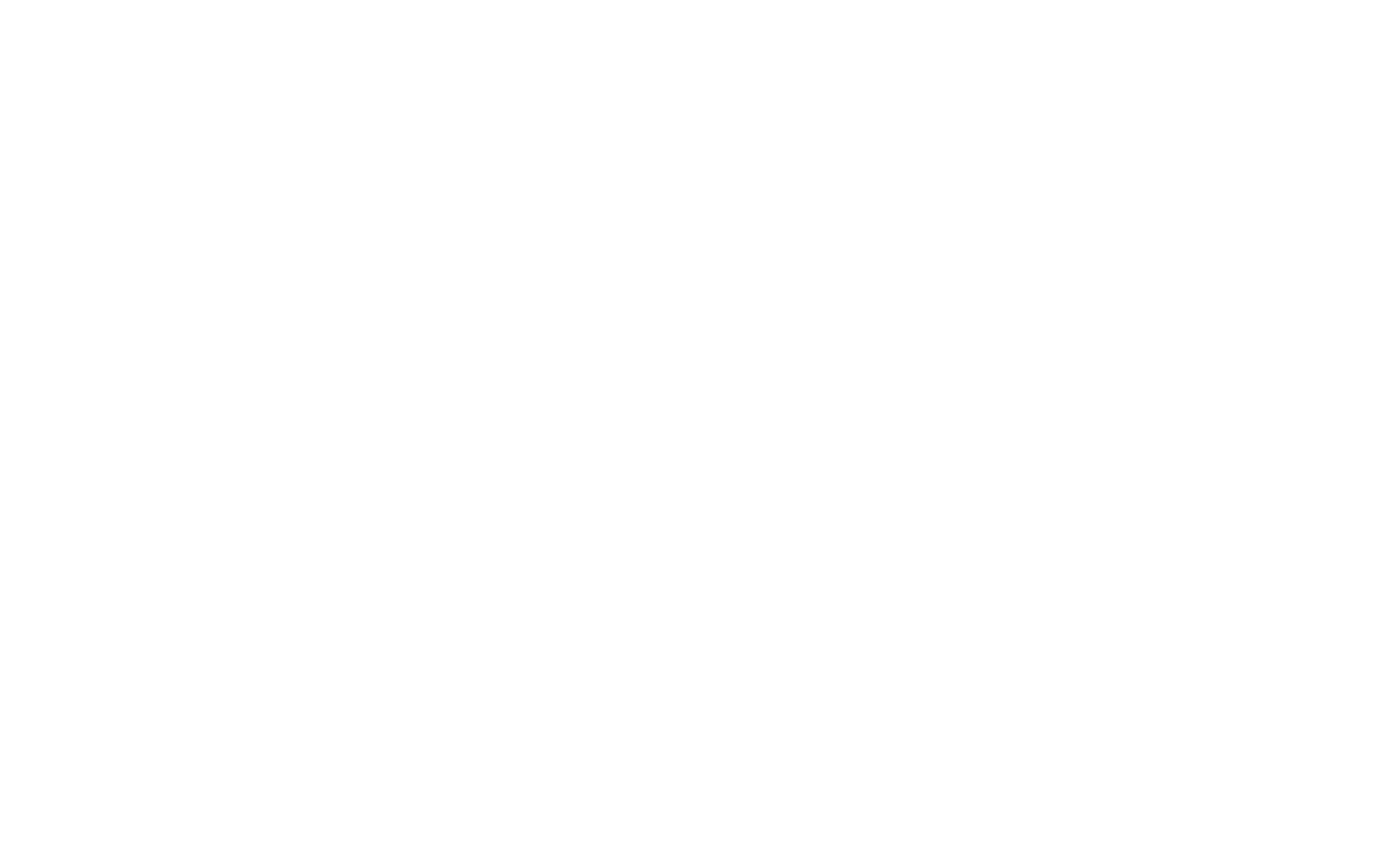| STATE OF NEW YORK<br>COUNTY - Herkimer                            | 2017                                                                                            | TOWN TAX | R O L L<br>TAXABLE SECTION OF THE ROLL - 1                 | VALUATION DATE-JUL 01, 2015      | PAGE<br>1                     |
|-------------------------------------------------------------------|-------------------------------------------------------------------------------------------------|----------|------------------------------------------------------------|----------------------------------|-------------------------------|
| - Fairfield<br>TOWN<br>VILLAGE - Middleville<br>$-212401$<br>SWIS |                                                                                                 |          | OWNERS NAME SEQUENCE<br>UNIFORM PERCENT OF VALUE IS 080.00 | TAXABLE STATUS DATE-MAR 01, 2016 |                               |
| TAX MAP PARCEL NUMBER                                             | PROPERTY LOCATION & CLASS ASSESSMENT EXEMPTION CODE----------------COUNTY--------TOWN---------- |          |                                                            |                                  |                               |
| CURRENT OWNERS NAME                                               | SCHOOL DISTRICT                                                                                 | LAND     | TAX DESCRIPTION                                            | TAXABLE VALUE                    |                               |
| CURRENT OWNERS ADDRESS                                            | PARCEL SIZE/GRID COORD                                                                          | TOTAL    | SPECIAL DISTRICTS                                          |                                  | TAX AMOUNT                    |
| ************************                                          |                                                                                                 |          |                                                            |                                  |                               |
|                                                                   | 16 Park Ave                                                                                     |          |                                                            | ACCT 092000960                   | BILL<br>1                     |
| $100.51 - 1 - 40$<br>Adams Kristopher T                           | 210 1 Family Res<br>West Canada Val 212402                                                      | 8,000    | County Tax<br>Town Tax                                     | 58,000<br>58,000                 | 420.05<br>142.04              |
| Adams Victoria L                                                  | 84.00 DPTH 284.30<br>FRNT                                                                       | 58,000   |                                                            |                                  |                               |
| 16 Park Ave                                                       | EAST-0367053 NRTH-1569359                                                                       |          |                                                            |                                  |                               |
| Middleville, NY 13406                                             | DEED BOOK 1596<br>PG-188                                                                        |          |                                                            |                                  |                               |
|                                                                   | FULL MARKET VALUE                                                                               | 72,500   |                                                            |                                  |                               |
|                                                                   |                                                                                                 |          | TOTAL TAX ---                                              |                                  | 562.09**                      |
|                                                                   |                                                                                                 |          |                                                            | DATE #1<br>AMT DUE               | 01/31/17<br>562.09            |
|                                                                   |                                                                                                 |          |                                                            |                                  |                               |
|                                                                   | 128 S Main St                                                                                   |          |                                                            | ACCT 092003480                   | 2<br><b>BILL</b>              |
| $100.67 - 1 - 3$                                                  | 210 1 Family Res                                                                                |          | County Tax                                                 | 45,000                           | 325.90                        |
| Agne Becky A                                                      | West Canada Val 212402                                                                          | 10,000   | Town Tax                                                   | 45,000                           | 110.20                        |
| 128 S Main St                                                     | ACRES<br>1.30                                                                                   | 45,000   |                                                            |                                  |                               |
| Middleville, NY 13406                                             | EAST-0367472 NRTH-1566231                                                                       |          |                                                            |                                  |                               |
|                                                                   | DEED BOOK 1544<br>PG-334                                                                        |          |                                                            |                                  |                               |
|                                                                   | FULL MARKET VALUE                                                                               | 56,250   |                                                            |                                  |                               |
|                                                                   |                                                                                                 |          | TOTAL TAX ---                                              |                                  | 436.10**                      |
|                                                                   |                                                                                                 |          |                                                            | DATE #1<br>AMT DUE               | 01/31/17<br>436.10            |
|                                                                   |                                                                                                 |          |                                                            |                                  |                               |
|                                                                   | 21 S Main St                                                                                    |          |                                                            | ACCT 092086012                   | $\overline{3}$<br><b>BILL</b> |
| $100.59 - 1 - 10$                                                 | 210 1 Family Res                                                                                |          | County Tax                                                 | 40,000                           | 289.69                        |
| Ainslie Nancy                                                     | West Canada Val 212402                                                                          | 12,000   | Town Tax                                                   | 40,000                           | 97.96                         |
| 21 S Main St                                                      | 56.10 DPTH 150.48<br>FRNT                                                                       | 40,000   |                                                            |                                  |                               |
| Middleville, NY 13406                                             | EAST-0367133 NRTH-1568583                                                                       |          |                                                            |                                  |                               |
|                                                                   | DEED BOOK 1529<br>PG-950                                                                        |          |                                                            |                                  |                               |
|                                                                   | FULL MARKET VALUE                                                                               | 50,000   | TOTAL TAX ---                                              |                                  | 387.65**                      |
|                                                                   |                                                                                                 |          |                                                            | DATE #1                          | 01/31/17                      |
|                                                                   |                                                                                                 |          |                                                            | AMT DUE                          | 387.65                        |
|                                                                   |                                                                                                 |          |                                                            | ****** 100.42-1-11 ****          | **********                    |
|                                                                   | 42 Huyck Ave                                                                                    |          |                                                            | ACCT 092002850                   | <b>BILL</b><br>$\overline{4}$ |
| $100.42 - 1 - 11$                                                 | 210 1 Family Res                                                                                |          | County Tax                                                 | 78,000                           | 564.90                        |
| Apel Karen                                                        | West Canada Val 212402                                                                          | 8,000    | Town Tax                                                   | 78,000                           | 191.02                        |
| 42 Huyck Ave                                                      | FRNT 100.00 DPTH 220.00                                                                         | 78,000   |                                                            |                                  |                               |
| Middleville, NY 13406                                             | EAST-0366632 NRTH-1571045                                                                       |          |                                                            |                                  |                               |
|                                                                   | DEED BOOK 687<br>$PG-277$                                                                       |          |                                                            |                                  |                               |
|                                                                   | FULL MARKET VALUE                                                                               | 97,500   |                                                            |                                  |                               |
|                                                                   |                                                                                                 |          | TOTAL TAX ---                                              |                                  | 755.92**                      |
|                                                                   |                                                                                                 |          |                                                            | DATE #1                          | 01/31/17                      |
|                                                                   |                                                                                                 |          |                                                            | AMT DUE                          | 755.92                        |
|                                                                   |                                                                                                 |          |                                                            |                                  |                               |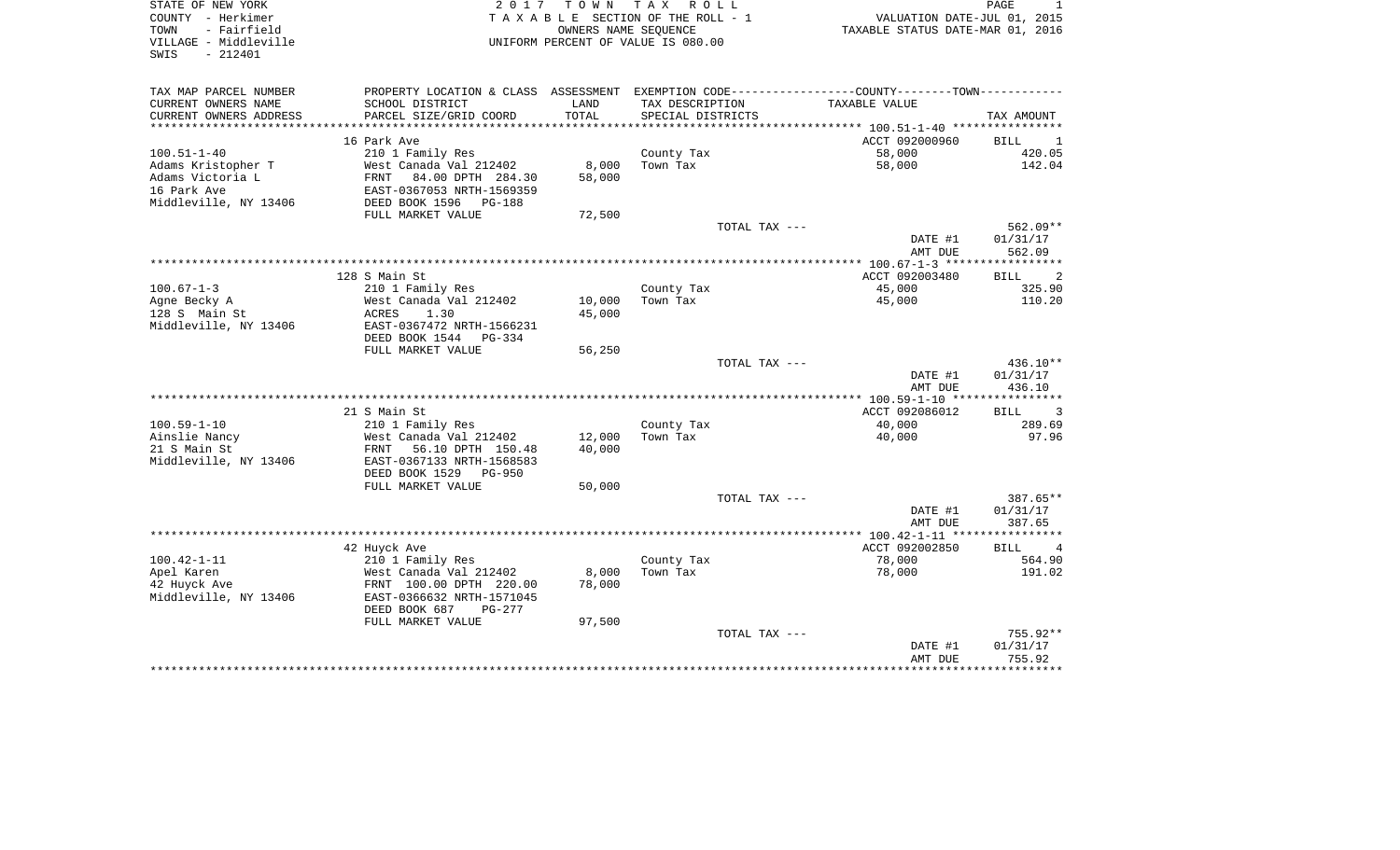| COUNTY<br>- Herkimer       |                                                                                               | T A X A B L E SECTION OF THE ROLL - 1 |                          |                   |                                  |          | VALUATION DATE-JUL 01, 2015 |
|----------------------------|-----------------------------------------------------------------------------------------------|---------------------------------------|--------------------------|-------------------|----------------------------------|----------|-----------------------------|
| - Fairfield<br>TOWN        |                                                                                               |                                       | OWNERS NAME SEQUENCE     |                   | TAXABLE STATUS DATE-MAR 01, 2016 |          |                             |
| VILLAGE - Middleville      |                                                                                               | UNIFORM PERCENT OF VALUE IS 080.00    |                          |                   |                                  |          |                             |
| $-212401$<br>SWIS          |                                                                                               |                                       |                          |                   |                                  |          |                             |
|                            |                                                                                               |                                       |                          |                   |                                  |          |                             |
|                            |                                                                                               |                                       |                          |                   |                                  |          |                             |
| TAX MAP PARCEL NUMBER      | PROPERTY LOCATION & CLASS ASSESSMENT EXEMPTION CODE---------------COUNTY-------TOWN---------- |                                       |                          |                   |                                  |          |                             |
| CURRENT OWNERS NAME        | SCHOOL DISTRICT                                                                               | LAND                                  | TAX DESCRIPTION          |                   | <b>TAXABLE VALUE</b>             |          |                             |
| CURRENT OWNERS ADDRESS     | PARCEL SIZE/GRID COORD                                                                        | TOTAL                                 |                          | SPECIAL DISTRICTS |                                  |          | TAX AMOUNT                  |
|                            |                                                                                               |                                       |                          |                   |                                  |          |                             |
|                            | 76 S Main St                                                                                  |                                       |                          |                   | ACCT 092003330                   |          | <b>BILL</b><br>5            |
| $100.59 - 1 - 33$          | 210 1 Family Res                                                                              |                                       | VET COM C 41132          |                   | 12,000                           | $\Omega$ |                             |
| Archer Jeffrey             | West Canada Val 212402                                                                        |                                       | 20,000 VET COM T 41133   |                   | $\mathbf 0$                      | 16,000   |                             |
| Archer Jenelyn             | ACRES<br>2.50 BANK<br>135                                                                     |                                       | 120,000 VET DIS CT 41141 |                   | 24,000                           | 24,000   |                             |
| 76 S Main St               | EAST-0367092 NRTH-1567431                                                                     |                                       |                          |                   | 84,000                           |          | 608.35                      |
| PO Box 53                  |                                                                                               |                                       | County Tax               |                   |                                  |          | 195.92                      |
|                            | DEED BOOK 1306<br>PG-142                                                                      |                                       | Town Tax                 |                   | 80,000                           |          |                             |
| Middleville, NY 13406      | FULL MARKET VALUE                                                                             | 150,000                               |                          |                   |                                  |          |                             |
|                            |                                                                                               |                                       |                          | TOTAL TAX ---     |                                  |          | $804.27**$                  |
|                            |                                                                                               |                                       |                          |                   |                                  | DATE #1  | 01/31/17                    |
|                            |                                                                                               |                                       |                          |                   |                                  | AMT DUE  | 804.27                      |
|                            |                                                                                               |                                       |                          |                   |                                  |          |                             |
|                            | 46 S Main St                                                                                  |                                       |                          |                   | ACCT 092004230                   |          | 6<br>BILL                   |
| $100.59 - 1 - 18$          | 210 1 Family Res                                                                              |                                       | County Tax               |                   | 66,000                           |          | 477.99                      |
| Arthur Lloyd               | West Canada Val 212402                                                                        | 7,000                                 | Town Tax                 |                   | 66,000                           |          | 161.63                      |
| Arthur Ruth                | FRNT 105.00 DPTH 170.00                                                                       | 66,000                                |                          |                   |                                  |          |                             |
| 46 S Main St               | EAST-0367145 NRTH-1568018                                                                     |                                       |                          |                   |                                  |          |                             |
| Middleville, NY 13406      | DEED BOOK 673<br>$PG-235$                                                                     |                                       |                          |                   |                                  |          |                             |
|                            | FULL MARKET VALUE                                                                             | 82,500                                |                          |                   |                                  |          |                             |
|                            |                                                                                               |                                       |                          | TOTAL TAX ---     |                                  |          | 639.62**                    |
|                            |                                                                                               |                                       |                          |                   |                                  | DATE #1  | 01/31/17                    |
|                            |                                                                                               |                                       |                          |                   |                                  |          |                             |
|                            |                                                                                               |                                       |                          |                   |                                  | AMT DUE  | 639.62                      |
|                            |                                                                                               |                                       |                          |                   |                                  |          |                             |
|                            | 28 Park Ave                                                                                   |                                       |                          |                   | ACCT 092003120                   |          | 7<br>BILL                   |
| $100.51 - 1 - 30$          | 210 1 Family Res                                                                              |                                       | County Tax               |                   | 65,000                           |          | 470.75                      |
| Baker Jennifer             | West Canada Val 212402                                                                        | 8,000                                 | Town Tax                 |                   | 65,000                           |          | 159.18                      |
| Baker Jeffrey              | FRNT 169.70 DPTH 151.00                                                                       | 65,000                                |                          |                   |                                  |          |                             |
| 28 Park Ave                | 0.57<br>ACRES                                                                                 |                                       |                          |                   |                                  |          |                             |
| Middleville, NY 13406-0119 | EAST-0367333 NRTH-1569503                                                                     |                                       |                          |                   |                                  |          |                             |
|                            | DEED BOOK 1590<br>PG-72                                                                       |                                       |                          |                   |                                  |          |                             |
|                            | FULL MARKET VALUE                                                                             | 81,250                                |                          |                   |                                  |          |                             |
|                            |                                                                                               |                                       |                          | TOTAL TAX ---     |                                  |          | 629.93**                    |
|                            |                                                                                               |                                       |                          |                   |                                  | DATE #1  | 01/31/17                    |
|                            |                                                                                               |                                       |                          |                   |                                  | AMT DUE  | 629.93                      |
|                            |                                                                                               |                                       |                          |                   |                                  |          |                             |
|                            | 49 Park Ave                                                                                   |                                       |                          |                   | ACCT 092081492                   |          | <b>BILL</b><br>8            |
|                            |                                                                                               |                                       |                          |                   |                                  |          |                             |
| $100.51 - 1 - 10$          | 210 1 Family Res                                                                              |                                       | County Tax               |                   | 45,000                           |          | 325.90                      |
| Bates Mairye E             | West Canada Val 212402                                                                        | 6,000                                 | Town Tax                 |                   | 45,000                           |          | 110.20                      |
| 2240 Sunset Dr             | 50.00 DPTH 150.00<br>FRNT                                                                     | 45,000                                |                          |                   |                                  |          |                             |
| Escondido, CA 92025        | EAST-0367579 NRTH-1569751                                                                     |                                       |                          |                   |                                  |          |                             |
|                            | DEED BOOK 1323<br>$PG-359$                                                                    |                                       |                          |                   |                                  |          |                             |
|                            | FULL MARKET VALUE                                                                             | 56,250                                |                          |                   |                                  |          |                             |
|                            |                                                                                               |                                       |                          | TOTAL TAX ---     |                                  |          | 436.10**                    |
|                            |                                                                                               |                                       |                          |                   |                                  | DATE #1  | 01/31/17                    |
|                            |                                                                                               |                                       |                          |                   |                                  | AMT DUE  | 436.10                      |
|                            |                                                                                               |                                       |                          |                   |                                  |          |                             |
|                            |                                                                                               |                                       |                          |                   |                                  |          |                             |

STATE OF NEW YORK 2 0 1 7 T O W N T A X R O L L PAGE 2

 $\overline{\mathbf{c}}$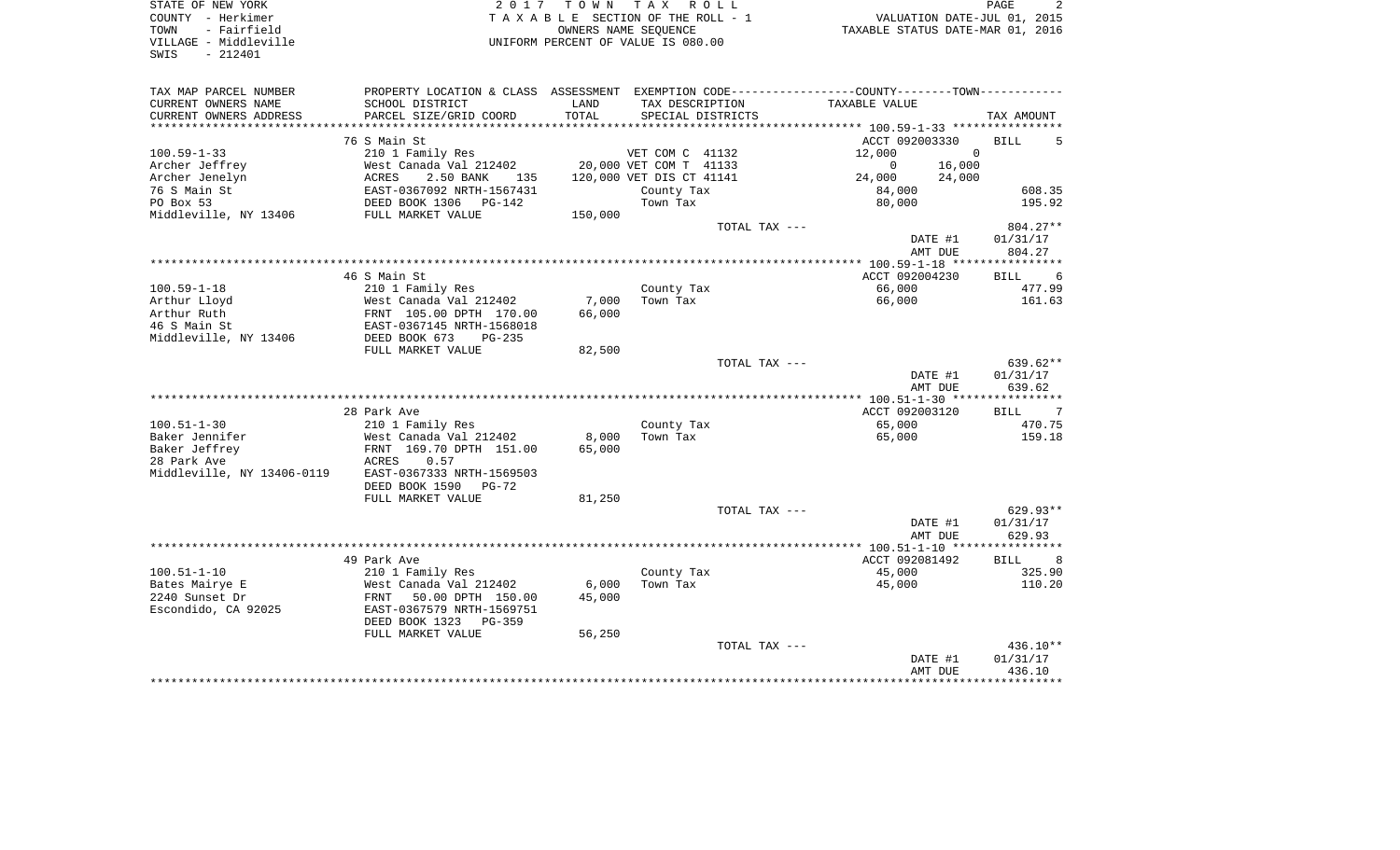| STATE OF NEW YORK<br>COUNTY - Herkimer<br>- Fairfield<br>TOWN<br>VILLAGE - Middleville | 2017                                                 | T O W N<br>OWNERS NAME SEQUENCE | TAX ROLL<br>TAXABLE SECTION OF THE ROLL - 1<br>UNIFORM PERCENT OF VALUE IS 080.00 | VALUATION DATE-JUL 01, 2015<br>TAXABLE STATUS DATE-MAR 01, 2016                                  | PAGE                  |
|----------------------------------------------------------------------------------------|------------------------------------------------------|---------------------------------|-----------------------------------------------------------------------------------|--------------------------------------------------------------------------------------------------|-----------------------|
| SWIS<br>$-212401$                                                                      |                                                      |                                 |                                                                                   |                                                                                                  |                       |
| TAX MAP PARCEL NUMBER                                                                  |                                                      |                                 |                                                                                   | PROPERTY LOCATION & CLASS ASSESSMENT EXEMPTION CODE----------------COUNTY--------TOWN----------- |                       |
| CURRENT OWNERS NAME                                                                    | SCHOOL DISTRICT                                      | LAND                            | TAX DESCRIPTION                                                                   | TAXABLE VALUE                                                                                    |                       |
| CURRENT OWNERS ADDRESS                                                                 | PARCEL SIZE/GRID COORD                               | TOTAL                           | SPECIAL DISTRICTS                                                                 |                                                                                                  | TAX AMOUNT            |
|                                                                                        |                                                      |                                 |                                                                                   |                                                                                                  |                       |
| $100.51 - 1 - 24$                                                                      | 57 Fairfield St<br>210 1 Family Res                  |                                 | County Tax                                                                        | ACCT 092000210<br>72,000                                                                         | 9<br>BILL<br>521.44   |
| Berner John F Jr                                                                       | West Canada Val 212402                               | 7,000                           | Town Tax                                                                          | 72,000                                                                                           | 176.33                |
| 57 Fairfield St                                                                        | FRNT 100.00 DPTH 193.00                              | 72,000                          |                                                                                   |                                                                                                  |                       |
| Middleville, NY 13406                                                                  | EAST-0367956 NRTH-1569378<br>DEED BOOK 795<br>PG-526 |                                 |                                                                                   |                                                                                                  |                       |
|                                                                                        | FULL MARKET VALUE                                    | 90,000                          |                                                                                   |                                                                                                  |                       |
|                                                                                        |                                                      |                                 | TOTAL TAX ---                                                                     |                                                                                                  | 697.77**              |
|                                                                                        |                                                      |                                 |                                                                                   | DATE #1<br>AMT DUE                                                                               | 01/31/17<br>697.77    |
|                                                                                        |                                                      |                                 |                                                                                   |                                                                                                  |                       |
|                                                                                        | 53 Fairfield St                                      |                                 |                                                                                   | ACCT 092004500                                                                                   | <b>BILL</b><br>10     |
| $100.51 - 1 - 25$                                                                      | 220 2 Family Res                                     |                                 | County Tax                                                                        | 56,000                                                                                           | 405.57                |
| Berner John Jr                                                                         | West Canada Val 212402                               | 8,000                           | Town Tax                                                                          | 56,000                                                                                           | 137.14                |
| Berner Kathleen                                                                        | FRNT 202.00 DPTH<br>78.00                            | 56,000                          |                                                                                   |                                                                                                  |                       |
| 57 Fairfield St                                                                        | EAST-0367868 NRTH-1569390                            |                                 |                                                                                   |                                                                                                  |                       |
| Middleville, NY 13406-0568                                                             | DEED BOOK 753<br>$PG-36$<br>FULL MARKET VALUE        | 70,000                          |                                                                                   |                                                                                                  |                       |
|                                                                                        |                                                      |                                 | TOTAL TAX ---                                                                     |                                                                                                  | 542.71**              |
|                                                                                        |                                                      |                                 |                                                                                   | DATE #1                                                                                          | 01/31/17              |
|                                                                                        |                                                      |                                 |                                                                                   | AMT DUE                                                                                          | 542.71                |
|                                                                                        |                                                      |                                 |                                                                                   |                                                                                                  |                       |
|                                                                                        | 120 N Main St                                        |                                 |                                                                                   | ACCT 092086010                                                                                   | BILL<br>11            |
| $100.42 - 1 - 9.2$                                                                     | 210 1 Family Res                                     |                                 | County Tax                                                                        | 75,000                                                                                           | 543.17                |
| Bienkowski Richelle Lynn                                                               | West Canada Val 212402                               | 9,000                           | Town Tax                                                                          | 75,000                                                                                           | 183.67                |
| 120 N Main St<br>Middleville, NY 13406                                                 | FRNT 157.26 DPTH 224.92<br>EAST-0365868 NRTH-1571139 | 75,000                          |                                                                                   |                                                                                                  |                       |
|                                                                                        | DEED BOOK 1345 PG-786                                |                                 |                                                                                   |                                                                                                  |                       |
|                                                                                        | FULL MARKET VALUE                                    | 93,750                          |                                                                                   |                                                                                                  |                       |
|                                                                                        |                                                      |                                 | TOTAL TAX ---                                                                     |                                                                                                  | 726.84**              |
|                                                                                        |                                                      |                                 |                                                                                   | DATE #1                                                                                          | 01/31/17              |
|                                                                                        |                                                      |                                 |                                                                                   | AMT DUE                                                                                          | 726.84                |
|                                                                                        |                                                      |                                 |                                                                                   |                                                                                                  | * * * * * * * * * * * |
|                                                                                        | 49 Huyck Ave                                         |                                 |                                                                                   | ACCT 092002160                                                                                   | 12<br>BILL            |
| $100.42 - 1 - 8$                                                                       | 210 1 Family Res                                     |                                 | County Tax                                                                        | 105,000                                                                                          | 760.44                |
| Bigelow Martin<br>Bigelow Kim                                                          | West Canada Val 212402                               | 10,000<br>105,000               | Town Tax                                                                          | 105,000                                                                                          | 257.14                |
| 49 Huyck Ave                                                                           | FRNT 200.00 DPTH 300.00<br>EAST-0366729 NRTH-1571390 |                                 |                                                                                   |                                                                                                  |                       |
| PO Box 353                                                                             | DEED BOOK 838<br>$PG-634$                            |                                 |                                                                                   |                                                                                                  |                       |
| Middleville, NY 13406                                                                  | FULL MARKET VALUE                                    | 131,250                         |                                                                                   |                                                                                                  |                       |
|                                                                                        |                                                      |                                 | TOTAL TAX ---                                                                     |                                                                                                  | 1,017.58**            |
|                                                                                        |                                                      |                                 |                                                                                   | DATE #1                                                                                          | 01/31/17              |
|                                                                                        |                                                      |                                 |                                                                                   | AMT DUE                                                                                          | 1,017.58              |
|                                                                                        |                                                      |                                 |                                                                                   |                                                                                                  |                       |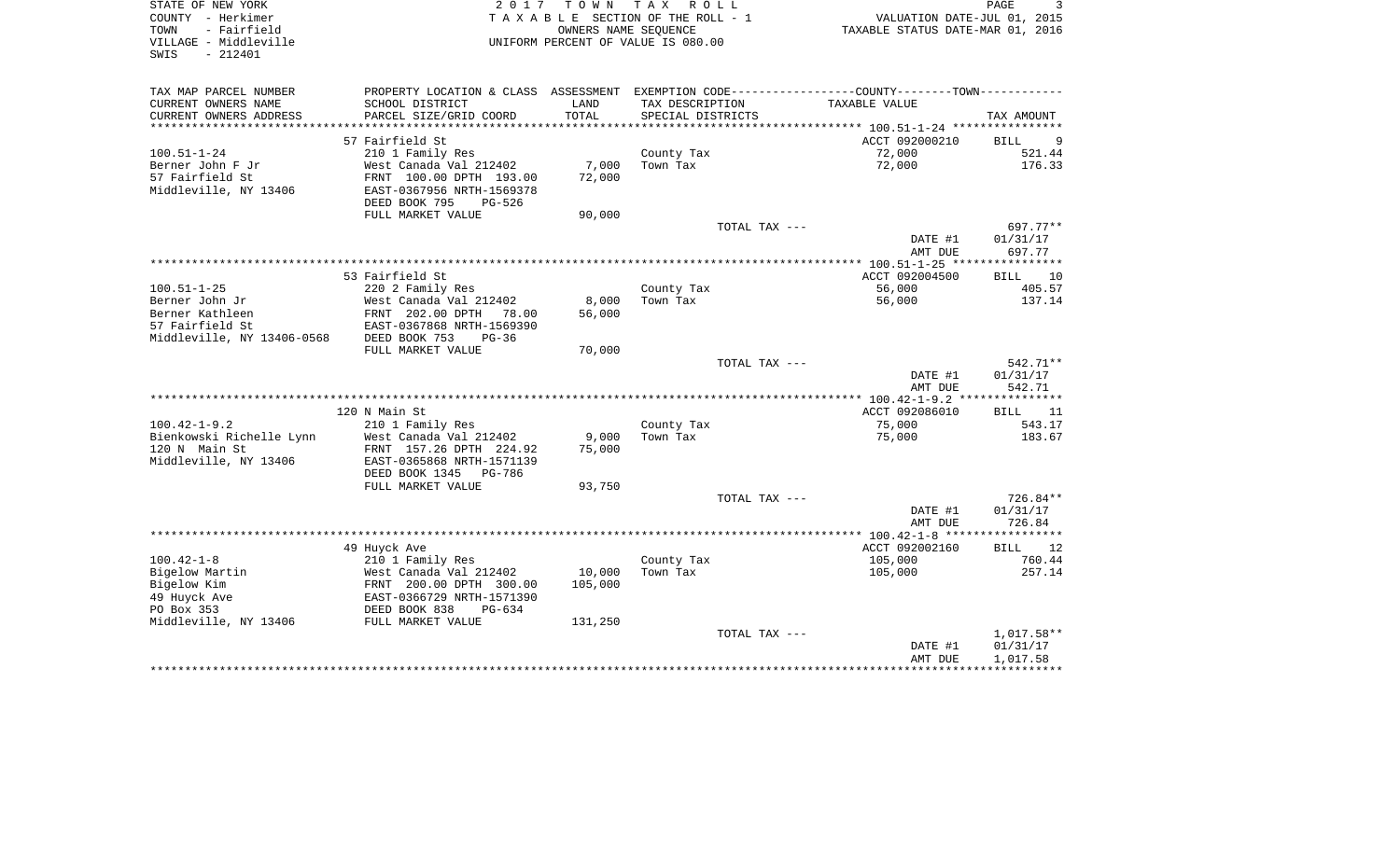| STATE OF NEW YORK<br>COUNTY - Herkimer<br>- Fairfield<br>TOWN<br>VILLAGE - Middleville<br>SWIS<br>$-212401$ |                                                                                               |                   | 2017 TOWN TAX ROLL<br>TAXABLE SECTION OF THE ROLL - 1<br>OWNERS NAME SEOUENCE<br>UNIFORM PERCENT OF VALUE IS 080.00 |               | TAXABLE STATUS DATE-MAR 01, 2016 | PAGE<br>4<br>VALUATION DATE-JUL 01, 2015 |
|-------------------------------------------------------------------------------------------------------------|-----------------------------------------------------------------------------------------------|-------------------|---------------------------------------------------------------------------------------------------------------------|---------------|----------------------------------|------------------------------------------|
|                                                                                                             |                                                                                               |                   |                                                                                                                     |               |                                  |                                          |
| TAX MAP PARCEL NUMBER                                                                                       | PROPERTY LOCATION & CLASS ASSESSMENT EXEMPTION CODE---------------COUNTY-------TOWN---------- |                   |                                                                                                                     |               |                                  |                                          |
| CURRENT OWNERS NAME                                                                                         | SCHOOL DISTRICT                                                                               | LAND              | TAX DESCRIPTION                                                                                                     |               | TAXABLE VALUE                    |                                          |
| CURRENT OWNERS ADDRESS                                                                                      | PARCEL SIZE/GRID COORD                                                                        | TOTAL             | SPECIAL DISTRICTS                                                                                                   |               |                                  | TAX AMOUNT                               |
|                                                                                                             | 86 N Main St                                                                                  |                   |                                                                                                                     |               | ACCT 092004440                   | <b>BILL</b><br>13                        |
| $100.50 - 1 - 27$                                                                                           | 210 1 Family Res                                                                              |                   | CW_15_VET/ 41162                                                                                                    |               | 7,200                            | $\Omega$                                 |
| Bolton Philip C                                                                                             | West Canada Val 212402                                                                        |                   | 6,000 County Tax                                                                                                    |               | 84,800                           | 614.14                                   |
| Bolton Melissa                                                                                              | 60.00 DPTH 174.83<br>FRNT                                                                     | 92,000            | Town Tax                                                                                                            |               | 92,000                           | 225.31                                   |
| 86 N Main St                                                                                                | EAST-0366200 NRTH-1570539                                                                     |                   |                                                                                                                     |               |                                  |                                          |
| PO Box 23                                                                                                   | DEED BOOK 893<br>$PG-319$                                                                     |                   |                                                                                                                     |               |                                  |                                          |
| Middleville, NY 13406                                                                                       | FULL MARKET VALUE                                                                             | 115,000           |                                                                                                                     |               |                                  |                                          |
|                                                                                                             |                                                                                               |                   |                                                                                                                     | TOTAL TAX --- |                                  | 839.45**                                 |
|                                                                                                             |                                                                                               |                   |                                                                                                                     |               | DATE #1                          | 01/31/17                                 |
|                                                                                                             |                                                                                               |                   |                                                                                                                     |               | AMT DUE                          | 839.45                                   |
|                                                                                                             |                                                                                               |                   |                                                                                                                     |               |                                  |                                          |
| $100.42 - 1 - 22$                                                                                           | 98 N Main St<br>210 1 Family Res                                                              |                   | County Tax                                                                                                          |               | ACCT 092002280<br>70,000         | <b>BILL</b><br>14<br>506.96              |
| Brewer Russell C                                                                                            | West Canada Val 212402                                                                        | 6,000             | Town Tax                                                                                                            |               | 70,000                           | 171.43                                   |
| Brewer Patricia                                                                                             | FRNT<br>71.00 DPTH 170.00                                                                     | 70,000            |                                                                                                                     |               |                                  |                                          |
| 98 N Main St                                                                                                | EAST-0366058 NRTH-1570784                                                                     |                   |                                                                                                                     |               |                                  |                                          |
| PO Box 161                                                                                                  | DEED BOOK 1184   PG-330                                                                       |                   |                                                                                                                     |               |                                  |                                          |
| Middleville, NY 13406                                                                                       | FULL MARKET VALUE                                                                             | 87,500            |                                                                                                                     |               |                                  |                                          |
|                                                                                                             |                                                                                               |                   |                                                                                                                     | TOTAL TAX --- |                                  | 678.39**                                 |
|                                                                                                             |                                                                                               |                   |                                                                                                                     |               | DATE #1                          | 01/31/17                                 |
|                                                                                                             |                                                                                               |                   |                                                                                                                     |               | AMT DUE                          | 678.39                                   |
|                                                                                                             |                                                                                               |                   |                                                                                                                     |               |                                  |                                          |
|                                                                                                             | Huyck Ave                                                                                     |                   |                                                                                                                     |               | ACCT 092000150                   | BILL 15                                  |
| $100.42 - 1 - 15$                                                                                           | 210 1 Family Res                                                                              |                   | County Tax                                                                                                          |               | 100,000                          | 724.23                                   |
| Candella Richard<br>Candella Sharon                                                                         | West Canada Val 212402<br>FRNT 174.18 DPTH 224.00                                             | 10,000<br>100,000 | Town Tax                                                                                                            |               | 100,000                          | 244.90                                   |
| 14 Huyck Ave                                                                                                | EAST-0366119 NRTH-1570962                                                                     |                   |                                                                                                                     |               |                                  |                                          |
| Middleville, NY 13406                                                                                       | DEED BOOK 00654 PG-00938                                                                      |                   |                                                                                                                     |               |                                  |                                          |
|                                                                                                             | FULL MARKET VALUE                                                                             | 125,000           |                                                                                                                     |               |                                  |                                          |
|                                                                                                             |                                                                                               |                   |                                                                                                                     | TOTAL TAX --- |                                  | $969.13**$                               |
|                                                                                                             |                                                                                               |                   |                                                                                                                     |               | DATE #1                          | 01/31/17                                 |
|                                                                                                             |                                                                                               |                   |                                                                                                                     |               | AMT DUE                          | 969.13                                   |
|                                                                                                             |                                                                                               |                   |                                                                                                                     |               |                                  |                                          |
|                                                                                                             | 17 Huyck Ave                                                                                  |                   |                                                                                                                     |               | ACCT 092002790                   | 16<br>BILL                               |
| $100.42 - 1 - 2$                                                                                            | 210 1 Family Res                                                                              |                   | County Tax                                                                                                          |               | 70,000                           | 506.96                                   |
| Carlson Anton                                                                                               | West Canada Val 212402                                                                        | 7,000             | Town Tax                                                                                                            |               | 70,000                           | 171.43                                   |
| 17 Huyck Ave                                                                                                | FRNT 100.00 DPTH 200.00                                                                       | 70,000            |                                                                                                                     |               |                                  |                                          |
| Middleville, NY 13406                                                                                       | EAST-0366097 NRTH-1571218                                                                     |                   |                                                                                                                     |               |                                  |                                          |
|                                                                                                             | DEED BOOK 1448<br>PG-611<br>FULL MARKET VALUE                                                 | 87,500            |                                                                                                                     |               |                                  |                                          |
|                                                                                                             |                                                                                               |                   |                                                                                                                     | TOTAL TAX --- |                                  | 678.39**                                 |
|                                                                                                             |                                                                                               |                   |                                                                                                                     |               | DATE #1                          | 01/31/17                                 |
|                                                                                                             |                                                                                               |                   |                                                                                                                     |               | AMT DUE                          | 678.39                                   |
|                                                                                                             |                                                                                               |                   |                                                                                                                     |               |                                  |                                          |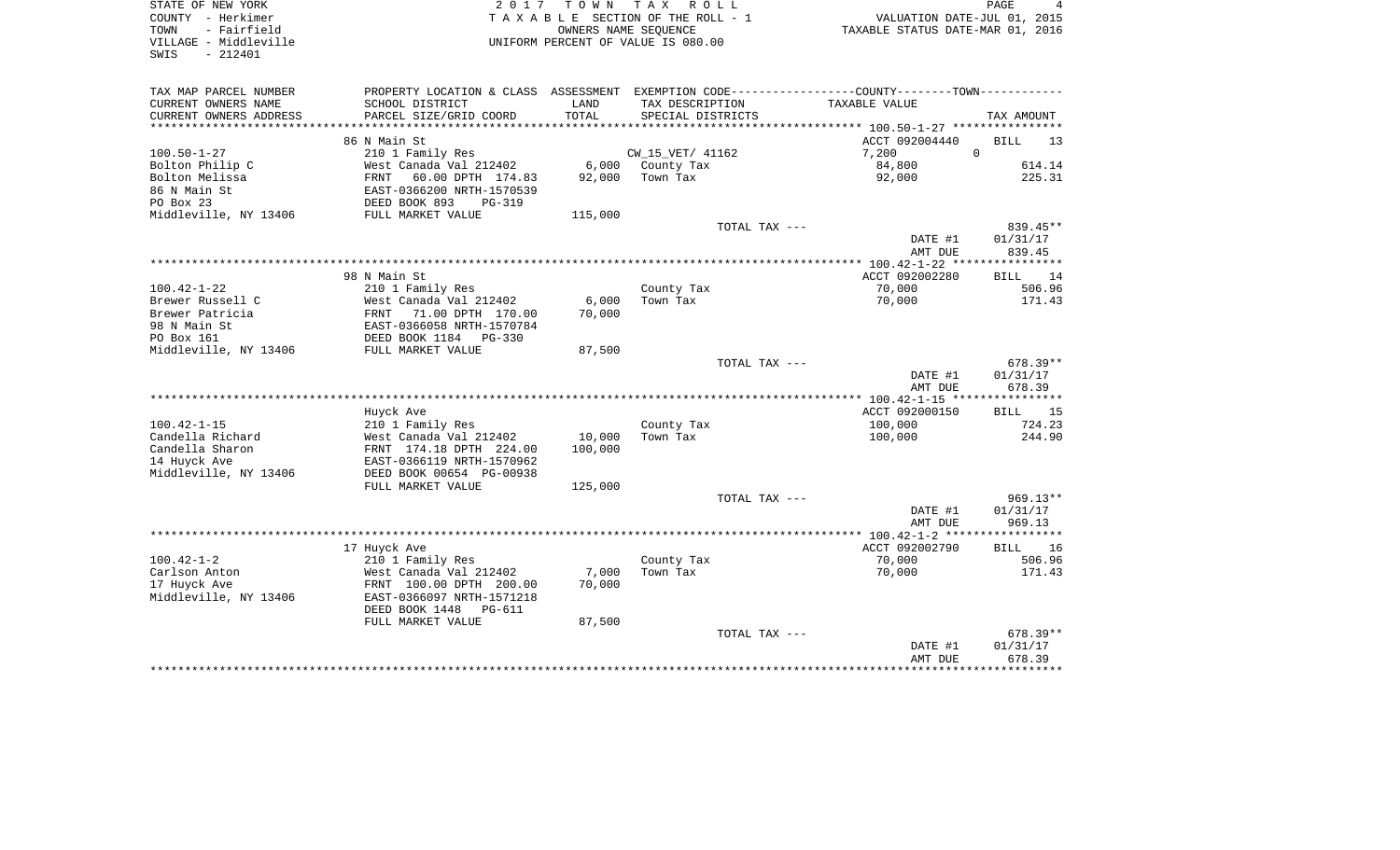| COUNTY - Herkimer<br>TOWN<br>- Fairfield<br>VILLAGE - Middleville<br>$-212401$<br>SWIS |                                                                                               |         | T A X A B L E SECTION OF THE ROLL - 1<br>OWNERS NAME SEQUENCE<br>UNIFORM PERCENT OF VALUE IS 080.00 | VALUATION DATE-JUL 01, 2015<br>TAXABLE STATUS DATE-MAR 01, 2016 |                               |
|----------------------------------------------------------------------------------------|-----------------------------------------------------------------------------------------------|---------|-----------------------------------------------------------------------------------------------------|-----------------------------------------------------------------|-------------------------------|
|                                                                                        |                                                                                               |         |                                                                                                     |                                                                 |                               |
| TAX MAP PARCEL NUMBER                                                                  | PROPERTY LOCATION & CLASS ASSESSMENT EXEMPTION CODE---------------COUNTY-------TOWN---------- |         |                                                                                                     |                                                                 |                               |
| CURRENT OWNERS NAME                                                                    | SCHOOL DISTRICT                                                                               | LAND    | TAX DESCRIPTION                                                                                     | TAXABLE VALUE                                                   |                               |
| CURRENT OWNERS ADDRESS<br>*********************                                        | PARCEL SIZE/GRID COORD                                                                        | TOTAL   | SPECIAL DISTRICTS                                                                                   |                                                                 | TAX AMOUNT                    |
|                                                                                        |                                                                                               |         |                                                                                                     |                                                                 |                               |
| $100.59 - 1 - 28$                                                                      | 66 S Main St<br>210 1 Family Res                                                              |         | VET COM C 41132                                                                                     | ACCT 092000780<br>12,000                                        | <b>BILL</b><br>17<br>$\Omega$ |
| Carney James W                                                                         | West Canada Val 212402                                                                        |         | 8,000 VET COM T 41133                                                                               | 16,000<br>$\overline{0}$                                        |                               |
| 66 S Main St                                                                           | 57.00 DPTH 168.00<br>FRNT                                                                     |         | 110,000 County Tax                                                                                  | 98,000                                                          | 709.74                        |
| Middleville, NY 13406                                                                  | EAST-0367117 NRTH-1567630                                                                     |         | Town Tax                                                                                            | 94,000                                                          | 230.20                        |
|                                                                                        | DEED BOOK 00622 PG-00528                                                                      |         |                                                                                                     |                                                                 |                               |
|                                                                                        | FULL MARKET VALUE                                                                             | 137,500 |                                                                                                     |                                                                 |                               |
|                                                                                        |                                                                                               |         | TOTAL TAX ---                                                                                       |                                                                 | 939.94**                      |
|                                                                                        |                                                                                               |         |                                                                                                     | DATE #1                                                         | 01/31/17                      |
|                                                                                        |                                                                                               |         |                                                                                                     | AMT DUE                                                         | 939.94                        |
|                                                                                        |                                                                                               |         |                                                                                                     |                                                                 |                               |
|                                                                                        | S Main St                                                                                     |         |                                                                                                     | ACCT 092003840                                                  | <b>BILL</b><br>18             |
| 100.59-1-21.1                                                                          | 322 Rural vac>10<br>West Canada Val 212402                                                    | 14,000  | County Tax<br>Town Tax                                                                              | 14,000<br>14,000                                                | 101.39<br>34.29               |
| Carney John<br>19 Masters Common So.                                                   | Landlocked                                                                                    | 14,000  |                                                                                                     |                                                                 |                               |
| Queensbury, NY 12804                                                                   | ACRES 20.30                                                                                   |         |                                                                                                     |                                                                 |                               |
|                                                                                        | EAST-0368387 NRTH-1567664                                                                     |         |                                                                                                     |                                                                 |                               |
|                                                                                        | DEED BOOK 941<br>$PG-336$                                                                     |         |                                                                                                     |                                                                 |                               |
|                                                                                        | FULL MARKET VALUE                                                                             | 17,500  |                                                                                                     |                                                                 |                               |
|                                                                                        |                                                                                               |         | TOTAL TAX ---                                                                                       |                                                                 | 135.68**                      |
|                                                                                        |                                                                                               |         |                                                                                                     | DATE #1                                                         | 01/31/17                      |
|                                                                                        |                                                                                               |         |                                                                                                     | AMT DUE                                                         | 135.68                        |
|                                                                                        | 112 N Main St                                                                                 |         |                                                                                                     | ACCT 092004380                                                  | <b>BILL</b><br>19             |
| 100.42-1-17                                                                            | 210 1 Family Res                                                                              |         | County Tax                                                                                          | 55,000                                                          | 398.33                        |
| Carney Keri L                                                                          | West Canada Val 212402                                                                        | 6,000   | Town Tax                                                                                            | 55,000                                                          | 134.69                        |
| 112 N Main St                                                                          | Doublewide                                                                                    | 55,000  |                                                                                                     |                                                                 |                               |
| Middleville, NY 13406                                                                  | FRNT 113.77 DPTH 75.00                                                                        |         |                                                                                                     |                                                                 |                               |
|                                                                                        | EAST-0365927 NRTH-1570962                                                                     |         |                                                                                                     |                                                                 |                               |
|                                                                                        | DEED BOOK 1427 PG-43                                                                          |         |                                                                                                     |                                                                 |                               |
|                                                                                        | FULL MARKET VALUE                                                                             | 68,750  |                                                                                                     |                                                                 |                               |
|                                                                                        |                                                                                               |         | TOTAL TAX ---                                                                                       | DATE #1                                                         | 533.02**<br>01/31/17          |
|                                                                                        |                                                                                               |         |                                                                                                     | AMT DUE                                                         | 533.02                        |
|                                                                                        |                                                                                               |         |                                                                                                     |                                                                 | * * * * * * * * * * *         |
|                                                                                        | 87 S Main St                                                                                  |         |                                                                                                     | ACCT 092000810                                                  | <b>BILL</b><br>20             |
| $100.59 - 1 - 32$                                                                      | 210 1 Family Res                                                                              |         | County Tax                                                                                          | 135,000                                                         | 977.71                        |
| Carney Michael F                                                                       |                                                                                               | 30,000  | Town Tax                                                                                            | 135,000                                                         | 330.61                        |
| Carney John P                                                                          |                                                                                               | 135,000 |                                                                                                     |                                                                 |                               |
| 19 Masters Common                                                                      | EAST-0367750 NRTH-1567441<br>DEED BOOK 1290 PG-927                                            |         |                                                                                                     |                                                                 |                               |
| Queensbury, NY 12804                                                                   |                                                                                               |         |                                                                                                     |                                                                 |                               |
|                                                                                        | FULL MARKET VALUE                                                                             | 168,750 |                                                                                                     |                                                                 |                               |
|                                                                                        |                                                                                               |         | TOTAL TAX ---                                                                                       | DATE #1                                                         | 1,308.32**<br>01/31/17        |
|                                                                                        |                                                                                               |         |                                                                                                     | AMT DUE                                                         | 1,308.32                      |
|                                                                                        |                                                                                               |         |                                                                                                     |                                                                 |                               |
|                                                                                        |                                                                                               |         |                                                                                                     |                                                                 |                               |

STATE OF NEW YORK GOOD CONSULTED A RESOLUTION OF A LOCAL CONSULTANCE AND RAGE STATE OF MEMORY OF PAGE

 $5\overline{5}$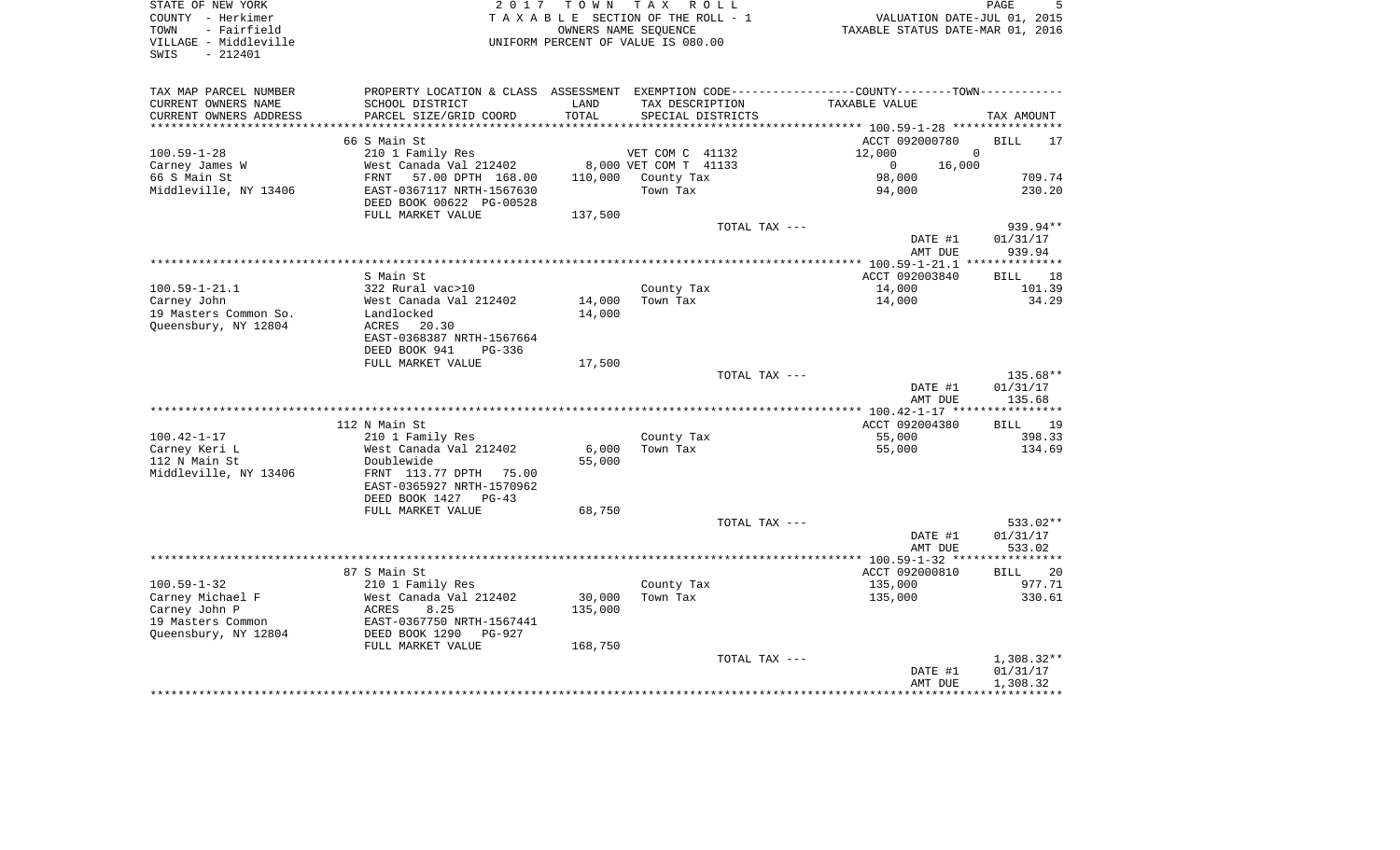| STATE OF NEW YORK<br>COUNTY - Herkimer<br>- Fairfield<br>TOWN<br>VILLAGE - Middleville<br>$-212401$<br>SWIS | 2 0 1 7                                              | TOWN                           | T A X<br>R O L L<br>TAXABLE SECTION OF THE ROLL - 1<br>OWNERS NAME SEQUENCE<br>UNIFORM PERCENT OF VALUE IS 080.00 | VALUATION DATE-JUL 01, 2015<br>TAXABLE STATUS DATE-MAR 01, 2016                                | PAGE<br>6         |
|-------------------------------------------------------------------------------------------------------------|------------------------------------------------------|--------------------------------|-------------------------------------------------------------------------------------------------------------------|------------------------------------------------------------------------------------------------|-------------------|
|                                                                                                             |                                                      |                                |                                                                                                                   |                                                                                                |                   |
| TAX MAP PARCEL NUMBER                                                                                       |                                                      |                                |                                                                                                                   | PROPERTY LOCATION & CLASS ASSESSMENT EXEMPTION CODE----------------COUNTY-------TOWN---------- |                   |
| CURRENT OWNERS NAME                                                                                         | SCHOOL DISTRICT                                      | LAND                           | TAX DESCRIPTION                                                                                                   | TAXABLE VALUE                                                                                  |                   |
| CURRENT OWNERS ADDRESS<br>********************                                                              | PARCEL SIZE/GRID COORD                               | TOTAL<br>* * * * * * * * * * * | SPECIAL DISTRICTS                                                                                                 |                                                                                                | TAX AMOUNT        |
|                                                                                                             | 92 N Main St                                         |                                |                                                                                                                   | ACCT 092000750                                                                                 | 21<br><b>BILL</b> |
| $100.43 - 1 - 4$                                                                                            | 210 1 Family Res                                     |                                | County Tax                                                                                                        | 100,000                                                                                        | 724.23            |
| Carney Mildred S                                                                                            | West Canada Val 212402                               | 15,000                         | Town Tax                                                                                                          | 100,000                                                                                        | 244.90            |
| Carney Robert J Sr.                                                                                         | 9.60<br>ACRES                                        | 100,000                        |                                                                                                                   |                                                                                                |                   |
| John Carney                                                                                                 | EAST-0366872 NRTH-1570672                            |                                |                                                                                                                   |                                                                                                |                   |
| 19 Masters Common S                                                                                         | DEED BOOK 1143<br>PG-130                             |                                |                                                                                                                   |                                                                                                |                   |
| Queensbury, NY 12804                                                                                        | FULL MARKET VALUE                                    | 125,000                        |                                                                                                                   |                                                                                                |                   |
|                                                                                                             |                                                      |                                | TOTAL TAX ---                                                                                                     |                                                                                                | $969.13**$        |
|                                                                                                             |                                                      |                                |                                                                                                                   | DATE #1                                                                                        | 01/31/17          |
|                                                                                                             |                                                      |                                |                                                                                                                   | AMT DUE                                                                                        | 969.13            |
|                                                                                                             |                                                      |                                |                                                                                                                   |                                                                                                |                   |
|                                                                                                             | S Main St                                            |                                |                                                                                                                   | ACCT 092002700                                                                                 | 22<br><b>BILL</b> |
| $100.59 - 1 - 35$                                                                                           | 210 1 Family Res                                     |                                | County Tax                                                                                                        | 97,000                                                                                         | 702.50            |
| Carney Twila                                                                                                | West Canada Val 212402                               | 8,000                          | Town Tax                                                                                                          | 97,000                                                                                         | 237.55            |
| PO Box 325<br>Middleville, NY 13406                                                                         | FRNT 155.00 DPTH 170.00<br>EAST-0367555 NRTH-1567119 | 97,000                         | School Relevy                                                                                                     |                                                                                                | 1,834.39          |
|                                                                                                             | DEED BOOK 773<br>$PG-273$                            |                                |                                                                                                                   |                                                                                                |                   |
|                                                                                                             | FULL MARKET VALUE                                    | 121,250                        |                                                                                                                   |                                                                                                |                   |
|                                                                                                             |                                                      |                                | TOTAL TAX ---                                                                                                     |                                                                                                | $2,774.44**$      |
|                                                                                                             |                                                      |                                |                                                                                                                   | DATE #1                                                                                        | 01/31/17          |
|                                                                                                             |                                                      |                                |                                                                                                                   | AMT DUE                                                                                        | 2,774.44          |
|                                                                                                             |                                                      |                                | *********************                                                                                             | $** 100.51 - 1 - 53 **$                                                                        |                   |
|                                                                                                             | 8 Fairfield St                                       |                                |                                                                                                                   | ACCT 092000600                                                                                 | 23<br>BILL        |
| $100.51 - 1 - 53$                                                                                           | 210 1 Family Res                                     |                                | County Tax                                                                                                        | 67,000                                                                                         | 485.23            |
| Casanova Lou Ann                                                                                            | West Canada Val 212402                               | 6,000                          | Town Tax                                                                                                          | 67,000                                                                                         | 164.08            |
| 8 Fairfield St                                                                                              | Fairfield St                                         | 67,000                         |                                                                                                                   |                                                                                                |                   |
| Middleville, NY 13406                                                                                       | House                                                |                                |                                                                                                                   |                                                                                                |                   |
|                                                                                                             | FRNT<br>68.46 DPTH 140.00                            |                                |                                                                                                                   |                                                                                                |                   |
|                                                                                                             | 720<br><b>BANK</b>                                   |                                |                                                                                                                   |                                                                                                |                   |
|                                                                                                             | EAST-0367061 NRTH-1568934                            |                                |                                                                                                                   |                                                                                                |                   |
|                                                                                                             | DEED BOOK 697<br>$PG-170$                            |                                |                                                                                                                   |                                                                                                |                   |
|                                                                                                             | FULL MARKET VALUE                                    | 83,750                         |                                                                                                                   |                                                                                                |                   |
|                                                                                                             |                                                      |                                | TOTAL TAX ---                                                                                                     |                                                                                                | 649.31**          |
|                                                                                                             |                                                      |                                |                                                                                                                   | DATE #1                                                                                        | 01/31/17          |
|                                                                                                             |                                                      |                                |                                                                                                                   | AMT DUE                                                                                        | 649.31            |
|                                                                                                             |                                                      |                                |                                                                                                                   | ******** 100.42-1-10 ****                                                                      |                   |
|                                                                                                             | 48 Huyck Ave                                         |                                |                                                                                                                   | ACCT 092000930                                                                                 | 24<br><b>BILL</b> |
| $100.42 - 1 - 10$                                                                                           | 210 1 Family Res                                     |                                | VET WAR C 41122                                                                                                   | 7,200<br>$\mathbf{0}$                                                                          |                   |
| Choquette Gerald A<br>Choquette Alice                                                                       | West Canada Val 212402<br>ACRES<br>1.00              | 90,000                         | 10,000 VET WAR T 41123                                                                                            | $\mathbf 0$<br>9,600<br>82,800                                                                 | 599.66            |
| 48 Huyck Ave                                                                                                | EAST-0366779 NRTH-1571078                            |                                | County Tax<br>Town Tax                                                                                            | 80,400                                                                                         | 196.90            |
| PO Box 365                                                                                                  | DEED BOOK 00606 PG-00836                             |                                |                                                                                                                   |                                                                                                |                   |
| Middleville, NY 13406                                                                                       | FULL MARKET VALUE                                    | 112,500                        |                                                                                                                   |                                                                                                |                   |
|                                                                                                             |                                                      |                                | TOTAL TAX ---                                                                                                     |                                                                                                | 796.56**          |
|                                                                                                             |                                                      |                                |                                                                                                                   | DATE #1                                                                                        | 01/31/17          |
|                                                                                                             |                                                      |                                |                                                                                                                   | AMT DUE                                                                                        | 796.56            |
|                                                                                                             |                                                      |                                |                                                                                                                   |                                                                                                |                   |
|                                                                                                             |                                                      |                                |                                                                                                                   |                                                                                                |                   |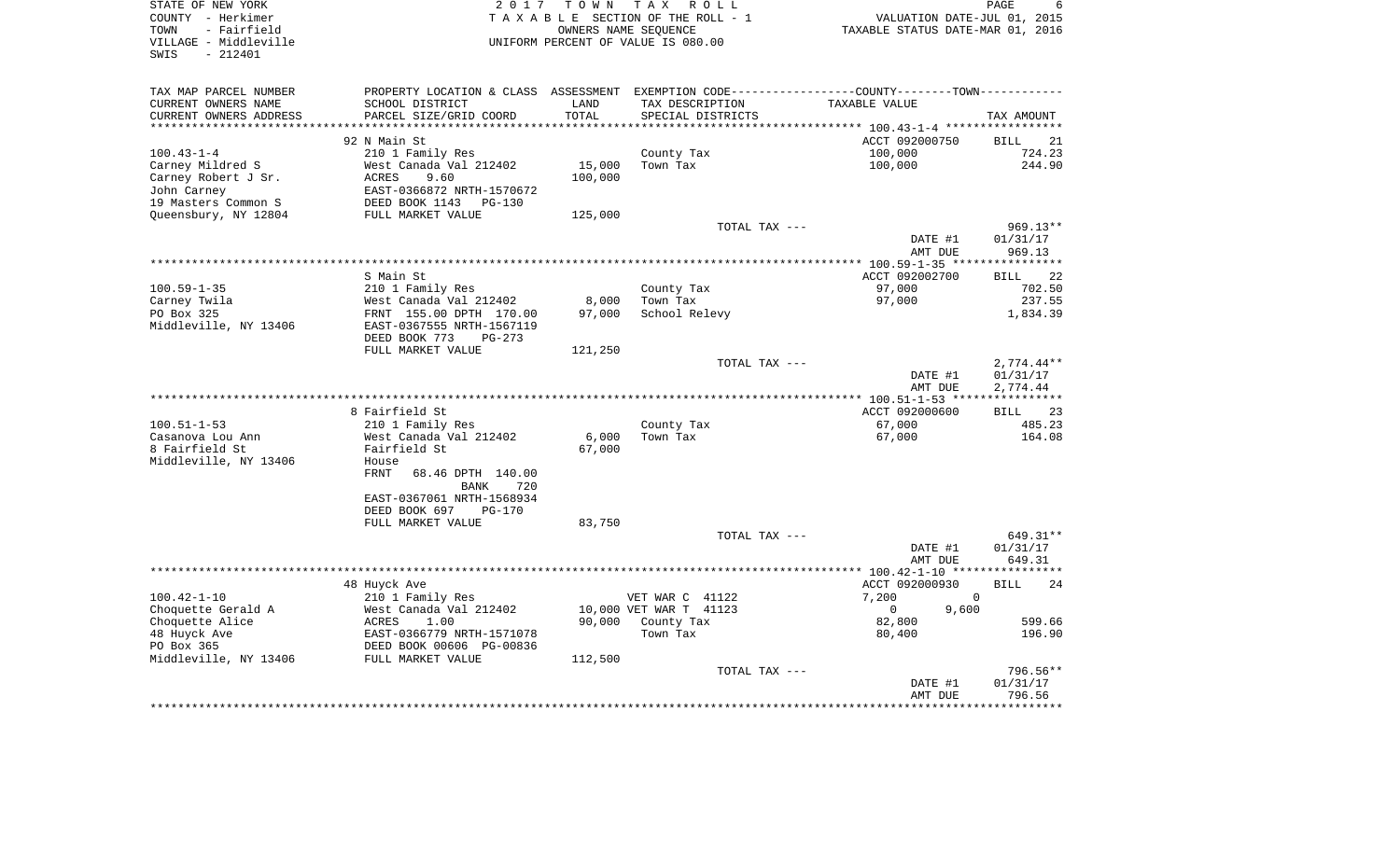| STATE OF NEW YORK<br>COUNTY - Herkimer<br>TOWN<br>- Fairfield<br>VILLAGE - Middleville<br>$-212401$<br>SWIS |                                                                                                                   |                  | 2017 TOWN TAX ROLL<br>TAXABLE SECTION OF THE ROLL - 1<br>OWNERS NAME SEQUENCE<br>UNIFORM PERCENT OF VALUE IS 080.00 | VALUATION DATE-JUL 01, 2015<br>TAXABLE STATUS DATE-MAR 01, 2016 | PAGE        |
|-------------------------------------------------------------------------------------------------------------|-------------------------------------------------------------------------------------------------------------------|------------------|---------------------------------------------------------------------------------------------------------------------|-----------------------------------------------------------------|-------------|
|                                                                                                             |                                                                                                                   |                  |                                                                                                                     |                                                                 |             |
| TAX MAP PARCEL NUMBER<br>CURRENT OWNERS NAME                                                                | PROPERTY LOCATION & CLASS ASSESSMENT EXEMPTION CODE----------------COUNTY-------TOWN----------<br>SCHOOL DISTRICT | LAND             | TAX DESCRIPTION                                                                                                     | TAXABLE VALUE                                                   |             |
| CURRENT OWNERS ADDRESS                                                                                      | PARCEL SIZE/GRID COORD                                                                                            | TOTAL            | SPECIAL DISTRICTS                                                                                                   |                                                                 | TAX AMOUNT  |
| *********************                                                                                       |                                                                                                                   | *******          |                                                                                                                     | ******* 100.50-1-24 *****************                           |             |
|                                                                                                             | 78 N Main St                                                                                                      |                  |                                                                                                                     | ACCT 092003240                                                  | <b>BILL</b> |
| $100.50 - 1 - 24$                                                                                           | 210 1 Family Res                                                                                                  |                  | County Tax                                                                                                          | 73,000                                                          |             |
| Christensen Robert T                                                                                        | West Canada Val 212402                                                                                            | 6,000            | Town Tax                                                                                                            | 73,000                                                          |             |
| 78 N Main St                                                                                                | FRNT 59.00 DPTH 171.00                                                                                            | 73,000           |                                                                                                                     |                                                                 |             |
| PO Box 108<br>Middleville, NY 13406                                                                         | EAST-0366290 NRTH-1570383<br>DEED BOOK 1564 PG-989                                                                |                  |                                                                                                                     |                                                                 |             |
|                                                                                                             | FULL MARKET VALUE                                                                                                 | 91,250           |                                                                                                                     |                                                                 |             |
|                                                                                                             |                                                                                                                   |                  | TOTAL TAX ---                                                                                                       |                                                                 | $707.47**$  |
|                                                                                                             |                                                                                                                   |                  |                                                                                                                     | DATE #1                                                         | 01/31/17    |
|                                                                                                             |                                                                                                                   |                  |                                                                                                                     | AMT DUE                                                         | 707.47      |
|                                                                                                             |                                                                                                                   |                  |                                                                                                                     |                                                                 | *********** |
|                                                                                                             | 85 Fairfield St                                                                                                   |                  |                                                                                                                     | ACCT 092001350                                                  | <b>BILL</b> |
| $100.51 - 1 - 18$                                                                                           | 210 1 Family Res                                                                                                  |                  | County Tax                                                                                                          | 78,000                                                          |             |
| Cleary Patrick<br>Decarr-Cleary Amy                                                                         | West Canada Val 212402<br>FRNT                                                                                    | 10,000<br>78,000 | Town Tax                                                                                                            | 78,000                                                          |             |
| 45 Fairfield St                                                                                             | 99.00 DPTH 414.50<br>ACRES<br>$0.94$ BANK<br>135                                                                  |                  |                                                                                                                     |                                                                 |             |
| PO Box 435                                                                                                  | EAST-0368528 NRTH-1569523                                                                                         |                  |                                                                                                                     |                                                                 |             |
| Middleville, NY 13406                                                                                       | DEED BOOK 848<br>$PG-467$                                                                                         |                  |                                                                                                                     |                                                                 |             |
|                                                                                                             | FULL MARKET VALUE                                                                                                 | 97,500           |                                                                                                                     |                                                                 |             |
|                                                                                                             |                                                                                                                   |                  | TOTAL TAX ---                                                                                                       |                                                                 | $755.92**$  |
|                                                                                                             |                                                                                                                   |                  |                                                                                                                     | DATE #1                                                         | 01/31/17    |
|                                                                                                             |                                                                                                                   |                  |                                                                                                                     | AMT DUE                                                         | 755.92      |
|                                                                                                             | S Main St                                                                                                         |                  |                                                                                                                     | ACCT 092003960                                                  | <b>BILL</b> |
| $100.59 - 1 - 13$                                                                                           | 314 Rural vac<10                                                                                                  |                  | County Tax                                                                                                          | 500                                                             |             |
| Cookinham Scott T                                                                                           | West Canada Val 212402                                                                                            | 500              | Town Tax                                                                                                            | 500                                                             |             |
| 555 Beecher Rd                                                                                              | Wasteland                                                                                                         | 500              | School Relevy                                                                                                       |                                                                 |             |
| Poland, NY 13431                                                                                            | FRNT 280.00 DPTH 70.00                                                                                            |                  | Village Relevy                                                                                                      |                                                                 |             |
|                                                                                                             | EAST-0367060 NRTH-1568346                                                                                         |                  |                                                                                                                     |                                                                 |             |
|                                                                                                             | DEED BOOK 1504 PG-716<br>FULL MARKET VALUE                                                                        | 625              |                                                                                                                     |                                                                 |             |
|                                                                                                             |                                                                                                                   |                  | TOTAL TAX ---                                                                                                       |                                                                 | $24.67**$   |
|                                                                                                             |                                                                                                                   |                  |                                                                                                                     | DATE #1                                                         | 01/31/17    |
|                                                                                                             |                                                                                                                   |                  |                                                                                                                     | AMT DUE                                                         | 24.67       |
|                                                                                                             |                                                                                                                   |                  |                                                                                                                     |                                                                 |             |
|                                                                                                             | 51 N Main St                                                                                                      |                  |                                                                                                                     | ACCT 092003150                                                  | <b>BILL</b> |
| $100.50 - 1 - 6$                                                                                            | 210 1 Family Res                                                                                                  |                  | County Tax                                                                                                          | 95,000                                                          |             |
| Corbin Corey                                                                                                | West Canada Val 212402                                                                                            | 7,000            | Town Tax                                                                                                            | 95,000                                                          |             |
| 13 Card Ave<br>Camden, NY 13316                                                                             | FRNT 63.00 DPTH 244.00<br>EAST-0365982 NRTH-1570417                                                               | 95,000           |                                                                                                                     |                                                                 |             |
|                                                                                                             | DEED BOOK 1615 PG-766                                                                                             |                  |                                                                                                                     |                                                                 |             |
| PRIOR OWNER ON 3/01/2016                                                                                    | FULL MARKET VALUE                                                                                                 | 118,750          |                                                                                                                     |                                                                 |             |
| Corbin Corey M                                                                                              |                                                                                                                   |                  |                                                                                                                     |                                                                 |             |
|                                                                                                             |                                                                                                                   |                  | TOTAL TAX ---                                                                                                       |                                                                 | $920.67**$  |
|                                                                                                             |                                                                                                                   |                  |                                                                                                                     | DATE #1                                                         | 01/31/17    |
|                                                                                                             |                                                                                                                   |                  |                                                                                                                     | AMT DUE                                                         | 920.67      |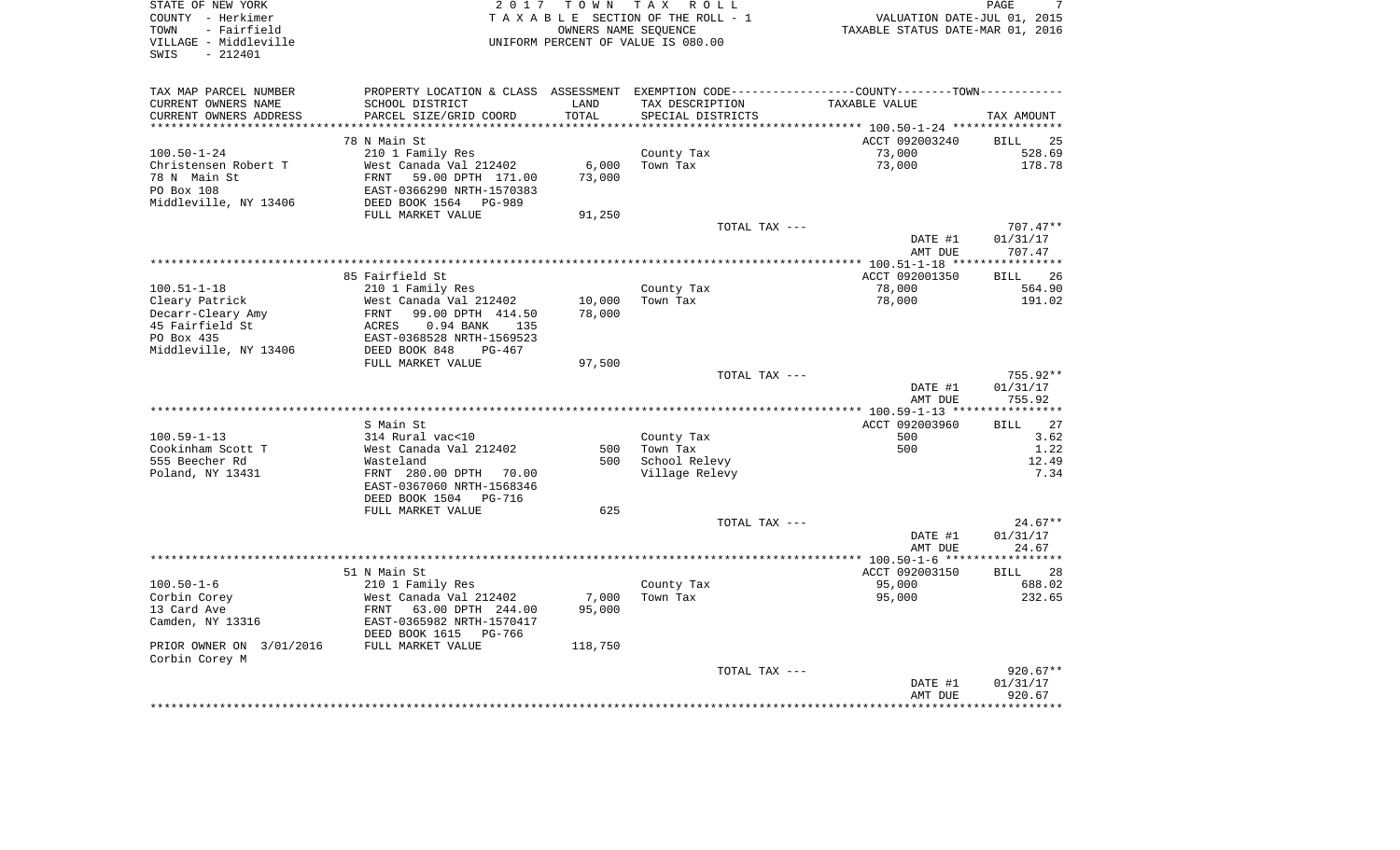| STATE OF NEW YORK        |                                 |         | 2017 TOWN TAX ROLL                 |                                                                                               | PAGE<br>- 8       |
|--------------------------|---------------------------------|---------|------------------------------------|-----------------------------------------------------------------------------------------------|-------------------|
| COUNTY - Herkimer        |                                 |         | TAXABLE SECTION OF THE ROLL - 1    | VALUATION DATE-JUL 01, 2015                                                                   |                   |
| TOWN<br>- Fairfield      |                                 |         | OWNERS NAME SEQUENCE               | TAXABLE STATUS DATE-MAR 01, 2016                                                              |                   |
| VILLAGE - Middleville    |                                 |         | UNIFORM PERCENT OF VALUE IS 080.00 |                                                                                               |                   |
| SWIS<br>$-212401$        |                                 |         |                                    |                                                                                               |                   |
|                          |                                 |         |                                    |                                                                                               |                   |
| TAX MAP PARCEL NUMBER    |                                 |         |                                    | PROPERTY LOCATION & CLASS ASSESSMENT EXEMPTION CODE---------------COUNTY-------TOWN---------- |                   |
| CURRENT OWNERS NAME      | SCHOOL DISTRICT                 | LAND    | TAX DESCRIPTION                    | TAXABLE VALUE                                                                                 |                   |
| CURRENT OWNERS ADDRESS   | PARCEL SIZE/GRID COORD          | TOTAL   | SPECIAL DISTRICTS                  |                                                                                               | TAX AMOUNT        |
|                          |                                 |         |                                    |                                                                                               |                   |
|                          | 62 S Main St                    |         |                                    | ACCT 092003030                                                                                | <b>BILL</b><br>29 |
| $100.59 - 1 - 27$        | 210 1 Family Res                |         | VET COM CT 41131                   | 12,000<br>16,000                                                                              |                   |
| Coriale David B          | West Canada Val 212402          | 15,000  | County Tax                         | 128,000                                                                                       | 927.01            |
| 62 S Main St             | ACRES<br>2.76                   | 140,000 | Town Tax                           | 124,000                                                                                       | 303.67            |
| Middleville, NY 13406    | EAST-0367138 NRTH-1567746       |         |                                    |                                                                                               |                   |
|                          | DEED BOOK 1622<br>PG-950        |         |                                    |                                                                                               |                   |
| PRIOR OWNER ON 3/01/2016 | FULL MARKET VALUE               | 175,000 |                                    |                                                                                               |                   |
| Farber Lynn E            |                                 |         |                                    |                                                                                               |                   |
|                          |                                 |         | TOTAL TAX ---                      |                                                                                               | $1,230.68**$      |
|                          |                                 |         |                                    | DATE #1                                                                                       | 01/31/17          |
|                          |                                 |         |                                    | AMT DUE                                                                                       | 1,230.68          |
|                          |                                 |         |                                    |                                                                                               |                   |
|                          | 80 N Main St                    |         |                                    | ACCT 092002730                                                                                | BILL<br>30        |
| $100.50 - 1 - 25$        | 210 1 Family Res                |         | County Tax                         | 45,000                                                                                        | 325.90            |
| Cornwell Jarred          | West Canada Val 212402          | 6,000   | Town Tax                           | 45,000                                                                                        | 110.20            |
| Palma Elizabeth          | FRNT<br>65.44 DPTH 174.93       | 45,000  |                                    |                                                                                               |                   |
| 80 N Main St             | EAST-0366262 NRTH-1570435       |         |                                    |                                                                                               |                   |
| Newport, NY 13406        | DEED BOOK 1331<br>PG-673        |         |                                    |                                                                                               |                   |
|                          | FULL MARKET VALUE               | 56,250  |                                    |                                                                                               |                   |
|                          |                                 |         | TOTAL TAX ---                      |                                                                                               | $436.10**$        |
|                          |                                 |         |                                    | DATE #1                                                                                       | 01/31/17          |
|                          |                                 |         |                                    | AMT DUE                                                                                       | 436.10            |
|                          |                                 |         |                                    |                                                                                               |                   |
|                          | 54 N Main St                    |         |                                    | ACCT 092001560                                                                                | BILL 31           |
| $100.50 - 1 - 19$        | 210 1 Family Res                |         | County Tax                         | 68,300                                                                                        | 494.65            |
| Crossett Seth            | West Canada Val 212402          | 9,000   | Town Tax                           | 68,300                                                                                        | 167.27            |
| 54 N Main St             | FRNT 120.00 DPTH 302.00         | 68,300  |                                    |                                                                                               |                   |
| Middleville, NY 13406    | EAST-0366566 NRTH-1569991       |         |                                    |                                                                                               |                   |
|                          | DEED BOOK 1146<br><b>PG-306</b> |         |                                    |                                                                                               |                   |
|                          | FULL MARKET VALUE               | 85,375  |                                    |                                                                                               |                   |
|                          |                                 |         | TOTAL TAX ---                      |                                                                                               | 661.92**          |
|                          |                                 |         |                                    | DATE #1                                                                                       | 01/31/17          |
|                          |                                 |         |                                    | AMT DUE                                                                                       | 661.92            |
|                          |                                 |         |                                    |                                                                                               |                   |
|                          | 18 Park Ave                     |         |                                    | ACCT 092003990                                                                                | 32<br><b>BILL</b> |
| $100.51 - 1 - 39$        |                                 |         | VET COM C 41132                    | 12,000<br>$\mathbf 0$                                                                         |                   |
|                          | 210 1 Family Res                |         | 6,000 VET COM T 41133              | $\mathbf{0}$                                                                                  |                   |
| Crossett William         | West Canada Val 212402          | 70,000  |                                    | 16,000                                                                                        |                   |
| Crossett Phyllis         | 42.40 DPTH 220.00<br>FRNT       |         | County Tax                         | 58,000                                                                                        | 420.05            |
| 18 Park Ave              | EAST-0367100 NRTH-1569402       |         | Town Tax                           | 54,000                                                                                        | 132.25            |
| Middleville, NY 13406    | DEED BOOK 00639 PG-00557        |         |                                    |                                                                                               |                   |
|                          | FULL MARKET VALUE               | 87,500  |                                    |                                                                                               |                   |
|                          |                                 |         | TOTAL TAX ---                      |                                                                                               | 552.30**          |
|                          |                                 |         |                                    | DATE #1                                                                                       | 01/31/17          |
|                          |                                 |         |                                    | AMT DUE                                                                                       | 552.30            |
|                          |                                 |         |                                    |                                                                                               |                   |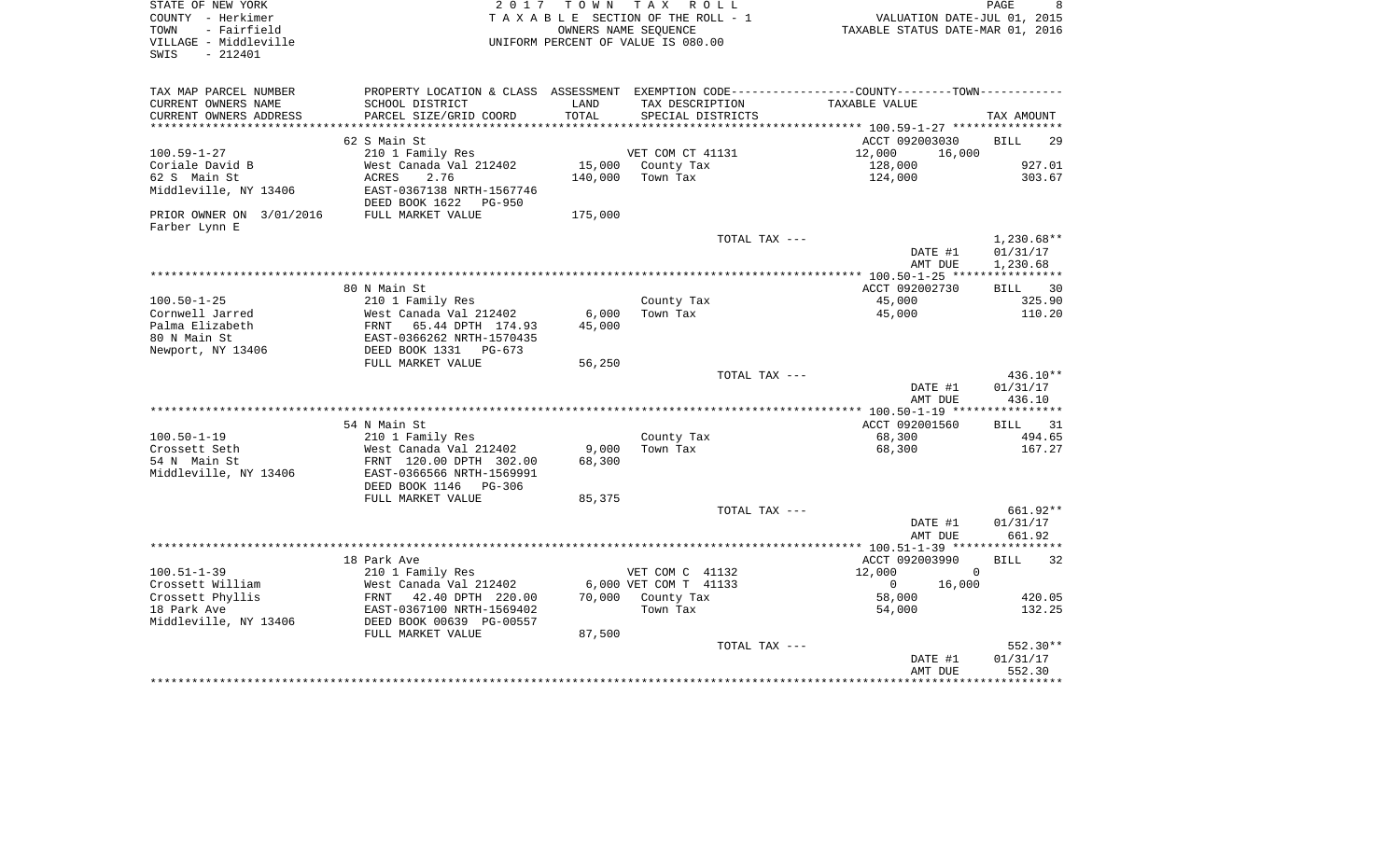| STATE OF NEW YORK<br>COUNTY - Herkimer<br>- Fairfield<br>TOWN<br>VILLAGE - Middleville<br>$-212401$<br>SWIS | 2 0 1 7                            | T O W N              | T A X<br>R O L L<br>TAXABLE SECTION OF THE ROLL - 1<br>OWNERS NAME SEOUENCE<br>UNIFORM PERCENT OF VALUE IS 080.00 |               | VALUATION DATE-JUL 01, 2015<br>TAXABLE STATUS DATE-MAR 01, 2016                               | PAGE<br>9            |
|-------------------------------------------------------------------------------------------------------------|------------------------------------|----------------------|-------------------------------------------------------------------------------------------------------------------|---------------|-----------------------------------------------------------------------------------------------|----------------------|
| TAX MAP PARCEL NUMBER                                                                                       |                                    |                      |                                                                                                                   |               | PROPERTY LOCATION & CLASS ASSESSMENT EXEMPTION CODE---------------COUNTY-------TOWN---------- |                      |
| CURRENT OWNERS NAME<br>SCHOOL DISTRICT                                                                      |                                    | LAND                 | TAX DESCRIPTION                                                                                                   |               | TAXABLE VALUE                                                                                 |                      |
| CURRENT OWNERS ADDRESS                                                                                      | PARCEL SIZE/GRID COORD             | TOTAL<br>*********** | SPECIAL DISTRICTS                                                                                                 |               |                                                                                               | TAX AMOUNT           |
| ********************<br>19 N Main St                                                                        |                                    |                      |                                                                                                                   |               | ACCT 092001110                                                                                | <b>BILL</b><br>33    |
| $100.50 - 1 - 15$<br>633 Aged - home                                                                        |                                    |                      | County Tax                                                                                                        |               | 260,000                                                                                       | 1,882.99             |
| Deluca Anthony                                                                                              | West Canada Val 212402             | 30,000               | Town Tax                                                                                                          |               | 260,000                                                                                       | 636.74               |
| 568 Garden St<br>Retirement Home                                                                            |                                    | 260,000              |                                                                                                                   |               |                                                                                               |                      |
| Little Falls, NY 13365<br><b>ACRES</b>                                                                      | 2.80                               |                      |                                                                                                                   |               |                                                                                               |                      |
|                                                                                                             | EAST-0366500 NRTH-1569167          |                      |                                                                                                                   |               |                                                                                               |                      |
| PRIOR OWNER ON 3/01/2016<br>DEED BOOK 1626                                                                  | PG-796                             |                      |                                                                                                                   |               |                                                                                               |                      |
| Caiola Rachel                                                                                               | FULL MARKET VALUE                  | 325,000              |                                                                                                                   | TOTAL TAX --- |                                                                                               | $2,519.73**$         |
|                                                                                                             |                                    |                      |                                                                                                                   |               | DATE #1                                                                                       | 01/31/17             |
|                                                                                                             |                                    |                      |                                                                                                                   |               | AMT DUE                                                                                       | 2,519.73             |
|                                                                                                             |                                    |                      |                                                                                                                   |               |                                                                                               |                      |
| 11 Reservoir Rd                                                                                             |                                    |                      |                                                                                                                   |               | ACCT 092001170                                                                                | 34<br>BILL           |
| $100.51 - 1 - 26$<br>283 Res w/Comuse                                                                       |                                    |                      | County Tax                                                                                                        |               | 156,000                                                                                       | 1,129.79             |
| Denapole Donald<br>11 Reservoir Rd<br>ACRES                                                                 | West Canada Val 212402<br>1.15     | 15,000               | Town Tax                                                                                                          |               | 156,000                                                                                       | 382.04               |
| PO Box 77                                                                                                   | EAST-0367723 NRTH-1569448          | 156,000              |                                                                                                                   |               |                                                                                               |                      |
| Middleville, NY 13406-0077                                                                                  | DEED BOOK 00601 PG-00026           |                      |                                                                                                                   |               |                                                                                               |                      |
|                                                                                                             | FULL MARKET VALUE                  | 195,000              |                                                                                                                   |               |                                                                                               |                      |
|                                                                                                             |                                    |                      |                                                                                                                   | TOTAL TAX --- |                                                                                               | 1,511.83**           |
|                                                                                                             |                                    |                      |                                                                                                                   |               | DATE #1                                                                                       | 01/31/17             |
|                                                                                                             |                                    |                      |                                                                                                                   |               | AMT DUE                                                                                       | 1,511.83             |
| 45 Fairfield St                                                                                             |                                    |                      |                                                                                                                   |               | ***************** 100.51-1-31 *****************<br>ACCT 092001440                             | <b>BILL</b><br>35    |
| $100.51 - 1 - 31$<br>220 2 Family Res                                                                       |                                    |                      | County Tax                                                                                                        |               | 80,000                                                                                        | 579.38               |
| Denapole Donald                                                                                             | West Canada Val 212402             | 7,000                | Town Tax                                                                                                          |               | 80,000                                                                                        | 195.92               |
| PO Box 77                                                                                                   | 2 apartments/office                | 80,000               |                                                                                                                   |               |                                                                                               |                      |
| Middleville, NY 13406-0077                                                                                  | FRNT 115.00 DPTH 116.00            |                      |                                                                                                                   |               |                                                                                               |                      |
|                                                                                                             | EAST-0367640 NRTH-1569320          |                      |                                                                                                                   |               |                                                                                               |                      |
| DEED BOOK 667                                                                                               | <b>PG-941</b><br>FULL MARKET VALUE | 100,000              |                                                                                                                   |               |                                                                                               |                      |
|                                                                                                             |                                    |                      |                                                                                                                   | TOTAL TAX --- |                                                                                               | $775.30**$           |
|                                                                                                             |                                    |                      |                                                                                                                   |               | DATE #1                                                                                       | 01/31/17             |
|                                                                                                             |                                    |                      |                                                                                                                   |               | AMT DUE                                                                                       | 775.30               |
|                                                                                                             |                                    |                      |                                                                                                                   |               |                                                                                               |                      |
| Fairfield Rd                                                                                                |                                    |                      |                                                                                                                   |               | ACCT 092004002                                                                                | <b>BILL</b><br>36    |
| $100.51 - 1 - 58$<br>210 1 Family Res<br>Denapole Donald                                                    | West Canada Val 212402             | 6,000                | County Tax<br>Town Tax                                                                                            |               | 26,000<br>26,000                                                                              | 188.30<br>63.67      |
| PO Box 77                                                                                                   | FRNT 204.00 DPTH 118.00            | 26,000               |                                                                                                                   |               |                                                                                               |                      |
| Middleville, NY 13406<br>ACRES                                                                              | 0.35                               |                      |                                                                                                                   |               |                                                                                               |                      |
|                                                                                                             | EAST-0367744 NRTH-1569200          |                      |                                                                                                                   |               |                                                                                               |                      |
|                                                                                                             | DEED BOOK 00651 PG-00693           |                      |                                                                                                                   |               |                                                                                               |                      |
|                                                                                                             | FULL MARKET VALUE                  | 32,500               |                                                                                                                   |               |                                                                                               |                      |
|                                                                                                             |                                    |                      |                                                                                                                   | TOTAL TAX --- |                                                                                               | 251.97**<br>01/31/17 |
|                                                                                                             |                                    |                      |                                                                                                                   |               | DATE #1<br>AMT DUE                                                                            | 251.97               |
|                                                                                                             |                                    |                      |                                                                                                                   |               |                                                                                               |                      |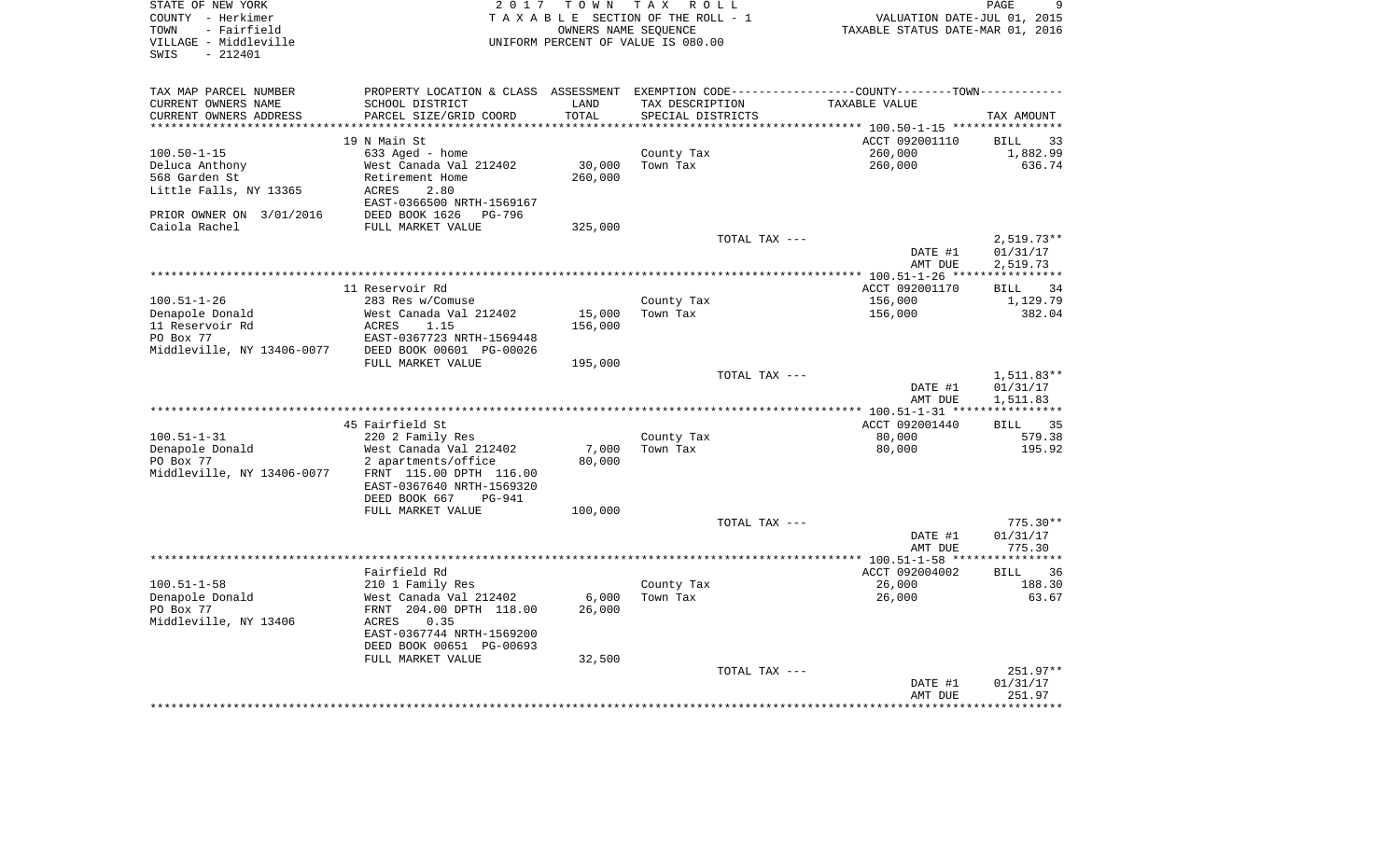| STATE OF NEW YORK<br>COUNTY - Herkimer<br>TOWN<br>- Fairfield<br>VILLAGE - Middleville<br>SWIS<br>$-212401$ | 2017                                                  | T O W N<br>OWNERS NAME SEOUENCE | TAX ROLL<br>TAXABLE SECTION OF THE ROLL - 1<br>UNIFORM PERCENT OF VALUE IS 080.00 | VALUATION DATE-JUL 01, 2015<br>TAXABLE STATUS DATE-MAR 01, 2016 | PAGE<br>10        |
|-------------------------------------------------------------------------------------------------------------|-------------------------------------------------------|---------------------------------|-----------------------------------------------------------------------------------|-----------------------------------------------------------------|-------------------|
|                                                                                                             |                                                       |                                 |                                                                                   |                                                                 |                   |
| TAX MAP PARCEL NUMBER                                                                                       | PROPERTY LOCATION & CLASS ASSESSMENT                  |                                 | EXEMPTION CODE-----------------COUNTY-------TOWN-----------                       |                                                                 |                   |
| CURRENT OWNERS NAME                                                                                         | SCHOOL DISTRICT                                       | LAND                            | TAX DESCRIPTION                                                                   | TAXABLE VALUE                                                   |                   |
| CURRENT OWNERS ADDRESS                                                                                      | PARCEL SIZE/GRID COORD                                | TOTAL                           | SPECIAL DISTRICTS                                                                 |                                                                 | TAX AMOUNT        |
| *********************                                                                                       |                                                       |                                 |                                                                                   |                                                                 |                   |
|                                                                                                             | 44 Park Ave                                           |                                 |                                                                                   | ACCT 092001830                                                  | 37<br>BILL        |
| $100.51 - 1 - 27$                                                                                           | 210 1 Family Res                                      |                                 | County Tax                                                                        | 30,000                                                          | 217.27            |
| Denapole Tania<br>44 Park Ave                                                                               | West Canada Val 212402                                | 8,000                           | Town Tax                                                                          | 30,000                                                          | 73.47             |
| Middleville, NY 13406                                                                                       | vacant/gutted<br>FRNT 100.00 DPTH 160.00              | 30,000                          |                                                                                   |                                                                 |                   |
|                                                                                                             | EAST-0367588 NRTH-1569535                             |                                 |                                                                                   |                                                                 |                   |
|                                                                                                             | DEED BOOK 1603<br>PG-953                              |                                 |                                                                                   |                                                                 |                   |
|                                                                                                             | FULL MARKET VALUE                                     | 37,500                          |                                                                                   |                                                                 |                   |
|                                                                                                             |                                                       |                                 | TOTAL TAX ---                                                                     |                                                                 | 290.74**          |
|                                                                                                             |                                                       |                                 |                                                                                   | DATE #1                                                         | 01/31/17          |
|                                                                                                             |                                                       |                                 |                                                                                   | AMT DUE                                                         | 290.74            |
|                                                                                                             |                                                       |                                 | **********************************                                                | *************** 100.51-1-13.1                                   | **********        |
|                                                                                                             | Reservoir Rd                                          |                                 |                                                                                   | ACCT 092003695                                                  | 38<br>BILL        |
| $100.51 - 1 - 13.1$                                                                                         | 311 Res vac land                                      |                                 | County Tax                                                                        | 2,500                                                           | 18.11             |
| Devins Donald                                                                                               | West Canada Val 212402                                | 2,500                           | Town Tax                                                                          | 2,500                                                           | 6.12              |
| Devins Tammy<br>RD1 Box 138 Castle Rd                                                                       | ACRES<br>2.30<br>EAST-0368133 NRTH-1570164            | 2,500                           | School Relevy<br>Village Relevy                                                   |                                                                 | 62.43<br>27.47    |
| Newport, NY 13416                                                                                           | DEED BOOK 728<br>$PG-75$                              |                                 |                                                                                   |                                                                 |                   |
|                                                                                                             | FULL MARKET VALUE                                     | 3,125                           |                                                                                   |                                                                 |                   |
|                                                                                                             |                                                       |                                 | TOTAL TAX ---                                                                     |                                                                 | $114.13**$        |
|                                                                                                             |                                                       |                                 |                                                                                   | DATE #1                                                         | 01/31/17          |
|                                                                                                             |                                                       |                                 |                                                                                   | AMT DUE                                                         | 114.13            |
|                                                                                                             |                                                       |                                 |                                                                                   |                                                                 |                   |
|                                                                                                             | 51 Park Ave                                           |                                 |                                                                                   | ACCT 092001980                                                  | <b>BILL</b><br>39 |
| $100.51 - 1 - 12$                                                                                           | 210 1 Family Res                                      |                                 | County Tax                                                                        | 52,000                                                          | 376.60            |
| Devins Sarah                                                                                                | West Canada Val 212402                                | 6,000                           | Town Tax                                                                          | 52,000                                                          | 127.35            |
| 51 Park Ave                                                                                                 | Life Use- Francisco                                   | 52,000                          |                                                                                   |                                                                 |                   |
| Middleville, NY 13406                                                                                       | FRNT 100.00 DPTH 150.00<br><b>ACRES</b><br>0.34       |                                 |                                                                                   |                                                                 |                   |
|                                                                                                             | EAST-0367654 NRTH-1569766                             |                                 |                                                                                   |                                                                 |                   |
|                                                                                                             | DEED BOOK 1506<br>PG-696                              |                                 |                                                                                   |                                                                 |                   |
|                                                                                                             | FULL MARKET VALUE                                     | 65,000                          |                                                                                   |                                                                 |                   |
|                                                                                                             |                                                       |                                 | TOTAL TAX ---                                                                     |                                                                 | 503.95**          |
|                                                                                                             |                                                       |                                 |                                                                                   | DATE #1                                                         | 01/31/17          |
|                                                                                                             |                                                       |                                 |                                                                                   | AMT DUE                                                         | 503.95            |
|                                                                                                             | *********                                             |                                 | ********************                                                              | **** $100.59 - 1 - 12$ **                                       |                   |
|                                                                                                             | 25 S Main St                                          |                                 |                                                                                   | ACCT 092001140                                                  | 40<br><b>BILL</b> |
| $100.59 - 1 - 12$                                                                                           | 210 1 Family Res                                      |                                 | AGED-CT<br>41801                                                                  | 37,500<br>37,500                                                |                   |
| Dibble Joan                                                                                                 | West Canada Val 212402                                | 9,000                           | County Tax                                                                        | 37,500                                                          | 271.59            |
| 25 S Main St                                                                                                | FRNT 120.00 DPTH 289.20                               | 75,000                          | Town Tax                                                                          | 37,500                                                          | 91.84             |
| Middleville, NY 13406                                                                                       | EAST-0367197 NRTH-1568504<br>DEED BOOK 00448 PG-00439 |                                 |                                                                                   |                                                                 |                   |
|                                                                                                             | FULL MARKET VALUE                                     | 93,750                          |                                                                                   |                                                                 |                   |
|                                                                                                             |                                                       |                                 | TOTAL TAX ---                                                                     |                                                                 | 363.43**          |
|                                                                                                             |                                                       |                                 |                                                                                   | DATE #1                                                         | 01/31/17          |
|                                                                                                             |                                                       |                                 |                                                                                   | AMT DUE                                                         | 363.43            |
|                                                                                                             |                                                       |                                 |                                                                                   |                                                                 |                   |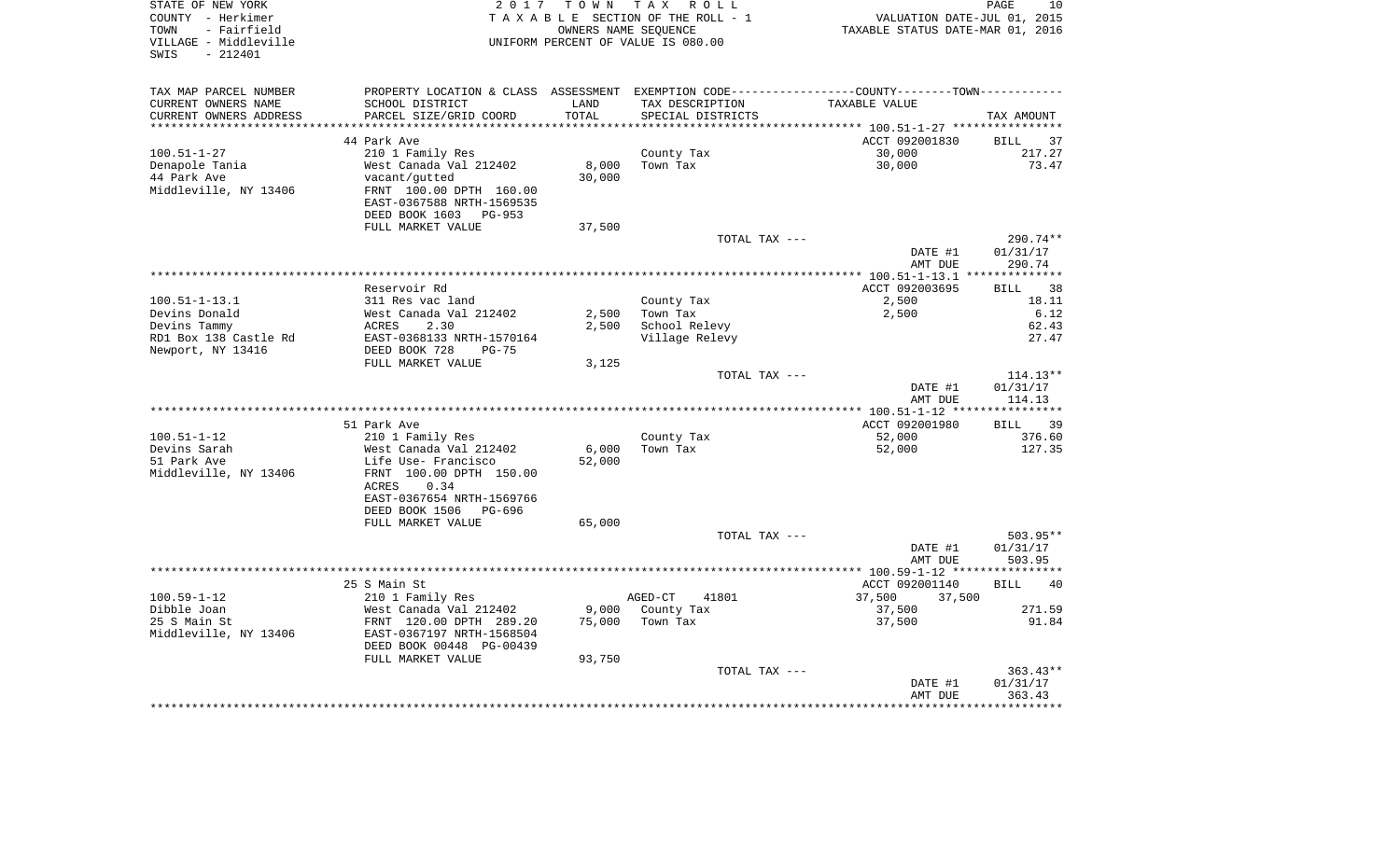| STATE OF NEW YORK<br>COUNTY - Herkimer<br>- Fairfield<br>TOWN<br>VILLAGE - Middleville<br>SWIS<br>$-212401$ | 2 0 1 7                                                 | T O W N      | TAX ROLL<br>TAXABLE SECTION OF THE ROLL - 1<br>OWNERS NAME SEOUENCE<br>UNIFORM PERCENT OF VALUE IS 080.00 | VALUATION DATE-JUL 01, 2015<br>TAXABLE STATUS DATE-MAR 01, 2016              | PAGE<br>11            |
|-------------------------------------------------------------------------------------------------------------|---------------------------------------------------------|--------------|-----------------------------------------------------------------------------------------------------------|------------------------------------------------------------------------------|-----------------------|
| TAX MAP PARCEL NUMBER<br>CURRENT OWNERS NAME                                                                | PROPERTY LOCATION & CLASS ASSESSMENT<br>SCHOOL DISTRICT | LAND         | TAX DESCRIPTION                                                                                           | EXEMPTION CODE-----------------COUNTY-------TOWN-----------<br>TAXABLE VALUE |                       |
| CURRENT OWNERS ADDRESS                                                                                      | PARCEL SIZE/GRID COORD                                  | <b>TOTAL</b> | SPECIAL DISTRICTS                                                                                         |                                                                              | TAX AMOUNT            |
| ******************                                                                                          |                                                         | ************ | *********************                                                                                     | ********* 100.50-1-20 *****************                                      |                       |
|                                                                                                             | 58 N Main St                                            |              |                                                                                                           | ACCT 092000090                                                               | 41<br><b>BILL</b>     |
| $100.50 - 1 - 20$                                                                                           | 210 1 Family Res                                        |              | County Tax                                                                                                | 75,000                                                                       | 543.17                |
| Dingman Charles                                                                                             | West Canada Val 212402                                  | 8,000        | Town Tax                                                                                                  | 75,000                                                                       | 183.67                |
| 58 No Main St<br>PO Box 65                                                                                  | FRNT 100.00 DPTH 255.00                                 | 75,000       | Village Relevy                                                                                            |                                                                              | 757.11                |
| Middleville, NY 13406                                                                                       | EAST-0366513 NRTH-1570073<br>DEED BOOK 704<br>PG-261    |              |                                                                                                           |                                                                              |                       |
|                                                                                                             | FULL MARKET VALUE                                       | 93,750       |                                                                                                           |                                                                              |                       |
|                                                                                                             |                                                         |              | TOTAL TAX ---                                                                                             |                                                                              | $1,483.95**$          |
|                                                                                                             |                                                         |              |                                                                                                           | DATE #1                                                                      | 01/31/17              |
|                                                                                                             |                                                         |              |                                                                                                           | AMT DUE                                                                      | 1,483.95              |
|                                                                                                             |                                                         |              |                                                                                                           |                                                                              |                       |
|                                                                                                             | 83 N Main St                                            |              |                                                                                                           | ACCT 092001200                                                               | <b>BILL</b><br>42     |
| $100.50 - 1 - 7$                                                                                            | 210 1 Family Res                                        |              | VET COM C 41132                                                                                           | 12,000<br>$\Omega$                                                           |                       |
| Dingman Walter                                                                                              | West Canada Val 212402                                  |              | 25,000 VET COM T 41133                                                                                    | $\mathbf 0$<br>16,000<br>78,000                                              |                       |
| Dingman Nancy<br>83 N Main St                                                                               | FRNT<br>56.00 DPTH<br>ACRES 11.56                       |              | 90,000 County Tax<br>Town Tax                                                                             | 74,000                                                                       | 564.90<br>181.22      |
| Middleville, NY 13406                                                                                       | EAST-0329316 NRTH-1145770                               |              |                                                                                                           |                                                                              |                       |
|                                                                                                             | DEED BOOK 683<br>$PG-249$                               |              |                                                                                                           |                                                                              |                       |
|                                                                                                             | FULL MARKET VALUE                                       | 112,500      |                                                                                                           |                                                                              |                       |
|                                                                                                             |                                                         |              | TOTAL TAX ---                                                                                             |                                                                              | 746.12**              |
|                                                                                                             |                                                         |              |                                                                                                           | DATE #1                                                                      | 01/31/17              |
|                                                                                                             |                                                         |              |                                                                                                           | AMT DUE                                                                      | 746.12                |
|                                                                                                             |                                                         |              |                                                                                                           | ****** 100.42-1-13 ******                                                    |                       |
| $100.42 - 1 - 13$                                                                                           | 28 Huyck Ave<br>210 1 Family Res                        |              | VET COM C 41132                                                                                           | ACCT 092001230<br>12,000<br>$\Omega$                                         | <b>BILL</b><br>43     |
| Dmitri Henry B                                                                                              | West Canada Val 212402                                  |              | 10,000 VET COM T 41133                                                                                    | $\mathbf{0}$<br>16,000                                                       |                       |
| 28 Huyck Ave                                                                                                | FRNT 200.00 DPTH 200.00                                 |              | 109,500 County Tax                                                                                        | 97,500                                                                       | 706.12                |
| Middleville, NY 13406                                                                                       | EAST-0366391 NRTH-1571003                               |              | Town Tax                                                                                                  | 93,500                                                                       | 228.98                |
|                                                                                                             | DEED BOOK 00656 PG-00379                                |              | School Relevy                                                                                             |                                                                              | 1,524.47              |
|                                                                                                             | FULL MARKET VALUE                                       | 136,875      |                                                                                                           |                                                                              |                       |
|                                                                                                             |                                                         |              | TOTAL TAX ---                                                                                             |                                                                              | $2,459.57**$          |
|                                                                                                             |                                                         |              |                                                                                                           | DATE #1                                                                      | 01/31/17              |
|                                                                                                             |                                                         |              |                                                                                                           | AMT DUE                                                                      | 2,459.57              |
|                                                                                                             |                                                         |              |                                                                                                           | ACCT 092000660                                                               | <b>BILL</b><br>44     |
| $100.51 - 1 - 6.1$                                                                                          | 35 Park Ave<br>210 1 Family Res                         |              | County Tax                                                                                                | 70,000                                                                       | 506.96                |
| Dmitri Johnathan                                                                                            | West Canada Val 212402                                  | 10,000       | Town Tax                                                                                                  | 70,000                                                                       | 171.43                |
| Dmitri Abbey                                                                                                | FRNT 160.00 DPTH 243.00                                 | 70,000       |                                                                                                           |                                                                              |                       |
| 35 Park Ave                                                                                                 | 0.80<br>ACRES                                           |              |                                                                                                           |                                                                              |                       |
| Middleville, NY 13406                                                                                       | EAST-0367261 NRTH-1569716                               |              |                                                                                                           |                                                                              |                       |
|                                                                                                             | DEED BOOK 1406 PG-448                                   |              |                                                                                                           |                                                                              |                       |
|                                                                                                             | FULL MARKET VALUE                                       | 87,500       |                                                                                                           |                                                                              |                       |
|                                                                                                             |                                                         |              | TOTAL TAX ---                                                                                             |                                                                              | $678.39**$            |
|                                                                                                             |                                                         |              |                                                                                                           | DATE #1                                                                      | 01/31/17              |
|                                                                                                             |                                                         |              |                                                                                                           | AMT DUE<br>* * * * * * * * *                                                 | 678.39<br>*********** |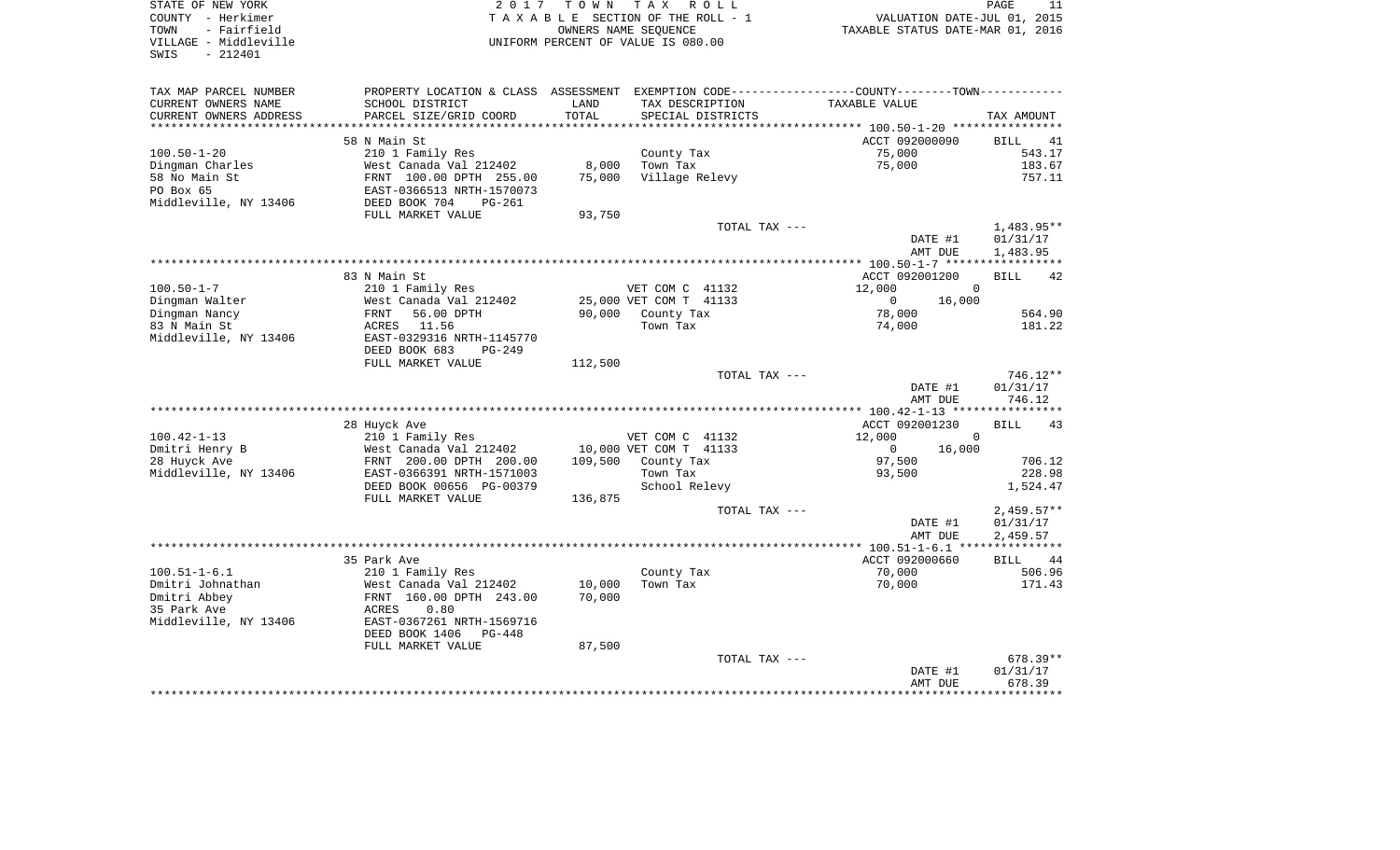| STATE OF NEW YORK<br>COUNTY - Herkimer<br>- Fairfield<br>TOWN<br>VILLAGE - Middleville<br>$-212401$<br>SWIS | 2017                                                                                          | T O W N         | T A X<br>R O L L<br>TAXABLE SECTION OF THE ROLL - 1<br>OWNERS NAME SEQUENCE<br>UNIFORM PERCENT OF VALUE IS 080.00 |               | VALUATION DATE-JUL 01, 2015<br>TAXABLE STATUS DATE-MAR 01, 2016 | PAGE<br>12                  |
|-------------------------------------------------------------------------------------------------------------|-----------------------------------------------------------------------------------------------|-----------------|-------------------------------------------------------------------------------------------------------------------|---------------|-----------------------------------------------------------------|-----------------------------|
| TAX MAP PARCEL NUMBER                                                                                       | PROPERTY LOCATION & CLASS ASSESSMENT EXEMPTION CODE---------------COUNTY-------TOWN---------- |                 |                                                                                                                   |               |                                                                 |                             |
| CURRENT OWNERS NAME                                                                                         | SCHOOL DISTRICT                                                                               | LAND            | TAX DESCRIPTION                                                                                                   |               | TAXABLE VALUE                                                   |                             |
| CURRENT OWNERS ADDRESS                                                                                      | PARCEL SIZE/GRID COORD                                                                        | TOTAL           | SPECIAL DISTRICTS                                                                                                 |               |                                                                 | TAX AMOUNT                  |
| **********************                                                                                      |                                                                                               |                 |                                                                                                                   |               |                                                                 |                             |
| $100.50 - 1 - 22$                                                                                           | 68 N Main St<br>210 1 Family Res                                                              |                 |                                                                                                                   |               | ACCT 092002970<br>90,000                                        | <b>BILL</b><br>45<br>651.80 |
| Dodge John W                                                                                                | West Canada Val 212402                                                                        | 7,000           | County Tax<br>Town Tax                                                                                            |               | 90,000                                                          | 220.41                      |
| 68 N Main St                                                                                                | 72.00 DPTH 300.00<br>FRNT                                                                     | 90,000          |                                                                                                                   |               |                                                                 |                             |
| PO Box 564                                                                                                  | <b>BANK</b><br>023                                                                            |                 |                                                                                                                   |               |                                                                 |                             |
| Middleville, NY 13406                                                                                       | EAST-0366400 NRTH-1570224                                                                     |                 |                                                                                                                   |               |                                                                 |                             |
|                                                                                                             | DEED BOOK 902<br>PG-544                                                                       |                 |                                                                                                                   |               |                                                                 |                             |
|                                                                                                             | FULL MARKET VALUE                                                                             | 112,500         |                                                                                                                   |               |                                                                 |                             |
|                                                                                                             |                                                                                               |                 |                                                                                                                   | TOTAL TAX --- |                                                                 | 872.21**                    |
|                                                                                                             |                                                                                               |                 |                                                                                                                   |               | DATE #1<br>AMT DUE                                              | 01/31/17<br>872.21          |
|                                                                                                             |                                                                                               |                 |                                                                                                                   |               | ************* 100.43-1-3 ******************                     |                             |
|                                                                                                             | 60 Huyck Ave                                                                                  |                 |                                                                                                                   |               | ACCT 092004000                                                  | <b>BILL</b><br>46           |
| $100.43 - 1 - 3$                                                                                            | 210 1 Family Res                                                                              |                 | County Tax                                                                                                        |               | 125,000                                                         | 905.28                      |
| Donald George Haag The Living West Canada Val 212402                                                        |                                                                                               | 10,000          | Town Tax                                                                                                          |               | 125,000                                                         | 306.12                      |
| 60 Huyck Ave                                                                                                | FRNT 235.00 DPTH 220.00                                                                       | 125,000         |                                                                                                                   |               |                                                                 |                             |
| Middleville, NY 13406                                                                                       | ACRES<br>1.19                                                                                 |                 |                                                                                                                   |               |                                                                 |                             |
|                                                                                                             | EAST-0367079 NRTH-1571140<br>DEED BOOK 1603<br>PG-625                                         |                 |                                                                                                                   |               |                                                                 |                             |
|                                                                                                             | FULL MARKET VALUE                                                                             | 156,250         |                                                                                                                   |               |                                                                 |                             |
|                                                                                                             |                                                                                               |                 |                                                                                                                   | TOTAL TAX --- |                                                                 | 1,211.40**                  |
|                                                                                                             |                                                                                               |                 |                                                                                                                   |               | DATE #1                                                         | 01/31/17                    |
|                                                                                                             |                                                                                               |                 |                                                                                                                   |               | AMT DUE                                                         | 1,211.40                    |
|                                                                                                             |                                                                                               |                 |                                                                                                                   |               | *************** 100.42-1-6 ***                                  | * * * * * * * * * * *       |
| $100.42 - 1 - 6$                                                                                            | 39 Huyck Ave<br>210 1 Family Res                                                              |                 | County Tax                                                                                                        |               | ACCT 092001260<br>102,000                                       | 47<br>BILL<br>738.71        |
| Dougherty Lawrence                                                                                          | West Canada Val 212402                                                                        | 10,000          | Town Tax                                                                                                          |               | 102,000                                                         | 249.80                      |
| Dougherty Mary                                                                                              | BAR change 6/05                                                                               | 102,000         |                                                                                                                   |               |                                                                 |                             |
| 39 Huyck Ave                                                                                                | FRNT 200.00 DPTH 300.00                                                                       |                 |                                                                                                                   |               |                                                                 |                             |
| Middleville, NY 13406                                                                                       | <b>ACRES</b><br>1.40                                                                          |                 |                                                                                                                   |               |                                                                 |                             |
|                                                                                                             | EAST-0366533 NRTH-1571335                                                                     |                 |                                                                                                                   |               |                                                                 |                             |
|                                                                                                             | DEED BOOK 1586<br>PG-346                                                                      |                 |                                                                                                                   |               |                                                                 |                             |
|                                                                                                             | FULL MARKET VALUE                                                                             | 127,500         |                                                                                                                   | TOTAL TAX --- |                                                                 | 988.51**                    |
|                                                                                                             |                                                                                               |                 |                                                                                                                   |               | DATE #1                                                         | 01/31/17                    |
|                                                                                                             |                                                                                               |                 |                                                                                                                   |               | AMT DUE                                                         | 988.51                      |
|                                                                                                             |                                                                                               |                 |                                                                                                                   |               | ********** 100.51-1-47 ***                                      |                             |
|                                                                                                             | 15 Fairfield St                                                                               |                 |                                                                                                                   |               | ACCT 092001950                                                  | 48<br><b>BILL</b>           |
| $100.51 - 1 - 47$                                                                                           | 210 1 Family Res                                                                              |                 | County Tax                                                                                                        |               | 40,000                                                          | 289.69                      |
| Drummond Wm                                                                                                 | West Canada Val 212402<br>FRNT                                                                | 6,000<br>40,000 | Town Tax                                                                                                          |               | 40,000                                                          | 97.96                       |
| Drummond Cindy<br>15 Fairfield St                                                                           | 34.00 DPTH 145.00<br>EAST-0367081 NRTH-1569124                                                |                 |                                                                                                                   |               |                                                                 |                             |
| PO Box 92                                                                                                   | DEED BOOK 704<br>$PG-19$                                                                      |                 |                                                                                                                   |               |                                                                 |                             |
| Middleville, NY 13406                                                                                       | FULL MARKET VALUE                                                                             | 50,000          |                                                                                                                   |               |                                                                 |                             |
|                                                                                                             |                                                                                               |                 |                                                                                                                   | TOTAL TAX --- |                                                                 | 387.65**                    |
|                                                                                                             |                                                                                               |                 |                                                                                                                   |               | DATE #1                                                         | 01/31/17                    |
|                                                                                                             |                                                                                               |                 |                                                                                                                   |               | AMT DUE                                                         | 387.65<br>********          |
|                                                                                                             |                                                                                               |                 |                                                                                                                   |               |                                                                 |                             |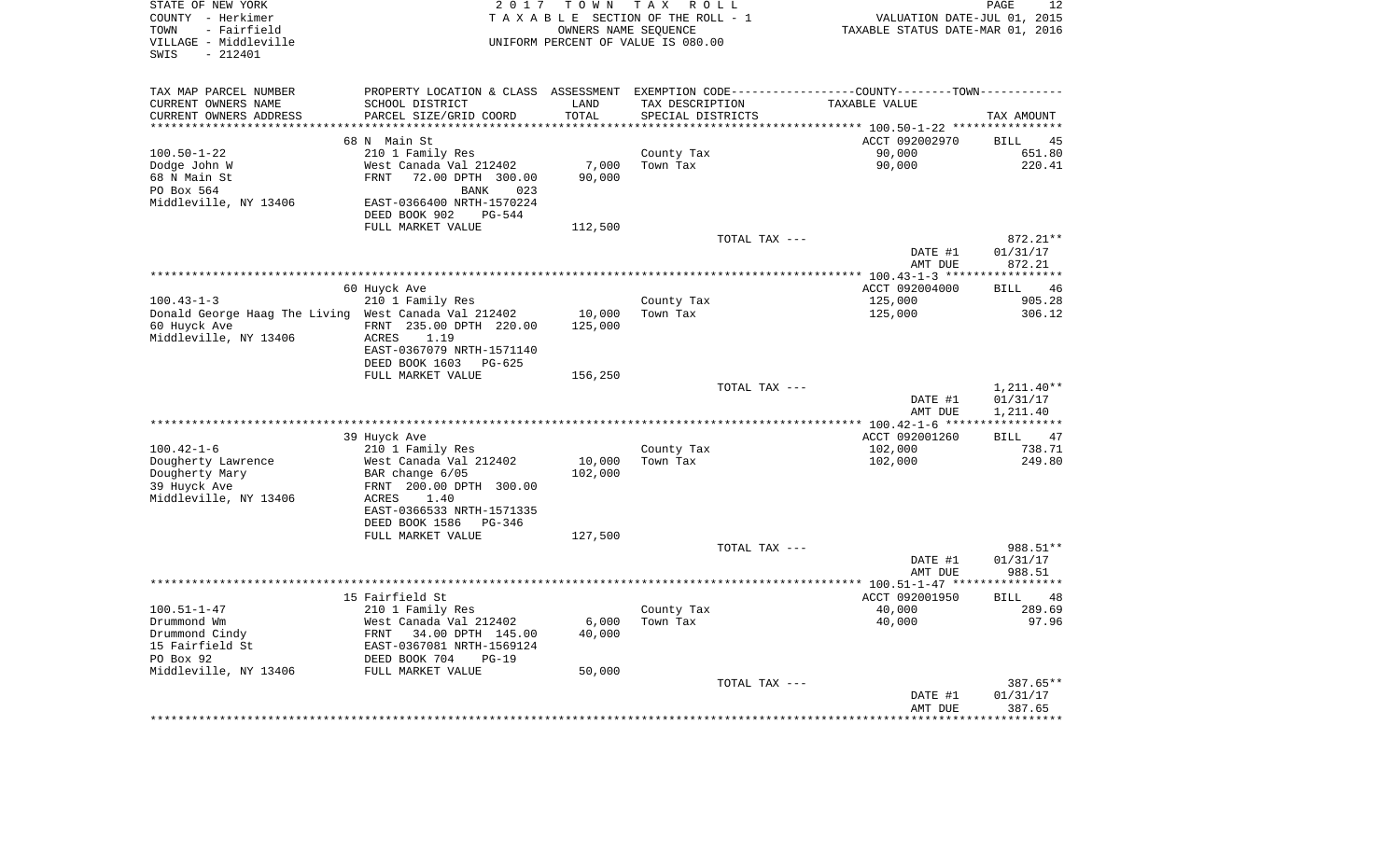| STATE OF NEW YORK<br>COUNTY - Herkimer<br>- Fairfield<br>TOWN<br>VILLAGE - Middleville<br>SWIS<br>$-212401$ | 2017                                                                                           | T O W N           | T A X<br>R O L L<br>TAXABLE SECTION OF THE ROLL - 1<br>OWNERS NAME SEQUENCE<br>UNIFORM PERCENT OF VALUE IS 080.00 | VALUATION DATE-JUL 01, 2015<br>TAXABLE STATUS DATE-MAR 01, 2016 | PAGE<br>13           |
|-------------------------------------------------------------------------------------------------------------|------------------------------------------------------------------------------------------------|-------------------|-------------------------------------------------------------------------------------------------------------------|-----------------------------------------------------------------|----------------------|
| TAX MAP PARCEL NUMBER                                                                                       | PROPERTY LOCATION & CLASS ASSESSMENT EXEMPTION CODE----------------COUNTY-------TOWN---------- |                   |                                                                                                                   |                                                                 |                      |
| CURRENT OWNERS NAME                                                                                         | SCHOOL DISTRICT                                                                                | LAND              | TAX DESCRIPTION                                                                                                   | TAXABLE VALUE                                                   |                      |
| CURRENT OWNERS ADDRESS<br>**********************                                                            | PARCEL SIZE/GRID COORD                                                                         | TOTAL             | SPECIAL DISTRICTS                                                                                                 |                                                                 | TAX AMOUNT           |
|                                                                                                             | 37 N Main St                                                                                   |                   |                                                                                                                   | ACCT 092003660                                                  | <b>BILL</b><br>49    |
| $100.50 - 1 - 12$                                                                                           | 714 Lite Ind Man                                                                               |                   | County Tax                                                                                                        | 147,600                                                         | 1,068.96             |
| E J Willis Co Inc                                                                                           | West Canada Val 212402                                                                         | 25,000            | Town Tax                                                                                                          | 147,600                                                         | 361.47               |
| 37 N Main St                                                                                                | 4.00<br>ACRES                                                                                  | 147,600           |                                                                                                                   |                                                                 |                      |
| PO Box 437                                                                                                  | EAST-0366191 NRTH-1569548                                                                      |                   |                                                                                                                   |                                                                 |                      |
| Middleville, NY 13406                                                                                       | DEED BOOK 759<br>PG-338                                                                        |                   |                                                                                                                   |                                                                 |                      |
|                                                                                                             | FULL MARKET VALUE                                                                              | 184,500           |                                                                                                                   |                                                                 | $1,430.43**$         |
|                                                                                                             |                                                                                                |                   | TOTAL TAX ---                                                                                                     | DATE #1<br>AMT DUE                                              | 01/31/17<br>1,430.43 |
|                                                                                                             |                                                                                                |                   |                                                                                                                   |                                                                 |                      |
|                                                                                                             | 27 N Main St                                                                                   |                   |                                                                                                                   | ACCT 092003630                                                  | <b>BILL</b><br>50    |
| $100.50 - 1 - 14$                                                                                           | 714 Lite Ind Man                                                                               |                   | County Tax                                                                                                        | 57,400                                                          | 415.71               |
| E J Willis Co Inc                                                                                           | West Canada Val 212402                                                                         | 3,000             | Town Tax                                                                                                          | 57,400                                                          | 140.57               |
| 37 N Main St<br>PO Box 437                                                                                  | 3.00<br>ACRES<br>EAST-0366375 NRTH-1569359                                                     | 57,400            |                                                                                                                   |                                                                 |                      |
| Middleville, NY 13406                                                                                       | DEED BOOK 759<br>PG-335                                                                        |                   |                                                                                                                   |                                                                 |                      |
|                                                                                                             | FULL MARKET VALUE                                                                              | 71,750            |                                                                                                                   |                                                                 |                      |
|                                                                                                             |                                                                                                |                   | TOTAL TAX ---                                                                                                     |                                                                 | 556.28**             |
|                                                                                                             |                                                                                                |                   |                                                                                                                   | DATE #1<br>AMT DUE                                              | 01/31/17<br>556.28   |
|                                                                                                             |                                                                                                |                   |                                                                                                                   |                                                                 |                      |
|                                                                                                             | Park Ave                                                                                       |                   |                                                                                                                   | ACCT 092003750                                                  | 51<br><b>BILL</b>    |
| $100.51 - 1 - 9$                                                                                            | 330 Vacant comm                                                                                |                   | County Tax                                                                                                        | 8,000                                                           | 57.94                |
| E J Willis Co Inc<br>37 N Main St                                                                           | West Canada Val 212402<br>building partial shell                                               | 8,000<br>8,000    | Town Tax                                                                                                          | 8,000                                                           | 19.59                |
| PO Box 437                                                                                                  | 84.00 DPTH 150.00<br>FRNT                                                                      |                   |                                                                                                                   |                                                                 |                      |
| Middleville, NY 13406                                                                                       | ACRES<br>0.29                                                                                  |                   |                                                                                                                   |                                                                 |                      |
|                                                                                                             | EAST-0367515 NRTH-1569749                                                                      |                   |                                                                                                                   |                                                                 |                      |
|                                                                                                             | DEED BOOK 759<br>$PG-338$                                                                      |                   |                                                                                                                   |                                                                 |                      |
|                                                                                                             | FULL MARKET VALUE                                                                              | 10,000            | TOTAL TAX ---                                                                                                     |                                                                 | $77.53**$            |
|                                                                                                             |                                                                                                |                   |                                                                                                                   | DATE #1                                                         | 01/31/17             |
|                                                                                                             |                                                                                                |                   |                                                                                                                   | AMT DUE                                                         | 77.53                |
|                                                                                                             |                                                                                                |                   |                                                                                                                   |                                                                 | * * * * * * * * * *  |
|                                                                                                             | Park Ave                                                                                       |                   |                                                                                                                   | ACCT 092003720                                                  | 52<br><b>BILL</b>    |
| $100.51 - 1 - 28$                                                                                           | 710 Manufacture                                                                                |                   | County Tax                                                                                                        | 130,000                                                         | 941.50               |
| E J Willis Co Inc<br>37 N Main St                                                                           | West Canada Val 212402<br>INCLUDES>100.51.1-29                                                 | 15,000<br>130,000 | Town Tax                                                                                                          | 130,000                                                         | 318.37               |
| PO Box 437                                                                                                  | FRNT 125.00 DPTH 156.00                                                                        |                   |                                                                                                                   |                                                                 |                      |
| Middleville, NY 13406                                                                                       | ACRES<br>0.46                                                                                  |                   |                                                                                                                   |                                                                 |                      |
|                                                                                                             | EAST-0367479 NRTH-1569532                                                                      |                   |                                                                                                                   |                                                                 |                      |
|                                                                                                             | DEED BOOK 759<br>$PG-335$                                                                      |                   |                                                                                                                   |                                                                 |                      |
|                                                                                                             | FULL MARKET VALUE                                                                              | 162,500           | TOTAL TAX ---                                                                                                     |                                                                 | $1,259.87**$         |
|                                                                                                             |                                                                                                |                   |                                                                                                                   | DATE #1                                                         | 01/31/17             |
|                                                                                                             |                                                                                                |                   |                                                                                                                   | AMT DUE                                                         | 1,259.87             |
|                                                                                                             |                                                                                                |                   |                                                                                                                   |                                                                 | *********            |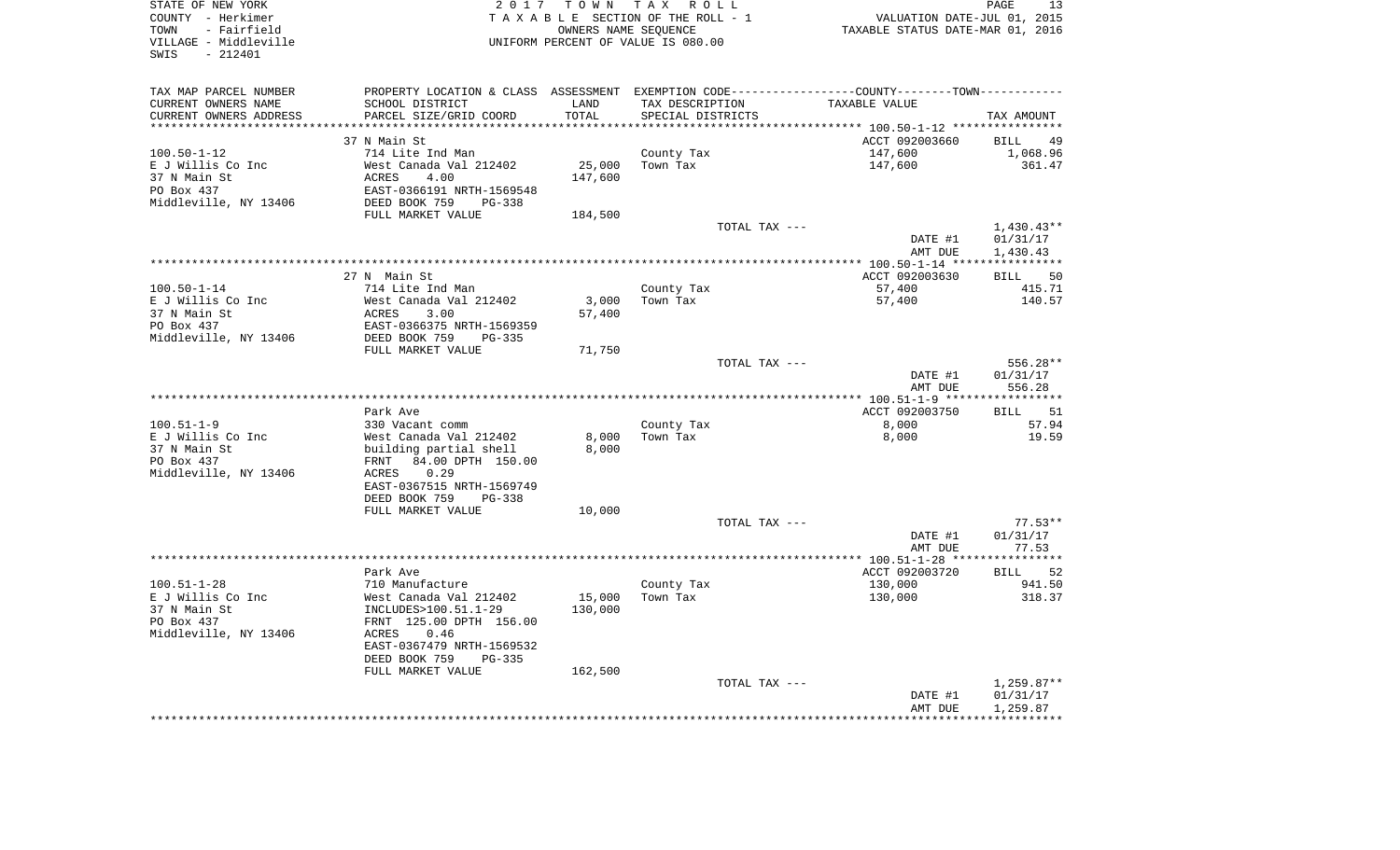| STATE OF NEW YORK<br>COUNTY - Herkimer<br>TOWN<br>- Fairfield<br>VILLAGE - Middleville<br>$-212401$<br>SWIS | 2017                                                                                             |         | TOWN TAX ROLL<br>TAXABLE SECTION OF THE ROLL - 1<br>OWNERS NAME SEQUENCE<br>UNIFORM PERCENT OF VALUE IS 080.00 | VALUATION DATE-JUL 01, 2015<br>TAXABLE STATUS DATE-MAR 01, 2016 | 14<br>PAGE           |
|-------------------------------------------------------------------------------------------------------------|--------------------------------------------------------------------------------------------------|---------|----------------------------------------------------------------------------------------------------------------|-----------------------------------------------------------------|----------------------|
| TAX MAP PARCEL NUMBER                                                                                       | PROPERTY LOCATION & CLASS ASSESSMENT EXEMPTION CODE----------------COUNTY--------TOWN----------- |         |                                                                                                                |                                                                 |                      |
| CURRENT OWNERS NAME                                                                                         | SCHOOL DISTRICT                                                                                  | LAND    | TAX DESCRIPTION                                                                                                | TAXABLE VALUE                                                   |                      |
| CURRENT OWNERS ADDRESS                                                                                      | PARCEL SIZE/GRID COORD                                                                           | TOTAL   | SPECIAL DISTRICTS                                                                                              |                                                                 | TAX AMOUNT           |
| ***********************                                                                                     |                                                                                                  |         |                                                                                                                |                                                                 |                      |
|                                                                                                             | 12 Fairfield St                                                                                  |         |                                                                                                                | ACCT 092002520                                                  | BILL<br>53           |
| $100.51 - 1 - 54$                                                                                           | 210 1 Family Res                                                                                 |         | County Tax                                                                                                     | 78,000                                                          | 564.90               |
| Edick Willard                                                                                               | West Canada Val 212402                                                                           | 9,000   | Town Tax                                                                                                       | 78,000                                                          | 191.02               |
| Edick Jeanette<br>12 Fairfield St                                                                           | FRNT 108.00 DPTH 300.00<br>EAST-0367142 NRTH-1568927                                             | 78,000  |                                                                                                                |                                                                 |                      |
| PO Box 172                                                                                                  | DEED BOOK 00612 PG-00389                                                                         |         |                                                                                                                |                                                                 |                      |
| Middleville, NY 13406                                                                                       | FULL MARKET VALUE                                                                                | 97,500  |                                                                                                                |                                                                 |                      |
|                                                                                                             |                                                                                                  |         | TOTAL TAX ---                                                                                                  |                                                                 | 755.92**             |
|                                                                                                             |                                                                                                  |         |                                                                                                                | DATE #1                                                         | 01/31/17             |
|                                                                                                             |                                                                                                  |         |                                                                                                                | AMT DUE                                                         | 755.92               |
|                                                                                                             |                                                                                                  |         |                                                                                                                |                                                                 |                      |
|                                                                                                             | 117 S Main St                                                                                    |         |                                                                                                                | ACCT 092001080                                                  | 54<br><b>BILL</b>    |
| 100.67-1-2                                                                                                  | 210 1 Family Res                                                                                 |         | County Tax                                                                                                     | 70,000                                                          | 506.96               |
| Elliott Diane D                                                                                             | West Canada Val 212402                                                                           | 10,000  | Town Tax                                                                                                       | 70,000                                                          | 171.43               |
| Elliott David M<br>3909 E Sandra Ter                                                                        | rental                                                                                           | 70,000  |                                                                                                                |                                                                 |                      |
| Phoenix, AZ 85032                                                                                           | Lifeuse To Mary (facility<br>ACRES<br>1.00                                                       |         |                                                                                                                |                                                                 |                      |
|                                                                                                             | EAST-0367617 NRTH-1566687                                                                        |         |                                                                                                                |                                                                 |                      |
|                                                                                                             | DEED BOOK 1090<br>PG-719                                                                         |         |                                                                                                                |                                                                 |                      |
|                                                                                                             | FULL MARKET VALUE                                                                                | 87,500  |                                                                                                                |                                                                 |                      |
|                                                                                                             |                                                                                                  |         | TOTAL TAX ---                                                                                                  |                                                                 | $678.39**$           |
|                                                                                                             |                                                                                                  |         |                                                                                                                | DATE #1                                                         | 01/31/17             |
|                                                                                                             |                                                                                                  |         |                                                                                                                | AMT DUE                                                         | 678.39               |
|                                                                                                             |                                                                                                  |         |                                                                                                                |                                                                 |                      |
|                                                                                                             | 29 Reservoir Rd                                                                                  |         |                                                                                                                | ACCT 09003690                                                   | 55<br><b>BILL</b>    |
| $100.51 - 1 - 13.2$<br>Elwood Eugene                                                                        | 210 1 Family Res<br>West Canada Val 212402                                                       | 20,000  | County Tax<br>Town Tax                                                                                         | 130,000<br>130,000                                              | 941.50<br>318.37     |
| 29 Reservoir Rd                                                                                             | 6.50<br>ACRES                                                                                    | 130,000 |                                                                                                                |                                                                 |                      |
| Middleville, NY 13406                                                                                       | EAST-0367544 NRTH-1569986                                                                        |         |                                                                                                                |                                                                 |                      |
|                                                                                                             | DEED BOOK 903<br><b>PG-198</b>                                                                   |         |                                                                                                                |                                                                 |                      |
|                                                                                                             | FULL MARKET VALUE                                                                                | 162,500 |                                                                                                                |                                                                 |                      |
|                                                                                                             |                                                                                                  |         | TOTAL TAX ---                                                                                                  |                                                                 | $1,259.87**$         |
|                                                                                                             |                                                                                                  |         |                                                                                                                | DATE #1                                                         | 01/31/17             |
|                                                                                                             |                                                                                                  |         |                                                                                                                | AMT DUE                                                         | 1,259.87             |
|                                                                                                             |                                                                                                  |         |                                                                                                                |                                                                 |                      |
| $100.51 - 1 - 15$                                                                                           | 28 Reservoir Rd                                                                                  |         |                                                                                                                | ACCT 092001050<br>63,000                                        | 56<br>BILL<br>456.26 |
| Farber Carl                                                                                                 | 210 1 Family Res<br>West Canada Val 212402                                                       | 7,000   | County Tax<br>Town Tax                                                                                         | 63,000                                                          | 154.29               |
| Farber Iva                                                                                                  | FRNT<br>68.50 DPTH 295.00                                                                        | 63,000  |                                                                                                                |                                                                 |                      |
| 28 Reservoir Rd                                                                                             | EAST-0368062 NRTH-1569866                                                                        |         |                                                                                                                |                                                                 |                      |
| Newport, NY 13416                                                                                           | DEED BOOK 1491<br>PG-813                                                                         |         |                                                                                                                |                                                                 |                      |
|                                                                                                             | FULL MARKET VALUE                                                                                | 78,750  |                                                                                                                |                                                                 |                      |
|                                                                                                             |                                                                                                  |         | TOTAL TAX ---                                                                                                  |                                                                 | $610.55**$           |
|                                                                                                             |                                                                                                  |         |                                                                                                                | DATE #1                                                         | 01/31/17             |
|                                                                                                             |                                                                                                  |         |                                                                                                                | AMT DUE                                                         | 610.55               |
|                                                                                                             |                                                                                                  |         |                                                                                                                |                                                                 |                      |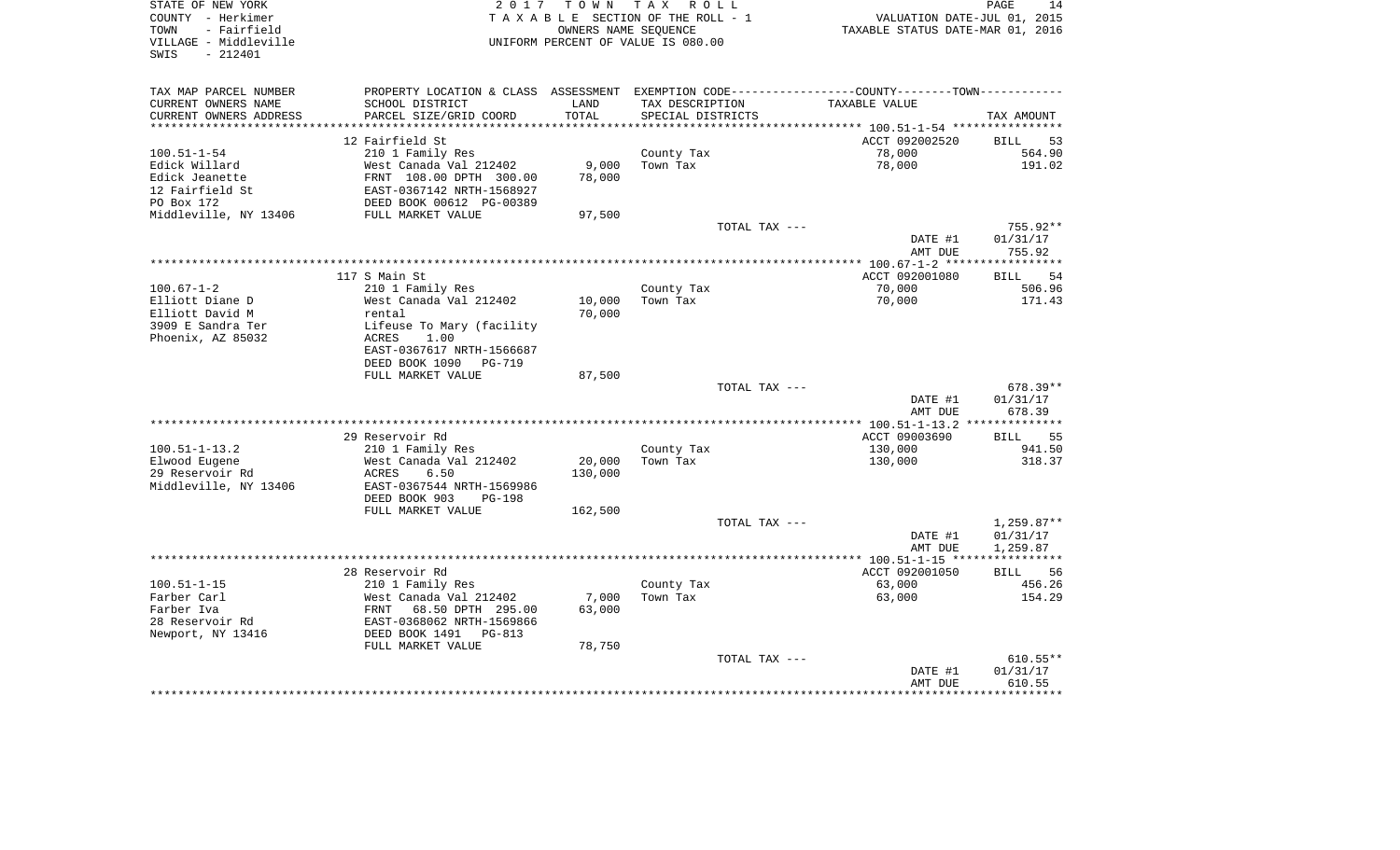| STATE OF NEW YORK<br>COUNTY - Herkimer<br>- Fairfield<br>TOWN<br>VILLAGE - Middleville<br>$-212401$<br>SWIS | 2 0 1 7                                           | T O W N       | T A X<br>R O L L<br>TAXABLE SECTION OF THE ROLL - 1<br>OWNERS NAME SEOUENCE<br>UNIFORM PERCENT OF VALUE IS 080.00 |                                                                       | VALUATION DATE-JUL 01, 2015<br>TAXABLE STATUS DATE-MAR 01, 2016 | PAGE<br>15            |
|-------------------------------------------------------------------------------------------------------------|---------------------------------------------------|---------------|-------------------------------------------------------------------------------------------------------------------|-----------------------------------------------------------------------|-----------------------------------------------------------------|-----------------------|
| TAX MAP PARCEL NUMBER                                                                                       | PROPERTY LOCATION & CLASS                         |               |                                                                                                                   | ASSESSMENT EXEMPTION CODE-----------------COUNTY-------TOWN---------- |                                                                 |                       |
| CURRENT OWNERS NAME<br>CURRENT OWNERS ADDRESS                                                               | SCHOOL DISTRICT<br>PARCEL SIZE/GRID COORD         | LAND<br>TOTAL | TAX DESCRIPTION<br>SPECIAL DISTRICTS                                                                              |                                                                       | TAXABLE VALUE                                                   | TAX AMOUNT            |
|                                                                                                             |                                                   |               |                                                                                                                   |                                                                       |                                                                 |                       |
|                                                                                                             | 91 N Main St                                      |               |                                                                                                                   |                                                                       | ACCT 092001470                                                  | <b>BILL</b><br>57     |
| $100.50 - 1 - 5$                                                                                            | 210 1 Family Res                                  |               | County Tax                                                                                                        |                                                                       | 85,000                                                          | 615.59                |
| Farrington Ralph                                                                                            | West Canada Val 212402                            | 10,000        | Town Tax                                                                                                          |                                                                       | 85,000                                                          | 208.16                |
| 91 N Main St                                                                                                | FRNT 118.00 DPTH 348.00                           | 85,000        |                                                                                                                   |                                                                       |                                                                 |                       |
| Middleville, NY 13406                                                                                       | EAST-0365885 NRTH-1570488                         |               |                                                                                                                   |                                                                       |                                                                 |                       |
|                                                                                                             | DEED BOOK 842<br>$PG-268$                         |               |                                                                                                                   |                                                                       |                                                                 |                       |
|                                                                                                             | FULL MARKET VALUE                                 | 106,250       |                                                                                                                   |                                                                       |                                                                 |                       |
|                                                                                                             |                                                   |               |                                                                                                                   | TOTAL TAX ---                                                         |                                                                 | 823.75**              |
|                                                                                                             |                                                   |               |                                                                                                                   |                                                                       | DATE #1                                                         | 01/31/17              |
|                                                                                                             |                                                   |               |                                                                                                                   |                                                                       | AMT DUE                                                         | 823.75                |
|                                                                                                             | 49 S Main St                                      |               |                                                                                                                   |                                                                       | ACCT 092003840                                                  | 58                    |
| $100.59 - 1 - 21.2$                                                                                         | 210 1 Family Res                                  |               | County Tax                                                                                                        |                                                                       | 40,000                                                          | <b>BILL</b><br>289.69 |
| Fasske Wayne                                                                                                | West Canada Val 212402                            | 13,000        | Town Tax                                                                                                          |                                                                       | 40,000                                                          | 97.96                 |
| 49 S Main St                                                                                                | 5.10<br><b>ACRES</b>                              | 40,000        |                                                                                                                   |                                                                       |                                                                 |                       |
| Middleville, NY 13406                                                                                       | EAST-0367805 NRTH-1568154                         |               |                                                                                                                   |                                                                       |                                                                 |                       |
|                                                                                                             | DEED BOOK 1514<br>$PG-190$                        |               |                                                                                                                   |                                                                       |                                                                 |                       |
|                                                                                                             | FULL MARKET VALUE                                 | 50,000        |                                                                                                                   |                                                                       |                                                                 |                       |
|                                                                                                             |                                                   |               |                                                                                                                   | TOTAL TAX ---                                                         |                                                                 | 387.65**              |
|                                                                                                             |                                                   |               |                                                                                                                   |                                                                       | DATE #1<br>AMT DUE                                              | 01/31/17<br>387.65    |
|                                                                                                             |                                                   |               |                                                                                                                   |                                                                       | *********** 100.51-1-45 *****************                       |                       |
|                                                                                                             | N Main St                                         |               |                                                                                                                   |                                                                       | ACCT 092000390                                                  | 59<br><b>BILL</b>     |
| $100.51 - 1 - 45$                                                                                           | 422 Diner/lunch                                   |               | County Tax                                                                                                        |                                                                       | 130,000                                                         | 941.50                |
| Fehlhaber Craig                                                                                             | West Canada Val 212402                            | 50,000        | Town Tax                                                                                                          |                                                                       | 130,000                                                         | 318.37                |
| Fehlhaber Kelly<br>803 Cook Hill Rd                                                                         | Cary's Diner<br>FRNT 123.70 DPTH 148.32           | 130,000       |                                                                                                                   |                                                                       |                                                                 |                       |
| Newport, NY 13416                                                                                           | EAST-0366927 NRTH-1569097                         |               |                                                                                                                   |                                                                       |                                                                 |                       |
|                                                                                                             | DEED BOOK 1470<br>PG-549                          |               |                                                                                                                   |                                                                       |                                                                 |                       |
|                                                                                                             | FULL MARKET VALUE                                 | 162,500       |                                                                                                                   |                                                                       |                                                                 |                       |
|                                                                                                             |                                                   |               |                                                                                                                   | TOTAL TAX ---                                                         |                                                                 | $1,259.87**$          |
|                                                                                                             |                                                   |               |                                                                                                                   |                                                                       | DATE #1                                                         | 01/31/17              |
|                                                                                                             |                                                   |               |                                                                                                                   |                                                                       | AMT DUE                                                         | 1,259.87              |
|                                                                                                             |                                                   |               |                                                                                                                   |                                                                       | ********** 100.51-1-46 *****************                        |                       |
|                                                                                                             | Fairfield St                                      |               |                                                                                                                   |                                                                       | ACCT 092002910                                                  | 60<br><b>BILL</b>     |
| $100.51 - 1 - 46$                                                                                           | 311 Res vac land                                  |               | County Tax                                                                                                        |                                                                       | 15,000                                                          | 108.63                |
| Fehlhaber Craig                                                                                             | West Canada Val 212402                            | 15,000        | Town Tax                                                                                                          |                                                                       | 15,000                                                          | 36.73                 |
| Fehlhaber Kelly<br>803 Cook Hill Rd                                                                         | West Canada Woodwork<br>FRNT<br>65.00 DPTH 145.00 | 15,000        |                                                                                                                   |                                                                       |                                                                 |                       |
| Newport, NY 13416                                                                                           | EAST-0367033 NRTH-1569122                         |               |                                                                                                                   |                                                                       |                                                                 |                       |
|                                                                                                             | DEED BOOK 1470<br>$PG-552$                        |               |                                                                                                                   |                                                                       |                                                                 |                       |
|                                                                                                             | FULL MARKET VALUE                                 | 18,750        |                                                                                                                   |                                                                       |                                                                 |                       |
|                                                                                                             |                                                   |               |                                                                                                                   | TOTAL TAX ---                                                         |                                                                 | 145.36**              |
|                                                                                                             |                                                   |               |                                                                                                                   |                                                                       | DATE #1                                                         | 01/31/17              |
|                                                                                                             |                                                   |               |                                                                                                                   |                                                                       | AMT DUE                                                         | 145.36                |
|                                                                                                             |                                                   |               |                                                                                                                   |                                                                       |                                                                 | ********              |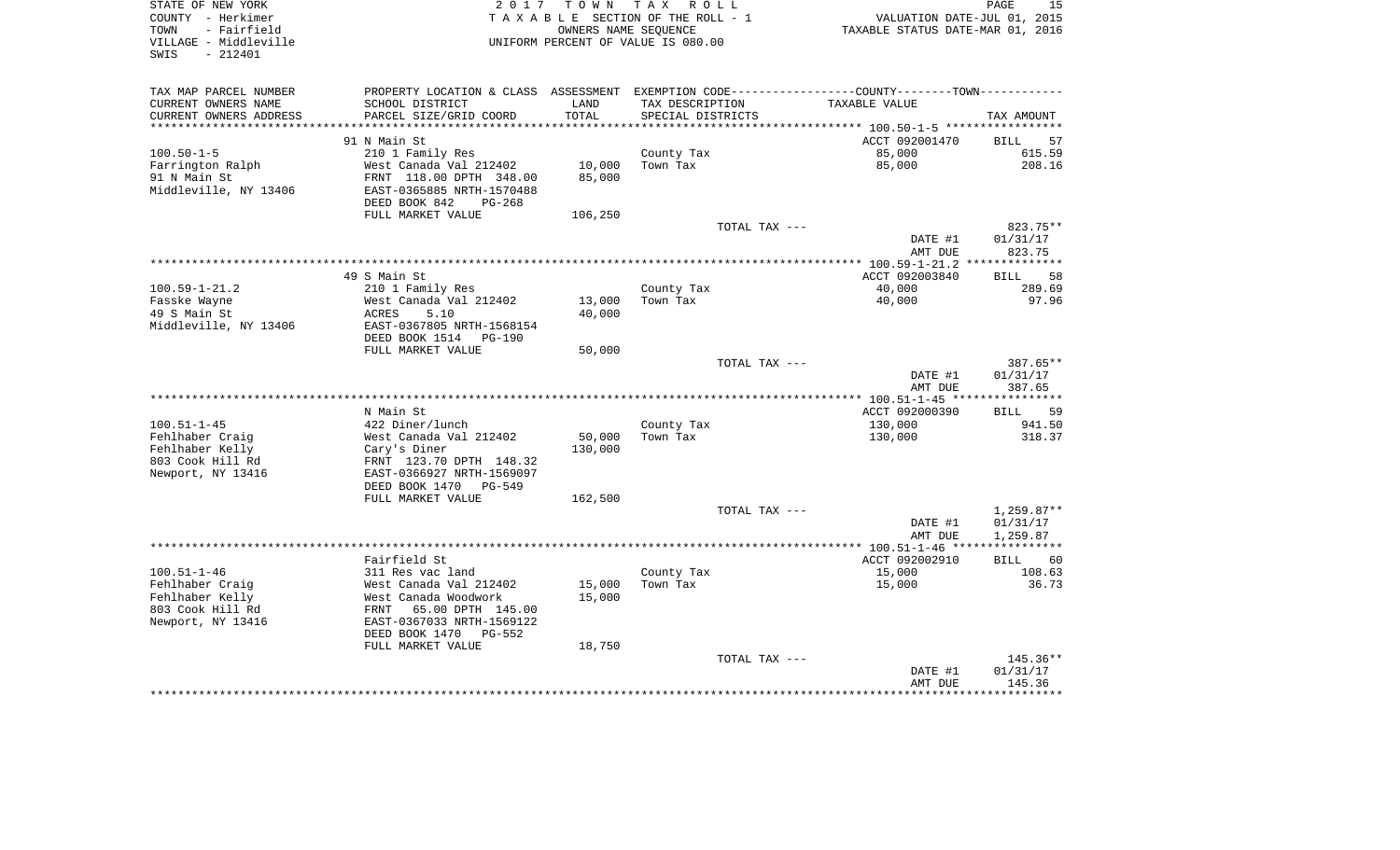| STATE OF NEW YORK<br>COUNTY - Herkimer<br>TOWN<br>- Fairfield |                                                                                               | OWNERS NAME SEOUENCE | 2017 TOWN TAX ROLL<br>TAXABLE SECTION OF THE ROLL - 1 | VALUATION DATE-JUL 01, 2015<br>TAXABLE STATUS DATE-MAR 01, 2016 | PAGE<br>16                  |
|---------------------------------------------------------------|-----------------------------------------------------------------------------------------------|----------------------|-------------------------------------------------------|-----------------------------------------------------------------|-----------------------------|
| VILLAGE - Middleville<br>$-212401$<br>SWIS                    |                                                                                               |                      | UNIFORM PERCENT OF VALUE IS 080.00                    |                                                                 |                             |
| TAX MAP PARCEL NUMBER                                         | PROPERTY LOCATION & CLASS ASSESSMENT EXEMPTION CODE---------------COUNTY-------TOWN---------- |                      |                                                       |                                                                 |                             |
| CURRENT OWNERS NAME<br>CURRENT OWNERS ADDRESS                 | SCHOOL DISTRICT<br>PARCEL SIZE/GRID COORD                                                     | LAND<br>TOTAL        | TAX DESCRIPTION<br>SPECIAL DISTRICTS                  | TAXABLE VALUE                                                   | TAX AMOUNT                  |
|                                                               |                                                                                               |                      |                                                       |                                                                 |                             |
| $100.51 - 1 - 36$                                             | 26 Park Ave<br>210 1 Family Res                                                               |                      |                                                       | ACCT 092002220<br>65,000                                        | <b>BILL</b><br>61<br>470.75 |
| Ferreira-Force Patricia                                       | West Canada Val 212402                                                                        |                      | County Tax<br>$6,000$ Town Tax                        | 65,000                                                          | 159.18                      |
| 26 Park Ave                                                   | 69.60 DPTH 129.00<br>FRNT                                                                     | 65,000               | School Relevy                                         |                                                                 | 1,623.26                    |
| PO Box 543                                                    | EAST-0367214 NRTH-1569483                                                                     |                      | Village Relevy                                        |                                                                 | 656.48                      |
| Middleville, NY 13406                                         | DEED BOOK 1281 PG-56                                                                          |                      |                                                       |                                                                 |                             |
|                                                               | FULL MARKET VALUE                                                                             | 81,250               |                                                       |                                                                 |                             |
|                                                               |                                                                                               |                      | TOTAL TAX ---                                         |                                                                 | $2,909.67**$                |
|                                                               |                                                                                               |                      |                                                       | DATE #1<br>AMT DUE                                              | 01/31/17<br>2,909.67        |
|                                                               |                                                                                               |                      |                                                       |                                                                 |                             |
|                                                               | 12 Reservoir Rd                                                                               |                      |                                                       | ACCT 092000240                                                  | 62<br>BILL                  |
| $100.51 - 1 - 23$                                             | 210 1 Family Res                                                                              |                      | County Tax                                            | 45,000                                                          | 325.90                      |
| Flansburg Zachary O                                           | West Canada Val 212402                                                                        | 8,000                | Town Tax                                              | 45,000                                                          | 110.20                      |
| PO Box 45                                                     | FRNT 130.00 DPTH 205.03                                                                       | 45,000               |                                                       |                                                                 |                             |
| Newport, NY 13416                                             | EAST-0367969 NRTH-1569597                                                                     |                      |                                                       |                                                                 |                             |
|                                                               | DEED BOOK 1373 PG-768                                                                         |                      |                                                       |                                                                 |                             |
|                                                               | FULL MARKET VALUE                                                                             | 56,250               | TOTAL TAX ---                                         |                                                                 | $436.10**$                  |
|                                                               |                                                                                               |                      |                                                       | DATE #1                                                         | 01/31/17                    |
|                                                               |                                                                                               |                      |                                                       | AMT DUE                                                         | 436.10                      |
|                                                               |                                                                                               |                      |                                                       |                                                                 |                             |
|                                                               | 30 N Main St                                                                                  |                      |                                                       | ACCT 092001320                                                  | 63<br>BILL                  |
| $100.51 - 1 - 3$                                              | 210 1 Family Res                                                                              |                      | County Tax                                            | 58,000                                                          | 420.05                      |
| Ford Constance                                                | West Canada Val 212402                                                                        | 7,000                | Town Tax                                              | 58,000                                                          | 142.04                      |
| 30 N Main St                                                  | FRNT 104.90 DPTH 129.00                                                                       | 58,000               |                                                       |                                                                 |                             |
| Newport, NY 13416                                             | EAST-0366709 NRTH-1569566                                                                     |                      |                                                       |                                                                 |                             |
|                                                               | DEED BOOK 792<br><b>PG-380</b>                                                                |                      |                                                       |                                                                 |                             |
|                                                               | FULL MARKET VALUE                                                                             | 72,500               | TOTAL TAX ---                                         |                                                                 | $562.09**$                  |
|                                                               |                                                                                               |                      |                                                       | DATE #1                                                         | 01/31/17                    |
|                                                               |                                                                                               |                      |                                                       |                                                                 |                             |

| 30 N Main St          | FRNT 104.90 DPTH 129.00    | 58,000  |               |                                      |            |
|-----------------------|----------------------------|---------|---------------|--------------------------------------|------------|
| Newport, NY 13416     | EAST-0366709 NRTH-1569566  |         |               |                                      |            |
|                       | DEED BOOK 792<br>PG-380    |         |               |                                      |            |
|                       | FULL MARKET VALUE          | 72,500  |               |                                      |            |
|                       |                            |         | TOTAL TAX --- |                                      | $562.09**$ |
|                       |                            |         |               | DATE #1                              | 01/31/17   |
|                       |                            |         |               | AMT DUE                              | 562.09     |
|                       |                            |         |               | $100.42 - 1 - 4$ ******************* |            |
|                       | 6 Huyck Ave                |         |               | ACCT 092000720                       | 64<br>BILL |
| 100.42-1-4            | 210 1 Family Res           |         | County Tax    | 100,000                              | 724.23     |
| Foster Daniel G       | West Canada Val 212402     | 10,000  | Town Tax      | 100,000                              | 244.90     |
| Foster Donna M        | 100.00 DPTH 375.00<br>FRNT | 100,000 |               |                                      |            |
| 6 Huyck Ave           | 135<br>BANK                |         |               |                                      |            |
| PO Box 557            | EAST-0366277 NRTH-1571327  |         |               |                                      |            |
| Middleville, NY 13406 | DEED BOOK 861<br>PG-665    |         |               |                                      |            |
|                       | FULL MARKET VALUE          | 125,000 |               |                                      |            |
|                       |                            |         | TOTAL TAX --- |                                      | $969.13**$ |
|                       |                            |         |               | DATE #1                              | 01/31/17   |
|                       |                            |         |               | AMT DUE                              | 969.13     |
|                       |                            |         |               |                                      |            |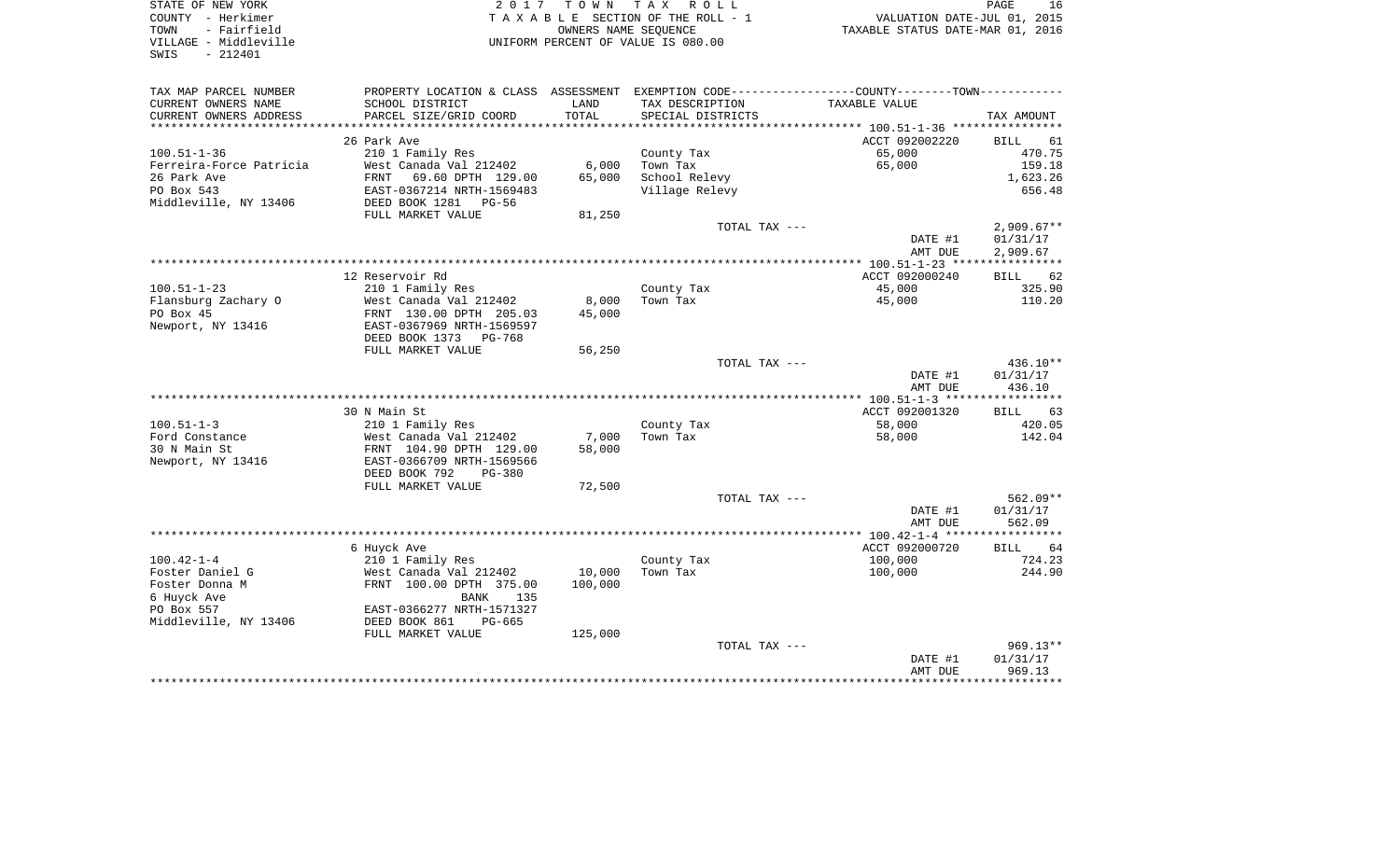| COUNTY<br>– Herkimer<br>- Fairfield<br>TOWN<br>VILLAGE - Middleville<br>$-212401$<br>SWIS |                                                            |                 | TAXABLE SECTION OF THE ROLL - 1<br>OWNERS NAME SEQUENCE<br>UNIFORM PERCENT OF VALUE IS 080.00 | TAXABLE STATUS DATE-MAR 01, 2016                                                               | VALUATION DATE-JUL 01, 2015          |
|-------------------------------------------------------------------------------------------|------------------------------------------------------------|-----------------|-----------------------------------------------------------------------------------------------|------------------------------------------------------------------------------------------------|--------------------------------------|
| TAX MAP PARCEL NUMBER                                                                     |                                                            |                 |                                                                                               | PROPERTY LOCATION & CLASS ASSESSMENT EXEMPTION CODE----------------COUNTY-------TOWN---------- |                                      |
| CURRENT OWNERS NAME                                                                       | SCHOOL DISTRICT                                            | LAND            | TAX DESCRIPTION                                                                               | TAXABLE VALUE                                                                                  |                                      |
| CURRENT OWNERS ADDRESS                                                                    | PARCEL SIZE/GRID COORD                                     | TOTAL           | SPECIAL DISTRICTS                                                                             |                                                                                                | TAX AMOUNT                           |
|                                                                                           |                                                            |                 |                                                                                               | ***************** 100.59-1-14 *****************                                                |                                      |
|                                                                                           | 31 S Main St                                               |                 |                                                                                               | ACCT 092003810                                                                                 | <b>BILL</b><br>65                    |
| $100.59 - 1 - 14$                                                                         | 210 1 Family Res                                           |                 | VET WAR C 41122                                                                               | 7,200                                                                                          | $\Omega$                             |
| Fox Irrevocable Trust                                                                     | West Canada Val 212402                                     |                 | 13,000 VET WAR T 41123                                                                        | $\mathbf 0$                                                                                    | 9,600                                |
| 31 S Main St                                                                              | <b>ACRES</b><br>6.10 BANK<br>291                           | 148,000         | County Tax                                                                                    | 140,800                                                                                        | 1,019.71                             |
| Middleville, NY 13406                                                                     | EAST-0367779 NRTH-1568406<br>DEED BOOK 1553<br>PG-709      |                 | Town Tax                                                                                      | 138,400                                                                                        | 338.94                               |
|                                                                                           | FULL MARKET VALUE                                          | 185,000         |                                                                                               |                                                                                                |                                      |
|                                                                                           |                                                            |                 |                                                                                               | TOTAL TAX ---<br>DATE #1<br>AMT DUE                                                            | $1,358.65**$<br>01/31/17<br>1,358.65 |
|                                                                                           |                                                            |                 |                                                                                               |                                                                                                |                                      |
|                                                                                           | 63 N Main St                                               |                 |                                                                                               | ACCT 092000060                                                                                 | 66<br>BILL                           |
| $100.50 - 1 - 10$                                                                         | 210 1 Family Res                                           |                 | County Tax                                                                                    | 120,000                                                                                        | 869.07                               |
| Fritsch David                                                                             | West Canada Val 212402                                     | 20,000          | Town Tax                                                                                      | 120,000                                                                                        | 293.88                               |
| Fritsch Paula                                                                             | 5.80<br>ACRES                                              | 120,000         |                                                                                               |                                                                                                |                                      |
| 63 N Main St                                                                              | EAST-0365941 NRTH-1569907                                  |                 |                                                                                               |                                                                                                |                                      |
| Middleville, NY 13406                                                                     | DEED BOOK 882<br>$PG-406$<br>FULL MARKET VALUE             | 150,000         |                                                                                               |                                                                                                |                                      |
|                                                                                           |                                                            |                 |                                                                                               | TOTAL TAX ---                                                                                  | 1,162.95**                           |
|                                                                                           |                                                            |                 |                                                                                               | DATE #1                                                                                        | 01/31/17                             |
|                                                                                           |                                                            |                 |                                                                                               | AMT DUE                                                                                        | 1,162.95                             |
|                                                                                           |                                                            |                 |                                                                                               |                                                                                                |                                      |
|                                                                                           | 58 Fairfield St                                            |                 |                                                                                               | ACCT 092003780                                                                                 | <b>BILL</b><br>67                    |
| $100.51 - 1 - 61$                                                                         | 210 1 Family Res                                           |                 | County Tax                                                                                    | 75,000                                                                                         | 543.17                               |
| Frye Bille Jean<br>58 Fairfield St                                                        | West Canada Val 212402<br><b>FRNT</b><br>67.00 DPTH 140.00 | 6,000<br>75,000 | Town Tax                                                                                      | 75,000                                                                                         | 183.67                               |
| PO Box 43                                                                                 | <b>BANK</b><br>135                                         |                 |                                                                                               |                                                                                                |                                      |
| Middleville, NY 13406-0378                                                                | EAST-0367971 NRTH-1569202                                  |                 |                                                                                               |                                                                                                |                                      |
|                                                                                           | DEED BOOK 893<br>$PG-71$                                   |                 |                                                                                               |                                                                                                |                                      |
|                                                                                           | FULL MARKET VALUE                                          | 93,750          |                                                                                               |                                                                                                |                                      |
|                                                                                           |                                                            |                 |                                                                                               | TOTAL TAX ---<br>DATE #1                                                                       | 726.84**<br>01/31/17                 |
|                                                                                           |                                                            |                 |                                                                                               | AMT DUE                                                                                        | 726.84                               |
|                                                                                           |                                                            |                 |                                                                                               |                                                                                                |                                      |
|                                                                                           | 64 Fairfield St                                            |                 |                                                                                               | ACCT 092002460                                                                                 | 68<br><b>BILL</b>                    |
| $100.51 - 1 - 63$                                                                         | 210 1 Family Res                                           |                 | County Tax                                                                                    | 48,000                                                                                         | 347.63                               |
| Gardner Edward                                                                            | West Canada Val 212402                                     | 6,000           | Town Tax                                                                                      | 48,000                                                                                         | 117.55                               |
| Gardner Helen                                                                             | FRNT<br>56.60 DPTH 170.00                                  | 48,000          |                                                                                               |                                                                                                |                                      |
| PO Box 422                                                                                | EAST-0368095 NRTH-1569202                                  |                 |                                                                                               |                                                                                                |                                      |
| Middleville, NY 13406                                                                     | DEED BOOK 00621 PG-00600<br>FULL MARKET VALUE              |                 |                                                                                               |                                                                                                |                                      |
|                                                                                           |                                                            | 60,000          |                                                                                               | TOTAL TAX ---                                                                                  | 465.18**                             |
|                                                                                           |                                                            |                 |                                                                                               | DATE #1                                                                                        | 01/31/17                             |
|                                                                                           |                                                            |                 |                                                                                               | AMT DUE                                                                                        | 465.18                               |
|                                                                                           |                                                            |                 |                                                                                               |                                                                                                |                                      |

PAGE 17

STATE OF NEW YORK **EXECUTE:**  $2017$  TOWN TAX ROLL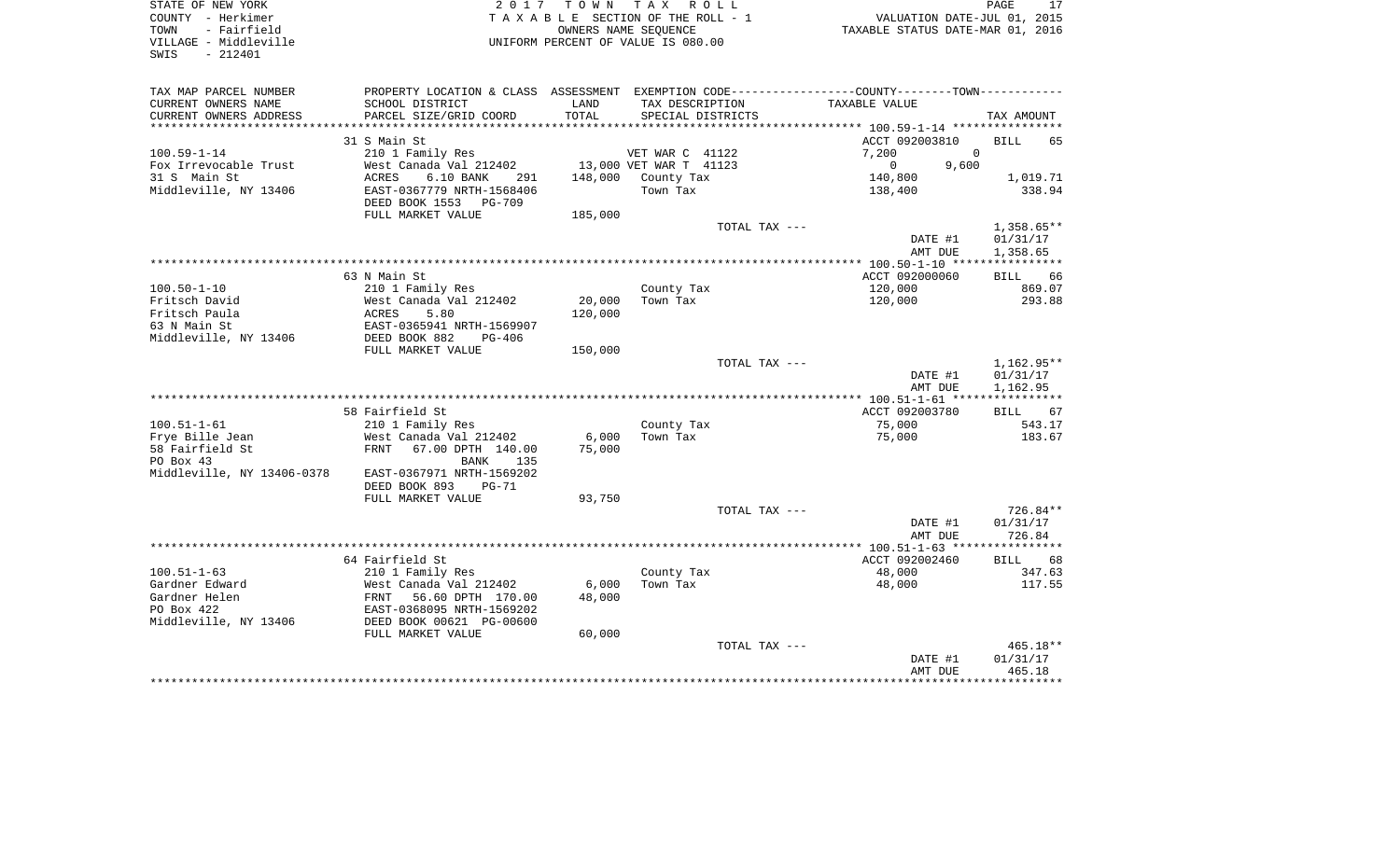| STATE OF NEW YORK<br>COUNTY - Herkimer<br>- Fairfield<br>TOWN<br>VILLAGE - Middleville | 2017                                                                         |         | TOWN TAX ROLL<br>TAXABLE SECTION OF THE ROLL - 1<br>OWNERS NAME SEQUENCE<br>UNIFORM PERCENT OF VALUE IS 080.00 | VALUATION DATE-JUL 01, 2015<br>TAXABLE STATUS DATE-MAR 01, 2016                              | 18<br>PAGE         |
|----------------------------------------------------------------------------------------|------------------------------------------------------------------------------|---------|----------------------------------------------------------------------------------------------------------------|----------------------------------------------------------------------------------------------|--------------------|
| SWIS<br>$-212401$                                                                      |                                                                              |         |                                                                                                                |                                                                                              |                    |
| TAX MAP PARCEL NUMBER                                                                  |                                                                              |         |                                                                                                                | PROPERTY LOCATION & CLASS ASSESSMENT EXEMPTION CODE---------------COUNTY-------TOWN--------- |                    |
| CURRENT OWNERS NAME                                                                    | SCHOOL DISTRICT                                                              | LAND    | TAX DESCRIPTION                                                                                                | TAXABLE VALUE                                                                                |                    |
| CURRENT OWNERS ADDRESS                                                                 | PARCEL SIZE/GRID COORD                                                       | TOTAL   | SPECIAL DISTRICTS                                                                                              |                                                                                              | TAX AMOUNT         |
|                                                                                        |                                                                              |         |                                                                                                                |                                                                                              |                    |
|                                                                                        | 44 N Main St                                                                 |         |                                                                                                                | ACCT 092004350                                                                               | <b>BILL</b><br>69  |
| $100.51 - 1 - 2.1$                                                                     | 210 1 Family Res                                                             |         | County Tax                                                                                                     | 65,000                                                                                       | 470.75             |
| Goodhines Kenneth F                                                                    | West Canada Val 212402                                                       | 10,000  | Town Tax                                                                                                       | 65,000                                                                                       | 159.18             |
| Susan M                                                                                | 1.28 BANK<br>ACRES<br>135                                                    | 65,000  |                                                                                                                |                                                                                              |                    |
| 44 S Main St                                                                           | EAST-0366712 NRTH-1569827                                                    |         |                                                                                                                |                                                                                              |                    |
| PO Box 476                                                                             | DEED BOOK 862<br>$PG-600$                                                    |         |                                                                                                                |                                                                                              |                    |
| Middleville, NY 13406                                                                  | FULL MARKET VALUE                                                            | 81,250  |                                                                                                                |                                                                                              |                    |
|                                                                                        |                                                                              |         | TOTAL TAX ---                                                                                                  |                                                                                              | 629.93**           |
|                                                                                        |                                                                              |         |                                                                                                                | DATE #1<br>AMT DUE                                                                           | 01/31/17<br>629.93 |
|                                                                                        |                                                                              |         |                                                                                                                |                                                                                              |                    |
|                                                                                        | 84 N Main St                                                                 |         |                                                                                                                | ACCT 092003090                                                                               | <b>BILL</b><br>70  |
| $100.50 - 1 - 26$                                                                      | 210 1 Family Res                                                             |         | County Tax                                                                                                     | 85,000                                                                                       | 615.59             |
| Gorman Randy                                                                           | West Canada Val 212402                                                       | 6,000   | Town Tax                                                                                                       | 85,000                                                                                       | 208.16             |
| Gorman Melinda                                                                         |                                                                              | 85,000  |                                                                                                                |                                                                                              |                    |
| 84 N Main St                                                                           |                                                                              |         |                                                                                                                |                                                                                              |                    |
| PO Box 414                                                                             | FRNT 61.42 DPTH 174.93<br>EAST-0366228 NRTH-1570489<br>DEED BOOK 1256 PG-393 |         |                                                                                                                |                                                                                              |                    |
| Middleville, NY 13406                                                                  | FULL MARKET VALUE                                                            | 106,250 |                                                                                                                |                                                                                              |                    |
|                                                                                        |                                                                              |         | TOTAL TAX ---                                                                                                  |                                                                                              | 823.75**           |
|                                                                                        |                                                                              |         |                                                                                                                | DATE #1                                                                                      | 01/31/17           |
|                                                                                        |                                                                              |         |                                                                                                                | AMT DUE                                                                                      | 823.75             |
|                                                                                        | 72 S Main St                                                                 |         |                                                                                                                | ACCT 092001740                                                                               | <b>BILL</b><br>71  |
| $100.59 - 1 - 29$                                                                      | 210 1 Family Res                                                             |         | VET WAR C 41122                                                                                                | 7,200<br>$\Omega$                                                                            |                    |
| Greene Jay I                                                                           | West Canada Val 212402                                                       |         | 12,000 VET WAR T 41123                                                                                         | $0 \qquad \qquad$<br>9,600                                                                   |                    |
| 72 S Main St                                                                           | ACRES<br>1.10                                                                |         | 115,000 County Tax                                                                                             | 107,800                                                                                      | 780.72             |
| Middleville, NY 13406                                                                  | EAST-0367055 NRTH-1567546                                                    |         | Town Tax                                                                                                       | 105,400                                                                                      | 258.12             |
|                                                                                        | DEED BOOK 00630 PG-00654                                                     |         |                                                                                                                |                                                                                              |                    |
|                                                                                        | FULL MARKET VALUE                                                            | 143,750 |                                                                                                                |                                                                                              |                    |
|                                                                                        |                                                                              |         | TOTAL TAX ---                                                                                                  |                                                                                              | 1,038.84**         |
|                                                                                        |                                                                              |         |                                                                                                                | DATE #1                                                                                      | 01/31/17           |
|                                                                                        |                                                                              |         |                                                                                                                | AMT DUE                                                                                      | 1,038.84           |
|                                                                                        |                                                                              |         |                                                                                                                | *************** 100.42-1-23 *****************                                                |                    |
|                                                                                        | 94 N Main St                                                                 |         |                                                                                                                | ACCT 092001800                                                                               | BILL 72            |
| $100.42 - 1 - 23$                                                                      | 210 1 Family Res                                                             |         | County Tax                                                                                                     | 80,000                                                                                       | 579.38             |
| Gross Living Trust Gail C                                                              | West Canada Val 212402                                                       | 6,000   | Town Tax                                                                                                       | 80,000                                                                                       | 195.92             |
| 94 N Main St<br>PO Box 363                                                             | FRNT 71.00 DPTH 168.00<br>EAST-0366088 NRTH-1570730                          | 80,000  |                                                                                                                |                                                                                              |                    |
| Middleville, NY 13406                                                                  | DEED BOOK 1571 PG-678                                                        |         |                                                                                                                |                                                                                              |                    |
|                                                                                        | FULL MARKET VALUE                                                            | 100,000 |                                                                                                                |                                                                                              |                    |
|                                                                                        |                                                                              |         | TOTAL TAX ---                                                                                                  |                                                                                              | $775.30**$         |
|                                                                                        |                                                                              |         |                                                                                                                | DATE #1                                                                                      | 01/31/17           |
|                                                                                        |                                                                              |         |                                                                                                                | AMT DUE                                                                                      | 775.30             |
|                                                                                        |                                                                              |         |                                                                                                                |                                                                                              |                    |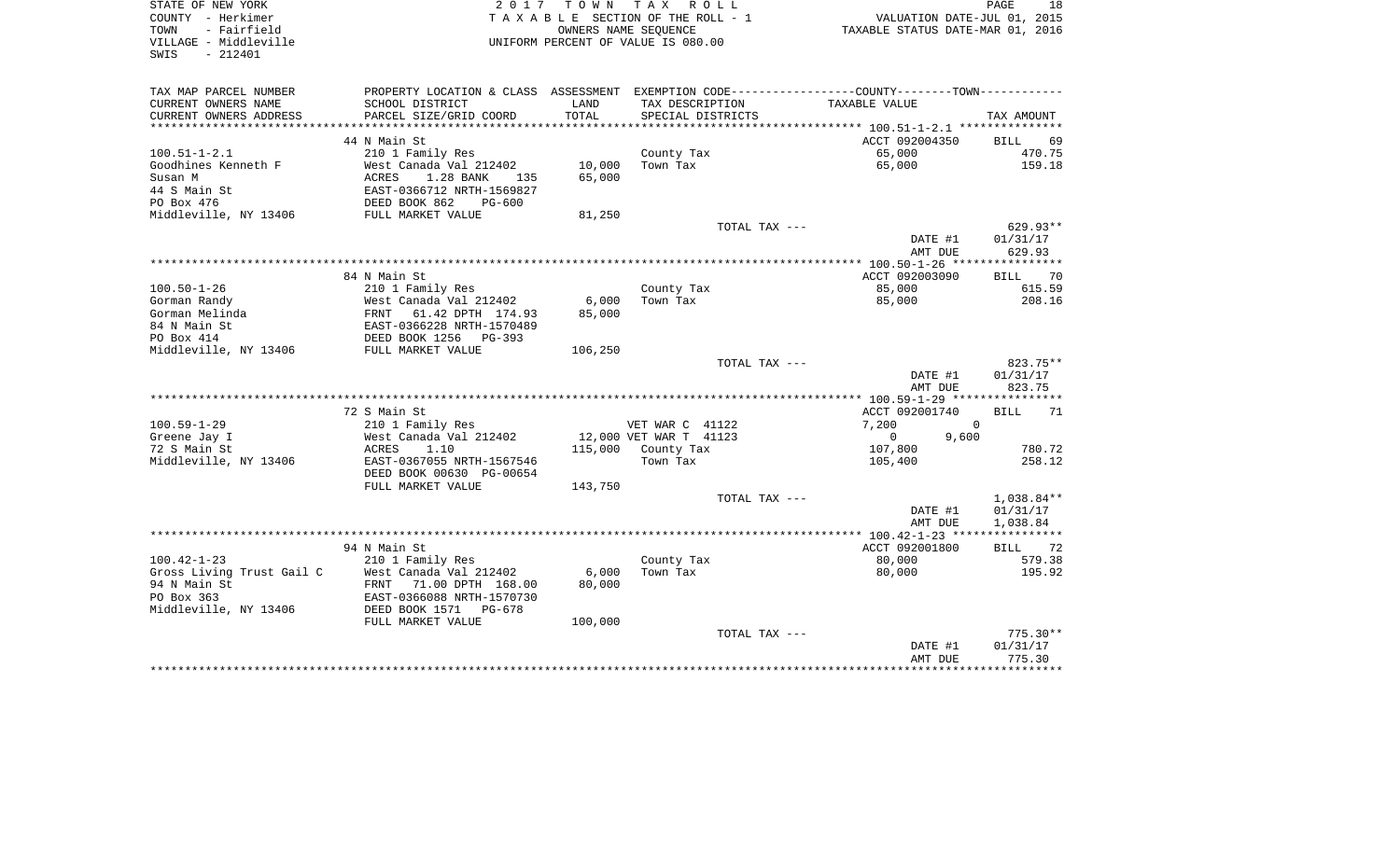SWIS - 212401

STATE OF NEW YORK PAGE 2017 TO W N T A X R O L L COUNTY - Herkimer T A X A B L E SECTION OF THE ROLL - 1 VALUATION DATE-JUL 01, 2015 TOWN - Fairfield OWNERS NAME SEQUENCE TAXABLE STATUS DATE-MAR 01, 2016 VILLAGE - Middleville UNIFORM PERCENT OF VALUE IS 080.00

19

| TAX MAP PARCEL NUMBER     | PROPERTY LOCATION & CLASS ASSESSMENT |         |                   | EXEMPTION CODE-----------------COUNTY-------TOWN----------- |                   |
|---------------------------|--------------------------------------|---------|-------------------|-------------------------------------------------------------|-------------------|
| CURRENT OWNERS NAME       | SCHOOL DISTRICT                      | LAND    | TAX DESCRIPTION   | TAXABLE VALUE                                               |                   |
| CURRENT OWNERS ADDRESS    | PARCEL SIZE/GRID COORD               | TOTAL   | SPECIAL DISTRICTS |                                                             | TAX AMOUNT        |
| ************************* |                                      |         |                   |                                                             |                   |
|                           | N Main St                            |         |                   | ACCT 092002130                                              | 73<br><b>BILL</b> |
| $100.42 - 1 - 9.5$        | 314 Rural vac<10                     |         | County Tax        | 2,500                                                       | 18.11             |
| Gross Michael J           | West Canada Val 212402               | 2,500   | Town Tax          | 2,500                                                       | 6.12              |
| PO Box 469                | 20.20 DPTH<br><b>FRNT</b>            | 2,500   | School Relevy     |                                                             | 62.43             |
| Middleville, NY 13406     | 0.70<br>ACRES                        |         | Village Relevy    |                                                             | 27.47             |
|                           | EAST-0366129 NRTH-1571365            |         |                   |                                                             |                   |
|                           | DEED BOOK 871<br>$PG-549$            |         |                   |                                                             |                   |
|                           | FULL MARKET VALUE                    | 3,125   |                   |                                                             |                   |
|                           |                                      |         | TOTAL TAX ---     |                                                             | $114.13**$        |
|                           |                                      |         |                   | DATE #1                                                     | 01/31/17          |
|                           |                                      |         |                   | AMT DUE                                                     | 114.13            |
|                           |                                      |         |                   |                                                             |                   |
|                           | 21 Huyck Ave                         |         |                   | ACCT 092002070                                              | 74<br>BILL        |
| $100.42 - 1 - 3$          | 210 1 Family Res                     |         | County Tax        | 94,000                                                      | 680.77            |
| Grossi Jennifer           | West Canada Val 212402               | 7,000   | Town Tax          | 94,000                                                      | 230.20            |
| 21 Huyck Ave              | FRNT 100.00 DPTH 200.00              | 94,000  |                   |                                                             |                   |
| PO Box 102                | EAST-0366191 NRTH-1571238            |         |                   |                                                             |                   |
| Middleville, NY 13406     | DEED BOOK 1278 PG-627                |         |                   |                                                             |                   |
|                           | FULL MARKET VALUE                    | 117,500 | TOTAL TAX ---     |                                                             | $910.97**$        |
|                           |                                      |         |                   | DATE #1                                                     | 01/31/17          |
|                           |                                      |         |                   | AMT DUE                                                     | 910.97            |
|                           |                                      |         |                   |                                                             |                   |
|                           | N Main St                            |         |                   | ACCT 092000360                                              | <b>BILL</b><br>75 |
| $100.42 - 1 - 19$         | 210 1 Family Res                     |         | County Tax        | 75,000                                                      | 543.17            |
| Haag Virginia P           | West Canada Val 212402               | 7,000   | Town Tax          | 75,000                                                      | 183.67            |
| Mccooey Gail L            | FRNT 110.00 DPTH 170.00              | 75,000  |                   |                                                             |                   |
| PO Box 106                | EAST-0366010 NRTH-1570927            |         |                   |                                                             |                   |
| Middleville, NY 13406     | DEED BOOK 846<br>$PG-128$            |         |                   |                                                             |                   |
|                           | FULL MARKET VALUE                    | 93,750  |                   |                                                             |                   |
|                           |                                      |         | TOTAL TAX ---     |                                                             | $726.84**$        |
|                           |                                      |         |                   | DATE #1                                                     | 01/31/17          |
|                           |                                      |         |                   | AMT DUE                                                     | 726.84            |
|                           |                                      |         |                   |                                                             |                   |
|                           | 61 Huyck Ave                         |         |                   | ACCT 092001410                                              | 76<br><b>BILL</b> |
| $100.43 - 1 - 1$          | 210 1 Family Res                     |         | County Tax        | 78,000                                                      | 564.90            |
| Hall James                | West Canada Val 212402               | 7,000   | Town Tax          | 78,000                                                      | 191.02            |
| Hall Marion               | FRNT 200.00 DPTH 200.00              | 78,000  |                   |                                                             |                   |
| 61 Huyck Ave              | EAST-0366993 NRTH-1571392            |         |                   |                                                             |                   |
| Middleville, NY 13406     | DEED BOOK 846<br>$PG-3$              |         |                   |                                                             |                   |
|                           | FULL MARKET VALUE                    | 97,500  |                   |                                                             |                   |
|                           |                                      |         | TOTAL TAX ---     |                                                             | $755.92**$        |
|                           |                                      |         |                   | DATE #1                                                     | 01/31/17          |
|                           |                                      |         |                   | AMT DUE                                                     | 755.92            |
|                           |                                      |         |                   |                                                             |                   |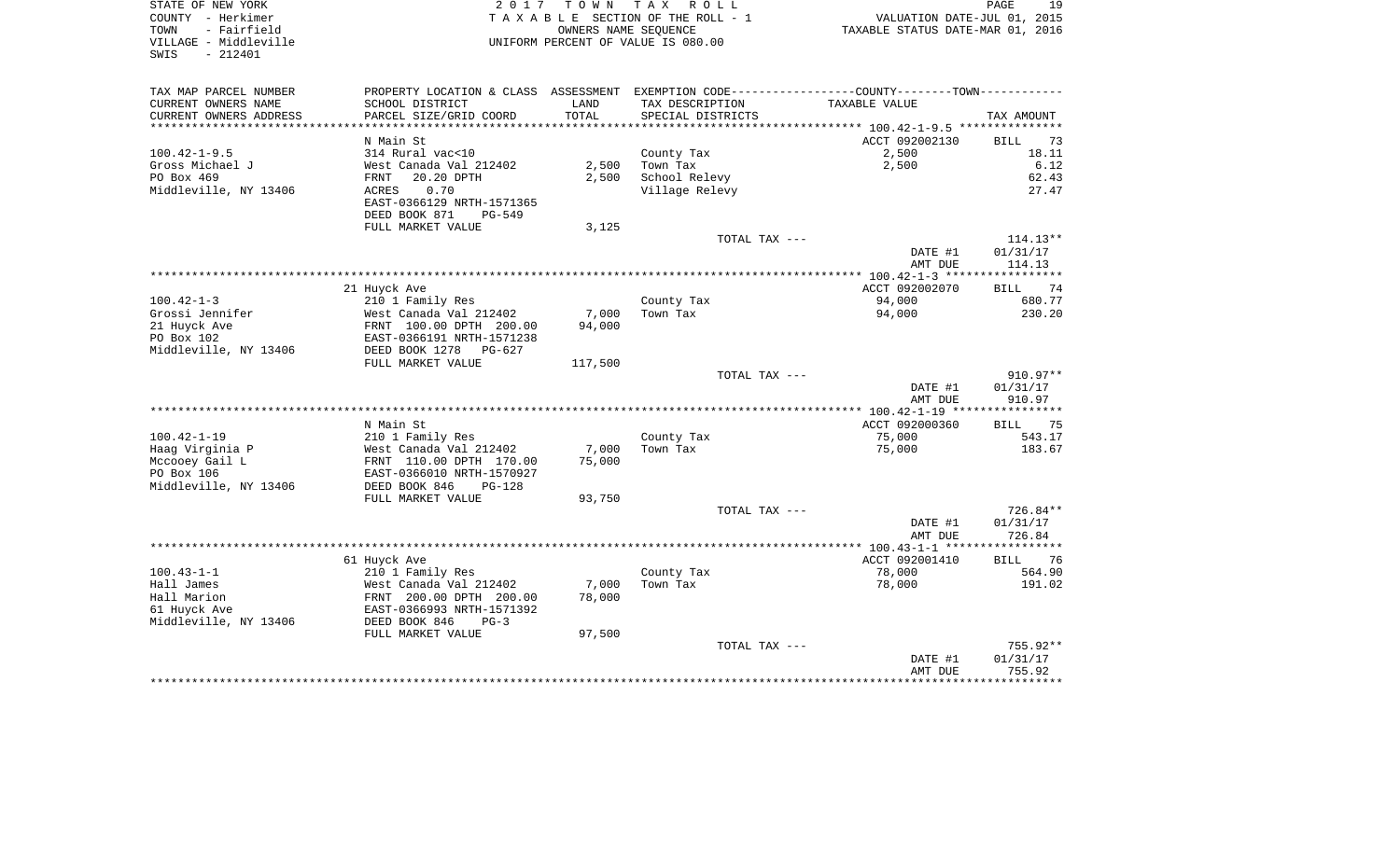| STATE OF NEW YORK<br>COUNTY - Herkimer<br>- Fairfield<br>TOWN<br>VILLAGE - Middleville<br>$-212401$<br>SWIS | 2017                                                   | T O W N<br>OWNERS NAME SEQUENCE | TAX ROLL<br>TAXABLE SECTION OF THE ROLL - 1<br>UNIFORM PERCENT OF VALUE IS 080.00             | VALUATION DATE-JUL 01, 2015<br>TAXABLE STATUS DATE-MAR 01, 2016 | PAGE<br>20                  |
|-------------------------------------------------------------------------------------------------------------|--------------------------------------------------------|---------------------------------|-----------------------------------------------------------------------------------------------|-----------------------------------------------------------------|-----------------------------|
| TAX MAP PARCEL NUMBER                                                                                       |                                                        |                                 | PROPERTY LOCATION & CLASS ASSESSMENT EXEMPTION CODE---------------COUNTY-------TOWN---------- |                                                                 |                             |
| CURRENT OWNERS NAME                                                                                         | SCHOOL DISTRICT                                        | LAND                            | TAX DESCRIPTION                                                                               | TAXABLE VALUE                                                   |                             |
| CURRENT OWNERS ADDRESS<br>***********************                                                           | PARCEL SIZE/GRID COORD                                 | TOTAL                           | SPECIAL DISTRICTS                                                                             |                                                                 | TAX AMOUNT                  |
|                                                                                                             | 73 Fairfield St                                        |                                 |                                                                                               | ACCT 092004080                                                  | 77<br><b>BILL</b>           |
| $100.51 - 1 - 17$                                                                                           | 210 1 Family Res                                       |                                 | County Tax                                                                                    | 90,000                                                          | 651.80                      |
| Harris Glen S                                                                                               | West Canada Val 212402                                 | 20,000                          | Town Tax                                                                                      | 90,000                                                          | 220.41                      |
| Harris Karin M                                                                                              | FRNT 294.30 DPTH                                       | 90,000                          |                                                                                               |                                                                 |                             |
| 73 Fairfield St                                                                                             | <b>ACRES</b><br>5.40                                   |                                 |                                                                                               |                                                                 |                             |
| Middleville, NY 13406                                                                                       | EAST-0368279 NRTH-1569642                              |                                 |                                                                                               |                                                                 |                             |
|                                                                                                             | DEED BOOK 1404<br><b>PG-106</b>                        |                                 |                                                                                               |                                                                 |                             |
|                                                                                                             | FULL MARKET VALUE                                      | 112,500                         |                                                                                               |                                                                 |                             |
|                                                                                                             |                                                        |                                 | TOTAL TAX ---                                                                                 | DATE #1                                                         | 872.21**<br>01/31/17        |
|                                                                                                             |                                                        |                                 |                                                                                               | AMT DUE                                                         | 872.21                      |
|                                                                                                             |                                                        |                                 |                                                                                               |                                                                 |                             |
|                                                                                                             | 41 Park Ave                                            |                                 |                                                                                               | ACCT 092002040                                                  | 78<br><b>BILL</b>           |
| $100.51 - 1 - 8$                                                                                            | 210 1 Family Res                                       |                                 | VET COM C 41132                                                                               | 12,000<br>$\Omega$                                              |                             |
| Haynes Robert                                                                                               | West Canada Val 212402                                 |                                 | 6,000 VET COM T 41133                                                                         | 15,000<br>$\Omega$                                              |                             |
| Dupont Kathleen<br>41 Park Ave                                                                              | 66.00 DPTH 150.00<br>FRNT<br>EAST-0367435 NRTH-1569702 | 60,000                          | County Tax<br>Town Tax                                                                        | 48,000<br>45,000                                                | 347.63<br>110.20            |
| Middleville, NY 13406                                                                                       | DEED BOOK 1292<br>$PG-924$                             |                                 |                                                                                               |                                                                 |                             |
|                                                                                                             | FULL MARKET VALUE                                      | 75,000                          |                                                                                               |                                                                 |                             |
|                                                                                                             |                                                        |                                 | TOTAL TAX ---                                                                                 |                                                                 | 457.83**                    |
|                                                                                                             |                                                        |                                 |                                                                                               | DATE #1                                                         | 01/31/17                    |
|                                                                                                             |                                                        |                                 |                                                                                               | AMT DUE                                                         | 457.83                      |
|                                                                                                             |                                                        |                                 |                                                                                               |                                                                 |                             |
| $100.50 - 1 - 9$                                                                                            | 67 N Main St<br>210 1 Family Res                       |                                 | County Tax                                                                                    | ACCT 092002100<br>65,000                                        | 79<br><b>BILL</b><br>470.75 |
| Heath Vita C                                                                                                | West Canada Val 212402                                 | 6,000                           | Town Tax                                                                                      | 65,000                                                          | 159.18                      |
| PO Box 337                                                                                                  | FRNT<br>60.00 DPTH 148.00                              | 65,000                          | School Relevy                                                                                 |                                                                 | 413.16                      |
| Middleville, NY 13406-0337                                                                                  | EAST-0366199 NRTH-1570097                              |                                 |                                                                                               |                                                                 |                             |
|                                                                                                             | DEED BOOK 702<br>PG-559                                |                                 |                                                                                               |                                                                 |                             |
|                                                                                                             | FULL MARKET VALUE                                      | 81,250                          |                                                                                               |                                                                 |                             |
|                                                                                                             |                                                        |                                 | TOTAL TAX ---                                                                                 |                                                                 | $1,043.09**$                |
|                                                                                                             |                                                        |                                 |                                                                                               | DATE #1<br>AMT DUE                                              | 01/31/17<br>1,043.09        |
|                                                                                                             |                                                        |                                 |                                                                                               |                                                                 |                             |
|                                                                                                             | 45 S Main St                                           |                                 |                                                                                               | ACCT 092006000                                                  | <b>BILL</b><br>80           |
| $100.59 - 1 - 16$                                                                                           | 220 2 Family Res                                       |                                 | County Tax                                                                                    | 72,000                                                          | 521.44                      |
| Hillman Michael W                                                                                           | West Canada Val 212402                                 | 6,000                           | Town Tax                                                                                      | 72,000                                                          | 176.33                      |
| Hillman Patricia S                                                                                          | 98.00 DPTH<br>FRNT<br>85.00                            | 72,000                          |                                                                                               |                                                                 |                             |
| 8183 St. Rte. 28                                                                                            | EAST-0367273 NRTH-1568120                              |                                 |                                                                                               |                                                                 |                             |
| Newport, NY 13416                                                                                           | DEED BOOK 1416<br>$PG-444$<br>FULL MARKET VALUE        | 90,000                          |                                                                                               |                                                                 |                             |
|                                                                                                             |                                                        |                                 | TOTAL TAX ---                                                                                 |                                                                 | 697.77**                    |
|                                                                                                             |                                                        |                                 |                                                                                               | DATE #1                                                         | 01/31/17                    |
|                                                                                                             |                                                        |                                 |                                                                                               | AMT DUE                                                         | 697.77                      |
|                                                                                                             |                                                        |                                 |                                                                                               |                                                                 |                             |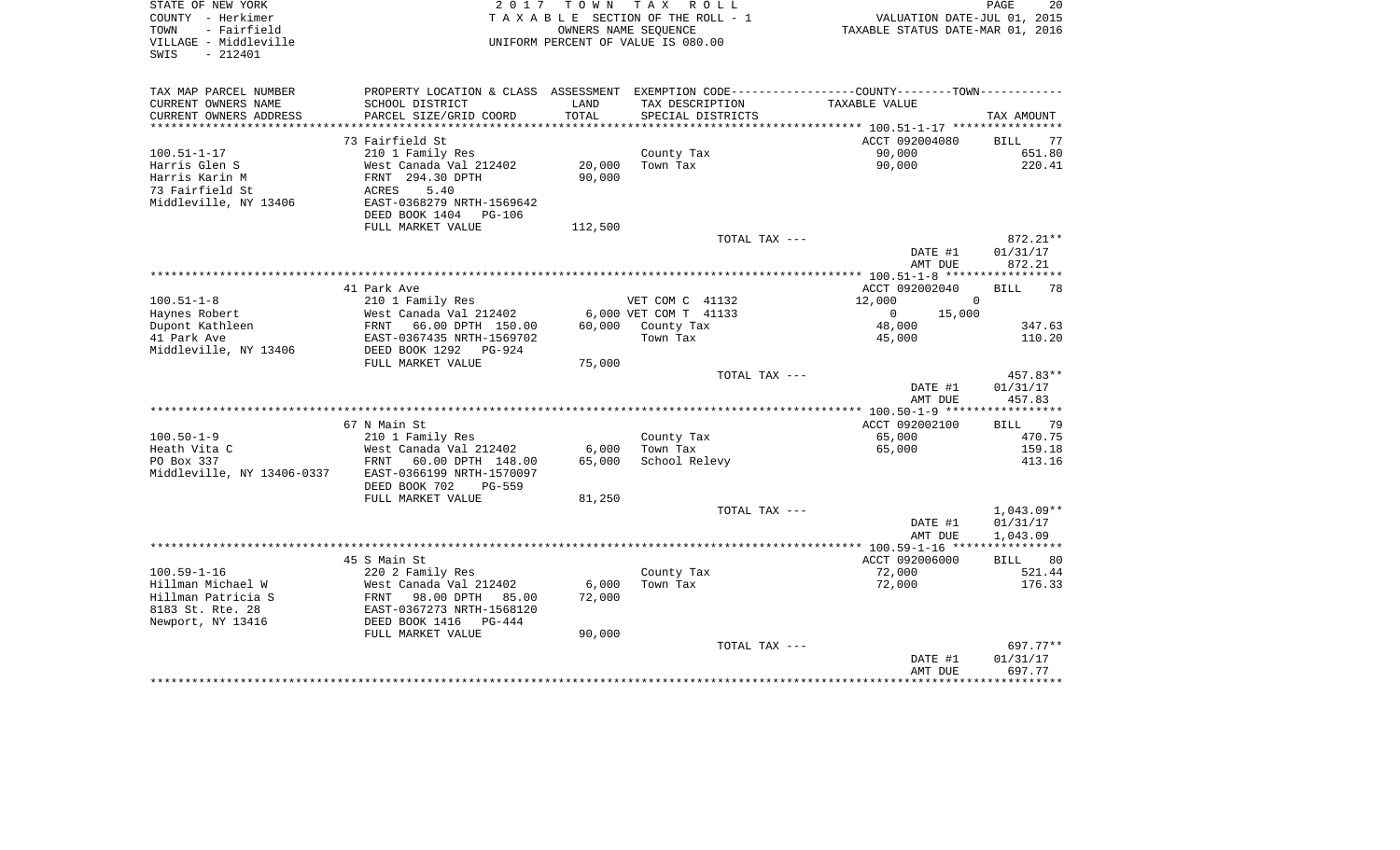| STATE OF NEW YORK<br>COUNTY - Herkimer<br>TOWN<br>- Fairfield<br>VILLAGE - Middleville<br>SWIS<br>$-212401$ | 2017                                                | T O W N<br>OWNERS NAME SEQUENCE | TAX ROLL<br>TAXABLE SECTION OF THE ROLL - 1<br>UNIFORM PERCENT OF VALUE IS 080.00 | VALUATION DATE-JUL 01, 2015<br>TAXABLE STATUS DATE-MAR 01, 2016                               | PAGE<br>21         |
|-------------------------------------------------------------------------------------------------------------|-----------------------------------------------------|---------------------------------|-----------------------------------------------------------------------------------|-----------------------------------------------------------------------------------------------|--------------------|
| TAX MAP PARCEL NUMBER                                                                                       |                                                     |                                 |                                                                                   | PROPERTY LOCATION & CLASS ASSESSMENT EXEMPTION CODE---------------COUNTY-------TOWN---------- |                    |
| CURRENT OWNERS NAME                                                                                         | SCHOOL DISTRICT                                     | LAND                            | TAX DESCRIPTION                                                                   | TAXABLE VALUE                                                                                 |                    |
| CURRENT OWNERS ADDRESS                                                                                      | PARCEL SIZE/GRID COORD                              | TOTAL                           | SPECIAL DISTRICTS                                                                 |                                                                                               | TAX AMOUNT         |
|                                                                                                             |                                                     |                                 |                                                                                   |                                                                                               |                    |
|                                                                                                             | 42 S Main St                                        |                                 |                                                                                   | ACCT 092004290                                                                                | <b>BILL</b><br>81  |
| $100.59 - 1 - 17$                                                                                           | 210 1 Family Res                                    |                                 | County Tax                                                                        | 18,000                                                                                        | 130.36             |
| Hillman Michael W                                                                                           | West Canada Val 212402                              | 7,000                           | Town Tax                                                                          | 18,000                                                                                        | 44.08              |
| Hillman Patricia S                                                                                          | FRNT 140.00 DPTH 120.00                             | 18,000                          |                                                                                   |                                                                                               |                    |
| 8183 State Route 28                                                                                         | EAST-0367126 NRTH-1568129                           |                                 |                                                                                   |                                                                                               |                    |
| Newport, NY 13416                                                                                           | DEED BOOK 1140 PG-569<br>FULL MARKET VALUE          | 22,500                          |                                                                                   |                                                                                               |                    |
|                                                                                                             |                                                     |                                 | TOTAL TAX ---                                                                     |                                                                                               | $174.44**$         |
|                                                                                                             |                                                     |                                 |                                                                                   | DATE #1                                                                                       | 01/31/17           |
|                                                                                                             |                                                     |                                 |                                                                                   | AMT DUE                                                                                       | 174.44             |
|                                                                                                             |                                                     |                                 |                                                                                   |                                                                                               |                    |
|                                                                                                             | 57 S Main St                                        |                                 |                                                                                   | ACCT 092002640                                                                                | <b>BILL</b><br>82  |
| $100.59 - 1 - 22$                                                                                           | 210 1 Family Res                                    |                                 | County Tax<br>Town Tax                                                            | 85,000                                                                                        | 615.59             |
| Hilts Richard<br>57 S Main St                                                                               | West Canada Val 212402<br>FRNT<br>61.00 DPTH 296.00 | 7,000<br>85,000                 |                                                                                   | 85,000                                                                                        | 208.16             |
| Middleville, NY 13406                                                                                       | EAST-0367460 NRTH-1567890                           |                                 |                                                                                   |                                                                                               |                    |
|                                                                                                             | DEED BOOK 1366 PG-388                               |                                 |                                                                                   |                                                                                               |                    |
|                                                                                                             | FULL MARKET VALUE                                   | 106,250                         |                                                                                   |                                                                                               |                    |
|                                                                                                             |                                                     |                                 | TOTAL TAX ---                                                                     |                                                                                               | 823.75**           |
|                                                                                                             |                                                     |                                 |                                                                                   | DATE #1<br>AMT DUE                                                                            | 01/31/17<br>823.75 |
|                                                                                                             | 17 S Main St                                        |                                 |                                                                                   | ACCT 092000630                                                                                | <b>BILL</b><br>83  |
| $100.59 - 1 - 11$                                                                                           | 210 1 Family Res                                    |                                 | VET COM CT 41131                                                                  | 12,000<br>16,000                                                                              |                    |
| Holmes Kurt                                                                                                 | West Canada Val 212402                              |                                 | 10,000 VET DIS CT 41141                                                           | 8,200<br>8,200                                                                                |                    |
| Holmes Erin                                                                                                 | 1.40<br>ACRES                                       |                                 | 82,000 County Tax                                                                 | 61,800                                                                                        | 447.57             |
| 17 S Main St                                                                                                | EAST-0367336 NRTH-1568673                           |                                 | Town Tax                                                                          | 57,800                                                                                        | 141.55             |
| Middleville, NY 13406                                                                                       | DEED BOOK 1559<br>PG-764                            |                                 |                                                                                   |                                                                                               |                    |
|                                                                                                             | FULL MARKET VALUE                                   | 102,500                         |                                                                                   |                                                                                               |                    |
|                                                                                                             |                                                     |                                 | TOTAL TAX ---                                                                     |                                                                                               | 589.12**           |
|                                                                                                             |                                                     |                                 |                                                                                   | DATE #1<br>AMT DUE                                                                            | 01/31/17<br>589.12 |
|                                                                                                             |                                                     |                                 |                                                                                   |                                                                                               |                    |
|                                                                                                             | 74 Fairfield St                                     |                                 |                                                                                   | ACCT 092002340                                                                                | 84<br><b>BILL</b>  |
| $100.51 - 1 - 65$                                                                                           | 210 1 Family Res                                    |                                 | County Tax                                                                        | 58,000                                                                                        | 420.05             |
| Hull Jon S                                                                                                  | West Canada Val 212402                              | 10,000                          | Town Tax                                                                          | 58,000                                                                                        | 142.04             |
| Hull Valerie L                                                                                              | ACRES<br>1.20                                       | 58,000                          |                                                                                   |                                                                                               |                    |
| 74 Fairfield St                                                                                             | EAST-0368350 NRTH-1569135                           |                                 |                                                                                   |                                                                                               |                    |
| Middleville, NY 13406                                                                                       | DEED BOOK 871<br>$PG-250$                           |                                 |                                                                                   |                                                                                               |                    |
|                                                                                                             | FULL MARKET VALUE                                   | 72,500                          | TOTAL TAX ---                                                                     |                                                                                               | $562.09**$         |
|                                                                                                             |                                                     |                                 |                                                                                   | DATE #1                                                                                       | 01/31/17           |
|                                                                                                             |                                                     |                                 |                                                                                   | AMT DUE                                                                                       | 562.09             |
|                                                                                                             |                                                     |                                 |                                                                                   |                                                                                               | ************       |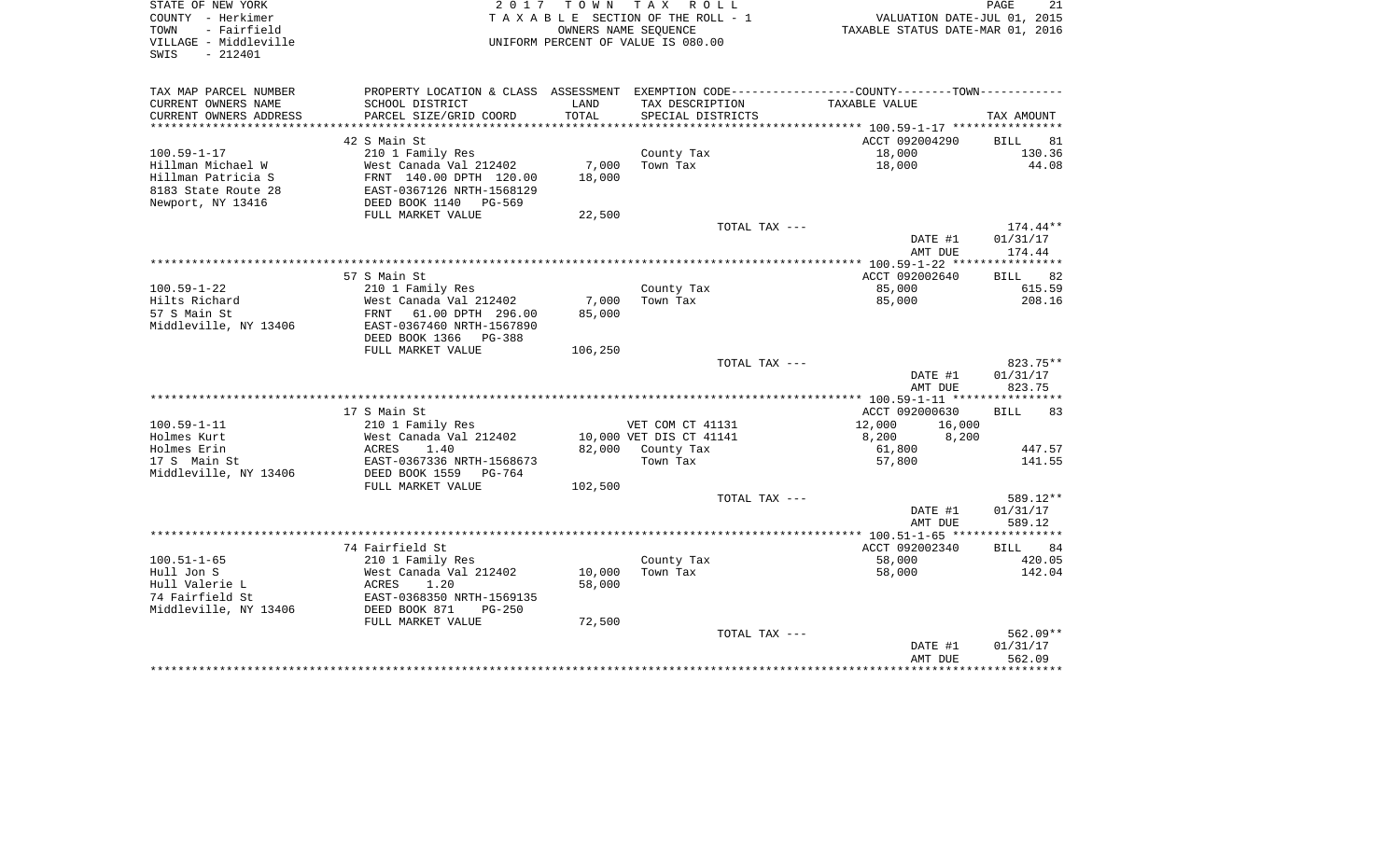| STATE OF NEW YORK<br>COUNTY - Herkimer<br>TOWN<br>- Fairfield<br>VILLAGE - Middleville<br>$-212401$<br>SWIS | 2017                                                                                           | T O W N<br>OWNERS NAME SEQUENCE | T A X<br>R O L L<br>TAXABLE SECTION OF THE ROLL - 1<br>UNIFORM PERCENT OF VALUE IS 080.00 | VALUATION DATE-JUL 01, 2015<br>TAXABLE STATUS DATE-MAR 01, 2016 | PAGE<br>22                      |
|-------------------------------------------------------------------------------------------------------------|------------------------------------------------------------------------------------------------|---------------------------------|-------------------------------------------------------------------------------------------|-----------------------------------------------------------------|---------------------------------|
| TAX MAP PARCEL NUMBER                                                                                       | PROPERTY LOCATION & CLASS ASSESSMENT EXEMPTION CODE---------------COUNTY--------TOWN---------- |                                 |                                                                                           |                                                                 |                                 |
| CURRENT OWNERS NAME                                                                                         | SCHOOL DISTRICT                                                                                | LAND                            | TAX DESCRIPTION                                                                           | TAXABLE VALUE                                                   |                                 |
| CURRENT OWNERS ADDRESS                                                                                      | PARCEL SIZE/GRID COORD                                                                         | TOTAL                           | SPECIAL DISTRICTS                                                                         |                                                                 | TAX AMOUNT                      |
| **********************                                                                                      | ****************************                                                                   |                                 |                                                                                           |                                                                 |                                 |
|                                                                                                             | 82 Fairfield St                                                                                |                                 |                                                                                           | ACCT 092002370                                                  | 85<br><b>BILL</b>               |
| $100.51 - 1 - 66$                                                                                           | 210 1 Family Res                                                                               |                                 | County Tax                                                                                | 45,000                                                          | 325.90                          |
| Hull Valerie L                                                                                              | West Canada Val 212402                                                                         | 7,000                           | Town Tax                                                                                  | 45,000                                                          | 110.20                          |
| Hull Jon S                                                                                                  | FRNT 133.00 DPTH 134.30                                                                        | 45,000                          |                                                                                           |                                                                 |                                 |
| 82 Fairfield St                                                                                             | EAST-0368486 NRTH-1569204                                                                      |                                 |                                                                                           |                                                                 |                                 |
| Middleville, NY 13406                                                                                       | DEED BOOK 1415<br>PG-578                                                                       |                                 |                                                                                           |                                                                 |                                 |
|                                                                                                             | FULL MARKET VALUE                                                                              | 56,250                          |                                                                                           |                                                                 |                                 |
|                                                                                                             |                                                                                                |                                 | TOTAL TAX ---                                                                             | DATE #1                                                         | 436.10**                        |
|                                                                                                             |                                                                                                |                                 |                                                                                           | AMT DUE                                                         | 01/31/17<br>436.10              |
|                                                                                                             |                                                                                                |                                 |                                                                                           |                                                                 |                                 |
|                                                                                                             | 132 N Main St                                                                                  |                                 |                                                                                           |                                                                 | 86<br>BILL                      |
| $100.42 - 1 - 9.6$                                                                                          | 210 1 Family Res                                                                               |                                 | County Tax                                                                                | 100,000                                                         | 724.23                          |
| Hutchins Robert A                                                                                           | West Canada Val 212402                                                                         | 20,000                          | Town Tax                                                                                  | 100,000                                                         | 244.90                          |
| Hutchins Linda L                                                                                            | FRNT 421.10 DPTH                                                                               | 100,000                         |                                                                                           |                                                                 |                                 |
| 132 N Main St                                                                                               | 4.20<br>ACRES                                                                                  |                                 |                                                                                           |                                                                 |                                 |
| Newport, NY 13416                                                                                           | EAST-0365905 NRTH-1571472                                                                      |                                 |                                                                                           |                                                                 |                                 |
|                                                                                                             | DEED BOOK 1441<br>PG-882                                                                       |                                 |                                                                                           |                                                                 |                                 |
|                                                                                                             | FULL MARKET VALUE                                                                              | 125,000                         |                                                                                           |                                                                 |                                 |
|                                                                                                             |                                                                                                |                                 | TOTAL TAX ---                                                                             |                                                                 | 969.13**                        |
|                                                                                                             |                                                                                                |                                 |                                                                                           | DATE #1                                                         | 01/31/17                        |
|                                                                                                             |                                                                                                |                                 |                                                                                           | AMT DUE                                                         | 969.13<br>* * * * * * * * * * * |
|                                                                                                             | 73 S Main St                                                                                   |                                 |                                                                                           | ACCT 092000330                                                  | 87<br>BILL                      |
| $100.59 - 1 - 31$                                                                                           | 210 1 Family Res                                                                               |                                 | County Tax                                                                                | 85,000                                                          | 615.59                          |
| Huyck James                                                                                                 | West Canada Val 212402                                                                         | 6,000                           | Town Tax                                                                                  | 85,000                                                          | 208.16                          |
| Huyck Debra                                                                                                 | FRNT<br>57.00 DPTH 140.00                                                                      | 85,000                          |                                                                                           |                                                                 |                                 |
| 73 S Main St                                                                                                | <b>BANK</b><br>135                                                                             |                                 |                                                                                           |                                                                 |                                 |
| PO Box 174                                                                                                  | EAST-0367458 NRTH-1567580                                                                      |                                 |                                                                                           |                                                                 |                                 |
| Middleville, NY 13406                                                                                       | DEED BOOK 667<br>PG-3354                                                                       |                                 |                                                                                           |                                                                 |                                 |
|                                                                                                             | FULL MARKET VALUE                                                                              | 106,250                         |                                                                                           |                                                                 |                                 |
|                                                                                                             |                                                                                                |                                 | TOTAL TAX ---                                                                             |                                                                 | 823.75**                        |
|                                                                                                             |                                                                                                |                                 |                                                                                           | DATE #1                                                         | 01/31/17                        |
|                                                                                                             |                                                                                                |                                 |                                                                                           | AMT DUE                                                         | 823.75                          |
|                                                                                                             |                                                                                                |                                 |                                                                                           |                                                                 |                                 |
|                                                                                                             | N Main St                                                                                      |                                 |                                                                                           | ACCT 092003180                                                  | 88<br><b>BILL</b>               |
| $100.51 - 1 - 41$                                                                                           | 411 Apartment                                                                                  |                                 | County Tax                                                                                | 92,000                                                          | 666.29                          |
| Huyck James F                                                                                               | West Canada Val 212402                                                                         | 13,000                          | Town Tax                                                                                  | 92,000                                                          | 225.31                          |
| Huyck Debra J                                                                                               | FRNT 137.23 DPTH 152.22                                                                        | 92,000                          |                                                                                           |                                                                 |                                 |
| 73 S Main Street<br>PO Box 174                                                                              | EAST-0366900 NRTH-1569358<br>DEED BOOK 1090<br>PG-163                                          |                                 |                                                                                           |                                                                 |                                 |
| Middleville, NY 13406                                                                                       | FULL MARKET VALUE                                                                              | 115,000                         |                                                                                           |                                                                 |                                 |
|                                                                                                             |                                                                                                |                                 | TOTAL TAX ---                                                                             |                                                                 | 891.60**                        |
|                                                                                                             |                                                                                                |                                 |                                                                                           | DATE #1                                                         | 01/31/17                        |
|                                                                                                             |                                                                                                |                                 |                                                                                           | AMT DUE                                                         | 891.60                          |
|                                                                                                             |                                                                                                |                                 |                                                                                           |                                                                 |                                 |
|                                                                                                             |                                                                                                |                                 |                                                                                           |                                                                 |                                 |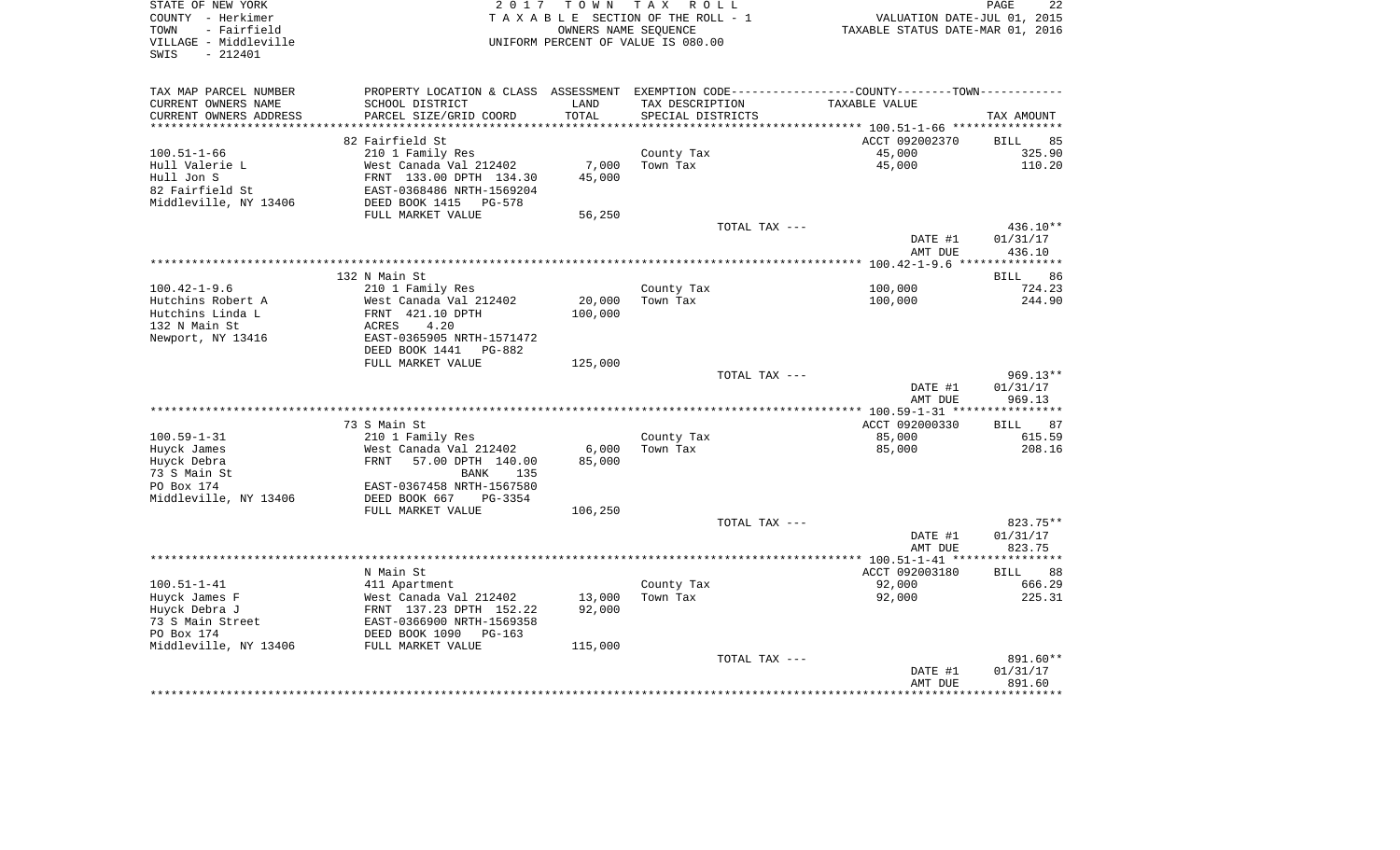| COUNTY - Herkimer<br>TOWN<br>- Fairfield<br>VILLAGE - Middleville<br>SWIS<br>$-212401$ |                                            |        | TAXABLE SECTION OF THE ROLL - 1<br>OWNERS NAME SEQUENCE<br>UNIFORM PERCENT OF VALUE IS 080.00 | VALUATION DATE-JUL 01, 2015<br>TAXABLE STATUS DATE-MAR 01, 2016                                |             |
|----------------------------------------------------------------------------------------|--------------------------------------------|--------|-----------------------------------------------------------------------------------------------|------------------------------------------------------------------------------------------------|-------------|
| TAX MAP PARCEL NUMBER                                                                  |                                            |        |                                                                                               | PROPERTY LOCATION & CLASS ASSESSMENT EXEMPTION CODE---------------COUNTY--------TOWN---------- |             |
| CURRENT OWNERS NAME                                                                    | SCHOOL DISTRICT                            | LAND   | TAX DESCRIPTION                                                                               | TAXABLE VALUE                                                                                  |             |
| CURRENT OWNERS ADDRESS                                                                 | PARCEL SIZE/GRID COORD                     | TOTAL  | SPECIAL DISTRICTS                                                                             |                                                                                                | TAX AMOUNT  |
| ***********************                                                                |                                            |        |                                                                                               |                                                                                                |             |
|                                                                                        | S Main St                                  |        |                                                                                               | ACCT 092001500                                                                                 | BILL        |
| $100.59 - 1 - 24$                                                                      | 314 Rural vac<10                           |        | County Tax                                                                                    | 1,500                                                                                          |             |
| Huyck Reta                                                                             | West Canada Val 212402                     | 1,500  | Town Tax                                                                                      | 1,500                                                                                          |             |
| St                                                                                     | FRNT 61.00 DPTH 122.00                     | 1,500  |                                                                                               |                                                                                                |             |
| PO Box 333                                                                             | EAST-0367553 NRTH-1567852                  |        |                                                                                               |                                                                                                |             |
| Middleville, NY 13406                                                                  | DEED BOOK 1136 PG-897                      |        |                                                                                               |                                                                                                |             |
|                                                                                        | FULL MARKET VALUE                          | 1,875  |                                                                                               |                                                                                                |             |
|                                                                                        |                                            |        | TOTAL TAX ---                                                                                 |                                                                                                | $14.53**$   |
|                                                                                        |                                            |        |                                                                                               | DATE #1                                                                                        | 01/31/17    |
|                                                                                        |                                            |        |                                                                                               | AMT DUE                                                                                        | 14.53       |
|                                                                                        |                                            |        |                                                                                               |                                                                                                |             |
|                                                                                        | 63 S Main St                               |        |                                                                                               | ACCT 092001530                                                                                 | BILL 90     |
| $100.59 - 1 - 25$                                                                      | 210 1 Family Res                           |        | County Tax                                                                                    | 70,000                                                                                         | 506.96      |
| Huyck Reta A                                                                           | West Canada Val 212402                     | 7,000  | Town Tax                                                                                      | 70,000                                                                                         | 171.43      |
| Huyck James F                                                                          | FRNT 57.00 DPTH 294.00                     | 70,000 |                                                                                               |                                                                                                |             |
| PO Box 333                                                                             | EAST-0367489 NRTH-1567764                  |        |                                                                                               |                                                                                                |             |
| Middleville, NY 13406                                                                  | DEED BOOK 1610 PG-881<br>FULL MARKET VALUE |        |                                                                                               |                                                                                                |             |
|                                                                                        |                                            | 87,500 | TOTAL TAX ---                                                                                 |                                                                                                | $678.39**$  |
|                                                                                        |                                            |        |                                                                                               | DATE #1                                                                                        | 01/31/17    |
|                                                                                        |                                            |        |                                                                                               | AMT DUE                                                                                        | 678.39      |
|                                                                                        |                                            |        |                                                                                               |                                                                                                |             |
|                                                                                        | N Main St                                  |        |                                                                                               | ACCT 092001770                                                                                 | <b>BILL</b> |
| $100.42 - 1 - 1$                                                                       | 311 Res vac land                           |        | County Tax                                                                                    | 15,000                                                                                         | 108.63      |
| Irrevocable Trust Goodman                                                              | West Canada Val 212402                     | 15,000 | Town Tax                                                                                      | 15,000                                                                                         |             |
| 225 Old State Rd                                                                       | ACRES<br>8.20                              | 15,000 |                                                                                               |                                                                                                | 36.73       |
| Poland, NY 13431                                                                       | EAST-0365554 NRTH-1571113                  |        |                                                                                               |                                                                                                |             |
|                                                                                        | DEED BOOK 1569 PG-109                      |        |                                                                                               |                                                                                                |             |
|                                                                                        | FULL MARKET VALUE                          | 18,750 |                                                                                               |                                                                                                |             |
|                                                                                        |                                            |        | TOTAL TAX ---                                                                                 |                                                                                                | 145.36**    |
|                                                                                        |                                            |        |                                                                                               | DATE #1                                                                                        | 01/31/17    |
|                                                                                        |                                            |        |                                                                                               | AMT DUE                                                                                        | 145.36      |
|                                                                                        |                                            |        |                                                                                               |                                                                                                |             |
|                                                                                        | Fairfield St                               |        |                                                                                               | ACCT 092000480                                                                                 | <b>BILL</b> |
| $100.51 - 1 - 19$                                                                      | 311 Res vac land                           |        | County Tax                                                                                    | 5,000                                                                                          |             |
| Irrevocable Trust Johnson Fami West Canada Val 212402                                  |                                            | 5,000  | Town Tax                                                                                      | 5,000                                                                                          | 12.24       |
| Johnson, Andrea Sweet, Stephan FRNT 99.00 DPTH 194.00                                  |                                            | 5.000  |                                                                                               |                                                                                                |             |
| 97 Fairfield St                                                                        | ACRES 0.44                                 |        |                                                                                               |                                                                                                |             |
| Middleville, NY 13406                                                                  | EAST-0368636 NRTH-1569412                  |        |                                                                                               |                                                                                                |             |
|                                                                                        | DEED BOOK 1604 PG-769                      |        |                                                                                               |                                                                                                |             |
|                                                                                        | FULL MARKET VALUE                          | 6,250  |                                                                                               |                                                                                                |             |
|                                                                                        |                                            |        | TOTAL TAX ---                                                                                 |                                                                                                | 48.45**     |
|                                                                                        |                                            |        |                                                                                               |                                                                                                |             |
|                                                                                        |                                            |        |                                                                                               | DATE #1                                                                                        | 01/31/17    |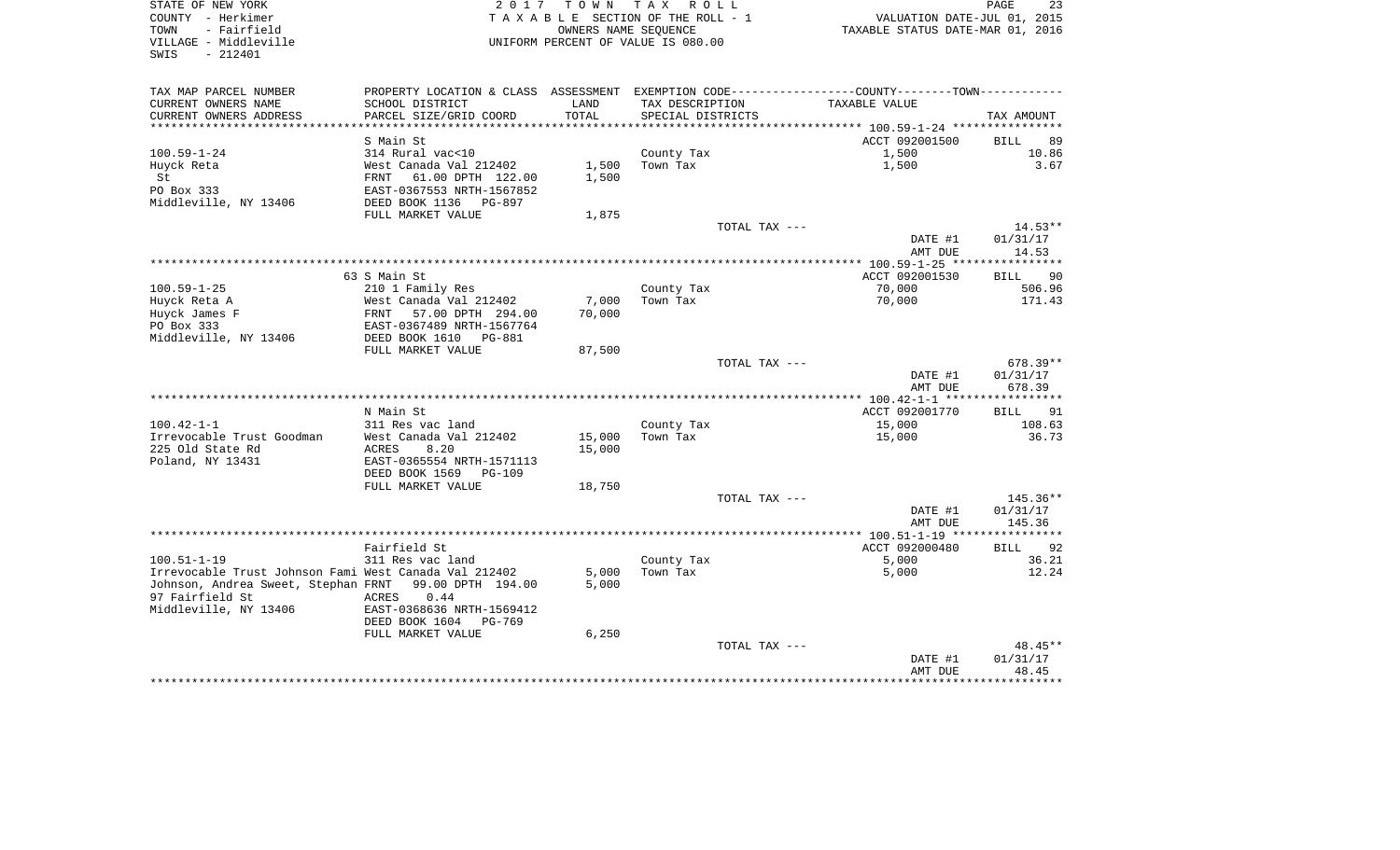| STATE OF NEW YORK<br>COUNTY - Herkimer<br>- Fairfield<br>TOWN<br>VILLAGE - Middleville<br>$-212401$<br>SWIS | 2017                                                 | T O W N | TAX ROLL<br>TAXABLE SECTION OF THE ROLL - 1<br>OWNERS NAME SEQUENCE<br>UNIFORM PERCENT OF VALUE IS 080.00 | VALUATION DATE-JUL 01, 2015<br>TAXABLE STATUS DATE-MAR 01, 2016                                  | PAGE<br>24        |
|-------------------------------------------------------------------------------------------------------------|------------------------------------------------------|---------|-----------------------------------------------------------------------------------------------------------|--------------------------------------------------------------------------------------------------|-------------------|
| TAX MAP PARCEL NUMBER                                                                                       |                                                      |         |                                                                                                           | PROPERTY LOCATION & CLASS ASSESSMENT EXEMPTION CODE----------------COUNTY--------TOWN----------- |                   |
| CURRENT OWNERS NAME                                                                                         | SCHOOL DISTRICT                                      | LAND    | TAX DESCRIPTION                                                                                           | TAXABLE VALUE                                                                                    |                   |
| CURRENT OWNERS ADDRESS                                                                                      | PARCEL SIZE/GRID COORD                               | TOTAL   | SPECIAL DISTRICTS                                                                                         |                                                                                                  | TAX AMOUNT        |
| **********************                                                                                      |                                                      |         |                                                                                                           |                                                                                                  |                   |
|                                                                                                             | 63 Fairfield St                                      |         |                                                                                                           | ACCT 092002610                                                                                   | 93<br>BILL        |
| $100.51 - 1 - 22$                                                                                           | 210 1 Family Res                                     |         | County Tax                                                                                                | 59,300                                                                                           | 429.47<br>145.22  |
| Jackson Maryjo                                                                                              | West Canada Val 212402                               | 8,000   | Town Tax                                                                                                  | 59,300                                                                                           |                   |
| Rachon Frederick<br>63 Fairfield St                                                                         | FRNT 132.00 DPTH 259.05<br>EAST-0368063 NRTH-1569421 | 59,300  | Village Relevy                                                                                            |                                                                                                  | 599.11            |
| Middleville, NY 13406                                                                                       | DEED BOOK 892<br>$PG-692$                            |         |                                                                                                           |                                                                                                  |                   |
|                                                                                                             | FULL MARKET VALUE                                    | 74,125  |                                                                                                           |                                                                                                  |                   |
|                                                                                                             |                                                      |         | TOTAL TAX ---                                                                                             |                                                                                                  | 1,173.80**        |
|                                                                                                             |                                                      |         |                                                                                                           | DATE #1                                                                                          | 01/31/17          |
|                                                                                                             |                                                      |         |                                                                                                           | AMT DUE                                                                                          | 1,173.80          |
|                                                                                                             |                                                      |         |                                                                                                           | **************** 100.51-1-55 *****************                                                   |                   |
|                                                                                                             | 20 Fairfield St                                      |         |                                                                                                           | ACCT 092004001                                                                                   | 94<br>BILL        |
| $100.51 - 1 - 55$                                                                                           | 210 1 Family Res                                     |         | County Tax                                                                                                | 20,000                                                                                           | 144.85            |
| Jeffers Kirk & Jennifer                                                                                     | West Canada Val 212402                               | 9.000   | Town Tax                                                                                                  | 20,000                                                                                           | 48.98             |
| Jeffers Keith & Candac                                                                                      | Charles in Nursing Care                              | 20,000  |                                                                                                           |                                                                                                  |                   |
| 20 Fairfield St                                                                                             | FRNT 81.00 DPTH 133.00                               |         |                                                                                                           |                                                                                                  |                   |
| Middleville, NY 13406                                                                                       | EAST-0367256 NRTH-1568989                            |         |                                                                                                           |                                                                                                  |                   |
|                                                                                                             | DEED BOOK 1224 PG-433<br>FULL MARKET VALUE           | 25,000  |                                                                                                           |                                                                                                  |                   |
|                                                                                                             |                                                      |         | TOTAL TAX ---                                                                                             |                                                                                                  | 193.83**          |
|                                                                                                             |                                                      |         |                                                                                                           | DATE #1                                                                                          | 01/31/17          |
|                                                                                                             |                                                      |         |                                                                                                           | AMT DUE                                                                                          | 193.83            |
|                                                                                                             |                                                      |         |                                                                                                           |                                                                                                  |                   |
|                                                                                                             | 14 S Main St                                         |         |                                                                                                           | ACCT 092003570                                                                                   | 95<br><b>BILL</b> |
| $100.59 - 1 - 6$                                                                                            | 210 1 Family Res                                     |         | County Tax                                                                                                | 78,000                                                                                           | 564.90            |
| Jones Michael S                                                                                             | West Canada Val 212402                               | 7,000   | Town Tax                                                                                                  | 78,000                                                                                           | 191.02            |
| Jones Beverly J                                                                                             | FRNT<br>87.00 DPTH 208.00                            | 78,000  |                                                                                                           |                                                                                                  |                   |
| 14 S Main St                                                                                                | EAST-0366881 NRTH-1568679                            |         |                                                                                                           |                                                                                                  |                   |
| PO Box 411                                                                                                  | DEED BOOK 1252<br>PG-492                             |         |                                                                                                           |                                                                                                  |                   |
| Middleville, NY 13406                                                                                       | FULL MARKET VALUE                                    | 97,500  |                                                                                                           |                                                                                                  |                   |
|                                                                                                             |                                                      |         | TOTAL TAX ---                                                                                             |                                                                                                  | $755.92**$        |
|                                                                                                             |                                                      |         |                                                                                                           | DATE #1                                                                                          | 01/31/17          |
|                                                                                                             |                                                      |         |                                                                                                           | AMT DUE                                                                                          | 755.92            |
|                                                                                                             | 29 Fairfield St                                      |         |                                                                                                           | ACCT 092002670                                                                                   | <b>BILL</b><br>96 |
| $100.51 - 1 - 32$                                                                                           | 210 1 Family Res                                     |         | County Tax                                                                                                | 74,000                                                                                           | 535.93            |
| Karpiak Robin                                                                                               | West Canada Val 212402                               | 12,000  | Town Tax                                                                                                  | 74,000                                                                                           | 181.22            |
| Karpiak Gary                                                                                                | ACRES<br>1.70                                        | 74,000  |                                                                                                           |                                                                                                  |                   |
| 29 Fairfield St                                                                                             | EAST-0367433 NRTH-1569318                            |         |                                                                                                           |                                                                                                  |                   |
| Middleville, NY 13406                                                                                       | DEED BOOK 788<br>$PG-579$                            |         |                                                                                                           |                                                                                                  |                   |
|                                                                                                             | FULL MARKET VALUE                                    | 92,500  |                                                                                                           |                                                                                                  |                   |
|                                                                                                             |                                                      |         | TOTAL TAX ---                                                                                             |                                                                                                  | $717.15**$        |
|                                                                                                             |                                                      |         |                                                                                                           | DATE #1                                                                                          | 01/31/17          |
|                                                                                                             |                                                      |         |                                                                                                           | AMT DUE<br>**************                                                                        | 717.15<br>.       |
|                                                                                                             |                                                      |         |                                                                                                           |                                                                                                  |                   |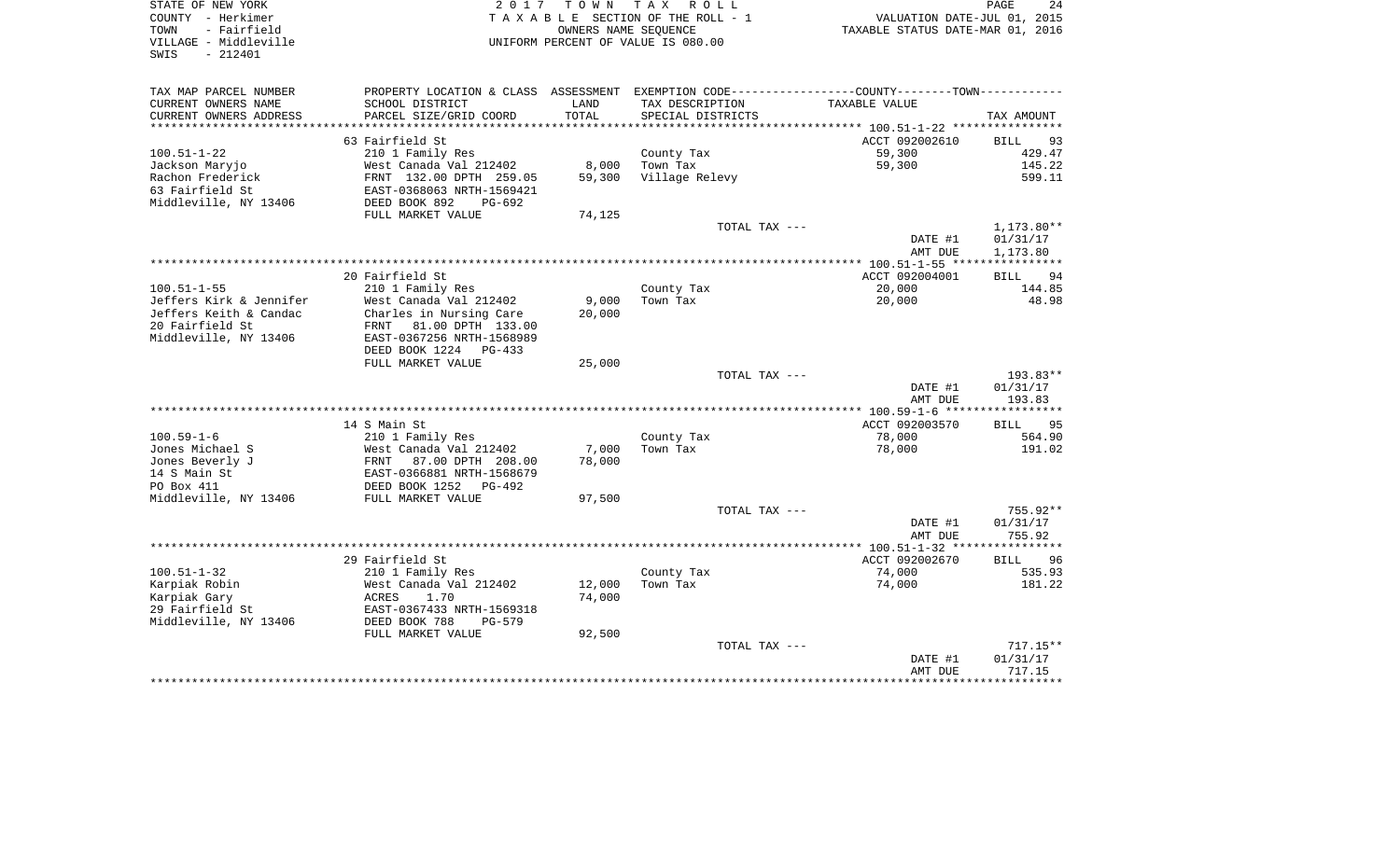| STATE OF NEW YORK<br>COUNTY - Herkimer<br>TOWN<br>- Fairfield<br>VILLAGE - Middleville<br>SWIS<br>$-212401$ | 2017                                                  | T O W N         | TAX ROLL<br>TAXABLE SECTION OF THE ROLL - 1<br>OWNERS NAME SEQUENCE<br>UNIFORM PERCENT OF VALUE IS 080.00 | VALUATION DATE-JUL 01, 2015<br>TAXABLE STATUS DATE-MAR 01, 2016                                 | 25<br>PAGE                     |
|-------------------------------------------------------------------------------------------------------------|-------------------------------------------------------|-----------------|-----------------------------------------------------------------------------------------------------------|-------------------------------------------------------------------------------------------------|--------------------------------|
| TAX MAP PARCEL NUMBER                                                                                       |                                                       |                 |                                                                                                           | PROPERTY LOCATION & CLASS ASSESSMENT EXEMPTION CODE----------------COUNTY--------TOWN---------- |                                |
| CURRENT OWNERS NAME                                                                                         | SCHOOL DISTRICT                                       | LAND            | TAX DESCRIPTION                                                                                           | TAXABLE VALUE                                                                                   |                                |
| CURRENT OWNERS ADDRESS                                                                                      | PARCEL SIZE/GRID COORD                                | TOTAL           | SPECIAL DISTRICTS                                                                                         |                                                                                                 | TAX AMOUNT                     |
|                                                                                                             | 79 N Main St                                          |                 |                                                                                                           |                                                                                                 | <b>BILL</b><br>97              |
| $100.50 - 1 - 1.1$                                                                                          | 210 1 Family Res                                      |                 | VET WAR CT 41121                                                                                          | 7,200<br>9,600                                                                                  |                                |
| Keiffer Susan                                                                                               | West Canada Val 212402                                | 20,000          | County Tax                                                                                                | 97,800                                                                                          | 708.29                         |
| 79 N Main St                                                                                                | ACRES<br>4.70                                         | 105,000         | Town Tax                                                                                                  | 95,400                                                                                          | 233.63                         |
| Middleville, NY 13406                                                                                       | EAST-0365446 NRTH-1570107<br>DEED BOOK 1608<br>PG-757 |                 |                                                                                                           |                                                                                                 |                                |
|                                                                                                             | FULL MARKET VALUE                                     | 131,250         |                                                                                                           |                                                                                                 |                                |
|                                                                                                             |                                                       |                 | TOTAL TAX ---                                                                                             | DATE #1<br>AMT DUE                                                                              | 941.92**<br>01/31/17<br>941.92 |
|                                                                                                             |                                                       |                 |                                                                                                           |                                                                                                 |                                |
|                                                                                                             | Huyck Ave                                             |                 |                                                                                                           | ACCT 092002880                                                                                  | <b>BILL</b><br>98              |
| $100.42 - 1 - 12$                                                                                           | 210 1 Family Res                                      |                 | County Tax                                                                                                | 90,000                                                                                          | 651.80                         |
| Kerr Michael<br>PO Box 322                                                                                  | West Canada Val 212402<br>FRNT 100.00 DPTH 223.00     | 8,000<br>90,000 | Town Tax                                                                                                  | 90,000                                                                                          | 220.41                         |
| Middleville, NY 13406                                                                                       | EAST-0366533 NRTH-1571027                             |                 |                                                                                                           |                                                                                                 |                                |
|                                                                                                             | DEED BOOK 881<br>PG-569                               |                 |                                                                                                           |                                                                                                 |                                |
|                                                                                                             | FULL MARKET VALUE                                     | 112,500         |                                                                                                           |                                                                                                 |                                |
|                                                                                                             |                                                       |                 | TOTAL TAX ---                                                                                             | DATE #1<br>AMT DUE                                                                              | 872.21**<br>01/31/17<br>872.21 |
|                                                                                                             |                                                       |                 |                                                                                                           |                                                                                                 |                                |
|                                                                                                             | 21 Fairfield St                                       |                 |                                                                                                           | ACCT 092003000                                                                                  | <b>BILL</b><br>99              |
| $100.51 - 1 - 34$                                                                                           | 210 1 Family Res                                      |                 | County Tax                                                                                                | 70,000                                                                                          | 506.96                         |
| Lanphere Wayne                                                                                              | West Canada Val 212402                                | 6,000           | Town Tax                                                                                                  | 70,000                                                                                          | 171.43                         |
| Lanphere Jane                                                                                               | 53.00 DPTH 135.00<br>FRNT                             | 70,000          |                                                                                                           |                                                                                                 |                                |
| 21 Fairfield St<br>Middleville, NY 13406                                                                    | EAST-0367235 NRTH-1569178<br>DEED BOOK 1364 PG-787    |                 |                                                                                                           |                                                                                                 |                                |
|                                                                                                             | FULL MARKET VALUE                                     | 87,500          |                                                                                                           |                                                                                                 |                                |
|                                                                                                             |                                                       |                 | TOTAL TAX ---                                                                                             |                                                                                                 | $678.39**$                     |
|                                                                                                             |                                                       |                 |                                                                                                           | DATE #1                                                                                         | 01/31/17                       |
|                                                                                                             |                                                       |                 |                                                                                                           | AMT DUE                                                                                         | 678.39                         |
|                                                                                                             |                                                       |                 |                                                                                                           |                                                                                                 |                                |
| $100.42 - 1 - 9.1$                                                                                          | 65 Huyck Ave<br>210 1 Family Res                      |                 | County Tax                                                                                                | ACCT 092002130<br>88,500                                                                        | BILL 100<br>640.94             |
| Ludwig Frederick C                                                                                          | West Canada Val 212402                                | 20,000          | Town Tax                                                                                                  | 88,500                                                                                          | 216.73                         |
| Ludwig Christine E                                                                                          | 10.70<br>ACRES                                        | 88,500          |                                                                                                           |                                                                                                 |                                |
| PO Box 39                                                                                                   | EAST-0366586 NRTH-1571654                             |                 |                                                                                                           |                                                                                                 |                                |
| Middleville, NY 13406                                                                                       | DEED BOOK 1159<br>$PG-41$                             |                 |                                                                                                           |                                                                                                 |                                |
|                                                                                                             | FULL MARKET VALUE                                     | 110,625         | TOTAL TAX ---                                                                                             |                                                                                                 | 857.67**                       |
|                                                                                                             |                                                       |                 |                                                                                                           | DATE #1                                                                                         | 01/31/17                       |
|                                                                                                             |                                                       |                 |                                                                                                           | AMT DUE                                                                                         | 857.67                         |
|                                                                                                             |                                                       |                 |                                                                                                           | ********************************                                                                |                                |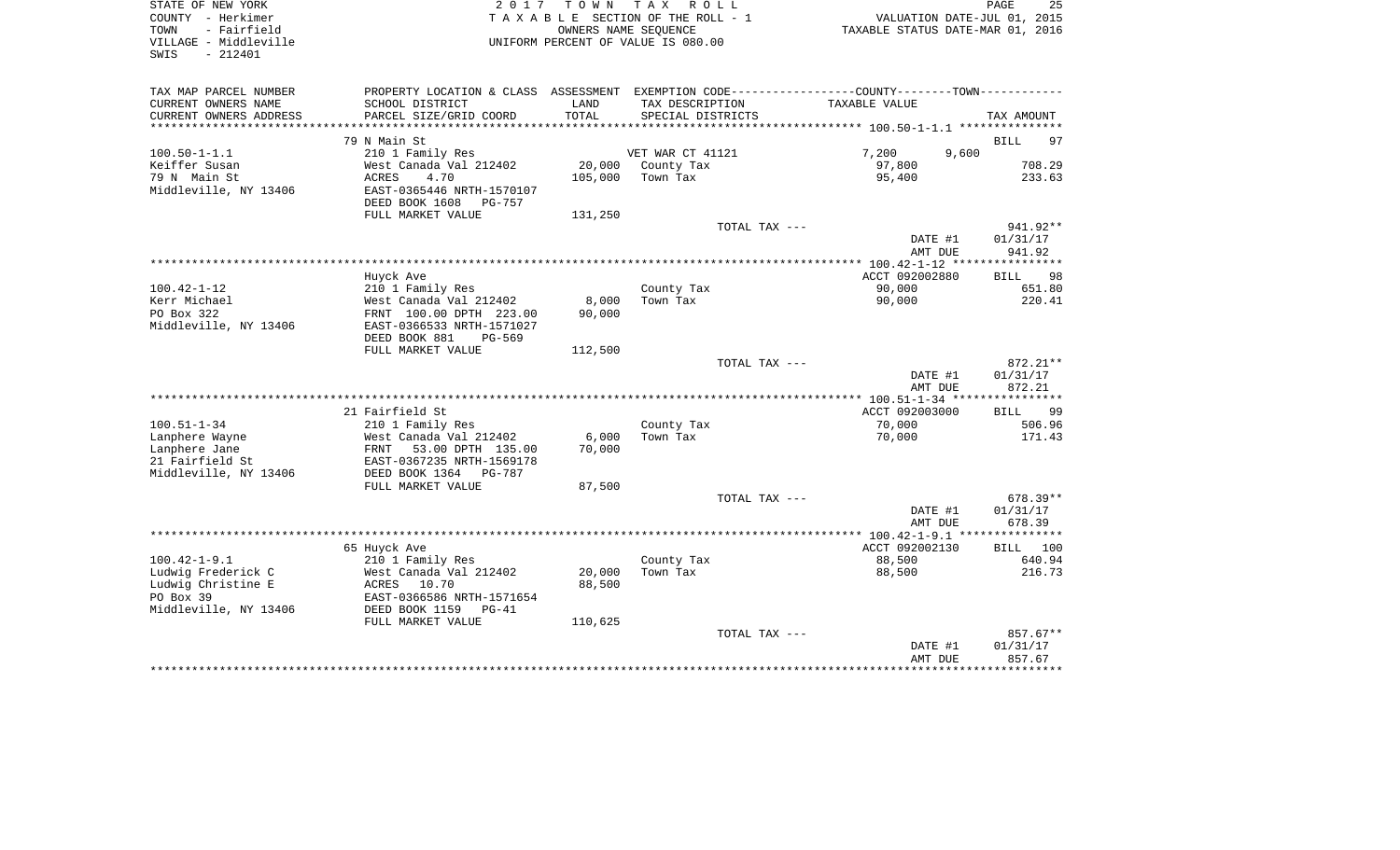| STATE OF NEW YORK<br>COUNTY - Herkimer<br>- Fairfield<br>TOWN<br>VILLAGE - Middleville | 2 0 1 7                                              | T O W N       | T A X<br>R O L L<br>TAXABLE SECTION OF THE ROLL - 1<br>OWNERS NAME SEQUENCE<br>UNIFORM PERCENT OF VALUE IS 080.00 | VALUATION DATE-JUL 01, 2015<br>TAXABLE STATUS DATE-MAR 01, 2016       | 26<br>PAGE            |
|----------------------------------------------------------------------------------------|------------------------------------------------------|---------------|-------------------------------------------------------------------------------------------------------------------|-----------------------------------------------------------------------|-----------------------|
| $-212401$<br>SWIS                                                                      |                                                      |               |                                                                                                                   |                                                                       |                       |
| TAX MAP PARCEL NUMBER                                                                  | PROPERTY LOCATION & CLASS                            |               |                                                                                                                   | ASSESSMENT EXEMPTION CODE-----------------COUNTY-------TOWN---------- |                       |
| CURRENT OWNERS NAME<br>CURRENT OWNERS ADDRESS                                          | SCHOOL DISTRICT<br>PARCEL SIZE/GRID COORD            | LAND<br>TOTAL | TAX DESCRIPTION<br>SPECIAL DISTRICTS                                                                              | TAXABLE VALUE                                                         | TAX AMOUNT            |
| ***********************                                                                |                                                      |               |                                                                                                                   |                                                                       |                       |
|                                                                                        | 64 N Main St                                         |               |                                                                                                                   | ACCT 092001590                                                        | 101<br>BILL           |
| $100.50 - 1 - 21$                                                                      | 220 2 Family Res                                     |               | County Tax                                                                                                        | 99,000                                                                | 716.99                |
| Lyga George                                                                            | West Canada Val 212402                               | 8,000         | Town Tax                                                                                                          | 99,000                                                                | 242.45                |
| 108 Weber Ave                                                                          | 92.00 DPTH 276.00<br>FRNT                            | 99,000        | Village Relevy                                                                                                    |                                                                       | 998.64                |
| Herkimer, NY 13350                                                                     | EAST-0366481 NRTH-1570163                            |               |                                                                                                                   |                                                                       |                       |
|                                                                                        | DEED BOOK 1606<br><b>PG-611</b><br>FULL MARKET VALUE | 123,750       |                                                                                                                   |                                                                       |                       |
|                                                                                        |                                                      |               | TOTAL TAX ---                                                                                                     |                                                                       | 1,958.08**            |
|                                                                                        |                                                      |               |                                                                                                                   | DATE #1                                                               | 01/31/17              |
|                                                                                        |                                                      |               |                                                                                                                   | AMT DUE                                                               | 1,958.08              |
|                                                                                        |                                                      |               |                                                                                                                   | $** 100.59 - 1 - 20.1$                                                | ***********           |
|                                                                                        | 53 S Main St                                         |               |                                                                                                                   | ACCT 092000990                                                        | 102<br>BILL           |
| $100.59 - 1 - 20.1$                                                                    | 210 1 Family Res                                     |               | County Tax                                                                                                        | 35,000                                                                | 253.48                |
| Lynch Dennis M                                                                         | West Canada Val 212402                               | 8,000         | Town Tax                                                                                                          | 35,000                                                                | 85.71                 |
| Reagan Colleen Diedre                                                                  | ACRES<br>1.00                                        | 35,000        | School Relevy                                                                                                     |                                                                       | 286.06                |
| 53 S Main St                                                                           | EAST-0367434 NRTH-1567973                            |               |                                                                                                                   |                                                                       |                       |
| Middleville, NY 13406                                                                  | DEED BOOK 1548<br>PG-136<br>FULL MARKET VALUE        | 43,750        |                                                                                                                   |                                                                       |                       |
|                                                                                        |                                                      |               | TOTAL TAX ---                                                                                                     |                                                                       | 625.25**              |
|                                                                                        |                                                      |               |                                                                                                                   | DATE #1                                                               | 01/31/17              |
|                                                                                        |                                                      |               |                                                                                                                   | AMT DUE                                                               | 625.25                |
|                                                                                        |                                                      |               | *********************************                                                                                 | **** 100.59-1-1 ***                                                   | ***********           |
|                                                                                        | Bridge St                                            |               |                                                                                                                   | ACCT 092003300                                                        | 103<br>BILL           |
| $100.59 - 1 - 1$                                                                       | 481 Att row bldg                                     |               | County Tax                                                                                                        | 48,000                                                                | 347.63                |
| Lynch Eric                                                                             | West Canada Val 212402                               | 12,000        | Town Tax                                                                                                          | 48,000                                                                | 117.55                |
| PO Box 112<br>Middleville, NY 13406                                                    | BAR change 6/05<br>includes 1-2                      | 48,000        | School Relevy                                                                                                     |                                                                       | 1,198.71<br>797.36    |
|                                                                                        | FRNT<br>86.00 DPTH 45.00                             |               | Village Relevy                                                                                                    |                                                                       |                       |
|                                                                                        | EAST-0366730 NRTH-1568723                            |               |                                                                                                                   |                                                                       |                       |
|                                                                                        | DEED BOOK 1587<br>PG-962                             |               |                                                                                                                   |                                                                       |                       |
|                                                                                        | FULL MARKET VALUE                                    | 60,000        |                                                                                                                   |                                                                       |                       |
|                                                                                        |                                                      |               | TOTAL TAX ---                                                                                                     |                                                                       | $2,461.25**$          |
|                                                                                        |                                                      |               |                                                                                                                   | DATE #1                                                               | 01/31/17              |
|                                                                                        |                                                      |               |                                                                                                                   | AMT DUE                                                               | 2,461.25              |
|                                                                                        |                                                      |               |                                                                                                                   |                                                                       | * * * * * * * * * * * |
| $100.42 - 1 - 14$                                                                      | 20 Huyck Ave                                         |               |                                                                                                                   | ACCT 092002760<br>70,000                                              | BILL 104<br>506.96    |
| Lynch Gregory J                                                                        | 210 1 Family Res<br>West Canada Val 212402           | 8,000         | County Tax<br>Town Tax                                                                                            | 70,000                                                                | 171.43                |
| 20 Huyck Ave                                                                           | FRNT 100.00 DPTH 224.00                              | 70,000        |                                                                                                                   |                                                                       |                       |
| Middleville, NY 13460                                                                  | EAST-0366236 NRTH-1570968                            |               |                                                                                                                   |                                                                       |                       |
|                                                                                        | DEED BOOK 1391<br>PG-966                             |               |                                                                                                                   |                                                                       |                       |
|                                                                                        | FULL MARKET VALUE                                    | 87,500        |                                                                                                                   |                                                                       |                       |
|                                                                                        |                                                      |               | TOTAL TAX ---                                                                                                     |                                                                       | 678.39**              |
|                                                                                        |                                                      |               |                                                                                                                   | DATE #1                                                               | 01/31/17              |
|                                                                                        |                                                      |               |                                                                                                                   | AMT DUE                                                               | 678.39<br>********    |
|                                                                                        |                                                      |               |                                                                                                                   |                                                                       |                       |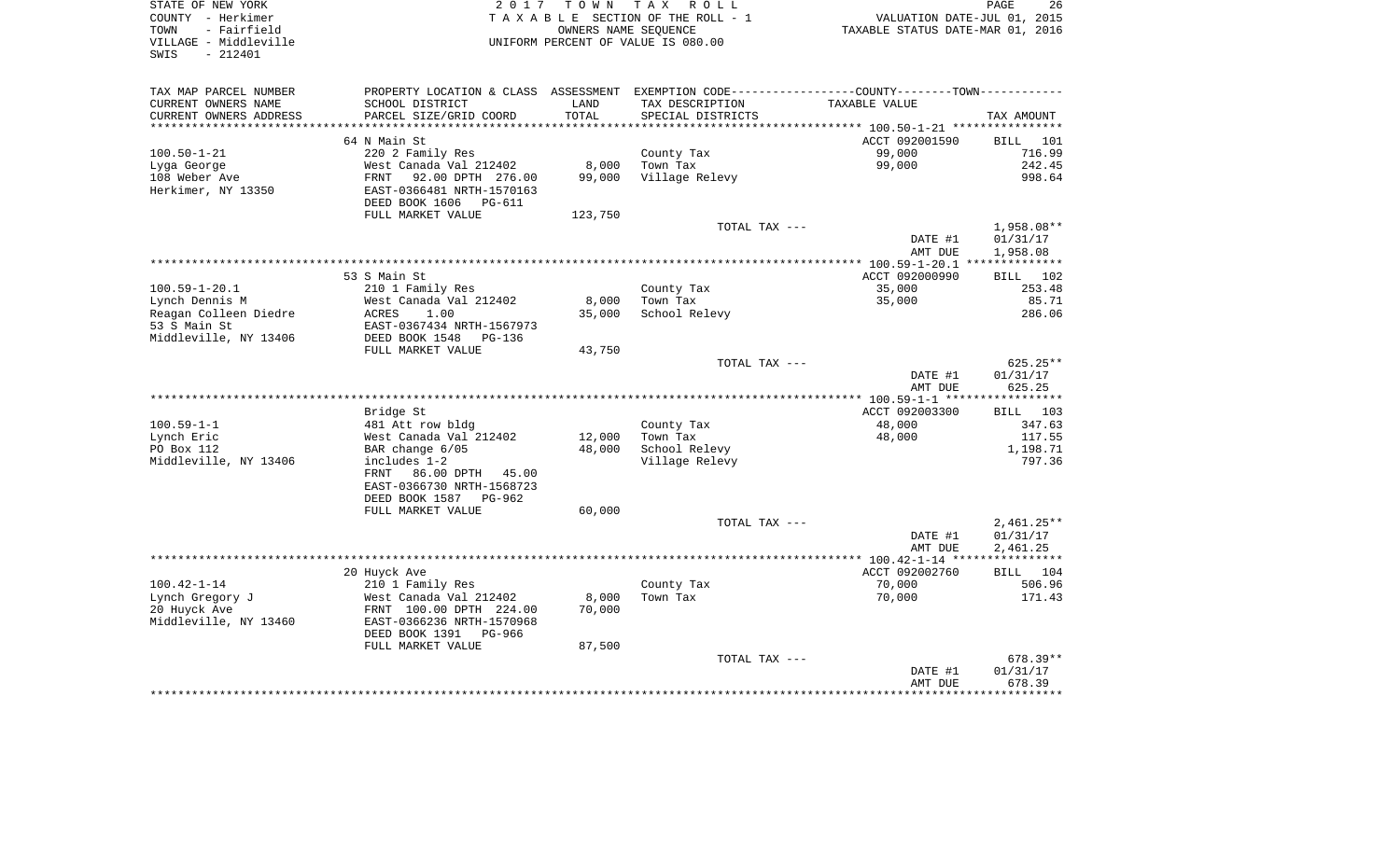| STATE OF NEW YORK                          | 2 0 1 7                                     | T O W N          | T A X<br>R O L L                   |                                                                                               | 27<br>PAGE         |
|--------------------------------------------|---------------------------------------------|------------------|------------------------------------|-----------------------------------------------------------------------------------------------|--------------------|
| COUNTY - Herkimer                          |                                             |                  | TAXABLE SECTION OF THE ROLL - 1    | VALUATION DATE-JUL 01, 2015                                                                   |                    |
| - Fairfield<br>TOWN                        |                                             |                  | OWNERS NAME SEQUENCE               | TAXABLE STATUS DATE-MAR 01, 2016                                                              |                    |
| VILLAGE - Middleville<br>$-212401$<br>SWIS |                                             |                  | UNIFORM PERCENT OF VALUE IS 080.00 |                                                                                               |                    |
|                                            |                                             |                  |                                    |                                                                                               |                    |
| TAX MAP PARCEL NUMBER                      |                                             |                  |                                    | PROPERTY LOCATION & CLASS ASSESSMENT EXEMPTION CODE---------------COUNTY-------TOWN---------- |                    |
| CURRENT OWNERS NAME                        | SCHOOL DISTRICT                             | LAND             | TAX DESCRIPTION                    | TAXABLE VALUE                                                                                 |                    |
| CURRENT OWNERS ADDRESS                     | PARCEL SIZE/GRID COORD                      | TOTAL            | SPECIAL DISTRICTS                  |                                                                                               | TAX AMOUNT         |
|                                            |                                             |                  |                                    |                                                                                               |                    |
|                                            | off S Main St                               |                  |                                    | ACCT 092000990                                                                                | 105<br>BILL        |
| $100.59 - 1 - 20.2$                        | 210 1 Family Res                            |                  | County Tax                         | 3,500                                                                                         | 25.35              |
| Maggie Properties, LLC                     | West Canada Val 212402                      | 3,500            | Town Tax                           | 3,500                                                                                         | 8.57               |
| 49 S Main St<br>Middleville, NY 13406      | 1.70<br>ACRES<br>EAST-0367721 NRTH-1567924  | 3,500            |                                    |                                                                                               |                    |
|                                            | DEED BOOK 1524<br><b>PG-320</b>             |                  |                                    |                                                                                               |                    |
|                                            | FULL MARKET VALUE                           | 4,375            |                                    |                                                                                               |                    |
|                                            |                                             |                  | TOTAL TAX ---                      |                                                                                               | 33.92**            |
|                                            |                                             |                  |                                    | DATE #1                                                                                       | 01/31/17           |
|                                            |                                             |                  |                                    | AMT DUE                                                                                       | 33.92              |
|                                            |                                             |                  |                                    |                                                                                               |                    |
|                                            | State Route 169                             |                  |                                    |                                                                                               | <b>BILL</b><br>106 |
| $100.67 - 1 - 1.3$                         | 322 Rural vac>10                            |                  | AG MKTS L 41720                    | 18,079<br>18,079                                                                              |                    |
| Maggie Properties, LLC                     | West Canada Val 212402                      | 38,000           | County Tax                         | 19,921                                                                                        | 144.27             |
| 49 S Main St                               | FRNT 775.00 DPTH                            | 38,000           | Town Tax                           | 19,921                                                                                        | 48.79              |
| Middleville, NY 13406                      | ACRES<br>38.00<br>EAST-0331120 NRTH-1141820 |                  |                                    |                                                                                               |                    |
| MAY BE SUBJECT TO PAYMENT                  | DEED BOOK 1507<br>$PG-265$                  |                  |                                    |                                                                                               |                    |
| UNDER AGDIST LAW TIL 2020                  | FULL MARKET VALUE                           | 47,500           |                                    |                                                                                               |                    |
|                                            |                                             |                  | TOTAL TAX ---                      |                                                                                               | 193.06**           |
|                                            |                                             |                  |                                    | DATE #1                                                                                       | 01/31/17           |
|                                            |                                             |                  |                                    | AMT DUE                                                                                       | 193.06             |
|                                            |                                             |                  |                                    |                                                                                               |                    |
|                                            | Fairfield St Middleville                    |                  |                                    | ACCT 092001890                                                                                | 107<br>BILL        |
| $100.51 - 1 - 68$                          | 311 Res vac land                            |                  | County Tax                         | 25,000                                                                                        | 181.06<br>61.22    |
| Magnotta Joshua<br>Magnotta Magda          | West Canada Val 212402<br>ACRES<br>17.00    | 25,000<br>25,000 | Town Tax<br>School Relevy          | 25,000                                                                                        | 624.35             |
| 17 Wildwood Acres                          | EAST-0368593 NRTH-1568938                   |                  |                                    |                                                                                               |                    |
| Rockfalls, CT 06481                        | DEED BOOK 1150<br>$PG-142$                  |                  |                                    |                                                                                               |                    |
|                                            | FULL MARKET VALUE                           | 31,250           |                                    |                                                                                               |                    |
|                                            |                                             |                  | TOTAL TAX ---                      |                                                                                               | 866.63**           |
|                                            |                                             |                  |                                    | DATE #1                                                                                       | 01/31/17           |
|                                            |                                             |                  |                                    | AMT DUE                                                                                       | 866.63             |
|                                            |                                             |                  |                                    |                                                                                               |                    |
|                                            | 61 S Main St                                |                  |                                    | ACCT 092003870                                                                                | <b>BILL</b><br>108 |
| $100.59 - 1 - 23$                          | 210 1 Family Res                            |                  | County Tax                         | 64,000                                                                                        | 463.51             |
| Maine Martha<br>61 S Main St               | West Canada Val 212402<br>Life Use-Edna     | 6,000<br>64,000  | Town Tax                           | 64,000                                                                                        | 156.73             |
| Middleville, NY 13406                      | 64.00 DPTH 299.00<br>FRNT                   |                  |                                    |                                                                                               |                    |
|                                            | EAST-0367421 NRTH-1567812                   |                  |                                    |                                                                                               |                    |
|                                            | DEED BOOK 1589<br>PG-866                    |                  |                                    |                                                                                               |                    |
|                                            | FULL MARKET VALUE                           | 80,000           |                                    |                                                                                               |                    |
|                                            |                                             |                  | TOTAL TAX ---                      |                                                                                               | 620.24**           |
|                                            |                                             |                  |                                    | DATE #1                                                                                       | 01/31/17           |
|                                            |                                             |                  |                                    | AMT DUE                                                                                       | 620.24             |
|                                            |                                             |                  |                                    |                                                                                               | **********         |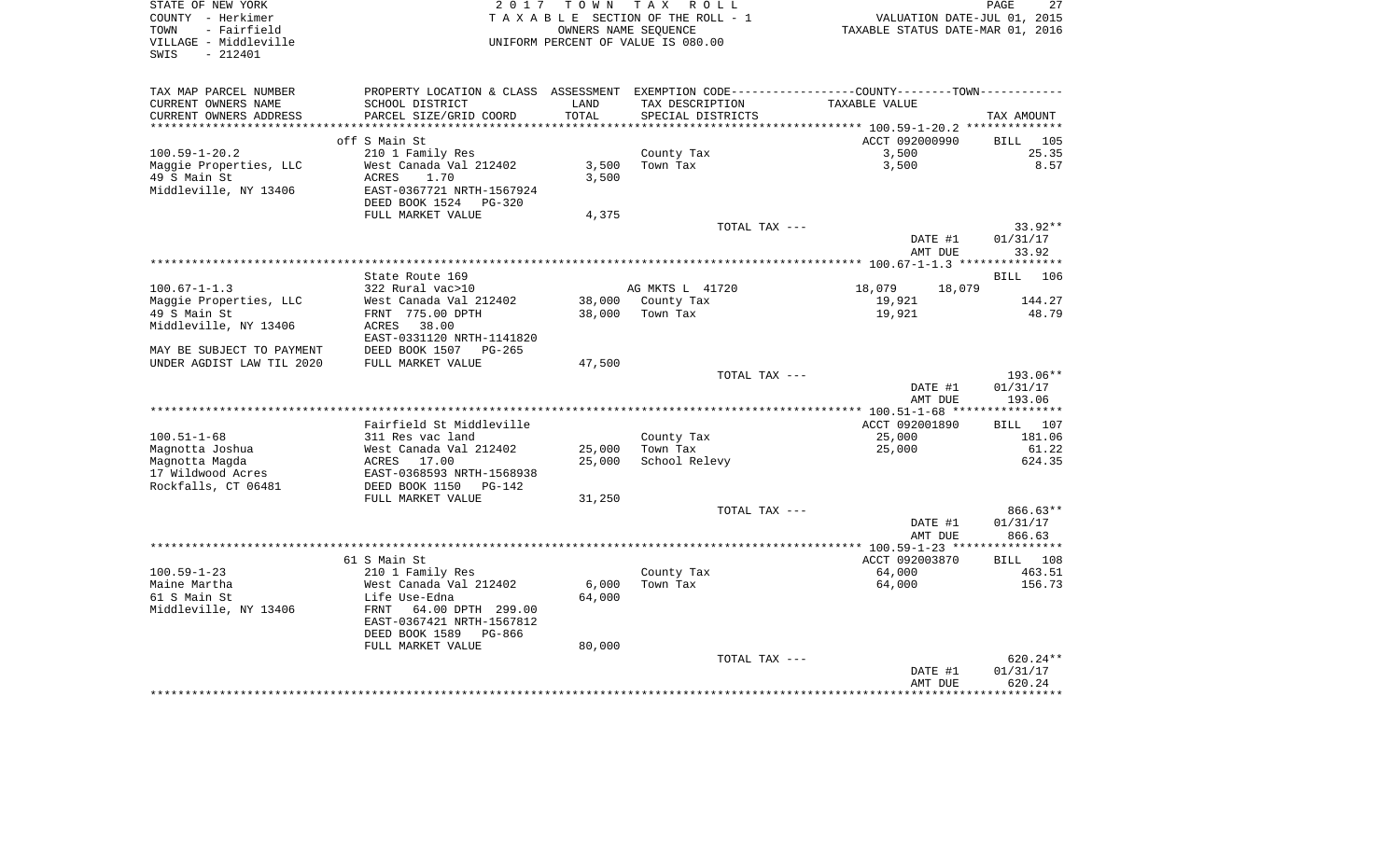| STATE OF NEW YORK<br>COUNTY - Herkimer<br>- Fairfield<br>TOWN<br>VILLAGE - Middleville<br>$-212401$<br>SWIS | 2017                                                 | T O W N         | T A X<br>R O L L<br>TAXABLE SECTION OF THE ROLL - 1<br>OWNERS NAME SEQUENCE<br>UNIFORM PERCENT OF VALUE IS 080.00 | VALUATION DATE-JUL 01, 2015<br>TAXABLE STATUS DATE-MAR 01, 2016                                | PAGE<br>28                   |
|-------------------------------------------------------------------------------------------------------------|------------------------------------------------------|-----------------|-------------------------------------------------------------------------------------------------------------------|------------------------------------------------------------------------------------------------|------------------------------|
| TAX MAP PARCEL NUMBER                                                                                       |                                                      |                 |                                                                                                                   | PROPERTY LOCATION & CLASS ASSESSMENT EXEMPTION CODE----------------COUNTY-------TOWN---------- |                              |
| CURRENT OWNERS NAME                                                                                         | SCHOOL DISTRICT                                      | LAND            | TAX DESCRIPTION                                                                                                   | TAXABLE VALUE                                                                                  |                              |
| CURRENT OWNERS ADDRESS                                                                                      | PARCEL SIZE/GRID COORD                               | TOTAL           | SPECIAL DISTRICTS                                                                                                 |                                                                                                | TAX AMOUNT                   |
| **********************                                                                                      |                                                      | *************** |                                                                                                                   |                                                                                                |                              |
| $100.51 - 1 - 35$                                                                                           | 19 Fairfield St<br>210 1 Family Res                  |                 | County Tax                                                                                                        | ACCT 092001920<br>70,000                                                                       | <b>BILL</b><br>109<br>506.96 |
| Mansfield Carter William                                                                                    | West Canada Val 212402                               | 8,000           | Town Tax                                                                                                          | 70,000                                                                                         | 171.43                       |
| 19 Fairfield St                                                                                             | Life Use to Hammersly                                | 70,000          |                                                                                                                   |                                                                                                |                              |
| Middleville, NY 13406                                                                                       | FRNT 116.00 DPTH 227.60<br>EAST-0367145 NRTH-1569184 |                 |                                                                                                                   |                                                                                                |                              |
|                                                                                                             | DEED BOOK 1536<br>PG-657<br>FULL MARKET VALUE        | 87,500          |                                                                                                                   |                                                                                                |                              |
|                                                                                                             |                                                      |                 | TOTAL TAX ---                                                                                                     |                                                                                                | 678.39**                     |
|                                                                                                             |                                                      |                 |                                                                                                                   | DATE #1                                                                                        | 01/31/17                     |
|                                                                                                             |                                                      |                 |                                                                                                                   | AMT DUE                                                                                        | 678.39                       |
|                                                                                                             |                                                      |                 |                                                                                                                   |                                                                                                |                              |
| $100.51 - 1 - 42$                                                                                           | N Main St<br>210 1 Family Res                        |                 | County Tax                                                                                                        | ACCT 092000030<br>21,000                                                                       | <b>BILL</b><br>110<br>152.09 |
| Maxwell Linda                                                                                               | West Canada Val 212402                               | 6,000           | Town Tax                                                                                                          | 21,000                                                                                         | 51.43                        |
| 1619 Hawthorne Hill Road                                                                                    | 56.30 DPTH 104.27<br>FRNT                            | 21,000          |                                                                                                                   |                                                                                                |                              |
| Newport, NY 13416                                                                                           | EAST-0366784 NRTH-1569377                            |                 |                                                                                                                   |                                                                                                |                              |
|                                                                                                             | DEED BOOK 687<br>$PG-350$                            |                 |                                                                                                                   |                                                                                                |                              |
|                                                                                                             | FULL MARKET VALUE                                    | 26,250          | TOTAL TAX ---                                                                                                     |                                                                                                | 203.52**                     |
|                                                                                                             |                                                      |                 |                                                                                                                   | DATE #1                                                                                        | 01/31/17                     |
|                                                                                                             |                                                      |                 |                                                                                                                   | AMT DUE                                                                                        | 203.52                       |
|                                                                                                             |                                                      |                 |                                                                                                                   |                                                                                                |                              |
|                                                                                                             | S Main St                                            |                 |                                                                                                                   | ACCT 090086024                                                                                 | <b>BILL</b><br>111           |
| $100.59 - 1 - 34$<br>Maxwell Thomas                                                                         | 411 Apartment<br>West Canada Val 212402              | 25,000          | County Tax<br>Town Tax                                                                                            | 50,000<br>50,000                                                                               | 362.11<br>122.45             |
| 3029 Patrick Rd                                                                                             | schoolhouse/partial resid                            | 50,000          |                                                                                                                   |                                                                                                |                              |
| Schenectady, NY 12303-6009                                                                                  | 4.90<br>ACRES                                        |                 |                                                                                                                   |                                                                                                |                              |
|                                                                                                             | EAST-0367138 NRTH-1567195                            |                 |                                                                                                                   |                                                                                                |                              |
|                                                                                                             | DEED BOOK 848<br>$PG-204$                            |                 |                                                                                                                   |                                                                                                |                              |
|                                                                                                             | FULL MARKET VALUE                                    | 62,500          |                                                                                                                   |                                                                                                |                              |
|                                                                                                             |                                                      |                 | TOTAL TAX ---                                                                                                     | DATE #1                                                                                        | 484.56**<br>01/31/17         |
|                                                                                                             |                                                      |                 |                                                                                                                   | AMT DUE                                                                                        | 484.56                       |
|                                                                                                             |                                                      |                 |                                                                                                                   |                                                                                                |                              |
|                                                                                                             | 138 S Main St                                        |                 |                                                                                                                   |                                                                                                | <b>BILL</b><br>112           |
| $100.67 - 1 - 1.2$                                                                                          | 210 1 Family Res                                     |                 | VET COM C 41132                                                                                                   | 12,000                                                                                         | $\mathbf 0$                  |
| Mcevoy Shannon<br>Mcevoy Tricia                                                                             | West Canada Val 212402<br>House & Garage             | 130,000         | 11,000 VET COM T 41133<br>County Tax                                                                              | $\mathbf 0$<br>16,000<br>118,000                                                               | 854.59                       |
| PO Box 495                                                                                                  | ACRES<br>2.60                                        |                 | Town Tax                                                                                                          | 114,000                                                                                        | 279.18                       |
| Middleville, NY 13406                                                                                       | EAST-0367349 NRTH-1566175                            |                 |                                                                                                                   |                                                                                                |                              |
|                                                                                                             | DEED BOOK 882<br>PG-498                              |                 |                                                                                                                   |                                                                                                |                              |
|                                                                                                             | FULL MARKET VALUE                                    | 162,500         |                                                                                                                   |                                                                                                |                              |
|                                                                                                             |                                                      |                 | TOTAL TAX ---                                                                                                     |                                                                                                | $1,133.77**$                 |
|                                                                                                             |                                                      |                 |                                                                                                                   | DATE #1<br>AMT DUE                                                                             | 01/31/17<br>1,133.77         |
|                                                                                                             |                                                      |                 |                                                                                                                   |                                                                                                | ************                 |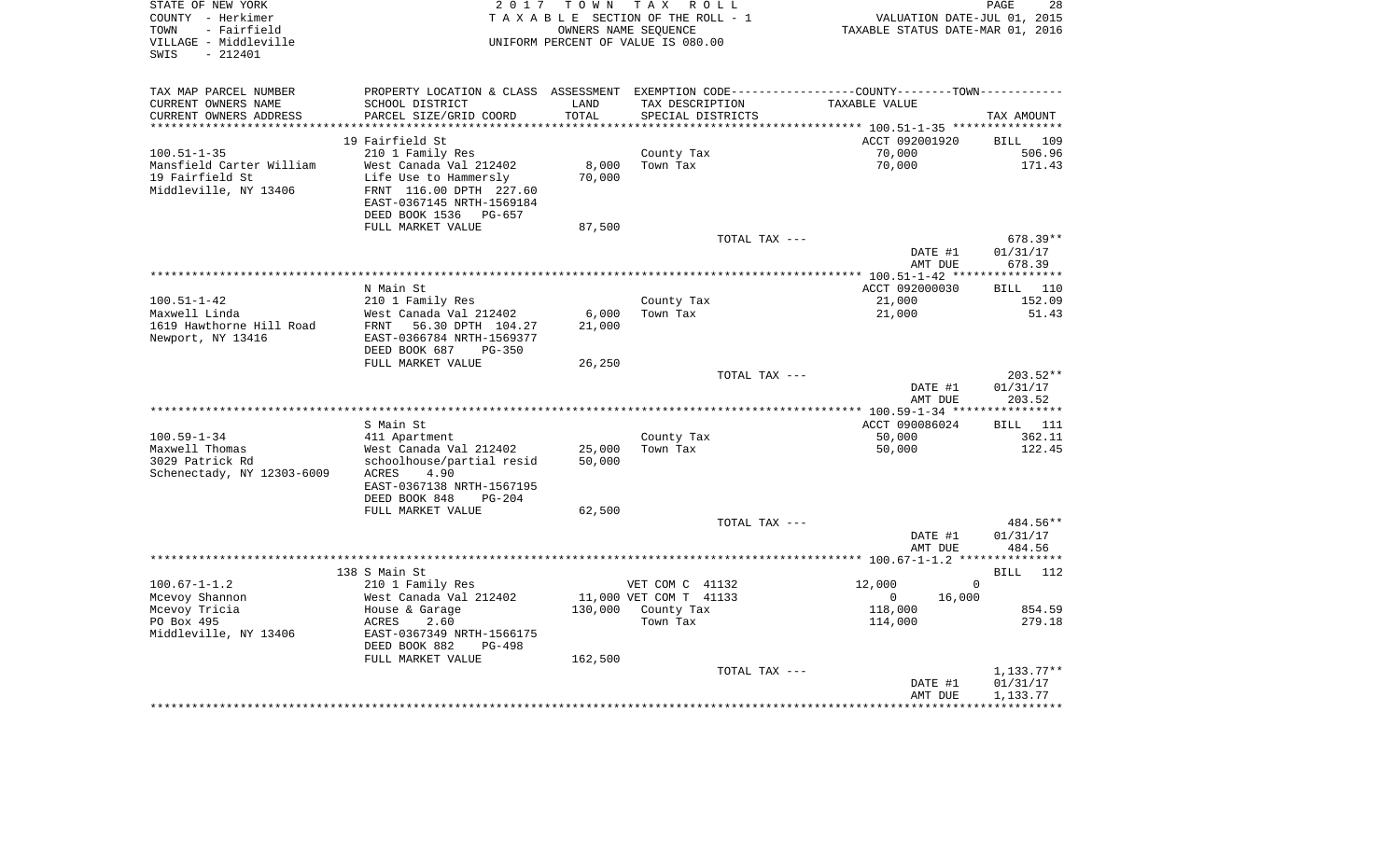SWIS - 212401

STATE OF NEW YORK 2 0 1 7 T O W N T A X R O L L PAGE 29COUNTY - Herkimer T A X A B L E SECTION OF THE ROLL - 1 VALUATION DATE-JUL 01, 2015 TOWN - Fairfield OWNERS NAME SEQUENCE TAXABLE STATUS DATE-MAR 01, 2016 VILLAGE - Middleville UNIFORM PERCENT OF VALUE IS 080.00

29

| TAX MAP PARCEL NUMBER  | PROPERTY LOCATION & CLASS ASSESSMENT EXEMPTION CODE----------------COUNTY-------TOWN-------- |         |                   |                |                     |
|------------------------|----------------------------------------------------------------------------------------------|---------|-------------------|----------------|---------------------|
| CURRENT OWNERS NAME    | SCHOOL DISTRICT                                                                              | LAND    | TAX DESCRIPTION   | TAXABLE VALUE  |                     |
| CURRENT OWNERS ADDRESS | PARCEL SIZE/GRID COORD                                                                       | TOTAL   | SPECIAL DISTRICTS |                | TAX AMOUNT          |
|                        |                                                                                              |         |                   |                |                     |
|                        | N Main St                                                                                    |         |                   | ACCT 092004200 | <b>BILL</b><br>113  |
| $100.42 - 1 - 20$      | 314 Rural vac<10                                                                             |         | County Tax        | 1,000          | 7.24                |
| Miller Linda           | West Canada Val 212402                                                                       | 1,000   | Town Tax          | 1,000          | 2.45                |
| Smith Larry            | 60.00 DPTH<br>75.00<br>FRNT                                                                  | 1,000   | School Relevy     |                | 24.97               |
| PO Box 504             | EAST-0366147 NRTH-1570863                                                                    |         | Village Relevy    |                | 12.38               |
| Middleville, NY 13406  | DEED BOOK 1521<br>PG-917                                                                     |         |                   |                |                     |
|                        | FULL MARKET VALUE                                                                            | 1,250   |                   |                |                     |
|                        |                                                                                              |         |                   |                | $47.04**$           |
|                        |                                                                                              |         | TOTAL TAX ---     |                |                     |
|                        |                                                                                              |         |                   | DATE #1        | 01/31/17            |
|                        |                                                                                              |         |                   | AMT DUE        | 47.04               |
|                        |                                                                                              |         |                   |                |                     |
|                        | 104 N Main St                                                                                |         |                   | ACCT 092004410 | BILL 114            |
| $100.42 - 1 - 21$      | 210 1 Family Res                                                                             |         | County Tax        | 65,000         | 470.75              |
| Miller Linda Lee       | West Canada Val 212402                                                                       | 6,000   | Town Tax          | 65,000         | 159.18              |
| Smith Larry R          | <b>FRNT</b><br>60.00 DPTH 170.00                                                             | 65,000  | School Relevy     |                | 1,623.26            |
| PO Box 504             | EAST-0366026 NRTH-1570841                                                                    |         |                   |                |                     |
| Middleville, NY 13406  | DEED BOOK 1521<br>PG-917                                                                     |         |                   |                |                     |
|                        | FULL MARKET VALUE                                                                            | 81,250  |                   |                |                     |
|                        |                                                                                              |         | TOTAL TAX ---     |                | $2,253.19**$        |
|                        |                                                                                              |         |                   | DATE #1        | 01/31/17            |
|                        |                                                                                              |         |                   | AMT DUE        | 2,253.19            |
|                        |                                                                                              |         |                   |                |                     |
|                        | 106 Fairfield St                                                                             |         |                   | ACCT 090007950 | <b>BILL</b> 115     |
| $100.51 - 1 - 70$      | 210 1 Family Res                                                                             |         | County Tax        | 30,000         | 217.27              |
| Miller Rosemary        | West Canada Val 212402                                                                       | 7,000   | Town Tax          | 30,000         | 73.47               |
| Steve Miller           | 0.31<br>ACRES                                                                                | 30,000  |                   |                |                     |
| PO Box 147             | EAST-0369017 NRTH-1569187                                                                    |         |                   |                |                     |
| Middleville, NY 13406  | DEED BOOK 830<br><b>PG-192</b>                                                               |         |                   |                |                     |
|                        | FULL MARKET VALUE                                                                            | 37,500  |                   |                |                     |
|                        |                                                                                              |         | TOTAL TAX ---     |                | $290.74**$          |
|                        |                                                                                              |         |                   | DATE #1        | 01/31/17            |
|                        |                                                                                              |         |                   | AMT DUE        | 290.74              |
|                        |                                                                                              |         |                   |                |                     |
|                        | 69 N Main St                                                                                 |         |                   | ACCT 092004170 | 116<br>BILL         |
| $100.50 - 1 - 8.1$     | 210 1 Family Res                                                                             |         | County Tax        | 85,000         | 615.59              |
| Miner Roselle W        | West Canada Val 212402                                                                       | 9,000   | Town Tax          | 85,000         | 208.16              |
| 69 N Main St           | FRNT 159.00 DPTH 212.00                                                                      | 85,000  |                   |                |                     |
| PO Box 102             | EAST-0366120 NRTH-1570152                                                                    |         |                   |                |                     |
| Newport, NY 13416      | DEED BOOK 1582<br>PG-949                                                                     |         |                   |                |                     |
|                        |                                                                                              |         |                   |                |                     |
|                        | FULL MARKET VALUE                                                                            | 106,250 | TOTAL TAX ---     |                | 823.75**            |
|                        |                                                                                              |         |                   |                | 01/31/17            |
|                        |                                                                                              |         |                   | DATE #1        |                     |
|                        |                                                                                              |         |                   | AMT DUE        | 823.75<br>********* |
|                        |                                                                                              |         |                   |                |                     |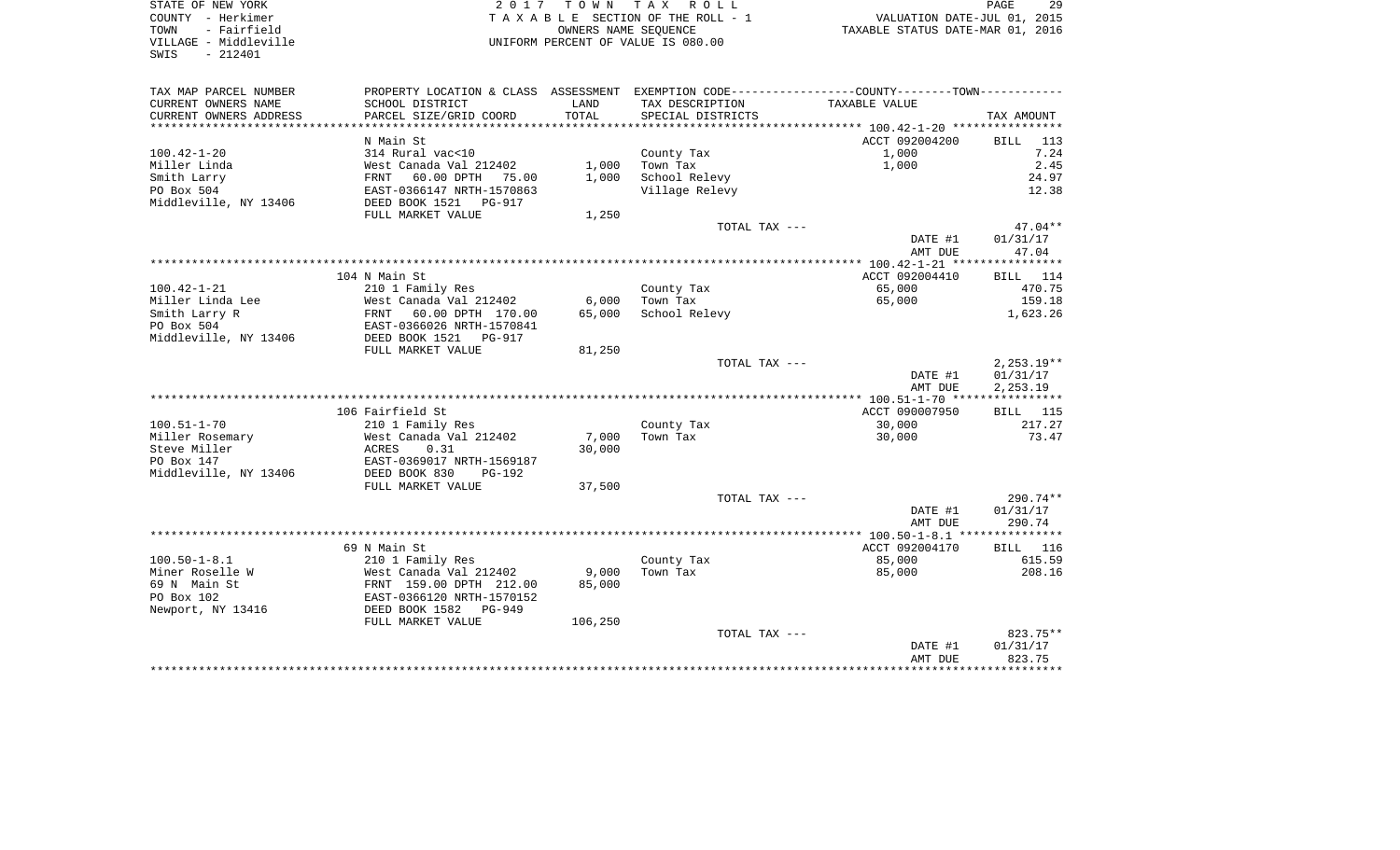| STATE OF NEW YORK<br>COUNTY - Herkimer<br>- Fairfield<br>TOWN<br>VILLAGE - Middleville<br>SWIS<br>$-212401$ | 2 0 1 7                                                                                                        | TOWN       | T A X<br>R O L L<br>T A X A B L E SECTION OF THE ROLL - 1<br>OWNERS NAME SEQUENCE<br>UNIFORM PERCENT OF VALUE IS 080.00 | VALUATION DATE-JUL 01, 2015<br>TAXABLE STATUS DATE-MAR 01, 2016 | PAGE<br>30                     |
|-------------------------------------------------------------------------------------------------------------|----------------------------------------------------------------------------------------------------------------|------------|-------------------------------------------------------------------------------------------------------------------------|-----------------------------------------------------------------|--------------------------------|
| TAX MAP PARCEL NUMBER                                                                                       | PROPERTY LOCATION & CLASS                                                                                      | ASSESSMENT |                                                                                                                         | EXEMPTION CODE-----------------COUNTY-------TOWN-----------     |                                |
| CURRENT OWNERS NAME                                                                                         | SCHOOL DISTRICT                                                                                                | LAND       | TAX DESCRIPTION                                                                                                         | TAXABLE VALUE                                                   |                                |
| CURRENT OWNERS ADDRESS<br>***************************                                                       | PARCEL SIZE/GRID COORD                                                                                         | TOTAL      | SPECIAL DISTRICTS                                                                                                       |                                                                 | TAX AMOUNT                     |
|                                                                                                             | 73 N Main St                                                                                                   |            |                                                                                                                         | ACCT 092004003                                                  | 117                            |
| $100.50 - 1 - 8.2$                                                                                          | 210 1 Family Res                                                                                               |            | CW_15_VET/ 41161                                                                                                        | 7,200                                                           | <b>BILL</b><br>$\mathbf 0$     |
| Miner Roselle W                                                                                             | West Canada Val 212402                                                                                         |            | 12,000 CW_DISBLD_ 41171                                                                                                 | 24,000                                                          | $\Omega$                       |
| 73 N Main St                                                                                                | <b>ACRES</b><br>3.50                                                                                           | 68,000     | County Tax                                                                                                              | 36,800                                                          | 266.52                         |
| PO Box 102                                                                                                  | EAST-0365675 NRTH-1570014                                                                                      |            | Town Tax                                                                                                                | 68,000                                                          | 166.53                         |
| Newport, NY 13416                                                                                           | DEED BOOK 1582<br>PG-976                                                                                       |            |                                                                                                                         |                                                                 |                                |
|                                                                                                             | FULL MARKET VALUE                                                                                              | 85,000     |                                                                                                                         |                                                                 |                                |
|                                                                                                             |                                                                                                                |            | TOTAL TAX ---                                                                                                           |                                                                 | 433.05**                       |
|                                                                                                             |                                                                                                                |            |                                                                                                                         | DATE #1<br>AMT DUE                                              | 01/31/17<br>433.05             |
|                                                                                                             |                                                                                                                |            |                                                                                                                         |                                                                 |                                |
|                                                                                                             | 54 Fairfield St                                                                                                |            |                                                                                                                         | ACCT 092003210                                                  | <b>BILL</b><br>118             |
| $100.51 - 1 - 60$                                                                                           | 210 1 Family Res                                                                                               |            | County Tax                                                                                                              | 42,000                                                          | 304.18                         |
| Moffatt Melissa                                                                                             | West Canada Val 212402                                                                                         | 6,000      | Town Tax                                                                                                                | 42,000                                                          | 102.86                         |
| 54 Fairfield St<br>Middleville, NY 13406                                                                    | Life Use To Ozog<br>62.00 DPTH 178.00<br>FRNT<br>EAST-0367912 NRTH-1569206<br>DEED BOOK 1530<br>PG-154         | 42,000     |                                                                                                                         |                                                                 |                                |
|                                                                                                             | FULL MARKET VALUE                                                                                              | 52,500     |                                                                                                                         |                                                                 |                                |
|                                                                                                             |                                                                                                                |            | TOTAL TAX ---                                                                                                           | DATE #1<br>AMT DUE                                              | 407.04**<br>01/31/17<br>407.04 |
|                                                                                                             |                                                                                                                |            |                                                                                                                         |                                                                 |                                |
|                                                                                                             | 11 Huyck Ave                                                                                                   |            |                                                                                                                         |                                                                 | <b>BILL</b> 119                |
| $100.42 - 1 - 9.3$                                                                                          | 210 1 Family Res                                                                                               |            | County Tax                                                                                                              | 57,000                                                          | 412.81                         |
| Mueller Margot H                                                                                            | West Canada Val 212402                                                                                         | 7,000      | Town Tax                                                                                                                | 57,000                                                          | 139.59                         |
| Mueller Richard P<br>11 Huyck Ave<br>Middleville, NY 13406                                                  | Life use to Margot Muelle<br>FRNT 100.00 DPTH 200.00<br>EAST-0365999 NRTH-1571204<br>DEED BOOK 926<br>$PG-644$ | 57,000     |                                                                                                                         |                                                                 |                                |
|                                                                                                             | FULL MARKET VALUE                                                                                              | 71,250     |                                                                                                                         |                                                                 |                                |
|                                                                                                             |                                                                                                                |            | TOTAL TAX ---                                                                                                           |                                                                 | 552.40**                       |
|                                                                                                             |                                                                                                                |            |                                                                                                                         | DATE #1<br>AMT DUE                                              | 01/31/17<br>552.40             |
|                                                                                                             |                                                                                                                |            |                                                                                                                         | *****                                                           | ***********                    |
|                                                                                                             | 56 Huyck Ave                                                                                                   |            |                                                                                                                         | ACCT 092002820                                                  | 120<br><b>BILL</b>             |
| $100.43 - 1 - 2$                                                                                            | 210 1 Family Res                                                                                               |            | VET COM C 41132                                                                                                         | 12,000                                                          | $\mathbf 0$                    |
| Mueller Richard&Bonnie<br>Mueller David J                                                                   | West Canada Val 212402<br>FRNT 100.00 DPTH 223.00                                                              | 84,000     | 7,000 VET COM T 41133<br>County Tax                                                                                     | 16,000<br>0<br>72,000                                           | 521.44                         |
| 56 Huyck Ave                                                                                                | EAST-0366926 NRTH-1571112                                                                                      |            | Town Tax                                                                                                                | 68,000                                                          | 166.53                         |
| Middleville, NY 13406                                                                                       | DEED BOOK 1517<br><b>PG-907</b>                                                                                |            |                                                                                                                         |                                                                 |                                |
|                                                                                                             | FULL MARKET VALUE                                                                                              | 105,000    | TOTAL TAX ---                                                                                                           |                                                                 | 687.97**                       |
|                                                                                                             |                                                                                                                |            |                                                                                                                         | DATE #1<br>AMT DUE                                              | 01/31/17<br>687.97             |
|                                                                                                             |                                                                                                                |            |                                                                                                                         |                                                                 | ********                       |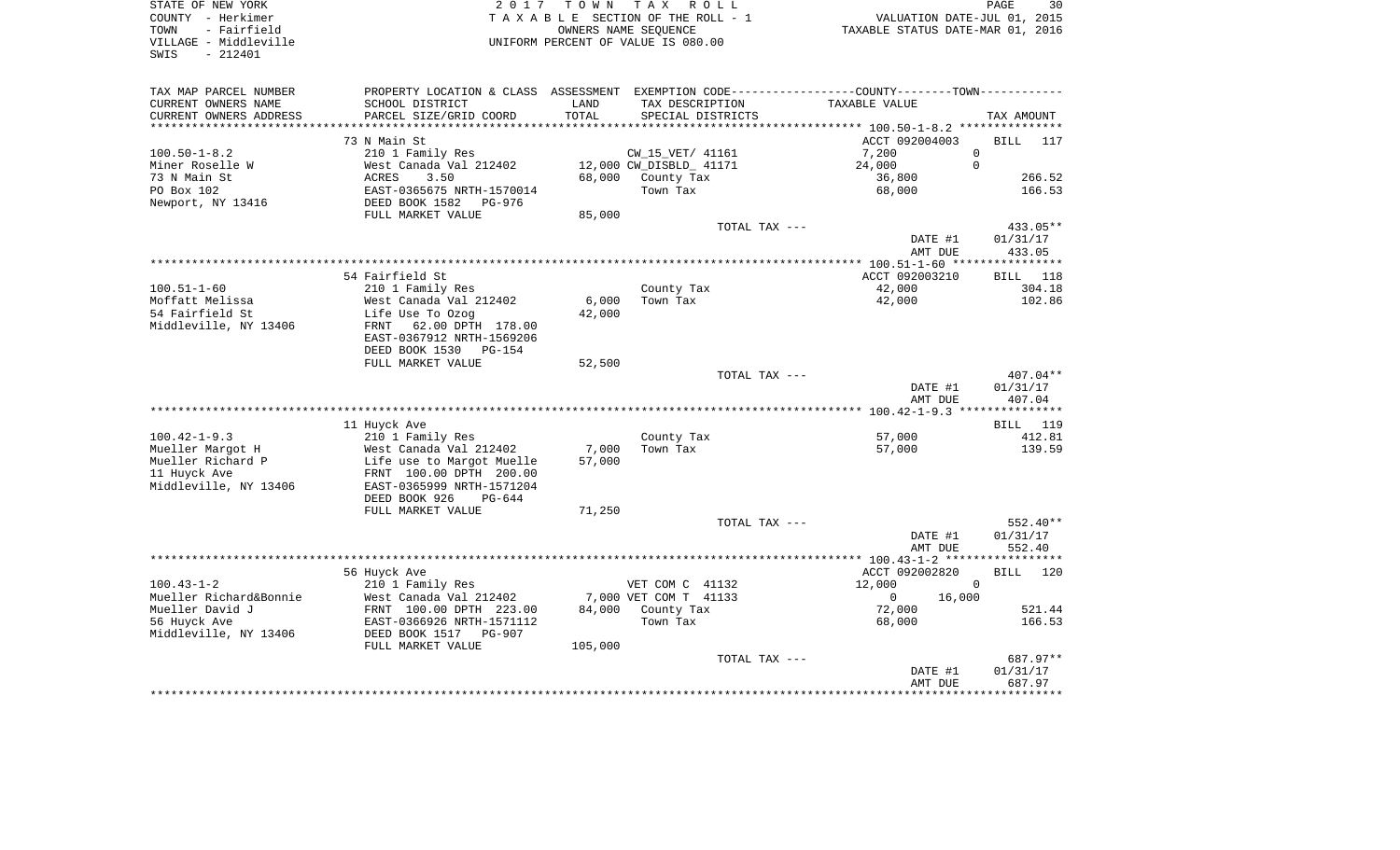| STATE OF NEW YORK<br>COUNTY - Herkimer<br>TOWN<br>- Fairfield<br>VILLAGE - Middleville<br>SWIS<br>$-212401$ | 2017                                                                                   | OWNERS NAME SEQUENCE | TOWN TAX ROLL<br>TAXABLE SECTION OF THE ROLL - 1<br>UNIFORM PERCENT OF VALUE IS 080.00 | VALUATION DATE-JUL 01, 2015<br>TAXABLE STATUS DATE-MAR 01, 2016                               | PAGE<br>31               |
|-------------------------------------------------------------------------------------------------------------|----------------------------------------------------------------------------------------|----------------------|----------------------------------------------------------------------------------------|-----------------------------------------------------------------------------------------------|--------------------------|
| TAX MAP PARCEL NUMBER                                                                                       |                                                                                        |                      |                                                                                        | PROPERTY LOCATION & CLASS ASSESSMENT EXEMPTION CODE---------------COUNTY-------TOWN---------- |                          |
| CURRENT OWNERS NAME                                                                                         | SCHOOL DISTRICT                                                                        | LAND                 | TAX DESCRIPTION                                                                        | TAXABLE VALUE                                                                                 |                          |
| CURRENT OWNERS ADDRESS<br>**************************                                                        | PARCEL SIZE/GRID COORD                                                                 | TOTAL                | SPECIAL DISTRICTS                                                                      |                                                                                               | TAX AMOUNT               |
|                                                                                                             | 61 N Main St                                                                           |                      |                                                                                        | ACCT 092003510                                                                                | BILL 121                 |
| $100.42 - 1 - 18$                                                                                           | 314 Rural vac<10                                                                       |                      | County Tax                                                                             | 8,000                                                                                         | 57.94                    |
| Murphy Joyce                                                                                                | West Canada Val 212402                                                                 | 8,000                | Town Tax                                                                               | 8,000                                                                                         | 19.59                    |
| PO Box 175<br>Middleville, NY 13406                                                                         | FRNT 120.00 DPTH 120.00<br>EAST-0365813 NRTH-1570804<br>DEED BOOK 682<br><b>PG-353</b> | 8,000                |                                                                                        |                                                                                               |                          |
|                                                                                                             | FULL MARKET VALUE                                                                      | 10,000               |                                                                                        |                                                                                               |                          |
|                                                                                                             |                                                                                        |                      | TOTAL TAX ---                                                                          | DATE #1                                                                                       | $77.53**$<br>01/31/17    |
|                                                                                                             |                                                                                        |                      |                                                                                        | AMT DUE                                                                                       | 77.53                    |
|                                                                                                             |                                                                                        |                      |                                                                                        |                                                                                               |                          |
|                                                                                                             | 105 N Main St                                                                          |                      |                                                                                        | ACCT 092001860                                                                                | <b>BILL</b><br>122       |
| $100.50 - 1 - 3$                                                                                            | 210 1 Family Res                                                                       |                      | VET COM C 41132                                                                        | 12,000<br>$\overline{0}$                                                                      |                          |
| Murphy Joyce                                                                                                | West Canada Val 212402                                                                 |                      | 15,000 VET COM T 41133                                                                 | 16,000<br>$\mathbf{0}$                                                                        |                          |
| PO Box 175<br>Middleville, NY 13406                                                                         | includes 100.50-1-2<br>ACRES<br>3.10                                                   | 80,000               | County Tax<br>Town Tax                                                                 | 68,000<br>64,000                                                                              | 492.47<br>156.73         |
|                                                                                                             | EAST-0365638 NRTH-1570588                                                              |                      |                                                                                        |                                                                                               |                          |
|                                                                                                             | DEED BOOK 668<br>PG-421                                                                |                      |                                                                                        |                                                                                               |                          |
|                                                                                                             | FULL MARKET VALUE                                                                      | 100,000              |                                                                                        |                                                                                               |                          |
|                                                                                                             |                                                                                        |                      | TOTAL TAX ---                                                                          |                                                                                               | 649.20**                 |
|                                                                                                             |                                                                                        |                      |                                                                                        | DATE #1                                                                                       | 01/31/17                 |
|                                                                                                             |                                                                                        |                      |                                                                                        | AMT DUE                                                                                       | 649.20                   |
|                                                                                                             | N Main St                                                                              |                      |                                                                                        | ACCT 092002430                                                                                | BILL 123                 |
| 100.51-1-43                                                                                                 | 461 Bank                                                                               |                      | County Tax                                                                             | 270,000                                                                                       | 1,955.41                 |
| NBT Bank                                                                                                    | West Canada Val 212402                                                                 | 50,000               | Town Tax                                                                               | 270,000                                                                                       | 661.23                   |
| Brad Hall                                                                                                   | NBT Bank                                                                               | 270,000              |                                                                                        |                                                                                               |                          |
| 52 S Broad St                                                                                               | FRNT 121.30 DPTH 180.10                                                                |                      |                                                                                        |                                                                                               |                          |
| Norwich, NY 13815                                                                                           | EAST-0366897 NRTH-1569228                                                              |                      |                                                                                        |                                                                                               |                          |
|                                                                                                             | DEED BOOK 753<br>$PG-62$                                                               |                      |                                                                                        |                                                                                               |                          |
|                                                                                                             | FULL MARKET VALUE                                                                      | 337,500              |                                                                                        |                                                                                               |                          |
|                                                                                                             |                                                                                        |                      | TOTAL TAX ---                                                                          | DATE #1                                                                                       | $2,616.64**$<br>01/31/17 |
|                                                                                                             |                                                                                        |                      |                                                                                        | AMT DUE                                                                                       | 2,616.64                 |
|                                                                                                             |                                                                                        |                      |                                                                                        |                                                                                               |                          |
|                                                                                                             | 13 S Main St                                                                           |                      |                                                                                        | ACCT 092002310                                                                                | BILL 124                 |
| $100.51 - 1 - 52$                                                                                           | 411 Apartment                                                                          |                      | County Tax                                                                             | 83,800                                                                                        | 606.90                   |
| Olney Judith A                                                                                              | West Canada Val 212402                                                                 | 10,000               | Town Tax                                                                               | 83,800                                                                                        | 205.22                   |
| Olney Living Trust Stephen                                                                                  | FRNT 85.00 DPTH 255.00                                                                 | 83,800               |                                                                                        |                                                                                               |                          |
| 8890 N Main St                                                                                              | EAST-0367133 NRTH-1568745                                                              |                      |                                                                                        |                                                                                               |                          |
| Poland, NY 13431                                                                                            | DEED BOOK 1581<br>PG-172<br>FULL MARKET VALUE                                          | 104,750              |                                                                                        |                                                                                               |                          |
|                                                                                                             |                                                                                        |                      | TOTAL TAX ---                                                                          |                                                                                               | 812.12**                 |
|                                                                                                             |                                                                                        |                      |                                                                                        | DATE #1                                                                                       | 01/31/17                 |
|                                                                                                             |                                                                                        |                      |                                                                                        | AMT DUE                                                                                       | 812.12                   |
|                                                                                                             |                                                                                        |                      |                                                                                        |                                                                                               |                          |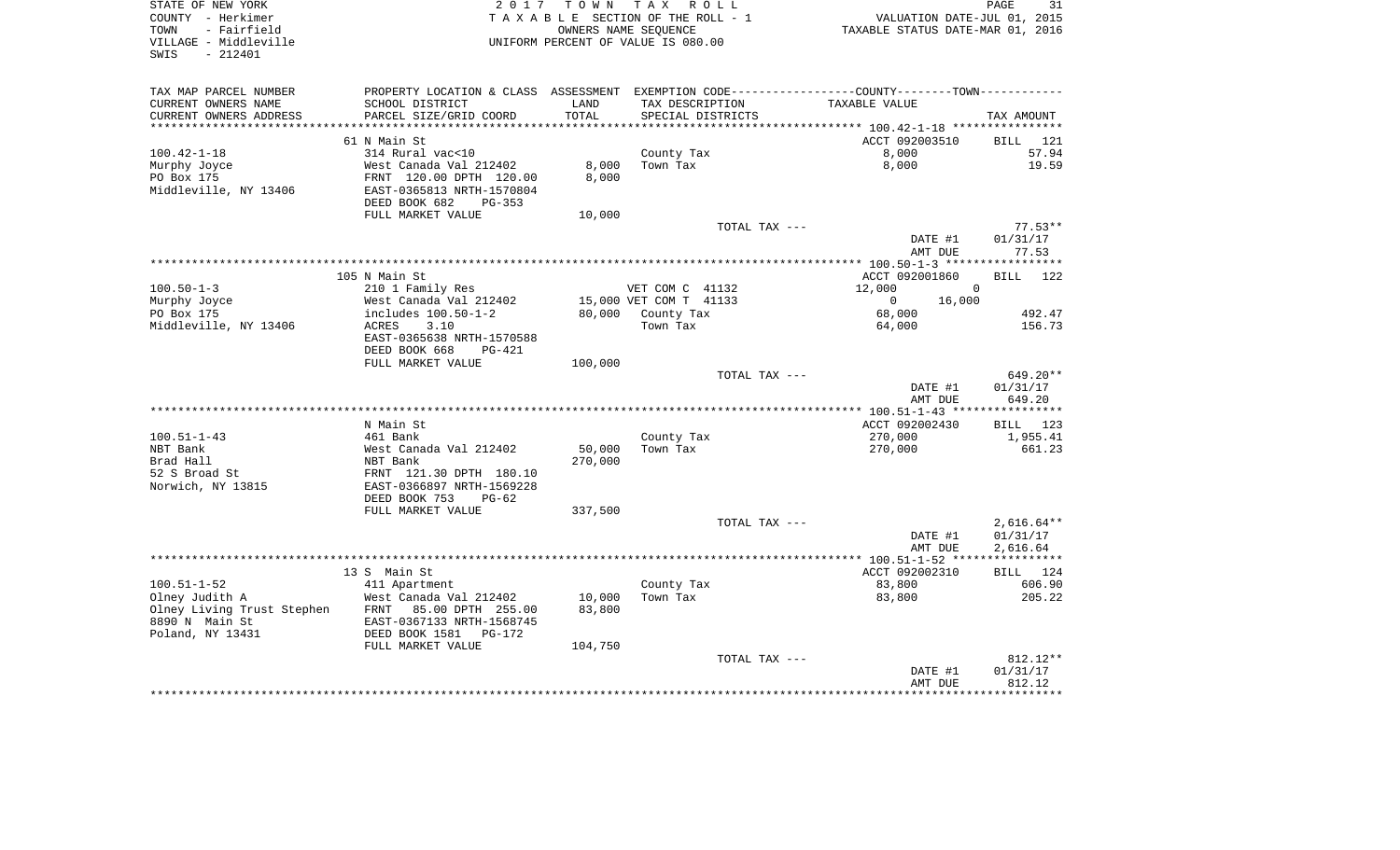| STATE OF NEW YORK            | 2 0 1 7                                    |                              | TOWN TAX ROLL                      |                                                                                               | PAGE<br>32           |
|------------------------------|--------------------------------------------|------------------------------|------------------------------------|-----------------------------------------------------------------------------------------------|----------------------|
| COUNTY - Herkimer            | TAXABLE SECTION OF THE ROLL - 1            |                              |                                    | VALUATION DATE-JUL 01, 2015                                                                   |                      |
| - Fairfield<br>TOWN          | OWNERS NAME SEOUENCE                       |                              |                                    | TAXABLE STATUS DATE-MAR 01, 2016                                                              |                      |
| VILLAGE - Middleville        |                                            |                              | UNIFORM PERCENT OF VALUE IS 080.00 |                                                                                               |                      |
| $-212401$<br>SWIS            |                                            |                              |                                    |                                                                                               |                      |
|                              |                                            |                              |                                    |                                                                                               |                      |
| TAX MAP PARCEL NUMBER        |                                            |                              |                                    | PROPERTY LOCATION & CLASS ASSESSMENT EXEMPTION CODE---------------COUNTY-------TOWN---------- |                      |
| CURRENT OWNERS NAME          | SCHOOL DISTRICT                            | LAND                         | TAX DESCRIPTION                    | TAXABLE VALUE                                                                                 |                      |
| CURRENT OWNERS ADDRESS       | PARCEL SIZE/GRID COORD                     | TOTAL<br>* * * * * * * * * * | SPECIAL DISTRICTS                  |                                                                                               | TAX AMOUNT           |
|                              | 18 S Main St                               |                              |                                    | ***************************** 100.59-1-8.1 ***************                                    | BILL 125             |
| $100.59 - 1 - 8.1$           |                                            |                              |                                    | ACCT 092000540<br>43,000                                                                      | 311.42               |
| Olney Judith A               | 210 1 Family Res<br>West Canada Val 212402 | 7,000                        | County Tax<br>Town Tax             | 43,000                                                                                        | 105.31               |
| Box 68                       | FRNT 124.00 DPTH 134.00                    | 43,000                       |                                    |                                                                                               |                      |
| Poland, NY 13431             | EAST-0366978 NRTH-1568541                  |                              |                                    |                                                                                               |                      |
|                              | DEED BOOK 738<br>$PG-350$                  |                              |                                    |                                                                                               |                      |
|                              | FULL MARKET VALUE                          | 53,750                       |                                    |                                                                                               |                      |
|                              |                                            |                              | TOTAL TAX ---                      |                                                                                               | 416.73**             |
|                              |                                            |                              |                                    | DATE #1                                                                                       | 01/31/17             |
|                              |                                            |                              |                                    | AMT DUE                                                                                       | 416.73               |
|                              |                                            |                              |                                    |                                                                                               | ***********          |
|                              | 16 S Main St                               |                              |                                    | ACCT 092003540                                                                                | 126<br><b>BILL</b>   |
| $100.59 - 1 - 7$             | 210 1 Family Res                           |                              | County Tax                         | 30,000                                                                                        | 217.27               |
| Olney Urban Restorations LLC | West Canada Val 212402                     | 6,000                        | Town Tax                           | 30,000                                                                                        | 73.47                |
| PO Box 68                    | FRNT<br>60.00 DPTH 182.00                  | 30,000                       |                                    |                                                                                               |                      |
| Poland, NY 13431             | EAST-0366914 NRTH-1568613                  |                              |                                    |                                                                                               |                      |
|                              | DEED BOOK 941<br>$PG-77$                   |                              |                                    |                                                                                               |                      |
|                              | FULL MARKET VALUE                          | 37,500                       |                                    |                                                                                               |                      |
|                              |                                            |                              | TOTAL TAX ---                      | DATE #1                                                                                       | 290.74**<br>01/31/17 |
|                              |                                            |                              |                                    | AMT DUE                                                                                       | 290.74               |
|                              |                                            |                              |                                    |                                                                                               |                      |
|                              | 37 Park Ave                                |                              |                                    | ACCT 092000180                                                                                | BILL 127             |
| $100.51 - 1 - 7$             | 210 1 Family Res                           |                              | County Tax                         | 60,000                                                                                        | 434.54               |
| Palmer Robert B II           | West Canada Val 212402                     | 6,000                        | Town Tax                           | 60,000                                                                                        | 146.94               |
| 37 Park Ave                  | FRNT<br>50.00 DPTH 150.00                  | 60,000                       |                                    |                                                                                               |                      |
| PO Box 381                   | 023<br>BANK                                |                              |                                    |                                                                                               |                      |
| Middleville, NY 13406        | EAST-0367386 NRTH-1569717                  |                              |                                    |                                                                                               |                      |
|                              | DEED BOOK 833<br>$PG-19$                   |                              |                                    |                                                                                               |                      |
|                              | FULL MARKET VALUE                          | 75,000                       |                                    |                                                                                               |                      |
|                              |                                            |                              | TOTAL TAX ---                      |                                                                                               | 581.48**             |
|                              |                                            |                              |                                    | DATE #1                                                                                       | 01/31/17             |
|                              |                                            |                              |                                    | AMT DUE                                                                                       | 581.48               |
|                              | 137 S Main St                              |                              |                                    | ACCT 092004050                                                                                | BILL 128             |
| $100.67 - 1 - 1.1$           | 240 Rural res                              |                              | AG MKTS L 41720                    | 9,066<br>9,066                                                                                |                      |
| Petrie Joseph                | West Canada Val 212402                     | 25,000                       | County Tax                         | 125,934                                                                                       | 912.05               |
| Petrie Amanda                | FRNT 690.00 DPTH                           | 135,000                      | Town Tax                           | 125,934                                                                                       | 308.41               |
| 137 S Main St                | 13.00<br>ACRES                             |                              |                                    |                                                                                               |                      |
| Middleville, NY 13406        | EAST-0335010 NRTH-1141600                  |                              |                                    |                                                                                               |                      |
|                              | DEED BOOK 1315<br>PG-997                   |                              |                                    |                                                                                               |                      |
| MAY BE SUBJECT TO PAYMENT    | FULL MARKET VALUE                          | 168,750                      |                                    |                                                                                               |                      |
| UNDER AGDIST LAW TIL 2020    |                                            |                              |                                    |                                                                                               |                      |
|                              |                                            |                              | TOTAL TAX ---                      |                                                                                               | $1,220.46**$         |
|                              |                                            |                              |                                    | DATE #1                                                                                       | 01/31/17             |
|                              |                                            |                              |                                    | AMT DUE                                                                                       | 1,220.46             |
|                              |                                            |                              |                                    |                                                                                               |                      |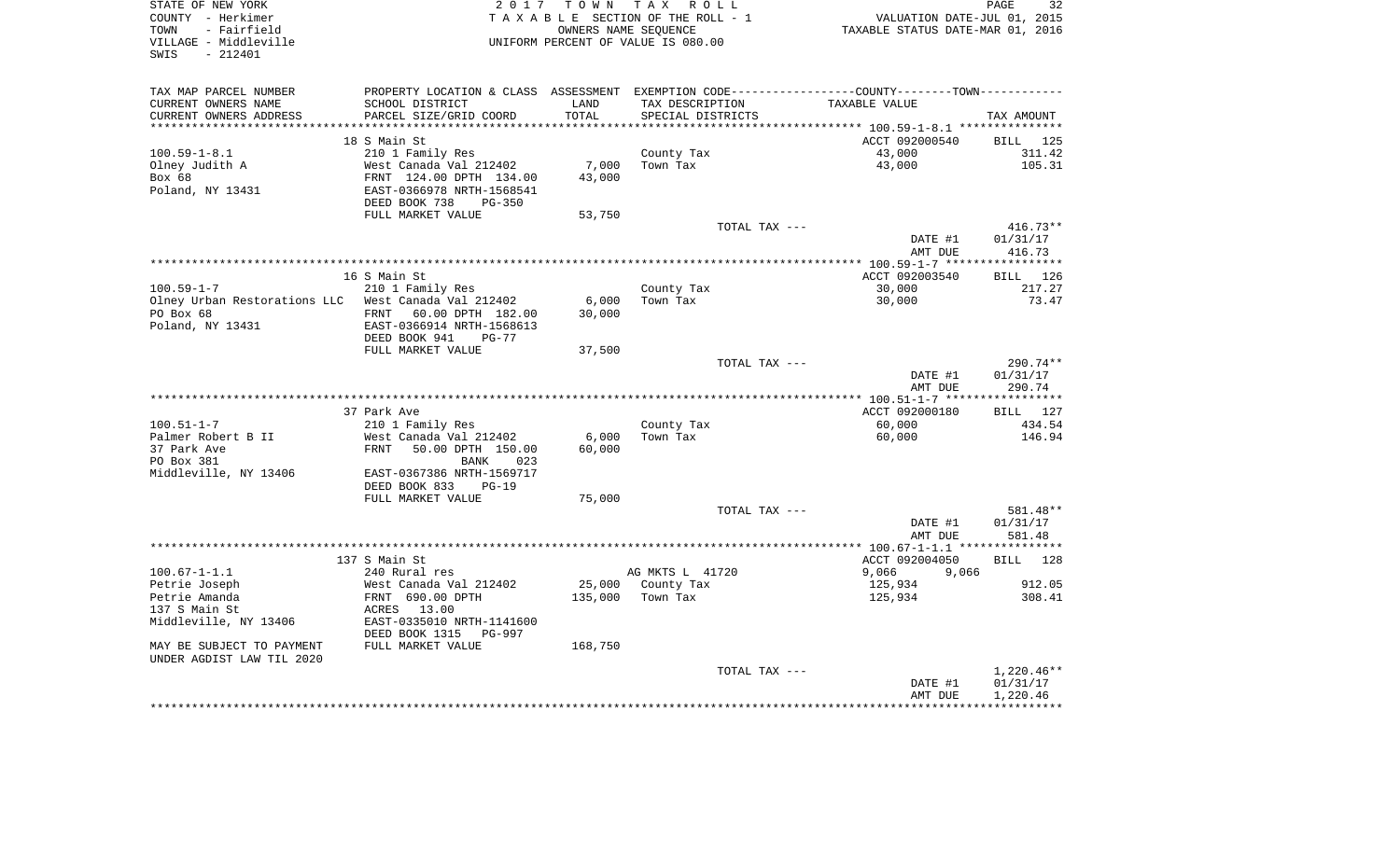| STATE OF NEW YORK<br>COUNTY - Herkimer<br>TOWN<br>- Fairfield<br>VILLAGE - Middleville<br>$-212401$<br>SWIS |                                                   |         | 2017 TOWN TAX ROLL<br>TAXABLE SECTION OF THE ROLL - 1<br>OWNERS NAME SEOUENCE<br>UNIFORM PERCENT OF VALUE IS 080.00 | VALUATION DATE-JUL 01, 2015<br>TAXABLE STATUS DATE-MAR 01, 2016                                 | PAGE<br>33           |
|-------------------------------------------------------------------------------------------------------------|---------------------------------------------------|---------|---------------------------------------------------------------------------------------------------------------------|-------------------------------------------------------------------------------------------------|----------------------|
| TAX MAP PARCEL NUMBER                                                                                       |                                                   |         |                                                                                                                     | PROPERTY LOCATION & CLASS ASSESSMENT EXEMPTION CODE----------------COUNTY--------TOWN---------- |                      |
| CURRENT OWNERS NAME                                                                                         | SCHOOL DISTRICT                                   | LAND    | TAX DESCRIPTION                                                                                                     | TAXABLE VALUE                                                                                   |                      |
| CURRENT OWNERS ADDRESS                                                                                      | PARCEL SIZE/GRID COORD                            | TOTAL   | SPECIAL DISTRICTS                                                                                                   |                                                                                                 | TAX AMOUNT           |
|                                                                                                             |                                                   |         |                                                                                                                     |                                                                                                 |                      |
| $100.59 - 1 - 37$                                                                                           | S Main St<br>314 Rural vac<10                     |         | County Tax                                                                                                          | ACCT 092003420<br>6,000                                                                         | BILL 129<br>43.45    |
| Pomichter Gerald                                                                                            | West Canada Val 212402                            | 6,000   | Town Tax                                                                                                            | 6,000                                                                                           | 14.69                |
| 109 S Main St                                                                                               | FRNT 80.00 DPTH 150.00                            | 6,000   |                                                                                                                     |                                                                                                 |                      |
| Middleville, NY 13406                                                                                       | EAST-0367567 NRTH-1566921                         |         |                                                                                                                     |                                                                                                 |                      |
|                                                                                                             | DEED BOOK 831<br>$PG-438$                         |         |                                                                                                                     |                                                                                                 |                      |
|                                                                                                             | FULL MARKET VALUE                                 | 7,500   |                                                                                                                     |                                                                                                 |                      |
|                                                                                                             |                                                   |         | TOTAL TAX ---                                                                                                       |                                                                                                 | 58.14**              |
|                                                                                                             |                                                   |         |                                                                                                                     | DATE #1                                                                                         | 01/31/17             |
|                                                                                                             |                                                   |         |                                                                                                                     | AMT DUE                                                                                         | 58.14                |
|                                                                                                             | 109 S Main St                                     |         |                                                                                                                     | ACCT 092003450                                                                                  | BILL 130             |
| $100.59 - 1 - 38$                                                                                           | 210 1 Family Res                                  |         | VET WAR C 41122                                                                                                     | 7,200                                                                                           | $\Omega$             |
| Pomichter Gerald P                                                                                          | West Canada Val 212402                            |         | 6,000 VET WAR T 41123                                                                                               | $\overline{0}$<br>9,600                                                                         |                      |
| Pomichter Frances G                                                                                         | FRNT 86.00 DPTH 150.00                            | 85,000  | County Tax                                                                                                          | 77,800                                                                                          | 563.45               |
| 109 S Main St                                                                                               | EAST-0367583 NRTH-1566840                         |         | Town Tax                                                                                                            | 75,400                                                                                          | 184.65               |
| Middleville, NY 13406-0481                                                                                  | DEED BOOK 00607 PG-00502                          |         |                                                                                                                     |                                                                                                 |                      |
|                                                                                                             | FULL MARKET VALUE                                 | 106,250 |                                                                                                                     |                                                                                                 |                      |
|                                                                                                             |                                                   |         | TOTAL TAX ---                                                                                                       |                                                                                                 | 748.10**             |
|                                                                                                             |                                                   |         |                                                                                                                     | DATE #1                                                                                         | 01/31/17             |
|                                                                                                             |                                                   |         |                                                                                                                     | AMT DUE                                                                                         | 748.10               |
|                                                                                                             | 68 S Main St                                      |         |                                                                                                                     | ACCT 092088016                                                                                  | <b>BILL</b> 131      |
| $100.59 - 1 - 30$                                                                                           | 210 1 Family Res                                  |         | County Tax                                                                                                          | 40,000                                                                                          | 289.69               |
| Price Chrystal                                                                                              | West Canada Val 212402                            | 10,000  | Town Tax                                                                                                            | 40,000                                                                                          | 97.96                |
| Grandrimo Danielle                                                                                          | FRNT 51.00 DPTH 188.00                            | 40,000  |                                                                                                                     |                                                                                                 |                      |
| 68 S Main St                                                                                                | EAST-0367265 NRTH-1567602                         |         |                                                                                                                     |                                                                                                 |                      |
| Middleville, NY 13406                                                                                       | DEED BOOK 1360 PG-594                             |         |                                                                                                                     |                                                                                                 |                      |
|                                                                                                             | FULL MARKET VALUE                                 | 50,000  |                                                                                                                     |                                                                                                 |                      |
|                                                                                                             |                                                   |         | TOTAL TAX ---                                                                                                       | DATE #1                                                                                         | 387.65**<br>01/31/17 |
|                                                                                                             |                                                   |         |                                                                                                                     | AMT DUE                                                                                         | 387.65               |
|                                                                                                             |                                                   |         |                                                                                                                     |                                                                                                 |                      |
|                                                                                                             | 34 Reservoir Rd                                   |         |                                                                                                                     | ACCT 092000570                                                                                  | BILL 132             |
| $100.51 - 1 - 14$                                                                                           | 210 1 Family Res                                  |         | County Tax                                                                                                          | 75,000                                                                                          | 543.17               |
| Price Robert                                                                                                | West Canada Val 212402                            | 10,000  | Town Tax                                                                                                            | 75,000                                                                                          | 183.67               |
| Price Luann                                                                                                 | ACRES<br>1.00                                     | 75,000  |                                                                                                                     |                                                                                                 |                      |
| 34 Resevoir Rd                                                                                              | EAST-0368076 NRTH-1569960<br>DEED BOOK 784 PG-710 |         |                                                                                                                     |                                                                                                 |                      |
| Newport, NY 13406                                                                                           |                                                   |         |                                                                                                                     |                                                                                                 |                      |
|                                                                                                             | FULL MARKET VALUE                                 | 93,750  | TOTAL TAX ---                                                                                                       |                                                                                                 | 726.84**             |
|                                                                                                             |                                                   |         |                                                                                                                     | DATE #1                                                                                         | 01/31/17             |
|                                                                                                             |                                                   |         |                                                                                                                     | AMT DUE                                                                                         | 726.84               |
|                                                                                                             |                                                   |         |                                                                                                                     |                                                                                                 |                      |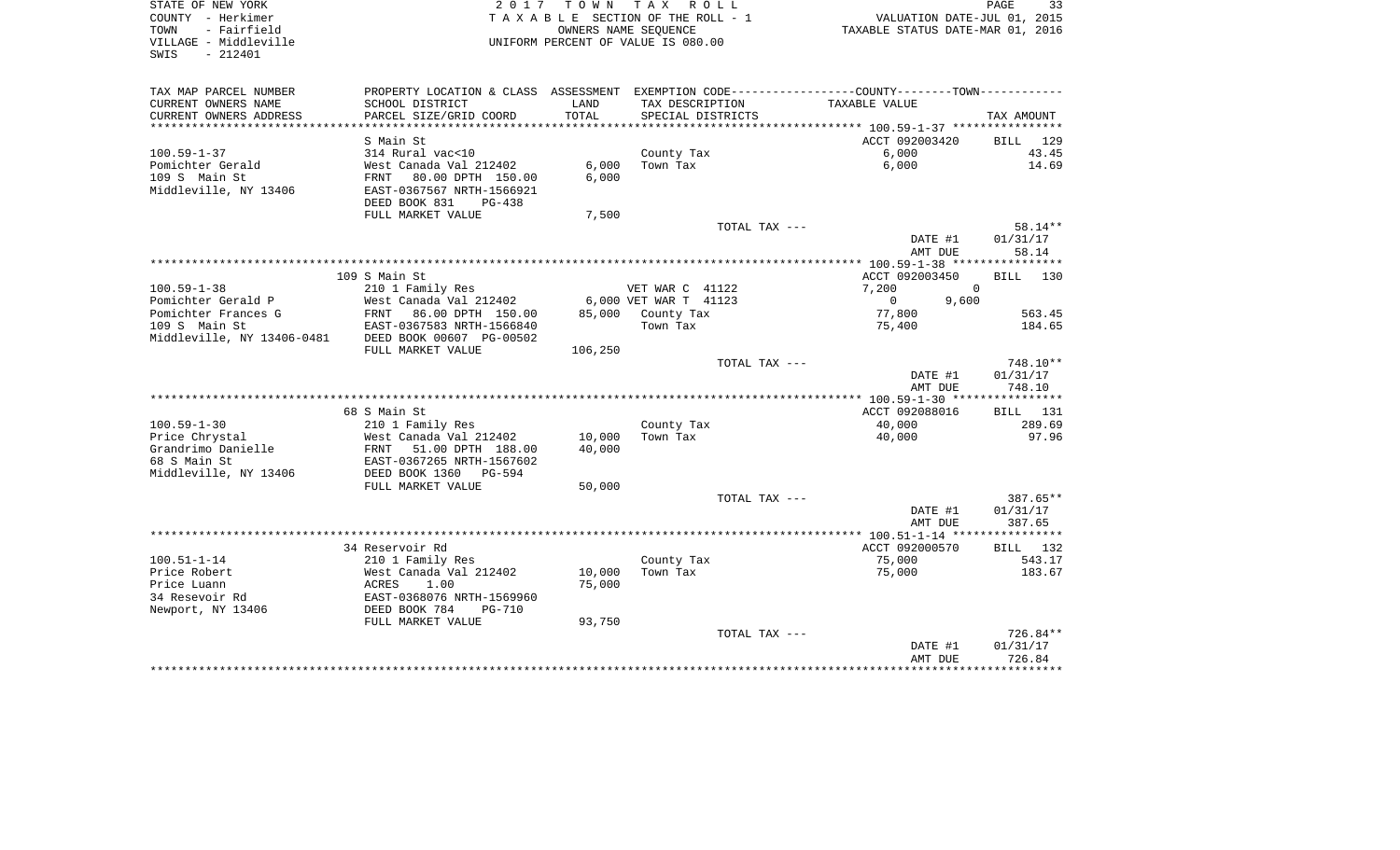| STATE OF NEW YORK<br>COUNTY - Herkimer<br>- Fairfield<br>TOWN<br>VILLAGE - Middleville<br>$-212401$<br>SWIS | 2017                                                                                          | T O W N<br>OWNERS NAME SEQUENCE | T A X<br>R O L L<br>TAXABLE SECTION OF THE ROLL - 1<br>UNIFORM PERCENT OF VALUE IS 080.00 | VALUATION DATE-JUL 01, 2015<br>TAXABLE STATUS DATE-MAR 01, 2016 | PAGE<br>34         |
|-------------------------------------------------------------------------------------------------------------|-----------------------------------------------------------------------------------------------|---------------------------------|-------------------------------------------------------------------------------------------|-----------------------------------------------------------------|--------------------|
| TAX MAP PARCEL NUMBER                                                                                       | PROPERTY LOCATION & CLASS ASSESSMENT EXEMPTION CODE---------------COUNTY-------TOWN---------- |                                 |                                                                                           |                                                                 |                    |
| CURRENT OWNERS NAME                                                                                         | SCHOOL DISTRICT                                                                               | LAND                            | TAX DESCRIPTION                                                                           | TAXABLE VALUE                                                   |                    |
| CURRENT OWNERS ADDRESS<br>***********************                                                           | PARCEL SIZE/GRID COORD                                                                        | TOTAL                           | SPECIAL DISTRICTS                                                                         |                                                                 | TAX AMOUNT         |
|                                                                                                             | 97 Fairfield St                                                                               |                                 |                                                                                           | ACCT 092002190                                                  | BILL 133           |
| $100.51 - 1 - 20$                                                                                           | 210 1 Family Res                                                                              |                                 | County Tax                                                                                | 75,000                                                          | 543.17             |
| Reiling Joseph A                                                                                            | West Canada Val 212402                                                                        | 8,000                           | Town Tax                                                                                  | 75,000                                                          | 183.67             |
| 97 Fairfield St                                                                                             | FRNT 155.70 DPTH                                                                              | 75,000                          |                                                                                           |                                                                 |                    |
| Middleville, NY 13406                                                                                       | ACRES<br>0.42                                                                                 |                                 |                                                                                           |                                                                 |                    |
|                                                                                                             | EAST-0368780 NRTH-1569367                                                                     |                                 |                                                                                           |                                                                 |                    |
|                                                                                                             | DEED BOOK 1604 PG-769<br>FULL MARKET VALUE                                                    | 93,750                          |                                                                                           |                                                                 |                    |
|                                                                                                             |                                                                                               |                                 | TOTAL TAX ---                                                                             |                                                                 | 726.84**           |
|                                                                                                             |                                                                                               |                                 |                                                                                           | DATE #1                                                         | 01/31/17           |
|                                                                                                             |                                                                                               |                                 |                                                                                           | AMT DUE                                                         | 726.84             |
|                                                                                                             | 68 Fairfield St                                                                               |                                 |                                                                                           | ACCT 092000270                                                  | 134<br>BILL        |
| $100.51 - 1 - 64$                                                                                           | 210 1 Family Res                                                                              |                                 | County Tax                                                                                | 41,000                                                          | 296.93             |
| Rodriguez Miguel                                                                                            | West Canada Val 212402                                                                        | 6,000                           | Town Tax                                                                                  | 41,000                                                          | 100.41             |
| 68 Fairfield St                                                                                             | FRNT<br>50.00 DPTH 190.60                                                                     | 41,000                          |                                                                                           |                                                                 |                    |
| Middleville, NY 13406                                                                                       | EAST-0368211 NRTH-1569148                                                                     |                                 |                                                                                           |                                                                 |                    |
|                                                                                                             | DEED BOOK 1595<br>PG-106<br>FULL MARKET VALUE                                                 |                                 |                                                                                           |                                                                 |                    |
|                                                                                                             |                                                                                               | 51,250                          | TOTAL TAX ---                                                                             |                                                                 | $397.34**$         |
|                                                                                                             |                                                                                               |                                 |                                                                                           | DATE #1<br>AMT DUE                                              | 01/31/17<br>397.34 |
|                                                                                                             |                                                                                               |                                 |                                                                                           |                                                                 |                    |
| $100.51 - 1 - 67$                                                                                           | 90 Fairfield St<br>210 1 Family Res                                                           |                                 | County Tax                                                                                | ACCT 092001680<br>20,000                                        | BILL 135<br>144.85 |
| Ruffrage Roberta                                                                                            | West Canada Val 212402                                                                        | 6,000                           | Town Tax                                                                                  | 20,000                                                          | 48.98              |
| 90 Fairfield St                                                                                             | Doublewide                                                                                    | 20,000                          | School Relevy                                                                             |                                                                 | 499.47             |
| Middleville, NY 13406                                                                                       | FRNT 192.00 DPTH 118.00                                                                       |                                 |                                                                                           |                                                                 |                    |
|                                                                                                             | ACRES<br>0.43                                                                                 |                                 |                                                                                           |                                                                 |                    |
|                                                                                                             | EAST-0368599 NRTH-1569231<br>DEED BOOK 1435<br>PG-319                                         |                                 |                                                                                           |                                                                 |                    |
|                                                                                                             | FULL MARKET VALUE                                                                             | 25,000                          |                                                                                           |                                                                 |                    |
|                                                                                                             |                                                                                               |                                 | TOTAL TAX ---                                                                             |                                                                 | 693.30**           |
|                                                                                                             |                                                                                               |                                 |                                                                                           | DATE #1                                                         | 01/31/17           |
|                                                                                                             |                                                                                               |                                 |                                                                                           | AMT DUE                                                         | 693.30             |
|                                                                                                             | 39 S Main St                                                                                  |                                 |                                                                                           | ACCT 092004260                                                  | <b>BILL</b> 136    |
| $100.59 - 1 - 15$                                                                                           | 210 1 Family Res                                                                              |                                 | County Tax                                                                                | 85,000                                                          | 615.59             |
| Saxer Aaron F                                                                                               | West Canada Val 212402                                                                        | 10,000                          | Town Tax                                                                                  | 85,000                                                          | 208.16             |
| Saxer Stacey M                                                                                              | Life Estate To Whaleys                                                                        | 85,000                          |                                                                                           |                                                                 |                    |
| 39 S Main St                                                                                                | 98.00 DPTH<br>FRNT                                                                            |                                 |                                                                                           |                                                                 |                    |
| Middleville, NY 13406                                                                                       | ACRES<br>1.00<br>EAST-0367499 NRTH-1568246                                                    |                                 |                                                                                           |                                                                 |                    |
|                                                                                                             | DEED BOOK 1468<br>PG-129                                                                      |                                 |                                                                                           |                                                                 |                    |
|                                                                                                             | FULL MARKET VALUE                                                                             | 106,250                         |                                                                                           |                                                                 |                    |
|                                                                                                             |                                                                                               |                                 | TOTAL TAX ---                                                                             |                                                                 | 823.75**           |
|                                                                                                             |                                                                                               |                                 |                                                                                           | DATE #1                                                         | 01/31/17           |
|                                                                                                             |                                                                                               |                                 |                                                                                           | AMT DUE<br>*************************************                | 823.75             |
|                                                                                                             |                                                                                               |                                 |                                                                                           |                                                                 |                    |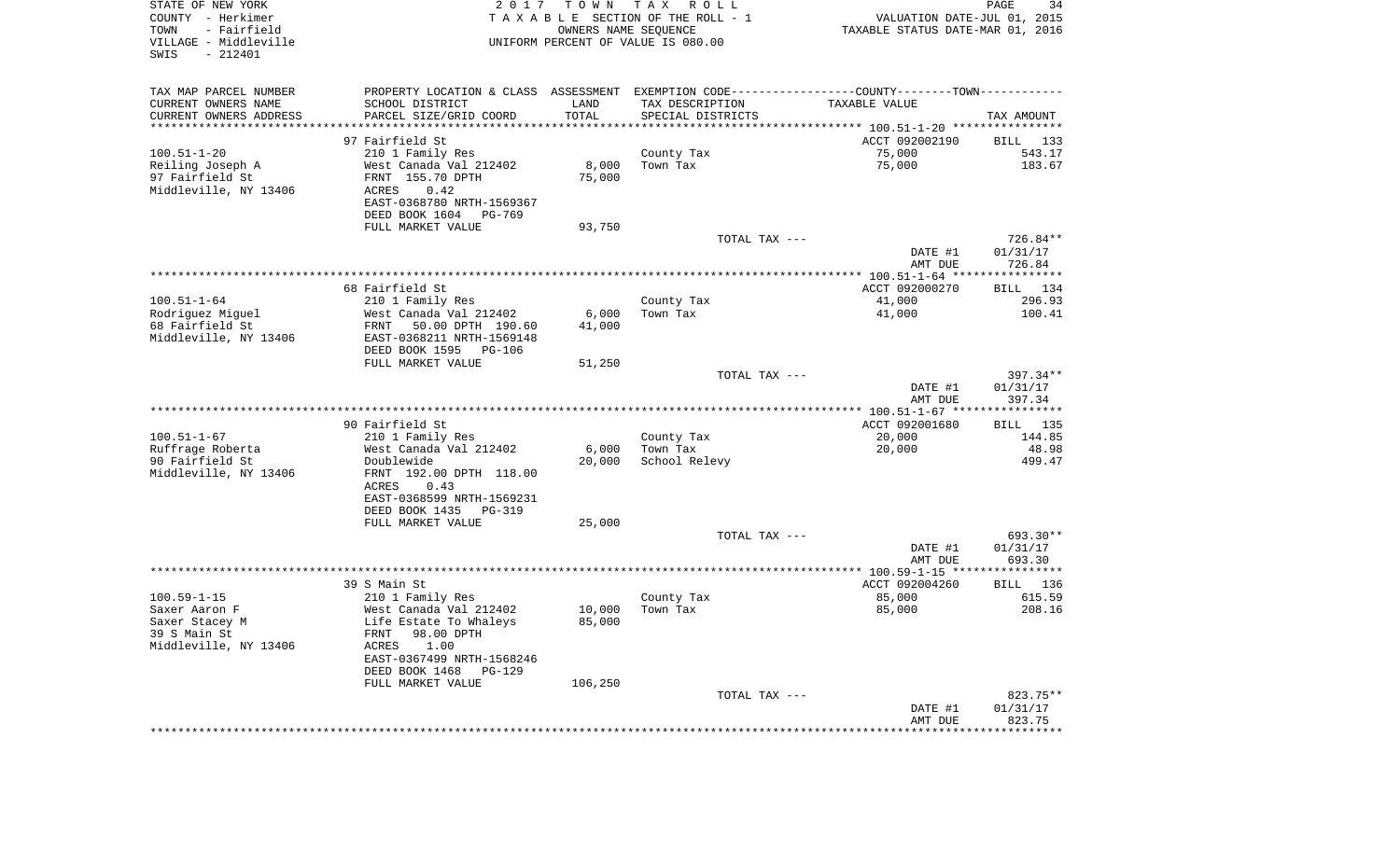| STATE OF NEW YORK<br>COUNTY - Herkimer<br>- Fairfield<br>TOWN<br>VILLAGE - Middleville<br>- 212401<br>SWIS | 2017                                                                                            | T O W N           | T A X<br>R O L L<br>TAXABLE SECTION OF THE ROLL - 1<br>OWNERS NAME SEQUENCE<br>UNIFORM PERCENT OF VALUE IS 080.00 |               | VALUATION DATE-JUL 01, 2015<br>TAXABLE STATUS DATE-MAR 01, 2016 | PAGE<br>35           |
|------------------------------------------------------------------------------------------------------------|-------------------------------------------------------------------------------------------------|-------------------|-------------------------------------------------------------------------------------------------------------------|---------------|-----------------------------------------------------------------|----------------------|
| TAX MAP PARCEL NUMBER                                                                                      | PROPERTY LOCATION & CLASS ASSESSMENT EXEMPTION CODE----------------COUNTY--------TOWN---------- |                   |                                                                                                                   |               |                                                                 |                      |
| CURRENT OWNERS NAME                                                                                        | SCHOOL DISTRICT                                                                                 | LAND              | TAX DESCRIPTION                                                                                                   |               | TAXABLE VALUE                                                   |                      |
| CURRENT OWNERS ADDRESS                                                                                     | PARCEL SIZE/GRID COORD                                                                          | TOTAL             | SPECIAL DISTRICTS                                                                                                 |               |                                                                 | TAX AMOUNT           |
|                                                                                                            |                                                                                                 |                   |                                                                                                                   |               |                                                                 |                      |
| $100.51 - 1 - 4$                                                                                           | 26 N Main St                                                                                    |                   |                                                                                                                   |               | ACCT 092000450<br>40,000                                        | BILL 137<br>289.69   |
| Schrader Robert J                                                                                          | 210 1 Family Res<br>West Canada Val 212402                                                      | 6,000             | County Tax<br>Town Tax                                                                                            |               | 40,000                                                          | 97.96                |
| 115 Dickie Ave                                                                                             | 75.00 DPTH<br>FRNT<br>98.00                                                                     | 40,000            |                                                                                                                   |               |                                                                 |                      |
| Herkimer, NY 13350                                                                                         | EAST-0366735 NRTH-1569485                                                                       |                   |                                                                                                                   |               |                                                                 |                      |
|                                                                                                            | DEED BOOK 1081 PG-225                                                                           |                   |                                                                                                                   |               |                                                                 |                      |
|                                                                                                            | FULL MARKET VALUE                                                                               | 50,000            |                                                                                                                   |               |                                                                 |                      |
|                                                                                                            |                                                                                                 |                   |                                                                                                                   | TOTAL TAX --- |                                                                 | 387.65**             |
|                                                                                                            |                                                                                                 |                   |                                                                                                                   |               | DATE #1                                                         | 01/31/17             |
|                                                                                                            |                                                                                                 |                   |                                                                                                                   |               | AMT DUE                                                         | 387.65               |
|                                                                                                            | 90 N Main St                                                                                    |                   |                                                                                                                   |               | ACCT 092008500                                                  | BILL 138             |
| $100.50 - 1 - 28$                                                                                          | 210 1 Family Res                                                                                |                   | County Tax                                                                                                        |               | 72,000                                                          | 521.44               |
| Shearin Jeffrey P                                                                                          | West Canada Val 212402                                                                          | 6,000             | Town Tax                                                                                                          |               | 72,000                                                          | 176.33               |
| Shearin Meredith L                                                                                         | FRNT<br>50.00 DPTH 175.40                                                                       | 72,000            |                                                                                                                   |               |                                                                 |                      |
| 90 N Main St                                                                                               | EAST-0366176 NRTH-1570586                                                                       |                   |                                                                                                                   |               |                                                                 |                      |
| Newport, NY 13416                                                                                          | DEED BOOK 1348 PG-492                                                                           |                   |                                                                                                                   |               |                                                                 |                      |
|                                                                                                            | FULL MARKET VALUE                                                                               | 90,000            |                                                                                                                   |               |                                                                 |                      |
|                                                                                                            |                                                                                                 |                   |                                                                                                                   | TOTAL TAX --- | DATE #1                                                         | 697.77**<br>01/31/17 |
|                                                                                                            |                                                                                                 |                   |                                                                                                                   |               | AMT DUE                                                         | 697.77               |
|                                                                                                            |                                                                                                 |                   |                                                                                                                   |               |                                                                 |                      |
|                                                                                                            | 62 Fairfield St                                                                                 |                   |                                                                                                                   |               | ACCT 092003930                                                  | BILL 139             |
| $100.51 - 1 - 62$                                                                                          | 210 1 Family Res                                                                                |                   | County Tax                                                                                                        |               | 33,000                                                          | 239.00               |
| Smith Amy L                                                                                                | West Canada Val 212402                                                                          | 6,000             | Town Tax                                                                                                          |               | 33,000                                                          | 80.82                |
| 164 Gage Rd                                                                                                | FRNT<br>57.50 DPTH 156.60                                                                       | 33,000            |                                                                                                                   |               |                                                                 |                      |
| Newport, NY 13416                                                                                          | EAST-0368036 NRTH-1569209<br>DEED BOOK 1490<br>PG-543                                           |                   |                                                                                                                   |               |                                                                 |                      |
|                                                                                                            | FULL MARKET VALUE                                                                               | 41,250            |                                                                                                                   |               |                                                                 |                      |
|                                                                                                            |                                                                                                 |                   |                                                                                                                   | TOTAL TAX --- |                                                                 | 319.82**             |
|                                                                                                            |                                                                                                 |                   |                                                                                                                   |               | DATE #1                                                         | 01/31/17             |
|                                                                                                            |                                                                                                 |                   |                                                                                                                   |               | AMT DUE                                                         | 319.82               |
|                                                                                                            |                                                                                                 |                   |                                                                                                                   |               |                                                                 |                      |
|                                                                                                            | 54 S Main St                                                                                    |                   |                                                                                                                   |               | ACCT 092004020                                                  | BILL 140             |
| $100.59 - 1 - 19$                                                                                          | 411 Apartment                                                                                   |                   | County Tax                                                                                                        |               | 125,000                                                         | 905.28               |
| Smith Amy Lynn<br>164 Gage Rd                                                                              | West Canada Val 212402<br>5 Family Apt House                                                    | 18,000<br>125,000 | Town Tax                                                                                                          |               | 125,000                                                         | 306.12               |
| Newport, NY 13416                                                                                          | FRNT 133.00 DPTH 272.00                                                                         |                   |                                                                                                                   |               |                                                                 |                      |
|                                                                                                            | EAST-0367158 NRTH-1567894                                                                       |                   |                                                                                                                   |               |                                                                 |                      |
|                                                                                                            | DEED BOOK 1568<br><b>PG-938</b>                                                                 |                   |                                                                                                                   |               |                                                                 |                      |
|                                                                                                            | FULL MARKET VALUE                                                                               | 156,250           |                                                                                                                   |               |                                                                 |                      |
|                                                                                                            |                                                                                                 |                   |                                                                                                                   | TOTAL TAX --- |                                                                 | $1,211.40**$         |
|                                                                                                            |                                                                                                 |                   |                                                                                                                   |               | DATE #1                                                         | 01/31/17             |
|                                                                                                            |                                                                                                 |                   |                                                                                                                   |               | AMT DUE                                                         | 1,211.40             |
|                                                                                                            |                                                                                                 |                   |                                                                                                                   |               |                                                                 |                      |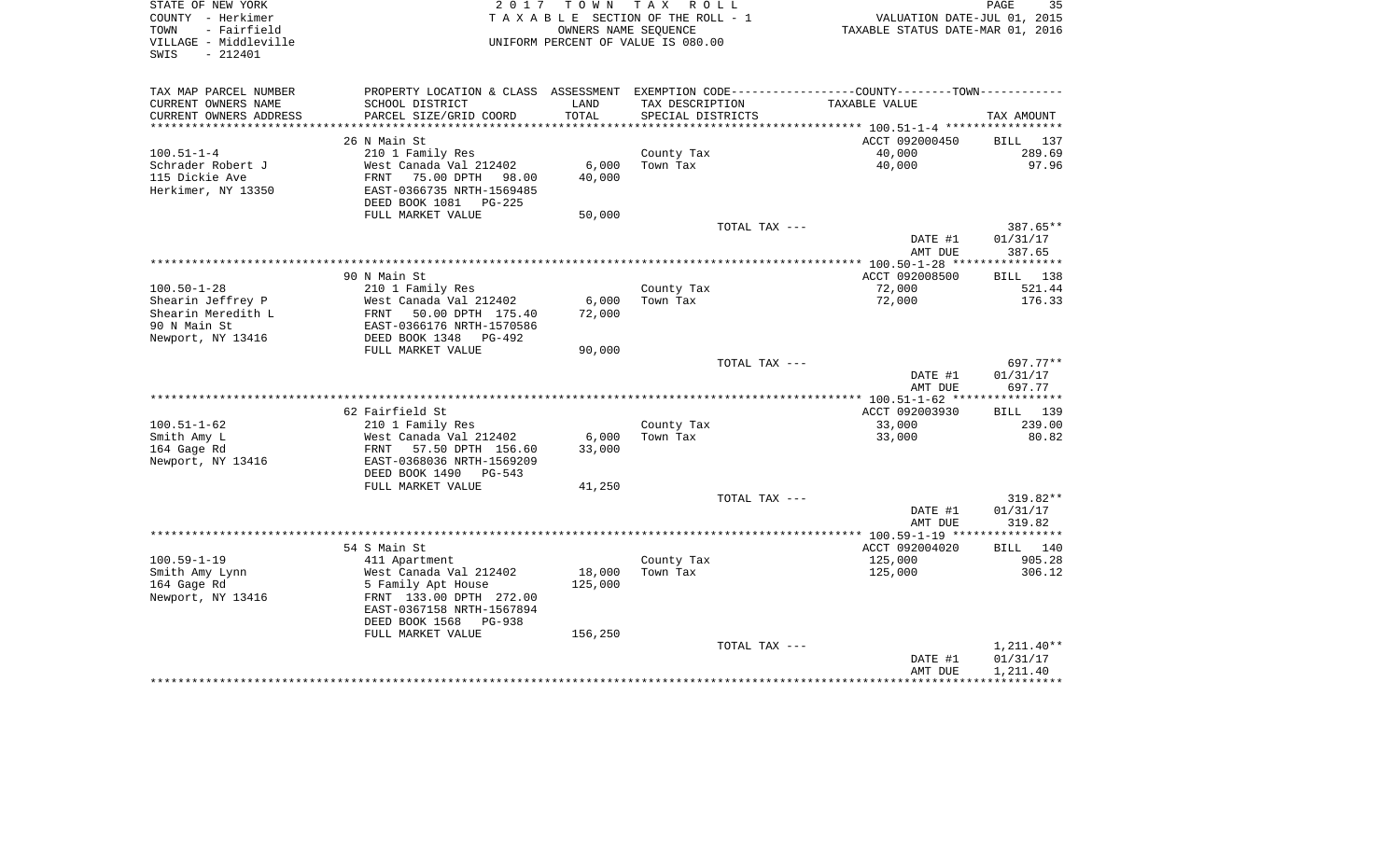| COUNTY<br>- Herkimer<br>- Fairfield<br>TOWN |                                                                                               |                  | T A X A B L E SECTION OF THE ROLL - 1<br>OWNERS NAME SEQUENCE | VALUATION DATE-JUL 01, 2015<br>TAXABLE STATUS DATE-MAR 01, 2016 |                      |
|---------------------------------------------|-----------------------------------------------------------------------------------------------|------------------|---------------------------------------------------------------|-----------------------------------------------------------------|----------------------|
| VILLAGE - Middleville<br>$-212401$<br>SWIS  |                                                                                               |                  | UNIFORM PERCENT OF VALUE IS 080.00                            |                                                                 |                      |
| TAX MAP PARCEL NUMBER                       | PROPERTY LOCATION & CLASS ASSESSMENT EXEMPTION CODE---------------COUNTY-------TOWN---------- |                  |                                                               |                                                                 |                      |
| CURRENT OWNERS NAME                         | SCHOOL DISTRICT                                                                               | LAND             | TAX DESCRIPTION                                               | TAXABLE VALUE                                                   |                      |
| CURRENT OWNERS ADDRESS                      | PARCEL SIZE/GRID COORD                                                                        | TOTAL            | SPECIAL DISTRICTS                                             |                                                                 | TAX AMOUNT           |
|                                             | 97 N Main St                                                                                  |                  |                                                               | ACCT 092001710                                                  | BILL<br>141          |
| $100.50 - 1 - 4$                            | 210 1 Family Res                                                                              |                  | VET COM C 41132                                               | 12,000                                                          | $\Omega$             |
| Smith Edward C II                           | West Canada Val 212402                                                                        |                  | 7,000 VET COM T 41133                                         | $\mathbf 0$<br>16,000                                           |                      |
| Smith Lauralee                              | FRNT 106.00 DPTH 123.00                                                                       |                  | 75,000 County Tax                                             | 63,000                                                          | 456.26               |
| 97 N Main St<br>Newport, NY 13416           | <b>BANK</b><br>023<br>EAST-0365910 NRTH-1570643                                               |                  | Town Tax                                                      | 59,000                                                          | 144.49               |
|                                             | DEED BOOK 894<br><b>PG-231</b><br>FULL MARKET VALUE                                           | 93,750           |                                                               |                                                                 |                      |
|                                             |                                                                                               |                  | TOTAL TAX ---                                                 |                                                                 | $600.75**$           |
|                                             |                                                                                               |                  |                                                               | DATE #1<br>AMT DUE                                              | 01/31/17<br>600.75   |
|                                             |                                                                                               |                  |                                                               |                                                                 |                      |
|                                             | Bridge St                                                                                     |                  |                                                               |                                                                 | 142<br>BILL          |
| $100.50 - 1 - 16.1$                         | 330 Vacant comm                                                                               |                  | County Tax                                                    | 30,000                                                          | 217.27               |
| Smith Theodore P<br>PO Box 505              | West Canada Val 212402<br>2.20<br>ACRES                                                       | 30,000<br>30,000 | Town Tax                                                      | 30,000                                                          | 73.47                |
| Middleville, NY 13406                       | EAST-0366526 NRTH-1568887                                                                     |                  |                                                               |                                                                 |                      |
|                                             | FULL MARKET VALUE                                                                             | 37,500           |                                                               |                                                                 |                      |
|                                             |                                                                                               |                  | TOTAL TAX ---                                                 |                                                                 | $290.74**$           |
|                                             |                                                                                               |                  |                                                               | DATE #1                                                         | 01/31/17             |
|                                             |                                                                                               |                  |                                                               | AMT DUE                                                         | 290.74               |
|                                             |                                                                                               |                  |                                                               |                                                                 |                      |
| $100.50 - 1 - 11$                           | 55 N Main St<br>210 1 Family Res                                                              |                  | County Tax                                                    | ACCT 092000120<br>150,000                                       | BILL 143<br>1,086.34 |
| Smith Thomas                                | West Canada Val 212402                                                                        | 18,000           | Town Tax                                                      | 150,000                                                         | 367.35               |
| 377 N Main St                               | ACRES<br>3.80                                                                                 | 150,000          |                                                               |                                                                 |                      |
| PO Box 179                                  | EAST-0366126 NRTH-1569780                                                                     |                  |                                                               |                                                                 |                      |
| Middleville, NY 13406                       | DEED BOOK 1185<br>$PG-30$                                                                     |                  |                                                               |                                                                 |                      |
|                                             | FULL MARKET VALUE                                                                             | 187,500          |                                                               |                                                                 |                      |
|                                             |                                                                                               |                  | TOTAL TAX ---                                                 |                                                                 | $1,453.69**$         |
|                                             |                                                                                               |                  |                                                               | DATE #1                                                         | 01/31/17             |
|                                             |                                                                                               |                  | ***********************************                           | AMT DUE<br>**** 100.51-1-38 **                                  | 1,453.69             |
|                                             | 20 Park Ave                                                                                   |                  |                                                               | ACCT 092000690                                                  | BILL 144             |
| $100.51 - 1 - 38$                           | 210 1 Family Res                                                                              |                  | County Tax                                                    | 65,000                                                          | 470.75               |
| Snyder Elizabeth Amanda                     | West Canada Val 212402                                                                        | 6,000            | Town Tax                                                      | 65,000                                                          | 159.18               |
| 20 Park Ave                                 | FRNT<br>42.40 DPTH 168.00                                                                     | 65,000           |                                                               |                                                                 |                      |
| Middleville, NY 13406                       | 099<br>BANK                                                                                   |                  |                                                               |                                                                 |                      |
|                                             | EAST-0367138 NRTH-1569431                                                                     |                  |                                                               |                                                                 |                      |
|                                             | DEED BOOK 924<br><b>PG-585</b>                                                                |                  |                                                               |                                                                 |                      |
|                                             | FULL MARKET VALUE                                                                             | 81,250           | TOTAL TAX ---                                                 |                                                                 | 629.93**             |
|                                             |                                                                                               |                  |                                                               | DATE #1                                                         | 01/31/17             |
|                                             |                                                                                               |                  |                                                               | AMT DUE                                                         | 629.93               |
|                                             |                                                                                               |                  |                                                               |                                                                 |                      |

PAGE 36

STATE OF NEW YORK **EXECUTE:** A G L L 2 0 1 7 T O W N T A X R O L L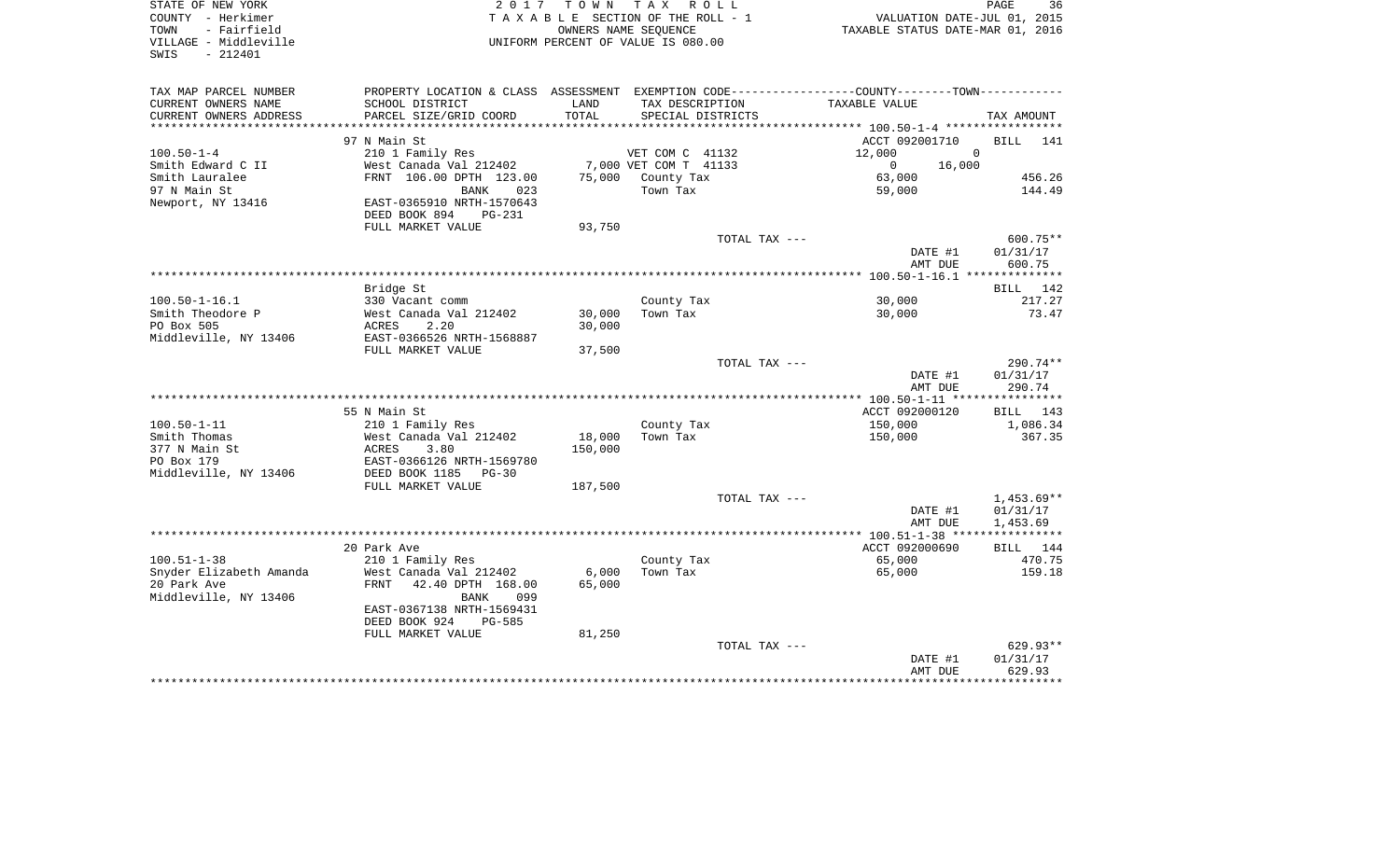| STATE OF NEW YORK<br>COUNTY - Herkimer<br>- Fairfield<br>TOWN | 2 0 1 7                                               | TOWN TAX | R O L L<br>TAXABLE SECTION OF THE ROLL - 1<br>OWNERS NAME SEQUENCE | TAXABLE STATUS DATE-MAR 01, 2016                            | 37<br>PAGE<br>VALUATION DATE-JUL 01, 2015 |
|---------------------------------------------------------------|-------------------------------------------------------|----------|--------------------------------------------------------------------|-------------------------------------------------------------|-------------------------------------------|
| VILLAGE - Middleville<br>$-212401$<br>SWIS                    |                                                       |          | UNIFORM PERCENT OF VALUE IS 080.00                                 |                                                             |                                           |
| TAX MAP PARCEL NUMBER                                         | PROPERTY LOCATION & CLASS ASSESSMENT                  |          |                                                                    | EXEMPTION CODE-----------------COUNTY-------TOWN----------- |                                           |
| CURRENT OWNERS NAME                                           | SCHOOL DISTRICT                                       | LAND     | TAX DESCRIPTION                                                    | TAXABLE VALUE                                               |                                           |
| CURRENT OWNERS ADDRESS                                        | PARCEL SIZE/GRID COORD                                | TOTAL    | SPECIAL DISTRICTS                                                  |                                                             | TAX AMOUNT                                |
|                                                               |                                                       |          |                                                                    |                                                             |                                           |
|                                                               | State Route 29                                        |          |                                                                    | ACCT 092003360                                              | BILL 145                                  |
| $100.51 - 1 - 69$<br>Spellman Jacqueline A                    | 314 Rural vac<10<br>West Canada Val 212402            | 20,000   | County Tax<br>Town Tax                                             | 20,000<br>20,000                                            | 144.85<br>48.98                           |
| Spellman James A                                              | 6.40<br>ACRES                                         | 20,000   |                                                                    |                                                             |                                           |
| 173 Route 29                                                  | EAST-0368783 NRTH-1569630                             |          |                                                                    |                                                             |                                           |
| Middleville, NY 13406                                         | DEED BOOK 934<br>$PG-106$                             |          |                                                                    |                                                             |                                           |
|                                                               | FULL MARKET VALUE                                     | 25,000   |                                                                    |                                                             |                                           |
|                                                               |                                                       |          |                                                                    | TOTAL TAX ---                                               | 193.83**                                  |
|                                                               |                                                       |          |                                                                    | DATE #1<br>AMT DUE                                          | 01/31/17<br>193.83                        |
|                                                               |                                                       |          |                                                                    |                                                             |                                           |
|                                                               | 57 Huyck Ave                                          |          |                                                                    |                                                             | 146<br>BILL                               |
| $100.43 - 1 - 5$<br>Stevener Michael                          | 210 1 Family Res<br>West Canada Val 212402            | 7,000    | County Tax<br>Town Tax                                             | 65,000<br>65,000                                            | 470.75<br>159.18                          |
| 57 Huyck Ave                                                  | FRNT 100.00 DPTH 200.00                               | 65,000   |                                                                    |                                                             |                                           |
| Middleville, NY 13406                                         | EAST-0366883 NRTH-1571366<br>DEED BOOK 1602<br>PG-324 |          |                                                                    |                                                             |                                           |
|                                                               | FULL MARKET VALUE                                     | 81,250   |                                                                    |                                                             |                                           |
|                                                               |                                                       |          |                                                                    | TOTAL TAX ---                                               | 629.93**                                  |
|                                                               |                                                       |          |                                                                    | DATE #1<br>AMT DUE                                          | 01/31/17<br>629.93                        |
|                                                               |                                                       |          |                                                                    |                                                             | **************                            |
|                                                               | N Main St                                             |          |                                                                    | ACCT 092003960                                              | BILL 147                                  |
| $100.50 - 1 - 17.1$                                           | 486 Mini-mart                                         | 200,000  | County Tax                                                         | 400,000                                                     | 2,896.91                                  |
| Stewarts Ice Cream Inc<br>PO Box 435                          | West Canada Val 212402<br>FRNT 200.00 DPTH            | 400,000  | Town Tax                                                           | 400,000                                                     | 979.59                                    |
| Saratoga Springs, NY 12866                                    | <b>ACRES</b><br>1.10                                  |          |                                                                    |                                                             |                                           |
|                                                               | EAST-0366724 NRTH-1568995                             |          |                                                                    |                                                             |                                           |
|                                                               | FULL MARKET VALUE                                     | 500,000  |                                                                    |                                                             |                                           |
|                                                               |                                                       |          |                                                                    | TOTAL TAX ---                                               | $3,876.50**$                              |
|                                                               |                                                       |          |                                                                    | DATE #1                                                     | 01/31/17                                  |
|                                                               |                                                       |          |                                                                    | AMT DUE                                                     | 3,876.50                                  |
|                                                               |                                                       |          |                                                                    |                                                             | * * * * * * * * * * * *                   |
| $100.51 - 1 - 1$                                              | 28 N Main St                                          |          | County Tax                                                         | ACCT 092002550<br>76,000                                    | BILL 148<br>550.41                        |
| Swanson Brianne L                                             | 210 1 Family Res<br>West Canada Val 212402            | 15,000   | Town Tax                                                           | 76,000                                                      | 186.12                                    |
| 48 N Main St                                                  | ACRES<br>4.50                                         | 76,000   |                                                                    |                                                             |                                           |
| Middleville, NY 13406                                         | EAST-0366905 NRTH-1570182                             |          |                                                                    |                                                             |                                           |
|                                                               | DEED BOOK 1539<br>PG-621                              |          |                                                                    |                                                             |                                           |
|                                                               | FULL MARKET VALUE                                     | 95,000   |                                                                    |                                                             |                                           |
|                                                               |                                                       |          |                                                                    | TOTAL TAX ---                                               | 736.53**                                  |
|                                                               |                                                       |          |                                                                    | DATE #1                                                     | 01/31/17                                  |
|                                                               |                                                       |          |                                                                    | AMT DUE                                                     | 736.53<br>********                        |
|                                                               |                                                       |          |                                                                    |                                                             |                                           |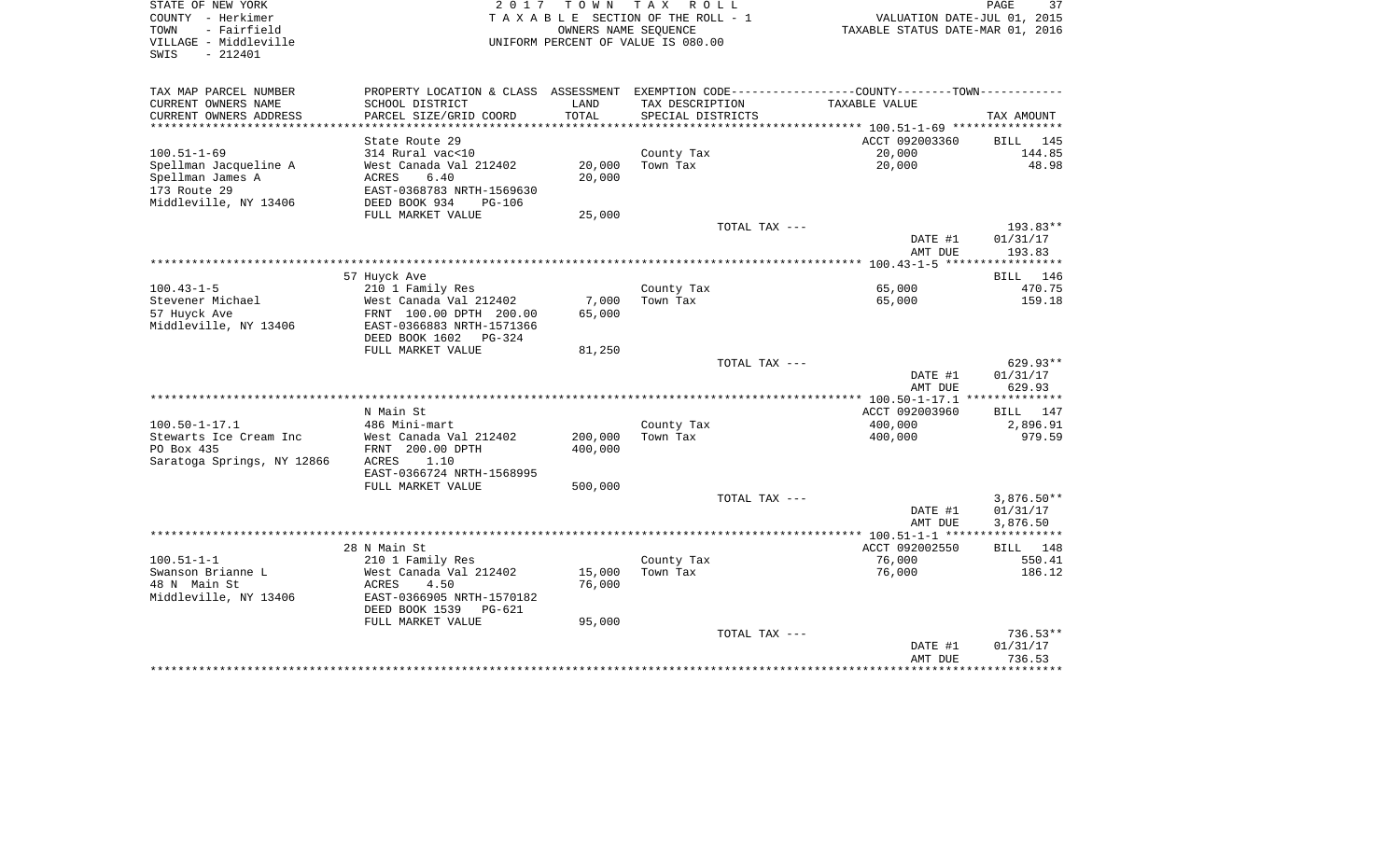| STATE OF NEW YORK<br>COUNTY - Herkimer<br>- Fairfield<br>TOWN<br>VILLAGE - Middleville<br>$-212401$<br>SWIS | 2 0 1 7                                        | TOWN            | T A X<br>R O L L<br>TAXABLE SECTION OF THE ROLL - 1<br>OWNERS NAME SEOUENCE<br>UNIFORM PERCENT OF VALUE IS 080.00 | VALUATION DATE-JUL 01, 2015<br>TAXABLE STATUS DATE-MAR 01, 2016 | PAGE<br>38                     |
|-------------------------------------------------------------------------------------------------------------|------------------------------------------------|-----------------|-------------------------------------------------------------------------------------------------------------------|-----------------------------------------------------------------|--------------------------------|
| TAX MAP PARCEL NUMBER                                                                                       |                                                |                 | PROPERTY LOCATION & CLASS ASSESSMENT EXEMPTION CODE---------------COUNTY-------TOWN----------                     |                                                                 |                                |
| CURRENT OWNERS NAME                                                                                         | SCHOOL DISTRICT                                | LAND            | TAX DESCRIPTION                                                                                                   | TAXABLE VALUE                                                   |                                |
| CURRENT OWNERS ADDRESS                                                                                      | PARCEL SIZE/GRID COORD                         | TOTAL           | SPECIAL DISTRICTS                                                                                                 |                                                                 | TAX AMOUNT                     |
| ******************                                                                                          |                                                |                 |                                                                                                                   | ********** 100.50-1-23 *****************                        |                                |
|                                                                                                             | 74 N Main St                                   |                 |                                                                                                                   | ACCT 092001650                                                  | 149<br>BILL                    |
| $100.50 - 1 - 23$                                                                                           | 210 1 Family Res                               |                 | County Tax                                                                                                        | 69,000                                                          | 499.72                         |
| Thomas Michael<br>74 N Main St                                                                              | West Canada Val 212402<br>includes 100.42-1-24 | 7,000<br>69,000 | Town Tax                                                                                                          | 69,000                                                          | 168.98                         |
| Newport, NY 13416                                                                                           | 30x126 rear portion of lo                      |                 |                                                                                                                   |                                                                 |                                |
|                                                                                                             | FRNT 137.00 DPTH 167.00                        |                 |                                                                                                                   |                                                                 |                                |
|                                                                                                             | EAST-0366319 NRTH-1570294                      |                 |                                                                                                                   |                                                                 |                                |
|                                                                                                             | DEED BOOK 1512 PG-16                           |                 |                                                                                                                   |                                                                 |                                |
|                                                                                                             | FULL MARKET VALUE                              | 86,250          |                                                                                                                   |                                                                 |                                |
|                                                                                                             |                                                |                 | TOTAL TAX ---                                                                                                     |                                                                 | 668.70**                       |
|                                                                                                             |                                                |                 |                                                                                                                   | DATE #1                                                         | 01/31/17                       |
|                                                                                                             |                                                |                 |                                                                                                                   | AMT DUE                                                         | 668.70                         |
|                                                                                                             |                                                |                 |                                                                                                                   |                                                                 |                                |
| $100.51 - 1 - 33$                                                                                           | 25 Fairfield St<br>210 1 Family Res            |                 | VET COM C 41132                                                                                                   | ACCT 092003900<br>12,000                                        | <b>BILL</b><br>150<br>$\Omega$ |
| Uricola Angela                                                                                              | West Canada Val 212402                         |                 | 7,000 VET COM T 41133                                                                                             | 16,000<br>0                                                     |                                |
| Salek Betty                                                                                                 | Life Use To Shirley Simon                      | 83,000          | County Tax                                                                                                        | 71,000                                                          | 514.20                         |
| 25 Fairfield St                                                                                             | 72.70 DPTH 231.38<br>FRNT                      |                 | Town Tax                                                                                                          | 67,000                                                          | 164.08                         |
| Middleville, NY 13406                                                                                       | EAST-0367260 NRTH-1569284                      |                 |                                                                                                                   |                                                                 |                                |
|                                                                                                             | DEED BOOK 1607<br>$PG-690$                     |                 |                                                                                                                   |                                                                 |                                |
|                                                                                                             | FULL MARKET VALUE                              | 103,750         |                                                                                                                   |                                                                 |                                |
|                                                                                                             |                                                |                 | TOTAL TAX ---                                                                                                     |                                                                 | 678.28**                       |
|                                                                                                             |                                                |                 |                                                                                                                   | DATE #1                                                         | 01/31/17                       |
|                                                                                                             |                                                |                 |                                                                                                                   | AMT DUE<br>************* 100.42-1-5 ****                        | 678.28<br>***********          |
|                                                                                                             | 31 Huyck Ave                                   |                 |                                                                                                                   | ACCT 092002250                                                  | 151<br>BILL                    |
| $100.42 - 1 - 5$                                                                                            | 210 1 Family Res                               |                 | County Tax                                                                                                        | 68,000                                                          | 492.47                         |
| Van Allen Gary                                                                                              | West Canada Val 212402                         | 7,000           | Town Tax                                                                                                          | 68,000                                                          | 166.53                         |
| Van Allan Evelyn C                                                                                          | FRNT 100.00 DPTH 200.00                        | 68,000          |                                                                                                                   |                                                                 |                                |
| 31 Huyck Ave                                                                                                | EAST-0366387 NRTH-1571274                      |                 |                                                                                                                   |                                                                 |                                |
| Middleville, NY 13406                                                                                       | DEED BOOK 1593<br>$PG-534$                     |                 |                                                                                                                   |                                                                 |                                |
|                                                                                                             | FULL MARKET VALUE                              | 85,000          |                                                                                                                   |                                                                 |                                |
|                                                                                                             |                                                |                 | TOTAL TAX ---                                                                                                     |                                                                 | 659.00**                       |
|                                                                                                             |                                                |                 |                                                                                                                   | DATE #1                                                         | 01/31/17                       |
|                                                                                                             |                                                |                 |                                                                                                                   | AMT DUE                                                         | 659.00                         |
|                                                                                                             | 101 S Main St                                  |                 |                                                                                                                   | ACCT 092003390                                                  | 152<br>BILL                    |
| $100.59 - 1 - 36$                                                                                           | 210 1 Family Res                               |                 | County Tax                                                                                                        | 69,000                                                          | 499.72                         |
| Vennera Anthony L                                                                                           | West Canada Val 212402                         | 6,000           | Town Tax                                                                                                          | 69,000                                                          | 168.98                         |
| 101 S Main St                                                                                               | FRNT<br>80.00 DPTH 156.00                      | 69,000          |                                                                                                                   |                                                                 |                                |
| Middleville, NY 13406                                                                                       | EAST-0367556 NRTH-1567012                      |                 |                                                                                                                   |                                                                 |                                |
|                                                                                                             | DEED BOOK 1193<br>$PG-601$                     |                 |                                                                                                                   |                                                                 |                                |
|                                                                                                             | FULL MARKET VALUE                              | 86,250          |                                                                                                                   |                                                                 |                                |
|                                                                                                             |                                                |                 | TOTAL TAX ---                                                                                                     |                                                                 | 668.70**                       |
|                                                                                                             |                                                |                 |                                                                                                                   | DATE #1                                                         | 01/31/17                       |
|                                                                                                             |                                                |                 |                                                                                                                   | AMT DUE                                                         | 668.70                         |
|                                                                                                             |                                                |                 |                                                                                                                   |                                                                 |                                |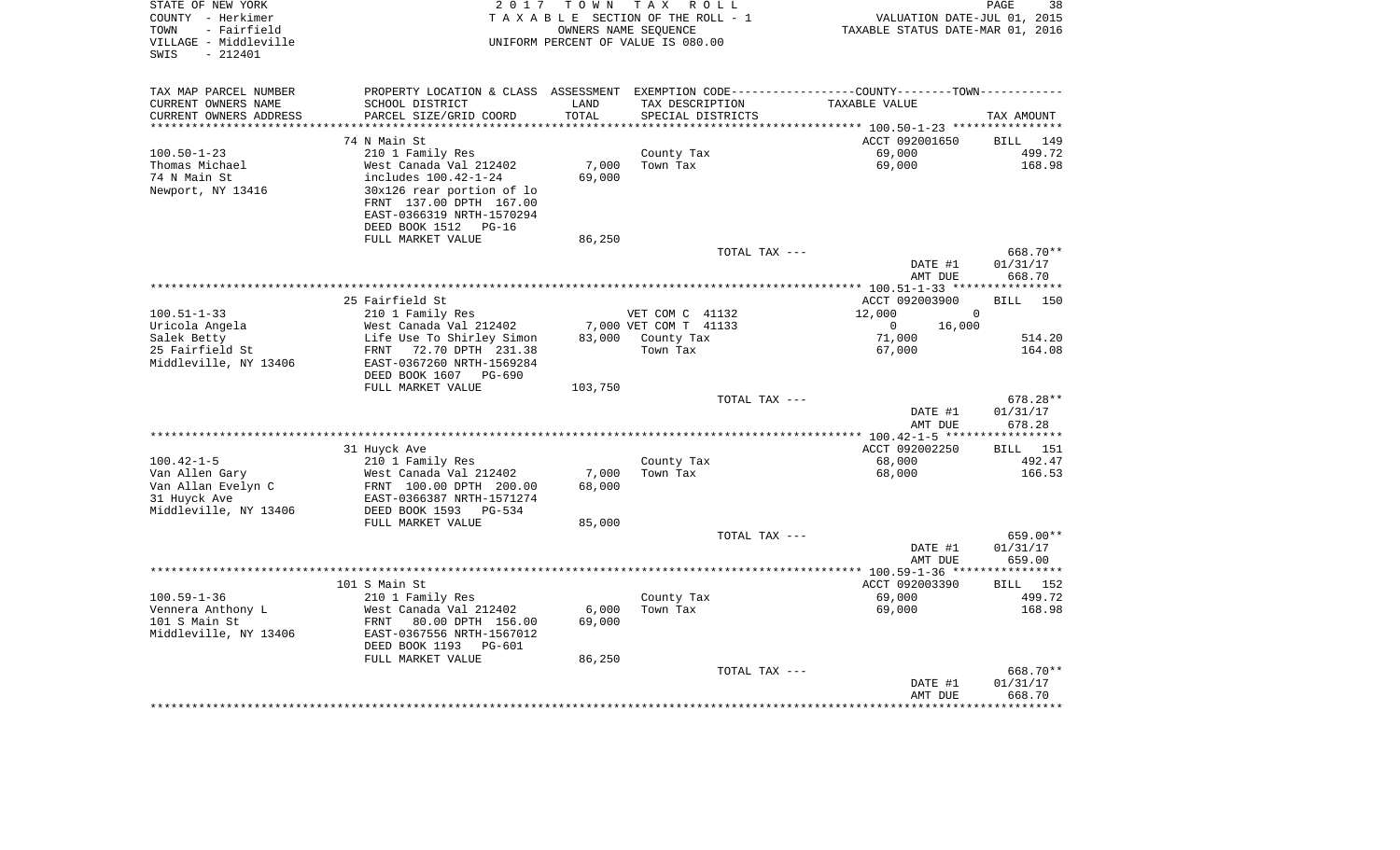| STATE OF NEW YORK<br>COUNTY - Herkimer<br>TOWN<br>- Fairfield<br>VILLAGE - Middleville<br>$-212401$<br>SWIS |                                                      | 2017 TOWN TAX | R O L L<br>TAXABLE SECTION OF THE ROLL - 1<br>OWNERS NAME SEQUENCE<br>UNIFORM PERCENT OF VALUE IS 080.00 | VALUATION DATE-JUL 01, 2015<br>TAXABLE STATUS DATE-MAR 01, 2016                                | PAGE<br>39         |
|-------------------------------------------------------------------------------------------------------------|------------------------------------------------------|---------------|----------------------------------------------------------------------------------------------------------|------------------------------------------------------------------------------------------------|--------------------|
| TAX MAP PARCEL NUMBER                                                                                       |                                                      |               |                                                                                                          | PROPERTY LOCATION & CLASS ASSESSMENT EXEMPTION CODE---------------COUNTY--------TOWN---------- |                    |
| CURRENT OWNERS NAME                                                                                         | SCHOOL DISTRICT                                      | LAND          | TAX DESCRIPTION                                                                                          | TAXABLE VALUE                                                                                  |                    |
| CURRENT OWNERS ADDRESS                                                                                      | PARCEL SIZE/GRID COORD                               | TOTAL         | SPECIAL DISTRICTS                                                                                        |                                                                                                | TAX AMOUNT         |
| ***********************                                                                                     |                                                      |               |                                                                                                          |                                                                                                |                    |
|                                                                                                             | 24 Park Ave                                          |               |                                                                                                          | ACCT 092002940                                                                                 | BILL 153           |
| $100.51 - 1 - 37$                                                                                           | 210 1 Family Res                                     |               | County Tax                                                                                               | 60,000                                                                                         | 434.54             |
| Visconti Joyce                                                                                              | West Canada Val 212402                               | 6,000         | Town Tax                                                                                                 | 60,000                                                                                         | 146.94             |
| Visconti Edward<br>24 Park Ave                                                                              | FRNT 42.40 DPTH 143.00<br>EAST-0367179 NRTH-1569445  | 60,000        |                                                                                                          |                                                                                                |                    |
| Middleville, NY 13406                                                                                       | DEED BOOK 826<br>$PG-252$                            |               |                                                                                                          |                                                                                                |                    |
|                                                                                                             | FULL MARKET VALUE                                    | 75,000        |                                                                                                          |                                                                                                |                    |
|                                                                                                             |                                                      |               | TOTAL TAX ---                                                                                            |                                                                                                | 581.48**           |
|                                                                                                             |                                                      |               |                                                                                                          | DATE #1<br>AMT DUE                                                                             | 01/31/17<br>581.48 |
|                                                                                                             |                                                      |               |                                                                                                          |                                                                                                |                    |
|                                                                                                             | North Main Street                                    |               |                                                                                                          | ACCT 092300120                                                                                 | BILL 154           |
| $100.42 - 1 - 25$                                                                                           | 314 Rural vac<10                                     |               | County Tax                                                                                               | 9,300                                                                                          | 67.35              |
| Weakley Brad                                                                                                | West Canada Val 212402                               | 9,300         | Town Tax                                                                                                 | 9,300                                                                                          | 22.78              |
| 8942 North Main Street                                                                                      | ACRES<br>6.79                                        | 9,300         | School Relevy                                                                                            |                                                                                                | 232.25             |
| Poland, NY 13431                                                                                            | EAST-0365114 NRTH-1570863<br>DEED BOOK 1105<br>PG-67 |               | Village Relevy                                                                                           |                                                                                                | 95.90              |
|                                                                                                             | FULL MARKET VALUE                                    | 11,625        |                                                                                                          |                                                                                                |                    |
|                                                                                                             |                                                      |               | TOTAL TAX ---                                                                                            |                                                                                                | 418.28**           |
|                                                                                                             |                                                      |               |                                                                                                          | DATE #1                                                                                        | 01/31/17           |
|                                                                                                             |                                                      |               |                                                                                                          | AMT DUE                                                                                        | 418.28             |
|                                                                                                             |                                                      |               |                                                                                                          |                                                                                                |                    |
|                                                                                                             | 9 S Main St                                          |               |                                                                                                          | ACCT 092000420                                                                                 | BILL 155           |
| $100.51 - 1 - 51$<br>Wells Fargo Bank                                                                       | 210 1 Family Res<br>West Canada Val 212402           | 7,000         | County Tax<br>Town Tax                                                                                   | 40,000<br>40,000                                                                               | 289.69<br>97.96    |
| 3476 Stateview Blvd                                                                                         | 59.00 DPTH 235.00<br>FRNT                            | 40,000        |                                                                                                          |                                                                                                |                    |
| Fort Mill, SC 29715                                                                                         | EAST-0367083 NRTH-1568805                            |               |                                                                                                          |                                                                                                |                    |
|                                                                                                             | DEED BOOK 1533<br>PG-382                             |               |                                                                                                          |                                                                                                |                    |
|                                                                                                             | FULL MARKET VALUE                                    | 50,000        |                                                                                                          |                                                                                                |                    |
|                                                                                                             |                                                      |               | TOTAL TAX ---                                                                                            |                                                                                                | $387.65**$         |
|                                                                                                             |                                                      |               |                                                                                                          | DATE #1                                                                                        | 01/31/17           |
|                                                                                                             |                                                      |               |                                                                                                          | AMT DUE                                                                                        | 387.65             |
|                                                                                                             |                                                      |               |                                                                                                          |                                                                                                |                    |
|                                                                                                             | 7 S Main St                                          |               |                                                                                                          | ACCT 092004110                                                                                 | BILL 156           |
| $100.51 - 1 - 49.2$                                                                                         | 210 1 Family Res                                     |               | County Tax                                                                                               | 30,000                                                                                         | 217.27             |
| Wells Fargo Bank N.A.                                                                                       | West Canada Val 212402                               | 5,000         | Town Tax                                                                                                 | 30,000                                                                                         | 73.47              |
| 1 Home Campus                                                                                               | 66.00 DPTH 53.00<br>FRNT                             | 30,000        |                                                                                                          |                                                                                                |                    |
| Des Moines, IA 50328                                                                                        | ACRES<br>0.07                                        |               |                                                                                                          |                                                                                                |                    |
|                                                                                                             | EAST-0366978 NRTH-1568840                            |               |                                                                                                          |                                                                                                |                    |
|                                                                                                             | DEED BOOK 1592<br>$PG-853$                           |               |                                                                                                          |                                                                                                |                    |
|                                                                                                             | FULL MARKET VALUE                                    | 37,500        | TOTAL TAX ---                                                                                            |                                                                                                | 290.74**           |
|                                                                                                             |                                                      |               |                                                                                                          | DATE #1                                                                                        | 01/31/17           |
|                                                                                                             |                                                      |               |                                                                                                          | AMT DUE                                                                                        | 290.74             |
|                                                                                                             |                                                      |               |                                                                                                          |                                                                                                | ********           |
|                                                                                                             |                                                      |               |                                                                                                          |                                                                                                |                    |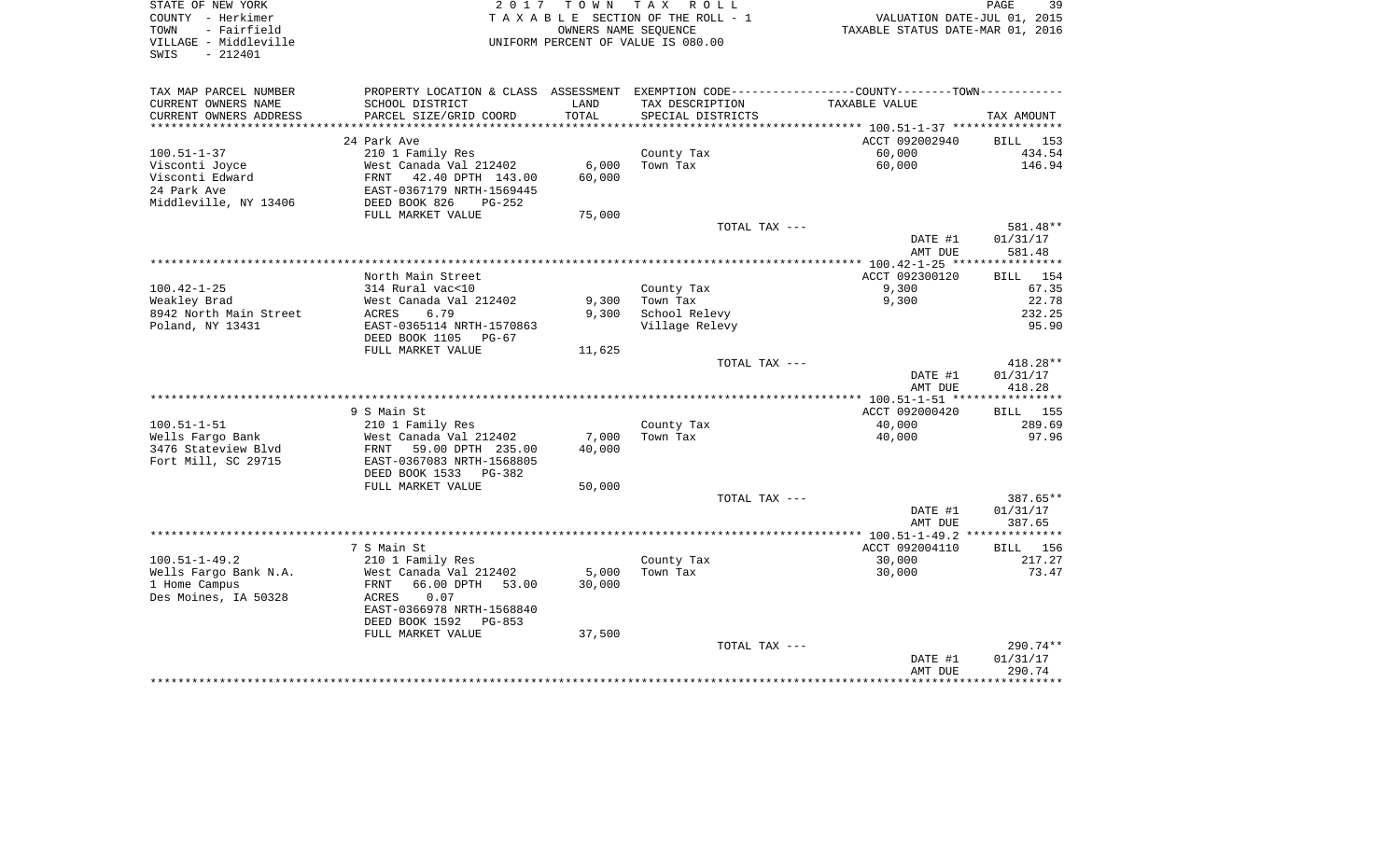| STATE OF NEW YORK<br>COUNTY - Herkimer<br>- Fairfield<br>TOWN<br>VILLAGE - Middleville<br>SWIS<br>$-212401$ | 2017 TOWN TAX ROLL<br>TAXABLE SECTION OF THE ROLL - 1<br>OWNERS NAME SEOUENCE<br>UNIFORM PERCENT OF VALUE IS 080.00 |                 |                   | PAGE<br>40<br>VALUATION DATE-JUL 01, 2015<br>TAXABLE STATUS DATE-MAR 01, 2016 |                    |  |
|-------------------------------------------------------------------------------------------------------------|---------------------------------------------------------------------------------------------------------------------|-----------------|-------------------|-------------------------------------------------------------------------------|--------------------|--|
| TAX MAP PARCEL NUMBER                                                                                       | PROPERTY LOCATION & CLASS ASSESSMENT EXEMPTION CODE----------------COUNTY-------TOWN----------                      |                 |                   |                                                                               |                    |  |
| CURRENT OWNERS NAME                                                                                         | SCHOOL DISTRICT                                                                                                     | LAND            | TAX DESCRIPTION   | TAXABLE VALUE                                                                 |                    |  |
| CURRENT OWNERS ADDRESS                                                                                      | PARCEL SIZE/GRID COORD                                                                                              | TOTAL           | SPECIAL DISTRICTS |                                                                               | TAX AMOUNT         |  |
|                                                                                                             |                                                                                                                     |                 |                   |                                                                               |                    |  |
|                                                                                                             | 69 Fairfield St                                                                                                     |                 |                   | ACCT 092004140                                                                | BILL 157           |  |
| $100.51 - 1 - 21$                                                                                           | 210 1 Family Res                                                                                                    |                 | County Tax        | 78,000                                                                        | 564.90             |  |
| Willoughby Kevin<br>PO Box 126                                                                              | West Canada Val 212402<br>60.00 DPTH 182.00<br>FRNT                                                                 | 6,000<br>78,000 | Town Tax          | 78,000                                                                        | 191.02             |  |
| Middleville, NY 13406                                                                                       | <b>BANK</b> 135                                                                                                     |                 |                   |                                                                               |                    |  |
|                                                                                                             | EAST-0368145 NRTH-1569405                                                                                           |                 |                   |                                                                               |                    |  |
|                                                                                                             | DEED BOOK 934 PG-319                                                                                                |                 |                   |                                                                               |                    |  |
|                                                                                                             | FULL MARKET VALUE                                                                                                   | 97,500          |                   |                                                                               |                    |  |
|                                                                                                             |                                                                                                                     |                 | TOTAL TAX ---     |                                                                               | 755.92**           |  |
|                                                                                                             |                                                                                                                     |                 |                   | DATE #1                                                                       | 01/31/17           |  |
|                                                                                                             |                                                                                                                     |                 |                   | AMT DUE                                                                       | 755.92             |  |
|                                                                                                             |                                                                                                                     |                 |                   |                                                                               |                    |  |
| $100.51 - 1 - 59$                                                                                           | 52 Fairfield St<br>210 1 Family Res                                                                                 |                 | County Tax        | ACCT 092004320<br>40,000                                                      | BILL 158<br>289.69 |  |
| Willoughby Ruby                                                                                             | West Canada Val 212402                                                                                              | 7,000           | Town Tax          | 40,000                                                                        | 97.96              |  |
| 52 Fairfield St                                                                                             | Chas d/o/d 11/28/02                                                                                                 | 40,000          |                   |                                                                               |                    |  |
| PO Box 394                                                                                                  | FRNT 45.00 DPTH 120.00                                                                                              |                 |                   |                                                                               |                    |  |
| Middleville, NY 13406                                                                                       | EAST-0367856 NRTH-1569213                                                                                           |                 |                   |                                                                               |                    |  |
|                                                                                                             | DEED BOOK 00607 PG-00134                                                                                            |                 |                   |                                                                               |                    |  |
|                                                                                                             | FULL MARKET VALUE                                                                                                   | 50,000          |                   |                                                                               |                    |  |
|                                                                                                             |                                                                                                                     |                 | TOTAL TAX ---     |                                                                               | $387.65**$         |  |
|                                                                                                             |                                                                                                                     |                 |                   | DATE #1                                                                       | 01/31/17           |  |
|                                                                                                             |                                                                                                                     |                 |                   | AMT DUE                                                                       | 387.65             |  |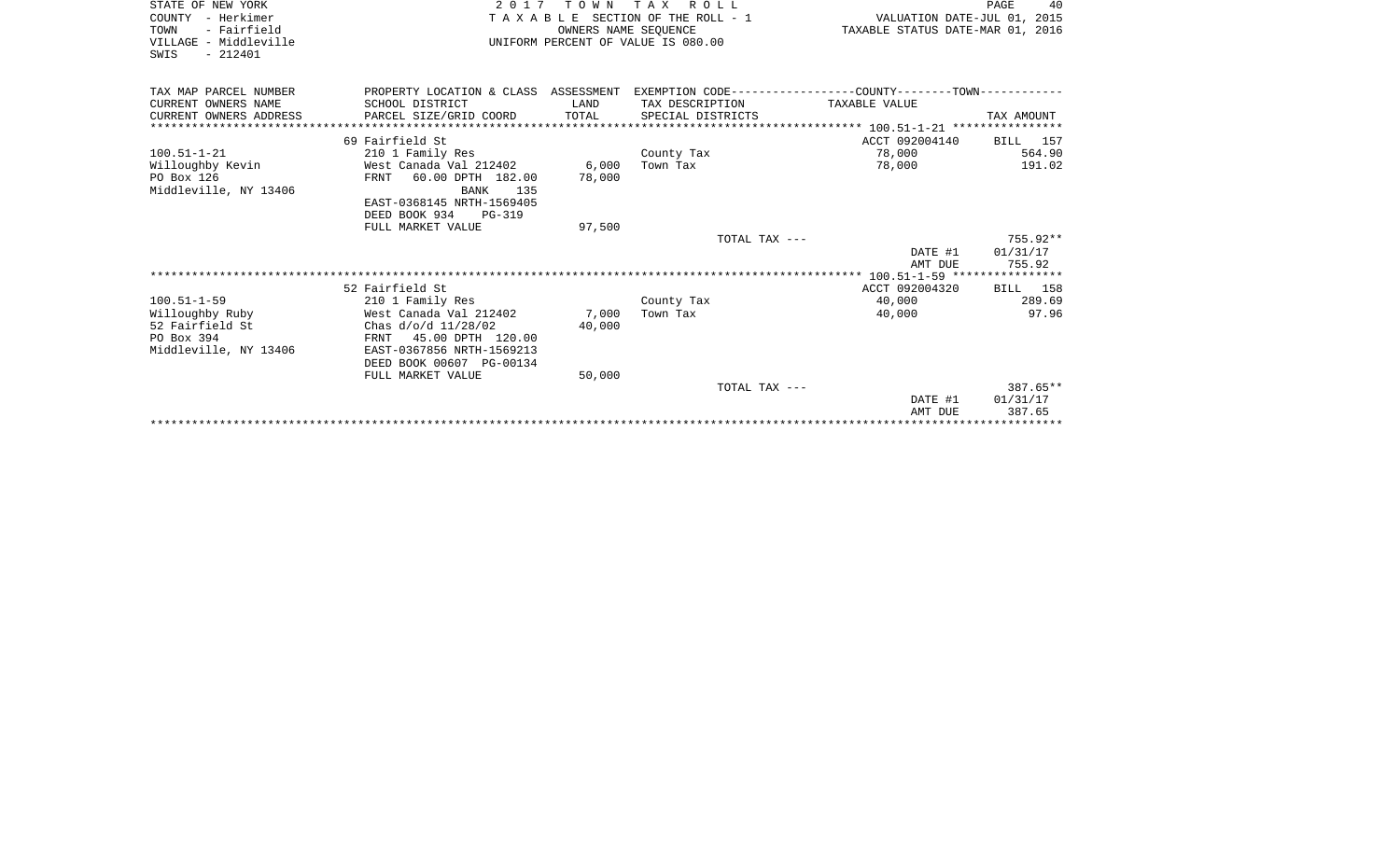| STATE OF NEW YORK     | 2017 TOWN TAX ROLL                 | 41<br>PAGE                       |
|-----------------------|------------------------------------|----------------------------------|
| COUNTY - Herkimer     | TAXABLE SECTION OF THE ROLL - 1    | VALUATION DATE-JUL 01, 2015      |
| - Fairfield<br>TOWN   |                                    | TAXABLE STATUS DATE-MAR 01, 2016 |
| VILLAGE - Middleville | UNIFORM PERCENT OF VALUE IS 080.00 | RPS155/V04/L015                  |
| $-212401$<br>SWIS     |                                    | CURRENT DATE 12/19/2016          |
|                       |                                    |                                  |
|                       | ROLL SUB SECTION- -TOTALS          |                                  |

|      |                 | .<br>LUTAL                      | EXTENSION                      |                         | ▵                   | EXEMPT | $A \sim 1$ | JTAI |
|------|-----------------|---------------------------------|--------------------------------|-------------------------|---------------------|--------|------------|------|
| CODE | JAMF<br>$ \sim$ | $\cap$ TT (<br>DAR <sub>(</sub> | $mx \tau n \tau$<br>∨ ⊃ ⊧<br>. | $- - - - -$<br>11 U J J | ----<br>$^{\prime}$ | AMOUNT |            |      |

## NO SPECIAL DISTRICTS AT THIS LEVEL

### \*\*\* S C H O O L D I S T R I C T S U M M A R Y \*\*\*

| CODE   | DISTRICT NAME             | TOTAL<br>PARCELS | ASSESSED<br>LAND | ASSESSED<br>TOTAL | EXEMPT<br>AMOUNT<br>- - - - - - - - - - | TOTAL<br>TAXABLE<br>------------ |
|--------|---------------------------|------------------|------------------|-------------------|-----------------------------------------|----------------------------------|
|        |                           |                  |                  |                   | STAR AMOUNT                             | STAR TAXABLE                     |
|        | West Canada Valley        | 158              | 1831,800         | 11433,200         | 27,145                                  | 11,406,055                       |
| 212402 |                           |                  |                  |                   | 2995,680                                | 8,410,375                        |
|        | $S$ U B - T O T A L       | 158              | 1831,800         | 11433,200         | 27,145                                  | 11,406,055                       |
|        | S U B - T O T A $L(CONT)$ |                  |                  |                   | 2995,680                                | 8,410,375                        |
|        |                           |                  |                  |                   |                                         |                                  |
|        | TOTAL                     | 158              | 1831,800         | 11433,200         | 27,145                                  | 11,406,055                       |
|        | TO TAL (CONT)             |                  |                  |                   | 2995,680                                | 8,410,375                        |

# \*\*\* S Y S T E M C O D E S S U M M A R Y \*\*\*

#### NO SYSTEM EXEMPTIONS AT THIS LEVEL

# \*\*\* E X E M P T I O N S U M M A R Y \*\*\*

|       |             | TOTAL   |         |        |
|-------|-------------|---------|---------|--------|
| CODE  | DESCRIPTION | PARCELS | COUNTY  | TOWN   |
| 41121 | VET WAR CT  |         | 7,200   | 9,600  |
| 41122 | VET WAR C   | 4       | 28,800  |        |
| 41123 | VET WAR T   | 4       |         | 38,400 |
| 41131 | VET COM CT  |         | 24,000  | 32,000 |
| 41132 | VET COM C   | 11      | 132,000 |        |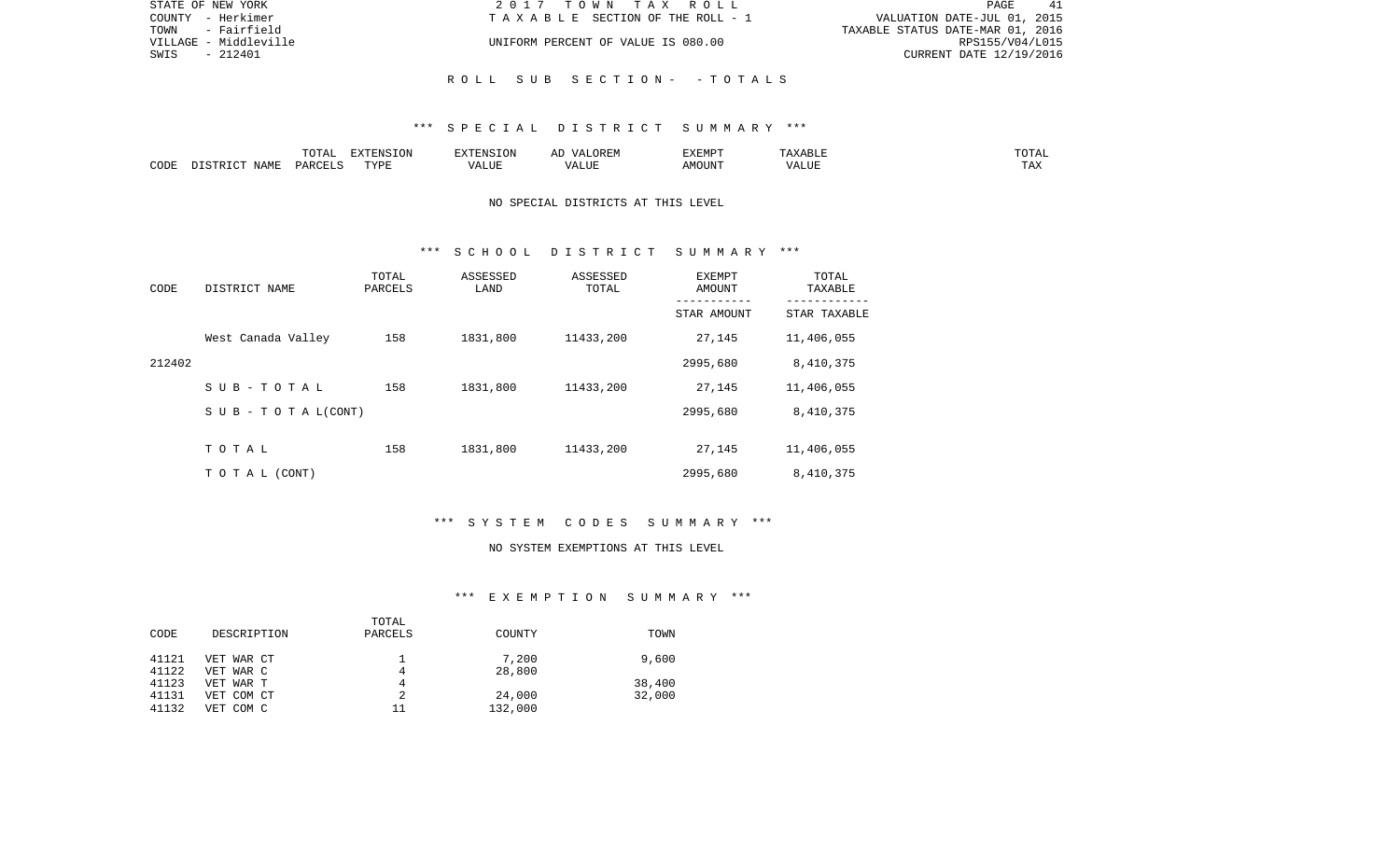| STATE OF NEW YORK     | 2017 TOWN TAX ROLL                 | 42<br>PAGE                       |
|-----------------------|------------------------------------|----------------------------------|
| COUNTY - Herkimer     | TAXABLE SECTION OF THE ROLL - 1    | VALUATION DATE-JUL 01, 2015      |
| TOWN - Fairfield      |                                    | TAXABLE STATUS DATE-MAR 01, 2016 |
| VILLAGE - Middleville | UNIFORM PERCENT OF VALUE IS 080.00 | RPS155/V04/L015                  |
| SWIS<br>- 212401      |                                    | CURRENT DATE 12/19/2016          |
|                       |                                    |                                  |

## \*\*\* E X E M P T I O N S U M M A R Y \*\*\*

R O L L S U B S E C T I O N - - T O T A L S

| CODE  | DESCRIPTION    | TOTAL<br>PARCELS | COUNTY  | TOWN    |
|-------|----------------|------------------|---------|---------|
| 41133 | VET COM T      | 11               |         | 175,000 |
| 41141 | VET DIS CT     | 2                | 32,200  | 32,200  |
| 41161 | $CW$ 15 $VET/$ |                  | 7,200   |         |
| 41162 | $CW$ 15 $VET/$ |                  | 7,200   |         |
| 41171 | CW DISBLD      |                  | 24,000  |         |
| 41720 | AG MKTS L      | 2                | 27,145  | 27,145  |
| 41801 | AGED-CT        |                  | 37,500  | 37,500  |
|       | TOTAL          | 41               | 327,245 | 351,845 |
|       |                |                  |         |         |

| ROLL<br>SEC | DESCRIPTION                             | TOTAL<br>PARCELS | ASSESSED<br>LAND     | ASSESSED<br>TOTAL      | EXEMPT<br>AMOUNT           | TOTAL<br>TAXABLE             | TOTAL<br>TAX           |
|-------------|-----------------------------------------|------------------|----------------------|------------------------|----------------------------|------------------------------|------------------------|
|             |                                         |                  |                      |                        | -----------<br>STAR AMOUNT | ------------<br>STAR TAXABLE |                        |
|             | County Tax<br>Town Tax<br>School Relevy |                  | 1831,800<br>1831,800 | 11433,200<br>11433,200 | 327,245<br>351,845         | 11,105,955<br>11,081,355     | 80,432.37<br>27,137.92 |
|             | Village Relevy                          |                  |                      |                        |                            |                              | 10,021.70              |
|             |                                         |                  |                      |                        |                            |                              | 3,979.26               |
|             | SPEC DIST TAXES<br>TAXABLE              | 158              |                      |                        |                            |                              | 121,571.25             |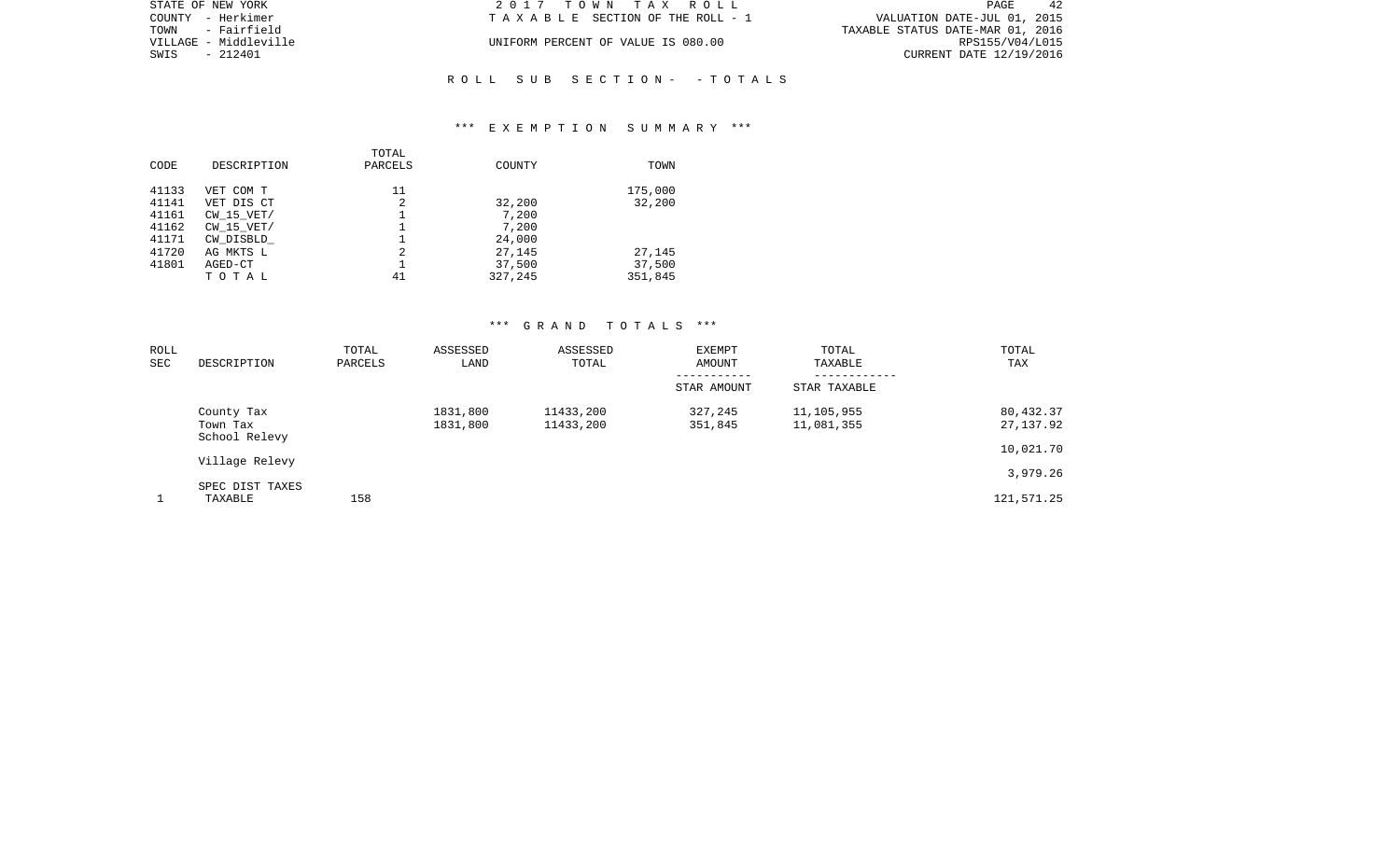| STATE OF NEW YORK     | 2017 TOWN TAX ROLL                 | -43<br>PAGE                      |
|-----------------------|------------------------------------|----------------------------------|
| COUNTY - Herkimer     | TAXABLE SECTION OF THE ROLL - 1    | VALUATION DATE-JUL 01, 2015      |
| - Fairfield<br>TOWN   |                                    | TAXABLE STATUS DATE-MAR 01, 2016 |
| VILLAGE - Middleville | UNIFORM PERCENT OF VALUE IS 080.00 | RPS155/V04/L015                  |
| - 212401<br>SWIS      |                                    | CURRENT DATE 12/19/2016          |
|                       |                                    |                                  |

R O L L S E C T I O N T O T A L S

|      |                    | $H \cap H$<br>$\cdots$<br>. U 1 1 1 1 | סוותידצים<br><b>ION</b> |      | UKLIY                                  | F.XFMP'<br>∸∡∡⊥ | A           | .              |
|------|--------------------|---------------------------------------|-------------------------|------|----------------------------------------|-----------------|-------------|----------------|
| CODE | JAME<br>$\sqrt{2}$ | $\Box$ $\Box$ $\Box$ $\Box$ $\Box$    | <b>TITZD</b><br>.       | ALUF | " TTT.<br>$\sqrt{2}$<br>. . <i>.</i> . | MC<br>OUN.      | 77T<br>Anur | max<br>د د د . |

## NO SPECIAL DISTRICTS AT THIS LEVEL

### \*\*\* S C H O O L D I S T R I C T S U M M A R Y \*\*\*

| CODE   | DISTRICT NAME             | TOTAL<br>PARCELS | ASSESSED<br>LAND | ASSESSED<br>TOTAL | EXEMPT<br>AMOUNT<br>-------- | TOTAL<br>TAXABLE<br>--------- |
|--------|---------------------------|------------------|------------------|-------------------|------------------------------|-------------------------------|
|        |                           |                  |                  |                   | STAR AMOUNT                  | STAR TAXABLE                  |
|        | West Canada Valley        | 158              | 1831,800         | 11433,200         | 27,145                       | 11,406,055                    |
| 212402 |                           |                  |                  |                   | 2995,680                     | 8,410,375                     |
|        | SUB-TOTAL                 | 158              | 1831,800         | 11433,200         | 27,145                       | 11,406,055                    |
|        | S U B - T O T A $L(CONT)$ |                  |                  |                   | 2995,680                     | 8,410,375                     |
|        |                           |                  |                  |                   |                              |                               |
|        | TOTAL                     | 158              | 1831,800         | 11433,200         | 27,145                       | 11,406,055                    |
|        | T O T A L (CONT)          |                  |                  |                   | 2995,680                     | 8,410,375                     |

# \*\*\* S Y S T E M C O D E S S U M M A R Y \*\*\*

#### NO SYSTEM EXEMPTIONS AT THIS LEVEL

# \*\*\* E X E M P T I O N S U M M A R Y \*\*\*

|       |             | TOTAL   |         |        |
|-------|-------------|---------|---------|--------|
| CODE  | DESCRIPTION | PARCELS | COUNTY  | TOWN   |
| 41121 | VET WAR CT  |         | 7,200   | 9,600  |
| 41122 | VET WAR C   | 4       | 28,800  |        |
| 41123 | VET WAR T   | 4       |         | 38,400 |
| 41131 | VET COM CT  |         | 24,000  | 32,000 |
| 41132 | VET COM C   | 11      | 132,000 |        |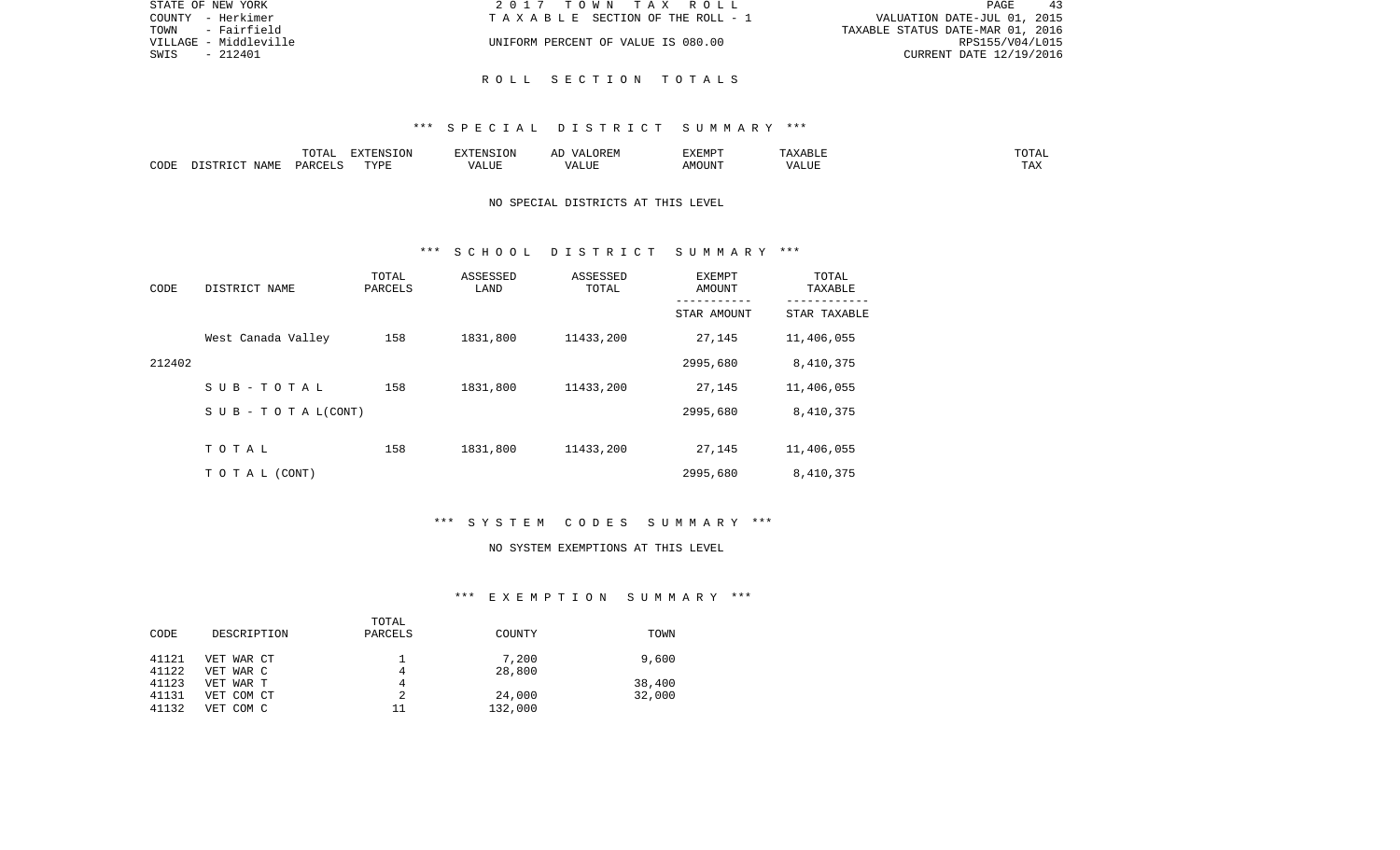| STATE OF NEW YORK     | 2017 TOWN TAX ROLL                 | PAGE<br>-44                      |
|-----------------------|------------------------------------|----------------------------------|
| COUNTY - Herkimer     | TAXABLE SECTION OF THE ROLL - 1    | VALUATION DATE-JUL 01, 2015      |
| TOWN<br>- Fairfield   |                                    | TAXABLE STATUS DATE-MAR 01, 2016 |
| VILLAGE - Middleville | UNIFORM PERCENT OF VALUE IS 080.00 | RPS155/V04/L015                  |
| SWIS<br>- 212401      |                                    | CURRENT DATE 12/19/2016          |
|                       |                                    |                                  |

### \*\*\* E X E M P T I O N S U M M A R Y \*\*\*

R O L L S E C T I O N T O T A L S

| CODE  | DESCRIPTION    | TOTAL<br>PARCELS | COUNTY  | TOWN    |
|-------|----------------|------------------|---------|---------|
| 41133 | VET COM T      | 11               |         | 175,000 |
| 41141 | VET DIS CT     | 2                | 32,200  | 32,200  |
| 41161 | $CW$ 15 $VET/$ |                  | 7,200   |         |
| 41162 | $CW$ 15 $VET/$ |                  | 7,200   |         |
| 41171 | CW DISBLD      |                  | 24,000  |         |
| 41720 | AG MKTS L      | 2                | 27,145  | 27,145  |
| 41801 | AGED-CT        |                  | 37,500  | 37,500  |
|       | TOTAL          | 41               | 327,245 | 351,845 |
|       |                |                  |         |         |

| ROLL<br><b>SEC</b> | DESCRIPTION                             | TOTAL<br>PARCELS | ASSESSED<br>LAND     | ASSESSED<br>TOTAL      | <b>EXEMPT</b><br>AMOUNT | TOTAL<br>TAXABLE         | TOTAL<br>TAX           |
|--------------------|-----------------------------------------|------------------|----------------------|------------------------|-------------------------|--------------------------|------------------------|
|                    |                                         |                  |                      |                        | STAR AMOUNT             | STAR TAXABLE             |                        |
|                    | County Tax<br>Town Tax<br>School Relevy |                  | 1831,800<br>1831,800 | 11433,200<br>11433,200 | 327,245<br>351,845      | 11,105,955<br>11,081,355 | 80,432.37<br>27,137.92 |
|                    | Village Relevy                          |                  |                      |                        |                         |                          | 10,021.70              |
|                    | SPEC DIST TAXES                         |                  |                      |                        |                         |                          | 3,979.26               |
|                    | TAXABLE                                 | 158              |                      |                        |                         |                          | 121,571.25             |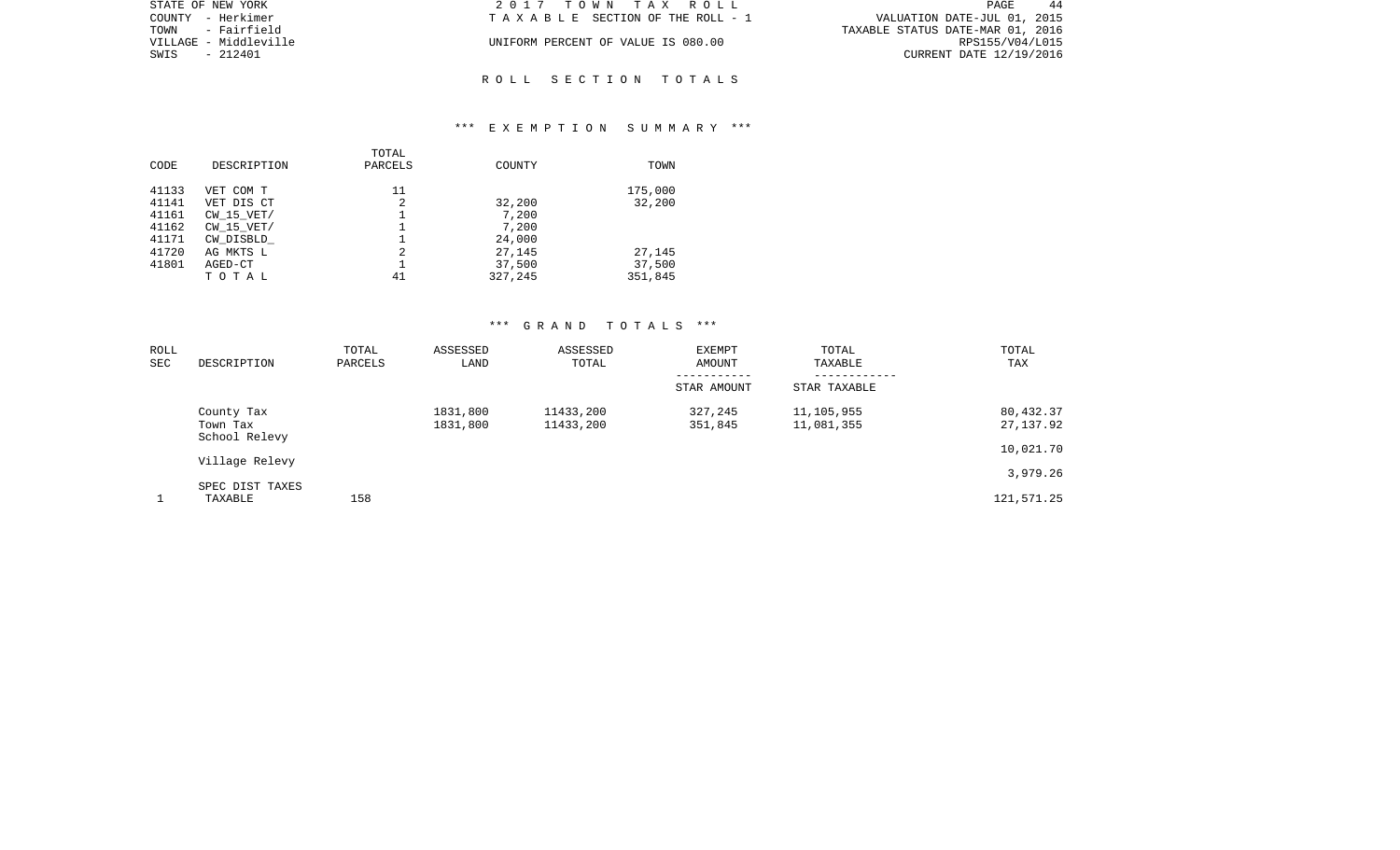| STATE OF NEW YORK<br>COUNTY - Herkimer<br>- Fairfield<br>TOWN<br>VILLAGE - Middleville<br>SWIS<br>$-212401$ | 2017                               | T O W N<br>OWNERS NAME SEOUENCE | T A X<br>R O L L<br>SPECIAL FRANCHISE SECTION OF THE ROLL - 5<br>UNIFORM PERCENT OF VALUE IS 080.00 | VALUATION DATE-JUL 01, 2015<br>TAXABLE STATUS DATE-MAR 01, 2016                              | 45<br>PAGE           |
|-------------------------------------------------------------------------------------------------------------|------------------------------------|---------------------------------|-----------------------------------------------------------------------------------------------------|----------------------------------------------------------------------------------------------|----------------------|
| TAX MAP PARCEL NUMBER                                                                                       |                                    |                                 |                                                                                                     | PROPERTY LOCATION & CLASS ASSESSMENT EXEMPTION CODE---------------COUNTY-------TOWN--------- |                      |
| CURRENT OWNERS NAME                                                                                         | SCHOOL DISTRICT                    | LAND                            | TAX DESCRIPTION                                                                                     | TAXABLE VALUE                                                                                |                      |
| CURRENT OWNERS ADDRESS                                                                                      | PARCEL SIZE/GRID COORD             | TOTAL                           | SPECIAL DISTRICTS                                                                                   |                                                                                              | TAX AMOUNT           |
| **************************                                                                                  |                                    |                                 |                                                                                                     |                                                                                              |                      |
| Village                                                                                                     |                                    |                                 |                                                                                                     | ACCT 092500030                                                                               | BILL<br>159          |
| $555. - 3 - 1$                                                                                              | 861 Elec & gas                     |                                 | County Tax                                                                                          | 127,225                                                                                      | 921.40               |
| National Grid                                                                                               | West Canada Val 212402             | $\mathbf{0}$                    | Town Tax                                                                                            | 127,225                                                                                      | 311.57               |
| Real Estate Tax Dept<br>300 Erie Blyd W                                                                     | Special Franchise<br>Tenative 9112 | 127,225                         |                                                                                                     |                                                                                              |                      |
| Syracuse, NY 13202                                                                                          | DEED BOOK 00000                    |                                 |                                                                                                     |                                                                                              |                      |
|                                                                                                             | FULL MARKET VALUE                  | 159,031                         |                                                                                                     |                                                                                              |                      |
|                                                                                                             |                                    |                                 | TOTAL TAX ---                                                                                       |                                                                                              | $1,232.97**$         |
|                                                                                                             |                                    |                                 |                                                                                                     | DATE #1                                                                                      | 01/31/17             |
|                                                                                                             |                                    |                                 |                                                                                                     | AMT DUE                                                                                      | 1,232.97             |
|                                                                                                             |                                    |                                 |                                                                                                     |                                                                                              |                      |
| Village                                                                                                     |                                    |                                 |                                                                                                     | ACCT 092500060                                                                               | 160<br>BILL          |
| $555. - 1 - 1$                                                                                              | 866 Telephone                      |                                 | County Tax                                                                                          | 20,203                                                                                       | 146.32               |
| Newport Telephone Co Inc                                                                                    | West Canada Val 212402             | $\Omega$                        | Town Tax                                                                                            | 20,203                                                                                       | 49.48                |
| Bridge St                                                                                                   | Special Franchise                  | 20,203                          |                                                                                                     |                                                                                              |                      |
| Newport, NY 13416                                                                                           | Tenative 2235                      |                                 |                                                                                                     |                                                                                              |                      |
|                                                                                                             | DEED BOOK 00000                    |                                 |                                                                                                     |                                                                                              |                      |
|                                                                                                             | FULL MARKET VALUE                  | 25,254                          |                                                                                                     |                                                                                              |                      |
|                                                                                                             |                                    |                                 | TOTAL TAX ---                                                                                       | DATE #1                                                                                      | 195.80**<br>01/31/17 |
|                                                                                                             |                                    |                                 |                                                                                                     | AMT DUE                                                                                      | 195.80               |
|                                                                                                             |                                    |                                 |                                                                                                     |                                                                                              |                      |
| Village                                                                                                     |                                    |                                 |                                                                                                     | ACCT 092086014                                                                               | 161<br><b>BILL</b>   |
| $555.4 - 1$                                                                                                 | 835 Cable tv                       |                                 | County Tax                                                                                          | 4,361                                                                                        | 31.58                |
| Time Warner Cable                                                                                           | West Canada Val 212402             | $\Omega$                        | Town Tax                                                                                            | 4,361                                                                                        | 10.68                |
| Beth Peterson                                                                                               | Special Franchise                  | 4,361                           |                                                                                                     |                                                                                              |                      |
| 7800 Crescent Executive Dr                                                                                  | Tenative 929                       |                                 |                                                                                                     |                                                                                              |                      |
| Charlotte, NC 28217<br>ACRES                                                                                | 0.01                               |                                 |                                                                                                     |                                                                                              |                      |
|                                                                                                             | FULL MARKET VALUE                  | 5,451                           |                                                                                                     |                                                                                              |                      |
|                                                                                                             |                                    |                                 | TOTAL TAX ---                                                                                       |                                                                                              | $42.26**$            |
|                                                                                                             |                                    |                                 |                                                                                                     | DATE #1                                                                                      | 01/31/17             |
|                                                                                                             |                                    |                                 |                                                                                                     | AMT DUE                                                                                      | 42.26                |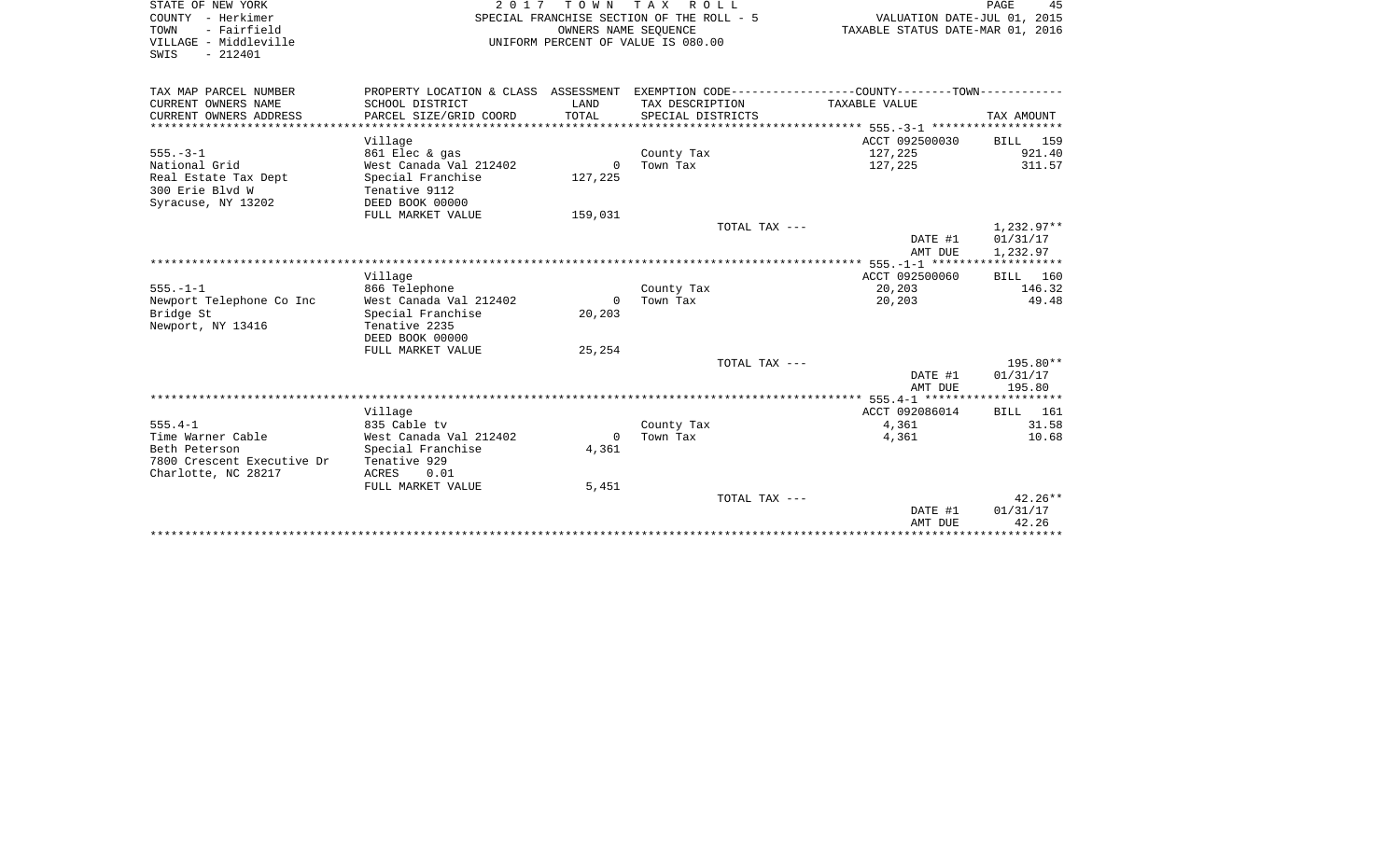| STATE OF NEW YORK     | 2017 TOWN TAX ROLL                        | 46<br>PAGE                       |
|-----------------------|-------------------------------------------|----------------------------------|
| - Herkimer<br>COUNTY  | SPECIAL FRANCHISE SECTION OF THE ROLL - 5 | VALUATION DATE-JUL 01, 2015      |
| - Fairfield<br>TOWN   |                                           | TAXABLE STATUS DATE-MAR 01, 2016 |
| VILLAGE - Middleville |                                           | RPS155/V04/L015                  |
| $-212401$<br>SWIS     |                                           | CURRENT DATE 12/19/2016          |
|                       |                                           |                                  |
|                       | ROLL SUB SECTION- -TOTALS                 |                                  |

|      |      | $m \wedge m \wedge n$<br>. U 171 | <b>FYTFNCT∩N</b><br>- 71 | ∴N.  | $\cdots$ | <b>DA 4 DI</b> |               | JIAL |
|------|------|----------------------------------|--------------------------|------|----------|----------------|---------------|------|
| CODE | NAMF | UAROTT                           | <b>TIZE</b>              | JU P |          | OUN            | .<br>$\cdots$ |      |

## NO SPECIAL DISTRICTS AT THIS LEVEL

### \*\*\* S C H O O L D I S T R I C T S U M M A R Y \*\*\*

| CODE   | DISTRICT NAME                    | TOTAL<br>PARCELS | ASSESSED<br>LAND | ASSESSED<br>TOTAL | EXEMPT<br>AMOUNT<br>--------- | TOTAL<br>TAXABLE<br>-------- |
|--------|----------------------------------|------------------|------------------|-------------------|-------------------------------|------------------------------|
|        |                                  |                  |                  |                   | STAR AMOUNT                   | STAR TAXABLE                 |
|        | West Canada Valley               | 3                |                  | 151,789           |                               | 151,789                      |
| 212402 |                                  |                  |                  |                   |                               | 151,789                      |
|        | SUB-TOTAL                        | 3                |                  | 151,789           |                               | 151,789                      |
|        | $S \cup B - T \cup T A L (CONT)$ |                  |                  |                   |                               | 151,789                      |
|        |                                  |                  |                  |                   |                               |                              |
|        | TOTAL                            | 3                |                  | 151,789           |                               | 151,789                      |
|        | T O T A L (CONT)                 |                  |                  |                   |                               | 151,789                      |

\*\*\* S Y S T E M C O D E S S U M M A R Y \*\*\*

#### NO SYSTEM EXEMPTIONS AT THIS LEVEL

\*\*\* E X E M P T I O N S U M M A R Y \*\*\*

NO EXEMPTIONS AT THIS LEVEL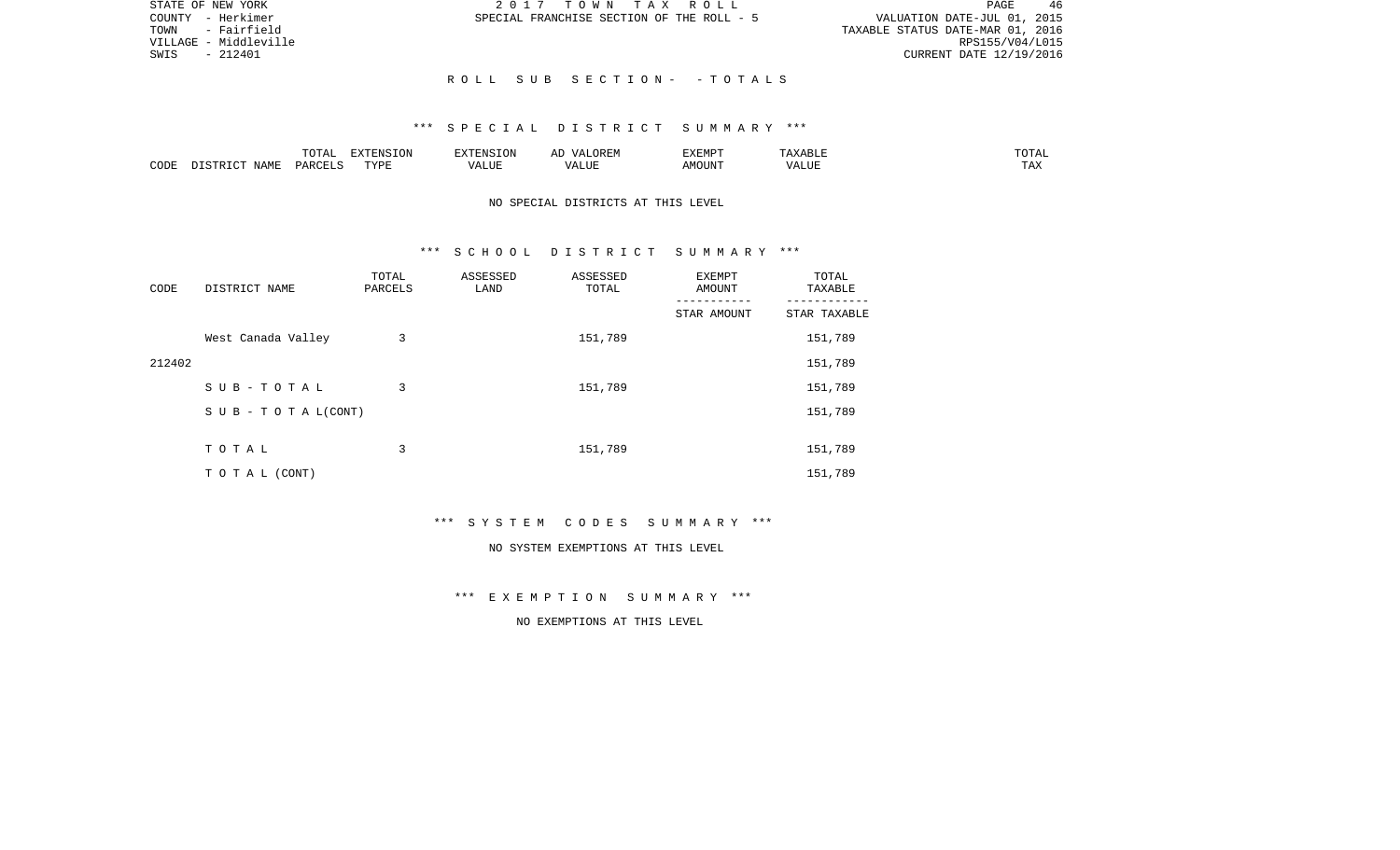| STATE OF NEW YORK     | 2017 TOWN TAX ROLL                        | 47<br>PAGE                       |
|-----------------------|-------------------------------------------|----------------------------------|
| COUNTY - Herkimer     | SPECIAL FRANCHISE SECTION OF THE ROLL - 5 | VALUATION DATE-JUL 01, 2015      |
| - Fairfield<br>TOWN   |                                           | TAXABLE STATUS DATE-MAR 01, 2016 |
| VILLAGE - Middleville |                                           | RPS155/V04/L015                  |
| - 212401<br>SWIS      |                                           | CURRENT DATE 12/19/2016          |
|                       |                                           |                                  |
|                       | ROLL SUB SECTION- -TOTALS                 |                                  |

| ROLL<br>SEC | DESCRIPTION                          | TOTAL<br>PARCELS | ASSESSED<br>LAND | ASSESSED<br>TOTAL | <b>EXEMPT</b><br>AMOUNT | TOTAL<br>TAXABLE | TOTAL<br>TAX |
|-------------|--------------------------------------|------------------|------------------|-------------------|-------------------------|------------------|--------------|
|             |                                      |                  |                  |                   | STAR AMOUNT             | STAR TAXABLE     |              |
|             | County Tax                           |                  |                  | 151,789           |                         | 151,789          | 1,099.30     |
|             | Town Tax                             |                  |                  | 151,789           |                         | 151,789          | 371.73       |
|             | SPEC DIST TAXES<br>SPECIAL FRANCHISE |                  |                  |                   |                         |                  | 1,471.03     |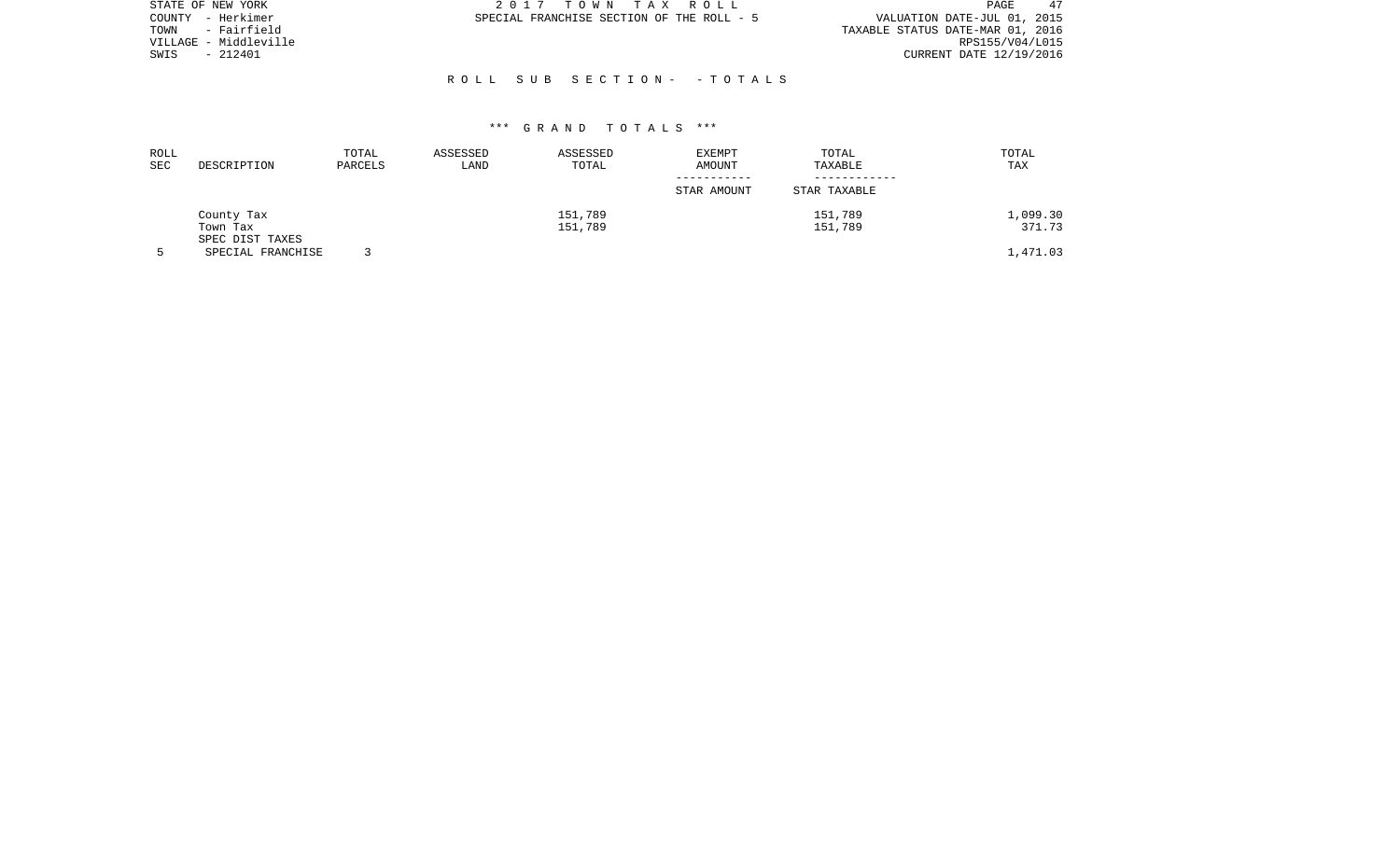48 TOWN - Fairfield TAXABLE STATUS DATE-MAR 01, 2016 VILLAGE - Middleville RPS155/V04/L015 SWIS - 212401 CURRENT DATE 12/19/2016

STATE OF NEW YORK  $2017$  TO W N T A X R O L L PAGE 48 PAGE COUNTY - Herkimer SPECIAL FRANCHISE SECTION OF THE ROLL - 5 VALUATION DATE-JUL 01, 2015

### R O L L S E C T I O N T O T A L S

# \*\*\* S P E C I A L D I S T R I C T S U M M A R Y \*\*\*

|      |             | $m \wedge m \wedge n$<br>◡∸ェ | $\Box$<br>LVIN | an Nisi                | . בג | proprac<br>r:MP | <b>BII</b> | $n \cap m \geq r$<br>∸∸ |
|------|-------------|------------------------------|----------------|------------------------|------|-----------------|------------|-------------------------|
| CODE | <b>NAME</b> | D∆F                          | TVDI           | $- - - -$<br>. L I J F |      | MOUN.           | 77T        | $m \times n$<br>⊥ A∡    |

## NO SPECIAL DISTRICTS AT THIS LEVEL

## \*\*\* S C H O O L D I S T R I C T S U M M A R Y \*\*\*

| CODE   | DISTRICT NAME      | TOTAL<br>PARCELS | ASSESSED<br>LAND | ASSESSED<br>TOTAL | EXEMPT<br>AMOUNT | TOTAL<br>TAXABLE |
|--------|--------------------|------------------|------------------|-------------------|------------------|------------------|
|        |                    |                  |                  |                   | STAR AMOUNT      | STAR TAXABLE     |
|        | West Canada Valley | 3                |                  | 151,789           |                  | 151,789          |
| 212402 |                    |                  |                  |                   |                  | 151,789          |
|        | SUB-TOTAL          | 3                |                  | 151,789           |                  | 151,789          |
|        | SUB - TO TAL(CONT) |                  |                  |                   |                  | 151,789          |
|        |                    |                  |                  |                   |                  |                  |
|        | TOTAL              | 3                |                  | 151,789           |                  | 151,789          |
|        | TO TAL (CONT)      |                  |                  |                   |                  | 151,789          |

\*\*\* S Y S T E M C O D E S S U M M A R Y \*\*\*

#### NO SYSTEM EXEMPTIONS AT THIS LEVEL

\*\*\* E X E M P T I O N S U M M A R Y \*\*\*

NO EXEMPTIONS AT THIS LEVEL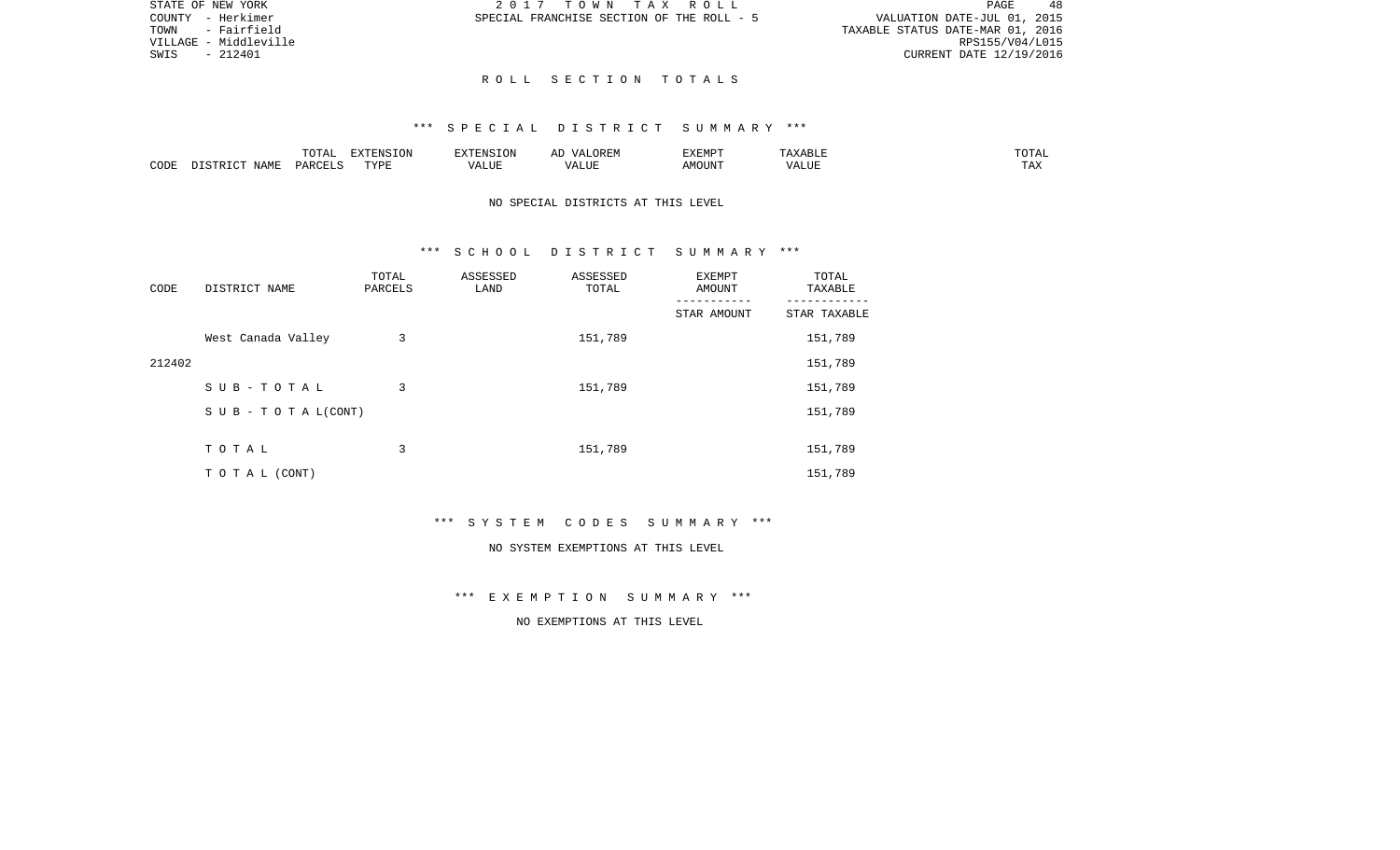| STATE OF NEW YORK     | 2017 TOWN TAX ROLL<br>PAGE                                               | 49 |
|-----------------------|--------------------------------------------------------------------------|----|
| COUNTY - Herkimer     | VALUATION DATE-JUL 01, 2015<br>SPECIAL FRANCHISE SECTION OF THE ROLL - 5 |    |
| TOWN - Fairfield      | TAXABLE STATUS DATE-MAR 01, 2016                                         |    |
| VILLAGE - Middleville | RPS155/V04/L015                                                          |    |
| $-212401$<br>SWIS     | CURRENT DATE 12/19/2016                                                  |    |
|                       |                                                                          |    |

R O L L S E C T I O N T O T A L S

| ROLL<br>SEC | DESCRIPTION                               | TOTAL<br>PARCELS | ASSESSED<br>LAND | ASSESSED<br>TOTAL  | <b>EXEMPT</b><br>AMOUNT<br>STAR AMOUNT | TOTAL<br>TAXABLE<br>STAR TAXABLE | TOTAL<br>TAX       |
|-------------|-------------------------------------------|------------------|------------------|--------------------|----------------------------------------|----------------------------------|--------------------|
|             | County Tax<br>Town Tax<br>SPEC DIST TAXES |                  |                  | 151,789<br>151,789 |                                        | 151,789<br>151,789               | 1,099.30<br>371.73 |
|             | SPECIAL FRANCHISE                         |                  |                  |                    |                                        |                                  | 1,471.03           |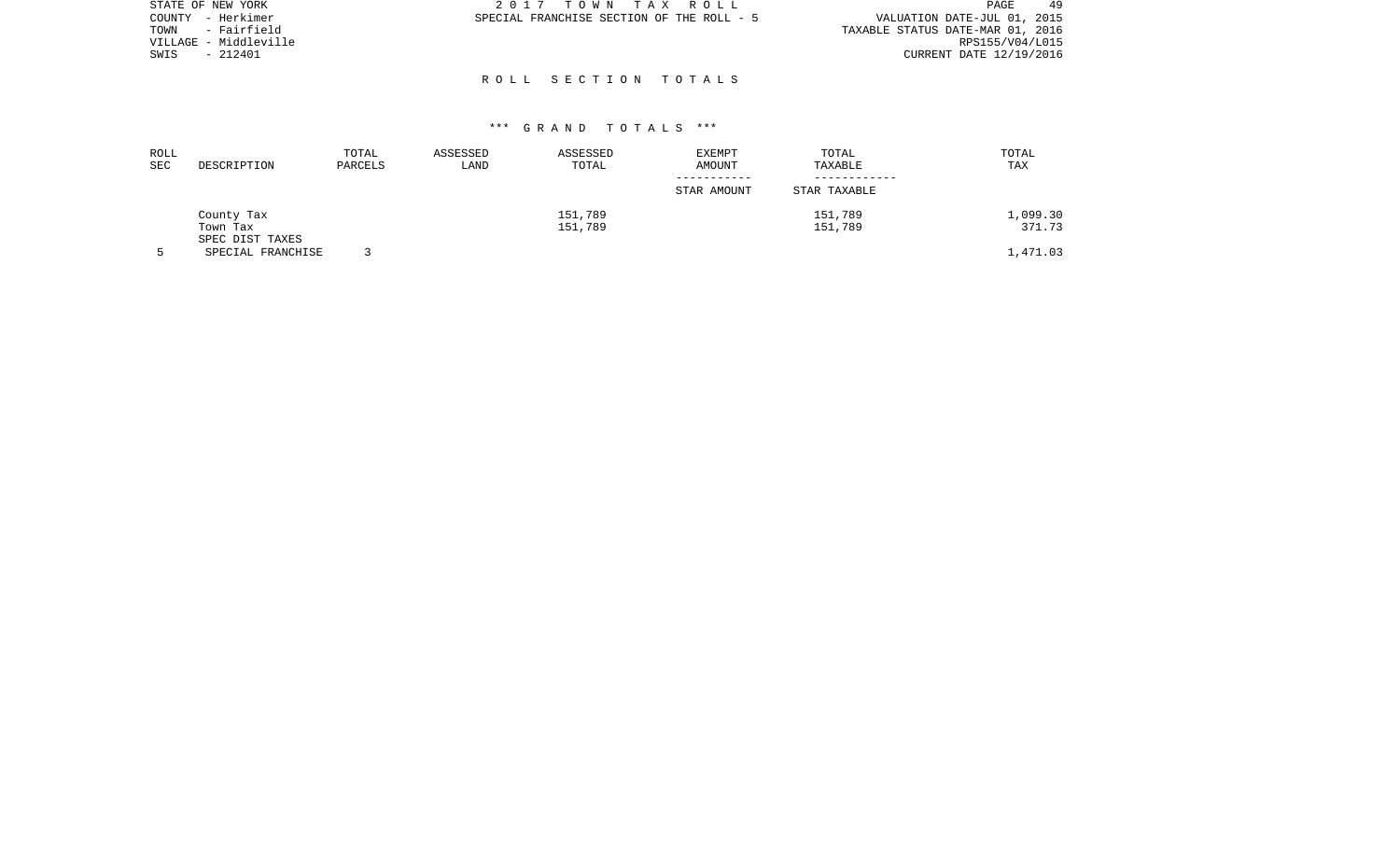| STATE OF NEW YORK                             | 2017                                      |               | TOWN TAX ROLL                                              |                                                                                                  | PAGE<br>50         |
|-----------------------------------------------|-------------------------------------------|---------------|------------------------------------------------------------|--------------------------------------------------------------------------------------------------|--------------------|
| COUNTY - Herkimer                             |                                           |               | UTILITY & R.R. SECTION OF THE ROLL - 6                     | VALUATION DATE-JUL 01, 2015                                                                      |                    |
| - Fairfield<br>TOWN<br>VILLAGE - Middleville  |                                           |               | OWNERS NAME SEOUENCE<br>UNIFORM PERCENT OF VALUE IS 080.00 | TAXABLE STATUS DATE-MAR 01, 2016                                                                 |                    |
| - 212401<br>SWIS                              |                                           |               |                                                            |                                                                                                  |                    |
|                                               |                                           |               |                                                            |                                                                                                  |                    |
| TAX MAP PARCEL NUMBER                         |                                           |               |                                                            | PROPERTY LOCATION & CLASS ASSESSMENT EXEMPTION CODE----------------COUNTY--------TOWN----------- |                    |
| CURRENT OWNERS NAME<br>CURRENT OWNERS ADDRESS | SCHOOL DISTRICT<br>PARCEL SIZE/GRID COORD | LAND<br>TOTAL | TAX DESCRIPTION<br>SPECIAL DISTRICTS                       | TAXABLE VALUE                                                                                    | TAX AMOUNT         |
| ************************                      |                                           |               |                                                            |                                                                                                  |                    |
|                                               | Outside Plant                             |               |                                                            | ACCT 092300090                                                                                   | BILL 162           |
| $100.51 - 1 - 16$                             | 872 Elec-Substation                       |               | County Tax                                                 | 90,739                                                                                           | 657.16             |
| National Grid                                 | West Canada Val 212402                    | 1,700         | Town Tax                                                   | 90,739                                                                                           | 222.22             |
| Real Estate Tax Dept                          | Middleville Substation                    | 90,739        |                                                            |                                                                                                  |                    |
| 300 Erie Blvd W                               | EAST-0367991 NRTH-1569736                 |               |                                                            |                                                                                                  |                    |
| Syracuse, NY 13202                            | DEED BOOK 557<br>$PG-400$                 |               |                                                            |                                                                                                  |                    |
|                                               | FULL MARKET VALUE                         | 113,424       |                                                            |                                                                                                  |                    |
|                                               |                                           |               | TOTAL TAX ---                                              |                                                                                                  | 879.38**           |
|                                               |                                           |               |                                                            | DATE #1<br>AMT DUE                                                                               | 01/31/17<br>879.38 |
|                                               |                                           |               |                                                            |                                                                                                  |                    |
|                                               | Trenton Falls-#24 T-Line                  |               |                                                            |                                                                                                  | BILL 163           |
| 624.001-9999-132.350-1002                     | 882 Elec Trans Imp                        |               | County Tax                                                 | 20,195                                                                                           | 146.26             |
| National Grid                                 | West Canada Val 212402                    | $\Omega$      | Town Tax                                                   | 20,195                                                                                           | 49.46              |
| Real Estate Tax Dept                          | Middleville #24 T-Line                    | 20,195        |                                                            |                                                                                                  |                    |
| 300 Erie Blvd W                               | West Canada Valley                        |               |                                                            |                                                                                                  |                    |
| Syracuse, NY 13202                            | T186 Trenton Falls                        |               |                                                            |                                                                                                  |                    |
|                                               | FULL MARKET VALUE                         | 25,244        | TOTAL TAX ---                                              |                                                                                                  | 195.72**           |
|                                               |                                           |               |                                                            | DATE #1                                                                                          | 01/31/17           |
|                                               |                                           |               |                                                            | AMT DUE                                                                                          | 195.72             |
|                                               |                                           |               |                                                            | *************** 624.001-9999-132.350-1882***                                                     |                    |
|                                               | Outside Plant                             |               |                                                            | ACCT 092300030                                                                                   | BILL 164           |
| 624.001-9999-132.350-1882                     | 884 Elec Dist Out                         |               | County Tax                                                 | 23,850                                                                                           | 172.73             |
| National Grid                                 | West Canada Val 212402                    | $\Omega$      | Town Tax                                                   | 23,850                                                                                           | 58.41              |
| Real Estate Tax Dept                          | Outside Plant                             | 23,850        |                                                            |                                                                                                  |                    |
| 132350                                        | Poles, wires, cables, etc                 |               |                                                            |                                                                                                  |                    |
| 300 Erie Blvd W                               | Includes $666.-3-2$                       |               |                                                            |                                                                                                  |                    |
| Syracuse, NY 13202                            | DEED BOOK 00000                           |               |                                                            |                                                                                                  |                    |
|                                               | FULL MARKET VALUE                         | 29,813        |                                                            |                                                                                                  |                    |
|                                               |                                           |               | TOTAL TAX ---                                              |                                                                                                  | $231.14**$         |
|                                               |                                           |               |                                                            | DATE #1                                                                                          | 01/31/17           |
|                                               |                                           |               |                                                            | AMT DUE                                                                                          | 231.14             |
|                                               | Park Ave                                  |               |                                                            | ACCT 092088017                                                                                   | BILL 165           |
| $100.51 - 1 - 44$                             | 831 Tele Comm                             |               | County Tax                                                 | 85,000                                                                                           | 615.59             |
| Newport Telephone Co Inc                      | West Canada Val 212402                    | 15,000        | Town Tax                                                   | 85,000                                                                                           | 208.16             |
| Bridge St                                     | FRNT 54.00 DPTH 284.00                    | 85,000        |                                                            |                                                                                                  |                    |
| Newport, NY 13416                             | EAST-0367012 NRTH-1569269                 |               |                                                            |                                                                                                  |                    |
|                                               | FULL MARKET VALUE                         | 106,250       |                                                            |                                                                                                  |                    |
|                                               |                                           |               | TOTAL TAX ---                                              |                                                                                                  | 823.75**           |
|                                               |                                           |               |                                                            | DATE #1                                                                                          | 01/31/17           |
|                                               |                                           |               |                                                            | AMT DUE                                                                                          | 823.75             |
|                                               |                                           |               |                                                            |                                                                                                  | ************       |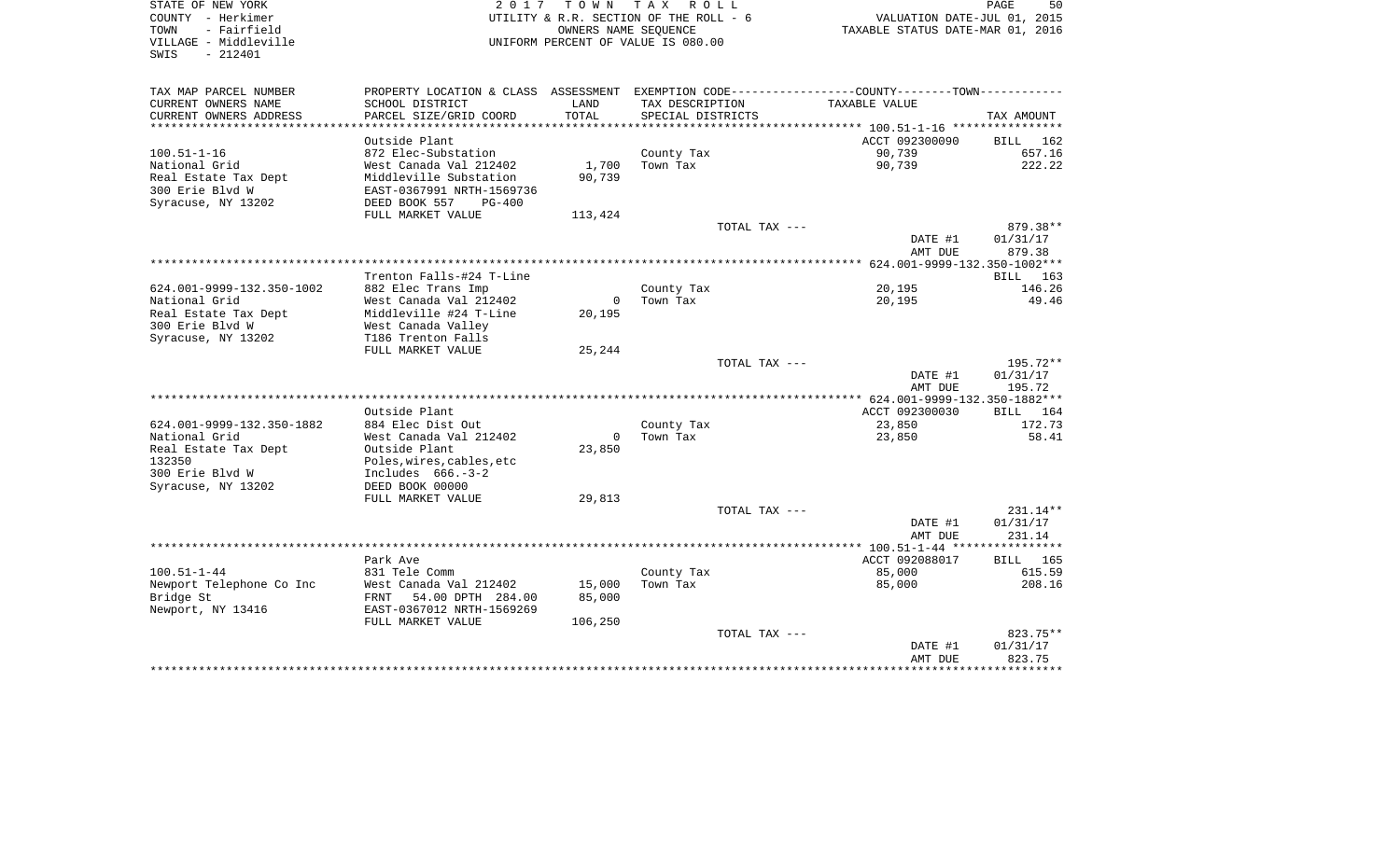| STATE OF NEW YORK<br>- Herkimer<br>COUNTY<br>- Fairfield<br>TOWN<br>VILLAGE - Middleville<br>$-212401$<br>SWIS | 2 0 1 7                                                                                   | T O W N                     | T A X<br>R O L L<br>UTILITY & R.R. SECTION OF THE ROLL - 6<br>OWNERS NAME SEOUENCE<br>UNIFORM PERCENT OF VALUE IS 080.00 | VALUATION DATE-JUL 01, 2015<br>TAXABLE STATUS DATE-MAR 01, 2016               | 51<br>PAGE                   |
|----------------------------------------------------------------------------------------------------------------|-------------------------------------------------------------------------------------------|-----------------------------|--------------------------------------------------------------------------------------------------------------------------|-------------------------------------------------------------------------------|------------------------------|
| TAX MAP PARCEL NUMBER<br>CURRENT OWNERS NAME<br>CURRENT OWNERS ADDRESS                                         | PROPERTY LOCATION & CLASS<br>SCHOOL DISTRICT<br>PARCEL SIZE/GRID COORD                    | ASSESSMENT<br>LAND<br>TOTAL | TAX DESCRIPTION<br>SPECIAL DISTRICTS                                                                                     | EXEMPTION CODE-----------------COUNTY-------TOWN------------<br>TAXABLE VALUE | TAX AMOUNT                   |
|                                                                                                                |                                                                                           |                             |                                                                                                                          |                                                                               |                              |
|                                                                                                                | Outside Plant                                                                             |                             |                                                                                                                          | ACCT 092300150                                                                | BILL 166                     |
| 624.001-0000-630.500-1881                                                                                      | 836 Telecom. eq.                                                                          |                             | Mass Telec 47100                                                                                                         | 832<br>832                                                                    |                              |
| Newport Telephone Co Inc                                                                                       | West Canada Val 212402                                                                    | $\overline{0}$              | County Tax                                                                                                               | 5,985                                                                         | 43.35                        |
| Bridge St<br>Newport, NY 13416                                                                                 | Outside Plant<br>includes $666. -1 - 1.3$<br>Poles, wires, cables, etc<br>DEED BOOK 00000 | 6,817                       | Town Tax                                                                                                                 | 5,985                                                                         | 14.66                        |
|                                                                                                                | FULL MARKET VALUE                                                                         | 8,521                       |                                                                                                                          |                                                                               |                              |
|                                                                                                                |                                                                                           |                             | TOTAL TAX ---                                                                                                            | DATE #1<br>AMT DUE                                                            | 58.01**<br>01/31/17<br>58.01 |
|                                                                                                                |                                                                                           |                             |                                                                                                                          |                                                                               |                              |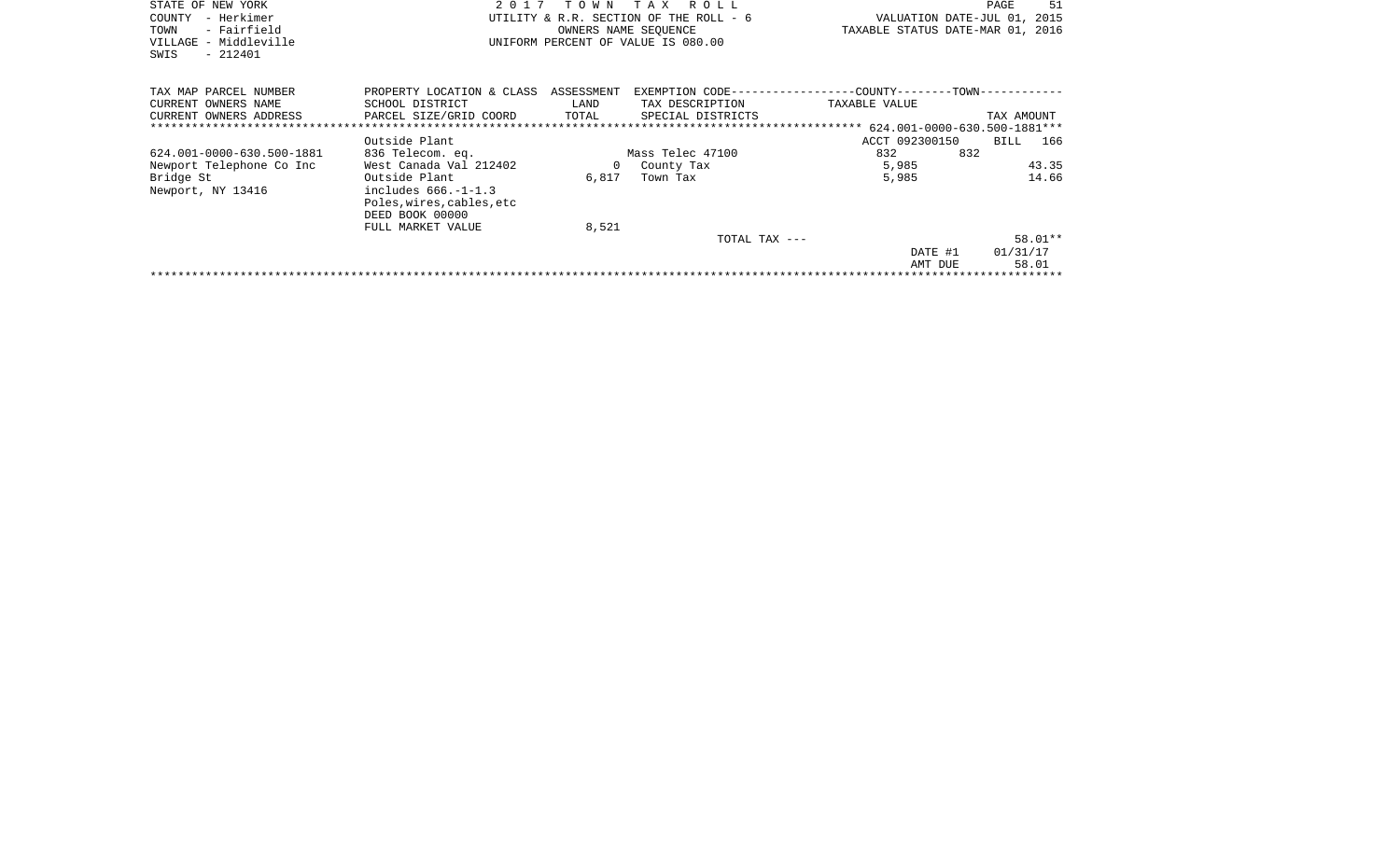| STATE OF NEW YORK     | 2017 TOWN TAX ROLL                     | 52<br>PAGE                       |
|-----------------------|----------------------------------------|----------------------------------|
| COUNTY - Herkimer     | UTILITY & R.R. SECTION OF THE ROLL - 6 | VALUATION DATE-JUL 01, 2015      |
| TOWN - Fairfield      |                                        | TAXABLE STATUS DATE-MAR 01, 2016 |
| VILLAGE - Middleville | UNIFORM PERCENT OF VALUE IS 080.00     | RPS155/V04/L015                  |
| - 212401<br>SWIS      |                                        | CURRENT DATE 12/19/2016          |
|                       |                                        |                                  |
|                       | ROLL SUB SECTION- -TOTALS              |                                  |

|      |                            | .∪⊥⊓⊥         | $\blacksquare$<br>11 L<br>LUIN |               |            | EXEMPT       | ABL.                  | $m \wedge m$<br>. |
|------|----------------------------|---------------|--------------------------------|---------------|------------|--------------|-----------------------|-------------------|
| CODE | <b>ABST</b><br>. .<br>NAMP | <b>DARCFT</b> | TVDT                           | $\mathcal{L}$ | ,,,<br>שחד | OUN".<br>۱M۲ | $- - - - - -$<br>ALUI | $- - -$<br>. Ал   |

## NO SPECIAL DISTRICTS AT THIS LEVEL

### \*\*\* S C H O O L D I S T R I C T S U M M A R Y \*\*\*

| CODE   | DISTRICT NAME                    | TOTAL<br>PARCELS | ASSESSED<br>LAND | ASSESSED<br>TOTAL | EXEMPT<br><b>AMOUNT</b> | TOTAL<br>TAXABLE |
|--------|----------------------------------|------------------|------------------|-------------------|-------------------------|------------------|
|        |                                  |                  |                  |                   | STAR AMOUNT             | STAR TAXABLE     |
|        | West Canada Valley               | 5                | 16,700           | 226,601           | 832                     | 225,769          |
| 212402 |                                  |                  |                  |                   |                         | 225,769          |
|        | SUB-TOTAL                        | 5                | 16,700           | 226,601           | 832                     | 225,769          |
|        | $S \cup B - T \cup T A L (CONT)$ |                  |                  |                   |                         | 225,769          |
|        |                                  |                  |                  |                   |                         |                  |
|        | TOTAL                            | 5                | 16,700           | 226,601           | 832                     | 225,769          |
|        | T O T A L (CONT)                 |                  |                  |                   |                         | 225,769          |

# \*\*\* S Y S T E M C O D E S S U M M A R Y \*\*\*

#### NO SYSTEM EXEMPTIONS AT THIS LEVEL

# \*\*\* E X E M P T I O N S U M M A R Y \*\*\*

| CODE  | DESCRIPTION         | TOTAL<br>PARCELS | COUNTY     | TOWN       |
|-------|---------------------|------------------|------------|------------|
| 47100 | Mass Telec<br>тотаь |                  | 832<br>832 | 832<br>832 |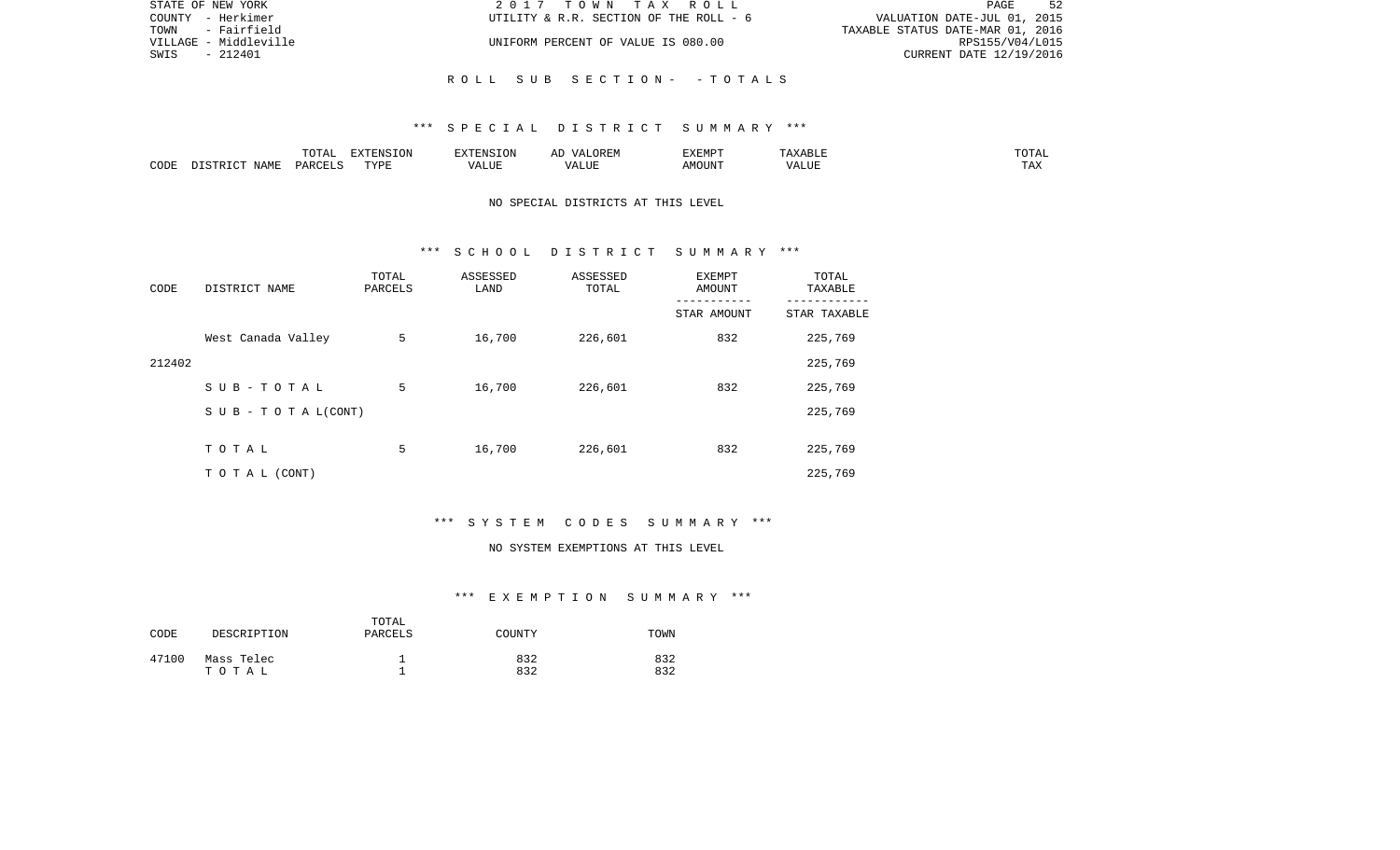| STATE OF NEW YORK     | 2017 TOWN TAX ROLL                     | -53<br>PAGE                      |
|-----------------------|----------------------------------------|----------------------------------|
| COUNTY - Herkimer     | UTILITY & R.R. SECTION OF THE ROLL - 6 | VALUATION DATE-JUL 01, 2015      |
| - Fairfield<br>TOWN   |                                        | TAXABLE STATUS DATE-MAR 01, 2016 |
| VILLAGE - Middleville | UNIFORM PERCENT OF VALUE IS 080.00     | RPS155/V04/L015                  |
| SWIS<br>- 212401      |                                        | CURRENT DATE 12/19/2016          |
|                       |                                        |                                  |

### \*\*\* G R A N D T O T A L S \*\*\*

R O L L S U B S E C T I O N - - T O T A L S

| ROLL<br>SEC | DESCRIPTION                 | TOTAL<br>PARCELS | ASSESSED<br>LAND | ASSESSED<br>TOTAL | <b>EXEMPT</b><br>AMOUNT | TOTAL<br>TAXABLE | TOTAL<br>TAX |
|-------------|-----------------------------|------------------|------------------|-------------------|-------------------------|------------------|--------------|
|             |                             |                  |                  |                   |                         |                  |              |
|             |                             |                  |                  |                   | STAR AMOUNT             | STAR TAXABLE     |              |
|             | County Tax                  |                  | 16,700           | 226,601           | 832                     | 225,769          | 1,635.09     |
|             | Town Tax<br>SPEC DIST TAXES |                  | 16,700           | 226,601           | 832                     | 225,769          | 552.91       |
|             | UTILITIES & N.C.            |                  |                  |                   |                         |                  | 2,188.00     |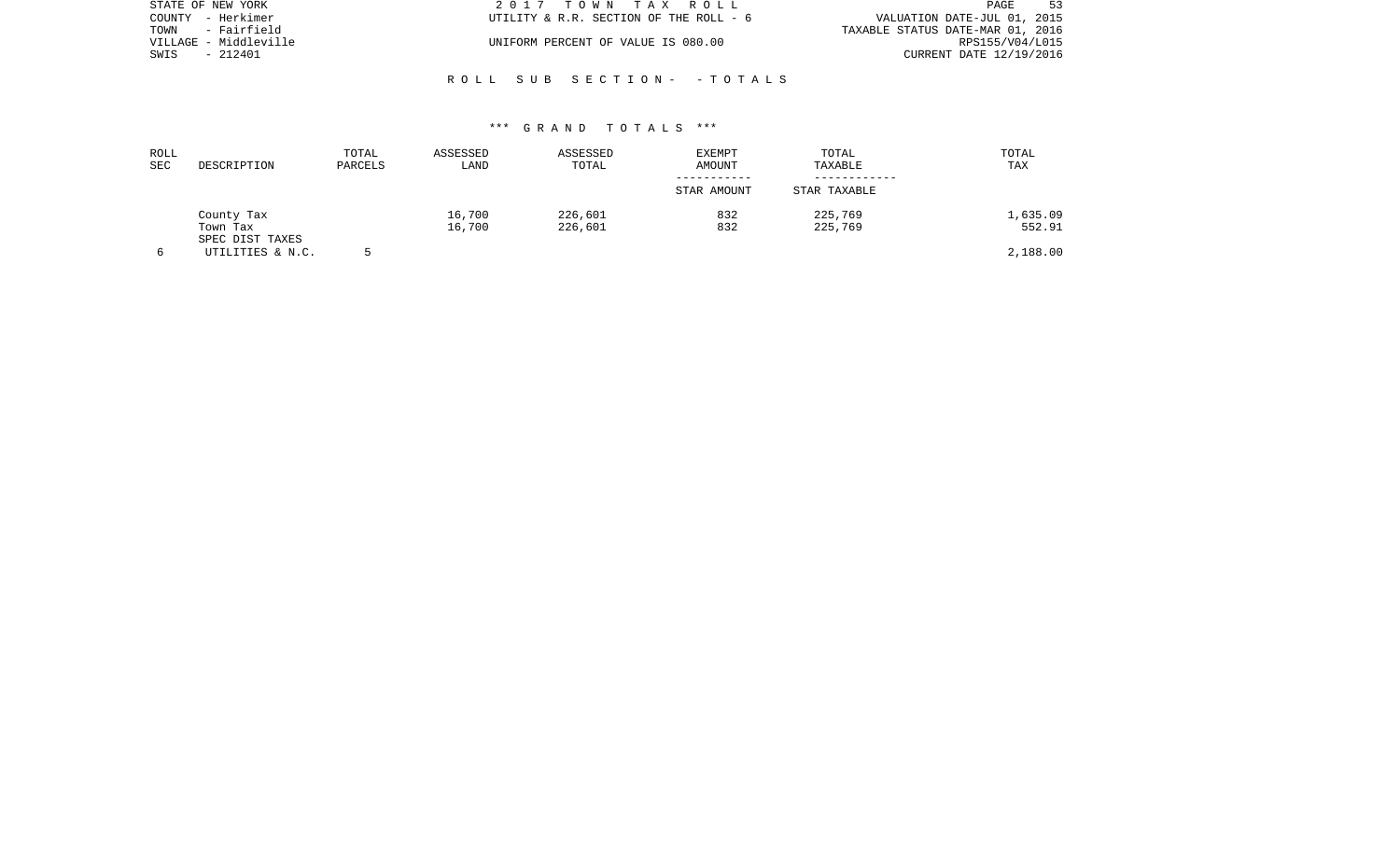| STATE OF NEW YORK     | 2017 TOWN TAX ROLL                     | -54<br>PAGE                      |
|-----------------------|----------------------------------------|----------------------------------|
| COUNTY - Herkimer     | UTILITY & R.R. SECTION OF THE ROLL - 6 | VALUATION DATE-JUL 01, 2015      |
| TOWN<br>- Fairfield   |                                        | TAXABLE STATUS DATE-MAR 01, 2016 |
| VILLAGE - Middleville | UNIFORM PERCENT OF VALUE IS 080.00     | RPS155/V04/L015                  |
| - 212401<br>SWIS      |                                        | CURRENT DATE 12/19/2016          |
|                       |                                        |                                  |

R O L L S E C T I O N T O T A L S

|      |                    | $H \cap H$<br>$\cdots$<br>. U 1 1 1 1 | סוותידצים<br><b>ION</b> |      | UKLIY                                  | F.XFMP'<br>∸∡∡⊥ | A           | .              |
|------|--------------------|---------------------------------------|-------------------------|------|----------------------------------------|-----------------|-------------|----------------|
| CODE | JAME<br>$\sqrt{2}$ | $\Box$ $\Box$ $\Box$ $\Box$ $\Box$    | <b>TRAT</b><br>.        | ALUF | " TTT.<br>$\sqrt{2}$<br>. . <i>.</i> . | MC<br>OUN.      | 77T<br>Anur | max<br>د د د . |

# NO SPECIAL DISTRICTS AT THIS LEVEL

#### \*\*\* S C H O O L D I S T R I C T S U M M A R Y \*\*\*

| CODE   | DISTRICT NAME                    | TOTAL<br>PARCELS | ASSESSED<br>LAND | ASSESSED<br>TOTAL | EXEMPT<br>AMOUNT | TOTAL<br>TAXABLE |
|--------|----------------------------------|------------------|------------------|-------------------|------------------|------------------|
|        |                                  |                  |                  |                   | STAR AMOUNT      | STAR TAXABLE     |
|        | West Canada Valley               | 5                | 16,700           | 226,601           | 832              | 225,769          |
| 212402 |                                  |                  |                  |                   |                  | 225,769          |
|        | SUB-TOTAL                        | 5                | 16,700           | 226,601           | 832              | 225,769          |
|        | $S \cup B - T \cup T A L (CONT)$ |                  |                  |                   |                  | 225,769          |
|        |                                  |                  |                  |                   |                  |                  |
|        | TOTAL                            | 5                | 16,700           | 226,601           | 832              | 225,769          |
|        | T O T A L (CONT)                 |                  |                  |                   |                  | 225,769          |

# \*\*\* S Y S T E M C O D E S S U M M A R Y \*\*\*

#### NO SYSTEM EXEMPTIONS AT THIS LEVEL

# \*\*\* E X E M P T I O N S U M M A R Y \*\*\*

| CODE  | DESCRIPTION         | TOTAL<br>PARCELS | COUNTY     | TOWN       |
|-------|---------------------|------------------|------------|------------|
| 47100 | Mass Telec<br>тотаь |                  | 832<br>832 | 832<br>832 |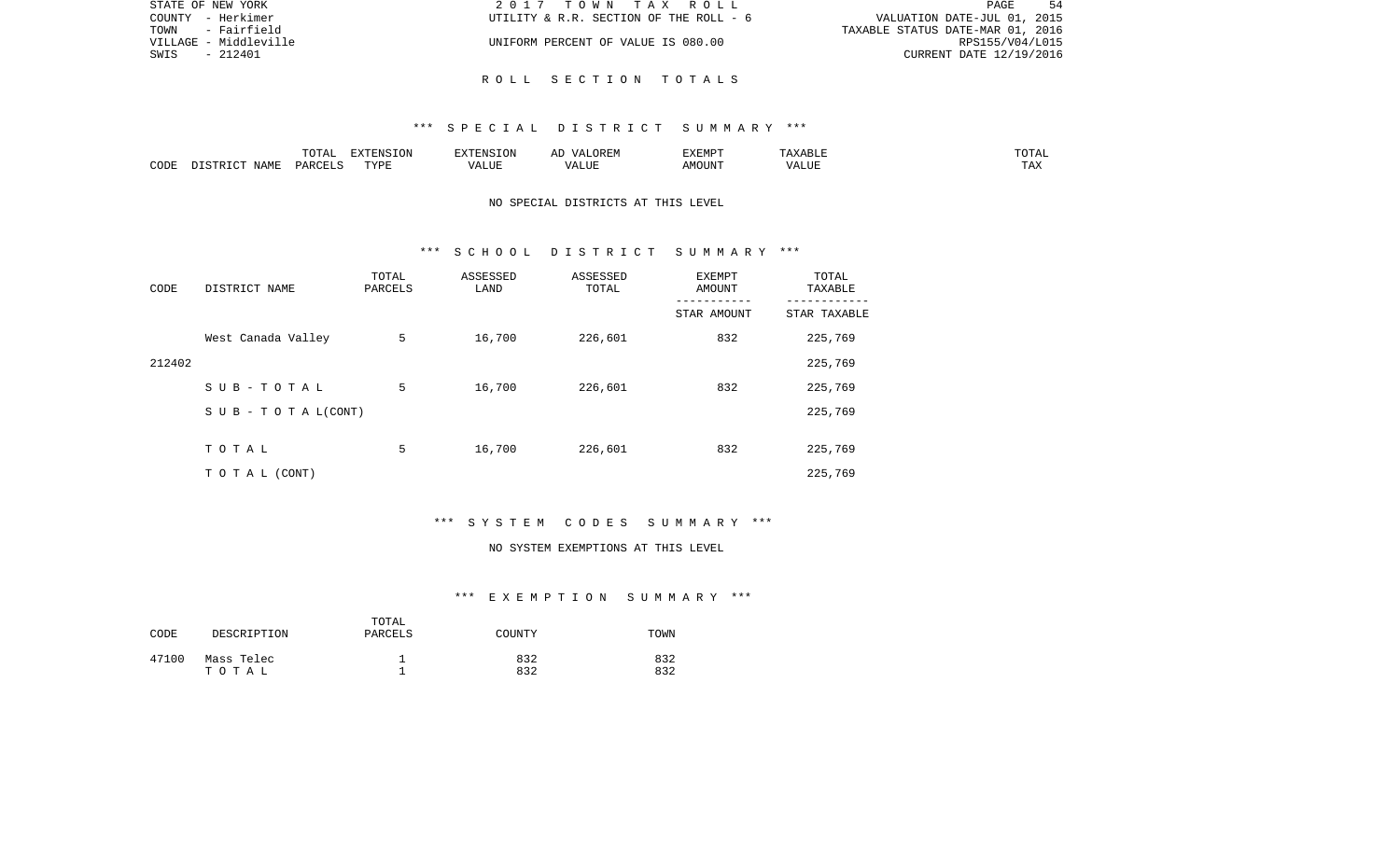| STATE OF NEW YORK     | 2017 TOWN TAX ROLL                     | 55<br>PAGE                       |
|-----------------------|----------------------------------------|----------------------------------|
| COUNTY - Herkimer     | UTILITY & R.R. SECTION OF THE ROLL - 6 | VALUATION DATE-JUL 01, 2015      |
| - Fairfield<br>TOWN   |                                        | TAXABLE STATUS DATE-MAR 01, 2016 |
| VILLAGE - Middleville | UNIFORM PERCENT OF VALUE IS 080.00     | RPS155/V04/L015                  |
| SWIS<br>- 212401      |                                        | CURRENT DATE 12/19/2016          |
|                       |                                        |                                  |

### \*\*\* G R A N D T O T A L S \*\*\*

R O L L S E C T I O N T O T A L S

| ROLL<br>SEC | DESCRIPTION                         | TOTAL<br>PARCELS | ASSESSED<br>LAND | ASSESSED<br>TOTAL  | <b>EXEMPT</b><br>AMOUNT<br>STAR AMOUNT | TOTAL<br>TAXABLE<br>STAR TAXABLE | TOTAL<br>TAX       |
|-------------|-------------------------------------|------------------|------------------|--------------------|----------------------------------------|----------------------------------|--------------------|
|             | County Tax<br>Town Tax              |                  | 16,700<br>16,700 | 226,601<br>226,601 | 832<br>832                             | 225,769<br>225,769               | 1,635.09<br>552.91 |
|             | SPEC DIST TAXES<br>UTILITIES & N.C. |                  |                  |                    |                                        |                                  | 2,188.00           |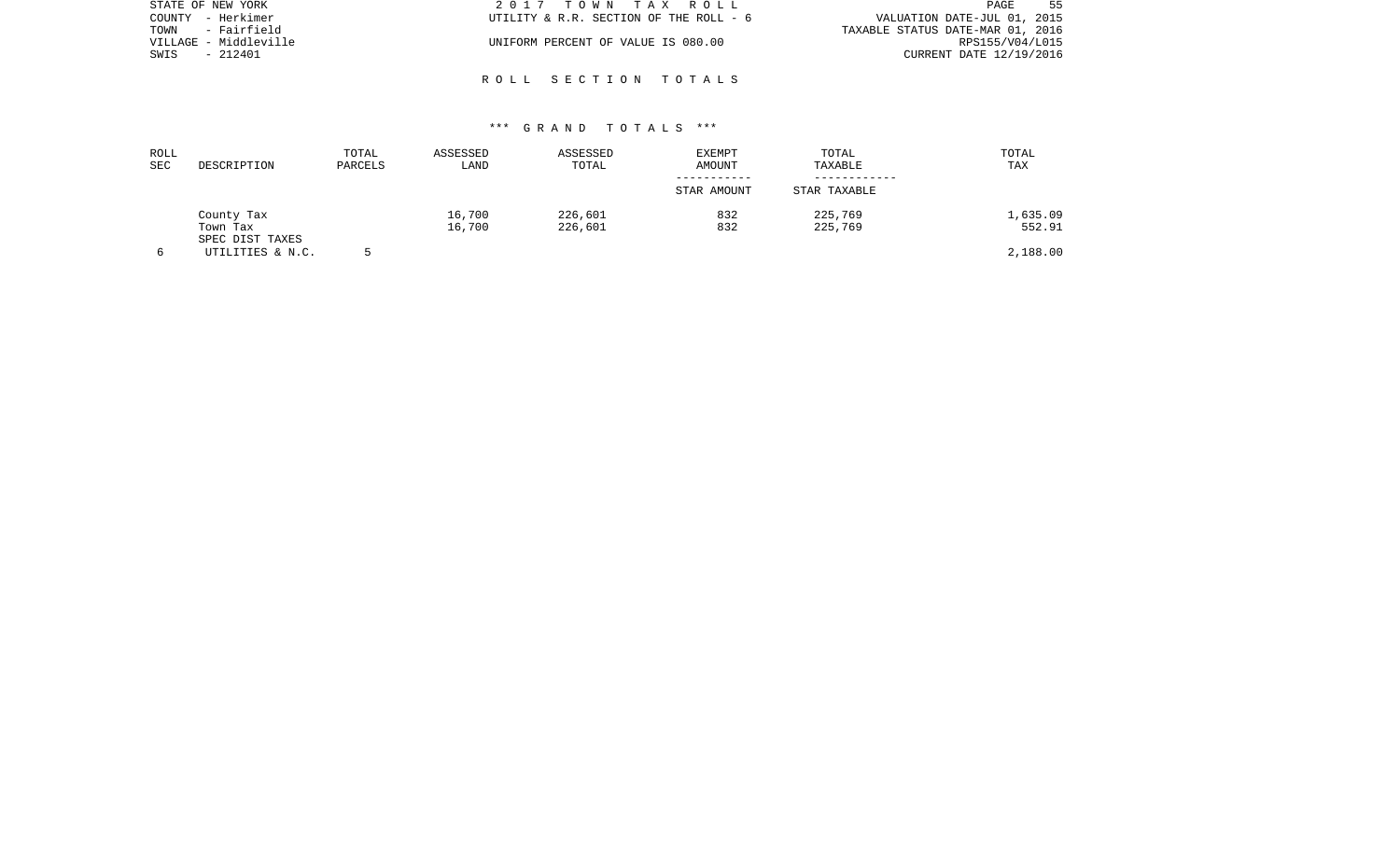SWIS - 212401

STATE OF NEW YORK GOOD CONSULTED A RESOLUCT A LOCAL TO WING TAX A ROLL TO MY TAX ROLL STATE OF NEW YORK SAGE COUNTY - Herkimer **WHOLLY EXEMPT SECTION OF THE ROLL - 8** VALUATION DATE-JUL 01, 2015 TOWN - Fairfield OWNERS NAME SEQUENCE TAXABLE STATUS DATE-MAR 01, 2016 VILLAGE - Middleville UNIFORM PERCENT OF VALUE IS 080.00

56

| TAX MAP PARCEL NUMBER   | PROPERTY LOCATION & CLASS ASSESSMENT EXEMPTION CODE---------------COUNTY-------TOWN---------- |                   |                   |                                          |                                       |
|-------------------------|-----------------------------------------------------------------------------------------------|-------------------|-------------------|------------------------------------------|---------------------------------------|
| CURRENT OWNERS NAME     | SCHOOL DISTRICT                                                                               | LAND              | TAX DESCRIPTION   | TAXABLE VALUE                            |                                       |
| CURRENT OWNERS ADDRESS  | PARCEL SIZE/GRID COORD                                                                        | TOTAL             | SPECIAL DISTRICTS |                                          | TAX AMOUNT                            |
| *********************** |                                                                                               |                   |                   |                                          |                                       |
|                         |                                                                                               |                   |                   | ACCT 092086010                           |                                       |
| $100.51 - 1 - 56$       | 620 Religious                                                                                 |                   | N/P-RELIG 25110   | 95,000                                   | 95,000                                |
| United Methodist Church | West Canada Val 212402                                                                        |                   | 20,000 County Tax | 0.00                                     | 0.00                                  |
| Fairfield St            | Church & Cemetary                                                                             | 95,000            | Town Tax          | 0.00                                     | 0.00                                  |
| Middleville, NY 13406   | 90.00 DPTH 130.00<br>FRNT                                                                     |                   |                   |                                          |                                       |
|                         | EAST-0367351 NRTH-1569025                                                                     |                   |                   |                                          |                                       |
|                         | FULL MARKET VALUE                                                                             | 118,750           |                   |                                          |                                       |
|                         |                                                                                               |                   | TOTAL TAX ---     |                                          | $0.00**$                              |
|                         |                                                                                               |                   |                   |                                          |                                       |
|                         | Huyck Ave Ext                                                                                 |                   |                   | ACCT 092087015                           |                                       |
| $100.43 - 1 - 6$        | 822 Water supply                                                                              |                   | VLG/OTHER 13650   | 30,000                                   | 30,000                                |
| Village Of Middleville  | West Canada Val 212402 15,000 County Tax                                                      |                   |                   | 0.00                                     | 0.00                                  |
| 3 S Main St             | Wells & Pumphouse, lines                                                                      | $30,000$ Town Tax |                   | 0.00                                     | 0.00                                  |
| Middleville, NY 13406   | Prior 100.42-1-9.4                                                                            |                   |                   |                                          |                                       |
|                         | ACRES<br>2.80                                                                                 |                   |                   |                                          |                                       |
|                         | EAST-0330085 NRTH-1147195                                                                     |                   |                   |                                          |                                       |
|                         | DEED BOOK 708<br>$PG-420$                                                                     |                   |                   |                                          |                                       |
|                         | FULL MARKET VALUE                                                                             | 37,500            |                   |                                          |                                       |
|                         |                                                                                               |                   | TOTAL TAX ---     |                                          | $0.00**$                              |
|                         |                                                                                               |                   |                   | ********** 100.50-1-13 ***************** |                                       |
|                         | N Main Street                                                                                 |                   |                   | ACCT 092005000                           |                                       |
| $100.50 - 1 - 13$       | 662 Police/fire                                                                               |                   | VLG/OTHER 13650   | 350,000                                  | 350,000                               |
| Village Of Middleville  | West Canada Val 212402                                                                        |                   | 18,000 County Tax | 0.00                                     | 0.00                                  |
| Fire House              | Fire House                                                                                    | 350,000           | Town Tax          | 0.00                                     | 0.00                                  |
| 3 S Main St             | FRNT 80.00 DPTH 125.20                                                                        |                   |                   |                                          |                                       |
| Middleville, NY 13406   | EAST-0366471 NRTH-1569666                                                                     |                   |                   |                                          |                                       |
|                         | DEED BOOK 00608 PG-00665                                                                      |                   |                   |                                          |                                       |
|                         | FULL MARKET VALUE                                                                             | 437,500           |                   |                                          |                                       |
|                         |                                                                                               |                   | TOTAL TAX ---     |                                          | $0.00**$                              |
|                         |                                                                                               |                   |                   |                                          |                                       |
|                         | N Main St                                                                                     |                   |                   |                                          |                                       |
| $100.51 - 1 - 2.2$      | 592 Athletic fld                                                                              |                   | VLG/OTHER 13650   | 15,000                                   | 15,000                                |
| Village Of Middleville  | West Canada Val 212402                                                                        |                   | 15,000 County Tax | 0.00                                     | 0.00                                  |
| 3 S Main St             | 2.34<br>ACRES                                                                                 |                   | 15,000 Town Tax   | 0.00                                     | 0.00                                  |
| Middleville, NY 13406   | EAST-0367053 NRTH-1569930                                                                     |                   |                   |                                          |                                       |
|                         | DEED BOOK 785<br>PG-556                                                                       |                   |                   |                                          |                                       |
|                         | FULL MARKET VALUE                                                                             | 18,750            |                   |                                          |                                       |
|                         |                                                                                               |                   | TOTAL TAX ---     |                                          | $0.00**$                              |
|                         |                                                                                               |                   |                   | ********** 100.51-1-5 ****************** |                                       |
|                         | Park Ave                                                                                      |                   |                   |                                          |                                       |
| $100.51 - 1 - 5$        | 314 Rural vac<10                                                                              |                   | WHOLLY EX 50000   | 6,300                                    | 6,300                                 |
| Village of Middleville  | West Canada Val 212402                                                                        |                   | 6,300 County Tax  | 0.00                                     | 0.00                                  |
| 3 S Main St             | 3.10<br>ACRES                                                                                 | 6,300             | Town Tax          | 0.00                                     | 0.00                                  |
| Middleville, NY 13406   | EAST-0366977 NRTH-1569653                                                                     |                   |                   |                                          |                                       |
|                         | FULL MARKET VALUE                                                                             | 7,875             |                   |                                          |                                       |
|                         |                                                                                               |                   | TOTAL TAX ---     |                                          | $0.00**$                              |
|                         |                                                                                               |                   |                   |                                          | ************************************* |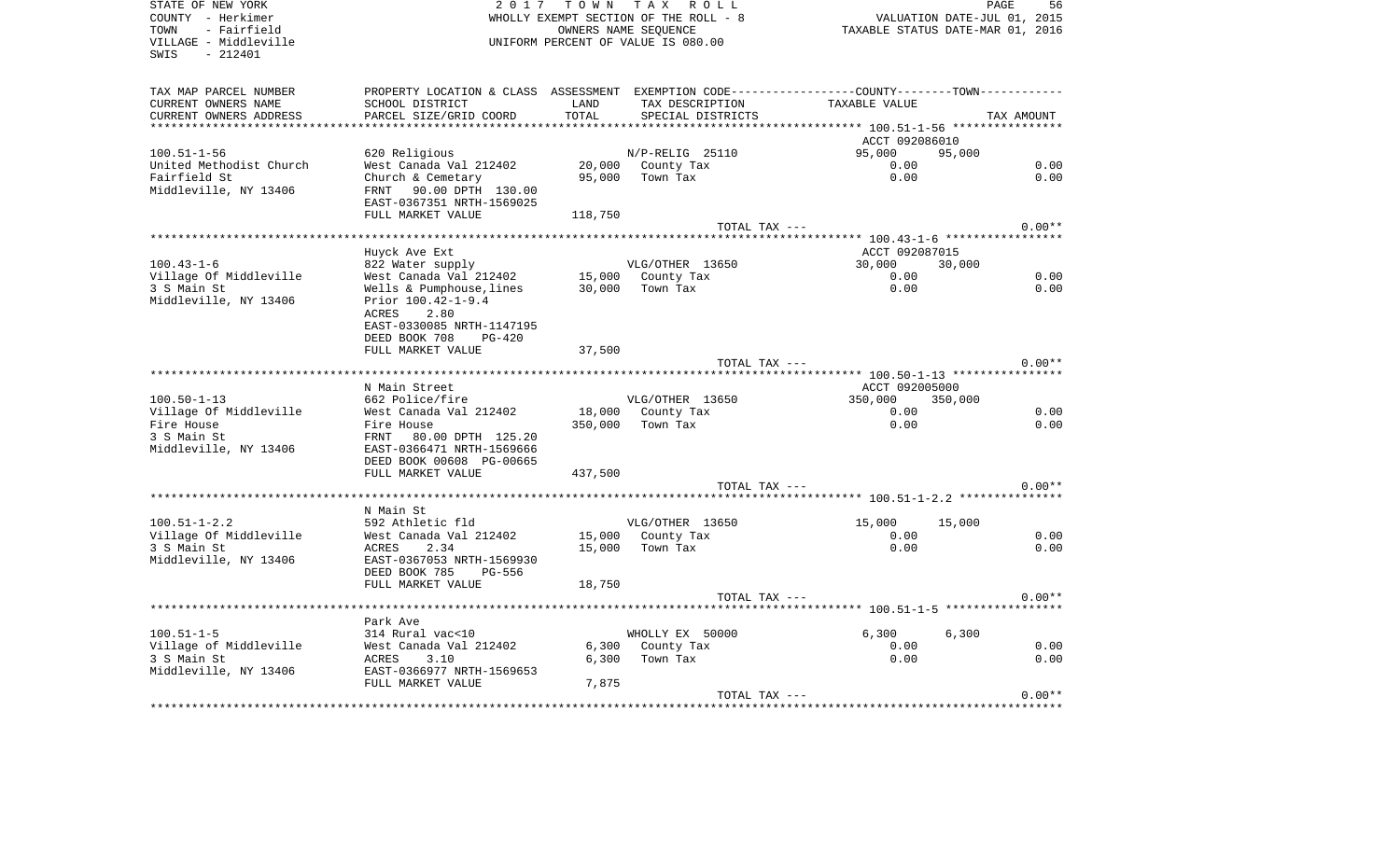STATE OF NEW YORK 2 0 1 7 T O W N T A X R O L L PAGE 57COUNTY - Herkimer WHOLLY EXEMPT SECTION OF THE ROLL - 8 VALUATION DATE-JUL 01, 2015 TOWN - Fairfield **Taxable State of the CONNERT CONNERS NAME SEQUENCE** THE STATUS DATE-MAR 01, 2016 VILLAGE - Middleville UNIFORM PERCENT OF VALUE IS 080.00SWIS - 212401TAX MAP PARCEL NUMBER PROPERTY LOCATION & CLASS ASSESSMENT EXEMPTION CODE------------------COUNTY--------TOWN------------ CURRENT OWNERS NAME SCHOOL DISTRICT LAND TAX DESCRIPTION TAXABLE VALUECURRENT OWNERS ADDRESS PARCEL SIZE/GRID COORD TOTAL SPECIAL DISTRICTS TAX AMOUNT \*\*\*\*\*\*\*\*\*\*\*\*\*\*\*\*\*\*\*\*\*\*\*\*\*\*\*\*\*\*\*\*\*\*\*\*\*\*\*\*\*\*\*\*\*\*\*\*\*\*\*\*\*\*\*\*\*\*\*\*\*\*\*\*\*\*\*\*\*\*\*\*\*\*\*\*\*\*\*\*\*\*\*\*\*\*\*\*\*\*\*\*\*\*\*\*\*\*\*\*\*\*\* 100.51-1-6.2 \*\*\*\*\*\*\*\*\*\*\*\*\*\*\* Park Ave100.51-1-6.2 311 Res vac land MUN OWNED 13100 5,000 5,000 Village Of Middleville West Canada Val 212402 5,000 County Tax 0.00 0.00 0.00 0.00 3 S Main St FRNT 20.00 DPTH 248.00 5,000 Town Tax 0.00 0.00 Middleville, NY 13406 EAST-0367159 NRTH-1569774 DEED BOOK 895 PG-476FULL MARKET VALUE 6,250 TOTAL TAX  $---$  0.00\*\* \*\*\*\*\*\*\*\*\*\*\*\*\*\*\*\*\*\*\*\*\*\*\*\*\*\*\*\*\*\*\*\*\*\*\*\*\*\*\*\*\*\*\*\*\*\*\*\*\*\*\*\*\*\*\*\*\*\*\*\*\*\*\*\*\*\*\*\*\*\*\*\*\*\*\*\*\*\*\*\*\*\*\*\*\*\*\*\*\*\*\*\*\*\*\*\*\*\*\*\*\*\*\* 100.51-1-48 \*\*\*\*\*\*\*\*\*\*\*\*\*\*\*\* S Main St Accr 092002580 100.51-1-48 652 Govt bldgs VLG/OTHER 13650 575,000 575,000 Village Of Middleville West Canada Val 212402 40,000 County Tax 0.00 0.00 0.00 0.00 3 S Main St Municipal Hall 575,000 Town Tax 0.00 0.00 Middleville, NY 13406 FRNT 86.00 DPTH 111.00 EAST-0366971 NRTH-1568939 FULL MARKET VALUE 718,750 TOTAL TAX  $---$  0.00\*\* \*\*\*\*\*\*\*\*\*\*\*\*\*\*\*\*\*\*\*\*\*\*\*\*\*\*\*\*\*\*\*\*\*\*\*\*\*\*\*\*\*\*\*\*\*\*\*\*\*\*\*\*\*\*\*\*\*\*\*\*\*\*\*\*\*\*\*\*\*\*\*\*\*\*\*\*\*\*\*\*\*\*\*\*\*\*\*\*\*\*\*\*\*\*\*\*\*\*\*\*\*\*\* 100.51-1-49.1 \*\*\*\*\*\*\*\*\*\*\*\*\*\*7 S Main St ACCT 092004110 100.51-1-49.1 331 Com vac w/im MUN OWNED 13100 6,000 6,000 Village Of Middleville West Canada Val 212402 2,000 County Tax 0.00 0.00 3 S Main St FRNT 17.00 DPTH 230.90 6,000 Town Tax 0.00 0.00 Middleville, NY 13406 ACRES 0.25 EAST-0367037 NRTH-1568863 DEED BOOK 836 PG-538FULL MARKET VALUE 7,500 TOTAL TAX  $---$  0.00\*\* \*\*\*\*\*\*\*\*\*\*\*\*\*\*\*\*\*\*\*\*\*\*\*\*\*\*\*\*\*\*\*\*\*\*\*\*\*\*\*\*\*\*\*\*\*\*\*\*\*\*\*\*\*\*\*\*\*\*\*\*\*\*\*\*\*\*\*\*\*\*\*\*\*\*\*\*\*\*\*\*\*\*\*\*\*\*\*\*\*\*\*\*\*\*\*\*\*\*\*\*\*\*\* 100.59-1-3 \*\*\*\*\*\*\*\*\*\*\*\*\*\*\*\*\*Bridge St ACCT 092000840 100.59-1-3 330 Vacant comm VLG/OTHER 13650 25,000 25,000 Village Of Middleville West Canada Val 212402 25,000 County Tax 0.00 0.00 3 S Main St FRNT 69.50 DPTH 124.50 25,000 Town Tax 0.00 0.00 Middleville, NY 13406 EAST-0366799 NRTH-1568759 DEED BOOK 768 PG-386 FULL MARKET VALUE 31,250 TOTAL TAX  $---$  0.00\*\* \*\*\*\*\*\*\*\*\*\*\*\*\*\*\*\*\*\*\*\*\*\*\*\*\*\*\*\*\*\*\*\*\*\*\*\*\*\*\*\*\*\*\*\*\*\*\*\*\*\*\*\*\*\*\*\*\*\*\*\*\*\*\*\*\*\*\*\*\*\*\*\*\*\*\*\*\*\*\*\*\*\*\*\*\*\*\*\*\*\*\*\*\*\*\*\*\*\*\*\*\*\*\* 100.59-1-4 \*\*\*\*\*\*\*\*\*\*\*\*\*\*\*\*\*S Main St <br>
S Main St 
and the Contract Contract 
and the ACCT 092000900 100.59-1-4 653 Govt pk lot VLG/OTHER 13650 50,000 50,000 Village Of Middleville West Canada Val 212402 50,000 County Tax 0.00 0.00 0.00 0.00 3 S Main St Character Charles Control Control Control Control Control Control Control Control Control Control Control Control Control Control Control Control Control Control Control Control Control Control Control Control Middleville, NY 13406 FRNT 160.00 DPTH 107.00 EAST-0366864 NRTH-1568798 DEED BOOK 768 PG-386FULL MARKET VALUE 62,500 TOTAL TAX  $---$  0.00\*\* \*\*\*\*\*\*\*\*\*\*\*\*\*\*\*\*\*\*\*\*\*\*\*\*\*\*\*\*\*\*\*\*\*\*\*\*\*\*\*\*\*\*\*\*\*\*\*\*\*\*\*\*\*\*\*\*\*\*\*\*\*\*\*\*\*\*\*\*\*\*\*\*\*\*\*\*\*\*\*\*\*\*\*\*\*\*\*\*\*\*\*\*\*\*\*\*\*\*\*\*\*\*\*\*\*\*\*\*\*\*\*\*\*\*\*\*\*\*\*\*\*\*\*\*\*\*\*\*\*\*\*\*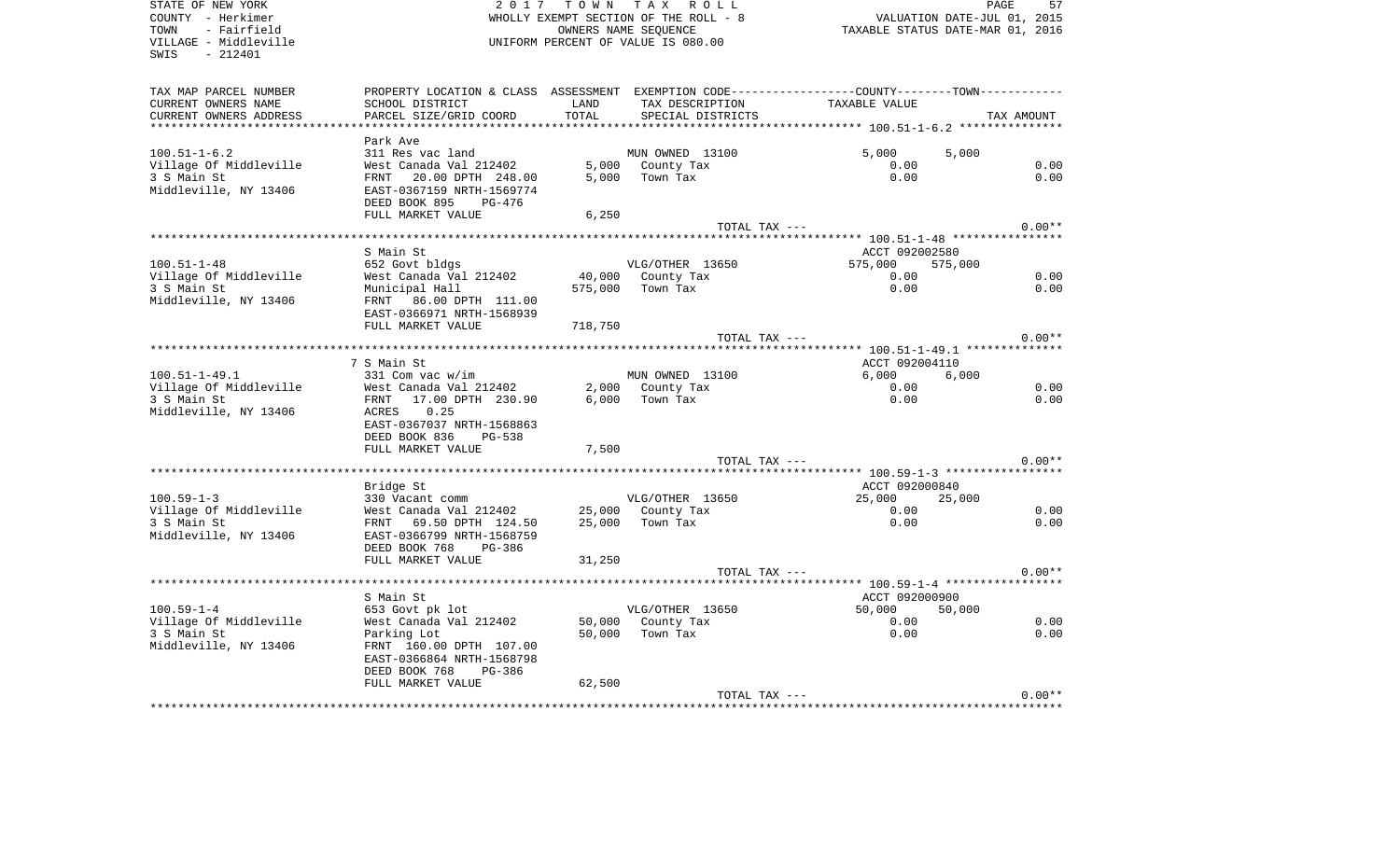| STATE OF NEW YORK      |                                      |        | 2017 TOWN TAX ROLL                    |                                                              | 58<br>PAGE                       |  |  |  |
|------------------------|--------------------------------------|--------|---------------------------------------|--------------------------------------------------------------|----------------------------------|--|--|--|
| – Herkimer<br>COUNTY   |                                      |        | WHOLLY EXEMPT SECTION OF THE ROLL - 8 |                                                              | VALUATION DATE-JUL 01, 2015      |  |  |  |
| - Fairfield<br>TOWN    |                                      |        | OWNERS NAME SEQUENCE                  |                                                              | TAXABLE STATUS DATE-MAR 01, 2016 |  |  |  |
| VILLAGE - Middleville  |                                      |        | UNIFORM PERCENT OF VALUE IS 080.00    |                                                              |                                  |  |  |  |
| $-212401$<br>SWIS      |                                      |        |                                       |                                                              |                                  |  |  |  |
|                        |                                      |        |                                       |                                                              |                                  |  |  |  |
|                        |                                      |        |                                       |                                                              |                                  |  |  |  |
| TAX MAP PARCEL NUMBER  | PROPERTY LOCATION & CLASS ASSESSMENT |        |                                       | EXEMPTION CODE-----------------COUNTY--------TOWN----------- |                                  |  |  |  |
| CURRENT OWNERS NAME    | SCHOOL DISTRICT                      | LAND   | TAX DESCRIPTION                       | TAXABLE VALUE                                                |                                  |  |  |  |
| CURRENT OWNERS ADDRESS | PARCEL SIZE/GRID COORD TOTAL         |        | SPECIAL DISTRICTS                     |                                                              | TAX AMOUNT                       |  |  |  |
|                        |                                      |        |                                       |                                                              |                                  |  |  |  |
|                        | Bridge St                            |        |                                       | ACCT 092000870                                               |                                  |  |  |  |
| $100.59 - 1 - 5$       | 330 Vacant comm                      |        | VLG/OTHER 13650                       | 12,000 12,000                                                |                                  |  |  |  |
| Village Of Middleville | West Canada Val 212402 12,000        |        | County Tax                            | 0.00                                                         | 0.00                             |  |  |  |
| 3 S Main St            | FRNT 86.00 DPTH 80.00                | 12,000 | Town Tax                              | 0.00                                                         | 0.00                             |  |  |  |
| Middleville, NY 13406  | EAST-0366773 NRTH-1568679            |        |                                       |                                                              |                                  |  |  |  |
|                        | DEED BOOK 768<br>PG-386              |        |                                       |                                                              |                                  |  |  |  |
|                        | FULL MARKET VALUE                    | 15,000 |                                       |                                                              |                                  |  |  |  |
|                        |                                      |        | TOTAL TAX ---                         |                                                              | $0.00**$                         |  |  |  |
|                        |                                      |        |                                       |                                                              |                                  |  |  |  |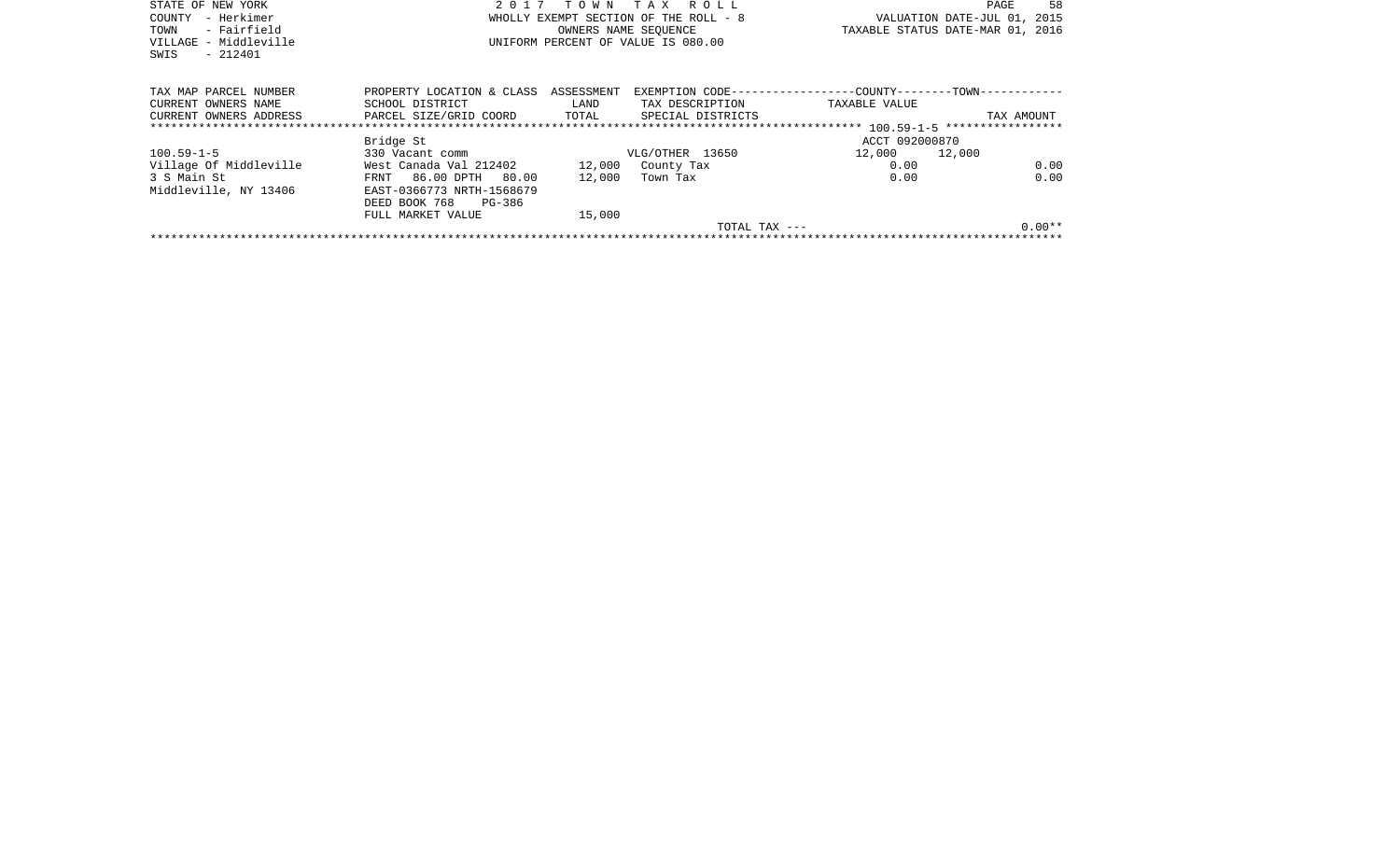| STATE OF NEW YORK     | 2017 TOWN TAX ROLL                    | 59<br>PAGE                       |
|-----------------------|---------------------------------------|----------------------------------|
| COUNTY - Herkimer     | WHOLLY EXEMPT SECTION OF THE ROLL - 8 | VALUATION DATE-JUL 01, 2015      |
| TOWN - Fairfield      |                                       | TAXABLE STATUS DATE-MAR 01, 2016 |
| VILLAGE - Middleville | UNIFORM PERCENT OF VALUE IS 080.00    | RPS155/V04/L015                  |
| - 212401<br>SWIS      |                                       | CURRENT DATE 12/19/2016          |
|                       |                                       |                                  |
|                       | ROLL SUB SECTION- -TOTALS             |                                  |

|      |                            | .∪⊥⊓⊥         | $\blacksquare$<br>11 L<br>LUIN |               |            | EXEMPT       | ABL.                  | $m \wedge m$<br>. |
|------|----------------------------|---------------|--------------------------------|---------------|------------|--------------|-----------------------|-------------------|
| CODE | <b>ABST</b><br>. .<br>NAMP | <b>DARCFT</b> | TVDT                           | $\mathcal{L}$ | ,,,<br>שחד | OUN".<br>۱M۲ | $- - - - - -$<br>ALUI | $- - -$<br>. Ал   |

## NO SPECIAL DISTRICTS AT THIS LEVEL

#### \*\*\* S C H O O L D I S T R I C T S U M M A R Y \*\*\*

| CODE   | DISTRICT NAME                    | TOTAL<br>PARCELS | ASSESSED<br>LAND | ASSESSED<br>TOTAL | EXEMPT<br>AMOUNT<br>--------- | TOTAL<br>TAXABLE<br>------------ |
|--------|----------------------------------|------------------|------------------|-------------------|-------------------------------|----------------------------------|
|        |                                  |                  |                  |                   | STAR AMOUNT                   | STAR TAXABLE                     |
|        | West Canada Valley               | 11               | 208,300          | 1169,300          | 1169,300                      |                                  |
| 212402 |                                  |                  |                  |                   |                               |                                  |
|        | SUB-TOTAL                        | 11               | 208,300          | 1169,300          | 1169,300                      |                                  |
|        | $S \cup B - T \cup T A L (CONT)$ |                  |                  |                   |                               |                                  |
|        |                                  |                  |                  |                   |                               |                                  |
|        | TOTAL                            | 11               | 208,300          | 1169,300          | 1169,300                      |                                  |
|        | TO TAL (CONT)                    |                  |                  |                   |                               |                                  |

# \*\*\* S Y S T E M C O D E S S U M M A R Y \*\*\*

| CODE  | DESCRIPTION        | TOTAL<br>PARCELS | COUNTY         | TOWN           |
|-------|--------------------|------------------|----------------|----------------|
| 50000 | WHOLLY EX<br>тотаь |                  | 6,300<br>6,300 | 6,300<br>6,300 |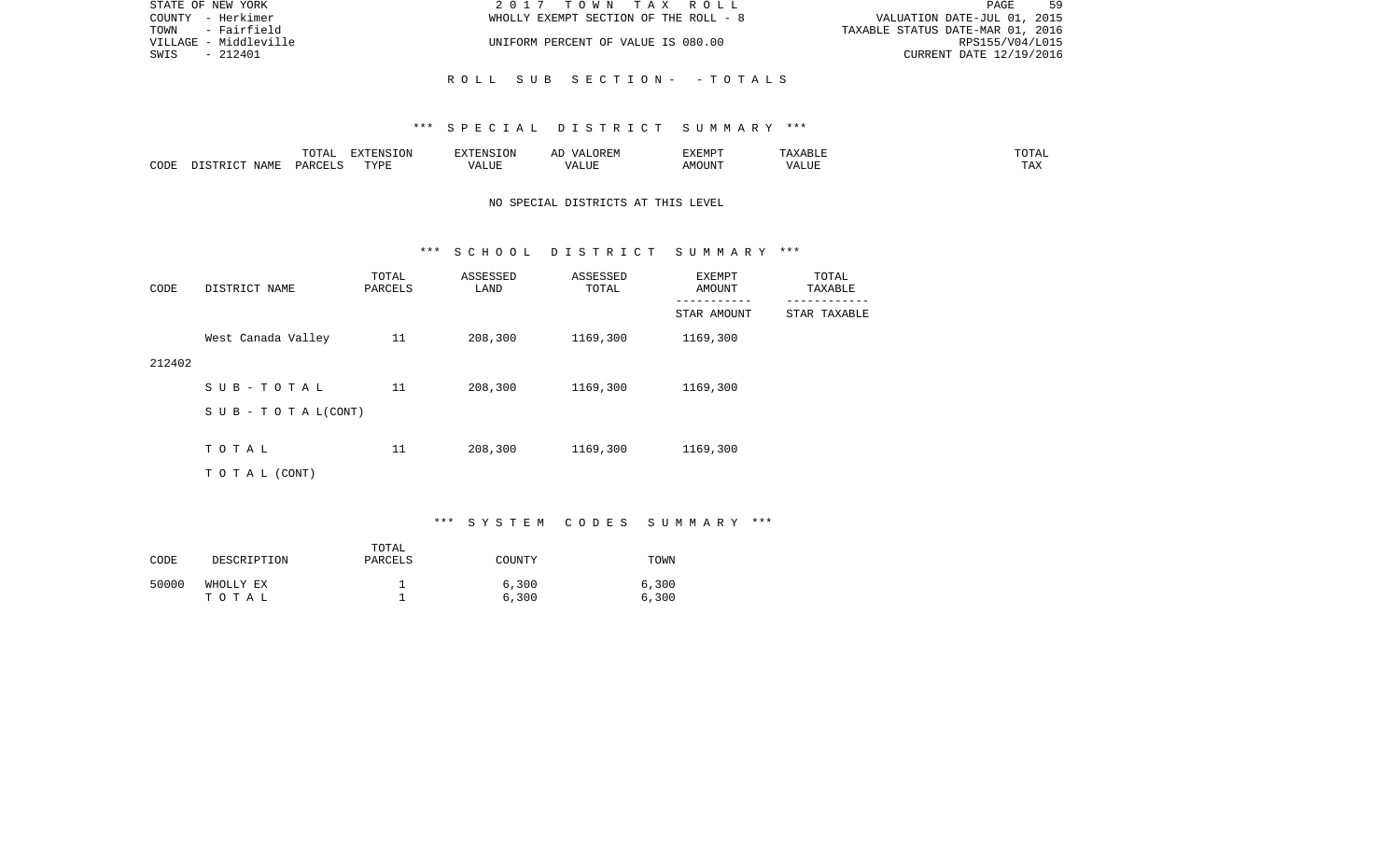|                       | 2017 TOWN TAX ROLL                    | -60<br>PAGE                      |
|-----------------------|---------------------------------------|----------------------------------|
| COUNTY - Herkimer     | WHOLLY EXEMPT SECTION OF THE ROLL - 8 | VALUATION DATE-JUL 01, 2015      |
| TOWN - Fairfield      |                                       | TAXABLE STATUS DATE-MAR 01, 2016 |
| VILLAGE - Middleville | UNIFORM PERCENT OF VALUE IS 080.00    | RPS155/V04/L015                  |
| - 212401              |                                       | CURRENT DATE 12/19/2016          |
|                       |                                       |                                  |
|                       |                                       |                                  |

## \*\*\* E X E M P T I O N S U M M A R Y \*\*\*

R O L L S U B S E C T I O N - - T O T A L S

| CODE           | DESCRIPTION            | TOTAL<br>PARCELS | COUNTY             | TOWN               |
|----------------|------------------------|------------------|--------------------|--------------------|
| 13100<br>13650 | MUN OWNED<br>VLG/OTHER |                  | 11,000<br>1057,000 | 11,000<br>1057,000 |
| 25110          | $N/P-RELLIG$           |                  | 95,000             | 95,000             |
|                | TOTAL                  | 10               | 1163,000           | 1163,000           |

| ROLL<br><b>SEC</b> | DESCRIPTION                                    | TOTAL<br>PARCELS | ASSESSED<br>LAND | ASSESSED<br>TOTAL | <b>EXEMPT</b><br><b>AMOUNT</b><br>-----------<br>STAR AMOUNT | TOTAL<br>TAXABLE<br>STAR TAXABLE | TOTAL<br>TAX |
|--------------------|------------------------------------------------|------------------|------------------|-------------------|--------------------------------------------------------------|----------------------------------|--------------|
|                    | RS 8 TOTAL<br>SPEC DIST TAXES<br>WHOLLY EXEMPT |                  | 208,300          | 1169,300          | 1,169,300                                                    |                                  |              |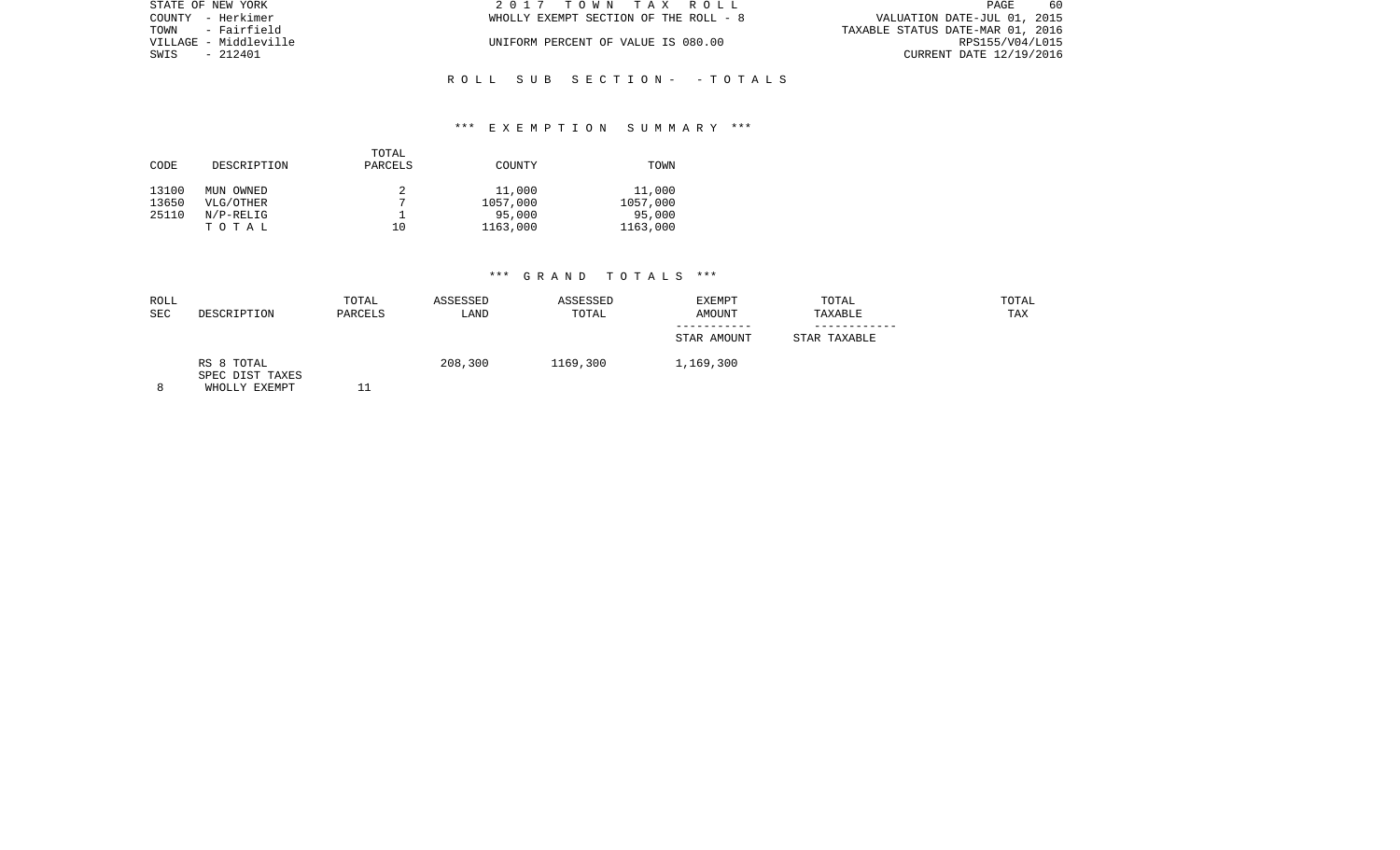| STATE OF NEW YORK     | 2017 TOWN TAX ROLL                    | PAGE<br>-61                      |
|-----------------------|---------------------------------------|----------------------------------|
| COUNTY - Herkimer     | WHOLLY EXEMPT SECTION OF THE ROLL - 8 | VALUATION DATE-JUL 01, 2015      |
| TOWN<br>- Fairfield   |                                       | TAXABLE STATUS DATE-MAR 01, 2016 |
| VILLAGE - Middleville | UNIFORM PERCENT OF VALUE IS 080.00    | RPS155/V04/L015                  |
| SWIS<br>- 212401      |                                       | CURRENT DATE 12/19/2016          |
|                       |                                       |                                  |

R O L L S E C T I O N T O T A L S

|      |      | ---- | EXTENSION  |            | . JK LIV                             | "ת אים א<br>┚┵┻┸ | . .<br><b>ABLI</b> | .                     |
|------|------|------|------------|------------|--------------------------------------|------------------|--------------------|-----------------------|
| CODI | IAME |      | $\pi$<br>. | ם דדיד ה77 | $^{\circ}$ TTT.<br>$\sqrt{2}$<br>,,, | MOUN.            | 77T<br>ALUT        | $m \times v$<br>T LAV |

# NO SPECIAL DISTRICTS AT THIS LEVEL

#### \*\*\* S C H O O L D I S T R I C T S U M M A R Y \*\*\*

| CODE   | DISTRICT NAME             | TOTAL<br>PARCELS | ASSESSED<br>LAND | ASSESSED<br>TOTAL | EXEMPT<br>AMOUNT         | TOTAL<br>TAXABLE           |
|--------|---------------------------|------------------|------------------|-------------------|--------------------------|----------------------------|
|        |                           |                  |                  |                   | ---------<br>STAR AMOUNT | ----------<br>STAR TAXABLE |
|        | West Canada Valley        | 11               | 208,300          | 1169,300          | 1169,300                 |                            |
| 212402 |                           |                  |                  |                   |                          |                            |
|        | SUB-TOTAL                 | 11               | 208,300          | 1169,300          | 1169,300                 |                            |
|        | S U B - T O T A $L(CONT)$ |                  |                  |                   |                          |                            |
|        |                           |                  |                  |                   |                          |                            |
|        | TOTAL                     | 11               | 208,300          | 1169,300          | 1169,300                 |                            |
|        | TO TAL (CONT)             |                  |                  |                   |                          |                            |

# \*\*\* S Y S T E M C O D E S S U M M A R Y \*\*\*

| CODE  | DESCRIPTION        | TOTAL<br>PARCELS | COUNTY         | TOWN           |
|-------|--------------------|------------------|----------------|----------------|
| 50000 | WHOLLY EX<br>тотаь |                  | 6,300<br>6,300 | 6,300<br>6,300 |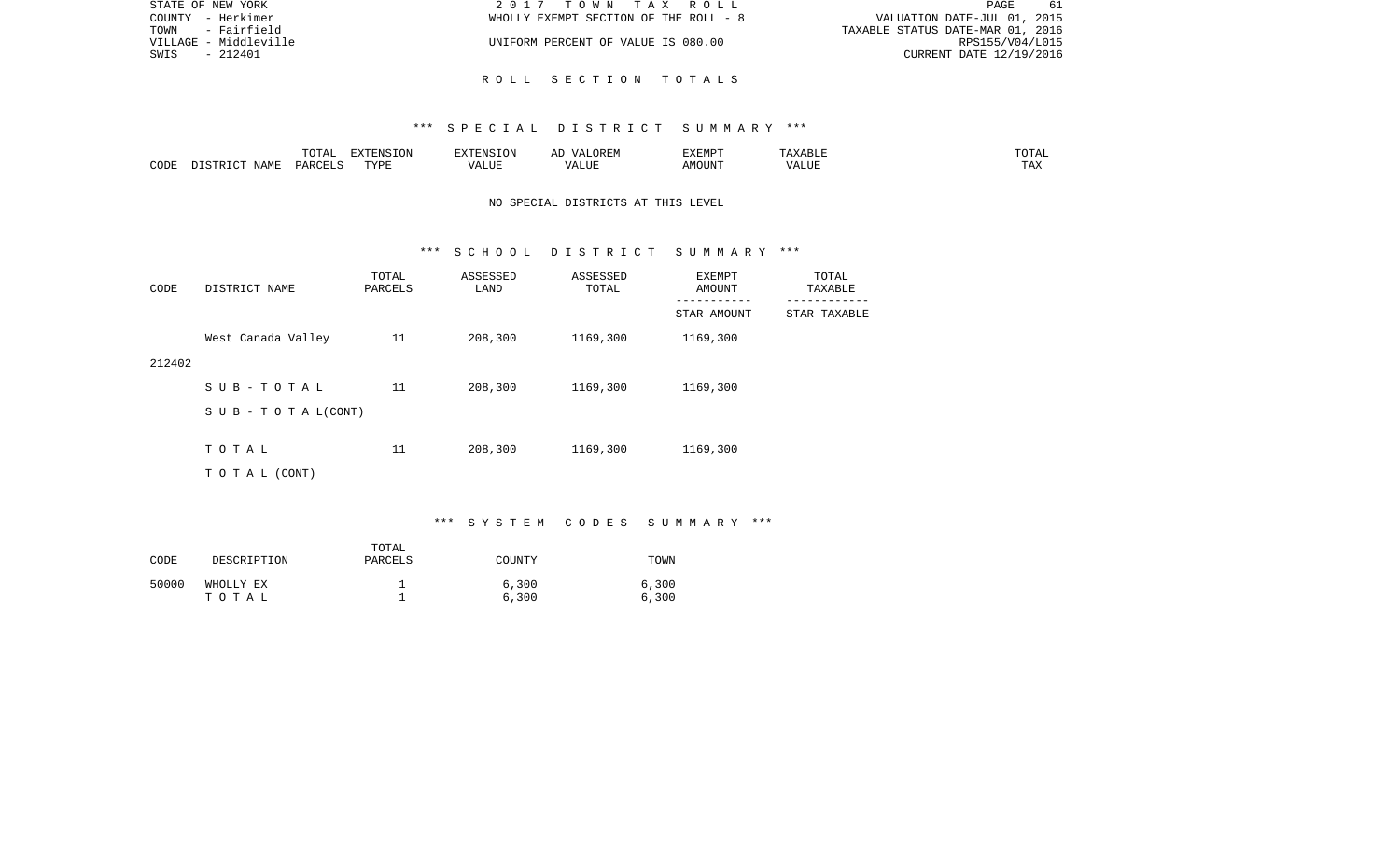| STATE OF NEW YORK     | 2017 TOWN TAX ROLL                    | 62<br>PAGE                       |
|-----------------------|---------------------------------------|----------------------------------|
| COUNTY - Herkimer     | WHOLLY EXEMPT SECTION OF THE ROLL - 8 | VALUATION DATE-JUL 01, 2015      |
| TOWN - Fairfield      |                                       | TAXABLE STATUS DATE-MAR 01, 2016 |
| VILLAGE - Middleville | UNIFORM PERCENT OF VALUE IS 080.00    | RPS155/V04/L015                  |
| SWIS<br>- 212401      |                                       | CURRENT DATE 12/19/2016          |
|                       |                                       |                                  |

R O L L S E C T I O N T O T A L S

## \*\*\* E X E M P T I O N S U M M A R Y \*\*\*

| CODE  | DESCRIPTION | TOTAL<br>PARCELS | COUNTY   | TOWN     |
|-------|-------------|------------------|----------|----------|
| 13100 | MUN OWNED   |                  | 11,000   | 11,000   |
| 13650 | VLG/OTHER   | π                | 1057,000 | 1057,000 |
| 25110 | $N/P-RELIG$ |                  | 95,000   | 95,000   |
|       | TOTAL       | 10               | 1163,000 | 1163,000 |

| ROLL<br><b>SEC</b> | DESCRIPTION                                    | TOTAL<br>PARCELS | ASSESSED<br>LAND | ASSESSED<br>TOTAL | <b>EXEMPT</b><br><b>AMOUNT</b> | TOTAL<br>TAXABLE | TOTAL<br>TAX |
|--------------------|------------------------------------------------|------------------|------------------|-------------------|--------------------------------|------------------|--------------|
|                    |                                                |                  |                  |                   | STAR AMOUNT                    | STAR TAXABLE     |              |
|                    | RS 8 TOTAL<br>SPEC DIST TAXES<br>WHOLLY EXEMPT |                  | 208,300          | 1169,300          | 1,169,300                      |                  |              |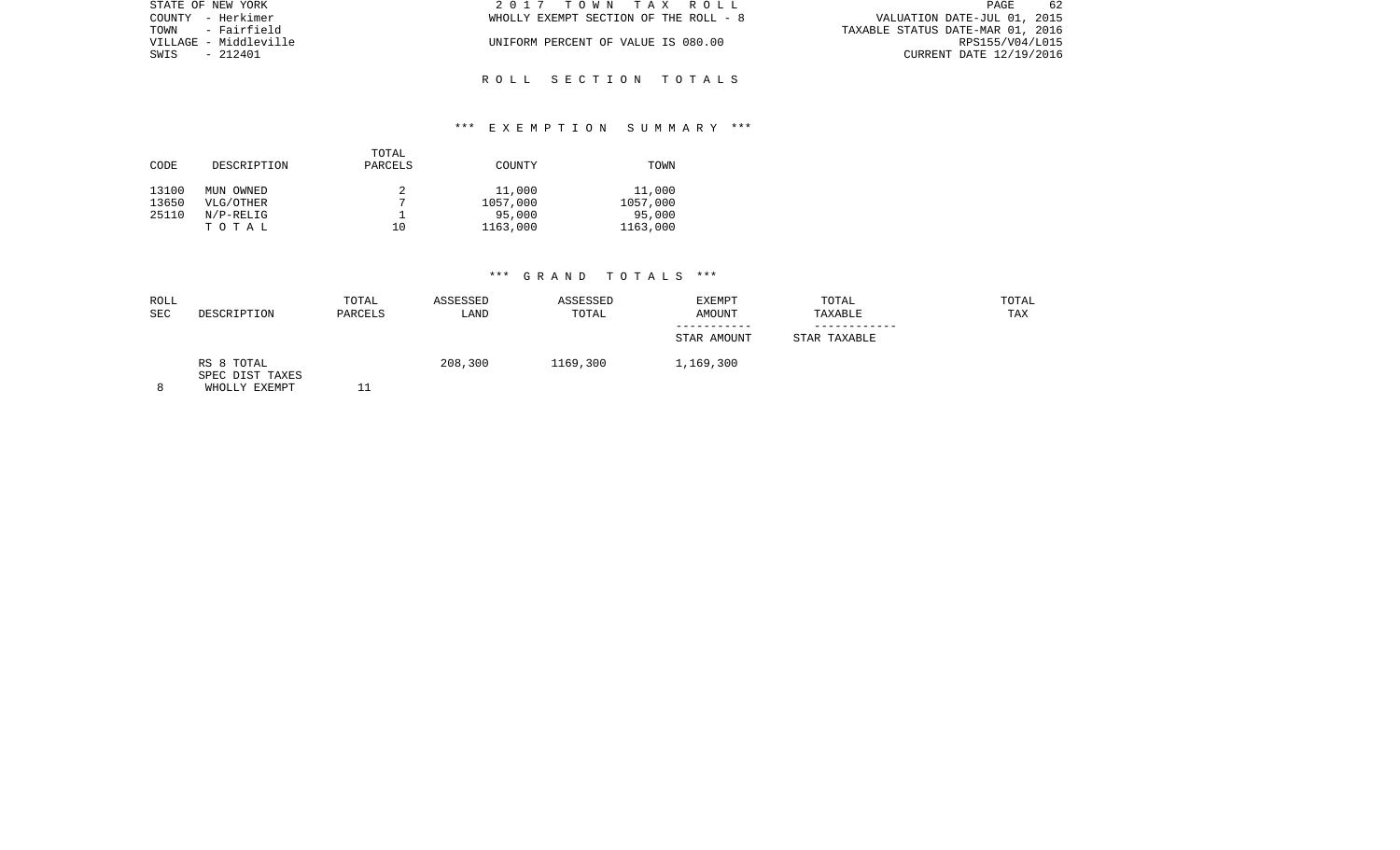| STATE OF NEW YORK     | 2017 TOWN TAX ROLL | 63<br>PAGE                       |
|-----------------------|--------------------|----------------------------------|
| COUNTY - Herkimer     |                    | VALUATION DATE-JUL 01, 2015      |
| TOWN - Fairfield      | SWIS TOTALS        | TAXABLE STATUS DATE-MAR 01, 2016 |
| VILLAGE - Middleville |                    | RPS155/V04/L015                  |
| SWIS<br>- 212401      |                    | CURRENT DATE 12/19/2016          |
|                       |                    |                                  |
|                       |                    |                                  |

|      | $m \wedge m$<br>$\Gamma$ | -------<br>---<br>$\overline{1}$ |           | <u>д</u> і<br>∼ | YEMP. | --                               | ∸⊷           | $m \wedge n$            |
|------|--------------------------|----------------------------------|-----------|-----------------|-------|----------------------------------|--------------|-------------------------|
| CODE | レムド                      | TVDI                             | $- - - -$ |                 | 550T  | . <b></b><br>a HC.<br>$\sqrt{ }$ | $\neg$ $\pi$ | $m \times r$<br>- - - - |

#### NO SPECIAL DISTRICTS AT THIS LEVEL

### \*\*\* S C H O O L D I S T R I C T S U M M A R Y \*\*\*

| CODE   | DISTRICT NAME             | TOTAL<br>PARCELS | ASSESSED<br>LAND | ASSESSED<br>TOTAL | EXEMPT<br>AMOUNT | TOTAL<br>TAXABLE |
|--------|---------------------------|------------------|------------------|-------------------|------------------|------------------|
|        |                           |                  |                  |                   | STAR AMOUNT      | STAR TAXABLE     |
|        | West Canada Valley        | 177              | 2056,800         | 12980,890         | 1197,277         | 11,783,613       |
| 212402 |                           |                  |                  |                   | 2995,680         | 8,787,933        |
|        | $S$ U B - T O T A L       | 177              | 2056,800         | 12980,890         | 1197,277         | 11,783,613       |
|        | S U B - T O T A $L(CONT)$ |                  |                  |                   | 2995,680         | 8,787,933        |
|        |                           |                  |                  |                   |                  |                  |
|        | TOTAL                     | 177              | 2056,800         | 12980,890         | 1197,277         | 11,783,613       |
|        | TO TAL (CONT)             |                  |                  |                   | 2995,680         | 8,787,933        |

### \*\*\* S Y S T E M C O D E S S U M M A R Y \*\*\*

| CODE  | DESCRIPTION        | TOTAL<br>PARCELS | COUNTY         | TOWN           |
|-------|--------------------|------------------|----------------|----------------|
| 50000 | WHOLLY EX<br>тотаь |                  | 6,300<br>6,300 | 6,300<br>6,300 |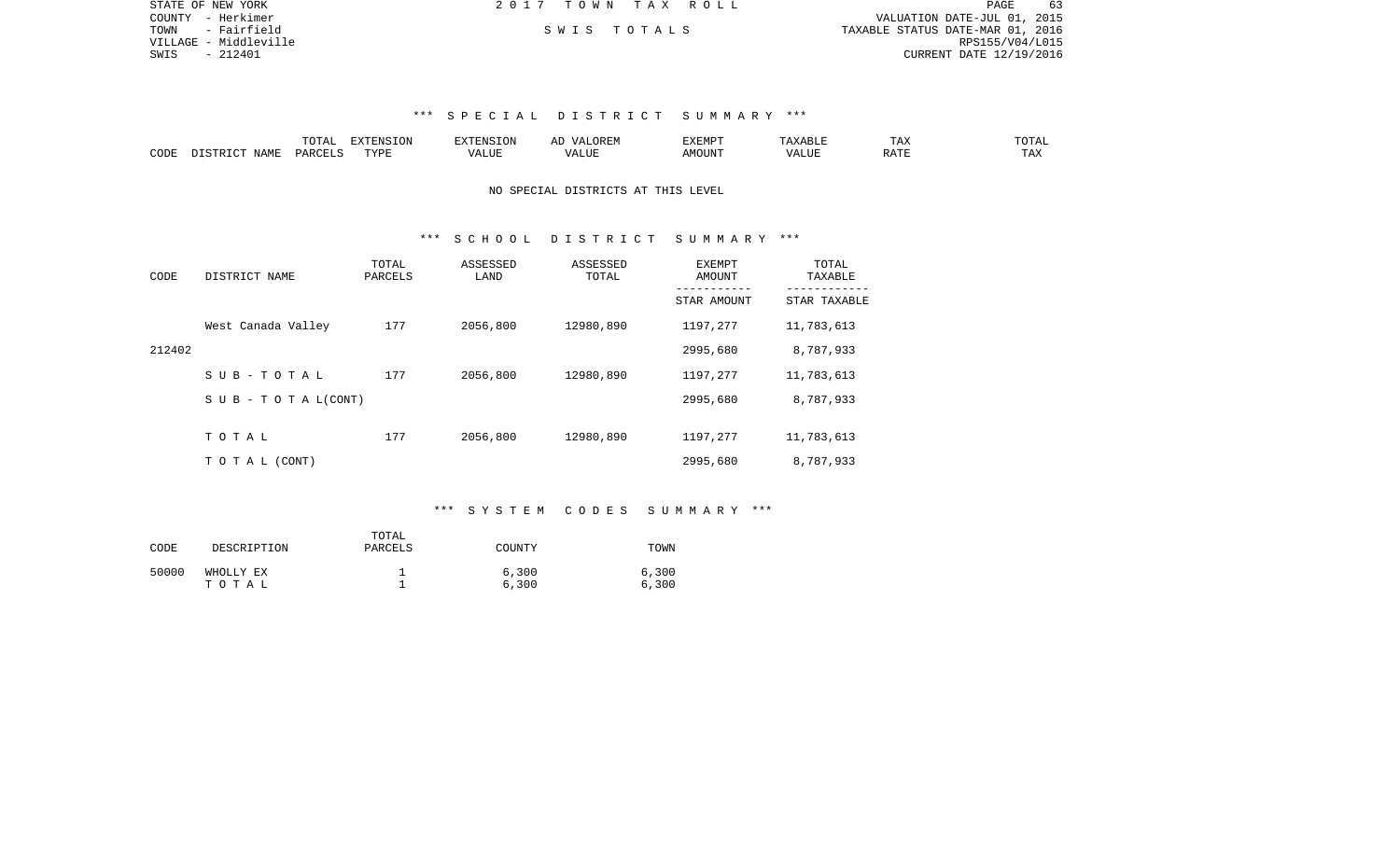PAGE 64 COUNTY - Herkimer VALUATION DATE-JUL 01, 2015 TOWN - Fairfield S W I S T O T A L S TAXABLE STATUS DATE-MAR 01, 2016 CURRENT DATE 12/19/2016

STATE OF NEW YORK **2017 TOWN TAX ROLL** 

VILLAGE - Middleville<br>SWIS - 212401

# \*\*\* E X E M P T I O N S U M M A R Y \*\*\*

|       |                | TOTAL   |          |          |
|-------|----------------|---------|----------|----------|
| CODE  | DESCRIPTION    | PARCELS | COUNTY   | TOWN     |
| 13100 | MUN OWNED      | 2       | 11,000   | 11,000   |
|       |                |         |          |          |
| 13650 | VLG/OTHER      | 7       | 1057,000 | 1057,000 |
| 25110 | $N/P-RELIG$    |         | 95,000   | 95,000   |
| 41121 | VET WAR CT     |         | 7,200    | 9,600    |
| 41122 | VET WAR C      | 4       | 28,800   |          |
| 41123 | VET WAR T      | 4       |          | 38,400   |
| 41131 | VET COM CT     | 2       | 24,000   | 32,000   |
| 41132 | VET COM C      | 11      | 132,000  |          |
| 41133 | VET COM T      | 11      |          | 175,000  |
| 41141 | VET DIS CT     | 2       | 32,200   | 32,200   |
| 41161 | $CW$ 15 $VET/$ |         | 7,200    |          |
| 41162 | $CW$ 15 $VET/$ |         | 7,200    |          |
| 41171 | CW DISBLD      |         | 24,000   |          |
| 41720 | AG MKTS L      | 2       | 27,145   | 27,145   |
| 41801 | AGED-CT        |         | 37,500   | 37,500   |
| 47100 | Mass Telec     |         | 832      | 832      |
|       | тотаь          | 52      | 1491,077 | 1515,677 |

| ROLL<br>SEC | DESCRIPTION                                                                  | TOTAL<br>PARCELS | ASSESSED<br>LAND     | ASSESSED<br>TOTAL      | <b>EXEMPT</b><br>AMOUNT<br>STAR AMOUNT | TOTAL<br>TAXABLE<br>STAR TAXABLE | TAX<br><b>RATE</b>   |                                                 |
|-------------|------------------------------------------------------------------------------|------------------|----------------------|------------------------|----------------------------------------|----------------------------------|----------------------|-------------------------------------------------|
|             | County Tax<br>Town Tax<br>School Relevy<br>Village Relevy<br>SPEC DIST TAXES |                  | 1831,800<br>1831,800 | 11433,200<br>11433,200 | 327,245<br>351,845                     | 11,105,955<br>11,081,355         | 7.242275<br>2.448982 | 80,432.37<br>27,137.92<br>10,021.70<br>3,979.26 |
|             | TAXABLE                                                                      | 158              |                      |                        |                                        |                                  |                      | 121,571.25                                      |
|             | County Tax<br>Town Tax                                                       |                  |                      | 151,789<br>151,789     |                                        | 151,789<br>151,789               | 7.242275<br>2.448982 | 1,099.30<br>371.73                              |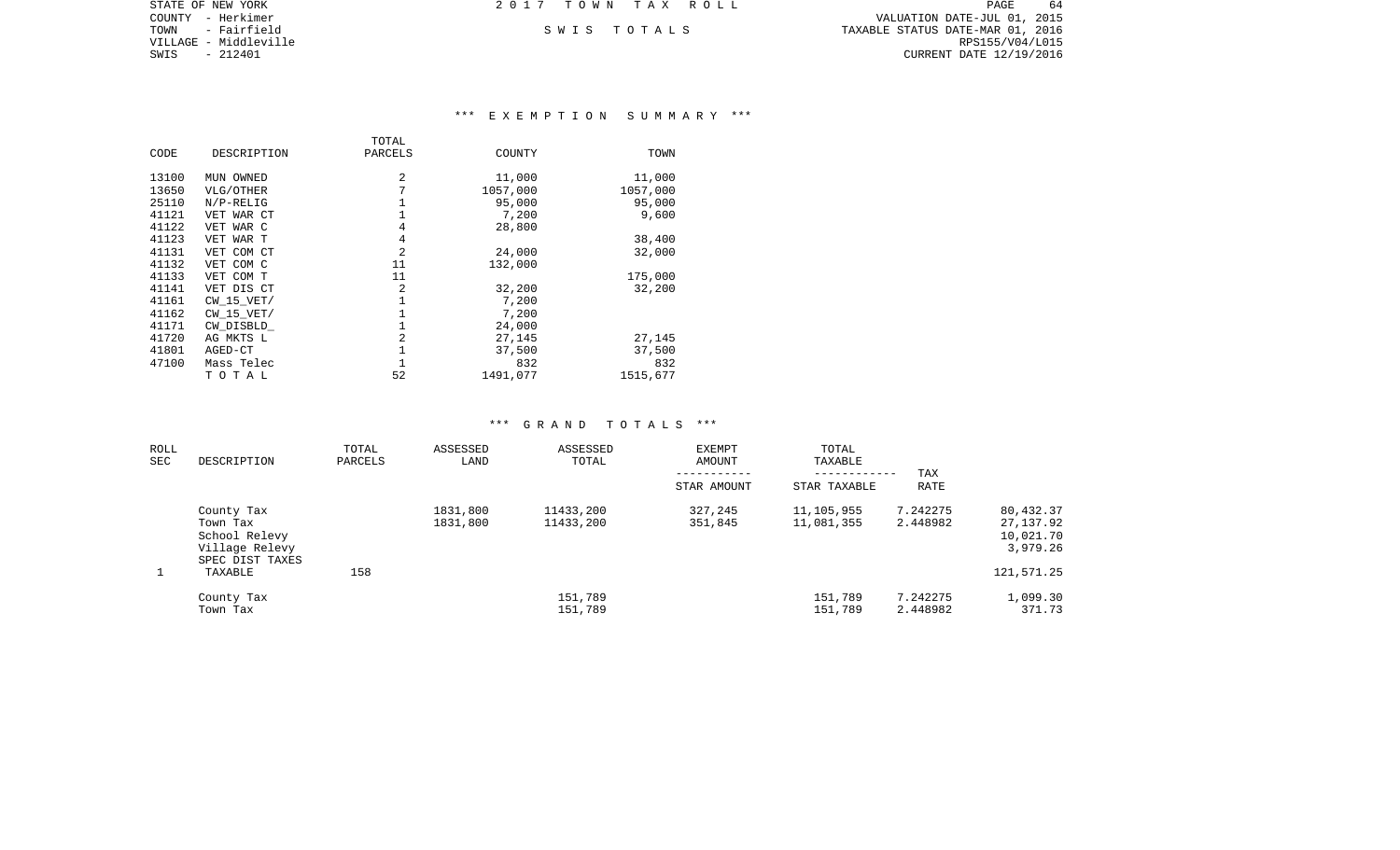STATE OF NEW YORK **EXECUTE:** A G L L 2 0 1 7 T O W N T A X R O L L COUNTY - Herkimer VALUATION DATE-JUL 01, 2015

VILLAGE - Middleville<br>SWIS - 212401

TOWN - Fairfield S W I S T O T A L S TAXABLE STATUS DATE-MAR 01, 2016 CURRENT DATE 12/19/2016

PAGE 65

| <b>ROLL</b><br>SEC | DESCRIPTION                                                                  | TOTAL<br>PARCELS | ASSESSED<br>LAND     | ASSESSED<br>TOTAL      | <b>EXEMPT</b><br><b>AMOUNT</b><br>--------- | TOTAL<br>TAXABLE          | <b>TAX</b>           |                                                 |
|--------------------|------------------------------------------------------------------------------|------------------|----------------------|------------------------|---------------------------------------------|---------------------------|----------------------|-------------------------------------------------|
|                    |                                                                              |                  |                      |                        | STAR AMOUNT                                 | ---------<br>STAR TAXABLE | <b>RATE</b>          |                                                 |
| 5                  | SPEC DIST TAXES<br>SPECIAL FRANCHISE                                         | 3                |                      |                        |                                             |                           |                      | 1,471.03                                        |
|                    | County Tax<br>Town Tax<br>SPEC DIST TAXES                                    |                  | 16,700<br>16,700     | 226,601<br>226,601     | 832<br>832                                  | 225,769<br>225,769        | 7.242275<br>2.448982 | 1,635.09<br>552.91                              |
| 6                  | UTILITIES & N.C.                                                             | 5                |                      |                        |                                             |                           |                      | 2,188.00                                        |
| 8                  | RS 8 TOTAL<br>SPEC DIST TAXES<br>WHOLLY EXEMPT                               | 11               | 208,300              | 1169,300               | 1,169,300                                   |                           |                      |                                                 |
|                    | County Tax<br>Town Tax<br>School Relevy<br>Village Relevy<br>SPEC DIST TAXES |                  | 2056,800<br>2056,800 | 12980,890<br>12980,890 | 1,497,377<br>1,521,977                      | 11,483,513<br>11,458,913  | 7.242275<br>2.448982 | 83,166.76<br>28,062.56<br>10,021.70<br>3,979.26 |
| $\ast$             | TOTAL<br>SUB                                                                 | 177              |                      |                        |                                             |                           |                      | 125,230.28                                      |
|                    | County Tax<br>Town Tax<br>School Relevy<br>Village Relevy<br>SPEC DIST TAXES |                  | 2056,800<br>2056,800 | 12980,890<br>12980,890 | 1,497,377<br>1,521,977                      | 11,483,513<br>11,458,913  | 7.242275<br>2.448982 | 83,166.76<br>28,062.56<br>10,021.70<br>3,979.26 |
| $* *$              | GRAND TOTAL                                                                  | 177              |                      |                        |                                             |                           |                      | 125,230.28                                      |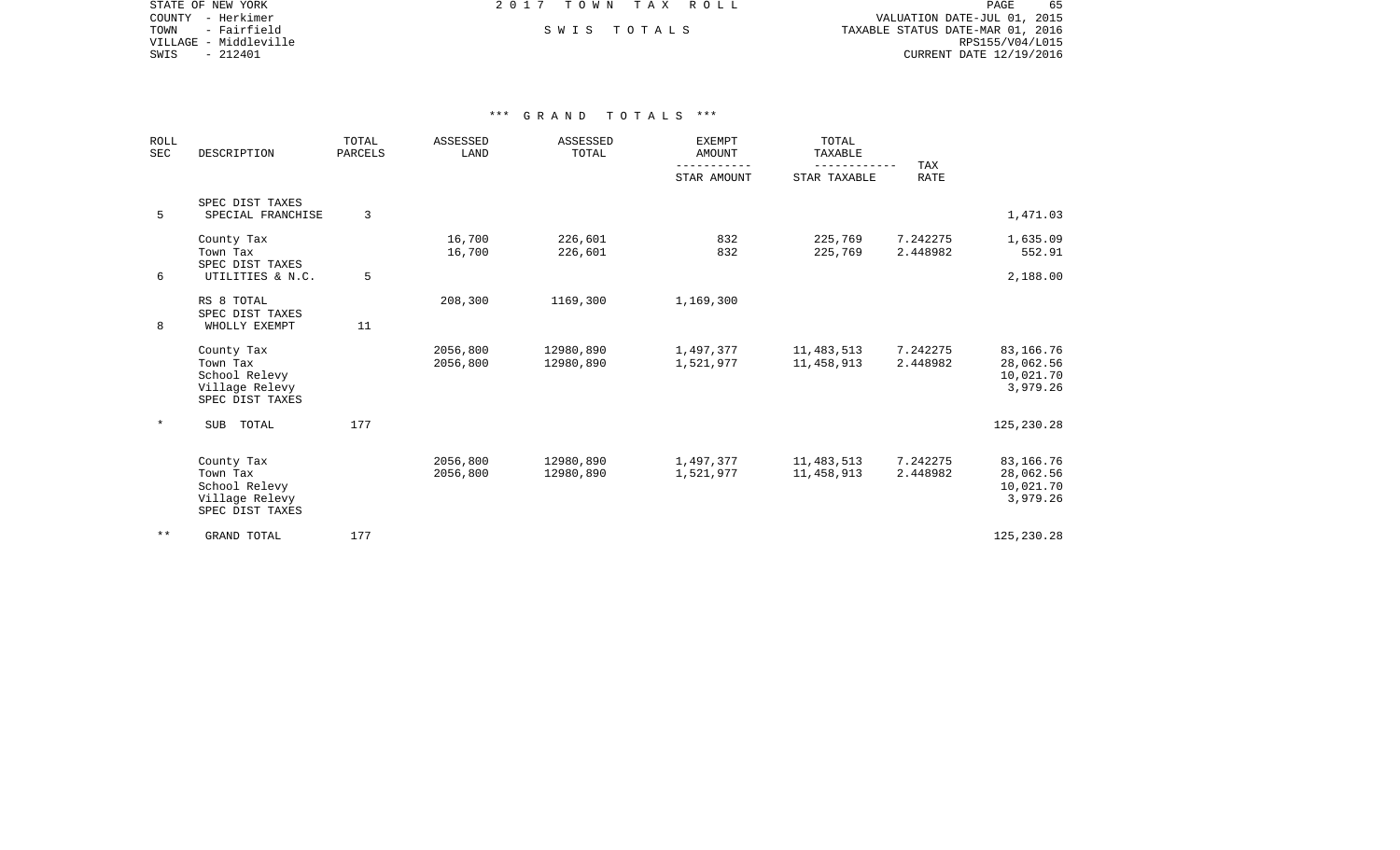| STATE OF NEW YORK   | 2017 TOWN TAX ROLL                 | 66<br>PAGE                       |
|---------------------|------------------------------------|----------------------------------|
| COUNTY - Herkimer   | TAXABLE SECTION OF THE ROLL - 1    | VALUATION DATE-JUL 01, 2015      |
| - Fairfield<br>TOWN | OWNERS NAME SEOUENCE               | TAXABLE STATUS DATE-MAR 01, 2016 |
| SWIS<br>- 212489    | UNIFORM PERCENT OF VALUE IS 080.00 |                                  |
|                     |                                    |                                  |

| TAX MAP PARCEL NUMBER  |                                 |         | PROPERTY LOCATION & CLASS ASSESSMENT EXEMPTION CODE----------------COUNTY-------TOWN---------- |                |                    |
|------------------------|---------------------------------|---------|------------------------------------------------------------------------------------------------|----------------|--------------------|
| CURRENT OWNERS NAME    | SCHOOL DISTRICT                 | LAND    | TAX DESCRIPTION                                                                                | TAXABLE VALUE  |                    |
| CURRENT OWNERS ADDRESS | PARCEL SIZE/GRID COORD          | TOTAL   | SPECIAL DISTRICTS                                                                              |                | TAX AMOUNT         |
|                        |                                 |         |                                                                                                |                |                    |
|                        | 327 North Creek Rd              |         |                                                                                                | ACCT 090007860 | BILL 167           |
| $106.4 - 1 - 37.2$     | 210 1 Family Res                |         | County Tax                                                                                     | 50,000         | 362.11             |
| Abele Edward           | West Canada Val 212402          | 10,000  | Town Tax                                                                                       | 50,000         | 122.45             |
| Abele Sara &Matthew    | ACRES<br>1.50                   | 50,000  | FD040 Fairfield fire prot                                                                      | 50,000 TO M    | 27.37              |
| 327 North Creek Rd     | EAST-0368065 NRTH-1546805       |         |                                                                                                |                |                    |
| Little Falls, NY 13365 | DEED BOOK 1403<br><b>PG-507</b> |         |                                                                                                |                |                    |
|                        | FULL MARKET VALUE               | 62,500  |                                                                                                |                |                    |
|                        |                                 |         | TOTAL TAX ---                                                                                  |                | $511.93**$         |
|                        |                                 |         |                                                                                                | DATE #1        | 01/31/17           |
|                        |                                 |         |                                                                                                | AMT DUE        | 511.93             |
|                        |                                 |         |                                                                                                |                |                    |
|                        | 2408 State Route 169            |         |                                                                                                |                | 168<br>BILL        |
| $107.3 - 2 - 3.2$      | 240 Rural res                   |         |                                                                                                | 87,500         | 633.70             |
|                        |                                 |         | County Tax                                                                                     |                |                    |
| Abele Edward           | West Canada Val 212402          | 15,000  | Town Tax                                                                                       | 87,500         | 214.29             |
| Lowery Kathleen        | Split From Wallace Rose         | 87,500  | FD040 Fairfield fire prot                                                                      | 87,500 TO M    | 47.89              |
| 2408 State Route 169   | Trust / Removed Back Shed       |         |                                                                                                |                |                    |
| Little Falls, NY 13365 | Includes 107.3-2-3.3            |         |                                                                                                |                |                    |
|                        | FRNT 1374.00 DPTH               |         |                                                                                                |                |                    |
|                        | ACRES 10.60                     |         |                                                                                                |                |                    |
|                        | EAST-0374434 NRTH-1551996       |         |                                                                                                |                |                    |
|                        | DEED BOOK 1289<br><b>PG-510</b> |         |                                                                                                |                |                    |
|                        | FULL MARKET VALUE               | 109,375 |                                                                                                |                |                    |
|                        |                                 |         | TOTAL TAX ---                                                                                  |                | 895.88**           |
|                        |                                 |         |                                                                                                | DATE #1        | 01/31/17           |
|                        |                                 |         |                                                                                                | AMT DUE        | 895.88             |
|                        |                                 |         |                                                                                                |                |                    |
|                        | 1389 Castle Rd                  |         |                                                                                                |                | <b>BILL</b><br>169 |
| $095.3 - 4 - 14$       | 270 Mfg housing                 |         | County Tax                                                                                     | 30,000         | 217.27             |
| Ackman Daniel          | West Canada Val 212402          | 11,000  | Town Tax                                                                                       | 30,000         | 73.47              |
| 1389 Castle Rd         | ACRES<br>2.10                   | 30,000  | FD040 Fairfield fire prot                                                                      | 30,000 TO M    | 16.42              |
| Newport, NY 13416      | EAST-0345060 NRTH-1156190       |         |                                                                                                |                |                    |
|                        | DEED BOOK 1379<br>PG-875        |         |                                                                                                |                |                    |
|                        | FULL MARKET VALUE               | 37,500  |                                                                                                |                |                    |
|                        |                                 |         | TOTAL TAX ---                                                                                  |                | $307.16**$         |
|                        |                                 |         |                                                                                                | DATE #1        | 01/31/17           |
|                        |                                 |         |                                                                                                | AMT DUE        | 307.16             |
|                        |                                 |         |                                                                                                |                |                    |
|                        | Kilts Hill Rd                   |         |                                                                                                | ACCT 090010680 | BILL<br>170        |
| $107.2 - 2 - 4$        | 314 Rural vac<10                |         | County Tax                                                                                     | 9,000          | 65.18              |
| Adams Frank M          | West Canada Val 212402          | 9,000   | Town Tax                                                                                       | 9,000          | 22.04              |
| Adams Elizabeth G      | NEW SUB DIV.-MAP-JJ27C28        | 9,000   | School Relevy                                                                                  |                | 224.76             |
| PO Box 384             | 3.30<br>ACRES                   |         | FD040 Fairfield fire prot                                                                      | 9,000 TO M     | 4.93               |
|                        | EAST-0395028 NRTH-1556018       |         |                                                                                                |                |                    |
| Copake, NY 12516       |                                 |         |                                                                                                |                |                    |
|                        | DEED BOOK 1177<br>PG-181        |         |                                                                                                |                |                    |
|                        | FULL MARKET VALUE               | 11,250  |                                                                                                |                |                    |
|                        |                                 |         | TOTAL TAX ---                                                                                  |                | $316.91**$         |
|                        |                                 |         |                                                                                                | DATE #1        | 01/31/17           |
|                        |                                 |         |                                                                                                | AMT DUE        | 316.91             |
|                        |                                 |         |                                                                                                |                |                    |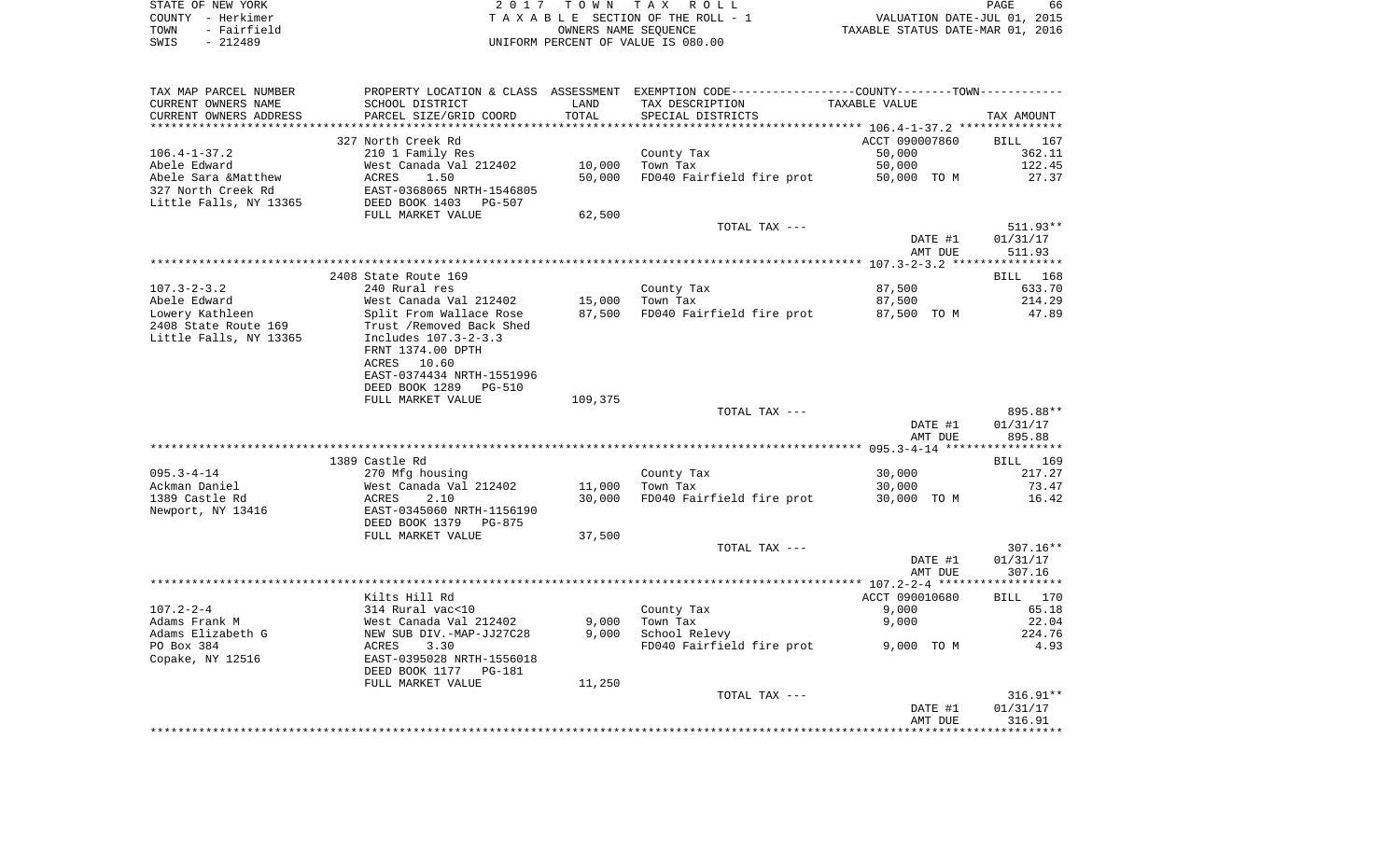| STATE OF NEW YORK |           |             |  |
|-------------------|-----------|-------------|--|
| COUNTY - Herkimer |           |             |  |
| TOWN              |           | - Fairfield |  |
| SWIS              | $-212489$ |             |  |

2017 TOWN TAX ROLL TA X A B L E SECTION OF THE ROLL - 1 TOWN - Fairfield OWNERS NAME SEQUENCE TAXABLE STATUS DATE-MAR 01, 2016 SWIS - 212489 UNIFORM PERCENT OF VALUE IS 080.00

| TAX MAP PARCEL NUMBER  | PROPERTY LOCATION & CLASS ASSESSMENT EXEMPTION CODE----------------COUNTY-------TOWN---------- |         |                           |                          |                          |
|------------------------|------------------------------------------------------------------------------------------------|---------|---------------------------|--------------------------|--------------------------|
| CURRENT OWNERS NAME    | SCHOOL DISTRICT                                                                                | LAND    | TAX DESCRIPTION           | TAXABLE VALUE            |                          |
| CURRENT OWNERS ADDRESS | PARCEL SIZE/GRID COORD                                                                         | TOTAL   | SPECIAL DISTRICTS         |                          | TAX AMOUNT               |
|                        |                                                                                                |         |                           |                          |                          |
|                        | Thompson Rd                                                                                    |         |                           | ACCT 090009390           | <b>BILL</b> 171          |
| $101.4 - 6 - 2.2$      | 323 Vacant rural                                                                               |         | County Tax                | 6,500                    | 47.07                    |
| Albrecht Steven        | West Canada Val 212402                                                                         | 6,500   | Town Tax                  | 6,500                    | 15.92                    |
| Albrecht Wendy         | ACRES 12.20                                                                                    | 6,500   | FD040 Fairfield fire prot | 6,500 TO M               | 3.56                     |
| 88 Bear Pond Rd        | EAST-0393559 NRTH-1562648                                                                      |         |                           |                          |                          |
| Canaan, NH 03741       | DEED BOOK 1543<br>PG-194                                                                       |         |                           |                          |                          |
|                        | FULL MARKET VALUE                                                                              | 8,125   |                           |                          |                          |
|                        |                                                                                                |         | TOTAL TAX ---             |                          | 66.55**                  |
|                        |                                                                                                |         |                           | DATE #1                  | 01/31/17                 |
|                        |                                                                                                |         |                           | AMT DUE                  | 66.55                    |
|                        |                                                                                                |         |                           |                          |                          |
|                        |                                                                                                |         |                           | ACCT 090009390           |                          |
|                        | Thompson Rd                                                                                    |         |                           |                          | BILL 172                 |
| $101.4 - 6 - 3.1$      | 322 Rural vac>10                                                                               |         | County Tax                | 1,600                    | 11.59                    |
| Albrecht Steven        | West Canada Val 212402                                                                         | 1,600   | Town Tax                  | 1,600                    | 3.92                     |
| Albrecht Wendy         | ACRES<br>1.60                                                                                  | 1,600   | FD040 Fairfield fire prot | 1,600 TO M               | .88                      |
| 88 Bear Pond Rd        | EAST-0392948 NRTH-1562088                                                                      |         |                           |                          |                          |
| Canaan, NH 03741       | DEED BOOK 1543<br>PG-194                                                                       |         |                           |                          |                          |
|                        | FULL MARKET VALUE                                                                              | 2,000   |                           |                          |                          |
|                        |                                                                                                |         | TOTAL TAX ---             |                          | $16.39**$                |
|                        |                                                                                                |         |                           | DATE #1                  | 01/31/17                 |
|                        |                                                                                                |         |                           | AMT DUE                  | 16.39                    |
|                        |                                                                                                |         |                           |                          |                          |
|                        | Thompson Rd                                                                                    |         |                           | ACCT 090009390           | BILL 173                 |
| $101.4 - 6 - 4.1$      | 322 Rural vac>10                                                                               |         | County Tax                | 13,000                   | 94.15                    |
| Albrecht Steven        | West Canada Val 212402                                                                         | 13,000  | Town Tax                  | 13,000                   | 31.84                    |
| Albrecht Wendy         | ACRES 11.50                                                                                    | 13,000  | School Relevy             |                          | 324.66                   |
| 88 Bear Pond Rd        | EAST-0392564 NRTH-1561489                                                                      |         | FD040 Fairfield fire prot | 13,000 TO M              | 7.12                     |
| Canaan, NH 03741       | DEED BOOK 1543<br>PG-194                                                                       |         |                           |                          |                          |
|                        | FULL MARKET VALUE                                                                              | 16,250  |                           |                          |                          |
|                        |                                                                                                |         | TOTAL TAX ---             |                          | 457.77**                 |
|                        |                                                                                                |         |                           | DATE #1                  | 01/31/17                 |
|                        |                                                                                                |         |                           | AMT DUE                  | 457.77                   |
|                        |                                                                                                |         |                           |                          |                          |
|                        | 697 North Creek Rd                                                                             |         |                           | ACCT 090100024           | BILL 174                 |
| $107.3 - 2 - 27$       | 240 Rural res                                                                                  |         | VET COM C 41132           | 12,000                   | $\mathbf 0$              |
| Aldrich Ronald         | West Canada Val 212402                                                                         |         | 16,000 VET COM T 41133    | $\overline{0}$<br>16,000 |                          |
| 697 N Creek Rd         | North Creek Rd                                                                                 |         | 146,200 County Tax        | 134,200                  | 971.91                   |
| Little Falls, NY 13365 | House & Garage                                                                                 |         | Town Tax                  | 130,200                  | 318.86                   |
|                        | Merged All Acounts                                                                             |         | FD040 Fairfield fire prot | 146,200 TO M             | 80.02                    |
|                        | ACRES<br>12.56                                                                                 |         |                           |                          |                          |
|                        | EAST-0375051 NRTH-1547829                                                                      |         |                           |                          |                          |
|                        |                                                                                                |         |                           |                          |                          |
|                        | DEED BOOK 00659 PG-00067                                                                       |         |                           |                          |                          |
|                        | FULL MARKET VALUE                                                                              | 182,750 |                           |                          |                          |
|                        |                                                                                                |         | TOTAL TAX ---             | DATE #1                  | $1,370.79**$<br>01/31/17 |
|                        |                                                                                                |         |                           |                          |                          |
|                        |                                                                                                |         |                           | AMT DUE                  | 1,370.79                 |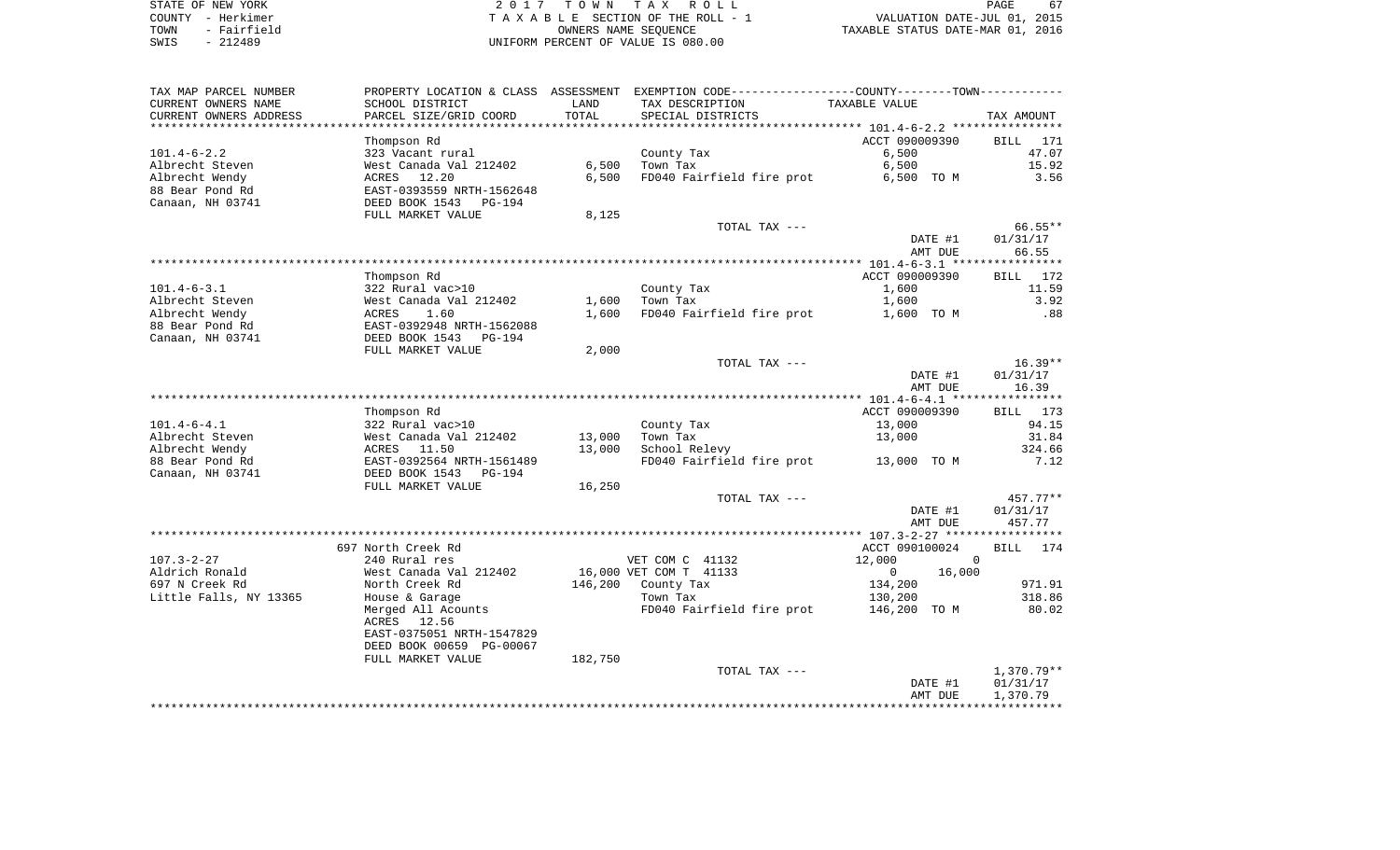| STATE OF NEW YORK   | 2017 TOWN TAX ROLL                 | 68<br><b>PAGE</b>                |
|---------------------|------------------------------------|----------------------------------|
| COUNTY - Herkimer   | TAXABLE SECTION OF THE ROLL - 1    | VALUATION DATE-JUL 01, 2015      |
| - Fairfield<br>TOWN | OWNERS NAME SEOUENCE               | TAXABLE STATUS DATE-MAR 01, 2016 |
| - 212489<br>SWIS    | UNIFORM PERCENT OF VALUE IS 080.00 |                                  |

| TAX MAP PARCEL NUMBER  |                           |        | PROPERTY LOCATION & CLASS ASSESSMENT EXEMPTION CODE-----------------COUNTY-------TOWN- |                |             |
|------------------------|---------------------------|--------|----------------------------------------------------------------------------------------|----------------|-------------|
| CURRENT OWNERS NAME    | SCHOOL DISTRICT           | LAND   | TAX DESCRIPTION                                                                        | TAXABLE VALUE  |             |
| CURRENT OWNERS ADDRESS | PARCEL SIZE/GRID COORD    | TOTAL  | SPECIAL DISTRICTS                                                                      |                | TAX AMOUNT  |
|                        |                           |        |                                                                                        |                |             |
|                        | Castle Rd                 |        |                                                                                        |                | BILL 175    |
| $094.4 - 1 - 11.4$     | 314 Rural vac<10          |        | County Tax                                                                             | 5,000          | 36.21       |
| Allen Christopher J    | West Canada Val 212402    | 5,000  | Town Tax                                                                               | 5,000          | 12.24       |
| PO Box 501             | FRNT 533.20 DPTH          | 5,000  |                                                                                        |                |             |
| Newport, NY 13416      | 3.40<br>ACRES             |        |                                                                                        |                |             |
|                        | EAST-0363416 NRTH-5788032 |        |                                                                                        |                |             |
|                        | DEED BOOK 1599 PG-617     |        |                                                                                        |                |             |
|                        | FULL MARKET VALUE         | 6,250  |                                                                                        |                |             |
|                        |                           |        | TOTAL TAX ---                                                                          |                | 48.45**     |
|                        |                           |        |                                                                                        | DATE #1        | 01/31/17    |
|                        |                           |        |                                                                                        | AMT DUE        | 48.45       |
|                        |                           |        |                                                                                        |                | *********** |
|                        | 672 Parkhurst Rd          |        |                                                                                        | ACCT 090009240 | BILL 176    |
| $101.3 - 1 - 17.5$     | 311 Res vac land          |        | County Tax                                                                             | 6,000          | 43.45       |
| Arreola Paul           | West Canada Val 212402    | 6,000  | Town Tax                                                                               | 6,000          | 14.69       |
| Arreola Roseanne       | 2.00<br>ACRES             | 6.000  | FD040 Fairfield fire prot                                                              | 6,000 TO M     | 3.28        |
| 672 Parkhurst Rd       | EAST-0377937 NRTH-1563924 |        |                                                                                        |                |             |
| Little Falls, NY 13365 | DEED BOOK 836<br>$PG-485$ |        |                                                                                        |                |             |
|                        | FULL MARKET VALUE         | 7,500  |                                                                                        |                |             |
|                        |                           |        | TOTAL TAX ---                                                                          |                | $61.42**$   |
|                        |                           |        |                                                                                        | DATE #1        | 01/31/17    |
|                        |                           |        |                                                                                        | AMT DUE        | 61.42       |
|                        |                           |        |                                                                                        |                |             |
|                        | 2026 Hardscrabble Rd      |        |                                                                                        | ACCT 090000120 | BILL 177    |
| $095.3 - 1 - 27$       | 210 1 Family Res          |        | County Tax                                                                             | 50,000         | 362.11      |
| Asaro Richard          | West Canada Val 212402    | 10,000 | Town Tax                                                                               | 50,000         | 122.45      |
| Asaro Marleen          | ACRES<br>1.50             | 50,000 | FD040 Fairfield fire prot                                                              | 50,000 TO M    | 27.37       |
| 2026 Hard Scrabble     | EAST-0375266 NRTH-1582450 |        |                                                                                        |                |             |
| Newport, NY 13416      | DEED BOOK 00595 PG-00787  |        |                                                                                        |                |             |
|                        | FULL MARKET VALUE         | 62,500 |                                                                                        |                |             |
|                        |                           |        | TOTAL TAX ---                                                                          |                | $511.93**$  |
|                        |                           |        |                                                                                        | DATE #1        | 01/31/17    |
|                        |                           |        |                                                                                        | AMT DUE        | 511.93      |
|                        |                           |        |                                                                                        |                |             |
|                        | 622 Davis Rd              |        |                                                                                        |                | BILL 178    |
| $107.1 - 2 - 14$       | 210 1 Family Res          |        | County Tax                                                                             | 40,000         | 289.69      |
| Ashley William J       | West Canada Val 212402    | 13,000 | Town Tax                                                                               | 40,000         | 97.96       |
| Ashley Holly A         | doublewide                | 40,000 | FD040 Fairfield fire prot                                                              | 40,000 TO M    | 21.89       |
| PO Box 227             | Portion Of 107.1-1-6.2    |        |                                                                                        |                |             |
| Herkimer, NY 13350     | <b>ACRES</b><br>5.20      |        |                                                                                        |                |             |
|                        | EAST-0382538 NRTH-1556532 |        |                                                                                        |                |             |
|                        | DEED BOOK 1500<br>PG-592  |        |                                                                                        |                |             |
|                        | FULL MARKET VALUE         | 50,000 |                                                                                        |                |             |
|                        |                           |        | TOTAL TAX ---                                                                          |                | 409.54**    |
|                        |                           |        |                                                                                        | DATE #1        | 01/31/17    |
|                        |                           |        |                                                                                        | AMT DUE        | 409.54      |
|                        |                           |        |                                                                                        |                |             |
|                        |                           |        |                                                                                        |                |             |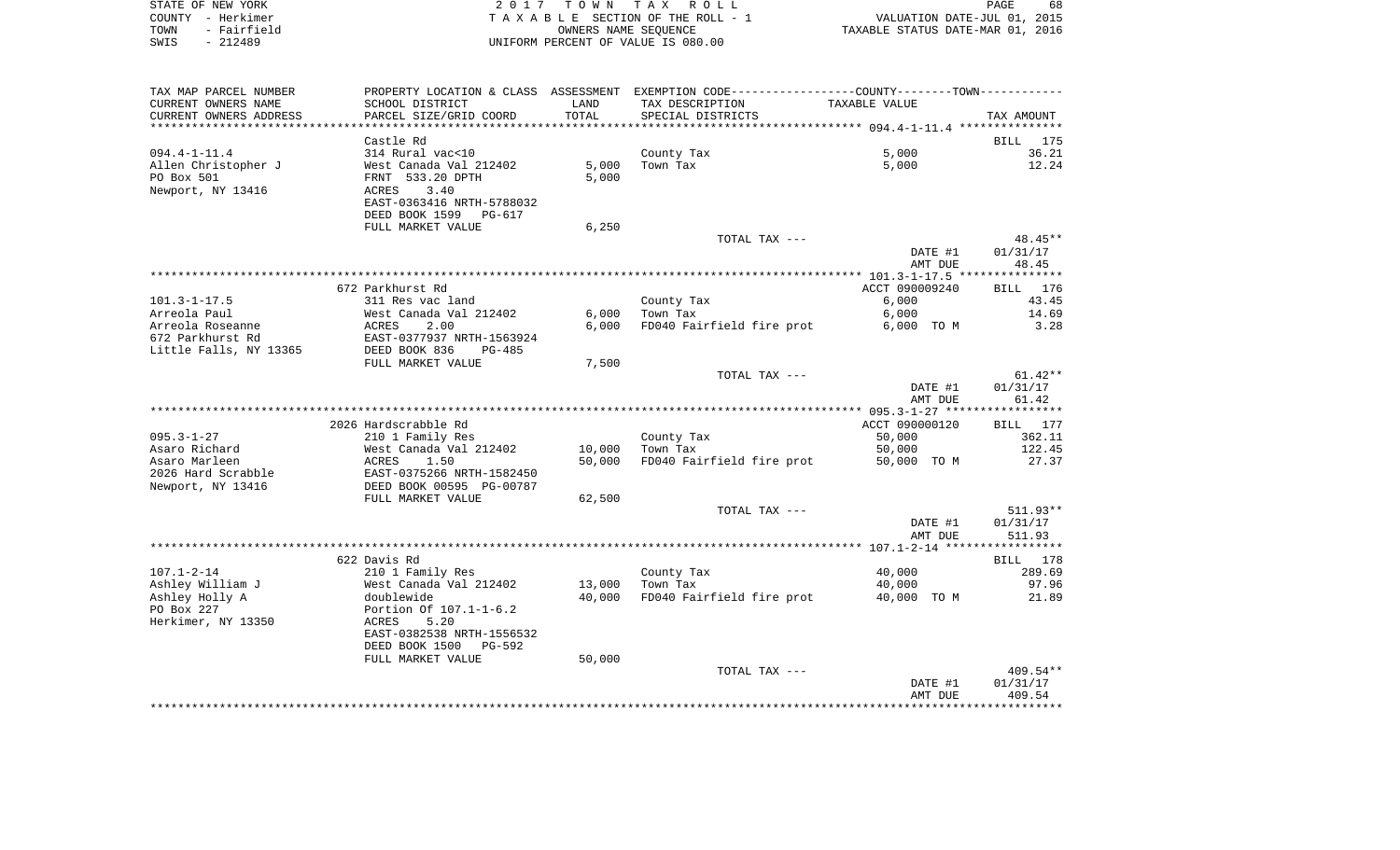| STATE OF NEW YORK |           |             |  |
|-------------------|-----------|-------------|--|
| COUNTY - Herkimer |           |             |  |
| TOWN              |           | - Fairfield |  |
| SWTS              | $-212489$ |             |  |

2017 TOWN TAX ROLL TA X A B L E SECTION OF THE ROLL - 1 TOWN - THE ROLL - 1<br>
TAXABLE STATUS DATE-JUL 01, 2015<br>
TAXABLE STATUS DATE-MAR 01, 2016 SWIS - 212489 UNIFORM PERCENT OF VALUE IS 080.00

PAGE 69

| TAX MAP PARCEL NUMBER  |                                 |        | PROPERTY LOCATION & CLASS ASSESSMENT EXEMPTION CODE----------------COUNTY-------TOWN---------- |                |                    |
|------------------------|---------------------------------|--------|------------------------------------------------------------------------------------------------|----------------|--------------------|
| CURRENT OWNERS NAME    | SCHOOL DISTRICT                 | LAND   | TAX DESCRIPTION                                                                                | TAXABLE VALUE  |                    |
| CURRENT OWNERS ADDRESS | PARCEL SIZE/GRID COORD          | TOTAL  | SPECIAL DISTRICTS                                                                              |                | TAX AMOUNT         |
| ******************     | *******************             |        |                                                                                                |                |                    |
|                        | State Route 29                  |        |                                                                                                | ACCT 090087059 | 179<br><b>BILL</b> |
| $101.4 - 5 - 1$        | 322 Rural vac>10                |        | County Tax                                                                                     | 15,000         | 108.63             |
| Auger Kenneth J        | West Canada Val 212402          | 15,000 | Town Tax                                                                                       | 15,000         | 36.73              |
| Auger Susan M          | 14.06<br>ACRES                  | 15,000 | FD040 Fairfield fire prot                                                                      | 15,000 TO M    | 8.21               |
| 447 Valley View Rd     | EAST-0386022 NRTH-1567402       |        |                                                                                                |                |                    |
| Sterling, CT 06377     | DEED BOOK 1516<br><b>PG-807</b> |        |                                                                                                |                |                    |
|                        | FULL MARKET VALUE               | 18,750 |                                                                                                |                |                    |
|                        |                                 |        | TOTAL TAX ---                                                                                  |                | 153.57**           |
|                        |                                 |        |                                                                                                |                |                    |
|                        |                                 |        |                                                                                                | DATE #1        | 01/31/17           |
|                        |                                 |        |                                                                                                | AMT DUE        | 153.57             |
|                        |                                 |        |                                                                                                |                |                    |
|                        | 355 Castle Rd                   |        |                                                                                                |                | BILL 180           |
| $101.4 - 7 - 4$        | 240 Rural res                   |        | County Tax                                                                                     | 25,000         | 181.06             |
| Bachmann Alfred        | West Canada Val 212402          | 12,000 | Town Tax                                                                                       | 25,000         | 61.22              |
| 59 Terrace Villas      | ACRES<br>11.20                  | 25,000 | School Relevy                                                                                  |                | 624.35             |
| Fairport, NY 14450     | EAST-0389589 NRTH-1562978       |        | FD040 Fairfield fire prot                                                                      | 25,000 TO M    | 13.68              |
|                        | DEED BOOK 858<br>$PG-127$       |        |                                                                                                |                |                    |
|                        | FULL MARKET VALUE               | 31,250 |                                                                                                |                |                    |
|                        |                                 |        | TOTAL TAX ---                                                                                  |                | 880.31**           |
|                        |                                 |        |                                                                                                | DATE #1        | 01/31/17           |
|                        |                                 |        |                                                                                                | AMT DUE        | 880.31             |
|                        |                                 |        |                                                                                                |                |                    |
|                        | 312 Parkhurst Rd                |        |                                                                                                | ACCT 09008991  | BILL 181           |
| $100.4 - 1 - 22.7$     | 210 1 Family Res                |        | County Tax                                                                                     | 75,000         | 543.17             |
| Bahr Jerold W          | West Canada Val 212402          | 13,000 | Town Tax                                                                                       | 75,000         | 183.67             |
| 312 Parkhurst Rd       | ACRES<br>5.30                   | 75,000 | FD040 Fairfield fire prot                                                                      | 75,000 TO M    | 41.05              |
| Little Falls, NY 13365 | EAST-0371168 NRTH-1565724       |        |                                                                                                |                |                    |
|                        | DEED BOOK 1293<br>PG-944        |        |                                                                                                |                |                    |
|                        | FULL MARKET VALUE               | 93,750 |                                                                                                |                |                    |
|                        |                                 |        | TOTAL TAX ---                                                                                  |                | 767.89**           |
|                        |                                 |        |                                                                                                | DATE #1        | 01/31/17           |
|                        |                                 |        |                                                                                                | AMT DUE        | 767.89             |
|                        |                                 |        |                                                                                                |                |                    |
|                        | State Route 170                 |        |                                                                                                |                | BILL 182           |
| $101.4 - 3 - 4$        | 314 Rural vac<10                |        | County Tax                                                                                     | 10,000         | 72.42              |
| Baisley Glen A         | West Canada Val 212402          | 10,000 | Town Tax                                                                                       | 10,000         | 24.49              |
| Baisley Sharon M       | 6.00<br>ACRES                   | 10,000 | FD040 Fairfield fire prot                                                                      | 10,000 TO M    | 5.47               |
| 124 Carlson Road       | EAST-0385789 NRTH-1565578       |        |                                                                                                |                |                    |
| Dolgeville, NY 13329   | DEED BOOK 936<br>$PG-670$       |        |                                                                                                |                |                    |
|                        | FULL MARKET VALUE               | 12,500 |                                                                                                |                |                    |
|                        |                                 |        | TOTAL TAX ---                                                                                  |                | $102.38**$         |
|                        |                                 |        |                                                                                                | DATE #1        | 01/31/17           |
|                        |                                 |        |                                                                                                | AMT DUE        | 102.38             |
|                        |                                 |        |                                                                                                |                |                    |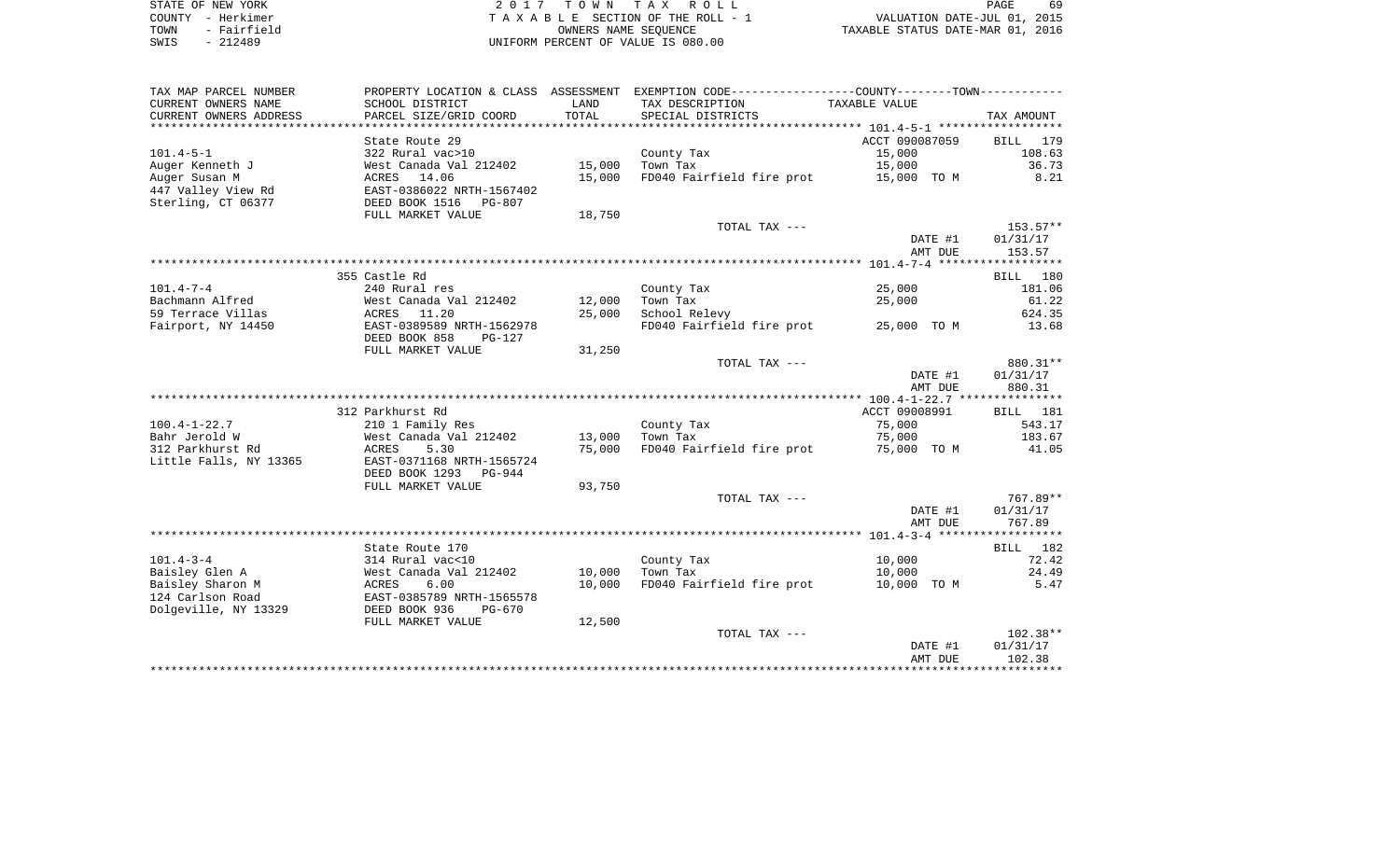| STATE OF NEW YORK<br>- Herkimer<br>COUNTY<br>- Fairfield<br>TOWN<br>SWIS<br>$-212489$ |                                                                        |                             | 2017 TOWN TAX ROLL<br>TAXABLE SECTION OF THE ROLL - 1<br>OWNERS NAME SEOUENCE<br>UNIFORM PERCENT OF VALUE IS 080.00 | TAXABLE STATUS DATE-MAR 01, 2016 | PAGE<br>VALUATION DATE-JUL 01, 2015 | 70         |
|---------------------------------------------------------------------------------------|------------------------------------------------------------------------|-----------------------------|---------------------------------------------------------------------------------------------------------------------|----------------------------------|-------------------------------------|------------|
| TAX MAP PARCEL NUMBER<br>CURRENT OWNERS NAME<br>CURRENT OWNERS ADDRESS                | PROPERTY LOCATION & CLASS<br>SCHOOL DISTRICT<br>PARCEL SIZE/GRID COORD | ASSESSMENT<br>LAND<br>TOTAL | EXEMPTION CODE-----------------COUNTY--------TOWN-----------<br>TAX DESCRIPTION<br>SPECIAL DISTRICTS                | TAXABLE VALUE                    |                                     | TAX AMOUNT |

|                         | North Creek Rd                  |         |                           |                                     | BILL<br>183        |
|-------------------------|---------------------------------|---------|---------------------------|-------------------------------------|--------------------|
| $107.3 - 2 - 34$        | 323 Vacant rural                |         | County Tax                | 800                                 | 5.79               |
| Baker Bradley P         | Little Falls Ce 210900          | 800     | Town Tax                  | 800                                 | 1.96               |
| Baker Elizabeth A       | FRNT 1085.00 DPTH               | 800     |                           |                                     |                    |
| 636 North Creek Rd      | 1.50<br>ACRES                   |         |                           |                                     |                    |
| Little Falls, NY 13365  | EAST-0372779 NRTH-1547041       |         |                           |                                     |                    |
|                         | FULL MARKET VALUE               | 1,000   |                           |                                     |                    |
|                         |                                 |         | TOTAL TAX ---             |                                     | $7.75**$           |
|                         |                                 |         |                           | DATE #1                             |                    |
|                         |                                 |         |                           |                                     | 01/31/17           |
|                         |                                 |         |                           | AMT DUE                             | 7.75               |
|                         |                                 |         |                           | $106.2 - 3 - 5.2$ ***************** |                    |
|                         | 775 West End Rd                 |         |                           | ACCT 090089099                      | 184<br><b>BILL</b> |
| $106.2 - 3 - 5.2$       | 210 1 Family Res                |         | County Tax                | 100,000                             | 724.23             |
| Barretta Alisa J        | West Canada Val 212402          | 12,000  | Town Tax                  | 100,000                             | 244.90             |
| 775 West End Rd         | 5.3 acres per sale (902/2       | 100,000 | FD040 Fairfield fire prot | 100,000 TO M                        | 54.73              |
| Little Falls, NY 13365  | FRNT 659.10 DPTH                |         |                           |                                     |                    |
|                         | 5.30<br>ACRES                   |         |                           |                                     |                    |
|                         | EAST-0368492 NRTH-1553343       |         |                           |                                     |                    |
|                         | DEED BOOK 1096<br>$PG-37$       |         |                           |                                     |                    |
|                         | FULL MARKET VALUE               | 125,000 |                           |                                     |                    |
|                         |                                 |         | TOTAL TAX ---             |                                     | 1,023.86**         |
|                         |                                 |         |                           | DATE #1                             | 01/31/17           |
|                         |                                 |         |                           | AMT DUE                             | 1,023.86           |
|                         |                                 |         | ***************           | $101.1 - 1 - 1.6$ ***************** |                    |
|                         | 140 Murphy Rd                   |         |                           | ACCT 090007410                      | <b>BILL</b><br>185 |
| $101.1 - 1 - 1.6$       | 242 Rurl res&rec                |         | County Tax                | 127,000                             | 919.77             |
| Barretta Zachary        | West Canada Val 212402          | 10,000  | Town Tax                  | 127,000                             | 311.02             |
| Barretta Alisa Guardian | partial assessment on hou       | 127,000 | School Relevy             |                                     | 2,583.59           |
| 140 Murphy Rd           | FRNT 387.00 DPTH                |         | FD040 Fairfield fire prot | 127,000 TO M                        | 69.51              |
| Newport, NY 13416       | <b>ACRES</b><br>10.40           |         |                           |                                     |                    |
|                         |                                 |         |                           |                                     |                    |
|                         | EAST-0372640 NRTH-1575958       |         |                           |                                     |                    |
|                         | DEED BOOK 1357<br><b>PG-505</b> |         |                           |                                     |                    |
|                         | FULL MARKET VALUE               | 158,750 |                           |                                     |                    |
|                         |                                 |         | TOTAL TAX ---             |                                     | $3,883.89**$       |
|                         |                                 |         |                           | DATE #1                             | 01/31/17           |
|                         |                                 |         |                           | AMT DUE                             | 3,883.89           |
|                         |                                 |         |                           | $101.3 - 1 - 1$ *******             | *****              |
|                         | 363 Parkhurst Rd                |         |                           | ACCT 090006210                      | 186<br>BILL        |
| $101.3 - 1 - 1$         | 210 1 Family Res                |         | County Tax                | 82,000                              | 593.87             |
| Barron Joseph R         | West Canada Val 212402          | 10,000  | Town Tax                  | 82,000                              | 200.82             |
| Barron Theresa M        | ACRES<br>1.50                   | 82,000  | FD040 Fairfield fire prot | 82,000 TO M                         | 44.88              |
| 363 Parkhurst Rd        | EAST-0372247 NRTH-1565778       |         |                           |                                     |                    |
| Little Falls, NY 13365  | DEED BOOK 1603<br><b>PG-614</b> |         |                           |                                     |                    |
|                         | FULL MARKET VALUE               | 102,500 |                           |                                     |                    |
|                         |                                 |         | TOTAL TAX ---             |                                     | 839.57**           |
|                         |                                 |         |                           | DATE #1                             | 01/31/17           |
|                         |                                 |         |                           | AMT DUE                             | 839.57             |
|                         |                                 |         |                           | ********************************    |                    |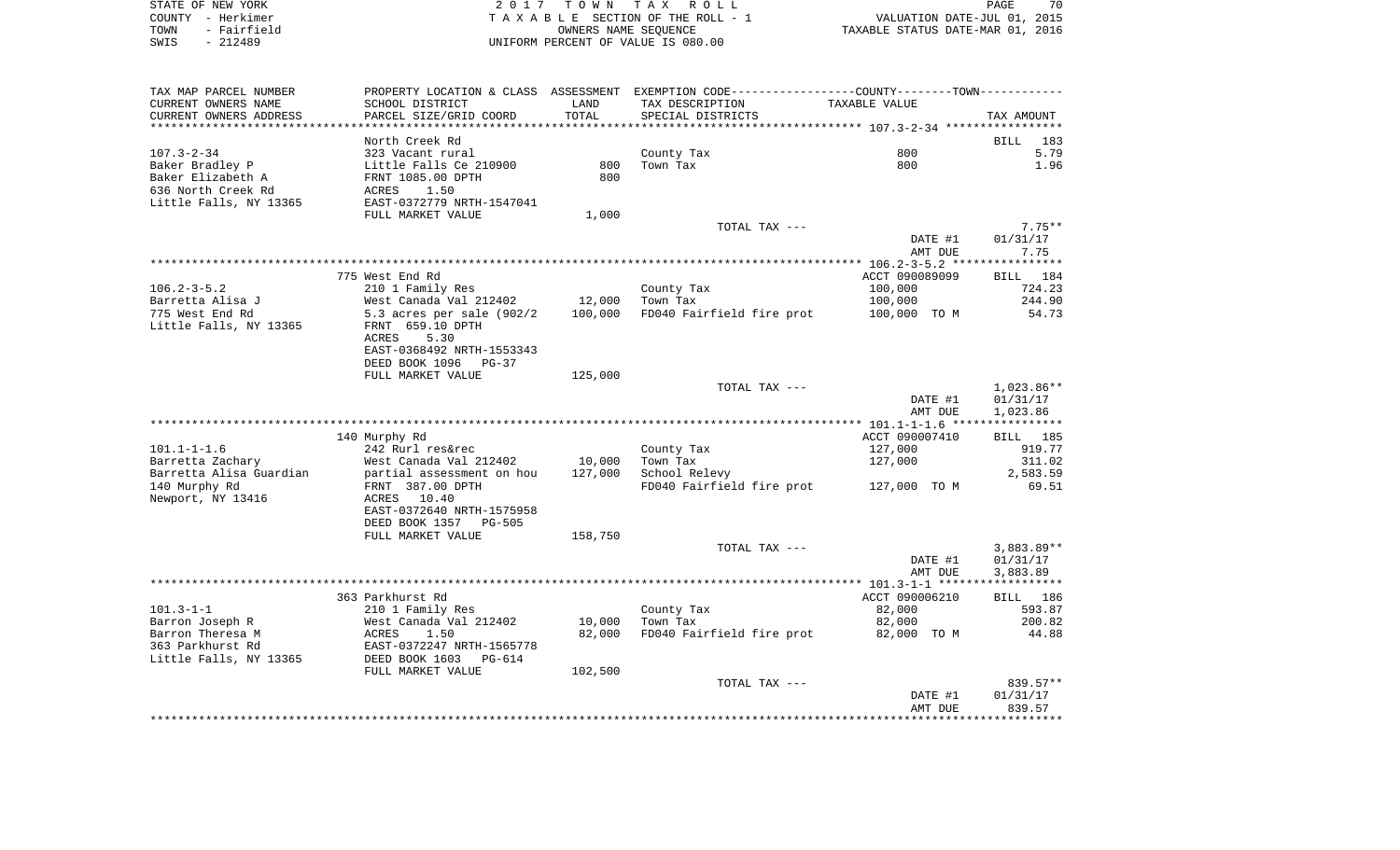|      | STATE OF NEW YORK |  |
|------|-------------------|--|
|      | COUNTY - Herkimer |  |
| TOWN | - Fairfield       |  |
| SWIS | $-212489$         |  |

2017 TOWN TAX ROLL TA X A B L E SECTION OF THE ROLL - 1 UNIFORM PERCENT OF VALUE IS 080.00

PAGE 71 TO A THE ROLL - 1 WALUATION DATE-JUL 01, 2015<br>
TAXABLE SECTION OF THE ROLL - 1 TAXABLE STATUS DATE-MAR 01, 2016

| TAX MAP PARCEL NUMBER          |                                            |                 | PROPERTY LOCATION & CLASS ASSESSMENT EXEMPTION CODE----------------COUNTY--------TOWN----------- |                          |                    |
|--------------------------------|--------------------------------------------|-----------------|--------------------------------------------------------------------------------------------------|--------------------------|--------------------|
| CURRENT OWNERS NAME            | SCHOOL DISTRICT                            | LAND            | TAX DESCRIPTION                                                                                  | TAXABLE VALUE            |                    |
| CURRENT OWNERS ADDRESS         | PARCEL SIZE/GRID COORD                     | TOTAL           | SPECIAL DISTRICTS                                                                                |                          | TAX AMOUNT         |
|                                |                                            |                 |                                                                                                  |                          |                    |
|                                | W End Rd                                   |                 |                                                                                                  | ACCT 090086032           | 187<br>BILL        |
| $106.4 - 1 - 16.2$             | 314 Rural vac<10                           |                 | County Tax                                                                                       | 6,000                    | 43.45              |
| Barscz John                    | West Canada Val 212402                     | 6,000           | Town Tax                                                                                         | 6,000                    | 14.69              |
| Barscz Christine               | 2.20 BANK<br>ACRES<br>135                  | 6.000           | FD040 Fairfield fire prot                                                                        | 6,000 TO M               | 3.28               |
| 473 West End Rd                | EAST-0364903 NRTH-1549151                  |                 |                                                                                                  |                          |                    |
| Little Falls, NY 13365         | DEED BOOK 683<br>$PG-80$                   |                 |                                                                                                  |                          |                    |
|                                | FULL MARKET VALUE                          | 7,500           |                                                                                                  |                          |                    |
|                                |                                            |                 | TOTAL TAX ---                                                                                    |                          | $61.42**$          |
|                                |                                            |                 |                                                                                                  | DATE #1                  | 01/31/17           |
|                                |                                            |                 |                                                                                                  | AMT DUE                  | 61.42              |
|                                |                                            |                 |                                                                                                  |                          |                    |
| $106.4 - 1 - 17$               | 473 West End Rd<br>210 1 Family Res        |                 | County Tax                                                                                       | ACCT 090100056<br>70,000 | BILL 188<br>506.96 |
| Barscz John J Jr               | West Canada Val 212402                     |                 | Town Tax                                                                                         | 70,000                   | 171.43             |
| Barscz Christine A             | FRNT 150.00 DPTH 192.60                    | 8,000<br>70,000 | FD040 Fairfield fire prot 70,000 TO M                                                            |                          | 38.31              |
| 473 West End Rd                | BANK<br>135                                |                 |                                                                                                  |                          |                    |
| Little Falls, NY 13365         | EAST-0365074 NRTH-1549002                  |                 |                                                                                                  |                          |                    |
|                                | DEED BOOK 836<br>PG-339                    |                 |                                                                                                  |                          |                    |
|                                | FULL MARKET VALUE                          | 87,500          |                                                                                                  |                          |                    |
|                                |                                            |                 | TOTAL TAX ---                                                                                    |                          | $716.70**$         |
|                                |                                            |                 |                                                                                                  | DATE #1                  | 01/31/17           |
|                                |                                            |                 |                                                                                                  | AMT DUE                  | 716.70             |
|                                |                                            |                 |                                                                                                  |                          |                    |
|                                | N Main St                                  |                 |                                                                                                  | ACCT 090004290           | BILL 189           |
| $100.2 - 1 - 24$               | 322 Rural vac>10                           |                 | County Tax                                                                                       | 20,000                   | 144.85             |
| Bartlett Marion                | West Canada Val 212402                     | 20,000          | Town Tax                                                                                         | 20,000                   | 48.98              |
| 548 Lockhard Mtn. Rd           | 29.90<br>ACRES                             | 20,000          | FD040 Fairfield fire prot                                                                        | 20,000 TO M              | 10.95              |
| Lake George, NY 12845          | EAST-0367510 NRTH-1571966                  |                 |                                                                                                  |                          |                    |
|                                | DEED BOOK 1492 PG-417                      |                 |                                                                                                  |                          |                    |
|                                | FULL MARKET VALUE                          | 25,000          |                                                                                                  |                          |                    |
|                                |                                            |                 | TOTAL TAX ---                                                                                    |                          | $204.78**$         |
|                                |                                            |                 |                                                                                                  | DATE #1                  | 01/31/17           |
|                                |                                            |                 |                                                                                                  | AMT DUE                  | 204.78             |
|                                |                                            |                 |                                                                                                  |                          |                    |
|                                | 317 Parkhurst Rd                           |                 |                                                                                                  | ACCT 090006150           | BILL 190           |
| $100.4 - 1 - 11$               | 270 Mfg housing                            |                 | County Tax                                                                                       | 28,000                   | 202.78             |
| Baumes Theresa A               | West Canada Val 212402                     | 10,000          | Town Tax                                                                                         | 28,000                   | 68.57              |
| 317 Parkhurst Rd<br>PO Box 404 | 1.00<br>ACRES<br>EAST-0371310 NRTH-1566275 | 28,000          | FD040 Fairfield fire prot                                                                        | 28,000 TO M              | 15.33              |
| Middleville, NY 13406          | DEED BOOK 832<br>$PG-629$                  |                 |                                                                                                  |                          |                    |
|                                | FULL MARKET VALUE                          | 35,000          |                                                                                                  |                          |                    |
|                                |                                            |                 | TOTAL TAX ---                                                                                    |                          | 286.68**           |
|                                |                                            |                 |                                                                                                  | DATE #1                  | 01/31/17           |
|                                |                                            |                 |                                                                                                  | AMT DUE                  | 286.68             |
|                                |                                            |                 |                                                                                                  |                          |                    |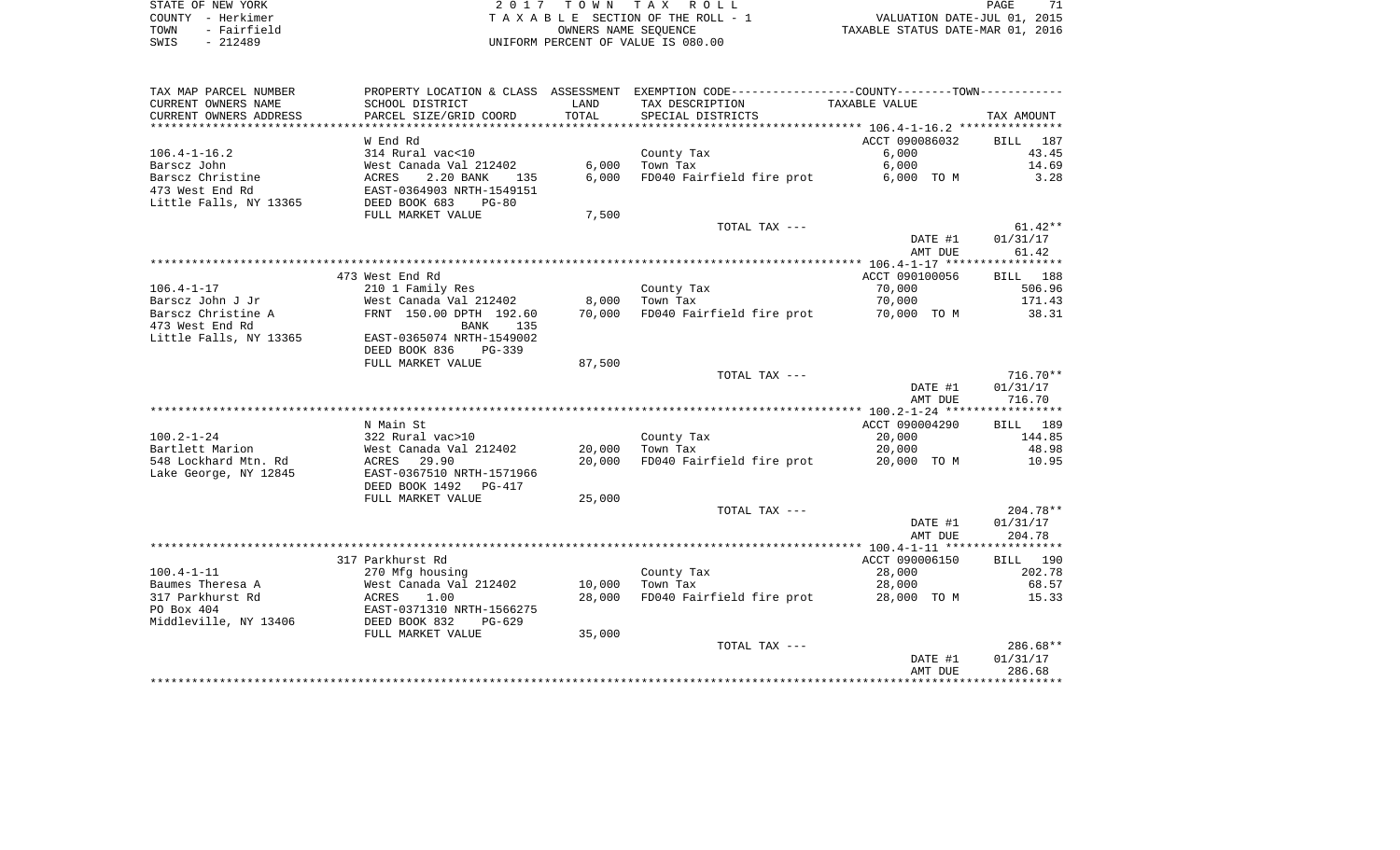| STATE OF NEW YORK   | 2017 TOWN TAX ROLL                 | 72<br>PAGE                       |
|---------------------|------------------------------------|----------------------------------|
| COUNTY - Herkimer   | TAXABLE SECTION OF THE ROLL - 1    | VALUATION DATE-JUL 01, 2015      |
| - Fairfield<br>TOWN | OWNERS NAME SEOUENCE               | TAXABLE STATUS DATE-MAR 01, 2016 |
| SWIS<br>- 212489    | UNIFORM PERCENT OF VALUE IS 080.00 |                                  |

| TAX MAP PARCEL NUMBER        | PROPERTY LOCATION & CLASS ASSESSMENT EXEMPTION CODE----------------COUNTY-------TOWN----------                          |         |                                                |                |              |
|------------------------------|-------------------------------------------------------------------------------------------------------------------------|---------|------------------------------------------------|----------------|--------------|
| CURRENT OWNERS NAME          | SCHOOL DISTRICT                                                                                                         | LAND    | TAX DESCRIPTION                                | TAXABLE VALUE  |              |
| CURRENT OWNERS ADDRESS       | PARCEL SIZE/GRID COORD                                                                                                  | TOTAL   | SPECIAL DISTRICTS                              |                | TAX AMOUNT   |
|                              |                                                                                                                         |         |                                                |                |              |
|                              | 634 Davis Rd                                                                                                            |         |                                                |                | BILL 191     |
| 107.1-2-15                   | 281 Multiple res                                                                                                        |         | County Tax                                     | 92,000         | 666.29       |
| Baylor Alan J                | West Canada Val 212402 13,000 Town Tax<br>doublewide & singlewide 92,000 FD040 Fai                                      |         |                                                | 92,000         | 225.31       |
| 634 Davis Rd                 |                                                                                                                         |         | FD040 Fairfield fire prot                      | 92,000 TO M    | 50.36        |
| Little Falls, NY 13365       | ACRES<br>5.20                                                                                                           |         |                                                |                |              |
|                              | EAST-0382796 NRTH-1556561                                                                                               |         |                                                |                |              |
|                              | DEED BOOK 789<br>PG-178                                                                                                 |         |                                                |                |              |
|                              | FULL MARKET VALUE                                                                                                       | 115,000 |                                                |                |              |
|                              |                                                                                                                         |         | TOTAL TAX ---                                  |                | 941.96**     |
|                              |                                                                                                                         |         |                                                | DATE #1        | 01/31/17     |
|                              |                                                                                                                         |         |                                                | AMT DUE        | 941.96       |
|                              |                                                                                                                         |         |                                                |                |              |
|                              | 563 West End Rd                                                                                                         |         |                                                |                | BILL 192     |
| 106.4-1-4.6                  | 210 1 Family Res                                                                                                        |         | County Tax                                     | 100,000        | 724.23       |
| Beam Sara L                  |                                                                                                                         |         | 15,000 Town Tax                                | 100,000        | 244.90       |
| 563 West End Rd              | West Canada Val 212402<br>FRNT 339.00 DPTH                                                                              |         | 100,000 FD040 Fairfield fire prot 100,000 TO M |                | 54.73        |
| Little Falls, NY 13365 ACRES | 4.20                                                                                                                    |         |                                                |                |              |
|                              | EAST-0366148 NRTH-1550219                                                                                               |         |                                                |                |              |
|                              | DEED BOOK 1406 PG-490                                                                                                   |         |                                                |                |              |
|                              | FULL MARKET VALUE                                                                                                       | 125,000 |                                                |                |              |
|                              |                                                                                                                         |         | TOTAL TAX ---                                  |                | $1,023.86**$ |
|                              |                                                                                                                         |         |                                                | DATE #1        | 01/31/17     |
|                              |                                                                                                                         |         |                                                | AMT DUE        | 1,023.86     |
|                              |                                                                                                                         |         |                                                |                |              |
|                              | Casler Rd                                                                                                               |         |                                                | ACCT 090009240 | BILL 193     |
| $101.3 - 3 - 8$              |                                                                                                                         |         | County Tax                                     | 10,000         | 72.42        |
| Benson Kirsten E             | 314 Rural vac<10<br>West Canada Val 212402                                                                              |         | 10,000 Town Tax                                | 10,000         | 24.49        |
| Peters James W               |                                                                                                                         |         | 10,000 FD040 Fairfield fire prot 10,000 TO M   |                | 5.47         |
| 112 4th Ave                  | Lot#8<br>ACRES 8.00<br>EAST-0375669 NRTH-1562168                                                                        |         |                                                |                |              |
| Ilion, NY 13357              |                                                                                                                         |         |                                                |                |              |
|                              | DEED BOOK 1355 PG-176                                                                                                   |         |                                                |                |              |
|                              | FULL MARKET VALUE                                                                                                       | 12,500  |                                                |                |              |
|                              |                                                                                                                         |         | TOTAL TAX ---                                  |                | $102.38**$   |
|                              |                                                                                                                         |         |                                                | DATE #1        | 01/31/17     |
|                              |                                                                                                                         |         |                                                | AMT DUE        | 102.38       |
|                              |                                                                                                                         |         |                                                |                |              |
|                              | Casler Rd                                                                                                               |         |                                                | ACCT 090009240 | BILL 194     |
| $101.3 - 3 - 9$              |                                                                                                                         |         | County Tax                                     | 10,000         | 72.42        |
| Benson Kirsten E             |                                                                                                                         |         | 10,000 Town Tax                                | 10,000         | 24.49        |
| Peters James W               |                                                                                                                         | 10,000  | FD040 Fairfield fire prot 10,000 TO M          |                | 5.47         |
| 112 4th Ave                  |                                                                                                                         |         |                                                |                |              |
| Ilion, NY 13357              | 314 Rural vac<10<br>West Canada Val 212402<br>Lot#9<br>ACRES 7.10<br>EAST-0375729 NRTH-1561831<br>DEED BOOK 1355 PG-176 |         |                                                |                |              |
|                              |                                                                                                                         |         |                                                |                |              |
|                              | FULL MARKET VALUE                                                                                                       | 12,500  |                                                |                |              |
|                              |                                                                                                                         |         | TOTAL TAX ---                                  |                | 102.38**     |
|                              |                                                                                                                         |         |                                                | DATE #1        | 01/31/17     |
|                              |                                                                                                                         |         |                                                | AMT DUE        | 102.38       |
|                              |                                                                                                                         |         |                                                |                |              |
|                              |                                                                                                                         |         |                                                |                |              |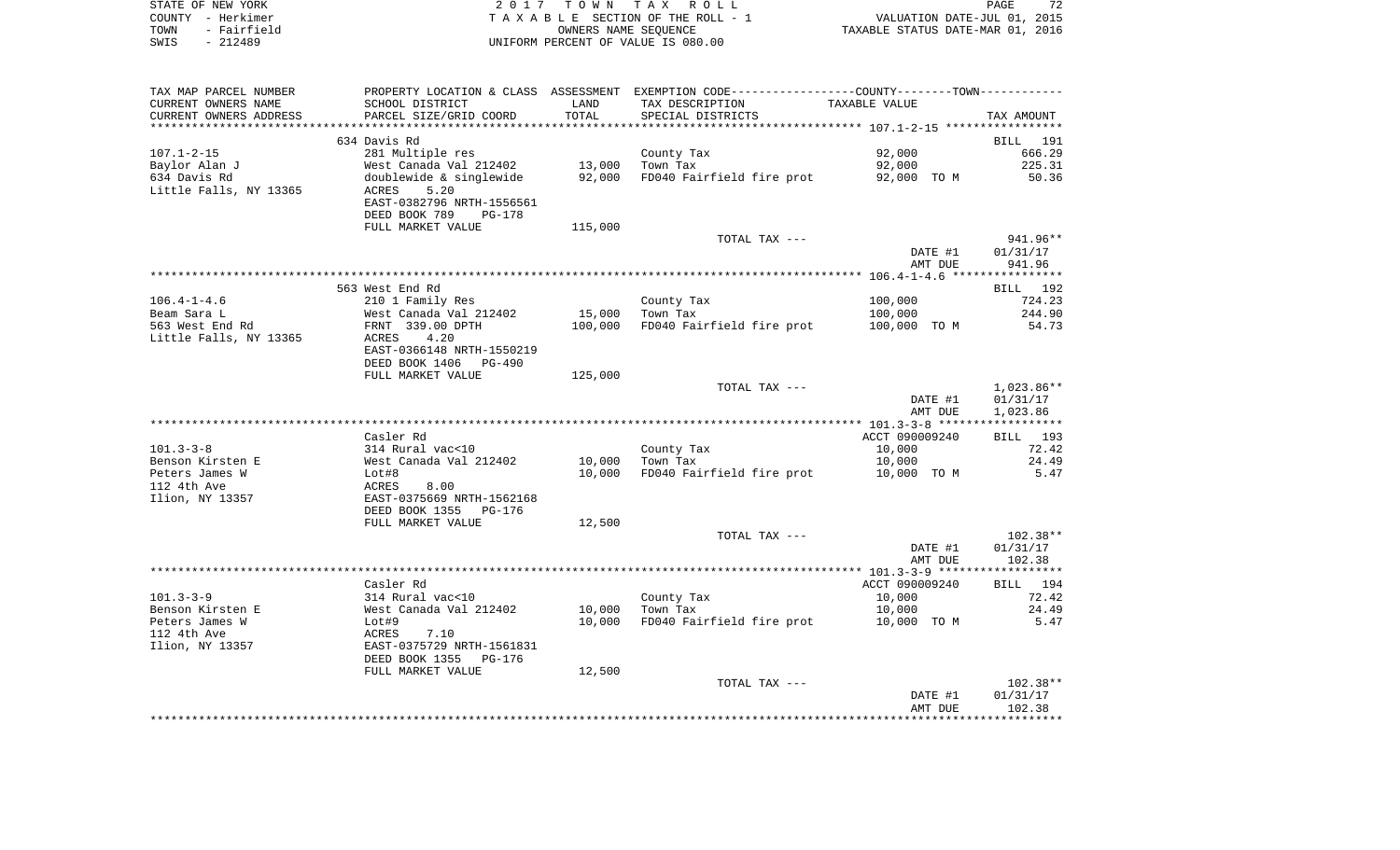| STATE OF NEW YORK   | 2017 TOWN TAX ROLL                 | 73<br>PAGE                       |
|---------------------|------------------------------------|----------------------------------|
| COUNTY - Herkimer   | TAXABLE SECTION OF THE ROLL - 1    | VALUATION DATE-JUL 01, 2015      |
| - Fairfield<br>TOWN | OWNERS NAME SEOUENCE               | TAXABLE STATUS DATE-MAR 01, 2016 |
| $-212489$<br>SWIS   | UNIFORM PERCENT OF VALUE IS 080.00 |                                  |

| TAX MAP PARCEL NUMBER<br>CURRENT OWNERS NAME           | PROPERTY LOCATION & CLASS ASSESSMENT<br>SCHOOL DISTRICT | LAND             | EXEMPTION CODE-----------------COUNTY-------TOWN-----------<br>TAX DESCRIPTION | TAXABLE VALUE  |                 |
|--------------------------------------------------------|---------------------------------------------------------|------------------|--------------------------------------------------------------------------------|----------------|-----------------|
| CURRENT OWNERS ADDRESS                                 | PARCEL SIZE/GRID COORD                                  | TOTAL            | SPECIAL DISTRICTS                                                              |                | TAX AMOUNT      |
|                                                        |                                                         | **********       |                                                                                |                |                 |
|                                                        | State Route 169                                         |                  |                                                                                | ACCT 090007020 | <b>BILL</b> 195 |
| $107.1 - 1 - 3.2$                                      | 314 Rural vac<10                                        |                  | County Tax                                                                     | 12,000         | 86.91           |
| Berneche Daniel G                                      | West Canada Val 212402                                  | 12,000           | Town Tax                                                                       | 12,000         | 29.39           |
| 246 West St                                            | FRNT 250.00 DPTH                                        | 12,000           | School Relevy                                                                  |                | 299.69          |
| Ware, MA 01082                                         | 6.00<br>ACRES                                           |                  | FD040 Fairfield fire prot                                                      | 12,000 TO M    | 6.57            |
|                                                        | EAST-0372684 NRTH-1557904                               |                  |                                                                                |                |                 |
|                                                        | DEED BOOK 1145<br>PG-627                                |                  |                                                                                |                |                 |
|                                                        | FULL MARKET VALUE                                       | 15,000           |                                                                                |                |                 |
|                                                        |                                                         |                  | TOTAL TAX ---                                                                  |                | 422.56**        |
|                                                        |                                                         |                  |                                                                                | DATE #1        | 01/31/17        |
|                                                        |                                                         |                  |                                                                                | AMT DUE        | 422.56          |
|                                                        |                                                         |                  |                                                                                |                |                 |
|                                                        | Thompson Rd                                             |                  |                                                                                | ACCT 090009390 | BILL 196        |
| $101.4 - 6 - 13$                                       | 312 Vac w/imprv                                         |                  | County Tax                                                                     | 32,000         | 231.75          |
| Bickelhaupt Mark                                       | West Canada Val 212402                                  | 12,000<br>32,000 | Town Tax                                                                       | 32,000         | 78.37           |
| Bickelhaupt Teresa<br>1058 State Rte. 170              | 9.80<br>ACRES                                           |                  | FD040 Fairfield fire prot                                                      | 32,000 TO M    | 17.51           |
| Little Falls, NY 13365                                 | EAST-0392288 NRTH-1560743<br>DEED BOOK 1614<br>PG-844   |                  |                                                                                |                |                 |
|                                                        | FULL MARKET VALUE                                       | 40,000           |                                                                                |                |                 |
| PRIOR OWNER ON 3/01/2016                               |                                                         |                  |                                                                                |                |                 |
| Harrington Darryl & Susan                              |                                                         |                  |                                                                                |                |                 |
|                                                        |                                                         |                  | TOTAL TAX ---                                                                  |                | $327.63**$      |
|                                                        |                                                         |                  |                                                                                | DATE #1        | 01/31/17        |
|                                                        |                                                         |                  |                                                                                | AMT DUE        | 327.63          |
|                                                        |                                                         |                  |                                                                                |                |                 |
|                                                        | State Route 170                                         |                  |                                                                                |                | BILL 197        |
| $107.2 - 1 - 12.4$                                     | 322 Rural vac>10                                        |                  | County Tax                                                                     | 19,000         | 137.60          |
| Bickelhaupt Mark                                       | West Canada Val 212402                                  | 19,000           | Town Tax                                                                       | 19,000         | 46.53           |
| Bickelhaupt Teresa                                     | ACRES 16.00                                             | 19,000           | FD040 Fairfield fire prot                                                      | 19,000 TO M    | 10.40           |
| 1058 State Route 170                                   | EAST-0389897 NRTH-1561244                               |                  |                                                                                |                |                 |
| Little Falls, NY 13365                                 | DEED BOOK 1551<br>PG-186                                |                  |                                                                                |                |                 |
|                                                        | FULL MARKET VALUE                                       | 23,750           |                                                                                |                |                 |
|                                                        |                                                         |                  | TOTAL TAX ---                                                                  |                | $194.53**$      |
|                                                        |                                                         |                  |                                                                                | DATE #1        | 01/31/17        |
|                                                        |                                                         |                  |                                                                                | AMT DUE        | 194.53          |
|                                                        |                                                         |                  |                                                                                |                |                 |
|                                                        | Castle Rd                                               |                  |                                                                                |                | BILL 198        |
| $107.2 - 1 - 12.6$                                     | 322 Rural vac>10                                        |                  | AG MKTS L 41720                                                                | 5,679<br>5,679 |                 |
| Bickelhaupt Mark                                       | West Canada Val 212402                                  | 22,000           | County Tax                                                                     | 16,321         | 118.20          |
| Bickelhaupt Theresa                                    | acreage calculated @ 29.6                               | 22,000           | Town Tax                                                                       | 16,321         | 39.97           |
| 1058 St. Rte. 170                                      | ACRES<br>29.60                                          |                  | FD040 Fairfield fire prot                                                      | 16,321 TO M    | 8.93            |
| Little Falls, NY 13365                                 | EAST-0391068 NRTH-1559650                               |                  | 5,679 EX                                                                       |                |                 |
|                                                        | DEED BOOK 1380<br>PG-912                                |                  |                                                                                |                |                 |
| MAY BE SUBJECT TO PAYMENT<br>UNDER AGDIST LAW TIL 2020 | FULL MARKET VALUE                                       | 27,500           |                                                                                |                |                 |
|                                                        |                                                         |                  | TOTAL TAX ---                                                                  |                | $167.10**$      |
|                                                        |                                                         |                  |                                                                                | DATE #1        | 01/31/17        |
|                                                        |                                                         |                  |                                                                                | AMT DUE        | 167.10          |
|                                                        |                                                         |                  |                                                                                |                |                 |
|                                                        |                                                         |                  |                                                                                |                |                 |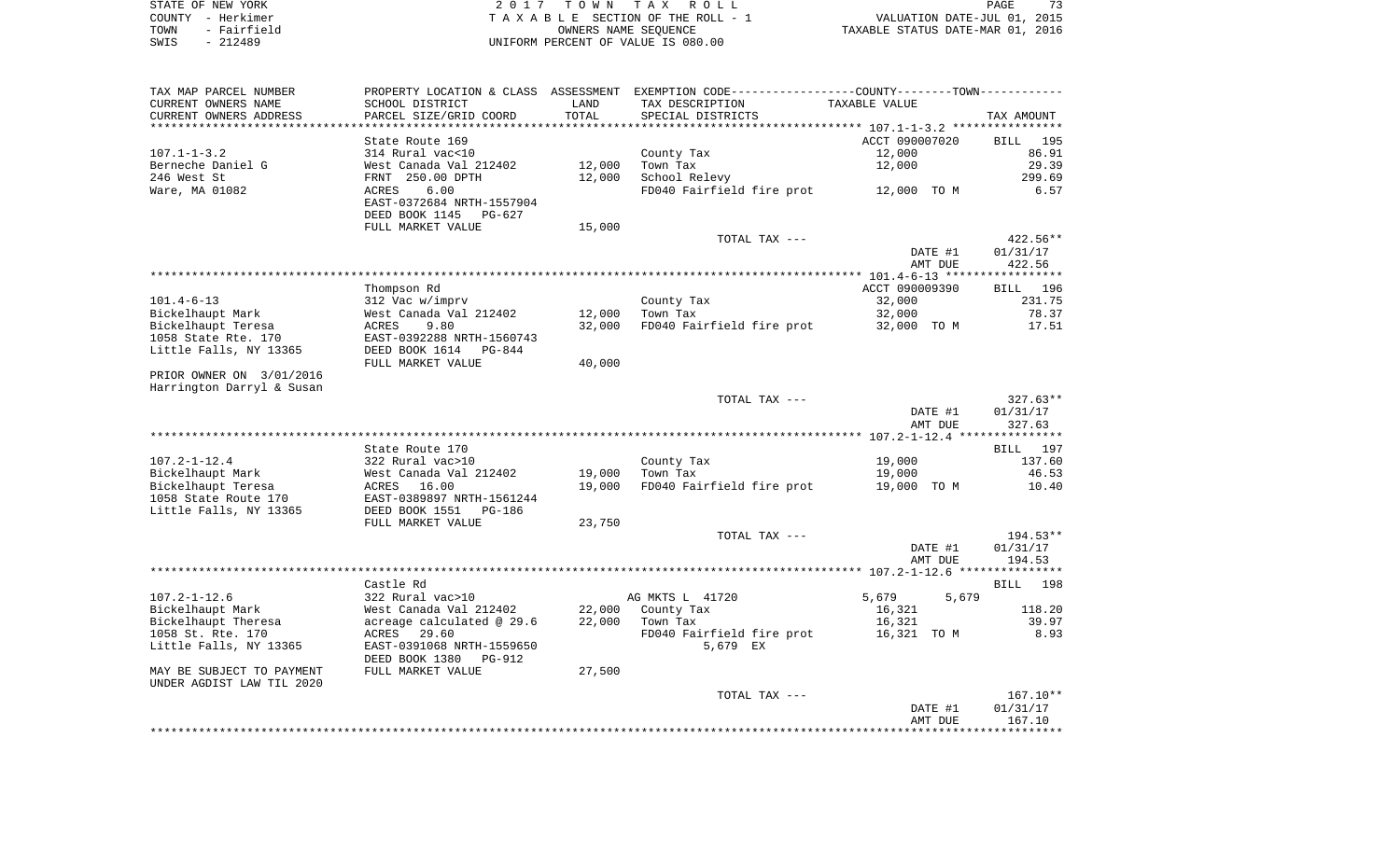| STATE OF NEW YORK   | 2017 TOWN TAX ROLL                 | 74<br>PAGE                       |
|---------------------|------------------------------------|----------------------------------|
| COUNTY - Herkimer   | TAXABLE SECTION OF THE ROLL - 1    | VALUATION DATE-JUL 01, 2015      |
| - Fairfield<br>TOWN | OWNERS NAME SEOUENCE               | TAXABLE STATUS DATE-MAR 01, 2016 |
| $-212489$<br>SWIS   | UNIFORM PERCENT OF VALUE IS 080.00 |                                  |

| TAX MAP PARCEL NUMBER     |                                          |        | PROPERTY LOCATION & CLASS ASSESSMENT EXEMPTION CODE---------------COUNTY-------TOWN---------- |               |                    |
|---------------------------|------------------------------------------|--------|-----------------------------------------------------------------------------------------------|---------------|--------------------|
| CURRENT OWNERS NAME       | SCHOOL DISTRICT                          | LAND   | TAX DESCRIPTION                                                                               | TAXABLE VALUE |                    |
| CURRENT OWNERS ADDRESS    |                                          |        |                                                                                               |               |                    |
|                           |                                          |        |                                                                                               |               |                    |
|                           | 2376 Rte. 170                            |        |                                                                                               |               | BILL 199           |
| $107.2 - 1 - 12.8$        | 105 Vac farmland                         |        | AG MKTS L 41720                                                                               | 6,742         | 6,742              |
| Bickelhaupt Mark          | West Canada Val 212402 15,000 County Tax |        |                                                                                               | 8,258         | 59.81              |
| Bickelhaupt Teresa        | split from 12.3                          | 15,000 | Town Tax                                                                                      | 8,258         | 20.22              |
| 1058 St. Rte. 170         | FRNT 689.00 DPTH                         |        | FD040 Fairfield fire prot                                                                     | 8,258 TO M    | 4.52               |
| Little Falls, NY 13365    | ACRES 13.00                              |        | 6,742 EX                                                                                      |               |                    |
|                           | EAST-0389641 NRTH-1559868                |        |                                                                                               |               |                    |
| MAY BE SUBJECT TO PAYMENT | DEED BOOK 1432 PG-437                    |        |                                                                                               |               |                    |
| UNDER AGDIST LAW TIL 2020 | FULL MARKET VALUE                        | 18,750 |                                                                                               |               |                    |
|                           |                                          |        | TOTAL TAX ---                                                                                 |               | $84.55**$          |
|                           |                                          |        |                                                                                               | DATE #1       | 01/31/17           |
|                           |                                          |        |                                                                                               | AMT DUE       | 84.55              |
|                           |                                          |        |                                                                                               |               |                    |
|                           | Castle Rd                                |        |                                                                                               |               | 200<br>BILL        |
| $107.2 - 1 - 35$          | 105 Vac farmland                         |        | AG MKTS L 41720                                                                               | 8,510 8,510   |                    |
| Bickelhaupt Mark          | West Canada Val 212402                   |        | 15,000 County Tax                                                                             | 6,490         | 47.00              |
| Bickelhaupt Teresa        | ACRES 13.80                              | 15,000 | Town Tax                                                                                      | 6,490         | 15.89              |
| 1058 State Rte. 170       | EAST-0390990 NRTH-1561003                |        | FD040 Fairfield fire prot                                                                     | 6,490 TO M    | 3.55               |
| Little Falls, NY 13365    | DEED BOOK 1537 PG-408                    |        | 8,510 EX                                                                                      |               |                    |
|                           | FULL MARKET VALUE                        | 18,750 |                                                                                               |               |                    |
| MAY BE SUBJECT TO PAYMENT |                                          |        |                                                                                               |               |                    |
| UNDER AGDIST LAW TIL 2020 |                                          |        |                                                                                               |               |                    |
|                           |                                          |        | TOTAL TAX ---                                                                                 |               | 66.44**            |
|                           |                                          |        |                                                                                               | DATE #1       | 01/31/17           |
|                           |                                          |        |                                                                                               | AMT DUE       | 66.44              |
|                           |                                          |        |                                                                                               |               |                    |
|                           | State Rte 170                            |        |                                                                                               |               | <b>BILL</b><br>201 |
| $107.2 - 2 - 8.2$         | 105 Vac farmland                         |        | AG MKTS L 41720                                                                               | 9,394         | 9,394              |
| Bickelhaupt Mark & Teresa | West Canada Val 212402                   |        | 25,000 County Tax                                                                             | 15,606        | 113.02             |
| 1058 State Rte 170        | FRNT 750.00 DPTH                         |        | 25,000 Town Tax                                                                               | 15,606        | 38.22              |
| Little Falls, NY 13365    | ACRES<br>29.50                           |        |                                                                                               |               |                    |
|                           | EAST-0392692 NRTH-1558274                |        |                                                                                               |               |                    |
| MAY BE SUBJECT TO PAYMENT | FULL MARKET VALUE                        | 31,250 |                                                                                               |               |                    |
| UNDER AGDIST LAW TIL 2020 |                                          |        |                                                                                               |               |                    |
|                           |                                          |        | TOTAL TAX ---                                                                                 |               | $151.24**$         |
|                           |                                          |        |                                                                                               | DATE #1       | 01/31/17           |
|                           |                                          |        |                                                                                               | AMT DUE       | 151.24             |
|                           |                                          |        |                                                                                               |               |                    |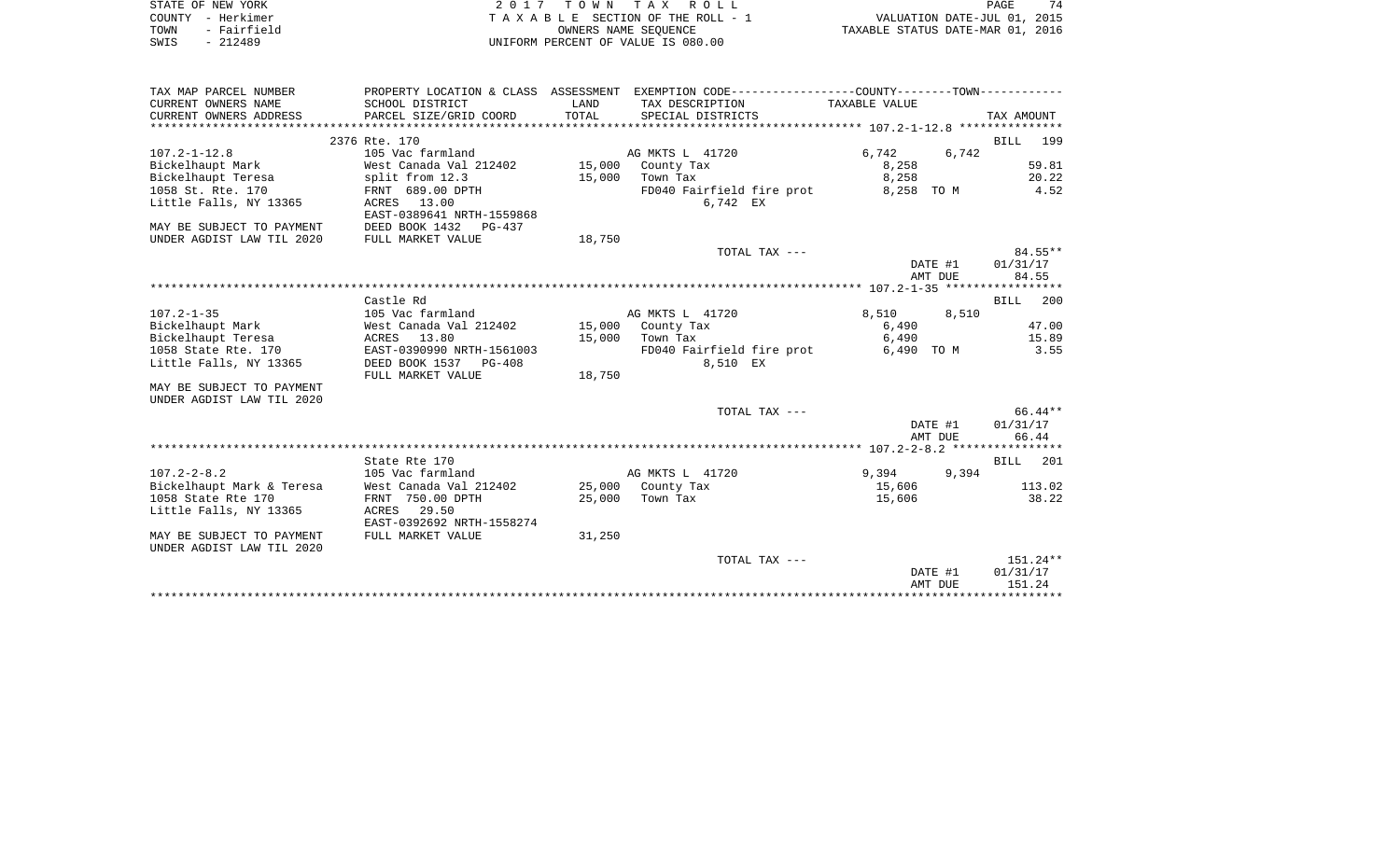| STATE OF NEW YORK   | 2017 TOWN TAX ROLL                 | 75<br><b>PAGE</b>                |
|---------------------|------------------------------------|----------------------------------|
| COUNTY - Herkimer   | TAXABLE SECTION OF THE ROLL - 1    | VALUATION DATE-JUL 01, 2015      |
| - Fairfield<br>TOWN | OWNERS NAME SEOUENCE               | TAXABLE STATUS DATE-MAR 01, 2016 |
| - 212489<br>SWIS    | UNIFORM PERCENT OF VALUE IS 080.00 |                                  |

| TAX MAP PARCEL NUMBER     |                                         |         | PROPERTY LOCATION & CLASS ASSESSMENT EXEMPTION CODE---------------COUNTY-------TOWN---------- |                  |                    |
|---------------------------|-----------------------------------------|---------|-----------------------------------------------------------------------------------------------|------------------|--------------------|
| CURRENT OWNERS NAME       | SCHOOL DISTRICT                         | LAND    | TAX DESCRIPTION                                                                               | TAXABLE VALUE    |                    |
| CURRENT OWNERS ADDRESS    | PARCEL SIZE/GRID COORD                  | TOTAL   | SPECIAL DISTRICTS                                                                             |                  | TAX AMOUNT         |
| **********************    | *****************************           |         |                                                                                               |                  |                    |
|                           | 1058 State Route 170                    |         |                                                                                               | ACCT 090010620   | 202<br>BILL        |
| $107.2 - 1 - 18$          | 240 Rural res                           |         | AG MKTS L 41720                                                                               | 4,491<br>4,491   |                    |
| Bickelhaupt Mark&Teresa   | West Canada Val 212402                  |         | 73,000 County Tax                                                                             | 125,509          | 908.97             |
| 1058 State Route 170      | ACRES 128.80                            | 130,000 | Town Tax                                                                                      | 125,509          | 307.37             |
| Little Falls, NY 13365    | EAST-0391194 NRTH-1557734               |         | FD040 Fairfield fire prot                                                                     | 125,509 TO M     | 68.70              |
|                           | DEED BOOK 1376<br>PG-756                |         | 4,491 EX                                                                                      |                  |                    |
| MAY BE SUBJECT TO PAYMENT | FULL MARKET VALUE                       | 162,500 |                                                                                               |                  |                    |
| UNDER AGDIST LAW TIL 2020 |                                         |         |                                                                                               |                  |                    |
|                           |                                         |         | TOTAL TAX ---                                                                                 |                  | 1,285.04**         |
|                           |                                         |         |                                                                                               | DATE #1          | 01/31/17           |
|                           |                                         |         |                                                                                               | AMT DUE          | 1,285.04           |
|                           |                                         |         |                                                                                               |                  |                    |
|                           | 4968 State Rte 28                       |         |                                                                                               | ACCT 090002190   | BILL 203           |
| $100.2 - 1 - 12.2$        | 210 1 Family Res                        |         | County Tax                                                                                    | 75,000           | 543.17             |
| Bills Maria L             | West Canada Val 212402                  | 9,000   | Town Tax                                                                                      | 75,000           | 183.67             |
| 4968 St. Rte. 28          | ACRES<br>0.90                           | 75,000  | FD040 Fairfield fire prot                                                                     | 75,000 TO M      | 41.05              |
| Newport, NY 13416         | EAST-0365542 NRTH-1571756               |         |                                                                                               |                  |                    |
|                           | DEED BOOK 844<br>$PG-69$                |         |                                                                                               |                  |                    |
|                           | FULL MARKET VALUE                       | 93,750  |                                                                                               |                  |                    |
|                           |                                         |         | TOTAL TAX ---                                                                                 |                  | 767.89**           |
|                           |                                         |         |                                                                                               | DATE #1          | 01/31/17<br>767.89 |
|                           |                                         |         |                                                                                               | AMT DUE          |                    |
|                           |                                         |         |                                                                                               |                  |                    |
| $107.1 - 2 - 9$           | Davis Rd<br>314 Rural vac<10            |         | County Tax                                                                                    |                  | BILL 204<br>72.42  |
| Bingaman Carson G         | West Canada Val 212402                  | 10,000  | Town Tax                                                                                      | 10,000<br>10,000 | 24.49              |
| 979 Bowersox Rd           | Portion Of 107.1-1-6.2                  |         | FD040 Fairfield fire prot                                                                     | 10,000 TO M      | 5.47               |
| Middleburg, PA 17842      | 5.10<br>ACRES                           | 10,000  |                                                                                               |                  |                    |
|                           | EAST-0384343 NRTH-1557505               |         |                                                                                               |                  |                    |
|                           | DEED BOOK 1190<br>PG-807                |         |                                                                                               |                  |                    |
|                           | FULL MARKET VALUE                       | 12,500  |                                                                                               |                  |                    |
|                           |                                         |         | TOTAL TAX ---                                                                                 |                  | $102.38**$         |
|                           |                                         |         |                                                                                               | DATE #1          | 01/31/17           |
|                           |                                         |         |                                                                                               | AMT DUE          | 102.38             |
|                           |                                         |         |                                                                                               |                  |                    |
|                           | Parkhurst Rd                            |         |                                                                                               | ACCT 090004740   | BILL 205           |
| $100.4 - 1 - 10$          | 210 1 Family Res                        |         | County Tax                                                                                    | 64,000           | 463.51             |
| Bintliff Paul F           | West Canada Val 212402                  | 13,000  | Town Tax                                                                                      | 64,000           | 156.73             |
| Bintliff Diane S          |                                         | 64,000  | FD040 Fairfield fire prot                                                                     | 64,000 TO M      | 35.03              |
| PO Box 534                | ACRES 6.40<br>EAST-0371657 NRTH-1566144 |         |                                                                                               |                  |                    |
| Middleville, NY 13406     | DEED BOOK 1394<br>PG-251                |         |                                                                                               |                  |                    |
|                           | FULL MARKET VALUE                       | 80,000  |                                                                                               |                  |                    |
|                           |                                         |         | TOTAL TAX ---                                                                                 |                  | 655.27**           |
|                           |                                         |         |                                                                                               | DATE #1          | 01/31/17           |
|                           |                                         |         |                                                                                               | AMT DUE          | 655.27             |
|                           |                                         |         |                                                                                               |                  |                    |
|                           |                                         |         |                                                                                               |                  |                    |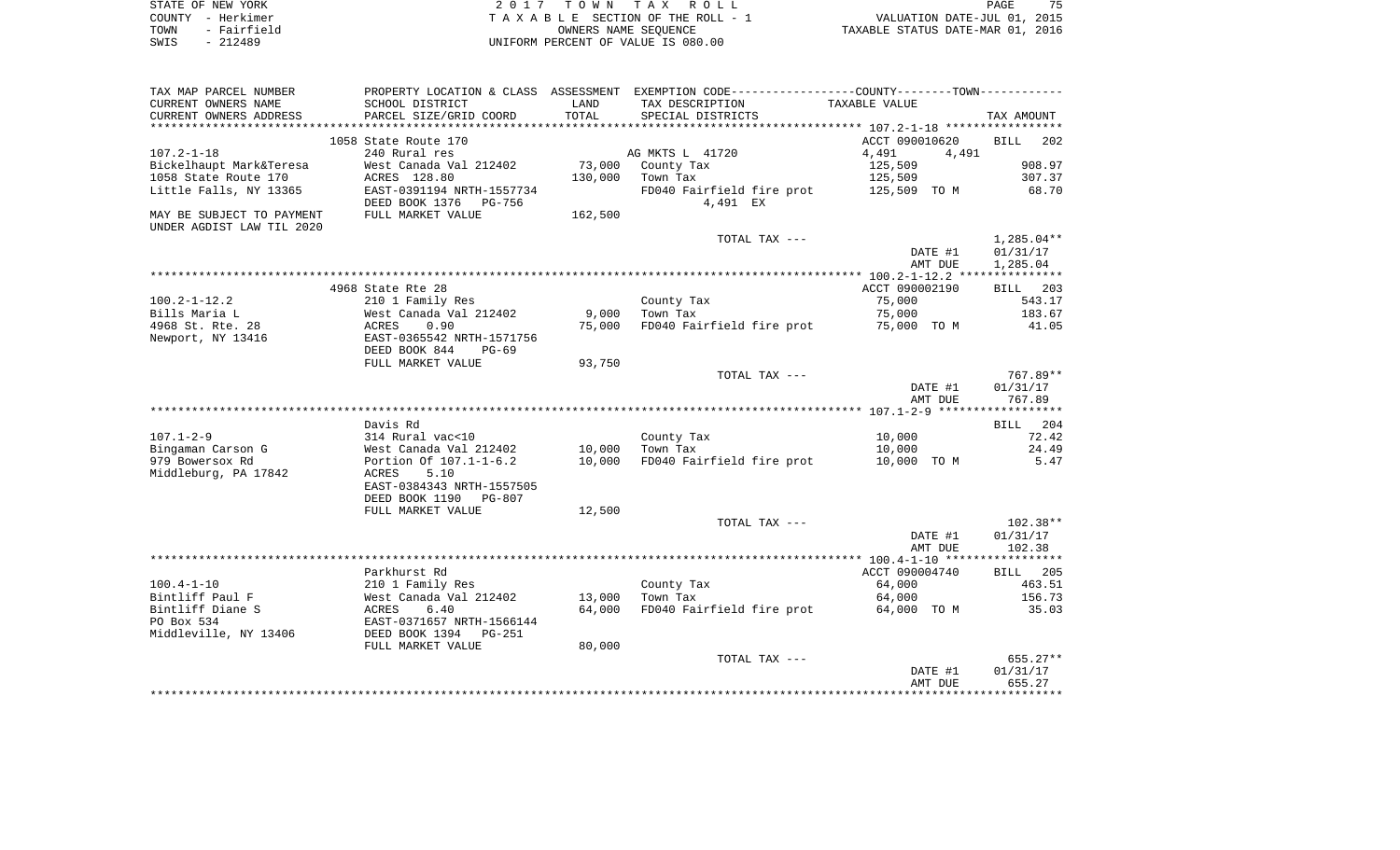|      | STATE OF NEW YORK | 2017 TOWN TAX ROLL                 | 76<br>PAGE                       |
|------|-------------------|------------------------------------|----------------------------------|
|      | COUNTY - Herkimer | TAXABLE SECTION OF THE ROLL - 1    | VALUATION DATE-JUL 01, 2015      |
| TOWN | - Fairfield       | OWNERS NAME SEOUENCE               | TAXABLE STATUS DATE-MAR 01, 2016 |
| SWIS | $-212489$         | UNIFORM PERCENT OF VALUE IS 080.00 |                                  |

|  | PAGE                           | 76 |  |
|--|--------------------------------|----|--|
|  | VALUATION DATE-JUL 01, 2015    |    |  |
|  | XABLE STATUS DATE-MAR 01, 2016 |    |  |

| TAX MAP PARCEL NUMBER   | PROPERTY LOCATION & CLASS ASSESSMENT |        | EXEMPTION CODE----------------COUNTY-------TOWN----------- |                |                 |
|-------------------------|--------------------------------------|--------|------------------------------------------------------------|----------------|-----------------|
| CURRENT OWNERS NAME     | SCHOOL DISTRICT                      | LAND   | TAX DESCRIPTION                                            | TAXABLE VALUE  |                 |
| CURRENT OWNERS ADDRESS  | PARCEL SIZE/GRID COORD               | TOTAL  | SPECIAL DISTRICTS                                          |                | TAX AMOUNT      |
| *********************** |                                      |        |                                                            |                |                 |
|                         | 183 Reservoir Rd                     |        |                                                            | ACCT 090006990 | BILL<br>206     |
| $100.2 - 1 - 22$        | 270 Mfg housing                      |        | County Tax                                                 | 22,000         | 159.33          |
| Black David             | West Canada Val 212402               | 9,000  | Town Tax                                                   | 22,000         | 53.88           |
| 183 Reservoir Rd        | FRNT 380.00 DPTH 114.00              | 22,000 | School Relevy                                              |                | 10.40           |
| Newport, NY 13416-9721  | EAST-0368953 NRTH-1571459            |        | FD040 Fairfield fire prot                                  | 22,000 TO M    | 12.04           |
|                         | DEED BOOK 793<br>$PG-122$            |        |                                                            |                |                 |
|                         | FULL MARKET VALUE                    | 27,500 |                                                            |                |                 |
|                         |                                      |        | TOTAL TAX ---                                              |                | 235.65**        |
|                         |                                      |        |                                                            | DATE #1        | 01/31/17        |
|                         |                                      |        |                                                            | AMT DUE        | 235.65          |
|                         |                                      |        |                                                            |                |                 |
|                         | 594 State Route 170                  |        |                                                            | ACCT 090000660 | 207<br>BILL     |
| $107.4 - 2 - 5$         | 210 1 Family Res                     |        | County Tax                                                 | 65,000         | 470.75          |
|                         |                                      |        |                                                            | 65,000         |                 |
| Blanchard Thomas E      | West Canada Val 212402               | 7,000  | Town Tax                                                   |                | 159.18          |
| Blanchard Barbara A     | Life Use To J&F Brinski              | 65,000 | FD040 Fairfield fire prot                                  | 65,000 TO M    | 35.58           |
| Attn: Frances Brinski   | FRNT 615.00 DPTH<br>40.00            |        |                                                            |                |                 |
| 167 Hagaman Ave         | ACRES<br>0.42                        |        |                                                            |                |                 |
| Amsterdam, NY 12010     | EAST-0396042 NRTH-1551109            |        |                                                            |                |                 |
|                         | DEED BOOK 810<br>PG-665              |        |                                                            |                |                 |
|                         | FULL MARKET VALUE                    | 81,250 |                                                            |                |                 |
|                         |                                      |        | TOTAL TAX ---                                              |                | 665.51**        |
|                         |                                      |        |                                                            | DATE #1        | 01/31/17        |
|                         |                                      |        |                                                            | AMT DUE        | 665.51          |
|                         |                                      |        |                                                            |                |                 |
|                         | State Route 29                       |        |                                                            |                | BILL 208        |
| $101.4 - 3 - 2$         | 322 Rural vac>10                     |        | County Tax                                                 | 18,000         | 130.36          |
| Bogossian Mark S        | West Canada Val 212402               | 18,000 | Town Tax                                                   | 18,000         | 44.08           |
| 39 Milner Ave           | 20.00<br>ACRES                       | 18,000 | FD040 Fairfield fire prot                                  | 18,000 TO M    | 9.85            |
| Albany, NY 12203        | EAST-0386081 NRTH-1566336            |        |                                                            |                |                 |
|                         | DEED BOOK 1133<br>PG-99              |        |                                                            |                |                 |
|                         | FULL MARKET VALUE                    | 22,500 |                                                            |                |                 |
|                         |                                      |        | TOTAL TAX ---                                              |                | $184.29**$      |
|                         |                                      |        |                                                            | DATE #1        | 01/31/17        |
|                         |                                      |        |                                                            | AMT DUE        | 184.29          |
|                         |                                      |        |                                                            |                |                 |
|                         | 383 Castle Rd                        |        |                                                            |                | <b>BILL</b> 209 |
| $101.4 - 7 - 6$         | 240 Rural res                        |        | County Tax                                                 | 39,000         | 282.45          |
| Bolen Allen O           | West Canada Val 212402               | 19,000 | Town Tax                                                   | 39,000         | 95.51           |
| Bolen Patricia          | sales verify 9/05                    | 39,000 | FD040 Fairfield fire prot                                  | 39,000 TO M    | 21.35           |
| 383 Castle Rd           | 18.20<br>ACRES                       |        |                                                            |                |                 |
| Little Falls, NY 13365  | EAST-0389370 NRTH-1563647            |        |                                                            |                |                 |
|                         | DEED BOOK 1112<br>PG-396             |        |                                                            |                |                 |
|                         | FULL MARKET VALUE                    | 48,750 |                                                            |                |                 |
|                         |                                      |        | TOTAL TAX ---                                              |                | 399.31**        |
|                         |                                      |        |                                                            | DATE #1        | 01/31/17        |
|                         |                                      |        |                                                            | AMT DUE        | 399.31          |
|                         |                                      |        |                                                            |                |                 |
|                         |                                      |        |                                                            |                |                 |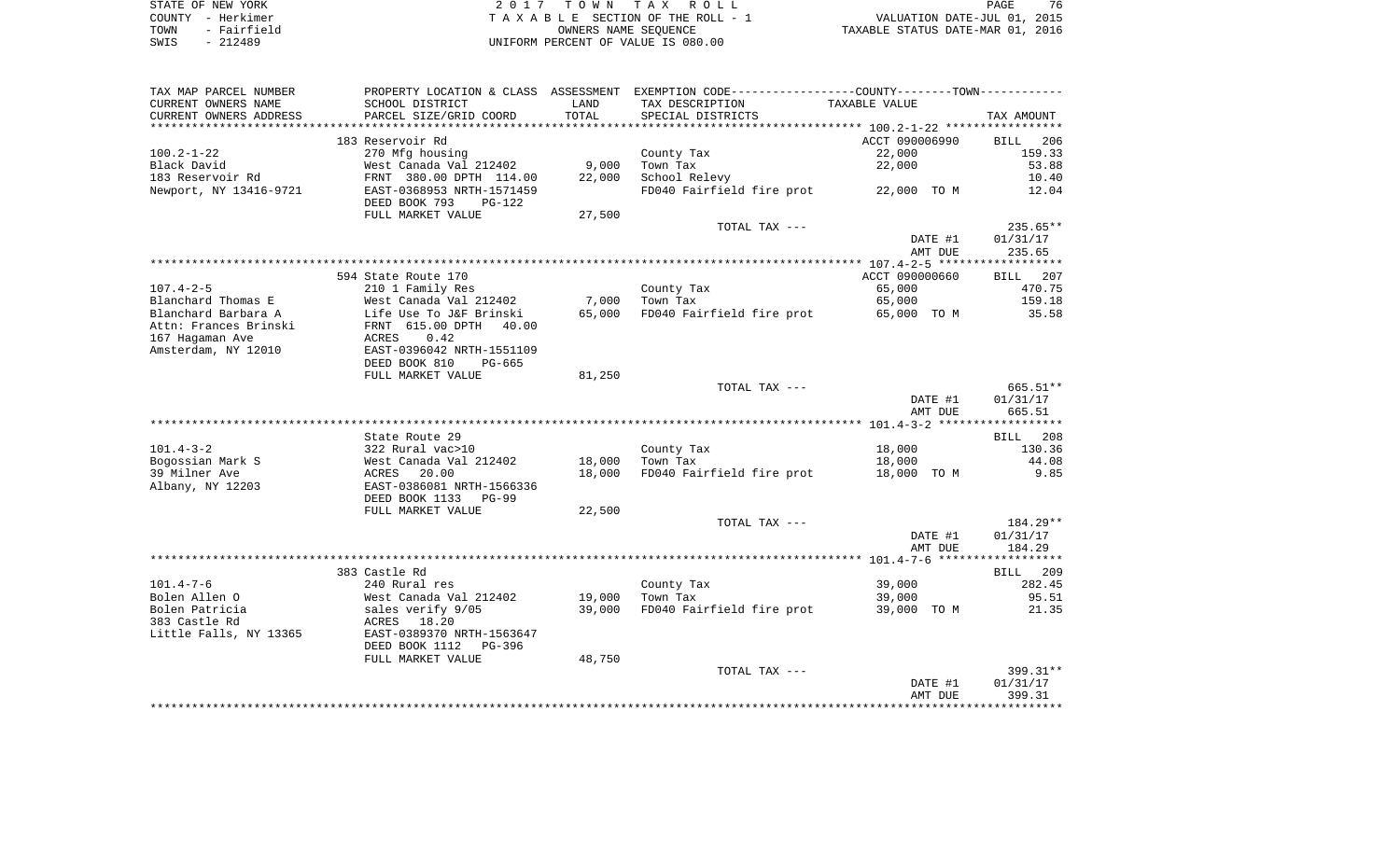| STATE OF NEW YORK   | 2017 TOWN TAX ROLL                 | 77<br>PAGE                       |
|---------------------|------------------------------------|----------------------------------|
| COUNTY - Herkimer   | TAXABLE SECTION OF THE ROLL - 1    | VALUATION DATE-JUL 01, 2015      |
| - Fairfield<br>TOWN | OWNERS NAME SEOUENCE               | TAXABLE STATUS DATE-MAR 01, 2016 |
| SWIS<br>- 212489    | UNIFORM PERCENT OF VALUE IS 080.00 |                                  |

| CURRENT OWNERS NAME<br>SCHOOL DISTRICT<br>LAND<br>TAX DESCRIPTION<br>TAXABLE VALUE<br>TOTAL<br>PARCEL SIZE/GRID COORD<br>SPECIAL DISTRICTS<br>TAX AMOUNT<br>ACCT 090007020<br>State Route 169<br><b>BILL</b><br>210<br>$107.1 - 1 - 3.5$<br>210 1 Family Res<br>1,194.98<br>County Tax<br>165,000<br>Bostwick David B<br>West Canada Val 212402<br>15,000<br>Town Tax<br>165,000<br>404.08<br>Difillippo Dorothy E<br>ACRES<br>5.00<br>165,000<br>School Relevy<br>3,532.58<br>FD040 Fairfield fire prot<br>2758 State Route 169<br>EAST-0372625 NRTH-1558326<br>90.31<br>165,000 TO M<br>Little Falls, NY 13365<br>DEED BOOK 1409<br>$PG-684$<br>FULL MARKET VALUE<br>206,250<br>TOTAL TAX ---<br>$5,221.95**$<br>DATE #1<br>01/31/17<br>5,221.95<br>AMT DUE<br>181 Castle Rd<br><b>BILL</b> 211<br>$101.4 - 3 - 17$<br>260 Seasonal res<br>County Tax<br>30,000<br>217.27<br>Bota Michael<br>West Canada Val 212402<br>16,000<br>Town Tax<br>30,000<br>73.47<br>142 Centerton Rd<br>ACRES<br>17.50<br>30,000<br>FD040 Fairfield fire prot<br>30,000 TO M<br>16.42<br>Parsippany, NJ 07054<br>EAST-0390263 NRTH-1565416<br>DEED BOOK 788<br>$PG-452$<br>FULL MARKET VALUE<br>37,500<br>307.16**<br>TOTAL TAX ---<br>DATE #1<br>01/31/17<br>AMT DUE<br>307.16<br>ACCT 090089110<br>BILL 212<br>160 Kelly Rd<br>$106.2 - 3 - 12.1$<br>314 Rural vac<10<br>County Tax<br>4,200<br>30.42<br>Bouchard Aaron<br>West Canada Val 212402<br>4,200<br>4,200<br>10.29<br>Town Tax<br>Bouchard Karen O<br>2.30<br>acreage corrected per map<br>4,200<br>FD040 Fairfield fire prot<br>4,200 TO M<br>FRNT 1157.00 DPTH<br>Little Falls, NY 13365<br>2.40<br>ACRES<br>EAST-0367478 NRTH-1551770<br>DEED BOOK 1423<br>$PG-614$<br>FULL MARKET VALUE<br>5,250<br>43.01**<br>TOTAL TAX ---<br>DATE #1<br>01/31/17<br>AMT DUE<br>43.01<br>*******<br>West End Rd<br>ACCT 090009720<br><b>BILL</b><br>213<br>120 Field crops<br>AG MKTS L 41720<br>10,890<br>10,890<br>Bouchard Aaron<br>West Canada Val 212402<br>72,000<br>1,145.08<br>County Tax<br>158,110<br>Bouchard Karen O<br>ACRES 118.00<br>169,000<br>387.21<br>Town Tax<br>158,110<br>160 Kelly Rd<br>EAST-0368273 NRTH-1550597<br>FD040 Fairfield fire prot<br>158,110 TO M<br>86.54<br>Little Falls, NY 13365<br>DEED BOOK 1361<br>10,890 EX<br><b>PG-710</b><br>211,250<br>FULL MARKET VALUE<br>MAY BE SUBJECT TO PAYMENT<br>UNDER AGDIST LAW TIL 2020<br>$1,618.83**$<br>TOTAL TAX ---<br>01/31/17<br>DATE #1<br>AMT DUE<br>1,618.83 | TAX MAP PARCEL NUMBER  | PROPERTY LOCATION & CLASS ASSESSMENT | EXEMPTION CODE-----------------COUNTY--------TOWN----------- |  |
|------------------------------------------------------------------------------------------------------------------------------------------------------------------------------------------------------------------------------------------------------------------------------------------------------------------------------------------------------------------------------------------------------------------------------------------------------------------------------------------------------------------------------------------------------------------------------------------------------------------------------------------------------------------------------------------------------------------------------------------------------------------------------------------------------------------------------------------------------------------------------------------------------------------------------------------------------------------------------------------------------------------------------------------------------------------------------------------------------------------------------------------------------------------------------------------------------------------------------------------------------------------------------------------------------------------------------------------------------------------------------------------------------------------------------------------------------------------------------------------------------------------------------------------------------------------------------------------------------------------------------------------------------------------------------------------------------------------------------------------------------------------------------------------------------------------------------------------------------------------------------------------------------------------------------------------------------------------------------------------------------------------------------------------------------------------------------------------------------------------------------------------------------------------------------------------------------------------------------------------------------------------------------------------------------------------------------------------------------------------------------------------------------------------------------------------------------------------------------------|------------------------|--------------------------------------|--------------------------------------------------------------|--|
|                                                                                                                                                                                                                                                                                                                                                                                                                                                                                                                                                                                                                                                                                                                                                                                                                                                                                                                                                                                                                                                                                                                                                                                                                                                                                                                                                                                                                                                                                                                                                                                                                                                                                                                                                                                                                                                                                                                                                                                                                                                                                                                                                                                                                                                                                                                                                                                                                                                                                    |                        |                                      |                                                              |  |
|                                                                                                                                                                                                                                                                                                                                                                                                                                                                                                                                                                                                                                                                                                                                                                                                                                                                                                                                                                                                                                                                                                                                                                                                                                                                                                                                                                                                                                                                                                                                                                                                                                                                                                                                                                                                                                                                                                                                                                                                                                                                                                                                                                                                                                                                                                                                                                                                                                                                                    | CURRENT OWNERS ADDRESS |                                      |                                                              |  |
|                                                                                                                                                                                                                                                                                                                                                                                                                                                                                                                                                                                                                                                                                                                                                                                                                                                                                                                                                                                                                                                                                                                                                                                                                                                                                                                                                                                                                                                                                                                                                                                                                                                                                                                                                                                                                                                                                                                                                                                                                                                                                                                                                                                                                                                                                                                                                                                                                                                                                    |                        |                                      |                                                              |  |
|                                                                                                                                                                                                                                                                                                                                                                                                                                                                                                                                                                                                                                                                                                                                                                                                                                                                                                                                                                                                                                                                                                                                                                                                                                                                                                                                                                                                                                                                                                                                                                                                                                                                                                                                                                                                                                                                                                                                                                                                                                                                                                                                                                                                                                                                                                                                                                                                                                                                                    |                        |                                      |                                                              |  |
|                                                                                                                                                                                                                                                                                                                                                                                                                                                                                                                                                                                                                                                                                                                                                                                                                                                                                                                                                                                                                                                                                                                                                                                                                                                                                                                                                                                                                                                                                                                                                                                                                                                                                                                                                                                                                                                                                                                                                                                                                                                                                                                                                                                                                                                                                                                                                                                                                                                                                    |                        |                                      |                                                              |  |
|                                                                                                                                                                                                                                                                                                                                                                                                                                                                                                                                                                                                                                                                                                                                                                                                                                                                                                                                                                                                                                                                                                                                                                                                                                                                                                                                                                                                                                                                                                                                                                                                                                                                                                                                                                                                                                                                                                                                                                                                                                                                                                                                                                                                                                                                                                                                                                                                                                                                                    |                        |                                      |                                                              |  |
|                                                                                                                                                                                                                                                                                                                                                                                                                                                                                                                                                                                                                                                                                                                                                                                                                                                                                                                                                                                                                                                                                                                                                                                                                                                                                                                                                                                                                                                                                                                                                                                                                                                                                                                                                                                                                                                                                                                                                                                                                                                                                                                                                                                                                                                                                                                                                                                                                                                                                    |                        |                                      |                                                              |  |
|                                                                                                                                                                                                                                                                                                                                                                                                                                                                                                                                                                                                                                                                                                                                                                                                                                                                                                                                                                                                                                                                                                                                                                                                                                                                                                                                                                                                                                                                                                                                                                                                                                                                                                                                                                                                                                                                                                                                                                                                                                                                                                                                                                                                                                                                                                                                                                                                                                                                                    |                        |                                      |                                                              |  |
|                                                                                                                                                                                                                                                                                                                                                                                                                                                                                                                                                                                                                                                                                                                                                                                                                                                                                                                                                                                                                                                                                                                                                                                                                                                                                                                                                                                                                                                                                                                                                                                                                                                                                                                                                                                                                                                                                                                                                                                                                                                                                                                                                                                                                                                                                                                                                                                                                                                                                    |                        |                                      |                                                              |  |
|                                                                                                                                                                                                                                                                                                                                                                                                                                                                                                                                                                                                                                                                                                                                                                                                                                                                                                                                                                                                                                                                                                                                                                                                                                                                                                                                                                                                                                                                                                                                                                                                                                                                                                                                                                                                                                                                                                                                                                                                                                                                                                                                                                                                                                                                                                                                                                                                                                                                                    |                        |                                      |                                                              |  |
|                                                                                                                                                                                                                                                                                                                                                                                                                                                                                                                                                                                                                                                                                                                                                                                                                                                                                                                                                                                                                                                                                                                                                                                                                                                                                                                                                                                                                                                                                                                                                                                                                                                                                                                                                                                                                                                                                                                                                                                                                                                                                                                                                                                                                                                                                                                                                                                                                                                                                    |                        |                                      |                                                              |  |
|                                                                                                                                                                                                                                                                                                                                                                                                                                                                                                                                                                                                                                                                                                                                                                                                                                                                                                                                                                                                                                                                                                                                                                                                                                                                                                                                                                                                                                                                                                                                                                                                                                                                                                                                                                                                                                                                                                                                                                                                                                                                                                                                                                                                                                                                                                                                                                                                                                                                                    |                        |                                      |                                                              |  |
|                                                                                                                                                                                                                                                                                                                                                                                                                                                                                                                                                                                                                                                                                                                                                                                                                                                                                                                                                                                                                                                                                                                                                                                                                                                                                                                                                                                                                                                                                                                                                                                                                                                                                                                                                                                                                                                                                                                                                                                                                                                                                                                                                                                                                                                                                                                                                                                                                                                                                    |                        |                                      |                                                              |  |
|                                                                                                                                                                                                                                                                                                                                                                                                                                                                                                                                                                                                                                                                                                                                                                                                                                                                                                                                                                                                                                                                                                                                                                                                                                                                                                                                                                                                                                                                                                                                                                                                                                                                                                                                                                                                                                                                                                                                                                                                                                                                                                                                                                                                                                                                                                                                                                                                                                                                                    |                        |                                      |                                                              |  |
|                                                                                                                                                                                                                                                                                                                                                                                                                                                                                                                                                                                                                                                                                                                                                                                                                                                                                                                                                                                                                                                                                                                                                                                                                                                                                                                                                                                                                                                                                                                                                                                                                                                                                                                                                                                                                                                                                                                                                                                                                                                                                                                                                                                                                                                                                                                                                                                                                                                                                    |                        |                                      |                                                              |  |
|                                                                                                                                                                                                                                                                                                                                                                                                                                                                                                                                                                                                                                                                                                                                                                                                                                                                                                                                                                                                                                                                                                                                                                                                                                                                                                                                                                                                                                                                                                                                                                                                                                                                                                                                                                                                                                                                                                                                                                                                                                                                                                                                                                                                                                                                                                                                                                                                                                                                                    |                        |                                      |                                                              |  |
|                                                                                                                                                                                                                                                                                                                                                                                                                                                                                                                                                                                                                                                                                                                                                                                                                                                                                                                                                                                                                                                                                                                                                                                                                                                                                                                                                                                                                                                                                                                                                                                                                                                                                                                                                                                                                                                                                                                                                                                                                                                                                                                                                                                                                                                                                                                                                                                                                                                                                    |                        |                                      |                                                              |  |
|                                                                                                                                                                                                                                                                                                                                                                                                                                                                                                                                                                                                                                                                                                                                                                                                                                                                                                                                                                                                                                                                                                                                                                                                                                                                                                                                                                                                                                                                                                                                                                                                                                                                                                                                                                                                                                                                                                                                                                                                                                                                                                                                                                                                                                                                                                                                                                                                                                                                                    |                        |                                      |                                                              |  |
|                                                                                                                                                                                                                                                                                                                                                                                                                                                                                                                                                                                                                                                                                                                                                                                                                                                                                                                                                                                                                                                                                                                                                                                                                                                                                                                                                                                                                                                                                                                                                                                                                                                                                                                                                                                                                                                                                                                                                                                                                                                                                                                                                                                                                                                                                                                                                                                                                                                                                    |                        |                                      |                                                              |  |
|                                                                                                                                                                                                                                                                                                                                                                                                                                                                                                                                                                                                                                                                                                                                                                                                                                                                                                                                                                                                                                                                                                                                                                                                                                                                                                                                                                                                                                                                                                                                                                                                                                                                                                                                                                                                                                                                                                                                                                                                                                                                                                                                                                                                                                                                                                                                                                                                                                                                                    |                        |                                      |                                                              |  |
|                                                                                                                                                                                                                                                                                                                                                                                                                                                                                                                                                                                                                                                                                                                                                                                                                                                                                                                                                                                                                                                                                                                                                                                                                                                                                                                                                                                                                                                                                                                                                                                                                                                                                                                                                                                                                                                                                                                                                                                                                                                                                                                                                                                                                                                                                                                                                                                                                                                                                    |                        |                                      |                                                              |  |
|                                                                                                                                                                                                                                                                                                                                                                                                                                                                                                                                                                                                                                                                                                                                                                                                                                                                                                                                                                                                                                                                                                                                                                                                                                                                                                                                                                                                                                                                                                                                                                                                                                                                                                                                                                                                                                                                                                                                                                                                                                                                                                                                                                                                                                                                                                                                                                                                                                                                                    |                        |                                      |                                                              |  |
|                                                                                                                                                                                                                                                                                                                                                                                                                                                                                                                                                                                                                                                                                                                                                                                                                                                                                                                                                                                                                                                                                                                                                                                                                                                                                                                                                                                                                                                                                                                                                                                                                                                                                                                                                                                                                                                                                                                                                                                                                                                                                                                                                                                                                                                                                                                                                                                                                                                                                    |                        |                                      |                                                              |  |
|                                                                                                                                                                                                                                                                                                                                                                                                                                                                                                                                                                                                                                                                                                                                                                                                                                                                                                                                                                                                                                                                                                                                                                                                                                                                                                                                                                                                                                                                                                                                                                                                                                                                                                                                                                                                                                                                                                                                                                                                                                                                                                                                                                                                                                                                                                                                                                                                                                                                                    |                        |                                      |                                                              |  |
|                                                                                                                                                                                                                                                                                                                                                                                                                                                                                                                                                                                                                                                                                                                                                                                                                                                                                                                                                                                                                                                                                                                                                                                                                                                                                                                                                                                                                                                                                                                                                                                                                                                                                                                                                                                                                                                                                                                                                                                                                                                                                                                                                                                                                                                                                                                                                                                                                                                                                    |                        |                                      |                                                              |  |
|                                                                                                                                                                                                                                                                                                                                                                                                                                                                                                                                                                                                                                                                                                                                                                                                                                                                                                                                                                                                                                                                                                                                                                                                                                                                                                                                                                                                                                                                                                                                                                                                                                                                                                                                                                                                                                                                                                                                                                                                                                                                                                                                                                                                                                                                                                                                                                                                                                                                                    |                        |                                      |                                                              |  |
|                                                                                                                                                                                                                                                                                                                                                                                                                                                                                                                                                                                                                                                                                                                                                                                                                                                                                                                                                                                                                                                                                                                                                                                                                                                                                                                                                                                                                                                                                                                                                                                                                                                                                                                                                                                                                                                                                                                                                                                                                                                                                                                                                                                                                                                                                                                                                                                                                                                                                    |                        |                                      |                                                              |  |
|                                                                                                                                                                                                                                                                                                                                                                                                                                                                                                                                                                                                                                                                                                                                                                                                                                                                                                                                                                                                                                                                                                                                                                                                                                                                                                                                                                                                                                                                                                                                                                                                                                                                                                                                                                                                                                                                                                                                                                                                                                                                                                                                                                                                                                                                                                                                                                                                                                                                                    |                        |                                      |                                                              |  |
|                                                                                                                                                                                                                                                                                                                                                                                                                                                                                                                                                                                                                                                                                                                                                                                                                                                                                                                                                                                                                                                                                                                                                                                                                                                                                                                                                                                                                                                                                                                                                                                                                                                                                                                                                                                                                                                                                                                                                                                                                                                                                                                                                                                                                                                                                                                                                                                                                                                                                    |                        |                                      |                                                              |  |
|                                                                                                                                                                                                                                                                                                                                                                                                                                                                                                                                                                                                                                                                                                                                                                                                                                                                                                                                                                                                                                                                                                                                                                                                                                                                                                                                                                                                                                                                                                                                                                                                                                                                                                                                                                                                                                                                                                                                                                                                                                                                                                                                                                                                                                                                                                                                                                                                                                                                                    |                        |                                      |                                                              |  |
|                                                                                                                                                                                                                                                                                                                                                                                                                                                                                                                                                                                                                                                                                                                                                                                                                                                                                                                                                                                                                                                                                                                                                                                                                                                                                                                                                                                                                                                                                                                                                                                                                                                                                                                                                                                                                                                                                                                                                                                                                                                                                                                                                                                                                                                                                                                                                                                                                                                                                    | 160 Kelly Rd           |                                      |                                                              |  |
|                                                                                                                                                                                                                                                                                                                                                                                                                                                                                                                                                                                                                                                                                                                                                                                                                                                                                                                                                                                                                                                                                                                                                                                                                                                                                                                                                                                                                                                                                                                                                                                                                                                                                                                                                                                                                                                                                                                                                                                                                                                                                                                                                                                                                                                                                                                                                                                                                                                                                    |                        |                                      |                                                              |  |
|                                                                                                                                                                                                                                                                                                                                                                                                                                                                                                                                                                                                                                                                                                                                                                                                                                                                                                                                                                                                                                                                                                                                                                                                                                                                                                                                                                                                                                                                                                                                                                                                                                                                                                                                                                                                                                                                                                                                                                                                                                                                                                                                                                                                                                                                                                                                                                                                                                                                                    |                        |                                      |                                                              |  |
|                                                                                                                                                                                                                                                                                                                                                                                                                                                                                                                                                                                                                                                                                                                                                                                                                                                                                                                                                                                                                                                                                                                                                                                                                                                                                                                                                                                                                                                                                                                                                                                                                                                                                                                                                                                                                                                                                                                                                                                                                                                                                                                                                                                                                                                                                                                                                                                                                                                                                    |                        |                                      |                                                              |  |
|                                                                                                                                                                                                                                                                                                                                                                                                                                                                                                                                                                                                                                                                                                                                                                                                                                                                                                                                                                                                                                                                                                                                                                                                                                                                                                                                                                                                                                                                                                                                                                                                                                                                                                                                                                                                                                                                                                                                                                                                                                                                                                                                                                                                                                                                                                                                                                                                                                                                                    |                        |                                      |                                                              |  |
|                                                                                                                                                                                                                                                                                                                                                                                                                                                                                                                                                                                                                                                                                                                                                                                                                                                                                                                                                                                                                                                                                                                                                                                                                                                                                                                                                                                                                                                                                                                                                                                                                                                                                                                                                                                                                                                                                                                                                                                                                                                                                                                                                                                                                                                                                                                                                                                                                                                                                    |                        |                                      |                                                              |  |
|                                                                                                                                                                                                                                                                                                                                                                                                                                                                                                                                                                                                                                                                                                                                                                                                                                                                                                                                                                                                                                                                                                                                                                                                                                                                                                                                                                                                                                                                                                                                                                                                                                                                                                                                                                                                                                                                                                                                                                                                                                                                                                                                                                                                                                                                                                                                                                                                                                                                                    |                        |                                      |                                                              |  |
|                                                                                                                                                                                                                                                                                                                                                                                                                                                                                                                                                                                                                                                                                                                                                                                                                                                                                                                                                                                                                                                                                                                                                                                                                                                                                                                                                                                                                                                                                                                                                                                                                                                                                                                                                                                                                                                                                                                                                                                                                                                                                                                                                                                                                                                                                                                                                                                                                                                                                    |                        |                                      |                                                              |  |
|                                                                                                                                                                                                                                                                                                                                                                                                                                                                                                                                                                                                                                                                                                                                                                                                                                                                                                                                                                                                                                                                                                                                                                                                                                                                                                                                                                                                                                                                                                                                                                                                                                                                                                                                                                                                                                                                                                                                                                                                                                                                                                                                                                                                                                                                                                                                                                                                                                                                                    |                        |                                      |                                                              |  |
|                                                                                                                                                                                                                                                                                                                                                                                                                                                                                                                                                                                                                                                                                                                                                                                                                                                                                                                                                                                                                                                                                                                                                                                                                                                                                                                                                                                                                                                                                                                                                                                                                                                                                                                                                                                                                                                                                                                                                                                                                                                                                                                                                                                                                                                                                                                                                                                                                                                                                    |                        |                                      |                                                              |  |
|                                                                                                                                                                                                                                                                                                                                                                                                                                                                                                                                                                                                                                                                                                                                                                                                                                                                                                                                                                                                                                                                                                                                                                                                                                                                                                                                                                                                                                                                                                                                                                                                                                                                                                                                                                                                                                                                                                                                                                                                                                                                                                                                                                                                                                                                                                                                                                                                                                                                                    | $106.4 - 1 - 6.1$      |                                      |                                                              |  |
|                                                                                                                                                                                                                                                                                                                                                                                                                                                                                                                                                                                                                                                                                                                                                                                                                                                                                                                                                                                                                                                                                                                                                                                                                                                                                                                                                                                                                                                                                                                                                                                                                                                                                                                                                                                                                                                                                                                                                                                                                                                                                                                                                                                                                                                                                                                                                                                                                                                                                    |                        |                                      |                                                              |  |
|                                                                                                                                                                                                                                                                                                                                                                                                                                                                                                                                                                                                                                                                                                                                                                                                                                                                                                                                                                                                                                                                                                                                                                                                                                                                                                                                                                                                                                                                                                                                                                                                                                                                                                                                                                                                                                                                                                                                                                                                                                                                                                                                                                                                                                                                                                                                                                                                                                                                                    |                        |                                      |                                                              |  |
|                                                                                                                                                                                                                                                                                                                                                                                                                                                                                                                                                                                                                                                                                                                                                                                                                                                                                                                                                                                                                                                                                                                                                                                                                                                                                                                                                                                                                                                                                                                                                                                                                                                                                                                                                                                                                                                                                                                                                                                                                                                                                                                                                                                                                                                                                                                                                                                                                                                                                    |                        |                                      |                                                              |  |
|                                                                                                                                                                                                                                                                                                                                                                                                                                                                                                                                                                                                                                                                                                                                                                                                                                                                                                                                                                                                                                                                                                                                                                                                                                                                                                                                                                                                                                                                                                                                                                                                                                                                                                                                                                                                                                                                                                                                                                                                                                                                                                                                                                                                                                                                                                                                                                                                                                                                                    |                        |                                      |                                                              |  |
|                                                                                                                                                                                                                                                                                                                                                                                                                                                                                                                                                                                                                                                                                                                                                                                                                                                                                                                                                                                                                                                                                                                                                                                                                                                                                                                                                                                                                                                                                                                                                                                                                                                                                                                                                                                                                                                                                                                                                                                                                                                                                                                                                                                                                                                                                                                                                                                                                                                                                    |                        |                                      |                                                              |  |
|                                                                                                                                                                                                                                                                                                                                                                                                                                                                                                                                                                                                                                                                                                                                                                                                                                                                                                                                                                                                                                                                                                                                                                                                                                                                                                                                                                                                                                                                                                                                                                                                                                                                                                                                                                                                                                                                                                                                                                                                                                                                                                                                                                                                                                                                                                                                                                                                                                                                                    |                        |                                      |                                                              |  |
|                                                                                                                                                                                                                                                                                                                                                                                                                                                                                                                                                                                                                                                                                                                                                                                                                                                                                                                                                                                                                                                                                                                                                                                                                                                                                                                                                                                                                                                                                                                                                                                                                                                                                                                                                                                                                                                                                                                                                                                                                                                                                                                                                                                                                                                                                                                                                                                                                                                                                    |                        |                                      |                                                              |  |
|                                                                                                                                                                                                                                                                                                                                                                                                                                                                                                                                                                                                                                                                                                                                                                                                                                                                                                                                                                                                                                                                                                                                                                                                                                                                                                                                                                                                                                                                                                                                                                                                                                                                                                                                                                                                                                                                                                                                                                                                                                                                                                                                                                                                                                                                                                                                                                                                                                                                                    |                        |                                      |                                                              |  |
|                                                                                                                                                                                                                                                                                                                                                                                                                                                                                                                                                                                                                                                                                                                                                                                                                                                                                                                                                                                                                                                                                                                                                                                                                                                                                                                                                                                                                                                                                                                                                                                                                                                                                                                                                                                                                                                                                                                                                                                                                                                                                                                                                                                                                                                                                                                                                                                                                                                                                    |                        |                                      |                                                              |  |
|                                                                                                                                                                                                                                                                                                                                                                                                                                                                                                                                                                                                                                                                                                                                                                                                                                                                                                                                                                                                                                                                                                                                                                                                                                                                                                                                                                                                                                                                                                                                                                                                                                                                                                                                                                                                                                                                                                                                                                                                                                                                                                                                                                                                                                                                                                                                                                                                                                                                                    |                        |                                      |                                                              |  |
|                                                                                                                                                                                                                                                                                                                                                                                                                                                                                                                                                                                                                                                                                                                                                                                                                                                                                                                                                                                                                                                                                                                                                                                                                                                                                                                                                                                                                                                                                                                                                                                                                                                                                                                                                                                                                                                                                                                                                                                                                                                                                                                                                                                                                                                                                                                                                                                                                                                                                    |                        |                                      |                                                              |  |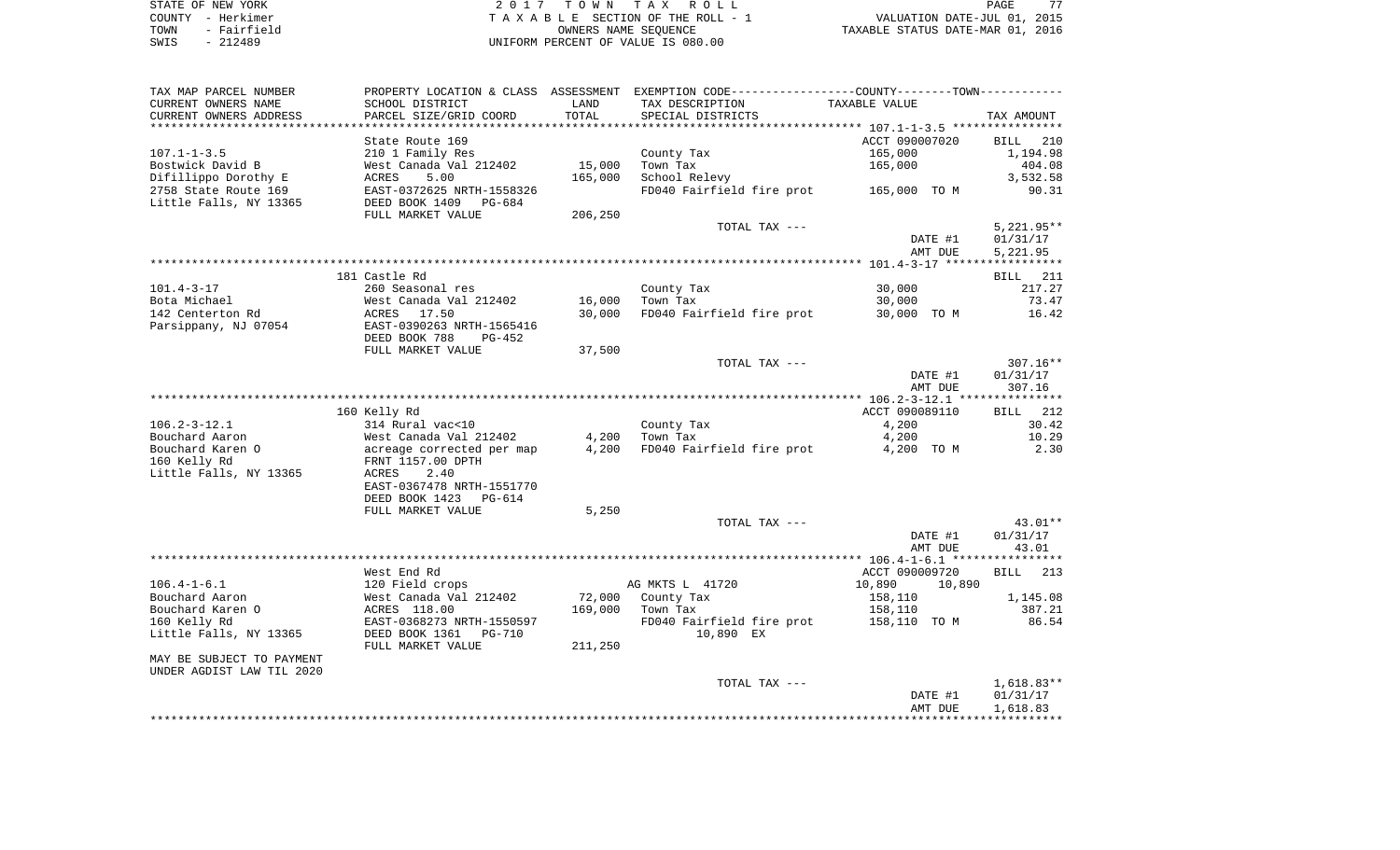| STATE OF NEW YORK   | 2017 TOWN TAX ROLL                 |                                  | PAGE | 78 |
|---------------------|------------------------------------|----------------------------------|------|----|
| COUNTY - Herkimer   | TAXABLE SECTION OF THE ROLL - 1    | VALUATION DATE-JUL 01, 2015      |      |    |
| TOWN<br>- Fairfield | OWNERS NAME SEOUENCE               | TAXABLE STATUS DATE-MAR 01, 2016 |      |    |
| SWIS<br>- 212489    | UNIFORM PERCENT OF VALUE IS 080.00 |                                  |      |    |

| TAX MAP PARCEL NUMBER                                                              | PROPERTY LOCATION & CLASS ASSESSMENT EXEMPTION CODE--------------COUNTY-------TOWN---------                                                                                                              |                          |                    |                                                            |                    |          |                 |
|------------------------------------------------------------------------------------|----------------------------------------------------------------------------------------------------------------------------------------------------------------------------------------------------------|--------------------------|--------------------|------------------------------------------------------------|--------------------|----------|-----------------|
| CURRENT OWNERS NAME                                                                | SCHOOL DISTRICT                                                                                                                                                                                          | LAND                     | TAX DESCRIPTION    |                                                            | TAXABLE VALUE      |          |                 |
| CURRENT OWNERS ADDRESS                                                             | PARCEL SIZE/GRID COORD                                                                                                                                                                                   | TOTAL                    |                    | SPECIAL DISTRICTS                                          |                    |          | TAX AMOUNT      |
|                                                                                    |                                                                                                                                                                                                          |                          |                    |                                                            |                    |          |                 |
|                                                                                    | 2696 Rte. 169                                                                                                                                                                                            |                          |                    |                                                            |                    |          | BILL 214        |
| $106.2 - 1 - 8.999$                                                                | 210 1 Family Res                                                                                                                                                                                         |                          |                    | County Tax                                                 | 65,000             |          | 470.75          |
|                                                                                    |                                                                                                                                                                                                          |                          | Town Tax           |                                                            | 65,000             |          | 159.18          |
|                                                                                    | Pouchard Keith and Mest Canada Val 212402 8,000<br>2696 State Rte. 169 Rd ACRES 1.00 65,000<br>Little Falls, NY 13365 FULL MARKET VALUE 81,250                                                           |                          |                    |                                                            |                    |          |                 |
|                                                                                    |                                                                                                                                                                                                          |                          |                    |                                                            |                    |          |                 |
|                                                                                    |                                                                                                                                                                                                          |                          |                    |                                                            |                    |          |                 |
|                                                                                    |                                                                                                                                                                                                          |                          |                    | TOTAL TAX ---                                              |                    |          | $629.93**$      |
|                                                                                    |                                                                                                                                                                                                          |                          |                    |                                                            |                    | DATE #1  | 01/31/17        |
|                                                                                    |                                                                                                                                                                                                          |                          |                    |                                                            |                    | AMT DUE  | 629.93          |
|                                                                                    |                                                                                                                                                                                                          |                          |                    |                                                            |                    |          |                 |
|                                                                                    | 257 Pickert Rd                                                                                                                                                                                           |                          |                    | 25 PCT OF VALUE USED FOR EXEMPTION PURPOSES ACCT 090008130 |                    |          | <b>BILL</b> 215 |
| $106.2 - 1 - 8$                                                                    | 113 Cattle farm                                                                                                                                                                                          |                          | VET COM C 41132    |                                                            | 12,000             | $\Omega$ |                 |
|                                                                                    | 113 Cattle farm<br>Bouchard Lorraine Mest Canada Val 212402 144,000 VET COM C 41132 12,000 12,375<br>Bouchard Aaron Keith includes 106.2-1-7.1&106. 198,000 AG MKTS 41730 12,232 42,232<br>12,232 42,232 |                          |                    |                                                            |                    |          |                 |
|                                                                                    |                                                                                                                                                                                                          |                          |                    |                                                            |                    |          |                 |
| 257 Pickert Rd                                                                     | FRNT 6065.00 DPTH                                                                                                                                                                                        |                          | County Tax         |                                                            | 143,768            |          | 1,041.21        |
| Little Falls, NY 13365 ACRES 251.70                                                |                                                                                                                                                                                                          |                          |                    |                                                            |                    |          | 351.17          |
|                                                                                    | EAST-0367358 NRTH-1556076                                                                                                                                                                                |                          |                    |                                                            |                    |          | 108.37          |
|                                                                                    | PG-125                                                                                                                                                                                                   |                          |                    |                                                            |                    |          |                 |
| MAY BE SUBJECT TO PAYMENT DEED BOOK 900<br>UNDER AGDIST LAW TIL 2023 FULL MARKET V |                                                                                                                                                                                                          | 247,500                  |                    |                                                            |                    |          |                 |
|                                                                                    | FULL MARKET VALUE                                                                                                                                                                                        |                          |                    | TOTAL TAX ---                                              |                    |          |                 |
|                                                                                    |                                                                                                                                                                                                          |                          |                    |                                                            |                    |          | 1,500.75**      |
|                                                                                    |                                                                                                                                                                                                          |                          |                    |                                                            |                    | DATE #1  | 01/31/17        |
|                                                                                    |                                                                                                                                                                                                          |                          |                    |                                                            |                    | AMT DUE  | 1,500.75        |
|                                                                                    |                                                                                                                                                                                                          |                          |                    |                                                            |                    |          |                 |
|                                                                                    | 1322 Castle Rd                                                                                                                                                                                           |                          |                    |                                                            | ACCT 090087055     |          | BILL 216        |
| $095.3 - 4 - 6$                                                                    | 240 Rural res                                                                                                                                                                                            |                          |                    | County Tax<br>Town Tax                                     | 95,000             |          | 688.02          |
|                                                                                    |                                                                                                                                                                                                          |                          |                    |                                                            |                    |          | 95,000 232.65   |
|                                                                                    |                                                                                                                                                                                                          |                          |                    | FD040 Fairfield fire prot 55,000 TOM                       |                    |          | 52.00           |
|                                                                                    | Bowman Justin W West Canada Val 212402 20,000<br>Bowman Catherine H ACRES 20.55 95,000<br>1322 Castle Rd EAST-0346035 NRTH-1154915 Newport, NY 13416 DEED BOOK 1477 PG-848                               |                          |                    |                                                            |                    |          |                 |
|                                                                                    |                                                                                                                                                                                                          |                          |                    |                                                            |                    |          |                 |
|                                                                                    | FULL MARKET VALUE                                                                                                                                                                                        | 118,750                  |                    |                                                            |                    |          |                 |
|                                                                                    |                                                                                                                                                                                                          |                          |                    | TOTAL TAX ---                                              |                    |          | $972.67**$      |
|                                                                                    |                                                                                                                                                                                                          |                          |                    |                                                            |                    | DATE #1  | 01/31/17        |
|                                                                                    |                                                                                                                                                                                                          |                          |                    |                                                            |                    | AMT DUE  | 972.67          |
|                                                                                    |                                                                                                                                                                                                          |                          |                    |                                                            |                    |          |                 |
|                                                                                    | 345 Lynch Rd                                                                                                                                                                                             |                          |                    |                                                            |                    |          | BILL 217        |
| $106.2 - 1 - 9.4$                                                                  | AND KQ<br>116 Other stock<br>West Care                                                                                                                                                                   |                          | AG MKTS            | 41730                                                      |                    |          |                 |
|                                                                                    |                                                                                                                                                                                                          |                          |                    |                                                            | 37,695 37,695      |          |                 |
| Bowne Douglas                                                                      | West Canada Val 212402                                                                                                                                                                                   | 100,000 AGRIC 10 Y 42100 |                    |                                                            | 7,400 7,400        |          |                 |
| Bowne Catherine                                                                    | ACRES 163.20                                                                                                                                                                                             |                          | 187,000 County Tax |                                                            | 141,905<br>141,905 |          | 1,027.72        |
| 345 Lynch Rd                                                                       | EAST-0365472 NRTH-1555567                                                                                                                                                                                |                          | Town Tax           |                                                            |                    |          | 347.52          |
| Little Falls, NY 13365                                                             | DEED BOOK 766                                                                                                                                                                                            | $PG-476$<br>LUE 233,750  |                    | FD040 Fairfield fire prot 187,000 TO M 102.35              |                    |          |                 |
|                                                                                    | FULL MARKET VALUE                                                                                                                                                                                        |                          |                    |                                                            |                    |          |                 |
| MAY BE SUBJECT TO PAYMENT                                                          |                                                                                                                                                                                                          |                          |                    |                                                            |                    |          |                 |
| UNDER AGDIST LAW TIL 2023                                                          |                                                                                                                                                                                                          |                          |                    |                                                            |                    |          |                 |
|                                                                                    |                                                                                                                                                                                                          |                          |                    | TOTAL TAX ---                                              |                    |          | 1,477.59**      |
|                                                                                    |                                                                                                                                                                                                          |                          |                    |                                                            |                    | DATE #1  | 01/31/17        |
|                                                                                    |                                                                                                                                                                                                          |                          |                    |                                                            |                    | AMT DUE  | 1,477.59        |
|                                                                                    |                                                                                                                                                                                                          |                          |                    |                                                            |                    |          |                 |
|                                                                                    |                                                                                                                                                                                                          |                          |                    |                                                            |                    |          |                 |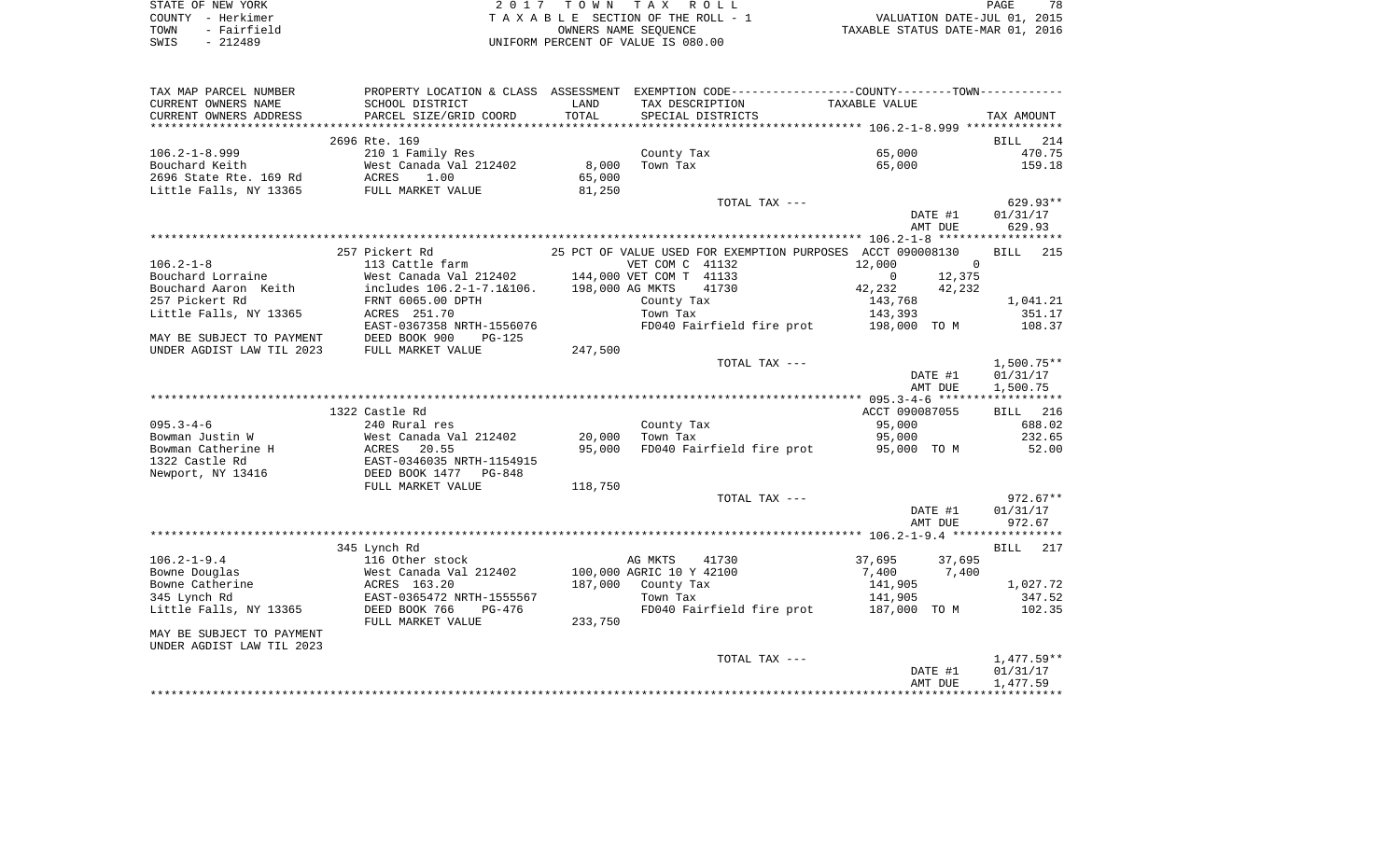STATE OF NEW YORK 2 0 1 7 T O W N T A X R O L L PAGE 79COUNTY - Herkimer **T A X A B L E** SECTION OF THE ROLL - 1 VALUATION DATE-JUL 01, 2015 TOWN - Fairfield **Taxable State of the CONNERT CONNERS NAME SEQUENCE** THE STATUS DATE-MAR 01, 2016 SWIS - 212489 UNIFORM PERCENT OF VALUE IS 080.00

TAX MAP PARCEL NUMBER PROPERTY LOCATION & CLASS ASSESSMENT EXEMPTION CODE------------------COUNTY--------TOWN------------ CURRENT OWNERS NAME SCHOOL DISTRICT LAND TAX DESCRIPTION TAXABLE VALUECURRENT OWNERS ADDRESS PARCEL SIZE/GRID COORD TOTAL SPECIAL DISTRICTS TAX AMOUNT \*\*\*\*\*\*\*\*\*\*\*\*\*\*\*\*\*\*\*\*\*\*\*\*\*\*\*\*\*\*\*\*\*\*\*\*\*\*\*\*\*\*\*\*\*\*\*\*\*\*\*\*\*\*\*\*\*\*\*\*\*\*\*\*\*\*\*\*\*\*\*\*\*\*\*\*\*\*\*\*\*\*\*\*\*\*\*\*\*\*\*\*\*\*\*\*\*\*\*\*\*\*\* 106.4-1-14.1 \*\*\*\*\*\*\*\*\*\*\*\*\*\*\***BILL** 218 Rasbach Rd **ACCT** 090010290 BILL 2188 BILL 2188 BILL 2188 BILL 2188 BILL 2188 BILL 2188 BILL 2188 BILL 2188 BILL 2188 BILL 2188 BILL 2188 BILL 2188 BILL 2188 BILL 2188 BILL 2188 BILL 2188 BILL 2188 BILL 2188 BILL 2188 BILL 217.27 106.4-1-14.1 312 Vac w/imprv County Tax 30,000 217.27 Bowne Douglas 6. 1992 West Canada Val 212402 17,000 Town Tax 30,000 73.47 Bowne Catherine **includes 106.4-1-14.2** 30,000 FD040 Fairfield fire prot 30,000 TO M 16.42 345 Lynch Rd FRNT 245.00 DPTH Little Falls, NY 13365 ACRES 14.30 EAST-0362175 NRTH-1550434 DEED BOOK 668 PG-377FULL MARKET VALUE 37,500 TOTAL TAX --- 307.16\*\* DATE #1 01/31/17 AMT DUE 307.16 \*\*\*\*\*\*\*\*\*\*\*\*\*\*\*\*\*\*\*\*\*\*\*\*\*\*\*\*\*\*\*\*\*\*\*\*\*\*\*\*\*\*\*\*\*\*\*\*\*\*\*\*\*\*\*\*\*\*\*\*\*\*\*\*\*\*\*\*\*\*\*\*\*\*\*\*\*\*\*\*\*\*\*\*\*\*\*\*\*\*\*\*\*\*\*\*\*\*\*\*\*\*\* 106.4-1-1 \*\*\*\*\*\*\*\*\*\*\*\*\*\*\*\*\*\*BILL 219 Lynch Rd  $\overline{ACCT}$  090009510  $\overline{ACCT}$  090009510 106.4-1-1 321 Abandoned ag AG MKTS 41730 31,611 31,611 Bowne Douglas E West Canada Val 212402 60,000 County Tax 28,389 205.60 Bowne Catherine E 69.52 69.52 69.52 69.52 60,000 Town Tax 28,389 69.52 345 Lynch Rd EAST-0363156 NRTH-1552107 FD040 Fairfield fire prot 60,000 TO M 32.84 Little Falls, NY 13365 DEED BOOK 842 PG-625 FULL MARKET VALUE 75,000 MAY BE SUBJECT TO PAYMENTUNDER AGDIST LAW TIL 2023 TOTAL TAX --- 307.96\*\* DATE #1 01/31/17 AMT DUE 307.96 \*\*\*\*\*\*\*\*\*\*\*\*\*\*\*\*\*\*\*\*\*\*\*\*\*\*\*\*\*\*\*\*\*\*\*\*\*\*\*\*\*\*\*\*\*\*\*\*\*\*\*\*\*\*\*\*\*\*\*\*\*\*\*\*\*\*\*\*\*\*\*\*\*\*\*\*\*\*\*\*\*\*\*\*\*\*\*\*\*\*\*\*\*\*\*\*\*\*\*\*\*\*\* 106.2-1-10.4 \*\*\*\*\*\*\*\*\*\*\*\*\*\*\*BILL 220 Lynch Rd BILL 220 106.2-1-10.4 105 Vac farmland AG MKTS L 41720 13,574 13,574 13,574 Bowne Douglass West Canada Val 212402 34,000 County Tax 20,426 147.93 Bowne Catherine FRNT 2518.00 DPTH 34,000 Town Tax 20,426 50.02 Lynch Rd ACRES 68.20 Fairfield, NY EAST-0364913 NRTH-1554014 FULL MARKET VALUE 42,500 MAY BE SUBJECT TO PAYMENT UNDER AGDIST LAW TIL 2020 TOTAL TAX --- 197.95\*\* DATE #1 01/31/17 AMT DUE 197.95 \*\*\*\*\*\*\*\*\*\*\*\*\*\*\*\*\*\*\*\*\*\*\*\*\*\*\*\*\*\*\*\*\*\*\*\*\*\*\*\*\*\*\*\*\*\*\*\*\*\*\*\*\*\*\*\*\*\*\*\*\*\*\*\*\*\*\*\*\*\*\*\*\*\*\*\*\*\*\*\*\*\*\*\*\*\*\*\*\*\*\*\*\*\*\*\*\*\*\*\*\*\*\* 107.2-2-9 \*\*\*\*\*\*\*\*\*\*\*\*\*\*\*\*\*\*924 State Route 170 **ACCT 090010740** BILL 221 107.2-2-9 210 1 Family Res County Tax 90,000 651.80 Bramer Wendy West Canada Val 212402 11,000 Town Tax 90,000 220.41 Doublewide 30,000 FD040 Fairfield fire prot 90,000 TO M 49.26 924 State Route 170 FRNT 300.00 DPTH Little Falls, NY 13365 ACRES 3.00 EAST-0393635 NRTH-1557020 DEED BOOK 1271 PG-894 FULL MARKET VALUE 112,500 TOTAL TAX --- 921.47\*\* DATE #1 01/31/17 AMT DUE 921.47\*\*\*\*\*\*\*\*\*\*\*\*\*\*\*\*\*\*\*\*\*\*\*\*\*\*\*\*\*\*\*\*\*\*\*\*\*\*\*\*\*\*\*\*\*\*\*\*\*\*\*\*\*\*\*\*\*\*\*\*\*\*\*\*\*\*\*\*\*\*\*\*\*\*\*\*\*\*\*\*\*\*\*\*\*\*\*\*\*\*\*\*\*\*\*\*\*\*\*\*\*\*\*\*\*\*\*\*\*\*\*\*\*\*\*\*\*\*\*\*\*\*\*\*\*\*\*\*\*\*\*\*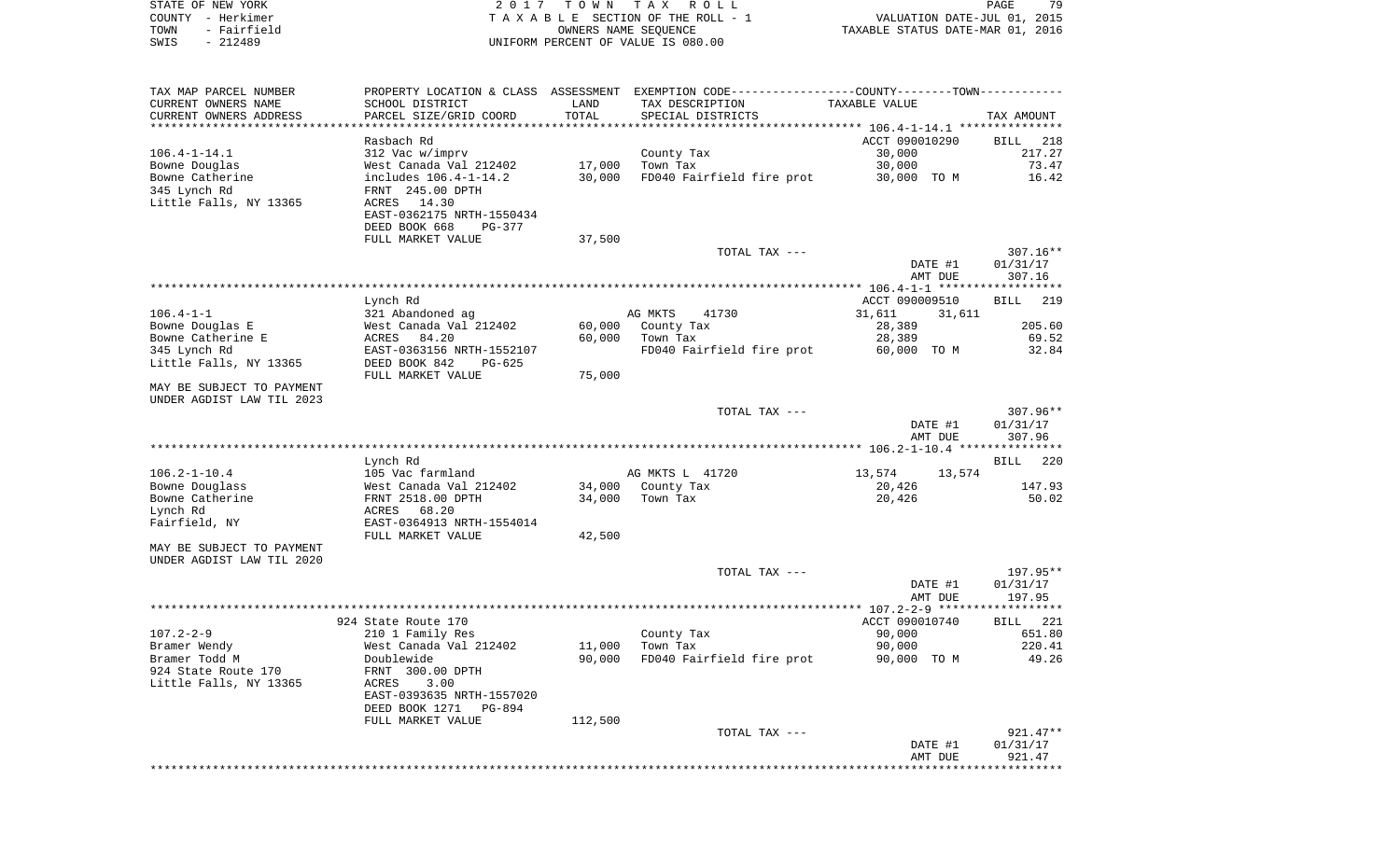| STATE OF NEW YORK         |                           |         | 2017 TOWN TAX ROLL                                                                           |                                  | PAGE<br>80         |
|---------------------------|---------------------------|---------|----------------------------------------------------------------------------------------------|----------------------------------|--------------------|
| COUNTY - Herkimer         |                           |         | TAXABLE SECTION OF THE ROLL - 1                                                              | VALUATION DATE-JUL 01, 2015      |                    |
| TOWN<br>- Fairfield       |                           |         | OWNERS NAME SEQUENCE                                                                         | TAXABLE STATUS DATE-MAR 01, 2016 |                    |
| SWIS<br>$-212489$         |                           |         | UNIFORM PERCENT OF VALUE IS 080.00                                                           |                                  |                    |
|                           |                           |         |                                                                                              |                                  |                    |
| TAX MAP PARCEL NUMBER     |                           |         | PROPERTY LOCATION & CLASS ASSESSMENT EXEMPTION CODE---------------COUNTY-------TOWN--------- |                                  |                    |
| CURRENT OWNERS NAME       | SCHOOL DISTRICT           | LAND    | TAX DESCRIPTION                                                                              | TAXABLE VALUE                    |                    |
| CURRENT OWNERS ADDRESS    | PARCEL SIZE/GRID COORD    | TOTAL   | SPECIAL DISTRICTS                                                                            |                                  | TAX AMOUNT         |
|                           |                           |         |                                                                                              |                                  |                    |
|                           | 2813 State Route 169      |         |                                                                                              | ACCT 090100082                   | BILL<br>222        |
| $106.2 - 1 - 5$           | 210 1 Family Res          |         | County Tax                                                                                   | 90,000                           | 651.80             |
| Brelinsky John & Winifred | West Canada Val 212402    | 10,000  | Town Tax                                                                                     | 90,000                           | 220.41             |
| Brelinsky Daniel&Jennifer | Doublewide                | 90,000  | FD040 Fairfield fire prot                                                                    | 90,000 TO M                      | 49.26              |
| 2813 State Route 169      | ACRES<br>1.10             |         |                                                                                              |                                  |                    |
| Little Falls, NY 13365    | EAST-0371916 NRTH-1559197 |         |                                                                                              |                                  |                    |
|                           |                           |         |                                                                                              |                                  |                    |
|                           | DEED BOOK 1575<br>PG-420  |         |                                                                                              |                                  |                    |
|                           | FULL MARKET VALUE         | 112,500 |                                                                                              |                                  |                    |
|                           |                           |         | TOTAL TAX ---                                                                                |                                  | $921.47**$         |
|                           |                           |         |                                                                                              | DATE #1                          | 01/31/17           |
|                           |                           |         |                                                                                              | AMT DUE                          | 921.47             |
|                           |                           |         |                                                                                              |                                  |                    |
|                           | 332 Platform Rd           |         |                                                                                              | ACCT 090000510                   | 223<br>BILL        |
| 100.2-1-14                | 112 Dairy farm            |         | AG MKTS L 41720                                                                              | 34,545<br>34,545                 |                    |
| Brelinsky Richard         | West Canada Val 212402    |         | 69,000 AGRIC 10 Y 42100                                                                      | 3,000<br>3,000                   |                    |
| Brelinsky Donna           | New Silo                  | 170,000 | County Tax                                                                                   | 132,455                          | 959.28             |
| 332 Platform Rd           | House Barns               |         | Town Tax                                                                                     | 132,455                          | 324.38             |
| Newport, NY 13416         | ACRES 108.30              |         | FD040 Fairfield fire prot                                                                    | 135,455 TO M                     | 74.14              |
|                           | EAST-0366678 NRTH-1575249 |         | 34,545 EX                                                                                    |                                  |                    |
| MAY BE SUBJECT TO PAYMENT | DEED BOOK 695<br>PG-956   |         |                                                                                              |                                  |                    |
| UNDER AGDIST LAW TIL 2020 | FULL MARKET VALUE         | 212,500 |                                                                                              |                                  |                    |
|                           |                           |         | TOTAL TAX ---                                                                                |                                  | $1,357.80**$       |
|                           |                           |         |                                                                                              | DATE #1                          | 01/31/17           |
|                           |                           |         |                                                                                              | AMT DUE                          | 1,357.80           |
|                           |                           |         |                                                                                              |                                  |                    |
|                           | Castle Rd                 |         |                                                                                              |                                  | <b>BILL</b><br>224 |
| $094.4 - 1 - 11.3$        | 105 Vac farmland          |         | County Tax                                                                                   | 27,500                           | 199.16             |
| Brelinsky Richard M       | West Canada Val 212402    | 22,500  | Town Tax                                                                                     | 27,500                           | 67.35              |
| Brelinsky Donna L         | FRNT 1207.00 DPTH         | 27,500  |                                                                                              |                                  |                    |
| 332 Platform Rd           | 34.20<br>ACRES            |         |                                                                                              |                                  |                    |
| Newport, NY 13416         | EAST-0364387 NRTH-1577893 |         |                                                                                              |                                  |                    |
|                           | DEED BOOK 1576<br>PG-195  |         |                                                                                              |                                  |                    |
|                           | FULL MARKET VALUE         | 34,375  |                                                                                              |                                  |                    |
|                           |                           |         | TOTAL TAX ---                                                                                |                                  | $266.51**$         |
|                           |                           |         |                                                                                              | DATE #1                          | 01/31/17           |
|                           |                           |         |                                                                                              | AMT DUE                          | 266.51             |
|                           |                           |         |                                                                                              |                                  |                    |
|                           | Fairfield Vlg             |         |                                                                                              | ACCT 090008550                   | 225<br>BILL        |
| 101.14-1-25               | 314 Rural vac<10          |         | County Tax                                                                                   | 3,000                            | 21.73              |
| Brennan Nancy Leigh       | West Canada Val 212402    | 3,000   | Town Tax                                                                                     | 3,000                            | 7.35               |
| 984 Sandoval Dr           | FRNT 210.00 DPTH 219.80   | 3,000   | FD040 Fairfield fire prot                                                                    | 3,000 TO M                       | 1.64               |
| Virginia Beach, VA 23454  | 1.06<br>ACRES             |         |                                                                                              |                                  |                    |
|                           | EAST-0381313 NRTH-1568528 |         |                                                                                              |                                  |                    |
|                           | DEED BOOK 849<br>$PG-50$  |         |                                                                                              |                                  |                    |
|                           | FULL MARKET VALUE         | 3,750   |                                                                                              |                                  |                    |
|                           |                           |         | TOTAL TAX ---                                                                                |                                  | $30.72**$          |
|                           |                           |         |                                                                                              | DATE #1                          | 01/31/17           |
|                           |                           |         |                                                                                              | AMT DUE                          | 30.72              |
|                           |                           |         |                                                                                              |                                  |                    |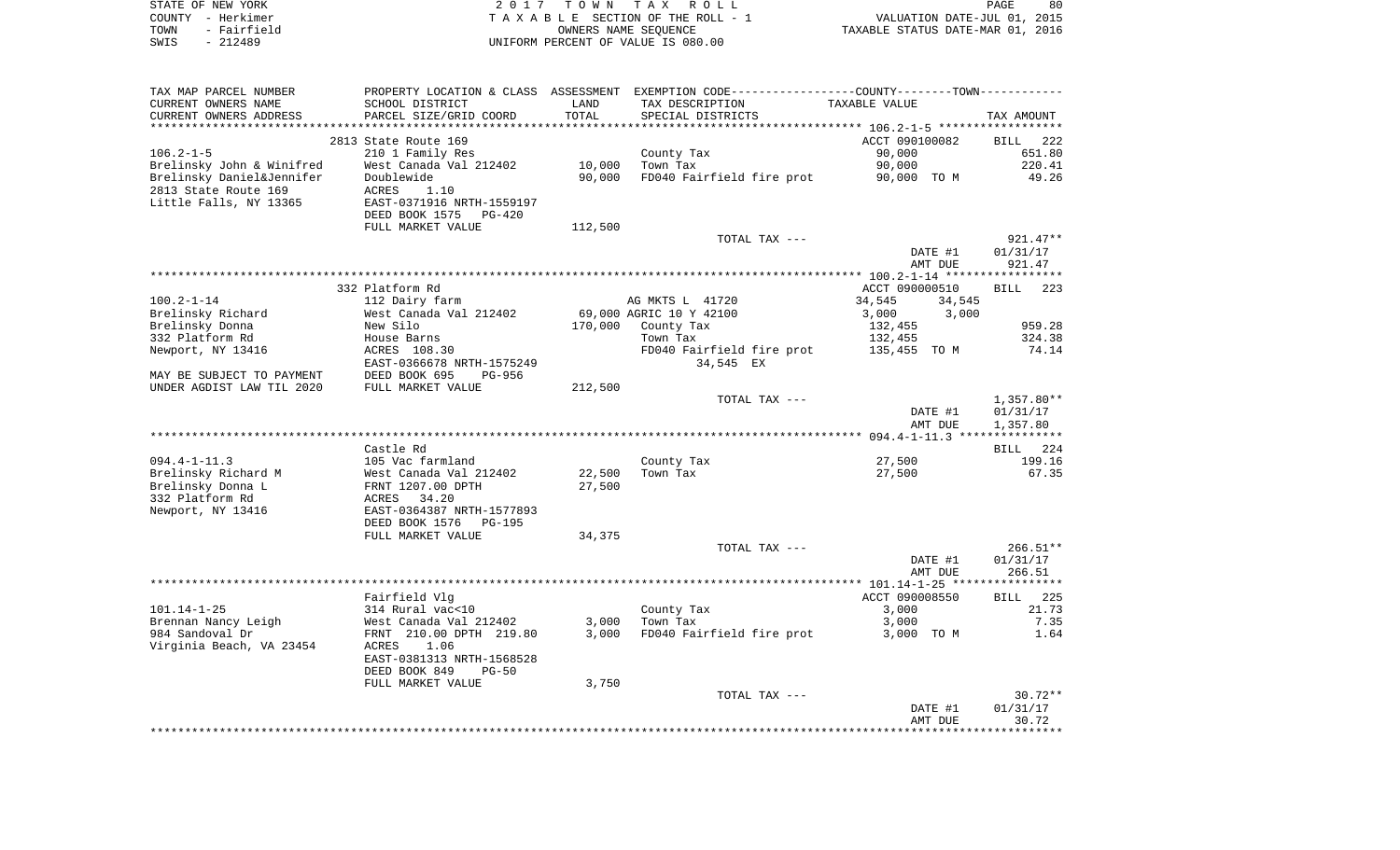| STATE OF NEW YORK |             |
|-------------------|-------------|
| COUNTY            | - Herkimer  |
| TOWN              | - Fairfield |
| SWIS              | $-212489$   |

2017 TOWN TAX ROLL TA X A B L E SECTION OF THE ROLL - 1 TOWN - Fairfield OWNERS NAME SEQUENCE TAXABLE STATUS DATE-MAR 01, 2016 UNIFORM PERCENT OF VALUE IS 080.00

| TAX MAP PARCEL NUMBER<br>CURRENT OWNERS NAME | PROPERTY LOCATION & CLASS ASSESSMENT<br>SCHOOL DISTRICT | LAND    | EXEMPTION CODE-----------------COUNTY-------TOWN-----------<br>TAX DESCRIPTION | <b>TAXABLE VALUE</b> |                    |
|----------------------------------------------|---------------------------------------------------------|---------|--------------------------------------------------------------------------------|----------------------|--------------------|
| CURRENT OWNERS ADDRESS                       | PARCEL SIZE/GRID COORD                                  | TOTAL   | SPECIAL DISTRICTS                                                              |                      | TAX AMOUNT         |
|                                              | Hardscrabble Rd                                         |         |                                                                                | ACCT 090000600       | 226<br><b>BILL</b> |
| $101.14 - 1 - 7$                             | 314 Rural vac<10                                        |         | County Tax                                                                     | 11,000               | 79.67              |
| Brennon Nancy Leigh                          | West Canada Val 212402                                  | 11,000  | Town Tax                                                                       | 11,000               | 26.94              |
| 984 Sandoval Dr                              | ACRES<br>7.00                                           | 11,000  | FD040 Fairfield fire prot                                                      | 11,000 TO M          | 6.02               |
| Virginia Beach, VA 23454                     | EAST-0381489 NRTH-1567577<br>DEED BOOK 876<br>$PG-604$  |         |                                                                                |                      |                    |
|                                              | FULL MARKET VALUE                                       | 13,750  |                                                                                |                      |                    |
|                                              |                                                         |         | TOTAL TAX ---                                                                  |                      | $112.63**$         |
|                                              |                                                         |         |                                                                                | DATE #1<br>AMT DUE   | 01/31/17<br>112.63 |
|                                              |                                                         |         |                                                                                |                      |                    |
|                                              | Hardscrabble Rd                                         |         |                                                                                | ACCT 090000630       | 227<br>BILL        |
| $101.14 - 1 - 8$                             | 210 1 Family Res                                        |         | County Tax                                                                     | 45,000               | 325.90             |
| Brennon Nancy Leigh                          | West Canada Val 212402                                  | 14,000  | Town Tax                                                                       | 45,000               | 110.20             |
| 984 Sandoval Dr                              | <b>ACRES</b><br>7.50                                    | 45,000  | FD040 Fairfield fire prot                                                      | 45,000 TO M          | 24.63              |
| Virginia Beach, VA 23454                     | EAST-0381387 NRTH-1567882                               |         |                                                                                |                      |                    |
|                                              | DEED BOOK 876<br>PG-604                                 |         |                                                                                |                      |                    |
|                                              | FULL MARKET VALUE                                       | 56,250  |                                                                                |                      |                    |
|                                              |                                                         |         | TOTAL TAX ---                                                                  |                      | 460.73**           |
|                                              |                                                         |         |                                                                                | DATE #1              | 01/31/17           |
|                                              |                                                         |         |                                                                                | AMT DUE              | 460.73             |
|                                              |                                                         |         |                                                                                |                      |                    |
|                                              | 1666 Castle Rd                                          |         |                                                                                | ACCT 090100006       | 228<br>BILL        |
| $095.3 - 1 - 5$<br>Brewer Melanie            | 210 1 Family Res<br>West Canada Val 212402              | 11,000  | County Tax<br>Town Tax                                                         | 78,000<br>78,000     | 564.90<br>191.02   |
| 1666 Castle Rd                               | FRNT 380.00 DPTH 200.00                                 | 78,000  | FD040 Fairfield fire prot                                                      | 78,000 TO M          | 42.69              |
| PO Box 158                                   | ACRES<br>1.74                                           |         |                                                                                |                      |                    |
| Newport, NY 13416                            | EAST-0376731 NRTH-1580789                               |         |                                                                                |                      |                    |
|                                              | DEED BOOK 889<br>PG-536                                 |         |                                                                                |                      |                    |
|                                              | FULL MARKET VALUE                                       | 97,500  |                                                                                |                      |                    |
|                                              |                                                         |         | TOTAL TAX ---                                                                  |                      | 798.61**           |
|                                              |                                                         |         |                                                                                | DATE #1              | 01/31/17           |
|                                              |                                                         |         |                                                                                | AMT DUE              | 798.61             |
|                                              |                                                         |         |                                                                                |                      |                    |
|                                              | 199 State Route 29                                      |         |                                                                                | ACCT 090008250       | 229<br>BILL        |
| $100.2 - 1 - 29$                             | 240 Rural res                                           |         | County Tax                                                                     | 150,000              | 1,086.34           |
| Brooks Barbara M                             | West Canada Val 212402                                  | 46,000  | Town Tax                                                                       | 150,000              | 367.35             |
| Brooks Richard W                             | ACRES 72.70                                             | 150,000 | FD040 Fairfield fire prot                                                      | 150,000 TO M         | 82.10              |
| PO Box 367<br>Middleville, NY 13406          | EAST-0371732 NRTH-1569809<br>DEED BOOK 1154 PG-875      |         |                                                                                |                      |                    |
|                                              | FULL MARKET VALUE                                       | 187,500 |                                                                                |                      |                    |
|                                              |                                                         |         | TOTAL TAX ---                                                                  |                      | $1,535.79**$       |
|                                              |                                                         |         |                                                                                | DATE #1              | 01/31/17           |
|                                              |                                                         |         |                                                                                | AMT DUE              | 1,535.79           |
|                                              |                                                         |         |                                                                                |                      |                    |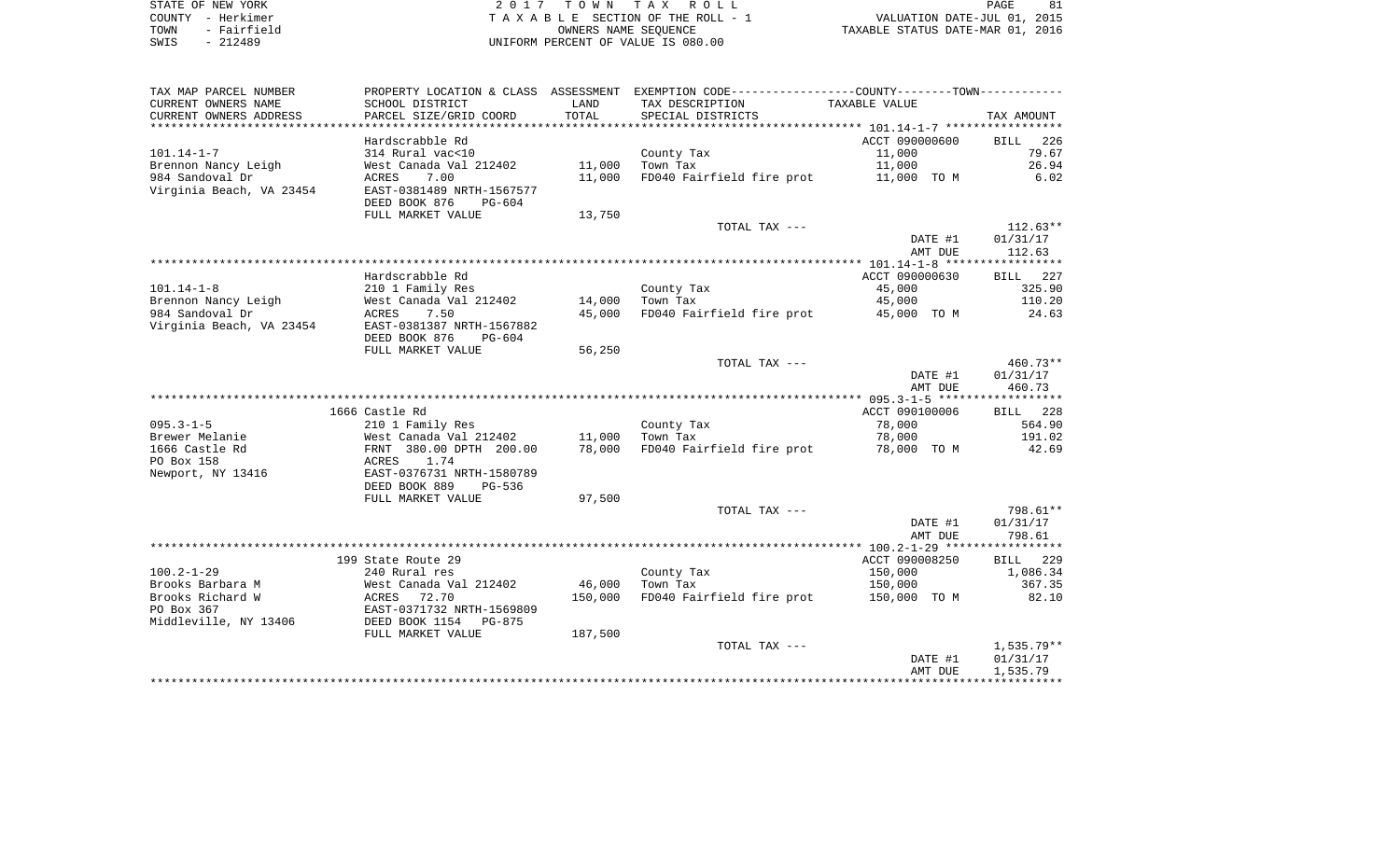| STATE OF NEW YORK   | 2017 TOWN TAX ROLL                 | 82<br>PAGE                       |
|---------------------|------------------------------------|----------------------------------|
| COUNTY - Herkimer   | TAXABLE SECTION OF THE ROLL - 1    | VALUATION DATE-JUL 01, 2015      |
| - Fairfield<br>TOWN | OWNERS NAME SEOUENCE               | TAXABLE STATUS DATE-MAR 01, 2016 |
| - 212489<br>SWIS    | UNIFORM PERCENT OF VALUE IS 080.00 |                                  |

| TAX MAP PARCEL NUMBER  |                           |         | PROPERTY LOCATION & CLASS ASSESSMENT EXEMPTION CODE---------------COUNTY-------TOWN---------- |                |            |
|------------------------|---------------------------|---------|-----------------------------------------------------------------------------------------------|----------------|------------|
| CURRENT OWNERS NAME    | SCHOOL DISTRICT           | LAND    | TAX DESCRIPTION                                                                               | TAXABLE VALUE  |            |
| CURRENT OWNERS ADDRESS | PARCEL SIZE/GRID COORD    | TOTAL   | SPECIAL DISTRICTS                                                                             |                | TAX AMOUNT |
| ********************** |                           |         |                                                                                               |                |            |
|                        | State Route 29            |         |                                                                                               |                | BILL 230   |
| 100.2-1-27.1           | 314 Rural vac<10          |         | County Tax                                                                                    | 18,000         | 130.36     |
| Brooks Richard W       | West Canada Val 212402    | 18,000  | Town Tax                                                                                      | 18,000         | 44.08      |
| PO Box 367             | ACRES<br>36.70            | 18,000  | FD040 Fairfield fire prot                                                                     | 18,000 TO M    | 9.85       |
| Middleville, NY 13406  | EAST-0369685 NRTH-1569761 |         |                                                                                               |                |            |
|                        | DEED BOOK 1091<br>PG-162  |         |                                                                                               |                |            |
|                        | FULL MARKET VALUE         | 22,500  |                                                                                               |                |            |
|                        |                           |         | TOTAL TAX ---                                                                                 |                | 184.29**   |
|                        |                           |         |                                                                                               | DATE #1        | 01/31/17   |
|                        |                           |         |                                                                                               | AMT DUE        | 184.29     |
|                        |                           |         |                                                                                               |                |            |
|                        | Davis Rd                  |         |                                                                                               | ACCT 090001710 | BILL 231   |
| 107.1-1-11.1           | 105 Vac farmland          |         | County Tax                                                                                    | 40,000         | 289.69     |
| Brost George A         | West Canada Val 212402    | 40,000  | Town Tax                                                                                      | 40,000         | 97.96      |
| Brost MarySue          | Land                      | 40,000  | FD040 Fairfield fire prot                                                                     | 40,000 TO M    | 21.89      |
| 9253 Podunk Rd         | Res To 11.4               |         |                                                                                               |                |            |
| Lee Center, NY 13363   | ACRES<br>80.20            |         |                                                                                               |                |            |
|                        | EAST-0375718 NRTH-1558683 |         |                                                                                               |                |            |
|                        | DEED BOOK 1547<br>$PG-5$  |         |                                                                                               |                |            |
|                        | FULL MARKET VALUE         | 50,000  | TOTAL TAX ---                                                                                 |                | $409.54**$ |
|                        |                           |         |                                                                                               | DATE #1        | 01/31/17   |
|                        |                           |         |                                                                                               | AMT DUE        | 409.54     |
|                        |                           |         |                                                                                               |                |            |
|                        | 1710 Hardscrabble Rd      |         |                                                                                               |                | BILL 232   |
| $095.3 - 3 - 6$        | 240 Rural res             |         | County Tax                                                                                    | 175,000        | 1,267.40   |
| Brown Alan             | West Canada Val 212402    | 28,000  | Town Tax                                                                                      | 175,000        | 428.57     |
| Brown Maria            | ACRES 35.30               | 175,000 | FD040 Fairfield fire prot                                                                     | 175,000 TO M   | 95.78      |
| 1710 Hardscrabble Rd   | EAST-0379903 NRTH-1577559 |         |                                                                                               |                |            |
| Newport, NY 13416      | DEED BOOK 803<br>$PG-73$  |         |                                                                                               |                |            |
|                        | FULL MARKET VALUE         | 218,750 |                                                                                               |                |            |
|                        |                           |         | TOTAL TAX ---                                                                                 |                | 1,791.75** |
|                        |                           |         |                                                                                               | DATE #1        | 01/31/17   |
|                        |                           |         |                                                                                               | AMT DUE        | 1,791.75   |
|                        |                           |         |                                                                                               |                |            |
|                        | Rasbach Rd                |         |                                                                                               | ACCT 090006300 | BILL 233   |
| $106.4 - 1 - 16.1$     | 321 Abandoned ag          |         | County Tax                                                                                    | 30,000         | 217.27     |
| Brown Patrick C        | West Canada Val 212402    | 30,000  | Town Tax                                                                                      | 30,000         | 73.47      |
| Brown Phyllis J        | deed correction from 11/9 | 30,000  | FD040 Fairfield fire prot                                                                     | 30,000 TO M    | 16.42      |
| 156 Rasbach Rd         | 42.00<br>ACRES            |         |                                                                                               |                |            |
| Little Falls, NY 13365 | EAST-0363950 NRTH-1549093 |         |                                                                                               |                |            |
|                        | DEED BOOK 1079<br>PG-774  |         |                                                                                               |                |            |
|                        | FULL MARKET VALUE         | 37,500  |                                                                                               |                |            |
|                        |                           |         | TOTAL TAX ---                                                                                 |                | $307.16**$ |
|                        |                           |         |                                                                                               | DATE #1        | 01/31/17   |
|                        |                           |         |                                                                                               | AMT DUE        | 307.16     |
|                        |                           |         |                                                                                               |                |            |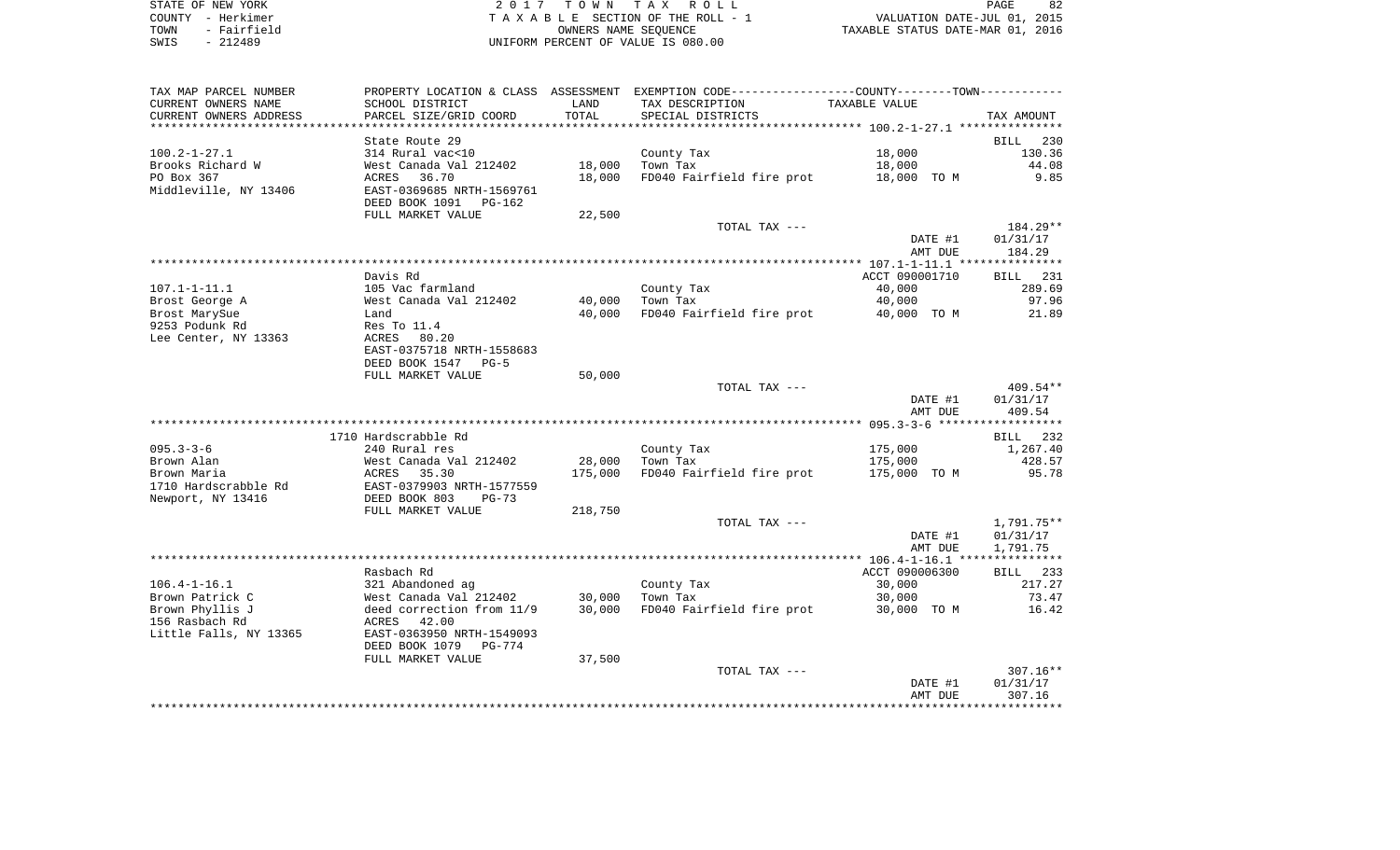| STATE OF NEW YORK   | 2017 TOWN TAX ROLL                 | PAGE                             |
|---------------------|------------------------------------|----------------------------------|
| COUNTY - Herkimer   | TAXABLE SECTION OF THE ROLL - 1    | VALUATION DATE-JUL 01, 2015      |
| - Fairfield<br>TOWN | OWNERS NAME SEOUENCE               | TAXABLE STATUS DATE-MAR 01, 2016 |
| SWIS<br>$-212489$   | UNIFORM PERCENT OF VALUE IS 080.00 |                                  |

| TAX MAP PARCEL NUMBER   |                                                            |         | PROPERTY LOCATION & CLASS ASSESSMENT EXEMPTION CODE----------------COUNTY--------TOWN---------- |                |         |              |
|-------------------------|------------------------------------------------------------|---------|-------------------------------------------------------------------------------------------------|----------------|---------|--------------|
| CURRENT OWNERS NAME     | SCHOOL DISTRICT                                            | LAND    | TAX DESCRIPTION                                                                                 | TAXABLE VALUE  |         |              |
| CURRENT OWNERS ADDRESS  | PARCEL SIZE/GRID COORD                                     | TOTAL   | SPECIAL DISTRICTS                                                                               |                |         | TAX AMOUNT   |
|                         |                                                            |         |                                                                                                 |                |         |              |
|                         | 156 Rasbach Rd                                             |         |                                                                                                 |                |         | BILL 234     |
| $106.4 - 1 - 11.2$      | 240 Rural res                                              |         | County Tax                                                                                      | 356,000        |         | 2,578.25     |
| Brown Phyllis           | West Canada Val 212402                                     | 30,000  | Town Tax                                                                                        | 356,000        |         | 871.84       |
| 156 Rasbach Rd          | $\text{ACRES}$ 41.40                                       | 356,000 | FD040 Fairfield fire prot                                                                       | 356,000 TO M   |         | 194.85       |
| Little Falls, NY 13365  | EAST-0364590 NRTH-1550387                                  |         |                                                                                                 |                |         |              |
|                         | DEED BOOK 877<br>PG-702                                    |         |                                                                                                 |                |         |              |
|                         | FULL MARKET VALUE                                          | 445,000 |                                                                                                 |                |         |              |
|                         |                                                            |         | TOTAL TAX ---                                                                                   |                |         | $3,644.94**$ |
|                         |                                                            |         |                                                                                                 |                | DATE #1 | 01/31/17     |
|                         |                                                            |         |                                                                                                 |                | AMT DUE | 3,644.94     |
|                         |                                                            |         |                                                                                                 |                |         |              |
|                         | Castle Rd                                                  |         |                                                                                                 | ACCT 090100042 |         | BILL 235     |
| $095.3 - 1 - 1$         | 322 Rural vac>10                                           |         | County Tax                                                                                      | 44,000         |         | 318.66       |
| Brucculeri Alfonso      | West Canada Val 212402                                     | 44,000  | Town Tax                                                                                        | 44,000         |         | 107.76       |
| 4 Parkside Ln           | ACRES 79.00                                                | 44,000  | FD040 Fairfield fire prot                                                                       | 44,000 TO M    |         | 24.08        |
| North Babylon, NY 11703 | EAST-0373322 NRTH-1581834                                  |         |                                                                                                 |                |         |              |
|                         | DEED BOOK 00638 PG-00255                                   |         |                                                                                                 |                |         |              |
|                         | FULL MARKET VALUE                                          | 55,000  |                                                                                                 |                |         |              |
|                         |                                                            |         | TOTAL TAX ---                                                                                   |                |         | $450.50**$   |
|                         |                                                            |         |                                                                                                 |                | DATE #1 | 01/31/17     |
|                         |                                                            |         |                                                                                                 |                | AMT DUE | 450.50       |
|                         | Beaver Rd                                                  |         |                                                                                                 | ACCT 090000930 |         | BILL 236     |
| $101.2 - 1 - 9$         | 322 Rural vac>10                                           |         | County Tax                                                                                      | 7,000          |         | 50.70        |
|                         | Brygidowicz Keith                   West Canada Val 212402 | 7,000   | Town Tax                                                                                        | 7,000          |         | 17.14        |
| PO Box 222              | ACRES 12.80                                                | 7,000   | FD040 Fairfield fire prot                                                                       | 7,000 TO M     |         | 3.83         |
| Dolgeville, NY 13329    | EAST-0392177 NRTH-1574393                                  |         |                                                                                                 |                |         |              |
|                         | DEED BOOK 686<br>PG-413                                    |         |                                                                                                 |                |         |              |
|                         | FULL MARKET VALUE                                          | 8,750   |                                                                                                 |                |         |              |
|                         |                                                            |         | TOTAL TAX ---                                                                                   |                |         | $71.67**$    |
|                         |                                                            |         |                                                                                                 |                | DATE #1 | 01/31/17     |
|                         |                                                            |         |                                                                                                 |                | AMT DUE | 71.67        |
|                         |                                                            |         |                                                                                                 |                |         |              |
|                         | 581 Davis Rd                                               |         |                                                                                                 |                |         | BILL 237     |
| $107.1 - 3 - 3$         | 210 1 Family Res                                           |         | VET COM CT 41131                                                                                | 12,000         | 16,000  |              |
| Buckbee David A         | West Canada Val 212402                                     |         | 13,000 VET DIS CT 41141                                                                         | 24,000         | 32,000  |              |
| 581 Davis Rd            | ACRES<br>3.30                                              |         | $100,000$ County Tax                                                                            | 64,000         |         | 463.51       |
| Little Falls, NY 13365  | EAST-0381419 NRTH-1557826                                  |         | Town Tax                                                                                        | 52,000         |         | 127.35       |
|                         | DEED BOOK 1568 PG-397                                      |         | FD040 Fairfield fire prot 100,000 TO M                                                          |                |         | 54.73        |
|                         | FULL MARKET VALUE                                          | 125,000 |                                                                                                 |                |         |              |
|                         |                                                            |         | TOTAL TAX ---                                                                                   |                |         | $645.59**$   |
|                         |                                                            |         |                                                                                                 |                | DATE #1 | 01/31/17     |
|                         |                                                            |         |                                                                                                 |                | AMT DUE | 645.59       |
|                         |                                                            |         |                                                                                                 |                |         |              |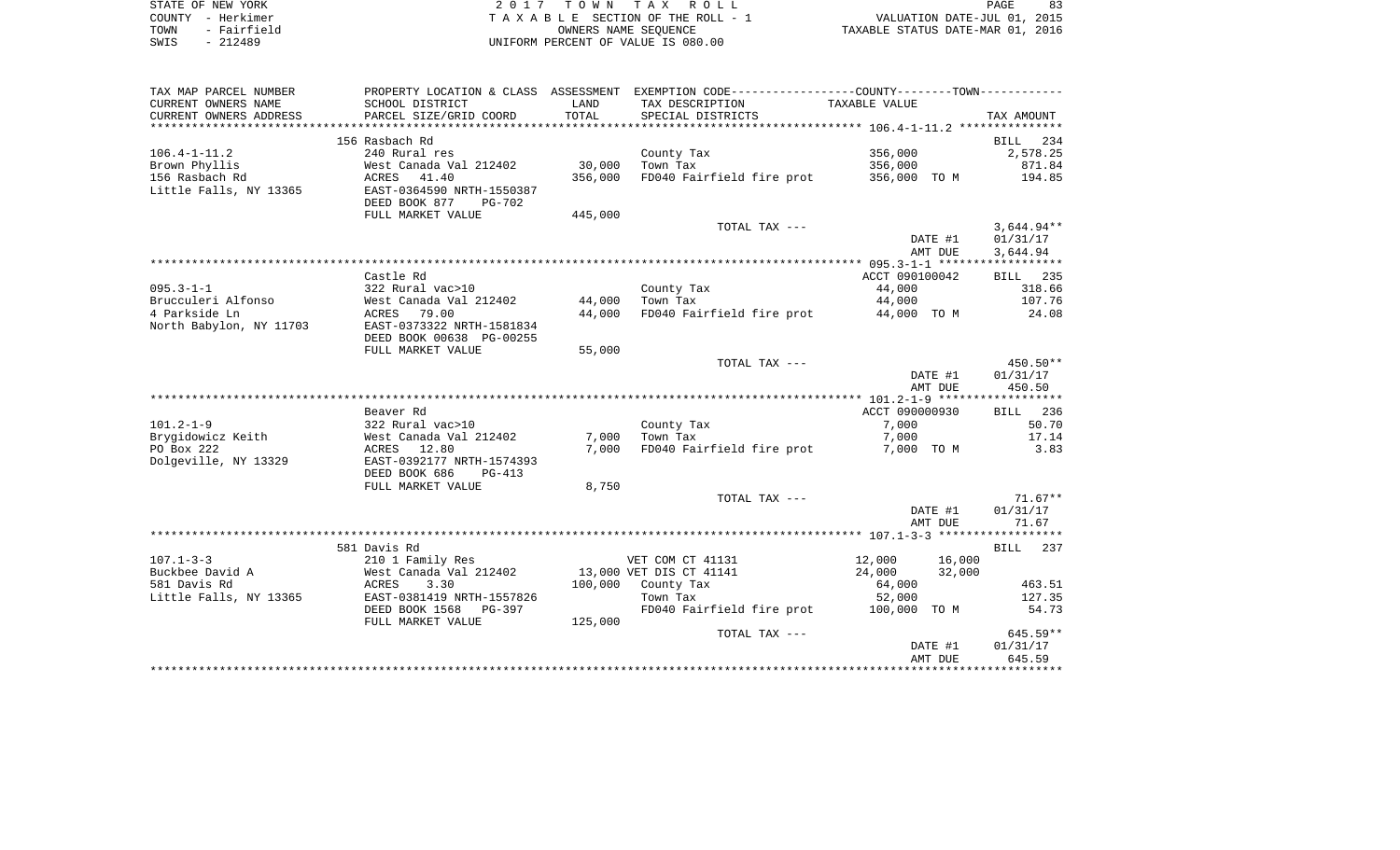| STATE OF NEW YORK   | 2017 TOWN TAX ROLL                 | 84<br>PAGE                       |
|---------------------|------------------------------------|----------------------------------|
| COUNTY - Herkimer   | TAXABLE SECTION OF THE ROLL - 1    | VALUATION DATE-JUL 01, 2015      |
| - Fairfield<br>TOWN | OWNERS NAME SEOUENCE               | TAXABLE STATUS DATE-MAR 01, 2016 |
| $-212489$<br>SWIS   | UNIFORM PERCENT OF VALUE IS 080.00 |                                  |

| TAX MAP PARCEL NUMBER                               |                                                     |         | PROPERTY LOCATION & CLASS ASSESSMENT EXEMPTION CODE---------------COUNTY-------TOWN---------- |                         |              |
|-----------------------------------------------------|-----------------------------------------------------|---------|-----------------------------------------------------------------------------------------------|-------------------------|--------------|
| CURRENT OWNERS NAME                                 | SCHOOL DISTRICT                                     | LAND    | TAX DESCRIPTION                                                                               | TAXABLE VALUE           |              |
| CURRENT OWNERS ADDRESS                              | PARCEL SIZE/GRID COORD                              | TOTAL   | SPECIAL DISTRICTS                                                                             |                         | TAX AMOUNT   |
|                                                     |                                                     |         |                                                                                               |                         |              |
|                                                     | 245 Rasbach Rd                                      |         |                                                                                               |                         | BILL 238     |
| $106.4 - 1 - 14.3$                                  | 240 Rural res                                       |         | VET WAR C 41122                                                                               | 7,200                   | $\mathbf{0}$ |
| Bullis John D                                       | West Canada Val 212402                              |         | 15,000 VET WAR T 41123                                                                        | 9,600<br>$\overline{0}$ |              |
| Tamburrino Janet L                                  | <b>ACRES</b><br>10.00                               | 156,000 | County Tax                                                                                    | 148,800                 | 1,077.65     |
|                                                     |                                                     |         |                                                                                               |                         |              |
| 245 Rasbach Rd                                      | EAST-0362491 NRTH-1549573<br>DEED BOOK 804   PG-456 |         | Town Tax<br>FD040 Fairfield fire prot                                                         | 146,400                 | 358.53       |
| Little Falls, NY 13365                              |                                                     |         |                                                                                               | 156,000 TO M            | 85.38        |
|                                                     | FULL MARKET VALUE                                   | 195,000 |                                                                                               |                         |              |
|                                                     |                                                     |         | TOTAL TAX ---                                                                                 |                         | 1,521.56**   |
|                                                     |                                                     |         |                                                                                               | DATE #1                 | 01/31/17     |
|                                                     |                                                     |         |                                                                                               | AMT DUE                 | 1,521.56     |
|                                                     |                                                     |         |                                                                                               |                         |              |
|                                                     | 335 Teall Rd                                        |         |                                                                                               | ACCT 090003660          | BILL 239     |
| $101.2 - 1 - 1.8$                                   | 120 Field crops                                     |         | AG MKTS L 41720                                                                               | 4,600<br>4,600          |              |
| Bunnelle Paul                                       |                                                     |         | 50,000 County Tax                                                                             | 95,400                  | 690.91       |
| Bunnelle Patricia                                   | West Canada Val 212402<br>FRNT 1616.00 DPTH         | 100,000 | Town Tax                                                                                      | 95,400                  | 233.63       |
| 335 Teall Rd                                        | ACRES 77.30                                         |         | FD040 Fairfield fire prot 95,400 TO M                                                         |                         | 52.22        |
| Middleville, NY 13406                               | EAST-0386346 NRTH-1571814                           |         | 4,600 EX                                                                                      |                         |              |
|                                                     | DEED BOOK 1257<br>PG-924                            |         |                                                                                               |                         |              |
| MAY BE SUBJECT TO PAYMENT                           | FULL MARKET VALUE                                   | 125,000 |                                                                                               |                         |              |
| UNDER AGDIST LAW TIL 2020                           |                                                     |         |                                                                                               |                         |              |
|                                                     |                                                     |         |                                                                                               |                         | 976.76**     |
|                                                     |                                                     |         | TOTAL TAX ---                                                                                 |                         |              |
|                                                     |                                                     |         |                                                                                               | DATE #1                 | 01/31/17     |
|                                                     |                                                     |         |                                                                                               | AMT DUE                 | 976.76       |
|                                                     |                                                     |         |                                                                                               |                         |              |
|                                                     | 608 West End Rd                                     |         |                                                                                               | ACCT 090000450          | BILL 240     |
| $106.4 - 1 - 5$                                     | 210 1 Family Res                                    |         | County Tax                                                                                    | 58,000                  | 420.05       |
| Burdick Steven                                      | West Canada Val 212402<br>West Canada<br>Doublewide | 10,000  | Town Tax                                                                                      | 58,000                  | 142.04       |
| Burdick Sandra                                      |                                                     | 58,000  | School Relevy                                                                                 |                         | 238.34       |
| 608 West End Rd                                     | ACRES<br>$1.00$ BANK<br>291                         |         | FD040 Fairfield fire prot 58,000 TO M                                                         |                         | 31.75        |
| Little Falls, NY 13365                              | EAST-0366642 NRTH-1550607                           |         |                                                                                               |                         |              |
|                                                     | DEED BOOK 697<br>PG-598                             |         |                                                                                               |                         |              |
|                                                     | FULL MARKET VALUE                                   | 72,500  |                                                                                               |                         |              |
|                                                     |                                                     |         | TOTAL TAX ---                                                                                 |                         | 832.18**     |
|                                                     |                                                     |         |                                                                                               | DATE #1                 | 01/31/17     |
|                                                     |                                                     |         |                                                                                               | AMT DUE                 | 832.18       |
|                                                     |                                                     |         |                                                                                               |                         |              |
|                                                     | 357 Cole Rd                                         |         |                                                                                               | ACCT 090000750          | BILL 241     |
| $107.4 - 2 - 11.1$                                  | 120 Field crops                                     |         | County Tax                                                                                    | 93,000                  | 673.53       |
| Burns Irrevocable Trust T.J. Little Falls Ce 210900 |                                                     | 78,000  | Town Tax                                                                                      | 93,000                  | 227.76       |
| 357 Cole Rd                                         | ACRES 124.40                                        | 93,000  | FD040 Fairfield fire prot 93,000 TO M                                                         |                         | 50.90        |
|                                                     | EAST-0386511 NRTH-1547771                           |         |                                                                                               |                         |              |
| Little Falls, NY 13365                              |                                                     |         |                                                                                               |                         |              |
|                                                     | DEED BOOK 1587<br>PG-256                            |         |                                                                                               |                         |              |
|                                                     | FULL MARKET VALUE                                   | 116,250 |                                                                                               |                         |              |
|                                                     |                                                     |         | TOTAL TAX ---                                                                                 |                         | 952.19**     |
|                                                     |                                                     |         |                                                                                               | DATE #1                 | 01/31/17     |
|                                                     |                                                     |         |                                                                                               | AMT DUE                 | 952.19       |
|                                                     |                                                     |         |                                                                                               |                         |              |
|                                                     |                                                     |         |                                                                                               |                         |              |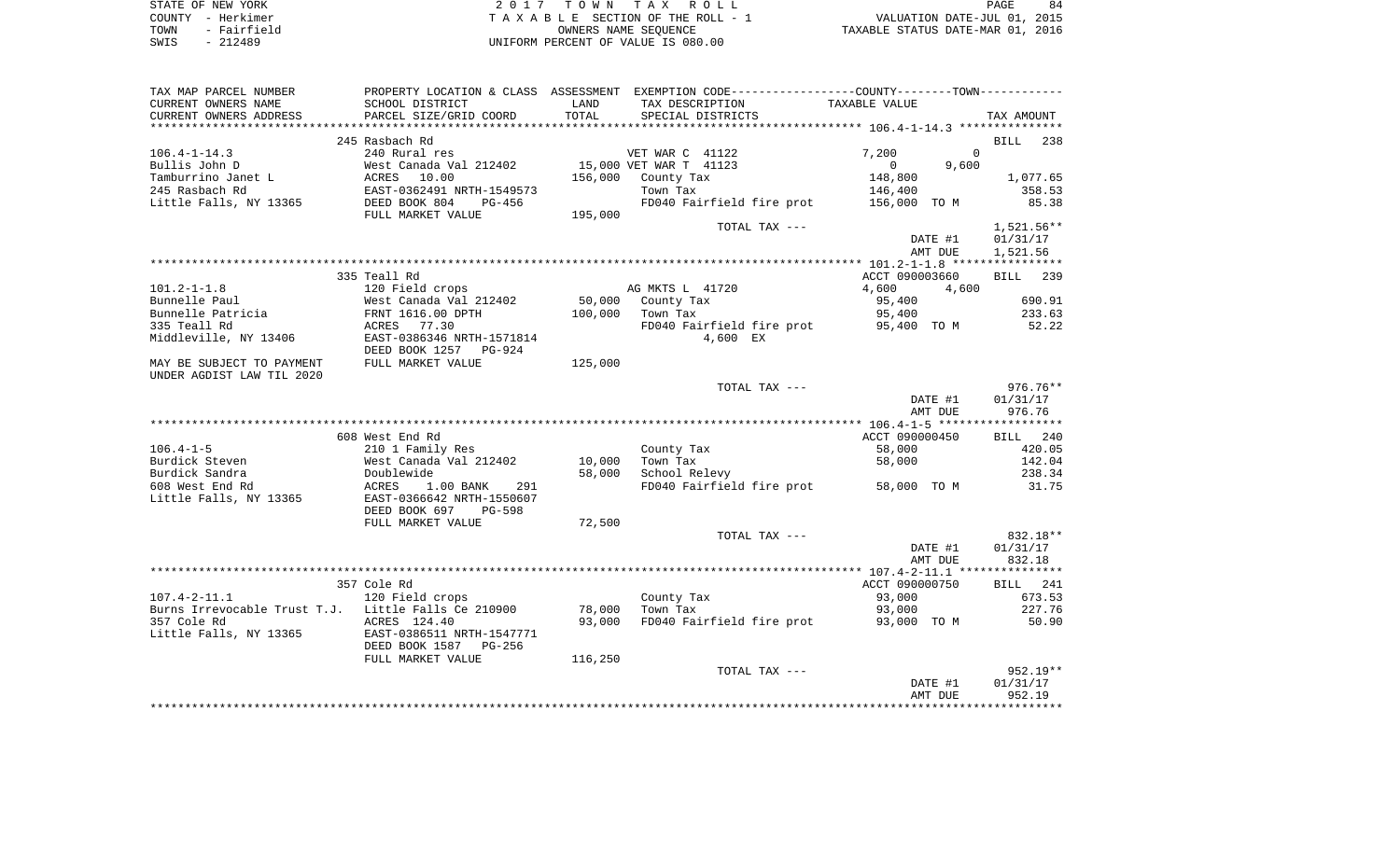| STATE OF NEW YORK   | 2017 TOWN TAX ROLL                 |                                  | PAGE | 85 |
|---------------------|------------------------------------|----------------------------------|------|----|
| COUNTY - Herkimer   | TAXABLE SECTION OF THE ROLL - 1    | VALUATION DATE-JUL 01, 2015      |      |    |
| TOWN<br>- Fairfield | OWNERS NAME SEOUENCE               | TAXABLE STATUS DATE-MAR 01, 2016 |      |    |
| SWIS<br>- 212489    | UNIFORM PERCENT OF VALUE IS 080.00 |                                  |      |    |
|                     |                                    |                                  |      |    |
|                     |                                    |                                  |      |    |

| TAX MAP PARCEL NUMBER  |                                        |         | PROPERTY LOCATION & CLASS ASSESSMENT EXEMPTION CODE---------------COUNTY-------TOWN---------- |                |            |
|------------------------|----------------------------------------|---------|-----------------------------------------------------------------------------------------------|----------------|------------|
| CURRENT OWNERS NAME    | SCHOOL DISTRICT                        | LAND    | TAX DESCRIPTION                                                                               | TAXABLE VALUE  |            |
| CURRENT OWNERS ADDRESS | PARCEL SIZE/GRID COORD                 | TOTAL   | SPECIAL DISTRICTS                                                                             |                | TAX AMOUNT |
|                        |                                        |         |                                                                                               |                |            |
|                        | 2062 Davis Road                        |         |                                                                                               |                | BILL 242   |
| $107.2 - 1 - 12.7$     | 210 1 Family Res                       |         | County Tax                                                                                    | 72,000         | 521.44     |
| Butcher James Jr       | West Canada Val 212402 13,000          |         | Town Tax                                                                                      | 72,000         | 176.33     |
| Butcher Melissa        | Doublewide                             | 72,000  | School Relevy                                                                                 |                | 1,210.06   |
| 2062 Davis Road        | FRNT 353.50 DPTH                       |         | FD040 Fairfield fire prot 72,000 TO M                                                         |                | 39.41      |
| Little Falls, NY 13365 | ACRES<br>6.50                          |         |                                                                                               |                |            |
|                        | EAST-0389527 NRTH-1558215              |         |                                                                                               |                |            |
|                        | DEED BOOK 931<br>$PG-263$              |         |                                                                                               |                |            |
|                        | FULL MARKET VALUE                      | 90,000  |                                                                                               |                |            |
|                        |                                        |         | TOTAL TAX ---                                                                                 |                | 1,947.24** |
|                        |                                        |         |                                                                                               | DATE #1        | 01/31/17   |
|                        |                                        |         |                                                                                               | AMT DUE        | 1,947.24   |
|                        |                                        |         |                                                                                               |                |            |
|                        | 169 Kilts Hill Rd                      |         |                                                                                               |                | BILL 243   |
| $107.2 - 2 - 5$        | 210 1 Family Res                       |         | County Tax                                                                                    | 85,000         | 615.59     |
| Calkins Jeremy         | West Canada Val 212402 14,000 Town Tax |         |                                                                                               | 85,000         | 208.16     |
| Calkins Mary B         | NEW SUB. DIV. MAP-JJ27C28 85,000       |         | FD040 Fairfield fire prot 85,000 TO M 46.52                                                   |                |            |
| 169 Kilts Hill Rd      | FRNT 502.00 DPTH                       |         |                                                                                               |                |            |
| Little Falls, NY 13365 | 6.95<br>ACRES                          |         |                                                                                               |                |            |
|                        | EAST-0394931 NRTH-1556446              |         |                                                                                               |                |            |
|                        | DEED BOOK 1402 PG-505                  |         |                                                                                               |                |            |
|                        | FULL MARKET VALUE                      | 106,250 |                                                                                               |                |            |
|                        |                                        |         | TOTAL TAX ---                                                                                 |                | $870.27**$ |
|                        |                                        |         |                                                                                               | DATE #1        | 01/31/17   |
|                        |                                        |         |                                                                                               | AMT DUE        | 870.27     |
|                        |                                        |         |                                                                                               |                |            |
|                        | State Route 170                        |         |                                                                                               | ACCT 090010680 | BILL 244   |
| $107.2 - 2 - 8.1$      | 323 Vacant rural                       |         | County Tax                                                                                    | 60,000         | 434.54     |
| Callender Desmond B    | West Canada Val 212402                 | 60,000  | Town Tax                                                                                      | 60,000         | 146.94     |
| 99 Partridge St        | NEW SUB. DIV.-MAP JJ27C28              | 60,000  | School Relevy                                                                                 |                | 1,498.40   |
| Albany, NY 12206       | icludes 3, 7, 12, 13, 14, 15           |         | FD040 Fairfield fire prot 60,000 TO M                                                         |                | 32.84      |
|                        | FRNT 1635.00 DPTH                      |         |                                                                                               |                |            |
|                        | ACRES 79.80                            |         |                                                                                               |                |            |
|                        | EAST-0393721 NRTH-1558479              |         |                                                                                               |                |            |
|                        | DEED BOOK 911 PG-543                   |         |                                                                                               |                |            |
|                        | FULL MARKET VALUE                      | 75,000  |                                                                                               |                |            |
|                        |                                        |         | TOTAL TAX ---                                                                                 |                | 2,112.72** |
|                        |                                        |         |                                                                                               | DATE #1        | 01/31/17   |
|                        |                                        |         |                                                                                               | AMT DUE        | 2,112.72   |
|                        |                                        |         |                                                                                               |                |            |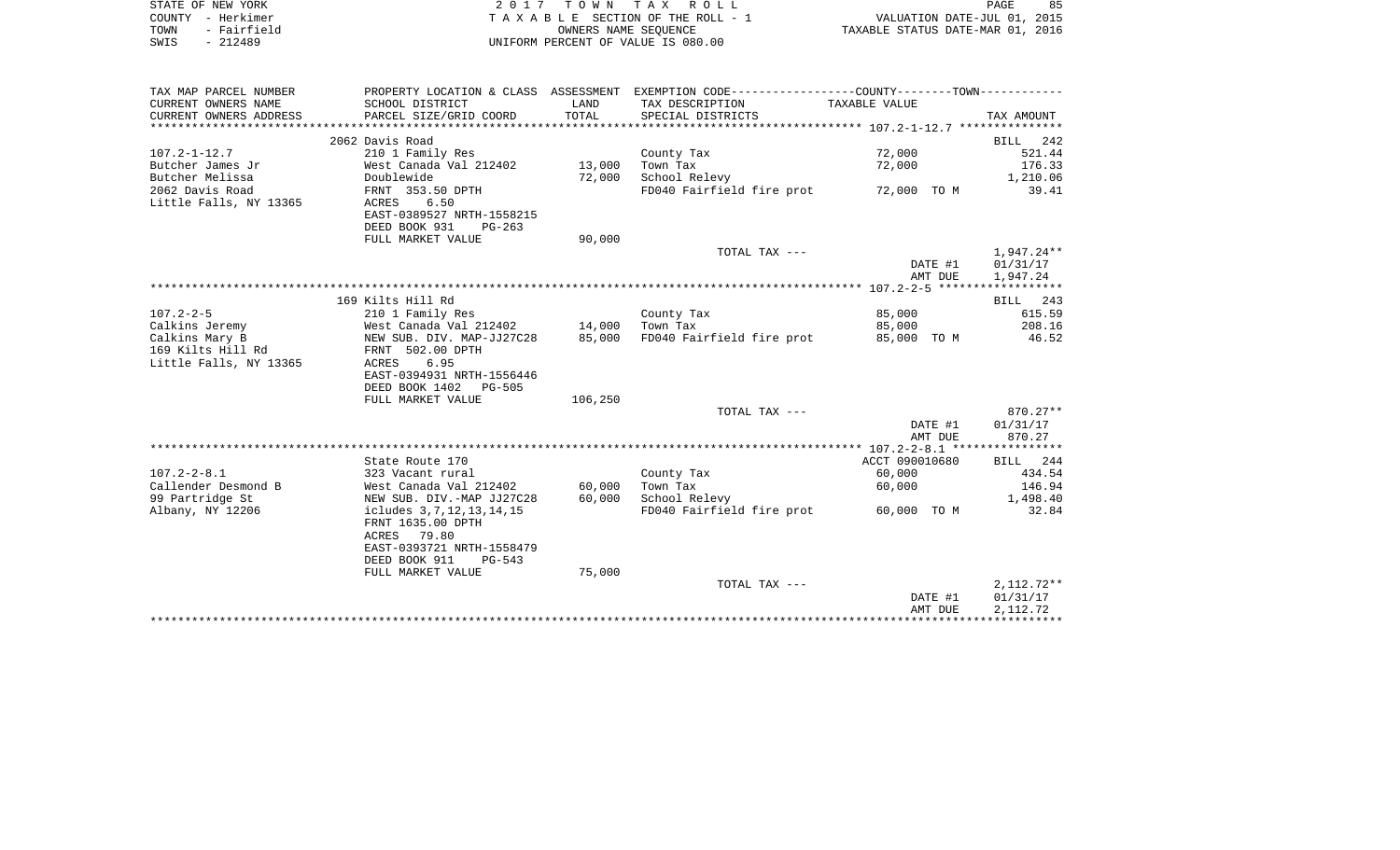| STATE OF NEW YORK |  |             |
|-------------------|--|-------------|
| COUNTY            |  | - Herkimer  |
| TOWN              |  | - Fairfield |
| SWIS              |  | $-212489$   |

2017 TOWN TAX ROLL TA X A B L E SECTION OF THE ROLL - 1 TOWN - Fairfield OWNERS NAME SEQUENCE TAXABLE STATUS DATE-MAR 01, 2016 SWIS - 212489 UNIFORM PERCENT OF VALUE IS 080.00

| TAX MAP PARCEL NUMBER    | PROPERTY LOCATION & CLASS ASSESSMENT |         | EXEMPTION CODE-----------------COUNTY-------TOWN----------- |                |              |
|--------------------------|--------------------------------------|---------|-------------------------------------------------------------|----------------|--------------|
| CURRENT OWNERS NAME      | SCHOOL DISTRICT                      | LAND    | TAX DESCRIPTION                                             | TAXABLE VALUE  |              |
| CURRENT OWNERS ADDRESS   | PARCEL SIZE/GRID COORD               | TOTAL   | SPECIAL DISTRICTS                                           |                | TAX AMOUNT   |
|                          |                                      |         |                                                             |                |              |
|                          | Arnold Rd                            |         |                                                             | ACCT 090005160 | 245<br>BILL  |
| $107.1 - 1 - 15$         | 240 Rural res                        |         | County Tax                                                  | 120,000        | 869.07       |
| Campbell Edgar           | West Canada Val 212402               | 85,000  | Town Tax                                                    | 120,000        | 293.88       |
| PO Box 477               | ACRES 120.00                         | 120,000 | FD040 Fairfield fire prot                                   | 120,000 TO M   | 65.68        |
| Scarsdale, NY 10583-0477 | EAST-0376565 NRTH-1554204            |         |                                                             |                |              |
|                          | DEED BOOK 767<br>$PG-583$            |         |                                                             |                |              |
|                          | FULL MARKET VALUE                    | 150,000 |                                                             |                |              |
|                          |                                      |         | TOTAL TAX ---                                               |                | $1,228.63**$ |
|                          |                                      |         |                                                             | DATE #1        | 01/31/17     |
|                          |                                      |         |                                                             | AMT DUE        | 1,228.63     |
|                          |                                      |         |                                                             |                |              |
|                          | Larue Rd                             |         |                                                             | ACCT 090000990 | BILL 246     |
| $095.4 - 1 - 12$         | 322 Rural vac>10                     |         | County Tax                                                  | 28,000         | 202.78       |
| Cannizzaro Gene          | West Canada Val 212402               | 28,000  | Town Tax                                                    | 28,000         | 68.57        |
| Cannizzaro Maryellen     | ACRES 45.00                          | 28,000  | FD040 Fairfield fire prot                                   | 28,000 TO M    | 15.33        |
| 88 Whitelands Rd         | EAST-0392312 NRTH-1584390            |         |                                                             |                |              |
| Stone Ridge, NY 12484    | DEED BOOK 1452 PG-414                |         |                                                             |                |              |
|                          | FULL MARKET VALUE                    | 35,000  |                                                             |                |              |
|                          |                                      |         | TOTAL TAX ---                                               |                | 286.68**     |
|                          |                                      |         |                                                             | DATE #1        | 01/31/17     |
|                          |                                      |         |                                                             | AMT DUE        | 286.68       |
|                          |                                      |         |                                                             |                |              |
|                          | Hardscrabble Rd                      |         |                                                             | ACCT 090001260 | BILL 247     |
| $107.3 - 2 - 15$         | 105 Vac farmland                     |         | County Tax                                                  | 22,000         | 159.33       |
| Carlson Eric             | Little Falls Ce 210900               | 22,000  | Town Tax                                                    | 22,000         | 53.88        |
| Carlson Alice            | ACRES<br>44.70 BANK<br>023           | 22,000  | School Relevy                                               |                | 851.19       |
| 1810 State Rte. 169      | EAST-0382351 NRTH-1547947            |         | FD040 Fairfield fire prot                                   | 22,000 TO M    | 12.04        |
| Little Falls, NY 13365   | DEED BOOK 00428 PG-00331             |         |                                                             |                |              |
|                          | FULL MARKET VALUE                    | 27,500  |                                                             |                |              |
|                          |                                      |         | TOTAL TAX ---                                               |                | $1,076.44**$ |
|                          |                                      |         |                                                             | DATE #1        | 01/31/17     |
|                          |                                      |         |                                                             | AMT DUE        | 1,076.44     |
|                          |                                      |         |                                                             |                |              |
|                          | S Main St                            |         |                                                             | ACCT 090009330 | BILL 248     |
| $100.4 - 1 - 16.1$       | 322 Rural vac>10                     |         | County Tax                                                  | 40,000         | 289.69       |
| Carney John              | West Canada Val 212402               | 40,000  | Town Tax                                                    | 40,000         | 97.96        |
| 19 Masters Common So.    | 70.80<br>ACRES                       | 40,000  | FD040 Fairfield fire prot                                   | 40,000 TO M    | 21.89        |
| Queensbury, NY 12804     | EAST-0369255 NRTH-1567444            |         |                                                             |                |              |
|                          | DEED BOOK 941<br>PG-336              |         |                                                             |                |              |
|                          | FULL MARKET VALUE                    | 50,000  |                                                             |                |              |
|                          |                                      |         | TOTAL TAX ---                                               |                | 409.54**     |
|                          |                                      |         |                                                             | DATE #1        | 01/31/17     |
|                          |                                      |         |                                                             | AMT DUE        | 409.54       |
|                          |                                      |         |                                                             |                |              |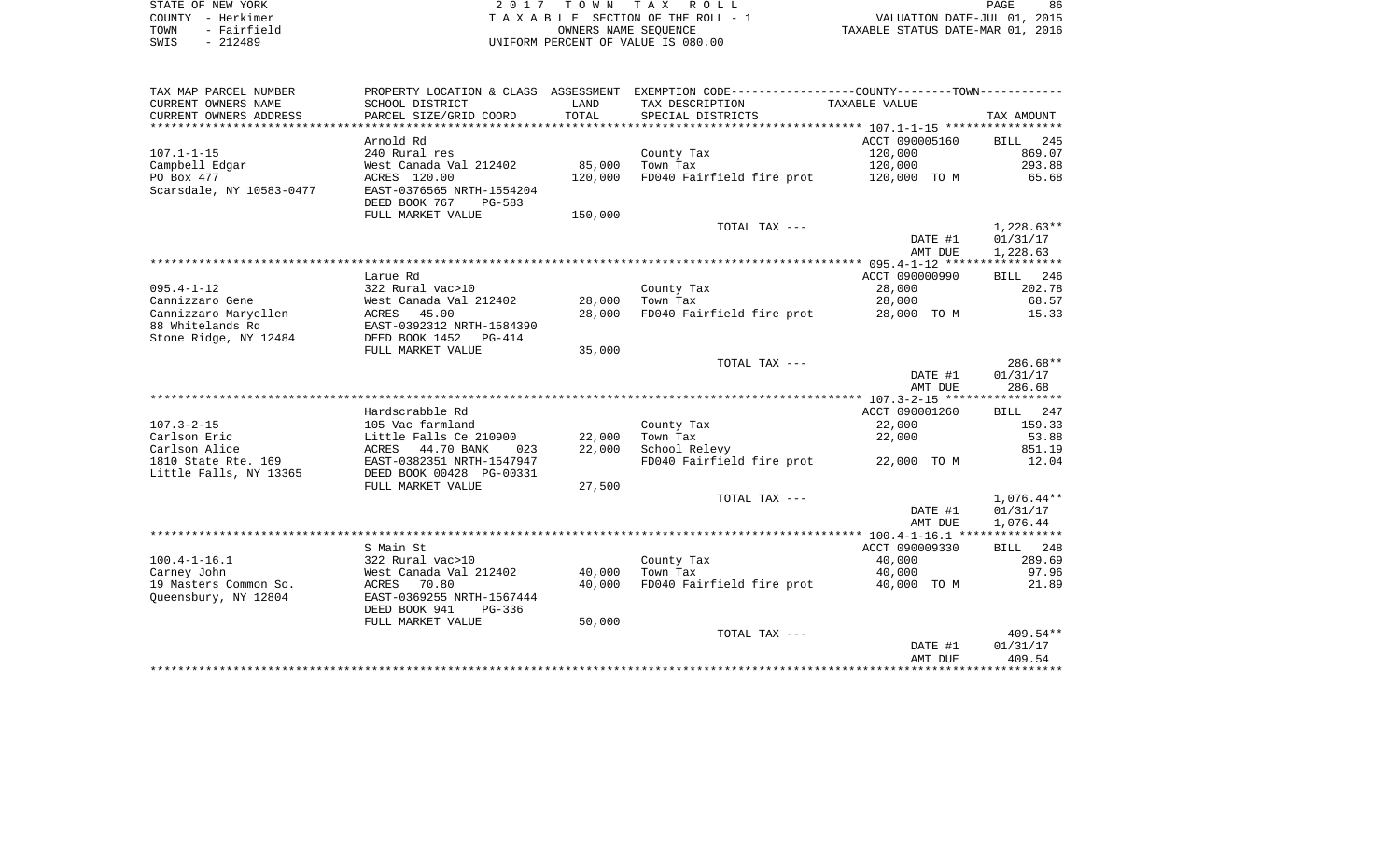STATE OF NEW YORK **EXECUTE:** A 2 0 1 7 T O W N T A X R O L L COUNTY - Herkimer T A X A B L E SECTION OF THE ROLL - 1 VALUATION DATE-JUL 01, 2015 L E SECTION OF THE ROLL - 1<br>
OWNERS NAME SEQUENCE TAXABLE STATUS DATE-MAR 01, 2016 SWIS - 212489 UNIFORM PERCENT OF VALUE IS 080.00

PAGE 87

| TAX MAP PARCEL NUMBER  |                           |         | PROPERTY LOCATION & CLASS ASSESSMENT EXEMPTION CODE-----------------COUNTY--------TOWN----------- |                |                    |
|------------------------|---------------------------|---------|---------------------------------------------------------------------------------------------------|----------------|--------------------|
| CURRENT OWNERS NAME    | SCHOOL DISTRICT           | LAND    | TAX DESCRIPTION                                                                                   | TAXABLE VALUE  |                    |
| CURRENT OWNERS ADDRESS | PARCEL SIZE/GRID COORD    | TOTAL   | SPECIAL DISTRICTS                                                                                 |                | TAX AMOUNT         |
|                        |                           |         |                                                                                                   |                |                    |
|                        | N Main St                 |         |                                                                                                   | ACCT 090001320 | <b>BILL</b><br>249 |
|                        | 314 Rural vac<10          |         |                                                                                                   |                | 65.18              |
| $100.2 - 1 - 25$       |                           |         | County Tax                                                                                        | 9,000          |                    |
| Carney Mildred S       | West Canada Val 212402    | 9,000   | Town Tax                                                                                          | 9,000          | 22.04              |
| Carney Robert J Sr.    | <b>ACRES</b><br>8.40      | 9,000   | FD040 Fairfield fire prot                                                                         | 9,000 TO M     | 4.93               |
| John Carney            | EAST-0367951 NRTH-1570906 |         |                                                                                                   |                |                    |
| 19 Masters Common S    | DEED BOOK 1143 PG-130     |         |                                                                                                   |                |                    |
| Queensbury, NY 12804   | FULL MARKET VALUE         | 11,250  |                                                                                                   |                |                    |
|                        |                           |         | TOTAL TAX ---                                                                                     |                | 92.15**            |
|                        |                           |         |                                                                                                   | DATE #1        | 01/31/17           |
|                        |                           |         |                                                                                                   | AMT DUE        | 92.15              |
|                        |                           |         |                                                                                                   |                |                    |
|                        |                           |         |                                                                                                   |                |                    |
|                        | 660 Parkhurst Rd          |         |                                                                                                   | ACCT 090009240 | BILL 250           |
| $101.3 - 1 - 17.7$     | 210 1 Family Res          |         | County Tax                                                                                        | 112,000        | 811.13             |
| Carney Robert J IV     | West Canada Val 212402    | 11,000  | Town Tax                                                                                          | 112,000        | 274.29             |
| PO Box 482             | ACRES<br>2.00             | 112,000 | FD040 Fairfield fire prot                                                                         | 112,000 TO M   | 61.30              |
| Middleville, NY 13406  | EAST-0377739 NRTH-1563880 |         |                                                                                                   |                |                    |
|                        | DEED BOOK 849<br>$PG-82$  |         |                                                                                                   |                |                    |
|                        | FULL MARKET VALUE         | 140,000 |                                                                                                   |                |                    |
|                        |                           |         | TOTAL TAX ---                                                                                     |                | $1,146.72**$       |
|                        |                           |         |                                                                                                   | DATE #1        | 01/31/17           |
|                        |                           |         |                                                                                                   |                |                    |
|                        |                           |         |                                                                                                   | AMT DUE        | 1,146.72           |
|                        |                           |         |                                                                                                   |                |                    |
|                        | 714 Parkhurst Rd          |         |                                                                                                   | ACCT 090009240 | <b>BILL</b> 251    |
| $101.3 - 1 - 17.1$     | 210 1 Family Res          |         | County Tax                                                                                        | 125,000        | 905.28             |
| Carney Teresa A        | West Canada Val 212402    | 14,000  | Town Tax                                                                                          | 125,000        | 306.12             |
| 714 Parkhurst Rd       | Merged 18 & 17.1          | 125,000 | FD040 Fairfield fire prot                                                                         | 125,000 TO M   | 68.42              |
| Little Falls, NY 13365 | ACRES<br>6.50             |         |                                                                                                   |                |                    |
|                        | EAST-0378809 NRTH-1563671 |         |                                                                                                   |                |                    |
|                        | DEED BOOK 873<br>$PG-91$  |         |                                                                                                   |                |                    |
|                        |                           |         |                                                                                                   |                |                    |
|                        | FULL MARKET VALUE         | 156,250 |                                                                                                   |                |                    |
|                        |                           |         | TOTAL TAX ---                                                                                     |                | 1,279.82**         |
|                        |                           |         |                                                                                                   | DATE #1        | 01/31/17           |
|                        |                           |         |                                                                                                   | AMT DUE        | 1,279.82           |
|                        |                           |         |                                                                                                   |                |                    |
|                        | 1734 Hardscrabble Rd      |         |                                                                                                   |                | BILL 252           |
| $095.3 - 3 - 7$        | 322 Rural vac>10          |         | County Tax                                                                                        | 5,000          | 36.21              |
| Carole Joseph          | West Canada Val 212402    | 5,000   | Town Tax                                                                                          | 5,000          | 12.24              |
| PO Box 194             | ACRES 10.00               | 5,000   | FD040 Fairfield fire prot                                                                         | 5,000 TO M     | 2.74               |
|                        |                           |         |                                                                                                   |                |                    |
| Madison, NY 13404      | EAST-0379145 NRTH-1578710 |         |                                                                                                   |                |                    |
|                        | DEED BOOK 1409 PG-191     |         |                                                                                                   |                |                    |
|                        | FULL MARKET VALUE         | 6,250   |                                                                                                   |                |                    |
|                        |                           |         | TOTAL TAX ---                                                                                     |                | $51.19**$          |
|                        |                           |         |                                                                                                   | DATE #1        | 01/31/17           |
|                        |                           |         |                                                                                                   | AMT DUE        | 51.19              |
|                        |                           |         |                                                                                                   |                |                    |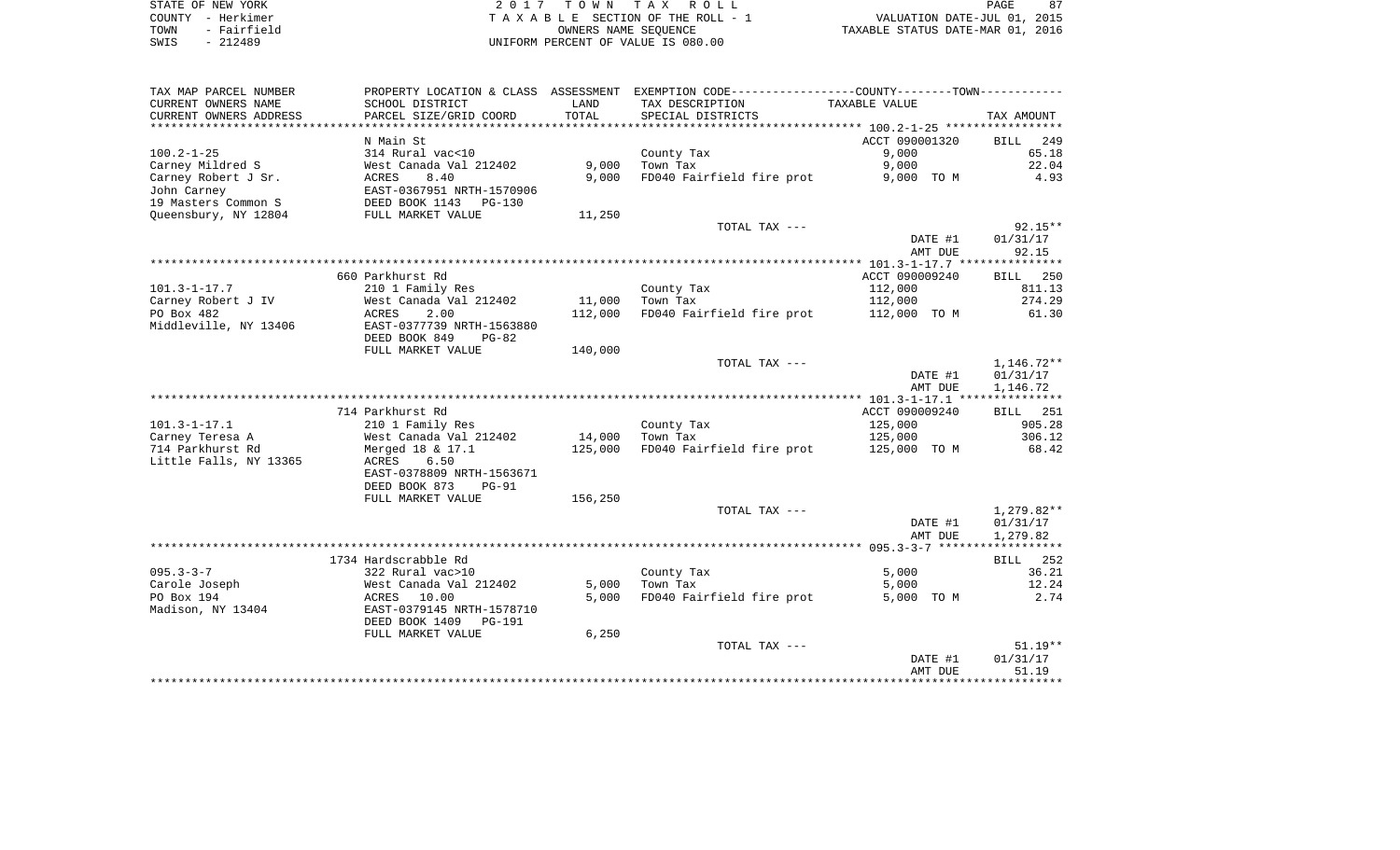| STATE OF NEW YORK   | 2017 TOWN TAX ROLL                 | 88<br>PAGE                       |
|---------------------|------------------------------------|----------------------------------|
| COUNTY - Herkimer   | TAXABLE SECTION OF THE ROLL - 1    | VALUATION DATE-JUL 01, 2015      |
| - Fairfield<br>TOWN | OWNERS NAME SEOUENCE               | TAXABLE STATUS DATE-MAR 01, 2016 |
| SWIS<br>$-212489$   | UNIFORM PERCENT OF VALUE IS 080.00 |                                  |

| TAX MAP PARCEL NUMBER   |                                                              |        | PROPERTY LOCATION & CLASS ASSESSMENT EXEMPTION CODE----------------COUNTY--------TOWN---------- |                |                    |
|-------------------------|--------------------------------------------------------------|--------|-------------------------------------------------------------------------------------------------|----------------|--------------------|
| CURRENT OWNERS NAME     | SCHOOL DISTRICT                                              | LAND   | TAX DESCRIPTION                                                                                 | TAXABLE VALUE  |                    |
| CURRENT OWNERS ADDRESS  | PARCEL SIZE/GRID COORD                                       | TOTAL  | SPECIAL DISTRICTS                                                                               |                | TAX AMOUNT         |
| *********************** |                                                              |        |                                                                                                 |                |                    |
|                         | 1734 Hardscrabble Rd                                         |        |                                                                                                 |                | 253<br>BILL        |
| $095.3 - 3 - 8$         | 311 Res vac land                                             |        | County Tax                                                                                      | 7,000          | 50.70              |
| Carole Joseph           | West Canada Val 212402                                       | 7,000  | Town Tax                                                                                        | 7,000          | 17.14              |
| PO Box 194              | 5.00<br>ACRES                                                | 7,000  | FD040 Fairfield fire prot                                                                       | 7,000 TO M     | 3.83               |
| Madison, NY 13404       | EAST-0379209 NRTH-1578089<br>DEED BOOK 1409<br><b>PG-191</b> |        |                                                                                                 |                |                    |
|                         | FULL MARKET VALUE                                            | 8,750  |                                                                                                 |                |                    |
|                         |                                                              |        | TOTAL TAX ---                                                                                   |                | $71.67**$          |
|                         |                                                              |        |                                                                                                 | DATE #1        | 01/31/17           |
|                         |                                                              |        |                                                                                                 | AMT DUE        | 71.67              |
|                         |                                                              |        |                                                                                                 |                |                    |
|                         | 1734 Hardscrabble Rd                                         |        |                                                                                                 |                | BILL 254           |
| $095.3 - 3 - 10$        | 322 Rural vac>10                                             |        | County Tax                                                                                      | 16,000         | 115.88             |
| Carole Joseph           | West Canada Val 212402                                       | 16,000 | Town Tax                                                                                        | 16,000         | 39.18              |
| PO Box 194              | 22.40<br>ACRES                                               | 16,000 | FD040 Fairfield fire prot                                                                       | 16,000 TO M    | 8.76               |
| Madison, NY 13404       | EAST-0379818 NRTH-1578666                                    |        |                                                                                                 |                |                    |
|                         | DEED BOOK 1409<br>PG-191                                     |        |                                                                                                 |                |                    |
|                         | FULL MARKET VALUE                                            | 20,000 |                                                                                                 |                |                    |
|                         |                                                              |        | TOTAL TAX ---                                                                                   |                | 163.82**           |
|                         |                                                              |        |                                                                                                 | DATE #1        | 01/31/17           |
|                         |                                                              |        |                                                                                                 | AMT DUE        | 163.82             |
|                         | North Creek Road                                             |        |                                                                                                 |                | <b>BILL</b><br>255 |
| $106.4 - 1 - 39$        | 314 Rural vac<10                                             |        | County Tax                                                                                      | 500            | 3.62               |
| Carpenter Linda         | West Canada Val 212402                                       | 500    | Town Tax                                                                                        | 500            | 1.22               |
| 24 Douglas Ave          | piece in Herkimer 106.4-3                                    | 500    | School Relevy                                                                                   |                | 12.49              |
| Herkimer, NY 13350      | FRNT 783.00 DPTH                                             |        | FD040 Fairfield fire prot                                                                       | 500 TO M       | .27                |
|                         | ACRES<br>5.60                                                |        |                                                                                                 |                |                    |
|                         | EAST-0368322 NRTH-1546499<br>FULL MARKET VALUE               | 625    |                                                                                                 |                |                    |
|                         |                                                              |        | TOTAL TAX ---                                                                                   |                | $17.60**$          |
|                         |                                                              |        |                                                                                                 | DATE #1        | 01/31/17           |
|                         |                                                              |        |                                                                                                 | AMT DUE        | 17.60              |
|                         |                                                              |        |                                                                                                 |                |                    |
|                         | State Route 29                                               |        |                                                                                                 | ACCT 090100046 | 256<br>BILL        |
| $101.14 - 1 - 39$       | 314 Rural vac<10                                             |        | County Tax                                                                                      | 4,000          | 28.97              |
| Carvin Cassandra F      | West Canada Val 212402                                       | 4,000  | Town Tax                                                                                        | 4,000          | 9.80               |
| 783 State Route 29      | FRNT 105.00 DPTH 231.00                                      | 4,000  | FD040 Fairfield fire prot                                                                       | 4,000 TO M     | 2.19               |
| Fairfield, NY 13406     | EAST-0381969 NRTH-1568223                                    |        |                                                                                                 |                |                    |
|                         | DEED BOOK 1253 PG-507                                        |        |                                                                                                 |                |                    |
|                         | FULL MARKET VALUE                                            | 5,000  |                                                                                                 |                |                    |
|                         |                                                              |        | TOTAL TAX ---                                                                                   |                | $40.96**$          |
|                         |                                                              |        |                                                                                                 | DATE #1        | 01/31/17           |
|                         |                                                              |        |                                                                                                 | AMT DUE        | 40.96              |
|                         |                                                              |        |                                                                                                 |                |                    |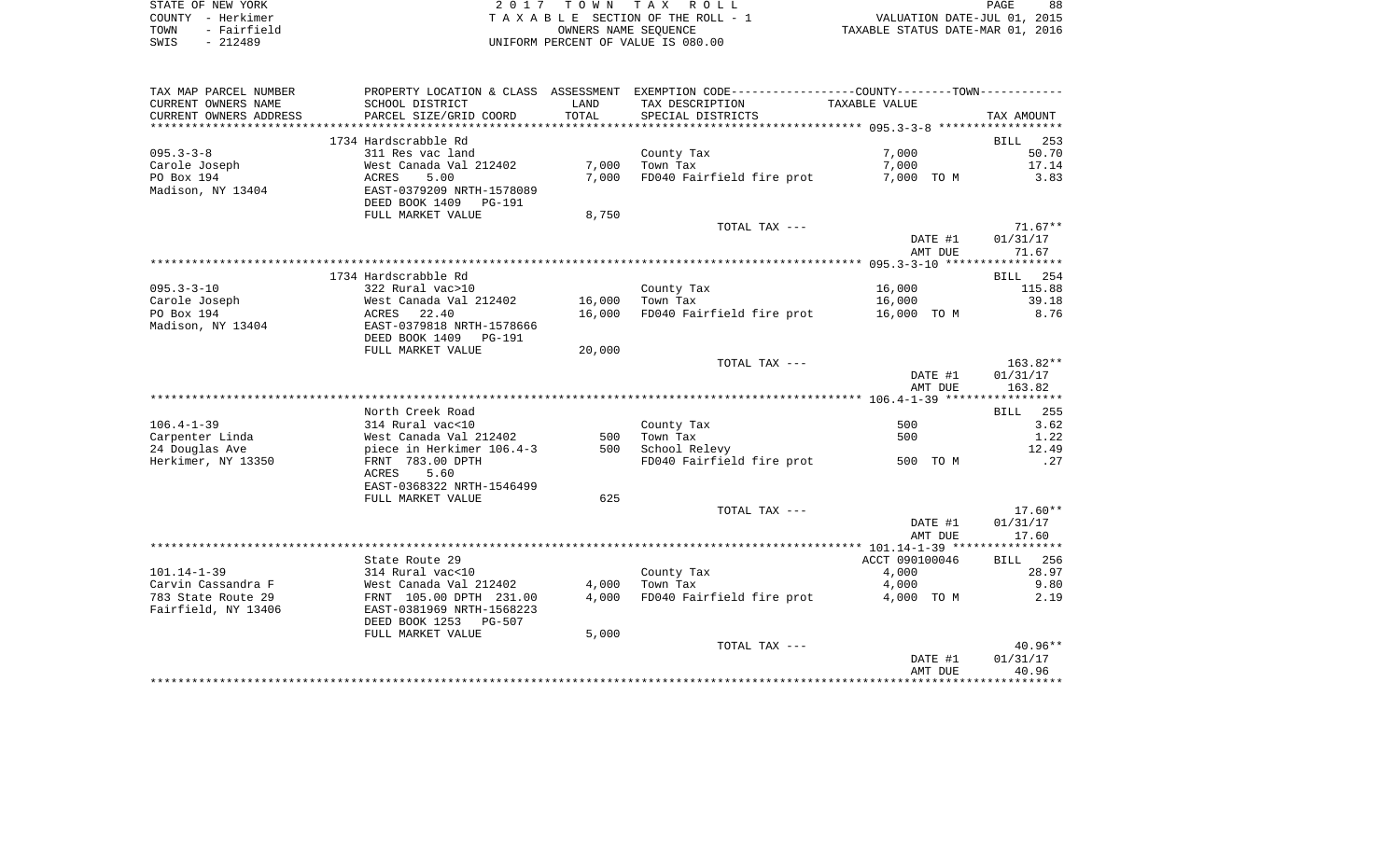| STATE OF NEW YORK     | ' TOWN TAX ROLL<br>2 N 1 7         | 89<br>PAGE                       |
|-----------------------|------------------------------------|----------------------------------|
| COUNTY - Herkimer     | TAXABLE SECTION OF THE ROLL - 1    | VALUATION DATE-JUL 01, 2015      |
| - Fairfield<br>TOWN   | OWNERS NAME SEOUENCE               | TAXABLE STATUS DATE-MAR 01, 2016 |
| 212489<br>SWIS<br>$-$ | UNIFORM PERCENT OF VALUE IS 080.00 |                                  |

| TAX MAP PARCEL NUMBER                      |                                      |         | PROPERTY LOCATION & CLASS ASSESSMENT EXEMPTION CODE----------------COUNTY--------TOWN---------- |                |                    |
|--------------------------------------------|--------------------------------------|---------|-------------------------------------------------------------------------------------------------|----------------|--------------------|
| CURRENT OWNERS NAME                        | SCHOOL DISTRICT                      | LAND    | TAX DESCRIPTION                                                                                 | TAXABLE VALUE  |                    |
| CURRENT OWNERS ADDRESS                     | PARCEL SIZE/GRID COORD               | TOTAL   | SPECIAL DISTRICTS                                                                               |                | TAX AMOUNT         |
|                                            |                                      |         |                                                                                                 |                |                    |
|                                            | 783 State Route 29                   |         |                                                                                                 | ACCT 090008940 | <b>BILL</b><br>257 |
| $101.14 - 1 - 40$                          | 210 1 Family Res                     |         | County Tax                                                                                      | 94,000         | 680.77             |
| Carvin Cassandra F                         | West Canada Val 212402               | 10,000  | Town Tax                                                                                        | 94,000         | 230.20             |
| 783 State Route 29                         | ACRES<br>1.25                        | 94,000  | FD040 Fairfield fire prot                                                                       | 94,000 TO M    | 51.45              |
| Fairfield, NY 13406                        | EAST-0382107 NRTH-1568178            |         |                                                                                                 |                |                    |
|                                            | DEED BOOK 1253<br>PG-511             |         |                                                                                                 |                |                    |
|                                            | FULL MARKET VALUE                    | 117,500 |                                                                                                 |                |                    |
|                                            |                                      |         | TOTAL TAX ---                                                                                   |                | $962.42**$         |
|                                            |                                      |         |                                                                                                 | DATE #1        | 01/31/17           |
|                                            |                                      |         |                                                                                                 | AMT DUE        | 962.42             |
|                                            |                                      |         |                                                                                                 |                |                    |
|                                            | 309 State Route 29                   |         |                                                                                                 | ACCT 090008222 | BILL 258           |
| $100.4 - 1 - 8.3$                          | 220 2 Family Res                     |         | County Tax                                                                                      | 68,000         | 492.47             |
| Cassagnol Mary Alice                       | West Canada Val 212402               | 7,000   | Town Tax                                                                                        | 68,000         | 166.53             |
| 521 Mary Ann Ln                            | Rental-no exemptions                 | 68,000  | School Relevy                                                                                   |                | 1,698.19           |
| West Hempstead, NY 11552                   | FRNT 150.00 DPTH 90.00               |         | FD040 Fairfield fire prot 68,000 TO M                                                           |                | 37.22              |
|                                            | ACRES<br>0.37                        |         |                                                                                                 |                |                    |
|                                            | EAST-0372876 NRTH-1568194            |         |                                                                                                 |                |                    |
|                                            | DEED BOOK 1356<br>PG-979             |         |                                                                                                 |                |                    |
|                                            | FULL MARKET VALUE                    | 85,000  |                                                                                                 |                |                    |
|                                            |                                      |         | TOTAL TAX ---                                                                                   |                | $2,394.41**$       |
|                                            |                                      |         |                                                                                                 | DATE #1        | 01/31/17           |
|                                            |                                      |         |                                                                                                 | AMT DUE        | 2,394.41           |
|                                            |                                      |         |                                                                                                 |                |                    |
|                                            | 311 State Route 29                   |         |                                                                                                 |                | BILL 259           |
| $100.4 - 1 - 8.4$                          | 210 1 Family Res                     |         | County Tax<br>Town Tax                                                                          | 55,000         | 398.33<br>134.69   |
| Cassagnol Mary Alice                       | West Canada Val 212402               | 6,000   |                                                                                                 | 55,000         |                    |
| 521 MaryAnn Ln<br>West Hempstead, NY 11552 | Primary<br>FRNT 150.00 DPTH<br>90.00 | 55,000  | School Relevy<br>FD040 Fairfield fire prot                                                      | 55,000 TO M    | 1,373.54<br>30.10  |
|                                            | <b>ACRES</b><br>0.31                 |         |                                                                                                 |                |                    |
|                                            | EAST-0373056 NRTH-1568203            |         |                                                                                                 |                |                    |
|                                            | DEED BOOK 1356<br><b>PG-979</b>      |         |                                                                                                 |                |                    |
|                                            | FULL MARKET VALUE                    | 68,750  |                                                                                                 |                |                    |
|                                            |                                      |         | TOTAL TAX ---                                                                                   |                | 1,936.66**         |
|                                            |                                      |         |                                                                                                 | DATE #1        | 01/31/17           |
|                                            |                                      |         |                                                                                                 | AMT DUE        | 1,936.66           |
|                                            |                                      |         |                                                                                                 |                |                    |
|                                            | 319 State Route 29                   |         |                                                                                                 | ACCT 090008220 | BILL 260           |
| $100.4 - 1 - 8.1$                          | 210 1 Family Res                     |         | County Tax                                                                                      | 186,000        | 1,347.06           |
| Cassagnol Sidney                           | West Canada Val 212402               | 40,000  | Town Tax                                                                                        | 186,000        | 455.51             |
| 165 Branch Ave                             | $9.7 a - split 8.6$                  | 186,000 | School Relevy                                                                                   |                | 4,645.02           |
| Central Islip, NY 11722                    | 50.80<br>ACRES                       |         | FD040 Fairfield fire prot                                                                       | 186,000 TO M   | 101.81             |
|                                            | EAST-0372432 NRTH-1568824            |         |                                                                                                 |                |                    |
|                                            | DEED BOOK 1254<br>PG-116             |         |                                                                                                 |                |                    |
|                                            | FULL MARKET VALUE                    | 232,500 |                                                                                                 |                |                    |
|                                            |                                      |         | TOTAL TAX ---                                                                                   |                | $6,549.40**$       |
|                                            |                                      |         |                                                                                                 | DATE #1        | 01/31/17           |
|                                            |                                      |         |                                                                                                 | AMT DUE        | 6,549.40           |
|                                            |                                      |         |                                                                                                 |                |                    |
|                                            |                                      |         |                                                                                                 |                |                    |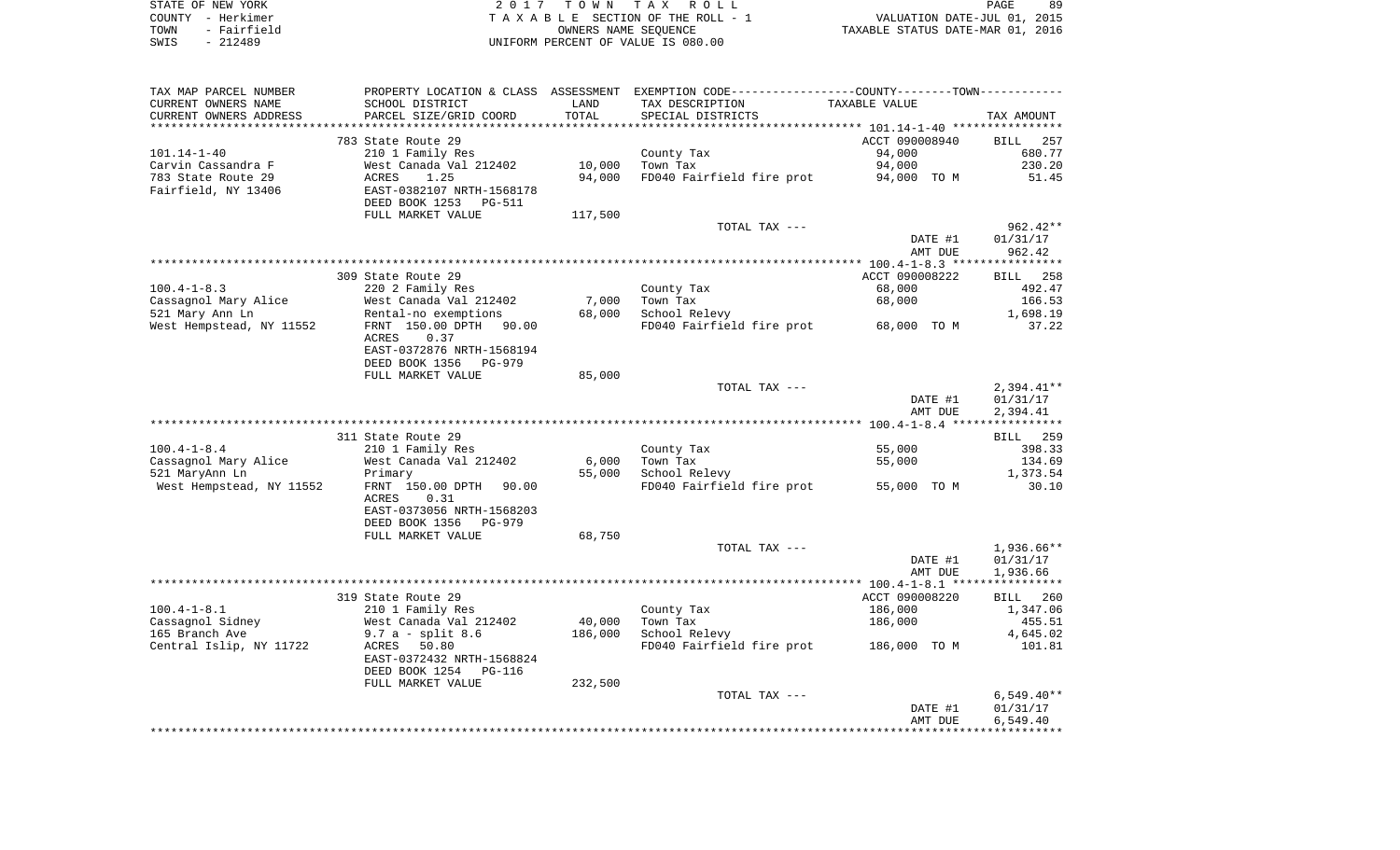| STATE OF NEW YORK   | 2017 TOWN TAX ROLL                 | 90<br>PAGE                       |
|---------------------|------------------------------------|----------------------------------|
| COUNTY - Herkimer   | TAXABLE SECTION OF THE ROLL - 1    | VALUATION DATE-JUL 01, 2015      |
| - Fairfield<br>TOWN | OWNERS NAME SEOUENCE               | TAXABLE STATUS DATE-MAR 01, 2016 |
| SWIS<br>- 212489    | UNIFORM PERCENT OF VALUE IS 080.00 |                                  |

| TAX MAP PARCEL NUMBER     |                                        |         | PROPERTY LOCATION & CLASS ASSESSMENT EXEMPTION CODE----------------COUNTY--------TOWN----------- |                   |                    |
|---------------------------|----------------------------------------|---------|--------------------------------------------------------------------------------------------------|-------------------|--------------------|
| CURRENT OWNERS NAME       | SCHOOL DISTRICT                        | LAND    | TAX DESCRIPTION                                                                                  | TAXABLE VALUE     |                    |
| CURRENT OWNERS ADDRESS    | PARCEL SIZE/GRID COORD                 | TOTAL   | SPECIAL DISTRICTS                                                                                |                   | TAX AMOUNT         |
|                           |                                        |         |                                                                                                  |                   |                    |
|                           | 1196 Hardscrabble Rd                   |         |                                                                                                  | ACCT 090002820    | BILL<br>261        |
| $101.14 - 1 - 47$         | 210 1 Family Res                       |         | CW_15_VET/ 41162                                                                                 | $\Omega$<br>7,200 |                    |
| Ceneviva Augustino        | West Canada Val 212402                 | 11,000  | County Tax                                                                                       | 81,800            | 592.42             |
| 1196 Hard Scrabble Rd     | FRNT 355.00 DPTH 260.00                | 89,000  | Town Tax                                                                                         | 89,000            | 217.96             |
| Fairfield, NY 13406-9801  | ACRES<br>1.20 BANK<br>291              |         | FD040 Fairfield fire prot 89,000 TO M                                                            |                   | 48.71              |
|                           | EAST-0381933 NRTH-1567934              |         |                                                                                                  |                   |                    |
|                           | DEED BOOK 785<br>PG-329                |         |                                                                                                  |                   |                    |
|                           | FULL MARKET VALUE                      | 111,250 |                                                                                                  |                   |                    |
|                           |                                        |         | TOTAL TAX ---                                                                                    |                   | 859.09**           |
|                           |                                        |         |                                                                                                  | DATE #1           | 01/31/17           |
|                           |                                        |         |                                                                                                  | AMT DUE           | 859.09             |
|                           |                                        |         |                                                                                                  |                   |                    |
|                           | Lynch Rd                               |         |                                                                                                  | ACCT 090006000    | BILL 262           |
| $106.2 - 1 - 1.1$         | 322 Rural vac>10                       |         | County Tax                                                                                       | 100,000           | 724.23             |
| Champon Charles           |                                        | 100,000 | Town Tax                                                                                         | 100,000           | 244.90             |
| 1266 Ocean Ave 13         | West Canada Val 212402<br>ACRES 135.50 | 100,000 | School Relevy                                                                                    |                   | 2,497.33           |
| Sea Bright, NJ 07760      | EAST-0364249 NRTH-1558286              |         | FD040 Fairfield fire prot 100,000 TO M                                                           |                   | 54.73              |
|                           | DEED BOOK 920<br>PG-215                |         |                                                                                                  |                   |                    |
|                           | FULL MARKET VALUE                      | 125,000 |                                                                                                  |                   |                    |
|                           |                                        |         | TOTAL TAX ---                                                                                    |                   | $3,521.19**$       |
|                           |                                        |         |                                                                                                  | DATE #1           | 01/31/17           |
|                           |                                        |         |                                                                                                  | AMT DUE           | 3,521.19           |
|                           |                                        |         |                                                                                                  |                   |                    |
|                           | 258 Myers Rd                           |         |                                                                                                  | ACCT 090001050    | <b>BILL</b><br>263 |
| $107.3 - 2 - 5$           | 112 Dairy farm                         |         | AG MKTS<br>41730                                                                                 | 33,254<br>33,254  |                    |
| Chlus David               |                                        |         | 150,000 AGRIC 10 Y 42100                                                                         | 35,000<br>35,000  |                    |
| Chlus Debie               | Little Falls Ce 210900<br>ACRES 266.90 | 350,000 | County Tax                                                                                       | 281,746           | 2,040.48           |
| 388 Myers Rd              | EAST-0377402 NRTH-1550795              |         | Town Tax                                                                                         | 281,746           | 689.99             |
| Little Falls, NY 13365    | DEED BOOK 1467 PG-257                  |         | FD040 Fairfield fire prot 350,000 TO M                                                           |                   | 191.57             |
|                           | FULL MARKET VALUE                      | 437,500 |                                                                                                  |                   |                    |
| MAY BE SUBJECT TO PAYMENT |                                        |         |                                                                                                  |                   |                    |
| UNDER AGDIST LAW TIL 2023 |                                        |         |                                                                                                  |                   |                    |
|                           |                                        |         | TOTAL TAX ---                                                                                    |                   | 2,922.04**         |
|                           |                                        |         |                                                                                                  | DATE #1           | 01/31/17           |
|                           |                                        |         |                                                                                                  | AMT DUE           | 2,922.04           |
|                           |                                        |         |                                                                                                  |                   |                    |
|                           | 388 Myers Rd                           |         |                                                                                                  | ACCT 090009810    | 264<br><b>BILL</b> |
| 107.3-2-7                 | 113 Cattle farm                        |         | AG MKTS<br>41730                                                                                 | 25,319<br>25,319  |                    |
| Chlus David               | West Canada Val 212402                 |         | 73,000 AGRIC 10 Y 42100                                                                          | 6,000<br>6,000    |                    |
| Chlus Debie               | Merged 8.1, 8.3, 11                    |         | 500,000 County Tax                                                                               | 468,681           | 3,394.32           |
| 388 Myers Rd              | ACRES 120.00                           |         | Town Tax                                                                                         | 468,681           | 1,147.79           |
| Little Falls, NY 13365    | EAST-0378969 NRTH-1552795              |         | FD040 Fairfield fire prot 500,000 TO M                                                           |                   | 273.67             |
|                           | DEED BOOK 1467 PG-257                  |         |                                                                                                  |                   |                    |
| MAY BE SUBJECT TO PAYMENT | FULL MARKET VALUE                      | 625,000 |                                                                                                  |                   |                    |
| UNDER AGDIST LAW TIL 2023 |                                        |         |                                                                                                  |                   |                    |
|                           |                                        |         | TOTAL TAX ---                                                                                    |                   | $4,815.78**$       |
|                           |                                        |         |                                                                                                  | DATE #1           | 01/31/17           |
|                           |                                        |         |                                                                                                  | AMT DUE           | 4,815.78           |
|                           |                                        |         |                                                                                                  |                   |                    |
|                           |                                        |         |                                                                                                  |                   |                    |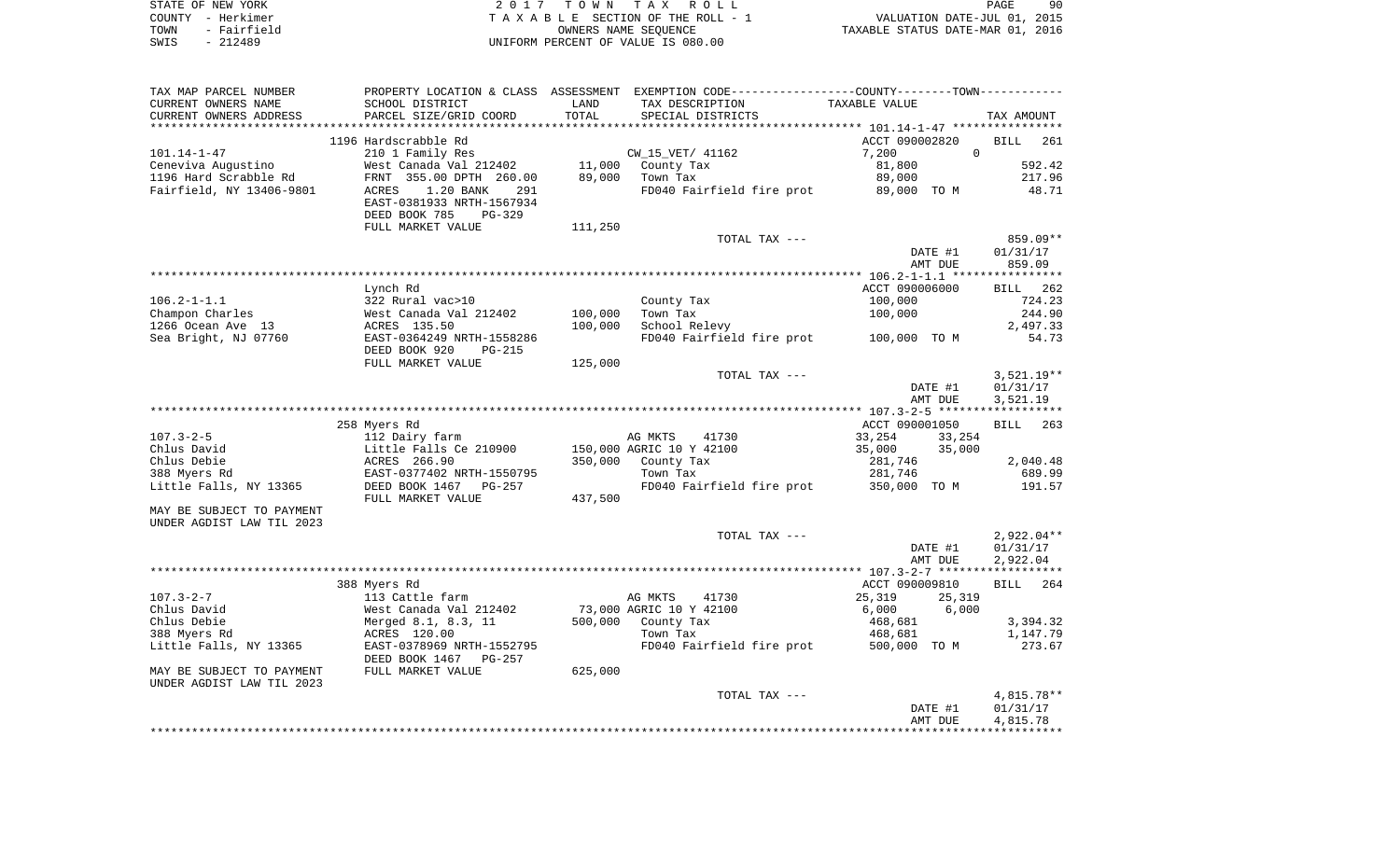| STATE OF NEW YORK   | 2017 TOWN TAX ROLL                 | -91<br>PAGE                      |
|---------------------|------------------------------------|----------------------------------|
| COUNTY - Herkimer   | TAXABLE SECTION OF THE ROLL - 1    | VALUATION DATE-JUL 01, 2015      |
| - Fairfield<br>TOWN | OWNERS NAME SEOUENCE               | TAXABLE STATUS DATE-MAR 01, 2016 |
| - 212489<br>SWIS    | UNIFORM PERCENT OF VALUE IS 080.00 |                                  |

| TAX MAP PARCEL NUMBER     |                                                                   |         | PROPERTY LOCATION & CLASS ASSESSMENT EXEMPTION CODE---------------COUNTY-------TOWN----------- |                  |                 |
|---------------------------|-------------------------------------------------------------------|---------|------------------------------------------------------------------------------------------------|------------------|-----------------|
| CURRENT OWNERS NAME       | SCHOOL DISTRICT                                                   | LAND    | TAX DESCRIPTION                                                                                | TAXABLE VALUE    |                 |
| CURRENT OWNERS ADDRESS    | PARCEL SIZE/GRID COORD                                            | TOTAL   | SPECIAL DISTRICTS                                                                              |                  | TAX AMOUNT      |
|                           |                                                                   |         |                                                                                                |                  |                 |
|                           | Hardscrabble Rd                                                   |         |                                                                                                |                  | BILL<br>265     |
| $107.3 - 2 - 32.1$        | 105 Vac farmland                                                  |         | AG MKTS<br>41730                                                                               | 25,724<br>25,724 |                 |
| Chlus David               | Little Falls Ce 210900                                            | 90,000  | County Tax                                                                                     | 64,276           | 465.50          |
| Chlus Debie               | FORMERLY IN-107.3-2-7                                             | 90,000  | Town Tax                                                                                       | 64,276           | 157.41          |
| 388 Myers Rd              | ACRES 166.00                                                      |         | FD040 Fairfield fire prot                                                                      | 90,000 TO M      | 49.26           |
| Little Falls, NY 13365    | EAST-0381843 NRTH-1550363                                         |         |                                                                                                |                  |                 |
|                           | DEED BOOK 1467 PG-257                                             |         |                                                                                                |                  |                 |
| MAY BE SUBJECT TO PAYMENT | FULL MARKET VALUE                                                 | 112,500 |                                                                                                |                  |                 |
| UNDER AGDIST LAW TIL 2023 |                                                                   |         |                                                                                                |                  |                 |
|                           |                                                                   |         | TOTAL TAX ---                                                                                  |                  | 672.17**        |
|                           |                                                                   |         |                                                                                                | DATE #1          | 01/31/17        |
|                           |                                                                   |         |                                                                                                | AMT DUE          | 672.17          |
|                           |                                                                   |         |                                                                                                |                  |                 |
|                           | 2267 State Route 169                                              |         |                                                                                                | ACCT 090100083   | BILL 266        |
| $107.3 - 2 - 26.2$        | 210 1 Family Res                                                  |         | County Tax                                                                                     | 120,000          | 869.07          |
| Chlus Fred                | Little Falls Ce 210900                                            | 12,000  | Town Tax                                                                                       | 120,000          | 293.88          |
| Chlus Charlotte           | <b>DICCIO</b><br>ACRES<br>4.00                                    | 120,000 | FD040 Fairfield fire prot                                                                      | 120,000 TO M     | 65.68           |
| 2267 State Route 169      | EAST-0375473 NRTH-1549598                                         |         |                                                                                                |                  |                 |
| Little Falls, NY 13365    | DEED BOOK 772<br>$PG-92$                                          |         |                                                                                                |                  |                 |
|                           | FULL MARKET VALUE                                                 | 150,000 |                                                                                                |                  |                 |
|                           |                                                                   |         | TOTAL TAX ---                                                                                  |                  | $1,228.63**$    |
|                           |                                                                   |         |                                                                                                | DATE #1          | 01/31/17        |
|                           |                                                                   |         |                                                                                                | AMT DUE          | 1,228.63        |
|                           |                                                                   |         |                                                                                                |                  |                 |
|                           |                                                                   |         |                                                                                                | ACCT 090001020   | 267             |
|                           | 232 Myers Rd                                                      |         |                                                                                                |                  | BILL            |
| $107.3 - 2 - 6$           | 210 1 Family Res                                                  |         | County Tax                                                                                     | 148,000          | 1,071.86        |
| Chlus Mitchell            | Little Falls Ce 210900<br>ACRES 1.80<br>EAST-0377327 NRTH-1549885 | 11,000  | Town Tax                                                                                       | 148,000          | 362.45          |
| Chlus Mary Jane           |                                                                   | 148,000 | FD040 Fairfield fire prot                                                                      | 148,000 TO M     | 81.01           |
| 232 Myers Rd              |                                                                   |         |                                                                                                |                  |                 |
| Little Falls, NY 13365    | DEED BOOK 1141<br>PG-438                                          |         |                                                                                                |                  |                 |
|                           | FULL MARKET VALUE                                                 | 185,000 |                                                                                                |                  |                 |
|                           |                                                                   |         | TOTAL TAX ---                                                                                  |                  | 1,515.32**      |
|                           |                                                                   |         |                                                                                                | DATE #1          | 01/31/17        |
|                           |                                                                   |         |                                                                                                | AMT DUE          | 1,515.32        |
|                           |                                                                   |         |                                                                                                |                  |                 |
|                           | Hardscrabble Rd                                                   |         |                                                                                                | ACCT 090001860   | <b>BILL</b> 268 |
| $107.3 - 2 - 20$          | 322 Rural vac>10                                                  |         | County Tax                                                                                     | 6,000            | 43.45           |
| Chlus Mitchell            | Little Falls Ce 210900<br>FRNT 365.00 DPTH                        | 6,000   | Town Tax                                                                                       | 6,000            | 14.69           |
| Chlus Mary Jane           |                                                                   | 6,000   | FD040 Fairfield fire prot                                                                      | 6,000 TO M       | 3.28            |
| 232 Myers Rd              | 11.50<br>ACRES                                                    |         |                                                                                                |                  |                 |
| Little Falls, NY 13365    | EAST-0377931 NRTH-1549643                                         |         |                                                                                                |                  |                 |
|                           | DEED BOOK 902<br>$PG-468$                                         |         |                                                                                                |                  |                 |
|                           | FULL MARKET VALUE                                                 | 7,500   |                                                                                                |                  |                 |
|                           |                                                                   |         | TOTAL TAX ---                                                                                  |                  | $61.42**$       |
|                           |                                                                   |         |                                                                                                | DATE #1          | 01/31/17        |
|                           |                                                                   |         |                                                                                                | AMT DUE          | 61.42           |
|                           |                                                                   |         |                                                                                                |                  |                 |
|                           |                                                                   |         |                                                                                                |                  |                 |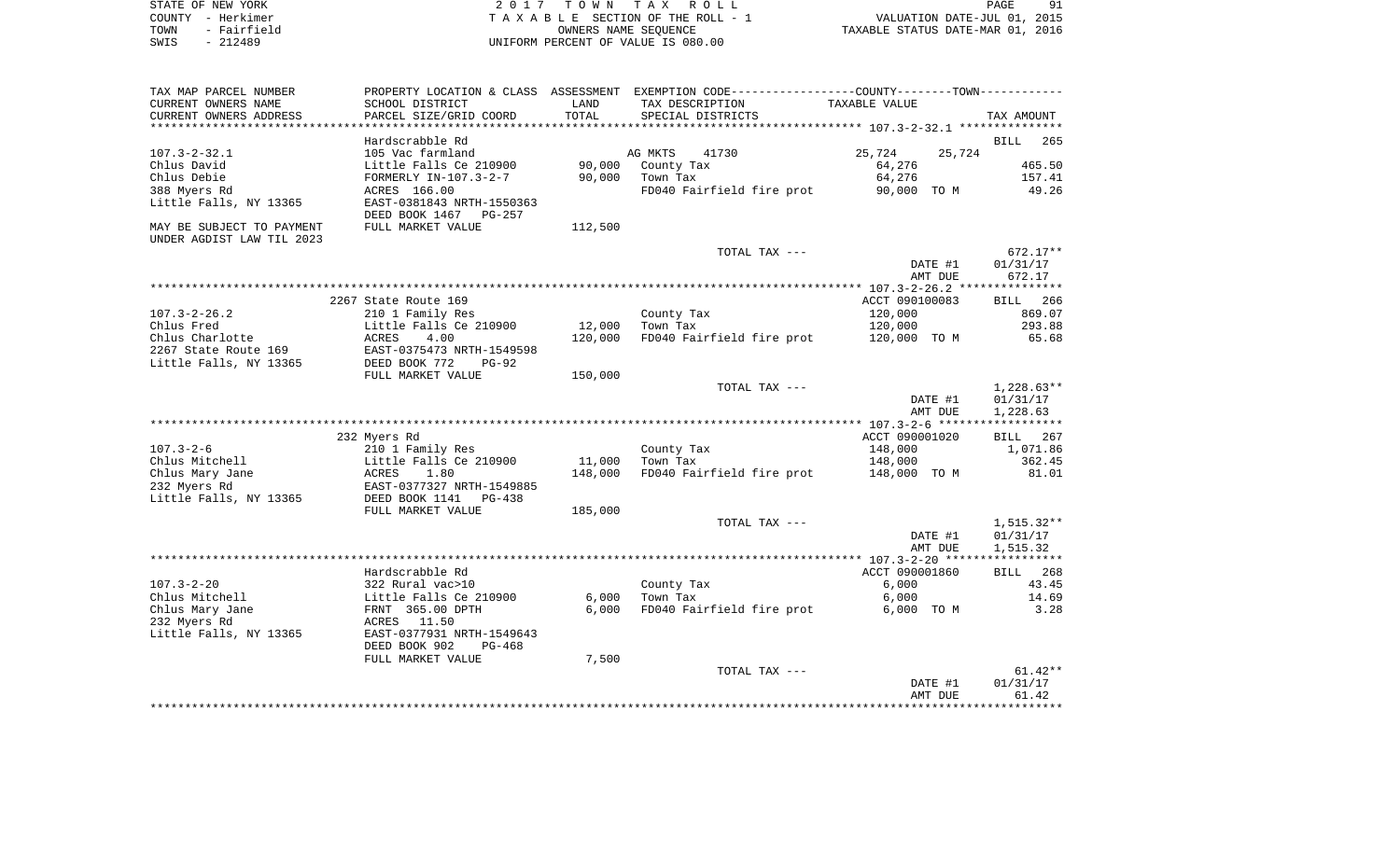| STATE OF NEW YORK   | 2017 TOWN TAX ROLL                 | 92<br>PAGE                       |
|---------------------|------------------------------------|----------------------------------|
| COUNTY - Herkimer   | TAXABLE SECTION OF THE ROLL - 1    | VALUATION DATE-JUL 01, 2015      |
| - Fairfield<br>TOWN | OWNERS NAME SEOUENCE               | TAXABLE STATUS DATE-MAR 01, 2016 |
| SWIS<br>$-212489$   | UNIFORM PERCENT OF VALUE IS 080.00 |                                  |

| TAX MAP PARCEL NUMBER  |                                                                                                                                                             |         | PROPERTY LOCATION & CLASS ASSESSMENT EXEMPTION CODE----------------COUNTY--------TOWN---------- |                          |              |
|------------------------|-------------------------------------------------------------------------------------------------------------------------------------------------------------|---------|-------------------------------------------------------------------------------------------------|--------------------------|--------------|
| CURRENT OWNERS NAME    | SCHOOL DISTRICT                                                                                                                                             | LAND    | TAX DESCRIPTION                                                                                 | TAXABLE VALUE            |              |
| CURRENT OWNERS ADDRESS | PARCEL SIZE/GRID COORD                                                                                                                                      | TOTAL   | SPECIAL DISTRICTS                                                                               |                          | TAX AMOUNT   |
|                        |                                                                                                                                                             |         |                                                                                                 |                          |              |
|                        | 1862 Hardscrabble Rd                                                                                                                                        |         |                                                                                                 | ACCT 090090010           | BILL 269     |
| $095.3 - 1 - 24$       | 240 Rural res                                                                                                                                               |         | County Tax                                                                                      | 170,000                  | 1,231.19     |
| Chlus Steven K         | West Canada Val 212402                                                                                                                                      | 26,000  | Town Tax                                                                                        | 170,000                  | 416.33       |
| Chlus Liane L          | ACRES 31.30                                                                                                                                                 | 170,000 | FD040 Fairfield fire prot 170,000 TO M                                                          |                          | 93.05        |
| 1862 Hard Scrabble Rd  | EAST-0378028 NRTH-1580361                                                                                                                                   |         |                                                                                                 |                          |              |
| Newport, NY 13416      | DEED BOOK 831<br>PG-387                                                                                                                                     |         |                                                                                                 |                          |              |
|                        | FULL MARKET VALUE                                                                                                                                           | 212,500 |                                                                                                 |                          |              |
|                        |                                                                                                                                                             |         | TOTAL TAX ---                                                                                   |                          | $1,740.57**$ |
|                        |                                                                                                                                                             |         |                                                                                                 | DATE #1                  | 01/31/17     |
|                        |                                                                                                                                                             |         |                                                                                                 | AMT DUE                  | 1,740.57     |
|                        |                                                                                                                                                             |         |                                                                                                 |                          |              |
|                        | Pickert Rd                                                                                                                                                  |         |                                                                                                 | ACCT 090005970           | BILL 270     |
| $106.2 - 1 - 9.1$      | 322 Rural vac>10                                                                                                                                            |         | County Tax                                                                                      | 11,700                   | 84.73        |
| Ciancio Carlo          | West Canada Val 212402           11,700    Town  Tax<br>ACRES     21.30                                  11,700     FD040  Fai<br>EAST-0367667 NRTH-1554672 |         |                                                                                                 | 11,700                   | 28.65        |
| Ciancio Rose           |                                                                                                                                                             |         | FD040 Fairfield fire prot 11,700 TO M                                                           |                          | 6.40         |
| 137 Pickert Rd         |                                                                                                                                                             |         |                                                                                                 |                          |              |
| Little Falls, NY 13365 | DEED BOOK 771<br>$PG-12$                                                                                                                                    |         |                                                                                                 |                          |              |
|                        | FULL MARKET VALUE                                                                                                                                           | 14,625  |                                                                                                 |                          |              |
|                        |                                                                                                                                                             |         | TOTAL TAX ---                                                                                   |                          | 119.78**     |
|                        |                                                                                                                                                             |         |                                                                                                 | DATE #1                  | 01/31/17     |
|                        |                                                                                                                                                             |         |                                                                                                 | AMT DUE                  | 119.78       |
|                        |                                                                                                                                                             |         |                                                                                                 |                          |              |
|                        | 137 Pickert Rd                                                                                                                                              |         |                                                                                                 | ACCT 090087067           | BILL 271     |
| $106.2 - 1 - 9.2$      | 240 Rural res                                                                                                                                               |         | VET COM C 41132                                                                                 | 12,000<br>$\overline{0}$ |              |
| Ciancio Carlo          |                                                                                                                                                             |         | 18,000 VET COM T 41133                                                                          | $\Omega$<br>16,000       |              |
| Ciancio Rose           | nest Canada val 212402<br>ACRES 21.00<br>EAST-0368032 NRTH-1554060                                                                                          |         | 90,000 County Tax                                                                               | 78,000                   | 564.90       |
| 137 Pickert Rd         |                                                                                                                                                             |         | Town Tax                                                                                        | 74,000                   | 181.22       |
| Little Falls, NY 13365 | DEED BOOK 723<br>PG-118                                                                                                                                     |         | FD040 Fairfield fire prot                                                                       | 90,000 TO M              | 49.26        |
|                        | FULL MARKET VALUE                                                                                                                                           | 112,500 |                                                                                                 |                          |              |
|                        |                                                                                                                                                             |         | TOTAL TAX ---                                                                                   |                          | 795.38**     |
|                        |                                                                                                                                                             |         |                                                                                                 | DATE #1                  | 01/31/17     |
|                        |                                                                                                                                                             |         |                                                                                                 | AMT DUE                  | 795.38       |
|                        |                                                                                                                                                             |         |                                                                                                 |                          |              |
|                        | 351 North Creek Rd                                                                                                                                          |         |                                                                                                 | ACCT 090100063           | BILL 272     |
| $106.4 - 1 - 37.1$     | 240 Rural res                                                                                                                                               |         | County Tax                                                                                      | 115,000                  | 832.86       |
| Clark Perry L          |                                                                                                                                                             | 16,000  | Town Tax                                                                                        | 115,000                  | 281.63       |
| Clark Sarah J          | West Canada Val 212402<br>ACRES 11.70<br>EAST-0368229 NRTH-1547201<br>DEED BOOK 1557 PG-918                                                                 | 115,000 | FD040 Fairfield fire prot 115,000 TO M                                                          |                          | 62.94        |
| 351 North Creek Rd     |                                                                                                                                                             |         |                                                                                                 |                          |              |
| Little Falls, NY 13365 |                                                                                                                                                             |         |                                                                                                 |                          |              |
|                        | FULL MARKET VALUE                                                                                                                                           | 143,750 |                                                                                                 |                          |              |
|                        |                                                                                                                                                             |         | TOTAL TAX ---                                                                                   |                          | $1,177.43**$ |
|                        |                                                                                                                                                             |         |                                                                                                 | DATE #1                  | 01/31/17     |
|                        |                                                                                                                                                             |         |                                                                                                 | AMT DUE                  | 1,177.43     |
|                        |                                                                                                                                                             |         |                                                                                                 |                          |              |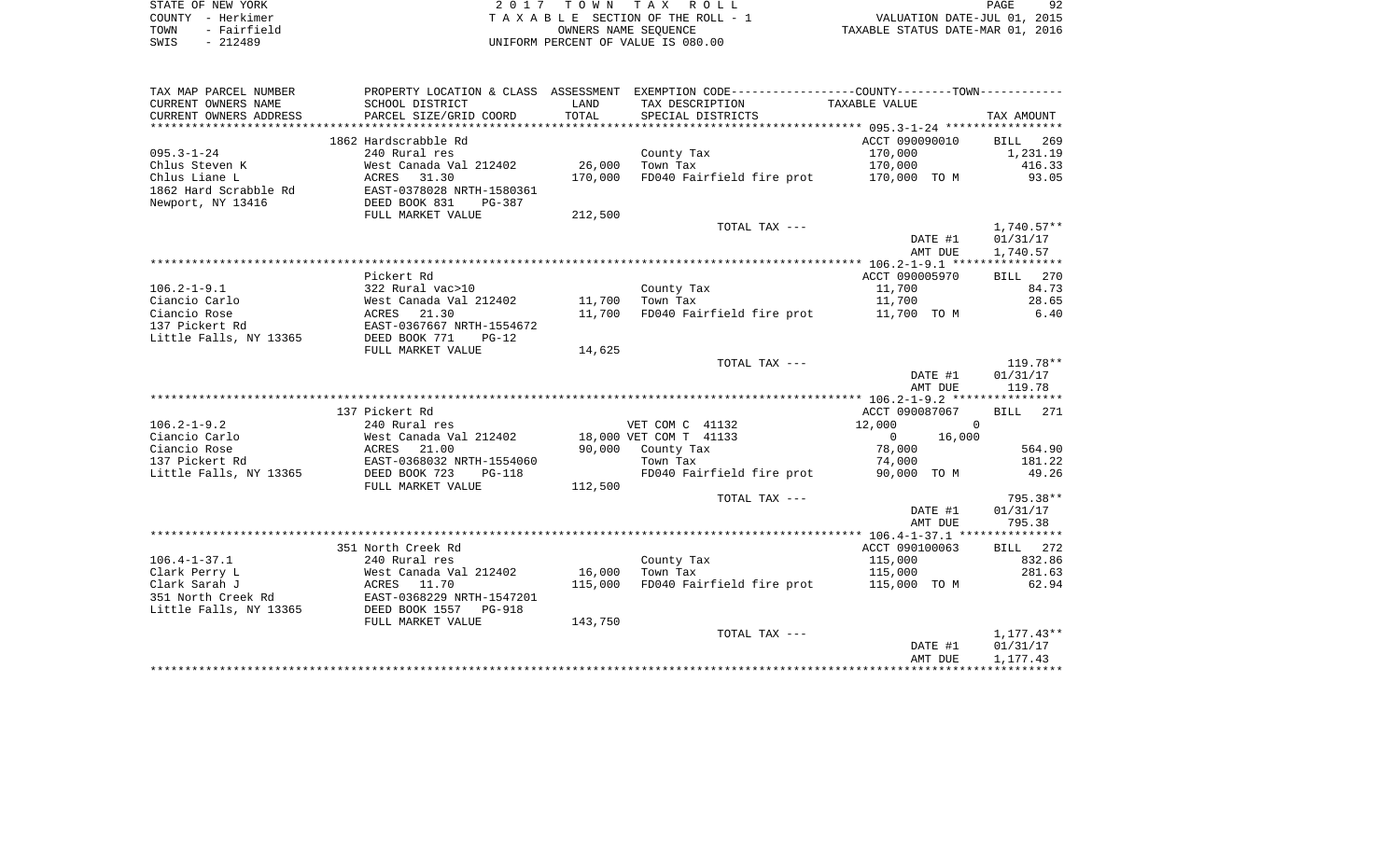| STATE OF NEW YORK   | 2017 TOWN TAX ROLL                 | PAGE                             |
|---------------------|------------------------------------|----------------------------------|
| COUNTY - Herkimer   | TAXABLE SECTION OF THE ROLL - 1    | VALUATION DATE-JUL 01, 2015      |
| - Fairfield<br>TOWN | OWNERS NAME SEOUENCE               | TAXABLE STATUS DATE-MAR 01, 2016 |
| $-212489$<br>SWIS   | UNIFORM PERCENT OF VALUE IS 080.00 |                                  |

| TAX MAP PARCEL NUMBER  |                                                                                                 |         | PROPERTY LOCATION & CLASS ASSESSMENT EXEMPTION CODE---------------COUNTY-------TOWN---------- |                |            |
|------------------------|-------------------------------------------------------------------------------------------------|---------|-----------------------------------------------------------------------------------------------|----------------|------------|
| CURRENT OWNERS NAME    | SCHOOL DISTRICT                                                                                 | LAND    | TAX DESCRIPTION                                                                               | TAXABLE VALUE  |            |
| CURRENT OWNERS ADDRESS | PARCEL SIZE/GRID COORD                                                                          | TOTAL   | SPECIAL DISTRICTS                                                                             |                | TAX AMOUNT |
|                        |                                                                                                 |         |                                                                                               |                |            |
|                        | Parkhurst Rd                                                                                    |         |                                                                                               | ACCT 090089085 | BILL 273   |
| $100.4 - 1 - 16.4$     | 322 Rural vac>10                                                                                |         | County Tax                                                                                    | 11,000         | 79.67      |
| Clark Wm               | West Canada Val 212402                                                                          | 11,000  | Town Tax                                                                                      | 11,000         | 26.94      |
| Clark Mary             | Deed Restriction                                                                                | 11,000  | School Relevy                                                                                 |                | 274.71     |
| 56 Ninham Av           | ACRES 12.50                                                                                     |         | FD040 Fairfield fire prot 11,000 TO M                                                         |                | 6.02       |
|                        |                                                                                                 |         |                                                                                               |                |            |
|                        | DEED BOOK 753<br>PG-72                                                                          |         |                                                                                               |                |            |
|                        | FULL MARKET VALUE                                                                               | 13,750  |                                                                                               |                |            |
|                        |                                                                                                 |         | TOTAL TAX ---                                                                                 |                | 387.34**   |
|                        |                                                                                                 |         |                                                                                               | DATE #1        | 01/31/17   |
|                        |                                                                                                 |         |                                                                                               | AMT DUE        | 387.34     |
|                        |                                                                                                 |         |                                                                                               |                |            |
|                        | Davis Rd                                                                                        |         |                                                                                               |                | BILL 274   |
| 107.1-2-17             | 314 Rural vac<10                                                                                |         | County Tax                                                                                    | 10,000         | 72.42      |
| Coe Elijah             | 314 Ruiai voor<br>West Canada Val 212402<br>Portion Of 107.1-1-6.2<br>ACRES 5.300 Portion 15566 | 10,000  | Town Tax                                                                                      | 10,000         | 24.49      |
| 668 Davis Rd           |                                                                                                 | 10,000  | FD040 Fairfield fire prot                                                                     | 10,000 TO M    | 5.47       |
| Little Falls, NY 13365 |                                                                                                 |         |                                                                                               |                |            |
|                        | EAST-0383317 NRTH-1556624                                                                       |         |                                                                                               |                |            |
|                        | DEED BOOK 1384 PG-455                                                                           |         |                                                                                               |                |            |
|                        | FULL MARKET VALUE                                                                               | 12,500  |                                                                                               |                |            |
|                        |                                                                                                 |         | TOTAL TAX ---                                                                                 |                | 102.38**   |
|                        |                                                                                                 |         |                                                                                               | DATE #1        | 01/31/17   |
|                        |                                                                                                 |         |                                                                                               | AMT DUE        | 102.38     |
|                        |                                                                                                 |         |                                                                                               |                |            |
|                        | Davis Rd                                                                                        |         |                                                                                               |                | BILL 275   |
| $107.1 - 2 - 18$       | 314 Rural vac<10<br>West Canada Val 212402<br>Sabelici                                          |         | County Tax                                                                                    | 10,000         | 72.42      |
| Coe Elijah             |                                                                                                 | 10,000  | Town Tax                                                                                      | 10,000         | 24.49      |
| 668 Davis Rd           | Subdivision                                                                                     | 10,000  | FD040 Fairfield fire prot                                                                     | 10,000 TO M    | 5.47       |
| Little Falls, NY 13365 | Portion Of 107.1-1-6.2                                                                          |         |                                                                                               |                |            |
|                        | ACRES<br>5.10                                                                                   |         |                                                                                               |                |            |
|                        | EAST-0383579 NRTH-1556654                                                                       |         |                                                                                               |                |            |
|                        | DEED BOOK 1384<br>PG-455                                                                        |         |                                                                                               |                |            |
|                        | FULL MARKET VALUE                                                                               | 12,500  |                                                                                               |                |            |
|                        |                                                                                                 |         | TOTAL TAX ---                                                                                 |                | 102.38**   |
|                        |                                                                                                 |         |                                                                                               | DATE #1        | 01/31/17   |
|                        |                                                                                                 |         |                                                                                               | AMT DUE        | 102.38     |
|                        |                                                                                                 |         |                                                                                               |                |            |
|                        | 668 Davis Rd                                                                                    |         |                                                                                               |                | BILL 276   |
| 107.1-2-19             | 210 1 Family Res                                                                                |         | County Tax                                                                                    | 85,000         | 615.59     |
| Coe Elijah             | West Canada Val 212402                                                                          | 13,000  | Town Tax                                                                                      | 85,000         | 208.16     |
| 668 Davis Rd           | ACRES<br>5.50                                                                                   | 85,000  | FD040 Fairfield fire prot                                                                     | 85,000 TO M    | 46.52      |
| Little Falls, NY 13365 | EAST-0383835 NRTH-1556686                                                                       |         |                                                                                               |                |            |
|                        | DEED BOOK 1384 PG-455                                                                           |         |                                                                                               |                |            |
|                        | FULL MARKET VALUE                                                                               | 106,250 |                                                                                               |                |            |
|                        |                                                                                                 |         | TOTAL TAX ---                                                                                 |                | 870.27**   |
|                        |                                                                                                 |         |                                                                                               | DATE #1        | 01/31/17   |
|                        |                                                                                                 |         |                                                                                               | AMT DUE        | 870.27     |
|                        |                                                                                                 |         |                                                                                               |                |            |
|                        |                                                                                                 |         |                                                                                               |                |            |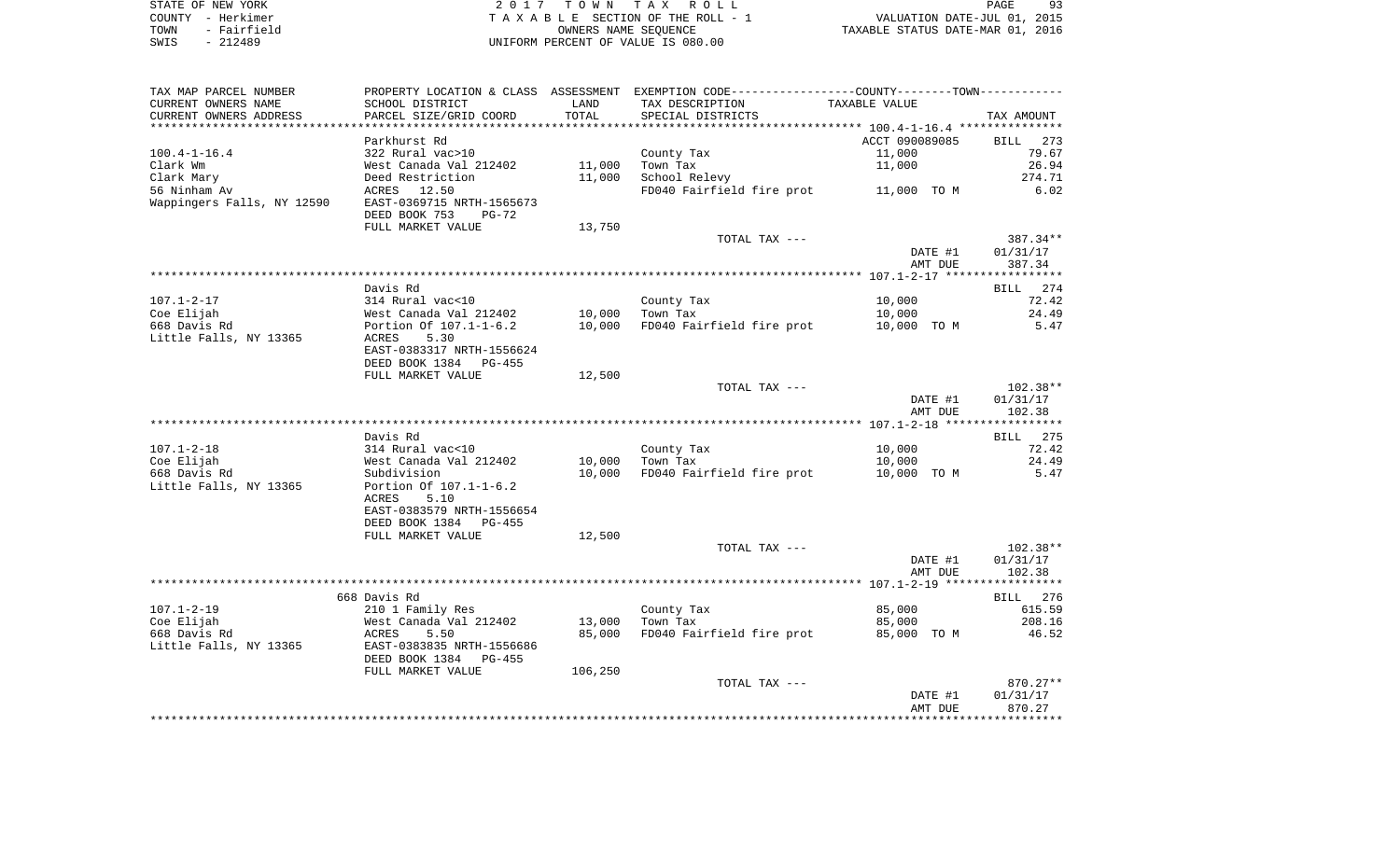| STATE OF NEW YORK   | 2017 TOWN TAX ROLL                 | 94<br>PAGE                       |
|---------------------|------------------------------------|----------------------------------|
| COUNTY - Herkimer   | TAXABLE SECTION OF THE ROLL - 1    | VALUATION DATE-JUL 01, 2015      |
| - Fairfield<br>TOWN | OWNERS NAME SEOUENCE               | TAXABLE STATUS DATE-MAR 01, 2016 |
| $-212489$<br>SWIS   | UNIFORM PERCENT OF VALUE IS 080.00 |                                  |

| TAX MAP PARCEL NUMBER     |                                  |        | PROPERTY LOCATION & CLASS ASSESSMENT EXEMPTION CODE---------------COUNTY-------TOWN---------- |                |         |             |
|---------------------------|----------------------------------|--------|-----------------------------------------------------------------------------------------------|----------------|---------|-------------|
| CURRENT OWNERS NAME       | SCHOOL DISTRICT                  | LAND   | TAX DESCRIPTION                                                                               | TAXABLE VALUE  |         |             |
| CURRENT OWNERS ADDRESS    | PARCEL SIZE/GRID COORD           | TOTAL  | SPECIAL DISTRICTS                                                                             |                |         | TAX AMOUNT  |
|                           |                                  |        |                                                                                               |                |         |             |
|                           | Cole Rd                          |        |                                                                                               | ACCT 090001830 |         | BILL 277    |
| $107.4 - 2 - 10$          | 320 Rural vacant                 |        | AG MKTS L 41720                                                                               | 5,362          | 5,362   |             |
| Comstock Harold           | Little Falls Ce 210900           | 7,500  | County Tax                                                                                    | 2,138          |         | 15.48       |
| Comstock Linda            | acreage x per map                | 7,500  | Town Tax                                                                                      | 2,138          |         | 5.24        |
| 141 Top Notch Rd          | <b>ACRES</b><br>8.00 BANK<br>262 |        | FD040 Fairfield fire prot                                                                     | 2,138 TO M     |         | 1.17        |
| Little Falls, NY 13365    | EAST-0385562 NRTH-1547022        |        | 5,362 EX                                                                                      |                |         |             |
|                           | DEED BOOK 852<br>$PG-324$        |        |                                                                                               |                |         |             |
| MAY BE SUBJECT TO PAYMENT | FULL MARKET VALUE                | 9,375  |                                                                                               |                |         |             |
| UNDER AGDIST LAW TIL 2020 |                                  |        |                                                                                               |                |         |             |
|                           |                                  |        | TOTAL TAX ---                                                                                 |                |         | $21.89**$   |
|                           |                                  |        |                                                                                               |                | DATE #1 | 01/31/17    |
|                           |                                  |        |                                                                                               |                | AMT DUE | 21.89       |
|                           |                                  |        |                                                                                               |                |         |             |
|                           | Topnotch Rd                      |        |                                                                                               |                |         | BILL<br>278 |
| $107.4 - 2 - 14.3$        | 314 Rural vac<10                 |        | AG MKTS<br>41730                                                                              | 8,470          | 8,470   |             |
| Comstock Harold           | Little Falls Ce 210900           |        | 12,000 County Tax                                                                             | 3,530          |         | 25.57       |
| Comstock Linda            | ACRES<br>9.50                    | 12,000 | Town Tax                                                                                      | 3,530          |         | 8.64        |
| 141 Topnotch Rd           | EAST-0391890 NRTH-1546287        |        | FD040 Fairfield fire prot 12,000 TO M                                                         |                |         | 6.57        |
| Little Falls, NY 13365    | DEED BOOK 779<br><b>PG-199</b>   |        |                                                                                               |                |         |             |
|                           | FULL MARKET VALUE                | 15,000 |                                                                                               |                |         |             |
| MAY BE SUBJECT TO PAYMENT |                                  |        |                                                                                               |                |         |             |
| UNDER AGDIST LAW TIL 2023 |                                  |        |                                                                                               |                |         |             |
|                           |                                  |        | TOTAL TAX ---                                                                                 |                |         | $40.78**$   |
|                           |                                  |        |                                                                                               |                | DATE #1 | 01/31/17    |
|                           |                                  |        |                                                                                               |                | AMT DUE | 40.78       |
|                           |                                  |        |                                                                                               |                |         |             |
|                           | Stahl Rd                         |        |                                                                                               | ACCT 090010111 |         | 279<br>BILL |
| $107.4 - 2 - 22$          | 322 Rural vac>10                 |        | AG MKTS<br>41730                                                                              | 12,781         | 12,781  |             |
| Comstock Harold           | West Canada Val 212402           |        | 26,000 County Tax                                                                             | 13,219         |         | 95.74       |
| Comstock Linda            | 36.10<br>ACRES                   | 26,000 | Town Tax                                                                                      | 13,219         |         | 32.37       |
| 141 Top Notch Rd          | EAST-0391184 NRTH-1549007        |        | FD040 Fairfield fire prot 26,000 TO M                                                         |                |         | 14.23       |
| Little Falls, NY 13365    | DEED BOOK 779                    |        |                                                                                               |                |         |             |
|                           | <b>PG-199</b>                    |        |                                                                                               |                |         |             |
|                           | FULL MARKET VALUE                | 32,500 |                                                                                               |                |         |             |
| MAY BE SUBJECT TO PAYMENT |                                  |        |                                                                                               |                |         |             |
| UNDER AGDIST LAW TIL 2023 |                                  |        |                                                                                               |                |         |             |
|                           |                                  |        | TOTAL TAX ---                                                                                 |                |         | $142.34**$  |
|                           |                                  |        |                                                                                               |                | DATE #1 | 01/31/17    |
|                           |                                  |        |                                                                                               |                | AMT DUE | 142.34      |
|                           |                                  |        |                                                                                               |                |         |             |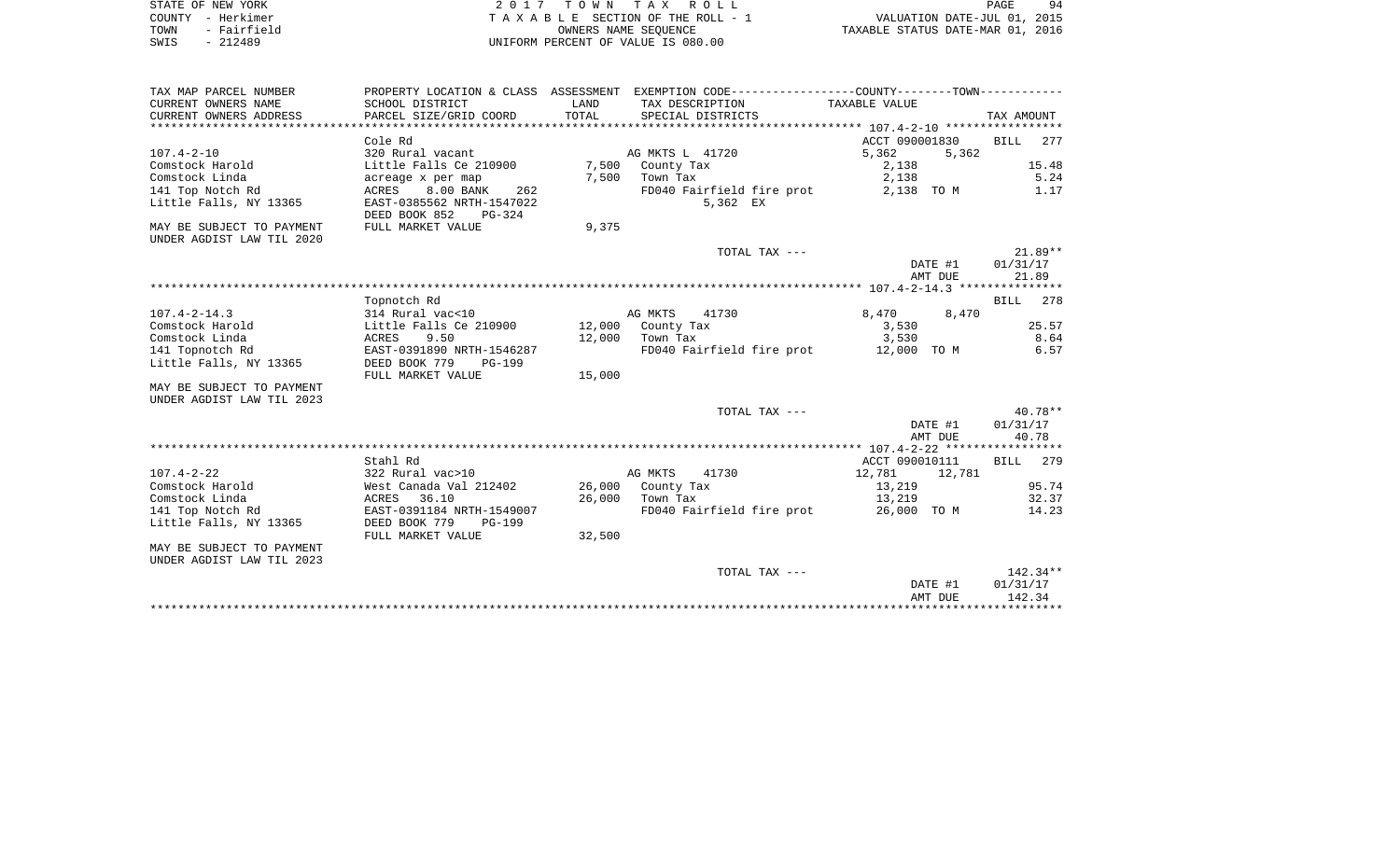| STATE OF NEW YORK    | 2017 TOWN TAX ROLL                 | 95<br>PAGE                       |
|----------------------|------------------------------------|----------------------------------|
| – Herkimer<br>COUNTY | TAXABLE SECTION OF THE ROLL - 1    | VALUATION DATE-JUL 01, 2015      |
| - Fairfield<br>TOWN  | OWNERS NAME SEOUENCE               | TAXABLE STATUS DATE-MAR 01, 2016 |
| - 212489<br>SWIS     | UNIFORM PERCENT OF VALUE IS 080.00 |                                  |

| TAX MAP PARCEL NUMBER<br>CURRENT OWNERS NAME | SCHOOL DISTRICT           | LAND    | PROPERTY LOCATION & CLASS ASSESSMENT EXEMPTION CODE----------------COUNTY-------TOWN----------<br>TAX DESCRIPTION | TAXABLE VALUE      |                        |
|----------------------------------------------|---------------------------|---------|-------------------------------------------------------------------------------------------------------------------|--------------------|------------------------|
| CURRENT OWNERS ADDRESS                       | PARCEL SIZE/GRID COORD    | TOTAL   | SPECIAL DISTRICTS                                                                                                 |                    | TAX AMOUNT             |
|                                              | Parkhurst Rd              |         |                                                                                                                   | ACCT 090001170     | <b>BILL</b><br>280     |
| $101.3 - 1 - 19$                             | 105 Vac farmland          |         | AG MKTS L 41720                                                                                                   | 18,933<br>18,933   |                        |
| Comstock Harold L                            | West Canada Val 212402    |         | 44,000 County Tax                                                                                                 | 25,067             | 181.54                 |
| Comstock Linda C                             | ACRES 75.00               | 44,000  | Town Tax                                                                                                          | 25,067             | 61.39                  |
| 141 Topnotch Rd                              | EAST-0379406 NRTH-1562591 |         | FD040 Fairfield fire prot                                                                                         | 25,067 TO M        | 13.72                  |
| Little Falls, NY 13365                       | DEED BOOK 1575<br>PG-435  |         | 18,933 EX                                                                                                         |                    |                        |
|                                              | FULL MARKET VALUE         | 55,000  |                                                                                                                   |                    |                        |
| MAY BE SUBJECT TO PAYMENT                    |                           |         |                                                                                                                   |                    |                        |
| UNDER AGDIST LAW TIL 2020                    |                           |         |                                                                                                                   |                    |                        |
|                                              |                           |         | TOTAL TAX ---                                                                                                     |                    | $256.65**$             |
|                                              |                           |         |                                                                                                                   | DATE #1<br>AMT DUE | 01/31/17<br>256.65     |
|                                              |                           |         |                                                                                                                   |                    |                        |
|                                              | Topnotch Rd               |         |                                                                                                                   | ACCT 090001140     | BILL<br>281            |
| $107.4 - 2 - 12$                             | 314 Rural vac<10          |         | AG MKTS<br>41730                                                                                                  | 9,305<br>9,305     |                        |
| Comstock Harold L                            | Little Falls Ce 210900    |         | 11,000 County Tax                                                                                                 | 1,695              | 12.28                  |
| Comstock Linda C                             | ACRES 7.60                |         | 11,000 Town Tax                                                                                                   | 1,695              | 4.15                   |
| 141 Topnotch Rd                              | EAST-0386811 NRTH-1546755 |         | FD040 Fairfield fire prot 11,000 TO M                                                                             |                    | 6.02                   |
| Little Falls, NY 13365                       | DEED BOOK 1575 PG-435     |         |                                                                                                                   |                    |                        |
|                                              | FULL MARKET VALUE         | 13,750  |                                                                                                                   |                    |                        |
| MAY BE SUBJECT TO PAYMENT                    |                           |         |                                                                                                                   |                    |                        |
| UNDER AGDIST LAW TIL 2023                    |                           |         |                                                                                                                   |                    |                        |
|                                              |                           |         | TOTAL TAX ---                                                                                                     |                    | $22.45**$              |
|                                              |                           |         |                                                                                                                   | DATE #1<br>AMT DUE | 01/31/17<br>22.45      |
|                                              |                           |         |                                                                                                                   |                    |                        |
|                                              | 2103 Castle Rd            |         |                                                                                                                   |                    | BILL 282               |
| $094.4 - 1 - 19.2$                           | 210 1 Family Res          |         | County Tax                                                                                                        | 130,000            | 941.50                 |
| Conover Christopher J                        | West Canada Val 212402    | 12,000  | Town Tax                                                                                                          | 130,000            | 318.37                 |
| Conover Tracey B                             | Doublewide                | 130,000 | FD040 Fairfield fire prot                                                                                         | 130,000 TO M       | 71.15                  |
| 2103 Castle Road                             | FRNT 250.00 DPTH          |         |                                                                                                                   |                    |                        |
| Newport, NY 13416                            | ACRES<br>3.60 BANK<br>813 |         |                                                                                                                   |                    |                        |
|                                              | EAST-0331410 NRTH-1154585 |         |                                                                                                                   |                    |                        |
|                                              | DEED BOOK 923<br>PG-346   |         |                                                                                                                   |                    |                        |
|                                              | FULL MARKET VALUE         | 162,500 |                                                                                                                   |                    |                        |
|                                              |                           |         | TOTAL TAX ---                                                                                                     | DATE #1            | 1,331.02**<br>01/31/17 |
|                                              |                           |         |                                                                                                                   | AMT DUE            | 1,331.02               |
|                                              |                           |         |                                                                                                                   |                    |                        |

95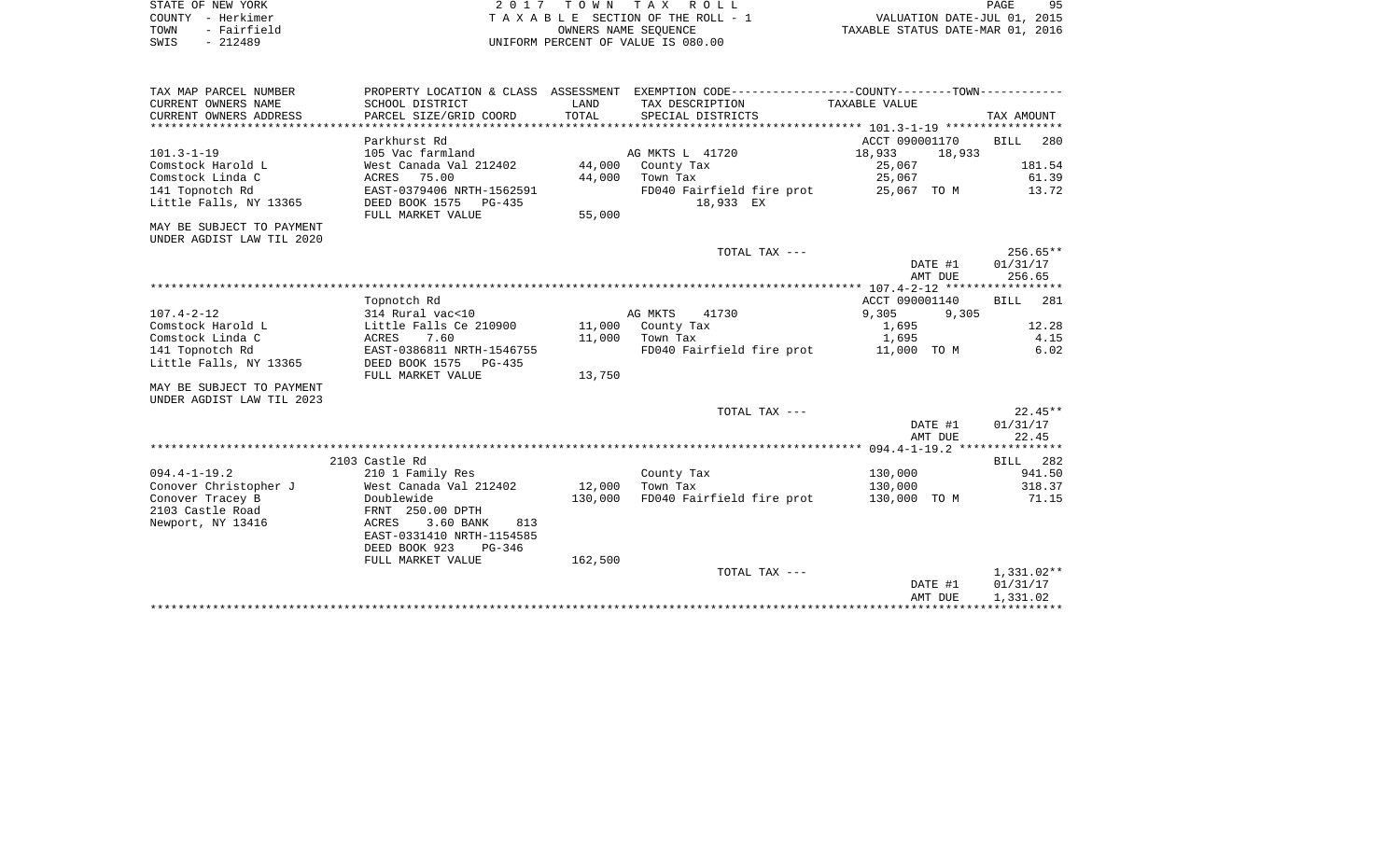| STATE OF NEW YORK   | 2017 TOWN TAX ROLL                 | 96<br>PAGE                       |
|---------------------|------------------------------------|----------------------------------|
| COUNTY - Herkimer   | TAXABLE SECTION OF THE ROLL - 1    | VALUATION DATE-JUL 01, 2015      |
| - Fairfield<br>TOWN | OWNERS NAME SEOUENCE               | TAXABLE STATUS DATE-MAR 01, 2016 |
| - 212489<br>SWIS    | UNIFORM PERCENT OF VALUE IS 080.00 |                                  |

| TAX MAP PARCEL NUMBER  |                                 |         |                                  | PROPERTY LOCATION & CLASS ASSESSMENT EXEMPTION CODE----------------COUNTY--------TOWN----------- |                    |
|------------------------|---------------------------------|---------|----------------------------------|--------------------------------------------------------------------------------------------------|--------------------|
| CURRENT OWNERS NAME    | SCHOOL DISTRICT                 | LAND    | TAX DESCRIPTION                  | TAXABLE VALUE                                                                                    |                    |
| CURRENT OWNERS ADDRESS | PARCEL SIZE/GRID COORD          | TOTAL   | SPECIAL DISTRICTS                |                                                                                                  | TAX AMOUNT         |
|                        |                                 |         |                                  |                                                                                                  |                    |
|                        | 1183 State Route 170            |         |                                  | ACCT 090010770                                                                                   | <b>BILL</b><br>283 |
| $107.2 - 1 - 9$        | 210 1 Family Res                |         | VET WAR C 41122                  | 7,200<br>$\mathbf 0$                                                                             |                    |
| Consolazio Monique     | West Canada Val 212402          |         | 11,000 VET WAR T 41123           | $\mathbf 0$<br>9,600                                                                             |                    |
| 1183 St Rte 170        | FRNT 213.00 DPTH                |         | 78,000 VET DIS C 41142           | 24,000<br>0                                                                                      |                    |
| Little Falls, NY 13365 | 3.00<br>ACRES                   |         | VET DIS T 41143                  | 32,000<br>$\mathbf{0}$                                                                           |                    |
|                        | EAST-0389430 NRTH-1560291       |         | County Tax                       | 46,800                                                                                           | 338.94             |
|                        | DEED BOOK 815<br><b>PG-610</b>  |         | Town Tax                         | 36,400                                                                                           | 89.14              |
|                        | FULL MARKET VALUE               |         | 97,500 FD040 Fairfield fire prot | 78,000 TO M                                                                                      | 42.69              |
|                        |                                 |         | TOTAL TAX ---                    |                                                                                                  | 470.77**           |
|                        |                                 |         |                                  | DATE #1                                                                                          | 01/31/17           |
|                        |                                 |         |                                  | AMT DUE                                                                                          | 470.77             |
|                        |                                 |         |                                  |                                                                                                  |                    |
|                        | 1316 Hardscrabble Rd            |         |                                  | ACCT 090006360                                                                                   | 284<br>BILL        |
| $101.1 - 2 - 11$       | 270 Mfg housing                 |         | County Tax                       | 48,000                                                                                           | 347.63             |
| Cook Kevin             | West Canada Val 212402          | 20,000  | Town Tax                         | 48,000                                                                                           | 117.55             |
| Cook Cora              | FRNT 517.00 DPTH                | 48,000  | School Relevy                    |                                                                                                  | 610.70             |
| 1316 Hardscrabble Rd   | ACRES 14.10                     |         | FD040 Fairfield fire prot        | 48,000 TO M                                                                                      | 26.27              |
| Middleville, NY 13406  | EAST-0382104 NRTH-1570615       |         |                                  |                                                                                                  |                    |
|                        | DEED BOOK 1142<br>$PG-15$       |         |                                  |                                                                                                  |                    |
|                        | FULL MARKET VALUE               | 60,000  |                                  |                                                                                                  |                    |
|                        |                                 |         | TOTAL TAX ---                    |                                                                                                  | $1,102.15**$       |
|                        |                                 |         |                                  | DATE #1                                                                                          | 01/31/17           |
|                        |                                 |         |                                  | AMT DUE                                                                                          | 1,102.15           |
|                        |                                 |         |                                  |                                                                                                  |                    |
|                        | 2831 St.Rte. 169                |         |                                  |                                                                                                  | 285<br>BILL        |
| $106.2 - 1 - 6.3$      | 210 1 Family Res                |         | County Tax                       | 85,000                                                                                           | 615.59             |
| Cool Todd F            | West Canada Val 212402          | 9,000   | Town Tax                         | 85,000                                                                                           | 208.16             |
| 2831 St.Rte. 169       | FRNT 465.00 DPTH                | 85,000  |                                  |                                                                                                  |                    |
| Little Falls, NY 13365 | 3.00<br>ACRES                   |         |                                  |                                                                                                  |                    |
|                        | EAST-0371580 NRTH-1559627       |         |                                  |                                                                                                  |                    |
|                        | DEED BOOK 1267<br>$PG-457$      |         |                                  |                                                                                                  |                    |
|                        | FULL MARKET VALUE               | 106,250 |                                  |                                                                                                  |                    |
|                        |                                 |         | TOTAL TAX ---                    |                                                                                                  | 823.75**           |
|                        |                                 |         |                                  |                                                                                                  |                    |
|                        |                                 |         |                                  | DATE #1                                                                                          | 01/31/17           |
|                        |                                 |         |                                  | AMT DUE                                                                                          | 823.75             |
|                        |                                 |         |                                  |                                                                                                  |                    |
| $107.1 - 3 - 5$        | 685 Hardscrabble Rd             |         |                                  | 7,200<br>9,000                                                                                   | BILL 286           |
|                        | 210 1 Family Res                |         | VET WAR CT 41121                 |                                                                                                  |                    |
| Coonradt Ronald A      | West Canada Val 212402          | 14,000  | County Tax                       | 52,800                                                                                           | 382.39             |
| Coonradt Albina        | doublewide                      | 60,000  | Town Tax                         | 51,000                                                                                           | 124.90             |
| 685 Hardscrabble Rd    | ACRES<br>6.10                   |         | FD040 Fairfield fire prot        | 60,000 TO M                                                                                      | 32.84              |
| Little Falls, NY 13365 | EAST-0381190 NRTH-1558082       |         |                                  |                                                                                                  |                    |
|                        | DEED BOOK 1526<br><b>PG-987</b> |         |                                  |                                                                                                  |                    |
|                        | FULL MARKET VALUE               | 75,000  |                                  |                                                                                                  |                    |
|                        |                                 |         | TOTAL TAX ---                    |                                                                                                  | 540.13**           |
|                        |                                 |         |                                  | DATE #1                                                                                          | 01/31/17           |
|                        |                                 |         |                                  | AMT DUE                                                                                          | 540.13             |
|                        |                                 |         |                                  |                                                                                                  |                    |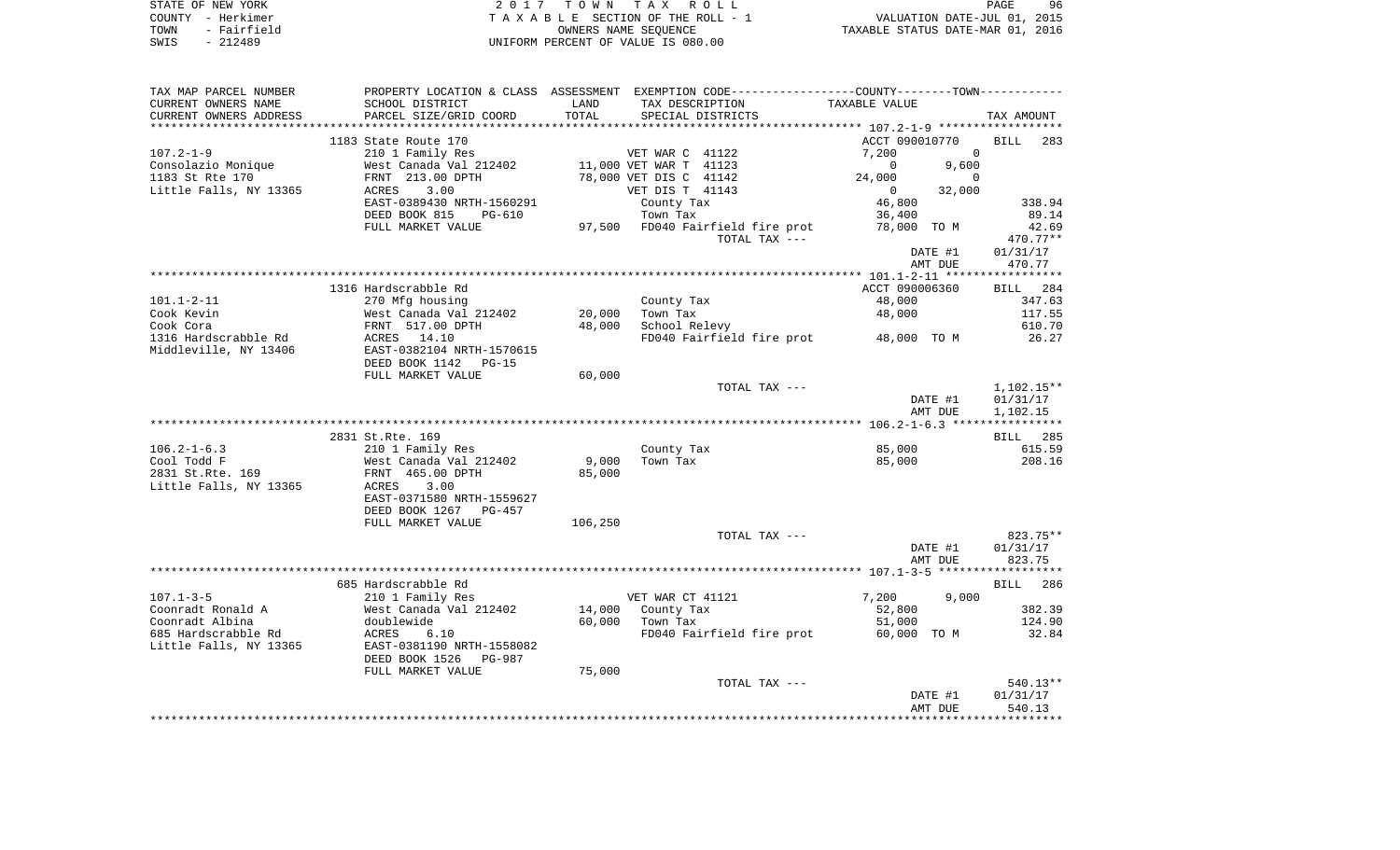| STATE OF NEW YORK   | 2017 TOWN TAX ROLL                 | 97<br>PAGE                       |
|---------------------|------------------------------------|----------------------------------|
| COUNTY - Herkimer   | TAXABLE SECTION OF THE ROLL - 1    | VALUATION DATE-JUL 01, 2015      |
| - Fairfield<br>TOWN | OWNERS NAME SEOUENCE               | TAXABLE STATUS DATE-MAR 01, 2016 |
| $-212489$<br>SWIS   | UNIFORM PERCENT OF VALUE IS 080.00 |                                  |

| CURRENT OWNERS NAME<br>SCHOOL DISTRICT<br>LAND<br>TAX DESCRIPTION<br>TAXABLE VALUE<br>CURRENT OWNERS ADDRESS<br>PARCEL SIZE/GRID COORD<br>TOTAL<br>SPECIAL DISTRICTS<br>TAX AMOUNT<br>***************<br>*******************<br>940 Castle Rd<br>ACCT 090100150<br>BILL<br>287<br>52,000<br>376.60<br>$101.2 - 1 - 1.4$<br>312 Vac w/imprv<br>County Tax<br>127.35<br>Cornell Kevin<br>West Canada Val 212402<br>40,000<br>Town Tax<br>52,000<br>Cornell Burton<br>ACRES<br>60.00<br>52,000<br>FD040 Fairfield fire prot<br>52,000 TO M<br>28.46<br>PO Box 401<br>EAST-0387629 NRTH-1574093<br>Middleville, NY 13406<br>DEED BOOK 841<br>PG-656<br>FULL MARKET VALUE<br>65,000<br>TOTAL TAX ---<br>$532.41**$<br>01/31/17<br>DATE #1<br>532.41<br>AMT DUE<br>Castle Rd<br>BILL 288<br>$101.4 - 6 - 3.2$<br>7,000<br>314 Rural vac<10<br>County Tax<br>50.70<br>Cornwell James M<br>West Canada Val 212402<br>7,000<br>Town Tax<br>7,000<br>17.14<br>1232 State Route 170<br>ACRES<br>7.10<br>7,000<br>FD040 Fairfield fire prot<br>7,000 TO M<br>3.83<br>Little Falls, NY 13365<br>EAST-0392891 NRTH-1562456<br>DEED BOOK 916<br>PG-558<br>FULL MARKET VALUE<br>8,750<br>TOTAL TAX ---<br>$71.67**$<br>01/31/17<br>DATE #1<br>AMT DUE<br>71.67<br>Thompson Rd<br>BILL 289<br>$101.4 - 6 - 4.2$<br>314 Rural vac<10<br>7,000<br>50.70<br>County Tax<br>Cornwell James M<br>7,000<br>Town Tax<br>West Canada Val 212402<br>7,000<br>17.14<br>FD040 Fairfield fire prot<br>1232 State Route 170<br>ACRES<br>7.30<br>7,000<br>7,000 TO M<br>3.83<br>EAST-0392426 NRTH-1562421<br>Little Falls, NY 13365<br>DEED BOOK 916<br>$PG-558$<br>FULL MARKET VALUE<br>8,750<br>TOTAL TAX ---<br>$71.67**$<br>01/31/17<br>DATE #1<br>AMT DUE<br>71.67<br>Castle Rd<br>ACCT 090009390<br>BILL 290<br>$101.4 - 6 - 7$<br>322 Rural vac>10<br>County Tax<br>17,000<br>123.12<br>Cornwell James M<br>West Canada Val 212402<br>17,000<br>Town Tax<br>17,000<br>41.63<br>FD040 Fairfield fire prot 17,000 TO M<br>9.30<br>1232 State Route 170<br>ACRES 19.00<br>17,000<br>Little Falls, NY 13365<br>EAST-0391560 NRTH-1562477<br>DEED BOOK 916<br><b>PG-558</b><br>FULL MARKET VALUE<br>21,250<br>174.05**<br>TOTAL TAX ---<br>DATE #1<br>01/31/17<br>174.05<br>AMT DUE | TAX MAP PARCEL NUMBER | PROPERTY LOCATION & CLASS ASSESSMENT | EXEMPTION CODE-----------------COUNTY--------TOWN----------- |  |
|-------------------------------------------------------------------------------------------------------------------------------------------------------------------------------------------------------------------------------------------------------------------------------------------------------------------------------------------------------------------------------------------------------------------------------------------------------------------------------------------------------------------------------------------------------------------------------------------------------------------------------------------------------------------------------------------------------------------------------------------------------------------------------------------------------------------------------------------------------------------------------------------------------------------------------------------------------------------------------------------------------------------------------------------------------------------------------------------------------------------------------------------------------------------------------------------------------------------------------------------------------------------------------------------------------------------------------------------------------------------------------------------------------------------------------------------------------------------------------------------------------------------------------------------------------------------------------------------------------------------------------------------------------------------------------------------------------------------------------------------------------------------------------------------------------------------------------------------------------------------------------------------------------------------------------------------------------------------------------------------------------------------------------------------------------------------------------------------------------------------------------------------------------------------------------------------------------------------------------------------------------|-----------------------|--------------------------------------|--------------------------------------------------------------|--|
|                                                                                                                                                                                                                                                                                                                                                                                                                                                                                                                                                                                                                                                                                                                                                                                                                                                                                                                                                                                                                                                                                                                                                                                                                                                                                                                                                                                                                                                                                                                                                                                                                                                                                                                                                                                                                                                                                                                                                                                                                                                                                                                                                                                                                                                       |                       |                                      |                                                              |  |
|                                                                                                                                                                                                                                                                                                                                                                                                                                                                                                                                                                                                                                                                                                                                                                                                                                                                                                                                                                                                                                                                                                                                                                                                                                                                                                                                                                                                                                                                                                                                                                                                                                                                                                                                                                                                                                                                                                                                                                                                                                                                                                                                                                                                                                                       |                       |                                      |                                                              |  |
|                                                                                                                                                                                                                                                                                                                                                                                                                                                                                                                                                                                                                                                                                                                                                                                                                                                                                                                                                                                                                                                                                                                                                                                                                                                                                                                                                                                                                                                                                                                                                                                                                                                                                                                                                                                                                                                                                                                                                                                                                                                                                                                                                                                                                                                       |                       |                                      |                                                              |  |
|                                                                                                                                                                                                                                                                                                                                                                                                                                                                                                                                                                                                                                                                                                                                                                                                                                                                                                                                                                                                                                                                                                                                                                                                                                                                                                                                                                                                                                                                                                                                                                                                                                                                                                                                                                                                                                                                                                                                                                                                                                                                                                                                                                                                                                                       |                       |                                      |                                                              |  |
|                                                                                                                                                                                                                                                                                                                                                                                                                                                                                                                                                                                                                                                                                                                                                                                                                                                                                                                                                                                                                                                                                                                                                                                                                                                                                                                                                                                                                                                                                                                                                                                                                                                                                                                                                                                                                                                                                                                                                                                                                                                                                                                                                                                                                                                       |                       |                                      |                                                              |  |
|                                                                                                                                                                                                                                                                                                                                                                                                                                                                                                                                                                                                                                                                                                                                                                                                                                                                                                                                                                                                                                                                                                                                                                                                                                                                                                                                                                                                                                                                                                                                                                                                                                                                                                                                                                                                                                                                                                                                                                                                                                                                                                                                                                                                                                                       |                       |                                      |                                                              |  |
|                                                                                                                                                                                                                                                                                                                                                                                                                                                                                                                                                                                                                                                                                                                                                                                                                                                                                                                                                                                                                                                                                                                                                                                                                                                                                                                                                                                                                                                                                                                                                                                                                                                                                                                                                                                                                                                                                                                                                                                                                                                                                                                                                                                                                                                       |                       |                                      |                                                              |  |
|                                                                                                                                                                                                                                                                                                                                                                                                                                                                                                                                                                                                                                                                                                                                                                                                                                                                                                                                                                                                                                                                                                                                                                                                                                                                                                                                                                                                                                                                                                                                                                                                                                                                                                                                                                                                                                                                                                                                                                                                                                                                                                                                                                                                                                                       |                       |                                      |                                                              |  |
|                                                                                                                                                                                                                                                                                                                                                                                                                                                                                                                                                                                                                                                                                                                                                                                                                                                                                                                                                                                                                                                                                                                                                                                                                                                                                                                                                                                                                                                                                                                                                                                                                                                                                                                                                                                                                                                                                                                                                                                                                                                                                                                                                                                                                                                       |                       |                                      |                                                              |  |
|                                                                                                                                                                                                                                                                                                                                                                                                                                                                                                                                                                                                                                                                                                                                                                                                                                                                                                                                                                                                                                                                                                                                                                                                                                                                                                                                                                                                                                                                                                                                                                                                                                                                                                                                                                                                                                                                                                                                                                                                                                                                                                                                                                                                                                                       |                       |                                      |                                                              |  |
|                                                                                                                                                                                                                                                                                                                                                                                                                                                                                                                                                                                                                                                                                                                                                                                                                                                                                                                                                                                                                                                                                                                                                                                                                                                                                                                                                                                                                                                                                                                                                                                                                                                                                                                                                                                                                                                                                                                                                                                                                                                                                                                                                                                                                                                       |                       |                                      |                                                              |  |
|                                                                                                                                                                                                                                                                                                                                                                                                                                                                                                                                                                                                                                                                                                                                                                                                                                                                                                                                                                                                                                                                                                                                                                                                                                                                                                                                                                                                                                                                                                                                                                                                                                                                                                                                                                                                                                                                                                                                                                                                                                                                                                                                                                                                                                                       |                       |                                      |                                                              |  |
|                                                                                                                                                                                                                                                                                                                                                                                                                                                                                                                                                                                                                                                                                                                                                                                                                                                                                                                                                                                                                                                                                                                                                                                                                                                                                                                                                                                                                                                                                                                                                                                                                                                                                                                                                                                                                                                                                                                                                                                                                                                                                                                                                                                                                                                       |                       |                                      |                                                              |  |
|                                                                                                                                                                                                                                                                                                                                                                                                                                                                                                                                                                                                                                                                                                                                                                                                                                                                                                                                                                                                                                                                                                                                                                                                                                                                                                                                                                                                                                                                                                                                                                                                                                                                                                                                                                                                                                                                                                                                                                                                                                                                                                                                                                                                                                                       |                       |                                      |                                                              |  |
|                                                                                                                                                                                                                                                                                                                                                                                                                                                                                                                                                                                                                                                                                                                                                                                                                                                                                                                                                                                                                                                                                                                                                                                                                                                                                                                                                                                                                                                                                                                                                                                                                                                                                                                                                                                                                                                                                                                                                                                                                                                                                                                                                                                                                                                       |                       |                                      |                                                              |  |
|                                                                                                                                                                                                                                                                                                                                                                                                                                                                                                                                                                                                                                                                                                                                                                                                                                                                                                                                                                                                                                                                                                                                                                                                                                                                                                                                                                                                                                                                                                                                                                                                                                                                                                                                                                                                                                                                                                                                                                                                                                                                                                                                                                                                                                                       |                       |                                      |                                                              |  |
|                                                                                                                                                                                                                                                                                                                                                                                                                                                                                                                                                                                                                                                                                                                                                                                                                                                                                                                                                                                                                                                                                                                                                                                                                                                                                                                                                                                                                                                                                                                                                                                                                                                                                                                                                                                                                                                                                                                                                                                                                                                                                                                                                                                                                                                       |                       |                                      |                                                              |  |
|                                                                                                                                                                                                                                                                                                                                                                                                                                                                                                                                                                                                                                                                                                                                                                                                                                                                                                                                                                                                                                                                                                                                                                                                                                                                                                                                                                                                                                                                                                                                                                                                                                                                                                                                                                                                                                                                                                                                                                                                                                                                                                                                                                                                                                                       |                       |                                      |                                                              |  |
|                                                                                                                                                                                                                                                                                                                                                                                                                                                                                                                                                                                                                                                                                                                                                                                                                                                                                                                                                                                                                                                                                                                                                                                                                                                                                                                                                                                                                                                                                                                                                                                                                                                                                                                                                                                                                                                                                                                                                                                                                                                                                                                                                                                                                                                       |                       |                                      |                                                              |  |
|                                                                                                                                                                                                                                                                                                                                                                                                                                                                                                                                                                                                                                                                                                                                                                                                                                                                                                                                                                                                                                                                                                                                                                                                                                                                                                                                                                                                                                                                                                                                                                                                                                                                                                                                                                                                                                                                                                                                                                                                                                                                                                                                                                                                                                                       |                       |                                      |                                                              |  |
|                                                                                                                                                                                                                                                                                                                                                                                                                                                                                                                                                                                                                                                                                                                                                                                                                                                                                                                                                                                                                                                                                                                                                                                                                                                                                                                                                                                                                                                                                                                                                                                                                                                                                                                                                                                                                                                                                                                                                                                                                                                                                                                                                                                                                                                       |                       |                                      |                                                              |  |
|                                                                                                                                                                                                                                                                                                                                                                                                                                                                                                                                                                                                                                                                                                                                                                                                                                                                                                                                                                                                                                                                                                                                                                                                                                                                                                                                                                                                                                                                                                                                                                                                                                                                                                                                                                                                                                                                                                                                                                                                                                                                                                                                                                                                                                                       |                       |                                      |                                                              |  |
|                                                                                                                                                                                                                                                                                                                                                                                                                                                                                                                                                                                                                                                                                                                                                                                                                                                                                                                                                                                                                                                                                                                                                                                                                                                                                                                                                                                                                                                                                                                                                                                                                                                                                                                                                                                                                                                                                                                                                                                                                                                                                                                                                                                                                                                       |                       |                                      |                                                              |  |
|                                                                                                                                                                                                                                                                                                                                                                                                                                                                                                                                                                                                                                                                                                                                                                                                                                                                                                                                                                                                                                                                                                                                                                                                                                                                                                                                                                                                                                                                                                                                                                                                                                                                                                                                                                                                                                                                                                                                                                                                                                                                                                                                                                                                                                                       |                       |                                      |                                                              |  |
|                                                                                                                                                                                                                                                                                                                                                                                                                                                                                                                                                                                                                                                                                                                                                                                                                                                                                                                                                                                                                                                                                                                                                                                                                                                                                                                                                                                                                                                                                                                                                                                                                                                                                                                                                                                                                                                                                                                                                                                                                                                                                                                                                                                                                                                       |                       |                                      |                                                              |  |
|                                                                                                                                                                                                                                                                                                                                                                                                                                                                                                                                                                                                                                                                                                                                                                                                                                                                                                                                                                                                                                                                                                                                                                                                                                                                                                                                                                                                                                                                                                                                                                                                                                                                                                                                                                                                                                                                                                                                                                                                                                                                                                                                                                                                                                                       |                       |                                      |                                                              |  |
|                                                                                                                                                                                                                                                                                                                                                                                                                                                                                                                                                                                                                                                                                                                                                                                                                                                                                                                                                                                                                                                                                                                                                                                                                                                                                                                                                                                                                                                                                                                                                                                                                                                                                                                                                                                                                                                                                                                                                                                                                                                                                                                                                                                                                                                       |                       |                                      |                                                              |  |
|                                                                                                                                                                                                                                                                                                                                                                                                                                                                                                                                                                                                                                                                                                                                                                                                                                                                                                                                                                                                                                                                                                                                                                                                                                                                                                                                                                                                                                                                                                                                                                                                                                                                                                                                                                                                                                                                                                                                                                                                                                                                                                                                                                                                                                                       |                       |                                      |                                                              |  |
|                                                                                                                                                                                                                                                                                                                                                                                                                                                                                                                                                                                                                                                                                                                                                                                                                                                                                                                                                                                                                                                                                                                                                                                                                                                                                                                                                                                                                                                                                                                                                                                                                                                                                                                                                                                                                                                                                                                                                                                                                                                                                                                                                                                                                                                       |                       |                                      |                                                              |  |
|                                                                                                                                                                                                                                                                                                                                                                                                                                                                                                                                                                                                                                                                                                                                                                                                                                                                                                                                                                                                                                                                                                                                                                                                                                                                                                                                                                                                                                                                                                                                                                                                                                                                                                                                                                                                                                                                                                                                                                                                                                                                                                                                                                                                                                                       |                       |                                      |                                                              |  |
|                                                                                                                                                                                                                                                                                                                                                                                                                                                                                                                                                                                                                                                                                                                                                                                                                                                                                                                                                                                                                                                                                                                                                                                                                                                                                                                                                                                                                                                                                                                                                                                                                                                                                                                                                                                                                                                                                                                                                                                                                                                                                                                                                                                                                                                       |                       |                                      |                                                              |  |
|                                                                                                                                                                                                                                                                                                                                                                                                                                                                                                                                                                                                                                                                                                                                                                                                                                                                                                                                                                                                                                                                                                                                                                                                                                                                                                                                                                                                                                                                                                                                                                                                                                                                                                                                                                                                                                                                                                                                                                                                                                                                                                                                                                                                                                                       |                       |                                      |                                                              |  |
|                                                                                                                                                                                                                                                                                                                                                                                                                                                                                                                                                                                                                                                                                                                                                                                                                                                                                                                                                                                                                                                                                                                                                                                                                                                                                                                                                                                                                                                                                                                                                                                                                                                                                                                                                                                                                                                                                                                                                                                                                                                                                                                                                                                                                                                       |                       |                                      |                                                              |  |
|                                                                                                                                                                                                                                                                                                                                                                                                                                                                                                                                                                                                                                                                                                                                                                                                                                                                                                                                                                                                                                                                                                                                                                                                                                                                                                                                                                                                                                                                                                                                                                                                                                                                                                                                                                                                                                                                                                                                                                                                                                                                                                                                                                                                                                                       |                       |                                      |                                                              |  |
|                                                                                                                                                                                                                                                                                                                                                                                                                                                                                                                                                                                                                                                                                                                                                                                                                                                                                                                                                                                                                                                                                                                                                                                                                                                                                                                                                                                                                                                                                                                                                                                                                                                                                                                                                                                                                                                                                                                                                                                                                                                                                                                                                                                                                                                       |                       |                                      |                                                              |  |
|                                                                                                                                                                                                                                                                                                                                                                                                                                                                                                                                                                                                                                                                                                                                                                                                                                                                                                                                                                                                                                                                                                                                                                                                                                                                                                                                                                                                                                                                                                                                                                                                                                                                                                                                                                                                                                                                                                                                                                                                                                                                                                                                                                                                                                                       |                       |                                      |                                                              |  |
|                                                                                                                                                                                                                                                                                                                                                                                                                                                                                                                                                                                                                                                                                                                                                                                                                                                                                                                                                                                                                                                                                                                                                                                                                                                                                                                                                                                                                                                                                                                                                                                                                                                                                                                                                                                                                                                                                                                                                                                                                                                                                                                                                                                                                                                       |                       |                                      |                                                              |  |
|                                                                                                                                                                                                                                                                                                                                                                                                                                                                                                                                                                                                                                                                                                                                                                                                                                                                                                                                                                                                                                                                                                                                                                                                                                                                                                                                                                                                                                                                                                                                                                                                                                                                                                                                                                                                                                                                                                                                                                                                                                                                                                                                                                                                                                                       |                       |                                      |                                                              |  |
|                                                                                                                                                                                                                                                                                                                                                                                                                                                                                                                                                                                                                                                                                                                                                                                                                                                                                                                                                                                                                                                                                                                                                                                                                                                                                                                                                                                                                                                                                                                                                                                                                                                                                                                                                                                                                                                                                                                                                                                                                                                                                                                                                                                                                                                       |                       |                                      |                                                              |  |
|                                                                                                                                                                                                                                                                                                                                                                                                                                                                                                                                                                                                                                                                                                                                                                                                                                                                                                                                                                                                                                                                                                                                                                                                                                                                                                                                                                                                                                                                                                                                                                                                                                                                                                                                                                                                                                                                                                                                                                                                                                                                                                                                                                                                                                                       |                       |                                      |                                                              |  |
|                                                                                                                                                                                                                                                                                                                                                                                                                                                                                                                                                                                                                                                                                                                                                                                                                                                                                                                                                                                                                                                                                                                                                                                                                                                                                                                                                                                                                                                                                                                                                                                                                                                                                                                                                                                                                                                                                                                                                                                                                                                                                                                                                                                                                                                       |                       |                                      |                                                              |  |
|                                                                                                                                                                                                                                                                                                                                                                                                                                                                                                                                                                                                                                                                                                                                                                                                                                                                                                                                                                                                                                                                                                                                                                                                                                                                                                                                                                                                                                                                                                                                                                                                                                                                                                                                                                                                                                                                                                                                                                                                                                                                                                                                                                                                                                                       |                       |                                      |                                                              |  |
|                                                                                                                                                                                                                                                                                                                                                                                                                                                                                                                                                                                                                                                                                                                                                                                                                                                                                                                                                                                                                                                                                                                                                                                                                                                                                                                                                                                                                                                                                                                                                                                                                                                                                                                                                                                                                                                                                                                                                                                                                                                                                                                                                                                                                                                       |                       |                                      |                                                              |  |
|                                                                                                                                                                                                                                                                                                                                                                                                                                                                                                                                                                                                                                                                                                                                                                                                                                                                                                                                                                                                                                                                                                                                                                                                                                                                                                                                                                                                                                                                                                                                                                                                                                                                                                                                                                                                                                                                                                                                                                                                                                                                                                                                                                                                                                                       |                       |                                      |                                                              |  |
|                                                                                                                                                                                                                                                                                                                                                                                                                                                                                                                                                                                                                                                                                                                                                                                                                                                                                                                                                                                                                                                                                                                                                                                                                                                                                                                                                                                                                                                                                                                                                                                                                                                                                                                                                                                                                                                                                                                                                                                                                                                                                                                                                                                                                                                       |                       |                                      |                                                              |  |
|                                                                                                                                                                                                                                                                                                                                                                                                                                                                                                                                                                                                                                                                                                                                                                                                                                                                                                                                                                                                                                                                                                                                                                                                                                                                                                                                                                                                                                                                                                                                                                                                                                                                                                                                                                                                                                                                                                                                                                                                                                                                                                                                                                                                                                                       |                       |                                      |                                                              |  |
|                                                                                                                                                                                                                                                                                                                                                                                                                                                                                                                                                                                                                                                                                                                                                                                                                                                                                                                                                                                                                                                                                                                                                                                                                                                                                                                                                                                                                                                                                                                                                                                                                                                                                                                                                                                                                                                                                                                                                                                                                                                                                                                                                                                                                                                       |                       |                                      |                                                              |  |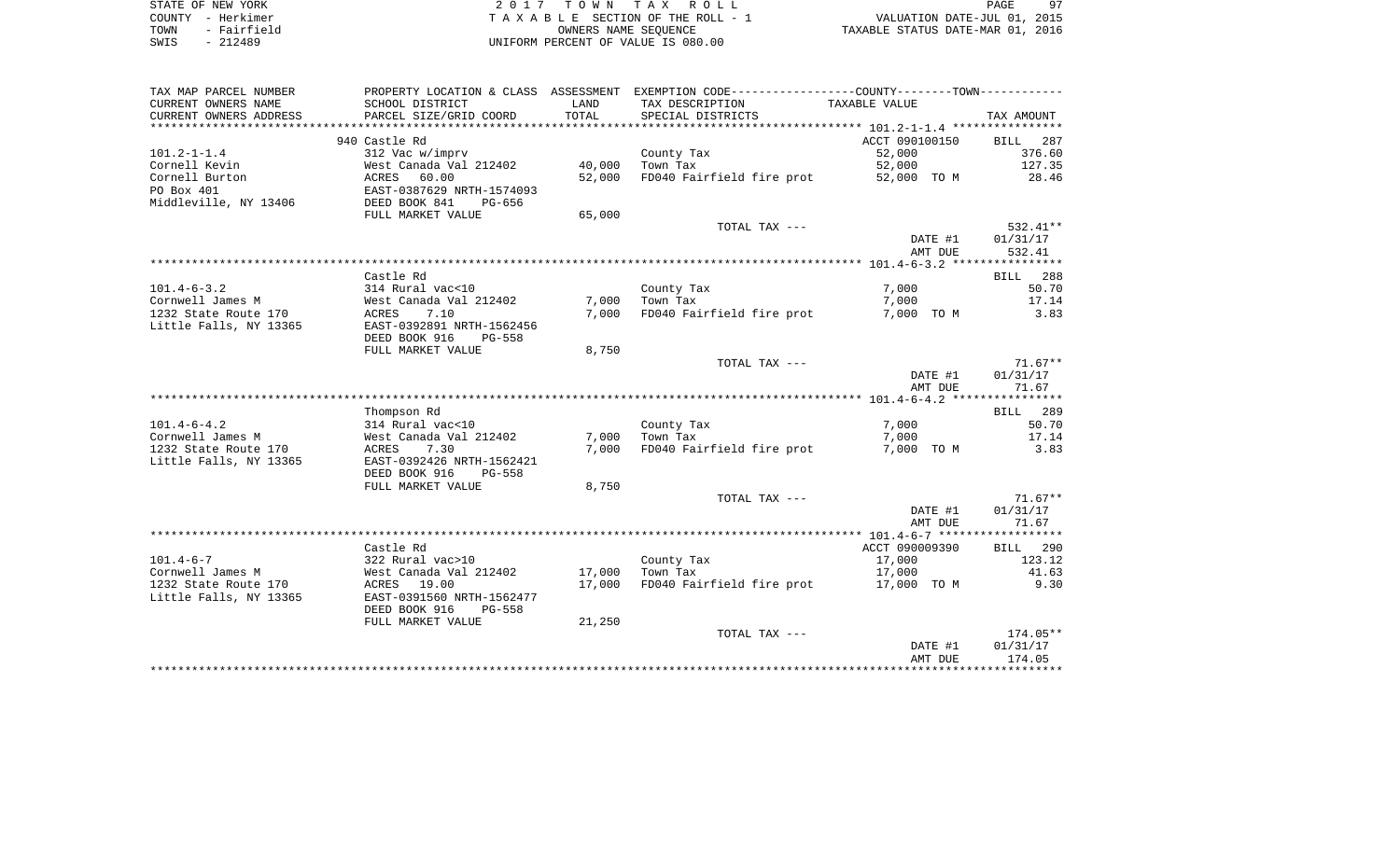| STATE OF NEW YORK               | 2017                                 | T O W N              | TAX ROLL                                                     |                | 98<br>PAGE                       |
|---------------------------------|--------------------------------------|----------------------|--------------------------------------------------------------|----------------|----------------------------------|
| - Herkimer<br>COUNTY            |                                      |                      | T A X A B L E SECTION OF THE ROLL - 1                        |                | VALUATION DATE-JUL 01, 2015      |
| - Fairfield<br>TOWN             |                                      | OWNERS NAME SEOUENCE |                                                              |                | TAXABLE STATUS DATE-MAR 01, 2016 |
| SWIS<br>- 212489                |                                      |                      | UNIFORM PERCENT OF VALUE IS 080.00                           |                |                                  |
|                                 |                                      |                      |                                                              |                |                                  |
|                                 |                                      |                      |                                                              |                |                                  |
| TAX MAP PARCEL NUMBER           | PROPERTY LOCATION & CLASS ASSESSMENT |                      | EXEMPTION CODE-----------------COUNTY--------TOWN----------- |                |                                  |
| CURRENT OWNERS NAME             | SCHOOL DISTRICT                      | LAND                 | TAX DESCRIPTION                                              | TAXABLE VALUE  |                                  |
| CURRENT OWNERS ADDRESS          | PARCEL SIZE/GRID COORD               | TOTAL                | SPECIAL DISTRICTS                                            |                | TAX AMOUNT                       |
|                                 |                                      |                      |                                                              |                |                                  |
|                                 | 1232 State Route 170                 |                      |                                                              | ACCT 090009270 | BILL 291                         |
|                                 |                                      |                      |                                                              |                |                                  |
| $107.2 - 1 - 11.1$              | 240 Rural res                        |                      | County Tax                                                   | 80,000         | 579.38                           |
| Cornwell James M                | West Canada Val 212402               | 17,000               | Town Tax                                                     | 80,000 000     | 195.92                           |
| 1232 State Route 170 L Falls Rd |                                      | 80,000               | FD040 Fairfield fire prot 60,000 TO M                        |                | 43.79                            |
| Little Falls, NY 13365          | House Barn & Garage                  |                      |                                                              |                |                                  |
|                                 | 23.30 BANK<br>135<br>ACRES           |                      |                                                              |                |                                  |
|                                 | EAST-0389940 NRTH-1561756            |                      |                                                              |                |                                  |
|                                 | <b>PG-187</b>                        |                      |                                                              |                |                                  |
|                                 | DEED BOOK 897                        |                      |                                                              |                |                                  |

|                        | FULL MARKET VALUE         | 100,000 |                           |              |              |
|------------------------|---------------------------|---------|---------------------------|--------------|--------------|
|                        |                           |         | TOTAL TAX ---             |              | $819.09**$   |
|                        |                           |         |                           | DATE #1      | 01/31/17     |
|                        |                           |         |                           | AMT DUE      | 819.09       |
|                        |                           |         |                           |              |              |
|                        | State Route 170           |         |                           |              | 292<br>BILL  |
| $107.2 - 1 - 11.3$     | 311 Res vac land          |         | County Tax                | 2,000        | 14.48        |
| Cornwell James M       | West Canada Val 212402    | 2,000   | Town Tax                  | 2,000        | 4.90         |
| Tortorella Linda       | 2.40 BANK<br>ACRES<br>135 | 2,000   | FD040 Fairfield fire prot | 2,000 TO M   | 1.09         |
| 1232 State Route 170   | EAST-0389497 NRTH-1561553 |         |                           |              |              |
| Little Falls, NY 13365 | DEED BOOK 832<br>PG-669   |         |                           |              |              |
|                        | FULL MARKET VALUE         | 2,500   |                           |              |              |
|                        |                           |         | TOTAL TAX ---             |              | $20.47**$    |
|                        |                           |         |                           | DATE #1      | 01/31/17     |
|                        |                           |         |                           | AMT DUE      | 20.47        |
|                        |                           |         |                           |              |              |
|                        | 3053 State Route 169      |         |                           |              | BILL 293     |
| $100.4 - 1 - 26.3$     | 210 1 Family Res          |         | County Tax                | 122,000      | 883.56       |
| Corsi Canorro Colleen  | West Canada Val 212402    | 13,000  | Town Tax                  | 122,000      | 298.78       |
| 3053 St Rte 169        | 5.00 BANK<br>135<br>ACRES | 122,000 | FD040 Fairfield fire prot | 122,000 TO M | 66.78        |
| Little Falls, NY 13365 | EAST-0369608 NRTH-1563650 |         |                           |              |              |
|                        | DEED BOOK 797<br>$PG-294$ |         |                           |              |              |
|                        | FULL MARKET VALUE         | 152,500 |                           |              |              |
|                        |                           |         | TOTAL TAX ---             |              | $1,249.12**$ |
|                        |                           |         |                           | DATE #1      | 01/31/17     |
|                        |                           |         |                           | AMT DUE      | 1,249.12     |
|                        |                           |         |                           |              |              |
|                        | Castle Rd                 |         |                           |              | 294<br>BILL  |
| $101.4 - 7 - 1$        | 311 Res vac land          |         | County Tax                | 12,000       | 86.91        |
| Cosh George A          | West Canada Val 212402    | 12,000  | Town Tax                  | 12,000       | 29.39        |
| 8 Mark Dr              | 8.10<br>ACRES             | 12,000  | FD040 Fairfield fire prot | 12,000 TO M  | 6.57         |
| Port Jervis, NY 12771  | EAST-0390143 NRTH-1562013 |         |                           |              |              |
|                        |                           |         |                           |              |              |

| DEED BOOK 1597<br>PG-258 |        |               |         |            |
|--------------------------|--------|---------------|---------|------------|
| FULL MARKET VALUE        | 15,000 |               |         |            |
|                          |        | TOTAL TAX --- |         | $122.87**$ |
|                          |        |               | DATE #1 | 01/31/17   |
|                          |        |               | AMT DUE | 122.87     |
|                          |        |               |         |            |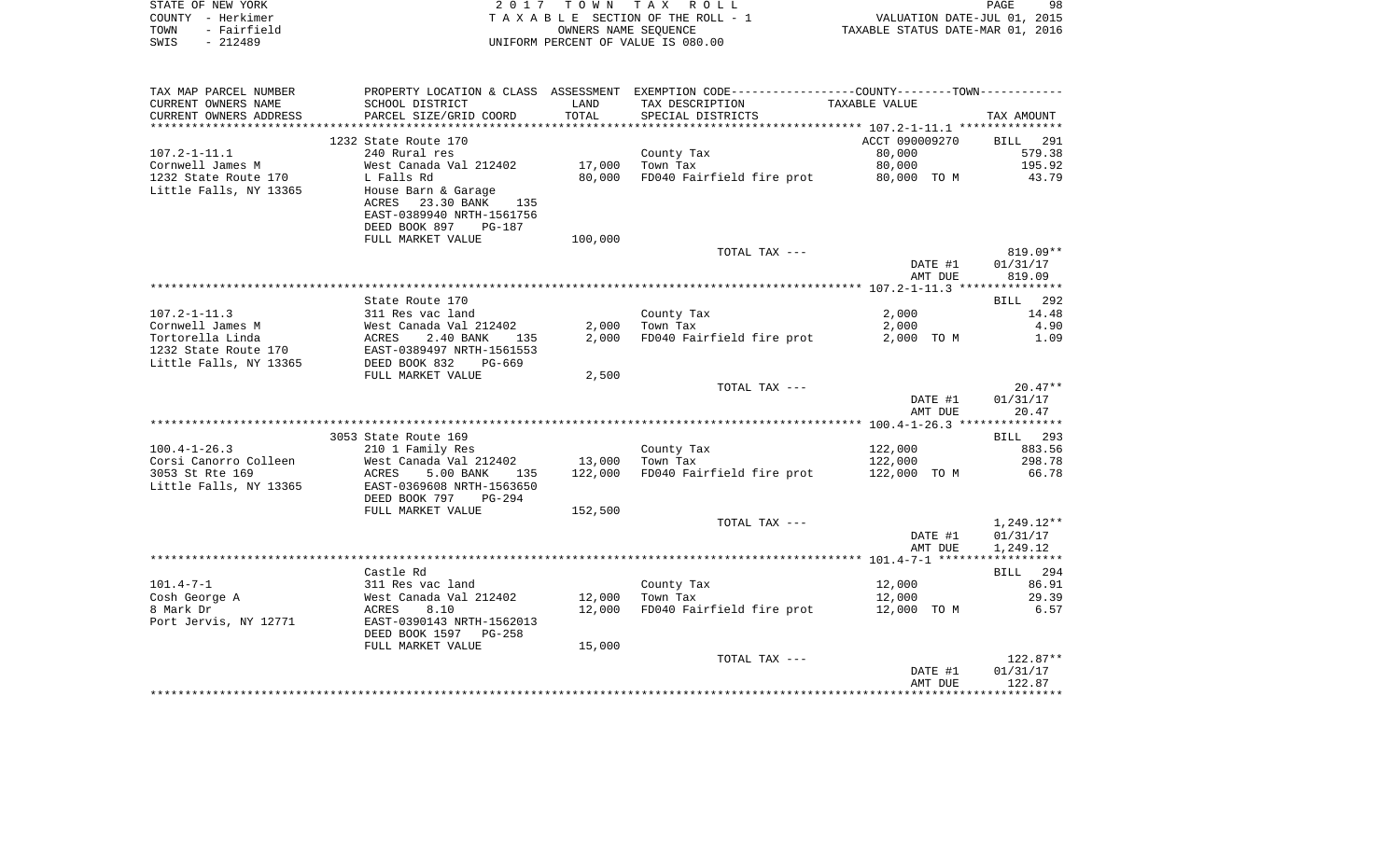|      | STATE OF NEW YORK | 2017 TOWN TAX ROLL                 | 99<br>PAGE                       |
|------|-------------------|------------------------------------|----------------------------------|
|      | COUNTY - Herkimer | TAXABLE SECTION OF THE ROLL - 1    | VALUATION DATE-JUL 01, 2015      |
| TOWN | - Fairfield       | OWNERS NAME SEOUENCE               | TAXABLE STATUS DATE-MAR 01, 2016 |
| SWIS | $-212489$         | UNIFORM PERCENT OF VALUE IS 080.00 |                                  |

| TAX MAP PARCEL NUMBER  | PROPERTY LOCATION & CLASS ASSESSMENT |         | EXEMPTION CODE----------------COUNTY-------TOWN----------- |                |                    |
|------------------------|--------------------------------------|---------|------------------------------------------------------------|----------------|--------------------|
| CURRENT OWNERS NAME    | SCHOOL DISTRICT                      | LAND    | TAX DESCRIPTION                                            | TAXABLE VALUE  |                    |
| CURRENT OWNERS ADDRESS | PARCEL SIZE/GRID COORD               | TOTAL   | SPECIAL DISTRICTS                                          |                | TAX AMOUNT         |
|                        |                                      |         |                                                            |                |                    |
|                        | 213 N Creek Rd                       |         |                                                            | ACCT 090002970 | 295<br><b>BILL</b> |
| $106.4 - 1 - 35.1$     | 240 Rural res                        |         | County Tax                                                 | 145,000        | 1,050.13           |
| Costello Daniel K      | West Canada Val 212402               | 71,000  | Town Tax                                                   | 145,000        | 355.10             |
| Costello April L       | ACRES 116.70                         | 145,000 | FD040 Fairfield fire prot                                  | 145,000 TO M   | 79.36              |
| 213 N Creek Rd         | EAST-0365742 NRTH-1546816            |         |                                                            |                |                    |
| Little Falls, NY 13365 | DEED BOOK 908<br>PG-197              |         |                                                            |                |                    |
|                        | FULL MARKET VALUE                    | 181,250 |                                                            |                |                    |
|                        |                                      |         | TOTAL TAX ---                                              |                | $1,484.59**$       |
|                        |                                      |         |                                                            | DATE #1        | 01/31/17           |
|                        |                                      |         |                                                            | AMT DUE        | 1,484.59           |
|                        |                                      |         |                                                            |                |                    |
|                        | 2176 Castle Rd                       |         |                                                            | ACCT 090001950 | 296                |
|                        |                                      |         |                                                            |                | BILL<br>470.75     |
| $094.4 - 1 - 14.1$     | 210 1 Family Res                     |         | County Tax                                                 | 65,000         |                    |
| Cota Mary Anne K       | West Canada Val 212402               | 10,000  | Town Tax                                                   | 65,000         | 159.18             |
| 2176 Castle Rd         | FRNT 310.00 DPTH 140.00              | 65,000  | FD040 Fairfield fire prot                                  | 65,000 TO M    | 35.58              |
| Newport, NY 13416      | <b>BANK</b><br>135                   |         |                                                            |                |                    |
|                        | EAST-0366662 NRTH-1579407            |         |                                                            |                |                    |
|                        | DEED BOOK 933<br><b>PG-595</b>       |         |                                                            |                |                    |
|                        | FULL MARKET VALUE                    | 81,250  |                                                            |                |                    |
|                        |                                      |         | TOTAL TAX ---                                              |                | 665.51**           |
|                        |                                      |         |                                                            | DATE #1        | 01/31/17           |
|                        |                                      |         |                                                            | AMT DUE        | 665.51             |
|                        |                                      |         |                                                            |                |                    |
|                        | Topnotch Rd                          |         |                                                            | ACCT 090001470 | 297<br>BILL        |
| $107.4 - 2 - 13$       | 322 Rural vac>10                     |         | VETFUND CT 41101                                           | 200<br>200     |                    |
| Cotton Gary            | Little Falls Ce 210900               | 10,000  | County Tax                                                 | 9,800          | 70.97              |
| 246 Topnotch Rd        | ACRES 12.90                          | 10,000  | Town Tax                                                   | 9,800          | 24.00              |
| Little Falls, NY 13365 | EAST-0387992 NRTH-1546773            |         | FD040 Fairfield fire prot                                  | 10,000 TO M    | 5.47               |
|                        | DEED BOOK 00494 PG-00249             |         |                                                            |                |                    |
|                        | FULL MARKET VALUE                    | 12,500  |                                                            |                |                    |
|                        |                                      |         | TOTAL TAX ---                                              |                | $100.44**$         |
|                        |                                      |         |                                                            | DATE #1        | 01/31/17           |
|                        |                                      |         |                                                            | AMT DUE        | 100.44             |
|                        |                                      |         |                                                            |                |                    |
|                        | Topnotch Rd                          |         |                                                            | ACCT 090001680 | BILL 298           |
| $107.4 - 2 - 14.1$     | 105 Vac farmland                     |         | County Tax                                                 | 35,000         | 253.48             |
| Cotton Gary            | Little Falls Ce 210900               | 35,000  | Town Tax                                                   | 35,000         | 85.71              |
| 246 Topnotch Rd        | ACRES 63.00                          | 35,000  | FD040 Fairfield fire prot                                  | 35,000 TO M    | 19.16              |
| Little Falls, NY 13365 | EAST-0389936 NRTH-1546813            |         |                                                            |                |                    |
|                        | DEED BOOK 828<br><b>PG-199</b>       |         |                                                            |                |                    |
|                        | FULL MARKET VALUE                    | 43,750  |                                                            |                |                    |
|                        |                                      |         | TOTAL TAX ---                                              |                | 358.35**           |
|                        |                                      |         |                                                            | DATE #1        | 01/31/17           |
|                        |                                      |         |                                                            | AMT DUE        | 358.35             |
|                        |                                      |         |                                                            |                |                    |
|                        |                                      |         |                                                            |                |                    |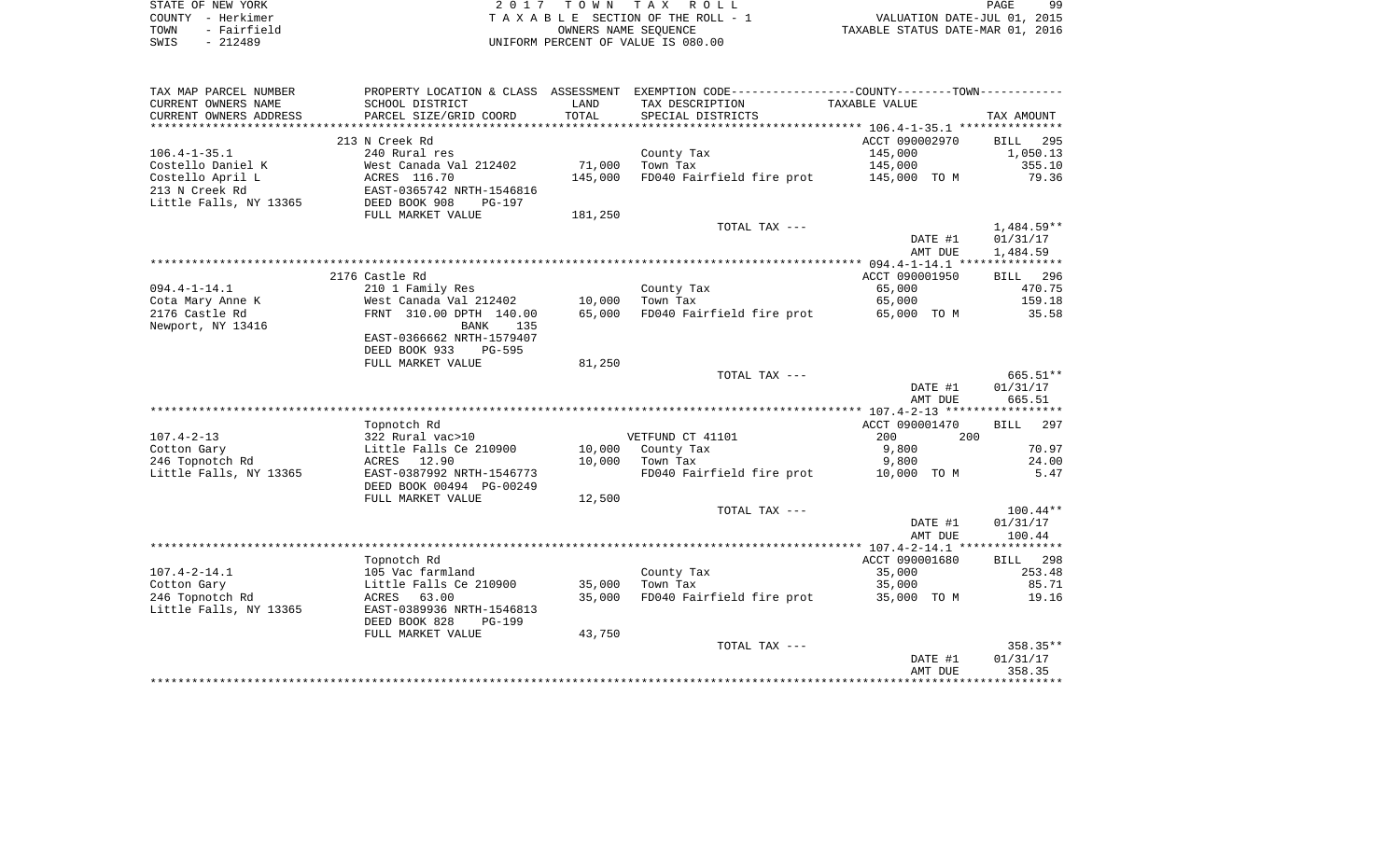|      | STATE OF NEW YORK | 2017 TOWN TAX ROLL                 | 100<br>PAGE                      |
|------|-------------------|------------------------------------|----------------------------------|
|      | COUNTY - Herkimer | TAXABLE SECTION OF THE ROLL - 1    | VALUATION DATE-JUL 01, 2015      |
| TOWN | - Fairfield       | OWNERS NAME SEOUENCE               | TAXABLE STATUS DATE-MAR 01, 2016 |
| SWIS | $-212489$         | UNIFORM PERCENT OF VALUE IS 080.00 |                                  |

| TAX MAP PARCEL NUMBER<br>CURRENT OWNERS NAME | SCHOOL DISTRICT                     | LAND    | PROPERTY LOCATION & CLASS ASSESSMENT EXEMPTION CODE---------------COUNTY-------TOWN----------<br>TAX DESCRIPTION | TAXABLE VALUE           |                    |
|----------------------------------------------|-------------------------------------|---------|------------------------------------------------------------------------------------------------------------------|-------------------------|--------------------|
| CURRENT OWNERS ADDRESS                       | PARCEL SIZE/GRID COORD              | TOTAL   | SPECIAL DISTRICTS                                                                                                |                         | TAX AMOUNT         |
|                                              |                                     |         |                                                                                                                  |                         |                    |
|                                              | 1720 Hardscrabble Rd                |         |                                                                                                                  |                         | BILL<br>299        |
| $095.3 - 3 - 9$                              | 210 1 Family Res                    |         | County Tax                                                                                                       | 135,000                 | 977.71             |
| Couchman Dean                                | West Canada Val 212402              | 13,000  | Town Tax                                                                                                         | 135,000                 | 330.61             |
| PO Box 480                                   | BAR change 6/05                     | 135,000 | FD040 Fairfield fire prot                                                                                        | 135,000 TO M            | 73.89              |
| Middleville, NY 13406                        | 5.00 BANK<br>ACRES<br>135           |         |                                                                                                                  |                         |                    |
|                                              | EAST-0379283 NRTH-1577806           |         |                                                                                                                  |                         |                    |
|                                              | DEED BOOK 923<br><b>PG-206</b>      |         |                                                                                                                  |                         |                    |
|                                              | FULL MARKET VALUE                   | 168,750 |                                                                                                                  |                         |                    |
|                                              |                                     |         | TOTAL TAX ---                                                                                                    |                         | $1,382.21**$       |
|                                              |                                     |         |                                                                                                                  | DATE #1                 | 01/31/17           |
|                                              |                                     |         |                                                                                                                  | AMT DUE                 | 1,382.21           |
|                                              |                                     |         |                                                                                                                  |                         |                    |
|                                              | 1731 Castle Rd                      |         |                                                                                                                  | ACCT 090008970          | BILL 300           |
| $095.3 - 1 - 9$                              | 240 Rural res                       |         | County Tax                                                                                                       | 93,000                  | 673.53             |
| Couchman Karen L                             | West Canada Val 212402              | 23,000  | Town Tax                                                                                                         | 93,000                  | 227.76             |
| Rowe Donald J                                | Life Use to Donald & Ruth           | 93,000  | FD040 Fairfield fire prot                                                                                        | 93,000 TO M             | 50.90              |
| 1731 Castle Rd                               | 25.00<br>ACRES                      |         |                                                                                                                  |                         |                    |
| Newport, NY 13416                            | EAST-0375782 NRTH-1579844           |         |                                                                                                                  |                         |                    |
|                                              | DEED BOOK 1089<br>PG-777            |         |                                                                                                                  |                         |                    |
|                                              | FULL MARKET VALUE                   | 116,250 |                                                                                                                  |                         |                    |
|                                              |                                     |         | TOTAL TAX ---                                                                                                    |                         | 952.19**           |
|                                              |                                     |         |                                                                                                                  | DATE #1                 | 01/31/17           |
|                                              |                                     |         |                                                                                                                  | AMT DUE                 | 952.19             |
|                                              |                                     |         |                                                                                                                  |                         |                    |
|                                              | 2456 State Route 169                |         |                                                                                                                  | ACCT 090086046          | BILL<br>301        |
| $107.1 - 1 - 13.4$                           | 120 Field crops                     | 90,000  | AG MKTS<br>41730                                                                                                 | 238<br>238              |                    |
| Cowles Daniel<br>Cowles Susan                | West Canada Val 212402              | 140,000 | County Tax<br>Town Tax                                                                                           | 139,762                 | 1,012.19<br>342.27 |
| 2456 State Route 169                         | acreage per tax map<br>ACRES 174.20 |         | FD040 Fairfield fire prot                                                                                        | 139,762<br>140,000 TO M | 76.63              |
| Little Falls, NY 13365                       | EAST-0373986 NRTH-1553931           |         |                                                                                                                  |                         |                    |
|                                              | DEED BOOK 741<br>$PG-95$            |         |                                                                                                                  |                         |                    |
| MAY BE SUBJECT TO PAYMENT                    | FULL MARKET VALUE                   | 175,000 |                                                                                                                  |                         |                    |
| UNDER AGDIST LAW TIL 2023                    |                                     |         |                                                                                                                  |                         |                    |
|                                              |                                     |         | TOTAL TAX ---                                                                                                    |                         | 1,431.09**         |
|                                              |                                     |         |                                                                                                                  | DATE #1                 | 01/31/17           |
|                                              |                                     |         |                                                                                                                  | AMT DUE                 | 1,431.09           |
|                                              |                                     |         |                                                                                                                  |                         |                    |
|                                              | 1444 Hardscrabble Rd                |         |                                                                                                                  |                         | BILL 302           |
| $101.1 - 1 - 18.2$                           | 240 Rural res                       |         | County Tax                                                                                                       | 66,000                  | 477.99             |
| Crawford Allan                               | West Canada Val 212402              | 17,000  | Town Tax                                                                                                         | 66,000                  | 161.63             |
| Crawford Jamie                               | Doublewide                          | 66,000  | FD040 Fairfield fire prot                                                                                        | 66,000 TO M             | 36.12              |
| 1444 Hardscrabble Rd                         | ACRES<br>14.80                      |         |                                                                                                                  |                         |                    |
| Middleville, NY 13407                        | EAST-0381364 NRTH-1572836           |         |                                                                                                                  |                         |                    |
|                                              | DEED BOOK 1127<br>PG-468            |         |                                                                                                                  |                         |                    |
|                                              | FULL MARKET VALUE                   | 82,500  |                                                                                                                  |                         |                    |
|                                              |                                     |         | TOTAL TAX ---                                                                                                    |                         | $675.74**$         |
|                                              |                                     |         |                                                                                                                  | DATE #1                 | 01/31/17           |
|                                              |                                     |         |                                                                                                                  | AMT DUE                 | 675.74             |
|                                              |                                     |         |                                                                                                                  |                         |                    |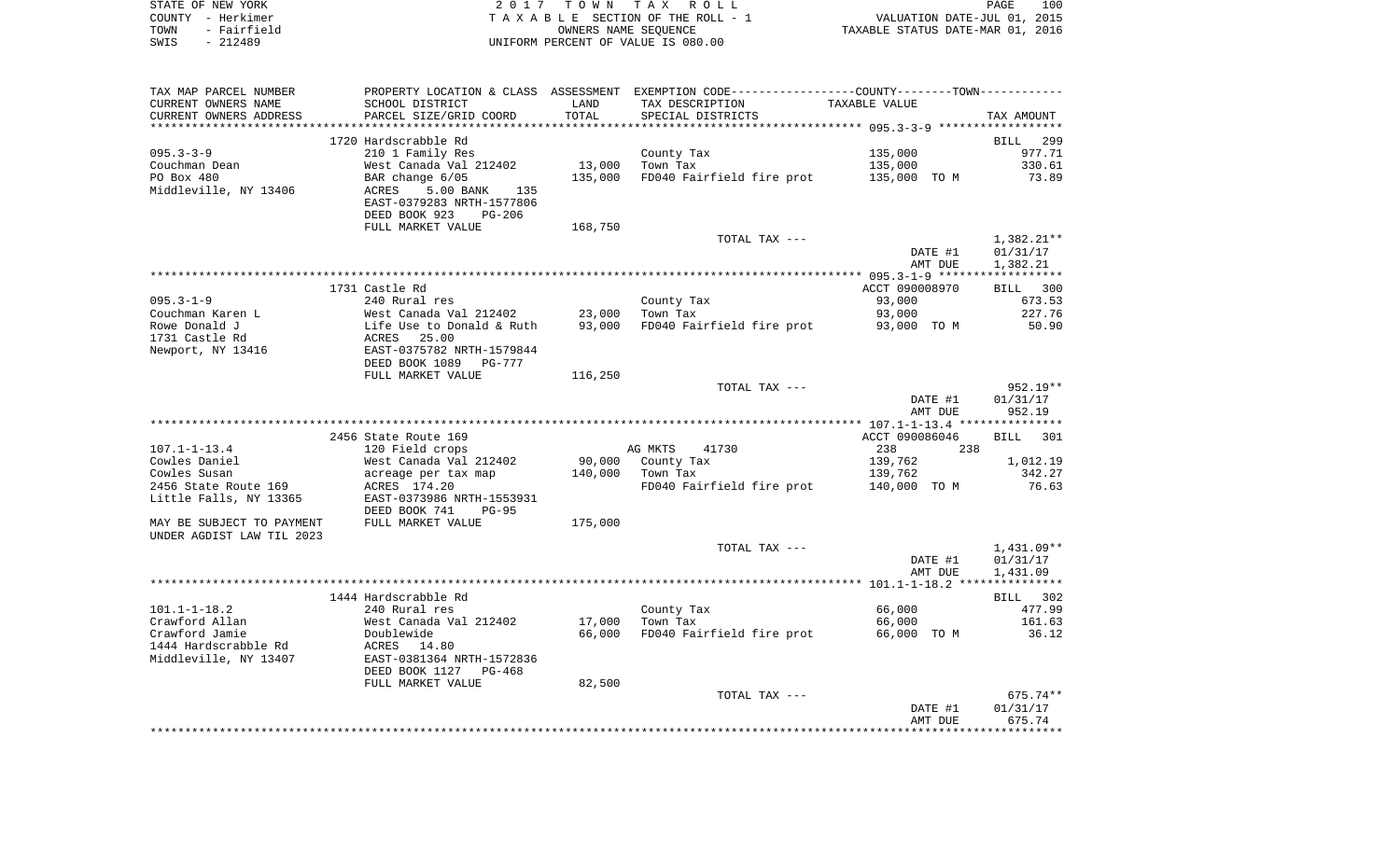| STATE OF NEW YORK   | 2017 TOWN TAX ROLL                 | 101<br>PAGE                      |
|---------------------|------------------------------------|----------------------------------|
| COUNTY - Herkimer   | TAXABLE SECTION OF THE ROLL - 1    | VALUATION DATE-JUL 01, 2015      |
| - Fairfield<br>TOWN | OWNERS NAME SEOUENCE               | TAXABLE STATUS DATE-MAR 01, 2016 |
| $-212489$<br>SWIS   | UNIFORM PERCENT OF VALUE IS 080.00 |                                  |

 $\begin{array}{c} 101 \\ 2015 \end{array}$ 

| TAX MAP PARCEL NUMBER  |                                                       |         | PROPERTY LOCATION & CLASS ASSESSMENT EXEMPTION CODE---------------COUNTY-------TOWN---------- |                |              |
|------------------------|-------------------------------------------------------|---------|-----------------------------------------------------------------------------------------------|----------------|--------------|
| CURRENT OWNERS NAME    | SCHOOL DISTRICT                                       | LAND    | TAX DESCRIPTION                                                                               | TAXABLE VALUE  |              |
| CURRENT OWNERS ADDRESS | PARCEL SIZE/GRID COORD                                | TOTAL   | SPECIAL DISTRICTS                                                                             |                | TAX AMOUNT   |
| ********************   |                                                       |         |                                                                                               |                |              |
|                        | Casler Rd                                             |         |                                                                                               | ACCT 090009240 | BILL 303     |
| $101.3 - 3 - 13$       | 210 1 Family Res                                      |         | County Tax                                                                                    | 130,000        | 941.50       |
| Crawford Ryan N        | West Canada Val 212402                                | 10,000  | Town Tax                                                                                      | 130,000        | 318.37       |
| PO Box 93              | Lot#13                                                | 130,000 | School Relevy                                                                                 |                | 2,658.51     |
| Middleville, NY 13406  | 5.00<br>ACRES                                         |         | FD040 Fairfield fire prot 130,000 TO M                                                        |                | 71.15        |
|                        | EAST-0376962 NRTH-1561753                             |         |                                                                                               |                |              |
|                        | DEED BOOK 1424 PG-928<br>FULL MARKET VALUE            |         |                                                                                               |                |              |
|                        |                                                       | 162,500 | TOTAL TAX ---                                                                                 |                | $3,989.53**$ |
|                        |                                                       |         |                                                                                               | DATE #1        | 01/31/17     |
|                        |                                                       |         |                                                                                               | AMT DUE        | 3,989.53     |
|                        |                                                       |         |                                                                                               |                |              |
|                        | Casler Rd                                             |         |                                                                                               | ACCT 090009240 | BILL 304     |
| $101.3 - 3 - 14$       | 314 Rural vac<10                                      |         | County Tax                                                                                    | 10,000         | 72.42        |
| Crawford Ryan N        | West Canada Val 212402                                | 10,000  | Town Tax                                                                                      | 10,000         | 24.49        |
| PO Box 93              | Lot#14                                                | 10,000  | School Relevy                                                                                 |                | 249.74       |
| Middleville, NY 13406  | ACRES<br>5.00                                         |         | FD040 Fairfield fire prot 10,000 TO M                                                         |                | 5.47         |
|                        | EAST-0377268 NRTH-1561845                             |         |                                                                                               |                |              |
|                        | DEED BOOK 1398<br>PG-228                              |         |                                                                                               |                |              |
|                        | FULL MARKET VALUE                                     | 12,500  |                                                                                               |                |              |
|                        |                                                       |         | TOTAL TAX ---                                                                                 |                | $352.12**$   |
|                        |                                                       |         |                                                                                               | DATE #1        | 01/31/17     |
|                        |                                                       |         |                                                                                               | AMT DUE        | 352.12       |
|                        |                                                       |         |                                                                                               |                |              |
|                        | Parkhurst Rd                                          |         |                                                                                               | ACCT 090009180 | BILL 305     |
| $100.4 - 1 - 22.1$     | 314 Rural vac<10                                      |         | County Tax                                                                                    | 10,000         | 72.42        |
| Creek Lawn Farm LLC    | West Canada Val 212402                                | 10,000  | Town Tax                                                                                      | 10,000         | 24.49        |
| 1698 Central Ave       | 5.25<br>ACRES                                         | 10,000  | School Relevy                                                                                 |                | 249.74       |
| Albany, NY 12205       | EAST-0370937 NRTH-1565745<br>DEED BOOK 1225<br>PG-453 |         | FD040 Fairfield fire prot                                                                     | 10,000 TO M    | 5.47         |
|                        | FULL MARKET VALUE                                     | 12,500  |                                                                                               |                |              |
|                        |                                                       |         | TOTAL TAX ---                                                                                 |                | $352.12**$   |
|                        |                                                       |         |                                                                                               | DATE #1        | 01/31/17     |
|                        |                                                       |         |                                                                                               | AMT DUE        | 352.12       |
|                        |                                                       |         |                                                                                               |                |              |
|                        | Parkhurst Rd                                          |         |                                                                                               | ACCT 090089086 | BILL 306     |
| $100.4 - 1 - 22.3$     | 314 Rural vac<10                                      |         | County Tax                                                                                    | 10,000         | 72.42        |
| Creek Lawn Farm LLC    | West Canada Val 212402                                | 10,000  | Town Tax                                                                                      | 10,000         | 24.49        |
| 1698 Central Ave       | Deed Restriction                                      | 10,000  | School Relevy                                                                                 |                | 249.74       |
| Albany, NY 12205       | 5.30<br>ACRES                                         |         | FD040 Fairfield fire prot 10,000 TO M                                                         |                | 5.47         |
|                        | EAST-0370716 NRTH-1565745                             |         |                                                                                               |                |              |
|                        | DEED BOOK 1225<br>PG-453                              |         |                                                                                               |                |              |
|                        | FULL MARKET VALUE                                     | 12,500  |                                                                                               |                |              |
|                        |                                                       |         | TOTAL TAX ---                                                                                 |                | $352.12**$   |
|                        |                                                       |         |                                                                                               | DATE #1        | 01/31/17     |
|                        |                                                       |         |                                                                                               | AMT DUE        | 352.12       |
|                        |                                                       |         |                                                                                               |                |              |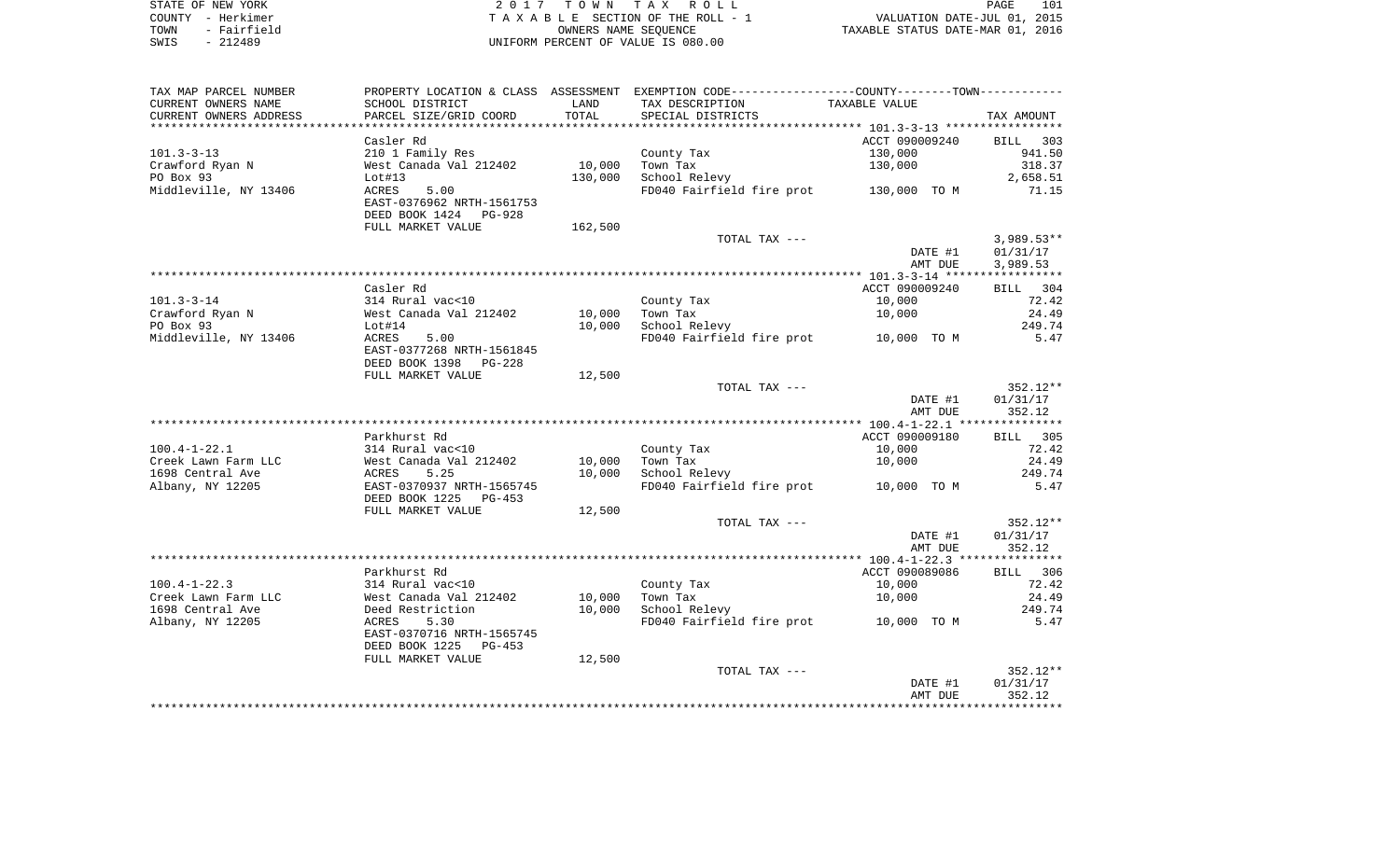| STATE OF NEW YORK   | 2017 TOWN TAX ROLL                 | 102<br>PAGE                      |
|---------------------|------------------------------------|----------------------------------|
| COUNTY - Herkimer   | TAXABLE SECTION OF THE ROLL - 1    | VALUATION DATE-JUL 01, 2015      |
| - Fairfield<br>TOWN | OWNERS NAME SEOUENCE               | TAXABLE STATUS DATE-MAR 01, 2016 |
| $-212489$<br>SWIS   | UNIFORM PERCENT OF VALUE IS 080.00 |                                  |

| CURRENT OWNERS NAME<br>SCHOOL DISTRICT<br>TAX DESCRIPTION<br>TAXABLE VALUE<br>LAND<br>TOTAL<br>CURRENT OWNERS ADDRESS<br>PARCEL SIZE/GRID COORD<br>SPECIAL DISTRICTS<br>TAX AMOUNT<br>ACCT 090089089<br>Parkhurst Rd<br>BILL<br>307<br>10,000<br>72.42<br>$100.4 - 1 - 22.5$<br>311 Res vac land<br>County Tax<br>24.49<br>West Canada Val 212402<br>10,000<br>Town Tax<br>10,000<br>Creek Lawn Farm LLC<br>1698 Central Ave<br>5.30<br>10,000<br>School Relevy<br>ACRES<br>249.74<br>Albany, NY 12205<br>FD040 Fairfield fire prot 10,000 TO M<br>5.47<br>EAST-0370511 NRTH-1565766<br>DEED BOOK 1225<br>PG-453 |
|------------------------------------------------------------------------------------------------------------------------------------------------------------------------------------------------------------------------------------------------------------------------------------------------------------------------------------------------------------------------------------------------------------------------------------------------------------------------------------------------------------------------------------------------------------------------------------------------------------------|
|                                                                                                                                                                                                                                                                                                                                                                                                                                                                                                                                                                                                                  |
|                                                                                                                                                                                                                                                                                                                                                                                                                                                                                                                                                                                                                  |
|                                                                                                                                                                                                                                                                                                                                                                                                                                                                                                                                                                                                                  |
|                                                                                                                                                                                                                                                                                                                                                                                                                                                                                                                                                                                                                  |
|                                                                                                                                                                                                                                                                                                                                                                                                                                                                                                                                                                                                                  |
|                                                                                                                                                                                                                                                                                                                                                                                                                                                                                                                                                                                                                  |
|                                                                                                                                                                                                                                                                                                                                                                                                                                                                                                                                                                                                                  |
|                                                                                                                                                                                                                                                                                                                                                                                                                                                                                                                                                                                                                  |
| FULL MARKET VALUE<br>12,500                                                                                                                                                                                                                                                                                                                                                                                                                                                                                                                                                                                      |
| $352.12**$<br>TOTAL TAX ---                                                                                                                                                                                                                                                                                                                                                                                                                                                                                                                                                                                      |
| 01/31/17<br>DATE #1<br>352.12<br>AMT DUE                                                                                                                                                                                                                                                                                                                                                                                                                                                                                                                                                                         |
|                                                                                                                                                                                                                                                                                                                                                                                                                                                                                                                                                                                                                  |
| Parkhurst Rd<br>ACCT 090089090<br>BILL 308                                                                                                                                                                                                                                                                                                                                                                                                                                                                                                                                                                       |
| $100.4 - 1 - 22.6$<br>314 Rural vac<10<br>10,000<br>72.42<br>County Tax                                                                                                                                                                                                                                                                                                                                                                                                                                                                                                                                          |
| Creek Lawn Farm LLC<br>West Canada Val 212402<br>10,000<br>Town Tax<br>10,000<br>24.49                                                                                                                                                                                                                                                                                                                                                                                                                                                                                                                           |
| 1698 Central Ave<br>School Relevy<br>249.74<br>ACRES<br>5.30<br>10,000                                                                                                                                                                                                                                                                                                                                                                                                                                                                                                                                           |
| EAST-0370303 NRTH-1565772<br>FD040 Fairfield fire prot<br>5.47<br>Albany, NY 12205<br>10,000 TO M<br>DEED BOOK 1225<br>PG-453                                                                                                                                                                                                                                                                                                                                                                                                                                                                                    |
| FULL MARKET VALUE<br>12,500                                                                                                                                                                                                                                                                                                                                                                                                                                                                                                                                                                                      |
| $352.12**$<br>TOTAL TAX ---                                                                                                                                                                                                                                                                                                                                                                                                                                                                                                                                                                                      |
| DATE #1<br>01/31/17                                                                                                                                                                                                                                                                                                                                                                                                                                                                                                                                                                                              |
| 352.12<br>AMT DUE                                                                                                                                                                                                                                                                                                                                                                                                                                                                                                                                                                                                |
|                                                                                                                                                                                                                                                                                                                                                                                                                                                                                                                                                                                                                  |
| State Route 169<br>ACCT 090002070<br>BILL 309                                                                                                                                                                                                                                                                                                                                                                                                                                                                                                                                                                    |
| $100.4 - 1 - 26.1$<br>322 Rural vac>10<br>AG MKTS L 41720<br>16,854<br>16,854                                                                                                                                                                                                                                                                                                                                                                                                                                                                                                                                    |
| Creek Lawn Farm LLC<br>West Canada Val 212402<br>95,300 County Tax<br>568.13<br>78,446                                                                                                                                                                                                                                                                                                                                                                                                                                                                                                                           |
| 95,300<br>192.11<br>1698 Central Ave<br>ACRES 111.70<br>Town Tax<br>78,446                                                                                                                                                                                                                                                                                                                                                                                                                                                                                                                                       |
| 1,959.05<br>Albany, NY 12205<br>EAST-0368318 NRTH-1563482<br>School Relevy                                                                                                                                                                                                                                                                                                                                                                                                                                                                                                                                       |
| FD040 Fairfield fire prot 78,446 TO M<br>42.94<br>DEED BOOK 1225 PG-470                                                                                                                                                                                                                                                                                                                                                                                                                                                                                                                                          |
| FULL MARKET VALUE<br>119,125<br>16,854 EX<br>MAY BE SUBJECT TO PAYMENT<br>UNDER AGDIST LAW TIL 2020                                                                                                                                                                                                                                                                                                                                                                                                                                                                                                              |
| $2,762.23**$<br>TOTAL TAX ---                                                                                                                                                                                                                                                                                                                                                                                                                                                                                                                                                                                    |
| DATE #1<br>01/31/17                                                                                                                                                                                                                                                                                                                                                                                                                                                                                                                                                                                              |
| 2,762.23<br>AMT DUE                                                                                                                                                                                                                                                                                                                                                                                                                                                                                                                                                                                              |
|                                                                                                                                                                                                                                                                                                                                                                                                                                                                                                                                                                                                                  |
| Parkhurst Rd<br>ACCT 090006030<br><b>BILL</b><br>310                                                                                                                                                                                                                                                                                                                                                                                                                                                                                                                                                             |
| $101.3 - 1 - 2.1$<br>120 Field crops<br>AG MKTS L 41720<br>29,027<br>29,027                                                                                                                                                                                                                                                                                                                                                                                                                                                                                                                                      |
| Creek Lawn Farm LLC<br>West Canada Val 212402<br>101,000<br>County Tax<br>789.21<br>108,973                                                                                                                                                                                                                                                                                                                                                                                                                                                                                                                      |
| 1698 Central Ave<br>Life Use Reserved<br>138,000<br>Town Tax<br>266.87<br>108,973                                                                                                                                                                                                                                                                                                                                                                                                                                                                                                                                |
| Albany, NY 12205<br>FD040 Fairfield fire prot 108,973 TO M<br>59.65<br>ACRES 166.30                                                                                                                                                                                                                                                                                                                                                                                                                                                                                                                              |
| EAST-0373141 NRTH-1564294<br>29,027 EX                                                                                                                                                                                                                                                                                                                                                                                                                                                                                                                                                                           |
| DEED BOOK 1225<br>MAY BE SUBJECT TO PAYMENT<br>PG-460                                                                                                                                                                                                                                                                                                                                                                                                                                                                                                                                                            |
| 172,500<br>UNDER AGDIST LAW TIL 2020<br>FULL MARKET VALUE                                                                                                                                                                                                                                                                                                                                                                                                                                                                                                                                                        |
| TOTAL TAX ---<br>1,115.73**                                                                                                                                                                                                                                                                                                                                                                                                                                                                                                                                                                                      |
| DATE #1<br>01/31/17                                                                                                                                                                                                                                                                                                                                                                                                                                                                                                                                                                                              |
| AMT DUE<br>1,115.73                                                                                                                                                                                                                                                                                                                                                                                                                                                                                                                                                                                              |

PAGE 102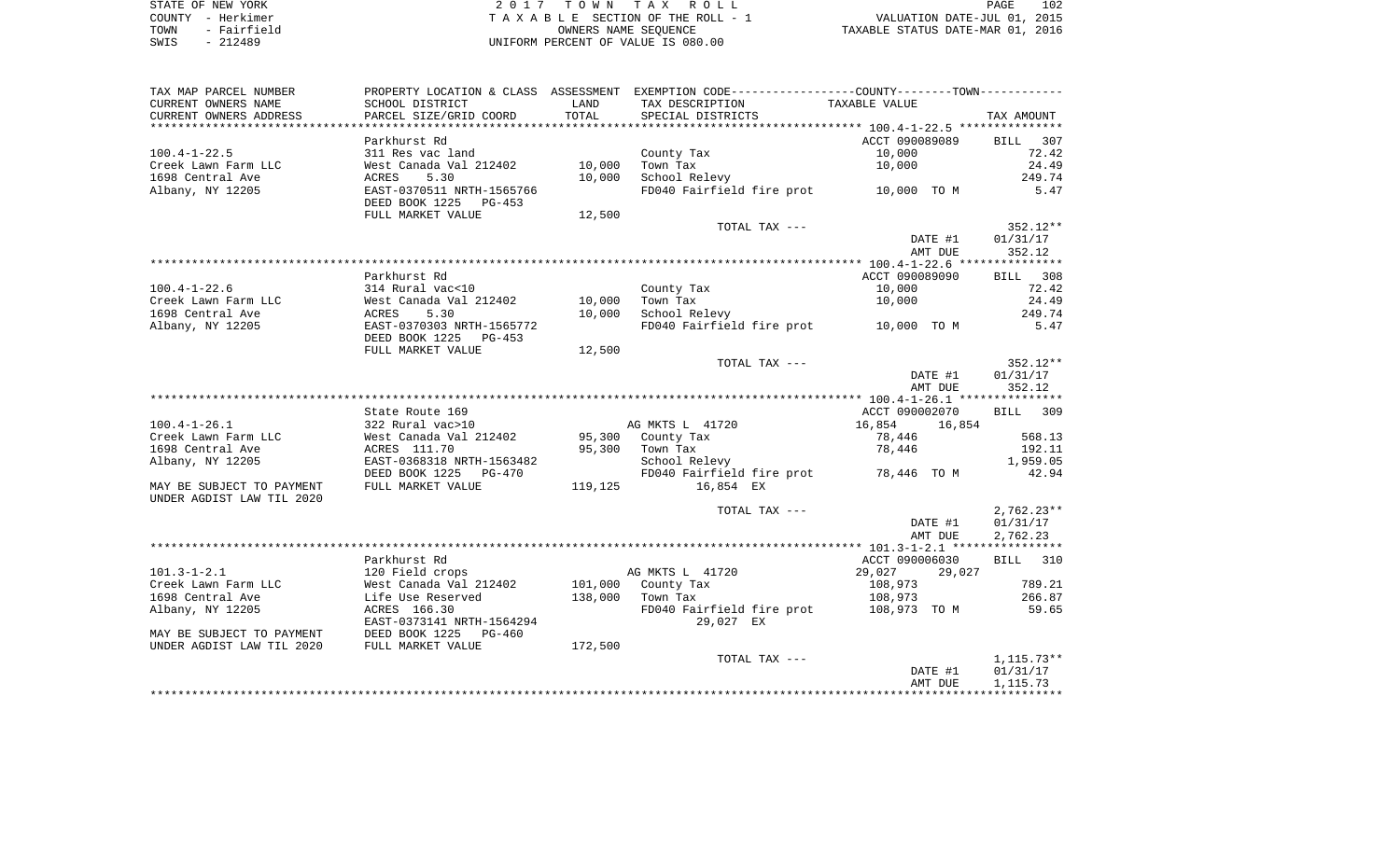|      | STATE OF NEW YORK | 2017 TOWN TAX ROLL                 | PAGE                             | 103 |
|------|-------------------|------------------------------------|----------------------------------|-----|
|      | COUNTY - Herkimer | TAXABLE SECTION OF THE ROLL - 1    | VALUATION DATE-JUL 01, 2015      |     |
| TOWN | - Fairfield       | OWNERS NAME SEOUENCE               | TAXABLE STATUS DATE-MAR 01, 2016 |     |
| SWIS | - 212489          | UNIFORM PERCENT OF VALUE IS 080.00 |                                  |     |

| TAX MAP PARCEL NUMBER  |                            |         | PROPERTY LOCATION & CLASS ASSESSMENT EXEMPTION CODE---------------COUNTY--------TOWN---------- |                |              |
|------------------------|----------------------------|---------|------------------------------------------------------------------------------------------------|----------------|--------------|
| CURRENT OWNERS NAME    | SCHOOL DISTRICT            | LAND    | TAX DESCRIPTION                                                                                | TAXABLE VALUE  |              |
| CURRENT OWNERS ADDRESS | PARCEL SIZE/GRID COORD     | TOTAL   | SPECIAL DISTRICTS                                                                              |                | TAX AMOUNT   |
| *********************  |                            |         |                                                                                                |                |              |
|                        | State Route 169            |         |                                                                                                | ACCT 090009600 | BILL 311     |
| $100.4 - 1 - 27.1$     | 105 Vac farmland           |         | County Tax                                                                                     | 95,000         | 688.02       |
| Creek Lawn Farm, LLC   | West Canada Val 212402     | 95,000  | Town Tax                                                                                       | 95,000         | 232.65       |
| 1698 Central Ave       | L Falls Rd                 | 95,000  | School Relevy                                                                                  |                | 2,372.46     |
| Albany, NY 12205       | FRNT 150.00 DPTH           |         | FD040 Fairfield fire prot 95,000 TO M                                                          |                | 52.00        |
|                        | ACRES 118.50               |         |                                                                                                |                |              |
|                        | EAST-0367112 NRTH-1564230  |         |                                                                                                |                |              |
|                        | DEED BOOK 1262<br>PG-819   |         |                                                                                                |                |              |
|                        | FULL MARKET VALUE          | 118,750 |                                                                                                |                |              |
|                        |                            |         | TOTAL TAX ---                                                                                  |                | $3,345.13**$ |
|                        |                            |         |                                                                                                | DATE #1        | 01/31/17     |
|                        |                            |         |                                                                                                | AMT DUE        | 3,345.13     |
|                        |                            |         |                                                                                                |                |              |
|                        | State Route 169            |         |                                                                                                | ACCT 090011220 | BILL 312     |
| $100.4 - 1 - 28$       | 910 Priv forest            |         | County Tax                                                                                     | 40,000         | 289.69       |
| Creek Lawn Farm, LLC   | West Canada Val 212402     | 40,000  | Town Tax                                                                                       | 40,000         | 97.96        |
| 1698 Central Ave       | 58.30<br>ACRES             | 40,000  | School Relevy                                                                                  |                | 998.93       |
| Albany, NY 12205       | EAST-0364801 NRTH-1561154  |         | FD040 Fairfield fire prot                                                                      | 40,000 TO M    | 21.89        |
|                        | DEED BOOK 1262<br>PG-819   |         |                                                                                                |                |              |
|                        | FULL MARKET VALUE          | 50,000  |                                                                                                |                |              |
|                        |                            |         | TOTAL TAX ---                                                                                  |                | $1,408.47**$ |
|                        |                            |         |                                                                                                | DATE #1        | 01/31/17     |
|                        |                            |         |                                                                                                | AMT DUE        | 1,408.47     |
|                        |                            |         |                                                                                                |                |              |
|                        | 227 Kilts Hill Rd          |         |                                                                                                | ACCT 090001530 | BILL 313     |
| $107.2 - 1 - 15$       | 240 Rural res              |         | County Tax                                                                                     | 100,000        | 724.23       |
| Crofoot Henry          | West Canada Val 212402     | 22,000  | Town Tax                                                                                       | 100,000        | 244.90       |
| Crofoot Deanna         | ACRES<br>23.80 BANK<br>135 | 100,000 | FD040 Fairfield fire prot                                                                      | 100,000 TO M   | 54.73        |
| 227 Kilts Hill Rd      | EAST-0395153 NRTH-1557641  |         |                                                                                                |                |              |
| Little Falls, NY 13365 | DEED BOOK 732<br>$PG-163$  |         |                                                                                                |                |              |
|                        | FULL MARKET VALUE          | 125,000 |                                                                                                |                |              |
|                        |                            |         | TOTAL TAX ---                                                                                  |                | $1,023.86**$ |
|                        |                            |         |                                                                                                | DATE #1        | 01/31/17     |
|                        |                            |         |                                                                                                | AMT DUE        | 1,023.86     |
|                        |                            |         |                                                                                                |                |              |
|                        | 1351 Castle Rd             |         |                                                                                                | ACCT 090000215 | BILL 314     |
| $095.3 - 4 - 5$        | 270 Mfg housing            |         | County Tax                                                                                     | 40,000         | 289.69       |
| Crossett Gordon        | West Canada Val 212402     | 20,000  | Town Tax                                                                                       | 40,000         | 97.96        |
| 372 Schrader Hill Rd   | ACRES<br>20.00             | 40,000  | School Relevy                                                                                  |                | 998.93       |
| Herkimer, NY 13350     | EAST-0344515 NRTH-1155265  |         | FD040 Fairfield fire prot 40,000 TO M                                                          |                | 21.89        |
|                        | DEED BOOK 1424<br>$PG-13$  |         |                                                                                                |                |              |
|                        | FULL MARKET VALUE          | 50,000  |                                                                                                |                |              |
|                        |                            |         | TOTAL TAX ---                                                                                  |                | $1,408.47**$ |
|                        |                            |         |                                                                                                | DATE #1        | 01/31/17     |
|                        |                            |         |                                                                                                | AMT DUE        | 1,408.47     |
|                        |                            |         |                                                                                                |                |              |
|                        |                            |         |                                                                                                |                |              |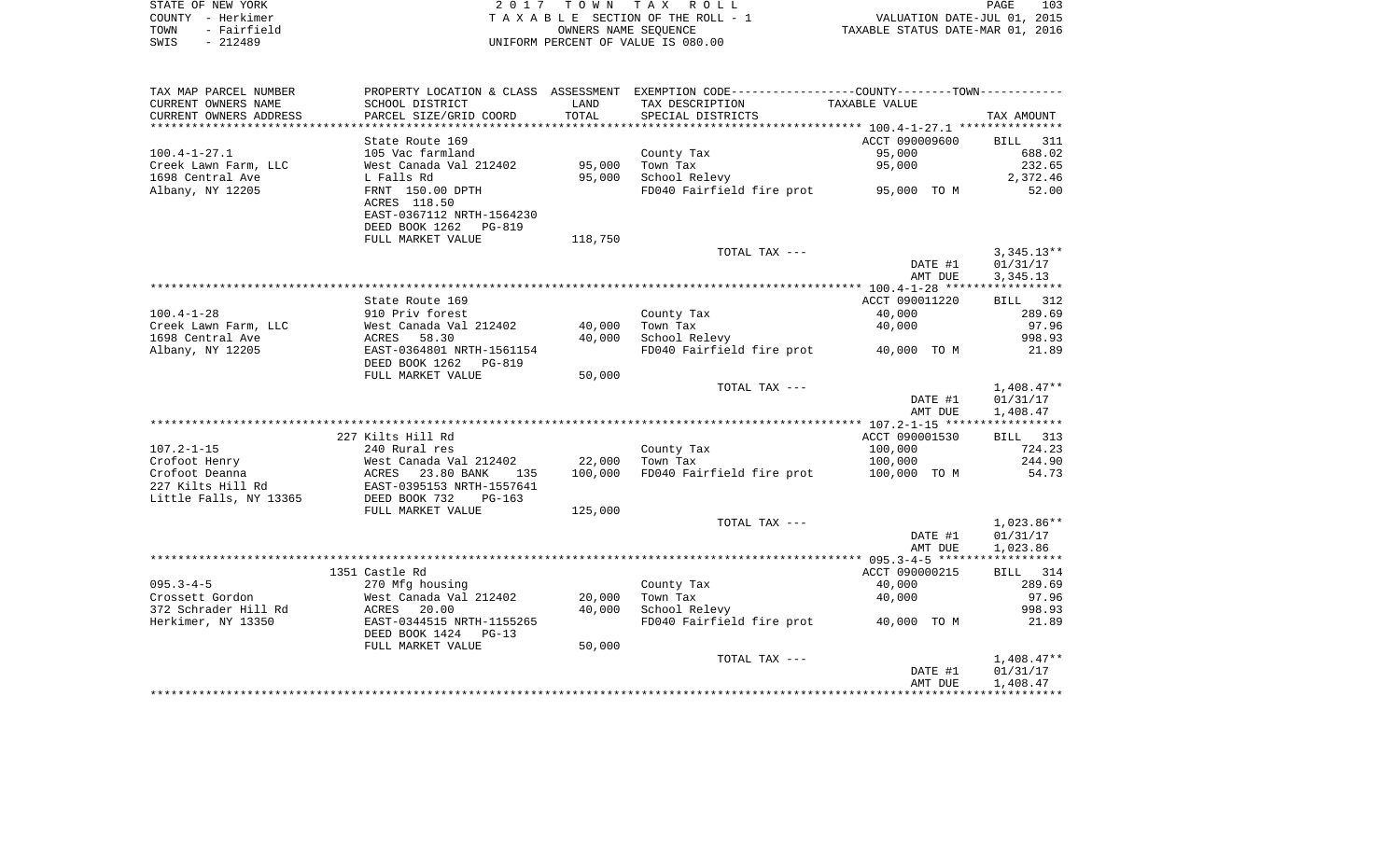| STATE OF NEW YORK   | 2017 TOWN TAX ROLL                 | 104<br>PAGE                      |
|---------------------|------------------------------------|----------------------------------|
| COUNTY - Herkimer   | TAXABLE SECTION OF THE ROLL - 1    | VALUATION DATE-JUL 01, 2015      |
| - Fairfield<br>TOWN | OWNERS NAME SEOUENCE               | TAXABLE STATUS DATE-MAR 01, 2016 |
| SWIS<br>- 212489    | UNIFORM PERCENT OF VALUE IS 080.00 |                                  |

| TAX MAP PARCEL NUMBER                                  |                            |                      | PROPERTY LOCATION & CLASS ASSESSMENT EXEMPTION CODE----------------COUNTY--------TOWN----------- |                                                      |                          |
|--------------------------------------------------------|----------------------------|----------------------|--------------------------------------------------------------------------------------------------|------------------------------------------------------|--------------------------|
| CURRENT OWNERS NAME                                    | SCHOOL DISTRICT            | LAND                 | TAX DESCRIPTION                                                                                  | TAXABLE VALUE                                        |                          |
| CURRENT OWNERS ADDRESS                                 | PARCEL SIZE/GRID COORD     | TOTAL                | SPECIAL DISTRICTS                                                                                |                                                      | TAX AMOUNT               |
| ************************                               |                            | ******************** |                                                                                                  | ********************** 094.4-1-19.1 **************** |                          |
|                                                        | 2205 Castle Rd             |                      |                                                                                                  | ACCT 090002010                                       | <b>BILL</b><br>315       |
| $094.4 - 1 - 19.1$                                     | 112 Dairy farm             |                      | AG MKTS L 41720                                                                                  | 29,537<br>29,537                                     |                          |
| Crossett Keith & Crystal                               | West Canada Val 212402     |                      | 69,000 AGRIC 10 Y 42100                                                                          | 6,000<br>6,000                                       |                          |
| Crossett Clinton                                       | FRNT 2730.00 DPTH          | 150,000              | County Tax                                                                                       | 114,463                                              | 828.97                   |
| 119 Kast Bridge St                                     | ACRES 110.40               |                      | Town Tax                                                                                         | 114,463                                              | 280.32                   |
| Herkimer, NY 13350                                     | EAST-0330259 NRTH-1153950  |                      | FD040 Fairfield fire prot                                                                        | 120,463 TO M                                         | 65.93                    |
|                                                        | DEED BOOK 1537 PG-951      |                      | 29,537 EX                                                                                        |                                                      |                          |
| MAY BE SUBJECT TO PAYMENT<br>UNDER AGDIST LAW TIL 2020 | FULL MARKET VALUE          | 187,500              |                                                                                                  |                                                      |                          |
|                                                        |                            |                      | TOTAL TAX ---                                                                                    |                                                      | $1,175.22**$             |
|                                                        |                            |                      |                                                                                                  | DATE #1                                              | 01/31/17                 |
|                                                        |                            |                      |                                                                                                  | AMT DUE                                              | 1,175.22                 |
|                                                        |                            |                      |                                                                                                  |                                                      |                          |
|                                                        | 1648 Castle Rd             |                      |                                                                                                  | ACCT 090001500                                       | 316<br><b>BILL</b>       |
| $095.3 - 1 - 29.1$                                     | 240 Rural res              |                      | VET COM CT 41131                                                                                 | 12,000<br>16,000                                     |                          |
| Crossett Leslie S                                      | West Canada Val 212402     | 64,000               | County Tax                                                                                       | 138,000                                              | 999.43                   |
| Crossett Charlene                                      | includes 29.2              | 150,000              | Town Tax                                                                                         | 134,000                                              | 328.16                   |
| 1648 Castle Rd                                         | ACRES 103.40               |                      | FD040 Fairfield fire prot                                                                        | 150,000 TO M                                         | 82.10                    |
| Newport, NY 13416                                      | EAST-0377554 NRTH-1582074  |                      |                                                                                                  |                                                      |                          |
|                                                        | DEED BOOK 1354<br>$PG-360$ |                      |                                                                                                  |                                                      |                          |
|                                                        | FULL MARKET VALUE          | 187,500              |                                                                                                  |                                                      |                          |
|                                                        |                            |                      | TOTAL TAX ---                                                                                    | DATE #1                                              | $1,409.69**$<br>01/31/17 |
|                                                        |                            |                      |                                                                                                  | AMT DUE                                              | 1,409.69                 |
|                                                        |                            |                      |                                                                                                  |                                                      |                          |
|                                                        | Casler Rd                  |                      |                                                                                                  | ACCT 090009240                                       | BILL<br>317              |
| $101.3 - 3 - 18$                                       | 322 Rural vac>10           |                      | County Tax                                                                                       | 18,000                                               | 130.36                   |
| Crossett Seth C                                        | West Canada Val 212402     | 18,000               | Town Tax                                                                                         | 18,000                                               | 44.08                    |
| Crossett Brenda M                                      | Lot#18                     | 18,000               | School Relevy                                                                                    |                                                      | 449.52                   |
| 54 N Main St                                           | ACRES<br>21.10             |                      | FD040 Fairfield fire prot                                                                        | 18,000 TO M                                          | 9.85                     |
| Middleville, NY 13406                                  | EAST-0378214 NRTH-1560819  |                      |                                                                                                  |                                                      |                          |
|                                                        | DEED BOOK 1353<br>PG-251   |                      |                                                                                                  |                                                      |                          |
|                                                        | FULL MARKET VALUE          | 22,500               |                                                                                                  |                                                      |                          |
|                                                        |                            |                      | TOTAL TAX ---                                                                                    |                                                      | 633.81**                 |
|                                                        |                            |                      |                                                                                                  | DATE #1                                              | 01/31/17                 |
|                                                        |                            |                      |                                                                                                  | AMT DUE                                              | 633.81                   |
|                                                        |                            |                      |                                                                                                  |                                                      |                          |
|                                                        | Casler Rd                  |                      |                                                                                                  | ACCT 090009240                                       | BILL 318                 |
| $101.3 - 3 - 19$                                       | 322 Rural vac>10           |                      | County Tax                                                                                       | 28,000                                               | 202.78                   |
| Crossett Seth C                                        | West Canada Val 212402     | 28,000               | Town Tax                                                                                         | 28,000                                               | 68.57                    |
| Crossett Brenda M                                      | Lot#19                     | 28,000               | School Relevy                                                                                    |                                                      | 699.25                   |
| 54 N Main St                                           | ACRES<br>41.10             |                      | FD040 Fairfield fire prot                                                                        | 28,000 TO M                                          | 15.33                    |
| Middleville, NY 13406                                  | EAST-0379026 NRTH-1560735  |                      |                                                                                                  |                                                      |                          |
|                                                        | DEED BOOK 1353<br>$PG-251$ |                      |                                                                                                  |                                                      |                          |
|                                                        | FULL MARKET VALUE          | 35,000               |                                                                                                  |                                                      |                          |
|                                                        |                            |                      | TOTAL TAX ---                                                                                    |                                                      | 985.93**                 |
|                                                        |                            |                      |                                                                                                  | DATE #1                                              | 01/31/17                 |
|                                                        |                            |                      |                                                                                                  | AMT DUE                                              | 985.93                   |
|                                                        |                            |                      |                                                                                                  |                                                      |                          |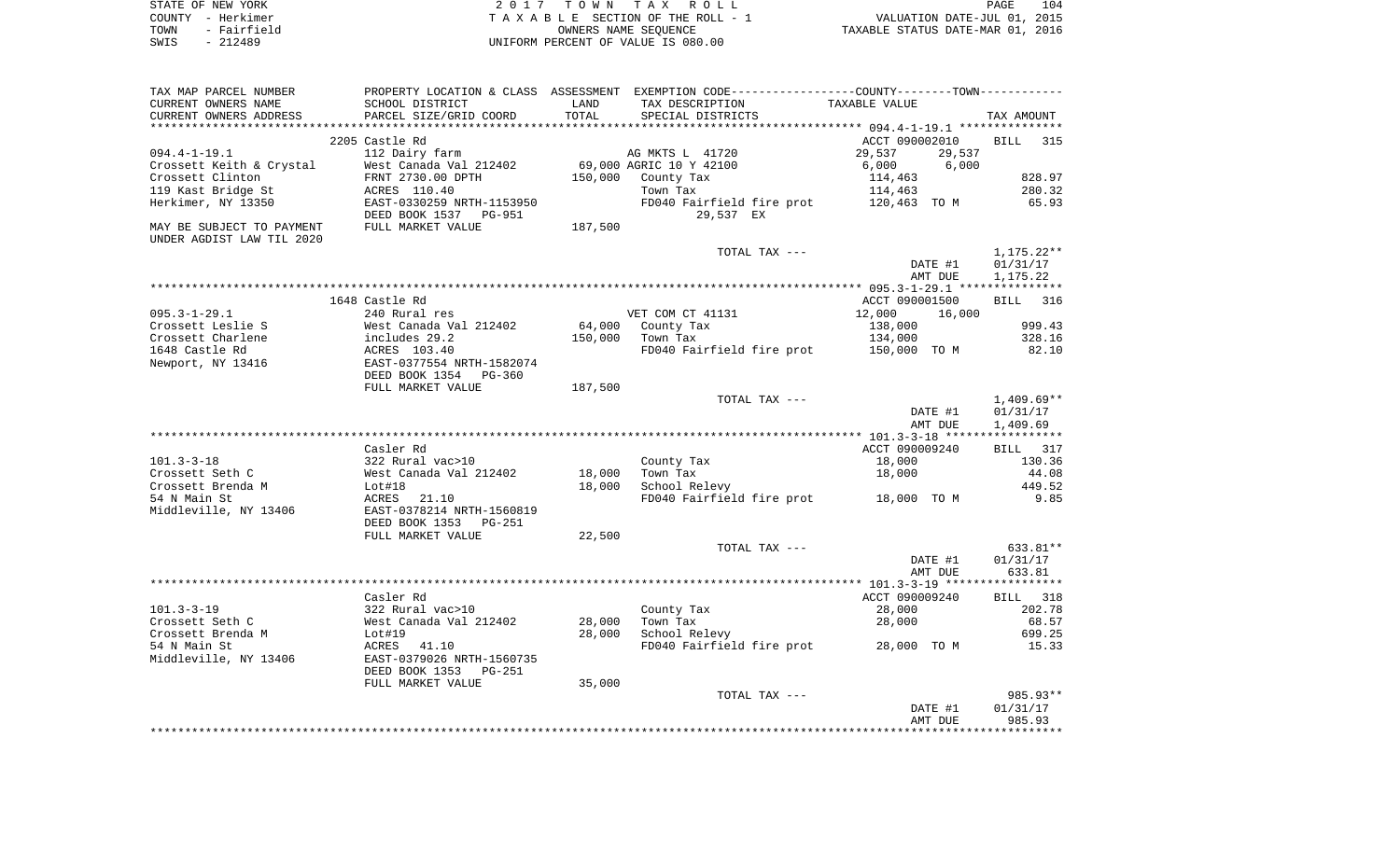|      | STATE OF NEW YORK | 2017 TOWN TAX ROLL                 | PAGE                             | 105 |
|------|-------------------|------------------------------------|----------------------------------|-----|
|      | COUNTY - Herkimer | TAXABLE SECTION OF THE ROLL - 1    | VALUATION DATE-JUL 01, 2015      |     |
| TOWN | - Fairfield       | OWNERS NAME SEOUENCE               | TAXABLE STATUS DATE-MAR 01, 2016 |     |
| SWIS | - 212489          | UNIFORM PERCENT OF VALUE IS 080.00 |                                  |     |

| TAX MAP PARCEL NUMBER  |                                                       |                | PROPERTY LOCATION & CLASS ASSESSMENT EXEMPTION CODE----------------COUNTY--------TOWN----------- |                      |                    |
|------------------------|-------------------------------------------------------|----------------|--------------------------------------------------------------------------------------------------|----------------------|--------------------|
| CURRENT OWNERS NAME    | SCHOOL DISTRICT                                       | LAND           | TAX DESCRIPTION                                                                                  | TAXABLE VALUE        |                    |
| CURRENT OWNERS ADDRESS | PARCEL SIZE/GRID COORD                                | TOTAL          | SPECIAL DISTRICTS                                                                                |                      | TAX AMOUNT         |
|                        |                                                       | ************** |                                                                                                  |                      |                    |
|                        | North Creek Road                                      |                |                                                                                                  |                      | 319<br><b>BILL</b> |
| $106.4 - 1 - 34.2$     | 314 Rural vac<10                                      |                | County Tax                                                                                       | 1,200                | 8.69               |
| Czernecki Gary M       | West Canada Val 212402                                | 1,200          | Town Tax                                                                                         | 1,200                | 2.94               |
| 130 North Creek Road   | piece in Herkimer 106.4-1                             | 1,200          | FD040 Fairfield fire prot                                                                        | 1,200 TO M           | .66                |
| Little Falls, NY 13365 | FRNT 371.00 DPTH                                      |                |                                                                                                  |                      |                    |
|                        | 0.50<br>ACRES                                         |                |                                                                                                  |                      |                    |
|                        | EAST-0364339 NRTH-1545817                             |                |                                                                                                  |                      |                    |
|                        | FULL MARKET VALUE                                     | 1,500          |                                                                                                  |                      |                    |
|                        |                                                       |                | TOTAL TAX ---                                                                                    |                      | $12.29**$          |
|                        |                                                       |                |                                                                                                  | DATE #1              | 01/31/17           |
|                        |                                                       |                |                                                                                                  | AMT DUE              | 12.29              |
|                        |                                                       |                |                                                                                                  |                      |                    |
|                        | 217 Comstock Rd                                       |                |                                                                                                  |                      | BILL<br>320        |
| $095.3 - 1 - 32.5$     | 240 Rural res                                         |                | County Tax                                                                                       | 72,000               | 521.44             |
| Czyrny Boquslaw        | West Canada Val 212402                                | 29,000         | Town Tax                                                                                         | 72,000               | 176.33             |
| Mazurkiewicz Rosanna   | partial                                               | 72,000         | FD040 Fairfield fire prot                                                                        | 72,000 TO M          | 39.41              |
| Rosanna Mazurkiewicz   | ACRES 38.40                                           |                |                                                                                                  |                      |                    |
| 47 Ackerman St         | EAST-0383647 NRTH-1583443<br>DEED BOOK 1574<br>PG-988 |                |                                                                                                  |                      |                    |
| Bloomfield, NJ 07003   | FULL MARKET VALUE                                     |                |                                                                                                  |                      |                    |
|                        |                                                       | 90,000         |                                                                                                  |                      | 737.18**           |
|                        |                                                       |                | TOTAL TAX ---                                                                                    | DATE #1              | 01/31/17           |
|                        |                                                       |                |                                                                                                  | AMT DUE              | 737.18             |
|                        |                                                       |                |                                                                                                  |                      |                    |
|                        | 331 Davis Rd                                          |                |                                                                                                  | ACCT 090100070       | BILL 321           |
| $107.1 - 1 - 11.2$     | 270 Mfg housing                                       |                | County Tax                                                                                       | 34,000               | 246.24             |
| Daley Clinton          | West Canada Val 212402                                | 10,000         | Town Tax                                                                                         | 34,000               | 83.27              |
| Daley Kathleen         | ACRES<br>1.00                                         | 34,000         | FD040 Fairfield fire prot                                                                        | 34,000 TO M          | 18.61              |
| 331 Davis Rd           | EAST-0376606 NRTH-1557014                             |                |                                                                                                  |                      |                    |
| Little Falls, NY 13365 | DEED BOOK 698<br>$PG-802$                             |                |                                                                                                  |                      |                    |
|                        | FULL MARKET VALUE                                     | 42,500         |                                                                                                  |                      |                    |
|                        |                                                       |                | TOTAL TAX ---                                                                                    |                      | 348.12**           |
|                        |                                                       |                |                                                                                                  | DATE #1              | 01/31/17           |
|                        |                                                       |                |                                                                                                  | AMT DUE              | 348.12             |
|                        |                                                       |                |                                                                                                  |                      |                    |
|                        | 2280 State Route 169                                  |                |                                                                                                  | ACCT 090001620       | <b>BILL</b><br>322 |
| $107.3 - 2 - 4.1$      | 240 Rural res                                         |                | VET WAR T 41123                                                                                  | $\mathbf 0$<br>9,600 |                    |
| Daley Robert           | Little Falls Ce 210900                                |                | 25,000 VET WAR CS 41125                                                                          | 7,200                | $\Omega$           |
| Daley Carolyn          | ACRES<br>30.30                                        | 95,000         | County Tax                                                                                       | 87,800               | 635.87             |
| 2280 State Route 169   | EAST-0376034 NRTH-1550183                             |                | Town Tax                                                                                         | 85,400               | 209.14             |
| Little Falls, NY 13365 | DEED BOOK 00645 PG-00958                              |                | FD040 Fairfield fire prot                                                                        | 95,000 TO M          | 52.00              |
|                        | FULL MARKET VALUE                                     | 118,750        |                                                                                                  |                      |                    |
|                        |                                                       |                | TOTAL TAX ---                                                                                    |                      | 897.01**           |
|                        |                                                       |                |                                                                                                  | DATE #1              | 01/31/17           |
|                        |                                                       |                |                                                                                                  | AMT DUE              | 897.01             |
|                        |                                                       |                |                                                                                                  |                      |                    |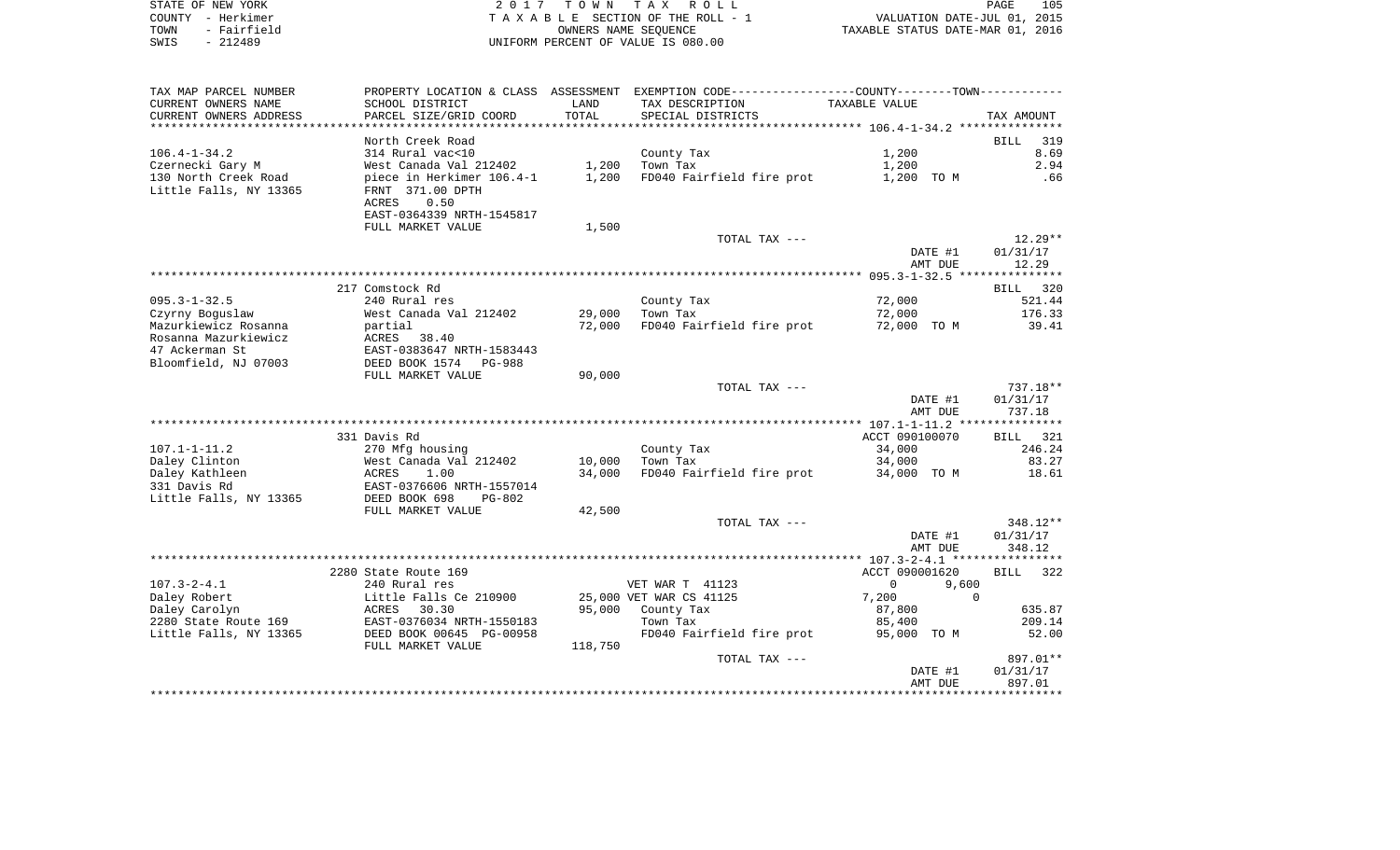| STATE OF NEW YORK   | 2017 TOWN TAX ROLL                 | 106<br>PAGE                      |
|---------------------|------------------------------------|----------------------------------|
| COUNTY - Herkimer   | TAXABLE SECTION OF THE ROLL - 1    | VALUATION DATE-JUL 01, 2015      |
| - Fairfield<br>TOWN | OWNERS NAME SEOUENCE               | TAXABLE STATUS DATE-MAR 01, 2016 |
| $-212489$<br>SWIS   | UNIFORM PERCENT OF VALUE IS 080.00 |                                  |

| TAX MAP PARCEL NUMBER    | PROPERTY LOCATION & CLASS ASSESSMENT                |         | EXEMPTION CODE-----------------COUNTY-------TOWN----------- |                    |                    |
|--------------------------|-----------------------------------------------------|---------|-------------------------------------------------------------|--------------------|--------------------|
| CURRENT OWNERS NAME      | SCHOOL DISTRICT                                     | LAND    | TAX DESCRIPTION                                             | TAXABLE VALUE      |                    |
| CURRENT OWNERS ADDRESS   | PARCEL SIZE/GRID COORD                              | TOTAL   | SPECIAL DISTRICTS                                           |                    | TAX AMOUNT         |
| ***********************  |                                                     |         |                                                             |                    |                    |
|                          | 138 Comstock Rd                                     |         |                                                             | ACCT 090100049     | <b>BILL</b><br>323 |
| $095.4 - 1 - 15$         | 210 1 Family Res                                    |         | County Tax                                                  | 65,000             | 470.75             |
| Davies Carl F III        | West Canada Val 212402                              | 10,000  | Town Tax                                                    | 65,000             | 159.18             |
| 138 Comstock Rd          | ACRES<br>1.00 BANK<br>135                           | 65,000  | FD040 Fairfield fire prot                                   | 65,000 TO M        | 35.58              |
| Newport, NY 13416        | EAST-0390517 NRTH-1576724                           |         |                                                             |                    |                    |
|                          | DEED BOOK 946<br><b>PG-553</b><br>FULL MARKET VALUE | 81,250  |                                                             |                    |                    |
|                          |                                                     |         | TOTAL TAX ---                                               |                    | 665.51**           |
|                          |                                                     |         |                                                             | DATE #1            | 01/31/17           |
|                          |                                                     |         |                                                             | AMT DUE            | 665.51             |
|                          |                                                     |         |                                                             |                    |                    |
|                          | State Route 29                                      |         |                                                             | ACCT 090087059     | BILL 324           |
| $101.4 - 5 - 2$          | 322 Rural vac>10                                    |         | County Tax                                                  | 15,000             | 108.63             |
| Davis Gloria             | West Canada Val 212402                              | 15,000  | Town Tax                                                    | 15,000             | 36.73              |
| 56 Patton Ave            | ACRES<br>14.80                                      | 15,000  | FD040 Fairfield fire prot                                   | 15,000 TO M        | 8.21               |
| Wyandanch, NY 11798-4210 | EAST-0386450 NRTH-1567372                           |         |                                                             |                    |                    |
|                          | DEED BOOK 861<br>$PG-255$                           |         |                                                             |                    |                    |
|                          | FULL MARKET VALUE                                   | 18,750  |                                                             |                    |                    |
|                          |                                                     |         | TOTAL TAX ---                                               |                    | $153.57**$         |
|                          |                                                     |         |                                                             | DATE #1<br>AMT DUE | 01/31/17<br>153.57 |
|                          |                                                     |         |                                                             |                    |                    |
|                          | 677 West End Rd                                     |         |                                                             | ACCT 090089104     | BILL<br>325        |
| $106.2 - 3 - 16$         | 210 1 Family Res                                    |         | County Tax                                                  | 180,000            | 1,303.61           |
| DAVIS JESSE L JR.        | West Canada Val 212402                              | 12,000  | Town Tax                                                    | 180,000            | 440.82             |
| DAVIS JOANNE E           | Combined With 106.2-2-17                            | 180,000 | FD040 Fairfield fire prot                                   | 180,000 TO M       | 98.52              |
| 677 WEST END Rd          | 3.60<br>ACRES                                       |         |                                                             |                    |                    |
| LITTLE FALLS, NY 13365   | EAST-0367546 NRTH-1552386                           |         |                                                             |                    |                    |
|                          | DEED BOOK 912<br>$PG-71$                            |         |                                                             |                    |                    |
|                          | FULL MARKET VALUE                                   | 225,000 |                                                             |                    |                    |
|                          |                                                     |         | TOTAL TAX ---                                               |                    | 1,842.95**         |
|                          |                                                     |         |                                                             | DATE #1            | 01/31/17           |
|                          |                                                     |         |                                                             | AMT DUE            | 1,842.95           |
|                          | 301 Davis Rd                                        |         |                                                             | ACCT 090100022     | BILL 326           |
| $107.1 - 1 - 9$          | 210 1 Family Res                                    |         | County Tax                                                  | 55,000             | 398.33             |
| Davis Noreen A           | West Canada Val 212402                              | 10,000  | Town Tax                                                    | 55,000             | 134.69             |
| 836 24th Ave             | Doublewide                                          | 55,000  | School Relevy                                               |                    | 1,373.54           |
| Vero Beach, FL 32960     | ACRES<br>1.00                                       |         | FD040 Fairfield fire prot                                   | 55,000 TO M        | 30.10              |
|                          | EAST-0375752 NRTH-1556900                           |         |                                                             |                    |                    |
|                          | DEED BOOK 00623 PG-00350                            |         |                                                             |                    |                    |
|                          | FULL MARKET VALUE                                   | 68,750  |                                                             |                    |                    |
|                          |                                                     |         | TOTAL TAX ---                                               |                    | $1,936.66**$       |
|                          |                                                     |         |                                                             | DATE #1            | 01/31/17           |
|                          |                                                     |         |                                                             | AMT DUE            | 1,936.66           |
|                          |                                                     |         |                                                             |                    |                    |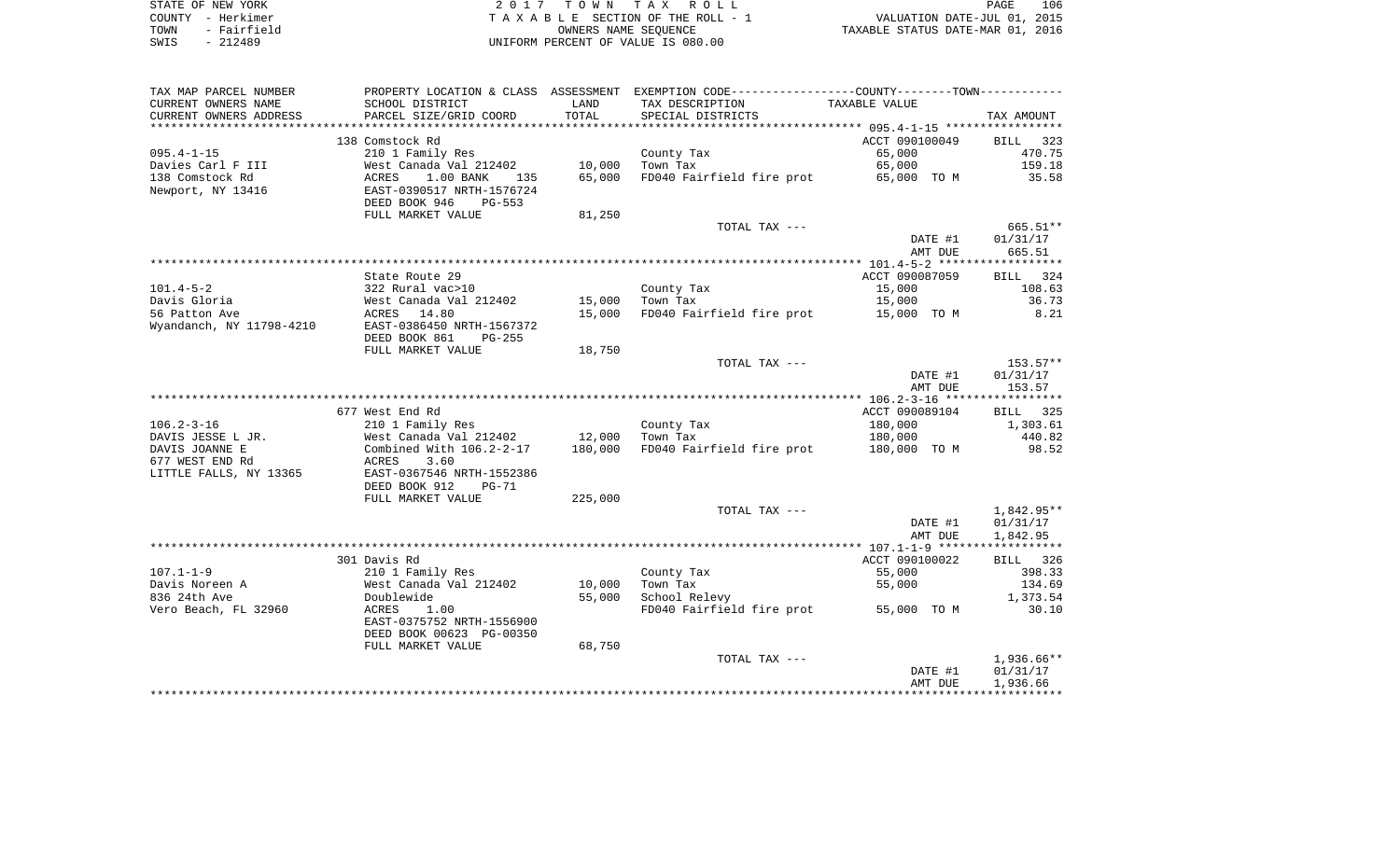| STATE OF NEW YORK   | 2017 TOWN TAX ROLL                 | 107<br>PAGE                      |
|---------------------|------------------------------------|----------------------------------|
| COUNTY - Herkimer   | TAXABLE SECTION OF THE ROLL - 1    | VALUATION DATE-JUL 01, 2015      |
| TOWN<br>- Fairfield | OWNERS NAME SEOUENCE               | TAXABLE STATUS DATE-MAR 01, 2016 |
| SWIS<br>- 212489    | UNIFORM PERCENT OF VALUE IS 080.00 |                                  |
|                     |                                    |                                  |

| TAX MAP PARCEL NUMBER     | PROPERTY LOCATION & CLASS ASSESSMENT               |         | EXEMPTION CODE-----------------COUNTY-------TOWN----------- |                  |              |
|---------------------------|----------------------------------------------------|---------|-------------------------------------------------------------|------------------|--------------|
| CURRENT OWNERS NAME       | SCHOOL DISTRICT                                    | LAND    | TAX DESCRIPTION                                             | TAXABLE VALUE    |              |
| CURRENT OWNERS ADDRESS    | PARCEL SIZE/GRID COORD                             | TOTAL   | SPECIAL DISTRICTS                                           |                  | TAX AMOUNT   |
|                           |                                                    |         |                                                             |                  |              |
|                           | 629 Stahl Rd                                       |         |                                                             | ACCT 090010108   | BILL 327     |
| $107.2 - 1 - 19.9$        | 270 Mfg housing                                    |         | County Tax                                                  | 32,500           | 235.37       |
| Davis Richard K           | West Canada Val 212402                             |         | 9,500 Town Tax                                              | 32,500           | 79.59        |
| Davis Carry-Lynn T        | INCLUDES 107.2-1-19.6                              | 32,500  | FD040 Fairfield fire prot 32,500 TO M                       |                  | 17.79        |
| 573 Stahl Rd              | FRNT 434.00 DPTH                                   |         |                                                             |                  |              |
| Little Falls, NY 13365    | ACRES<br>9.50                                      |         |                                                             |                  |              |
|                           | EAST-0388799 NRTH-1555053                          |         |                                                             |                  |              |
|                           | DEED BOOK 1163<br>PG-67                            |         |                                                             |                  |              |
|                           |                                                    |         |                                                             |                  |              |
|                           | FULL MARKET VALUE                                  | 40,625  |                                                             |                  |              |
|                           |                                                    |         | TOTAL TAX ---                                               |                  | 332.75**     |
|                           |                                                    |         |                                                             | DATE #1          | 01/31/17     |
|                           |                                                    |         |                                                             | AMT DUE          | 332.75       |
|                           |                                                    |         |                                                             |                  |              |
|                           | 573 Stahl Rd                                       |         |                                                             | ACCT 090009900   | BILL 328     |
| $107.2 - 1 - 26$          | 120 Field crops                                    |         | AG MKTS<br>41730                                            | 22,102<br>22,102 |              |
| Davis Richard K           | West Canada Val 212402<br>Includes 107.2-1-27 & 29 |         | 84,000 AGRIC 10 Y 42100                                     | 4,000<br>4,000   |              |
| Davis Carry-Lynn T        |                                                    |         | 172,000 County Tax                                          | 145,898          | 1,056.63     |
| 573 Stahl Rd              | ACRES 140.10                                       |         | Town Tax                                                    | 145,898          | 357.30       |
| Little Falls, NY 13365    | EAST-0390025 NRTH-1554483                          |         | FD040 Fairfield fire prot 172,000 TO M                      |                  | 94.14        |
|                           | DEED BOOK 1163 PG-74                               |         |                                                             |                  |              |
| MAY BE SUBJECT TO PAYMENT | FULL MARKET VALUE                                  | 215,000 |                                                             |                  |              |
| UNDER AGDIST LAW TIL 2023 |                                                    |         |                                                             |                  |              |
|                           |                                                    |         | TOTAL TAX ---                                               |                  | $1,508.07**$ |
|                           |                                                    |         |                                                             | DATE #1          | 01/31/17     |
|                           |                                                    |         |                                                             | AMT DUE          | 1,508.07     |
|                           |                                                    |         |                                                             |                  |              |
|                           | Castle Rd                                          |         |                                                             | ACCT 090006330   | BILL 329     |
| $094.4 - 1 - 5$           | 312 Vac w/imprv                                    |         | County Tax                                                  | 40,000           | 289.69       |
| Davis Timothy             | West Canada Val 212402<br>ACRES 13.80              | 16,000  | Town Tax                                                    | 40,000           | 97.96        |
| 173 South St              |                                                    | 40,000  | FD040 Fairfield fire prot 40,000 TO M                       |                  | 21.89        |
| Upton, MA 01568           | EAST-0362995 NRTH-1577804                          |         |                                                             |                  |              |
|                           | DEED BOOK 1256<br>PG-758                           |         |                                                             |                  |              |
|                           | FULL MARKET VALUE                                  | 50,000  |                                                             |                  |              |
|                           |                                                    |         | TOTAL TAX ---                                               |                  | 409.54**     |
|                           |                                                    |         |                                                             |                  | 01/31/17     |
|                           |                                                    |         |                                                             | DATE #1          |              |
|                           |                                                    |         |                                                             | AMT DUE          | 409.54       |
|                           |                                                    |         |                                                             |                  |              |
|                           | 618 Parkhurst Rd                                   |         |                                                             |                  | BILL 330     |
| $101.3 - 1 - 12.3$        | 210 1 Family Res                                   |         | County Tax                                                  | 58,000           | 420.05       |
| Dawson David              | West Canada Val 212402                             | 10,000  | Town Tax                                                    | 58,000           | 142.04       |
| Dawson Eileen             | nese canada                                        | 58,000  | School Relevy                                               |                  | 1,448.45     |
| 618 Parkhurst Rd          | ACRES<br>1.00                                      |         | FD040 Fairfield fire prot 58,000 TO M                       |                  | 31.75        |
| Little Falls, NY 13365    | EAST-0376894 NRTH-1563853                          |         |                                                             |                  |              |
|                           | DEED BOOK 804<br>PG-592                            |         |                                                             |                  |              |
|                           | FULL MARKET VALUE                                  | 72,500  |                                                             |                  |              |
|                           |                                                    |         | TOTAL TAX ---                                               |                  | $2,042.29**$ |
|                           |                                                    |         |                                                             | DATE #1          | 01/31/17     |
|                           |                                                    |         |                                                             | AMT DUE          | 2,042.29     |
|                           |                                                    |         |                                                             |                  |              |
|                           |                                                    |         |                                                             |                  |              |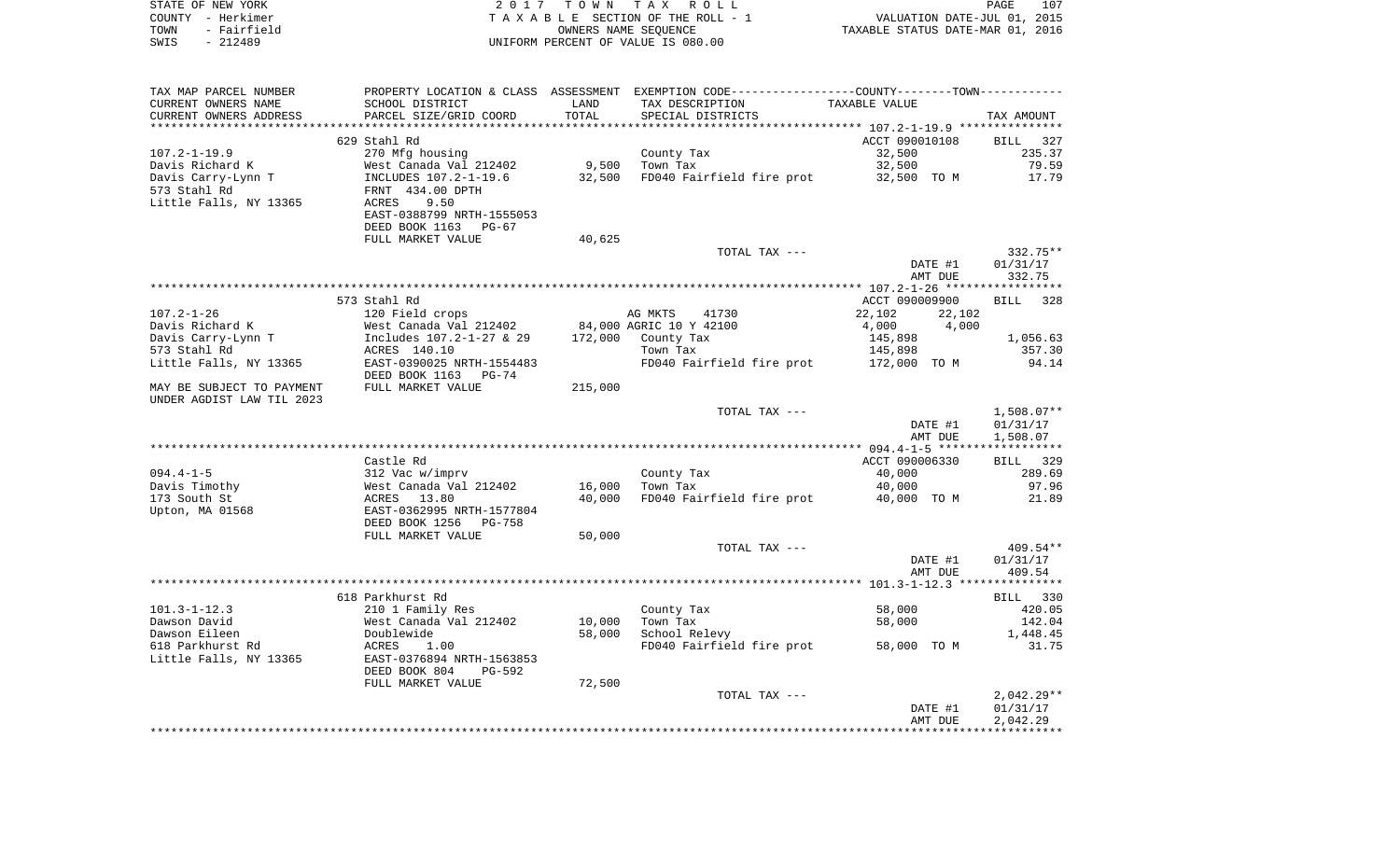| STATE OF NEW YORK   | 2017 TOWN TAX ROLL                 | 108<br>PAGE                      |
|---------------------|------------------------------------|----------------------------------|
| COUNTY – Herkimer   | TAXABLE SECTION OF THE ROLL - 1    | VALUATION DATE-JUL 01, 2015      |
| - Fairfield<br>TOWN | OWNERS NAME SEOUENCE               | TAXABLE STATUS DATE-MAR 01, 2016 |
| $-212489$<br>SWIS   | UNIFORM PERCENT OF VALUE IS 080.00 |                                  |

| TAX MAP PARCEL NUMBER<br>CURRENT OWNERS NAME | PROPERTY LOCATION & CLASS ASSESSMENT<br>SCHOOL DISTRICT                       | LAND        | EXEMPTION CODE-----------------COUNTY-------TOWN-----------<br>TAX DESCRIPTION | TAXABLE VALUE            |                    |
|----------------------------------------------|-------------------------------------------------------------------------------|-------------|--------------------------------------------------------------------------------|--------------------------|--------------------|
| CURRENT OWNERS ADDRESS<br>****************** | PARCEL SIZE/GRID COORD                                                        | TOTAL       | SPECIAL DISTRICTS                                                              |                          | TAX AMOUNT         |
|                                              |                                                                               | *********** |                                                                                |                          |                    |
|                                              | off Parkhurst Rd                                                              |             |                                                                                |                          | 331<br><b>BILL</b> |
| $101.3 - 1 - 12.4$<br>Dawson David           | 323 Vacant rural                                                              | 500         | County Tax<br>Town Tax                                                         | 500<br>500               | 3.62<br>1.22       |
| 618 Parkhurst Rd                             | West Canada Val 212402<br>1.00<br>ACRES                                       | 500         | School Relevy                                                                  |                          | 12.49              |
| Little Falls, NY 13365                       | EAST-0376938 NRTH-1563668<br>DEED BOOK 1600<br><b>PG-517</b>                  |             |                                                                                |                          |                    |
|                                              | FULL MARKET VALUE                                                             | 625         |                                                                                |                          |                    |
|                                              |                                                                               |             | TOTAL TAX ---                                                                  |                          | $17.33**$          |
|                                              |                                                                               |             |                                                                                | DATE #1                  | 01/31/17           |
|                                              |                                                                               |             |                                                                                | AMT DUE                  | 17.33              |
|                                              |                                                                               |             |                                                                                |                          |                    |
|                                              | 1771 Castle Rd                                                                |             |                                                                                | ACCT 090007980           | 332<br>BILL        |
| $095.3 - 1 - 6$                              | 210 1 Family Res                                                              |             | County Tax                                                                     | 70,000                   | 506.96             |
| Dawson Susan                                 | West Canada Val 212402                                                        | 11,000      | Town Tax                                                                       | 70,000                   | 171.43             |
| 1771 Castle Rd                               | 2.00<br><b>ACRES</b>                                                          | 70,000      | FD040 Fairfield fire prot                                                      | 70,000 TO M              | 38.31              |
| Newport, NY 13416                            | EAST-0374659 NRTH-1580340<br>DEED BOOK 704<br>$PG-435$                        |             |                                                                                |                          |                    |
|                                              | FULL MARKET VALUE                                                             | 87,500      |                                                                                |                          |                    |
|                                              |                                                                               |             | TOTAL TAX ---                                                                  |                          | $716.70**$         |
|                                              |                                                                               |             |                                                                                | DATE #1                  | 01/31/17           |
|                                              |                                                                               |             |                                                                                | AMT DUE                  | 716.70             |
|                                              |                                                                               |             | **********************************                                             | $* 101.1 - 2 - 9.1$ **** |                    |
|                                              | 162 Teall Rd                                                                  |             |                                                                                | ACCT 090006360           | 333<br>BILL        |
| $101.1 - 2 - 9.1$                            | 210 1 Family Res                                                              |             | County Tax                                                                     | 120,000                  | 869.07             |
| Day Glenn P                                  | West Canada Val 212402                                                        | 11,500      | Town Tax                                                                       | 120,000                  | 293.88             |
| Day Florinda                                 | FRNT 283.00 DPTH                                                              | 120,000     | School Relevy                                                                  |                          | 2,996.78           |
| 30 Maple Ave                                 | 15.60<br>ACRES                                                                |             | FD040 Fairfield fire prot                                                      | 120,000 TO M             | 65.68              |
| Tarrytown, NY 10591                          | EAST-0382713 NRTH-1571749                                                     |             |                                                                                |                          |                    |
|                                              | DEED BOOK 1295<br>PG-958                                                      |             |                                                                                |                          |                    |
| PRIOR OWNER ON 3/01/2016<br>Day Glenn P      | FULL MARKET VALUE                                                             | 150,000     |                                                                                |                          |                    |
|                                              |                                                                               |             | TOTAL TAX ---                                                                  |                          | 4,225.41**         |
|                                              |                                                                               |             |                                                                                | DATE #1                  | 01/31/17           |
|                                              |                                                                               |             |                                                                                | AMT DUE                  | 4,225.41           |
|                                              |                                                                               |             |                                                                                |                          | ***********        |
|                                              | Casler Rd                                                                     |             |                                                                                | ACCT 090009240           | 334<br>BILL        |
| $101.3 - 3 - 11$                             | 314 Rural vac<10                                                              |             | County Tax                                                                     | 10,000                   | 72.42              |
| De Palo Rocco L                              | West Canada Val 212402                                                        | 10,000      | Town Tax                                                                       | 10,000                   | 24.49              |
| De Palo Carol A                              | Lot#11                                                                        | 10,000      | School Relevy                                                                  |                          | 249.74             |
| 47 Beaver Hill Rd<br>Elmsford, NY 10523      | ACRES<br>6.59<br>EAST-0376178 NRTH-1561557<br>DEED BOOK 1251<br><b>PG-313</b> |             | FD040 Fairfield fire prot                                                      | 10,000 TO M              | 5.47               |
|                                              | FULL MARKET VALUE                                                             | 12,500      |                                                                                |                          |                    |
|                                              |                                                                               |             | TOTAL TAX ---                                                                  |                          | $352.12**$         |
|                                              |                                                                               |             |                                                                                | DATE #1                  | 01/31/17           |
|                                              |                                                                               |             |                                                                                | AMT DUE                  | 352.12             |
|                                              |                                                                               |             |                                                                                |                          |                    |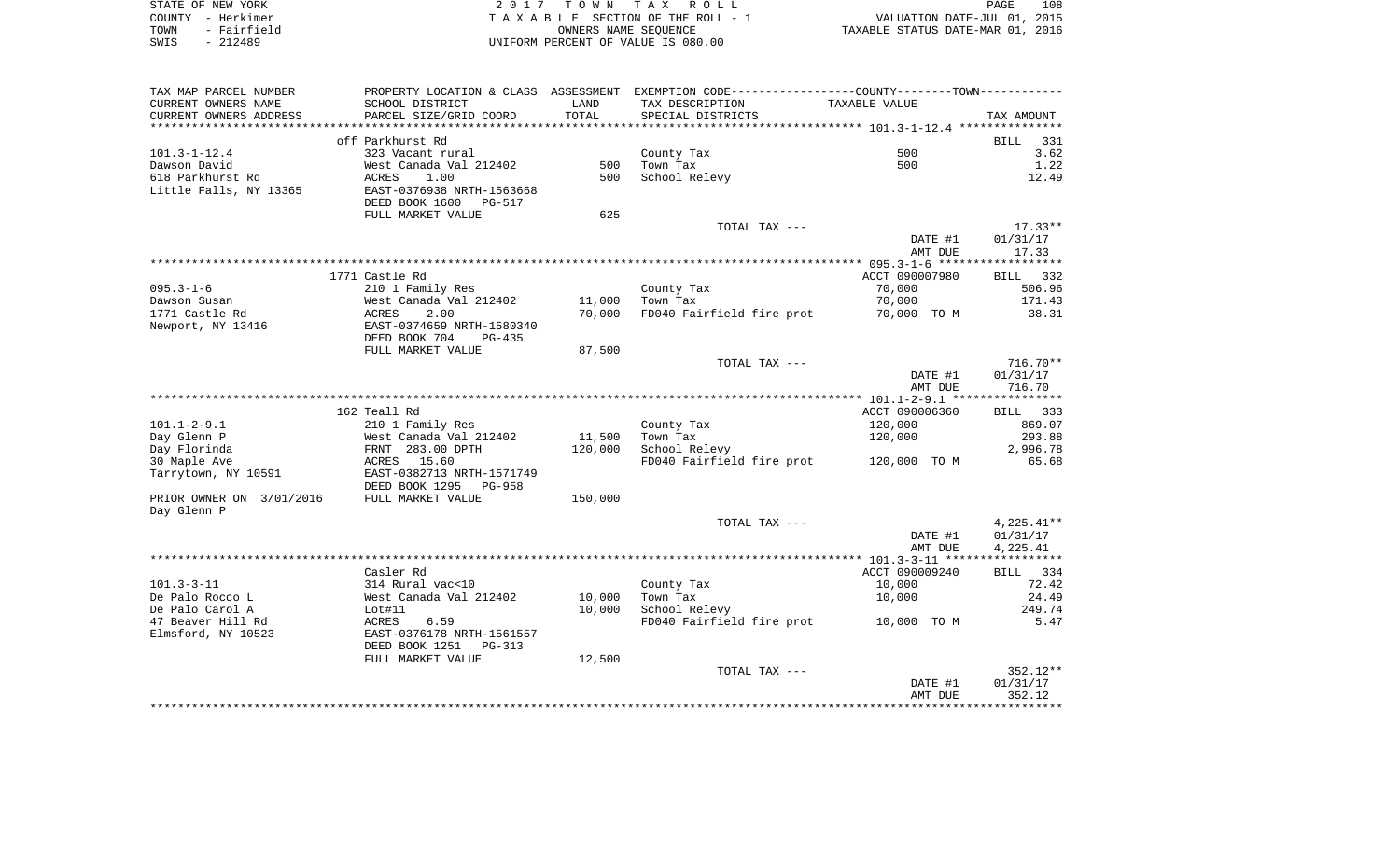| STATE OF NEW YORK   | 2017 TOWN TAX ROLL                 | 109<br>PAGE                      |
|---------------------|------------------------------------|----------------------------------|
| COUNTY - Herkimer   | TAXABLE SECTION OF THE ROLL - 1    | VALUATION DATE-JUL 01, 2015      |
| - Fairfield<br>TOWN | OWNERS NAME SEOUENCE               | TAXABLE STATUS DATE-MAR 01, 2016 |
| $-212489$<br>SWIS   | UNIFORM PERCENT OF VALUE IS 080.00 |                                  |

| TAX MAP PARCEL NUMBER  |                                           |         | PROPERTY LOCATION & CLASS ASSESSMENT EXEMPTION CODE----------------COUNTY--------TOWN---------- |                |                    |
|------------------------|-------------------------------------------|---------|-------------------------------------------------------------------------------------------------|----------------|--------------------|
| CURRENT OWNERS NAME    | SCHOOL DISTRICT                           | LAND    | TAX DESCRIPTION                                                                                 | TAXABLE VALUE  |                    |
| CURRENT OWNERS ADDRESS | PARCEL SIZE/GRID COORD                    | TOTAL   | SPECIAL DISTRICTS                                                                               |                | TAX AMOUNT         |
|                        |                                           |         |                                                                                                 |                |                    |
|                        | 207 Platform Rd                           |         |                                                                                                 | ACCT 090090000 | 335<br>BILL        |
| $100.2 - 1 - 2.1$      | 210 1 Family Res                          |         | County Tax                                                                                      | 90,500         | 655.43             |
| Dedicke John           | West Canada Val 212402                    | 10,000  | Town Tax                                                                                        | 90,500         | 221.63             |
| Dedicke Mary Lee M     | 1.00 BANK<br>ACRES<br>135                 | 90,500  | FD040 Fairfield fire prot                                                                       | 90,500 TO M    | 49.53              |
| 207 Platform Rd        | EAST-0364206 NRTH-1576660                 |         |                                                                                                 |                |                    |
| Newport, NY 13416      | DEED BOOK 849<br>$PG-679$                 |         |                                                                                                 |                |                    |
|                        | FULL MARKET VALUE                         | 113,125 |                                                                                                 |                |                    |
|                        |                                           |         | TOTAL TAX ---                                                                                   |                | $926.59**$         |
|                        |                                           |         |                                                                                                 | DATE #1        | 01/31/17           |
|                        |                                           |         |                                                                                                 | AMT DUE        | 926.59             |
|                        |                                           |         |                                                                                                 |                |                    |
|                        | Platform Rd                               |         |                                                                                                 | ACCT 090087061 | BILL 336           |
| $100.2 - 1 - 2.2$      | 314 Rural vac<10                          |         | County Tax                                                                                      | 5,000          | 36.21              |
| Dedicke John           | West Canada Val 212402                    | 5,000   | Town Tax                                                                                        | 5,000          | 12.24              |
| Dedicke Mary           | 1.00<br>ACRES                             | 5,000   | FD040 Fairfield fire prot                                                                       | 5,000 TO M     | 2.74               |
| 207 Platform Rd        | EAST-0364429 NRTH-1576650                 |         |                                                                                                 |                |                    |
| Newport, NY 13416      | DEED BOOK 735<br>PG-267                   |         |                                                                                                 |                |                    |
|                        | FULL MARKET VALUE                         | 6,250   |                                                                                                 |                |                    |
|                        |                                           |         | TOTAL TAX ---                                                                                   |                | $51.19**$          |
|                        |                                           |         |                                                                                                 | DATE #1        | 01/31/17           |
|                        |                                           |         |                                                                                                 | AMT DUE        | 51.19              |
|                        | 836 West End Rd                           |         |                                                                                                 |                |                    |
| $106.2 - 4 - 1$        |                                           |         |                                                                                                 | 25,000         | BILL 337<br>181.06 |
| Degouff Philip J       | 312 Vac w/imprv<br>West Canada Val 212402 | 10,000  | County Tax<br>Town Tax                                                                          | 25,000         | 61.22              |
| 766 Shells Bush Rd     | ACRES<br>4.50                             | 25,000  | School Relevy                                                                                   |                | 624.35             |
| Herkimer, NY 13350     | EAST-0370035 NRTH-1554181                 |         | FD040 Fairfield fire prot                                                                       | 25,000 TO M    | 13.68              |
|                        | DEED BOOK 788<br>$PG-18$                  |         |                                                                                                 |                |                    |
|                        | FULL MARKET VALUE                         | 31,250  |                                                                                                 |                |                    |
|                        |                                           |         | TOTAL TAX ---                                                                                   |                | 880.31**           |
|                        |                                           |         |                                                                                                 | DATE #1        | 01/31/17           |
|                        |                                           |         |                                                                                                 | AMT DUE        | 880.31             |
|                        |                                           |         |                                                                                                 |                |                    |
|                        | 707 West End Rd                           |         |                                                                                                 | ACCT 090001290 | BILL 338           |
| $106.2 - 3 - 14$       | 210 1 Family Res                          |         | County Tax                                                                                      | 135,000        | 977.71             |
| Dekalb Francis L       | West Canada Val 212402                    | 12,000  | Town Tax                                                                                        | 135,000        | 330.61             |
| Dekalb Kathleen A      | ACRES<br>4.00 BANK<br>135                 | 135,000 | FD040 Fairfield fire prot                                                                       | 135,000 TO M   | 73.89              |
| 707 West End Rd        | EAST-0367824 NRTH-1552669                 |         |                                                                                                 |                |                    |
| Little Falls, NY 13365 | DEED BOOK 856<br>$PG-459$                 |         |                                                                                                 |                |                    |
|                        | FULL MARKET VALUE                         | 168,750 |                                                                                                 |                |                    |
|                        |                                           |         | TOTAL TAX ---                                                                                   |                | $1,382.21**$       |
|                        |                                           |         |                                                                                                 | DATE #1        | 01/31/17           |
|                        |                                           |         |                                                                                                 | AMT DUE        | 1,382.21           |
|                        |                                           |         |                                                                                                 |                |                    |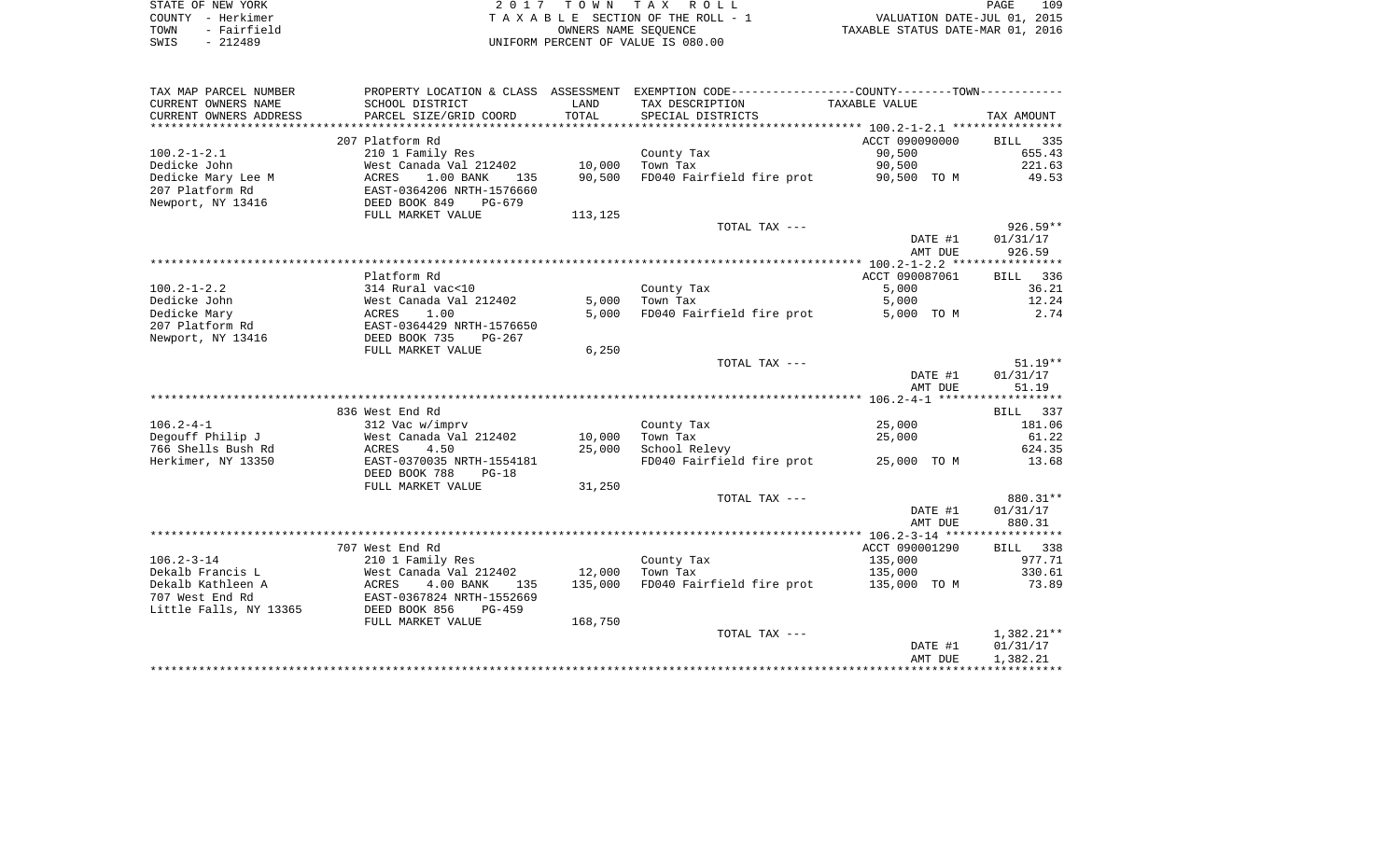| STATE OF NEW YORK |  |             |  |
|-------------------|--|-------------|--|
| COUNTY - Herkimer |  |             |  |
| TOWN              |  | - Fairfield |  |
| SWTS              |  | $-212489$   |  |

2017 TOWN TAX ROLL TA X A B L E SECTION OF THE ROLL - 1 TOWN - Fairfield OWNERS NAME SEQUENCE TAXABLE STATUS DATE-MAR 01, 2016 SWIS - 212489 UNIFORM PERCENT OF VALUE IS 080.00

| TAX MAP PARCEL NUMBER<br>CURRENT OWNERS NAME     | PROPERTY LOCATION & CLASS ASSESSMENT<br>SCHOOL DISTRICT     | LAND   | EXEMPTION CODE-----------------COUNTY-------TOWN-----------<br>TAX DESCRIPTION | TAXABLE VALUE      |                    |
|--------------------------------------------------|-------------------------------------------------------------|--------|--------------------------------------------------------------------------------|--------------------|--------------------|
| CURRENT OWNERS ADDRESS<br>********************** | PARCEL SIZE/GRID COORD                                      | TOTAL  | SPECIAL DISTRICTS                                                              |                    | TAX AMOUNT         |
|                                                  | Castle Rd                                                   |        |                                                                                |                    | 339<br>BILL        |
| $101.4 - 3 - 16$                                 | 322 Rural vac>10                                            |        | County Tax                                                                     | 15,000             | 108.63             |
| Deluca Anthony                                   | West Canada Val 212402                                      | 15,000 | Town Tax                                                                       | 15,000             | 36.73              |
| Deluca Mary                                      | 14.70<br>ACRES                                              | 15,000 | FD040 Fairfield fire prot                                                      | 15,000 TO M        | 8.21               |
| 875 Skinner St<br>Little Falls, NY 13365         | EAST-0389855 NRTH-1565643<br>DEED BOOK 801<br>$PG-200$      |        |                                                                                |                    |                    |
|                                                  | FULL MARKET VALUE                                           | 18,750 |                                                                                |                    |                    |
|                                                  |                                                             |        | TOTAL TAX ---                                                                  |                    | $153.57**$         |
|                                                  |                                                             |        |                                                                                | DATE #1<br>AMT DUE | 01/31/17<br>153.57 |
|                                                  |                                                             |        |                                                                                |                    |                    |
|                                                  | Castle Rd                                                   |        |                                                                                |                    | 340<br>BILL        |
| $101.4 - 7 - 5$                                  | 322 Rural vac>10                                            |        | County Tax                                                                     | 13,000             | 94.15              |
| Denapole Joseph                                  | West Canada Val 212402                                      | 13,000 | Town Tax                                                                       | 13,000             | 31.84              |
| PO Box 92<br>Middleville, NY 13406               | ACRES 10.40<br>EAST-0389452 NRTH-1563251                    | 13,000 | FD040 Fairfield fire prot                                                      | 13,000 TO M        | 7.12               |
|                                                  | DEED BOOK 1471 PG-337                                       |        |                                                                                |                    |                    |
|                                                  | FULL MARKET VALUE                                           | 16,250 |                                                                                |                    |                    |
|                                                  |                                                             |        | TOTAL TAX ---                                                                  |                    | 133.11**           |
|                                                  |                                                             |        |                                                                                | DATE #1            | 01/31/17           |
|                                                  |                                                             |        |                                                                                | AMT DUE            | 133.11             |
|                                                  |                                                             |        |                                                                                |                    |                    |
|                                                  | Casler Rd                                                   |        |                                                                                | ACCT 090009240     | BILL<br>341        |
| $101.3 - 3 - 10$                                 | 314 Rural vac<10                                            |        | County Tax                                                                     | 10,000             | 72.42              |
| DePalo Rocco L                                   | West Canada Val 212402                                      | 10,000 | Town Tax                                                                       | 10,000             | 24.49              |
| Depalo Carol A                                   | Lot#10                                                      | 10,000 | School Relevy                                                                  |                    | 249.74             |
| 47 Beaver Hill Rd<br>Elmsford, NY 10523          | ACRES<br>5.06<br>EAST-0375841 NRTH-1561623                  |        | FD040 Fairfield fire prot                                                      | 10,000 TO M        | 5.47               |
|                                                  | DEED BOOK 1275<br>PG-572<br>FULL MARKET VALUE               | 12,500 |                                                                                |                    |                    |
|                                                  |                                                             |        | TOTAL TAX ---                                                                  |                    | $352.12**$         |
|                                                  |                                                             |        |                                                                                | DATE #1            | 01/31/17           |
|                                                  |                                                             |        |                                                                                | AMT DUE            | 352.12             |
|                                                  |                                                             |        |                                                                                |                    |                    |
|                                                  | 1398 Hardscrabble Rd                                        |        |                                                                                |                    | BILL<br>342        |
| $101.1 - 2 - 7.1$                                | 240 Rural res                                               |        | County Tax                                                                     | 79,000             | 572.14             |
| Depew Vincent                                    | West Canada Val 212402                                      | 21,000 | Town Tax                                                                       | 79,000             | 193.47             |
| Depew Cynthia M                                  | FRNT 1503.00 DPTH                                           | 79,000 | FD040 Fairfield fire prot                                                      | 79,000 TO M        | 43.24              |
| 1398 Hardscrabble Rd                             | ACRES 11.20                                                 |        |                                                                                |                    |                    |
| Middleville, NY 13406                            | EAST-0381654 NRTH-1571787<br>DEED BOOK 927<br><b>PG-601</b> |        |                                                                                |                    |                    |
|                                                  | FULL MARKET VALUE                                           | 98,750 |                                                                                |                    |                    |
|                                                  |                                                             |        | TOTAL TAX ---                                                                  |                    | 808.85**           |
|                                                  |                                                             |        |                                                                                | DATE #1<br>AMT DUE | 01/31/17<br>808.85 |
|                                                  |                                                             |        |                                                                                |                    |                    |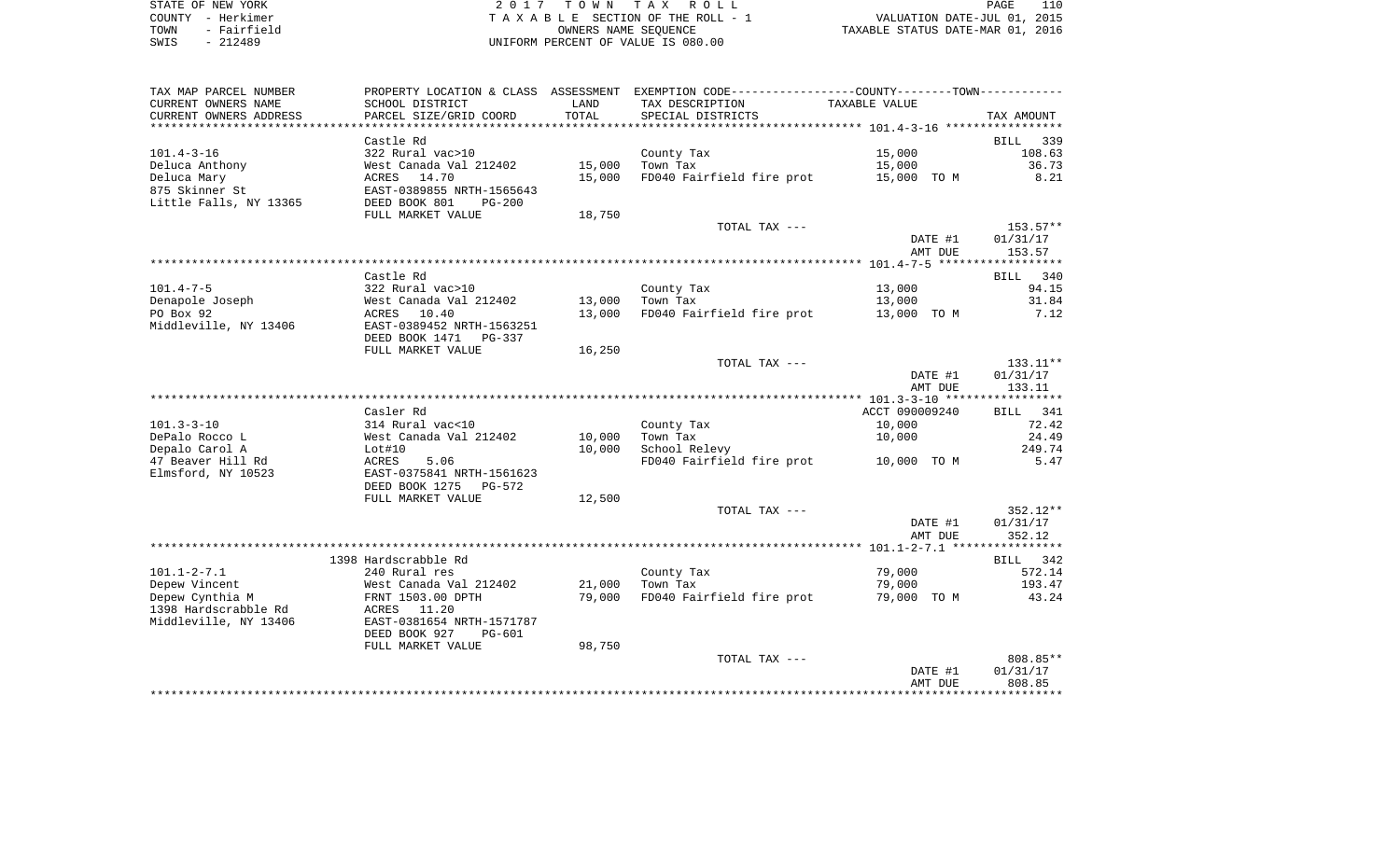| STATE OF NEW YORK   | 2017 TOWN TAX ROLL                 | PAGE                             |
|---------------------|------------------------------------|----------------------------------|
| COUNTY – Herkimer   | TAXABLE SECTION OF THE ROLL - 1    | VALUATION DATE-JUL 01, 2015      |
| - Fairfield<br>TOWN | OWNERS NAME SEOUENCE               | TAXABLE STATUS DATE-MAR 01, 2016 |
| SWIS<br>- 212489    | UNIFORM PERCENT OF VALUE IS 080.00 |                                  |

| TAX MAP PARCEL NUMBER     |                                                 |         | PROPERTY LOCATION & CLASS ASSESSMENT EXEMPTION CODE---------------COUNTY-------TOWN---------- |                  |                    |
|---------------------------|-------------------------------------------------|---------|-----------------------------------------------------------------------------------------------|------------------|--------------------|
| CURRENT OWNERS NAME       | SCHOOL DISTRICT                                 | LAND    | TAX DESCRIPTION                                                                               | TAXABLE VALUE    |                    |
| CURRENT OWNERS ADDRESS    | PARCEL SIZE/GRID COORD                          | TOTAL   | SPECIAL DISTRICTS                                                                             |                  | TAX AMOUNT         |
| ***********************   |                                                 |         |                                                                                               |                  |                    |
|                           | 2949 State Route 169                            |         |                                                                                               | ACCT 090010110   | <b>BILL</b><br>343 |
| $100.4 - 1 - 29$          | 112 Dairy farm                                  |         | AG MKTS L 41720                                                                               | 46,908<br>46,908 |                    |
| Detwiler Gerald L         | West Canada Val 212402                          |         | 140,000 AGRIC 10 Y 42100                                                                      | 10,000<br>10,000 |                    |
| Detwiler Janet M          | ACRES 255.50                                    | 240,000 | County Tax                                                                                    | 183,092          | 1,326.00           |
| 2949 State Rte. 169       | EAST-0367865 NRTH-1561632                       |         | Town Tax                                                                                      | 183,092          | 448.39             |
| Little Falls, NY 13365    | DEED BOOK 1543<br>$PG-325$<br>FULL MARKET VALUE | 300,000 | FD040 Fairfield fire prot<br>46,908 EX                                                        | 193,092 TO M     | 105.69             |
| MAY BE SUBJECT TO PAYMENT |                                                 |         |                                                                                               |                  |                    |
| UNDER AGDIST LAW TIL 2020 |                                                 |         |                                                                                               |                  |                    |
|                           |                                                 |         | TOTAL TAX ---                                                                                 |                  | 1,880.08**         |
|                           |                                                 |         |                                                                                               | DATE #1          | 01/31/17           |
|                           |                                                 |         |                                                                                               | AMT DUE          | 1,880.08           |
|                           |                                                 |         |                                                                                               |                  |                    |
|                           | 158 Reservoir Rd                                |         |                                                                                               | ACCT 090003690   | BILL 344           |
| $100.2 - 1 - 26.1$        | 240 Rural res                                   |         | County Tax                                                                                    | 170,000          | 1,231.19           |
| Devins Donald             | West Canada Val 212402                          | 21,000  | Town Tax                                                                                      | 170,000          | 416.33             |
| Devins Tammy              | 21.10 BANK<br>ACRES<br>135                      | 170,000 | School Relevy                                                                                 |                  | 3,657.44           |
| 158 Reservoir Rd          | EAST-0368617 NRTH-1570678                       |         | FD040 Fairfield fire prot                                                                     | 170,000 TO M     | 93.05              |
| Newport, NY 13416         | DEED BOOK 728<br>$PG-75$                        |         |                                                                                               |                  |                    |
|                           | FULL MARKET VALUE                               | 212,500 |                                                                                               |                  |                    |
|                           |                                                 |         | TOTAL TAX ---                                                                                 |                  | $5,398.01**$       |
|                           |                                                 |         |                                                                                               | DATE #1          | 01/31/17           |
|                           |                                                 |         |                                                                                               | AMT DUE          | 5,398.01           |
|                           |                                                 |         |                                                                                               |                  |                    |
|                           | Hardscrabble Rd                                 |         |                                                                                               | ACCT 090090004   | BILL 345           |
| $095.3 - 1 - 15$          | 314 Rural vac<10                                |         | County Tax                                                                                    | 8,000            | 57.94              |
| Devito Carl               | West Canada Val 212402                          | 8,000   | Town Tax                                                                                      | 8,000            | 19.59              |
| PO Box 173                | ACRES<br>6.00<br>EAST-0376857 NRTH-1580207      | 8,000   | FD040 Fairfield fire prot                                                                     | 8,000 TO M       | 4.38               |
| Oakdale, NY 11769         | DEED BOOK 00617 PG-00214                        |         |                                                                                               |                  |                    |
|                           | FULL MARKET VALUE                               | 10,000  |                                                                                               |                  |                    |
|                           |                                                 |         | TOTAL TAX ---                                                                                 |                  | $81.91**$          |
|                           |                                                 |         |                                                                                               | DATE #1          | 01/31/17           |
|                           |                                                 |         |                                                                                               | AMT DUE          | 81.91              |
|                           |                                                 |         |                                                                                               |                  |                    |
|                           | 2869 State Route 169                            |         |                                                                                               |                  | BILL<br>346        |
| $106.2 - 1 - 4.2$         | 210 1 Family Res                                |         | County Tax                                                                                    | 170,000          | 1,231.19           |
| Dibble Clifford L         | West Canada Val 212402                          | 12,000  | Town Tax                                                                                      | 170,000          | 416.33             |
| Swank Arlene G            | FRNT 300.00 DPTH                                | 170,000 | FD040 Fairfield fire prot                                                                     | 170,000 TO M     | 93.05              |
| 2869 State Route 169      | 3.40 BANK<br>ACRES<br>023                       |         |                                                                                               |                  |                    |
| Little Falls, NY 13365    | EAST-0371077 NRTH-1560272                       |         |                                                                                               |                  |                    |
|                           | DEED BOOK 897<br>PG-175                         |         |                                                                                               |                  |                    |
|                           | FULL MARKET VALUE                               | 212,500 |                                                                                               |                  |                    |
|                           |                                                 |         | TOTAL TAX ---                                                                                 |                  | $1,740.57**$       |
|                           |                                                 |         |                                                                                               | DATE #1          | 01/31/17           |
|                           |                                                 |         |                                                                                               | AMT DUE          | 1,740.57           |
|                           |                                                 |         |                                                                                               |                  |                    |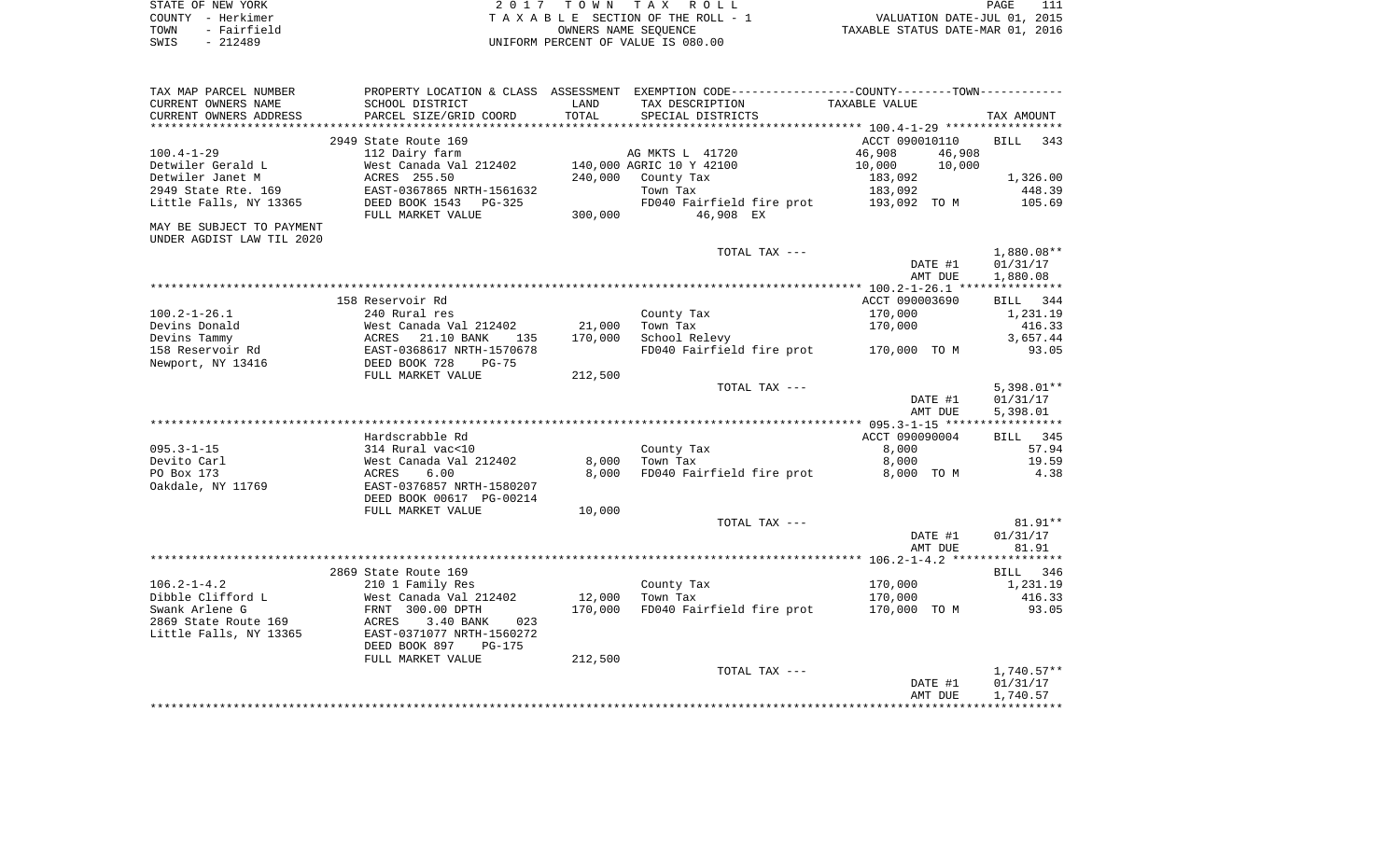| STATE OF NEW YORK   | 2017 TOWN TAX ROLL                 | PAGE                             |
|---------------------|------------------------------------|----------------------------------|
| COUNTY - Herkimer   | TAXABLE SECTION OF THE ROLL - 1    | VALUATION DATE-JUL 01, 2015      |
| - Fairfield<br>TOWN | OWNERS NAME SEOUENCE               | TAXABLE STATUS DATE-MAR 01, 2016 |
| SWIS<br>- 212489    | UNIFORM PERCENT OF VALUE IS 080.00 |                                  |

 $\frac{112}{2015}$ 

| TAX MAP PARCEL NUMBER  |                                 |         | PROPERTY LOCATION & CLASS ASSESSMENT EXEMPTION CODE---------------COUNTY-------TOWN---------- |                |              |
|------------------------|---------------------------------|---------|-----------------------------------------------------------------------------------------------|----------------|--------------|
| CURRENT OWNERS NAME    | SCHOOL DISTRICT                 | LAND    | TAX DESCRIPTION                                                                               | TAXABLE VALUE  |              |
| CURRENT OWNERS ADDRESS | PARCEL SIZE/GRID COORD          | TOTAL   | SPECIAL DISTRICTS                                                                             |                | TAX AMOUNT   |
| ********************   | *****************************   |         |                                                                                               |                |              |
|                        | Parkhurst Road                  |         |                                                                                               |                | BILL<br>347  |
| $101.3 - 1 - 16.2$     | 210 1 Family Res                |         | County Tax                                                                                    | 120,000        | 869.07       |
| Dibble Patrick J       | West Canada Val 212402          | 12,000  | Town Tax                                                                                      | 120,000        | 293.88       |
| Dibble Kathleen A      | FRNT 250.00 DPTH                | 120,000 | FD040 Fairfield fire prot                                                                     | 120,000 TO M   | 65.68        |
| 130 Casler Rd          | 3.00<br>ACRES                   |         |                                                                                               |                |              |
| Little Falls, NY 13365 | EAST-0377356 NRTH-1563443       |         |                                                                                               |                |              |
|                        | DEED BOOK 1116<br>PG-802        |         |                                                                                               |                |              |
|                        | FULL MARKET VALUE               | 150,000 |                                                                                               |                |              |
|                        |                                 |         | TOTAL TAX ---                                                                                 |                | $1,228.63**$ |
|                        |                                 |         |                                                                                               | DATE #1        | 01/31/17     |
|                        |                                 |         |                                                                                               | AMT DUE        | 1,228.63     |
|                        |                                 |         |                                                                                               |                |              |
|                        | Hardscrabble Rd                 |         |                                                                                               | ACCT 090007440 | BILL 348     |
| $101.1 - 1 - 15.1$     | 322 Rural vac>10                |         | County Tax                                                                                    | 48,000         | 347.63       |
| Dibble Thomas A        | West Canada Val 212402          | 48,000  | Town Tax                                                                                      | 48,000         | 117.55       |
| 71 Summit Rd           | 81.60<br>ACRES                  | 48,000  | FD040 Fairfield fire prot                                                                     | 48,000 TO M    | 26.27        |
| Middleville, NY 13406  | EAST-0377673 NRTH-1576025       |         |                                                                                               |                |              |
|                        | DEED BOOK 1522<br>PG-867        |         |                                                                                               |                |              |
|                        | FULL MARKET VALUE               | 60,000  |                                                                                               |                |              |
|                        |                                 |         | TOTAL TAX ---                                                                                 |                | 491.45**     |
|                        |                                 |         |                                                                                               | DATE #1        | 01/31/17     |
|                        |                                 |         |                                                                                               | AMT DUE        | 491.45       |
|                        |                                 |         |                                                                                               |                |              |
|                        | Hardscrabble Rd                 |         |                                                                                               |                | BILL 349     |
| $101.1 - 1 - 15.2$     | 322 Rural vac>10                |         | County Tax                                                                                    | 13,000         | 94.15        |
| Dibble Thomas A        | West Canada Val 212402          | 13,000  | Town Tax                                                                                      | 13,000         | 31.84        |
| 71 Summit Rd           | ACRES<br>10.40                  | 13,000  | FD040 Fairfield fire prot                                                                     | 13,000 TO M    | 7.12         |
| Newport, NY 13416      | EAST-0378386 NRTH-1576575       |         |                                                                                               |                |              |
|                        | DEED BOOK 1527<br><b>PG-184</b> |         |                                                                                               |                |              |
|                        | FULL MARKET VALUE               | 16,250  |                                                                                               |                |              |
|                        |                                 |         | TOTAL TAX ---                                                                                 |                | 133.11**     |
|                        |                                 |         |                                                                                               | DATE #1        | 01/31/17     |
|                        |                                 |         |                                                                                               | AMT DUE        | 133.11       |
|                        |                                 |         |                                                                                               |                |              |
|                        | State Route 29                  |         |                                                                                               | ACCT 090087059 | BILL 350     |
| $101.4 - 5 - 3$        | 322 Rural vac>10                |         | County Tax                                                                                    | 16,000         | 115.88       |
| Dibble Thomas A        | West Canada Val 212402          | 16,000  | Town Tax                                                                                      | 16,000         | 39.18        |
| 71 Summit Rd           | ACRES 17.20                     | 16,000  | FD040 Fairfield fire prot                                                                     | 16,000 TO M    | 8.76         |
| Newport, NY 13416      | EAST-0386867 NRTH-1567298       |         |                                                                                               |                |              |
|                        | DEED BOOK 1319<br><b>PG-288</b> |         |                                                                                               |                |              |
|                        | FULL MARKET VALUE               | 20,000  |                                                                                               |                |              |
|                        |                                 |         | TOTAL TAX ---                                                                                 |                | 163.82**     |
|                        |                                 |         |                                                                                               | DATE #1        | 01/31/17     |
|                        |                                 |         |                                                                                               | AMT DUE        | 163.82       |
|                        |                                 |         |                                                                                               |                |              |
|                        |                                 |         |                                                                                               |                |              |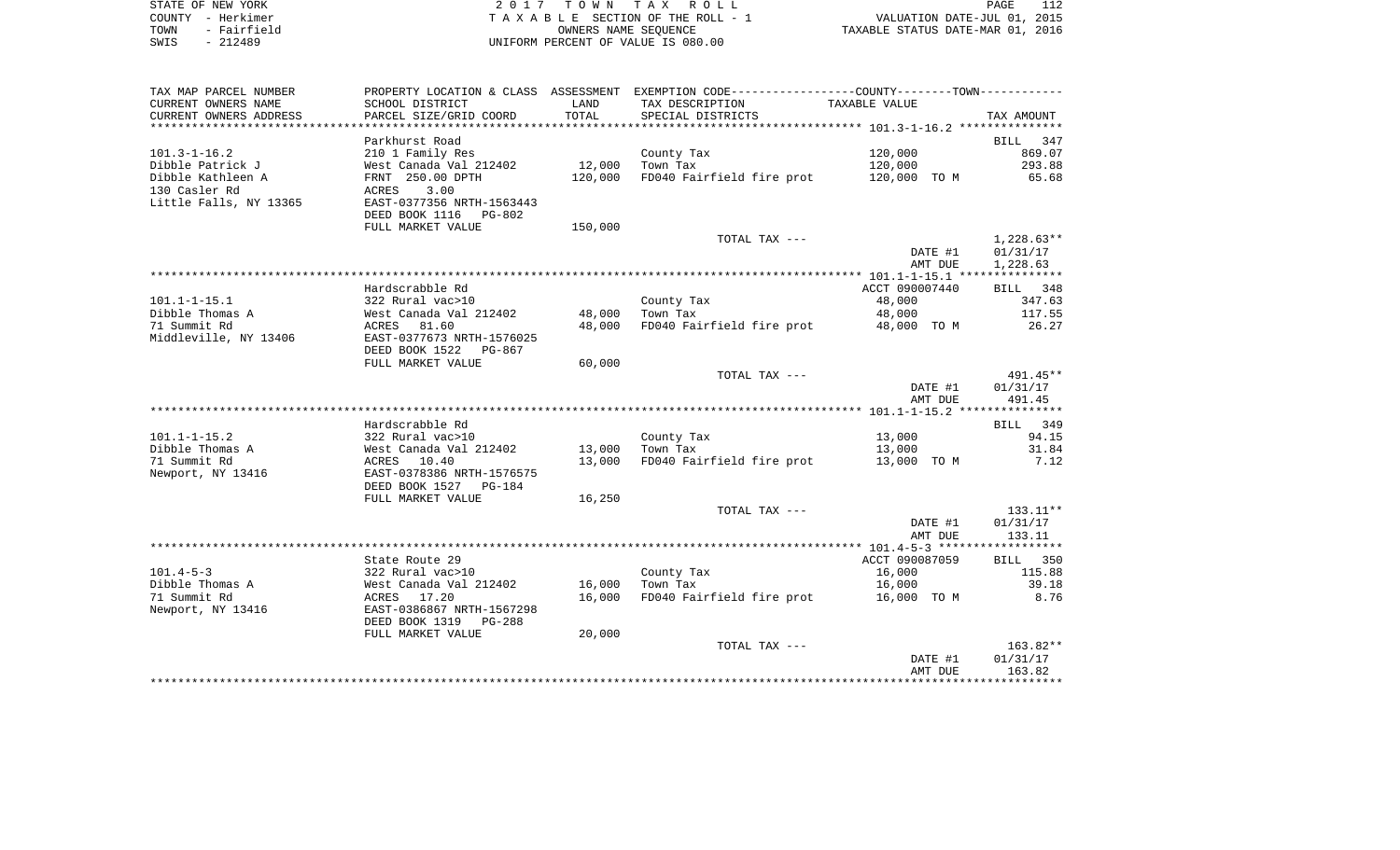| STATE OF NEW YORK |  |             |
|-------------------|--|-------------|
| COUNTY - Herkimer |  |             |
| TOWN              |  | - Fairfield |
| SWIS              |  | $-212489$   |

STATE OF THE TAX ROLL TA X A B L E SECTION OF THE ROLL - 1 TOWN - Fairfield OWNERS NAME SEQUENCE TAXABLE STATUS DATE-MAR 01, 2016 SWIS - 212489 UNIFORM PERCENT OF VALUE IS 080.00

| TAX MAP PARCEL NUMBER      | PROPERTY LOCATION & CLASS ASSESSMENT EXEMPTION CODE---------------COUNTY-------TOWN---------- |         |                           |                |              |
|----------------------------|-----------------------------------------------------------------------------------------------|---------|---------------------------|----------------|--------------|
| CURRENT OWNERS NAME        | SCHOOL DISTRICT                                                                               | LAND    | TAX DESCRIPTION           | TAXABLE VALUE  |              |
| CURRENT OWNERS ADDRESS     | PARCEL SIZE/GRID COORD                                                                        | TOTAL   | SPECIAL DISTRICTS         |                | TAX AMOUNT   |
|                            |                                                                                               |         |                           |                |              |
|                            | Beaver Rd                                                                                     |         |                           | ACCT 090006540 | BILL 351     |
| $101.2 - 1 - 8$            | 322 Rural vac>10                                                                              |         | County Tax                | 14,000         | 101.39       |
| Dieffenbacher              | West Canada Val 212402                                                                        | 14,000  | Town Tax                  | 14,000         | 34.29        |
| Tomlin                     | ACRES<br>25.00                                                                                | 14,000  | FD040 Fairfield fire prot | 14,000 TO M    | 7.66         |
| Attn: Dieffenbacher George | EAST-0392912 NRTH-1573014                                                                     |         |                           |                |              |
| 786 State Rte. 29          | DEED BOOK 897<br>PG-117                                                                       |         |                           |                |              |
| Middleville, NY 13406      | FULL MARKET VALUE                                                                             | 17,500  |                           |                |              |
|                            |                                                                                               |         |                           |                |              |
|                            |                                                                                               |         | TOTAL TAX ---             |                | 143.34**     |
|                            |                                                                                               |         |                           | DATE #1        | 01/31/17     |
|                            |                                                                                               |         |                           | AMT DUE        | 143.34       |
|                            |                                                                                               |         |                           |                |              |
|                            | 786 State Route 29                                                                            |         |                           | ACCT 090002040 | BILL 352     |
| $101.14 - 1 - 46$          | 210 1 Family Res                                                                              |         | VET WAR C 41122           | 7,200          | $\Omega$     |
| Dieffenbacher George       | West Canada Val 212402                                                                        |         | 11,000 VET WAR T 41123    | $\overline{0}$ | 9,600        |
| Tomlin                     | Life Use to George Dieffe                                                                     |         | 91,000 County Tax         | 83,800         | 606.90       |
| Attn: Dieffenbacher George | ACRES<br>2.20                                                                                 |         | Town Tax                  | 81,400         | 199.35       |
| 786 State Rte. 29          | EAST-0382174 NRTH-1567781                                                                     |         | FD040 Fairfield fire prot | 91,000 TO M    | 49.81        |
| Middleville, NY 13406      | DEED BOOK 897<br>PG-117                                                                       |         |                           |                |              |
|                            | FULL MARKET VALUE                                                                             | 113,750 |                           |                |              |
|                            |                                                                                               |         | TOTAL TAX ---             |                | 856.06**     |
|                            |                                                                                               |         |                           | DATE #1        | 01/31/17     |
|                            |                                                                                               |         |                           | AMT DUE        | 856.06       |
|                            |                                                                                               |         |                           |                |              |
|                            | 588 West End Rd                                                                               |         |                           | ACCT 090000540 | BILL<br>353  |
| $106.4 - 1 - 4.7$          | 242 Rurl res&rec                                                                              |         | AG MKTS L 41720           | 12,000         | 12,000       |
| DiGristina Toni A          | West Canada Val 212402                                                                        | 22,000  | County Tax                | 210,000        | 1,520.88     |
| PO Box 771                 | FRNT 1654.00 DPTH                                                                             | 222,000 | Town Tax                  | 210,000        | 514.29       |
| Herkimer, NY 13350         | ACRES 21.50                                                                                   |         | FD040 Fairfield fire prot | 210,000 TO M   | 114.94       |
|                            | EAST-0366834 NRTH-1549906                                                                     |         | 12,000 EX                 |                |              |
| MAY BE SUBJECT TO PAYMENT  | DEED BOOK 1120 PG-9336                                                                        |         |                           |                |              |
| UNDER AGDIST LAW TIL 2020  | FULL MARKET VALUE                                                                             | 277,500 |                           |                |              |
|                            |                                                                                               |         | TOTAL TAX ---             |                | $2,150.11**$ |
|                            |                                                                                               |         |                           | DATE #1        | 01/31/17     |
|                            |                                                                                               |         |                           | AMT DUE        | 2,150.11     |
|                            |                                                                                               |         |                           |                |              |
|                            | 3076 State Route 169                                                                          |         |                           | ACCT 090100069 | BILL 354     |
| $100.4 - 1 - 21.2$         | 210 1 Family Res                                                                              |         | County Tax                | 63,000         | 456.26       |
| Dillenbeck Daniel E        | West Canada Val 212402                                                                        | 14,500  | Town Tax                  | 63,000         | 154.29       |
| 3076 State Route 169       | ranch & doublewide                                                                            | 63,000  | FD040 Fairfield fire prot | 63,000 TO M    | 34.48        |
|                            |                                                                                               |         |                           |                |              |
| Little Falls, NY 13365     | FRNT 755.00 DPTH<br>ACRES<br>6.50                                                             |         |                           |                |              |
|                            |                                                                                               |         |                           |                |              |
|                            | EAST-0369803 NRTH-1564490                                                                     |         |                           |                |              |
|                            | DEED BOOK 1598<br>PG-439                                                                      |         |                           |                |              |
|                            | FULL MARKET VALUE                                                                             | 78,750  |                           |                |              |
|                            |                                                                                               |         | TOTAL TAX ---             |                | 645.03**     |
|                            |                                                                                               |         |                           | DATE #1        | 01/31/17     |
|                            |                                                                                               |         |                           | AMT DUE        | 645.03       |
|                            |                                                                                               |         |                           |                |              |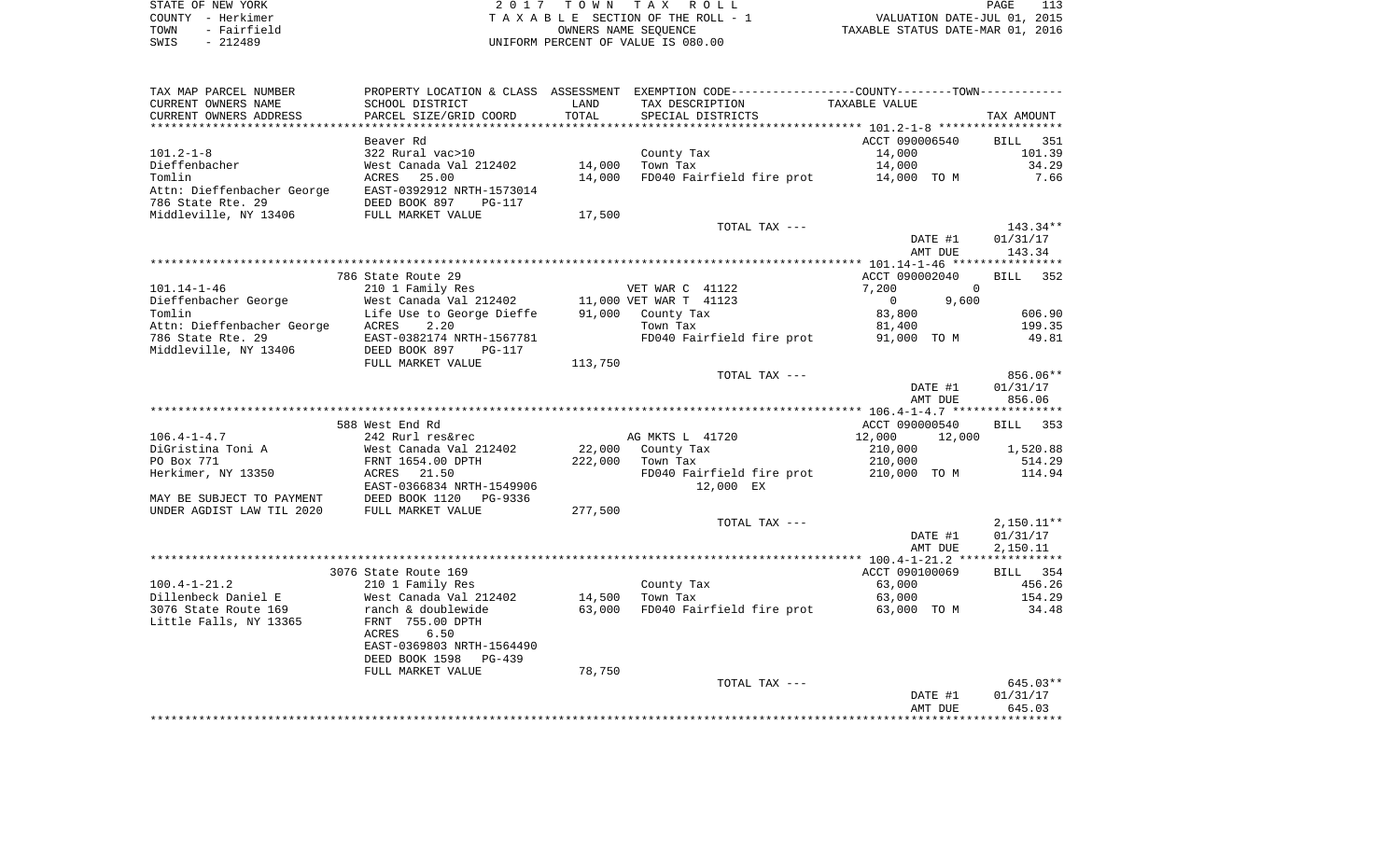|      | STATE OF NEW YORK | 2017 TOWN TAX ROLL                 | 114<br>PAGE                      |
|------|-------------------|------------------------------------|----------------------------------|
|      | COUNTY - Herkimer | TAXABLE SECTION OF THE ROLL - 1    | VALUATION DATE-JUL 01, 2015      |
| TOWN | - Fairfield       | OWNERS NAME SEOUENCE               | TAXABLE STATUS DATE-MAR 01, 2016 |
| SWIS | - 212489          | UNIFORM PERCENT OF VALUE IS 080.00 |                                  |

| TAX MAP PARCEL NUMBER<br>CURRENT OWNERS NAME                                            | SCHOOL DISTRICT                                                                          | LAND              | PROPERTY LOCATION & CLASS ASSESSMENT EXEMPTION CODE----------------COUNTY-------TOWN-----------<br>TAX DESCRIPTION | TAXABLE VALUE                                            |                                        |
|-----------------------------------------------------------------------------------------|------------------------------------------------------------------------------------------|-------------------|--------------------------------------------------------------------------------------------------------------------|----------------------------------------------------------|----------------------------------------|
| CURRENT OWNERS ADDRESS<br>**********************                                        | PARCEL SIZE/GRID COORD                                                                   | TOTAL             | SPECIAL DISTRICTS                                                                                                  |                                                          | TAX AMOUNT                             |
|                                                                                         |                                                                                          |                   |                                                                                                                    |                                                          |                                        |
| $107.1 - 1 - 5$<br>Dillenbeck Keith<br>706 Hard Scrabble Rd                             | 706 Hardscrabble Rd<br>112 Dairy farm<br>West Canada Val 212402<br>64.10<br>ACRES        | 51,000<br>146,000 | AG MKTS<br>41730<br>County Tax<br>Town Tax                                                                         | ACCT 090002130<br>18,596<br>18,596<br>127,404<br>127,404 | <b>BILL</b><br>355<br>922.69<br>312.01 |
| Little Falls, NY 13365                                                                  | EAST-0382875 NRTH-1558473<br>DEED BOOK 742<br>$PG-301$                                   |                   | School Relevy<br>FD040 Fairfield fire prot                                                                         | 146,000 TO M                                             | 2,593.68<br>79.91                      |
| MAY BE SUBJECT TO PAYMENT<br>UNDER AGDIST LAW TIL 2023                                  | FULL MARKET VALUE                                                                        | 182,500           |                                                                                                                    |                                                          |                                        |
|                                                                                         |                                                                                          |                   | TOTAL TAX ---                                                                                                      | DATE #1<br>AMT DUE                                       | $3,908.29**$<br>01/31/17<br>3,908.29   |
|                                                                                         |                                                                                          |                   |                                                                                                                    |                                                          |                                        |
| $100.4 - 1 - 21.1$                                                                      | 3062 State Route 169<br>210 1 Family Res                                                 |                   | County Tax                                                                                                         | ACCT 090100069<br>90,000                                 | 356<br><b>BILL</b><br>651.80           |
| Dillenbeck Kevin<br>Dillenbeck Marian<br>3062 State Route 169<br>Little Falls, NY 13365 | West Canada Val 212402<br>ranch & doublewide<br>FRNT 302.00 DPTH<br><b>ACRES</b><br>4.50 | 12,500<br>90,000  | Town Tax<br>FD040 Fairfield fire prot                                                                              | 90,000<br>90,000 TO M                                    | 220.41<br>49.26                        |
|                                                                                         | EAST-0370167 NRTH-1564047<br>DEED BOOK 700<br>$PG-229$<br>FULL MARKET VALUE              | 112,500           |                                                                                                                    |                                                          |                                        |
|                                                                                         |                                                                                          |                   | TOTAL TAX ---                                                                                                      | DATE #1<br>AMT DUE                                       | $921.47**$<br>01/31/17<br>921.47       |
|                                                                                         |                                                                                          |                   |                                                                                                                    |                                                          |                                        |
|                                                                                         | Hardscrabble Rd                                                                          |                   |                                                                                                                    | ACCT 090002100                                           | 357<br>BILL                            |
| $107.1 - 1 - 20.1$                                                                      | 323 Vacant rural                                                                         |                   | County Tax                                                                                                         | 14,500                                                   | 105.01                                 |
| Dillenbeck Mark<br>Dillenbeck Christine<br>472 Myers Rd                                 | West Canada Val 212402<br>FRNT 101.00 DPTH<br>14.50<br>ACRES                             | 14,500<br>14,500  | Town Tax<br>FD040 Fairfield fire prot                                                                              | 14,500<br>14,500 TO M                                    | 35.51<br>7.94                          |
| Little Falls, NY 13365                                                                  | EAST-0383733 NRTH-1553500<br>DEED BOOK 1317<br>PG-695                                    |                   |                                                                                                                    |                                                          |                                        |
| MAY BE SUBJECT TO PAYMENT<br>UNDER AGDIST LAW TIL 2020                                  | FULL MARKET VALUE                                                                        | 18,125            |                                                                                                                    |                                                          |                                        |
|                                                                                         |                                                                                          |                   | TOTAL TAX ---                                                                                                      | DATE #1<br>AMT DUE                                       | 148.46**<br>01/31/17<br>148.46         |
|                                                                                         |                                                                                          |                   |                                                                                                                    |                                                          | ********                               |
|                                                                                         | 472 Myers Rd                                                                             |                   |                                                                                                                    |                                                          | 358<br>BILL                            |
| $107.1 - 1 - 17.5$<br>Dillenbeck Mark J<br>Dillenbeck Christine M<br>472 Myers Rd       | 210 1 Family Res<br>West Canada Val 212402<br>FRNT 500.00 DPTH<br>7.49<br>ACRES          | 15,000<br>105,000 | County Tax<br>Town Tax                                                                                             | 105,000<br>105,000                                       | 760.44<br>257.14                       |
| Little Falls, NY 13365                                                                  | EAST-0379916 NRTH-1552591<br>DEED BOOK 1437<br>$PG-183$<br>FULL MARKET VALUE             | 131,250           |                                                                                                                    |                                                          |                                        |
|                                                                                         |                                                                                          |                   | TOTAL TAX ---                                                                                                      |                                                          | 1,017.58**                             |
|                                                                                         |                                                                                          |                   |                                                                                                                    | DATE #1<br>AMT DUE                                       | 01/31/17<br>1,017.58                   |
|                                                                                         |                                                                                          |                   |                                                                                                                    |                                                          |                                        |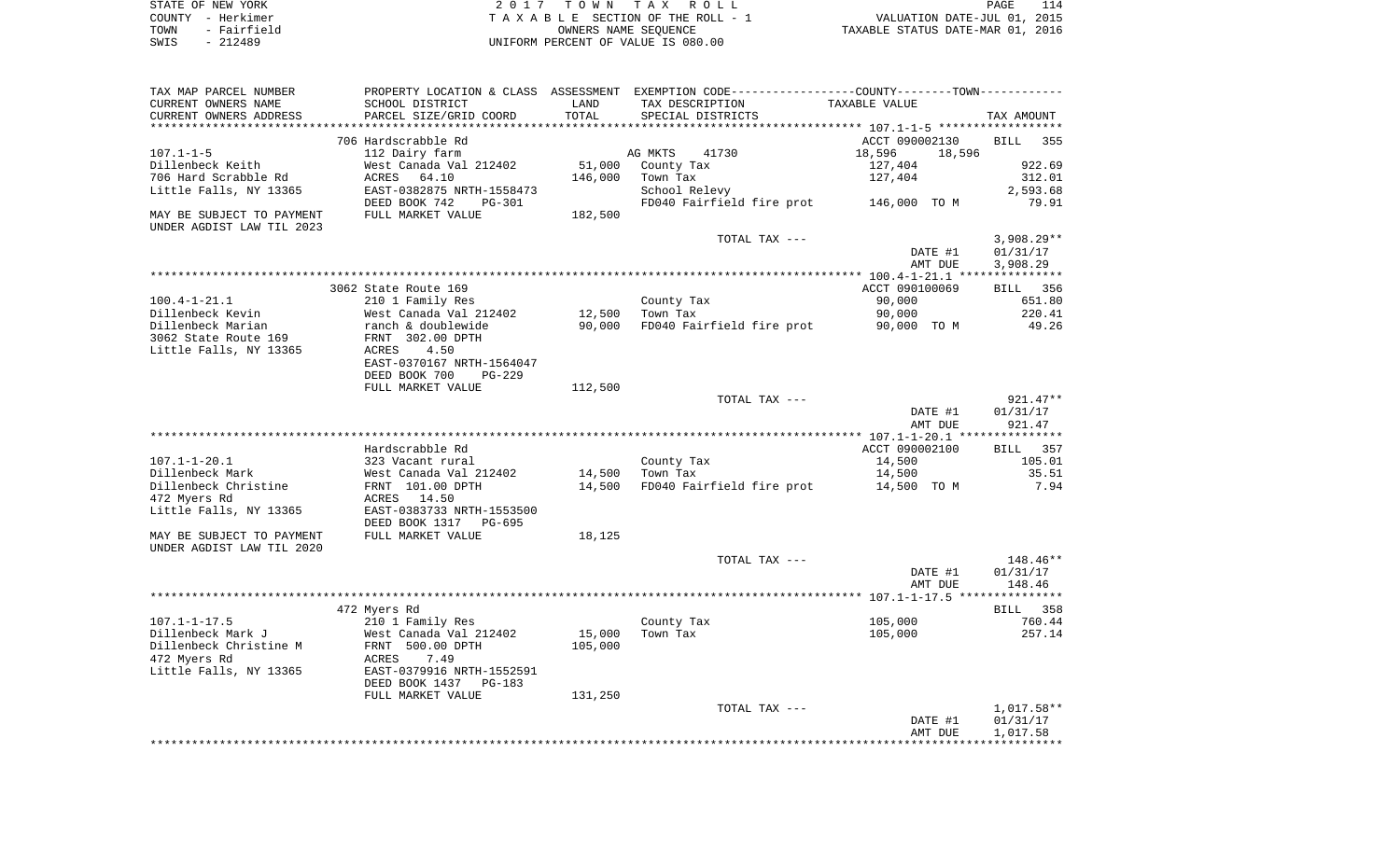| STATE OF NEW YORK   | 2017 TOWN TAX ROLL                 | PAGE                             |
|---------------------|------------------------------------|----------------------------------|
| COUNTY - Herkimer   | TAXABLE SECTION OF THE ROLL - 1    | VALUATION DATE-JUL 01, 2015      |
| - Fairfield<br>TOWN | OWNERS NAME SEOUENCE               | TAXABLE STATUS DATE-MAR 01, 2016 |
| $-212489$<br>SWIS   | UNIFORM PERCENT OF VALUE IS 080.00 |                                  |

| TAX MAP PARCEL NUMBER                 |                                                   |         | PROPERTY LOCATION & CLASS ASSESSMENT EXEMPTION CODE----------------COUNTY-------TOWN----------- |                |                    |
|---------------------------------------|---------------------------------------------------|---------|-------------------------------------------------------------------------------------------------|----------------|--------------------|
| CURRENT OWNERS NAME                   | SCHOOL DISTRICT                                   | LAND    | TAX DESCRIPTION                                                                                 | TAXABLE VALUE  |                    |
| CURRENT OWNERS ADDRESS                | PARCEL SIZE/GRID COORD                            | TOTAL   | SPECIAL DISTRICTS                                                                               |                | TAX AMOUNT         |
| **********************                | ****************************                      |         |                                                                                                 |                |                    |
|                                       | North Creek Rd                                    |         |                                                                                                 | ACCT 090003840 | BILL 359           |
| $106.4 - 1 - 44.1$                    | 105 Vac farmland                                  |         | County Tax                                                                                      | 14,000         | 101.39             |
| Dillenbeck William                    | West Canada Val 212402                            | 14,000  | Town Tax                                                                                        | 14,000         | 34.29              |
| Dillenbeck Ruth                       | ACRES 28.90                                       | 14,000  | FD040 Fairfield fire prot                                                                       | 14,000 TO M    | 7.66               |
| 439 North Creek Rd                    | EAST-0369300 NRTH-1547809                         |         |                                                                                                 |                |                    |
| Little Falls, NY 13365                | DEED BOOK 795<br>PG-624                           |         |                                                                                                 |                |                    |
|                                       | FULL MARKET VALUE                                 | 17,500  |                                                                                                 |                |                    |
|                                       |                                                   |         | TOTAL TAX ---                                                                                   |                | 143.34**           |
|                                       |                                                   |         |                                                                                                 | DATE #1        | 01/31/17           |
|                                       |                                                   |         |                                                                                                 | AMT DUE        | 143.34             |
|                                       |                                                   |         |                                                                                                 |                |                    |
|                                       | 439 North Creek Rd                                |         |                                                                                                 | ACCT 090003810 | <b>BILL</b><br>360 |
| $106.4 - 1 - 45$                      | 112 Dairy farm                                    |         | AGRIC 10 Y 42100                                                                                | 8,000<br>8,000 |                    |
| Dillenbeck William<br>Dillenbeck Ruth | West Canada Val 212402<br>ACRES 109.40            | 68,000  | County Tax                                                                                      | 192,000        | 1,390.52           |
| 439 North Creek Rd                    |                                                   | 200,000 | Town Tax<br>FD040 Fairfield fire prot 200,000 TO M                                              | 192,000        | 470.20<br>109.47   |
| Little Falls, NY 13365                | EAST-0370705 NRTH-1548046<br>DEED BOOK 795 PG-624 |         |                                                                                                 |                |                    |
|                                       | FULL MARKET VALUE                                 | 250,000 |                                                                                                 |                |                    |
|                                       |                                                   |         | TOTAL TAX ---                                                                                   |                | $1,970.19**$       |
|                                       |                                                   |         |                                                                                                 | DATE #1        | 01/31/17           |
|                                       |                                                   |         |                                                                                                 | AMT DUE        | 1,970.19           |
|                                       |                                                   |         |                                                                                                 |                |                    |
|                                       | 1057 Platform Rd                                  |         |                                                                                                 |                | BILL 361           |
| $101.1 - 2 - 14.2$                    | 210 1 Family Res                                  |         | County Tax                                                                                      | 60,000         | 434.54             |
| Dillenbeck William F Jr.              | West Canada Val 212402                            | 11,000  | Town Tax                                                                                        | 60,000         | 146.94             |
| Dillenbeck Ruth A                     | Doublewide                                        | 60,000  | FD040 Fairfield fire prot                                                                       | 60,000 TO M    | 32.84              |
| 439 North Creek Rd                    | FRNT 641.00 DPTH                                  |         |                                                                                                 |                |                    |
| Little Falls, NY 13365                | 3.00<br>ACRES                                     |         |                                                                                                 |                |                    |
|                                       | EAST-0379223 NRTH-1570447                         |         |                                                                                                 |                |                    |
|                                       | DEED BOOK 924<br>$PG-443$                         |         |                                                                                                 |                |                    |
|                                       | FULL MARKET VALUE                                 | 75,000  |                                                                                                 |                |                    |
|                                       |                                                   |         | TOTAL TAX ---                                                                                   |                | $614.32**$         |
|                                       |                                                   |         |                                                                                                 | DATE #1        | 01/31/17           |
|                                       |                                                   |         |                                                                                                 | AMT DUE        | 614.32             |
|                                       |                                                   |         |                                                                                                 |                |                    |
|                                       | West End Rd                                       |         |                                                                                                 | ACCT 090089102 | BILL 362           |
| $106.2 - 3 - 9$                       | 314 Rural vac<10                                  |         | County Tax                                                                                      | 10,000         | 72.42              |
| Dillon Debra                          | West Canada Val 212402                            | 10,000  | Town Tax                                                                                        | 10,000         | 24.49              |
| Wells James                           | Lot #H                                            | 10,000  | FD040 Fairfield fire prot                                                                       | 10,000 TO M    | 5.47               |
| 758 West End Rd                       | 5.00<br>ACRES                                     |         |                                                                                                 |                |                    |
| Little Falls, NY 13365                | EAST-0368743 NRTH-1552518                         |         |                                                                                                 |                |                    |
|                                       | DEED BOOK 850<br>PG-694                           |         |                                                                                                 |                |                    |
|                                       | FULL MARKET VALUE                                 | 12,500  | TOTAL TAX ---                                                                                   |                | $102.38**$         |
|                                       |                                                   |         |                                                                                                 | DATE #1        | 01/31/17           |
|                                       |                                                   |         |                                                                                                 | AMT DUE        | 102.38             |
|                                       |                                                   |         |                                                                                                 |                |                    |
|                                       |                                                   |         |                                                                                                 |                |                    |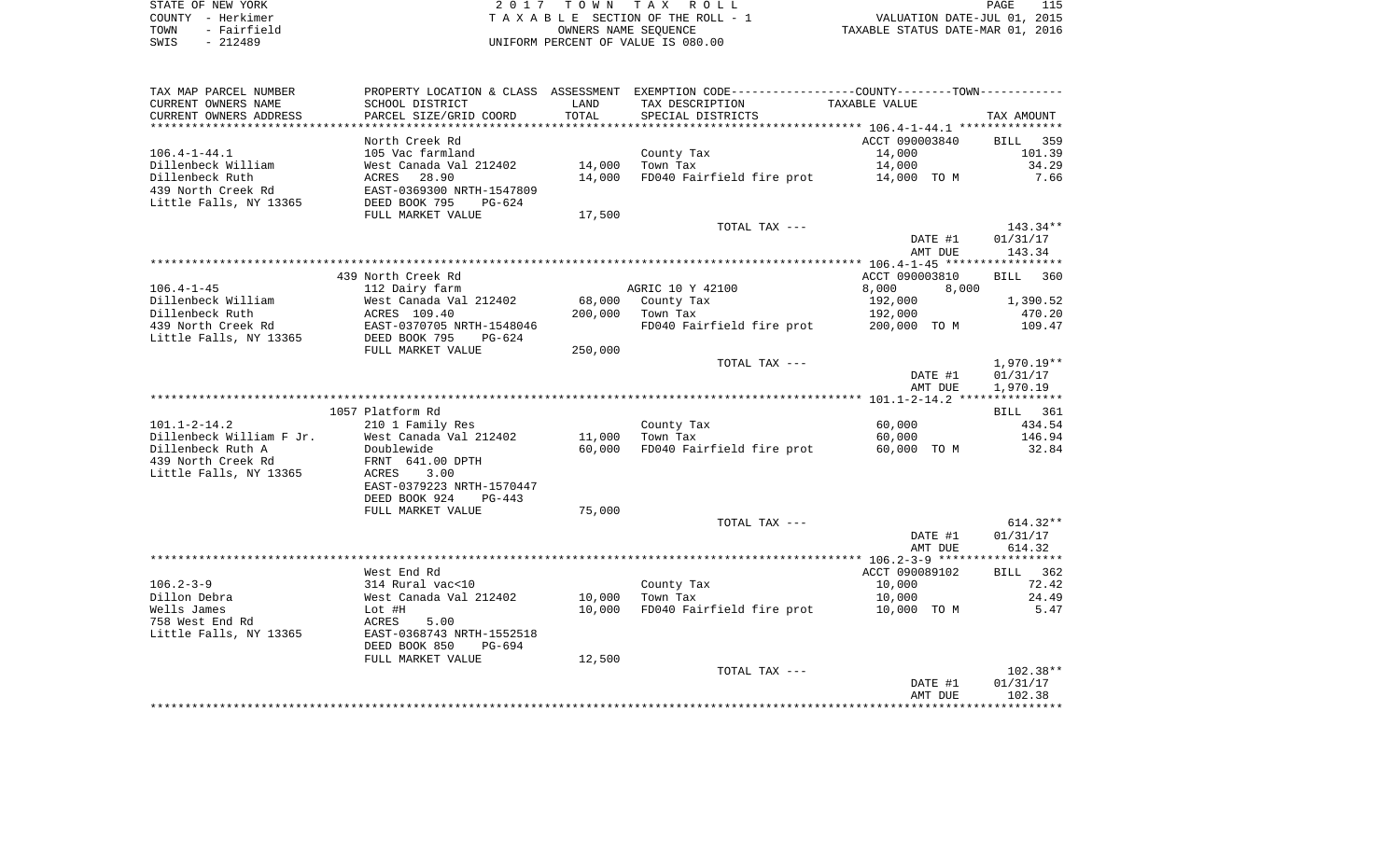| STATE OF NEW YORK   | 2017 TOWN TAX ROLL                 | 116<br>PAGE                      |
|---------------------|------------------------------------|----------------------------------|
| COUNTY - Herkimer   | TAXABLE SECTION OF THE ROLL - 1    | VALUATION DATE-JUL 01, 2015      |
| - Fairfield<br>TOWN | OWNERS NAME SEOUENCE               | TAXABLE STATUS DATE-MAR 01, 2016 |
| $-212489$<br>SWIS   | UNIFORM PERCENT OF VALUE IS 080.00 |                                  |

| TAX MAP PARCEL NUMBER                          | PROPERTY LOCATION & CLASS ASSESSMENT                   |         | EXEMPTION CODE-----------------COUNTY-------TOWN----------- |                       |              |
|------------------------------------------------|--------------------------------------------------------|---------|-------------------------------------------------------------|-----------------------|--------------|
| CURRENT OWNERS NAME                            | SCHOOL DISTRICT                                        | LAND    | TAX DESCRIPTION                                             | TAXABLE VALUE         |              |
| CURRENT OWNERS ADDRESS                         | PARCEL SIZE/GRID COORD                                 | TOTAL   | SPECIAL DISTRICTS                                           |                       | TAX AMOUNT   |
| ******************                             |                                                        |         |                                                             |                       |              |
|                                                | West End Rd                                            |         |                                                             | ACCT 090089100        | BILL<br>363  |
| $106.2 - 3 - 7$                                | 314 Rural vac<10                                       |         | County Tax                                                  | 10,000                | 72.42        |
| Dillon Debra S                                 | West Canada Val 212402                                 | 10,000  | Town Tax                                                    | 10,000                | 24.49        |
| 758 West End Rd                                | <b>ACRES</b><br>5.10                                   | 10,000  | FD040 Fairfield fire prot                                   | 10,000 TO M           | 5.47         |
| Little Falls, NY 13365-0337                    | EAST-0369093 NRTH-1552982<br>DEED BOOK 850<br>PG-694   |         |                                                             |                       |              |
|                                                | FULL MARKET VALUE                                      | 12,500  |                                                             |                       |              |
|                                                |                                                        |         | TOTAL TAX ---                                               |                       | $102.38**$   |
|                                                |                                                        |         |                                                             | DATE #1               | 01/31/17     |
|                                                |                                                        |         |                                                             | AMT DUE               | 102.38       |
|                                                |                                                        |         |                                                             |                       |              |
|                                                | 758 West End Rd                                        |         |                                                             | ACCT 090089101        | BILL<br>364  |
| $106.2 - 3 - 8$                                | 210 1 Family Res                                       |         | County Tax                                                  | 348,000               | 2,520.31     |
| Dillon Debra S                                 | West Canada Val 212402                                 | 12,000  | Town Tax                                                    | 348,000               | 852.25       |
| 758 West End Rd<br>Little Falls, NY 13365-0337 | ACRES<br>5.00<br>EAST-0368925 NRTH-1552708             | 348,000 | FD040 Fairfield fire prot                                   | 348,000 TO M          | 190.47       |
|                                                | DEED BOOK 850<br>PG-694                                |         |                                                             |                       |              |
|                                                | FULL MARKET VALUE                                      | 435,000 |                                                             |                       |              |
|                                                |                                                        |         | TOTAL TAX ---                                               |                       | $3,563.03**$ |
|                                                |                                                        |         |                                                             | DATE #1               | 01/31/17     |
|                                                |                                                        |         |                                                             | AMT DUE               | 3,563.03     |
|                                                |                                                        |         |                                                             |                       |              |
|                                                | 347 Reservoir Rd                                       |         |                                                             |                       | BILL 365     |
| $100.2 - 1 - 19.2$                             | 210 1 Family Res                                       |         | County Tax                                                  | 100,000               | 724.23       |
| Dimov Ivan                                     | West Canada Val 212402                                 | 12,000  | Town Tax                                                    | 100,000               | 244.90       |
| 347 Reservoir Rd                               | <b>ACRES</b><br>5.00                                   | 100,000 | FD040 Fairfield fire prot                                   | 100,000 TO M          | 54.73        |
| Newport, NY 13416-2319                         | EAST-0372600 NRTH-1572455<br>DEED BOOK 839<br>$PG-602$ |         |                                                             |                       |              |
|                                                | FULL MARKET VALUE                                      | 125,000 |                                                             |                       |              |
|                                                |                                                        |         | TOTAL TAX ---                                               |                       | $1,023.86**$ |
|                                                |                                                        |         |                                                             | DATE #1               | 01/31/17     |
|                                                |                                                        |         |                                                             | AMT DUE               | 1,023.86     |
|                                                |                                                        |         |                                                             |                       |              |
|                                                | 439 Kelly Rd                                           |         |                                                             | ACCT 090086038        | 366<br>BILL  |
| $107.3 - 2 - 33.2$                             | 210 1 Family Res                                       |         | VET WAR C 41122                                             | 7,200                 | $\Omega$     |
| Dineen John                                    | West Canada Val 212402                                 |         | 8,000 VET WAR T 41123                                       | 9,600<br>$\mathbf{0}$ |              |
| Dineen Mary                                    | Map No Change 9/10/03                                  | 65,000  | County Tax                                                  | 57,800                | 418.60       |
| 439 Kelly Rd                                   | FRNT 250.00 DPTH 110.00                                |         | Town Tax                                                    | 55,400                | 135.67       |
| Little Falls, NY 13365                         | EAST-0373028 NRTH-1550780                              |         | FD040 Fairfield fire prot                                   | 65,000 TO M           | 35.58        |
|                                                | DEED BOOK 714<br><b>PG-194</b><br>FULL MARKET VALUE    | 81,250  |                                                             |                       |              |
|                                                |                                                        |         | TOTAL TAX ---                                               |                       | 589.85**     |
|                                                |                                                        |         |                                                             | DATE #1               | 01/31/17     |
|                                                |                                                        |         |                                                             | AMT DUE               | 589.85       |
|                                                |                                                        |         |                                                             |                       |              |
|                                                |                                                        |         |                                                             |                       |              |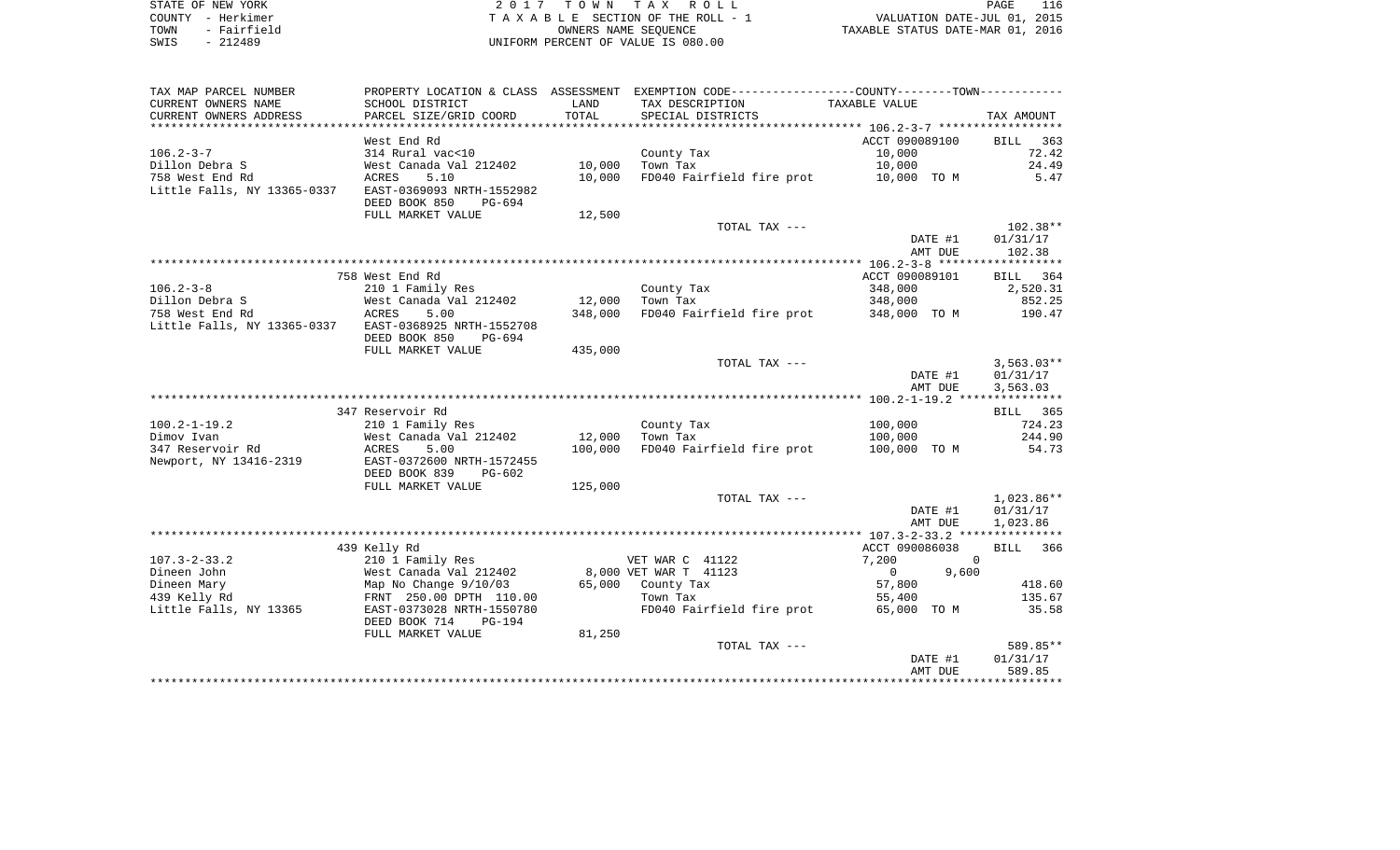| STATE OF NEW YORK                            |                                                     | 2017 TOWN            | TAX ROLL                                                                                                         |                                  | PAGE<br>117            |
|----------------------------------------------|-----------------------------------------------------|----------------------|------------------------------------------------------------------------------------------------------------------|----------------------------------|------------------------|
| COUNTY - Herkimer                            |                                                     |                      | TAXABLE SECTION OF THE ROLL - 1                                                                                  | VALUATION DATE-JUL 01, 2015      |                        |
| TOWN<br>- Fairfield                          |                                                     | OWNERS NAME SEOUENCE |                                                                                                                  | TAXABLE STATUS DATE-MAR 01, 2016 |                        |
| $-212489$<br>SWIS                            |                                                     |                      | UNIFORM PERCENT OF VALUE IS 080.00                                                                               |                                  |                        |
|                                              |                                                     |                      |                                                                                                                  |                                  |                        |
|                                              |                                                     |                      |                                                                                                                  |                                  |                        |
| TAX MAP PARCEL NUMBER<br>CURRENT OWNERS NAME | SCHOOL DISTRICT                                     | LAND                 | PROPERTY LOCATION & CLASS ASSESSMENT EXEMPTION CODE---------------COUNTY-------TOWN----------<br>TAX DESCRIPTION | TAXABLE VALUE                    |                        |
| CURRENT OWNERS ADDRESS                       | PARCEL SIZE/GRID COORD                              | TOTAL                | SPECIAL DISTRICTS                                                                                                |                                  | TAX AMOUNT             |
|                                              |                                                     |                      |                                                                                                                  |                                  |                        |
|                                              | 449 Kelly Rd                                        |                      |                                                                                                                  | ACCT 090086039                   | BILL 367               |
| $107.3 - 2 - 33.3$                           | 433 Auto body                                       |                      | County Tax                                                                                                       | 65,000                           | 470.75                 |
| Dineen John Jr                               | West Canada Val 212402                              | 10,600               | Town Tax                                                                                                         | 65,000                           | 159.18                 |
| Dineen Mary Ann                              | BAR change 6/05                                     | 65,000               | FD040 Fairfield fire prot                                                                                        | 65,000 TO M                      | 35.58                  |
| 449 Kelly Rd                                 | Map No Change 9/10/03                               |                      |                                                                                                                  |                                  |                        |
| Little Falls, NY 13365                       | ACRES<br>2.00                                       |                      |                                                                                                                  |                                  |                        |
|                                              | EAST-0373222 NRTH-1550844                           |                      |                                                                                                                  |                                  |                        |
|                                              | DEED BOOK 702<br><b>PG-600</b><br>FULL MARKET VALUE |                      |                                                                                                                  |                                  |                        |
|                                              |                                                     | 81,250               | TOTAL TAX ---                                                                                                    |                                  | $665.51**$             |
|                                              |                                                     |                      |                                                                                                                  | DATE #1                          | 01/31/17               |
|                                              |                                                     |                      |                                                                                                                  | AMT DUE                          | 665.51                 |
|                                              |                                                     |                      |                                                                                                                  |                                  | ***********            |
|                                              | 625 North Creek Rd                                  |                      |                                                                                                                  | ACCT 090089109                   | BILL<br>368            |
| $107.3 - 2 - 29.2$                           | 210 1 Family Res                                    |                      | County Tax                                                                                                       | 160,000                          | 1,158.76               |
| Dineen Ralph                                 | West Canada Val 212402                              | 12,000               | Town Tax                                                                                                         | 160,000                          | 391.84                 |
| Dineen Linda                                 | ACRES<br>4.00 BANK<br>135                           | 160,000              | FD040 Fairfield fire prot                                                                                        | 160,000 TO M                     | 87.57                  |
| 625 North Creek Rd                           | EAST-0373886 NRTH-1547626                           |                      |                                                                                                                  |                                  |                        |
| Little Falls, NY 13365                       | DEED BOOK 752<br>$PG-70$                            |                      |                                                                                                                  |                                  |                        |
|                                              | FULL MARKET VALUE                                   | 200,000              |                                                                                                                  |                                  |                        |
|                                              |                                                     |                      | TOTAL TAX ---                                                                                                    | DATE #1                          | 1,638.17**<br>01/31/17 |
|                                              |                                                     |                      |                                                                                                                  | AMT DUE                          | 1,638.17               |
|                                              |                                                     |                      |                                                                                                                  |                                  |                        |
|                                              | North Creek Rd                                      |                      |                                                                                                                  | ACCT 090100033                   | BILL 369               |
| $107.3 - 2 - 29.1$                           | 322 Rural vac>10                                    |                      | County Tax                                                                                                       | 9,000                            | 65.18                  |
| Dineen Ralph F                               | West Canada Val 212402                              | 9,000                | Town Tax                                                                                                         | 9,000                            | 22.04                  |
| Dineen Linda L                               | ACRES<br>3.51                                       | 9,000                | FD040 Fairfield fire prot                                                                                        | 9,000 TO M                       | 4.93                   |
| 625 North Creek Rd                           | EAST-0374122 NRTH-1547584                           |                      |                                                                                                                  |                                  |                        |
| Little Falls, NY 13365                       | DEED BOOK 925<br>$PG-75$                            |                      |                                                                                                                  |                                  |                        |
|                                              | FULL MARKET VALUE                                   | 11,250               |                                                                                                                  |                                  |                        |
|                                              |                                                     |                      | TOTAL TAX ---                                                                                                    |                                  | $92.15**$              |
|                                              |                                                     |                      |                                                                                                                  | DATE #1                          | 01/31/17               |
|                                              |                                                     |                      |                                                                                                                  | AMT DUE                          | 92.15                  |
|                                              | 1287 Hardscrabble Rd                                |                      |                                                                                                                  | ACCT 090008880                   | BILL 370               |
| $101.1 - 1 - 11$                             | 240 Rural res                                       |                      | County Tax                                                                                                       | 70,000                           | 506.96                 |
| Dingman William A                            | West Canada Val 212402                              | 18,000               | Town Tax                                                                                                         | 70,000                           | 171.43                 |
| 1287 Hardscrabble Rd                         | W. Robinson life use                                | 70,000               | FD040 Fairfield fire prot                                                                                        | 70,000 TO M                      | 38.31                  |
| Middleville, NY 13406                        | ACRES 15.80                                         |                      |                                                                                                                  |                                  |                        |
|                                              | EAST-0381658 NRTH-1570063                           |                      |                                                                                                                  |                                  |                        |
|                                              | DEED BOOK 1183<br><b>PG-480</b>                     |                      |                                                                                                                  |                                  |                        |
|                                              | FULL MARKET VALUE                                   | 87,500               |                                                                                                                  |                                  |                        |
|                                              |                                                     |                      | TOTAL TAX ---                                                                                                    |                                  | $716.70**$             |
|                                              |                                                     |                      |                                                                                                                  | DATE #1                          | 01/31/17<br>716.70     |
|                                              |                                                     |                      |                                                                                                                  | AMT DUE                          |                        |

\*\*\*\*\*\*\*\*\*\*\*\*\*\*\*\*\*\*\*\*\*\*\*\*\*\*\*\*\*\*\*\*\*\*\*\*\*\*\*\*\*\*\*\*\*\*\*\*\*\*\*\*\*\*\*\*\*\*\*\*\*\*\*\*\*\*\*\*\*\*\*\*\*\*\*\*\*\*\*\*\*\*\*\*\*\*\*\*\*\*\*\*\*\*\*\*\*\*\*\*\*\*\*\*\*\*\*\*\*\*\*\*\*\*\*\*\*\*\*\*\*\*\*\*\*\*\*\*\*\*\*\*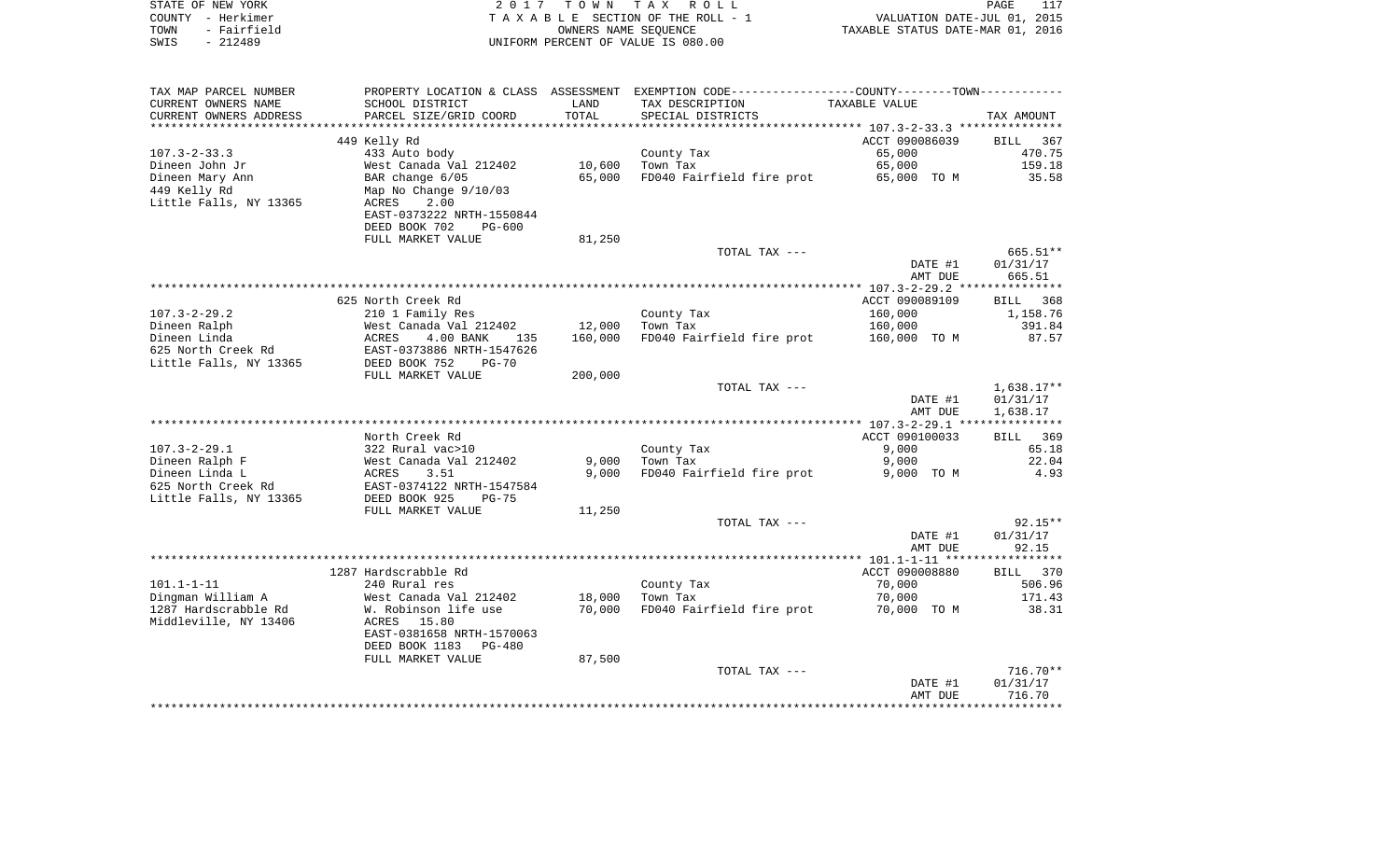| STATE OF NEW YORK   | 2017 TOWN TAX ROLL                 | 118<br>PAGE                      |
|---------------------|------------------------------------|----------------------------------|
| COUNTY - Herkimer   | TAXABLE SECTION OF THE ROLL - 1    | VALUATION DATE-JUL 01, 2015      |
| - Fairfield<br>TOWN | OWNERS NAME SEOUENCE               | TAXABLE STATUS DATE-MAR 01, 2016 |
| SWIS<br>- 212489    | UNIFORM PERCENT OF VALUE IS 080.00 |                                  |

| TAX MAP PARCEL NUMBER                                |                                                        |                | PROPERTY LOCATION & CLASS ASSESSMENT EXEMPTION CODE----------------COUNTY--------TOWN---------- |                |                    |
|------------------------------------------------------|--------------------------------------------------------|----------------|-------------------------------------------------------------------------------------------------|----------------|--------------------|
| CURRENT OWNERS NAME                                  | SCHOOL DISTRICT                                        | LAND           | TAX DESCRIPTION                                                                                 | TAXABLE VALUE  |                    |
| CURRENT OWNERS ADDRESS                               | PARCEL SIZE/GRID COORD                                 | TOTAL          | SPECIAL DISTRICTS                                                                               |                | TAX AMOUNT         |
|                                                      |                                                        | ************** |                                                                                                 |                | * * * * *          |
|                                                      | State Route 29                                         |                |                                                                                                 | ACCT 090087059 | <b>BILL</b><br>371 |
| $101.4 - 5 - 6$                                      | 260 Seasonal res                                       |                | County Tax                                                                                      | 33,500         | 242.62             |
| Dominguez Gladys                                     | West Canada Val 212402                                 | 16,000         | Town Tax                                                                                        | 33,500         | 82.04              |
| 122 Berwick St                                       | ACRES 16.80                                            | 33,500         | FD040 Fairfield fire prot                                                                       | 33,500 TO M    | 18.34              |
| Elizabeth, NJ 07202                                  | EAST-0388075 NRTH-1567484<br>DEED BOOK 860<br>$PG-524$ |                |                                                                                                 |                |                    |
|                                                      | FULL MARKET VALUE                                      | 41,875         |                                                                                                 |                |                    |
|                                                      |                                                        |                | TOTAL TAX ---                                                                                   |                | 343.00**           |
|                                                      |                                                        |                |                                                                                                 | DATE #1        | 01/31/17           |
|                                                      |                                                        |                |                                                                                                 | AMT DUE        | 343.00             |
|                                                      |                                                        |                |                                                                                                 |                |                    |
|                                                      | Platform Rd                                            |                |                                                                                                 | ACCT 090006930 | BILL 372           |
| $100.2 - 1 - 19.3$                                   | 105 Vac farmland                                       |                | County Tax                                                                                      | 13,000         | 94.15              |
| Donald George Haag The Living West Canada Val 212402 |                                                        | 13,000         | Town Tax                                                                                        | 13,000         | 31.84              |
| 60 Huyck Ave                                         | 23.00<br>ACRES                                         | 13,000         | FD040 Fairfield fire prot                                                                       | 13,000 TO M    | 7.12               |
| Middleville, NY 13406                                | EAST-0371562 NRTH-1572215                              |                |                                                                                                 |                |                    |
|                                                      | DEED BOOK 1603<br>PG-629                               |                |                                                                                                 |                |                    |
|                                                      | FULL MARKET VALUE                                      | 16,250         |                                                                                                 |                |                    |
|                                                      |                                                        |                | TOTAL TAX ---                                                                                   |                | 133.11**           |
|                                                      |                                                        |                |                                                                                                 | DATE #1        | 01/31/17           |
|                                                      |                                                        |                |                                                                                                 | AMT DUE        | 133.11             |
|                                                      |                                                        |                |                                                                                                 |                |                    |
|                                                      | 182 Reservoir Rd                                       |                |                                                                                                 | ACCT 090006900 | <b>BILL</b><br>373 |
| $100.2 - 1 - 20.1$                                   | 112 Dairy farm                                         |                | AGRIC 10 Y 42100                                                                                | 6,000<br>6,000 |                    |
| Donald George Haag The Living West Canada Val 212402 |                                                        | 90,000         | County Tax                                                                                      | 204,000        | 1,477.42           |
| 60 Huyck Ave                                         | ACRES 151.00                                           | 210,000        | Town Tax                                                                                        | 204,000        | 499.59             |
| Middleville, NY 13406                                | EAST-0369690 NRTH-1572071                              |                | FD040 Fairfield fire prot                                                                       | 210,000 TO M   | 114.94             |
|                                                      | DEED BOOK 1603<br>PG-629                               |                |                                                                                                 |                |                    |
|                                                      | FULL MARKET VALUE                                      | 262,500        |                                                                                                 |                |                    |
|                                                      |                                                        |                | TOTAL TAX ---                                                                                   |                | $2,091.95**$       |
|                                                      |                                                        |                |                                                                                                 | DATE #1        | 01/31/17           |
|                                                      |                                                        |                |                                                                                                 | AMT DUE        | 2,091.95           |
|                                                      |                                                        |                |                                                                                                 |                |                    |
|                                                      | 1228 Castle Rd                                         |                |                                                                                                 |                | BILL 374           |
| $095.3 - 4 - 11$                                     | 270 Mfg housing                                        |                | County Tax                                                                                      | 12,000         | 86.91              |
| Donato Rose                                          | West Canada Val 212402                                 | 6,000          | Town Tax                                                                                        | 12,000         | 29.39              |
| 1228 Castle Rd                                       | FRNT 290.00 DPTH 290.00                                | 12,000         | School Relevy                                                                                   |                | 5.67               |
| Newport, NY 13416                                    | 1.90<br>ACRES                                          |                | FD040 Fairfield fire prot                                                                       | 12,000 TO M    | 6.57               |
|                                                      | EAST-0345760 NRTH-1153210                              |                |                                                                                                 |                |                    |
|                                                      | DEED BOOK 1149<br>$PG-264$                             |                |                                                                                                 |                |                    |
|                                                      | FULL MARKET VALUE                                      | 15,000         |                                                                                                 |                |                    |
|                                                      |                                                        |                | TOTAL TAX ---                                                                                   |                | 128.54**           |
|                                                      |                                                        |                |                                                                                                 | DATE #1        | 01/31/17           |
|                                                      |                                                        |                |                                                                                                 | AMT DUE        | 128.54             |
|                                                      |                                                        |                |                                                                                                 |                |                    |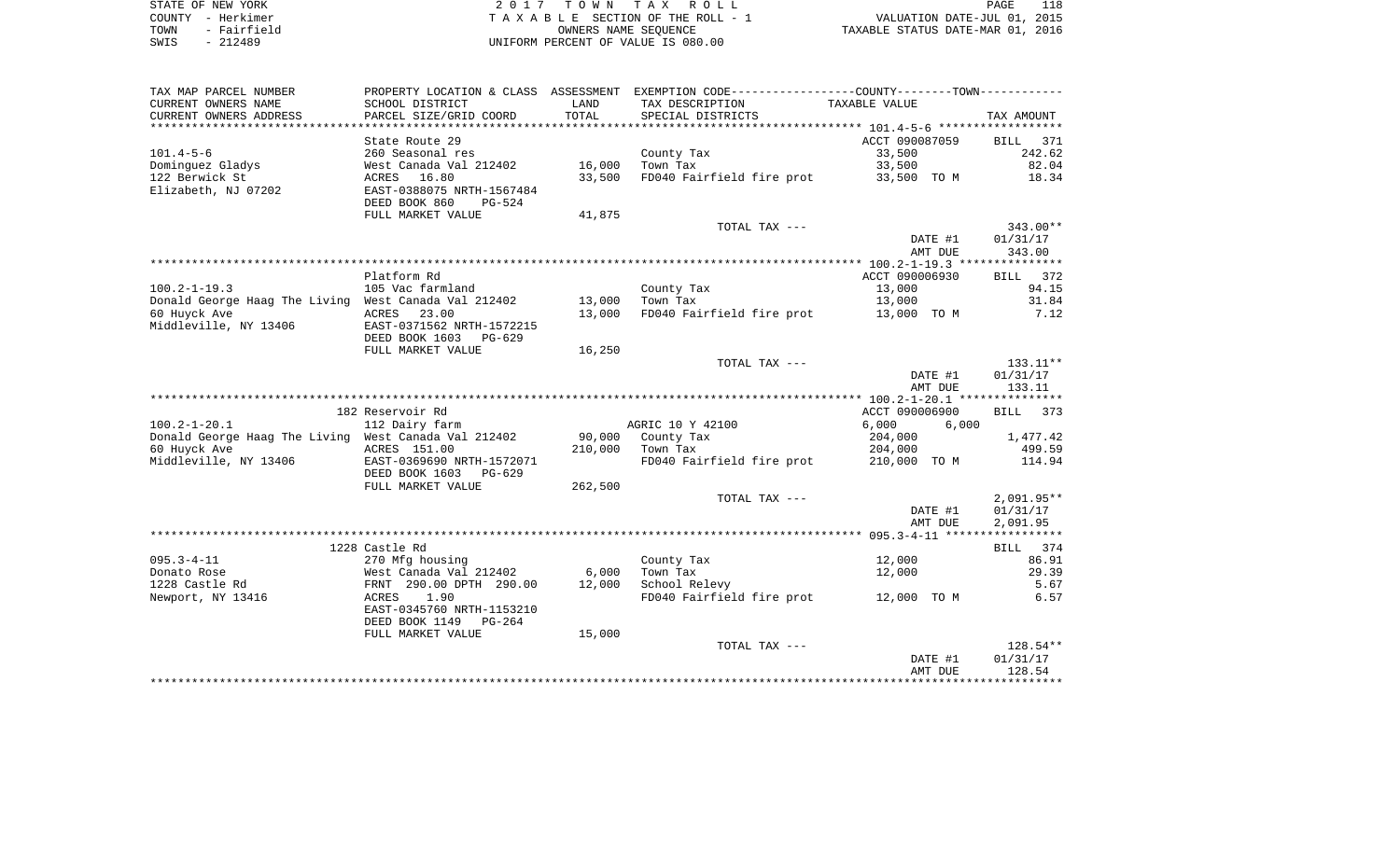|      | STATE OF NEW YORK | 2017 TOWN TAX ROLL                 | 119<br>PAGE                      |
|------|-------------------|------------------------------------|----------------------------------|
|      | COUNTY - Herkimer | TAXABLE SECTION OF THE ROLL - 1    | VALUATION DATE-JUL 01, 2015      |
| TOWN | - Fairfield       | OWNERS NAME SEOUENCE               | TAXABLE STATUS DATE-MAR 01, 2016 |
| SWIS | - 212489          | UNIFORM PERCENT OF VALUE IS 080.00 |                                  |

| TAX MAP PARCEL NUMBER      | PROPERTY LOCATION & CLASS ASSESSMENT |        | EXEMPTION CODE-----------------COUNTY--------TOWN----------- |                |             |
|----------------------------|--------------------------------------|--------|--------------------------------------------------------------|----------------|-------------|
| CURRENT OWNERS NAME        | SCHOOL DISTRICT                      | LAND   | TAX DESCRIPTION                                              | TAXABLE VALUE  |             |
| CURRENT OWNERS ADDRESS     | PARCEL SIZE/GRID COORD               | TOTAL  | SPECIAL DISTRICTS                                            |                | TAX AMOUNT  |
| *********************      |                                      |        |                                                              |                |             |
|                            | Sandy Lane Rd                        |        |                                                              | ACCT 090009420 | 375<br>BILL |
| $095.4 - 1 - 2$            | 321 Abandoned ag                     |        | County Tax                                                   | 25,000         | 181.06      |
| Doty David W               | West Canada Val 212402               | 25,000 | Town Tax                                                     | 25,000         | 61.22       |
| Doty George R Sr.          | ACRES 75.00                          | 25,000 | FD040 Fairfield fire prot                                    | 25,000 TO M    | 13.68       |
| 211 Watkins Ave            | EAST-0387277 NRTH-1583355            |        |                                                              |                |             |
| Middletown, NY 10940       | DEED BOOK 1200<br>PG-997             |        |                                                              |                |             |
|                            | FULL MARKET VALUE                    | 31,250 |                                                              |                |             |
|                            |                                      |        | TOTAL TAX ---                                                |                | $255.96**$  |
|                            |                                      |        |                                                              | DATE #1        | 01/31/17    |
|                            |                                      |        |                                                              | AMT DUE        | 255.96      |
|                            |                                      |        |                                                              |                |             |
|                            | 791 State Route 29                   |        |                                                              | ACCT 090002700 | BILL 376    |
| $101.14 - 1 - 41$          | 210 1 Family Res                     |        | County Tax                                                   | 69,500         | 503.34      |
| Douglass Sherry A          | West Canada Val 212402               | 9,000  | Town Tax                                                     | 69,500         | 170.20      |
| 791 State Route 29         | FRNT 190.97 DPTH 240.13              | 69,500 | FD040 Fairfield fire prot                                    | 69,500 TO M    | 38.04       |
| Middleville, NY 13406-9801 | 0.73<br>ACRES                        |        |                                                              |                |             |
|                            | EAST-0382268 NRTH-1568057            |        |                                                              |                |             |
|                            | DEED BOOK 1144 PG-43                 |        |                                                              |                |             |
|                            | FULL MARKET VALUE                    | 86,875 |                                                              |                |             |
|                            |                                      |        | TOTAL TAX ---                                                |                | $711.58**$  |
|                            |                                      |        |                                                              | DATE #1        | 01/31/17    |
|                            |                                      |        |                                                              | AMT DUE        | 711.58      |
|                            |                                      |        |                                                              |                |             |
|                            | State Route 169                      |        |                                                              | ACCT 090010050 | BILL 377    |
| $107.3 - 2 - 22$           | 230 3 Family Res                     |        | County Tax                                                   | 75,800         | 548.96      |
| Duchnycz Catherine A       | Little Falls Ce 210900               | 4,000  | Town Tax                                                     | 75,800         | 185.63      |
| 2153 State Route 169       | FRNT 310.00 DPTH 310.00              | 75,800 | FD040 Fairfield fire prot                                    | 75,800 TO M    | 41.49       |
| Little Falls, NY 13365     | EAST-0376656 NRTH-1547722            |        |                                                              |                |             |
|                            | DEED BOOK 1142<br>PG-838             |        |                                                              |                |             |
|                            | FULL MARKET VALUE                    | 94,750 |                                                              |                |             |
|                            |                                      |        | TOTAL TAX ---                                                |                | $776.08**$  |
|                            |                                      |        |                                                              | DATE #1        | 01/31/17    |
|                            |                                      |        |                                                              | AMT DUE        | 776.08      |
|                            |                                      |        |                                                              |                |             |
|                            | Hardscrabble Rd                      |        |                                                              |                | BILL 378    |
| $107.1 - 3 - 8$            | 322 Rural vac>10                     |        | County Tax                                                   | 15,000         | 108.63      |
| Dudgeon David III          | West Canada Val 212402               | 15,000 | Town Tax                                                     | 15,000         | 36.73       |
| 120 Osborne Hill Rd        | ACRES 14.50                          | 15,000 | FD040 Fairfield fire prot                                    | 15,000 TO M    | 8.21        |
| Herkimer, NY 13350         | EAST-0381073 NRTH-1559227            |        |                                                              |                |             |
|                            | DEED BOOK 1524<br>PG-62              |        |                                                              |                |             |
|                            | FULL MARKET VALUE                    | 18,750 |                                                              |                |             |
|                            |                                      |        | TOTAL TAX ---                                                |                | $153.57**$  |
|                            |                                      |        |                                                              | DATE #1        | 01/31/17    |
|                            |                                      |        |                                                              | AMT DUE        | 153.57      |
|                            |                                      |        |                                                              |                | *********** |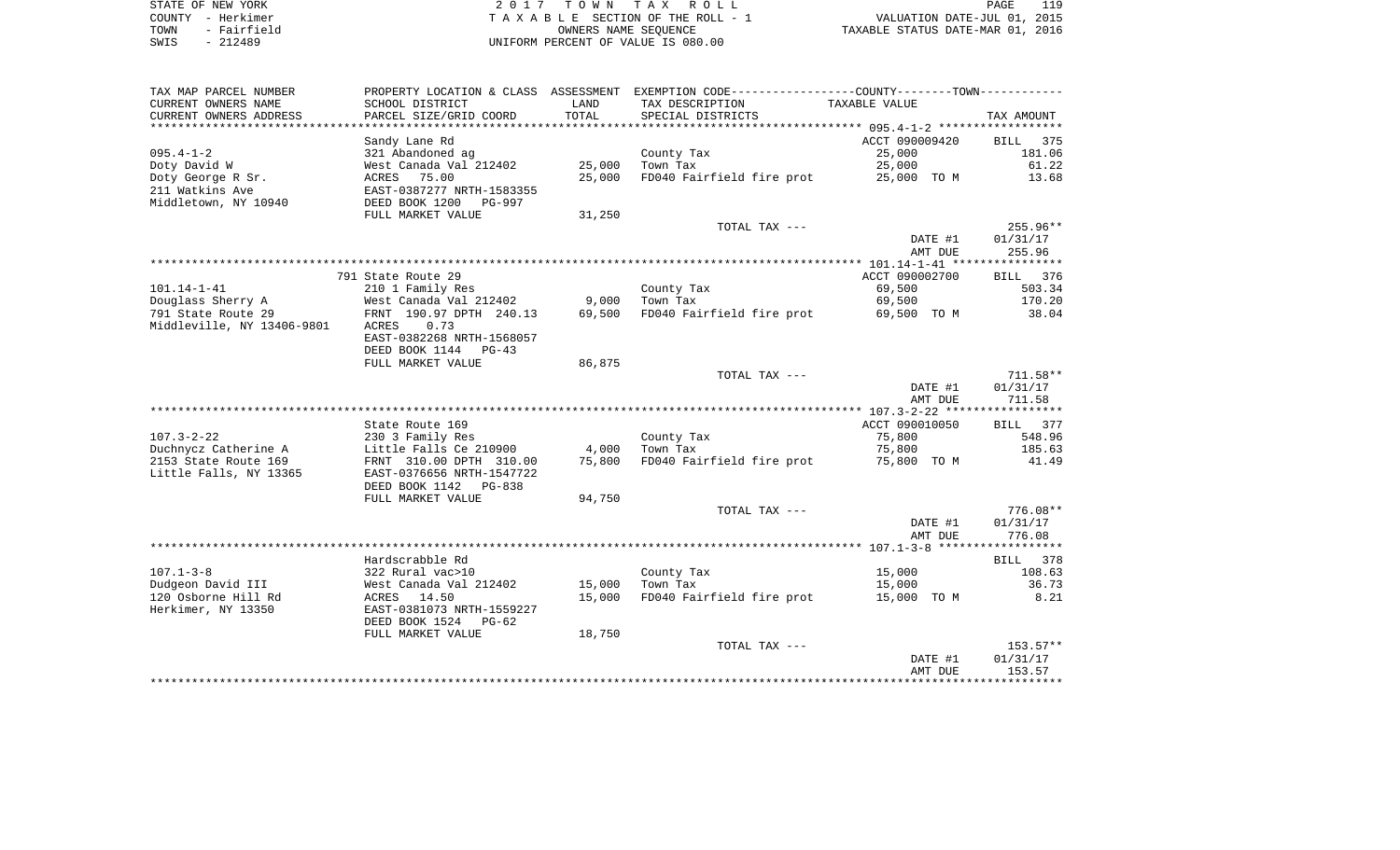| STATE OF NEW YORK   | 2017 TOWN TAX ROLL                 | 120<br>PAGE                      |
|---------------------|------------------------------------|----------------------------------|
| COUNTY - Herkimer   | TAXABLE SECTION OF THE ROLL - 1    | VALUATION DATE-JUL 01, 2015      |
| - Fairfield<br>TOWN | OWNERS NAME SEOUENCE               | TAXABLE STATUS DATE-MAR 01, 2016 |
| $-212489$<br>SWIS   | UNIFORM PERCENT OF VALUE IS 080.00 |                                  |

120<br>2015<br>2016

| TAX MAP PARCEL NUMBER  |                           |         | PROPERTY LOCATION & CLASS ASSESSMENT EXEMPTION CODE---------------COUNTY-------TOWN---------- |                  |              |
|------------------------|---------------------------|---------|-----------------------------------------------------------------------------------------------|------------------|--------------|
| CURRENT OWNERS NAME    | SCHOOL DISTRICT           | LAND    | TAX DESCRIPTION                                                                               | TAXABLE VALUE    |              |
| CURRENT OWNERS ADDRESS | PARCEL SIZE/GRID COORD    | TOTAL   | SPECIAL DISTRICTS                                                                             |                  | TAX AMOUNT   |
|                        |                           |         |                                                                                               |                  |              |
|                        | 491 Davis Rd              |         |                                                                                               |                  | BILL<br>379  |
| $107.1 - 3 - 11$       | 242 Rurl res&rec          |         | County Tax                                                                                    | 235,000          | 1,701.93     |
| Duemmler Richard       | West Canada Val 212402    | 18,000  | Town Tax                                                                                      | 235,000          | 575.51       |
| 491 Davis Rd           | ACRES 15.97               | 235,000 | FD040 Fairfield fire prot                                                                     | 235,000 TO M     | 128.62       |
| Little Falls, NY 13365 | EAST-0379631 NRTH-1558335 |         |                                                                                               |                  |              |
|                        | DEED BOOK 1409 PG-261     |         |                                                                                               |                  |              |
|                        | FULL MARKET VALUE         | 293,750 |                                                                                               |                  |              |
|                        |                           |         | TOTAL TAX ---                                                                                 |                  | $2,406.06**$ |
|                        |                           |         |                                                                                               | DATE #1          | 01/31/17     |
|                        |                           |         |                                                                                               | AMT DUE          | 2,406.06     |
|                        |                           |         |                                                                                               |                  |              |
|                        | Lynch Rd                  |         |                                                                                               | ACCT 090000540   | BILL 380     |
| $106.4 - 1 - 2$        | 312 Vac w/imprv           |         | County Tax                                                                                    | 69,000           | 499.72       |
| Dufford Frank W Jr     | West Canada Val 212402    | 45,000  | Town Tax                                                                                      | 69,000           | 168.98       |
| 135 Lynch Rd           | 86.00<br>ACRES            | 69,000  | FD040 Fairfield fire prot                                                                     | 69,000 TO M      | 37.77        |
| Little Falls, NY 13365 | EAST-0365633 NRTH-1552379 |         |                                                                                               |                  |              |
|                        | DEED BOOK 798<br>PG-698   |         |                                                                                               |                  |              |
|                        | FULL MARKET VALUE         | 86,250  |                                                                                               |                  |              |
|                        |                           |         | TOTAL TAX ---                                                                                 |                  | $706.47**$   |
|                        |                           |         |                                                                                               | DATE #1          | 01/31/17     |
|                        |                           |         |                                                                                               | AMT DUE          | 706.47       |
|                        |                           |         |                                                                                               |                  |              |
|                        | 135 Lynch Rd              |         |                                                                                               |                  | BILL 381     |
| $106.4 - 1 - 4.3$      | 270 Mfg housing           |         | County Tax                                                                                    | 60,000           | 434.54       |
| Dufford Frank W Jr     | West Canada Val 212402    | 12,000  | Town Tax                                                                                      | 60,000           | 146.94       |
| 135 Lynch Rd           | ACRES<br>4.70             | 60,000  | FD040 Fairfield fire prot                                                                     | 60,000 TO M      | 32.84        |
| Little Falls, NY 13365 | EAST-0364921 NRTH-1551161 |         |                                                                                               |                  |              |
|                        | DEED BOOK 798<br>PG-698   |         |                                                                                               |                  |              |
|                        | FULL MARKET VALUE         | 75,000  |                                                                                               |                  |              |
|                        |                           |         | TOTAL TAX ---                                                                                 |                  | $614.32**$   |
|                        |                           |         |                                                                                               | DATE #1          | 01/31/17     |
|                        |                           |         |                                                                                               | AMT DUE          | 614.32       |
|                        |                           |         |                                                                                               |                  |              |
|                        | 2267 Castle Rd            |         |                                                                                               | ACCT 090100085   | BILL 382     |
| $094.4 - 1 - 11.2$     | 210 1 Family Res          |         | AGED-ALL<br>41800                                                                             | 36,000<br>36,000 |              |
| Dupont Anne            | West Canada Val 212402    |         | 13,000 County Tax                                                                             | 36,000           | 260.72       |
| 2267 Castle Rd         | 4.60<br>ACRES             | 72,000  | Town Tax                                                                                      | 36,000           | 88.16        |
| Newport, NY 13416      | EAST-0365176 NRTH-1578260 |         | FD040 Fairfield fire prot                                                                     | 72,000 TO M      | 39.41        |
|                        | FULL MARKET VALUE         | 90,000  |                                                                                               |                  |              |
|                        |                           |         | TOTAL TAX ---                                                                                 |                  | 388.29**     |
|                        |                           |         |                                                                                               | DATE #1          | 01/31/17     |
|                        |                           |         |                                                                                               | AMT DUE          | 388.29       |
|                        |                           |         |                                                                                               |                  |              |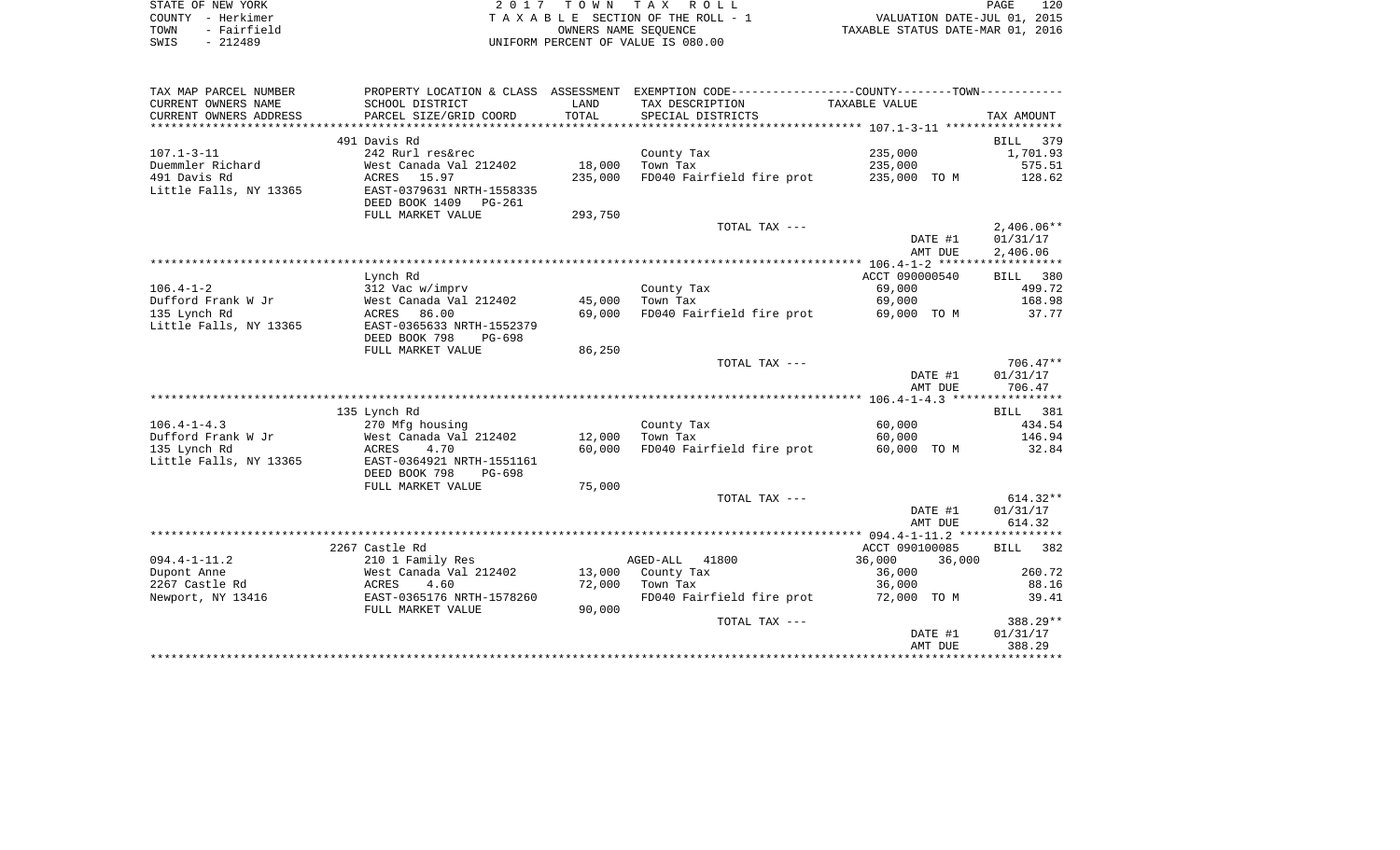| STATE OF NEW YORK   | 2017 TOWN TAX ROLL                 | 121<br><b>PAGE</b>               |
|---------------------|------------------------------------|----------------------------------|
| COUNTY - Herkimer   | TAXABLE SECTION OF THE ROLL - 1    | VALUATION DATE-JUL 01, 2015      |
| - Fairfield<br>TOWN | OWNERS NAME SEOUENCE               | TAXABLE STATUS DATE-MAR 01, 2016 |
| SWIS<br>- 212489    | UNIFORM PERCENT OF VALUE IS 080.00 |                                  |

| TAX MAP PARCEL NUMBER      |                                            |         | PROPERTY LOCATION & CLASS ASSESSMENT EXEMPTION CODE---------------COUNTY-------TOWN--------- |                |                        |
|----------------------------|--------------------------------------------|---------|----------------------------------------------------------------------------------------------|----------------|------------------------|
| CURRENT OWNERS NAME        | SCHOOL DISTRICT                            | LAND    | TAX DESCRIPTION                                                                              | TAXABLE VALUE  |                        |
| CURRENT OWNERS ADDRESS     | PARCEL SIZE/GRID COORD                     | TOTAL   | SPECIAL DISTRICTS                                                                            |                | TAX AMOUNT             |
|                            |                                            |         |                                                                                              |                |                        |
|                            | 283 Parkhurst Rd                           |         |                                                                                              | ACCT 090002160 | BILL<br>383            |
| $100.4 - 1 - 14$           | 210 1 Family Res                           |         | CW 15 VET/ 41162                                                                             | 7,200          | $\overline{0}$         |
| Earl Shane                 | West Canada Val 212402                     |         | 10,000 CW_DISBLD_ 41172                                                                      | 24,000         | $\Omega$               |
| 283 Parkhurst Rd           | Life Use To Wm Dise Jr                     | 118,000 | County Tax                                                                                   | 86,800         | 628.63                 |
| Little Falls, NY 13365     | 1.30<br>ACRES                              |         | Town Tax                                                                                     | 118,000        | 288.98                 |
|                            | EAST-0370696 NRTH-1566403                  |         | FD040 Fairfield fire prot 118,000 TO M                                                       |                | 64.59                  |
|                            | DEED BOOK 1545<br>PG-114                   |         |                                                                                              |                |                        |
|                            | FULL MARKET VALUE                          | 147,500 |                                                                                              |                |                        |
|                            |                                            |         | TOTAL TAX ---                                                                                |                | 982.20**               |
|                            |                                            |         |                                                                                              | DATE #1        | 01/31/17               |
|                            |                                            |         |                                                                                              | AMT DUE        | 982.20                 |
|                            | Parkhurst Rd                               |         |                                                                                              | ACCT 090089084 | <b>BILL</b><br>384     |
| $100.4 - 1 - 16.3$         | 314 Rural vac<10                           |         |                                                                                              | 6,000          | 43.45                  |
| Earl Shane                 | West Canada Val 212402                     | 6,000   | County Tax<br>Town Tax                                                                       | 6,000          | 14.69                  |
| 283 Parkhurst Rd           | Deed Restriction                           | 6,000   | FD040 Fairfield fire prot                                                                    | 6,000 TO M     | 3.28                   |
| Little Falls, NY 13365     | 4.01<br>ACRES                              |         |                                                                                              |                |                        |
|                            | EAST-0370314 NRTH-1566610                  |         |                                                                                              |                |                        |
|                            | DEED BOOK 1545<br>PG-114                   |         |                                                                                              |                |                        |
|                            | FULL MARKET VALUE                          | 7,500   |                                                                                              |                |                        |
|                            |                                            |         | TOTAL TAX ---                                                                                |                | $61.42**$              |
|                            |                                            |         |                                                                                              | DATE #1        | 01/31/17               |
|                            |                                            |         |                                                                                              | AMT DUE        | 61.42                  |
|                            |                                            |         |                                                                                              |                |                        |
|                            | 140 Town Garage Rd                         |         |                                                                                              | ACCT 090002370 | BILL 385               |
| $101.14 - 1 - 9$           | 210 1 Family Res                           |         | County Tax                                                                                   | 34,000         | 246.24                 |
|                            |                                            | 9,000   | Town Tax                                                                                     | 34,000         | 83.27                  |
|                            | FRNT 190.00 DPTH 200.00                    | 34,000  | FD040 Fairfield fire prot 34,000 TO M                                                        |                | 18.61                  |
| Middleville, NY 13406-9801 | EAST-0381461 NRTH-1568092                  |         |                                                                                              |                |                        |
|                            | DEED BOOK 766<br>$PG-73$                   |         |                                                                                              |                |                        |
|                            | FULL MARKET VALUE                          | 42,500  |                                                                                              |                |                        |
|                            |                                            |         | TOTAL TAX ---                                                                                |                | 348.12**               |
|                            |                                            |         |                                                                                              | DATE #1        | 01/31/17               |
|                            |                                            |         |                                                                                              | AMT DUE        | 348.12                 |
|                            |                                            |         |                                                                                              |                |                        |
|                            | 124 Kelly Rd                               |         |                                                                                              | ACCT 090100086 | BILL 386               |
| $106.4 - 1 - 6.2$          | 270 Mfg housing                            |         | County Tax                                                                                   | 65,000         | 470.75                 |
| Edwards Richard R          | West Canada Val 212402                     | 10,000  | Town Tax                                                                                     | 65,000         | 159.18                 |
| Edwards Amy L              | ACRES<br>1.50 BANK<br>023                  | 65,000  | School Relevy                                                                                |                | 1,035.26               |
| 124 Kelly Rd               | EAST-0367688 NRTH-1551455<br>DEED BOOK 834 |         | FD040 Fairfield fire prot 65,000 TO M                                                        |                | 35.58                  |
| Little Falls, NY 13365     | <b>PG-97</b>                               |         |                                                                                              |                |                        |
|                            | FULL MARKET VALUE                          | 81,250  |                                                                                              |                |                        |
|                            |                                            |         | TOTAL TAX ---                                                                                | DATE #1        | 1,700.77**<br>01/31/17 |
|                            |                                            |         |                                                                                              | AMT DUE        | 1,700.77               |
|                            |                                            |         |                                                                                              |                |                        |
|                            |                                            |         |                                                                                              |                |                        |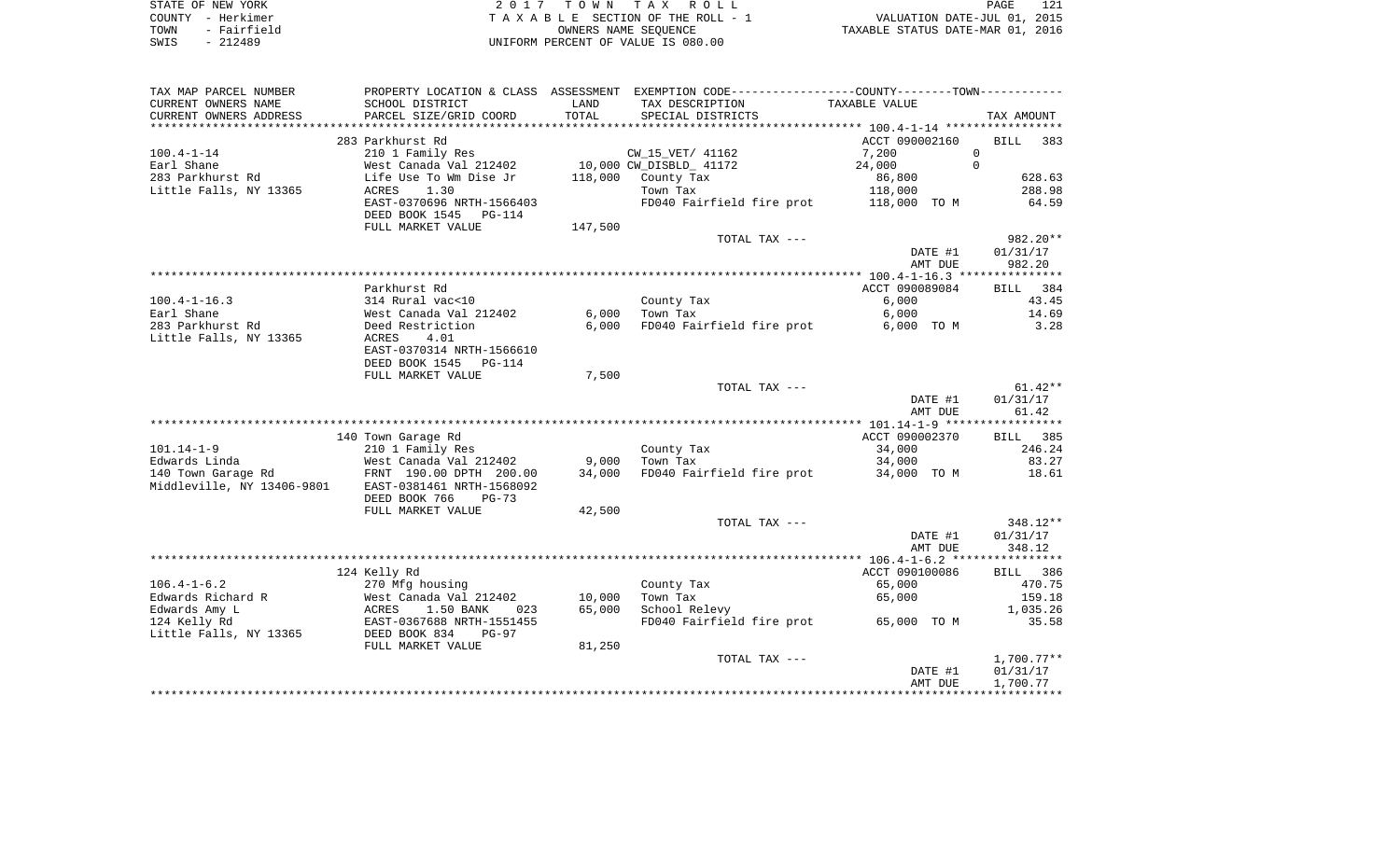| STATE OF NEW YORK   | 2017 TOWN TAX ROLL                 | 122<br>PAGE                      |
|---------------------|------------------------------------|----------------------------------|
| COUNTY - Herkimer   | TAXABLE SECTION OF THE ROLL - 1    | VALUATION DATE-JUL 01, 2015      |
| - Fairfield<br>TOWN | OWNERS NAME SEOUENCE               | TAXABLE STATUS DATE-MAR 01, 2016 |
| - 212489<br>SWIS    | UNIFORM PERCENT OF VALUE IS 080.00 |                                  |

| TAX MAP PARCEL NUMBER     |                           |         | PROPERTY LOCATION & CLASS ASSESSMENT EXEMPTION CODE---------------COUNTY-------TOWN---------- |                  |              |
|---------------------------|---------------------------|---------|-----------------------------------------------------------------------------------------------|------------------|--------------|
| CURRENT OWNERS NAME       | SCHOOL DISTRICT           | LAND    | TAX DESCRIPTION                                                                               | TAXABLE VALUE    |              |
| CURRENT OWNERS ADDRESS    | PARCEL SIZE/GRID COORD    | TOTAL   | SPECIAL DISTRICTS                                                                             |                  | TAX AMOUNT   |
|                           |                           |         |                                                                                               |                  |              |
|                           | 2065 Hardscrabble Rd      |         |                                                                                               | ACCT 090100053   | BILL 387     |
| $095.3 - 1 - 2.1$         | 240 Rural res             |         | County Tax                                                                                    | 145,000          | 1,050.13     |
| Elliott Edward            | West Canada Val 212402    | 30,000  | Town Tax                                                                                      | 145,000          | 355.10       |
|                           |                           |         |                                                                                               |                  |              |
| Elliott Cheryl            | 40.30<br>ACRES            | 145,000 | FD040 Fairfield fire prot                                                                     | 145,000 TO M     | 79.36        |
| 2065 Hard Scrabble Rd     | EAST-0374733 NRTH-1582055 |         |                                                                                               |                  |              |
| Newport, NY 13416         | DEED BOOK 00632 PG-00598  |         |                                                                                               |                  |              |
|                           | FULL MARKET VALUE         | 181,250 |                                                                                               |                  |              |
|                           |                           |         | TOTAL TAX ---                                                                                 |                  | $1,484.59**$ |
|                           |                           |         |                                                                                               | DATE #1          | 01/31/17     |
|                           |                           |         |                                                                                               | AMT DUE          | 1,484.59     |
|                           |                           |         |                                                                                               |                  |              |
|                           | 1527 Castle Rd            |         |                                                                                               | ACCT 090002880   | BILL 388     |
| $095.3 - 1 - 20.1$        | 240 Rural res             |         | AG MKTS L 41720                                                                               | 13,852<br>13,852 |              |
| Erickson David            | West Canada Val 212402    | 40,000  | County Tax                                                                                    | 109,148          | 790.48       |
| 1527 Castle Rd            | includes 20.2             | 123,000 | Town Tax                                                                                      | 109,148          | 267.30       |
| Newport, NY 13416         | FRNT 1671.00 DPTH         |         | FD040 Fairfield fire prot                                                                     | 109,148 TO M     | 59.74        |
|                           | ACRES<br>60.50            |         | 13,852 EX                                                                                     |                  |              |
|                           |                           |         |                                                                                               |                  |              |
| MAY BE SUBJECT TO PAYMENT | EAST-0378825 NRTH-1580653 |         |                                                                                               |                  |              |
| UNDER AGDIST LAW TIL 2020 | DEED BOOK 842<br>$PG-663$ |         |                                                                                               |                  |              |
|                           | FULL MARKET VALUE         | 153,750 |                                                                                               |                  |              |
|                           |                           |         | TOTAL TAX ---                                                                                 |                  | 1,117.52**   |
|                           |                           |         |                                                                                               | DATE #1          | 01/31/17     |
|                           |                           |         |                                                                                               | AMT DUE          | 1,117.52     |
|                           |                           |         |                                                                                               |                  |              |
|                           | 193 Kelly Rd              |         |                                                                                               | ACCT 090089108   | BILL 389     |
| 106.2-3-20                | 210 1 Family Res          |         | County Tax                                                                                    | 122,000          | 883.56       |
| Ervin Richard             | West Canada Val 212402    | 12,000  | Town Tax                                                                                      | 122,000          | 298.78       |
| Ervin Kathaleen           | ACRES<br>5.00             | 122,000 | FD040 Fairfield fire prot 122,000 TO M                                                        |                  | 66.78        |
| 193 Kelly Rd              | EAST-0369119 NRTH-1552049 |         |                                                                                               |                  |              |
| Little Falls, NY 13365    | DEED BOOK 763<br>PG-435   |         |                                                                                               |                  |              |
|                           | FULL MARKET VALUE         | 152,500 |                                                                                               |                  |              |
|                           |                           |         | TOTAL TAX ---                                                                                 |                  | 1,249.12**   |
|                           |                           |         |                                                                                               | DATE #1          | 01/31/17     |
|                           |                           |         |                                                                                               |                  | 1,249.12     |
|                           |                           |         |                                                                                               | AMT DUE          |              |
|                           |                           |         |                                                                                               |                  |              |
|                           | 226 Snyder Rd             |         |                                                                                               | ACCT 090009630   | 390<br>BILL  |
| 101.4-1-11                | 120 Field crops           |         | AG MKTS L 41720                                                                               | 12,761<br>12,761 |              |
| Esh David K               | West Canada Val 212402    | 92,000  | County Tax                                                                                    | 159,239          | 1,153.25     |
| Esh Rachel Z              | ACRES 164.00              | 172,000 | Town Tax                                                                                      | 159,239          | 389.97       |
| 226 Snyder Rd             | EAST-0392813 NRTH-1564310 |         | FD040 Fairfield fire prot 159,239 TO M                                                        |                  | 87.16        |
| Little Falls, NY 13365    | DEED BOOK 1513<br>PG-882  |         | 12,761 EX                                                                                     |                  |              |
|                           | FULL MARKET VALUE         | 215,000 |                                                                                               |                  |              |
| MAY BE SUBJECT TO PAYMENT |                           |         |                                                                                               |                  |              |
| UNDER AGDIST LAW TIL 2020 |                           |         |                                                                                               |                  |              |
|                           |                           |         | TOTAL TAX ---                                                                                 |                  | $1,630.38**$ |
|                           |                           |         |                                                                                               | DATE #1          | 01/31/17     |
|                           |                           |         |                                                                                               | AMT DUE          | 1,630.38     |
|                           |                           |         |                                                                                               |                  |              |
|                           |                           |         |                                                                                               |                  |              |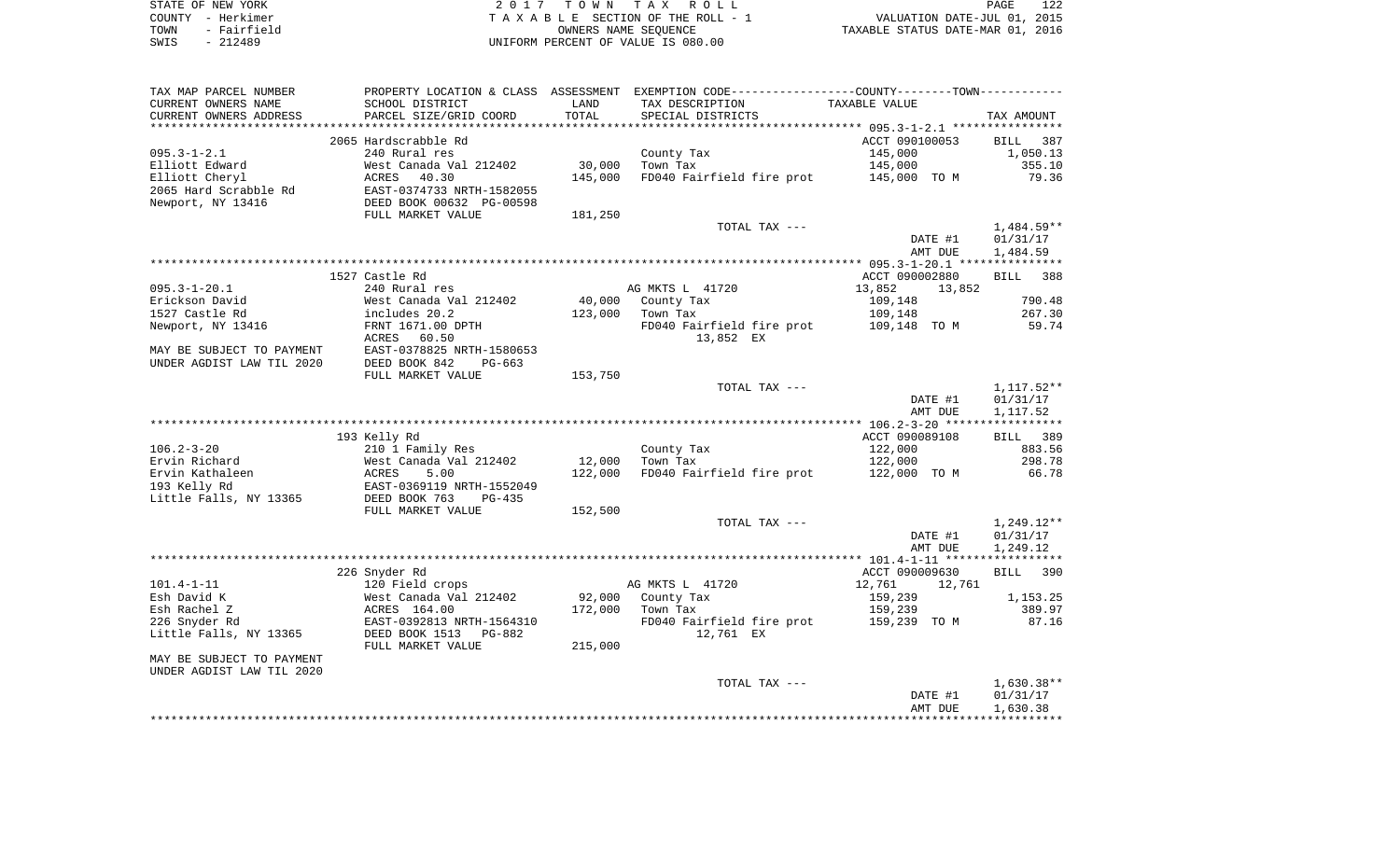| STATE OF NEW YORK   | 2017 TOWN TAX ROLL                 | 123<br>PAGE                      |
|---------------------|------------------------------------|----------------------------------|
| COUNTY - Herkimer   | TAXABLE SECTION OF THE ROLL - 1    | VALUATION DATE-JUL 01, 2015      |
| - Fairfield<br>TOWN | OWNERS NAME SEOUENCE               | TAXABLE STATUS DATE-MAR 01, 2016 |
| $-212489$<br>SWIS   | UNIFORM PERCENT OF VALUE IS 080.00 |                                  |

| TAX MAP PARCEL NUMBER                                 |                           |         | PROPERTY LOCATION & CLASS ASSESSMENT EXEMPTION CODE----------------COUNTY-------TOWN---------- |                |                    |
|-------------------------------------------------------|---------------------------|---------|------------------------------------------------------------------------------------------------|----------------|--------------------|
| CURRENT OWNERS NAME                                   | SCHOOL DISTRICT           | LAND    | TAX DESCRIPTION                                                                                | TAXABLE VALUE  |                    |
| CURRENT OWNERS ADDRESS                                | PARCEL SIZE/GRID COORD    | TOTAL   | SPECIAL DISTRICTS                                                                              |                | TAX AMOUNT         |
| **********************                                |                           |         |                                                                                                |                |                    |
|                                                       | Castle Rd                 |         |                                                                                                | ACCT 090089078 | BILL<br>391        |
| $095.3 - 4 - 7$                                       | 322 Rural vac>10          |         | County Tax                                                                                     | 10,000         | 72.42              |
| Fachini Joseph                                        | West Canada Val 212402    | 10,000  | Town Tax                                                                                       | 10,000         | 24.49              |
| 999 Old Country Rd                                    | ACRES<br>10.40            | 10,000  | FD040 Fairfield fire prot                                                                      | 10,000 TO M    | 5.47               |
| Stamford, VT 05352                                    | EAST-0344125 NRTH-1154660 |         |                                                                                                |                |                    |
|                                                       | DEED BOOK 1289<br>PG-104  |         |                                                                                                |                |                    |
|                                                       | FULL MARKET VALUE         | 12,500  |                                                                                                |                |                    |
|                                                       |                           |         | TOTAL TAX ---                                                                                  |                | $102.38**$         |
|                                                       |                           |         |                                                                                                | DATE #1        | 01/31/17           |
|                                                       |                           |         |                                                                                                | AMT DUE        | 102.38             |
|                                                       |                           |         |                                                                                                |                |                    |
|                                                       | State Route 169           |         |                                                                                                | ACCT 090007710 | BILL 392           |
| $107.3 - 2 - 2.1$                                     | 312 Vac w/imprv           |         | County Tax                                                                                     | 75,500         | 546.79             |
| Family Limited Partnership Kuc West Canada Val 212402 |                           | 50,500  | Town Tax                                                                                       | 75,500         | 184.90             |
| 1108 Stueben Hill Rd                                  | Merge-Includes 3.1, 3.4 & | 75,500  | FD040 Fairfield fire prot                                                                      | 75,500 TO M    | 41.32              |
| Herkimer, NY 13350                                    | FRNT 1308.00 DPTH         |         |                                                                                                |                |                    |
|                                                       | 81.20<br>ACRES            |         |                                                                                                |                |                    |
|                                                       | EAST-0375722 NRTH-1551681 |         |                                                                                                |                |                    |
|                                                       | DEED BOOK 1471<br>PG-751  |         |                                                                                                |                |                    |
|                                                       | FULL MARKET VALUE         | 94,375  |                                                                                                |                |                    |
|                                                       |                           |         | TOTAL TAX ---                                                                                  |                | $773.01**$         |
|                                                       |                           |         |                                                                                                | DATE #1        | 01/31/17           |
|                                                       |                           |         |                                                                                                | AMT DUE        | 773.01             |
|                                                       | 2411 Castle Rd            |         |                                                                                                | ACCT 090088071 |                    |
| $094.4 - 1 - 3.3$                                     | 210 1 Family Res          |         | County Tax                                                                                     | 126,000        | BILL 393<br>912.53 |
| Farber Dale                                           | West Canada Val 212402    | 10,000  | Town Tax                                                                                       | 126,000        | 308.57             |
| Farber Mary                                           | ACRES<br>1.40             | 126,000 | FD040 Fairfield fire prot                                                                      | 126,000 TO M   | 68.96              |
| 2411 Castle Rd                                        | EAST-0362789 NRTH-1577416 |         |                                                                                                |                |                    |
| Newport, NY 13416                                     | DEED BOOK 732<br>$PG-32$  |         |                                                                                                |                |                    |
|                                                       | FULL MARKET VALUE         | 157,500 |                                                                                                |                |                    |
|                                                       |                           |         | TOTAL TAX ---                                                                                  |                | $1,290.06**$       |
|                                                       |                           |         |                                                                                                | DATE #1        | 01/31/17           |
|                                                       |                           |         |                                                                                                | AMT DUE        | 1,290.06           |
|                                                       |                           |         |                                                                                                |                |                    |
|                                                       | State Route 169           |         |                                                                                                | ACCT 090006180 | BILL 394           |
| $107.1 - 1 - 12.1$                                    | 314 Rural vac<10          |         | County Tax                                                                                     | 11,000         | 79.67              |
| Farber Dustin A                                       | West Canada Val 212402    | 11,000  | Town Tax                                                                                       | 11,000         | 26.94              |
| 8422 State Rte. 28                                    | ACRES<br>6.20             | 11,000  | School Relevy                                                                                  |                | 274.71             |
| Newport, NY 13416                                     | EAST-0375776 NRTH-1555374 |         | FD040 Fairfield fire prot                                                                      | 11,000 TO M    | 6.02               |
|                                                       | DEED BOOK 1521<br>PG-722  |         |                                                                                                |                |                    |
|                                                       | FULL MARKET VALUE         | 13,750  |                                                                                                |                |                    |
|                                                       |                           |         | TOTAL TAX ---                                                                                  |                | 387.34**           |
|                                                       |                           |         |                                                                                                | DATE #1        | 01/31/17           |
|                                                       |                           |         |                                                                                                | AMT DUE        | 387.34             |
|                                                       |                           |         |                                                                                                |                |                    |
|                                                       |                           |         |                                                                                                |                |                    |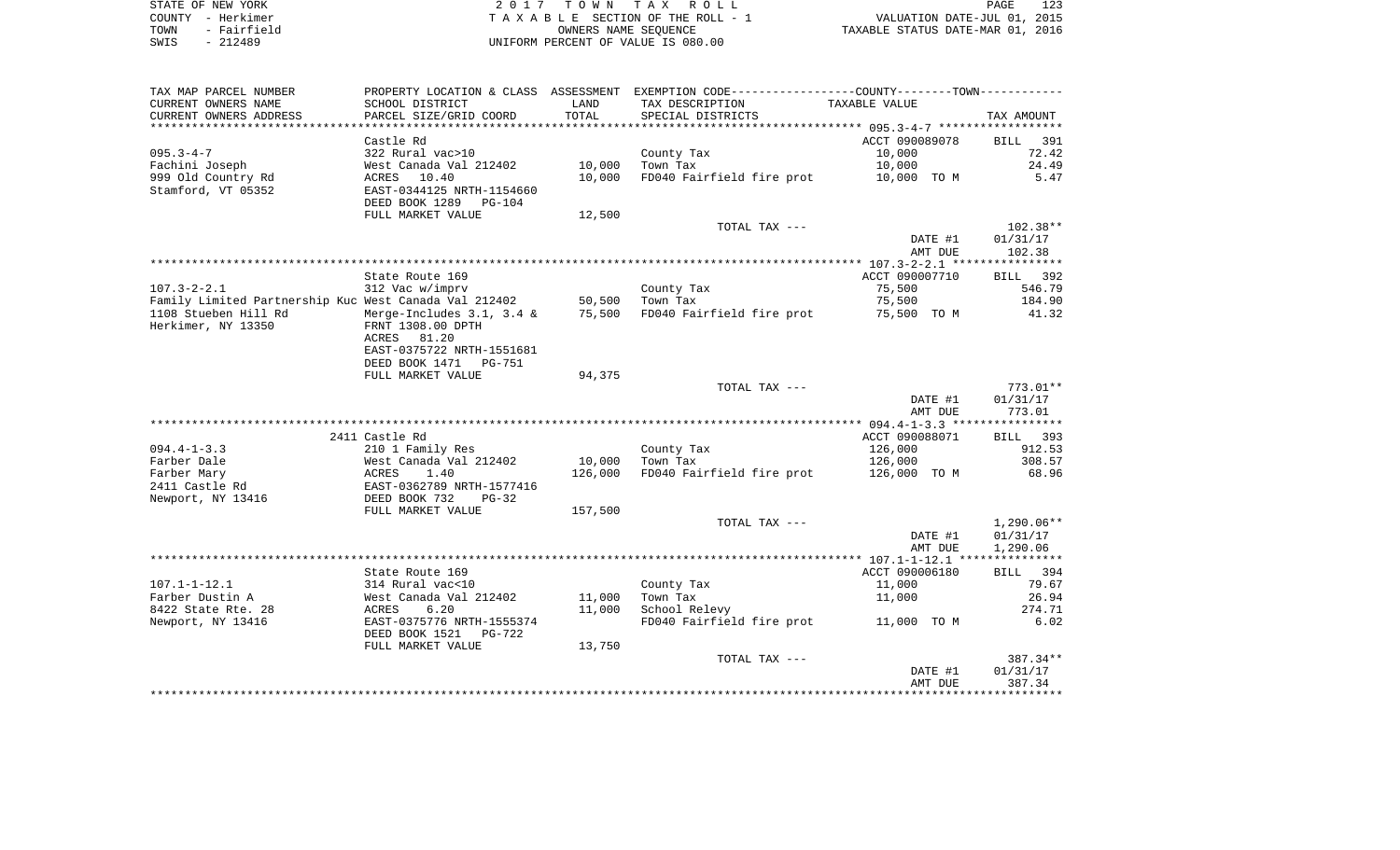|      | STATE OF NEW YORK | 2017 TOWN TAX ROLL                 | PAGE                             | 124 |
|------|-------------------|------------------------------------|----------------------------------|-----|
|      | COUNTY - Herkimer | TAXABLE SECTION OF THE ROLL - 1    | VALUATION DATE-JUL 01, 2015      |     |
| TOWN | - Fairfield       | OWNERS NAME SEOUENCE               | TAXABLE STATUS DATE-MAR 01, 2016 |     |
| SWIS | - 212489          | UNIFORM PERCENT OF VALUE IS 080.00 |                                  |     |

| TAX MAP PARCEL NUMBER     |                                |        | PROPERTY LOCATION & CLASS ASSESSMENT EXEMPTION CODE---------------COUNTY-------TOWN-------- |                |            |
|---------------------------|--------------------------------|--------|---------------------------------------------------------------------------------------------|----------------|------------|
| CURRENT OWNERS NAME       | SCHOOL DISTRICT                | LAND   | TAX DESCRIPTION                                                                             | TAXABLE VALUE  |            |
| CURRENT OWNERS ADDRESS    | PARCEL SIZE/GRID COORD         | TOTAL  | SPECIAL DISTRICTS                                                                           |                | TAX AMOUNT |
|                           |                                |        |                                                                                             |                |            |
|                           | 405 North Creek Rd             |        |                                                                                             |                | BILL 395   |
| $106.4 - 1 - 43.2$        | 270 Mfg housing                |        | County Tax                                                                                  | 54,000         | 391.08     |
| Farber Edward             | West Canada Val 212402         | 11,000 | Town Tax                                                                                    | 54,000         | 132.25     |
| Farber Rebecca            | BAR change 6/05                | 54,000 | FD040 Fairfield fire prot                                                                   | 54,000 TO M    | 29.56      |
| 405 North Creek Rd        | FRNT 150.00 DPTH               |        |                                                                                             |                |            |
| Little Falls, NY 13365    | 2.85<br>ACRES                  |        |                                                                                             |                |            |
|                           | EAST-0369592 NRTH-1547102      |        |                                                                                             |                |            |
|                           | DEED BOOK 769<br><b>PG-188</b> |        |                                                                                             |                |            |
|                           | FULL MARKET VALUE              | 67,500 |                                                                                             |                |            |
|                           |                                |        | TOTAL TAX ---                                                                               |                | 552.89**   |
|                           |                                |        |                                                                                             | DATE #1        | 01/31/17   |
|                           |                                |        |                                                                                             | AMT DUE        | 552.89     |
|                           |                                |        |                                                                                             |                |            |
|                           |                                |        |                                                                                             |                |            |
|                           | 341 Topnotch Rd                |        |                                                                                             | ACCT 090086050 | BILL 396   |
| $107.4 - 2 - 14.2$        | 210 1 Family Res               |        | County Tax                                                                                  | 35,000         | 253.48     |
| Farnell Beatrice          | Little Falls Ce 210900         | 10,000 | Town Tax                                                                                    | 35,000         | 85.71      |
| 139 Hilts Rd              | FRNT 249.00 DPTH<br>86.00      | 35,000 | FD040 Fairfield fire prot 35,000 TO M                                                       |                | 19.16      |
| Little Falls, NY 13365    | ACRES<br>0.54                  |        |                                                                                             |                |            |
|                           | EAST-0390755 NRTH-1546120      |        |                                                                                             |                |            |
|                           | DEED BOOK 693<br>PG-680        |        |                                                                                             |                |            |
|                           | FULL MARKET VALUE              | 43,750 |                                                                                             |                |            |
|                           |                                |        | TOTAL TAX ---                                                                               |                | 358.35**   |
|                           |                                |        |                                                                                             | DATE #1        | 01/31/17   |
|                           |                                |        |                                                                                             | AMT DUE        | 358.35     |
|                           |                                |        |                                                                                             |                |            |
|                           | Stahl Rd                       |        |                                                                                             | ACCT 090002580 | BILL 397   |
| $107.4 - 2 - 15.1$        | 312 Vac w/imprv                |        | County Tax                                                                                  | 3,300          | 23.90      |
| Farnell Thomas            | Little Falls Ce 210900         | 3,200  | Town Tax                                                                                    | 3,300          | 8.08       |
| 139 Hilts Rd              | 6.40<br>ACRES                  | 3,300  | FD040 Fairfield fire prot                                                                   | 3,300 TO M     | 1.81       |
| Little Falls, NY 13365    | EAST-0392524 NRTH-1546453      |        |                                                                                             |                |            |
|                           | DEED BOOK 00573 PG-00035       |        |                                                                                             |                |            |
| MAY BE SUBJECT TO PAYMENT | FULL MARKET VALUE              | 4,125  |                                                                                             |                |            |
| UNDER AGDIST LAW TIL 2020 |                                |        |                                                                                             |                |            |
|                           |                                |        | TOTAL TAX ---                                                                               |                | $33.79**$  |
|                           |                                |        |                                                                                             | DATE #1        | 01/31/17   |
|                           |                                |        |                                                                                             | AMT DUE        | 33.79      |
|                           |                                |        |                                                                                             |                |            |
|                           | 535 Castle Rd                  |        |                                                                                             |                | BILL 398   |
| $101.4 - 3 - 8$           | 322 Rural vac>10               |        | County Tax                                                                                  | 13,000         | 94.15      |
| Fasano Leonard            | West Canada Val 212402         | 13,000 | Town Tax                                                                                    | 13,000         | 31.84      |
| 235 Centre St             | Subdivision                    | 13,000 | FD040 Fairfield fire prot 13,000 TO M                                                       |                | 7.12       |
|                           | ACRES 10.80                    |        |                                                                                             |                |            |
| Nutley, NJ 07110          |                                |        |                                                                                             |                |            |
|                           | EAST-0388435 NRTH-1566294      |        |                                                                                             |                |            |
|                           | DEED BOOK 788<br>$PG-20$       |        |                                                                                             |                |            |
|                           | FULL MARKET VALUE              | 16,250 |                                                                                             |                |            |
|                           |                                |        | TOTAL TAX ---                                                                               |                | $133.11**$ |
|                           |                                |        |                                                                                             | DATE #1        | 01/31/17   |
|                           |                                |        |                                                                                             | AMT DUE        | 133.11     |
|                           |                                |        |                                                                                             |                |            |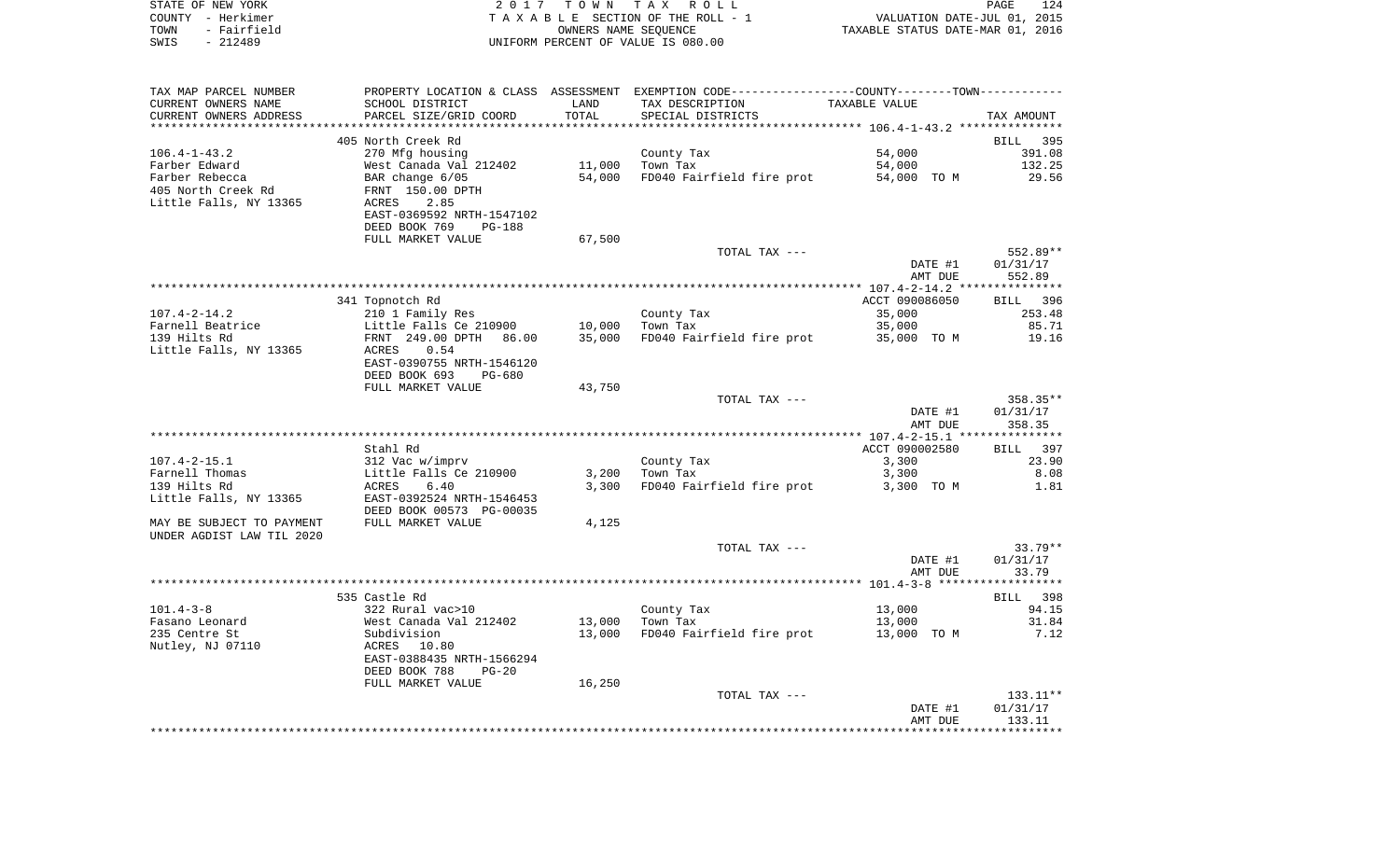| STATE OF NEW YORK   | 2017 TOWN TAX ROLL                 | 125<br>PAGE                      |
|---------------------|------------------------------------|----------------------------------|
| COUNTY - Herkimer   | TAXABLE SECTION OF THE ROLL - 1    | VALUATION DATE-JUL 01, 2015      |
| - Fairfield<br>TOWN | OWNERS NAME SEOUENCE               | TAXABLE STATUS DATE-MAR 01, 2016 |
| $-212489$<br>SWIS   | UNIFORM PERCENT OF VALUE IS 080.00 |                                  |

| TAX MAP PARCEL NUMBER  | PROPERTY LOCATION & CLASS ASSESSMENT |         | EXEMPTION CODE-----------------COUNTY-------TOWN----------- |                |              |
|------------------------|--------------------------------------|---------|-------------------------------------------------------------|----------------|--------------|
| CURRENT OWNERS NAME    | SCHOOL DISTRICT                      | LAND    | TAX DESCRIPTION                                             | TAXABLE VALUE  |              |
| CURRENT OWNERS ADDRESS | PARCEL SIZE/GRID COORD               | TOTAL   | SPECIAL DISTRICTS                                           |                | TAX AMOUNT   |
| ********************** |                                      |         |                                                             |                |              |
|                        | 435 Castle Rd                        |         |                                                             |                | 399<br>BILL  |
| $101.4 - 3 - 14$       | 314 Rural vac<10                     |         | County Tax                                                  | 11,000         | 79.67        |
| Fasano Leonard R       | West Canada Val 212402               | 11,000  | Town Tax                                                    | 11,000         | 26.94        |
| 235 Centre St          | Subdivision                          | 11,000  | FD040 Fairfield fire prot                                   | 11,000 TO M    | 6.02         |
| Nutley, NJ 07110       | 6.90<br>ACRES                        |         |                                                             |                |              |
|                        | EAST-0389096 NRTH-1564361            |         |                                                             |                |              |
|                        | DEED BOOK 898<br>$PG-432$            |         |                                                             |                |              |
|                        | FULL MARKET VALUE                    | 13,750  |                                                             |                |              |
|                        |                                      |         | TOTAL TAX ---                                               |                | $112.63**$   |
|                        |                                      |         |                                                             | DATE #1        | 01/31/17     |
|                        |                                      |         |                                                             | AMT DUE        | 112.63       |
|                        |                                      |         |                                                             |                |              |
|                        | 738 Castle Rd                        |         |                                                             | ACCT 090003630 | BILL 400     |
| $101.2 - 1 - 16$       | 240 Rural res                        |         | County Tax                                                  | 125,000        | 905.28       |
| Faville Dain & Carol   | West Canada Val 212402               | 48,000  | Town Tax                                                    | 125,000        | 306.12       |
| Gardner Margery        | ACRES 188.00                         | 125,000 | School Relevy                                               |                | 2,533.65     |
| 738 Castle Rd          | EAST-0390134 NRTH-1570951            |         | FD040 Fairfield fire prot                                   | 125,000 TO M   | 68.42        |
| Middleville, NY 13406  | DEED BOOK 1535<br><b>PG-994</b>      |         |                                                             |                |              |
|                        | FULL MARKET VALUE                    | 156,250 |                                                             |                |              |
|                        |                                      |         | TOTAL TAX ---                                               |                | $3,813.47**$ |
|                        |                                      |         |                                                             | DATE #1        | 01/31/17     |
|                        |                                      |         |                                                             | AMT DUE        | 3,813.47     |
|                        |                                      |         |                                                             |                |              |
|                        | State Route 170                      |         |                                                             | ACCT 090010440 | BILL 401     |
| $107.4 - 2 - 1$        | 314 Rural vac<10                     |         | County Tax                                                  | 6,000          | 43.45        |
| Feldmeier Arl Ed       | West Canada Val 212402               | 6,000   | Town Tax                                                    | 6,000          | 14.69        |
| Feldmeier Richard      | ACRES<br>2.00                        | 6,000   | FD040 Fairfield fire prot                                   | 6,000 TO M     | 3.28         |
| 532 E Gansevoort St    | EAST-0390139 NRTH-1551557            |         |                                                             |                |              |
| Little Falls, NY 13365 | DEED BOOK 669<br>PG-593              |         |                                                             |                |              |
|                        | FULL MARKET VALUE                    | 7,500   |                                                             |                |              |
|                        |                                      |         | TOTAL TAX ---                                               |                | $61.42**$    |
|                        |                                      |         |                                                             | DATE #1        | 01/31/17     |
|                        |                                      |         |                                                             | AMT DUE        | 61.42        |
|                        |                                      |         |                                                             |                |              |
|                        | Castle Rd                            |         |                                                             |                | 402<br>BILL  |
| $101.4 - 3 - 21$       | 311 Res vac land                     |         | County Tax                                                  | 1,000          | 7.24         |
| Feldmeier Isaac        | West Canada Val 212402               | 1,000   | Town Tax                                                    | 1,000          | 2.45         |
| 5021 State Route 167   | FRNT 120.00 DPTH 163.00              | 1,000   | FD040 Fairfield fire prot                                   | 1,000 TO M     | .55          |
| Little Falls, NY 13365 | EAST-0388694 NRTH-1566760            |         |                                                             |                |              |
|                        | DEED BOOK 1201<br>PG-487             |         |                                                             |                |              |
|                        | FULL MARKET VALUE                    | 1,250   |                                                             |                |              |
|                        |                                      |         | TOTAL TAX ---                                               |                | $10.24**$    |
|                        |                                      |         |                                                             | DATE #1        | 01/31/17     |
|                        |                                      |         |                                                             | AMT DUE        | 10.24        |
|                        |                                      |         |                                                             |                |              |
|                        |                                      |         |                                                             |                |              |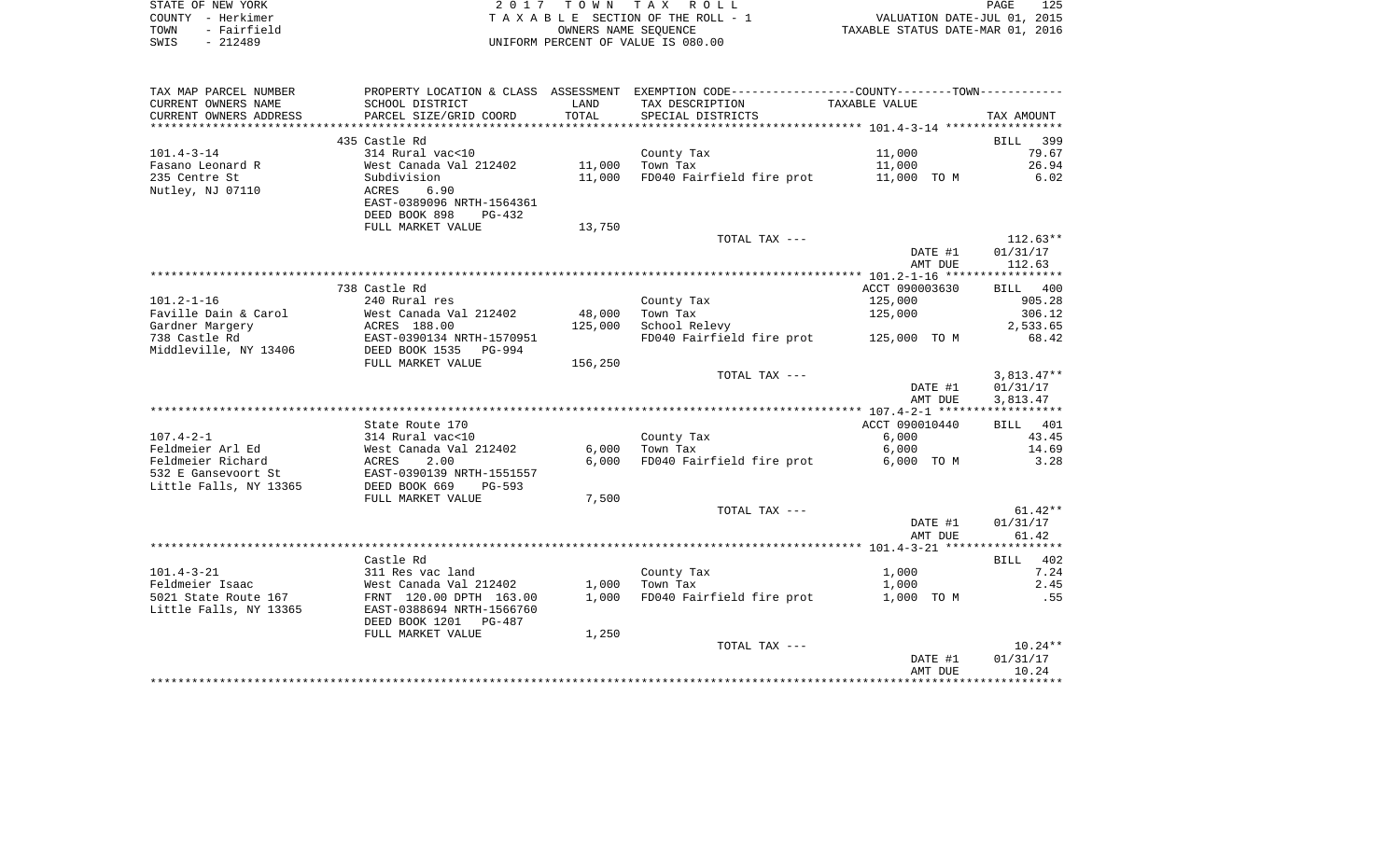| STATE OF NEW YORK   | 2017 TOWN TAX ROLL                 | 126<br>PAGE                      |
|---------------------|------------------------------------|----------------------------------|
| COUNTY - Herkimer   | TAXABLE SECTION OF THE ROLL - 1    | VALUATION DATE-JUL 01, 2015      |
| - Fairfield<br>TOWN | OWNERS NAME SEOUENCE               | TAXABLE STATUS DATE-MAR 01, 2016 |
| $-212489$<br>SWIS   | UNIFORM PERCENT OF VALUE IS 080.00 |                                  |

126<br>2015<br>2016

| TAX MAP PARCEL NUMBER                           |                                                                                        |         | PROPERTY LOCATION & CLASS ASSESSMENT EXEMPTION CODE----------------COUNTY--------TOWN----------- |                    |                    |
|-------------------------------------------------|----------------------------------------------------------------------------------------|---------|--------------------------------------------------------------------------------------------------|--------------------|--------------------|
| CURRENT OWNERS NAME                             | SCHOOL DISTRICT                                                                        | LAND    | TAX DESCRIPTION                                                                                  | TAXABLE VALUE      |                    |
| CURRENT OWNERS ADDRESS<br>********************* | PARCEL SIZE/GRID COORD<br>**************************                                   | TOTAL   | SPECIAL DISTRICTS                                                                                |                    | TAX AMOUNT         |
|                                                 |                                                                                        |         |                                                                                                  |                    |                    |
|                                                 | State Route 170                                                                        |         |                                                                                                  | ACCT 090002640     | BILL 403           |
| $107.4 - 2 - 2$                                 | 322 Rural vac>10                                                                       |         | County Tax                                                                                       | 92,000             | 666.29             |
| Feldmeier Isaac                                 | West Canada Val 212402                                                                 | 92,000  | Town Tax                                                                                         | 92,000             | 225.31             |
| 5021 State Route 167                            | ACRES 169.30                                                                           | 92,000  | FD040 Fairfield fire prot                                                                        | 92,000 TO M        | 50.36              |
| Little Falls, NY 13365                          | EAST-0393010 NRTH-1553010<br>DEED BOOK 1201 PG-487                                     |         |                                                                                                  |                    |                    |
|                                                 | FULL MARKET VALUE                                                                      | 115,000 |                                                                                                  |                    |                    |
|                                                 |                                                                                        |         | TOTAL TAX ---                                                                                    |                    | 941.96**           |
|                                                 |                                                                                        |         |                                                                                                  | DATE #1            | 01/31/17           |
|                                                 |                                                                                        |         |                                                                                                  | AMT DUE            | 941.96             |
|                                                 |                                                                                        |         |                                                                                                  |                    |                    |
|                                                 | State Route 170                                                                        |         |                                                                                                  | ACCT 090002670     | BILL 404           |
| $107.4 - 2 - 3$                                 |                                                                                        |         | County Tax                                                                                       | 5,000              | 36.21              |
| Feldmeier Isaac                                 | 314 Rural vac<10<br>West Canada Val 212402                                             | 5,000   | Town Tax                                                                                         | 5,000              | 12.24              |
| 5021 State Route 167                            | FRNT 208.00 DPTH 200.00                                                                | 5,000   | FD040 Fairfield fire prot                                                                        | 5,000 TO M         | 2.74               |
| Little Falls, NY 13365                          | 0.96<br>ACRES                                                                          |         |                                                                                                  |                    |                    |
|                                                 | EAST-0395669 NRTH-1552475                                                              |         |                                                                                                  |                    |                    |
|                                                 | DEED BOOK 1201<br>PG-487                                                               |         |                                                                                                  |                    |                    |
|                                                 | FULL MARKET VALUE                                                                      | 6,250   |                                                                                                  |                    |                    |
|                                                 |                                                                                        |         | TOTAL TAX ---                                                                                    |                    | $51.19**$          |
|                                                 |                                                                                        |         |                                                                                                  | DATE #1            | 01/31/17           |
|                                                 |                                                                                        |         |                                                                                                  | AMT DUE            | 51.19              |
|                                                 |                                                                                        |         |                                                                                                  |                    |                    |
|                                                 | 140 Murphy Rd                                                                          |         |                                                                                                  | ACCT 090007410     | BILL 405           |
| $101.1 - 1 - 1.1$                               | 322 Rural vac>10                                                                       |         | County Tax                                                                                       | 93,000             | 673.53             |
| Fisher Emanuel                                  | West Canada Val 212402                                                                 |         | 93,000 Town Tax                                                                                  | 93,000             | 227.76             |
| Fisher Reuben                                   | West Canada Val 212402<br>partial assessment on hou<br>pour 205.00 poru                | 93,000  | FD040 Fairfield fire prot 93,000 TO M                                                            |                    | 50.90              |
| 12707 Lurgan Rd                                 | FRNT 387.00 DPTH                                                                       |         |                                                                                                  |                    |                    |
| Orrstown, PA 17244                              | ACRES 227.10                                                                           |         |                                                                                                  |                    |                    |
|                                                 | EAST-0372640 NRTH-1575958                                                              |         |                                                                                                  |                    |                    |
|                                                 | DEED BOOK 820<br>$PG-368$                                                              |         |                                                                                                  |                    |                    |
|                                                 | FULL MARKET VALUE                                                                      | 116,250 |                                                                                                  |                    |                    |
|                                                 |                                                                                        |         | TOTAL TAX ---                                                                                    |                    | 952.19**           |
|                                                 |                                                                                        |         |                                                                                                  | DATE #1<br>AMT DUE | 01/31/17<br>952.19 |
|                                                 |                                                                                        |         |                                                                                                  |                    |                    |
|                                                 | Reservoir Rd                                                                           |         |                                                                                                  | ACCT 090007470     | BILL 406           |
| $101.1 - 1 - 2$                                 |                                                                                        |         | County Tax                                                                                       | 16,000             | 115.88             |
| Fisher Emanuel                                  |                                                                                        | 16,000  | Town Tax                                                                                         | 16,000             | 39.18              |
| Fisher Reuben                                   |                                                                                        | 16,000  | FD040 Fairfield fire prot 16,000 TO M                                                            |                    | 8.76               |
| 12707 Lurgan Rd                                 | 322 Rural vac>10<br>West Canada Val 212402<br>ACRES 25.60<br>EAST-0374981 NRTH-1574606 |         |                                                                                                  |                    |                    |
| Orrstown, PA 17244                              | DEED BOOK 820<br>PG-368                                                                |         |                                                                                                  |                    |                    |
|                                                 | FULL MARKET VALUE                                                                      | 20,000  |                                                                                                  |                    |                    |
|                                                 |                                                                                        |         | TOTAL TAX ---                                                                                    |                    | 163.82**           |
|                                                 |                                                                                        |         |                                                                                                  | DATE #1            | 01/31/17           |
|                                                 |                                                                                        |         |                                                                                                  | AMT DUE            | 163.82             |
|                                                 |                                                                                        |         |                                                                                                  |                    |                    |
|                                                 |                                                                                        |         |                                                                                                  |                    |                    |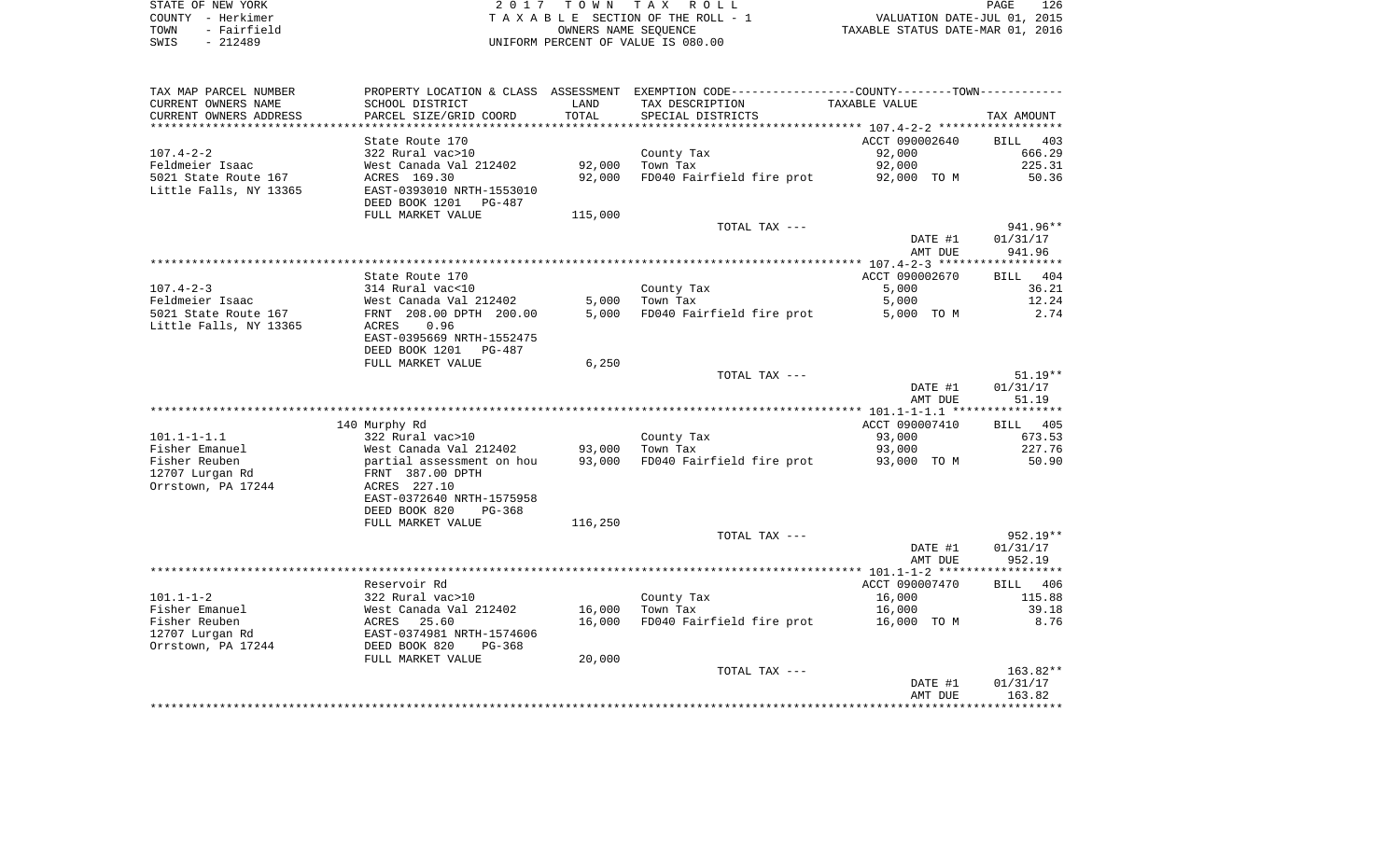| STATE OF NEW YORK                        |                                            |                      | 2017 TOWN TAX ROLL                                                                            |                    | 127<br>PAGE                                                     |
|------------------------------------------|--------------------------------------------|----------------------|-----------------------------------------------------------------------------------------------|--------------------|-----------------------------------------------------------------|
| COUNTY - Herkimer<br>TOWN<br>- Fairfield |                                            | OWNERS NAME SEOUENCE | TAXABLE SECTION OF THE ROLL - 1                                                               |                    | VALUATION DATE-JUL 01, 2015<br>TAXABLE STATUS DATE-MAR 01, 2016 |
| $-212489$<br>SWIS                        |                                            |                      | UNIFORM PERCENT OF VALUE IS 080.00                                                            |                    |                                                                 |
|                                          |                                            |                      |                                                                                               |                    |                                                                 |
|                                          |                                            |                      |                                                                                               |                    |                                                                 |
| TAX MAP PARCEL NUMBER                    |                                            |                      | PROPERTY LOCATION & CLASS ASSESSMENT EXEMPTION CODE---------------COUNTY-------TOWN---------- |                    |                                                                 |
| CURRENT OWNERS NAME                      | SCHOOL DISTRICT                            | LAND                 | TAX DESCRIPTION                                                                               | TAXABLE VALUE      |                                                                 |
| CURRENT OWNERS ADDRESS                   | PARCEL SIZE/GRID COORD                     | TOTAL                | SPECIAL DISTRICTS                                                                             |                    | TAX AMOUNT                                                      |
|                                          |                                            |                      |                                                                                               |                    |                                                                 |
|                                          | Stahl Rd                                   |                      |                                                                                               | ACCT 090086049     | BILL<br>407                                                     |
| 107.2-1-25.2                             | 314 Rural vac<10                           |                      | County Tax                                                                                    | 6,000              | 43.45                                                           |
| Fisher Mason H                           | West Canada Val 212402                     | 6,000                | Town Tax                                                                                      | 6,000              | 14.69                                                           |
| Fisher Heather L                         | x 25.3 -split w/ 25.4 11/                  | 6,000                | FD040 Fairfield fire prot                                                                     | 6,000 TO M         | 3.28                                                            |
| 516 Stahl Rd                             | FRNT 488.70 DPTH                           |                      |                                                                                               |                    |                                                                 |
| Little Falls, NY 13365                   | 2.00<br>ACRES                              |                      |                                                                                               |                    |                                                                 |
|                                          | EAST-0390155 NRTH-1553158                  |                      |                                                                                               |                    |                                                                 |
|                                          | DEED BOOK 1583 PG-344                      |                      |                                                                                               |                    |                                                                 |
|                                          | FULL MARKET VALUE                          | 7,500                |                                                                                               |                    |                                                                 |
|                                          |                                            |                      | TOTAL TAX ---                                                                                 |                    | $61.42**$                                                       |
|                                          |                                            |                      |                                                                                               | DATE #1            | 01/31/17                                                        |
|                                          |                                            |                      |                                                                                               | AMT DUE            | 61.42                                                           |
|                                          |                                            |                      |                                                                                               |                    |                                                                 |
| $107.2 - 1 - 25.3$                       | 516 Stahl Rd                               |                      | VET COM CT 41131                                                                              | 12,000             | BILL 408                                                        |
| Fisher Mason H                           | 210 1 Family Res<br>West Canada Val 212402 |                      | 11,000 VET DIS CT 41141                                                                       | 19,500             | 16,000<br>19,500                                                |
| Fisher Heather L                         | x 25.2                                     | 130,000              | County Tax                                                                                    | 98,500             | 713.36                                                          |
| 516 Stahl Rd                             | 1.70<br>ACRES                              |                      | Town Tax                                                                                      | 94,500             | 231.43                                                          |
| Little Falls, NY 13365                   | EAST-0388995 NRTH-1552789                  |                      | FD040 Fairfield fire prot                                                                     | 130,000 TO M       | 71.15                                                           |
|                                          | DEED BOOK 1583 PG-344                      |                      |                                                                                               |                    |                                                                 |
|                                          | FULL MARKET VALUE                          | 162,500              |                                                                                               |                    |                                                                 |
|                                          |                                            |                      | TOTAL TAX ---                                                                                 |                    | $1,015.94**$                                                    |
|                                          |                                            |                      |                                                                                               | DATE #1            | 01/31/17                                                        |
|                                          |                                            |                      |                                                                                               | AMT DUE            | 1,015.94                                                        |
|                                          |                                            |                      |                                                                                               |                    |                                                                 |
|                                          | Stahl Road                                 |                      |                                                                                               |                    | BILL 409                                                        |
| $107.2 - 1 - 25.4$                       | 105 Vac farmland                           |                      | AG MKTS<br>41730                                                                              | 18,485             | 18,485                                                          |
| Fisher Mason H                           | West Canada Val 212402                     | 46,000               | County Tax                                                                                    | 27,515             | 199.27                                                          |
| Fisher Heather L                         | FRNT 704.00 DPTH                           | 46,000               | Town Tax                                                                                      | 27,515             | 67.38                                                           |
| 516 Stahl Rd                             | ACRES 78.00                                |                      | FD040 Fairfield fire prot                                                                     | 46,000 TO M        | 25.18                                                           |
| Little Falls, NY 13365                   | EAST-0390154 NRTH-1553154                  |                      |                                                                                               |                    |                                                                 |
|                                          | DEED BOOK 1583 PG-344                      |                      |                                                                                               |                    |                                                                 |
| MAY BE SUBJECT TO PAYMENT                | FULL MARKET VALUE                          | 57,500               |                                                                                               |                    |                                                                 |
| UNDER AGDIST LAW TIL 2023                |                                            |                      |                                                                                               |                    |                                                                 |
|                                          |                                            |                      | TOTAL TAX ---                                                                                 |                    | 291.83**                                                        |
|                                          |                                            |                      |                                                                                               | DATE #1<br>AMT DUE | 01/31/17<br>291.83                                              |
|                                          |                                            |                      |                                                                                               |                    |                                                                 |
|                                          | 2115 Davis Rd                              |                      |                                                                                               |                    | 410<br>BILL                                                     |
| $107.2 - 1 - 12.2$                       | 117 Horse farm                             |                      | County Tax                                                                                    | 105,000            | 760.44                                                          |
| Flansburg Tabitha L                      | West Canada Val 212402                     | 18,000               | Town Tax                                                                                      | 105,000            | 257.14                                                          |
| Houle John L                             | Land Contract                              | 105,000              | FD040 Fairfield fire prot                                                                     | 105,000 TO M       | 57.47                                                           |
| 2115 Davis Rd                            | 16.30<br>ACRES                             |                      |                                                                                               |                    |                                                                 |
| Little Falls, NY 13365                   | EAST-0390320 NRTH-1559321                  |                      |                                                                                               |                    |                                                                 |
|                                          | DEED BOOK 1237<br>PG-677                   |                      |                                                                                               |                    |                                                                 |
|                                          | FULL MARKET VALUE                          | 131,250              |                                                                                               |                    |                                                                 |
|                                          |                                            |                      | TOTAL TAX ---                                                                                 |                    | $1,075.05**$                                                    |
|                                          |                                            |                      |                                                                                               | DATE #1            | 01/31/17                                                        |
|                                          |                                            |                      |                                                                                               | AMT DUE            | 1,075.05                                                        |
|                                          |                                            |                      |                                                                                               |                    |                                                                 |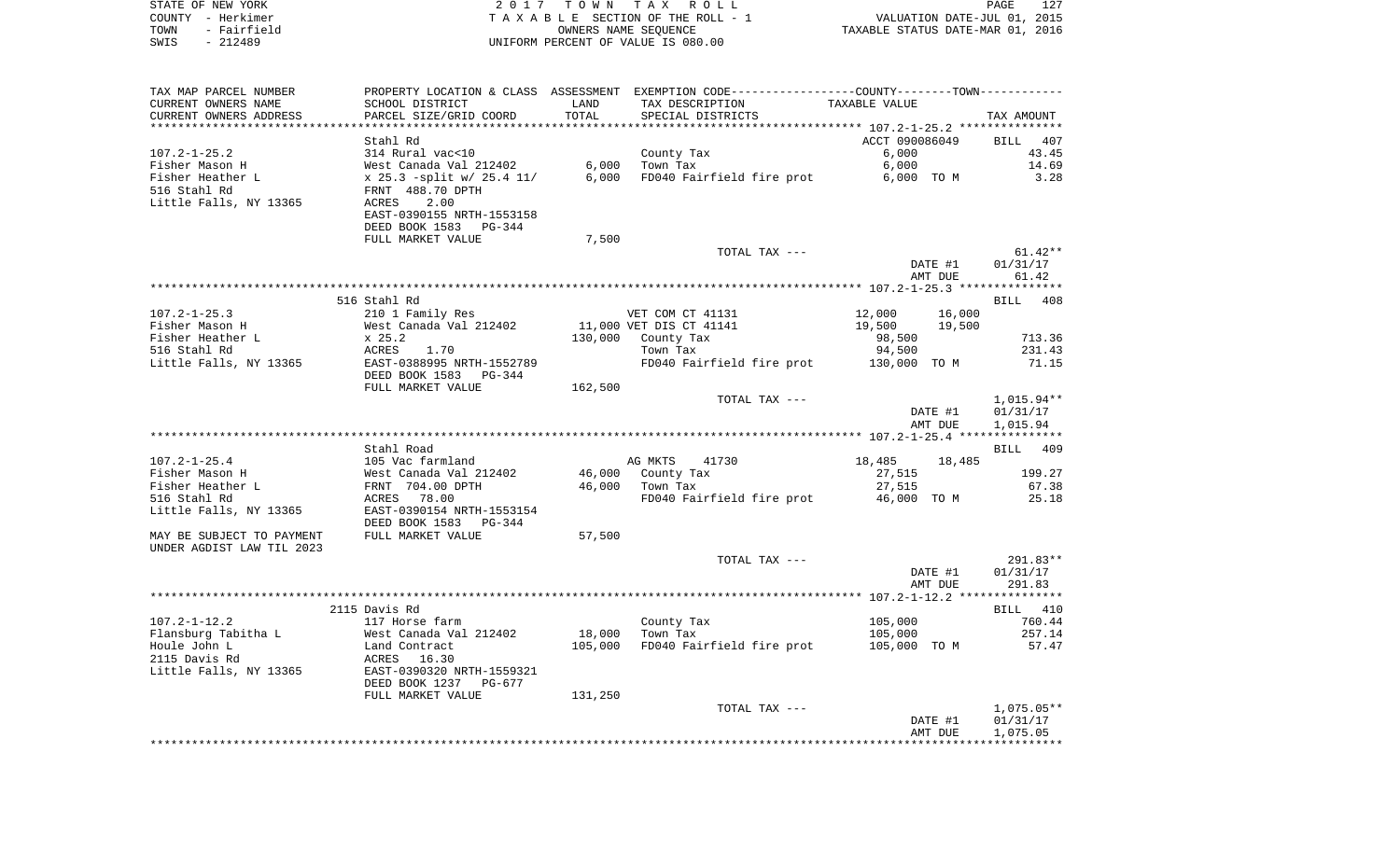|      | STATE OF NEW YORK | 2017 TOWN TAX ROLL                 | 128<br>PAGE                      |  |
|------|-------------------|------------------------------------|----------------------------------|--|
|      | COUNTY - Herkimer | TAXABLE SECTION OF THE ROLL - 1    | VALUATION DATE-JUL 01, 2015      |  |
| TOWN | - Fairfield       | OWNERS NAME SEOUENCE               | TAXABLE STATUS DATE-MAR 01, 2016 |  |
| SWIS | $-212489$         | UNIFORM PERCENT OF VALUE IS 080.00 |                                  |  |

| TAX MAP PARCEL NUMBER<br>CURRENT OWNERS NAME<br>CURRENT OWNERS ADDRESS | SCHOOL DISTRICT<br>PARCEL SIZE/GRID COORD                                             | LAND<br>TOTAL    | PROPERTY LOCATION & CLASS ASSESSMENT EXEMPTION CODE----------------COUNTY-------TOWN----------<br>TAX DESCRIPTION<br>SPECIAL DISTRICTS | TAXABLE VALUE                                                                        | TAX AMOUNT                           |
|------------------------------------------------------------------------|---------------------------------------------------------------------------------------|------------------|----------------------------------------------------------------------------------------------------------------------------------------|--------------------------------------------------------------------------------------|--------------------------------------|
| ************************                                               |                                                                                       |                  |                                                                                                                                        |                                                                                      |                                      |
| $107.2 - 1 - 10$<br>Florian Kurt<br>Marie Jr<br>1211 St Rte 170        | 1211 State Route 170<br>270 Mfg housing<br>West Canada Val 212402<br>FRNT 704.00 DPTH |                  | VET COM C 41132<br>13,000 VET COM T 41133<br>44,000 VET DIS CT 41141                                                                   | ACCT 090010950<br>11,000<br>$\mathbf 0$<br>$\mathbf 0$<br>11,000<br>11,000<br>11,000 | <b>BILL</b><br>411                   |
| Little Falls, NY 13365                                                 | ACRES<br>6.00<br>EAST-0389269 NRTH-1560637<br>DEED BOOK 00621 PG-00081                |                  | County Tax<br>Town Tax<br>FD040 Fairfield fire prot                                                                                    | 22,000<br>22,000<br>44,000 TO M                                                      | 159.33<br>53.88<br>24.08             |
|                                                                        | FULL MARKET VALUE                                                                     | 55,000           | TOTAL TAX ---                                                                                                                          |                                                                                      | 237.29**                             |
|                                                                        |                                                                                       |                  |                                                                                                                                        | DATE #1<br>AMT DUE                                                                   | 01/31/17<br>237.29                   |
|                                                                        |                                                                                       |                  |                                                                                                                                        |                                                                                      |                                      |
| $094.4 - 1 - 24.1$                                                     | Castle Rd<br>105 Vac farmland                                                         |                  | AG MKTS L 41720                                                                                                                        | ACCT 090010108<br>16,039<br>16,039                                                   | <b>BILL</b><br>412                   |
| Ford Gary<br>Ford Terry                                                | West Canada Val 212402<br>77.90<br>ACRES                                              | 43,000<br>43,000 | County Tax<br>Town Tax                                                                                                                 | 26,961<br>26,961                                                                     | 195.26<br>66.03                      |
| 1883 Castle Rd<br>Newport, NY 13416                                    | EAST-0371702 NRTH-1581142<br>DEED BOOK 784<br>$PG-38$<br>FULL MARKET VALUE            | 53,750           | FD040 Fairfield fire prot<br>16,039 EX                                                                                                 | 26,961 TO M                                                                          | 14.76                                |
| MAY BE SUBJECT TO PAYMENT<br>UNDER AGDIST LAW TIL 2020                 |                                                                                       |                  |                                                                                                                                        |                                                                                      |                                      |
|                                                                        |                                                                                       |                  | TOTAL TAX ---                                                                                                                          | DATE #1<br>AMT DUE                                                                   | $276.05**$<br>01/31/17<br>276.05     |
|                                                                        |                                                                                       |                  |                                                                                                                                        |                                                                                      |                                      |
|                                                                        | 1883 Castle Rd                                                                        |                  |                                                                                                                                        | ACCT 090011160                                                                       | BILL<br>413                          |
| $094.4 - 1 - 27$<br>Ford Gary                                          | 120 Field crops<br>West Canada Val 212402                                             |                  | AG MKTS L 41720<br>88,000 AGRIC 10 Y 42100                                                                                             | 43,833<br>43,833<br>2,000<br>2,000                                                   |                                      |
| Ford Terry                                                             | ACRES 148.00                                                                          | 170,000          | County Tax                                                                                                                             | 124,167                                                                              | 899.25                               |
| 1883 Castle Rd                                                         | EAST-0372131 NRTH-1578833                                                             |                  | Town Tax                                                                                                                               | 124,167                                                                              | 304.08                               |
| Newport, NY 13416                                                      | DEED BOOK 740<br>$PG-23$<br>FULL MARKET VALUE                                         | 212,500          | FD040 Fairfield fire prot<br>43,833 EX                                                                                                 | 126,167 TO M                                                                         | 69.06                                |
| MAY BE SUBJECT TO PAYMENT<br>UNDER AGDIST LAW TIL 2020                 |                                                                                       |                  |                                                                                                                                        |                                                                                      |                                      |
|                                                                        |                                                                                       |                  | TOTAL TAX ---                                                                                                                          | DATE #1<br>AMT DUE                                                                   | $1,272.39**$<br>01/31/17<br>1,272.39 |
|                                                                        |                                                                                       |                  |                                                                                                                                        |                                                                                      |                                      |
|                                                                        | 1892 Castle Rd                                                                        |                  |                                                                                                                                        | ACCT 090010109                                                                       | <b>BILL</b><br>414                   |
| $094.4 - 1 - 24.3$                                                     | 210 1 Family Res                                                                      |                  | AGRIC 10 Y 41700                                                                                                                       | 53,000<br>53,000                                                                     |                                      |
| Ford Gary L                                                            | West Canada Val 212402                                                                | 5,000            | County Tax                                                                                                                             | 5,000                                                                                | 36.21                                |
| Ford Terry L                                                           | FRNT 210.00 DPTH 250.00                                                               | 58,000           | Town Tax                                                                                                                               | 5,000                                                                                | 12.24                                |
| 1883 Castle Rd<br>Newport, NY 13416                                    | ACRES<br>1.00<br>EAST-0372198 NRTH-1580249<br>DEED BOOK 1382<br><b>PG-110</b>         |                  | FD040 Fairfield fire prot                                                                                                              | 58,000 TO M                                                                          | 31.75                                |
| MAY BE SUBJECT TO PAYMENT<br>UNDER RPTL483 UNTIL 2026                  | FULL MARKET VALUE                                                                     | 72,500           |                                                                                                                                        |                                                                                      |                                      |
|                                                                        |                                                                                       |                  | TOTAL TAX ---                                                                                                                          | DATE #1<br>AMT DUE                                                                   | 80.20**<br>01/31/17<br>80.20         |
|                                                                        |                                                                                       |                  |                                                                                                                                        |                                                                                      |                                      |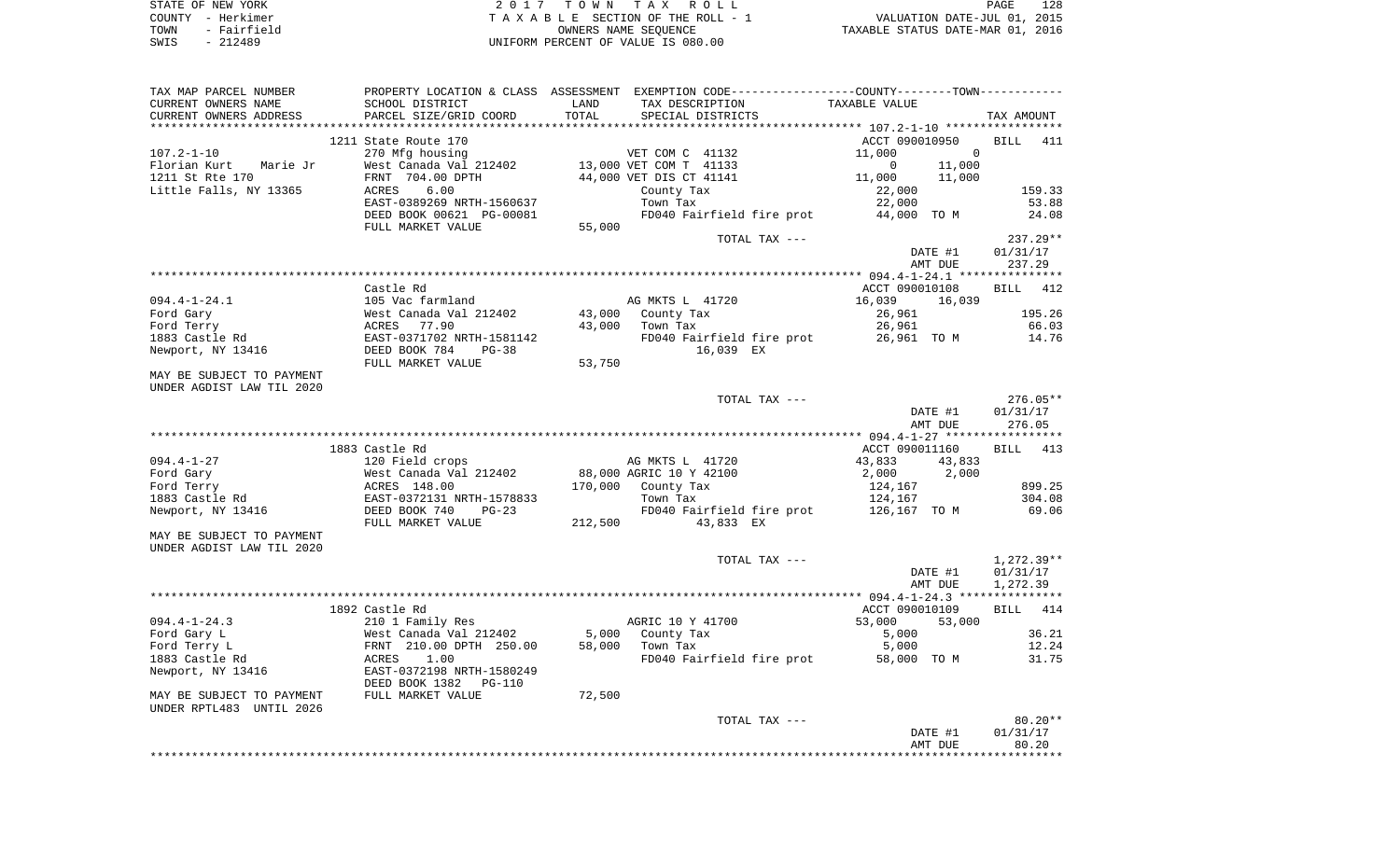| STATE OF NEW YORK   | 2017 TOWN TAX ROLL                 | 129<br>PAGE                      |
|---------------------|------------------------------------|----------------------------------|
| COUNTY - Herkimer   | TAXABLE SECTION OF THE ROLL - 1    | VALUATION DATE-JUL 01, 2015      |
| - Fairfield<br>TOWN | OWNERS NAME SEOUENCE               | TAXABLE STATUS DATE-MAR 01, 2016 |
| $-212489$<br>SWIS   | UNIFORM PERCENT OF VALUE IS 080.00 |                                  |

| TAX MAP PARCEL NUMBER          | PROPERTY LOCATION & CLASS ASSESSMENT EXEMPTION CODE---------------COUNTY-------TOWN---------- |         |                                        |                          |                          |
|--------------------------------|-----------------------------------------------------------------------------------------------|---------|----------------------------------------|--------------------------|--------------------------|
| CURRENT OWNERS NAME            | SCHOOL DISTRICT                                                                               | LAND    | TAX DESCRIPTION                        | TAXABLE VALUE            |                          |
| CURRENT OWNERS ADDRESS         | PARCEL SIZE/GRID COORD                                                                        | TOTAL   | SPECIAL DISTRICTS                      |                          | TAX AMOUNT               |
| *******************            | ***************************                                                                   |         |                                        |                          |                          |
|                                | 1914 Castle Rd                                                                                |         |                                        |                          | BILL<br>415              |
| $094.4 - 1 - 24.4$             | 270 Mfg housing                                                                               |         | County Tax                             | 35,000                   | 253.48                   |
| Ford Gary L                    | West Canada Val 212402                                                                        | 12,000  | Town Tax                               | 35,000                   | 85.71                    |
| Ford Terry L<br>1883 Castle Rd | FRNT 208.00 DPTH<br>4.00                                                                      | 35,000  | FD040 Fairfield fire prot              | 35,000 TO M              | 19.16                    |
| Newport, NY 13416              | ACRES<br>EAST-0371827 NRTH-1580322                                                            |         |                                        |                          |                          |
|                                | DEED BOOK 1241 PG-319                                                                         |         |                                        |                          |                          |
|                                | FULL MARKET VALUE                                                                             | 43,750  |                                        |                          |                          |
|                                |                                                                                               |         | TOTAL TAX ---                          |                          | 358.35**                 |
|                                |                                                                                               |         |                                        | DATE #1                  | 01/31/17                 |
|                                |                                                                                               |         |                                        | AMT DUE                  | 358.35                   |
|                                |                                                                                               |         |                                        |                          |                          |
|                                | 248 Parkhurst Rd                                                                              |         |                                        | ACCT 090089083           | BILL 416                 |
| $100.4 - 1 - 16.2$             | 210 1 Family Res                                                                              |         | County Tax                             | 128,000                  | 927.01                   |
| Forte Frank                    | West Canada Val 212402                                                                        | 13,000  | Town Tax                               | 128,000                  | 313.47                   |
| Forte Caren                    | ACRES<br>6.52                                                                                 | 128,000 | FD040 Fairfield fire prot 128,000 TO M |                          | 70.06                    |
| 248 Parkhurst Rd               | EAST-0370068 NRTH-1565827                                                                     |         |                                        |                          |                          |
| Little Falls, NY 13365         | DEED BOOK 800<br>$PG-455$                                                                     |         |                                        |                          |                          |
|                                | FULL MARKET VALUE                                                                             | 160,000 | TOTAL TAX ---                          |                          |                          |
|                                |                                                                                               |         |                                        | DATE #1                  | $1,310.54**$<br>01/31/17 |
|                                |                                                                                               |         |                                        | AMT DUE                  | 1,310.54                 |
|                                |                                                                                               |         |                                        |                          |                          |
|                                | 1103 Platform Rd                                                                              |         |                                        | ACCT 090002760           | <b>BILL</b><br>417       |
| $101.1 - 1 - 13$               | 280 Res Multiple                                                                              |         | VET COM C 41132                        | 12,000<br>$\Omega$       |                          |
| Foster Dawn I                  | West Canada Val 212402                                                                        |         | 15,000 VET COM T 41133                 | $\overline{0}$<br>16,000 |                          |
| 1103 Platform Rd               | Life Use Robert Foster                                                                        |         | 105,000 County Tax                     | 93,000                   | 673.53                   |
| Newport, NY 13416              | 11.20<br>ACRES                                                                                |         | Town Tax                               | 89,000                   | 217.96                   |
|                                | EAST-0380125 NRTH-1569885                                                                     |         | FD040 Fairfield fire prot 105,000 TO M |                          | 57.47                    |
|                                | DEED BOOK 844<br>PG-252                                                                       |         |                                        |                          |                          |
|                                | FULL MARKET VALUE                                                                             | 131,250 |                                        |                          |                          |
|                                |                                                                                               |         | TOTAL TAX ---                          |                          | 948.96**                 |
|                                |                                                                                               |         |                                        | DATE #1                  | 01/31/17<br>948.96       |
|                                |                                                                                               |         |                                        | AMT DUE                  |                          |
|                                | Old City Rd                                                                                   |         |                                        | ACCT 090002790           | <b>BILL</b><br>418       |
| $094.4 - 1 - 1$                | 105 Vac farmland                                                                              |         | AG MKTS L 41720                        | 14,594<br>14,594         |                          |
| Foster William                 | West Canada Val 212402                                                                        |         | 22,000 County Tax                      | 7,406                    | 53.64                    |
| Foster Rose                    | 42.80<br>ACRES                                                                                | 22,000  | Town Tax                               | 7,406                    | 18.14                    |
| 270 Old City Rd                | EAST-0362509 NRTH-1580653                                                                     |         | FD040 Fairfield fire prot              | 7,406 TO M               | 4.05                     |
| Newport, NY 13416              | DEED BOOK 816<br>PG-479                                                                       |         | 14,594 EX                              |                          |                          |
|                                | FULL MARKET VALUE                                                                             | 27,500  |                                        |                          |                          |
| MAY BE SUBJECT TO PAYMENT      |                                                                                               |         |                                        |                          |                          |
| UNDER AGDIST LAW TIL 2020      |                                                                                               |         |                                        |                          |                          |
|                                |                                                                                               |         | TOTAL TAX ---                          |                          | 75.83**                  |
|                                |                                                                                               |         |                                        | DATE #1                  | 01/31/17                 |
|                                |                                                                                               |         |                                        | AMT DUE                  | 75.83                    |
|                                |                                                                                               |         |                                        |                          |                          |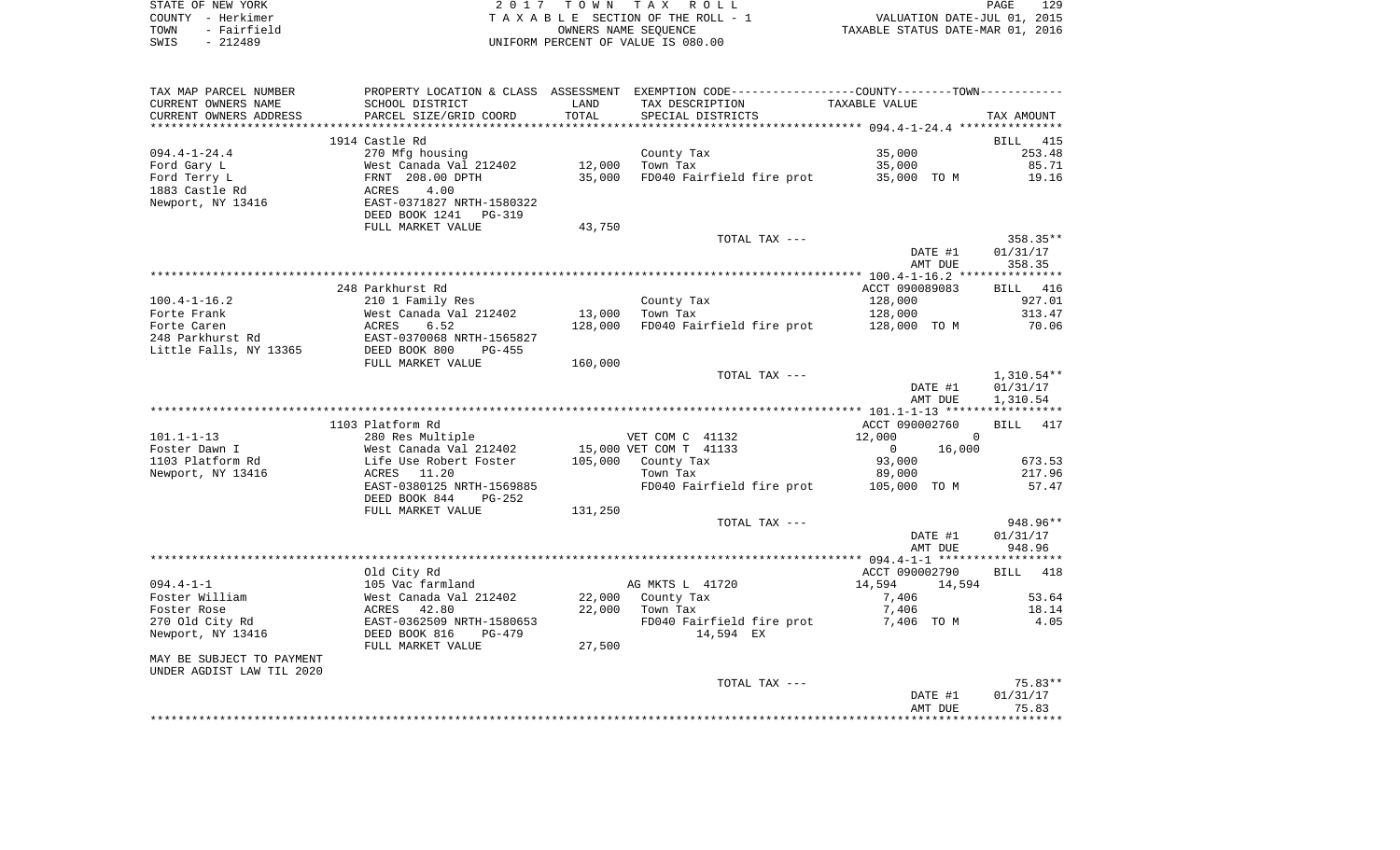| STATE OF NEW YORK   | 2017 TOWN TAX ROLL                 | 130<br>PAGE                      |
|---------------------|------------------------------------|----------------------------------|
| COUNTY – Herkimer   | TAXABLE SECTION OF THE ROLL - 1    | VALUATION DATE-JUL 01, 2015      |
| - Fairfield<br>TOWN | OWNERS NAME SEOUENCE               | TAXABLE STATUS DATE-MAR 01, 2016 |
| SWIS<br>- 212489    | UNIFORM PERCENT OF VALUE IS 080.00 |                                  |

| SCHOOL DISTRICT<br>TAX DESCRIPTION<br>TAXABLE VALUE<br>LAND<br>PARCEL SIZE/GRID COORD<br>TOTAL<br>SPECIAL DISTRICTS<br>TAX AMOUNT<br>Old City Rd<br>419<br>BILL<br>0.72<br>105 Vac farmland<br>County Tax<br>100<br>West Canada Val 212402<br>Town Tax<br>100<br>0.24<br>100<br>270 Old City Rd<br>FRNT 363.00 DPTH<br>100<br>Newport, NY 13416<br>0.45<br>ACRES<br>EAST-0362105 NRTH-1579406<br>125<br>FULL MARKET VALUE<br>$0.96**$<br>TOTAL TAX ---<br>DATE #1<br>01/31/17<br>AMT DUE<br>0.96<br>******************<br>Thompson Rd<br>ACCT 090009390<br><b>BILL</b><br>420<br>322 Rural vac>10<br>8,337<br>$101.4 - 6 - 1$<br>AG MKTS<br>41730<br>8,337<br>Fountain Herbert H<br>West Canada Val 212402<br>16,000<br>County Tax<br>7,663<br>55.50<br>Fountain Trisha L<br>ACRES<br>16.60<br>16,000<br>Town Tax<br>7,663<br>18.77<br>195 Thompson Rd<br>EAST-0394262 NRTH-1562005<br>FD040 Fairfield fire prot<br>8.76<br>16,000 TO M<br>Little Falls, NY 13365<br>DEED BOOK 1552<br>PG-489<br>20,000<br>FULL MARKET VALUE<br>MAY BE SUBJECT TO PAYMENT<br>$83.03**$<br>TOTAL TAX ---<br>01/31/17<br>DATE #1<br>AMT DUE<br>83.03<br>195 Thompson Rd<br>ACCT 090009390<br>421<br>BILL<br>112 Dairy farm<br>AGRIC 10 Y 41700<br>100,000<br>100,000<br>West Canada Val 212402<br>28,000 AGRIC 10 Y 41700<br>70,000<br>70,000<br>9,210<br>FRNT 604.00 DPTH<br>240,000 AG MKTS L 41720<br>9,210<br>440.26<br>22.80<br>60,790<br>ACRES<br>County Tax<br>148.87<br>EAST-0393644 NRTH-1561829<br>Town Tax<br>60,790<br>DEED BOOK 1217<br>PG-511<br>FD040 Fairfield fire prot<br>230,790 TO M<br>126.32<br>300,000<br>FULL MARKET VALUE<br>9,210 EX<br>TOTAL TAX ---<br>$715.45**$<br>DATE #1<br>01/31/17<br>AMT DUE<br>715.45<br>Thompson Rd<br><b>BILL</b><br>422<br>AG MKTS L 41720<br>7,341<br>105 Vac farmland<br>7,341<br>12,000<br>County Tax<br>33.74<br>West Canada Val 212402<br>4,659<br>4,659<br>FRNT 440.00 DPTH<br>12,000<br>Town Tax<br>11.41<br>9.70<br>ACRES<br>EAST-0393009 NRTH-1561544<br>DEED BOOK 1364<br><b>PG-611</b><br>15,000<br>FULL MARKET VALUE<br>$45.15**$<br>TOTAL TAX ---<br>01/31/17<br>DATE #1<br>AMT DUE<br>45.15 | TAX MAP PARCEL NUMBER     |  | PROPERTY LOCATION & CLASS ASSESSMENT EXEMPTION CODE----------------COUNTY--------TOWN---------- |  |
|------------------------------------------------------------------------------------------------------------------------------------------------------------------------------------------------------------------------------------------------------------------------------------------------------------------------------------------------------------------------------------------------------------------------------------------------------------------------------------------------------------------------------------------------------------------------------------------------------------------------------------------------------------------------------------------------------------------------------------------------------------------------------------------------------------------------------------------------------------------------------------------------------------------------------------------------------------------------------------------------------------------------------------------------------------------------------------------------------------------------------------------------------------------------------------------------------------------------------------------------------------------------------------------------------------------------------------------------------------------------------------------------------------------------------------------------------------------------------------------------------------------------------------------------------------------------------------------------------------------------------------------------------------------------------------------------------------------------------------------------------------------------------------------------------------------------------------------------------------------------------------------------------------------------------------------------------------------------------------------------------------------------------------------------------------------------------------------------------------------------------------------------|---------------------------|--|-------------------------------------------------------------------------------------------------|--|
|                                                                                                                                                                                                                                                                                                                                                                                                                                                                                                                                                                                                                                                                                                                                                                                                                                                                                                                                                                                                                                                                                                                                                                                                                                                                                                                                                                                                                                                                                                                                                                                                                                                                                                                                                                                                                                                                                                                                                                                                                                                                                                                                                | CURRENT OWNERS NAME       |  |                                                                                                 |  |
|                                                                                                                                                                                                                                                                                                                                                                                                                                                                                                                                                                                                                                                                                                                                                                                                                                                                                                                                                                                                                                                                                                                                                                                                                                                                                                                                                                                                                                                                                                                                                                                                                                                                                                                                                                                                                                                                                                                                                                                                                                                                                                                                                | CURRENT OWNERS ADDRESS    |  |                                                                                                 |  |
|                                                                                                                                                                                                                                                                                                                                                                                                                                                                                                                                                                                                                                                                                                                                                                                                                                                                                                                                                                                                                                                                                                                                                                                                                                                                                                                                                                                                                                                                                                                                                                                                                                                                                                                                                                                                                                                                                                                                                                                                                                                                                                                                                |                           |  |                                                                                                 |  |
|                                                                                                                                                                                                                                                                                                                                                                                                                                                                                                                                                                                                                                                                                                                                                                                                                                                                                                                                                                                                                                                                                                                                                                                                                                                                                                                                                                                                                                                                                                                                                                                                                                                                                                                                                                                                                                                                                                                                                                                                                                                                                                                                                |                           |  |                                                                                                 |  |
|                                                                                                                                                                                                                                                                                                                                                                                                                                                                                                                                                                                                                                                                                                                                                                                                                                                                                                                                                                                                                                                                                                                                                                                                                                                                                                                                                                                                                                                                                                                                                                                                                                                                                                                                                                                                                                                                                                                                                                                                                                                                                                                                                | $94.4 - 1 - 28$           |  |                                                                                                 |  |
|                                                                                                                                                                                                                                                                                                                                                                                                                                                                                                                                                                                                                                                                                                                                                                                                                                                                                                                                                                                                                                                                                                                                                                                                                                                                                                                                                                                                                                                                                                                                                                                                                                                                                                                                                                                                                                                                                                                                                                                                                                                                                                                                                | Foster William            |  |                                                                                                 |  |
|                                                                                                                                                                                                                                                                                                                                                                                                                                                                                                                                                                                                                                                                                                                                                                                                                                                                                                                                                                                                                                                                                                                                                                                                                                                                                                                                                                                                                                                                                                                                                                                                                                                                                                                                                                                                                                                                                                                                                                                                                                                                                                                                                |                           |  |                                                                                                 |  |
|                                                                                                                                                                                                                                                                                                                                                                                                                                                                                                                                                                                                                                                                                                                                                                                                                                                                                                                                                                                                                                                                                                                                                                                                                                                                                                                                                                                                                                                                                                                                                                                                                                                                                                                                                                                                                                                                                                                                                                                                                                                                                                                                                |                           |  |                                                                                                 |  |
|                                                                                                                                                                                                                                                                                                                                                                                                                                                                                                                                                                                                                                                                                                                                                                                                                                                                                                                                                                                                                                                                                                                                                                                                                                                                                                                                                                                                                                                                                                                                                                                                                                                                                                                                                                                                                                                                                                                                                                                                                                                                                                                                                |                           |  |                                                                                                 |  |
|                                                                                                                                                                                                                                                                                                                                                                                                                                                                                                                                                                                                                                                                                                                                                                                                                                                                                                                                                                                                                                                                                                                                                                                                                                                                                                                                                                                                                                                                                                                                                                                                                                                                                                                                                                                                                                                                                                                                                                                                                                                                                                                                                |                           |  |                                                                                                 |  |
|                                                                                                                                                                                                                                                                                                                                                                                                                                                                                                                                                                                                                                                                                                                                                                                                                                                                                                                                                                                                                                                                                                                                                                                                                                                                                                                                                                                                                                                                                                                                                                                                                                                                                                                                                                                                                                                                                                                                                                                                                                                                                                                                                |                           |  |                                                                                                 |  |
|                                                                                                                                                                                                                                                                                                                                                                                                                                                                                                                                                                                                                                                                                                                                                                                                                                                                                                                                                                                                                                                                                                                                                                                                                                                                                                                                                                                                                                                                                                                                                                                                                                                                                                                                                                                                                                                                                                                                                                                                                                                                                                                                                |                           |  |                                                                                                 |  |
|                                                                                                                                                                                                                                                                                                                                                                                                                                                                                                                                                                                                                                                                                                                                                                                                                                                                                                                                                                                                                                                                                                                                                                                                                                                                                                                                                                                                                                                                                                                                                                                                                                                                                                                                                                                                                                                                                                                                                                                                                                                                                                                                                |                           |  |                                                                                                 |  |
|                                                                                                                                                                                                                                                                                                                                                                                                                                                                                                                                                                                                                                                                                                                                                                                                                                                                                                                                                                                                                                                                                                                                                                                                                                                                                                                                                                                                                                                                                                                                                                                                                                                                                                                                                                                                                                                                                                                                                                                                                                                                                                                                                |                           |  |                                                                                                 |  |
|                                                                                                                                                                                                                                                                                                                                                                                                                                                                                                                                                                                                                                                                                                                                                                                                                                                                                                                                                                                                                                                                                                                                                                                                                                                                                                                                                                                                                                                                                                                                                                                                                                                                                                                                                                                                                                                                                                                                                                                                                                                                                                                                                |                           |  |                                                                                                 |  |
|                                                                                                                                                                                                                                                                                                                                                                                                                                                                                                                                                                                                                                                                                                                                                                                                                                                                                                                                                                                                                                                                                                                                                                                                                                                                                                                                                                                                                                                                                                                                                                                                                                                                                                                                                                                                                                                                                                                                                                                                                                                                                                                                                |                           |  |                                                                                                 |  |
|                                                                                                                                                                                                                                                                                                                                                                                                                                                                                                                                                                                                                                                                                                                                                                                                                                                                                                                                                                                                                                                                                                                                                                                                                                                                                                                                                                                                                                                                                                                                                                                                                                                                                                                                                                                                                                                                                                                                                                                                                                                                                                                                                |                           |  |                                                                                                 |  |
|                                                                                                                                                                                                                                                                                                                                                                                                                                                                                                                                                                                                                                                                                                                                                                                                                                                                                                                                                                                                                                                                                                                                                                                                                                                                                                                                                                                                                                                                                                                                                                                                                                                                                                                                                                                                                                                                                                                                                                                                                                                                                                                                                |                           |  |                                                                                                 |  |
|                                                                                                                                                                                                                                                                                                                                                                                                                                                                                                                                                                                                                                                                                                                                                                                                                                                                                                                                                                                                                                                                                                                                                                                                                                                                                                                                                                                                                                                                                                                                                                                                                                                                                                                                                                                                                                                                                                                                                                                                                                                                                                                                                |                           |  |                                                                                                 |  |
|                                                                                                                                                                                                                                                                                                                                                                                                                                                                                                                                                                                                                                                                                                                                                                                                                                                                                                                                                                                                                                                                                                                                                                                                                                                                                                                                                                                                                                                                                                                                                                                                                                                                                                                                                                                                                                                                                                                                                                                                                                                                                                                                                |                           |  |                                                                                                 |  |
|                                                                                                                                                                                                                                                                                                                                                                                                                                                                                                                                                                                                                                                                                                                                                                                                                                                                                                                                                                                                                                                                                                                                                                                                                                                                                                                                                                                                                                                                                                                                                                                                                                                                                                                                                                                                                                                                                                                                                                                                                                                                                                                                                |                           |  |                                                                                                 |  |
|                                                                                                                                                                                                                                                                                                                                                                                                                                                                                                                                                                                                                                                                                                                                                                                                                                                                                                                                                                                                                                                                                                                                                                                                                                                                                                                                                                                                                                                                                                                                                                                                                                                                                                                                                                                                                                                                                                                                                                                                                                                                                                                                                |                           |  |                                                                                                 |  |
|                                                                                                                                                                                                                                                                                                                                                                                                                                                                                                                                                                                                                                                                                                                                                                                                                                                                                                                                                                                                                                                                                                                                                                                                                                                                                                                                                                                                                                                                                                                                                                                                                                                                                                                                                                                                                                                                                                                                                                                                                                                                                                                                                | UNDER AGDIST LAW TIL 2023 |  |                                                                                                 |  |
|                                                                                                                                                                                                                                                                                                                                                                                                                                                                                                                                                                                                                                                                                                                                                                                                                                                                                                                                                                                                                                                                                                                                                                                                                                                                                                                                                                                                                                                                                                                                                                                                                                                                                                                                                                                                                                                                                                                                                                                                                                                                                                                                                |                           |  |                                                                                                 |  |
|                                                                                                                                                                                                                                                                                                                                                                                                                                                                                                                                                                                                                                                                                                                                                                                                                                                                                                                                                                                                                                                                                                                                                                                                                                                                                                                                                                                                                                                                                                                                                                                                                                                                                                                                                                                                                                                                                                                                                                                                                                                                                                                                                |                           |  |                                                                                                 |  |
|                                                                                                                                                                                                                                                                                                                                                                                                                                                                                                                                                                                                                                                                                                                                                                                                                                                                                                                                                                                                                                                                                                                                                                                                                                                                                                                                                                                                                                                                                                                                                                                                                                                                                                                                                                                                                                                                                                                                                                                                                                                                                                                                                |                           |  |                                                                                                 |  |
|                                                                                                                                                                                                                                                                                                                                                                                                                                                                                                                                                                                                                                                                                                                                                                                                                                                                                                                                                                                                                                                                                                                                                                                                                                                                                                                                                                                                                                                                                                                                                                                                                                                                                                                                                                                                                                                                                                                                                                                                                                                                                                                                                |                           |  |                                                                                                 |  |
|                                                                                                                                                                                                                                                                                                                                                                                                                                                                                                                                                                                                                                                                                                                                                                                                                                                                                                                                                                                                                                                                                                                                                                                                                                                                                                                                                                                                                                                                                                                                                                                                                                                                                                                                                                                                                                                                                                                                                                                                                                                                                                                                                |                           |  |                                                                                                 |  |
|                                                                                                                                                                                                                                                                                                                                                                                                                                                                                                                                                                                                                                                                                                                                                                                                                                                                                                                                                                                                                                                                                                                                                                                                                                                                                                                                                                                                                                                                                                                                                                                                                                                                                                                                                                                                                                                                                                                                                                                                                                                                                                                                                | $101.4 - 6 - 2.1$         |  |                                                                                                 |  |
|                                                                                                                                                                                                                                                                                                                                                                                                                                                                                                                                                                                                                                                                                                                                                                                                                                                                                                                                                                                                                                                                                                                                                                                                                                                                                                                                                                                                                                                                                                                                                                                                                                                                                                                                                                                                                                                                                                                                                                                                                                                                                                                                                | Fountain Herbert H        |  |                                                                                                 |  |
|                                                                                                                                                                                                                                                                                                                                                                                                                                                                                                                                                                                                                                                                                                                                                                                                                                                                                                                                                                                                                                                                                                                                                                                                                                                                                                                                                                                                                                                                                                                                                                                                                                                                                                                                                                                                                                                                                                                                                                                                                                                                                                                                                | 195 Thompson Rd           |  |                                                                                                 |  |
|                                                                                                                                                                                                                                                                                                                                                                                                                                                                                                                                                                                                                                                                                                                                                                                                                                                                                                                                                                                                                                                                                                                                                                                                                                                                                                                                                                                                                                                                                                                                                                                                                                                                                                                                                                                                                                                                                                                                                                                                                                                                                                                                                | Little Falls, NY 13365    |  |                                                                                                 |  |
|                                                                                                                                                                                                                                                                                                                                                                                                                                                                                                                                                                                                                                                                                                                                                                                                                                                                                                                                                                                                                                                                                                                                                                                                                                                                                                                                                                                                                                                                                                                                                                                                                                                                                                                                                                                                                                                                                                                                                                                                                                                                                                                                                |                           |  |                                                                                                 |  |
|                                                                                                                                                                                                                                                                                                                                                                                                                                                                                                                                                                                                                                                                                                                                                                                                                                                                                                                                                                                                                                                                                                                                                                                                                                                                                                                                                                                                                                                                                                                                                                                                                                                                                                                                                                                                                                                                                                                                                                                                                                                                                                                                                | MAY BE SUBJECT TO PAYMENT |  |                                                                                                 |  |
|                                                                                                                                                                                                                                                                                                                                                                                                                                                                                                                                                                                                                                                                                                                                                                                                                                                                                                                                                                                                                                                                                                                                                                                                                                                                                                                                                                                                                                                                                                                                                                                                                                                                                                                                                                                                                                                                                                                                                                                                                                                                                                                                                | UNDER AGDIST LAW TIL 2020 |  |                                                                                                 |  |
|                                                                                                                                                                                                                                                                                                                                                                                                                                                                                                                                                                                                                                                                                                                                                                                                                                                                                                                                                                                                                                                                                                                                                                                                                                                                                                                                                                                                                                                                                                                                                                                                                                                                                                                                                                                                                                                                                                                                                                                                                                                                                                                                                |                           |  |                                                                                                 |  |
|                                                                                                                                                                                                                                                                                                                                                                                                                                                                                                                                                                                                                                                                                                                                                                                                                                                                                                                                                                                                                                                                                                                                                                                                                                                                                                                                                                                                                                                                                                                                                                                                                                                                                                                                                                                                                                                                                                                                                                                                                                                                                                                                                |                           |  |                                                                                                 |  |
|                                                                                                                                                                                                                                                                                                                                                                                                                                                                                                                                                                                                                                                                                                                                                                                                                                                                                                                                                                                                                                                                                                                                                                                                                                                                                                                                                                                                                                                                                                                                                                                                                                                                                                                                                                                                                                                                                                                                                                                                                                                                                                                                                |                           |  |                                                                                                 |  |
|                                                                                                                                                                                                                                                                                                                                                                                                                                                                                                                                                                                                                                                                                                                                                                                                                                                                                                                                                                                                                                                                                                                                                                                                                                                                                                                                                                                                                                                                                                                                                                                                                                                                                                                                                                                                                                                                                                                                                                                                                                                                                                                                                |                           |  |                                                                                                 |  |
|                                                                                                                                                                                                                                                                                                                                                                                                                                                                                                                                                                                                                                                                                                                                                                                                                                                                                                                                                                                                                                                                                                                                                                                                                                                                                                                                                                                                                                                                                                                                                                                                                                                                                                                                                                                                                                                                                                                                                                                                                                                                                                                                                |                           |  |                                                                                                 |  |
|                                                                                                                                                                                                                                                                                                                                                                                                                                                                                                                                                                                                                                                                                                                                                                                                                                                                                                                                                                                                                                                                                                                                                                                                                                                                                                                                                                                                                                                                                                                                                                                                                                                                                                                                                                                                                                                                                                                                                                                                                                                                                                                                                | $101.4 - 6 - 3.3$         |  |                                                                                                 |  |
|                                                                                                                                                                                                                                                                                                                                                                                                                                                                                                                                                                                                                                                                                                                                                                                                                                                                                                                                                                                                                                                                                                                                                                                                                                                                                                                                                                                                                                                                                                                                                                                                                                                                                                                                                                                                                                                                                                                                                                                                                                                                                                                                                | Fountain Herbert H        |  |                                                                                                 |  |
|                                                                                                                                                                                                                                                                                                                                                                                                                                                                                                                                                                                                                                                                                                                                                                                                                                                                                                                                                                                                                                                                                                                                                                                                                                                                                                                                                                                                                                                                                                                                                                                                                                                                                                                                                                                                                                                                                                                                                                                                                                                                                                                                                | Fountain Trisha L         |  |                                                                                                 |  |
|                                                                                                                                                                                                                                                                                                                                                                                                                                                                                                                                                                                                                                                                                                                                                                                                                                                                                                                                                                                                                                                                                                                                                                                                                                                                                                                                                                                                                                                                                                                                                                                                                                                                                                                                                                                                                                                                                                                                                                                                                                                                                                                                                | 195 Thompson Rd           |  |                                                                                                 |  |
|                                                                                                                                                                                                                                                                                                                                                                                                                                                                                                                                                                                                                                                                                                                                                                                                                                                                                                                                                                                                                                                                                                                                                                                                                                                                                                                                                                                                                                                                                                                                                                                                                                                                                                                                                                                                                                                                                                                                                                                                                                                                                                                                                | Little Falls, NY 13365    |  |                                                                                                 |  |
|                                                                                                                                                                                                                                                                                                                                                                                                                                                                                                                                                                                                                                                                                                                                                                                                                                                                                                                                                                                                                                                                                                                                                                                                                                                                                                                                                                                                                                                                                                                                                                                                                                                                                                                                                                                                                                                                                                                                                                                                                                                                                                                                                |                           |  |                                                                                                 |  |
|                                                                                                                                                                                                                                                                                                                                                                                                                                                                                                                                                                                                                                                                                                                                                                                                                                                                                                                                                                                                                                                                                                                                                                                                                                                                                                                                                                                                                                                                                                                                                                                                                                                                                                                                                                                                                                                                                                                                                                                                                                                                                                                                                | MAY BE SUBJECT TO PAYMENT |  |                                                                                                 |  |
|                                                                                                                                                                                                                                                                                                                                                                                                                                                                                                                                                                                                                                                                                                                                                                                                                                                                                                                                                                                                                                                                                                                                                                                                                                                                                                                                                                                                                                                                                                                                                                                                                                                                                                                                                                                                                                                                                                                                                                                                                                                                                                                                                | UNDER AGDIST LAW TIL 2020 |  |                                                                                                 |  |
|                                                                                                                                                                                                                                                                                                                                                                                                                                                                                                                                                                                                                                                                                                                                                                                                                                                                                                                                                                                                                                                                                                                                                                                                                                                                                                                                                                                                                                                                                                                                                                                                                                                                                                                                                                                                                                                                                                                                                                                                                                                                                                                                                |                           |  |                                                                                                 |  |
|                                                                                                                                                                                                                                                                                                                                                                                                                                                                                                                                                                                                                                                                                                                                                                                                                                                                                                                                                                                                                                                                                                                                                                                                                                                                                                                                                                                                                                                                                                                                                                                                                                                                                                                                                                                                                                                                                                                                                                                                                                                                                                                                                |                           |  |                                                                                                 |  |
|                                                                                                                                                                                                                                                                                                                                                                                                                                                                                                                                                                                                                                                                                                                                                                                                                                                                                                                                                                                                                                                                                                                                                                                                                                                                                                                                                                                                                                                                                                                                                                                                                                                                                                                                                                                                                                                                                                                                                                                                                                                                                                                                                |                           |  |                                                                                                 |  |
|                                                                                                                                                                                                                                                                                                                                                                                                                                                                                                                                                                                                                                                                                                                                                                                                                                                                                                                                                                                                                                                                                                                                                                                                                                                                                                                                                                                                                                                                                                                                                                                                                                                                                                                                                                                                                                                                                                                                                                                                                                                                                                                                                |                           |  |                                                                                                 |  |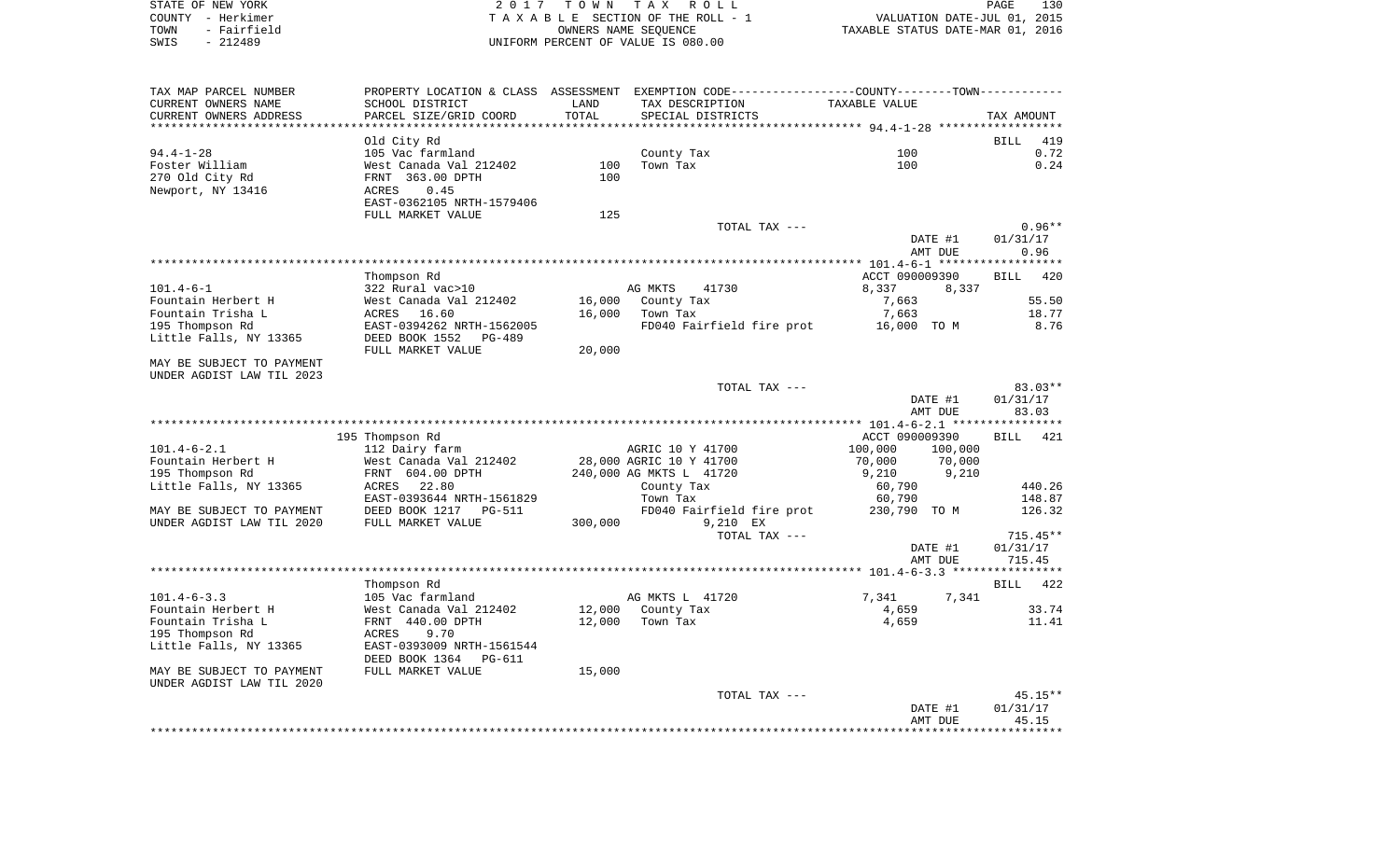| STATE OF NEW YORK   | 2017 TOWN TAX ROLL                 | 131<br>PAGE                      |
|---------------------|------------------------------------|----------------------------------|
| COUNTY - Herkimer   | TAXABLE SECTION OF THE ROLL - 1    | VALUATION DATE-JUL 01, 2015      |
| - Fairfield<br>TOWN | OWNERS NAME SEOUENCE               | TAXABLE STATUS DATE-MAR 01, 2016 |
| - 212489<br>SWIS    | UNIFORM PERCENT OF VALUE IS 080.00 |                                  |
|                     |                                    |                                  |

| TAX MAP PARCEL NUMBER     |                                |         | PROPERTY LOCATION & CLASS ASSESSMENT EXEMPTION CODE----------------COUNTY-------TOWN---------- |                                        |                    |
|---------------------------|--------------------------------|---------|------------------------------------------------------------------------------------------------|----------------------------------------|--------------------|
| CURRENT OWNERS NAME       | SCHOOL DISTRICT                | LAND    | TAX DESCRIPTION                                                                                | TAXABLE VALUE                          |                    |
| CURRENT OWNERS ADDRESS    | PARCEL SIZE/GRID COORD         | TOTAL   | SPECIAL DISTRICTS                                                                              |                                        | TAX AMOUNT         |
|                           |                                |         |                                                                                                | *************** 101.4-6-9 ************ |                    |
|                           | Thompson Rd                    |         |                                                                                                | ACCT 090009390                         | <b>BILL</b><br>423 |
| $101.4 - 6 - 9$           | 314 Rural vac<10               |         | AG MKTS<br>41730                                                                               | 7,241<br>7,241                         |                    |
| Fountain Herbert H        | West Canada Val 212402         | 12,000  | County Tax                                                                                     | 4,759                                  | 34.47              |
| Fountain Trisha L         | Deyo Rd                        | 12,000  | Town Tax                                                                                       | 4,759                                  | 11.65              |
| 195 Thompson Rd           | 198                            |         | FD040 Fairfield fire prot                                                                      | 12,000 TO M                            | 6.57               |
| Little Falls, NY 13365    | ACRES<br>8.40                  |         |                                                                                                |                                        |                    |
|                           | EAST-0393886 NRTH-1560775      |         |                                                                                                |                                        |                    |
| MAY BE SUBJECT TO PAYMENT | DEED BOOK 1525<br>$PG-530$     |         |                                                                                                |                                        |                    |
| UNDER AGDIST LAW TIL 2023 | FULL MARKET VALUE              | 15,000  |                                                                                                |                                        |                    |
|                           |                                |         | TOTAL TAX ---                                                                                  |                                        | $52.69**$          |
|                           |                                |         |                                                                                                | DATE #1                                | 01/31/17           |
|                           |                                |         |                                                                                                | AMT DUE                                | 52.69              |
|                           |                                |         |                                                                                                |                                        |                    |
|                           | Thompson Rd                    |         |                                                                                                | ACCT 090009390                         | 424<br><b>BILL</b> |
| $101.4 - 6 - 11$          | 314 Rural vac<10               |         | AG MKTS L 41720                                                                                | 8,228<br>8,228                         |                    |
| Fountain Herbert H        | West Canada Val 212402         | 12,000  | County Tax                                                                                     | 3,772                                  | 27.32              |
| Fountain Trisha L         | ACRES<br>8.40                  | 12,000  | Town Tax                                                                                       | 3,772                                  | 9.24               |
| 195 Thompson Rd           | EAST-0392989 NRTH-1560666      |         | FD040 Fairfield fire prot                                                                      | 3,772 TO M                             | 2.06               |
| Little Falls, NY 13365    | DEED BOOK 1576<br>PG-469       |         | 8,228 EX                                                                                       |                                        |                    |
|                           | FULL MARKET VALUE              | 15,000  |                                                                                                |                                        |                    |
| MAY BE SUBJECT TO PAYMENT |                                |         |                                                                                                |                                        |                    |
| UNDER AGDIST LAW TIL 2020 |                                |         |                                                                                                |                                        |                    |
|                           |                                |         | TOTAL TAX ---                                                                                  |                                        | $38.62**$          |
|                           |                                |         |                                                                                                | DATE #1                                | 01/31/17           |
|                           |                                |         |                                                                                                | AMT DUE                                | 38.62              |
|                           |                                |         |                                                                                                |                                        |                    |
|                           | 203 Castle Rd                  |         |                                                                                                |                                        | <b>BILL</b><br>425 |
| $107.2 - 2 - 18$          | 105 Vac farmland               |         | AG MKTS L 41720                                                                                | 7,968<br>7,968                         |                    |
| Fountain Herbert H        | West Canada Val 212402         | 10,000  |                                                                                                |                                        | 14.72              |
|                           |                                |         | County Tax                                                                                     | 2,032                                  |                    |
| Fountain Trisha L         | NEW SUB. DIV. MAP JJ27C28      | 10,000  | Town Tax                                                                                       | 2,032                                  | 4.98               |
| 195 Thompson Rd           | FRNT 369.00 DPTH               |         | FD040 Fairfield fire prot                                                                      | 2,032 TO M                             | 1.11               |
| Little Falls, NY 13365    | ACRES<br>5.10                  |         | 7,968 EX                                                                                       |                                        |                    |
|                           | EAST-0391441 NRTH-1560531      |         |                                                                                                |                                        |                    |
| MAY BE SUBJECT TO PAYMENT | DEED BOOK 1422<br>PG-66        |         |                                                                                                |                                        |                    |
| UNDER AGDIST LAW TIL 2020 | FULL MARKET VALUE              | 12,500  |                                                                                                |                                        |                    |
|                           |                                |         | TOTAL TAX ---                                                                                  |                                        | $20.81**$          |
|                           |                                |         |                                                                                                | DATE #1                                | 01/31/17           |
|                           |                                |         |                                                                                                | AMT DUE                                | 20.81              |
|                           |                                |         |                                                                                                |                                        |                    |
|                           | 118 Delayton Rd                |         |                                                                                                | ACCT 090006180                         | BILL 426           |
| $107.1 - 1 - 12.3$        | 210 1 Family Res               |         | County Tax                                                                                     | 110,000                                | 796.65             |
| Fox Edward C              | West Canada Val 212402         | 13,000  | Town Tax                                                                                       | 110,000                                | 269.39             |
| 118 Delayton Rd           | FRNT 284.00 DPTH               | 110,000 | FD040 Fairfield fire prot                                                                      | 110,000 TO M                           | 60.21              |
| Little Falls, NY 13365    | ACRES<br>4.97                  |         |                                                                                                |                                        |                    |
|                           | EAST-0375615 NRTH-1556468      |         |                                                                                                |                                        |                    |
|                           | DEED BOOK 844<br><b>PG-122</b> |         |                                                                                                |                                        |                    |
|                           | FULL MARKET VALUE              | 137,500 |                                                                                                |                                        |                    |
|                           |                                |         | TOTAL TAX ---                                                                                  |                                        | $1,126.25**$       |
|                           |                                |         |                                                                                                | DATE #1                                | 01/31/17           |
|                           |                                |         |                                                                                                | AMT DUE                                | 1,126.25           |
|                           |                                |         |                                                                                                |                                        |                    |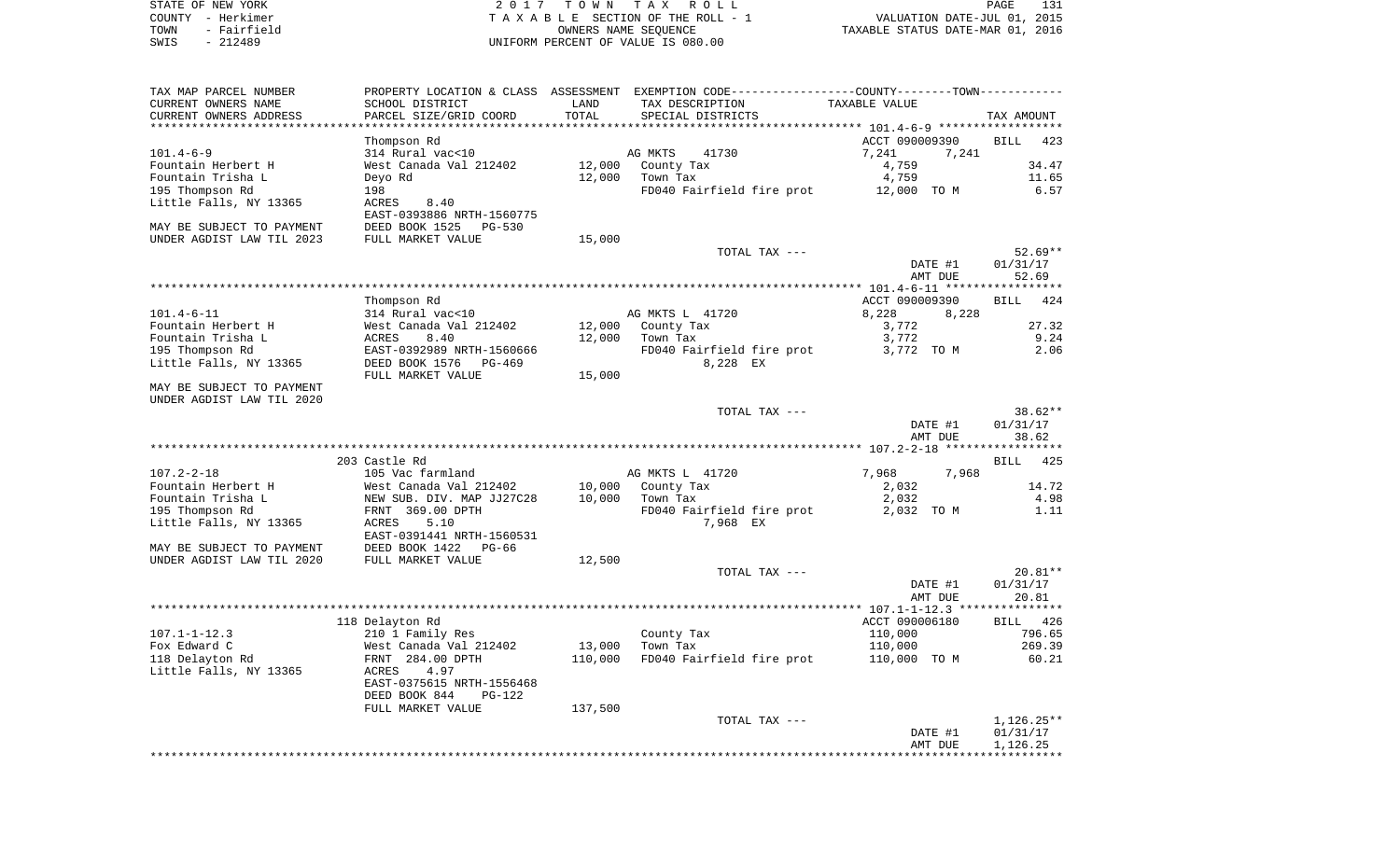|      | STATE OF NEW YORK | 2017 TOWN TAX ROLL                 | PAGE                             | 132 |
|------|-------------------|------------------------------------|----------------------------------|-----|
|      | COUNTY - Herkimer | TAXABLE SECTION OF THE ROLL - 1    | VALUATION DATE-JUL 01, 2015      |     |
| TOWN | - Fairfield       | OWNERS NAME SEOUENCE               | TAXABLE STATUS DATE-MAR 01, 2016 |     |
| SWIS | - 212489          | UNIFORM PERCENT OF VALUE IS 080.00 |                                  |     |

| TAX MAP PARCEL NUMBER     | PROPERTY LOCATION & CLASS ASSESSMENT |         | EXEMPTION CODE-----------------COUNTY-------TOWN----------- |                  |                    |
|---------------------------|--------------------------------------|---------|-------------------------------------------------------------|------------------|--------------------|
| CURRENT OWNERS NAME       | SCHOOL DISTRICT                      | LAND    | TAX DESCRIPTION                                             | TAXABLE VALUE    |                    |
| CURRENT OWNERS ADDRESS    | PARCEL SIZE/GRID COORD               | TOTAL   | SPECIAL DISTRICTS                                           |                  | TAX AMOUNT         |
| ********************      |                                      |         |                                                             |                  |                    |
|                           | 700 Parkhurst Rd                     |         |                                                             |                  | <b>BILL</b><br>427 |
| $101.3 - 1 - 17.8$        | 210 1 Family Res                     |         | County Tax                                                  | 200,000          | 1,448.46           |
| Franco Anthony C          | West Canada Val 212402               | 13,000  | Town Tax                                                    | 200,000          | 489.80             |
|                           |                                      |         |                                                             |                  |                    |
| Franco Cynthia A          | Koehler Sub #4                       | 200,000 | FD040 Fairfield fire prot                                   | 200,000 TO M     | 109.47             |
| PO Box 8325               | FRNT 293.00 DPTH                     |         |                                                             |                  |                    |
| Utica, NY 13505           | 6.48<br>ACRES                        |         |                                                             |                  |                    |
|                           | EAST-0378498 NRTH-1563640            |         |                                                             |                  |                    |
|                           | DEED BOOK 916<br>$PG-221$            |         |                                                             |                  |                    |
|                           | FULL MARKET VALUE                    | 250,000 |                                                             |                  |                    |
|                           |                                      |         | TOTAL TAX ---                                               |                  | $2,047.73**$       |
|                           |                                      |         |                                                             | DATE #1          | 01/31/17           |
|                           |                                      |         |                                                             | AMT DUE          | 2,047.73           |
|                           |                                      |         |                                                             |                  |                    |
|                           |                                      |         |                                                             | ACCT 090002400   |                    |
|                           | Platform Rd                          |         |                                                             |                  | BILL<br>428        |
| $101.14 - 1 - 2$          | 210 1 Family Res                     |         | County Tax                                                  | 30,000           | 217.27             |
| Fuller Anna-Leigh         | West Canada Val 212402               | 10,000  | Town Tax                                                    | 30,000           | 73.47              |
| 899 Platform Rd           | FRNT 260.00 DPTH 400.00              | 30,000  | FD040 Fairfield fire prot                                   | 30,000 TO M      | 16.42              |
| Newport, NY 13416         | EAST-0380824 NRTH-1568656            |         |                                                             |                  |                    |
|                           | DEED BOOK 1529<br>$PG-677$           |         |                                                             |                  |                    |
|                           | FULL MARKET VALUE                    | 37,500  |                                                             |                  |                    |
|                           |                                      |         | TOTAL TAX ---                                               |                  | $307.16**$         |
|                           |                                      |         |                                                             | DATE #1          | 01/31/17           |
|                           |                                      |         |                                                             | AMT DUE          | 307.16             |
|                           |                                      |         |                                                             |                  |                    |
|                           | Platform Rd                          |         |                                                             | ACCT 090006510   | BILL<br>429        |
|                           |                                      |         |                                                             |                  |                    |
| $101.1 - 1 - 16.2$        | 322 Rural vac>10                     |         | AG MKTS L 41720                                             | 11,400<br>11,400 |                    |
| Fuller Arthur             | West Canada Val 212402               | 24,000  | County Tax                                                  | 12,600           | 91.25              |
| 922 Platform Rd           | ACRES 31.40                          | 24,000  | Town Tax                                                    | 12,600           | 30.86              |
| Newport, NY 13416         | EAST-0378142 NRTH-1572147            |         | FD040 Fairfield fire prot                                   | 12,600 TO M      | 6.90               |
|                           | DEED BOOK 1151<br>PG-211             |         | 11,400 EX                                                   |                  |                    |
| MAY BE SUBJECT TO PAYMENT | FULL MARKET VALUE                    | 30,000  |                                                             |                  |                    |
| UNDER AGDIST LAW TIL 2020 |                                      |         |                                                             |                  |                    |
|                           |                                      |         | TOTAL TAX ---                                               |                  | 129.01**           |
|                           |                                      |         |                                                             | DATE #1          | 01/31/17           |
|                           |                                      |         |                                                             | AMT DUE          | 129.01             |
|                           |                                      |         |                                                             |                  |                    |
|                           |                                      |         |                                                             |                  |                    |
|                           | 263 Platform Rd                      |         |                                                             | ACCT 090002940   | BILL 430           |
| $100.2 - 1 - 4$           | 210 1 Family Res                     |         | County Tax                                                  | 99,000           | 716.99             |
| Fuller Arthur & Linda     | West Canada Val 212402               | 10,000  | Town Tax                                                    | 99,000           | 242.45             |
| Fuller Arthur et. al.     | 1.00<br>ACRES                        | 99,000  | FD040 Fairfield fire prot                                   | 99,000 TO M      | 54.19              |
| 263 Platform Rd           | EAST-0365313 NRTH-1576565            |         |                                                             |                  |                    |
| Newport, NY 13416         | DEED BOOK 1307<br>PG-802             |         |                                                             |                  |                    |
|                           | FULL MARKET VALUE                    | 123,750 |                                                             |                  |                    |
|                           |                                      |         | TOTAL TAX ---                                               |                  | $1,013.63**$       |
|                           |                                      |         |                                                             | DATE #1          | 01/31/17           |
|                           |                                      |         |                                                             | AMT DUE          | 1,013.63           |
|                           |                                      |         |                                                             |                  |                    |
|                           |                                      |         |                                                             |                  |                    |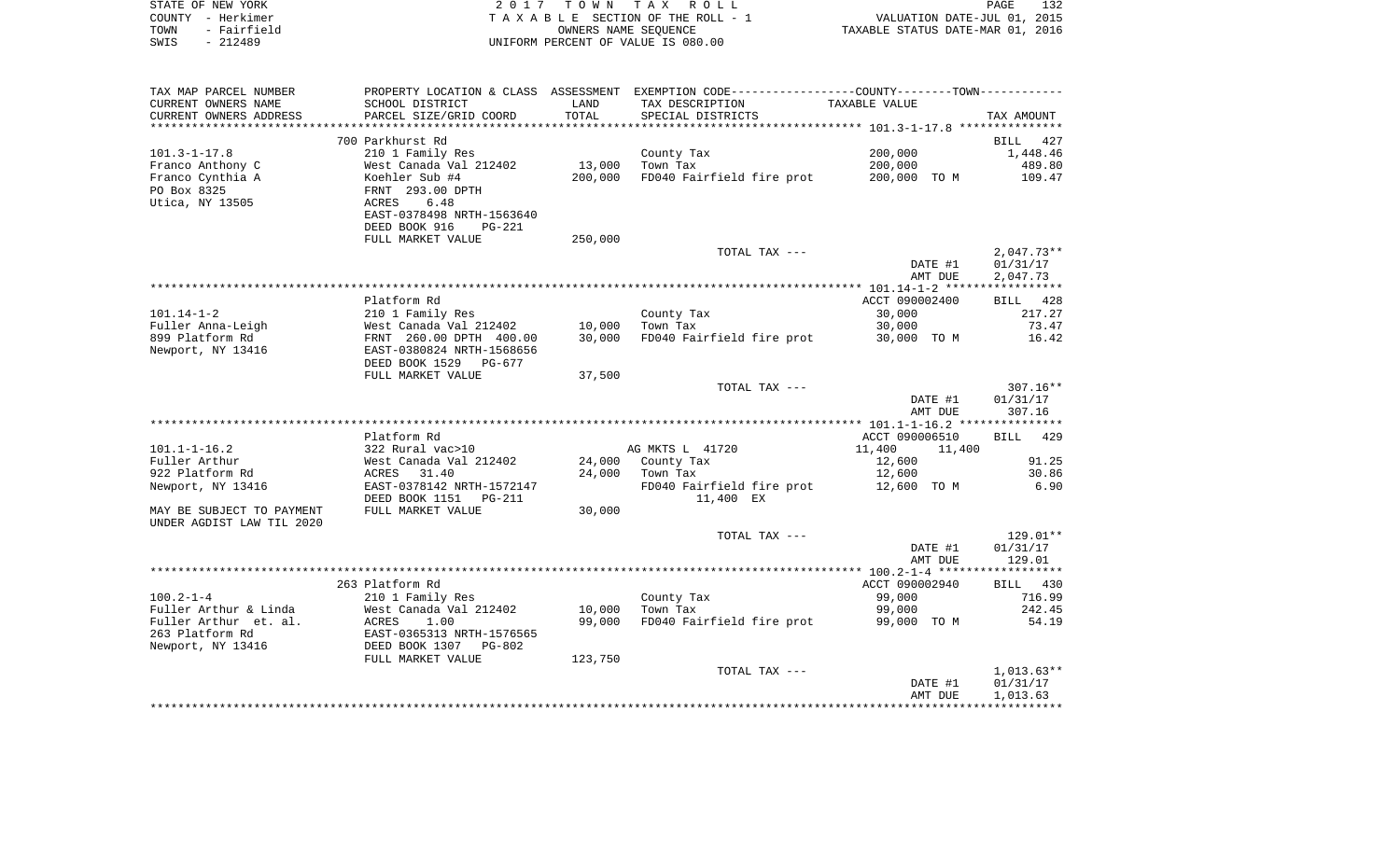|      | STATE OF NEW YORK | 2017 TOWN TAX ROLL                 | PAGE                             |
|------|-------------------|------------------------------------|----------------------------------|
|      | COUNTY - Herkimer | TAXABLE SECTION OF THE ROLL - 1    | VALUATION DATE-JUL 01, 2015      |
| TOWN | - Fairfield       | OWNERS NAME SEOUENCE               | TAXABLE STATUS DATE-MAR 01, 2016 |
| SWIS | $-212489$         | UNIFORM PERCENT OF VALUE IS 080.00 |                                  |

| TAX MAP PARCEL NUMBER     | PROPERTY LOCATION & CLASS ASSESSMENT |         | EXEMPTION CODE-----------------COUNTY-------TOWN----------- |                  |                    |
|---------------------------|--------------------------------------|---------|-------------------------------------------------------------|------------------|--------------------|
| CURRENT OWNERS NAME       | SCHOOL DISTRICT                      | LAND    | TAX DESCRIPTION                                             | TAXABLE VALUE    |                    |
| CURRENT OWNERS ADDRESS    | PARCEL SIZE/GRID COORD               | TOTAL   | SPECIAL DISTRICTS                                           |                  | TAX AMOUNT         |
|                           |                                      |         |                                                             |                  |                    |
|                           | 922 Platform Rd                      |         |                                                             | ACCT 090088079   | <b>BILL</b><br>431 |
| $101.1 - 1 - 7.4$         | 210 1 Family Res                     |         | County Tax                                                  | 140,000          | 1,013.92           |
| Fuller Arthur B           | West Canada Val 212402               | 12,000  | Town Tax                                                    | 140,000          | 342.86             |
| Fuller Christine          | <b>ACRES</b><br>4.00 BANK<br>135     | 140,000 | FD040 Fairfield fire prot                                   | 140,000 TO M     | 76.63              |
| 922 Platform Rd           | EAST-0376990 NRTH-1571738            |         |                                                             |                  |                    |
| Newport, NY 13416         | DEED BOOK 1290<br><b>PG-537</b>      |         |                                                             |                  |                    |
|                           | FULL MARKET VALUE                    | 175,000 |                                                             |                  |                    |
|                           |                                      |         | TOTAL TAX ---                                               |                  | $1,433.41**$       |
|                           |                                      |         |                                                             | DATE #1          | 01/31/17           |
|                           |                                      |         |                                                             | AMT DUE          | 1,433.41           |
|                           |                                      |         |                                                             |                  |                    |
|                           | 677 Platform Rd                      |         |                                                             |                  | BILL 432           |
| $101.1 - 1 - 1.4$         | 210 1 Family Res                     |         | County Tax                                                  | 69,000           | 499.72             |
| Fuller Arthur S           | West Canada Val 212402               | 12,000  | Town Tax                                                    | 69,000           | 168.98             |
| Fuller Christina          | BAR change 6/05                      | 69,000  | FD040 Fairfield fire prot                                   | 69,000 TO M      | 37.77              |
| 922 Platform Rd           | ACRES<br>4.00                        |         |                                                             |                  |                    |
| Newport, NY 13416         | EAST-0373374 NRTH-1574731            |         |                                                             |                  |                    |
|                           | DEED BOOK 916<br><b>PG-276</b>       |         |                                                             |                  |                    |
|                           | FULL MARKET VALUE                    | 86,250  |                                                             |                  |                    |
|                           |                                      |         | TOTAL TAX ---                                               |                  | $706.47**$         |
|                           |                                      |         |                                                             | DATE #1          | 01/31/17           |
|                           |                                      |         |                                                             | AMT DUE          | 706.47             |
|                           |                                      |         |                                                             |                  |                    |
|                           | Platform Rd                          |         |                                                             | ACCT 090006480   | 433<br>BILL        |
| $101.1 - 1 - 17$          | 322 Rural vac>10                     |         | AG MKTS<br>41730                                            | 15,206<br>15,206 |                    |
| Fuller Arthur S           | West Canada Val 212402               | 27,000  | County Tax                                                  | 11,794           | 85.42              |
| Fuller Christina L        | FRNT 1860.00 DPTH                    | 27,000  | Town Tax                                                    | 11,794           | 28.88              |
| 922 Platform Rd           | 42.50<br>ACRES                       |         | FD040 Fairfield fire prot                                   | 27,000 TO M      | 14.78              |
| Newport, NY 13416         | EAST-0378793 NRTH-1571314            |         |                                                             |                  |                    |
|                           | DEED BOOK 1260<br>$PG-87$            |         |                                                             |                  |                    |
| MAY BE SUBJECT TO PAYMENT | FULL MARKET VALUE                    | 33,750  |                                                             |                  |                    |
| UNDER AGDIST LAW TIL 2023 |                                      |         |                                                             |                  |                    |
|                           |                                      |         | TOTAL TAX ---                                               |                  | $129.08**$         |
|                           |                                      |         |                                                             | DATE #1          | 01/31/17           |
|                           |                                      |         |                                                             | AMT DUE          | 129.08             |
|                           |                                      |         |                                                             |                  |                    |
|                           | 148 Teall Rd                         |         |                                                             | ACCT 090006360   | BILL 434           |
| $101.1 - 2 - 9.2$         | 240 Rural res                        |         | County Tax                                                  | 90,500           | 655.43             |
| Fuller Corey&Natashia     | West Canada Val 212402               | 10,500  | Town Tax                                                    | 90,500           | 221.63             |
| Fuller Rodney&Lori        | FRNT 283.00 DPTH                     | 90,500  | FD040 Fairfield fire prot                                   | 90,500 TO M      | 49.53              |
| 148 Teall Rd              | ACRES<br>14.50                       |         |                                                             |                  |                    |
| Middleville, NY 13406     | EAST-0382263 NRTH-1571603            |         |                                                             |                  |                    |
|                           | DEED BOOK 1548<br>$PG-201$           |         |                                                             |                  |                    |
|                           | FULL MARKET VALUE                    | 113,125 |                                                             |                  |                    |
|                           |                                      |         | TOTAL TAX ---                                               |                  | $926.59**$         |
|                           |                                      |         |                                                             | DATE #1          | 01/31/17           |
|                           |                                      |         |                                                             | AMT DUE          | 926.59             |
|                           |                                      |         |                                                             |                  |                    |
|                           |                                      |         |                                                             |                  |                    |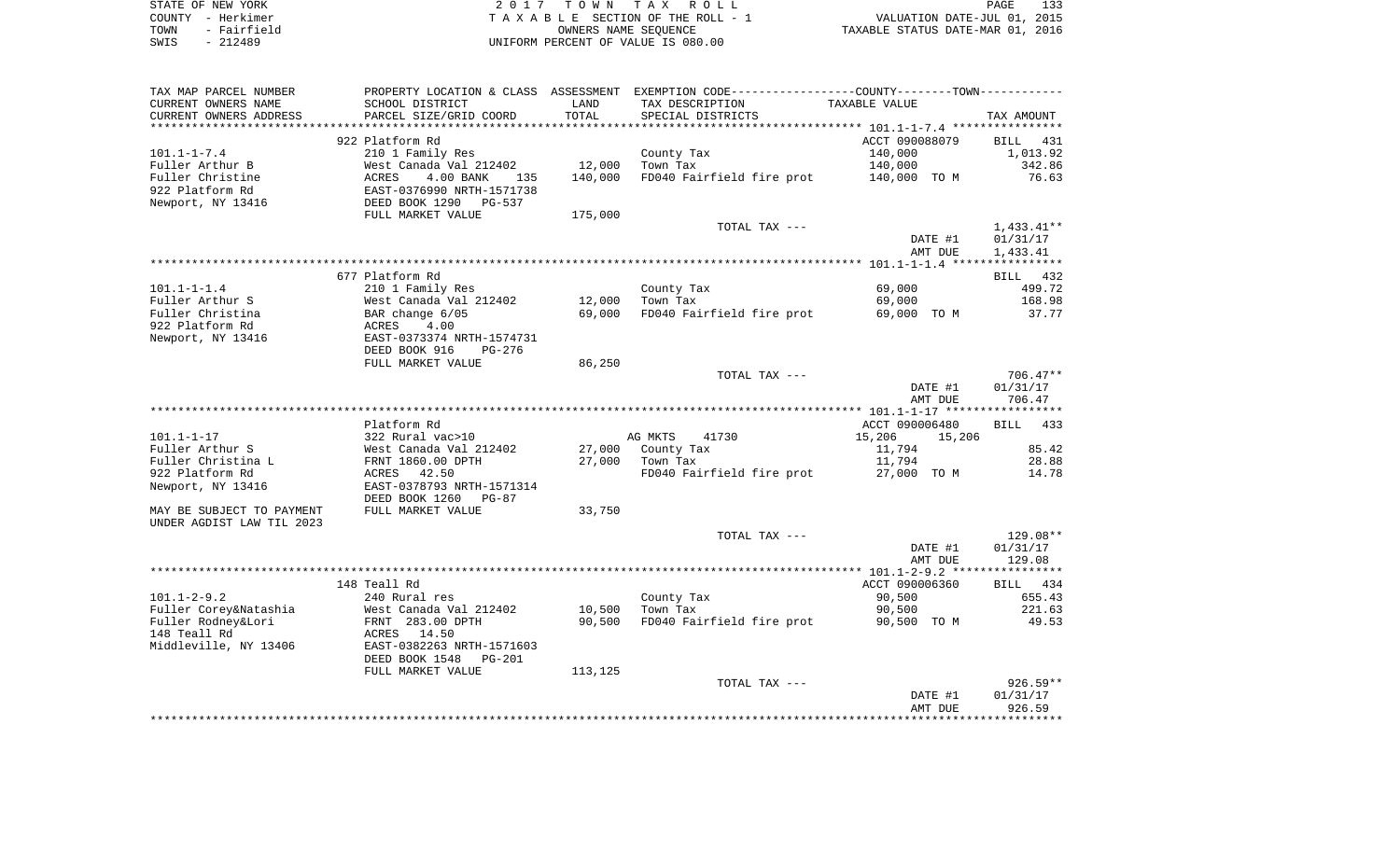| STATE OF NEW YORK   | 2017 TOWN TAX ROLL                 | 134<br>PAGE                      |
|---------------------|------------------------------------|----------------------------------|
| COUNTY - Herkimer   | TAXABLE SECTION OF THE ROLL - 1    | VALUATION DATE-JUL 01, 2015      |
| - Fairfield<br>TOWN | OWNERS NAME SEOUENCE               | TAXABLE STATUS DATE-MAR 01, 2016 |
| SWIS<br>- 212489    | UNIFORM PERCENT OF VALUE IS 080.00 |                                  |
|                     |                                    |                                  |

| TAX MAP PARCEL NUMBER     |                                |         | PROPERTY LOCATION & CLASS ASSESSMENT EXEMPTION CODE----------------COUNTY-------TOWN-------- |                  |                    |
|---------------------------|--------------------------------|---------|----------------------------------------------------------------------------------------------|------------------|--------------------|
| CURRENT OWNERS NAME       | SCHOOL DISTRICT                | LAND    | TAX DESCRIPTION                                                                              | TAXABLE VALUE    |                    |
| CURRENT OWNERS ADDRESS    | PARCEL SIZE/GRID COORD         | TOTAL   | SPECIAL DISTRICTS                                                                            |                  | TAX AMOUNT         |
|                           |                                |         |                                                                                              |                  |                    |
|                           | 1399 Hardscrabble Rd           |         |                                                                                              | ACCT 090006360   | <b>BILL</b><br>435 |
| $101.1 - 2 - 18$          | 322 Rural vac>10               |         | 41730<br>AG MKTS                                                                             | 7,557<br>7,557   |                    |
| Fuller Justin             | West Canada Val 212402         | 20,000  | County Tax                                                                                   | 12,443           | 90.12              |
| 507 Reservoir Rd          | $101.1 - 1 - 22.1$             | 20,000  | Town Tax                                                                                     | 12,443           | 30.47              |
| Newport, NY 13416         | FRNT 573.00 DPTH               |         | FD040 Fairfield fire prot                                                                    | 20,000 TO M      | 10.95              |
|                           | ACRES 32.20                    |         |                                                                                              |                  |                    |
| MAY BE SUBJECT TO PAYMENT | EAST-0380265 NRTH-1571223      |         |                                                                                              |                  |                    |
| UNDER AGDIST LAW TIL 2023 | DEED BOOK 1530<br>PG-577       |         |                                                                                              |                  |                    |
|                           |                                |         |                                                                                              |                  |                    |
|                           | FULL MARKET VALUE              | 25,000  |                                                                                              |                  |                    |
|                           |                                |         | TOTAL TAX ---                                                                                |                  | $131.54**$         |
|                           |                                |         |                                                                                              | DATE #1          | 01/31/17           |
|                           |                                |         |                                                                                              | AMT DUE          | 131.54             |
|                           |                                |         |                                                                                              |                  |                    |
|                           | 507 Reservoir Rd               |         |                                                                                              | ACCT 090010500   | <b>BILL</b><br>436 |
| $100.2 - 1 - 17.2$        | 117 Horse farm                 |         | AG MKTS L 41720                                                                              | 11,098<br>11,098 |                    |
| Fuller Justin M           | West Canada Val 212402         | 54,000  | County Tax                                                                                   | 211,902          | 1,534.65           |
| 507 Reservoir Rd          | Life use to Pauline Chase      | 223,000 | Town Tax                                                                                     | 211,902          | 518.94             |
| Newport, NY 13416         | ACRES<br>85.90                 |         | FD040 Fairfield fire prot                                                                    | 211,902 TO M     | 115.98             |
|                           | EAST-0371047 NRTH-1575262      |         | 11,098 EX                                                                                    |                  |                    |
| MAY BE SUBJECT TO PAYMENT | DEED BOOK 1468<br>$PG-813$     |         |                                                                                              |                  |                    |
| UNDER AGDIST LAW TIL 2020 | FULL MARKET VALUE              | 278,750 |                                                                                              |                  |                    |
|                           |                                |         | TOTAL TAX ---                                                                                |                  | $2,169.57**$       |
|                           |                                |         |                                                                                              | DATE #1          | 01/31/17           |
|                           |                                |         |                                                                                              | AMT DUE          | 2,169.57           |
|                           |                                |         |                                                                                              |                  |                    |
|                           | 275 Platform Rd                |         |                                                                                              | ACCT 090004320   | BILL 437           |
| $100.2 - 1 - 5$           | 210 1 Family Res               |         | County Tax                                                                                   | 68,000           | 492.47             |
| Fuller Linda              | West Canada Val 212402         | 10,000  | Town Tax                                                                                     | 68,000           | 166.53             |
| 263 Platform Rd           | 1.00<br>ACRES                  | 68,000  | FD040 Fairfield fire prot                                                                    | 68,000 TO M      | 37.22              |
| Newport, NY 13416         | EAST-0365540 NRTH-1576546      |         |                                                                                              |                  |                    |
|                           | DEED BOOK 776<br><b>PG-377</b> |         |                                                                                              |                  |                    |
|                           | FULL MARKET VALUE              | 85,000  |                                                                                              |                  |                    |
|                           |                                |         | TOTAL TAX ---                                                                                |                  | 696.22**           |
|                           |                                |         |                                                                                              | DATE #1          | 01/31/17           |
|                           |                                |         |                                                                                              | AMT DUE          | 696.22             |
|                           |                                |         |                                                                                              |                  |                    |
|                           | Platform Rd                    |         |                                                                                              | ACCT 09010102    | BILL 438           |
| $101.1 - 1 - 7.3$         | 105 Vac farmland               |         | AG MKTS L 41720                                                                              | 19,754<br>19,754 |                    |
| Fuller Robert             | West Canada Val 212402         | 54,000  | County Tax                                                                                   | 34,246           | 248.02             |
| 899 Platform Rd           | 94.60<br>ACRES                 | 54,000  | Town Tax                                                                                     | 34,246           | 83.87              |
| Newport, NY 13416         | EAST-0378007 NRTH-1570639      |         | FD040 Fairfield fire prot                                                                    | 34,246 TO M      | 18.74              |
|                           | DEED BOOK 946<br>$PG-427$      |         | 19,754 EX                                                                                    |                  |                    |
| MAY BE SUBJECT TO PAYMENT | FULL MARKET VALUE              | 67,500  |                                                                                              |                  |                    |
| UNDER AGDIST LAW TIL 2020 |                                |         |                                                                                              |                  |                    |
|                           |                                |         | TOTAL TAX ---                                                                                |                  | $350.63**$         |
|                           |                                |         |                                                                                              | DATE #1          | 01/31/17           |
|                           |                                |         |                                                                                              | AMT DUE          | 350.63             |
|                           |                                |         |                                                                                              |                  |                    |
|                           |                                |         |                                                                                              |                  |                    |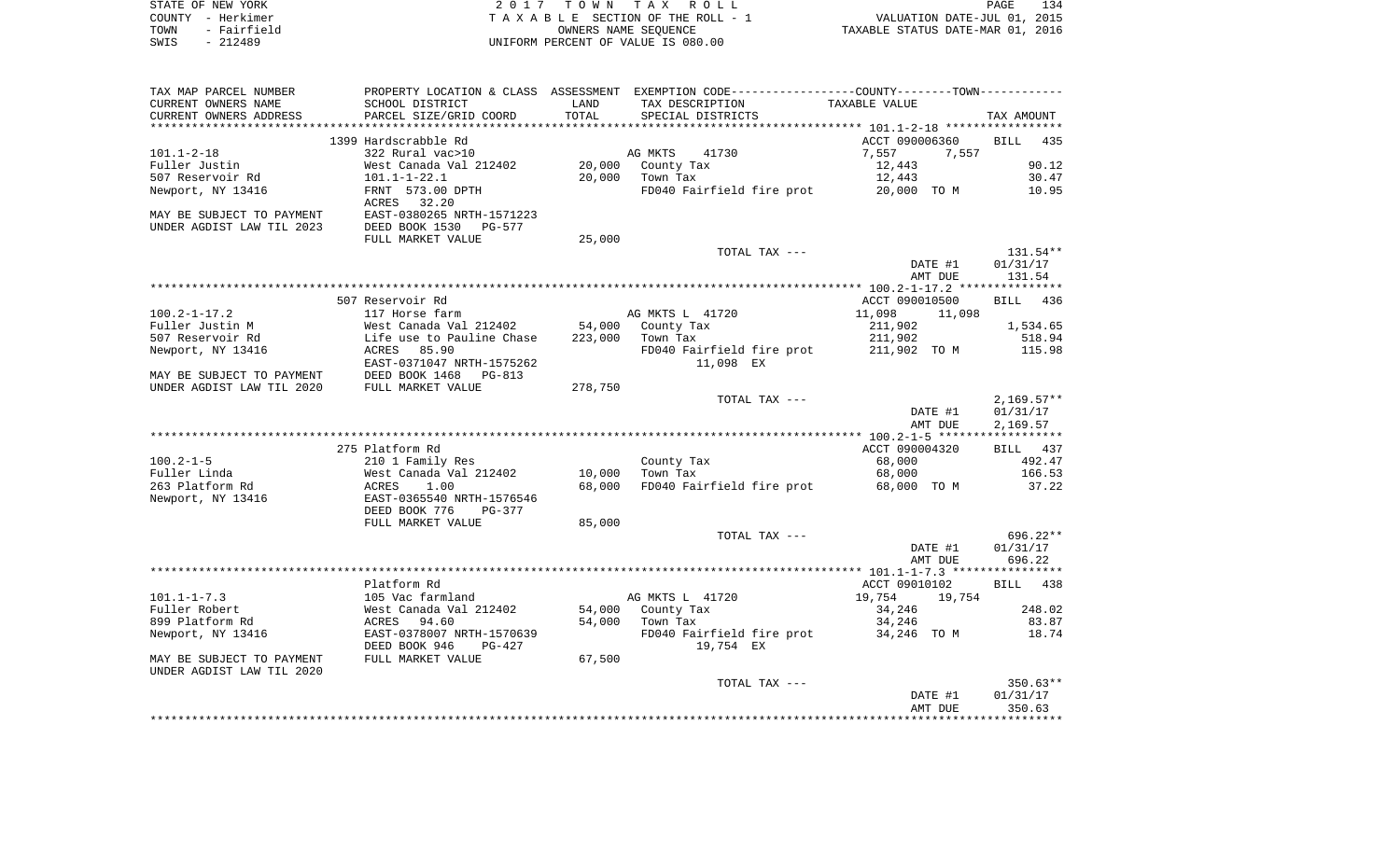|      | STATE OF NEW YORK | 2017 TOWN TAX ROLL                 | 135<br>PAGE                      |
|------|-------------------|------------------------------------|----------------------------------|
|      | COUNTY - Herkimer | TAXABLE SECTION OF THE ROLL - 1    | VALUATION DATE-JUL 01, 2015      |
| TOWN | - Fairfield       | OWNERS NAME SEOUENCE               | TAXABLE STATUS DATE-MAR 01, 2016 |
| SWIS | - 212489          | UNIFORM PERCENT OF VALUE IS 080.00 |                                  |

| TAX MAP PARCEL NUMBER     |                                                                                         |         | PROPERTY LOCATION & CLASS ASSESSMENT EXEMPTION CODE---------------COUNTY--------TOWN---------- |                  |                    |
|---------------------------|-----------------------------------------------------------------------------------------|---------|------------------------------------------------------------------------------------------------|------------------|--------------------|
| CURRENT OWNERS NAME       | SCHOOL DISTRICT                                                                         | LAND    | TAX DESCRIPTION                                                                                | TAXABLE VALUE    |                    |
| CURRENT OWNERS ADDRESS    | PARCEL SIZE/GRID COORD                                                                  | TOTAL   | SPECIAL DISTRICTS                                                                              |                  | TAX AMOUNT         |
| ***********************   |                                                                                         |         |                                                                                                |                  |                    |
|                           | 1169 Platform Rd                                                                        |         |                                                                                                | ACCT 090002460   | <b>BILL</b><br>439 |
| $101.1 - 1 - 9$           | 105 Vac farmland                                                                        |         | AG MKTS L 41720                                                                                | 15,188<br>15,188 |                    |
| Fuller Robert S           | West Canada Val 212402                                                                  |         | 35,000 County Tax                                                                              | 29,812           | 215.91             |
| 899 Platform Rd           | ACRES<br>38.10                                                                          | 45,000  | Town Tax                                                                                       | 29,812           | 73.01              |
| Newport, NY 13416         | EAST-0380841 NRTH-1569286                                                               |         | FD040 Fairfield fire prot                                                                      | 29,812 TO M      | 16.32              |
|                           | DEED BOOK 818<br>PG-456                                                                 |         | 15,188 EX                                                                                      |                  |                    |
| MAY BE SUBJECT TO PAYMENT | FULL MARKET VALUE                                                                       | 56,250  |                                                                                                |                  |                    |
| UNDER AGDIST LAW TIL 2020 |                                                                                         |         |                                                                                                |                  |                    |
|                           |                                                                                         |         | TOTAL TAX ---                                                                                  |                  | $305.24**$         |
|                           |                                                                                         |         |                                                                                                | DATE #1          | 01/31/17           |
|                           |                                                                                         |         |                                                                                                | AMT DUE          | 305.24             |
|                           | 899 Platform Rd                                                                         |         |                                                                                                | ACCT 090000480   | BILL 440           |
| $101.1 - 1 - 14$          | 112 Dairy farm                                                                          |         | AG MKTS L 41720                                                                                | 31,462<br>31,462 |                    |
| Fuller Robert S           | West Canada Val 212402                                                                  |         | 110,000 AGRIC 10 Y 42100                                                                       | 4,000<br>4,000   |                    |
| 899 Platform Rd           | ACRES 187.00                                                                            |         | 177,000 County Tax                                                                             | 141,538          | 1,025.06           |
| Newport, NY 13416         | EAST-0376100 NRTH-1572891                                                               |         | Town Tax                                                                                       | 141,538          | 346.62             |
|                           | DEED BOOK 946<br>PG-429                                                                 |         | FD040 Fairfield fire prot                                                                      | 145,538 TO M     | 79.66              |
| MAY BE SUBJECT TO PAYMENT | FULL MARKET VALUE                                                                       | 221,250 | 31,462 EX                                                                                      |                  |                    |
| UNDER AGDIST LAW TIL 2020 |                                                                                         |         |                                                                                                |                  |                    |
|                           |                                                                                         |         | TOTAL TAX ---                                                                                  |                  | $1,451.34**$       |
|                           |                                                                                         |         |                                                                                                | DATE #1          | 01/31/17           |
|                           |                                                                                         |         |                                                                                                | AMT DUE          | 1,451.34           |
|                           |                                                                                         |         |                                                                                                |                  |                    |
|                           | 225 Platform Rd                                                                         |         |                                                                                                | ACCT 090087062   | BILL 441           |
| $100.2 - 1 - 2.3$         | 210 1 Family Res                                                                        |         | County Tax                                                                                     | 169,000          | 1,223.94           |
| Fuller Rodney             | West Canada Val 212402                                                                  | 10,000  | Town Tax                                                                                       | 169,000          | 413.88             |
| 225 Platform Rd           | ACRES 1.00<br>EAST-0364634 NRTH-1576638                                                 | 169,000 | FD040 Fairfield fire prot                                                                      | 169,000 TO M     | 92.50              |
| Newport, NY 13416         |                                                                                         |         |                                                                                                |                  |                    |
|                           | DEED BOOK 817<br>PG-388                                                                 |         |                                                                                                |                  |                    |
|                           | FULL MARKET VALUE                                                                       | 211,250 | TOTAL TAX ---                                                                                  |                  | 1,730.32**         |
|                           |                                                                                         |         |                                                                                                | DATE #1          | 01/31/17           |
|                           |                                                                                         |         |                                                                                                | AMT DUE          | 1,730.32           |
|                           |                                                                                         |         |                                                                                                |                  |                    |
|                           | Platform Rd                                                                             |         |                                                                                                | ACCT 090087064   | BILL 442           |
| $100.2 - 1 - 2.4$         |                                                                                         |         | County Tax                                                                                     | 16,500           | 119.50             |
| Fuller Rodney J           | 312 Vac w/imprv<br>West Canada Val 212402<br>.1 acre now 2.5<br>FRNT 225.00 DPTH 187.00 | 4,500   | Town Tax                                                                                       | 16,500           | 40.41              |
| Fuller Lori L             |                                                                                         | 16,500  | FD040 Fairfield fire prot 16,500 TO M                                                          |                  | 9.03               |
| 225 Platform Rd           |                                                                                         |         |                                                                                                |                  |                    |
| Newport, NY 13416         | ACRES 0.90                                                                              |         |                                                                                                |                  |                    |
|                           | EAST-0364868 NRTH-1576611                                                               |         |                                                                                                |                  |                    |
|                           | DEED BOOK 1452<br>PG-41                                                                 |         |                                                                                                |                  |                    |
|                           | FULL MARKET VALUE                                                                       | 20,625  |                                                                                                |                  |                    |
|                           |                                                                                         |         | TOTAL TAX ---                                                                                  |                  | 168.94**           |
|                           |                                                                                         |         |                                                                                                | DATE #1          | 01/31/17           |
|                           |                                                                                         |         |                                                                                                | AMT DUE          | 168.94             |
|                           |                                                                                         |         |                                                                                                |                  |                    |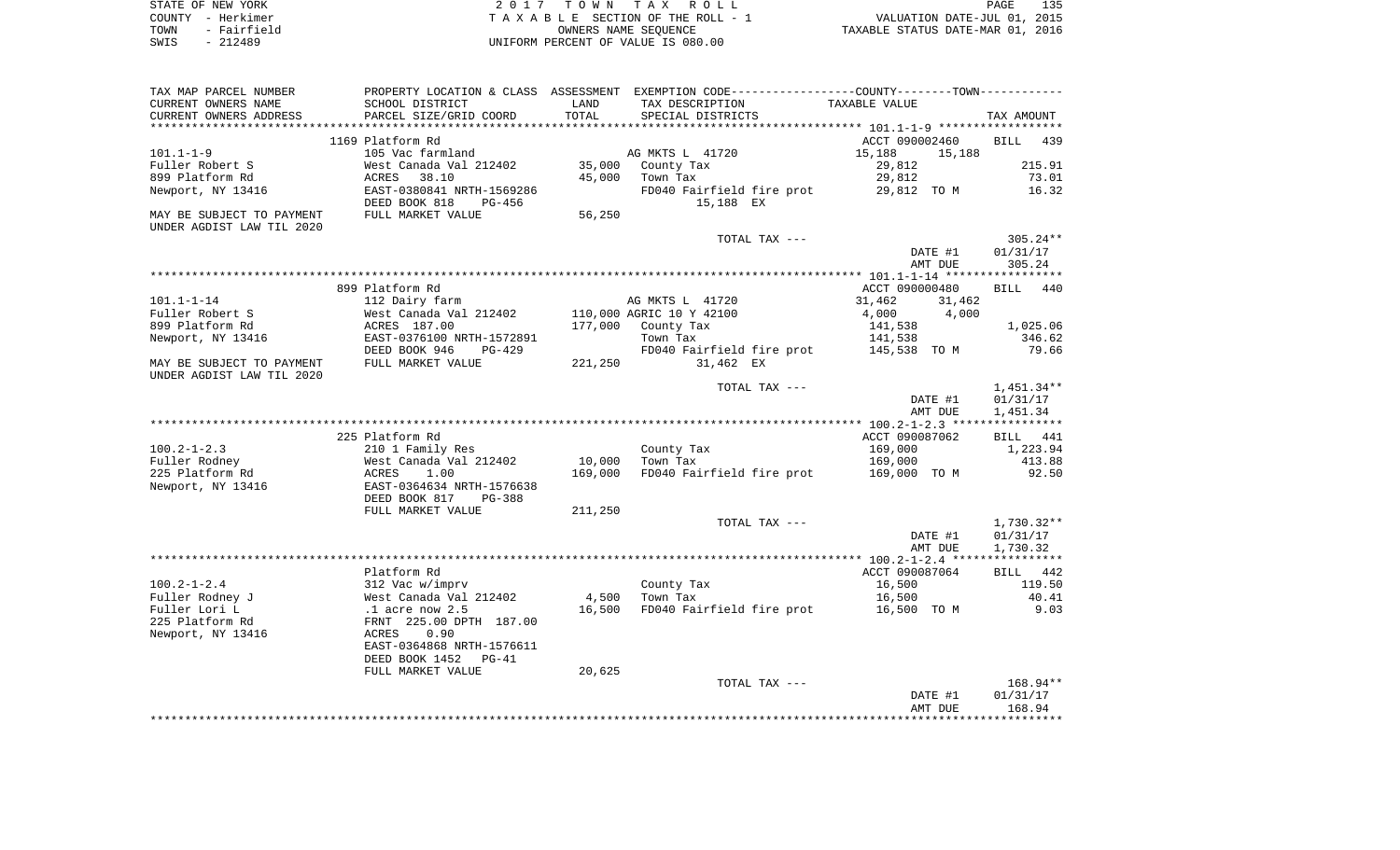|      | STATE OF NEW YORK | 2017 TOWN TAX ROLL                 | 136<br>PAGE                      |
|------|-------------------|------------------------------------|----------------------------------|
|      | COUNTY - Herkimer | TAXABLE SECTION OF THE ROLL - 1    | VALUATION DATE-JUL 01, 2015      |
| TOWN | - Fairfield       | OWNERS NAME SEOUENCE               | TAXABLE STATUS DATE-MAR 01, 2016 |
| SWIS | - 212489          | UNIFORM PERCENT OF VALUE IS 080.00 |                                  |

| TAX MAP PARCEL NUMBER  |                                                                               |         | PROPERTY LOCATION & CLASS ASSESSMENT EXEMPTION CODE---------------COUNTY-------TOWN---------- |                         |                    |
|------------------------|-------------------------------------------------------------------------------|---------|-----------------------------------------------------------------------------------------------|-------------------------|--------------------|
| CURRENT OWNERS NAME    | SCHOOL DISTRICT                                                               | LAND    | TAX DESCRIPTION                                                                               | TAXABLE VALUE           |                    |
| CURRENT OWNERS ADDRESS | PARCEL SIZE/GRID COORD                                                        | TOTAL   | SPECIAL DISTRICTS                                                                             |                         | TAX AMOUNT         |
|                        |                                                                               |         |                                                                                               |                         |                    |
|                        | Platform Road                                                                 |         |                                                                                               |                         | 443<br><b>BILL</b> |
| $100.2 - 1 - 2.5$      | 314 Rural vac<10                                                              |         | County Tax                                                                                    | 500                     | 3.62               |
| Fuller Rodney J        | West Canada Val 212402                                                        |         | 500 Town Tax                                                                                  | 500                     | 1.22               |
| 225 Platform Road      | 30.00 DPTH 155.00<br>FRNT                                                     | 500     | FD040 Fairfield fire prot 500 TO M                                                            |                         | .27                |
| Newport, NY 13416      | ACRES<br>0.10                                                                 |         |                                                                                               |                         |                    |
|                        | EAST-0364768 NRTH-1576670                                                     |         |                                                                                               |                         |                    |
|                        | DEED BOOK 1113<br>PG-703                                                      |         |                                                                                               |                         |                    |
|                        | FULL MARKET VALUE                                                             | 625     |                                                                                               |                         |                    |
|                        |                                                                               |         | TOTAL TAX ---                                                                                 |                         | $5.11**$           |
|                        |                                                                               |         |                                                                                               | DATE #1                 | 01/31/17           |
|                        |                                                                               |         |                                                                                               | AMT DUE                 | 5.11               |
|                        |                                                                               |         |                                                                                               |                         |                    |
|                        | 193 Teall Rd                                                                  |         |                                                                                               |                         | BILL 444           |
| $101.1 - 2 - 7.2$      | 240 Rural res                                                                 |         | County Tax                                                                                    | 105,000                 | 760.44             |
| Fuller Steven M        | West Canada Val 212402<br>FRNT 1886.00 DPTH                                   | 10,500  | Town Tax                                                                                      | 105,000                 | 257.14             |
| 193 Teal Rd            |                                                                               | 105,000 | School Relevy                                                                                 |                         | 2,034.19           |
| Middleville, NY 13406  | ACRES 21.30                                                                   |         | FD040 Fairfield fire prot 105,000 TO M                                                        |                         | 57.47              |
|                        | EAST-0382484 NRTH-1572711<br>DEED BOOK 1166<br>PG-414                         |         |                                                                                               |                         |                    |
|                        | FULL MARKET VALUE                                                             | 131,250 |                                                                                               |                         |                    |
|                        |                                                                               |         | TOTAL TAX ---                                                                                 |                         | $3,109.24**$       |
|                        |                                                                               |         |                                                                                               | DATE #1                 | 01/31/17           |
|                        |                                                                               |         |                                                                                               | AMT DUE                 | 3,109.24           |
|                        |                                                                               |         |                                                                                               |                         |                    |
|                        | 289 West End Rd                                                               |         |                                                                                               | ACCT 090010170          | BILL 445           |
| $106.4 - 1 - 27$       | 210 1 Family Res                                                              |         | VET WAR C 41122                                                                               | 7,200                   | $\overline{0}$     |
| Fulmer Grogan Trisha   | West Canada Val 212402                                                        |         | 8,000 VET WAR T 41123                                                                         | $\overline{0}$<br>8,400 |                    |
| 289 West End Rd        | FRNT 184.00 DPTH 136.00                                                       |         | 56,000 County Tax                                                                             | 48,800                  | 353.42             |
| Herkimer, NY 13350     | EAST-0363301 NRTH-1546406                                                     |         | Town Tax                                                                                      | 47,600                  | 116.57             |
|                        | DEED BOOK 916<br>$PG-524$                                                     |         | FD040 Fairfield fire prot                                                                     | 56,000 TO M             | 30.65              |
|                        | FULL MARKET VALUE                                                             | 70,000  |                                                                                               |                         |                    |
|                        |                                                                               |         | TOTAL TAX ---                                                                                 |                         | $500.64**$         |
|                        |                                                                               |         |                                                                                               | DATE #1                 | 01/31/17           |
|                        |                                                                               |         |                                                                                               | AMT DUE                 | 500.64             |
|                        |                                                                               |         |                                                                                               |                         |                    |
|                        | 387 North Creek Rd                                                            |         |                                                                                               | ACCT 090003000          | BILL 446           |
| $106.4 - 1 - 43.1$     | 210 1 Family Res                                                              |         | County Tax                                                                                    | 55,000                  | 398.33             |
| Fulmer Jonathan        | West Canada Val 212402<br>West Canada Val 212402<br>FRNT  227.00 DPTH   87.00 | 7,000   | Town Tax                                                                                      | 55,000                  | 134.69             |
| Fulmer Denise          |                                                                               | 55,000  | FD040 Fairfield fire prot                                                                     | 55,000 TO M             | 30.10              |
| 391 North Creek Rd     | EAST-0369368 NRTH-1546891                                                     |         |                                                                                               |                         |                    |
| Little Falls, NY 13365 | DEED BOOK 1125<br>$PG-63$                                                     |         |                                                                                               |                         |                    |
|                        | FULL MARKET VALUE                                                             | 68,750  |                                                                                               |                         |                    |
|                        |                                                                               |         | TOTAL TAX ---                                                                                 |                         | $563.12**$         |
|                        |                                                                               |         |                                                                                               | DATE #1                 | 01/31/17           |
|                        |                                                                               |         |                                                                                               | AMT DUE                 | 563.12             |
|                        |                                                                               |         |                                                                                               |                         |                    |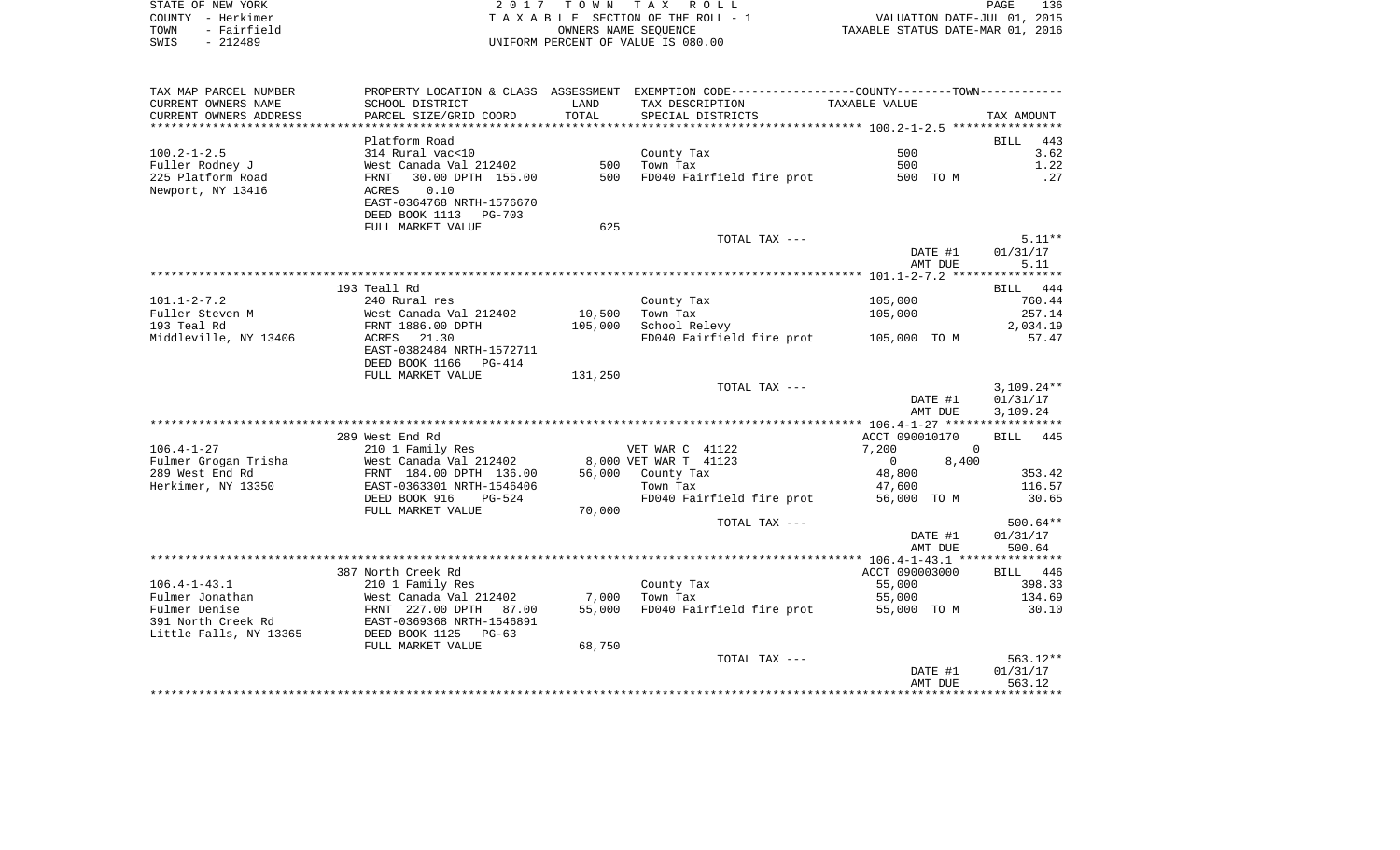| STATE OF NEW YORK   | 2017 TOWN TAX ROLL                 | 137<br>PAGE                      |
|---------------------|------------------------------------|----------------------------------|
| COUNTY - Herkimer   | TAXABLE SECTION OF THE ROLL - 1    | VALUATION DATE-JUL 01, 2015      |
| - Fairfield<br>TOWN | OWNERS NAME SEOUENCE               | TAXABLE STATUS DATE-MAR 01, 2016 |
| SWIS<br>$-212489$   | UNIFORM PERCENT OF VALUE IS 080.00 |                                  |

| TAX MAP PARCEL NUMBER        |                                                |         | PROPERTY LOCATION & CLASS ASSESSMENT EXEMPTION CODE---------------COUNTY-------TOWN---------- |                |              |
|------------------------------|------------------------------------------------|---------|-----------------------------------------------------------------------------------------------|----------------|--------------|
| CURRENT OWNERS NAME          | SCHOOL DISTRICT                                | LAND    | TAX DESCRIPTION                                                                               | TAXABLE VALUE  |              |
| CURRENT OWNERS ADDRESS       | PARCEL SIZE/GRID COORD                         | TOTAL   | SPECIAL DISTRICTS                                                                             |                | TAX AMOUNT   |
|                              |                                                |         |                                                                                               |                |              |
|                              | 391 North Creek Rd                             |         |                                                                                               |                | 447<br>BILL  |
| $106.4 - 1 - 44.4$           | 312 Vac w/imprv                                |         | County Tax                                                                                    | 4,000          | 28.97        |
| Fulmer Jonathan              | West Canada Val 212402                         | 3,000   | Town Tax                                                                                      | 4,000          | 9.80         |
| Fulmer Denise                | 2.70<br>ACRES                                  | 4,000   | FD040 Fairfield fire prot                                                                     | 4,000 TO M     | 2.19         |
| 391 North Creek Rd           | EAST-0369335 NRTH-1547122                      |         |                                                                                               |                |              |
| Little Falls, NY 13365       | DEED BOOK 772<br>$PG-303$<br>FULL MARKET VALUE |         |                                                                                               |                |              |
|                              |                                                | 5,000   | TOTAL TAX ---                                                                                 |                | $40.96**$    |
|                              |                                                |         |                                                                                               | DATE #1        | 01/31/17     |
|                              |                                                |         |                                                                                               | AMT DUE        | 40.96        |
|                              |                                                |         |                                                                                               |                |              |
|                              | 579 North Creek Rd                             |         |                                                                                               | ACCT 090010350 | BILL 448     |
| $107.3 - 2 - 31$             | 210 1 Family Res                               |         | County Tax                                                                                    | 105,000        | 760.44       |
| Fulmer June                  | West Canada Val 212402                         | 11,000  | Town Tax                                                                                      | 105,000        | 257.14       |
| 579 North Creek Rd           | FRNT 620.00 DPTH                               | 105,000 | FD040 Fairfield fire prot                                                                     | 105,000 TO M   | 57.47        |
| Little Falls, NY 13365       | ACRES<br>8.50                                  |         |                                                                                               |                |              |
|                              | EAST-0373088 NRTH-1547451                      |         |                                                                                               |                |              |
|                              | DEED BOOK 784<br>$PG-1$                        |         |                                                                                               |                |              |
|                              | FULL MARKET VALUE                              | 131,250 |                                                                                               |                |              |
|                              |                                                |         | TOTAL TAX ---                                                                                 |                | $1,075.05**$ |
|                              |                                                |         |                                                                                               | DATE #1        | 01/31/17     |
|                              |                                                |         |                                                                                               | AMT DUE        | 1,075.05     |
|                              |                                                |         |                                                                                               |                |              |
|                              | Castle Rd                                      |         |                                                                                               |                | BILL 449     |
| $101.4 - 3 - 12$             | 314 Rural vac<10                               |         | County Tax                                                                                    | 10,000         | 72.42        |
| Gano Allen A                 | West Canada Val 212402                         | 10,000  | Town Tax                                                                                      | 10,000         | 24.49        |
| Gano Kathy Ann<br>15 JUNE St | 5.10<br>ACRES<br>EAST-0388943 NRTH-1565008     | 10,000  | FD040 Fairfield fire prot                                                                     | 10,000 TO M    | 5.47         |
| LINDENHURST, NY 11757        | DEED BOOK 910<br><b>PG-317</b>                 |         |                                                                                               |                |              |
|                              | FULL MARKET VALUE                              | 12,500  |                                                                                               |                |              |
|                              |                                                |         | TOTAL TAX ---                                                                                 |                | $102.38**$   |
|                              |                                                |         |                                                                                               | DATE #1        | 01/31/17     |
|                              |                                                |         |                                                                                               | AMT DUE        | 102.38       |
|                              |                                                |         |                                                                                               |                |              |
|                              | Casler Rd                                      |         |                                                                                               |                | 450<br>BILL  |
| $101.3 - 1 - 17.12$          | 314 Rural vac<10                               |         | County Tax                                                                                    | 5,200          | 37.66        |
| Garramone John J             | West Canada Val 212402                         | 5,200   | Town Tax                                                                                      | 5,200          | 12.73        |
| Garramone JoAnn H            | ACRES<br>5.00                                  | 5,200   | School Relevy                                                                                 |                | 129.86       |
| 396 Eastport Manor Rd        | EAST-0378646 NRTH-1562488                      |         | FD040 Fairfield fire prot                                                                     | 5,200 TO M     | 2.85         |
| Manorville, NY 11949         | DEED BOOK 1412<br>$PG-230$                     |         |                                                                                               |                |              |
|                              | FULL MARKET VALUE                              | 6,500   |                                                                                               |                |              |
|                              |                                                |         | TOTAL TAX ---                                                                                 |                | 183.10**     |
|                              |                                                |         |                                                                                               | DATE #1        | 01/31/17     |
|                              |                                                |         |                                                                                               | AMT DUE        | 183.10       |
|                              |                                                |         |                                                                                               |                |              |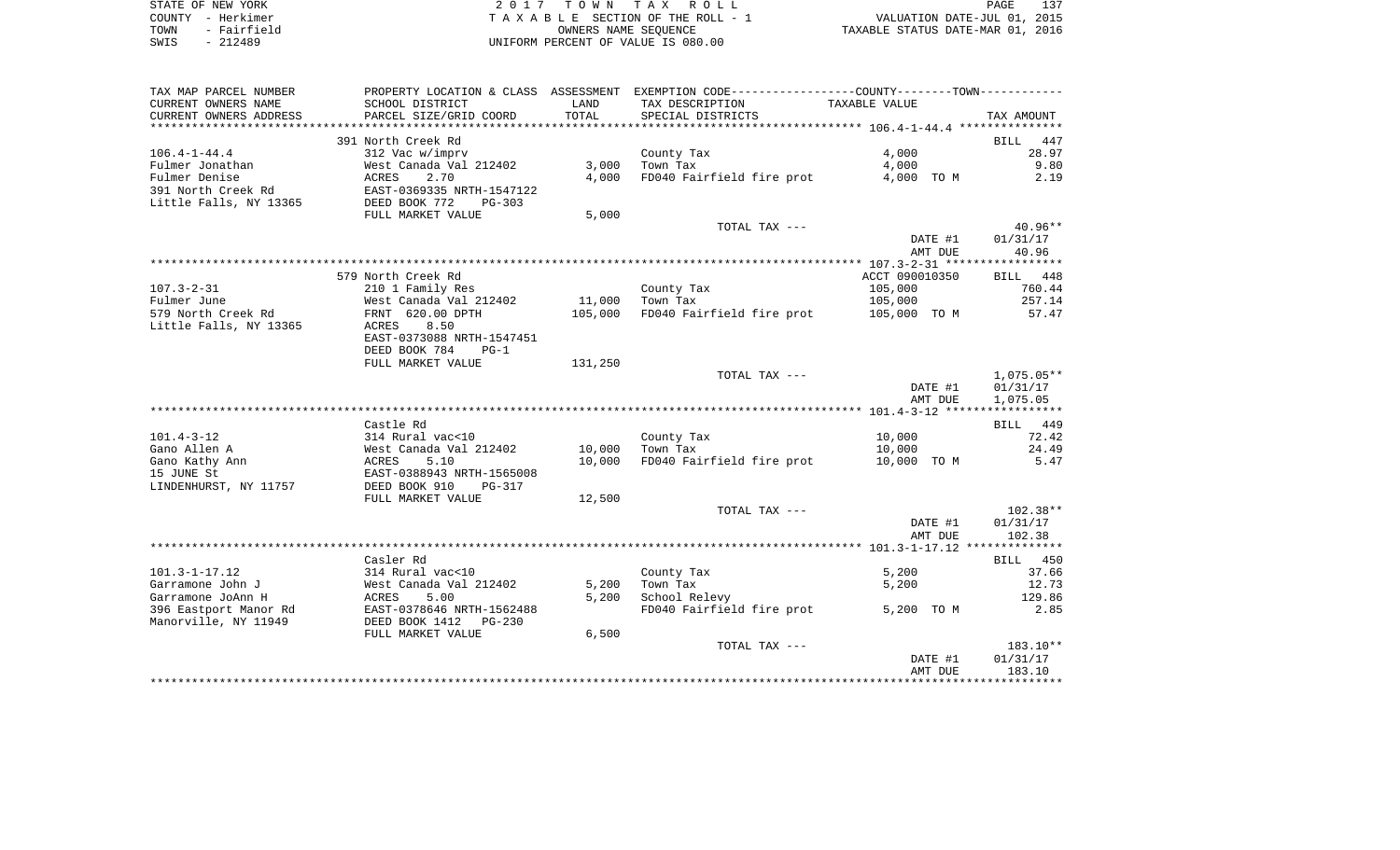| STATE OF NEW YORK          | 2017 TOWN TAX ROLL                   | 138<br>PAGE                      |
|----------------------------|--------------------------------------|----------------------------------|
| COUNTY - Herkimer          | TAXABLE SECTION OF THE ROLL - 1      | VALUATION DATE-JUL 01, 2015      |
| - Fairfield<br>TOWN        | OWNERS NAME SEOUENCE                 | TAXABLE STATUS DATE-MAR 01, 2016 |
| смте <sub>–</sub> 21.2400. | LINITEONA DEDCENT OF VALUE TO 000 00 |                                  |

SWIS - 212489 UNIFORM PERCENT OF VALUE IS 080.00

| TAX MAP PARCEL NUMBER  |                                 |         | PROPERTY LOCATION & CLASS ASSESSMENT EXEMPTION CODE-----------------COUNTY--------TOWN-------- |                |                    |
|------------------------|---------------------------------|---------|------------------------------------------------------------------------------------------------|----------------|--------------------|
| CURRENT OWNERS NAME    | SCHOOL DISTRICT                 | LAND    | TAX DESCRIPTION                                                                                | TAXABLE VALUE  |                    |
| CURRENT OWNERS ADDRESS | PARCEL SIZE/GRID COORD          | TOTAL   | SPECIAL DISTRICTS                                                                              |                | TAX AMOUNT         |
|                        |                                 |         |                                                                                                |                |                    |
|                        | Casler Rd                       |         |                                                                                                |                | BILL<br>451        |
| $101.3 - 1 - 17.13$    | 210 1 Family Res                |         | County Tax                                                                                     | 77,500         | 561.28             |
| Garramone John J       | West Canada Val 212402          | 11,000  | Town Tax                                                                                       | 77,500         | 189.80             |
| Garramone JoAnn H      | 2.44<br><b>ACRES</b>            | 77,500  | FD040 Fairfield fire prot                                                                      | 77,500 TO M    | 42.42              |
| 396 Easport Manor Rd   | EAST-0378386 NRTH-1563020       |         |                                                                                                |                |                    |
| Manorville, NY 11949   | DEED BOOK 1618<br>PG-279        |         |                                                                                                |                |                    |
|                        | FULL MARKET VALUE               |         |                                                                                                |                |                    |
|                        |                                 | 96,875  |                                                                                                |                |                    |
|                        |                                 |         | TOTAL TAX ---                                                                                  |                | 793.50**           |
|                        |                                 |         |                                                                                                | DATE #1        | 01/31/17           |
|                        |                                 |         |                                                                                                | AMT DUE        | 793.50             |
|                        |                                 |         |                                                                                                |                |                    |
|                        | 188 Casler Ln                   |         |                                                                                                |                | 452<br><b>BILL</b> |
| $101.3 - 1 - 17.4$     | 210 1 Family Res                |         | County Tax                                                                                     | 210,000        | 1,520.88           |
| Garramone John J       | West Canada Val 212402          | 11,000  | Town Tax                                                                                       | 210,000        | 514.29             |
| Garramone JoAnn H      | Koehler Sub3                    | 210,000 | School Relevy                                                                                  |                | 5,244.38           |
| 396 Eastport Manor Rd  | ACRES<br>5.90                   |         | FD040 Fairfield fire prot                                                                      | 210,000 TO M   | 114.94             |
| Manorville, NY 11949   | EAST-0378373 NRTH-1562741       |         |                                                                                                |                |                    |
|                        | DEED BOOK 1412<br><b>PG-230</b> |         |                                                                                                |                |                    |
|                        | FULL MARKET VALUE               | 262,500 |                                                                                                |                |                    |
|                        |                                 |         | TOTAL TAX ---                                                                                  |                | $7,394.49**$       |
|                        |                                 |         |                                                                                                | DATE #1        | 01/31/17           |
|                        |                                 |         |                                                                                                | AMT DUE        | 7,394.49           |
|                        |                                 |         |                                                                                                |                |                    |
|                        |                                 |         |                                                                                                | ACCT 090009240 |                    |
|                        | Casler Rd                       |         |                                                                                                |                | 453<br>BILL        |
| $101.3 - 3 - 21$       | 311 Res vac land                |         | County Tax                                                                                     | 10,000         | 72.42              |
| Garramone John J       | West Canada Val 212402          | 10,000  | Town Tax                                                                                       | 10,000         | 24.49              |
| Garromone JoAnn H      | $1$ ot# $21$                    | 10,000  | School Relevy                                                                                  |                | 249.74             |
| 396 Eastport Manor Rd  | 5.00<br>ACRES                   |         | FD040 Fairfield fire prot                                                                      | 10,000 TO M    | 5.47               |
| Manorville, NY 11949   | EAST-0378456 NRTH-1561932       |         |                                                                                                |                |                    |
|                        | DEED BOOK 1438<br>PG-509        |         |                                                                                                |                |                    |
|                        | FULL MARKET VALUE               | 12,500  |                                                                                                |                |                    |
|                        |                                 |         | TOTAL TAX ---                                                                                  |                | $352.12**$         |
|                        |                                 |         |                                                                                                | DATE #1        | 01/31/17           |
|                        |                                 |         |                                                                                                | AMT DUE        | 352.12             |
|                        |                                 |         |                                                                                                |                |                    |
|                        | 2421 Castle Rd                  |         |                                                                                                | ACCT 090006960 | 454<br>BILL        |
| $094.4 - 1 - 4$        | 210 1 Family Res                |         | County Tax                                                                                     | 110,000        | 796.65             |
| Gates Renee            | West Canada Val 212402          | 11,000  | Town Tax                                                                                       | 110,000        | 269.39             |
| 2421 Castle Rd         | .16 Acre Added                  | 110,000 | FD040 Fairfield fire prot                                                                      | 110,000 TO M   | 60.21              |
| Newport, NY 13416      | 1.96<br>ACRES                   |         |                                                                                                |                |                    |
|                        | EAST-0362969 NRTH-1577277       |         |                                                                                                |                |                    |
|                        |                                 |         |                                                                                                |                |                    |
|                        | DEED BOOK 1583<br>$PG-64$       |         |                                                                                                |                |                    |
|                        | FULL MARKET VALUE               | 137,500 |                                                                                                |                |                    |
|                        |                                 |         | TOTAL TAX ---                                                                                  |                | $1,126.25**$       |
|                        |                                 |         |                                                                                                | DATE #1        | 01/31/17           |
|                        |                                 |         |                                                                                                | AMT DUE        | 1,126.25           |
|                        |                                 |         |                                                                                                |                |                    |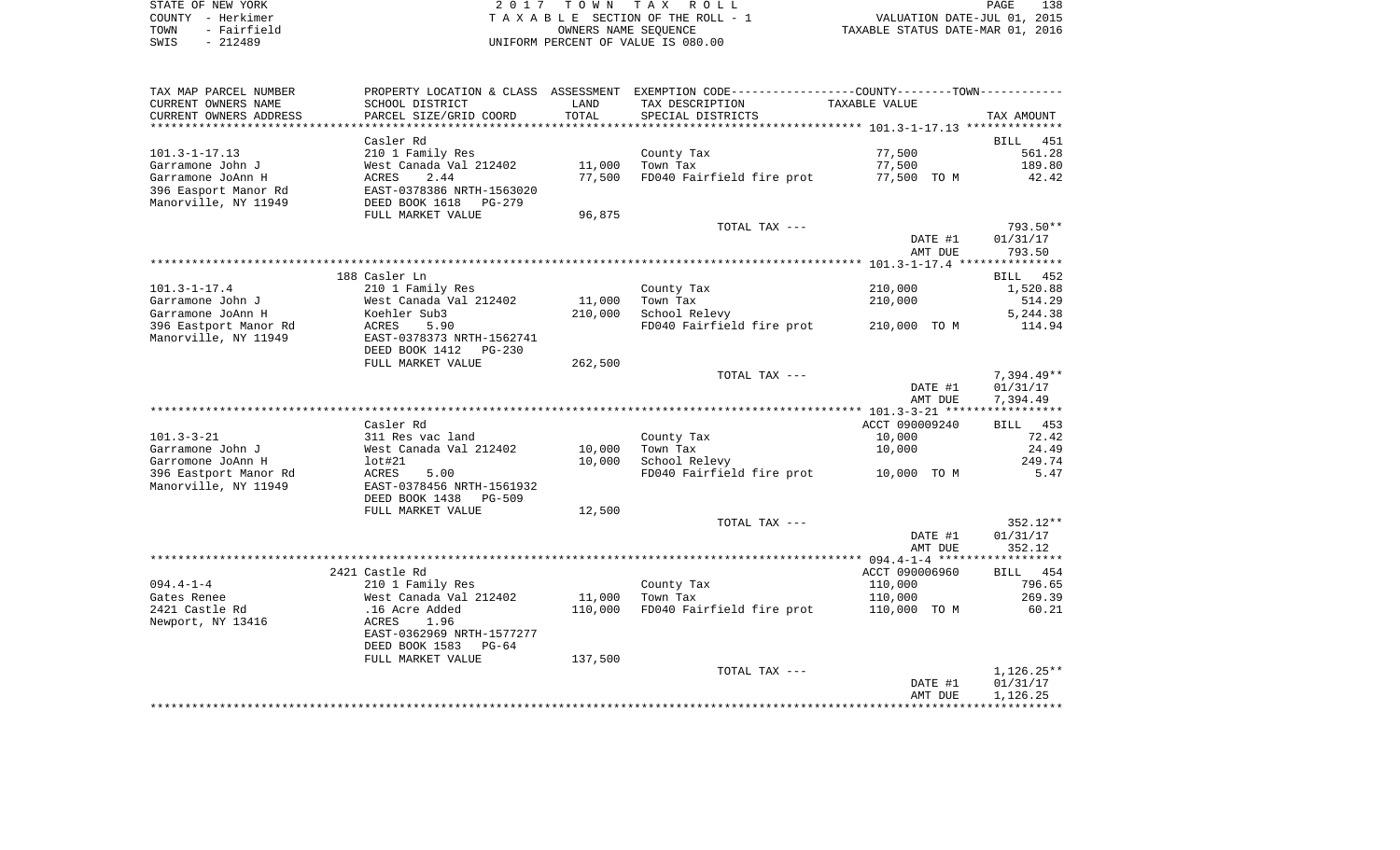|      | STATE OF NEW YORK | 2017 TOWN TAX ROLL                 | 139<br>PAGE                      |  |
|------|-------------------|------------------------------------|----------------------------------|--|
|      | COUNTY - Herkimer | TAXABLE SECTION OF THE ROLL - 1    | VALUATION DATE-JUL 01, 2015      |  |
| TOWN | - Fairfield       | OWNERS NAME SEOUENCE               | TAXABLE STATUS DATE-MAR 01, 2016 |  |
| SWIS | $-212489$         | UNIFORM PERCENT OF VALUE IS 080.00 |                                  |  |

| TAX MAP PARCEL NUMBER                         | PROPERTY LOCATION & CLASS ASSESSMENT            |                  | EXEMPTION CODE----------------COUNTY-------TOWN----------- |                              |                    |
|-----------------------------------------------|-------------------------------------------------|------------------|------------------------------------------------------------|------------------------------|--------------------|
| CURRENT OWNERS NAME<br>CURRENT OWNERS ADDRESS | SCHOOL DISTRICT<br>PARCEL SIZE/GRID COORD       | LAND<br>TOTAL    | TAX DESCRIPTION<br>SPECIAL DISTRICTS                       | TAXABLE VALUE                | TAX AMOUNT         |
|                                               |                                                 |                  |                                                            |                              |                    |
|                                               | 2122 Castle Rd                                  |                  |                                                            | ACCT 090003060               | <b>BILL</b><br>455 |
| $094.4 - 1 - 17$                              | 210 1 Family Res                                |                  | VET COM C 41132                                            | 10,000<br>$\Omega$           |                    |
| Gay Donald W<br>Gay Mildred W                 | West Canada Val 212402<br>1.40                  |                  | 10,000 VET COM T 41133<br>40,000 AGED-CT<br>41801          | 10,000<br>$\Omega$<br>15,000 |                    |
| 2122 Castle Rd                                | ACRES<br>EAST-0367642 NRTH-1579587              |                  | County Tax                                                 | 15,000<br>15,000             | 108.63             |
| Newport, NY 13416                             | DEED BOOK 1175<br>$PG-29$                       |                  | Town Tax                                                   | 15,000                       | 36.73              |
|                                               | FULL MARKET VALUE                               | 50,000           | FD040 Fairfield fire prot                                  | 40,000 TO M                  | 21.89              |
|                                               |                                                 |                  | TOTAL TAX ---                                              |                              | $167.25**$         |
|                                               |                                                 |                  |                                                            | DATE #1                      | 01/31/17           |
|                                               |                                                 |                  |                                                            | AMT DUE                      | 167.25             |
|                                               | 547 Hardscrabble Rd                             |                  |                                                            | ACCT 090100045               | BILL<br>456        |
| $107.1 - 1 - 18$                              | 210 1 Family Res                                |                  | County Tax                                                 | 55,000                       | 398.33             |
| Gee Harry                                     | West Canada Val 212402                          | 13,000           | Town Tax                                                   | 55,000                       | 134.69             |
| Gee Marjorie                                  | ACRES<br>5.00                                   | 55,000           | School Relevy                                              |                              | 163.43             |
| 547 Hard Scrabble Rd                          | EAST-0381662 NRTH-1555251                       |                  | FD040 Fairfield fire prot                                  | 55,000 TO M                  | 30.10              |
| Little Falls, NY 13365                        | DEED BOOK 00664 PG-00559                        |                  |                                                            |                              |                    |
|                                               | FULL MARKET VALUE                               | 68,750           | TOTAL TAX ---                                              |                              | $726.55**$         |
|                                               |                                                 |                  |                                                            | DATE #1                      | 01/31/17           |
|                                               |                                                 |                  |                                                            | AMT DUE                      | 726.55             |
|                                               |                                                 |                  |                                                            |                              |                    |
|                                               | 1252 Hardscrabble Rd                            |                  |                                                            | ACCT 090001200               | BILL 457           |
| $101.14 - 1 - 34$                             | 210 1 Family Res                                |                  | County Tax                                                 | 80,000                       | 579.38             |
| Generalow Olga<br>182 Middlesex Rd            | West Canada Val 212402<br>2.90<br>ACRES         | 11,000<br>80,000 | Town Tax<br>FD040 Fairfield fire prot                      | 80,000<br>80,000 TO M        | 195.92<br>43.79    |
| Rochester, NY 14610                           | EAST-0381915 NRTH-1569272                       |                  |                                                            |                              |                    |
|                                               | DEED BOOK 791<br>$PG-55$                        |                  |                                                            |                              |                    |
|                                               | FULL MARKET VALUE                               | 100,000          |                                                            |                              |                    |
|                                               |                                                 |                  | TOTAL TAX ---                                              |                              | 819.09**           |
|                                               |                                                 |                  |                                                            | DATE #1                      | 01/31/17           |
|                                               |                                                 |                  |                                                            | AMT DUE                      | 819.09             |
|                                               | Thompson Rd                                     |                  |                                                            |                              | 458<br><b>BILL</b> |
| $101.4 - 6 - 12$                              | 314 Rural vac<10                                |                  | County Tax                                                 | 12,000                       | 86.91              |
| George Robert M                               | West Canada Val 212402                          | 12,000           | Town Tax                                                   | 12,000                       | 29.39              |
| George Thomas R                               | 8.30<br>ACRES                                   | 12,000           | FD040 Fairfield fire prot                                  | 12,000 TO M                  | 6.57               |
| 125 Zoller Rd                                 | EAST-0392339 NRTH-1560338                       |                  |                                                            |                              |                    |
| Dolgeville, NY 13329                          | DEED BOOK 1301<br>$PG-123$<br>FULL MARKET VALUE | 15,000           |                                                            |                              |                    |
|                                               |                                                 |                  | TOTAL TAX ---                                              |                              | $122.87**$         |
|                                               |                                                 |                  |                                                            | DATE #1                      | 01/31/17           |
|                                               |                                                 |                  |                                                            | AMT DUE                      | 122.87             |
|                                               |                                                 |                  |                                                            |                              |                    |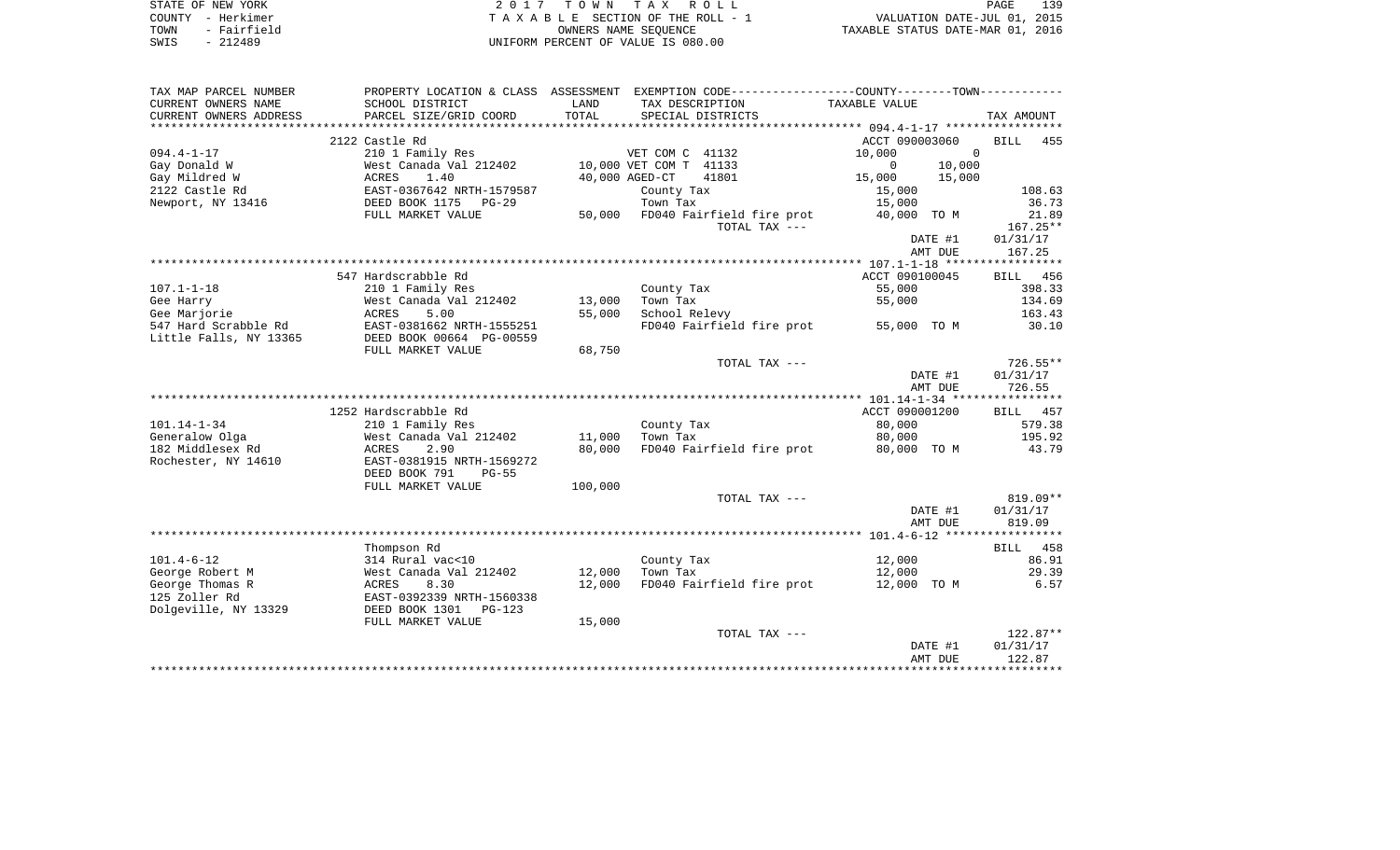|      | STATE OF NEW YORK | 2017 TOWN TAX ROLL                 | 140<br><b>PAGE</b>               |
|------|-------------------|------------------------------------|----------------------------------|
|      | COUNTY - Herkimer | TAXABLE SECTION OF THE ROLL - 1    | VALUATION DATE-JUL 01, 2015      |
| TOWN | - Fairfield       | OWNERS NAME SEOUENCE               | TAXABLE STATUS DATE-MAR 01, 2016 |
| SWIS | $-212489$         | UNIFORM PERCENT OF VALUE IS 080.00 |                                  |

| TAX MAP PARCEL NUMBER                       | PROPERTY LOCATION & CLASS ASSESSMENT                                               |         | EXEMPTION CODE-----------------COUNTY--------TOWN----------- |                    |                                |
|---------------------------------------------|------------------------------------------------------------------------------------|---------|--------------------------------------------------------------|--------------------|--------------------------------|
| CURRENT OWNERS NAME                         | SCHOOL DISTRICT                                                                    | LAND    | TAX DESCRIPTION                                              | TAXABLE VALUE      |                                |
| CURRENT OWNERS ADDRESS                      | PARCEL SIZE/GRID COORD                                                             | TOTAL   | SPECIAL DISTRICTS                                            |                    | TAX AMOUNT                     |
| ********************                        |                                                                                    |         |                                                              |                    |                                |
|                                             | 606 Hardscrabble Rd                                                                |         |                                                              |                    | <b>BILL</b><br>459             |
| $107.1 - 2 - 11$                            | 270 Mfg housing                                                                    |         | County Tax                                                   | 25,000             | 181.06                         |
| Getchell Charles                            | West Canada Val 212402                                                             | 10,000  | Town Tax                                                     | 25,000             | 61.22                          |
| 606 Hardscrabble Rd                         | Portion Of 107.1-1-6.2                                                             | 25,000  | School Relevy                                                |                    | 36.33                          |
| Little Falls, NY 13365                      | ACRES<br>1.70<br>EAST-0381996 NRTH-1556469<br>DEED BOOK 843<br>PG-593              |         | FD040 Fairfield fire prot 25,000 TO M                        |                    | 13.68                          |
|                                             | FULL MARKET VALUE                                                                  | 31,250  |                                                              |                    |                                |
|                                             |                                                                                    |         | TOTAL TAX ---                                                |                    | $292.29**$                     |
|                                             |                                                                                    |         |                                                              | DATE #1            | 01/31/17                       |
|                                             |                                                                                    |         |                                                              | AMT DUE            | 292.29                         |
|                                             |                                                                                    |         |                                                              |                    |                                |
|                                             | 116 State Route 29                                                                 |         |                                                              | ACCT 090006690     | BILL 460                       |
| $100.4 - 1 - 2$                             | 210 1 Family Res                                                                   |         | County Tax                                                   | 35,000             | 253.48                         |
| Gillman Kenneth                             | West Canada Val 212402                                                             | 10,000  | Town Tax                                                     | 35,000             | 85.71                          |
| 116 State Route 29<br>Middleville, NY 13406 | ACRES<br>1.40 BANK<br>411<br>EAST-0369174 NRTH-1569022<br>DEED BOOK 00611 PG-00644 | 35,000  | FD040 Fairfield fire prot                                    | 35,000 TO M        | 19.16                          |
|                                             | FULL MARKET VALUE                                                                  | 43,750  |                                                              |                    |                                |
|                                             |                                                                                    |         | TOTAL TAX ---                                                | DATE #1<br>AMT DUE | 358.35**<br>01/31/17<br>358.35 |
|                                             |                                                                                    |         |                                                              |                    |                                |
|                                             | 1174 Hardscrabble Rd                                                               |         |                                                              | ACCT 090003090     | <b>BILL</b><br>461             |
| $101.14 - 1 - 48$                           | 210 1 Family Res                                                                   |         | VET WAR C 41122                                              | 7,200              | $\Omega$                       |
| Gilman Wm                                   | West Canada Val 212402                                                             |         | 11,000 VET WAR T 41123                                       | 9,600<br>$\Omega$  |                                |
| Gilman Mary                                 | 3.30<br>ACRES                                                                      | 85,000  | County Tax                                                   | 77,800             | 563.45                         |
| 1174 Hard Scrabble Rd                       | EAST-0382095 NRTH-1567467                                                          |         | Town Tax                                                     | 75,400             | 184.65                         |
| Middleville, NY 13406-9801                  | DEED BOOK 0599<br>PG-00122<br>FULL MARKET VALUE                                    | 106,250 | FD040 Fairfield fire prot                                    | 85,000 TO M        | 46.52                          |
|                                             |                                                                                    |         | TOTAL TAX ---                                                |                    | 794.62**                       |
|                                             |                                                                                    |         |                                                              | DATE #1<br>AMT DUE | 01/31/17<br>794.62             |
|                                             |                                                                                    |         |                                                              |                    |                                |
|                                             | 1352 State Route 29                                                                |         |                                                              |                    | BILL 462                       |
| $101.4 - 4 - 8$                             | 271 Mfg housings                                                                   |         | County Tax                                                   | 44,000             | 318.66                         |
| Girimaldi Lissette                          | West Canada Val 212402                                                             | 21,000  | Town Tax                                                     | 44,000             | 107.76                         |
| 674 State Route 29<br>Middleville, NY 13406 | ACRES<br>21.30<br>EAST-0392654 NRTH-1566857<br>DEED BOOK 920<br>PG-697             | 44,000  | FD040 Fairfield fire prot                                    | 44,000 TO M        | 24.08                          |
|                                             | FULL MARKET VALUE                                                                  | 55,000  | TOTAL TAX ---                                                |                    | $450.50**$                     |
|                                             |                                                                                    |         |                                                              |                    |                                |
|                                             |                                                                                    |         |                                                              | DATE #1<br>AMT DUE | 01/31/17<br>450.50             |
|                                             |                                                                                    |         |                                                              |                    |                                |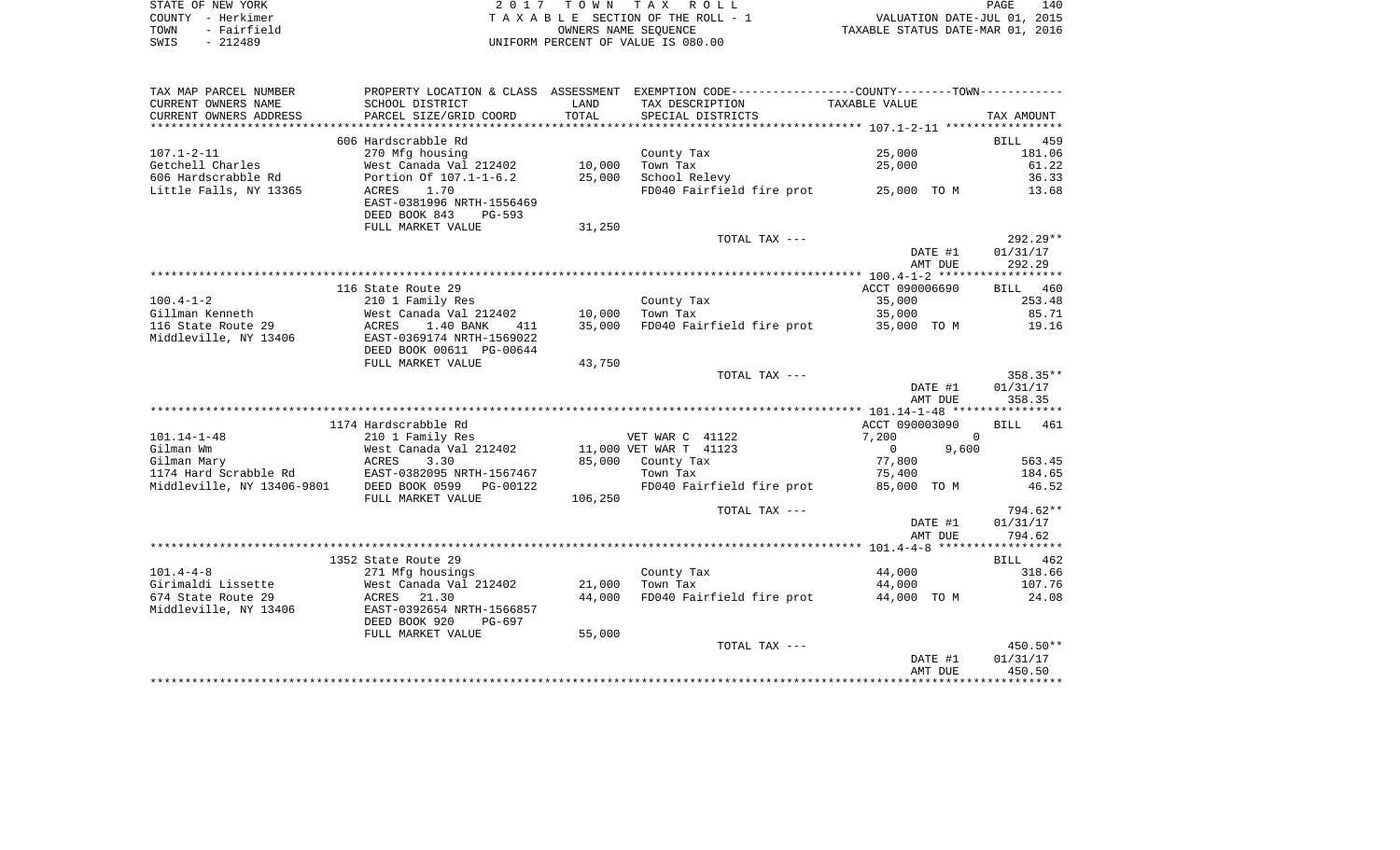| STATE OF NEW YORK   | 2017 TOWN TAX ROLL                 | 141<br>PAGE                      |
|---------------------|------------------------------------|----------------------------------|
| COUNTY - Herkimer   | TAXABLE SECTION OF THE ROLL - 1    | VALUATION DATE-JUL 01, 2015      |
| - Fairfield<br>TOWN | OWNERS NAME SEOUENCE               | TAXABLE STATUS DATE-MAR 01, 2016 |
| - 212489<br>SWIS    | UNIFORM PERCENT OF VALUE IS 080.00 |                                  |

| TAX MAP PARCEL NUMBER   |                            |         | PROPERTY LOCATION & CLASS ASSESSMENT EXEMPTION CODE----------------COUNTY--------TOWN----------- |                  |                    |
|-------------------------|----------------------------|---------|--------------------------------------------------------------------------------------------------|------------------|--------------------|
| CURRENT OWNERS NAME     | SCHOOL DISTRICT            | LAND    | TAX DESCRIPTION                                                                                  | TAXABLE VALUE    |                    |
| CURRENT OWNERS ADDRESS  | PARCEL SIZE/GRID COORD     | TOTAL   | SPECIAL DISTRICTS                                                                                |                  | TAX AMOUNT         |
| *********************** | ************************** |         |                                                                                                  |                  |                    |
|                         | 468 West End Rd            |         |                                                                                                  | ACCT 090004140   | <b>BILL</b><br>463 |
| $106.4 - 1 - 20$        | 210 1 Family Res           |         | VETFUND CT 41101                                                                                 | 250<br>250       |                    |
| Goldstein Jennifer      | West Canada Val 212402     |         | 8,000 AGED-ALL<br>41800                                                                          | 21,375<br>21,375 |                    |
| Hilts Richard           | FRNT 116.00 DPTH 192.00    | 43,000  | County Tax                                                                                       | 21,375           | 154.80             |
| 460 West End Rd         | EAST-0365071 NRTH-1548662  |         | Town Tax                                                                                         | 21,375           | 52.35              |
| Little Falls, NY 13365  | DEED BOOK 1567 PG-331      |         | FD040 Fairfield fire prot                                                                        | 43,000 TO M      | 23.54              |
|                         | FULL MARKET VALUE          | 53,750  |                                                                                                  |                  |                    |
|                         |                            |         | TOTAL TAX ---                                                                                    |                  | $230.69**$         |
|                         |                            |         |                                                                                                  | DATE #1          | 01/31/17           |
|                         |                            |         |                                                                                                  | AMT DUE          | 230.69             |
|                         |                            |         |                                                                                                  |                  |                    |
|                         | 4997 State Route 28        |         |                                                                                                  | ACCT 090003210   | BILL 464           |
| $100.2 - 1 - 10$        | 210 1 Family Res           |         | County Tax                                                                                       | 78,000           | 564.90             |
| Goodman Jeffrey         | West Canada Val 212402     | 12,000  | Town Tax                                                                                         | 78,000           | 191.02             |
| Elwood Bonnie           | includes 100.2-1-30        | 78,000  | FD040 Fairfield fire prot                                                                        | 78,000 TO M      | 42.69              |
| 4997 State Rte. 28      | FRNT 360.00 DPTH           |         |                                                                                                  |                  |                    |
| Newport, NY 13416       | 2.80<br>ACRES              |         |                                                                                                  |                  |                    |
|                         | EAST-0365131 NRTH-1571949  |         |                                                                                                  |                  |                    |
|                         | DEED BOOK 916<br>$PG-482$  |         |                                                                                                  |                  |                    |
|                         | FULL MARKET VALUE          | 97,500  |                                                                                                  |                  |                    |
|                         |                            |         | TOTAL TAX ---                                                                                    |                  | 798.61**           |
|                         |                            |         |                                                                                                  | DATE #1          | 01/31/17           |
|                         |                            |         |                                                                                                  | AMT DUE          | 798.61             |
|                         |                            |         |                                                                                                  |                  |                    |
|                         | 169 Farrington Rd          |         |                                                                                                  |                  | BILL 465           |
| $094.4 - 1 - 8.2$       | 210 1 Family Res           |         | County Tax                                                                                       | 89,000           | 644.56             |
| Goodwin Dorene          | West Canada Val 212402     | 13,000  | Town Tax                                                                                         | 89,000           | 217.96             |
| 169 Farrington Rd       | 5.00<br>ACRES              | 89,000  | FD040 Fairfield fire prot                                                                        | 89,000 TO M      | 48.71              |
| Newport, NY 13416       | EAST-0364025 NRTH-1579345  |         |                                                                                                  |                  |                    |
|                         | DEED BOOK 945<br>$PG-678$  |         |                                                                                                  |                  |                    |
|                         | FULL MARKET VALUE          | 111,250 |                                                                                                  |                  |                    |
|                         |                            |         | TOTAL TAX ---                                                                                    |                  | $911.23**$         |
|                         |                            |         |                                                                                                  | DATE #1          | 01/31/17           |
|                         |                            |         |                                                                                                  | AMT DUE          | 911.23             |
|                         | 118 Academy Walk           |         |                                                                                                  | ACCT 090003390   | BILL 466           |
| $101.14 - 1 - 24$       | 210 1 Family Res           |         | County Tax                                                                                       | 60,000           | 434.54             |
| Gorinshek Ada J         | West Canada Val 212402     | 8,000   | Town Tax                                                                                         | 60,000           | 146.94             |
| Gorinshek David J       | life use to John & Ada     | 60,000  | FD040 Fairfield fire prot                                                                        | 60,000 TO M      | 32.84              |
| 118 Academy Walk        | FRNT 155.00 DPTH 133.00    |         |                                                                                                  |                  |                    |
| Middleville, NY 13406   | EAST-0381432 NRTH-1568485  |         |                                                                                                  |                  |                    |
|                         | DEED BOOK 944<br>$PG-5$    |         |                                                                                                  |                  |                    |
|                         | FULL MARKET VALUE          | 75,000  |                                                                                                  |                  |                    |
|                         |                            |         | TOTAL TAX ---                                                                                    |                  | $614.32**$         |
|                         |                            |         |                                                                                                  | DATE #1          | 01/31/17           |
|                         |                            |         |                                                                                                  | AMT DUE          | 614.32             |
|                         |                            |         |                                                                                                  |                  |                    |
|                         |                            |         |                                                                                                  |                  |                    |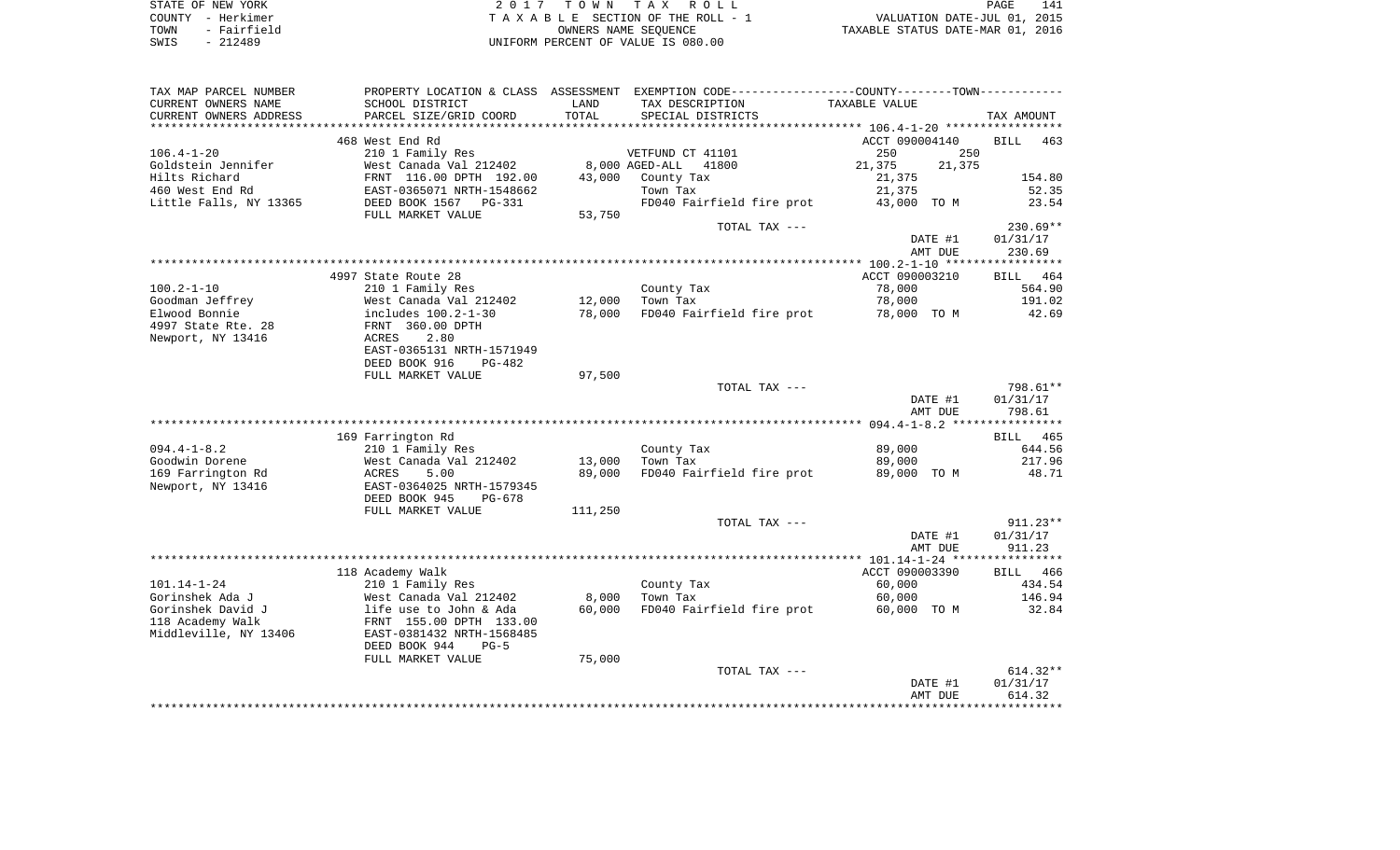| STATE OF NEW YORK   | 2017 TOWN TAX ROLL                 | 142<br>PAGE                      |
|---------------------|------------------------------------|----------------------------------|
| COUNTY - Herkimer   | TAXABLE SECTION OF THE ROLL - 1    | VALUATION DATE-JUL 01, 2015      |
| - Fairfield<br>TOWN | OWNERS NAME SEOUENCE               | TAXABLE STATUS DATE-MAR 01, 2016 |
| - 212489<br>SWIS    | UNIFORM PERCENT OF VALUE IS 080.00 |                                  |

| TAX MAP PARCEL NUMBER                 |                                                     |         | PROPERTY LOCATION & CLASS ASSESSMENT EXEMPTION CODE---------------COUNTY-------TOWN---------- |                  |                 |
|---------------------------------------|-----------------------------------------------------|---------|-----------------------------------------------------------------------------------------------|------------------|-----------------|
| CURRENT OWNERS NAME                   | SCHOOL DISTRICT                                     | LAND    | TAX DESCRIPTION                                                                               | TAXABLE VALUE    |                 |
| CURRENT OWNERS ADDRESS                | PARCEL SIZE/GRID COORD                              | TOTAL   | SPECIAL DISTRICTS                                                                             |                  | TAX AMOUNT      |
|                                       |                                                     |         |                                                                                               |                  |                 |
|                                       | 1416 Hardscrabble Rd                                |         |                                                                                               |                  | BILL 467        |
| $101.1 - 2 - 6$                       | 210 1 Family Res                                    |         | County Tax                                                                                    | 104,000          | 753.20          |
| Gorinshek David                       | West Canada Val 212402                              | 13,000  | Town Tax                                                                                      | 104,000          | 254.69          |
| 1416 Hardscrabble Rd                  | ACRES<br>$6.00$ BANK<br>023                         | 104,000 | FD040 Fairfield fire prot                                                                     | 104,000 TO M     | 56.92           |
| Middleville, NY 13406                 | EAST-0381538 NRTH-1572501                           |         |                                                                                               |                  |                 |
|                                       | DEED BOOK 825<br>PG-357                             |         |                                                                                               |                  |                 |
|                                       | FULL MARKET VALUE                                   | 130,000 |                                                                                               |                  |                 |
|                                       |                                                     |         | TOTAL TAX ---                                                                                 |                  | $1,064.81**$    |
|                                       |                                                     |         |                                                                                               | DATE #1          | 01/31/17        |
|                                       |                                                     |         |                                                                                               | AMT DUE          | 1,064.81        |
|                                       |                                                     |         |                                                                                               |                  |                 |
|                                       | 166 Sandy Lane Rd                                   |         |                                                                                               | ACCT 090010107   | BILL 468        |
| $095.3 - 4 - 13$                      | 210 1 Family Res                                    |         | County Tax                                                                                    | 102,000          | 738.71          |
| Gorinshek Frank J                     | West Canada Val 212402<br>nese canaa.<br>Doublewide | 10,000  | Town Tax                                                                                      | 102,000          | 249.80<br>55.83 |
| Gorinshek Cheryl<br>166 Sandy LANE Rd |                                                     | 102,000 | FD040 Fairfield fire prot                                                                     | 102,000 TO M     |                 |
| Newport, NY 13416                     | FRNT 150.00 DPTH<br>2.77<br>ACRES                   |         |                                                                                               |                  |                 |
|                                       | EAST-0346470 NRTH-1156200                           |         |                                                                                               |                  |                 |
|                                       | DEED BOOK 818<br>PG-337                             |         |                                                                                               |                  |                 |
|                                       | FULL MARKET VALUE                                   | 127,500 |                                                                                               |                  |                 |
|                                       |                                                     |         | TOTAL TAX ---                                                                                 |                  | $1,044.34**$    |
|                                       |                                                     |         |                                                                                               | DATE #1          | 01/31/17        |
|                                       |                                                     |         |                                                                                               | AMT DUE          | 1,044.34        |
|                                       |                                                     |         |                                                                                               |                  |                 |
|                                       | 1365 Hardscrabble Rd                                |         |                                                                                               | ACCT 090006360   | BILL 469        |
| $101.1 - 2 - 16$                      | 210 1 Family Res                                    |         | VET COM CT 41131                                                                              | 12,000<br>16,000 |                 |
| Gorinshek Michael                     | West Canada Val 212402                              |         | 10,000 VETDIS CTS 41140                                                                       | 3,665<br>3,665   |                 |
| 1365 Hardscrabble Rd                  | Doublewide removed 4/05                             |         | 73,300 County Tax                                                                             | 57,635           | 417.41          |
| Middleville, NY 13406                 | ACRES<br>1.00                                       |         | Town Tax                                                                                      | 53,635           | 131.35          |
|                                       | EAST-0381223 NRTH-1571425                           |         | FD040 Fairfield fire prot                                                                     | 73,300 TO M      | 40.12           |
|                                       | DEED BOOK 1369<br>PG-155                            |         |                                                                                               |                  |                 |
|                                       | FULL MARKET VALUE                                   | 91,625  |                                                                                               |                  |                 |
|                                       |                                                     |         | TOTAL TAX ---                                                                                 |                  | 588.88**        |
|                                       |                                                     |         |                                                                                               | DATE #1          | 01/31/17        |
|                                       |                                                     |         |                                                                                               | AMT DUE          | 588.88          |
|                                       |                                                     |         |                                                                                               |                  |                 |
|                                       | 987 Cole Rd                                         |         |                                                                                               |                  | BILL 470        |
| $107.2 - 1 - 19.7$                    | 240 Rural res                                       |         | County Tax                                                                                    | 68,000           | 492.47          |
| Gorinshek Timothy A                   | West Canada Val 212402                              | 19,000  | Town Tax                                                                                      | 68,000           | 166.53          |
| Gorinshek Tina M                      | Doublewide                                          | 68,000  | FD040 Fairfield fire prot 68,000 TO M                                                         |                  | 37.22           |
| 987 Cole Rd                           | ACRES<br>18.00 BANK<br>023                          |         |                                                                                               |                  |                 |
| Little Falls, NY 13365                | EAST-0387890 NRTH-1556261                           |         |                                                                                               |                  |                 |
|                                       | DEED BOOK 855<br>$PG-225$                           |         |                                                                                               |                  |                 |
|                                       | FULL MARKET VALUE                                   | 85,000  | TOTAL TAX ---                                                                                 |                  | $696.22**$      |
|                                       |                                                     |         |                                                                                               | DATE #1          | 01/31/17        |
|                                       |                                                     |         |                                                                                               | AMT DUE          | 696.22          |
|                                       |                                                     |         |                                                                                               |                  |                 |
|                                       |                                                     |         |                                                                                               |                  |                 |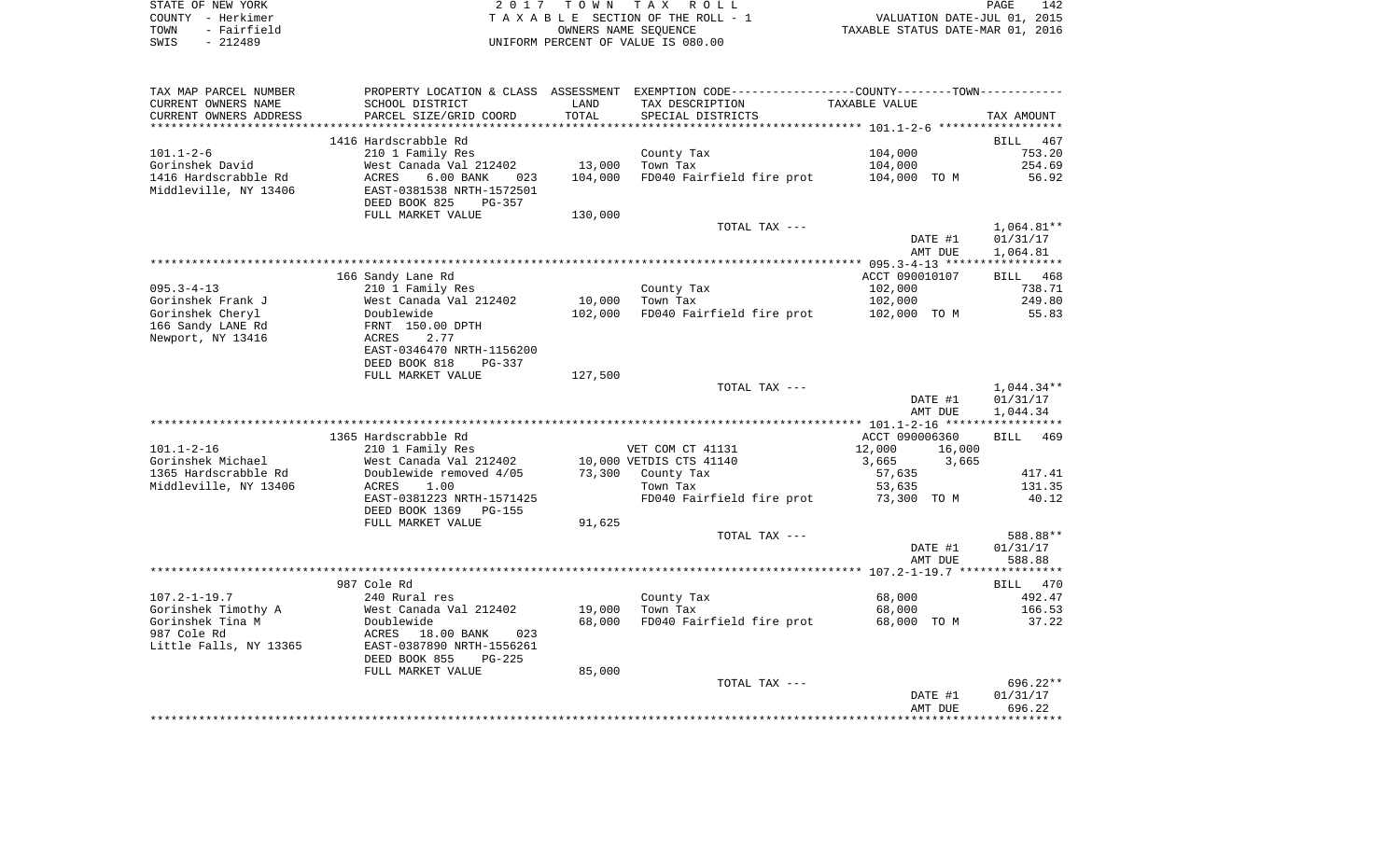| STATE OF NEW YORK                |                                                      | 2017 TOWN | TAX ROLL                                                                                      |                                                    | 143<br>PAGE                     |
|----------------------------------|------------------------------------------------------|-----------|-----------------------------------------------------------------------------------------------|----------------------------------------------------|---------------------------------|
| COUNTY - Herkimer<br>TOWN        |                                                      |           | TAXABLE SECTION OF THE ROLL - 1                                                               |                                                    | VALUATION DATE-JUL 01, 2015     |
| - Fairfield<br>SWIS<br>$-212489$ |                                                      |           | OWNERS NAME SEOUENCE<br>UNIFORM PERCENT OF VALUE IS 080.00                                    | TAXABLE STATUS DATE-MAR 01, 2016                   |                                 |
|                                  |                                                      |           |                                                                                               |                                                    |                                 |
| TAX MAP PARCEL NUMBER            |                                                      |           | PROPERTY LOCATION & CLASS ASSESSMENT EXEMPTION CODE---------------COUNTY-------TOWN---------- |                                                    |                                 |
| CURRENT OWNERS NAME              | SCHOOL DISTRICT                                      | LAND      | TAX DESCRIPTION                                                                               | TAXABLE VALUE                                      |                                 |
| CURRENT OWNERS ADDRESS           | PARCEL SIZE/GRID COORD                               | TOTAL     | SPECIAL DISTRICTS                                                                             |                                                    | TAX AMOUNT                      |
|                                  |                                                      | ******    |                                                                                               | *********** 101.3-1-16.4 ****************          |                                 |
|                                  | 116 Casler Rd                                        |           |                                                                                               | ACCT 090100034                                     | 471<br>BILL                     |
| $101.3 - 1 - 16.4$               | 210 1 Family Res                                     |           | County Tax                                                                                    | 110,000                                            | 796.65                          |
| Gorman Michael                   | West Canada Val 212402                               | 10,000    | Town Tax                                                                                      | 110,000                                            | 269.39                          |
| Gorman Melissa                   | split 16.2 & 16.3 8/05                               | 110,000   | FD040 Fairfield fire prot                                                                     | 110,000 TO M                                       | 60.21                           |
| 116 Casler Rd                    | FRNT 759.00 DPTH                                     |           |                                                                                               |                                                    |                                 |
| Little Falls, NY 13365           | 3.00<br>ACRES                                        |           |                                                                                               |                                                    |                                 |
|                                  | EAST-0377438 NRTH-1563820                            |           |                                                                                               |                                                    |                                 |
|                                  | DEED BOOK 1594<br>PG-674<br>FULL MARKET VALUE        |           |                                                                                               |                                                    |                                 |
|                                  |                                                      | 137,500   | TOTAL TAX ---                                                                                 |                                                    | $1,126.25**$                    |
|                                  |                                                      |           |                                                                                               | DATE #1                                            | 01/31/17                        |
|                                  |                                                      |           |                                                                                               | AMT DUE                                            | 1,126.25                        |
|                                  |                                                      |           |                                                                                               |                                                    |                                 |
|                                  | 168 Casler Rd                                        |           |                                                                                               |                                                    | 472<br>BILL                     |
| $101.3 - 1 - 17.11$              | 210 1 Family Res                                     |           | County Tax                                                                                    | 125,000                                            | 905.28                          |
| Grice Maria                      | West Canada Val 212402                               | 13,000    | Town Tax                                                                                      | 125,000                                            | 306.12                          |
| PO Box 148                       | Koehler Sub5                                         | 125,000   | FD040 Fairfield fire prot                                                                     | 125,000 TO M                                       | 68.42                           |
| Middleville, NY 13406            | ACRES<br>5.00                                        |           |                                                                                               |                                                    |                                 |
|                                  | EAST-0378033 NRTH-1562685<br>DEED BOOK 895<br>PG-277 |           |                                                                                               |                                                    |                                 |
|                                  | FULL MARKET VALUE                                    | 156,250   |                                                                                               |                                                    |                                 |
|                                  |                                                      |           | TOTAL TAX ---                                                                                 |                                                    | $1,279.82**$                    |
|                                  |                                                      |           |                                                                                               | DATE #1                                            | 01/31/17                        |
|                                  |                                                      |           |                                                                                               | AMT DUE                                            | 1,279.82                        |
|                                  |                                                      |           |                                                                                               |                                                    | ***********                     |
|                                  | 703 Hardscrabble Rd                                  |           |                                                                                               |                                                    | 473<br>BILL                     |
| $107.1 - 3 - 6$<br>Griffin Brian | 210 1 Family Res                                     | 14,000    | County Tax<br>Town Tax                                                                        | 86,000<br>86,000                                   | 622.84<br>210.61                |
| Griffin Beverly                  | West Canada Val 212402<br>Doublewide                 | 86,000    | FD040 Fairfield fire prot                                                                     | 86,000 TO M                                        | 47.07                           |
| 703 Hardscrabble Rd              | ACRES<br>6.90                                        |           |                                                                                               |                                                    |                                 |
| Little Falls, NY 13365           | EAST-0381163 NRTH-1558376                            |           |                                                                                               |                                                    |                                 |
|                                  | DEED BOOK 796<br>PG-599                              |           |                                                                                               |                                                    |                                 |
|                                  | FULL MARKET VALUE                                    | 107,500   |                                                                                               |                                                    |                                 |
|                                  |                                                      |           | TOTAL TAX ---                                                                                 |                                                    | 880.52**                        |
|                                  |                                                      |           |                                                                                               | DATE #1                                            | 01/31/17                        |
|                                  |                                                      |           |                                                                                               | AMT DUE                                            | 880.52<br>* * * * * * * * * * * |
|                                  | 752 State Route 170                                  |           |                                                                                               | ************** 107.2-1-31 ******<br>ACCT 090007920 | 474<br>BILL                     |
| $107.2 - 1 - 31$                 | 240 Rural res                                        |           | AGRIC 10 Y 42100                                                                              | 5,400<br>5,400                                     |                                 |
| Grill Family Partnership         | West Canada Val 212402                               | 27,000    | County Tax                                                                                    | 61,600                                             | 446.12                          |
| Attn: Philip Grill               | ACRES 18.10                                          | 67,000    | Town Tax                                                                                      | 61,600                                             | 150.86                          |
| 818 West University Pkwy         | EAST-0395362 NRTH-1554974                            |           | FD040 Fairfield fire prot                                                                     | 67,000 TO M                                        | 36.67                           |
| Baltimore, MD 21210              | DEED BOOK 872<br>PG-314                              |           |                                                                                               |                                                    |                                 |
|                                  | FULL MARKET VALUE                                    | 83,750    |                                                                                               |                                                    |                                 |
|                                  |                                                      |           | TOTAL TAX ---                                                                                 |                                                    | 633.65**                        |
|                                  |                                                      |           |                                                                                               | DATE #1                                            | 01/31/17                        |
|                                  |                                                      |           |                                                                                               | AMT DUE                                            | 633.65<br>* * * * * * * * *     |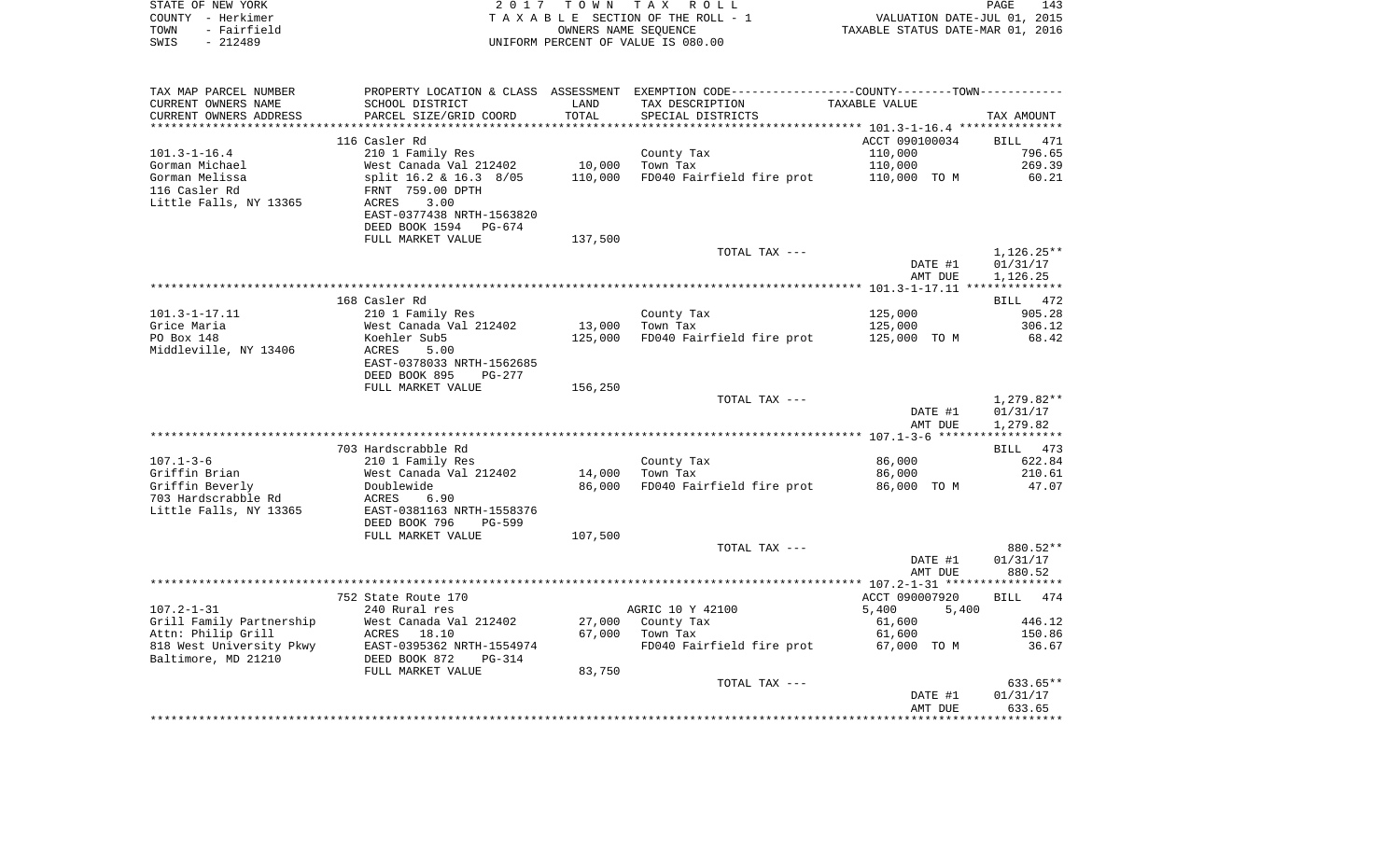| STATE OF NEW YORK   | 2017 TOWN TAX ROLL                 | 144<br>PAGE                      |
|---------------------|------------------------------------|----------------------------------|
| COUNTY - Herkimer   | TAXABLE SECTION OF THE ROLL - 1    | VALUATION DATE-JUL 01, 2015      |
| - Fairfield<br>TOWN | OWNERS NAME SEOUENCE               | TAXABLE STATUS DATE-MAR 01, 2016 |
| $-212489$<br>SWIS   | UNIFORM PERCENT OF VALUE IS 080.00 |                                  |

| TAX MAP PARCEL NUMBER      |                                |         | PROPERTY LOCATION & CLASS ASSESSMENT EXEMPTION CODE---------------COUNTY-------TOWN---------- |                          |                      |
|----------------------------|--------------------------------|---------|-----------------------------------------------------------------------------------------------|--------------------------|----------------------|
| CURRENT OWNERS NAME        | SCHOOL DISTRICT                | LAND    | TAX DESCRIPTION                                                                               | TAXABLE VALUE            |                      |
| CURRENT OWNERS ADDRESS     | PARCEL SIZE/GRID COORD         | TOTAL   | SPECIAL DISTRICTS                                                                             |                          | TAX AMOUNT           |
|                            |                                |         |                                                                                               |                          |                      |
|                            | 674 State Route 29             |         |                                                                                               | ACCT 0900006390          | BILL<br>475          |
| $101.3 - 1 - 21.2$         | 210 1 Family Res               |         | County Tax                                                                                    | 60,000                   | 434.54               |
| Grimaldi Michael           | West Canada Val 212402         | 11,000  | Town Tax                                                                                      | 60,000                   | 146.94               |
| Grimaldi Lissette          | 2.00 BANK<br>ACRES<br>641      | 60,000  | FD040 Fairfield fire prot                                                                     | 60,000 TO M              | 32.84                |
| 674 State Route 29         | EAST-0379965 NRTH-1568257      |         |                                                                                               |                          |                      |
| Middleville, NY 13406-9801 | DEED BOOK 944<br>$PG-375$      |         |                                                                                               |                          |                      |
|                            | FULL MARKET VALUE              | 75,000  |                                                                                               |                          |                      |
|                            |                                |         | TOTAL TAX ---                                                                                 |                          | $614.32**$           |
|                            |                                |         |                                                                                               | DATE #1                  | 01/31/17             |
|                            |                                |         |                                                                                               | AMT DUE                  | 614.32               |
|                            |                                |         |                                                                                               |                          |                      |
|                            | Hardscrabble Rd                |         |                                                                                               |                          | BILL 476             |
| $107.1 - 3 - 2$            | 210 1 Family Res               |         | County Tax                                                                                    | 55,000                   | 398.33               |
| Groom Thomas               | West Canada Val 212402         | 14,000  | Town Tax                                                                                      | 55,000                   | 134.69               |
| 11 East North St           | Doublewide                     | 55,000  | School Relevy                                                                                 |                          | 1,373.54             |
| Ilion, NY 13357            | ACRES<br>8.21                  |         | FD040 Fairfield fire prot                                                                     | 55,000 TO M              | 30.10                |
|                            | EAST-0381289 NRTH-1557372      |         |                                                                                               |                          |                      |
|                            | DEED BOOK 858<br><b>PG-540</b> |         |                                                                                               |                          |                      |
|                            | FULL MARKET VALUE              | 68,750  |                                                                                               |                          |                      |
|                            |                                |         | TOTAL TAX ---                                                                                 |                          | 1,936.66**           |
|                            |                                |         |                                                                                               | DATE #1<br>AMT DUE       | 01/31/17<br>1,936.66 |
|                            |                                |         |                                                                                               |                          |                      |
|                            | 667 Parkhurst Rd               |         |                                                                                               | ACCT 090004890           | BILL 477             |
| $101.3 - 1 - 15$           | 210 1 Family Res               |         | VET COM C 41132                                                                               | 12,000<br>$\Omega$       |                      |
| Gross Dale                 | West Canada Val 212402         |         | 10,000 VET COM T 41133                                                                        | 16,000<br>$\overline{0}$ |                      |
| Gross Constance            | FRNT 150.00 DPTH 290.00        | 73,000  | County Tax                                                                                    | 61,000                   | 441.78               |
| Box 55                     | EAST-0377786 NRTH-1564313      |         | Town Tax                                                                                      | 57,000                   | 139.59               |
| Middleville, NY 13406-0055 | DEED BOOK 672<br>$PG-174$      |         | FD040 Fairfield fire prot                                                                     | 73,000 TO M              | 39.96                |
|                            | FULL MARKET VALUE              | 91,250  |                                                                                               |                          |                      |
|                            |                                |         | TOTAL TAX ---                                                                                 |                          | 621.33**             |
|                            |                                |         |                                                                                               | DATE #1                  | 01/31/17             |
|                            |                                |         |                                                                                               | AMT DUE                  | 621.33               |
|                            |                                |         |                                                                                               |                          |                      |
|                            | 265 Kelly Rd                   |         |                                                                                               | ACCT 090003510           | BILL 478             |
| $106.2 - 1 - 17$           | 210 1 Family Res               |         | County Tax                                                                                    | 82,000                   | 593.87               |
| Gross Joshua M             | West Canada Val 212402         | 10,000  | Town Tax                                                                                      | 82,000                   | 200.82               |
| Gross Sara A               | ACRES<br>1.50                  | 82,000  | FD040 Fairfield fire prot 82,000 TO M                                                         |                          | 44.88                |
| 265 Kelly Rd               | EAST-0370316 NRTH-1551919      |         |                                                                                               |                          |                      |
| Little Falls, NY 13365     | DEED BOOK 1460<br>PG-835       |         |                                                                                               |                          |                      |
|                            | FULL MARKET VALUE              | 102,500 |                                                                                               |                          |                      |
|                            |                                |         | TOTAL TAX ---                                                                                 |                          | 839.57**             |
|                            |                                |         |                                                                                               | DATE #1                  | 01/31/17             |
|                            |                                |         |                                                                                               | AMT DUE                  | 839.57               |
|                            |                                |         |                                                                                               |                          |                      |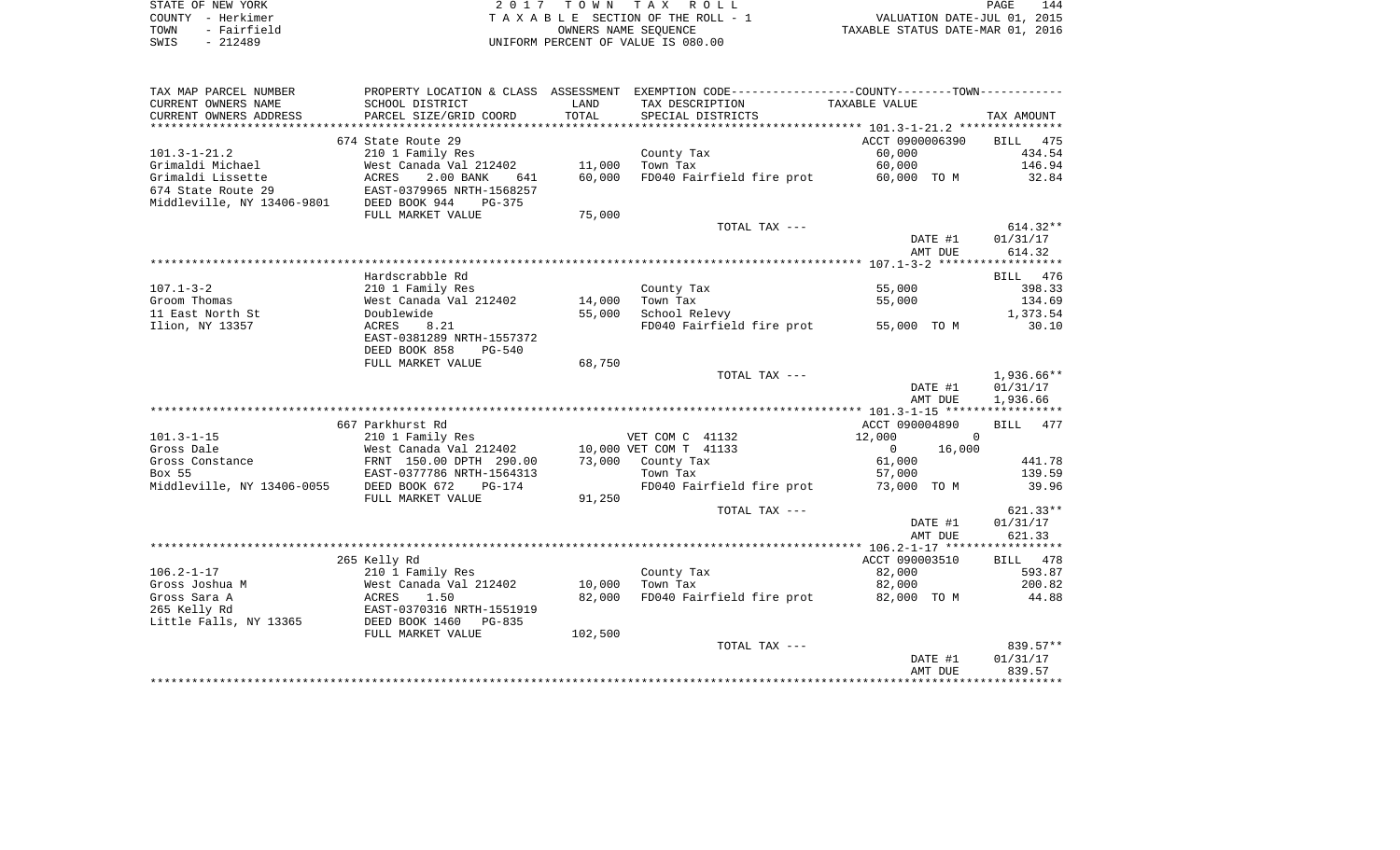| STATE OF NEW YORK   | 2017 TOWN TAX ROLL                 | 145<br>PAGE                      |
|---------------------|------------------------------------|----------------------------------|
| COUNTY - Herkimer   | TAXABLE SECTION OF THE ROLL - 1    | VALUATION DATE-JUL 01, 2015      |
| - Fairfield<br>TOWN | OWNERS NAME SEOUENCE               | TAXABLE STATUS DATE-MAR 01, 2016 |
| - 212489<br>SWIS    | UNIFORM PERCENT OF VALUE IS 080.00 |                                  |

 $\frac{145}{2015}$ 

| TAX MAP PARCEL NUMBER  |                              |         | PROPERTY LOCATION & CLASS ASSESSMENT EXEMPTION CODE---------------COUNTY-------TOWN--------- |                |              |
|------------------------|------------------------------|---------|----------------------------------------------------------------------------------------------|----------------|--------------|
| CURRENT OWNERS NAME    | SCHOOL DISTRICT              | LAND    | TAX DESCRIPTION                                                                              | TAXABLE VALUE  |              |
| CURRENT OWNERS ADDRESS | PARCEL SIZE/GRID COORD       | TOTAL   | SPECIAL DISTRICTS                                                                            |                | TAX AMOUNT   |
| ********************   | **************************** |         |                                                                                              |                |              |
|                        | 337 North Creek Rd           |         |                                                                                              | ACCT 09008872  | 479<br>BILL  |
| $106.4 - 1 - 37.4$     | 314 Rural vac<10             |         | County Tax                                                                                   | 10,000         | 72.42        |
| Gross Leroy            | West Canada Val 212402       | 10,000  | Town Tax                                                                                     | 10,000         | 24.49        |
| Gross Virginia         | ACRES<br>1.00                | 10,000  | FD040 Fairfield fire prot                                                                    | 10,000 TO M    | 5.47         |
| 337 North Creek Rd     | EAST-0368210 NRTH-1546881    |         |                                                                                              |                |              |
| Little Falls, NY 13365 | DEED BOOK 732<br>$PG-89$     |         |                                                                                              |                |              |
|                        | FULL MARKET VALUE            | 12,500  |                                                                                              |                |              |
|                        |                              |         | TOTAL TAX ---                                                                                |                | $102.38**$   |
|                        |                              |         |                                                                                              | DATE #1        | 01/31/17     |
|                        |                              |         |                                                                                              | AMT DUE        | 102.38       |
|                        |                              |         |                                                                                              |                |              |
|                        | 1483 State Route 170         |         |                                                                                              | ACCT 090003450 | BILL 480     |
| $101.4 - 1 - 15$       | 210 1 Family Res             |         | County Tax                                                                                   | 57,000         | 412.81       |
| Gross Wava             | West Canada Val 212402       | 10,000  | Town Tax                                                                                     | 57,000         | 139.59       |
| Denapole Michael J     | Life use to Gross            | 57,000  | FD040 Fairfield fire prot                                                                    | 57,000 TO M    | 31.20        |
| 1483 State Route 170   | acreage adjusted per deed    |         |                                                                                              |                |              |
| Little Falls, NY 13365 | ACRES<br>1.50                |         |                                                                                              |                |              |
|                        | EAST-0385998 NRTH-1565290    |         |                                                                                              |                |              |
|                        | DEED BOOK 944<br>$PG-490$    |         |                                                                                              |                |              |
|                        | FULL MARKET VALUE            | 71,250  |                                                                                              |                |              |
|                        |                              |         | TOTAL TAX ---                                                                                |                | 583.60**     |
|                        |                              |         |                                                                                              | DATE #1        | 01/31/17     |
|                        |                              |         |                                                                                              | AMT DUE        | 583.60       |
|                        |                              |         |                                                                                              |                |              |
|                        | 4968 State Rte 28            |         |                                                                                              | ACCT 090002190 | BILL 481     |
| $100.2 - 1 - 12.1$     | 433 Auto body                |         | County Tax                                                                                   | 90,000         | 651.80       |
| Grossi Michael J       | West Canada Val 212402       | 10,500  | Town Tax                                                                                     | 90,000         | 220.41       |
| PO Box 469             | ACRES<br>2.30                | 90,000  | School Relevy                                                                                |                | 2,247.59     |
| Middleville, NY 13406  | EAST-0365542 NRTH-1571756    |         | FD040 Fairfield fire prot                                                                    | 90,000 TO M    | 49.26        |
|                        | DEED BOOK 844<br>$PG-69$     |         |                                                                                              |                |              |
|                        | FULL MARKET VALUE            | 112,500 | TOTAL TAX ---                                                                                |                | $3,169.06**$ |
|                        |                              |         |                                                                                              | DATE #1        | 01/31/17     |
|                        |                              |         |                                                                                              | AMT DUE        | 3,169.06     |
|                        |                              |         |                                                                                              |                |              |
|                        | 501 Parkhurst Rd             |         |                                                                                              | ACCT 090089081 | BILL 482     |
| $101.3 - 1 - 2.3$      | 210 1 Family Res             |         | County Tax                                                                                   | 95,000         | 688.02       |
| Grower Theresa         | West Canada Val 212402       | 10,000  | Town Tax                                                                                     | 95,000         | 232.65       |
| 501 Parkhurst Rd       | FRNT 223.00 DPTH 193.00      | 95,000  | FD040 Fairfield fire prot                                                                    | 95,000 TO M    | 52.00        |
| Little Falls, NY 13365 | EAST-0374579 NRTH-1564539    |         |                                                                                              |                |              |
|                        | DEED BOOK 1561<br>PG-385     |         |                                                                                              |                |              |
|                        | FULL MARKET VALUE            | 118,750 |                                                                                              |                |              |
|                        |                              |         | TOTAL TAX ---                                                                                |                | $972.67**$   |
|                        |                              |         |                                                                                              | DATE #1        | 01/31/17     |
|                        |                              |         |                                                                                              | AMT DUE        | 972.67       |
|                        |                              |         |                                                                                              |                |              |
|                        |                              |         |                                                                                              |                |              |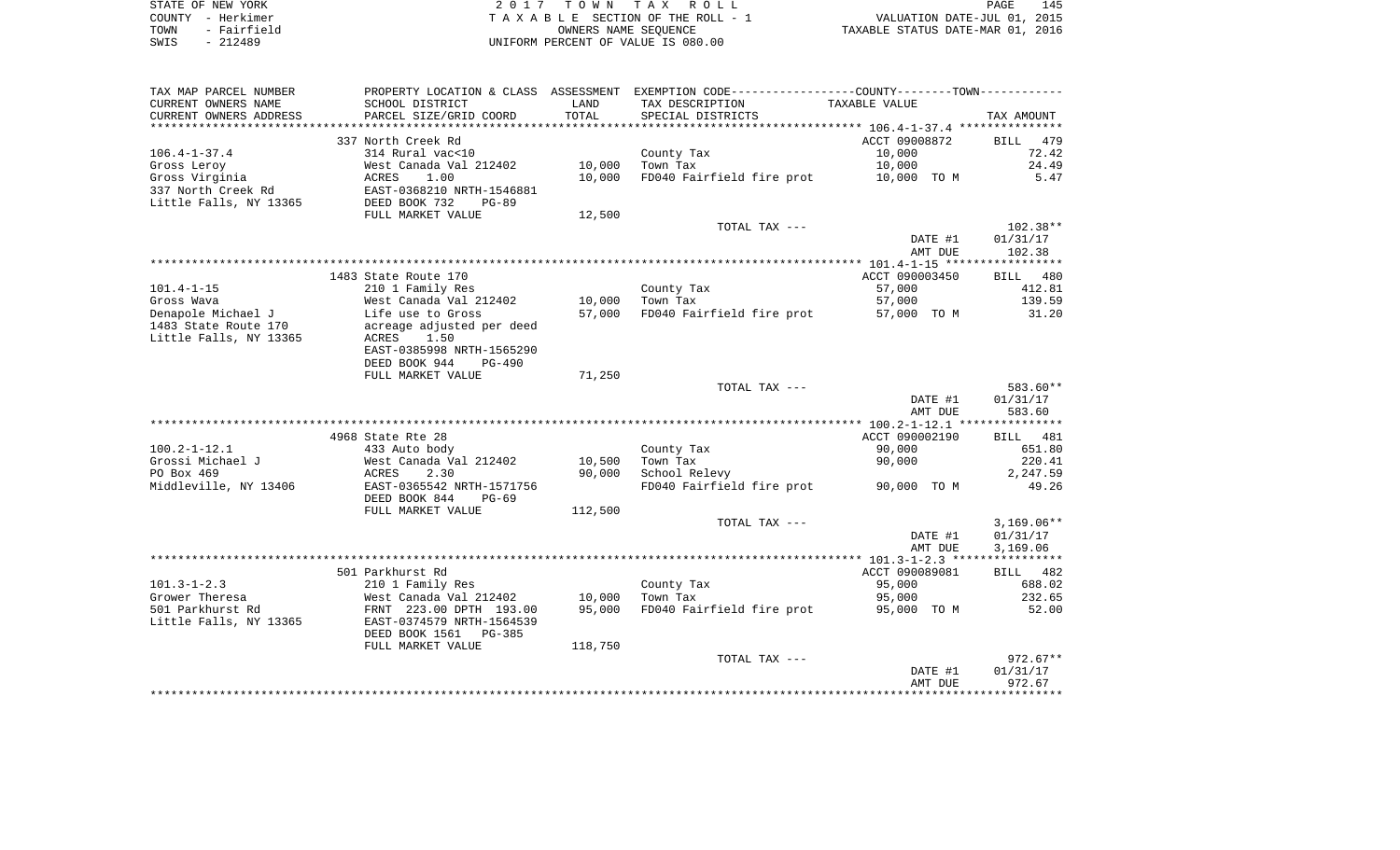|      | STATE OF NEW YORK | 2017 TOWN TAX ROLL                 |                                  | PAGE | 146 |
|------|-------------------|------------------------------------|----------------------------------|------|-----|
|      | COUNTY - Herkimer | TAXABLE SECTION OF THE ROLL - 1    | VALUATION DATE-JUL 01, 2015      |      |     |
| TOWN | - Fairfield       | OWNERS NAME SEOUENCE               | TAXABLE STATUS DATE-MAR 01, 2016 |      |     |
| SWIS | - 212489          | UNIFORM PERCENT OF VALUE IS 080.00 |                                  |      |     |

 $\frac{146}{2015}$ <br>2016

| TAX MAP PARCEL NUMBER     |                                |                | PROPERTY LOCATION & CLASS ASSESSMENT EXEMPTION CODE----------------COUNTY--------TOWN----------- |                                           |                    |
|---------------------------|--------------------------------|----------------|--------------------------------------------------------------------------------------------------|-------------------------------------------|--------------------|
| CURRENT OWNERS NAME       | SCHOOL DISTRICT                | LAND           | TAX DESCRIPTION                                                                                  | TAXABLE VALUE                             |                    |
| CURRENT OWNERS ADDRESS    | PARCEL SIZE/GRID COORD         | TOTAL          | SPECIAL DISTRICTS                                                                                |                                           | TAX AMOUNT         |
|                           |                                |                |                                                                                                  | ****************** 107.3-2-16 *********** |                    |
|                           | State Route 169-Rear Lot       |                |                                                                                                  |                                           | BILL<br>483        |
| $107.3 - 2 - 16$          | 105 Vac farmland               |                | AG MKTS<br>41730                                                                                 | 2,981<br>2,981                            |                    |
| Gulley William            | West Canada Val 212402         | 10,000         | County Tax                                                                                       | 7,019                                     | 50.83              |
| Gulley Gwen               | rear lot                       | 10,000         | Town Tax                                                                                         | 7,019                                     | 17.19              |
| 1842 State Rte 169        | ACRES<br>19.60                 |                | FD040 Fairfield fire prot                                                                        | 10,000 TO M                               | 5.47               |
| Little Falls, NY 13365    | EAST-0381367 NRTH-1547874      |                |                                                                                                  |                                           |                    |
|                           | FULL MARKET VALUE              | 12,500         |                                                                                                  |                                           |                    |
| MAY BE SUBJECT TO PAYMENT |                                |                |                                                                                                  |                                           |                    |
| UNDER AGDIST LAW TIL 2023 |                                |                |                                                                                                  |                                           |                    |
|                           |                                |                |                                                                                                  |                                           |                    |
|                           |                                |                | TOTAL TAX ---                                                                                    |                                           | $73.49**$          |
|                           |                                |                |                                                                                                  | DATE #1                                   | 01/31/17           |
|                           |                                |                |                                                                                                  | AMT DUE                                   | 73.49              |
|                           |                                |                |                                                                                                  |                                           |                    |
|                           | BACKLOT Rockwell Rd            |                |                                                                                                  | ACCT 090100012                            | <b>BILL</b><br>484 |
| $107.3 - 2 - 17$          | 322 Rural vac>10               |                | AG MKTS<br>41730                                                                                 | 4,458<br>4,458                            |                    |
| Gulley William            | West Canada Val 212402         | 12,000         | County Tax                                                                                       | 7,542                                     | 54.62              |
| Gulley Gwen               | landlocked                     | 12,000         | Town Tax                                                                                         | 7,542                                     | 18.47              |
| 1842 State Rte 169        | ACRES<br>23.00                 |                | FD040 Fairfield fire prot                                                                        | 12,000 TO M                               | 6.57               |
| Little Falls, NY 13365    | EAST-0384633 NRTH-1547431      |                |                                                                                                  |                                           |                    |
|                           | DEED BOOK 724<br>PG-246        |                |                                                                                                  |                                           |                    |
| MAY BE SUBJECT TO PAYMENT | FULL MARKET VALUE              | 15,000         |                                                                                                  |                                           |                    |
| UNDER AGDIST LAW TIL 2023 |                                |                |                                                                                                  |                                           |                    |
|                           |                                |                | TOTAL TAX ---                                                                                    |                                           | 79.66**            |
|                           |                                |                |                                                                                                  | DATE #1                                   | 01/31/17           |
|                           |                                |                |                                                                                                  | AMT DUE                                   | 79.66              |
|                           |                                |                |                                                                                                  |                                           |                    |
|                           | 1610 Castle Rd                 |                |                                                                                                  | ACCT 090089076                            | <b>BILL</b> 485    |
| $095.3 - 1 - 29.3$        | 270 Mfg housing                |                | County Tax                                                                                       | 26,000                                    | 188.30             |
| Hall Richard J            | West Canada Val 212402         | 10,000         | Town Tax                                                                                         | 26,000                                    | 63.67              |
| 1610 Castle Rd            | FRNT 290.00 DPTH 150.00        | 26,000         | FD040 Fairfield fire prot                                                                        | 26,000 TO M                               | 14.23              |
|                           |                                |                |                                                                                                  |                                           |                    |
| Newport, NY 13416         | EAST-0341095 NRTH-1156360      |                |                                                                                                  |                                           |                    |
|                           | DEED BOOK 879<br>$PG-127$      |                |                                                                                                  |                                           |                    |
|                           | FULL MARKET VALUE              | 32,500         |                                                                                                  |                                           |                    |
|                           |                                |                | TOTAL TAX ---                                                                                    |                                           | $266.20**$         |
|                           |                                |                |                                                                                                  | DATE #1                                   | 01/31/17           |
|                           |                                |                |                                                                                                  | AMT DUE                                   | 266.20             |
|                           |                                |                |                                                                                                  |                                           |                    |
|                           | 115 Comstock Rd                |                |                                                                                                  | ACCT 090100002                            | BILL 486           |
| $095.3 - 1 - 34$          | 210 1 Family Res               |                | VET WAR C 41122                                                                                  | 6,600<br>$\Omega$                         |                    |
| Hall Roland               | West Canada Val 212402         |                | 10,000 VET WAR T 41123                                                                           | $\mathbf 0$<br>6,600                      |                    |
| Hall Donna                | FRNT 210.00 DPTH 210.00        | 44,000 AGED-CT | 41801                                                                                            | 18,700<br>18,700                          |                    |
| 115 Comstock Rd           | 1.00<br>ACRES                  |                | County Tax                                                                                       | 18,700                                    | 135.43             |
| Newport, NY 13416         | EAST-0384952 NRTH-1582049      |                | Town Tax                                                                                         | 18,700                                    | 45.80              |
|                           | DEED BOOK 785<br><b>PG-331</b> |                | FD040 Fairfield fire prot                                                                        | 44,000 TO M                               | 24.08              |
|                           | FULL MARKET VALUE              | 55,000         |                                                                                                  |                                           |                    |
|                           |                                |                | TOTAL TAX ---                                                                                    |                                           | $205.31**$         |
|                           |                                |                |                                                                                                  | DATE #1                                   | 01/31/17           |
|                           |                                |                |                                                                                                  | AMT DUE                                   | 205.31             |
|                           |                                |                |                                                                                                  |                                           |                    |
|                           |                                |                |                                                                                                  |                                           |                    |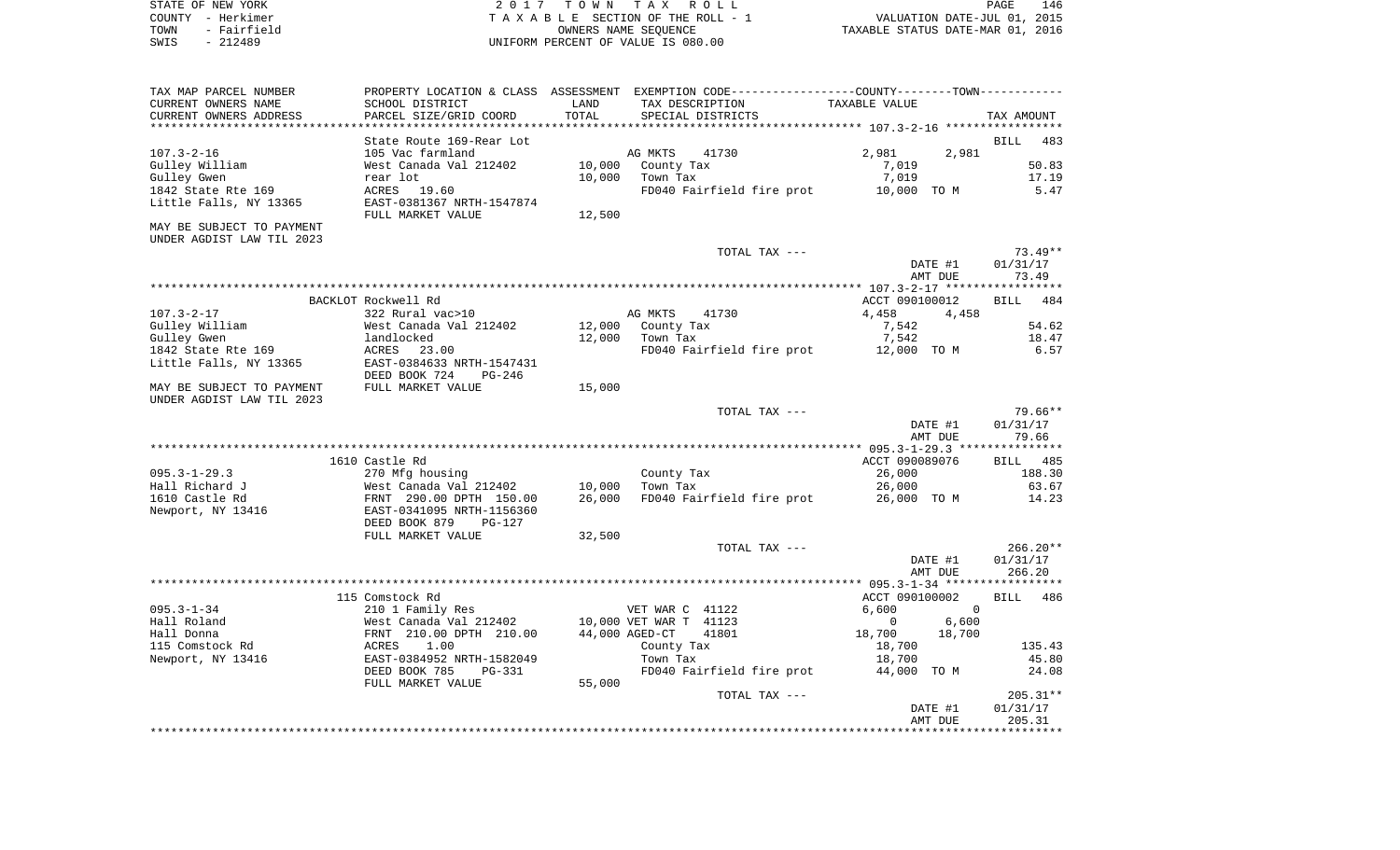| STATE OF NEW YORK   | 2017 TOWN TAX ROLL                 | 147<br>PAGE                      |
|---------------------|------------------------------------|----------------------------------|
| COUNTY - Herkimer   | TAXABLE SECTION OF THE ROLL - 1    | VALUATION DATE-JUL 01, 2015      |
| - Fairfield<br>TOWN | OWNERS NAME SEOUENCE               | TAXABLE STATUS DATE-MAR 01, 2016 |
| SWIS<br>$-212489$   | UNIFORM PERCENT OF VALUE IS 080.00 |                                  |

| TAX MAP PARCEL NUMBER  |                                            |        | PROPERTY LOCATION & CLASS ASSESSMENT EXEMPTION CODE----------------COUNTY--------TOWN---------- |                  |                |
|------------------------|--------------------------------------------|--------|-------------------------------------------------------------------------------------------------|------------------|----------------|
| CURRENT OWNERS NAME    | SCHOOL DISTRICT                            | LAND   | TAX DESCRIPTION                                                                                 | TAXABLE VALUE    |                |
| CURRENT OWNERS ADDRESS | PARCEL SIZE/GRID COORD                     | TOTAL  | SPECIAL DISTRICTS                                                                               |                  | TAX AMOUNT     |
|                        |                                            |        |                                                                                                 |                  |                |
|                        | 177 Synder Rd                              |        |                                                                                                 | ACCT 09010104    | BILL<br>487    |
| $101.4 - 1 - 9.2$      | 270 Mfg housing                            |        | County Tax                                                                                      | 35,000           | 253.48         |
| Hall Ronald            | West Canada Val 212402                     | 10,000 | Town Tax                                                                                        | 35,000           | 85.71          |
| Hall Donna             | FRNT 205.00 DPTH 205.00                    | 35,000 | FD040 Fairfield fire prot                                                                       | 35,000 TO M      | 19.16          |
| 177 Snyder Road        | EAST-0392468 NRTH-1566060                  |        |                                                                                                 |                  |                |
| Little Falls, NY 13365 | DEED BOOK 676<br>$PG-211$                  |        |                                                                                                 |                  |                |
|                        | FULL MARKET VALUE                          | 43,750 |                                                                                                 |                  |                |
|                        |                                            |        | TOTAL TAX ---                                                                                   |                  | 358.35**       |
|                        |                                            |        |                                                                                                 | DATE #1          | 01/31/17       |
|                        |                                            |        |                                                                                                 | AMT DUE          | 358.35         |
|                        |                                            |        |                                                                                                 |                  |                |
|                        | Castle Rd                                  |        |                                                                                                 |                  | BILL 488       |
| $101.4 - 3 - 13$       | 314 Rural vac<10                           |        | County Tax                                                                                      | 11,000           | 79.67          |
| Hall Scott             | West Canada Val 212402                     | 11,000 | Town Tax                                                                                        | 11,000           | 26.94          |
| 161 Newark St Apt 1a   | Subdivision                                | 11,000 | FD040 Fairfield fire prot                                                                       | 11,000 TO M      | 6.02           |
| Hoboken, NY 07030      | ACRES<br>6.40                              |        |                                                                                                 |                  |                |
|                        | EAST-0389029 NRTH-1564688                  |        |                                                                                                 |                  |                |
|                        | FULL MARKET VALUE                          | 13,750 |                                                                                                 |                  |                |
|                        |                                            |        | TOTAL TAX ---                                                                                   |                  | $112.63**$     |
|                        |                                            |        |                                                                                                 | DATE #1          | 01/31/17       |
|                        |                                            |        |                                                                                                 | AMT DUE          | 112.63         |
|                        |                                            |        |                                                                                                 |                  |                |
| $107.1 - 3 - 13$       | Davis Rd                                   |        |                                                                                                 |                  | BILL 489       |
| Hall Sharon M          | 322 Rural vac>10<br>West Canada Val 212402 | 13,000 | County Tax<br>Town Tax                                                                          | 13,000<br>13,000 | 94.15<br>31.84 |
| 215 Gallager St        | ACRES 10.20                                | 13,000 | FD040 Fairfield fire prot 13,000 TO M                                                           |                  | 7.12           |
| Buchanan, NY 10511     | EAST-0379583 NRTH-1556948                  |        |                                                                                                 |                  |                |
|                        | DEED BOOK 813<br>PG-556                    |        |                                                                                                 |                  |                |
|                        | FULL MARKET VALUE                          | 16,250 |                                                                                                 |                  |                |
|                        |                                            |        | TOTAL TAX ---                                                                                   |                  | 133.11**       |
|                        |                                            |        |                                                                                                 | DATE #1          | 01/31/17       |
|                        |                                            |        |                                                                                                 | AMT DUE          | 133.11         |
|                        |                                            |        |                                                                                                 |                  |                |
|                        | Topnotch Rd                                |        |                                                                                                 |                  | BILL<br>490    |
| $107.4 - 2 - 19.2$     | 314 Rural vac<10                           |        | County Tax                                                                                      | 2,500            | 18.11          |
| Halladay Merton        | Little Falls Ce 210900                     | 2,500  | Town Tax                                                                                        | 2,500            | 6.12           |
| Halladay Shirley       | 3.60<br>ACRES                              | 2,500  | FD040 Fairfield fire prot                                                                       | 2,500 TO M       | 1.37           |
| 353 State Rte 170      | EAST-0396242 NRTH-1545750                  |        |                                                                                                 |                  |                |
| Little Falls, NY 13365 | DEED BOOK 789<br>$PG-285$                  |        |                                                                                                 |                  |                |
|                        | FULL MARKET VALUE                          | 3,125  |                                                                                                 |                  |                |
|                        |                                            |        | TOTAL TAX ---                                                                                   |                  | $25.60**$      |
|                        |                                            |        |                                                                                                 | DATE #1          | 01/31/17       |
|                        |                                            |        |                                                                                                 | AMT DUE          | 25.60          |
|                        |                                            |        |                                                                                                 |                  | ***********    |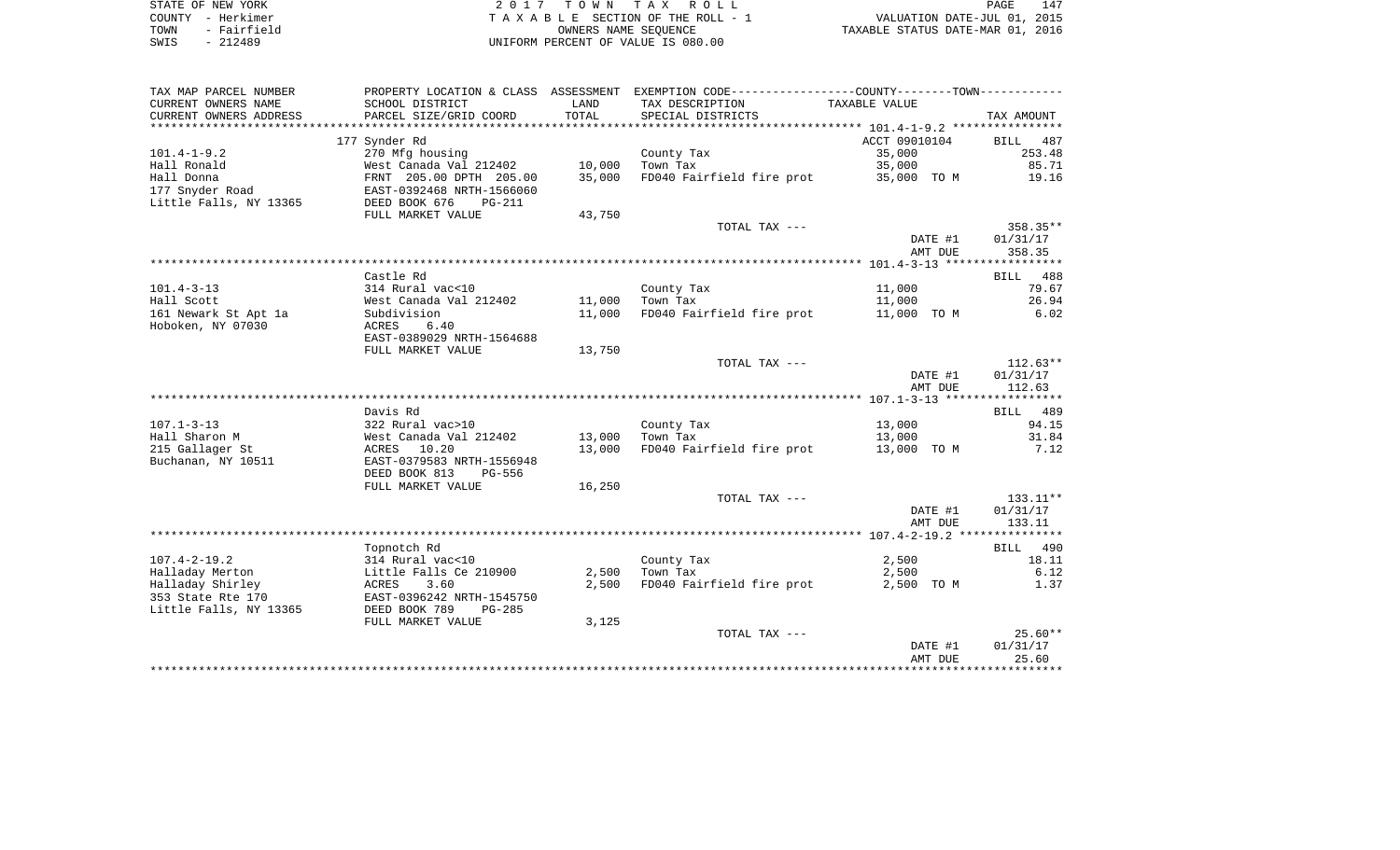|      | STATE OF NEW YORK | 2017 TOWN TAX ROLL                 | PAGE                             | 148 |
|------|-------------------|------------------------------------|----------------------------------|-----|
|      | COUNTY - Herkimer | TAXABLE SECTION OF THE ROLL - 1    | VALUATION DATE-JUL 01, 2015      |     |
| TOWN | - Fairfield       | OWNERS NAME SEOUENCE               | TAXABLE STATUS DATE-MAR 01, 2016 |     |
| SWIS | - 212489          | UNIFORM PERCENT OF VALUE IS 080.00 |                                  |     |

| TAX MAP PARCEL NUMBER                                 |                                           |         | PROPERTY LOCATION & CLASS ASSESSMENT EXEMPTION CODE----------------COUNTY--------TOWN---------- |                                    |                    |
|-------------------------------------------------------|-------------------------------------------|---------|-------------------------------------------------------------------------------------------------|------------------------------------|--------------------|
| CURRENT OWNERS NAME                                   | SCHOOL DISTRICT                           | LAND    | TAX DESCRIPTION                                                                                 | TAXABLE VALUE                      |                    |
| CURRENT OWNERS ADDRESS                                | PARCEL SIZE/GRID COORD                    | TOTAL   | SPECIAL DISTRICTS                                                                               |                                    | TAX AMOUNT         |
|                                                       |                                           |         |                                                                                                 |                                    |                    |
|                                                       | 353 State Route 170                       |         |                                                                                                 | ACCT 090003540                     | BILL<br>491        |
| $107.4 - 2 - 20$                                      | 210 1 Family Res                          |         | County Tax                                                                                      | 110,000                            | 796.65             |
| Halladay Merton                                       | Little Falls Ce 210900                    | 12,000  | Town Tax                                                                                        | 110,000                            | 269.39             |
| Halladay Shirley                                      | 3.80<br>ACRES                             | 110,000 | FD040 Fairfield fire prot                                                                       | 110,000 TO M                       | 60.21              |
| 353 State Route 170                                   | EAST-0396197 NRTH-1546281                 |         |                                                                                                 |                                    |                    |
| Little Falls, NY 13365                                | DEED BOOK 00495 PG-00171                  |         |                                                                                                 |                                    |                    |
|                                                       | FULL MARKET VALUE                         | 137,500 |                                                                                                 |                                    |                    |
|                                                       |                                           |         | TOTAL TAX ---                                                                                   |                                    | $1,126.25**$       |
|                                                       |                                           |         |                                                                                                 | DATE #1                            | 01/31/17           |
|                                                       |                                           |         |                                                                                                 | AMT DUE                            | 1,126.25           |
|                                                       |                                           |         |                                                                                                 |                                    |                    |
|                                                       | Platform Rd                               |         |                                                                                                 | ACCT 090002310                     | BILL 492           |
| $100.2 - 1 - 1$                                       | 720 Mine/quarry                           |         | County Tax                                                                                      | 90,000                             | 651.80             |
| Hanson Aggregates New York Inc West Canada Val 212402 |                                           | 90,000  | Town Tax                                                                                        | 90,000                             | 220.41             |
| Marvin F. Poer & Co.                                  | ACRES 121.10                              | 90,000  | FD040 Fairfield fire prot 90,000 TO M                                                           |                                    | 49.26              |
| PO Box 52427                                          | EAST-0364593 NRTH-1576215                 |         |                                                                                                 |                                    |                    |
| Atlanta, GA 30355                                     | DEED BOOK 00586 PG-00384                  |         |                                                                                                 |                                    |                    |
|                                                       | FULL MARKET VALUE                         | 112,500 |                                                                                                 |                                    |                    |
|                                                       |                                           |         | TOTAL TAX ---                                                                                   |                                    | $921.47**$         |
|                                                       |                                           |         |                                                                                                 | DATE #1                            | 01/31/17           |
|                                                       |                                           |         |                                                                                                 | AMT DUE                            | 921.47             |
|                                                       |                                           |         |                                                                                                 |                                    |                    |
|                                                       | State Route 28                            |         |                                                                                                 | ACCT 090002340                     | BILL 493           |
| $100.2 - 1 - 6$                                       | 720 Mine/quarry                           |         | County Tax                                                                                      | 24,000                             | 173.81             |
| Hanson Aggregates New York Inc West Canada Val 212402 |                                           | 24,000  | Town Tax                                                                                        | 24,000                             | 58.78              |
| Marvin F. Poer & Co.                                  | ACRES 28.10                               | 24,000  | FD040 Fairfield fire prot 24,000 TO M                                                           |                                    | 13.14              |
| PO Box 52427                                          | EAST-0363575 NRTH-1575520                 |         |                                                                                                 |                                    |                    |
| Atlanta, GA 30355                                     | DEED BOOK 00606 PG-00899                  |         |                                                                                                 |                                    |                    |
|                                                       | FULL MARKET VALUE                         | 30,000  |                                                                                                 |                                    |                    |
|                                                       |                                           |         | TOTAL TAX ---                                                                                   |                                    | $245.73**$         |
|                                                       |                                           |         |                                                                                                 | DATE #1                            | 01/31/17           |
|                                                       |                                           |         |                                                                                                 | AMT DUE                            | 245.73             |
|                                                       |                                           |         |                                                                                                 | ACCT 090002280                     | BILL 494           |
| $100.2 - 1 - 7$                                       | 5125 State Route 28                       |         |                                                                                                 | 250,000                            |                    |
| Hanson Aggregates New York Inc West Canada Val 212402 | 720 Mine/quarry                           | 75,000  | County Tax<br>Town Tax                                                                          | 250,000                            | 1,810.57<br>612.25 |
| Marvin F. Poer & Co.                                  |                                           | 250,000 | FD040 Fairfield fire prot 250,000 TO M                                                          |                                    | 136.83             |
| PO Box 52427                                          | ACRES 100.00<br>EAST-0364969 NRTH-1574329 |         |                                                                                                 |                                    |                    |
| Atlanta, GA 30355 DEED BOOK 00586 PG-00381            |                                           |         |                                                                                                 |                                    |                    |
|                                                       | FULL MARKET VALUE                         | 312,500 |                                                                                                 |                                    |                    |
|                                                       |                                           |         | TOTAL TAX ---                                                                                   |                                    | $2,559.65**$       |
|                                                       |                                           |         |                                                                                                 | DATE #1                            | 01/31/17           |
|                                                       |                                           |         |                                                                                                 | AMT DUE                            | 2,559.65           |
|                                                       |                                           |         |                                                                                                 | ********************************** |                    |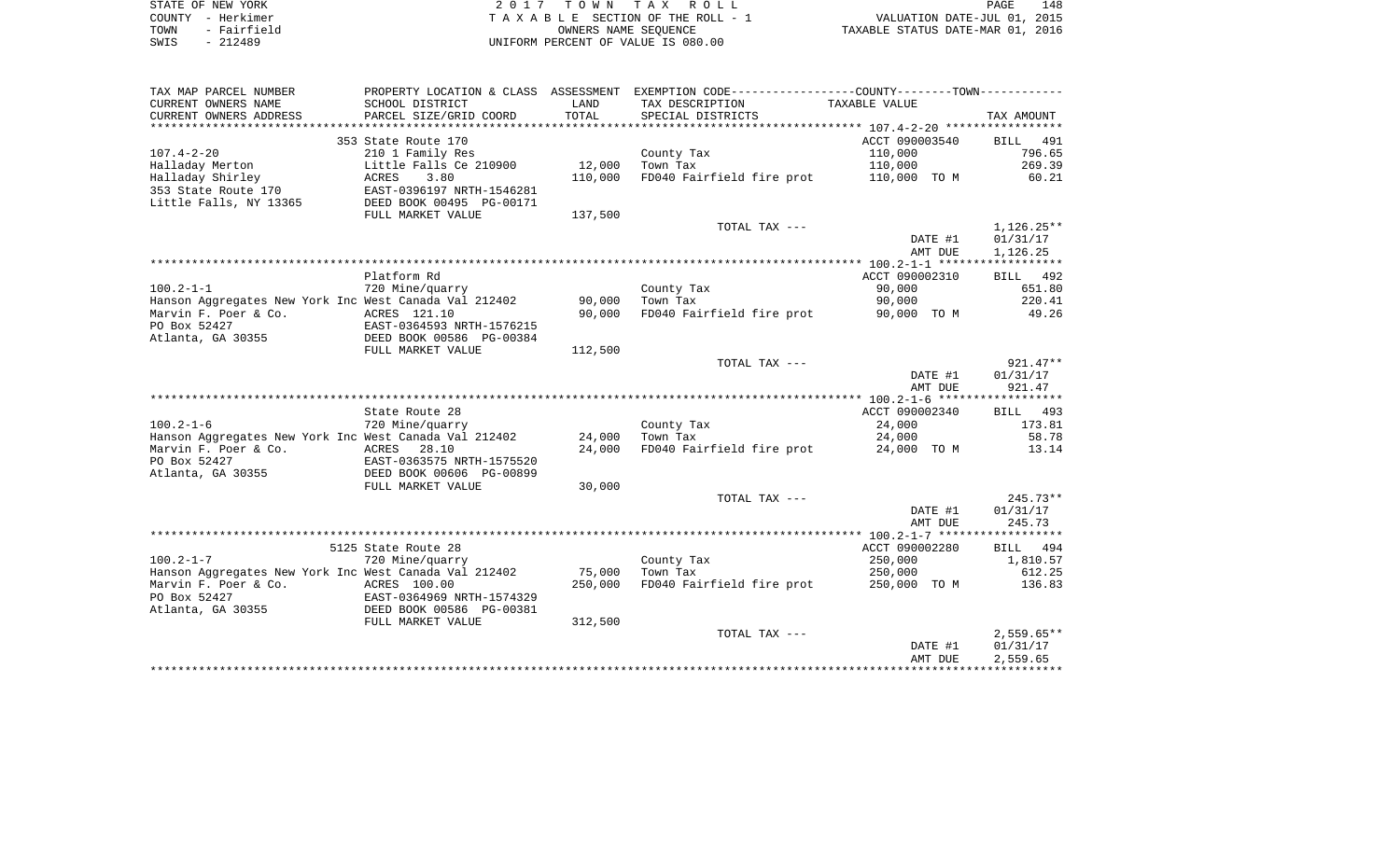| STATE OF NEW YORK   | 2017 TOWN TAX ROLL                 | 149<br>PAGE                      |
|---------------------|------------------------------------|----------------------------------|
| COUNTY - Herkimer   | TAXABLE SECTION OF THE ROLL - 1    | VALUATION DATE-JUL 01, 2015      |
| - Fairfield<br>TOWN | OWNERS NAME SEOUENCE               | TAXABLE STATUS DATE-MAR 01, 2016 |
| - 212489<br>SWIS    | UNIFORM PERCENT OF VALUE IS 080.00 |                                  |

149<br>2015<br>2016

| TAX MAP PARCEL NUMBER            | PROPERTY LOCATION & CLASS ASSESSMENT                  |                      | EXEMPTION CODE-----------------COUNTY-------TOWN----------- |                |             |
|----------------------------------|-------------------------------------------------------|----------------------|-------------------------------------------------------------|----------------|-------------|
| CURRENT OWNERS NAME              | SCHOOL DISTRICT                                       | LAND                 | TAX DESCRIPTION                                             | TAXABLE VALUE  |             |
| CURRENT OWNERS ADDRESS           | PARCEL SIZE/GRID COORD                                | TOTAL<br>*********** | SPECIAL DISTRICTS                                           |                | TAX AMOUNT  |
|                                  | Beaver Rd                                             |                      |                                                             | ACCT 090000300 | BILL 495    |
| $101.2 - 1 - 4$                  | 322 Rural vac>10                                      |                      | County Tax                                                  | 14,000         | 101.39      |
| Harper Brian H                   | West Canada Val 212402                                | 14,000               | Town Tax                                                    | 14,000         | 34.29       |
| PO Box 53                        | ACRES 15.40                                           | 14,000               | FD040 Fairfield fire prot                                   | 14,000 TO M    | 7.66        |
| Slaisbury Center, NY 13454       | EAST-0391517 NRTH-1572981                             |                      |                                                             |                |             |
|                                  | DEED BOOK 822<br>$PG-103$                             |                      |                                                             |                |             |
|                                  | FULL MARKET VALUE                                     | 17,500               |                                                             |                |             |
|                                  |                                                       |                      | TOTAL TAX ---                                               |                | $143.34**$  |
|                                  |                                                       |                      |                                                             | DATE #1        | 01/31/17    |
|                                  |                                                       |                      |                                                             | AMT DUE        | 143.34      |
|                                  |                                                       |                      |                                                             |                | *********** |
|                                  | 1378 Castle Rd                                        |                      |                                                             | ACCT 090010107 | BILL 496    |
| $095.3 - 4 - 16$                 | 210 1 Family Res                                      |                      | County Tax                                                  | 92,500         | 669.91      |
| Harper Brian Jr.                 | West Canada Val 212402                                | 12,000               | Town Tax                                                    | 92,500         | 226.53      |
| McKerrow Kayla<br>1378 Castle Rd | Split 1998<br>5.00<br>ACRES                           | 92,500               | FD040 Fairfield fire prot                                   | 92,500 TO M    | 50.63       |
| Newport, NY 13416                | EAST-0345580 NRTH-1155750                             |                      |                                                             |                |             |
|                                  | DEED BOOK 1547 PG-858                                 |                      |                                                             |                |             |
|                                  | FULL MARKET VALUE                                     | 115,625              |                                                             |                |             |
|                                  |                                                       |                      | TOTAL TAX ---                                               |                | 947.07**    |
|                                  |                                                       |                      |                                                             | DATE #1        | 01/31/17    |
|                                  |                                                       |                      |                                                             | AMT DUE        | 947.07      |
|                                  |                                                       |                      |                                                             |                |             |
|                                  | 590 Hardscrabble Rd                                   |                      |                                                             |                | BILL 497    |
| $107.1 - 2 - 12$                 | 270 Mfg housing                                       |                      | County Tax                                                  | 60,000         | 434.54      |
| Harrod Joseph F                  | West Canada Val 212402                                | 10,000               | Town Tax                                                    | 60,000         | 146.94      |
| 590 Hardscrabble Rd              | Portion Of 107.1-1-6.2                                | 60,000               | FD040 Fairfield fire prot                                   | 60,000 TO M    | 32.84       |
| Little Falls, NY 13365           | 1.60<br>ACRES<br>EAST-0382039 NRTH-1556202            |                      |                                                             |                |             |
|                                  | DEED BOOK 1388<br>PG-923                              |                      |                                                             |                |             |
|                                  | FULL MARKET VALUE                                     | 75,000               |                                                             |                |             |
|                                  |                                                       |                      | TOTAL TAX ---                                               |                | $614.32**$  |
|                                  |                                                       |                      |                                                             | DATE #1        | 01/31/17    |
|                                  |                                                       |                      |                                                             | AMT DUE        | 614.32      |
|                                  |                                                       |                      |                                                             |                |             |
|                                  | Davis Rd                                              |                      |                                                             |                | BILL 498    |
| $107.1 - 2 - 13$                 | 311 Res vac land                                      |                      | County Tax                                                  | 10,000         | 72.42       |
| Harrod Joseph F                  | West Canada Val 212402                                | 10,000               | Town Tax                                                    | 10,000         | 24.49       |
| 590 Hardscrabble Rd              | Portion Of 107.1-1-6.2                                | 10,000               | FD040 Fairfield fire prot                                   | 10,000 TO M    | 5.47        |
| Little Falls, NY 13365           | 5.20<br>ACRES                                         |                      |                                                             |                |             |
|                                  | EAST-0382265 NRTH-1556498<br>DEED BOOK 1388<br>PG-923 |                      |                                                             |                |             |
|                                  |                                                       |                      |                                                             |                |             |
|                                  | FULL MARKET VALUE                                     | 12,500               | TOTAL TAX ---                                               |                | $102.38**$  |
|                                  |                                                       |                      |                                                             | DATE #1        | 01/31/17    |
|                                  |                                                       |                      |                                                             | AMT DUE        | 102.38      |
|                                  |                                                       |                      |                                                             |                |             |
|                                  |                                                       |                      |                                                             |                |             |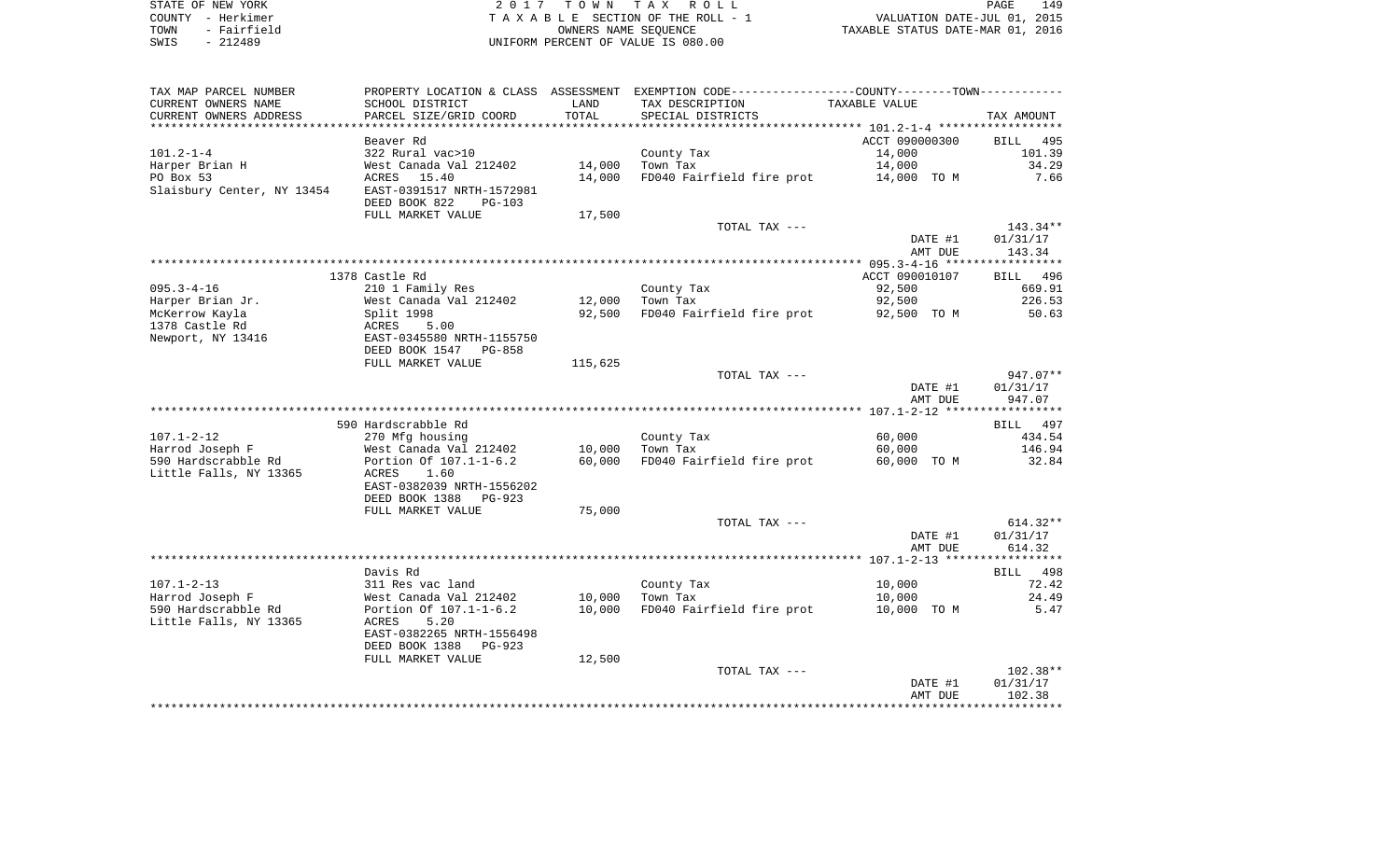| STATE OF NEW YORK   | 2017 TOWN TAX ROLL                 | 150<br>PAGE                      |
|---------------------|------------------------------------|----------------------------------|
| COUNTY - Herkimer   | TAXABLE SECTION OF THE ROLL - 1    | VALUATION DATE-JUL 01, 2015      |
| - Fairfield<br>TOWN | OWNERS NAME SEOUENCE               | TAXABLE STATUS DATE-MAR 01, 2016 |
| $-212489$<br>SWIS   | UNIFORM PERCENT OF VALUE IS 080.00 |                                  |

| TAX MAP PARCEL NUMBER<br>CURRENT OWNERS NAME | SCHOOL DISTRICT                                             | LAND   | PROPERTY LOCATION & CLASS ASSESSMENT EXEMPTION CODE---------------COUNTY-------TOWN---------<br>TAX DESCRIPTION | TAXABLE VALUE  |                    |
|----------------------------------------------|-------------------------------------------------------------|--------|-----------------------------------------------------------------------------------------------------------------|----------------|--------------------|
| CURRENT OWNERS ADDRESS                       | PARCEL SIZE/GRID COORD                                      | TOTAL  | SPECIAL DISTRICTS                                                                                               |                | TAX AMOUNT         |
|                                              |                                                             |        |                                                                                                                 |                |                    |
|                                              | Stahl Rd                                                    |        |                                                                                                                 | ACCT 090003120 | 499<br>BILL        |
| $107.4 - 2 - 8$                              | 105 Vac farmland                                            |        | County Tax                                                                                                      | 25,000         | 181.06             |
| Hart Scott D                                 | West Canada Val 212402                                      | 25,000 | Town Tax                                                                                                        | 25,000         | 61.22              |
| 409 Mill Rd                                  | 50.00<br>ACRES                                              | 25,000 | FD040 Fairfield fire prot                                                                                       | 25,000 TO M    | 13.68              |
| St. Johnsville, NY 13452                     | EAST-0389599 NRTH-1550604<br>DEED BOOK 1627<br>PG-676       |        |                                                                                                                 |                |                    |
| PRIOR OWNER ON 3/01/2016<br>Hart Jean        | FULL MARKET VALUE                                           | 31,250 |                                                                                                                 |                |                    |
|                                              |                                                             |        | TOTAL TAX ---                                                                                                   |                | 255.96**           |
|                                              |                                                             |        |                                                                                                                 | DATE #1        | 01/31/17           |
|                                              |                                                             |        |                                                                                                                 | AMT DUE        | 255.96             |
|                                              |                                                             |        |                                                                                                                 |                |                    |
|                                              | 388 W End Rd                                                |        |                                                                                                                 | ACCT 090010097 | 500<br>BILL        |
| $106.4 - 1 - 35.3$                           | 210 1 Family Res                                            |        | County Tax                                                                                                      | 60,000         | 434.54             |
| Hartman Carol                                | West Canada Val 212402                                      | 11,000 | Town Tax                                                                                                        | 60,000         | 146.94             |
| Morris Sheldon                               | ACRES<br>2.90                                               | 60,000 | FD040 Fairfield fire prot                                                                                       | 60,000 TO M    | 32.84              |
| 388 West End Rd                              | EAST-0364684 NRTH-1547347                                   |        |                                                                                                                 |                |                    |
| Little Falls, NY 13365                       | DEED BOOK 790<br>$PG-396$                                   |        |                                                                                                                 |                |                    |
|                                              | FULL MARKET VALUE                                           | 75,000 |                                                                                                                 |                |                    |
|                                              |                                                             |        | TOTAL TAX ---                                                                                                   |                | $614.32**$         |
|                                              |                                                             |        |                                                                                                                 | DATE #1        | 01/31/17           |
|                                              |                                                             |        |                                                                                                                 | AMT DUE        | 614.32             |
|                                              |                                                             |        |                                                                                                                 |                |                    |
|                                              | 147 North Creek Rd                                          |        |                                                                                                                 | ACCT 090100080 | 501<br>BILL        |
| $106.4 - 1 - 35.2$                           | 210 1 Family Res                                            |        | County Tax                                                                                                      | 58,000         | 420.05             |
| Hartman Wayne                                | West Canada Val 212402                                      | 11,000 | Town Tax                                                                                                        | 58,000         | 142.04             |
| Hartman Barbara                              | ACRES<br>2.00 BANK<br>291                                   | 58,000 | School Relevy                                                                                                   |                | 238.34<br>31.75    |
| 147 North Creek Rd<br>Little Falls, NY 13365 | EAST-0364563 NRTH-1545993<br>DEED BOOK 784<br>$PG-649$      |        | FD040 Fairfield fire prot                                                                                       | 58,000 TO M    |                    |
|                                              | FULL MARKET VALUE                                           | 72,500 |                                                                                                                 |                |                    |
|                                              |                                                             |        | TOTAL TAX ---                                                                                                   |                | 832.18**           |
|                                              |                                                             |        |                                                                                                                 | DATE #1        | 01/31/17           |
|                                              |                                                             |        |                                                                                                                 | AMT DUE        | 832.18             |
|                                              |                                                             |        |                                                                                                                 |                |                    |
|                                              | 161 North Creek Rd                                          |        |                                                                                                                 |                | <b>BILL</b><br>502 |
| $106.4 - 1 - 35.4$                           | 314 Rural vac<10                                            |        | County Tax                                                                                                      | 5.000          | 36.21              |
| Hartman Wayne Sr                             | West Canada Val 212402                                      | 5,000  | Town Tax                                                                                                        | 5,000          | 12.24              |
| Hartman Barbara                              | ACRES<br>1.00                                               | 5,000  | School Relevy                                                                                                   |                | 124.87             |
| 147 North Creek Rd<br>Little Falls, NY 13365 | EAST-0364946 NRTH-1545997<br>DEED BOOK 891<br><b>PG-106</b> |        | FD040 Fairfield fire prot                                                                                       | 5,000 TO M     | 2.74               |
|                                              | FULL MARKET VALUE                                           | 6,250  |                                                                                                                 |                |                    |
|                                              |                                                             |        | TOTAL TAX ---                                                                                                   |                | $176.06**$         |
|                                              |                                                             |        |                                                                                                                 | DATE #1        | 01/31/17           |
|                                              |                                                             |        |                                                                                                                 | AMT DUE        | 176.06             |
|                                              |                                                             |        |                                                                                                                 |                |                    |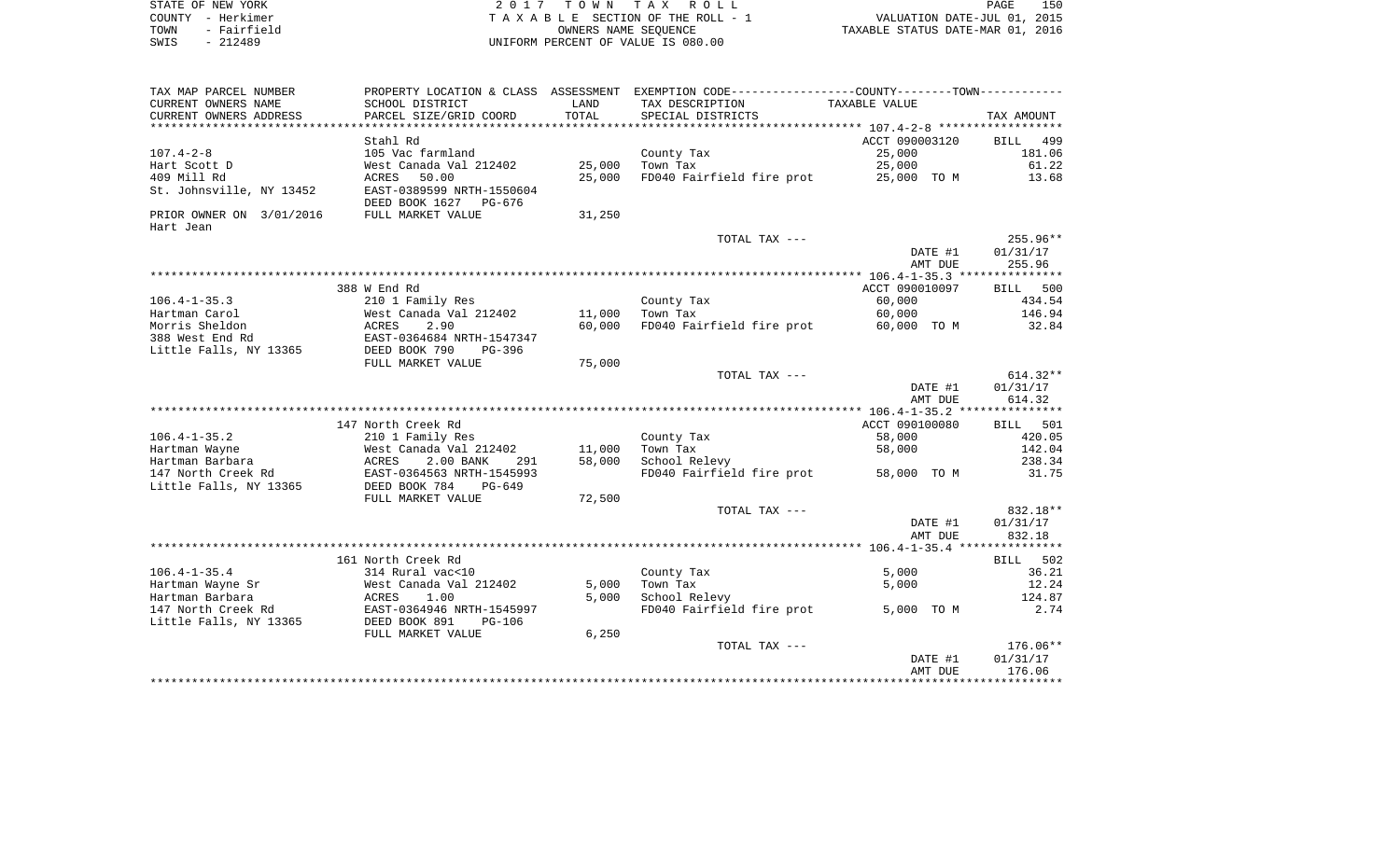| STATE OF NEW YORK   | 2017 TOWN TAX ROLL                 | 151<br>PAGE                      |
|---------------------|------------------------------------|----------------------------------|
| COUNTY - Herkimer   | TAXABLE SECTION OF THE ROLL - 1    | VALUATION DATE-JUL 01, 2015      |
| - Fairfield<br>TOWN | OWNERS NAME SEOUENCE               | TAXABLE STATUS DATE-MAR 01, 2016 |
| $-212489$<br>SWIS   | UNIFORM PERCENT OF VALUE IS 080.00 |                                  |

| TAX MAP PARCEL NUMBER  | PROPERTY LOCATION & CLASS ASSESSMENT |         | EXEMPTION CODE-----------------COUNTY-------TOWN----------- |                  |                      |
|------------------------|--------------------------------------|---------|-------------------------------------------------------------|------------------|----------------------|
| CURRENT OWNERS NAME    | SCHOOL DISTRICT                      | LAND    | TAX DESCRIPTION                                             | TAXABLE VALUE    |                      |
| CURRENT OWNERS ADDRESS | PARCEL SIZE/GRID COORD               | TOTAL   | SPECIAL DISTRICTS                                           |                  | TAX AMOUNT           |
| *******************    | ***************************          |         |                                                             |                  |                      |
|                        | 248 Kelly Rd                         |         |                                                             |                  | <b>BILL</b><br>503   |
| $106.4 - 1 - 7.2$      | 240 Rural res                        |         | County Tax                                                  | 69,000           | 499.72               |
| Hartrum Louise D       | West Canada Val 212402               | 12,300  | Town Tax                                                    | 69,000           | 168.98               |
| 248 Kelly Rd           | FRNT 476.10 DPTH                     | 69,000  | FD040 Fairfield fire prot                                   | 69,000 TO M      | 37.77                |
| Little Falls, NY 13365 | 5.00<br>ACRES                        |         |                                                             |                  |                      |
|                        | EAST-0370222 NRTH-1551530            |         |                                                             |                  |                      |
|                        | DEED BOOK 1093 PG-804                |         |                                                             |                  |                      |
|                        | FULL MARKET VALUE                    | 86,250  |                                                             |                  |                      |
|                        |                                      |         | TOTAL TAX ---                                               |                  | $706.47**$           |
|                        |                                      |         |                                                             | DATE #1          | 01/31/17             |
|                        |                                      |         |                                                             | AMT DUE          | 706.47               |
|                        |                                      |         |                                                             |                  |                      |
|                        | Thompson Rd                          |         |                                                             | ACCT 090009390   | 504<br><b>BILL</b>   |
| $101.4 - 6 - 6$        | 322 Rural vac>10                     |         | County Tax                                                  | 18,000           | 130.36               |
| Harvey David M         | West Canada Val 212402               | 18,000  | Town Tax                                                    | 18,000           | 44.08                |
| HARVEY Lori L          | ACRES<br>21.60                       | 18,000  | School Relevy                                               |                  | 449.52               |
| 655 N Creek Rd         | EAST-0391495 NRTH-1561711            |         | FD040 Fairfield fire prot                                   | 18,000 TO M      | 9.85                 |
| Little Falls, NY 13365 | DEED BOOK 1094<br>PG-512             |         |                                                             |                  |                      |
|                        | FULL MARKET VALUE                    | 22,500  |                                                             |                  |                      |
|                        |                                      |         | TOTAL TAX ---                                               | DATE #1          | 633.81**<br>01/31/17 |
|                        |                                      |         |                                                             | AMT DUE          | 633.81               |
|                        |                                      |         |                                                             |                  |                      |
|                        | 655 North Creek Rd                   |         |                                                             | ACCT 090100033   | BILL<br>505          |
| $107.3 - 2 - 29.3$     | 210 1 Family Res                     |         | VET COM CT 41131                                            | 12,000<br>16,000 |                      |
| Harvey David M         | West Canada Val 212402               |         | 12,000 VET DIS CT 41141                                     | 9,500<br>9,500   |                      |
| Harvey Lori L          | Split From 107.3-2-29.1              | 95,000  | County Tax                                                  | 73,500           | 532.31               |
| 655 North Creek Rd     | ACRES<br>3.70                        |         | Town Tax                                                    | 69,500           | 170.20               |
| Little Falls, NY 13365 | EAST-0374427 NRTH-1547637            |         | FD040 Fairfield fire prot                                   | 95,000 TO M      | 52.00                |
|                        | DEED BOOK 1334<br>$PG-70$            |         |                                                             |                  |                      |
|                        | FULL MARKET VALUE                    | 118,750 |                                                             |                  |                      |
|                        |                                      |         | TOTAL TAX ---                                               |                  | 754.51**             |
|                        |                                      |         |                                                             | DATE #1          | 01/31/17             |
|                        |                                      |         |                                                             | AMT DUE          | 754.51               |
|                        |                                      |         |                                                             |                  |                      |
|                        | Sandy Lane Rd                        |         |                                                             | ACCT 090086020   | 506<br>BILL          |
| $095.4 - 1 - 13$       | 260 Seasonal res                     |         | County Tax                                                  | 54,000           | 391.08               |
| Hayes Richard          | West Canada Val 212402               | 22,000  | Town Tax                                                    | 54,000           | 132.25               |
| 7342 St Hwy 29         | ACRES<br>65.10                       | 54,000  | FD040 Fairfield fire prot                                   | 54,000 TO M      | 29.56                |
| Dolgeville, NY 13329   | EAST-0392566 NRTH-1582258            |         |                                                             |                  |                      |
|                        | DEED BOOK 833<br>PG-165              |         |                                                             |                  |                      |
|                        | FULL MARKET VALUE                    | 67,500  |                                                             |                  |                      |
|                        |                                      |         | TOTAL TAX ---                                               |                  | 552.89**             |
|                        |                                      |         |                                                             | DATE #1          | 01/31/17             |
|                        |                                      |         |                                                             | AMT DUE          | 552.89               |
|                        |                                      |         |                                                             |                  |                      |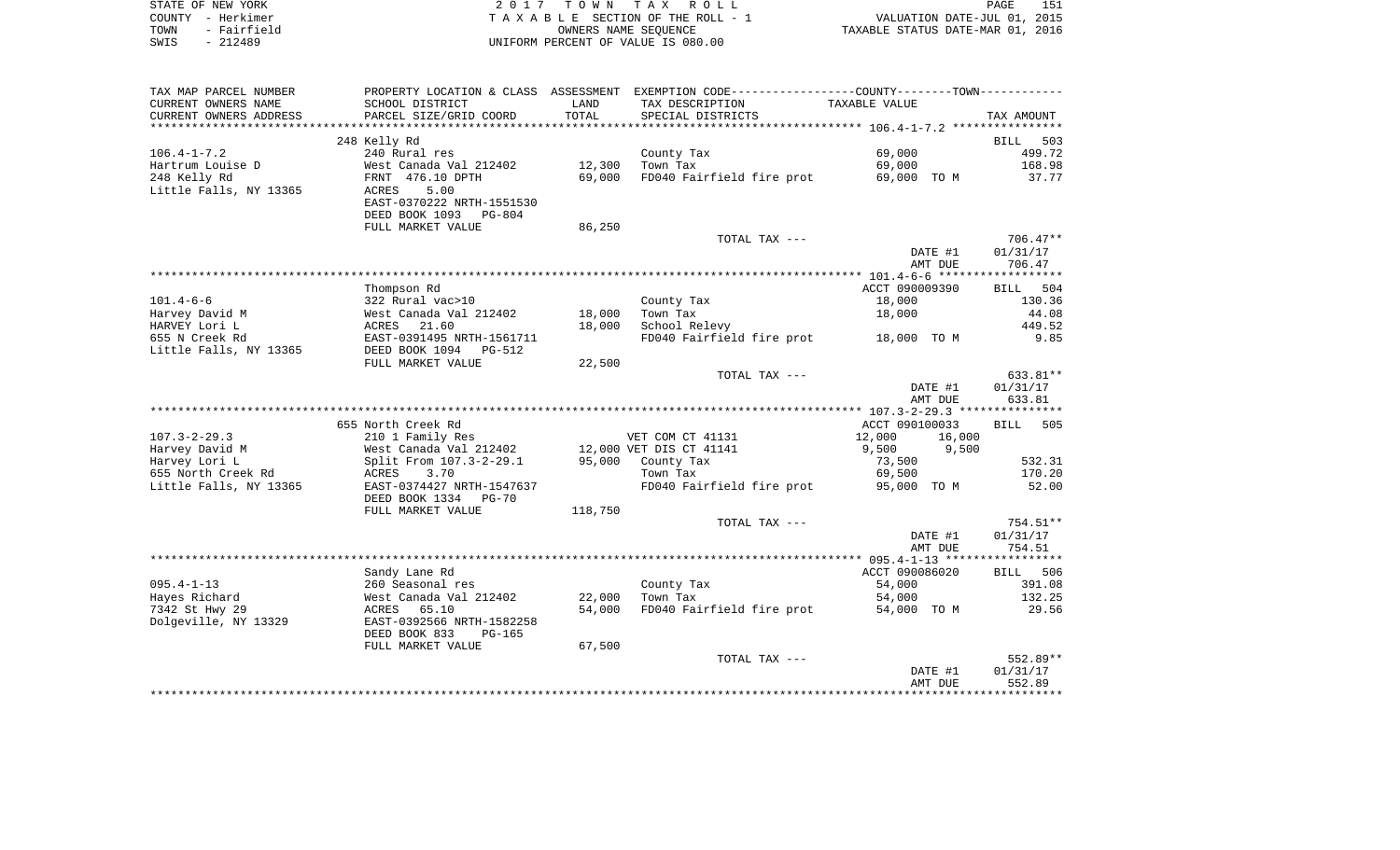| STATE OF NEW YORK   | 2017 TOWN TAX ROLL                 | 152<br>PAGE                      |
|---------------------|------------------------------------|----------------------------------|
| COUNTY - Herkimer   | TAXABLE SECTION OF THE ROLL - 1    | VALUATION DATE-JUL 01, 2015      |
| - Fairfield<br>TOWN | OWNERS NAME SEOUENCE               | TAXABLE STATUS DATE-MAR 01, 2016 |
| SWIS<br>- 212489    | UNIFORM PERCENT OF VALUE IS 080.00 |                                  |

152<br>2015

| TAX MAP PARCEL NUMBER                                  |                                 |                  | PROPERTY LOCATION & CLASS ASSESSMENT EXEMPTION CODE---------------COUNTY-------TOWN---------- |                |                 |
|--------------------------------------------------------|---------------------------------|------------------|-----------------------------------------------------------------------------------------------|----------------|-----------------|
| CURRENT OWNERS NAME                                    | SCHOOL DISTRICT                 | LAND             | TAX DESCRIPTION                                                                               | TAXABLE VALUE  |                 |
| CURRENT OWNERS ADDRESS                                 | PARCEL SIZE/GRID COORD          | TOTAL            | SPECIAL DISTRICTS                                                                             |                | TAX AMOUNT      |
|                                                        |                                 |                  |                                                                                               |                |                 |
|                                                        | North Creek Road                |                  |                                                                                               |                | BILL<br>507     |
| $106.4 - 1 - 42$                                       | 314 Rural vac<10                |                  | County Tax                                                                                    | 2,000          | 14.48           |
| Haynes Robert                                          | West Canada Val 212402          | 2,000            | Town Tax                                                                                      | 2,000          | 4.90            |
| 439 North Creek Road                                   | piece in Herkimer 106.4-3       | 2,000            | FD040 Fairfield fire prot                                                                     | 2,000 TO M     | 1.09            |
| Little Falls, NY 13365                                 | FRNT 1015.00 DPTH               |                  |                                                                                               |                |                 |
|                                                        | ACRES<br>7.40                   |                  |                                                                                               |                |                 |
|                                                        | EAST-0369023 NRTH-1546639       |                  |                                                                                               |                |                 |
|                                                        | FULL MARKET VALUE               | 2,500            |                                                                                               |                |                 |
|                                                        |                                 |                  | TOTAL TAX ---                                                                                 |                | $20.47**$       |
|                                                        |                                 |                  |                                                                                               | DATE #1        | 01/31/17        |
|                                                        |                                 |                  |                                                                                               | AMT DUE        | 20.47           |
|                                                        |                                 |                  |                                                                                               |                |                 |
|                                                        | Castle Rd                       |                  |                                                                                               | ACCT 090010680 | BILL 508        |
| $107.2 - 2 - 17$                                       | 314 Rural vac<10                |                  | County Tax                                                                                    | 12,000         | 86.91           |
| Hendrickson Mark                                       | West Canada Val 212402          | 12,000<br>12,000 | Town Tax                                                                                      | 12,000         | 29.39<br>299.69 |
| 1525 Route 211 E. trlr 25<br>Middletown, NY 10941-3711 | MAP JJ27C28<br>FRNT 258.00 DPTH |                  | School Relevy<br>FD040 Fairfield fire prot 12,000 TO M                                        |                | 6.57            |
|                                                        | 8.20<br>ACRES                   |                  |                                                                                               |                |                 |
|                                                        | EAST-0391633 NRTH-1560138       |                  |                                                                                               |                |                 |
|                                                        | DEED BOOK 1171<br>PG-452        |                  |                                                                                               |                |                 |
|                                                        | FULL MARKET VALUE               | 15,000           |                                                                                               |                |                 |
|                                                        |                                 |                  | TOTAL TAX ---                                                                                 |                | 422.56**        |
|                                                        |                                 |                  |                                                                                               | DATE #1        | 01/31/17        |
|                                                        |                                 |                  |                                                                                               | AMT DUE        | 422.56          |
|                                                        |                                 |                  |                                                                                               |                |                 |
|                                                        | 500 Platform Rd                 |                  |                                                                                               | ACCT 090003870 | BILL 509        |
| $100.2 - 1 - 16$                                       | 120 Field crops                 |                  | County Tax                                                                                    | 146,000        | 1,057.37        |
| Henzel Irrevocable Trust                               | West Canada Val 212402          | 66,000           | Town Tax                                                                                      | 146,000        | 357.55          |
| Collet Irrevocable Trust                               | $ACRES$ 107.00                  | 146,000          | School Relevy                                                                                 |                | 2,435.98        |
| 500 Platform Rd                                        | EAST-0369874 NRTH-1576193       |                  | FD040 Fairfield fire prot                                                                     | 146,000 TO M   | 79.91           |
| Newport, NY 13416                                      | DEED BOOK 1406<br>PG-382        |                  |                                                                                               |                |                 |
|                                                        | FULL MARKET VALUE               | 182,500          |                                                                                               |                |                 |
|                                                        |                                 |                  | TOTAL TAX ---                                                                                 |                | 3,930.81**      |
|                                                        |                                 |                  |                                                                                               | DATE #1        | 01/31/17        |
|                                                        |                                 |                  |                                                                                               | AMT DUE        | 3,930.81        |
|                                                        |                                 |                  |                                                                                               |                |                 |
|                                                        | Castle Rd                       |                  |                                                                                               |                | BILL 510        |
| $101.4 - 3 - 19$                                       | 322 Rural vac>10                |                  | County Tax                                                                                    | 15,000         | 108.63          |
| Hicks James F                                          | West Canada Val 212402          | 15,000           | Town Tax                                                                                      | 15,000         | 36.73           |
| Hicks Marie                                            | ACRES 15.70                     | 15,000           | FD040 Fairfield fire prot                                                                     | 15,000 TO M    | 8.21            |
| 1010 Italy Valley Road<br>Naples, NY 14512             | EAST-0390486 NRTH-1564679       |                  |                                                                                               |                |                 |
|                                                        | DEED BOOK 1124 PG-363           |                  |                                                                                               |                |                 |
|                                                        | FULL MARKET VALUE               | 18,750           | TOTAL TAX ---                                                                                 |                | 153.57**        |
|                                                        |                                 |                  |                                                                                               | DATE #1        | 01/31/17        |
|                                                        |                                 |                  |                                                                                               | AMT DUE        | 153.57          |
|                                                        |                                 |                  |                                                                                               |                |                 |
|                                                        |                                 |                  |                                                                                               |                |                 |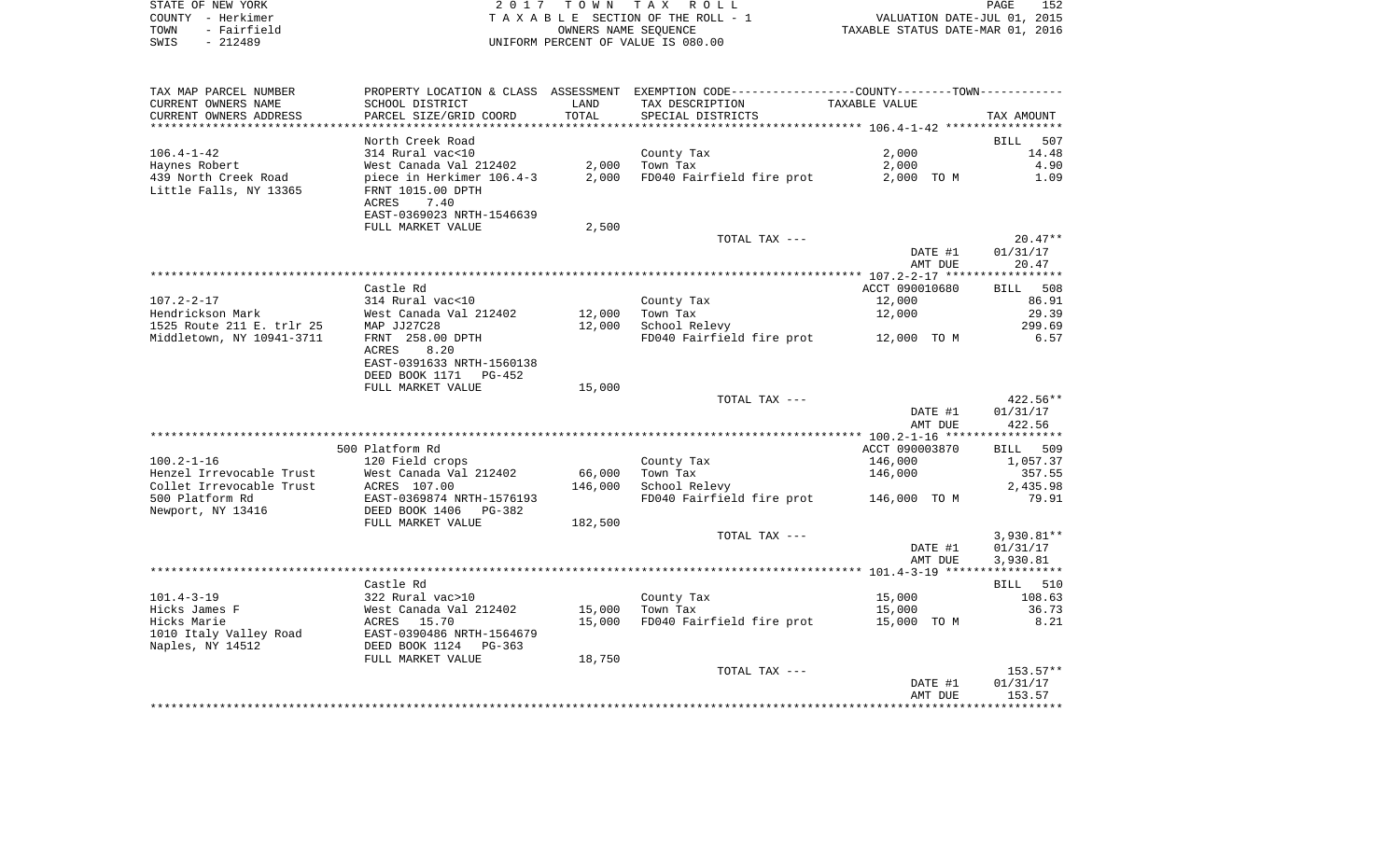| COUNTY - Herkimer<br>TOWN<br>- Fairfield<br>$-212489$<br>SWIS |                                     |        | TAXABLE SECTION OF THE ROLL - 1<br>OWNERS NAME SEOUENCE<br>UNIFORM PERCENT OF VALUE IS 080.00 | VALUATION DATE-JUL 01, 2015<br>TAXABLE STATUS DATE-MAR 01, 2016 |            |
|---------------------------------------------------------------|-------------------------------------|--------|-----------------------------------------------------------------------------------------------|-----------------------------------------------------------------|------------|
|                                                               |                                     |        |                                                                                               |                                                                 |            |
| TAX MAP PARCEL NUMBER                                         |                                     |        | PROPERTY LOCATION & CLASS ASSESSMENT EXEMPTION CODE---------------COUNTY-------TOWN---------- |                                                                 |            |
| CURRENT OWNERS NAME                                           | SCHOOL DISTRICT                     | LAND   | TAX DESCRIPTION                                                                               | TAXABLE VALUE                                                   |            |
| CURRENT OWNERS ADDRESS                                        | PARCEL SIZE/GRID COORD              | TOTAL  | SPECIAL DISTRICTS                                                                             |                                                                 | TAX AMOUNT |
|                                                               | 414 Castle Rd                       |        |                                                                                               |                                                                 | BILL 511   |
| $101.4 - 3 - 20$                                              | 240 Rural res                       |        | County Tax                                                                                    | 40,000                                                          | 289.69     |
| Hicks James F                                                 | West Canada Val 212402              | 18,000 | Town Tax                                                                                      | 40,000                                                          | 97.96      |
| Hicks Marie                                                   | Doublewide                          | 40,000 | FD040 Fairfield fire prot                                                                     | 40,000 TO M                                                     | 21.89      |
| 1010 Italy Valley Rd                                          | partial on house 2004               |        |                                                                                               |                                                                 |            |
| Naples, NY 14512                                              | ACRES<br>15.40                      |        |                                                                                               |                                                                 |            |
|                                                               | EAST-0390658 NRTH-1564335           |        |                                                                                               |                                                                 |            |
|                                                               | DEED BOOK 899<br>$PG-249$           |        |                                                                                               |                                                                 |            |
|                                                               | FULL MARKET VALUE                   | 50,000 | TOTAL TAX ---                                                                                 |                                                                 | $409.54**$ |
|                                                               |                                     |        |                                                                                               | DATE #1                                                         | 01/31/17   |
|                                                               |                                     |        |                                                                                               | AMT DUE                                                         | 409.54     |
|                                                               |                                     |        |                                                                                               |                                                                 |            |
|                                                               | 460 West End Rd                     |        |                                                                                               | ACCT 090004050                                                  | BILL 512   |
| $106.4 - 1 - 21$                                              | 210 1 Family Res                    |        | County Tax                                                                                    | 65,000                                                          | 470.75     |
| Hilts Richard M Sr                                            | West Canada Val 212402              | 9,000  | Town Tax                                                                                      | 65,000                                                          | 159.18     |
| Goldstein Jennifer G                                          | doublewide                          | 65,000 | FD040 Fairfield fire prot                                                                     | 65,000 TO M                                                     | 35.58      |
| 460 West End Road                                             | portions of $22.1$ & $23.4$         |        |                                                                                               |                                                                 |            |
| Little Falls, NY 13365                                        | 98.00 DPTH<br>FRNT<br>0.88<br>ACRES |        |                                                                                               |                                                                 |            |
|                                                               | EAST-0365074 NRTH-1548487           |        |                                                                                               |                                                                 |            |
|                                                               | DEED BOOK 927<br>$PG-46$            |        |                                                                                               |                                                                 |            |
|                                                               | FULL MARKET VALUE                   | 81,250 |                                                                                               |                                                                 |            |
|                                                               |                                     |        | TOTAL TAX ---                                                                                 |                                                                 | 665.51**   |
|                                                               |                                     |        |                                                                                               | DATE #1                                                         | 01/31/17   |
|                                                               |                                     |        |                                                                                               | AMT DUE                                                         | 665.51     |
|                                                               |                                     |        |                                                                                               |                                                                 |            |
|                                                               | Stahl Rd                            |        |                                                                                               |                                                                 | BILL 513   |
| $107.4 - 2 - 15.2$                                            | 322 Rural vac>10                    |        | County Tax                                                                                    | 70,000                                                          | 506.96     |
| Hirst James R                                                 | Little Falls Ce 210900              | 70,000 | Town Tax                                                                                      | 70,000                                                          | 171.43     |
| PO Box 517<br>Fountainville, PA 18923                         | AG LAND<br>FRNT 2650.00 DPTH        | 70,000 | FD040 Fairfield fire prot                                                                     | 70,000 TO M                                                     | 38.31      |
|                                                               | ACRES 160.00                        |        |                                                                                               |                                                                 |            |
|                                                               | EAST-0389352 NRTH-1548789           |        |                                                                                               |                                                                 |            |
|                                                               | DEED BOOK 907<br>PG-389             |        |                                                                                               |                                                                 |            |
|                                                               | FULL MARKET VALUE                   | 87,500 |                                                                                               |                                                                 |            |
|                                                               |                                     |        | TOTAL TAX ---                                                                                 |                                                                 | $716.70**$ |
|                                                               |                                     |        |                                                                                               | DATE #1                                                         | 01/31/17   |
|                                                               |                                     |        |                                                                                               | AMT DUE                                                         | 716.70     |
|                                                               |                                     |        |                                                                                               |                                                                 |            |

PAGE 153

STATE OF NEW YORK **EXECUTE:**  $2017$  TOWN TAX ROLL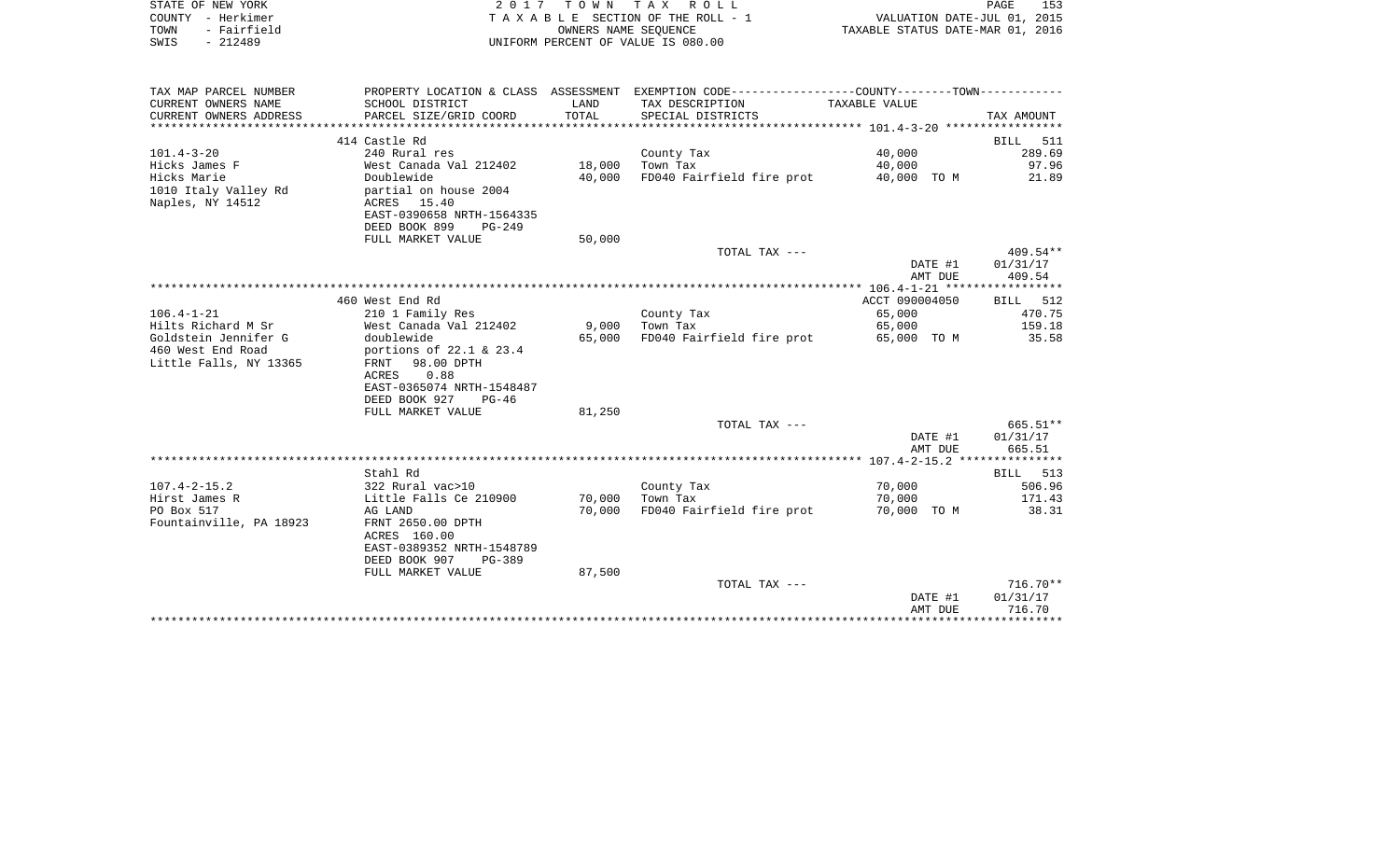| STATE OF NEW YORK   | 2017 TOWN TAX ROLL                 | 154<br>PAGE                      |
|---------------------|------------------------------------|----------------------------------|
| COUNTY - Herkimer   | TAXABLE SECTION OF THE ROLL - 1    | VALUATION DATE-JUL 01, 2015      |
| - Fairfield<br>TOWN | OWNERS NAME SEOUENCE               | TAXABLE STATUS DATE-MAR 01, 2016 |
| - 212489<br>SWIS    | UNIFORM PERCENT OF VALUE IS 080.00 |                                  |

| TAX MAP PARCEL NUMBER<br>CURRENT OWNERS NAME    | PROPERTY LOCATION & CLASS ASSESSMENT<br>SCHOOL DISTRICT | LAND   | EXEMPTION CODE-----------------COUNTY-------TOWN----------<br>TAX DESCRIPTION | TAXABLE VALUE      |                    |
|-------------------------------------------------|---------------------------------------------------------|--------|-------------------------------------------------------------------------------|--------------------|--------------------|
| CURRENT OWNERS ADDRESS<br>********************* | PARCEL SIZE/GRID COORD<br>**************************    | TOTAL  | SPECIAL DISTRICTS                                                             |                    | TAX AMOUNT         |
|                                                 | 1427 Hardscrabble Rd                                    |        |                                                                               | ACCT 090006360     | <b>BILL</b><br>514 |
| $101.1 - 2 - 4.1$                               | 270 Mfg housing                                         |        | County Tax                                                                    | 8,500              | 61.56              |
| Holm Nicholas David                             | West Canada Val 212402                                  | 7,500  | Town Tax                                                                      | 8,500              | 20.82              |
| Holm Nicholas David C                           | Split From Kurts                                        | 8,500  | School Relevy                                                                 |                    | 212.28             |
| 74 Maple Ave                                    | $101.1 - 1 - 22.1$                                      |        | FD040 Fairfield fire prot                                                     | 8,500 TO M         | 4.65               |
| Southhampton, PA 18966                          | FRNT 356.00 DPTH<br>3.10<br>ACRES                       |        |                                                                               |                    |                    |
|                                                 | EAST-0380793 NRTH-1572302<br>DEED BOOK 1611<br>PG-376   |        |                                                                               |                    |                    |
|                                                 | FULL MARKET VALUE                                       | 10,625 |                                                                               |                    |                    |
|                                                 |                                                         |        | TOTAL TAX ---                                                                 |                    | 299.31**           |
|                                                 |                                                         |        |                                                                               | DATE #1            | 01/31/17           |
|                                                 |                                                         |        |                                                                               | AMT DUE            | 299.31             |
|                                                 | 323 Davis Rd                                            |        |                                                                               | ACCT 090100094     | <b>BILL</b> 515    |
| $107.1 - 1 - 11.3$                              | 210 1 Family Res                                        |        | County Tax                                                                    | 72,000             | 521.44             |
| Holovitz Danalou                                | West Canada Val 212402                                  | 10,000 | Town Tax                                                                      | 72,000             | 176.33             |
| 323 Davis Rd                                    | doublewide                                              | 72,000 | FD040 Fairfield fire prot                                                     | 72,000 TO M        | 39.41              |
| Little Falls, NY 13365                          | FRNT 163.00 DPTH 265.00<br>EAST-0376434 NRTH-1557011    |        |                                                                               |                    |                    |
|                                                 | DEED BOOK 1469<br>PG-742                                |        |                                                                               |                    |                    |
|                                                 | FULL MARKET VALUE                                       | 90,000 |                                                                               |                    |                    |
|                                                 |                                                         |        | TOTAL TAX ---                                                                 |                    | 737.18**           |
|                                                 |                                                         |        |                                                                               | DATE #1<br>AMT DUE | 01/31/17<br>737.18 |
|                                                 |                                                         |        |                                                                               |                    |                    |
|                                                 | Sandy Lane Rd                                           |        |                                                                               | ACCT 090010100     | 516<br><b>BILL</b> |
| $095.4 - 1 - 7.2$                               | 321 Abandoned ag                                        |        | County Tax                                                                    | 13,700             | 99.22              |
| Homa Greg                                       | West Canada Val 212402                                  | 13,700 | Town Tax                                                                      | 13,700             | 33.55              |
| 220A Whitford Rd<br>West Edmeston, NY 13485     | ACRES<br>32.30<br>EAST-0387629 NRTH-1578848             | 13,700 | School Relevy<br>FD040 Fairfield fire prot                                    | 13,700 TO M        | 342.13<br>7.50     |
|                                                 | DEED BOOK 1366<br>PG-187<br>FULL MARKET VALUE           | 17,125 |                                                                               |                    |                    |
|                                                 |                                                         |        | TOTAL TAX ---                                                                 |                    | 482.40**           |
|                                                 |                                                         |        |                                                                               | DATE #1<br>AMT DUE | 01/31/17<br>482.40 |
|                                                 |                                                         |        |                                                                               |                    |                    |
|                                                 | 264 Sandy Lane Rd                                       |        |                                                                               | ACCT 090086016     | BILL 517           |
| $095.4 - 1 - 7.3$                               | 271 Mfg housings                                        |        | County Tax                                                                    | 77,000             | 557.66             |
| Homa Ronald G                                   | West Canada Val 212402                                  | 30,000 | Town Tax                                                                      | 77,000             | 188.57             |
| Homa Tobi Jo                                    | FRNT 1015.00 DPTH                                       | 77,000 | FD040 Fairfield fire prot                                                     | 77,000 TO M        | 42.15              |
| 264 Sandy Lane Rd                               | 38.40<br>ACRES                                          |        |                                                                               |                    |                    |
| Newport, NY 13416                               | EAST-0384734 NRTH-1580598<br>DEED BOOK 1185<br>PG-517   |        |                                                                               |                    |                    |
|                                                 | FULL MARKET VALUE                                       | 96,250 |                                                                               |                    |                    |
|                                                 |                                                         |        | TOTAL TAX ---                                                                 |                    | 788.38**           |
|                                                 |                                                         |        |                                                                               | DATE #1<br>AMT DUE | 01/31/17<br>788.38 |
|                                                 |                                                         |        |                                                                               |                    |                    |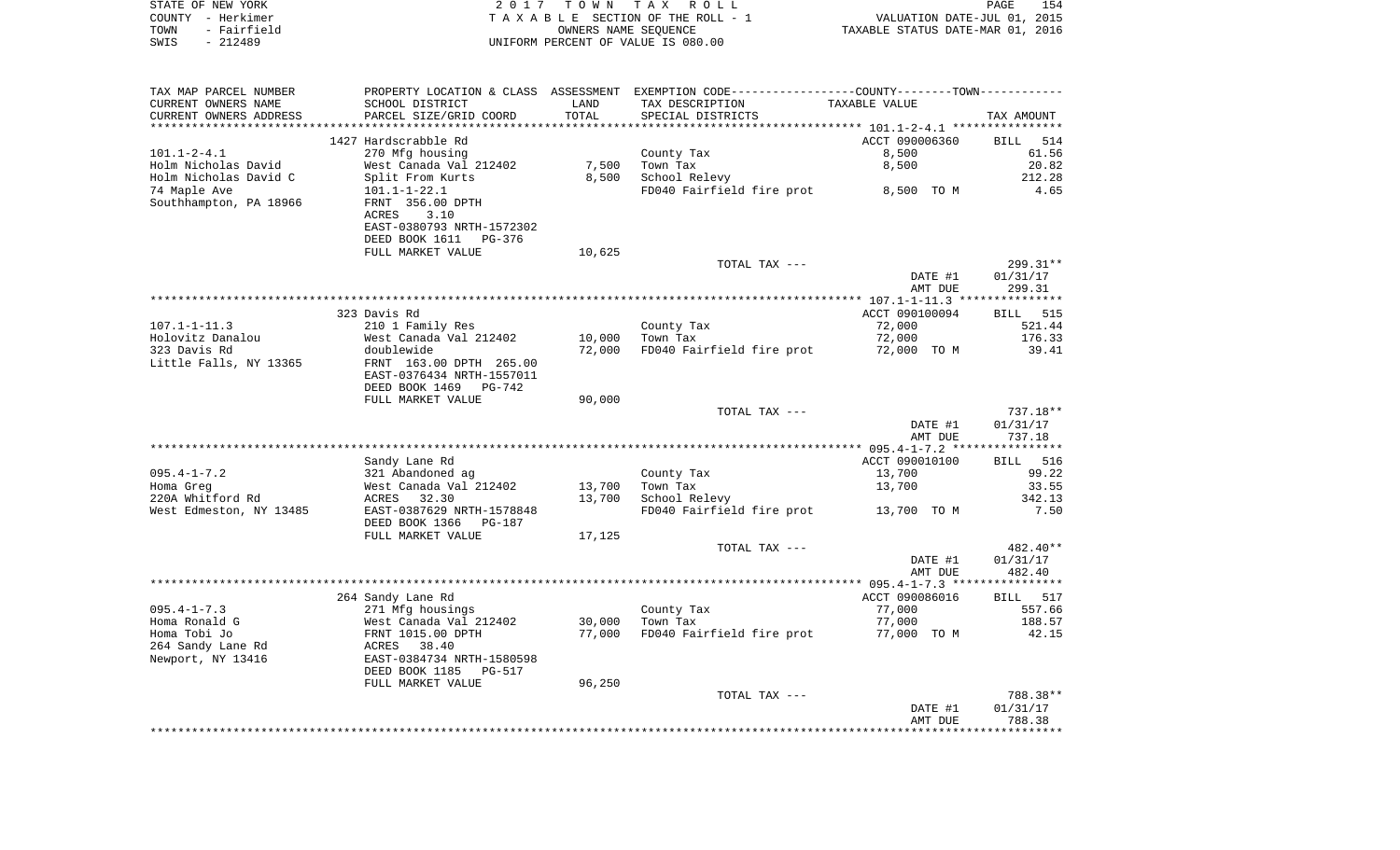|        | STATE OF NEW YORK | 2017 TOWN TAX ROLL                    | PAGE                             | 155 |
|--------|-------------------|---------------------------------------|----------------------------------|-----|
| COUNTY | - Herkimer        | T A X A B L E SECTION OF THE ROLL - 1 | VALUATION DATE-JUL 01, 2015      |     |
| TOWN   | - Fairfield       | OWNERS NAME SEOUENCE                  | TAXABLE STATUS DATE-MAR 01, 2016 |     |
| SWIS   | $-212489$         | UNIFORM PERCENT OF VALUE IS 080.00    |                                  |     |

| CURRENT OWNERS NAME<br>SCHOOL DISTRICT<br>LAND<br>TAX DESCRIPTION<br>TAXABLE VALUE<br>TOTAL<br>CURRENT OWNERS ADDRESS<br>PARCEL SIZE/GRID COORD<br>SPECIAL DISTRICTS<br>TAX AMOUNT<br>************************<br>***************<br>*******************<br>251 Platform Rd<br>ACCT 090001920<br>BILL<br>518<br>$100.2 - 1 - 3$<br>210 1 Family Res<br>County Tax<br>90,000<br>651.80<br>Hopsicker Jonathan P<br>West Canada Val 212402<br>10,000<br>Town Tax<br>90,000<br>220.41<br>FD040 Fairfield fire prot<br>Hopsicker Karen M<br>ACRES<br>1.00<br>90,000<br>49.26<br>90,000 TO M<br>251 Platform Rd<br>EAST-0365090 NRTH-1576582<br>Newport, NY 13416<br>DEED BOOK 1506<br>PG-629<br>FULL MARKET VALUE<br>112,500<br>TOTAL TAX ---<br>$921.47**$<br>DATE #1<br>01/31/17<br>AMT DUE<br>921.47<br>162 Arnold Rd<br>519<br>BILL<br>42,000<br>304.18<br>$107.3 - 2 - 2.4$<br>241 Rural res&ag<br>County Tax<br>12,000<br>102.86<br>Hull William<br>Town Tax<br>42,000<br>West Canada Val 212402<br>162 Arnold Rd<br>FRNT 941.00 DPTH<br>42,000<br>Little Falls, NY 13365<br>ACRES 13.20<br>EAST-0374906 NRTH-1552346<br>DEED BOOK 1240<br>$PG-416$<br>52,500<br>FULL MARKET VALUE<br>$407.04**$<br>TOTAL TAX ---<br>DATE #1<br>01/31/17<br>AMT DUE<br>407.04<br>ACCT 090009390<br>131 Thompson Rd<br>520<br>BILL<br>$101.4 - 6 - 5$<br>270 Mfg housing<br>40,000<br>289.69<br>County Tax<br>Humphreville Lewis W<br>West Canada Val 212402<br>20,000<br>Town Tax<br>97.96<br>40,000<br>Carnright Jodi L<br>ACRES 14.00<br>40,000<br>School Relevy<br>998.93<br>118 Moody Ln<br>FD040 Fairfield fire prot<br>EAST-0392090 NRTH-1561552<br>40,000 TO M<br>21.89<br>Poland, NY 13431<br>DEED BOOK 1181    PG-514<br>FULL MARKET VALUE<br>50,000<br>$1,408.47**$<br>TOTAL TAX ---<br>DATE #1<br>01/31/17<br>AMT DUE<br>1,408.47<br>675 Davis Rd<br>BILL 521<br>$107.1 - 2 - 6.2$<br>210 1 Family Res<br>470.75<br>County Tax<br>65,000<br>Hyland Partners Inc.<br>West Canada Val 212402<br>11,000<br>Town Tax<br>65,000<br>159.18<br>FD040 Fairfield fire prot<br>35.58<br>PO Box 563<br>FRNT 181.50 DPTH<br>65,000<br>65,000 TO M<br>Canastota, NY 13037<br>3.00<br>ACRES<br>EAST-0383512 NRTH-1557467<br>DEED BOOK 1466<br>PG-440<br>81,250<br>FULL MARKET VALUE<br>$665.51**$<br>TOTAL TAX ---<br>DATE #1<br>01/31/17<br>665.51<br>AMT DUE | TAX MAP PARCEL NUMBER | PROPERTY LOCATION & CLASS ASSESSMENT | EXEMPTION CODE-----------------COUNTY-------TOWN----------- |  |
|----------------------------------------------------------------------------------------------------------------------------------------------------------------------------------------------------------------------------------------------------------------------------------------------------------------------------------------------------------------------------------------------------------------------------------------------------------------------------------------------------------------------------------------------------------------------------------------------------------------------------------------------------------------------------------------------------------------------------------------------------------------------------------------------------------------------------------------------------------------------------------------------------------------------------------------------------------------------------------------------------------------------------------------------------------------------------------------------------------------------------------------------------------------------------------------------------------------------------------------------------------------------------------------------------------------------------------------------------------------------------------------------------------------------------------------------------------------------------------------------------------------------------------------------------------------------------------------------------------------------------------------------------------------------------------------------------------------------------------------------------------------------------------------------------------------------------------------------------------------------------------------------------------------------------------------------------------------------------------------------------------------------------------------------------------------------------------------------------------------------------------------------------------------------------------------------------------------------------------------------------------------------------------------------------------------------------------------------|-----------------------|--------------------------------------|-------------------------------------------------------------|--|
|                                                                                                                                                                                                                                                                                                                                                                                                                                                                                                                                                                                                                                                                                                                                                                                                                                                                                                                                                                                                                                                                                                                                                                                                                                                                                                                                                                                                                                                                                                                                                                                                                                                                                                                                                                                                                                                                                                                                                                                                                                                                                                                                                                                                                                                                                                                                              |                       |                                      |                                                             |  |
|                                                                                                                                                                                                                                                                                                                                                                                                                                                                                                                                                                                                                                                                                                                                                                                                                                                                                                                                                                                                                                                                                                                                                                                                                                                                                                                                                                                                                                                                                                                                                                                                                                                                                                                                                                                                                                                                                                                                                                                                                                                                                                                                                                                                                                                                                                                                              |                       |                                      |                                                             |  |
|                                                                                                                                                                                                                                                                                                                                                                                                                                                                                                                                                                                                                                                                                                                                                                                                                                                                                                                                                                                                                                                                                                                                                                                                                                                                                                                                                                                                                                                                                                                                                                                                                                                                                                                                                                                                                                                                                                                                                                                                                                                                                                                                                                                                                                                                                                                                              |                       |                                      |                                                             |  |
|                                                                                                                                                                                                                                                                                                                                                                                                                                                                                                                                                                                                                                                                                                                                                                                                                                                                                                                                                                                                                                                                                                                                                                                                                                                                                                                                                                                                                                                                                                                                                                                                                                                                                                                                                                                                                                                                                                                                                                                                                                                                                                                                                                                                                                                                                                                                              |                       |                                      |                                                             |  |
|                                                                                                                                                                                                                                                                                                                                                                                                                                                                                                                                                                                                                                                                                                                                                                                                                                                                                                                                                                                                                                                                                                                                                                                                                                                                                                                                                                                                                                                                                                                                                                                                                                                                                                                                                                                                                                                                                                                                                                                                                                                                                                                                                                                                                                                                                                                                              |                       |                                      |                                                             |  |
|                                                                                                                                                                                                                                                                                                                                                                                                                                                                                                                                                                                                                                                                                                                                                                                                                                                                                                                                                                                                                                                                                                                                                                                                                                                                                                                                                                                                                                                                                                                                                                                                                                                                                                                                                                                                                                                                                                                                                                                                                                                                                                                                                                                                                                                                                                                                              |                       |                                      |                                                             |  |
|                                                                                                                                                                                                                                                                                                                                                                                                                                                                                                                                                                                                                                                                                                                                                                                                                                                                                                                                                                                                                                                                                                                                                                                                                                                                                                                                                                                                                                                                                                                                                                                                                                                                                                                                                                                                                                                                                                                                                                                                                                                                                                                                                                                                                                                                                                                                              |                       |                                      |                                                             |  |
|                                                                                                                                                                                                                                                                                                                                                                                                                                                                                                                                                                                                                                                                                                                                                                                                                                                                                                                                                                                                                                                                                                                                                                                                                                                                                                                                                                                                                                                                                                                                                                                                                                                                                                                                                                                                                                                                                                                                                                                                                                                                                                                                                                                                                                                                                                                                              |                       |                                      |                                                             |  |
|                                                                                                                                                                                                                                                                                                                                                                                                                                                                                                                                                                                                                                                                                                                                                                                                                                                                                                                                                                                                                                                                                                                                                                                                                                                                                                                                                                                                                                                                                                                                                                                                                                                                                                                                                                                                                                                                                                                                                                                                                                                                                                                                                                                                                                                                                                                                              |                       |                                      |                                                             |  |
|                                                                                                                                                                                                                                                                                                                                                                                                                                                                                                                                                                                                                                                                                                                                                                                                                                                                                                                                                                                                                                                                                                                                                                                                                                                                                                                                                                                                                                                                                                                                                                                                                                                                                                                                                                                                                                                                                                                                                                                                                                                                                                                                                                                                                                                                                                                                              |                       |                                      |                                                             |  |
|                                                                                                                                                                                                                                                                                                                                                                                                                                                                                                                                                                                                                                                                                                                                                                                                                                                                                                                                                                                                                                                                                                                                                                                                                                                                                                                                                                                                                                                                                                                                                                                                                                                                                                                                                                                                                                                                                                                                                                                                                                                                                                                                                                                                                                                                                                                                              |                       |                                      |                                                             |  |
|                                                                                                                                                                                                                                                                                                                                                                                                                                                                                                                                                                                                                                                                                                                                                                                                                                                                                                                                                                                                                                                                                                                                                                                                                                                                                                                                                                                                                                                                                                                                                                                                                                                                                                                                                                                                                                                                                                                                                                                                                                                                                                                                                                                                                                                                                                                                              |                       |                                      |                                                             |  |
|                                                                                                                                                                                                                                                                                                                                                                                                                                                                                                                                                                                                                                                                                                                                                                                                                                                                                                                                                                                                                                                                                                                                                                                                                                                                                                                                                                                                                                                                                                                                                                                                                                                                                                                                                                                                                                                                                                                                                                                                                                                                                                                                                                                                                                                                                                                                              |                       |                                      |                                                             |  |
|                                                                                                                                                                                                                                                                                                                                                                                                                                                                                                                                                                                                                                                                                                                                                                                                                                                                                                                                                                                                                                                                                                                                                                                                                                                                                                                                                                                                                                                                                                                                                                                                                                                                                                                                                                                                                                                                                                                                                                                                                                                                                                                                                                                                                                                                                                                                              |                       |                                      |                                                             |  |
|                                                                                                                                                                                                                                                                                                                                                                                                                                                                                                                                                                                                                                                                                                                                                                                                                                                                                                                                                                                                                                                                                                                                                                                                                                                                                                                                                                                                                                                                                                                                                                                                                                                                                                                                                                                                                                                                                                                                                                                                                                                                                                                                                                                                                                                                                                                                              |                       |                                      |                                                             |  |
|                                                                                                                                                                                                                                                                                                                                                                                                                                                                                                                                                                                                                                                                                                                                                                                                                                                                                                                                                                                                                                                                                                                                                                                                                                                                                                                                                                                                                                                                                                                                                                                                                                                                                                                                                                                                                                                                                                                                                                                                                                                                                                                                                                                                                                                                                                                                              |                       |                                      |                                                             |  |
|                                                                                                                                                                                                                                                                                                                                                                                                                                                                                                                                                                                                                                                                                                                                                                                                                                                                                                                                                                                                                                                                                                                                                                                                                                                                                                                                                                                                                                                                                                                                                                                                                                                                                                                                                                                                                                                                                                                                                                                                                                                                                                                                                                                                                                                                                                                                              |                       |                                      |                                                             |  |
|                                                                                                                                                                                                                                                                                                                                                                                                                                                                                                                                                                                                                                                                                                                                                                                                                                                                                                                                                                                                                                                                                                                                                                                                                                                                                                                                                                                                                                                                                                                                                                                                                                                                                                                                                                                                                                                                                                                                                                                                                                                                                                                                                                                                                                                                                                                                              |                       |                                      |                                                             |  |
|                                                                                                                                                                                                                                                                                                                                                                                                                                                                                                                                                                                                                                                                                                                                                                                                                                                                                                                                                                                                                                                                                                                                                                                                                                                                                                                                                                                                                                                                                                                                                                                                                                                                                                                                                                                                                                                                                                                                                                                                                                                                                                                                                                                                                                                                                                                                              |                       |                                      |                                                             |  |
|                                                                                                                                                                                                                                                                                                                                                                                                                                                                                                                                                                                                                                                                                                                                                                                                                                                                                                                                                                                                                                                                                                                                                                                                                                                                                                                                                                                                                                                                                                                                                                                                                                                                                                                                                                                                                                                                                                                                                                                                                                                                                                                                                                                                                                                                                                                                              |                       |                                      |                                                             |  |
|                                                                                                                                                                                                                                                                                                                                                                                                                                                                                                                                                                                                                                                                                                                                                                                                                                                                                                                                                                                                                                                                                                                                                                                                                                                                                                                                                                                                                                                                                                                                                                                                                                                                                                                                                                                                                                                                                                                                                                                                                                                                                                                                                                                                                                                                                                                                              |                       |                                      |                                                             |  |
|                                                                                                                                                                                                                                                                                                                                                                                                                                                                                                                                                                                                                                                                                                                                                                                                                                                                                                                                                                                                                                                                                                                                                                                                                                                                                                                                                                                                                                                                                                                                                                                                                                                                                                                                                                                                                                                                                                                                                                                                                                                                                                                                                                                                                                                                                                                                              |                       |                                      |                                                             |  |
|                                                                                                                                                                                                                                                                                                                                                                                                                                                                                                                                                                                                                                                                                                                                                                                                                                                                                                                                                                                                                                                                                                                                                                                                                                                                                                                                                                                                                                                                                                                                                                                                                                                                                                                                                                                                                                                                                                                                                                                                                                                                                                                                                                                                                                                                                                                                              |                       |                                      |                                                             |  |
|                                                                                                                                                                                                                                                                                                                                                                                                                                                                                                                                                                                                                                                                                                                                                                                                                                                                                                                                                                                                                                                                                                                                                                                                                                                                                                                                                                                                                                                                                                                                                                                                                                                                                                                                                                                                                                                                                                                                                                                                                                                                                                                                                                                                                                                                                                                                              |                       |                                      |                                                             |  |
|                                                                                                                                                                                                                                                                                                                                                                                                                                                                                                                                                                                                                                                                                                                                                                                                                                                                                                                                                                                                                                                                                                                                                                                                                                                                                                                                                                                                                                                                                                                                                                                                                                                                                                                                                                                                                                                                                                                                                                                                                                                                                                                                                                                                                                                                                                                                              |                       |                                      |                                                             |  |
|                                                                                                                                                                                                                                                                                                                                                                                                                                                                                                                                                                                                                                                                                                                                                                                                                                                                                                                                                                                                                                                                                                                                                                                                                                                                                                                                                                                                                                                                                                                                                                                                                                                                                                                                                                                                                                                                                                                                                                                                                                                                                                                                                                                                                                                                                                                                              |                       |                                      |                                                             |  |
|                                                                                                                                                                                                                                                                                                                                                                                                                                                                                                                                                                                                                                                                                                                                                                                                                                                                                                                                                                                                                                                                                                                                                                                                                                                                                                                                                                                                                                                                                                                                                                                                                                                                                                                                                                                                                                                                                                                                                                                                                                                                                                                                                                                                                                                                                                                                              |                       |                                      |                                                             |  |
|                                                                                                                                                                                                                                                                                                                                                                                                                                                                                                                                                                                                                                                                                                                                                                                                                                                                                                                                                                                                                                                                                                                                                                                                                                                                                                                                                                                                                                                                                                                                                                                                                                                                                                                                                                                                                                                                                                                                                                                                                                                                                                                                                                                                                                                                                                                                              |                       |                                      |                                                             |  |
|                                                                                                                                                                                                                                                                                                                                                                                                                                                                                                                                                                                                                                                                                                                                                                                                                                                                                                                                                                                                                                                                                                                                                                                                                                                                                                                                                                                                                                                                                                                                                                                                                                                                                                                                                                                                                                                                                                                                                                                                                                                                                                                                                                                                                                                                                                                                              |                       |                                      |                                                             |  |
|                                                                                                                                                                                                                                                                                                                                                                                                                                                                                                                                                                                                                                                                                                                                                                                                                                                                                                                                                                                                                                                                                                                                                                                                                                                                                                                                                                                                                                                                                                                                                                                                                                                                                                                                                                                                                                                                                                                                                                                                                                                                                                                                                                                                                                                                                                                                              |                       |                                      |                                                             |  |
|                                                                                                                                                                                                                                                                                                                                                                                                                                                                                                                                                                                                                                                                                                                                                                                                                                                                                                                                                                                                                                                                                                                                                                                                                                                                                                                                                                                                                                                                                                                                                                                                                                                                                                                                                                                                                                                                                                                                                                                                                                                                                                                                                                                                                                                                                                                                              |                       |                                      |                                                             |  |
|                                                                                                                                                                                                                                                                                                                                                                                                                                                                                                                                                                                                                                                                                                                                                                                                                                                                                                                                                                                                                                                                                                                                                                                                                                                                                                                                                                                                                                                                                                                                                                                                                                                                                                                                                                                                                                                                                                                                                                                                                                                                                                                                                                                                                                                                                                                                              |                       |                                      |                                                             |  |
|                                                                                                                                                                                                                                                                                                                                                                                                                                                                                                                                                                                                                                                                                                                                                                                                                                                                                                                                                                                                                                                                                                                                                                                                                                                                                                                                                                                                                                                                                                                                                                                                                                                                                                                                                                                                                                                                                                                                                                                                                                                                                                                                                                                                                                                                                                                                              |                       |                                      |                                                             |  |
|                                                                                                                                                                                                                                                                                                                                                                                                                                                                                                                                                                                                                                                                                                                                                                                                                                                                                                                                                                                                                                                                                                                                                                                                                                                                                                                                                                                                                                                                                                                                                                                                                                                                                                                                                                                                                                                                                                                                                                                                                                                                                                                                                                                                                                                                                                                                              |                       |                                      |                                                             |  |
|                                                                                                                                                                                                                                                                                                                                                                                                                                                                                                                                                                                                                                                                                                                                                                                                                                                                                                                                                                                                                                                                                                                                                                                                                                                                                                                                                                                                                                                                                                                                                                                                                                                                                                                                                                                                                                                                                                                                                                                                                                                                                                                                                                                                                                                                                                                                              |                       |                                      |                                                             |  |
|                                                                                                                                                                                                                                                                                                                                                                                                                                                                                                                                                                                                                                                                                                                                                                                                                                                                                                                                                                                                                                                                                                                                                                                                                                                                                                                                                                                                                                                                                                                                                                                                                                                                                                                                                                                                                                                                                                                                                                                                                                                                                                                                                                                                                                                                                                                                              |                       |                                      |                                                             |  |
|                                                                                                                                                                                                                                                                                                                                                                                                                                                                                                                                                                                                                                                                                                                                                                                                                                                                                                                                                                                                                                                                                                                                                                                                                                                                                                                                                                                                                                                                                                                                                                                                                                                                                                                                                                                                                                                                                                                                                                                                                                                                                                                                                                                                                                                                                                                                              |                       |                                      |                                                             |  |
|                                                                                                                                                                                                                                                                                                                                                                                                                                                                                                                                                                                                                                                                                                                                                                                                                                                                                                                                                                                                                                                                                                                                                                                                                                                                                                                                                                                                                                                                                                                                                                                                                                                                                                                                                                                                                                                                                                                                                                                                                                                                                                                                                                                                                                                                                                                                              |                       |                                      |                                                             |  |
|                                                                                                                                                                                                                                                                                                                                                                                                                                                                                                                                                                                                                                                                                                                                                                                                                                                                                                                                                                                                                                                                                                                                                                                                                                                                                                                                                                                                                                                                                                                                                                                                                                                                                                                                                                                                                                                                                                                                                                                                                                                                                                                                                                                                                                                                                                                                              |                       |                                      |                                                             |  |
|                                                                                                                                                                                                                                                                                                                                                                                                                                                                                                                                                                                                                                                                                                                                                                                                                                                                                                                                                                                                                                                                                                                                                                                                                                                                                                                                                                                                                                                                                                                                                                                                                                                                                                                                                                                                                                                                                                                                                                                                                                                                                                                                                                                                                                                                                                                                              |                       |                                      |                                                             |  |
|                                                                                                                                                                                                                                                                                                                                                                                                                                                                                                                                                                                                                                                                                                                                                                                                                                                                                                                                                                                                                                                                                                                                                                                                                                                                                                                                                                                                                                                                                                                                                                                                                                                                                                                                                                                                                                                                                                                                                                                                                                                                                                                                                                                                                                                                                                                                              |                       |                                      |                                                             |  |
|                                                                                                                                                                                                                                                                                                                                                                                                                                                                                                                                                                                                                                                                                                                                                                                                                                                                                                                                                                                                                                                                                                                                                                                                                                                                                                                                                                                                                                                                                                                                                                                                                                                                                                                                                                                                                                                                                                                                                                                                                                                                                                                                                                                                                                                                                                                                              |                       |                                      |                                                             |  |
|                                                                                                                                                                                                                                                                                                                                                                                                                                                                                                                                                                                                                                                                                                                                                                                                                                                                                                                                                                                                                                                                                                                                                                                                                                                                                                                                                                                                                                                                                                                                                                                                                                                                                                                                                                                                                                                                                                                                                                                                                                                                                                                                                                                                                                                                                                                                              |                       |                                      |                                                             |  |
|                                                                                                                                                                                                                                                                                                                                                                                                                                                                                                                                                                                                                                                                                                                                                                                                                                                                                                                                                                                                                                                                                                                                                                                                                                                                                                                                                                                                                                                                                                                                                                                                                                                                                                                                                                                                                                                                                                                                                                                                                                                                                                                                                                                                                                                                                                                                              |                       |                                      |                                                             |  |
|                                                                                                                                                                                                                                                                                                                                                                                                                                                                                                                                                                                                                                                                                                                                                                                                                                                                                                                                                                                                                                                                                                                                                                                                                                                                                                                                                                                                                                                                                                                                                                                                                                                                                                                                                                                                                                                                                                                                                                                                                                                                                                                                                                                                                                                                                                                                              |                       |                                      |                                                             |  |
|                                                                                                                                                                                                                                                                                                                                                                                                                                                                                                                                                                                                                                                                                                                                                                                                                                                                                                                                                                                                                                                                                                                                                                                                                                                                                                                                                                                                                                                                                                                                                                                                                                                                                                                                                                                                                                                                                                                                                                                                                                                                                                                                                                                                                                                                                                                                              |                       |                                      |                                                             |  |
|                                                                                                                                                                                                                                                                                                                                                                                                                                                                                                                                                                                                                                                                                                                                                                                                                                                                                                                                                                                                                                                                                                                                                                                                                                                                                                                                                                                                                                                                                                                                                                                                                                                                                                                                                                                                                                                                                                                                                                                                                                                                                                                                                                                                                                                                                                                                              |                       |                                      |                                                             |  |
|                                                                                                                                                                                                                                                                                                                                                                                                                                                                                                                                                                                                                                                                                                                                                                                                                                                                                                                                                                                                                                                                                                                                                                                                                                                                                                                                                                                                                                                                                                                                                                                                                                                                                                                                                                                                                                                                                                                                                                                                                                                                                                                                                                                                                                                                                                                                              |                       |                                      |                                                             |  |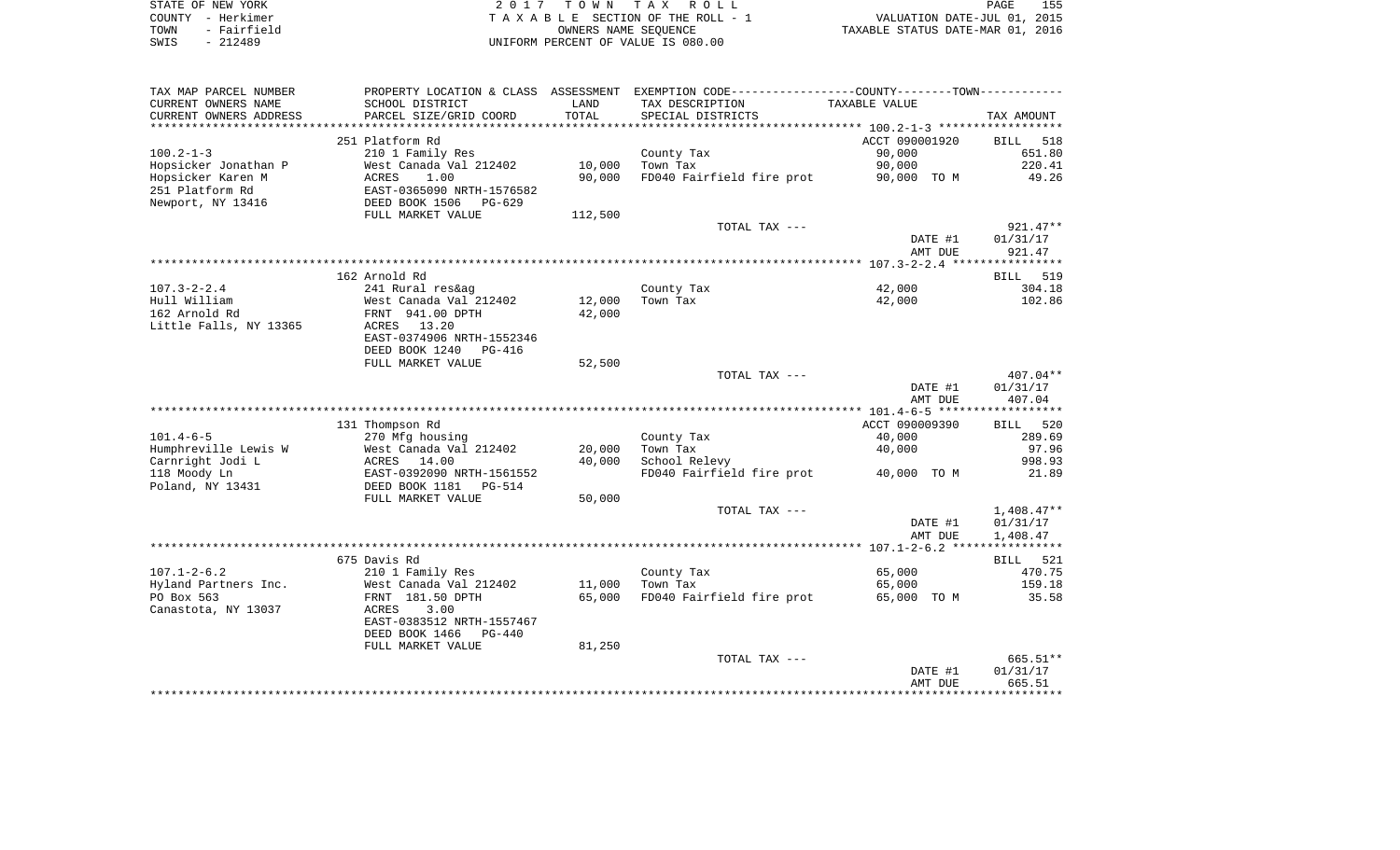| STATE OF NEW YORK   | 2017 TOWN TAX ROLL                 | 156<br>PAGE                      |
|---------------------|------------------------------------|----------------------------------|
| COUNTY - Herkimer   | TAXABLE SECTION OF THE ROLL - 1    | VALUATION DATE-JUL 01, 2015      |
| - Fairfield<br>TOWN | OWNERS NAME SEOUENCE               | TAXABLE STATUS DATE-MAR 01, 2016 |
| SWIS<br>- 212489    | UNIFORM PERCENT OF VALUE IS 080.00 |                                  |

| TAX MAP PARCEL NUMBER  |                           |        | PROPERTY LOCATION & CLASS ASSESSMENT EXEMPTION CODE----------------COUNTY-------TOWN--------- |                    |                    |
|------------------------|---------------------------|--------|-----------------------------------------------------------------------------------------------|--------------------|--------------------|
| CURRENT OWNERS NAME    | SCHOOL DISTRICT           | LAND   | TAX DESCRIPTION                                                                               | TAXABLE VALUE      |                    |
| CURRENT OWNERS ADDRESS | PARCEL SIZE/GRID COORD    | TOTAL  | SPECIAL DISTRICTS                                                                             |                    | TAX AMOUNT         |
|                        |                           |        |                                                                                               |                    |                    |
|                        | 659 Stahl Rd              |        |                                                                                               | ACCT 090001800     | BILL 522           |
| $107.2 - 1 - 19.1$     | 210 1 Family Res          |        | County Tax                                                                                    | 65,000             | 470.75             |
| Hysack James E         | West Canada Val 212402    | 10,000 | Town Tax                                                                                      | 65,000             | 159.18             |
| 659 Stahl Rd           | FRNT 540.00 DPTH          | 65,000 | FD040 Fairfield fire prot                                                                     | 65,000 TO M        | 35.58              |
| Little Falls, NY 13365 | 1.70<br>ACRES             |        |                                                                                               |                    |                    |
|                        | EAST-0388375 NRTH-1555670 |        |                                                                                               |                    |                    |
|                        | DEED BOOK 813<br>PG-565   |        |                                                                                               |                    |                    |
|                        | FULL MARKET VALUE         | 81,250 |                                                                                               |                    |                    |
|                        |                           |        | TOTAL TAX ---                                                                                 |                    | 665.51**           |
|                        |                           |        |                                                                                               | DATE #1            | 01/31/17           |
|                        |                           |        |                                                                                               | AMT DUE            | 665.51             |
|                        |                           |        |                                                                                               |                    |                    |
|                        | Cole Rd                   |        |                                                                                               | ACCT 090086048     | 523<br>BILL        |
| $107.2 - 1 - 19.4$     | 314 Rural vac<10          |        | County Tax                                                                                    | 6,000              | 43.45              |
| Hysack James E         | West Canada Val 212402    | 6,000  | Town Tax                                                                                      | 6,000              | 14.69              |
| 659 Stahl Rd           | Cole Rd Davis Rd          | 6,000  | FD040 Fairfield fire prot                                                                     | 6,000 TO M         | 3.28               |
| Little Falls, NY 13365 | Land                      |        |                                                                                               |                    |                    |
|                        | <b>ACRES</b><br>7.00      |        |                                                                                               |                    |                    |
|                        | EAST-0387503 NRTH-1555021 |        |                                                                                               |                    |                    |
|                        | DEED BOOK 813<br>PG-565   |        |                                                                                               |                    |                    |
|                        | FULL MARKET VALUE         | 7,500  |                                                                                               |                    |                    |
|                        |                           |        | TOTAL TAX ---                                                                                 |                    | $61.42**$          |
|                        |                           |        |                                                                                               | DATE #1            | 01/31/17           |
|                        |                           |        |                                                                                               | AMT DUE            | 61.42              |
|                        |                           |        |                                                                                               |                    |                    |
|                        | Stahl Road                |        |                                                                                               |                    | BILL 524           |
| $107.2 - 1 - 19.8$     | 105 Vac farmland          |        | County Tax                                                                                    | 12,000             | 86.91              |
| Hysack James E         | West Canada Val 212402    | 12,000 | Town Tax                                                                                      | 12,000             | 29.39              |
| 659 Stahl Road         | FRNT 1539.40 DPTH         | 12,000 | FD040 Fairfield fire prot                                                                     | 12,000 TO M        | 6.57               |
| Little Falls, NY 13365 | ACRES 14.50               |        |                                                                                               |                    |                    |
|                        | EAST-0387789 NRTH-1555483 |        |                                                                                               |                    |                    |
|                        | DEED BOOK 1075 PG-301     |        |                                                                                               |                    |                    |
|                        | FULL MARKET VALUE         | 15,000 |                                                                                               |                    |                    |
|                        |                           |        | TOTAL TAX ---                                                                                 |                    | 122.87**           |
|                        |                           |        |                                                                                               | DATE #1            | 01/31/17           |
|                        |                           |        |                                                                                               | AMT DUE            | 122.87             |
|                        |                           |        |                                                                                               |                    |                    |
|                        | 444 Hardscrabble Rd       |        |                                                                                               | ACCT 090090001     | BILL 525           |
| $107.1 - 1 - 19$       | 210 1 Family Res          |        | County Tax                                                                                    | 75,000             | 543.17             |
| Hysack Robert          | West Canada Val 212402    | 11,000 | Town Tax                                                                                      | 75,000             | 183.67             |
| 444 Hard Scrabble Rd   | FRNT 210.00 DPTH 240.00   | 75,000 | FD040 Fairfield fire prot 75,000 TO M                                                         |                    | 41.05              |
| Little Falls, NY 13365 | 1.90 BANK<br>ACRES<br>023 |        |                                                                                               |                    |                    |
|                        | EAST-0382506 NRTH-1553414 |        |                                                                                               |                    |                    |
|                        | DEED BOOK 878<br>PG-340   |        |                                                                                               |                    |                    |
|                        | FULL MARKET VALUE         | 93,750 |                                                                                               |                    |                    |
|                        |                           |        | TOTAL TAX ---                                                                                 |                    | 767.89**           |
|                        |                           |        |                                                                                               |                    |                    |
|                        |                           |        |                                                                                               | DATE #1<br>AMT DUE | 01/31/17<br>767.89 |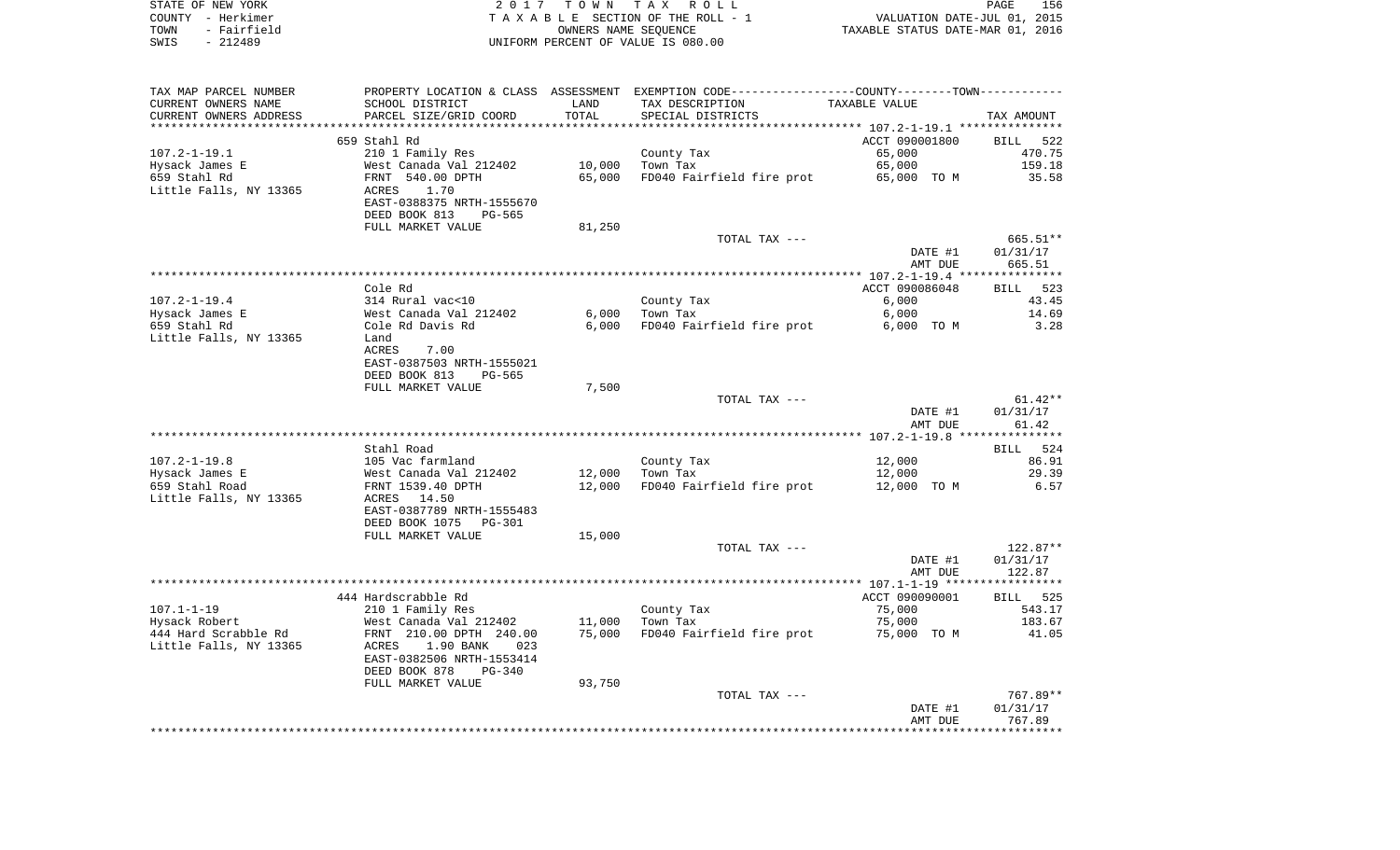| STATE OF NEW YORK   | 2017 TOWN TAX ROLL                 | 157<br>PAGE                      |
|---------------------|------------------------------------|----------------------------------|
| COUNTY - Herkimer   | TAXABLE SECTION OF THE ROLL - 1    | VALUATION DATE-JUL 01, 2015      |
| - Fairfield<br>TOWN | OWNERS NAME SEOUENCE               | TAXABLE STATUS DATE-MAR 01, 2016 |
| SWIS<br>- 212489    | UNIFORM PERCENT OF VALUE IS 080.00 |                                  |

| TAX MAP PARCEL NUMBER                  |                                                  |         | PROPERTY LOCATION & CLASS ASSESSMENT EXEMPTION CODE----------------COUNTY-------TOWN----------- |                |                    |
|----------------------------------------|--------------------------------------------------|---------|-------------------------------------------------------------------------------------------------|----------------|--------------------|
| CURRENT OWNERS NAME                    | SCHOOL DISTRICT                                  | LAND    | TAX DESCRIPTION                                                                                 | TAXABLE VALUE  |                    |
| CURRENT OWNERS ADDRESS                 | PARCEL SIZE/GRID COORD<br>********************** | TOTAL   | SPECIAL DISTRICTS                                                                               |                | TAX AMOUNT         |
| *********************                  |                                                  |         |                                                                                                 |                |                    |
|                                        | Castle Rd                                        |         |                                                                                                 |                | <b>BILL</b><br>526 |
| $101.4 - 3 - 11$                       | 312 Vac w/imprv                                  |         | County Tax                                                                                      | 21,000         | 152.09             |
| Ingerick Richard K                     | West Canada Val 212402                           | 11,000  | Town Tax                                                                                        | 21,000         | 51.43              |
| Payne Rachel                           | Subdivision                                      | 21,000  | FD040 Fairfield fire prot                                                                       | 21,000 TO M    | 11.49              |
| 8 S Helmer Ave<br>Dolgeville, NY 13329 | 6.50<br>ACRES<br>EAST-0388835 NRTH-1565390       |         |                                                                                                 |                |                    |
|                                        | DEED BOOK 1240<br>$PG-39$                        |         |                                                                                                 |                |                    |
|                                        | FULL MARKET VALUE                                | 26,250  |                                                                                                 |                |                    |
|                                        |                                                  |         | TOTAL TAX ---                                                                                   |                | $215.01**$         |
|                                        |                                                  |         |                                                                                                 | DATE #1        | 01/31/17           |
|                                        |                                                  |         |                                                                                                 | AMT DUE        | 215.01             |
|                                        |                                                  |         |                                                                                                 |                |                    |
|                                        | 426 Lynch Rd                                     |         |                                                                                                 | ACCT 090089082 | BILL 527           |
| $106.2 - 1 - 9.3$                      | 210 1 Family Res                                 |         | County Tax                                                                                      | 95,000         | 688.02             |
| Irons John D                           | West Canada Val 212402                           | 12,000  | Town Tax                                                                                        | 95,000         | 232.65             |
| Irons Marissa J                        | 3.50<br>ACRES                                    | 95,000  | FD040 Fairfield fire prot                                                                       | 95,000 TO M    | 52.00              |
| 426 Lynch Rd                           | EAST-0365852 NRTH-1556728                        |         |                                                                                                 |                |                    |
| Little Falls, NY 13365                 | DEED BOOK 1541<br>$PG-308$                       |         |                                                                                                 |                |                    |
|                                        | FULL MARKET VALUE                                | 118,750 |                                                                                                 |                |                    |
|                                        |                                                  |         | TOTAL TAX ---                                                                                   |                | $972.67**$         |
|                                        |                                                  |         |                                                                                                 | DATE #1        | 01/31/17           |
|                                        |                                                  |         |                                                                                                 | AMT DUE        | 972.67             |
|                                        |                                                  |         |                                                                                                 |                |                    |
|                                        | State Rte 28                                     |         |                                                                                                 | ACCT 090003300 | BILL 528           |
| $100.2 - 1 - 11.1$                     | 314 Rural vac<10                                 |         | County Tax                                                                                      | 8,000          | 57.94              |
| Irrevocable Trust Goodman              | West Canada Val 212402                           | 8,000   | Town Tax                                                                                        | 8,000          | 19.59              |
| 225 Old State Rd                       | FRNT 216.50 DPTH<br>8.00                         | 8,000   | FD040 Fairfield fire prot                                                                       | 8,000 TO M     | 4.38               |
| Poland, NY 13431                       | ACRES<br>EAST-0365834 NRTH-1571965               |         |                                                                                                 |                |                    |
|                                        | DEED BOOK 1569<br>PG-109                         |         |                                                                                                 |                |                    |
|                                        | FULL MARKET VALUE                                | 10,000  |                                                                                                 |                |                    |
|                                        |                                                  |         | TOTAL TAX ---                                                                                   |                | $81.91**$          |
|                                        |                                                  |         |                                                                                                 | DATE #1        | 01/31/17           |
|                                        |                                                  |         |                                                                                                 | AMT DUE        | 81.91              |
|                                        |                                                  |         |                                                                                                 |                |                    |
|                                        | State Rte 28                                     |         |                                                                                                 | ACCT 090003300 | 529<br><b>BILL</b> |
| $100.2 - 1 - 11.3$                     | 314 Rural vac<10                                 |         | County Tax                                                                                      | 2,500          | 18.11              |
| Irrevocable Trust Goodman              | West Canada Val 212402                           | 2,500   | Town Tax                                                                                        | 2,500          | 6.12               |
| 225 Old State Rd                       | 48.00 DPTH<br>FRNT                               | 2,500   | FD040 Fairfield fire prot                                                                       | 2,500 TO M     | 1.37               |
| Poland, NY 13431                       | 2.50<br>ACRES                                    |         |                                                                                                 |                |                    |
|                                        | EAST-0365065 NRTH-1571311                        |         |                                                                                                 |                |                    |
|                                        | DEED BOOK 1569<br><b>PG-109</b>                  |         |                                                                                                 |                |                    |
|                                        | FULL MARKET VALUE                                | 3,125   |                                                                                                 |                |                    |
|                                        |                                                  |         | TOTAL TAX ---                                                                                   |                | $25.60**$          |
|                                        |                                                  |         |                                                                                                 | DATE #1        | 01/31/17           |
|                                        |                                                  |         |                                                                                                 | AMT DUE        | 25.60              |
|                                        |                                                  |         |                                                                                                 |                |                    |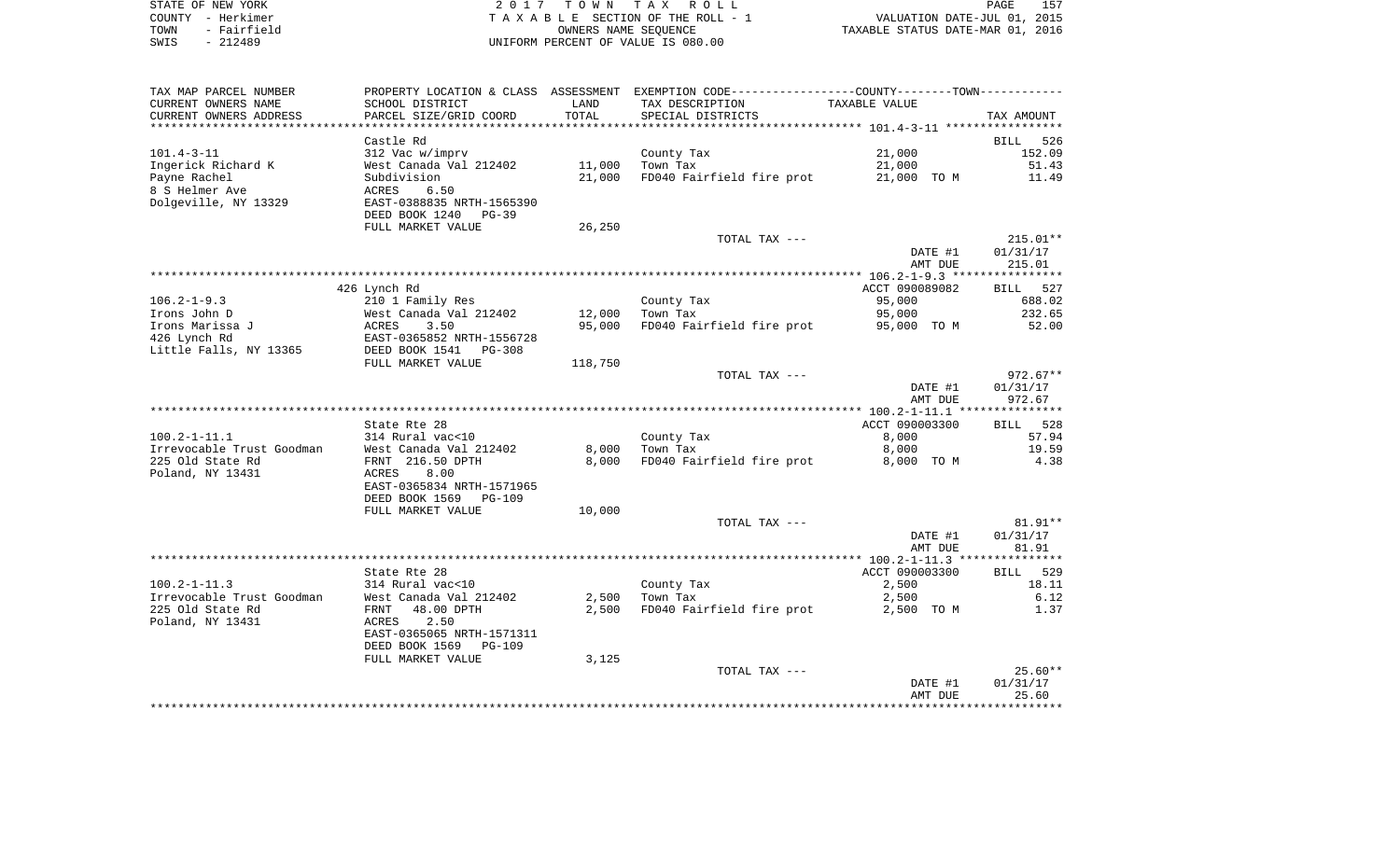| STATE OF NEW YORK   | 2017 TOWN TAX ROLL                 | 158<br>PAGE                      |
|---------------------|------------------------------------|----------------------------------|
| COUNTY - Herkimer   | TAXABLE SECTION OF THE ROLL - 1    | VALUATION DATE-JUL 01, 2015      |
| - Fairfield<br>TOWN | OWNERS NAME SEOUENCE               | TAXABLE STATUS DATE-MAR 01, 2016 |
| $-212489$<br>SWIS   | UNIFORM PERCENT OF VALUE IS 080.00 |                                  |

| TAX MAP PARCEL NUMBER<br>CURRENT OWNERS NAME                                                       | SCHOOL DISTRICT                                                                      | LAND    | PROPERTY LOCATION & CLASS ASSESSMENT EXEMPTION CODE---------------COUNTY-------TOWN----------<br>TAX DESCRIPTION | TAXABLE VALUE      |                                      |
|----------------------------------------------------------------------------------------------------|--------------------------------------------------------------------------------------|---------|------------------------------------------------------------------------------------------------------------------|--------------------|--------------------------------------|
| CURRENT OWNERS ADDRESS                                                                             | PARCEL SIZE/GRID COORD                                                               | TOTAL   | SPECIAL DISTRICTS                                                                                                |                    | TAX AMOUNT                           |
| *************************                                                                          |                                                                                      |         |                                                                                                                  |                    |                                      |
|                                                                                                    | Farrington Rd                                                                        |         |                                                                                                                  | ACCT 090086011     | 530<br>BILL                          |
| $094.4 - 1 - 7$                                                                                    | 314 Rural vac<10                                                                     |         | County Tax                                                                                                       | 4,000              | 28.97                                |
| Irrevocable Trust Johnson Fami West Canada Val 212402                                              |                                                                                      | 4,000   | Town Tax                                                                                                         | 4,000              | 9.80                                 |
| Johnson, Andrea Sweet, Stephan FRNT 220.00 DPTH 290.00<br>97 Fairfield St<br>Middleville, NY 13406 | EAST-0363765 NRTH-1578739<br>DEED BOOK 1446<br>PG-645                                | 4,000   | FD040 Fairfield fire prot                                                                                        | 4,000 TO M         | 2.19                                 |
|                                                                                                    | FULL MARKET VALUE                                                                    | 5,000   |                                                                                                                  |                    |                                      |
|                                                                                                    |                                                                                      |         | TOTAL TAX ---                                                                                                    |                    | $40.96**$                            |
|                                                                                                    |                                                                                      |         |                                                                                                                  | DATE #1<br>AMT DUE | 01/31/17<br>40.96                    |
|                                                                                                    |                                                                                      |         |                                                                                                                  |                    |                                      |
|                                                                                                    | 115 Pickert Rd                                                                       |         |                                                                                                                  | ACCT 090089097     | 531<br><b>BILL</b>                   |
| $106.2 - 3 - 3$                                                                                    | 240 Rural res                                                                        |         | County Tax                                                                                                       | 143,500            | 1,039.27                             |
| Irrevocable Trust Markey Famil West Canada Val 212402                                              |                                                                                      | 15,500  | Town Tax                                                                                                         | 143,500            | 351.43                               |
| Markey Mark & Laurie<br>115 Pickert Rd<br>Little Falls, NY 13365                                   | includes 106.2-3-5.1<br>FRNT 406.00 DPTH<br>ACRES 10.80<br>EAST-0368510 NRTH-1553619 | 143,500 | FD040 Fairfield fire prot                                                                                        | 143,500 TO M       | 78.54                                |
|                                                                                                    | DEED BOOK 1476<br>PG-774                                                             |         |                                                                                                                  |                    |                                      |
|                                                                                                    | FULL MARKET VALUE                                                                    | 179,375 |                                                                                                                  |                    |                                      |
|                                                                                                    |                                                                                      |         | TOTAL TAX ---                                                                                                    | DATE #1<br>AMT DUE | $1,469.24**$<br>01/31/17<br>1,469.24 |
|                                                                                                    |                                                                                      |         |                                                                                                                  |                    |                                      |
|                                                                                                    | 2377 State Rte 169                                                                   |         |                                                                                                                  | ACCT 090007260     | <b>BILL</b><br>532                   |
| $107.3 - 2 - 33.1$                                                                                 | 241 Rural res&ag                                                                     |         | VET COM C 41132                                                                                                  | 12,000             | $\overline{0}$                       |
| Irrevocable Trust Pawlinga                                                                         | West Canada Val 212402                                                               |         | 52,000 VET COM T 41133                                                                                           | 16,000<br>$\Omega$ |                                      |
| Cowley Gail                                                                                        | Map No. Change 9/10/03                                                               | 105,000 | County Tax                                                                                                       | 93,000             | 673.53                               |
| Gail Cowley                                                                                        | 76.60<br>ACRES                                                                       |         | Town Tax                                                                                                         | 89,000             | 217.96                               |
| 9 Kane Ave                                                                                         | EAST-0373158 NRTH-1551808                                                            |         | FD040 Fairfield fire prot                                                                                        | 105,000 TO M       | 57.47                                |
| Skaneatles, NY 13152                                                                               | DEED BOOK 1548<br>PG-994                                                             |         |                                                                                                                  |                    |                                      |
|                                                                                                    | FULL MARKET VALUE                                                                    | 131,250 |                                                                                                                  |                    |                                      |
|                                                                                                    |                                                                                      |         | TOTAL TAX ---                                                                                                    |                    | 948.96**                             |
|                                                                                                    |                                                                                      |         |                                                                                                                  | DATE #1<br>AMT DUE | 01/31/17<br>948.96                   |
|                                                                                                    |                                                                                      |         |                                                                                                                  |                    |                                      |
|                                                                                                    | 113 Farrington Rd                                                                    |         |                                                                                                                  | ACCT 090004350     | BILL 533                             |
| $094.4 - 1 - 6$                                                                                    | 210 1 Family Res                                                                     |         | County Tax                                                                                                       | 36,000             | 260.72                               |
| Irving Elma M                                                                                      | West Canada Val 212402                                                               | 11,000  | Town Tax                                                                                                         | 36,000             | 88.16                                |
| LaClair Patricia                                                                                   | 3.00<br>ACRES                                                                        | 36,000  | FD040 Fairfield fire prot                                                                                        | 36,000 TO M        | 19.70                                |
| 113 Farrington Rd                                                                                  | EAST-0363560 NRTH-1578558                                                            |         |                                                                                                                  |                    |                                      |
| Newport, NY 13416                                                                                  | DEED BOOK 1548<br>PG-111                                                             |         |                                                                                                                  |                    |                                      |
|                                                                                                    | FULL MARKET VALUE                                                                    | 45,000  |                                                                                                                  |                    |                                      |
|                                                                                                    |                                                                                      |         | TOTAL TAX ---                                                                                                    |                    | $368.58**$                           |
|                                                                                                    |                                                                                      |         |                                                                                                                  | DATE #1<br>AMT DUE | 01/31/17<br>368.58                   |
|                                                                                                    |                                                                                      |         |                                                                                                                  |                    |                                      |
|                                                                                                    |                                                                                      |         |                                                                                                                  |                    |                                      |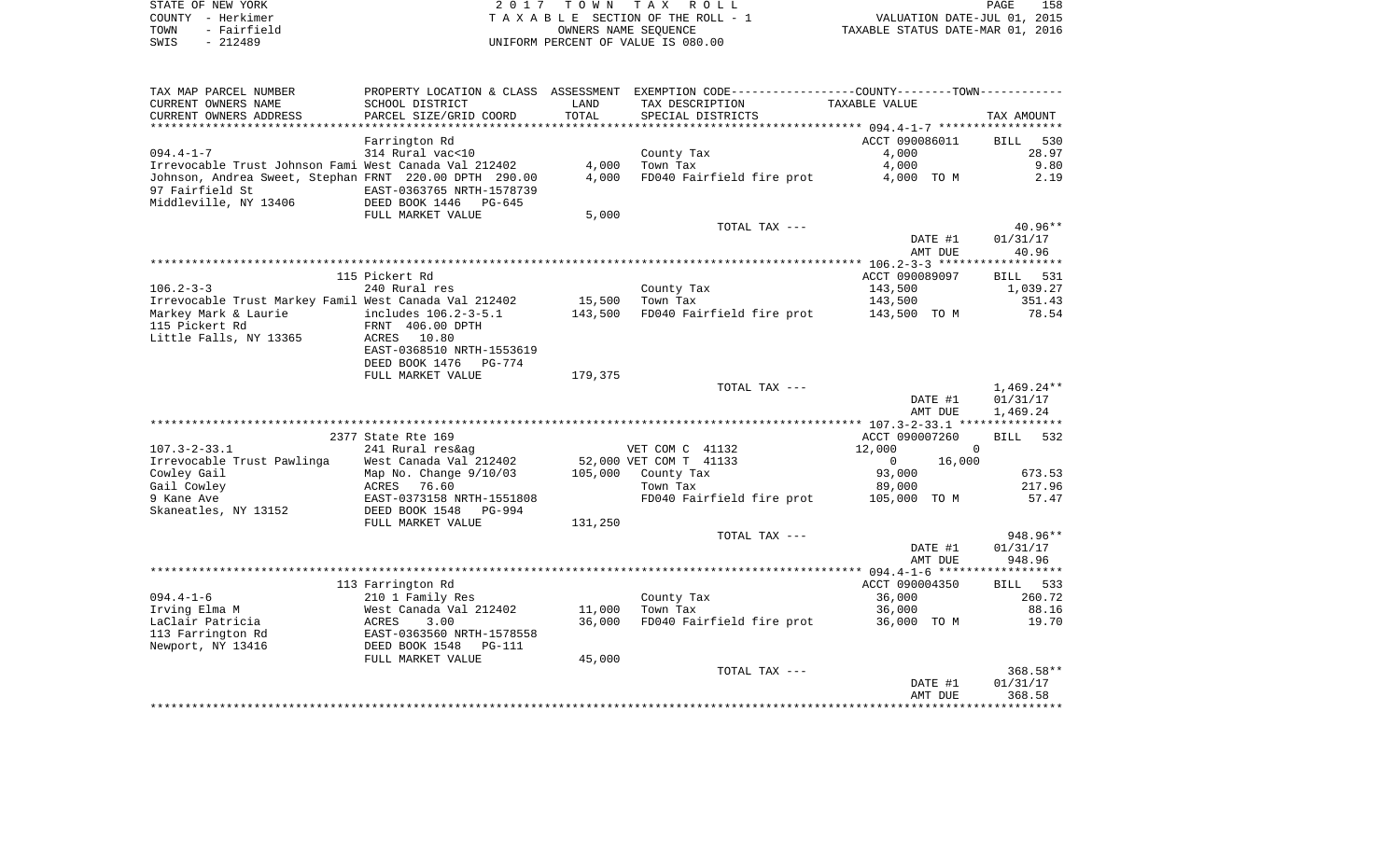| STATE OF NEW YORK   | 2017 TOWN TAX ROLL                 | 159<br>PAGE                      |
|---------------------|------------------------------------|----------------------------------|
| COUNTY - Herkimer   | TAXABLE SECTION OF THE ROLL - 1    | VALUATION DATE-JUL 01, 2015      |
| - Fairfield<br>TOWN | OWNERS NAME SEOUENCE               | TAXABLE STATUS DATE-MAR 01, 2016 |
| $-212489$<br>SWIS   | UNIFORM PERCENT OF VALUE IS 080.00 |                                  |

| TAX MAP PARCEL NUMBER<br>CURRENT OWNERS NAME | SCHOOL DISTRICT                                      | LAND    | PROPERTY LOCATION & CLASS ASSESSMENT EXEMPTION CODE----------------COUNTY--------TOWN----------<br>TAX DESCRIPTION | TAXABLE VALUE  |            |
|----------------------------------------------|------------------------------------------------------|---------|--------------------------------------------------------------------------------------------------------------------|----------------|------------|
| CURRENT OWNERS ADDRESS                       | PARCEL SIZE/GRID COORD                               | TOTAL   | SPECIAL DISTRICTS                                                                                                  |                | TAX AMOUNT |
| *********************                        |                                                      |         |                                                                                                                    |                |            |
|                                              | 321 North Creek Rd                                   |         |                                                                                                                    | ACCT 090004380 | BILL 534   |
| $106.4 - 1 - 38$                             | 210 1 Family Res                                     |         | County Tax                                                                                                         | 40,000         | 289.69     |
| Jackson Brian                                | West Canada Val 212402                               | 10,000  | Town Tax                                                                                                           | 40,000         | 97.96      |
| Jackson Shirley                              | ACRES<br>1.20                                        | 40,000  | School Relevy                                                                                                      |                | 410.92     |
| 321 North Creek Rd                           | EAST-0367944 NRTH-1546766                            |         | FD040 Fairfield fire prot 40,000 TO M                                                                              |                | 21.89      |
| Little Falls, NY 13365                       | DEED BOOK 795<br>$PG-357$                            |         |                                                                                                                    |                |            |
|                                              | FULL MARKET VALUE                                    | 50,000  | TOTAL TAX ---                                                                                                      |                | $820.46**$ |
|                                              |                                                      |         |                                                                                                                    | DATE #1        | 01/31/17   |
|                                              |                                                      |         |                                                                                                                    | AMT DUE        | 820.46     |
|                                              |                                                      |         |                                                                                                                    |                |            |
|                                              | 2146 Castle Rd                                       |         |                                                                                                                    | ACCT 090100079 | BILL 535   |
| $094.4 - 1 - 15.2$                           | 210 1 Family Res                                     |         | County Tax                                                                                                         | 90,000         | 651.80     |
| Jackson Christopher                          | West Canada Val 212402                               | 11,000  | Town Tax                                                                                                           | 90,000         | 220.41     |
| Jackson Brad                                 | ACRES<br>2.50                                        | 90,000  | FD040 Fairfield fire prot                                                                                          | 90,000 TO M    | 49.26      |
| 2146 Castle Rd                               |                                                      |         |                                                                                                                    |                |            |
| Newport, NY 13416                            | EAST-0367260 NRTH-1579495<br>DEED BOOK 948    PG-166 |         |                                                                                                                    |                |            |
|                                              | FULL MARKET VALUE                                    | 112,500 |                                                                                                                    |                |            |
|                                              |                                                      |         | TOTAL TAX ---                                                                                                      |                | 921.47**   |
|                                              |                                                      |         |                                                                                                                    | DATE #1        | 01/31/17   |
|                                              |                                                      |         |                                                                                                                    | AMT DUE        | 921.47     |
|                                              |                                                      |         |                                                                                                                    |                |            |
|                                              | 2162 Castle Rd                                       |         |                                                                                                                    | ACCT 090001950 | BILL 536   |
| 094.4-1-14.2                                 | 312 Vac w/imprv                                      |         | County Tax                                                                                                         | 8,000          | 57.94      |
| Jackson Christopher M                        | West Canada Val 212402                               | 4,000   | Town Tax                                                                                                           | 8,000          | 19.59      |
| 2146 Castle Rd                               | collapsed trailer                                    | 8,000   | FD040 Fairfield fire prot                                                                                          | 8,000 TO M     | 4.38       |
| Newport, NY 13416                            | split w/14.3 (foreclosure                            |         |                                                                                                                    |                |            |
|                                              | FRNT 126.00 DPTH 220.00<br>EAST-0366882 NRTH-1579433 |         |                                                                                                                    |                |            |
|                                              | DEED BOOK 1496 PG-138                                |         |                                                                                                                    |                |            |
|                                              | FULL MARKET VALUE                                    | 10,000  |                                                                                                                    |                |            |
|                                              |                                                      |         | TOTAL TAX ---                                                                                                      |                | $81.91**$  |
|                                              |                                                      |         |                                                                                                                    | DATE #1        | 01/31/17   |
|                                              |                                                      |         |                                                                                                                    | AMT DUE        | 81.91      |
|                                              |                                                      |         |                                                                                                                    |                |            |
|                                              | Castle Rd                                            |         |                                                                                                                    |                | BILL 537   |
| $094.4 - 1 - 14.3$                           | 314 Rural vac<10                                     |         | County Tax                                                                                                         | 2,000          | 14.48      |
| Jackson Christopher M                        | West Canada Val 212402                               | 2,000   | Town Tax                                                                                                           | 2,000          | 4.90       |
| 2146 Castle Rd                               | portion from t dedicke                               | 2,000   | FD040 Fairfield fire prot                                                                                          | 2,000 TO M     | 1.09       |
| Newport, NY 13416                            | part of 14.2 (foreclosure                            |         |                                                                                                                    |                |            |
|                                              | FRNT 218.00 DPTH 80.00                               |         |                                                                                                                    |                |            |
|                                              | EAST-0366688 NRTH-1579480                            |         |                                                                                                                    |                |            |
|                                              | DEED BOOK 1496 PG-138                                |         |                                                                                                                    |                |            |
|                                              | FULL MARKET VALUE                                    | 2,500   |                                                                                                                    |                |            |
|                                              |                                                      |         | TOTAL TAX ---                                                                                                      |                | $20.47**$  |
|                                              |                                                      |         |                                                                                                                    | DATE #1        | 01/31/17   |
|                                              |                                                      |         |                                                                                                                    | AMT DUE        | 20.47      |
|                                              |                                                      |         |                                                                                                                    |                |            |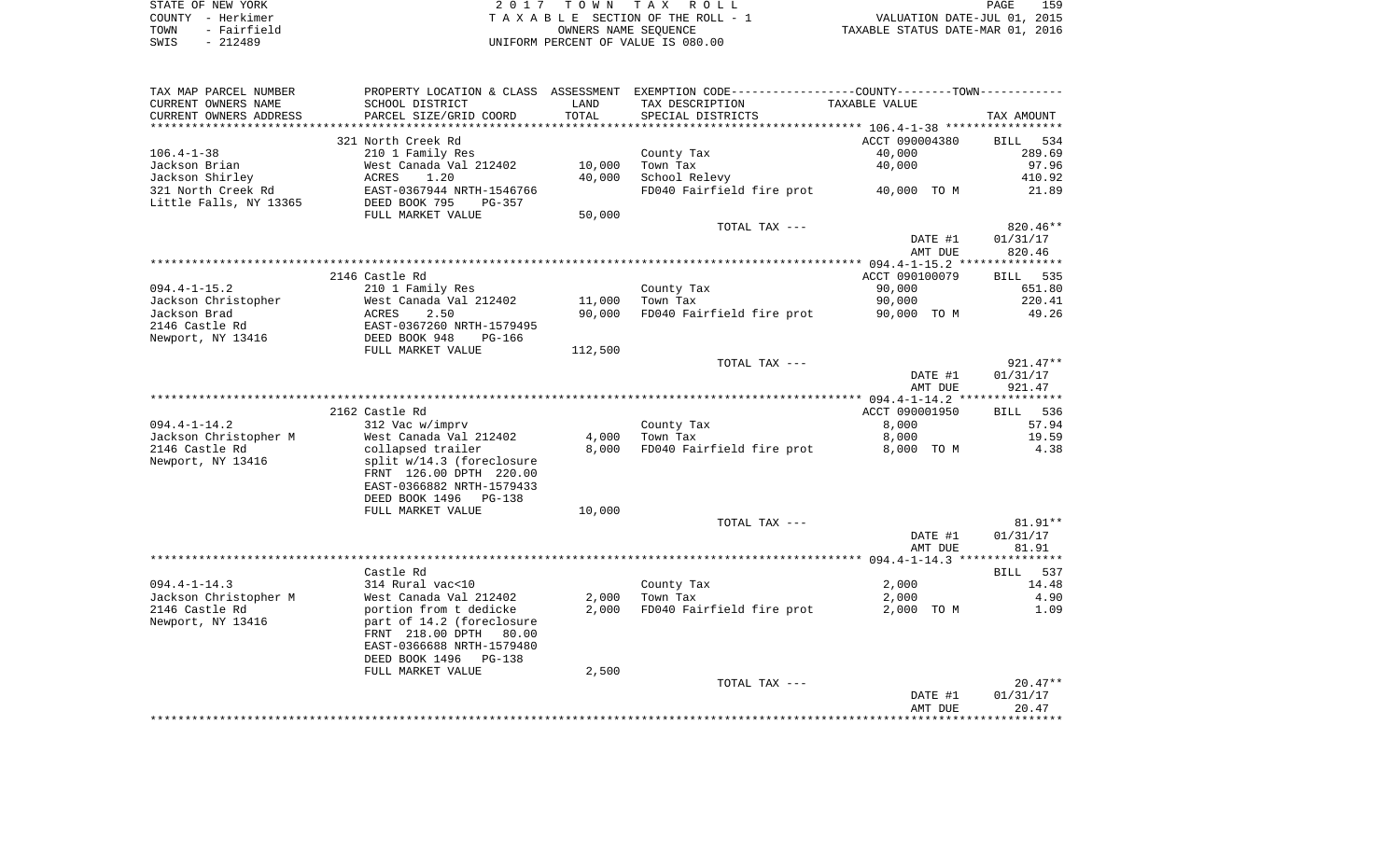| STATE OF NEW YORK   | 2017 TOWN TAX ROLL                 | 160<br>PAGE                      |
|---------------------|------------------------------------|----------------------------------|
| COUNTY - Herkimer   | TAXABLE SECTION OF THE ROLL - 1    | VALUATION DATE-JUL 01, 2015      |
| - Fairfield<br>TOWN | OWNERS NAME SEOUENCE               | TAXABLE STATUS DATE-MAR 01, 2016 |
| $-212489$<br>SWIS   | UNIFORM PERCENT OF VALUE IS 080.00 |                                  |

| TAX MAP PARCEL NUMBER<br>CURRENT OWNERS NAME<br>CURRENT OWNERS ADDRESS | PROPERTY LOCATION & CLASS<br>SCHOOL DISTRICT<br>PARCEL SIZE/GRID COORD | ASSESSMENT<br>LAND<br>TOTAL | EXEMPTION CODE----------------COUNTY-------TOWN-----------<br>TAX DESCRIPTION<br>SPECIAL DISTRICTS | TAXABLE VALUE         | TAX AMOUNT         |
|------------------------------------------------------------------------|------------------------------------------------------------------------|-----------------------------|----------------------------------------------------------------------------------------------------|-----------------------|--------------------|
|                                                                        |                                                                        |                             |                                                                                                    |                       |                    |
|                                                                        | 2186 Castle Rd                                                         |                             |                                                                                                    | ACCT 090004440        | <b>BILL</b><br>538 |
| $094.4 - 1 - 13$                                                       | 210 1 Family Res                                                       |                             | VET WAR C 41122                                                                                    | 7,200<br>$\Omega$     |                    |
| Jackson Irrevocable Trust Gera West Canada Val 212402                  |                                                                        |                             | 10,000 VET WAR T 41123                                                                             | 9,600<br>$\mathbf{0}$ |                    |
| Jackson William A                                                      | ACRES<br>1.00                                                          | 82,000                      | County Tax                                                                                         | 74,800                | 541.72             |
| Attn: Gerald Jackson                                                   | EAST-0366461 NRTH-1579367                                              |                             | Town Tax                                                                                           | 72,400                | 177.31             |
| 2186 Castle Rd                                                         | DEED BOOK 1080<br>PG-436                                               |                             | FD040 Fairfield fire prot                                                                          | 82,000 TO M           | 44.88              |
| Newport, NY 13416-9745                                                 | FULL MARKET VALUE                                                      | 102,500                     |                                                                                                    |                       |                    |
|                                                                        |                                                                        |                             | TOTAL TAX ---                                                                                      |                       | 763.91**           |
|                                                                        |                                                                        |                             |                                                                                                    | DATE #1               | 01/31/17           |
|                                                                        |                                                                        |                             |                                                                                                    | AMT DUE               | 763.91             |
|                                                                        |                                                                        |                             |                                                                                                    |                       |                    |
|                                                                        | Castle Rd                                                              |                             |                                                                                                    | ACCT 090001980        | 539<br>BILL        |
| $094.4 - 1 - 15.1$                                                     | 322 Rural vac>10                                                       |                             | County Tax                                                                                         | 30,000                | 217.27             |
| Jackson Irrevocable Trust Gera West Canada Val 212402                  |                                                                        | 30,000                      | Town Tax                                                                                           | 30,000                | 73.47              |
| Jackson William A                                                      | 1/2 Jackson & 1/2 Dedicke                                              | 30,000                      | FD040 Fairfield fire prot                                                                          | 30,000 TO M           | 16.42              |
| Attn: Gerald Jackson                                                   | ACRES<br>60.00                                                         |                             |                                                                                                    |                       |                    |
| 2186 Castle Rd                                                         | EAST-0367042 NRTH-1580104                                              |                             |                                                                                                    |                       |                    |
| Newport, NY 13416                                                      | DEED BOOK 1080<br>$PG-432$                                             |                             |                                                                                                    |                       |                    |
|                                                                        | FULL MARKET VALUE                                                      | 37,500                      |                                                                                                    |                       |                    |
|                                                                        |                                                                        |                             | TOTAL TAX ---                                                                                      |                       | $307.16**$         |
|                                                                        |                                                                        |                             |                                                                                                    | DATE #1               | 01/31/17           |
|                                                                        |                                                                        |                             |                                                                                                    | AMT DUE               | 307.16             |
|                                                                        |                                                                        |                             |                                                                                                    |                       |                    |
|                                                                        | 2186 Castle Rd                                                         |                             |                                                                                                    | ACCT 0990054          | BILL 540           |
| $094.4 - 1 - 15.4$                                                     | 314 Rural vac<10                                                       |                             | County Tax                                                                                         | 6,000                 | 43.45              |
| Jackson Irrevocable Trust Gera West Canada Val 212402                  |                                                                        | 6,000                       | Town Tax                                                                                           | 6,000                 | 14.69              |
| Jackson William A                                                      | ACRES<br>1.50                                                          | 6,000                       | FD040 Fairfield fire prot                                                                          | 6,000 TO M            | 3.28               |
| Attn: Gerald Jackson                                                   | EAST-0366209 NRTH-1579264                                              |                             |                                                                                                    |                       |                    |
| 2186 Castle Rd                                                         | DEED BOOK 1080<br>$PG-436$                                             |                             |                                                                                                    |                       |                    |
| Newport, NY 13416-9745                                                 | FULL MARKET VALUE                                                      | 7,500                       |                                                                                                    |                       |                    |
|                                                                        |                                                                        |                             | TOTAL TAX ---                                                                                      |                       | $61.42**$          |
|                                                                        |                                                                        |                             |                                                                                                    | DATE #1               | 01/31/17           |
|                                                                        |                                                                        |                             |                                                                                                    | AMT DUE               | 61.42              |
|                                                                        |                                                                        |                             |                                                                                                    |                       |                    |
|                                                                        | State Route 29                                                         |                             |                                                                                                    | ACCT 090009960        | 541<br><b>BILL</b> |
| $101.4 - 1 - 10$                                                       | 321 Abandoned ag                                                       |                             | AG MKTS<br>41730                                                                                   | 3,877<br>3,877        |                    |
| John Giovatto Charitable Remai West Canada Val 212402                  |                                                                        | 22,000                      | County Tax                                                                                         | 18,123                | 131.25             |
| 78 Franklin St                                                         | ACRES<br>43.40                                                         | 22,000                      | Town Tax                                                                                           | 18,123                | 44.38              |
| Elmwood Park, NJ 07407                                                 | EAST-0394449 NRTH-1564361<br>DEED BOOK 1342<br>$PG-1$                  |                             | FD040 Fairfield fire prot                                                                          | 22,000 TO M           | 12.04              |
| MAY BE SUBJECT TO PAYMENT<br>UNDER AGDIST LAW TIL 2023                 | FULL MARKET VALUE                                                      | 27,500                      |                                                                                                    |                       |                    |
|                                                                        |                                                                        |                             | TOTAL TAX ---                                                                                      |                       | $187.67**$         |
|                                                                        |                                                                        |                             |                                                                                                    | DATE #1               | 01/31/17           |
|                                                                        |                                                                        |                             |                                                                                                    | AMT DUE               | 187.67             |
|                                                                        |                                                                        |                             |                                                                                                    |                       |                    |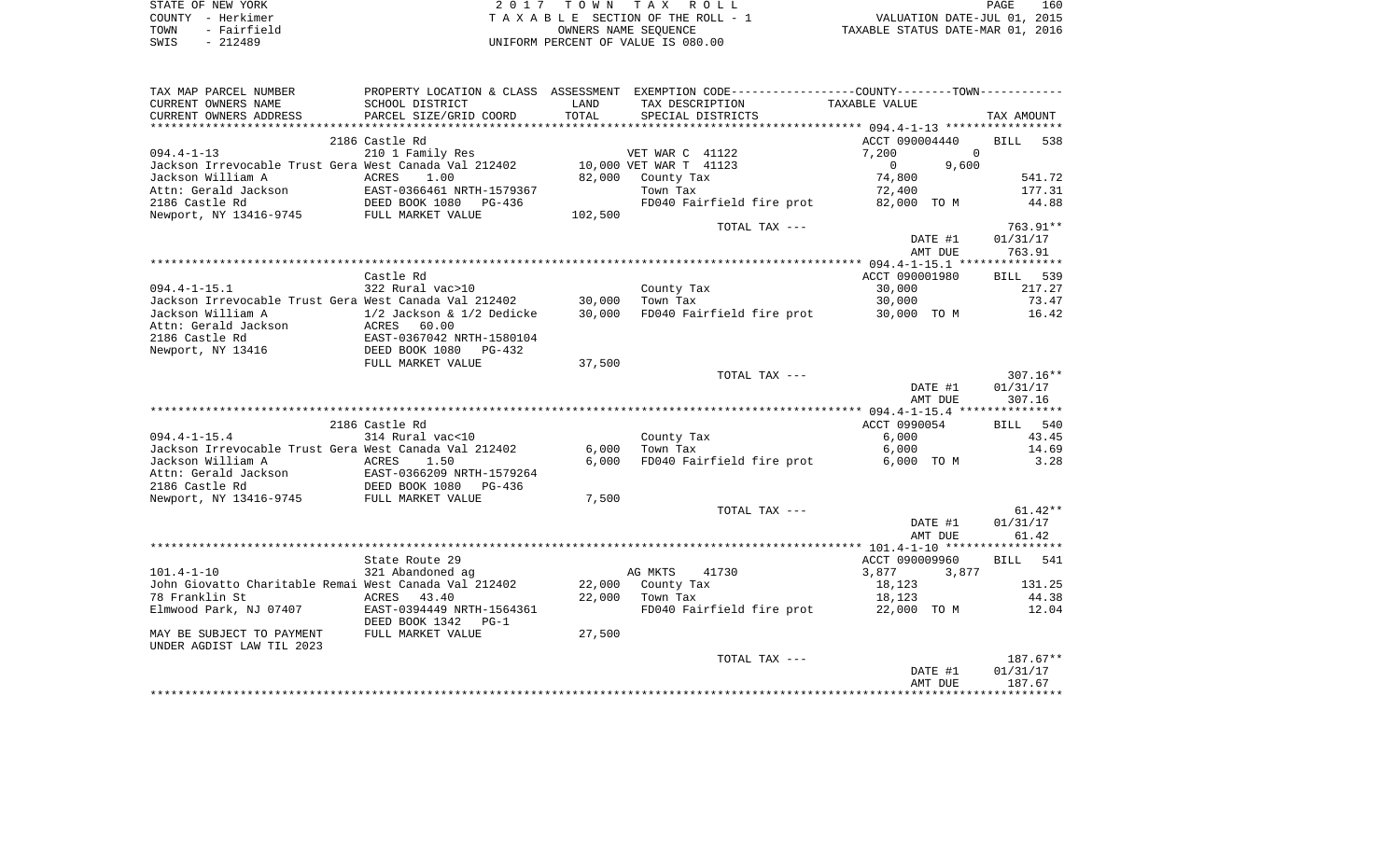| STATE OF NEW YORK |             | 2017 TOWN TAX ROLL                 | PAGE                             | 161 |
|-------------------|-------------|------------------------------------|----------------------------------|-----|
| COUNTY - Herkimer |             | TAXABLE SECTION OF THE ROLL - 1    | VALUATION DATE-JUL 01, 2015      |     |
| TOWN              | - Fairfield | OWNERS NAME SEOUENCE               | TAXABLE STATUS DATE-MAR 01, 2016 |     |
| SWIS              | $-212489$   | UNIFORM PERCENT OF VALUE IS 080.00 |                                  |     |

| TAX MAP PARCEL NUMBER  |                                 |         | PROPERTY LOCATION & CLASS ASSESSMENT EXEMPTION CODE---------------COUNTY-------TOWN---------- |                |                   |
|------------------------|---------------------------------|---------|-----------------------------------------------------------------------------------------------|----------------|-------------------|
| CURRENT OWNERS NAME    | SCHOOL DISTRICT                 | LAND    | TAX DESCRIPTION                                                                               | TAXABLE VALUE  |                   |
| CURRENT OWNERS ADDRESS | PARCEL SIZE/GRID COORD          | TOTAL   | SPECIAL DISTRICTS                                                                             |                | TAX AMOUNT        |
|                        |                                 |         |                                                                                               |                |                   |
|                        | 1953 Castle Rd                  |         |                                                                                               | ACCT 090100001 | 542<br>BILL       |
| $094.4 - 1 - 25$       | 210 1 Family Res                |         | County Tax                                                                                    | 71,000         | 514.20            |
| Johnson Jack           | West Canada Val 212402          | 10,000  | Town Tax                                                                                      | 71,000         | 173.88            |
| Johnson Dawnna         | ACRES<br>1.00                   | 71,000  | FD040 Fairfield fire prot                                                                     | 71,000 TO M    | 38.86             |
| 1953 Castle Rd         | EAST-0371117 NRTH-1579810       |         |                                                                                               |                |                   |
| Newport, NY 13416      | DEED BOOK 00619 PG-00483        |         |                                                                                               |                |                   |
|                        | FULL MARKET VALUE               | 88,750  |                                                                                               |                |                   |
|                        |                                 |         | TOTAL TAX ---                                                                                 |                | 726.94**          |
|                        |                                 |         |                                                                                               | DATE #1        | 01/31/17          |
|                        |                                 |         |                                                                                               | AMT DUE        | 726.94            |
|                        |                                 |         |                                                                                               |                |                   |
|                        | 1687 Castle Rd                  |         |                                                                                               | ACCT 090100018 | 543<br>BILL       |
| $095.3 - 1 - 11$       | 311 Res vac land                |         | County Tax                                                                                    | 5,000          | 36.21             |
| Johnson Jack           | West Canada Val 212402          | 5,000   | Town Tax                                                                                      | 5,000          | 12.24             |
| Johnson Brenda         | FRNT 169.00 DPTH 258.00         | 5,000   | FD040 Fairfield fire prot                                                                     | 5,000 TO M     | 2.74              |
| 1677 Castle Rd         | 1.00<br>ACRES                   |         |                                                                                               |                |                   |
| Newport, NY 13416      | EAST-0376411 NRTH-1580490       |         |                                                                                               |                |                   |
|                        | DEED BOOK 1400<br><b>PG-709</b> |         |                                                                                               |                |                   |
|                        | FULL MARKET VALUE               | 6,250   |                                                                                               |                |                   |
|                        |                                 |         | TOTAL TAX ---                                                                                 |                | $51.19**$         |
|                        |                                 |         |                                                                                               | DATE #1        | 01/31/17<br>51.19 |
|                        |                                 |         |                                                                                               | AMT DUE        |                   |
|                        | 1677 Castle Rd                  |         |                                                                                               | ACCT 090100019 | BILL 544          |
| $095.3 - 1 - 12$       | 210 1 Family Res                |         | County Tax                                                                                    | 88,000         | 637.32            |
| Johnson Jack E         | West Canada Val 212402          | 8,000   | Town Tax                                                                                      | 88,000         | 215.51            |
| Anderson Brenda        | Doublewide                      | 88,000  | FD040 Fairfield fire prot                                                                     | 88,000 TO M    | 48.17             |
| 1677 Castle Rd         | FRNT 150.00 DPTH 235.00         |         |                                                                                               |                |                   |
| Newport, NY 13416      | EAST-0376556 NRTH-1580523       |         |                                                                                               |                |                   |
|                        | DEED BOOK 821<br>$PG-90$        |         |                                                                                               |                |                   |
|                        | FULL MARKET VALUE               | 110,000 |                                                                                               |                |                   |
|                        |                                 |         | TOTAL TAX ---                                                                                 |                | 901.00**          |
|                        |                                 |         |                                                                                               | DATE #1        | 01/31/17          |
|                        |                                 |         |                                                                                               | AMT DUE        | 901.00            |
|                        |                                 |         |                                                                                               |                |                   |
|                        | State Route 29                  |         |                                                                                               |                | BILL 545          |
| $100.4 - 1 - 8.6$      | 314 Rural vac<10                |         | County Tax                                                                                    | 7,900          | 57.21             |
| Johnson Jack E         | West Canada Val 212402          | 7,900   | Town Tax                                                                                      | 7,900          | 19.35             |
| Johnson Brenda L       | FRNT 1956.00 DPTH               | 7,900   | FD040 Fairfield fire prot                                                                     | 7,900 TO M     | 4.32              |
| PO Box 81              | ACRES<br>9.70                   |         |                                                                                               |                |                   |
| Newport, NY 13416      | EAST-0372544 NRTH-1568036       |         |                                                                                               |                |                   |
|                        | DEED BOOK 1124<br>PG-346        |         |                                                                                               |                |                   |
|                        | FULL MARKET VALUE               | 9,875   |                                                                                               |                |                   |
|                        |                                 |         | TOTAL TAX ---                                                                                 |                | 80.88**           |
|                        |                                 |         |                                                                                               | DATE #1        | 01/31/17          |
|                        |                                 |         |                                                                                               | AMT DUE        | 80.88             |
|                        |                                 |         |                                                                                               |                |                   |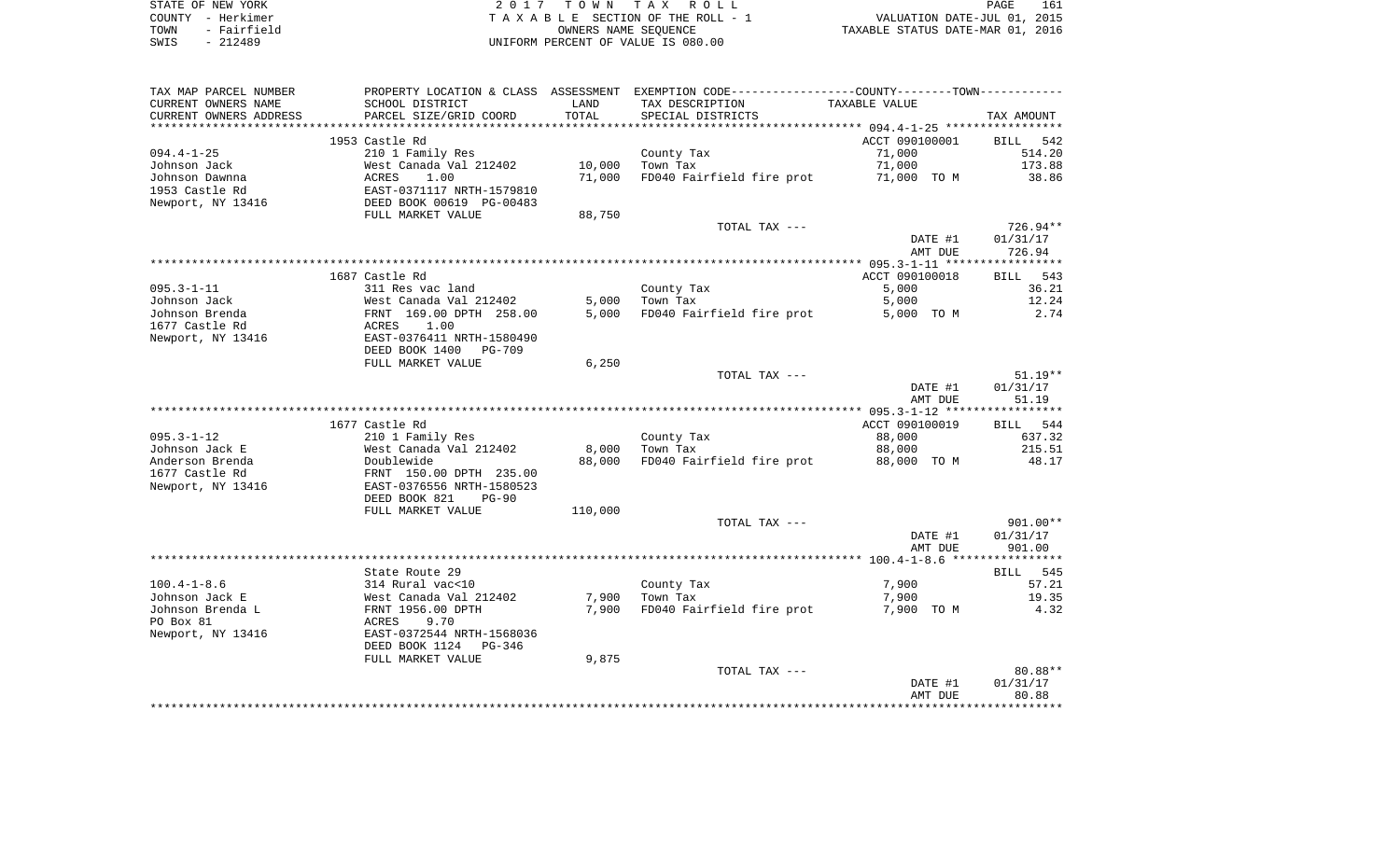|      | STATE OF NEW YORK | 2017 TOWN TAX ROLL                 | <b>PAGE</b>                      | 162 |
|------|-------------------|------------------------------------|----------------------------------|-----|
|      | COUNTY – Herkimer | TAXABLE SECTION OF THE ROLL - 1    | VALUATION DATE-JUL 01, 2015      |     |
| TOWN | - Fairfield       | OWNERS NAME SEOUENCE               | TAXABLE STATUS DATE-MAR 01, 2016 |     |
| SWIS | - 212489          | UNIFORM PERCENT OF VALUE IS 080.00 |                                  |     |

| TAX MAP PARCEL NUMBER  | PROPERTY LOCATION & CLASS ASSESSMENT EXEMPTION CODE----------------COUNTY--------TOWN-------- |         |                           |                |             |
|------------------------|-----------------------------------------------------------------------------------------------|---------|---------------------------|----------------|-------------|
| CURRENT OWNERS NAME    | SCHOOL DISTRICT                                                                               | LAND    | TAX DESCRIPTION           | TAXABLE VALUE  |             |
| CURRENT OWNERS ADDRESS | PARCEL SIZE/GRID COORD                                                                        | TOTAL   | SPECIAL DISTRICTS         |                | TAX AMOUNT  |
|                        |                                                                                               |         |                           |                |             |
|                        | Farrington Rd                                                                                 |         |                           |                | BILL 546    |
| $094.4 - 1 - 11.5$     | 322 Rural vac>10                                                                              |         | County Tax                | 22,000         | 159.33      |
| Johnson Marjorie J     | West Canada Val 212402                                                                        | 22,000  | Town Tax                  | 22,000         | 53.88       |
| 113 Farrington Rd      | FRNT 2420.00 DPTH                                                                             | 22,000  |                           |                |             |
| Newport, NY 13416      | 33.50<br>ACRES                                                                                |         |                           |                |             |
|                        | EAST-0364787 NRTH-1580794                                                                     |         |                           |                |             |
|                        | DEED BOOK 1601<br>PG-188                                                                      |         |                           |                |             |
|                        | FULL MARKET VALUE                                                                             | 27,500  |                           |                |             |
|                        |                                                                                               |         | TOTAL TAX ---             |                | $213.21**$  |
|                        |                                                                                               |         |                           | DATE #1        | 01/31/17    |
|                        |                                                                                               |         |                           | AMT DUE        | 213.21      |
|                        |                                                                                               |         |                           |                |             |
|                        | Sandy Lane Rd                                                                                 |         |                           | ACCT 090006750 | BILL 547    |
| $095.3 - 1 - 32.1$     | 322 Rural vac>10                                                                              |         | County Tax                | 35,000         | 253.48      |
| Johnson Mark           | West Canada Val 212402                                                                        | 35,000  | Town Tax                  | 35,000         | 85.71       |
| Johnson Suzanne        | ACRES 41.20                                                                                   | 35,000  | FD040 Fairfield fire prot | 35,000 TO M    | 19.16       |
| 72 Schofield Rd        | EAST-0382312 NRTH-1583295                                                                     |         |                           |                |             |
| West Milford, NJ 07480 | DEED BOOK 809<br>PG-195                                                                       |         |                           |                |             |
|                        | FULL MARKET VALUE                                                                             | 43,750  |                           |                |             |
|                        |                                                                                               |         | TOTAL TAX ---             |                | 358.35**    |
|                        |                                                                                               |         |                           | DATE #1        | 01/31/17    |
|                        |                                                                                               |         |                           | AMT DUE        | 358.35      |
|                        |                                                                                               |         |                           |                |             |
|                        | 701 Platform Rd                                                                               |         |                           |                | BILL 548    |
| $101.1 - 1 - 1.5$      | 210 1 Family Res                                                                              |         | County Tax                | 85,000         | 615.59      |
| Johnson Roy            | West Canada Val 212402                                                                        | 11,000  | Town Tax                  | 85,000         | 208.16      |
| Johnson Julie          | BAR change 6/05                                                                               | 85,000  | FD040 Fairfield fire prot | 85,000 TO M    | 46.52       |
| 701 Platform Rd        | ACRES<br>3.29                                                                                 |         |                           |                |             |
| Newport, NY 13416      | EAST-0373697 NRTH-1574435                                                                     |         |                           |                |             |
|                        | DEED BOOK 817<br><b>PG-495</b>                                                                |         |                           |                |             |
|                        | FULL MARKET VALUE                                                                             | 106,250 |                           |                |             |
|                        |                                                                                               |         | TOTAL TAX ---             |                | $870.27**$  |
|                        |                                                                                               |         |                           | DATE #1        | 01/31/17    |
|                        |                                                                                               |         |                           | AMT DUE        | 870.27      |
|                        |                                                                                               |         |                           |                |             |
|                        | 249 Kelly Rd                                                                                  |         |                           |                | BILL<br>549 |
| $106.4 - 1 - 7.4$      | 210 1 Family Res                                                                              |         | County Tax                | 75,000         | 543.17      |
| Johnson Timothy J      | West Canada Val 212402                                                                        | 15,000  | Town Tax                  | 75,000         | 183.67      |
| Johnson Tiffany M      | FRNT 250.00 DPTH                                                                              | 75,000  |                           |                |             |
| 249 Kelly Rd           | <b>ACRES</b><br>5.00                                                                          |         |                           |                |             |
| Little Falls, NY 13365 | EAST-0371049 NRTH-1551194                                                                     |         |                           |                |             |
|                        | DEED BOOK 1613<br><b>PG-261</b>                                                               |         |                           |                |             |
|                        | FULL MARKET VALUE                                                                             | 93,750  |                           |                |             |
|                        |                                                                                               |         | TOTAL TAX ---             |                | 726.84**    |
|                        |                                                                                               |         |                           | DATE #1        | 01/31/17    |
|                        |                                                                                               |         |                           | AMT DUE        | 726.84      |
|                        |                                                                                               |         |                           |                |             |
|                        |                                                                                               |         |                           |                |             |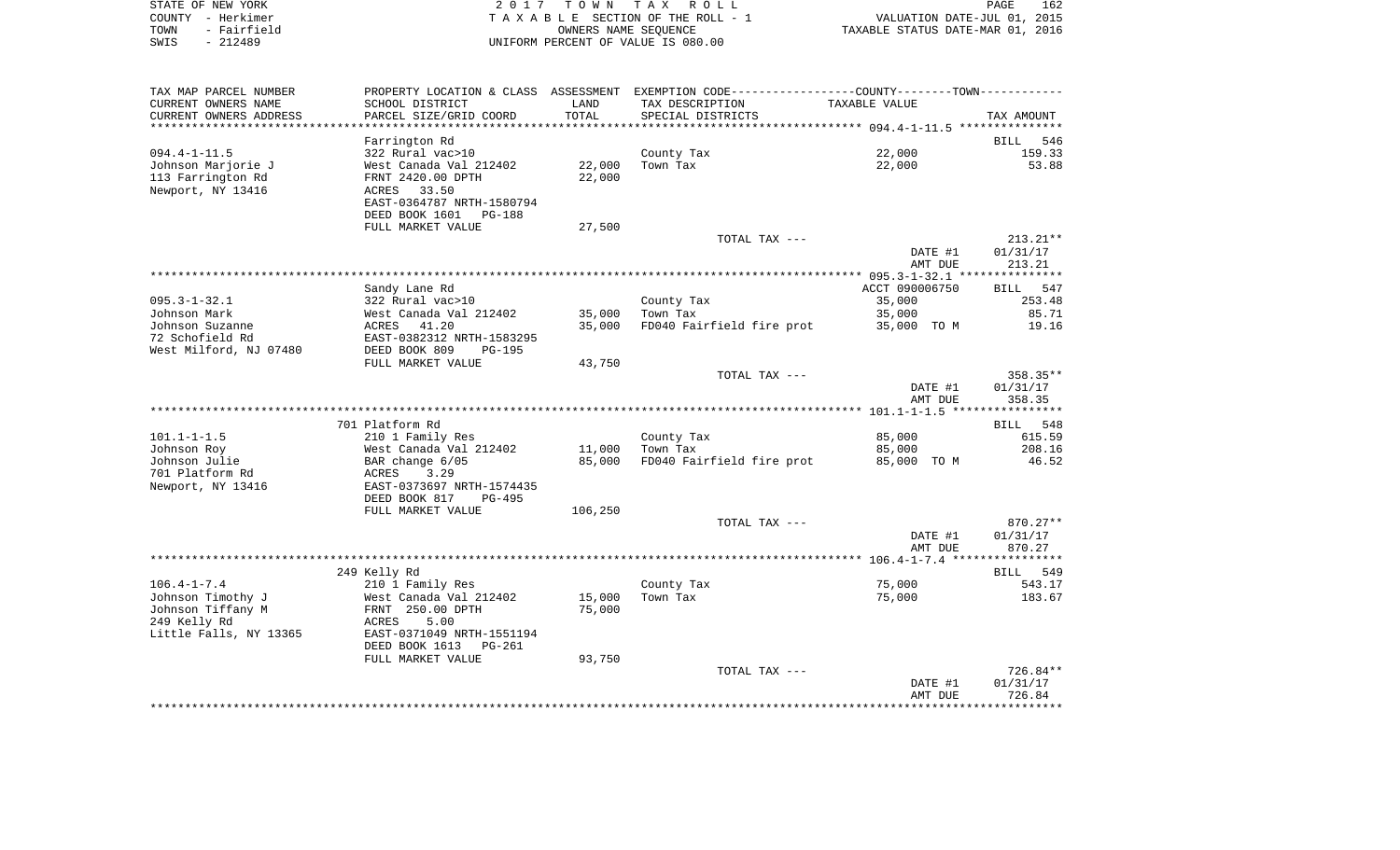| STATE OF NEW YORK   | 2017 TOWN TAX ROLL                 | 163<br>PAGE                      |
|---------------------|------------------------------------|----------------------------------|
| COUNTY - Herkimer   | TAXABLE SECTION OF THE ROLL - 1    | VALUATION DATE-JUL 01, 2015      |
| - Fairfield<br>TOWN | OWNERS NAME SEOUENCE               | TAXABLE STATUS DATE-MAR 01, 2016 |
| SWIS<br>- 212489    | UNIFORM PERCENT OF VALUE IS 080.00 |                                  |

| TAX MAP PARCEL NUMBER     |                                           |         | PROPERTY LOCATION & CLASS ASSESSMENT EXEMPTION CODE----------------COUNTY--------TOWN----------- |                                    |                 |
|---------------------------|-------------------------------------------|---------|--------------------------------------------------------------------------------------------------|------------------------------------|-----------------|
| CURRENT OWNERS NAME       | SCHOOL DISTRICT                           | LAND    | TAX DESCRIPTION                                                                                  | TAXABLE VALUE                      |                 |
| CURRENT OWNERS ADDRESS    | PARCEL SIZE/GRID COORD                    | TOTAL   | SPECIAL DISTRICTS                                                                                |                                    | TAX AMOUNT      |
|                           |                                           |         |                                                                                                  |                                    |                 |
|                           | 1980 Hardscrabble Rd                      |         |                                                                                                  | ACCT 090000840                     | BILL 550        |
| $095.3 - 1 - 26.1$        | 240 Rural res                             |         | County Tax                                                                                       | 132,200                            | 957.43          |
| Jones Laura A             | West Canada Val 212402                    | 20,000  | Town Tax                                                                                         | 132,200                            | 323.76          |
| 1980 Hardscrabble Rd      | 18.90<br>ACRES                            | 132,200 | FD040 Fairfield fire prot                                                                        | 132,200 TO M                       | 72.36           |
| Newport, NY 13416         | EAST-0376180 NRTH-1581941                 |         |                                                                                                  |                                    |                 |
|                           | DEED BOOK 836<br>PG-237                   |         |                                                                                                  |                                    |                 |
|                           | FULL MARKET VALUE                         | 165,250 |                                                                                                  |                                    |                 |
|                           |                                           |         | TOTAL TAX ---                                                                                    |                                    | $1,353.55**$    |
|                           |                                           |         |                                                                                                  | DATE #1                            | 01/31/17        |
|                           |                                           |         |                                                                                                  | AMT DUE                            | 1,353.55        |
|                           |                                           |         |                                                                                                  |                                    |                 |
|                           | 192 Arnold Rd                             |         |                                                                                                  |                                    | <b>BILL</b> 551 |
| $107.3 - 2 - 3.7$         | 210 1 Family Res                          |         | County Tax                                                                                       | 96,000                             | 695.26          |
| Jouben Dawn E             | West Canada Val 212402                    | 11,000  | Town Tax                                                                                         | 96,000                             | 235.10          |
| 192 Arnold Rd             | Split From 107.3-2-3.6                    | 96,000  | School Relevy                                                                                    |                                    | 1,809.41        |
| Little Falls, NY 13365    | FRNT 150.00 DPTH                          |         | FD040 Fairfield fire prot                                                                        | 96,000 TO M                        | 52.54           |
|                           | ACRES<br>3.00                             |         |                                                                                                  |                                    |                 |
|                           | EAST-0375567 NRTH-1553026                 |         |                                                                                                  |                                    |                 |
|                           | DEED BOOK 1127<br>PG-136                  |         |                                                                                                  |                                    |                 |
|                           | FULL MARKET VALUE                         | 120,000 |                                                                                                  |                                    |                 |
|                           |                                           |         | TOTAL TAX ---                                                                                    |                                    | $2,792.31**$    |
|                           |                                           |         |                                                                                                  | DATE #1                            | 01/31/17        |
|                           |                                           |         |                                                                                                  | AMT DUE                            | 2,792.31        |
|                           |                                           |         |                                                                                                  |                                    |                 |
|                           | Little Falls Rd                           |         |                                                                                                  |                                    | BILL 552        |
| $107.3 - 2 - 3.6$         | 312 Vac w/imprv                           |         | County Tax                                                                                       | 35,000                             | 253.48          |
| Jouben Joseph             | West Canada Val 212402                    | 25,000  | Town Tax                                                                                         | 35,000                             | 85.71           |
| 192 Arnold Rd             | Rose Wallace Trust Split                  | 35,000  | School Relevy                                                                                    |                                    | 874.06          |
| Little Falls, NY 13365    | FRNT 174.60 DPTH                          |         | FD040 Fairfield fire prot                                                                        | 35,000 TO M                        | 19.16           |
|                           | ACRES<br>37.00                            |         |                                                                                                  |                                    |                 |
|                           | EAST-0377033 NRTH-1552969                 |         |                                                                                                  |                                    |                 |
|                           | DEED BOOK 842<br>$PG-46$                  |         |                                                                                                  |                                    |                 |
|                           | FULL MARKET VALUE                         | 43,750  |                                                                                                  |                                    |                 |
|                           |                                           |         | TOTAL TAX ---                                                                                    |                                    | 1,232.41**      |
|                           |                                           |         |                                                                                                  | DATE #1                            | 01/31/17        |
|                           |                                           |         |                                                                                                  | AMT DUE                            | 1,232.41        |
|                           | 1186 Castle Rd                            |         |                                                                                                  | ACCT 090004500                     | BILL 553        |
| $101.1 - 1 - 19$          |                                           |         | 41730                                                                                            |                                    |                 |
| Kaczeroski Dennis         | 113 Cattle farm<br>West Canada Val 212402 |         | AG MKTS<br>186,000 AGRIC 10 Y 42100                                                              | 33,422<br>33,422<br>7,900<br>7,900 |                 |
| 1168 Castle Rd            | ACRES 328.00                              |         |                                                                                                  |                                    |                 |
|                           |                                           |         | 226,000 County Tax                                                                               | 184,678                            | 1,337.49        |
| Newport, NY 13416         | EAST-0382788 NRTH-1576296                 |         | Town Tax                                                                                         | 184,678                            | 452.27          |
|                           | DEED BOOK 817<br><b>PG-350</b>            |         | School Relevy                                                                                    |                                    | 4,024.00        |
| MAY BE SUBJECT TO PAYMENT | FULL MARKET VALUE                         |         | 282,500 FD040 Fairfield fire prot 226,000 TO M                                                   |                                    | 123.70          |
| UNDER AGDIST LAW TIL 2023 |                                           |         | TOTAL TAX ---                                                                                    |                                    | $5,937.46**$    |
|                           |                                           |         |                                                                                                  | DATE #1                            | 01/31/17        |
|                           |                                           |         |                                                                                                  | AMT DUE                            | 5,937.46        |
|                           |                                           |         |                                                                                                  |                                    |                 |
|                           |                                           |         |                                                                                                  |                                    |                 |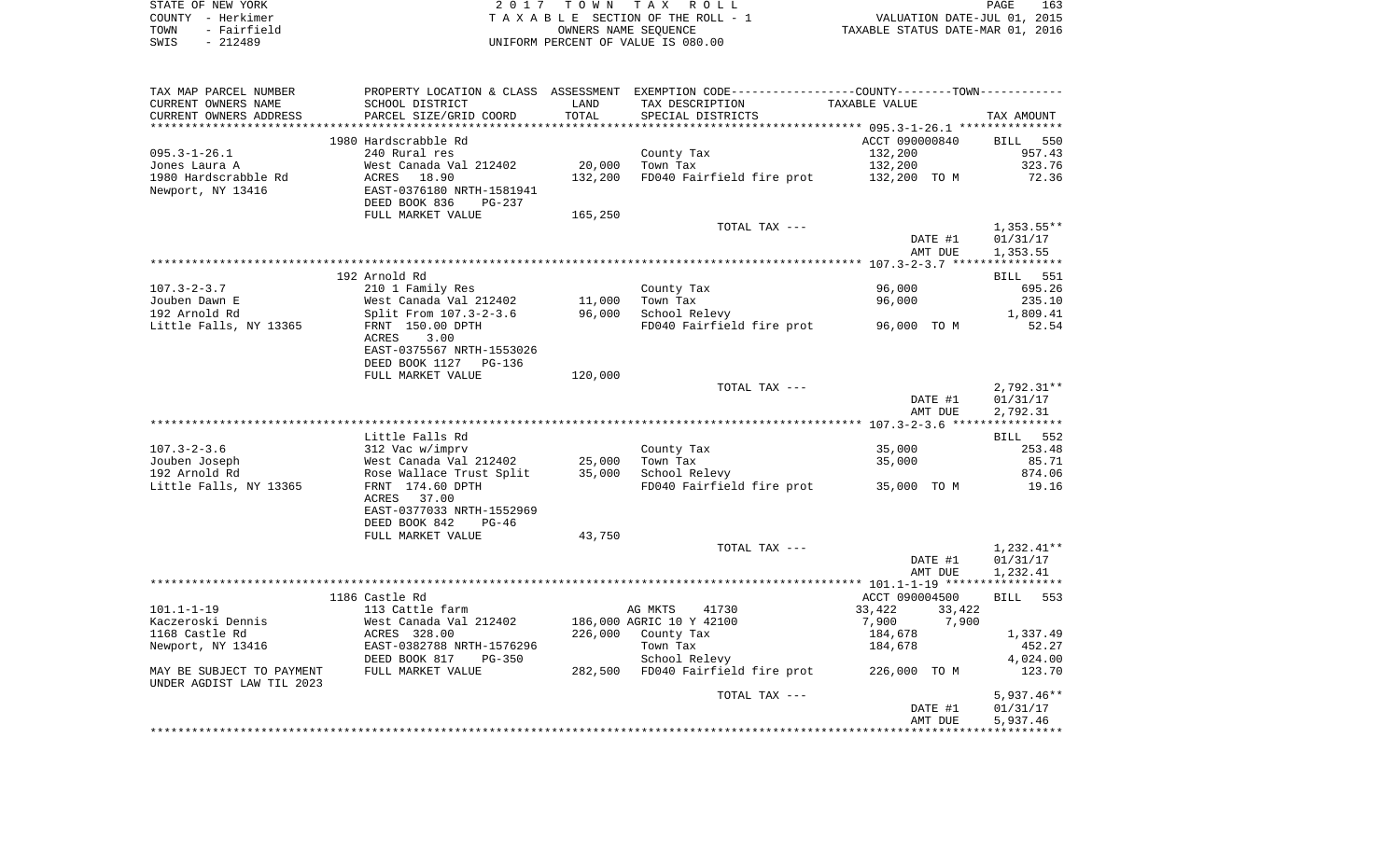| STATE OF NEW YORK |             |  |
|-------------------|-------------|--|
| COUNTY - Herkimer |             |  |
| TOWN              | - Fairfield |  |
| SWIS              | $-212489$   |  |

STATE OF NEW YORK 2 0 1 7 T O W N T A X R O L L PAGE 164TA X A B L E SECTION OF THE ROLL - 1 TOWN - Fairfield OWNERS NAME SEQUENCE TAXABLE STATUS DATE-MAR 01, 2016 UNIFORM PERCENT OF VALUE IS 080.00

| TAX MAP PARCEL NUMBER     | PROPERTY LOCATION & CLASS ASSESSMENT       |         | EXEMPTION CODE-----------------COUNTY-------TOWN----------- |                    |                          |
|---------------------------|--------------------------------------------|---------|-------------------------------------------------------------|--------------------|--------------------------|
| CURRENT OWNERS NAME       | SCHOOL DISTRICT                            | LAND    | TAX DESCRIPTION                                             | TAXABLE VALUE      |                          |
| CURRENT OWNERS ADDRESS    | PARCEL SIZE/GRID COORD                     | TOTAL   | SPECIAL DISTRICTS                                           |                    | TAX AMOUNT               |
| ************************* |                                            |         |                                                             |                    |                          |
|                           | Cemetery Rd                                |         |                                                             | ACCT 090010590     | <b>BILL</b><br>554       |
| $101.1 - 1 - 28$          | 314 Rural vac<10                           |         | County Tax                                                  | 5,000              | 36.21                    |
| Kaczeroski Dennis         | West Canada Val 212402                     | 5,000   | Town Tax                                                    | 5,000              | 12.24                    |
| 1168 Castle Rd            | FRNT 140.25 DPTH 156.75                    | 5,000   | School Relevy                                               |                    | 124.87                   |
| Newport, NY 13416         | EAST-0379341 NRTH-1576797                  |         | FD040 Fairfield fire prot                                   | 5,000 TO M         | 2.74                     |
|                           | DEED BOOK 776<br>$PG-8$                    |         |                                                             |                    |                          |
|                           | FULL MARKET VALUE                          | 6,250   |                                                             |                    |                          |
|                           |                                            |         | TOTAL TAX ---                                               |                    | 176.06**                 |
|                           |                                            |         |                                                             | DATE #1            | 01/31/17                 |
|                           |                                            |         |                                                             | AMT DUE            | 176.06                   |
|                           |                                            |         |                                                             |                    |                          |
|                           | 2499 State Route 169                       |         |                                                             |                    | <b>BILL</b> 555          |
| $107.1 - 1 - 21$          | 210 1 Family Res                           |         | County Tax                                                  | 70,000             | 506.96                   |
| Kane Elizabeth            | West Canada Val 212402                     | 8,000   | Town Tax                                                    | 70,000             | 171.43                   |
| Mondrosch Grace           | FRNT 150.00 DPTH 150.00                    | 70,000  | FD040 Fairfield fire prot                                   | 70,000 TO M        | 38.31                    |
| 526 Weir Mountain Rd      | EAST-0372839 NRTH-1553274                  |         |                                                             |                    |                          |
| Gilbert, PA 18331         | DEED BOOK 1542 PG-950<br>FULL MARKET VALUE |         |                                                             |                    |                          |
|                           |                                            | 87,500  | TOTAL TAX ---                                               |                    | $716.70**$               |
|                           |                                            |         |                                                             | DATE #1            | 01/31/17                 |
|                           |                                            |         |                                                             | AMT DUE            | 716.70                   |
|                           |                                            |         |                                                             |                    |                          |
|                           | 652 Davis Rd                               |         |                                                             |                    | BILL 556                 |
| $107.1 - 2 - 16$          | 210 1 Family Res                           |         | County Tax                                                  | 85,000             | 615.59                   |
| Kane Robert L             | West Canada Val 212402                     | 13,000  | Town Tax                                                    | 85,000             | 208.16                   |
| 777 E Main St             | Doublewide                                 | 85,000  | School Relevy                                               |                    | 2,122.73                 |
| Little Falls, NY 13365    | Portion Of 107.1-1-6.2                     |         | FD040 Fairfield fire prot                                   | 85,000 TO M        | 46.52                    |
|                           | 5.20<br>ACRES                              |         |                                                             |                    |                          |
|                           | EAST-0383043 NRTH-1556595                  |         |                                                             |                    |                          |
|                           | DEED BOOK 1591 PG-284                      |         |                                                             |                    |                          |
|                           | FULL MARKET VALUE                          | 106,250 |                                                             |                    |                          |
|                           |                                            |         | TOTAL TAX ---                                               |                    | $2,993.00**$             |
|                           |                                            |         |                                                             | DATE #1            | 01/31/17                 |
|                           |                                            |         |                                                             | AMT DUE            | 2,993.00                 |
|                           |                                            |         |                                                             |                    |                          |
|                           | 698 Davis Rd                               |         |                                                             |                    | 557<br>BILL              |
| $107.1 - 2 - 20$          | 210 1 Family Res                           |         | County Tax                                                  | 60,000             | 434.54                   |
| Kapler Michael            | West Canada Val 212402                     | 13,000  | Town Tax                                                    | 60,000             | 146.94                   |
| 70 E Liberty St           | doublewide                                 | 60,000  | School Relevy                                               |                    | 1,498.40                 |
| St Johnsville, NY 13452   | Portion Of 107.1-1-6.2                     |         | FD040 Fairfield fire prot                                   | 60,000 TO M        | 32.84                    |
|                           | ACRES<br>5.60                              |         |                                                             |                    |                          |
|                           | EAST-0384137 NRTH-1556720                  |         |                                                             |                    |                          |
|                           | DEED BOOK 830<br>$PG-650$                  |         |                                                             |                    |                          |
|                           | FULL MARKET VALUE                          | 75,000  |                                                             |                    |                          |
|                           |                                            |         | TOTAL TAX ---                                               |                    | $2,112.72**$<br>01/31/17 |
|                           |                                            |         |                                                             | DATE #1<br>AMT DUE | 2,112.72                 |
|                           |                                            |         |                                                             |                    |                          |
|                           |                                            |         |                                                             |                    |                          |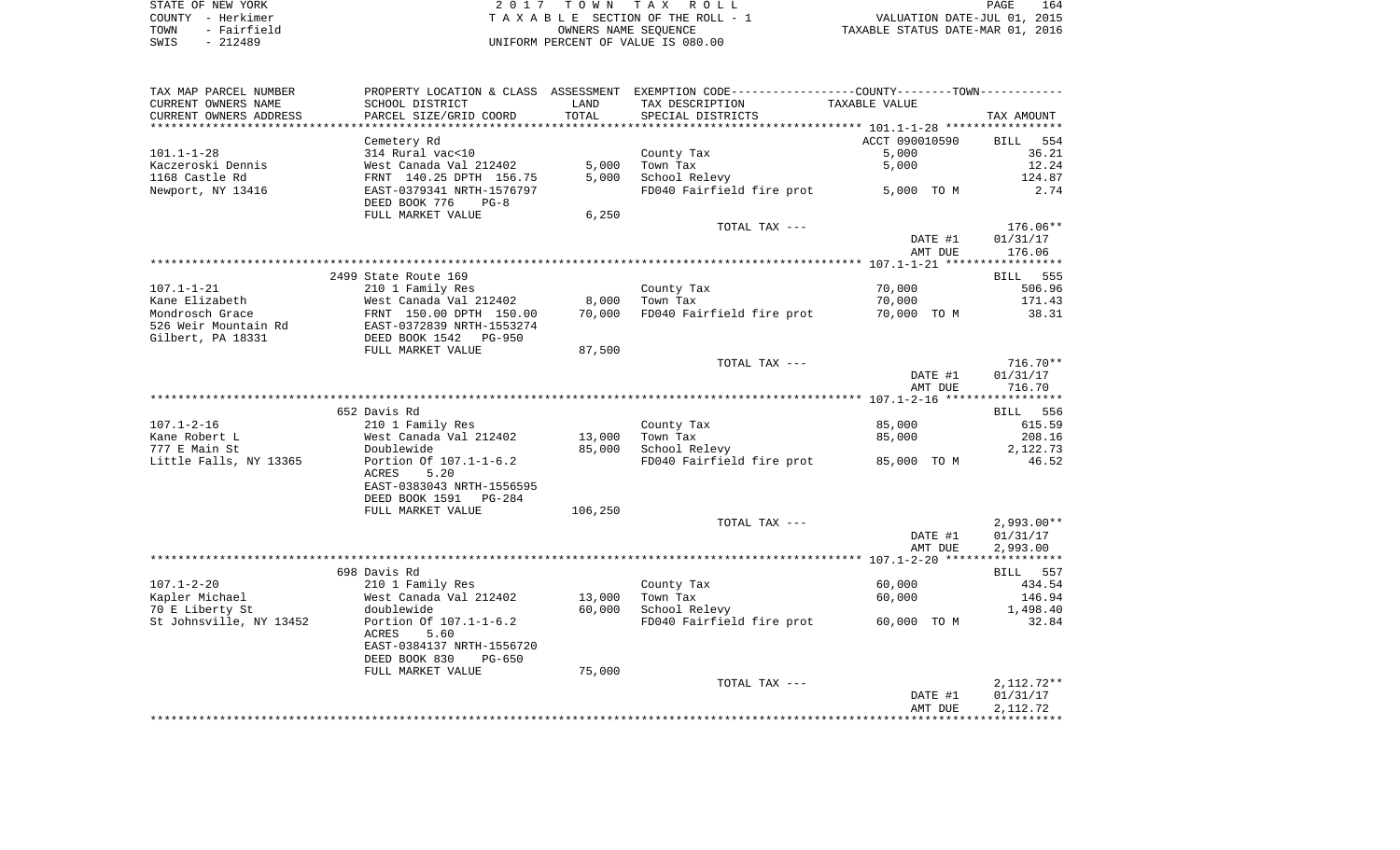STATE OF NEW YORK **EXECUTE:**  $2017$  TOWN TAX ROLL COUNTY - Herkimer<br>
T A X A B L E SECTION OF THE ROLL - 1<br>
TOWN - Fairfield<br>
SWIS - 212489 - 212489 TOWN - Fairfield OWNERS NAME SEQUENCE TAXABLE STATUS DATE-MAR 01, 2016 SWIS - 212489 UNIFORM PERCENT OF VALUE IS 080.00

| TAX MAP PARCEL NUMBER     |                           |         | PROPERTY LOCATION & CLASS ASSESSMENT EXEMPTION CODE----------------COUNTY-------TOWN---------- |                      |              |
|---------------------------|---------------------------|---------|------------------------------------------------------------------------------------------------|----------------------|--------------|
| CURRENT OWNERS NAME       | SCHOOL DISTRICT           | LAND    | TAX DESCRIPTION                                                                                | TAXABLE VALUE        |              |
| CURRENT OWNERS ADDRESS    | PARCEL SIZE/GRID COORD    | TOTAL   | SPECIAL DISTRICTS                                                                              |                      | TAX AMOUNT   |
|                           |                           |         |                                                                                                |                      |              |
|                           | Parkhurst Rd              |         |                                                                                                | ACCT 090009240       | BILL 558     |
| $101.3 - 1 - 17.6$        | 311 Res vac land          |         | County Tax                                                                                     | 6.000                | 43.45        |
| Kardias James             | West Canada Val 212402    | 6,000   | Town Tax                                                                                       | 6,000                | 14.69        |
| 337 San Marino Dr         | 2.00<br>ACRES             | 6,000   | FD040 Fairfield fire prot                                                                      | 6,000 TO M           | 3.28         |
| Ladylake, FL 32159        | EAST-0378151 NRTH-1563923 |         |                                                                                                |                      |              |
|                           | DEED BOOK 837<br>PG-324   |         |                                                                                                |                      |              |
|                           | FULL MARKET VALUE         | 7,500   |                                                                                                |                      |              |
|                           |                           |         | TOTAL TAX ---                                                                                  |                      | $61.42**$    |
|                           |                           |         |                                                                                                | DATE #1              | 01/31/17     |
|                           |                           |         |                                                                                                | AMT DUE              | 61.42        |
|                           |                           |         |                                                                                                |                      |              |
|                           | 2974 State Route 169      |         |                                                                                                | ACCT 090004590       | BILL 559     |
| $100.4 - 1 - 30$          | 112 Dairy farm            |         | AG MKTS<br>41730                                                                               | 37,508<br>37,508     |              |
| Kelleher Francis          | West Canada Val 212402    |         | 122,000 AGRIC 10 Y 42100                                                                       | 8,000<br>8,000       |              |
| 817 State Rte 170         | ACRES 240.00              | 242,000 | County Tax                                                                                     | $196,492$<br>196.492 | 1,423.05     |
| Little Falls, NY 13365    | EAST-0372458 NRTH-1562333 |         | Town Tax                                                                                       | 196,492              | 481.21       |
|                           | DEED BOOK 00647 PG-00092  |         | FD040 Fairfield fire prot 242,000 TO M                                                         |                      | 132.46       |
| MAY BE SUBJECT TO PAYMENT | FULL MARKET VALUE         | 302,500 |                                                                                                |                      |              |
| UNDER AGDIST LAW TIL 2023 |                           |         |                                                                                                |                      |              |
|                           |                           |         | TOTAL TAX ---                                                                                  |                      | $2,036.72**$ |
|                           |                           |         |                                                                                                | DATE #1              | 01/31/17     |
|                           |                           |         |                                                                                                | AMT DUE              | 2,036.72     |
|                           |                           |         |                                                                                                |                      |              |
|                           | Davis Rd                  |         |                                                                                                | ACCT 090004620       | BILL<br>560  |
| $107.1 - 1 - 7.1$         | 112 Dairy farm            |         | AG MKTS<br>41730                                                                               | 38,866<br>38,866     |              |
| Kelleher Francis          | West Canada Val 212402    |         | 141,000 AGRIC 10 Y 42100                                                                       | 8,500 8,500          |              |
| 817 State Rte 170         | ACRES 247.60              |         | 188,500 County Tax                                                                             | 141,134              | 1,022.13     |
| Little Falls, NY 13365    | EAST-0377880 NRTH-1557810 |         | Town Tax                                                                                       | 141,134              | 345.63       |
|                           | DEED BOOK 00647 PG-00094  |         | FD040 Fairfield fire prot                                                                      | 188,500 TO M         | 103.17       |
| MAY BE SUBJECT TO PAYMENT | FULL MARKET VALUE         | 235,625 |                                                                                                |                      |              |
| UNDER AGDIST LAW TIL 2023 |                           |         |                                                                                                |                      |              |
|                           |                           |         | TOTAL TAX ---                                                                                  |                      | $1,470.93**$ |
|                           |                           |         |                                                                                                | DATE #1              | 01/31/17     |
|                           |                           |         |                                                                                                | AMT DUE              | 1,470.93     |
|                           |                           |         |                                                                                                |                      |              |
|                           | Davis Rd                  |         |                                                                                                | ACCT 090004530       | BILL 561     |
| $107.2 - 1 - 7$           | 113 Cattle farm           |         | AG MKTS<br>41730                                                                               | 10,358<br>10,358     |              |
| Kelleher Francis          | West Canada Val 212402    |         | 68,000 AGRIC 10 Y 42100                                                                        | 2,000<br>2,000       |              |
| 817 State Rte 170         | ACRES 107.00              |         | 118,000 County Tax                                                                             | 105,642              | 765.09       |
| Little Falls, NY 13365    | EAST-0388121 NRTH-1558188 |         | Town Tax                                                                                       | 105,642              | 258.72       |
|                           | DEED BOOK 00647 PG-00095  |         | FD040 Fairfield fire prot                                                                      | 118,000 TO M         | 64.59        |
| MAY BE SUBJECT TO PAYMENT | FULL MARKET VALUE         | 147,500 |                                                                                                |                      |              |
| UNDER AGDIST LAW TIL 2023 |                           |         |                                                                                                |                      |              |
|                           |                           |         | TOTAL TAX ---                                                                                  |                      | $1,088.40**$ |
|                           |                           |         |                                                                                                | DATE #1              | 01/31/17     |
|                           |                           |         |                                                                                                | AMT DUE              | 1,088.40     |
|                           |                           |         |                                                                                                |                      |              |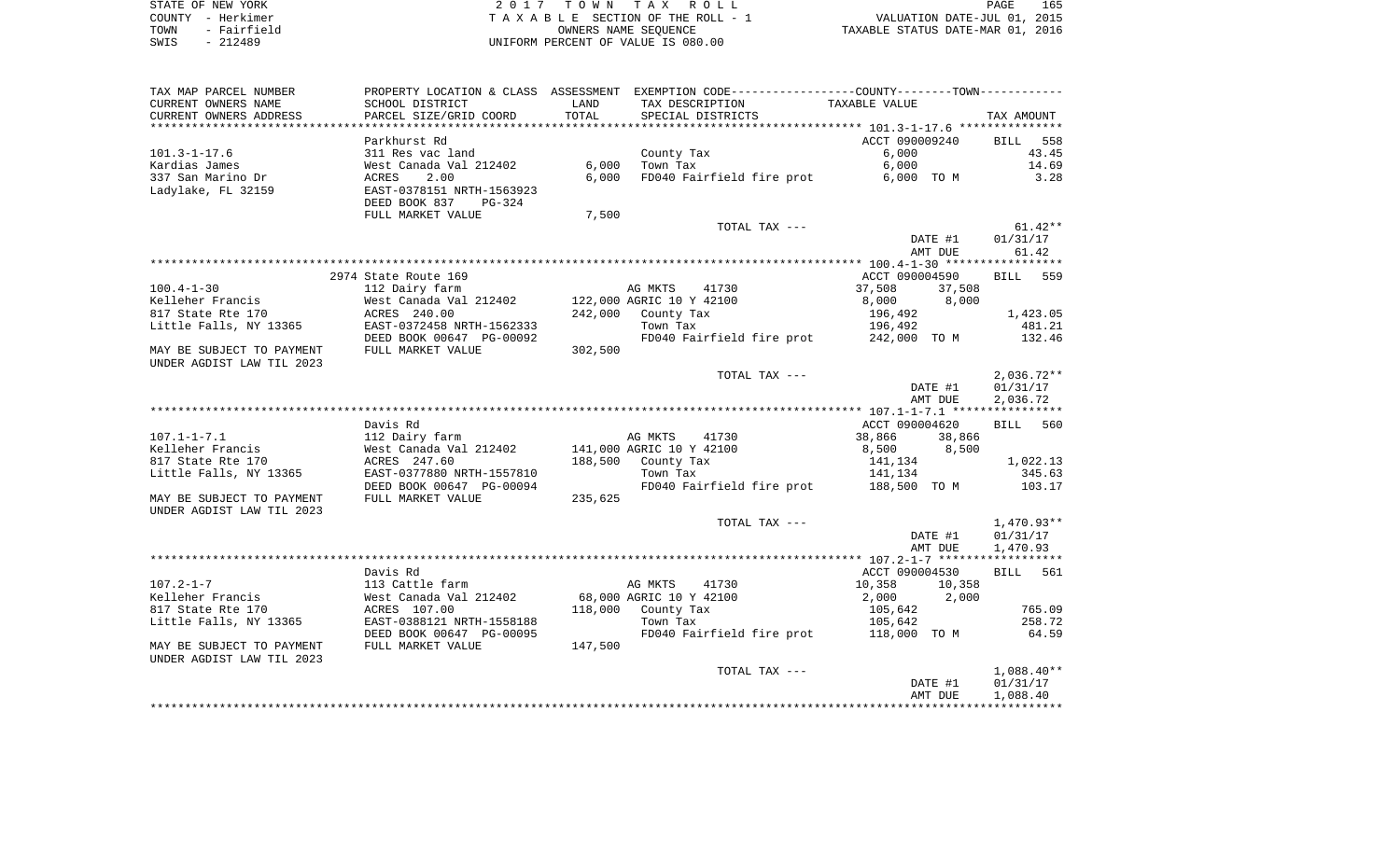| STATE OF NEW YORK |  |             |  |
|-------------------|--|-------------|--|
| COUNTY - Herkimer |  |             |  |
| TOWN              |  | - Fairfield |  |
| SWIS              |  | $-212489$   |  |

2017 TOWN TAX ROLL TA X A B L E SECTION OF THE ROLL - 1 TOWN - Fairfield OWNERS NAME SEQUENCE TAXABLE STATUS DATE-MAR 01, 2016 SWIS - 212489 UNIFORM PERCENT OF VALUE IS 080.00

| TAX MAP PARCEL NUMBER                                   |                                                                                   |                  | PROPERTY LOCATION & CLASS ASSESSMENT EXEMPTION CODE---------------COUNTY-------TOWN---------- |                                                                                           |              |
|---------------------------------------------------------|-----------------------------------------------------------------------------------|------------------|-----------------------------------------------------------------------------------------------|-------------------------------------------------------------------------------------------|--------------|
| CURRENT OWNERS NAME                                     | SCHOOL DISTRICT                                                                   | LAND             | TAX DESCRIPTION                                                                               | TAXABLE VALUE                                                                             |              |
| CURRENT OWNERS ADDRESS                                  | PARCEL SIZE/GRID COORD                                                            | TOTAL            | SPECIAL DISTRICTS                                                                             |                                                                                           | TAX AMOUNT   |
|                                                         |                                                                                   |                  |                                                                                               |                                                                                           |              |
|                                                         | Davis Rd                                                                          |                  |                                                                                               | ACCT 090004560                                                                            | BILL 562     |
| $107.2 - 1 - 8$                                         | 105 Vac farmland                                                                  |                  | AG MKTS 41730                                                                                 | 8,315<br>8,315                                                                            |              |
| Kelleher Francis                                        | West Canada Val 212402                                                            |                  | 54,000 County Tax                                                                             | 45,685                                                                                    | 330.86       |
| 817 State Rte 170                                       | ACRES 99.00                                                                       |                  | 54,000 Town Tax                                                                               | 45,685                                                                                    | 111.88       |
|                                                         |                                                                                   |                  |                                                                                               |                                                                                           |              |
| Little Falls, NY 13365                                  | EAST-0387878 NRTH-1560119<br>DEED BOOK 00647 PG-00095                             |                  | FD040 Fairfield fire prot 54,000 TO M                                                         |                                                                                           | 29.56        |
| MAY BE SUBJECT TO PAYMENT<br>UNDER AGDIST LAW TIL 2023  | FULL MARKET VALUE                                                                 | 67,500           |                                                                                               |                                                                                           |              |
|                                                         |                                                                                   |                  | TOTAL TAX ---                                                                                 |                                                                                           | $472.30**$   |
|                                                         |                                                                                   |                  |                                                                                               | DATE #1                                                                                   | 01/31/17     |
|                                                         |                                                                                   |                  |                                                                                               | AMT DUE                                                                                   | 472.30       |
|                                                         |                                                                                   |                  |                                                                                               |                                                                                           |              |
|                                                         | Cole Rd                                                                           |                  |                                                                                               | ACCT 090001770                                                                            | BILL 563     |
|                                                         |                                                                                   |                  |                                                                                               |                                                                                           |              |
| $107.2 - 1 - 20$                                        | 105 Vac farmland                                                                  |                  | AG MKTS<br>41730                                                                              | 2,642 2,642                                                                               |              |
| Kelleher Francis                                        | West Canada Val 212402                                                            |                  | 20,000 County Tax                                                                             | 17,358                                                                                    | 125.71       |
| 817 State Rte 170                                       | ACRES 42.00                                                                       |                  | 20,000 Town Tax                                                                               | 17,358                                                                                    | 42.51        |
| Little Falls, NY 13365                                  | EAST-0388542 NRTH-1557256<br>DEED BOOK 870<br>PG-481                              |                  | FD040 Fairfield fire prot 20,000 TO M                                                         |                                                                                           | 10.95        |
| MAY BE SUBJECT TO PAYMENT<br>UNDER AGDIST LAW TIL 2023  | FULL MARKET VALUE                                                                 | 25,000           |                                                                                               |                                                                                           |              |
|                                                         |                                                                                   |                  | TOTAL TAX ---                                                                                 |                                                                                           | $179.17**$   |
|                                                         |                                                                                   |                  |                                                                                               |                                                                                           |              |
|                                                         |                                                                                   |                  |                                                                                               | DATE #1                                                                                   | 01/31/17     |
|                                                         |                                                                                   |                  |                                                                                               | AMT DUE                                                                                   | 179.17       |
|                                                         |                                                                                   |                  |                                                                                               |                                                                                           |              |
|                                                         | State Route 170                                                                   |                  |                                                                                               | ACCT 090004710                                                                            | BILL 564     |
| $107.2 - 1 - 30$                                        | 113 Cattle farm                                                                   |                  |                                                                                               | 12,000<br>$\overline{a}$                                                                  |              |
| Kelleher Francis                                        | West Canada Val 212402                                                            |                  |                                                                                               |                                                                                           |              |
| 817 State Rte 170                                       | ACRES 92.00                                                                       | 127,000 AG MKTS  | VET COM C<br>55,000 VET COM T 41133<br>55,000 AG MKTS 41730                                   | $\begin{array}{ccc} & 0 & 16\,,000\\ 13\,,903 & 13\,,903\\ 3\,,400 & 3\,,400 \end{array}$ |              |
| Little Falls, NY 13365                                  | EAST-0393764 NRTH-1554743 AGRIC 10 Y 42100<br>DEED BOOK 00343 PG-00251 County Tax |                  |                                                                                               |                                                                                           |              |
|                                                         |                                                                                   |                  | County Tax                                                                                    | 97,697                                                                                    | 707.55       |
| MAY BE SUBJECT TO PAYMENT                               | FULL MARKET VALUE                                                                 | 158,750 Town Tax |                                                                                               | 93,697                                                                                    | 229.46       |
| UNDER AGDIST LAW TIL 2023                               |                                                                                   |                  | FD040 Fairfield fire prot 127,000 TO M                                                        |                                                                                           | 69.51        |
|                                                         |                                                                                   |                  | TOTAL TAX ---                                                                                 |                                                                                           | $1,006.52**$ |
|                                                         |                                                                                   |                  |                                                                                               | DATE #1                                                                                   | 01/31/17     |
|                                                         |                                                                                   |                  |                                                                                               | AMT DUE                                                                                   | 1,006.52     |
|                                                         |                                                                                   |                  |                                                                                               |                                                                                           |              |
|                                                         |                                                                                   |                  |                                                                                               |                                                                                           |              |
|                                                         | 2009 Castle Rd                                                                    |                  |                                                                                               | ACCT 090005340                                                                            | BILL 565     |
| $094.4 - 1 - 21.1$                                      | 120 Field crops                                                                   |                  | AG MKTS L 41720                                                                               | 18,438 18,438                                                                             |              |
| Kelleher Francis J<br>$V$ West Canada Val 212402<br>$V$ |                                                                                   |                  | 68,000 County Tax                                                                             | 80,562                                                                                    | 583.45       |
| 817 State Rte 170                                       | ACRES 110.80                                                                      |                  | 99,000 Town Tax                                                                               | 80,562                                                                                    | 197.29       |
| Little Falls, NY 13365                                  | EAST-0369889 NRTH-1578524<br>DEED BOOK 1301 PG-869                                |                  | FD040 Fairfield fire prot 80,562 TO M<br>18,438 EX                                            |                                                                                           | 44.09        |
| MAY BE SUBJECT TO PAYMENT<br>UNDER AGDIST LAW TIL 2020  | FULL MARKET VALUE                                                                 | 123,750          |                                                                                               |                                                                                           |              |
|                                                         |                                                                                   |                  | TOTAL TAX ---                                                                                 |                                                                                           | 824.83**     |
|                                                         |                                                                                   |                  |                                                                                               |                                                                                           |              |
|                                                         |                                                                                   |                  |                                                                                               | DATE #1<br>פוזרי ה                                                                        | 01/31/17     |
|                                                         |                                                                                   |                  |                                                                                               | AMT DUE                                                                                   | 824.83       |
|                                                         |                                                                                   |                  |                                                                                               |                                                                                           |              |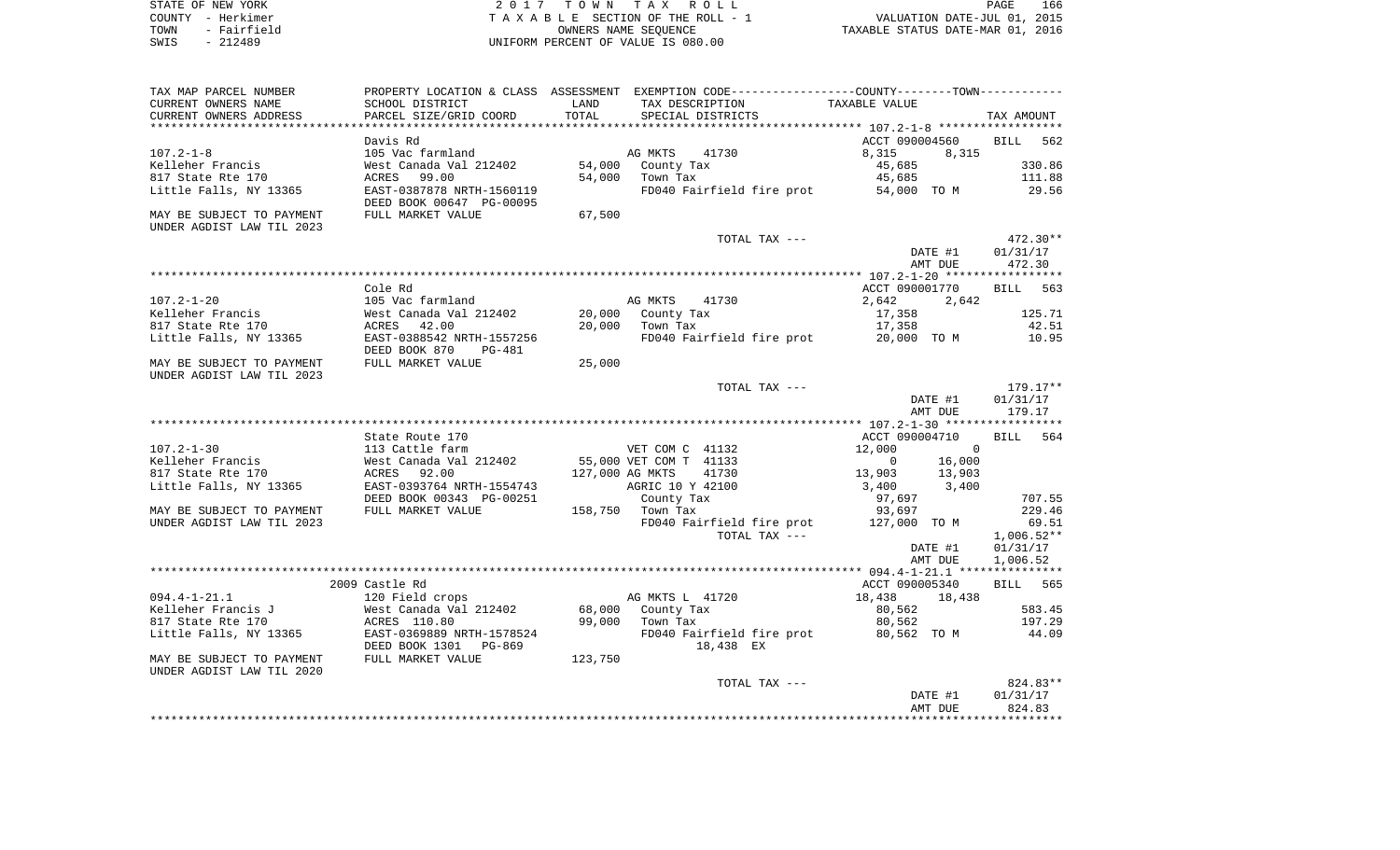| STATE OF NEW YORK   | 2017 TOWN TAX ROLL                 | 167<br>PAGE                      |
|---------------------|------------------------------------|----------------------------------|
| COUNTY - Herkimer   | TAXABLE SECTION OF THE ROLL - 1    | VALUATION DATE-JUL 01, 2015      |
| - Fairfield<br>TOWN | OWNERS NAME SEOUENCE               | TAXABLE STATUS DATE-MAR 01, 2016 |
| $-212489$<br>SWIS   | UNIFORM PERCENT OF VALUE IS 080.00 |                                  |

| TAX MAP PARCEL NUMBER  | PROPERTY LOCATION & CLASS |             | ASSESSMENT EXEMPTION CODE-----------------COUNTY-------TOWN----------- |                |                    |
|------------------------|---------------------------|-------------|------------------------------------------------------------------------|----------------|--------------------|
| CURRENT OWNERS NAME    | SCHOOL DISTRICT           | LAND        | TAX DESCRIPTION                                                        | TAXABLE VALUE  |                    |
| CURRENT OWNERS ADDRESS | PARCEL SIZE/GRID COORD    | TOTAL       | SPECIAL DISTRICTS                                                      |                | TAX AMOUNT         |
|                        |                           | *********** |                                                                        |                |                    |
|                        | 295 Kelly Rd              |             |                                                                        | ACCT 090100031 | <b>BILL</b><br>566 |
| $106.2 - 1 - 18$       | 270 Mfg housing           |             | County Tax                                                             | 50,000         | 362.11             |
| Kelly Elizabeth        | West Canada Val 212402    | 12,000      | Town Tax                                                               | 50,000         | 122.45             |
| Kelly John             | <b>ACRES</b><br>5.50      | 50,000      | FD040 Fairfield fire prot                                              | 50,000 TO M    | 27.37              |
| 295 Kelly Rd           | EAST-0370761 NRTH-1551880 |             |                                                                        |                |                    |
| Little Falls, NY 13365 | DEED BOOK 1538<br>PG-956  |             |                                                                        |                |                    |
|                        | FULL MARKET VALUE         | 62,500      |                                                                        |                |                    |
|                        |                           |             | TOTAL TAX ---                                                          |                | $511.93**$         |
|                        |                           |             |                                                                        | DATE #1        | 01/31/17           |
|                        |                           |             |                                                                        | AMT DUE        | 511.93             |
|                        |                           |             |                                                                        |                |                    |
|                        | Farrington Rd             |             |                                                                        |                | 567<br>BILL        |
| $094.4 - 1 - 11.6$     | 322 Rural vac>10          |             | County Tax                                                             | 70,000         | 506.96             |
|                        |                           |             |                                                                        |                |                    |
| Kemler Robert          | West Canada Val 212402    | 70,000      | Town Tax                                                               | 70,000         | 171.43             |
| Kemler Betty           | FRNT 125.00 DPTH          | 70,000      |                                                                        |                |                    |
| Farrington Rd          | ACRES 127.50              |             |                                                                        |                |                    |
| Fairfield, NY          | EAST-0364888 NRTH-1580794 |             |                                                                        |                |                    |
|                        | FULL MARKET VALUE         | 87,500      |                                                                        |                |                    |
|                        |                           |             | TOTAL TAX ---                                                          |                | 678.39**           |
|                        |                           |             |                                                                        | DATE #1        | 01/31/17           |
|                        |                           |             |                                                                        | AMT DUE        | 678.39             |
|                        |                           |             |                                                                        |                |                    |
|                        | Castle Rd                 |             |                                                                        | ACCT 090004830 | BILL 568           |
| $094.4 - 1 - 16$       | 105 Vac farmland          |             | County Tax                                                             | 6,000          | 43.45              |
| Kemler Robert          | West Canada Val 212402    | 6,000       | Town Tax                                                               | 6,000          | 14.69              |
| Kemler Betty           | landlocked                | 6,000       | FD040 Fairfield fire prot                                              | 6,000 TO M     | 3.28               |
| 356 Elmtree Road       | ACRES<br>10.00            |             |                                                                        |                |                    |
| Newport, NY 13416      | EAST-0366825 NRTH-1581815 |             |                                                                        |                |                    |
|                        | DEED BOOK 00528 PG-00468  |             |                                                                        |                |                    |
|                        | FULL MARKET VALUE         | 7,500       |                                                                        |                |                    |
|                        |                           |             | TOTAL TAX ---                                                          |                | $61.42**$          |
|                        |                           |             |                                                                        | DATE #1        | 01/31/17           |
|                        |                           |             |                                                                        | AMT DUE        | 61.42              |
|                        |                           |             |                                                                        |                |                    |
|                        | Hardscrabble Rd           |             |                                                                        | ACCT 090090011 | BILL<br>569        |
| $095.3 - 1 - 16.1$     | 322 Rural vac>10          |             | County Tax                                                             | 30,000         | 217.27             |
| Kench Daniel           | West Canada Val 212402    | 30,000      | Town Tax                                                               | 30,000         | 73.47              |
| Kench Thomas           | ACRES<br>76.78            | 30,000      | FD040 Fairfield fire prot                                              | 30,000 TO M    | 16.42              |
| 1757 Hard Scrabble Rd  | EAST-0376604 NRTH-1579222 |             |                                                                        |                |                    |
|                        |                           |             |                                                                        |                |                    |
| Newport, NY 13416      | DEED BOOK 738<br>$PG-42$  |             |                                                                        |                |                    |
|                        | FULL MARKET VALUE         | 37,500      |                                                                        |                |                    |
|                        |                           |             | TOTAL TAX ---                                                          |                | $307.16**$         |
|                        |                           |             |                                                                        | DATE #1        | 01/31/17           |
|                        |                           |             |                                                                        | AMT DUE        | 307.16             |
|                        |                           |             |                                                                        |                |                    |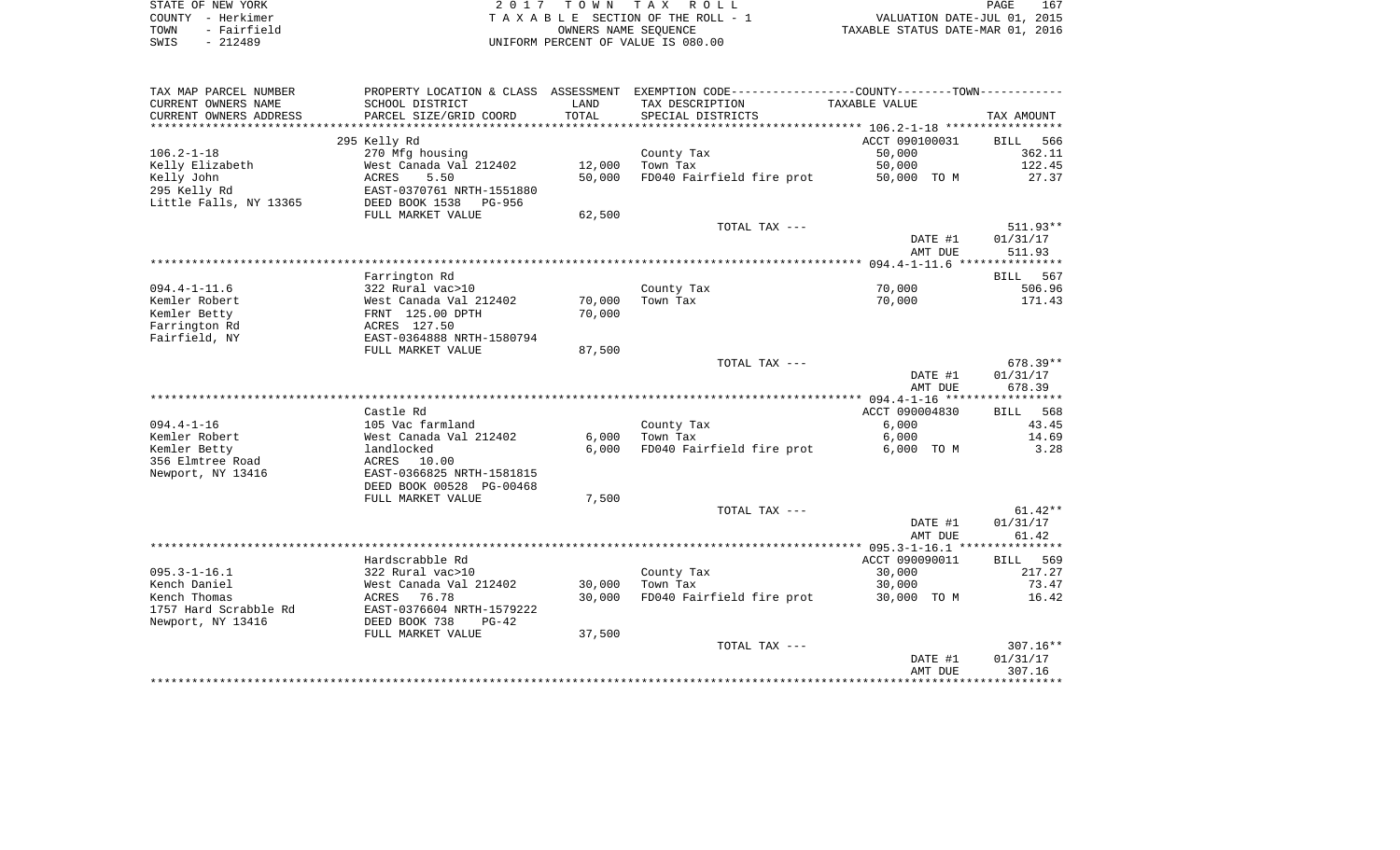|      | STATE OF NEW YORK | 2017 TOWN TAX ROLL                 | PAGE                             | 168 |
|------|-------------------|------------------------------------|----------------------------------|-----|
|      | COUNTY - Herkimer | TAXABLE SECTION OF THE ROLL - 1    | VALUATION DATE-JUL 01, 2015      |     |
| TOWN | - Fairfield       | OWNERS NAME SEOUENCE               | TAXABLE STATUS DATE-MAR 01, 2016 |     |
| SWIS | - 212489          | UNIFORM PERCENT OF VALUE IS 080.00 |                                  |     |

| TAX MAP PARCEL NUMBER                          |                                          |                  | PROPERTY LOCATION & CLASS ASSESSMENT EXEMPTION CODE----------------COUNTY--------TOWN---------- |                         |               |
|------------------------------------------------|------------------------------------------|------------------|-------------------------------------------------------------------------------------------------|-------------------------|---------------|
| CURRENT OWNERS NAME                            | SCHOOL DISTRICT                          | LAND             | TAX DESCRIPTION                                                                                 | TAXABLE VALUE           |               |
| CURRENT OWNERS ADDRESS                         | PARCEL SIZE/GRID COORD                   | TOTAL            | SPECIAL DISTRICTS                                                                               |                         | TAX AMOUNT    |
|                                                |                                          |                  |                                                                                                 |                         |               |
|                                                | 1757 Hardscrabble Rd                     |                  |                                                                                                 | ACCT 090090012          | BILL<br>570   |
| $095.3 - 1 - 17$                               | 270 Mfg housing                          |                  | County Tax                                                                                      | 63,000                  | 456.26        |
| Kench Daniel                                   | West Canada Val 212402                   | 43,000           | Town Tax                                                                                        | 63,000                  | 154.29        |
| 1757 Hard Scrabble Rd                          | ACRES 67.70                              | 63,000           | FD040 Fairfield fire prot                                                                       | 63,000 TO M             | 34.48         |
| Newport, NY 13416                              | EAST-0378016 NRTH-1578259                |                  |                                                                                                 |                         |               |
|                                                | DEED BOOK 00608 PG-00979                 |                  |                                                                                                 |                         |               |
|                                                | FULL MARKET VALUE                        | 78,750           |                                                                                                 |                         |               |
|                                                |                                          |                  | TOTAL TAX ---                                                                                   |                         | $645.03**$    |
|                                                |                                          |                  |                                                                                                 | DATE #1                 | 01/31/17      |
|                                                |                                          |                  |                                                                                                 | AMT DUE                 | 645.03        |
|                                                |                                          |                  |                                                                                                 |                         |               |
|                                                | 1839 Hardscrabble Rd                     |                  |                                                                                                 | ACCT 090086014          | BILL 571      |
| $095.3 - 1 - 16.2$                             | 270 Mfg housing                          |                  | AGED-CT<br>41801                                                                                | 13,000<br>13,000        |               |
| Kench Thomas Jr                                | West Canada Val 212402                   | 12,000           | County Tax                                                                                      | 13,000                  | 94.15         |
| PO Box 538                                     | 4.52<br>ACRES                            | 26,000           | Town Tax                                                                                        | 13,000                  | 31.84         |
| Newport, NY 13416                              | EAST-0377266 NRTH-1579608                |                  | FD040 Fairfield fire prot                                                                       | 26,000 TO M             | 14.23         |
|                                                | DEED BOOK 791<br>PG-105                  |                  |                                                                                                 |                         |               |
|                                                | FULL MARKET VALUE                        | 32,500           |                                                                                                 |                         |               |
|                                                |                                          |                  | TOTAL TAX ---                                                                                   |                         | 140.22**      |
|                                                |                                          |                  |                                                                                                 | DATE #1                 | 01/31/17      |
|                                                |                                          |                  |                                                                                                 | AMT DUE                 | 140.22        |
|                                                |                                          |                  |                                                                                                 |                         |               |
|                                                | 807 State Route 29                       |                  |                                                                                                 | ACCT 090004860          | BILL 572      |
| $101.14 - 1 - 42$                              | 241 Rural res&ag                         |                  | VET WAR C 41122                                                                                 | 7,200                   | $\Omega$      |
| Kenney Mark A                                  | West Canada Val 212402                   |                  | 19,000 VET WAR T 41123                                                                          | 9,600<br>$\overline{0}$ |               |
| Kenney Tori L                                  | ACRES 17.10                              |                  | 132,000 County Tax                                                                              | 124,800                 | 903.84        |
| 807 State Route 29                             | EAST-0382508 NRTH-1568295                |                  | Town Tax                                                                                        | 122,400                 | 299.76        |
| PO Box 513                                     | DEED BOOK 921<br>PG-204                  |                  | FD040 Fairfield fire prot                                                                       | 132,000 TO M            | 72.25         |
| Middleville, NY 13406                          | FULL MARKET VALUE                        | 165,000          |                                                                                                 |                         |               |
|                                                |                                          |                  | TOTAL TAX ---                                                                                   |                         | 1,275.85**    |
|                                                |                                          |                  |                                                                                                 | DATE #1                 | 01/31/17      |
|                                                |                                          |                  |                                                                                                 | AMT DUE                 | 1,275.85      |
|                                                |                                          |                  |                                                                                                 |                         |               |
| $101.2 - 1 - 6$                                | Beaver Rd                                |                  |                                                                                                 | ACCT 090008730          | BILL 573      |
|                                                | 190 Game presrve                         |                  | County Tax                                                                                      | 14,000                  | 101.39        |
| Kermizian Construction LLC<br>465 Christman Rd | West Canada Val 212402                   | 14,000<br>14,000 | Town Tax<br>FD040 Fairfield fire prot                                                           | 14,000                  | 34.29<br>7.66 |
| Cold Brook, NY 13324                           | ACRES 13.60<br>EAST-0392035 NRTH-1572997 |                  |                                                                                                 | 14,000 TO M             |               |
|                                                | DEED BOOK 1444 PG-621                    |                  |                                                                                                 |                         |               |
|                                                | FULL MARKET VALUE                        | 17,500           |                                                                                                 |                         |               |
|                                                |                                          |                  | TOTAL TAX ---                                                                                   |                         | $143.34**$    |
|                                                |                                          |                  |                                                                                                 | DATE #1                 | 01/31/17      |
|                                                |                                          |                  |                                                                                                 | AMT DUE                 | 143.34        |
|                                                |                                          |                  |                                                                                                 |                         |               |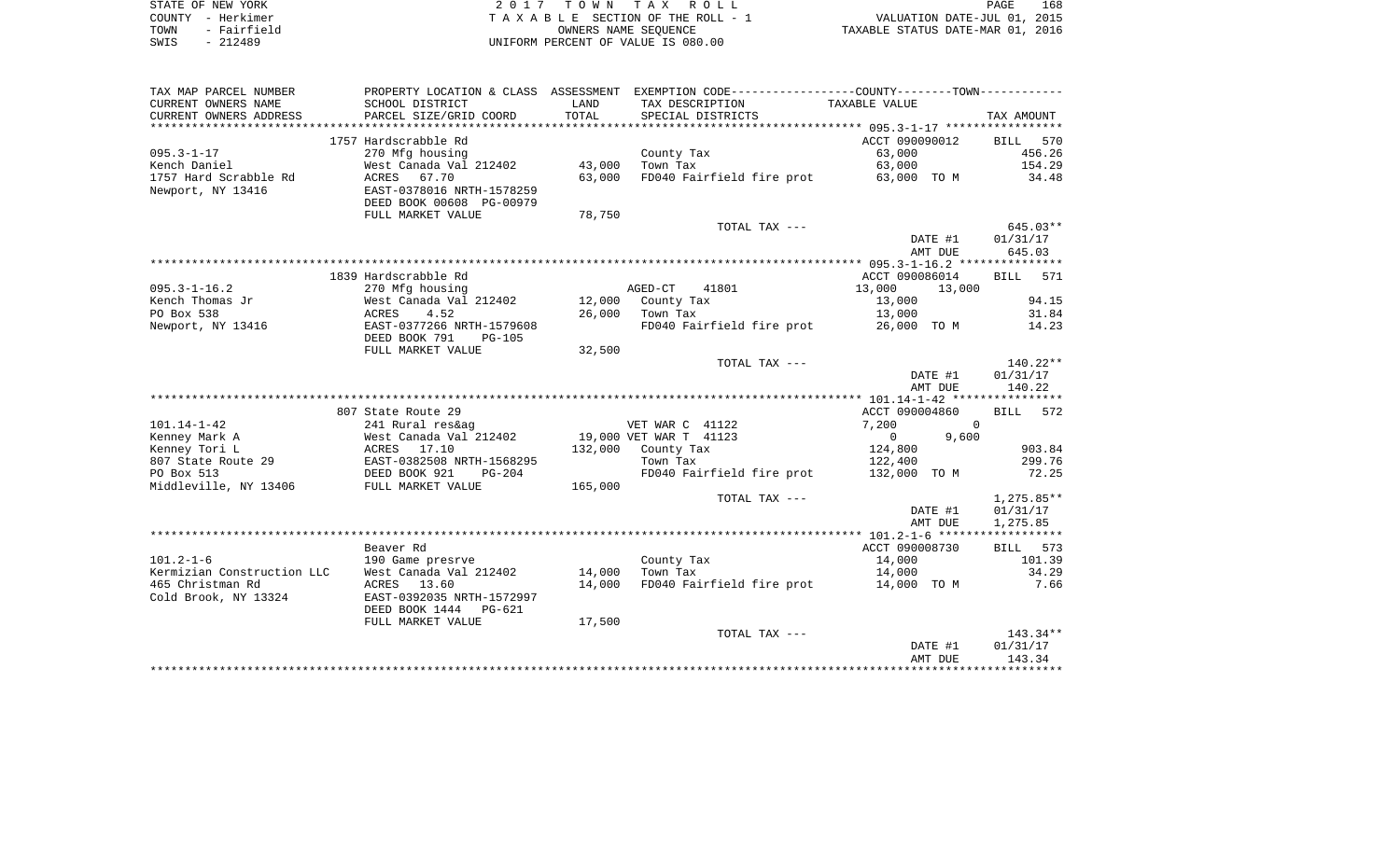| STATE OF NEW YORK   | 2017 TOWN TAX ROLL                 | 169<br>PAGE                      |
|---------------------|------------------------------------|----------------------------------|
| COUNTY - Herkimer   | TAXABLE SECTION OF THE ROLL - 1    | VALUATION DATE-JUL 01, 2015      |
| - Fairfield<br>TOWN | OWNERS NAME SEOUENCE               | TAXABLE STATUS DATE-MAR 01, 2016 |
| $-212489$<br>SWIS   | UNIFORM PERCENT OF VALUE IS 080.00 |                                  |

PAGE 169

| TAX MAP PARCEL NUMBER  |                           |         | PROPERTY LOCATION & CLASS ASSESSMENT EXEMPTION CODE---------------COUNTY-------TOWN---------- |                    |                    |
|------------------------|---------------------------|---------|-----------------------------------------------------------------------------------------------|--------------------|--------------------|
| CURRENT OWNERS NAME    | SCHOOL DISTRICT           | LAND    | TAX DESCRIPTION                                                                               | TAXABLE VALUE      |                    |
| CURRENT OWNERS ADDRESS | PARCEL SIZE/GRID COORD    | TOTAL   | SPECIAL DISTRICTS                                                                             |                    | TAX AMOUNT         |
|                        |                           |         |                                                                                               |                    |                    |
|                        | Beaver Rd                 |         |                                                                                               | ACCT 090008820     | 574<br><b>BILL</b> |
| $101.2 - 1 - 5$        | 190 Game presrve          |         | County Tax                                                                                    | 14,000             | 101.39             |
| Kermizian Michael      | West Canada Val 212402    | 14,000  | Town Tax                                                                                      | 14,000             | 34.29              |
| 465 Christman Rd       | ACRES 13.60               | 14,000  | FD040 Fairfield fire prot                                                                     | 14,000 TO M        | 7.66               |
| Cold Brook, NY 13324   | EAST-0391776 NRTH-1572957 |         |                                                                                               |                    |                    |
|                        | DEED BOOK 1444 PG-627     |         |                                                                                               |                    |                    |
|                        | FULL MARKET VALUE         | 17,500  |                                                                                               |                    |                    |
|                        |                           |         | TOTAL TAX ---                                                                                 |                    | $143.34**$         |
|                        |                           |         |                                                                                               | DATE #1            | 01/31/17           |
|                        |                           |         |                                                                                               | AMT DUE            | 143.34             |
|                        |                           |         |                                                                                               |                    |                    |
|                        | Castle Rd                 |         |                                                                                               |                    | BILL 575           |
| $095.3 - 3 - 3$        | 311 Res vac land          |         | County Tax                                                                                    | 8,000              | 57.94              |
| Kermizian, LLC         | West Canada Val 212402    | 8,000   | Town Tax                                                                                      | 8,000              | 19.59              |
| 465 Christman Rd       | 5.13<br>ACRES             | 8,000   | FD040 Fairfield fire prot                                                                     | 8,000 TO M         | 4.38               |
| Cold Brook, NY 13324   | EAST-0381918 NRTH-1577747 |         |                                                                                               |                    |                    |
|                        | DEED BOOK 1470<br>PG-951  |         |                                                                                               |                    |                    |
|                        | FULL MARKET VALUE         | 10,000  |                                                                                               |                    |                    |
|                        |                           |         | TOTAL TAX ---                                                                                 |                    | $81.91**$          |
|                        |                           |         |                                                                                               | DATE #1<br>AMT DUE | 01/31/17<br>81.91  |
|                        |                           |         |                                                                                               |                    |                    |
|                        | 174 Davis Rd              |         |                                                                                               |                    | BILL 576           |
| $107.1 - 1 - 12.4$     | 210 1 Family Res          |         | County Tax                                                                                    | 109,000            | 789.41             |
| Kiefer Ronald          | West Canada Val 212402    | 11,000  | Town Tax                                                                                      | 109,000            | 266.94             |
| Kiefer Laura           | FRNT 563.00 DPTH          | 109,000 | FD040 Fairfield fire prot                                                                     | 109,000 TO M       | 59.66              |
| 174 Davis Rd           | 3.00<br>ACRES             |         |                                                                                               |                    |                    |
| Little Falls, NY 13365 | EAST-0373586 NRTH-1556367 |         |                                                                                               |                    |                    |
|                        | DEED BOOK 920<br>PG-193   |         |                                                                                               |                    |                    |
|                        | FULL MARKET VALUE         | 136,250 |                                                                                               |                    |                    |
|                        |                           |         | TOTAL TAX ---                                                                                 |                    | $1,116.01**$       |
|                        |                           |         |                                                                                               | DATE #1            | 01/31/17           |
|                        |                           |         |                                                                                               | AMT DUE            | 1,116.01           |
|                        |                           |         |                                                                                               |                    |                    |
|                        | 1353 Hardscrabble Rd      |         |                                                                                               | ACCT 090006360     | BILL 577           |
| $101.1 - 2 - 15$       | 210 1 Family Res          |         | County Tax                                                                                    | 100,000            | 724.23             |
| Kleist Bethany         | West Canada Val 212402    | 17,000  | Town Tax                                                                                      | 100,000            | 244.90             |
| 1353 Hardscrabble Rd   | ACRES<br>8.20             | 100,000 | FD040 Fairfield fire prot                                                                     | 100,000 TO M       | 54.73              |
| Middleville, NY 13406  | EAST-0380979 NRTH-1571319 |         |                                                                                               |                    |                    |
|                        | DEED BOOK 1575 PG-404     |         |                                                                                               |                    |                    |
|                        | FULL MARKET VALUE         | 125,000 |                                                                                               |                    |                    |
|                        |                           |         | TOTAL TAX ---                                                                                 |                    | 1,023.86**         |
|                        |                           |         |                                                                                               | DATE #1            | 01/31/17           |
|                        |                           |         |                                                                                               | AMT DUE            | 1,023.86           |
|                        |                           |         |                                                                                               |                    |                    |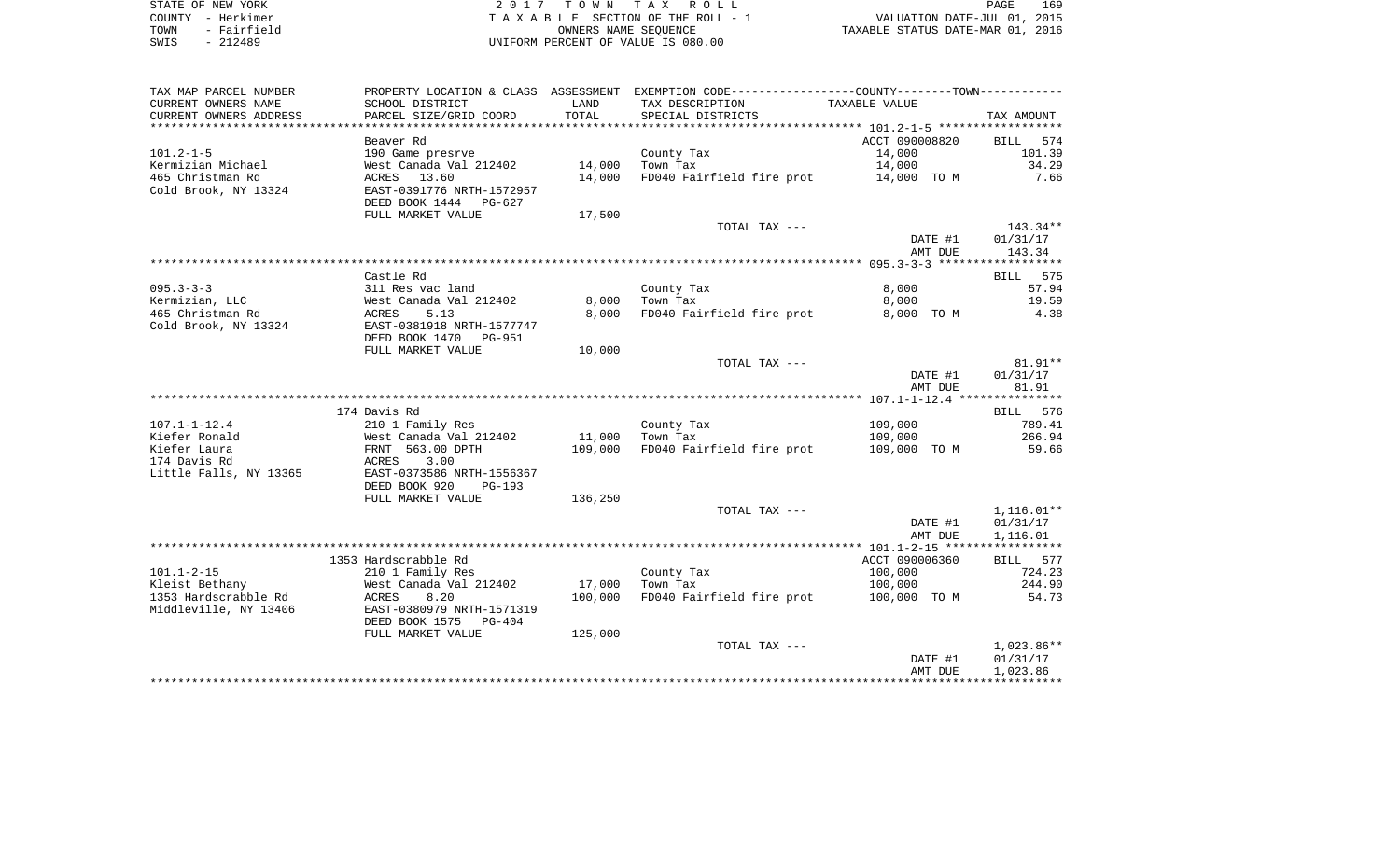| STATE OF NEW YORK     | 2017 TOWN TAX ROLL                 | 170<br>PAGE                      |
|-----------------------|------------------------------------|----------------------------------|
| COUNTY - Herkimer     | TAXABLE SECTION OF THE ROLL - 1    | VALUATION DATE-JUL 01, 2015      |
| - Fairfield<br>TOWN   | OWNERS NAME SEOUENCE               | TAXABLE STATUS DATE-MAR 01, 2016 |
| 212489<br>SWIS<br>$-$ | UNIFORM PERCENT OF VALUE IS 080.00 |                                  |

| TAX MAP PARCEL NUMBER     |                           |         | PROPERTY LOCATION & CLASS ASSESSMENT EXEMPTION CODE----------------COUNTY--------TOWN---------- |                |         |            |           |
|---------------------------|---------------------------|---------|-------------------------------------------------------------------------------------------------|----------------|---------|------------|-----------|
| CURRENT OWNERS NAME       | SCHOOL DISTRICT           | LAND    | TAX DESCRIPTION                                                                                 | TAXABLE VALUE  |         |            |           |
| CURRENT OWNERS ADDRESS    | PARCEL SIZE/GRID COORD    | TOTAL   | SPECIAL DISTRICTS                                                                               |                |         | TAX AMOUNT |           |
|                           |                           |         |                                                                                                 |                |         |            |           |
|                           | State Route 170           |         |                                                                                                 | ACCT 090005010 |         | BILL 578   |           |
| $107.2 - 1 - 28$          | 322 Rural vac>10          |         | AG MKTS L 41720                                                                                 | 4,064          | 4,064   |            |           |
| Klock Paul & Barbara      | West Canada Val 212402    | 7,200   | County Tax                                                                                      | 3,136          |         |            | 22.71     |
| Micozzi Donna et. al      | ACRES 10.00               | 7,200   | Town Tax                                                                                        | 3,136          |         |            | 7.68      |
| 130 State Route 170A      | EAST-0392119 NRTH-1554923 |         | FD040 Fairfield fire prot 3,136 TO M                                                            |                |         |            | 1.72      |
| Little Falls, NY 13365    | DEED BOOK 1476 PG-476     |         | 4,064 EX                                                                                        |                |         |            |           |
|                           | FULL MARKET VALUE         | 9,000   |                                                                                                 |                |         |            |           |
| MAY BE SUBJECT TO PAYMENT |                           |         |                                                                                                 |                |         |            |           |
| UNDER AGDIST LAW TIL 2020 |                           |         |                                                                                                 |                |         |            |           |
|                           |                           |         | TOTAL TAX ---                                                                                   |                |         |            | $32.11**$ |
|                           |                           |         |                                                                                                 |                | DATE #1 | 01/31/17   |           |
|                           |                           |         |                                                                                                 |                | AMT DUE |            | 32.11     |
|                           |                           |         |                                                                                                 |                |         |            |           |
|                           | State Route 170           |         |                                                                                                 | ACCT 090004980 |         | BILL 579   |           |
| $107.2 - 1 - 33$          | 105 Vac farmland          |         | AG MKTS L 41720                                                                                 | 7,646 7,646    |         |            |           |
| Klock Paul & Barbara      | West Canada Val 212402    |         | 9,000 County Tax                                                                                | 1,354          |         |            | 9.81      |
| Micozzi Donna et. al      | <b>ACRES</b><br>3.40      | 9,000   | Town Tax                                                                                        | 1,354          |         |            | 3.32      |
| 130 State Route 170A      | EAST-0395820 NRTH-1552738 |         | FD040 Fairfield fire prot 1,354 TO M                                                            |                |         |            | .74       |
| Little Falls, NY 13365    | DEED BOOK 1476 PG-476     |         | 7,646 EX                                                                                        |                |         |            |           |
|                           | FULL MARKET VALUE         | 11,250  |                                                                                                 |                |         |            |           |
| MAY BE SUBJECT TO PAYMENT |                           |         |                                                                                                 |                |         |            |           |
| UNDER AGDIST LAW TIL 2020 |                           |         |                                                                                                 |                |         |            |           |
|                           |                           |         | TOTAL TAX ---                                                                                   |                |         |            | $13.87**$ |
|                           |                           |         |                                                                                                 |                | DATE #1 | 01/31/17   |           |
|                           |                           |         |                                                                                                 |                | AMT DUE |            | 13.87     |
|                           |                           |         |                                                                                                 |                |         |            |           |
|                           | 391 Platform Rd           |         |                                                                                                 | ACCT 090010470 |         | BILL 580   |           |
| $100.2 - 1 - 15$          | 113 Cattle farm           |         | AG MKTS L 41720                                                                                 | 31,351         | 31,351  |            |           |
| Klossner Michael          | West Canada Val 212402    |         | 111,000 AGRIC 10 Y 42100                                                                        | 3,400 3,400    |         |            |           |
| Klossner Jennifer         | ACRES 189.00              |         | 225,000 County Tax                                                                              | 190,249        |         |            | 1,377.84  |
| 479 Resevoir Rd           | EAST-0368172 NRTH-1576386 |         | Town Tax                                                                                        | 190,249        |         |            | 465.92    |
| Newport, NY 13416         | DEED BOOK 850<br>$PG-211$ |         | FD040 Fairfield fire prot 193,649 TO M                                                          |                |         |            | 105.99    |
|                           | FULL MARKET VALUE         | 281,250 | 31,351 EX                                                                                       |                |         |            |           |
| MAY BE SUBJECT TO PAYMENT |                           |         |                                                                                                 |                |         |            |           |
| UNDER AGDIST LAW TIL 2020 |                           |         |                                                                                                 |                |         |            |           |
|                           |                           |         | TOTAL TAX ---                                                                                   |                |         | 1,949.75** |           |
|                           |                           |         |                                                                                                 |                | DATE #1 | 01/31/17   |           |
|                           |                           |         |                                                                                                 |                | AMT DUE | 1,949.75   |           |
|                           |                           |         |                                                                                                 |                |         |            |           |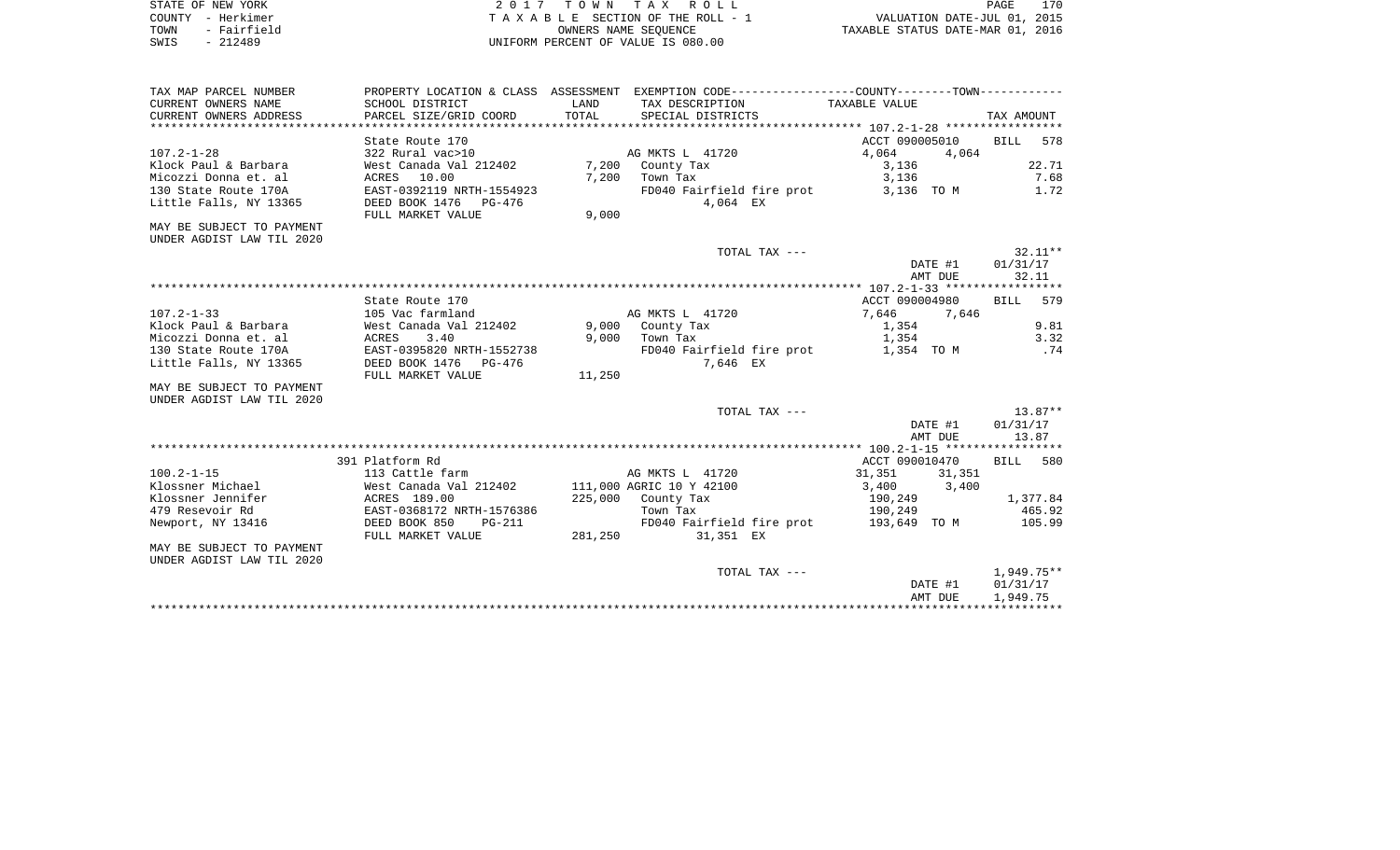| STATE OF NEW YORK   | 2017 TOWN TAX ROLL                 | PAGE                             |
|---------------------|------------------------------------|----------------------------------|
| COUNTY – Herkimer   | TAXABLE SECTION OF THE ROLL - 1    | VALUATION DATE-JUL 01, 2015      |
| - Fairfield<br>TOWN | OWNERS NAME SEOUENCE               | TAXABLE STATUS DATE-MAR 01, 2016 |
| - 212489<br>SWIS    | UNIFORM PERCENT OF VALUE IS 080.00 |                                  |

| TAX MAP PARCEL NUMBER                                  |                                                        |         | PROPERTY LOCATION & CLASS ASSESSMENT EXEMPTION CODE---------------COUNTY-------TOWN---------- |                                                     |                    |
|--------------------------------------------------------|--------------------------------------------------------|---------|-----------------------------------------------------------------------------------------------|-----------------------------------------------------|--------------------|
| CURRENT OWNERS NAME                                    | SCHOOL DISTRICT                                        | LAND    | TAX DESCRIPTION                                                                               | TAXABLE VALUE                                       |                    |
| CURRENT OWNERS ADDRESS<br>*********************        | PARCEL SIZE/GRID COORD<br>*************************    | TOTAL   | SPECIAL DISTRICTS                                                                             |                                                     | TAX AMOUNT         |
|                                                        |                                                        |         | **************************                                                                    | ********************* 101.1-1-3 ******************* |                    |
|                                                        | 479 Reservoir Rd                                       |         |                                                                                               | ACCT 090004650                                      | <b>BILL</b><br>581 |
| $101.1 - 1 - 3$                                        | 112 Dairy farm                                         |         | AG MKTS<br>41730                                                                              | 17,770<br>17,770                                    |                    |
| Klossner Michael C                                     | West Canada Val 212402                                 |         | 105,000 AGRIC 10 Y 42100                                                                      | 6,800<br>6,800                                      |                    |
| Klossner Jennifer L                                    | FRNT 7400.00 DPTH                                      | 250,000 | County Tax                                                                                    | 225,430                                             | 1,632.63           |
| 391 Platform Rd                                        | ACRES 185.00                                           |         | Town Tax                                                                                      | 225,430                                             | 552.07             |
| Newport, NY 13406                                      | EAST-0373151 NRTH-1573303<br>DEED BOOK 945<br>$PG-623$ |         | FD040 Fairfield fire prot                                                                     | 250,000 TO M                                        | 136.83             |
| MAY BE SUBJECT TO PAYMENT<br>UNDER AGDIST LAW TIL 2023 | FULL MARKET VALUE                                      | 312,500 |                                                                                               |                                                     |                    |
|                                                        |                                                        |         | TOTAL TAX ---                                                                                 |                                                     | $2,321.53**$       |
|                                                        |                                                        |         |                                                                                               | DATE #1                                             | 01/31/17           |
|                                                        |                                                        |         |                                                                                               | AMT DUE                                             | 2,321.53           |
|                                                        |                                                        |         |                                                                                               |                                                     |                    |
|                                                        | Reservoir Road                                         |         |                                                                                               |                                                     | 582<br>BILL        |
| $101.1 - 1 - 30$                                       | 314 Rural vac<10                                       |         | County Tax                                                                                    | 10,000                                              | 72.42              |
| Klossner Michael C                                     | West Canada Val 212402                                 | 10,000  | Town Tax                                                                                      | 10,000                                              | 24.49              |
| Klossner Jennifer L                                    | Farm/land not connected                                | 10,000  | FD040 Fairfield fire prot                                                                     | 10,000 TO M                                         | 5.47               |
| Reservoir Road                                         | Parcel 2-10/6/04 transfer                              |         |                                                                                               |                                                     |                    |
| Fairfield, NY                                          | 8.80<br>ACRES                                          |         |                                                                                               |                                                     |                    |
|                                                        | EAST-0375015 NRTH-1571838                              |         |                                                                                               |                                                     |                    |
|                                                        | FULL MARKET VALUE                                      | 12,500  |                                                                                               |                                                     |                    |
|                                                        |                                                        |         | TOTAL TAX ---                                                                                 |                                                     | $102.38**$         |
|                                                        |                                                        |         |                                                                                               | DATE #1                                             | 01/31/17           |
|                                                        |                                                        |         |                                                                                               | AMT DUE                                             | 102.38             |
|                                                        | *****************                                      |         |                                                                                               |                                                     |                    |
|                                                        | 255 Davis Rd                                           |         |                                                                                               | ACCT 090001740                                      | BILL 583           |
| $107.1 - 1 - 8$                                        | 240 Rural res                                          |         | County Tax                                                                                    | 114,000                                             | 825.62             |
| Knobloch Jaquelyn A                                    | West Canada Val 212402                                 | 15,000  | Town Tax                                                                                      | 114,000                                             | 279.18             |
| 255 Davis Rd                                           | 10.58<br>ACRES                                         | 114,000 | FD040 Fairfield fire prot                                                                     | 114,000 TO M                                        | 62.40              |
| Little Falls, NY 13365                                 | EAST-0374726 NRTH-1556864<br>DEED BOOK 870<br>$PG-443$ |         |                                                                                               |                                                     |                    |
|                                                        | FULL MARKET VALUE                                      | 142,500 |                                                                                               |                                                     |                    |
|                                                        |                                                        |         | TOTAL TAX ---                                                                                 |                                                     | $1,167.20**$       |
|                                                        |                                                        |         |                                                                                               | DATE #1                                             | 01/31/17           |
|                                                        |                                                        |         |                                                                                               | AMT DUE                                             | 1,167.20           |
|                                                        |                                                        |         |                                                                                               |                                                     |                    |
|                                                        | Casler Rd                                              |         |                                                                                               | ACCT 090009240                                      | BILL 584           |
| $101.3 - 3 - 22$                                       | 311 Res vac land                                       |         | County Tax                                                                                    | 10,000                                              | 72.42              |
| Koehler Christopher T                                  | West Canada Val 212402                                 | 10,000  | Town Tax                                                                                      | 10,000                                              | 24.49              |
| 612 Creekside Ln                                       | Lot $#22$                                              | 10,000  | School Relevy                                                                                 |                                                     | 249.74             |
| Fishkill, NY 12524                                     | ACRES<br>5.00                                          |         | FD040 Fairfield fire prot                                                                     | 10,000 TO M                                         | 5.47               |
|                                                        | EAST-0341300 NRTH-1137670                              |         |                                                                                               |                                                     |                    |
|                                                        | DEED BOOK 857<br>$PG-359$                              |         |                                                                                               |                                                     |                    |
|                                                        | FULL MARKET VALUE                                      | 12,500  |                                                                                               |                                                     |                    |
|                                                        |                                                        |         | TOTAL TAX ---                                                                                 |                                                     | 352.12**           |
|                                                        |                                                        |         |                                                                                               | DATE #1                                             | 01/31/17           |
|                                                        |                                                        |         |                                                                                               | AMT DUE                                             | 352.12             |
|                                                        |                                                        |         |                                                                                               |                                                     |                    |
|                                                        |                                                        |         |                                                                                               |                                                     |                    |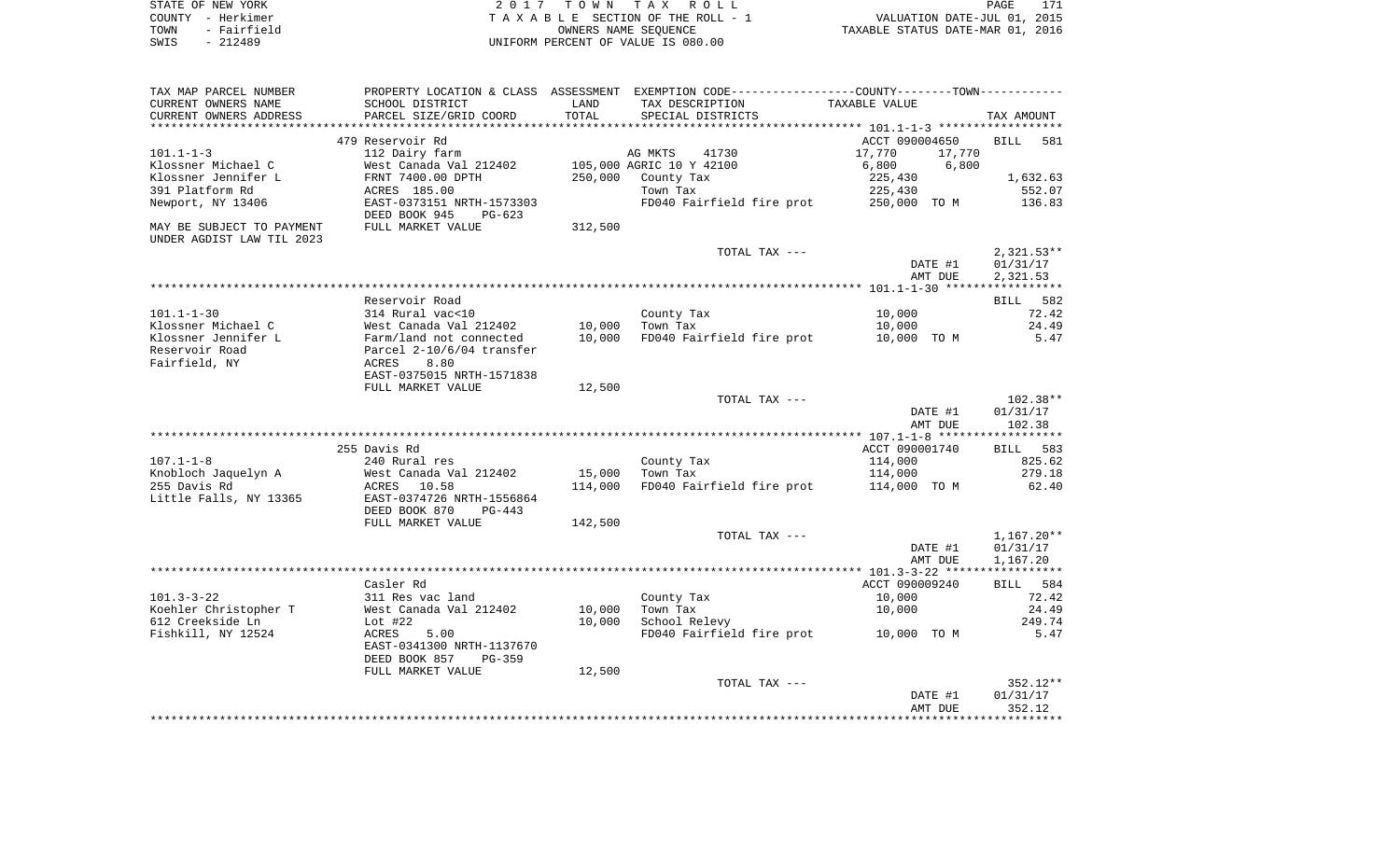| STATE OF NEW YORK   | 2017 TOWN TAX ROLL                 | 172<br>PAGE                      |
|---------------------|------------------------------------|----------------------------------|
| COUNTY - Herkimer   | TAXABLE SECTION OF THE ROLL - 1    | VALUATION DATE-JUL 01, 2015      |
| - Fairfield<br>TOWN | OWNERS NAME SEOUENCE               | TAXABLE STATUS DATE-MAR 01, 2016 |
| SWIS<br>$-212489$   | UNIFORM PERCENT OF VALUE IS 080.00 |                                  |

| TAX MAP PARCEL NUMBER                            |                                                         |         | PROPERTY LOCATION & CLASS ASSESSMENT EXEMPTION CODE----------------COUNTY--------TOWN----------- |                |              |
|--------------------------------------------------|---------------------------------------------------------|---------|--------------------------------------------------------------------------------------------------|----------------|--------------|
| CURRENT OWNERS NAME                              | SCHOOL DISTRICT                                         | LAND    | TAX DESCRIPTION                                                                                  | TAXABLE VALUE  |              |
| CURRENT OWNERS ADDRESS<br>********************** | PARCEL SIZE/GRID COORD<br>***************************** | TOTAL   | SPECIAL DISTRICTS                                                                                |                | TAX AMOUNT   |
|                                                  | Casler Rd                                               |         |                                                                                                  | ACCT 090009240 | BILL<br>585  |
| $101.3 - 3 - 20$                                 | 311 Res vac land                                        |         |                                                                                                  | 10,000         | 72.42        |
|                                                  | West Canada Val 212402                                  | 10,000  | County Tax<br>Town Tax                                                                           | 10,000         | 24.49        |
| Koehler Mark T<br>Koehler Christopher T          | Lot $#20$                                               | 10,000  | FD040 Fairfield fire prot                                                                        | 10,000 TO M    | 5.47         |
| 192 Casler Rd. Ext                               | 6.90<br>ACRES                                           |         |                                                                                                  |                |              |
| Little Falls, NY 13365                           | EAST-0378555 NRTH-1561615                               |         |                                                                                                  |                |              |
|                                                  | DEED BOOK 857<br>$PG-349$                               |         |                                                                                                  |                |              |
|                                                  | FULL MARKET VALUE                                       | 12,500  |                                                                                                  |                |              |
|                                                  |                                                         |         | TOTAL TAX ---                                                                                    |                | 102.38**     |
|                                                  |                                                         |         |                                                                                                  | DATE #1        | 01/31/17     |
|                                                  |                                                         |         |                                                                                                  | AMT DUE        | 102.38       |
|                                                  |                                                         |         |                                                                                                  |                |              |
|                                                  | Casler Rd                                               |         |                                                                                                  | ACCT 090009240 | BILL 586     |
| $101.3 - 3 - 5$                                  | 314 Rural vac<10                                        |         | County Tax                                                                                       | 10,000         | 72.42        |
| Koehler Thomas F                                 | West Canada Val 212402                                  | 10,000  | Town Tax                                                                                         | 10,000         | 24.49        |
| 192 Casler Rd. Ext                               | Lot#5                                                   | 10,000  | FD040 Fairfield fire prot                                                                        | 10,000 TO M    | 5.47         |
| Little Falls, NY 13365                           | 5.00<br>ACRES                                           |         |                                                                                                  |                |              |
|                                                  | EAST-0376472 NRTH-1562492                               |         |                                                                                                  |                |              |
|                                                  | DEED BOOK 1580<br>PG-835                                |         |                                                                                                  |                |              |
|                                                  | FULL MARKET VALUE                                       | 12,500  |                                                                                                  |                |              |
|                                                  |                                                         |         | TOTAL TAX ---                                                                                    |                | $102.38**$   |
|                                                  |                                                         |         |                                                                                                  | DATE #1        | 01/31/17     |
|                                                  |                                                         |         |                                                                                                  | AMT DUE        | 102.38       |
|                                                  |                                                         |         |                                                                                                  |                |              |
|                                                  | Casler Rd                                               |         |                                                                                                  | ACCT 090009240 | BILL 587     |
| $101.3 - 3 - 17$                                 | 314 Rural vac<10                                        |         | County Tax                                                                                       | 10,000         | 72.42        |
| Koehler Thomas F                                 | West Canada Val 212402                                  | 10,000  | Town Tax                                                                                         | 10,000         | 24.49        |
| 192 Casler Rd. Ext                               | Lot#17                                                  | 10,000  | FD040 Fairfield fire prot                                                                        | 10,000 TO M    | 5.47         |
| Little Falls, NY 13365                           | 8.70<br>ACRES                                           |         |                                                                                                  |                |              |
|                                                  | EAST-0377731 NRTH-1561240                               |         |                                                                                                  |                |              |
|                                                  | DEED BOOK 1580<br>PG-835                                |         |                                                                                                  |                |              |
|                                                  | FULL MARKET VALUE                                       | 12,500  |                                                                                                  |                |              |
|                                                  |                                                         |         | TOTAL TAX ---                                                                                    |                | $102.38**$   |
|                                                  |                                                         |         |                                                                                                  | DATE #1        | 01/31/17     |
|                                                  |                                                         |         |                                                                                                  | AMT DUE        | 102.38       |
|                                                  |                                                         |         |                                                                                                  |                |              |
|                                                  | 430 W End Rd                                            |         |                                                                                                  |                | BILL 588     |
| $106.4 - 1 - 23.3$                               | 210 1 Family Res                                        |         | County Tax                                                                                       | 124,000        | 898.04       |
| Kohn Heather                                     | West Canada Val 212402                                  | 12,000  | Town Tax                                                                                         | 124,000        | 303.67       |
| Kohn Michael C                                   | ACRES<br>4.00                                           | 124,000 | FD040 Fairfield fire prot                                                                        | 124,000 TO M   | 67.87        |
| 430 W End Rd                                     | EAST-0364993 NRTH-1548142                               |         |                                                                                                  |                |              |
| Little Falls, NY 13365                           | DEED BOOK 1214<br>$PG-13$                               |         |                                                                                                  |                |              |
|                                                  | FULL MARKET VALUE                                       | 155,000 | TOTAL TAX ---                                                                                    |                | $1,269.58**$ |
|                                                  |                                                         |         |                                                                                                  | DATE #1        | 01/31/17     |
|                                                  |                                                         |         |                                                                                                  | AMT DUE        | 1,269.58     |
|                                                  |                                                         |         |                                                                                                  |                |              |
|                                                  |                                                         |         |                                                                                                  |                |              |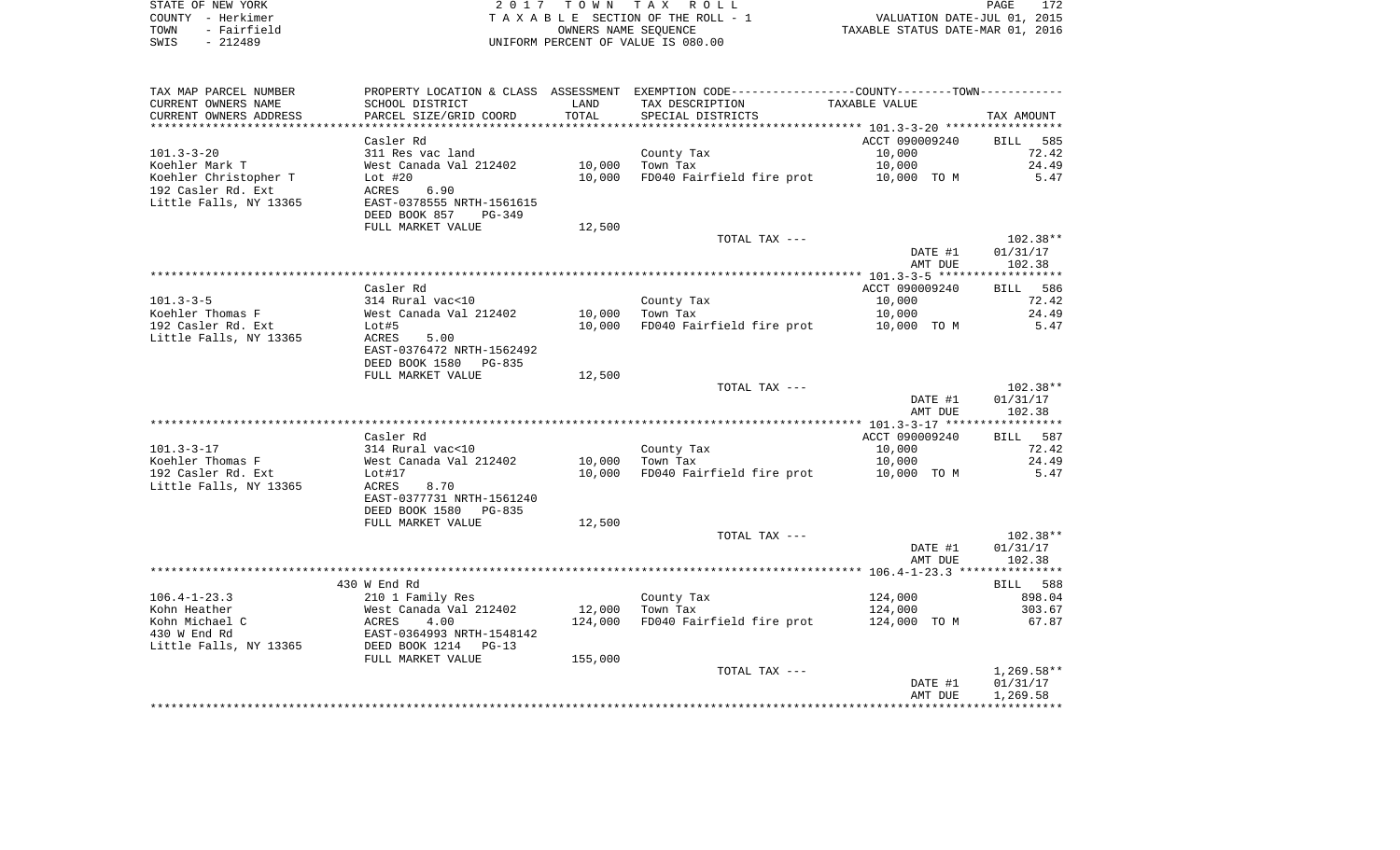| STATE OF NEW YORK   | 2017 TOWN TAX ROLL                 | PAGE                             |
|---------------------|------------------------------------|----------------------------------|
| COUNTY - Herkimer   | TAXABLE SECTION OF THE ROLL - 1    | VALUATION DATE-JUL 01, 2015      |
| - Fairfield<br>TOWN | OWNERS NAME SEOUENCE               | TAXABLE STATUS DATE-MAR 01, 2016 |
| SWIS<br>$-212489$   | UNIFORM PERCENT OF VALUE IS 080.00 |                                  |

| TAX MAP PARCEL NUMBER      |                                |         | PROPERTY LOCATION & CLASS ASSESSMENT EXEMPTION CODE---------------COUNTY-------TOWN---------- |                |                    |
|----------------------------|--------------------------------|---------|-----------------------------------------------------------------------------------------------|----------------|--------------------|
| CURRENT OWNERS NAME        | SCHOOL DISTRICT                | LAND    | TAX DESCRIPTION                                                                               | TAXABLE VALUE  |                    |
| CURRENT OWNERS ADDRESS     | PARCEL SIZE/GRID COORD         | TOTAL   | SPECIAL DISTRICTS                                                                             |                | TAX AMOUNT         |
|                            |                                |         |                                                                                               |                |                    |
|                            | W End Rd                       |         |                                                                                               | ACCT 090080033 | <b>BILL</b><br>589 |
| $106.4 - 1 - 23.1$         | 314 Rural vac<10               |         | County Tax                                                                                    | 11,000         | 79.67              |
| Kohn Michael               | West Canada Val 212402         | 11,000  | Town Tax                                                                                      | 11,000         | 26.94              |
| 430 W End Rd               | correct deed 1/04 survey       | 11,000  | FD040 Fairfield fire prot                                                                     | 11,000 TO M    | 6.02               |
| Little Falls, NY 13365     | <b>ACRES</b><br>9.60           |         |                                                                                               |                |                    |
|                            | EAST-0364888 NRTH-1547691      |         |                                                                                               |                |                    |
|                            | DEED BOOK 1225<br>PG-666       |         |                                                                                               |                |                    |
|                            | FULL MARKET VALUE              | 13,750  |                                                                                               |                |                    |
|                            |                                |         | TOTAL TAX ---                                                                                 |                | $112.63**$         |
|                            |                                |         |                                                                                               | DATE #1        | 01/31/17           |
|                            |                                |         |                                                                                               | AMT DUE        | 112.63             |
|                            | State Route 169                |         |                                                                                               | ACCT 090007020 | BILL 590           |
| $107.1 - 1 - 3.3$          | 314 Rural vac<10               |         | County Tax                                                                                    | 12,000         | 86.91              |
| Kollander Mikhael          | West Canada Val 212402         | 12,000  | Town Tax                                                                                      | 12,000         | 29.39              |
| Kollander Janice           | FRNT 250.00 DPTH               | 12,000  | FD040 Fairfield fire prot                                                                     | 12,000 TO M    | 6.57               |
| 320 Brower Rd              | 6.00<br>ACRES                  |         |                                                                                               |                |                    |
| Palantine Bridge, NY 13428 | EAST-0372705 NRTH-1558119      |         |                                                                                               |                |                    |
|                            | DEED BOOK 1274 PG-761          |         |                                                                                               |                |                    |
|                            | FULL MARKET VALUE              | 15,000  |                                                                                               |                |                    |
|                            |                                |         | TOTAL TAX ---                                                                                 |                | 122.87**           |
|                            |                                |         |                                                                                               | DATE #1        | 01/31/17           |
|                            |                                |         |                                                                                               | AMT DUE        | 122.87             |
|                            |                                |         |                                                                                               |                | **********         |
|                            | 456 Lynch Rd                   |         |                                                                                               | ACCT 090004950 | BILL 591           |
| $106.2 - 1 - 2.1$          | 210 1 Family Res               |         | County Tax                                                                                    | 57,500         | 416.43             |
| Kraszewski Michaline A     | West Canada Val 212402         | 10,000  | Town Tax                                                                                      | 57,500         | 140.82             |
| 456 Lynch Rd               | FRNT 160.00 DPTH               | 57,500  | School Relevy                                                                                 |                | 847.95             |
| Little Falls, NY 13365     | ACRES<br>1.10                  |         | FD040 Fairfield fire prot                                                                     | 57,500 TO M    | 31.47              |
|                            | EAST-0365747 NRTH-1557276      |         |                                                                                               |                |                    |
|                            | DEED BOOK 909<br>PG-392        |         |                                                                                               |                |                    |
|                            | FULL MARKET VALUE              | 71,875  | TOTAL TAX ---                                                                                 |                | $1,436.67**$       |
|                            |                                |         |                                                                                               | DATE #1        | 01/31/17           |
|                            |                                |         |                                                                                               | AMT DUE        | 1,436.67           |
|                            |                                |         |                                                                                               |                |                    |
|                            | 464 Lynch Rd                   |         |                                                                                               | ACCT 090004920 | BILL 592           |
| $106.2 - 1 - 3$            | 210 1 Family Res               |         | County Tax                                                                                    | 128,000        | 927.01             |
| Kraszewski Shirley         | West Canada Val 212402         | 56,000  | Town Tax                                                                                      | 128,000        | 313.47             |
| 464 Lynch Rd               | Doublewide                     | 128,000 | FD040 Fairfield fire prot                                                                     | 128,000 TO M   | 70.06              |
| Little Falls, NY 13365     | FRNT 1255.00 DPTH              |         |                                                                                               |                |                    |
|                            | ACRES 131.40                   |         |                                                                                               |                |                    |
|                            | EAST-0366694 NRTH-1558464      |         |                                                                                               |                |                    |
|                            | DEED BOOK 871<br><b>PG-418</b> |         |                                                                                               |                |                    |
|                            | FULL MARKET VALUE              | 160,000 |                                                                                               |                |                    |
|                            |                                |         | TOTAL TAX ---                                                                                 |                | $1,310.54**$       |
|                            |                                |         |                                                                                               | DATE #1        | 01/31/17           |
|                            |                                |         |                                                                                               | AMT DUE        | 1,310.54           |
|                            |                                |         |                                                                                               |                |                    |
|                            |                                |         |                                                                                               |                |                    |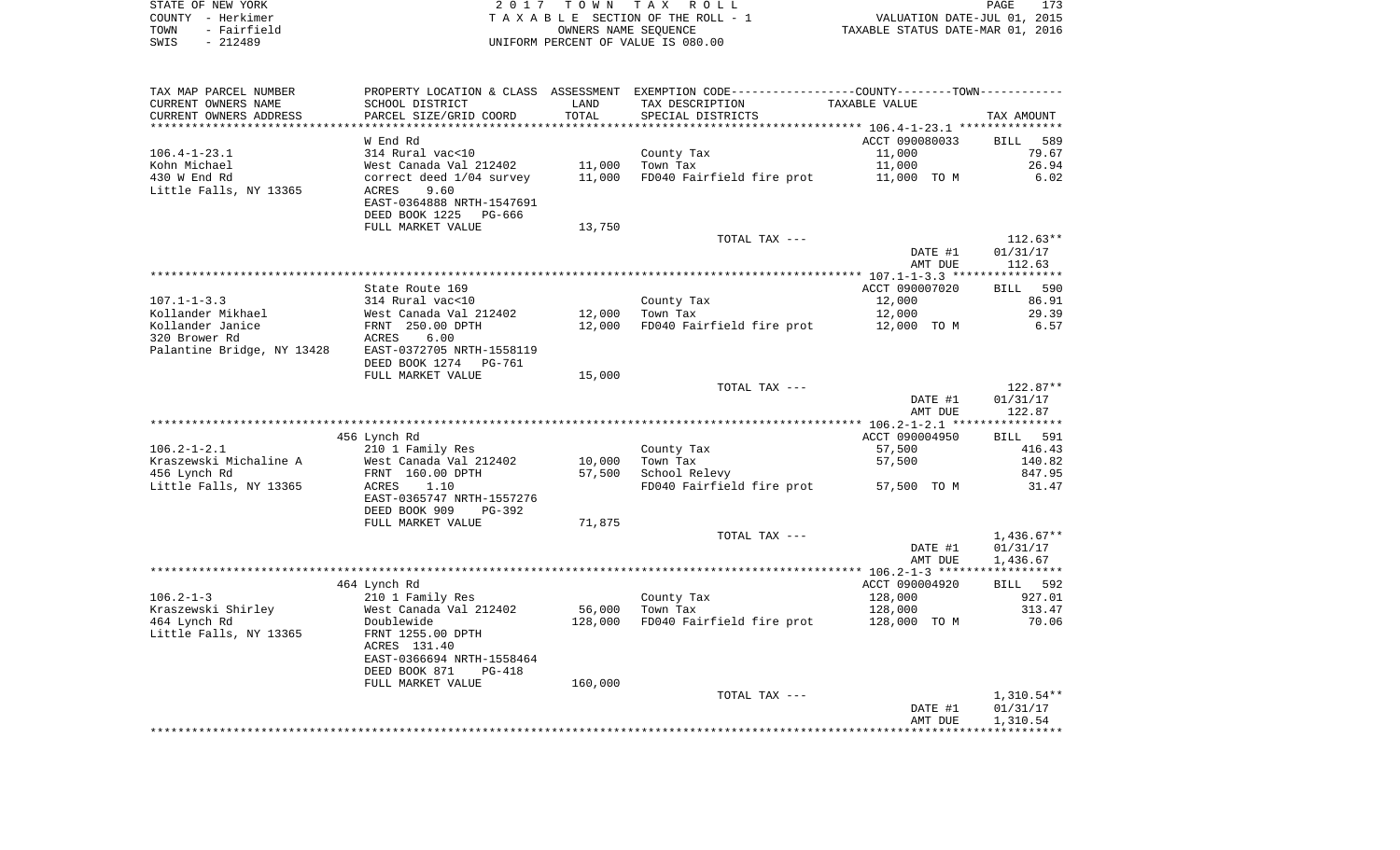| STATE OF NEW YORK                          | <i>1</i> TOWN TAX ROLL<br>ו חי     | 174<br>PAGE                      |
|--------------------------------------------|------------------------------------|----------------------------------|
| COUNTY - Herkimer                          | TAXABLE SECTION OF THE ROLL - 1    | VALUATION DATE-JUL 01, 2015      |
| - Fairfield<br>TOWN                        | OWNERS NAME SEOUENCE               | TAXABLE STATUS DATE-MAR 01, 2016 |
| 212489<br>SWIS<br>$\overline{\phantom{0}}$ | UNIFORM PERCENT OF VALUE IS 080.00 |                                  |

 $\frac{174}{2015}$ 

| TAX MAP PARCEL NUMBER       | PROPERTY LOCATION & CLASS ASSESSMENT          |         |                           | EXEMPTION CODE-----------------COUNTY-------TOWN----------- |                    |
|-----------------------------|-----------------------------------------------|---------|---------------------------|-------------------------------------------------------------|--------------------|
| CURRENT OWNERS NAME         | SCHOOL DISTRICT                               | LAND    | TAX DESCRIPTION           | TAXABLE VALUE                                               |                    |
| CURRENT OWNERS ADDRESS      | PARCEL SIZE/GRID COORD                        | TOTAL   | SPECIAL DISTRICTS         |                                                             | TAX AMOUNT         |
| *************************   |                                               |         |                           |                                                             |                    |
|                             | 383 State Route 29                            |         |                           | ACCT 090005370                                              | 593<br><b>BILL</b> |
| $101.1 - 1 - 5.2$           | 210 1 Family Res                              |         | County Tax                | 135,000                                                     | 977.71             |
| Kratzenberg John            | West Canada Val 212402                        | 12,000  | Town Tax                  | 135,000                                                     | 330.61             |
| Kratzenberg Donna           | 4.70<br>ACRES                                 | 135,000 | FD040 Fairfield fire prot | 135,000 TO M                                                | 73.89              |
| PO Box 382                  | EAST-0373956 NRTH-1567988                     |         |                           |                                                             |                    |
| Middleville, NY 13406       | DEED BOOK 873<br>$PG-468$                     |         |                           |                                                             |                    |
|                             | FULL MARKET VALUE                             | 168,750 |                           |                                                             |                    |
|                             |                                               |         | TOTAL TAX ---             |                                                             | $1,382.21**$       |
|                             |                                               |         |                           | DATE #1                                                     | 01/31/17           |
|                             |                                               |         |                           | AMT DUE                                                     | 1,382.21           |
|                             |                                               |         |                           |                                                             |                    |
|                             | 1790 Hardscrabble Rd                          |         |                           | ACCT 090090005                                              | 594<br>BILL        |
| $095.3 - 1 - 21$            | 270 Mfg housing                               |         | VET WAR C 41122           | $\Omega$<br>5,550                                           |                    |
| Krawczyk Thomas Sherry      | West Canada Val 212402                        |         | 20,000 VET WAR T 41123    | $\circ$<br>5,550                                            |                    |
| 1790 Hard Scrabble Rd       | ACRES 19.47                                   | 37,000  | County Tax                | 31,450                                                      | 227.77             |
| Newport, NY 13416           | EAST-0378900 NRTH-1579182                     |         | Town Tax                  | 31,450                                                      | 77.02              |
|                             | DEED BOOK 00621 PG-00338<br>FULL MARKET VALUE | 46,250  | FD040 Fairfield fire prot | 37,000 TO M                                                 | 20.25              |
|                             |                                               |         | TOTAL TAX ---             |                                                             | $325.04**$         |
|                             |                                               |         |                           | DATE #1                                                     | 01/31/17           |
|                             |                                               |         |                           | AMT DUE                                                     | 325.04             |
|                             |                                               |         |                           |                                                             |                    |
|                             | 180 Lynch Rd                                  |         |                           | ACCT 090089095                                              | <b>BILL</b><br>595 |
| $106.2 - 3 - 1$             | 240 Rural res                                 |         | County Tax                | 175,000                                                     | 1,267.40           |
| Labreche Daniel             | West Canada Val 212402                        | 20,000  | Town Tax                  | 175,000                                                     | 428.57             |
| Labreche Jeannette          | ACRES 20.20                                   | 175,000 | FD040 Fairfield fire prot | 175,000 TO M                                                | 95.78              |
| 180 Lynch Rd                | EAST-0366951 NRTH-1553492                     |         |                           |                                                             |                    |
| Little Falls, NY 13365      | DEED BOOK 781<br>$PG-101$                     |         |                           |                                                             |                    |
|                             | FULL MARKET VALUE                             | 218,750 |                           |                                                             |                    |
|                             |                                               |         | TOTAL TAX ---             |                                                             | 1,791.75**         |
|                             |                                               |         |                           | DATE #1                                                     | 01/31/17           |
|                             |                                               |         |                           | AMT DUE                                                     | 1,791.75           |
|                             |                                               |         |                           |                                                             |                    |
|                             | 533 Davis Rd                                  |         |                           |                                                             | BILL 596           |
| $107.1 - 3 - 9$             | 270 Mfg housing                               |         | County Tax                | 59,000                                                      | 427.29             |
| Laclaire Joseph             | West Canada Val 212402                        | 20,000  | Town Tax                  | 59,000                                                      | 144.49             |
| 533 Davis Rd                | FRNT 450.00 DPTH                              | 59,000  | FD040 Fairfield fire prot | 59,000 TO M                                                 | 32.29              |
| Little Falls, NY 13365-9355 | ACRES<br>20.50                                |         |                           |                                                             |                    |
|                             | EAST-0380472 NRTH-1558458                     |         |                           |                                                             |                    |
|                             | DEED BOOK 907<br>$PG-336$                     |         |                           |                                                             |                    |
|                             | FULL MARKET VALUE                             | 73,750  |                           |                                                             |                    |
|                             |                                               |         | TOTAL TAX ---             |                                                             | $604.07**$         |
|                             |                                               |         |                           | DATE #1                                                     | 01/31/17           |
|                             |                                               |         |                           | AMT DUE                                                     | 604.07             |
|                             |                                               |         |                           |                                                             |                    |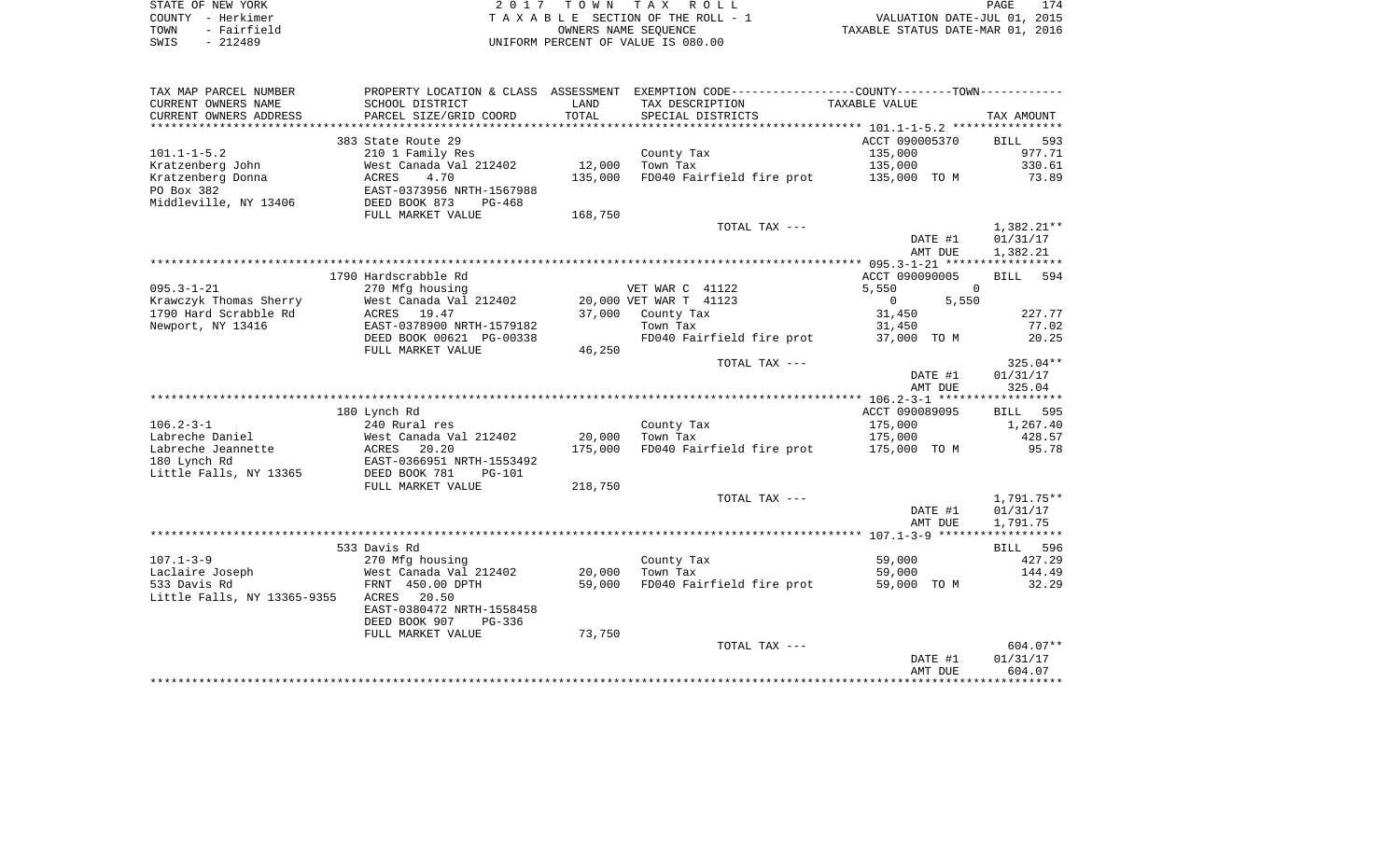| STATE OF NEW YORK   | 2017 TOWN TAX ROLL                 | PAGE                             |
|---------------------|------------------------------------|----------------------------------|
| COUNTY - Herkimer   | TAXABLE SECTION OF THE ROLL - 1    | VALUATION DATE-JUL 01, 2015      |
| - Fairfield<br>TOWN | OWNERS NAME SEOUENCE               | TAXABLE STATUS DATE-MAR 01, 2016 |
| - 212489<br>SWIS    | UNIFORM PERCENT OF VALUE IS 080.00 |                                  |

175<br>2015

| TAX MAP PARCEL NUMBER      |                                                      |        | PROPERTY LOCATION & CLASS ASSESSMENT EXEMPTION CODE---------------COUNTY-------TOWN---------- |                         |                    |
|----------------------------|------------------------------------------------------|--------|-----------------------------------------------------------------------------------------------|-------------------------|--------------------|
| CURRENT OWNERS NAME        | SCHOOL DISTRICT                                      | LAND   | TAX DESCRIPTION                                                                               | TAXABLE VALUE           |                    |
| CURRENT OWNERS ADDRESS     | PARCEL SIZE/GRID COORD                               | TOTAL  | SPECIAL DISTRICTS                                                                             |                         | TAX AMOUNT         |
|                            |                                                      |        |                                                                                               |                         |                    |
|                            | Davis Rd                                             |        |                                                                                               |                         | 597<br>BILL        |
| $107.1 - 3 - 10$           | 322 Rural vac>10                                     |        | County Tax                                                                                    | 18,000                  | 130.36             |
| LaClaire Joseph F II       | West Canada Val 212402                               | 18,000 | Town Tax                                                                                      | 18,000                  | 44.08              |
| PO Box 32                  | ACRES<br>20.50                                       | 18,000 | FD040 Fairfield fire prot                                                                     | 18,000 TO M             | 9.85               |
| Newport, NY 13416          | EAST-0380020 NRTH-1558388                            |        |                                                                                               |                         |                    |
|                            | DEED BOOK 1611<br>PG-332                             |        |                                                                                               |                         |                    |
|                            | FULL MARKET VALUE                                    | 22,500 |                                                                                               |                         |                    |
|                            |                                                      |        | TOTAL TAX ---                                                                                 |                         | 184.29**           |
|                            |                                                      |        |                                                                                               | DATE #1<br>AMT DUE      | 01/31/17<br>184.29 |
|                            |                                                      |        |                                                                                               |                         |                    |
|                            | 148 Town Garage Rd                                   |        |                                                                                               | ACCT 090100026          | BILL 598           |
| 101.14-1-10                | 210 1 Family Res                                     |        | County Tax                                                                                    | 30,000                  | 217.27             |
| Lahah Carlton              | West Canada Val 212402                               | 7,000  | Town Tax                                                                                      | 30,000                  | 73.47              |
| Darlene                    | FRNT 80.00 DPTH 179.00                               | 30,000 | FD040 Fairfield fire prot                                                                     | 30,000 TO M             | 16.42              |
| 13818 State Rt 12 N        | EAST-0381598 NRTH-1568111                            |        |                                                                                               |                         |                    |
| Boonville, NY 13309        | DEED BOOK 819<br>$PG-69$                             |        |                                                                                               |                         |                    |
|                            | FULL MARKET VALUE                                    | 37,500 |                                                                                               |                         |                    |
|                            |                                                      |        | TOTAL TAX ---                                                                                 |                         | $307.16**$         |
|                            |                                                      |        |                                                                                               | DATE #1                 | 01/31/17           |
|                            |                                                      |        |                                                                                               | AMT DUE                 | 307.16             |
|                            |                                                      |        |                                                                                               |                         |                    |
|                            | Myers Rd                                             |        |                                                                                               |                         | BILL 599           |
| $107.3 - 2 - 21.1$         | 322 Rural vac>10                                     |        | AG MKTS<br>41730                                                                              | 10,791<br>10,791        |                    |
| Lamanna Carmen J           | Little Falls Ce 210900                               | 30,000 | County Tax                                                                                    | 19,209                  | 139.12             |
| 1159 Eatonville Rd         | ACRES 46.80                                          | 30,000 | Town Tax                                                                                      | 19,209                  | 47.04              |
| Little Falls, NY 13365     | EAST-0377932 NRTH-1548567                            |        | FD040 Fairfield fire prot                                                                     | 30,000 TO M             | 16.42              |
|                            | FULL MARKET VALUE                                    | 37,500 |                                                                                               |                         |                    |
| MAY BE SUBJECT TO PAYMENT  |                                                      |        |                                                                                               |                         |                    |
| UNDER AGDIST LAW TIL 2023  |                                                      |        |                                                                                               |                         |                    |
|                            |                                                      |        | TOTAL TAX ---                                                                                 |                         | $202.58**$         |
|                            |                                                      |        |                                                                                               | DATE #1                 | 01/31/17           |
|                            |                                                      |        |                                                                                               | AMT DUE                 | 202.58             |
|                            | Hardscrabble Rd                                      |        |                                                                                               |                         |                    |
| 101.14-1-22                | 314 Rural vac<10                                     |        | County Tax                                                                                    | ACCT 090002850<br>3,000 | BILL 600<br>21.73  |
| Lamphere Franklin          | West Canada Val 212402                               | 3,000  | Town Tax                                                                                      | 3,000                   | 7.35               |
| Lamphere Dorothy           |                                                      | 3,000  | FD040 Fairfield fire prot                                                                     | 3,000 TO M              | 1.64               |
| 125 Academy Walk           | FRNT 100.00 DPTH 145.00<br>EAST-0381668 NRTH-1568519 |        |                                                                                               |                         |                    |
| Middleville, NY 13406-9801 | DEED BOOK 703<br><b>PG-978</b>                       |        |                                                                                               |                         |                    |
|                            | FULL MARKET VALUE                                    | 3,750  |                                                                                               |                         |                    |
|                            |                                                      |        | TOTAL TAX ---                                                                                 |                         | $30.72**$          |
|                            |                                                      |        |                                                                                               | DATE #1                 | 01/31/17           |
|                            |                                                      |        |                                                                                               | AMT DUE                 | 30.72              |
|                            |                                                      |        |                                                                                               |                         |                    |
|                            |                                                      |        |                                                                                               |                         |                    |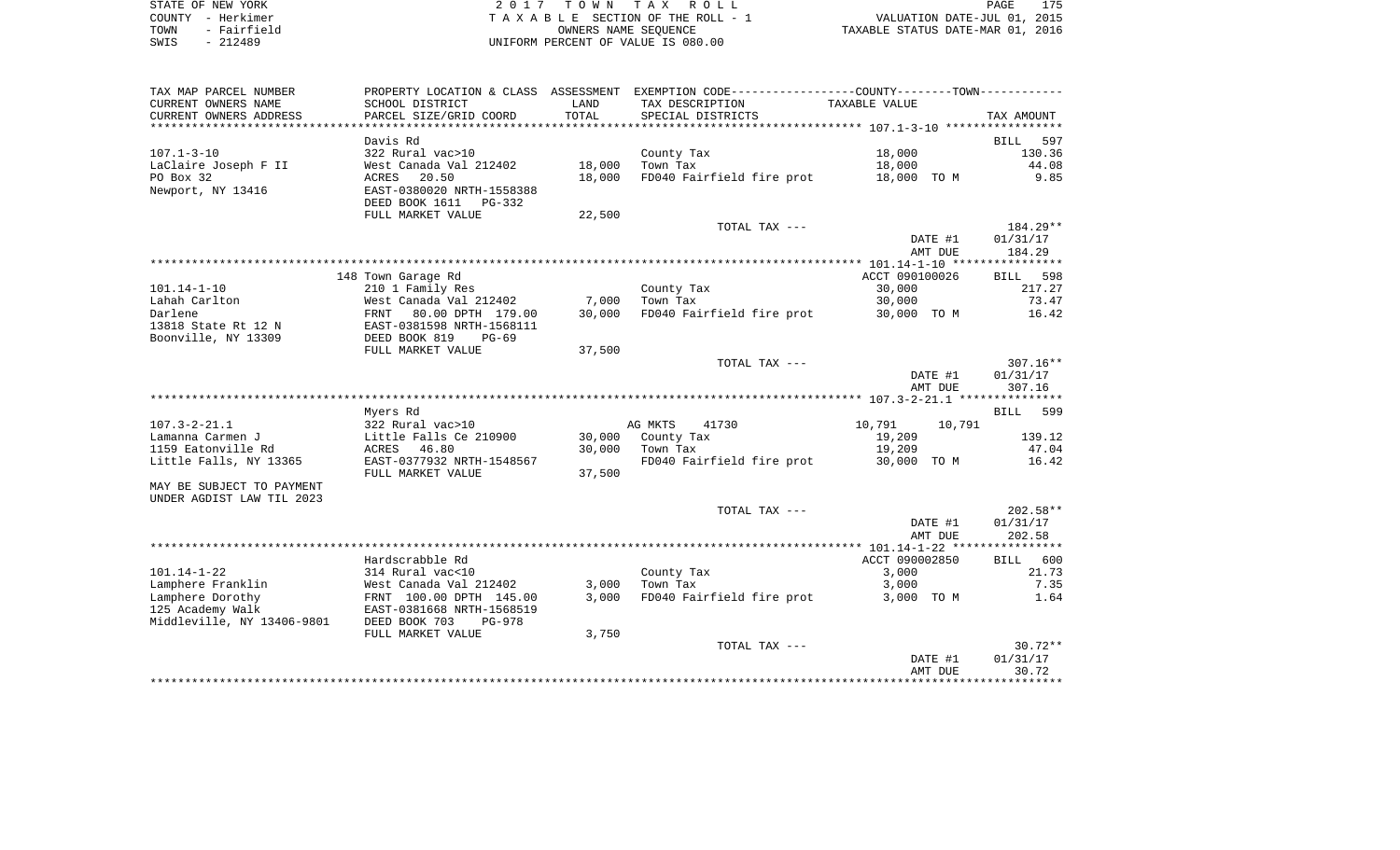|      | STATE OF NEW YORK | 2017 TOWN TAX ROLL                 | PAGE                             | 176 |
|------|-------------------|------------------------------------|----------------------------------|-----|
|      | COUNTY - Herkimer | TAXABLE SECTION OF THE ROLL - 1    | VALUATION DATE-JUL 01, 2015      |     |
| TOWN | - Fairfield       | OWNERS NAME SEOUENCE               | TAXABLE STATUS DATE-MAR 01, 2016 |     |
| SWIS | $-212489$         | UNIFORM PERCENT OF VALUE IS 080.00 |                                  |     |

PAGE 176

| TAX MAP PARCEL NUMBER      | PROPERTY LOCATION & CLASS                               | ASSESSMENT    | EXEMPTION CODE-----------------COUNTY-------TOWN----------- |                |             |
|----------------------------|---------------------------------------------------------|---------------|-------------------------------------------------------------|----------------|-------------|
| CURRENT OWNERS NAME        | SCHOOL DISTRICT                                         | LAND          | TAX DESCRIPTION                                             | TAXABLE VALUE  |             |
| CURRENT OWNERS ADDRESS     | PARCEL SIZE/GRID COORD                                  | TOTAL         | SPECIAL DISTRICTS                                           |                | TAX AMOUNT  |
| *******************        |                                                         | ************* |                                                             |                |             |
|                            | 125 Academy Walk                                        |               |                                                             | ACCT 090005190 | BILL<br>601 |
| $101.14 - 1 - 30$          | 210 1 Family Res                                        |               | County Tax                                                  | 75,000         | 543.17      |
| Lamphere Franklin          | West Canada Val 212402                                  | 8,000         | Town Tax                                                    | 75,000         | 183.67      |
| Lamphere Dorothy           | FRNT<br>80.00 DPTH 340.00                               | 75,000        | FD040 Fairfield fire prot                                   | 75,000 TO M    | 41.05       |
| 125 Academy Walk           | EAST-0381472 NRTH-1568796                               |               |                                                             |                |             |
| Middleville, NY 13406-9801 | DEED BOOK 00537 PG-00411                                |               |                                                             |                |             |
|                            | FULL MARKET VALUE                                       | 93,750        |                                                             |                |             |
|                            |                                                         |               | TOTAL TAX ---                                               |                | 767.89**    |
|                            |                                                         |               |                                                             | DATE #1        | 01/31/17    |
|                            |                                                         |               |                                                             | AMT DUE        | 767.89      |
|                            |                                                         |               |                                                             |                |             |
|                            | 236 Thompson Rd                                         |               |                                                             | ACCT 090009390 | 602<br>BILL |
| $101.4 - 6 - 8$            | 210 1 Family Res                                        |               | County Tax                                                  | 140,000        | 1,013.92    |
| Lamphere Richard           | West Canada Val 212402                                  | 20,000        | Town Tax                                                    | 140,000        | 342.86      |
| Lamphere Jennifer          | 7.90<br>ACRES                                           | 140,000       | FD040 Fairfield fire prot                                   | 140,000 TO M   | 76.63       |
| 236 Thompson Rd            | EAST-0394332 NRTH-1560779                               |               |                                                             |                |             |
| Little Falls, NY 13365     | DEED BOOK 1208<br>$PG-264$                              |               |                                                             |                |             |
|                            | FULL MARKET VALUE                                       | 175,000       |                                                             |                |             |
|                            |                                                         |               | TOTAL TAX ---                                               |                | 1,433.41**  |
|                            |                                                         |               |                                                             | DATE #1        | 01/31/17    |
|                            |                                                         |               |                                                             | AMT DUE        | 1,433.41    |
|                            |                                                         |               |                                                             |                |             |
|                            | 2771 State Route 29                                     |               |                                                             |                | BILL 603    |
| $101.4 - 1 - 8.3$          | 270 Mfg housing                                         |               | County Tax                                                  | 42,000         | 304.18      |
| Lamphere Scott             | West Canada Val 212402                                  | 10,000        | Town Tax                                                    | 42,000         | 102.86      |
| Lamphere Susan             | 1.50<br>ACRES                                           | 42,000        | FD040 Fairfield fire prot                                   | 42,000 TO M    | 22.99       |
| 2771 State Rte. 29         | EAST-0393050 NRTH-1567589                               |               |                                                             |                |             |
| Dolgeville, NY 13329       | DEED BOOK 786<br>PG-111                                 |               |                                                             |                |             |
|                            | FULL MARKET VALUE                                       | 52,500        |                                                             |                |             |
|                            |                                                         |               | TOTAL TAX ---                                               |                | 430.03**    |
|                            |                                                         |               |                                                             | DATE #1        | 01/31/17    |
|                            |                                                         |               |                                                             | AMT DUE        | 430.03      |
|                            |                                                         |               |                                                             |                |             |
|                            | 1447 State Route 29                                     |               |                                                             | ACCT 090011280 | BILL 604    |
| $101.4 - 1 - 8.1$          | 240 Rural res                                           |               | County Tax                                                  | 65,000         | 470.75      |
| Lamphere-Farnell Barbara M | West Canada Val 212402                                  | 23,000        | Town Tax                                                    | 65,000         | 159.18      |
| 1447 State Route 29        | includes $8.2 \& 8.4$                                   | 65,000        | FD040 Fairfield fire prot                                   | 65,000 TO M    | 35.58       |
| Little Falls, NY 13365     | FRNT 1350.00 DPTH                                       |               |                                                             |                |             |
|                            | 21.40<br>ACRES                                          |               |                                                             |                |             |
|                            | EAST-0393731 NRTH-1567463<br>DEED BOOK 1464<br>$PG-236$ |               |                                                             |                |             |
|                            |                                                         |               |                                                             |                |             |
|                            | FULL MARKET VALUE                                       | 81,250        |                                                             |                | 665.51**    |
|                            |                                                         |               | TOTAL TAX ---                                               | DATE #1        | 01/31/17    |
|                            |                                                         |               |                                                             | AMT DUE        | 665.51      |
|                            |                                                         |               |                                                             |                |             |
|                            |                                                         |               |                                                             |                |             |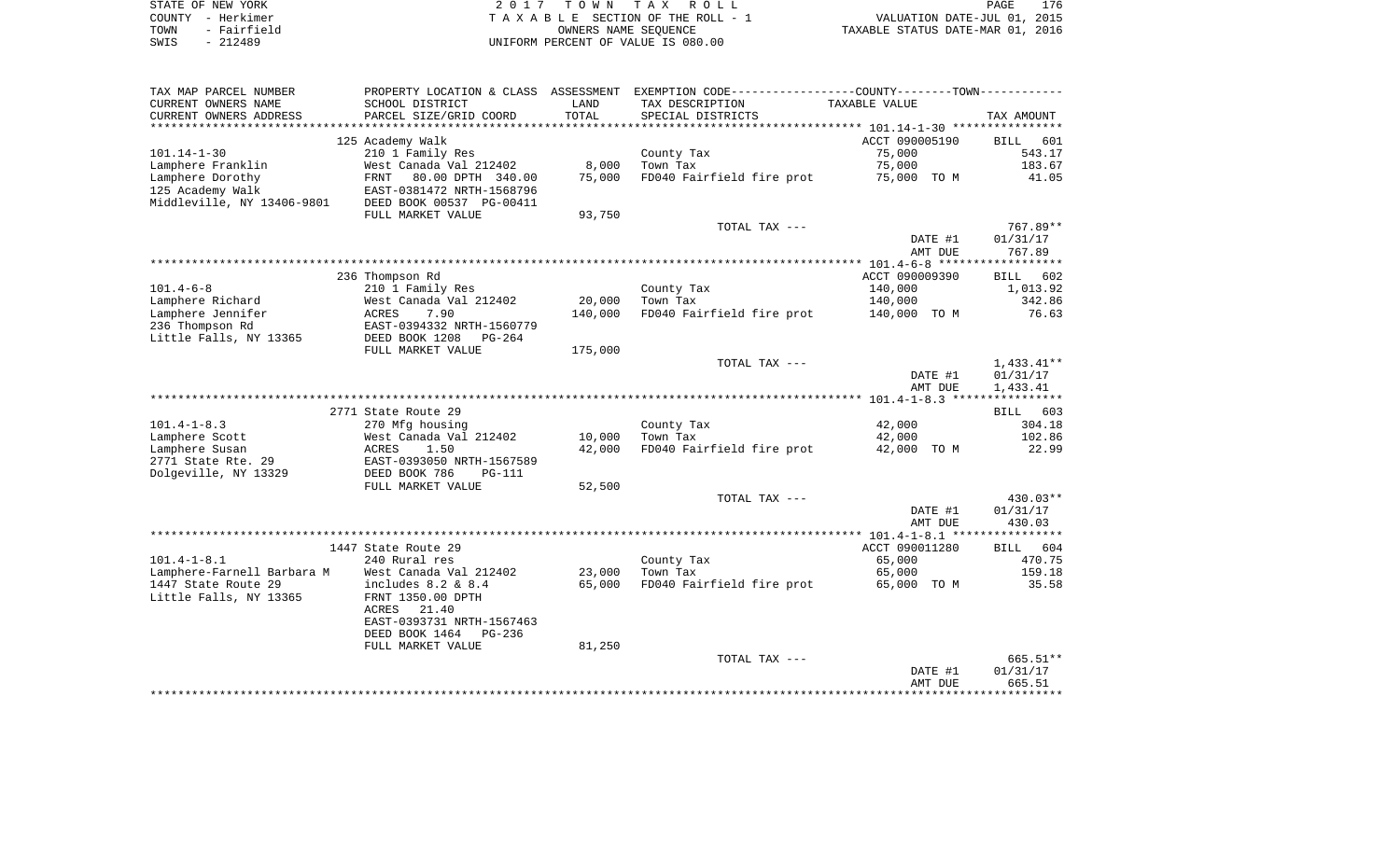| STATE OF NEW YORK   | 2017 TOWN TAX ROLL                 | 177<br>PAGE                      |
|---------------------|------------------------------------|----------------------------------|
| COUNTY - Herkimer   | TAXABLE SECTION OF THE ROLL - 1    | VALUATION DATE-JUL 01, 2015      |
| - Fairfield<br>TOWN | OWNERS NAME SEOUENCE               | TAXABLE STATUS DATE-MAR 01, 2016 |
| $-212489$<br>SWIS   | UNIFORM PERCENT OF VALUE IS 080.00 |                                  |

| TAX MAP PARCEL NUMBER  |                                            |        | PROPERTY LOCATION & CLASS ASSESSMENT EXEMPTION CODE----------------COUNTY-------TOWN---------- |                          |                    |
|------------------------|--------------------------------------------|--------|------------------------------------------------------------------------------------------------|--------------------------|--------------------|
| CURRENT OWNERS NAME    | SCHOOL DISTRICT                            | LAND   | TAX DESCRIPTION                                                                                | TAXABLE VALUE            |                    |
| CURRENT OWNERS ADDRESS | PARCEL SIZE/GRID COORD                     | TOTAL  | SPECIAL DISTRICTS                                                                              |                          | TAX AMOUNT         |
|                        |                                            |        |                                                                                                |                          |                    |
|                        | State Route 29                             |        |                                                                                                | ACCT 090007110           | BILL<br>605        |
| $101.4 - 4 - 10$       | 322 Rural vac>10                           |        | County Tax                                                                                     | 23,000                   | 166.57             |
| Lane Simmons           | West Canada Val 212402                     | 23,000 | Town Tax                                                                                       | 23,000                   | 56.33              |
| Attn: Laura Carentz    | Survey Ji19a26                             | 23,000 | School Relevy                                                                                  |                          | 574.40             |
| 348 Mason Rd           | ACRES 30.70                                |        | FD040 Fairfield fire prot                                                                      | 23,000 TO M              | 12.59              |
| Mohawk, NY 13407       | EAST-0391734 NRTH-1566834                  |        |                                                                                                |                          |                    |
|                        | DEED BOOK 817<br>PG-321                    |        |                                                                                                |                          |                    |
|                        | FULL MARKET VALUE                          | 28,750 |                                                                                                |                          |                    |
|                        |                                            |        | TOTAL TAX ---                                                                                  |                          | 809.89**           |
|                        |                                            |        |                                                                                                | DATE #1                  | 01/31/17           |
|                        |                                            |        |                                                                                                | AMT DUE                  | 809.89             |
|                        |                                            |        |                                                                                                |                          |                    |
|                        | 698 State Route 29                         |        |                                                                                                | ACCT 090100004           | BILL 606           |
| $101.3 - 1 - 23$       | 210 1 Family Res                           |        | County Tax                                                                                     | 65,000                   | 470.75             |
| Lanphere Betty         | West Canada Val 212402                     | 10,000 | Town Tax                                                                                       | 65,000                   | 159.18             |
| 698 State Route 29     | FRNT 182.00 DPTH 237.00                    | 65,000 | FD040 Fairfield fire prot                                                                      | 65,000 TO M              | 35.58              |
| Middleville, NY 13406  | EAST-0380473 NRTH-1568368                  |        |                                                                                                |                          |                    |
|                        | DEED BOOK 00614 PG-00558                   |        |                                                                                                |                          |                    |
|                        | FULL MARKET VALUE                          | 81,250 |                                                                                                |                          |                    |
|                        |                                            |        | TOTAL TAX ---                                                                                  |                          | 665.51**           |
|                        |                                            |        |                                                                                                | DATE #1                  | 01/31/17           |
|                        |                                            |        |                                                                                                | AMT DUE                  | 665.51             |
|                        |                                            |        |                                                                                                |                          |                    |
| $101.3 - 1 - 22$       | 684 State Route 29                         |        |                                                                                                | ACCT 090005220<br>68,000 | BILL 607<br>492.47 |
| Lanphere Keith H       | 210 1 Family Res<br>West Canada Val 212402 | 10,000 | County Tax<br>Town Tax                                                                         | 68,000                   | 166.53             |
| 684 State Route 29     | ACRES<br>1.60                              | 68,000 | FD040 Fairfield fire prot                                                                      | 68,000 TO M              | 37.22              |
| Middleville, NY 13406  | EAST-0380236 NRTH-1568349                  |        |                                                                                                |                          |                    |
|                        | DEED BOOK 842<br><b>PG-108</b>             |        |                                                                                                |                          |                    |
|                        | FULL MARKET VALUE                          | 85,000 |                                                                                                |                          |                    |
|                        |                                            |        | TOTAL TAX ---                                                                                  |                          | $696.22**$         |
|                        |                                            |        |                                                                                                | DATE #1                  | 01/31/17           |
|                        |                                            |        |                                                                                                | AMT DUE                  | 696.22             |
|                        |                                            |        |                                                                                                |                          |                    |
|                        | Hardscrabble Rd                            |        |                                                                                                |                          | BILL 608           |
| $107.1 - 1 - 20.3$     | 105 Vac farmland                           |        | County Tax                                                                                     | 77,500                   | 561.28             |
| Lapp Phares            | West Canada Val 212402                     | 77,500 | Town Tax                                                                                       | 77,500                   | 189.80             |
| 4133 Red Well Dr       | ACRES 155.50                               | 77,500 | FD040 Fairfield fire prot                                                                      | 77,500 TO M              | 42.42              |
| Gordonville, PA 17529  | EAST-0379873 NRTH-1555691                  |        |                                                                                                |                          |                    |
|                        | FULL MARKET VALUE                          | 96,875 |                                                                                                |                          |                    |
|                        |                                            |        | TOTAL TAX ---                                                                                  |                          | 793.50**           |
|                        |                                            |        |                                                                                                | DATE #1                  | 01/31/17           |
|                        |                                            |        |                                                                                                | AMT DUE                  | 793.50             |
|                        |                                            |        |                                                                                                |                          |                    |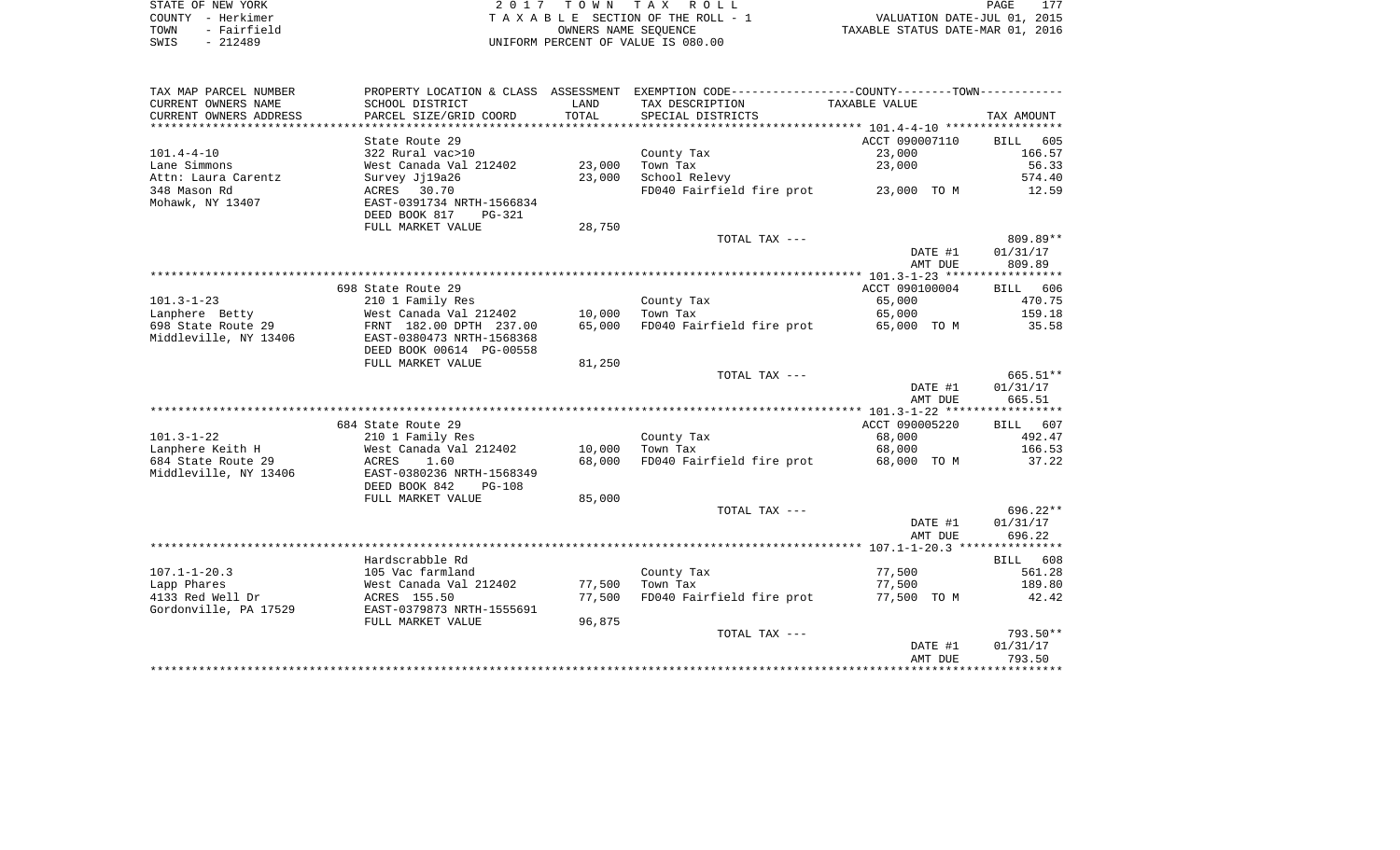| STATE OF NEW YORK   | 2017 TOWN TAX ROLL                 | 178<br>PAGE                      |
|---------------------|------------------------------------|----------------------------------|
| COUNTY - Herkimer   | TAXABLE SECTION OF THE ROLL - 1    | VALUATION DATE-JUL 01, 2015      |
| - Fairfield<br>TOWN | OWNERS NAME SEOUENCE               | TAXABLE STATUS DATE-MAR 01, 2016 |
| $-212489$<br>SWIS   | UNIFORM PERCENT OF VALUE IS 080.00 |                                  |

| TAX MAP PARCEL NUMBER     |                            |         | PROPERTY LOCATION & CLASS ASSESSMENT EXEMPTION CODE----------------COUNTY-------TOWN---------- |                |              |
|---------------------------|----------------------------|---------|------------------------------------------------------------------------------------------------|----------------|--------------|
| CURRENT OWNERS NAME       | SCHOOL DISTRICT            | LAND    | TAX DESCRIPTION                                                                                | TAXABLE VALUE  |              |
| CURRENT OWNERS ADDRESS    | PARCEL SIZE/GRID COORD     | TOTAL   | SPECIAL DISTRICTS                                                                              |                | TAX AMOUNT   |
|                           |                            |         |                                                                                                |                |              |
|                           | 751 Castle Rd              |         |                                                                                                | ACCT 090003480 | BILL 609     |
| $101.2 - 1 - 14$          | 112 Dairy farm             |         | County Tax                                                                                     | 180,000        | 1,303.61     |
| Larocque Paul A           | West Canada Val 212402     | 68,000  | Town Tax                                                                                       | 180,000        | 440.82       |
| 751 Castle Rd             | ACRES 108.30               | 180,000 | School Relevy                                                                                  |                | 3,907.18     |
| Middleville, NY 13406     | EAST-0387599 NRTH-1569760  |         | FD040 Fairfield fire prot                                                                      | 180,000 TO M   | 98.52        |
|                           | DEED BOOK 1376<br>PG-634   |         |                                                                                                |                |              |
|                           | FULL MARKET VALUE          | 225,000 |                                                                                                |                |              |
|                           |                            |         | TOTAL TAX ---                                                                                  |                | $5,750.13**$ |
|                           |                            |         |                                                                                                | DATE #1        | 01/31/17     |
|                           |                            |         |                                                                                                | AMT DUE        | 5,750.13     |
|                           |                            |         |                                                                                                |                |              |
|                           | 640 Stahl Rd               |         |                                                                                                | ACCT 090010108 | BILL 610     |
| $107.2 - 1 - 19.3$        | 241 Rural res&ag           |         | AG MKTS<br>41730                                                                               | 2,747<br>2,747 |              |
| Lee James C               | West Canada Val 212402     | 41,000  | County Tax                                                                                     | 118,253        | 856.42       |
| 640 Stahl Rd              | INCLUDES 107.2-1-19.6      | 121,000 | Town Tax                                                                                       | 118,253        | 289.60       |
| Little Falls, NY 13365    | FRNT 1682.00 DPTH          |         | School Relevy                                                                                  |                | 1,743.05     |
|                           | ACRES 74.90                |         | FD040 Fairfield fire prot 121,000 TO M                                                         |                | 66.23        |
| MAY BE SUBJECT TO PAYMENT | EAST-0389129 NRTH-1555924  |         |                                                                                                |                |              |
| UNDER AGDIST LAW TIL 2023 | DEED BOOK 1191<br>PG-869   |         |                                                                                                |                |              |
|                           | FULL MARKET VALUE          | 151,250 |                                                                                                |                |              |
|                           |                            |         | TOTAL TAX ---                                                                                  |                | $2,955.30**$ |
|                           |                            |         |                                                                                                | DATE #1        | 01/31/17     |
|                           |                            |         |                                                                                                | AMT DUE        | 2,955.30     |
|                           |                            |         |                                                                                                |                |              |
|                           | Thompson Rd                |         |                                                                                                | ACCT 090009990 | BILL 611     |
| $107.2 - 1 - 14$          | 260 Seasonal res           |         | County Tax                                                                                     | 45,000         | 325.90       |
| Lekki Brian M             | West Canada Val 212402     | 40,000  | Town Tax                                                                                       | 45,000         | 110.20       |
| Lekki Kimberly K          | 51.50<br>ACRES             | 45,000  | FD040 Fairfield fire prot                                                                      | 45,000 TO M    | 24.63        |
| 458 Butler Rd             | EAST-0394624 NRTH-1560127  |         |                                                                                                |                |              |
| Poland, NY 13431          | DEED BOOK 1396<br>PG-587   |         |                                                                                                |                |              |
|                           | FULL MARKET VALUE          | 56,250  |                                                                                                |                |              |
|                           |                            |         | TOTAL TAX ---                                                                                  |                | 460.73**     |
|                           |                            |         |                                                                                                | DATE #1        | 01/31/17     |
|                           |                            |         |                                                                                                | AMT DUE        | 460.73       |
|                           |                            |         |                                                                                                |                |              |
|                           | Hardscrabble Rd            |         |                                                                                                |                | BILL 612     |
| $107.1 - 3 - 7$           | 311 Res vac land           |         | County Tax                                                                                     | 12,000         | 86.91        |
| Leon William Jr.          | West Canada Val 212402     | 12,000  | Town Tax                                                                                       | 12,000         | 29.39        |
| Leon Mildred              | ACRES<br>9.60              | 12,000  | FD040 Fairfield fire prot                                                                      | 12,000 TO M    | 6.57         |
| PO Box 515                | EAST-0381192 NRTH-1558717  |         |                                                                                                |                |              |
| Newport, NY 13416         | DEED BOOK 1436<br>$PG-923$ |         |                                                                                                |                |              |
|                           | FULL MARKET VALUE          | 15,000  |                                                                                                |                |              |
|                           |                            |         | TOTAL TAX ---                                                                                  |                | 122.87**     |
|                           |                            |         |                                                                                                | DATE #1        | 01/31/17     |
|                           |                            |         |                                                                                                | AMT DUE        | 122.87       |
|                           |                            |         |                                                                                                |                |              |
|                           |                            |         |                                                                                                |                |              |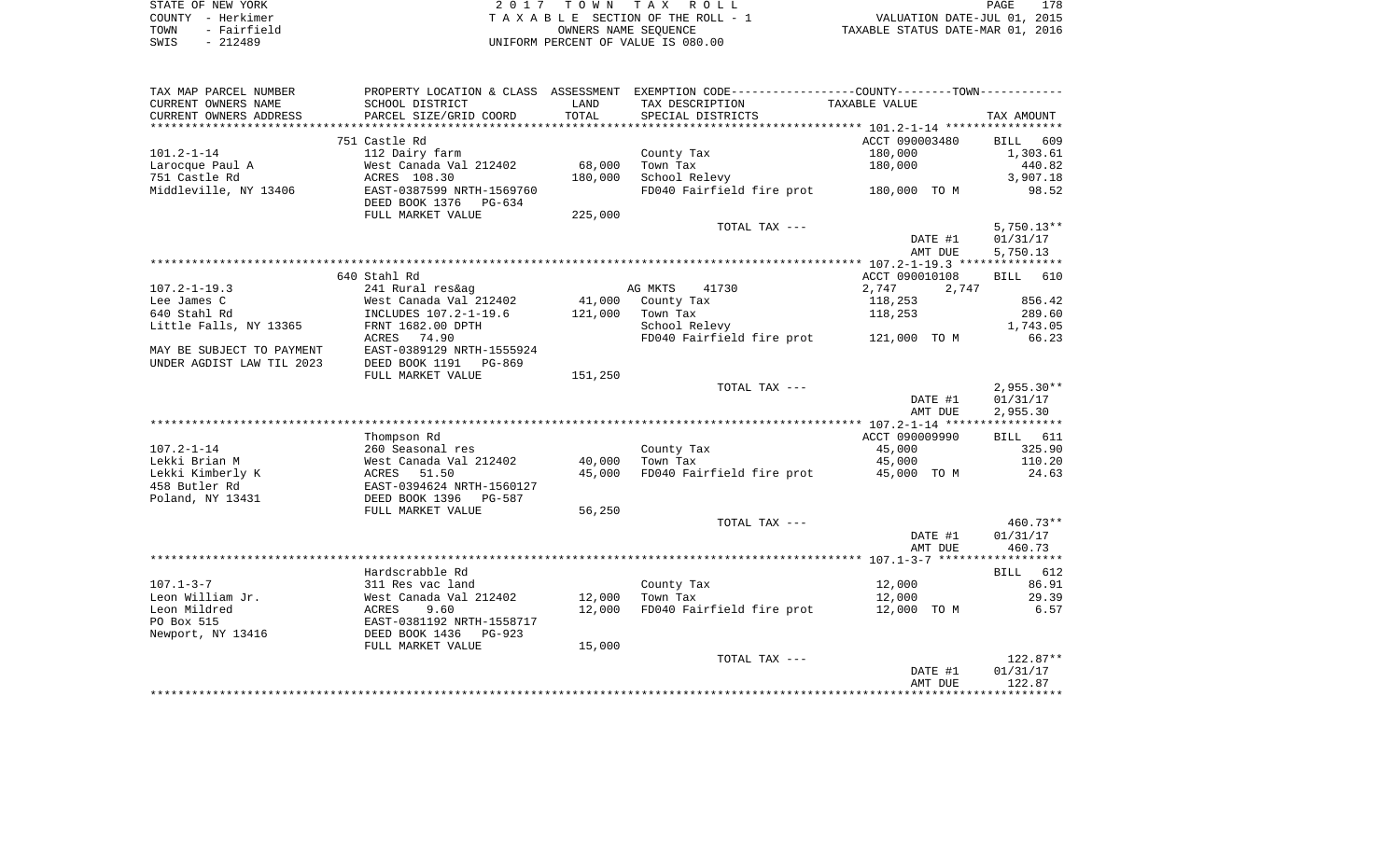|      | STATE OF NEW YORK | 2017 TOWN TAX ROLL                 | PAGE                             | 179 |
|------|-------------------|------------------------------------|----------------------------------|-----|
|      |                   |                                    |                                  |     |
|      | COUNTY - Herkimer | TAXABLE SECTION OF THE ROLL - 1    | VALUATION DATE-JUL 01, 2015      |     |
| TOWN | - Fairfield       | OWNERS NAME SEOUENCE               | TAXABLE STATUS DATE-MAR 01, 2016 |     |
| SWIS | $-212489$         | UNIFORM PERCENT OF VALUE IS 080.00 |                                  |     |
|      |                   |                                    |                                  |     |
|      |                   |                                    |                                  |     |

| TAX MAP PARCEL NUMBER                                  |                                          |        | PROPERTY LOCATION & CLASS ASSESSMENT EXEMPTION CODE---------------COUNTY-------TOWN---------- |                  |                     |
|--------------------------------------------------------|------------------------------------------|--------|-----------------------------------------------------------------------------------------------|------------------|---------------------|
| CURRENT OWNERS NAME                                    | SCHOOL DISTRICT                          | LAND   | TAX DESCRIPTION                                                                               | TAXABLE VALUE    |                     |
| CURRENT OWNERS ADDRESS                                 | PARCEL SIZE/GRID COORD                   | TOTAL  | SPECIAL DISTRICTS                                                                             |                  | TAX AMOUNT          |
|                                                        |                                          |        |                                                                                               |                  |                     |
|                                                        | State Route 29                           |        |                                                                                               | ACCT 090100093   | BILL 613            |
| $100.4 - 1 - 8.2$                                      | 105 Vac farmland                         |        | AG MKTS L 41720                                                                               | 15,686           | 15,686              |
| Leshinski Andrew                                       | West Canada Val 212402 31,000 County Tax |        |                                                                                               | 15,314           | 110.91              |
| Leshinski Margot                                       | 68.2                                     | 31,000 | Town Tax                                                                                      | 15,314           | 37.50               |
| 489 State Route 29                                     | ACRES 68.20                              |        | FD040 Fairfield fire prot 15,314 TO M                                                         |                  | 8.38                |
| Middleville, NY 13406                                  | EAST-0372494 NRTH-1567192                |        | 15,686 EX                                                                                     |                  |                     |
|                                                        | DEED BOOK 666<br>PG-880                  |        |                                                                                               |                  |                     |
| MAY BE SUBJECT TO PAYMENT                              | FULL MARKET VALUE                        | 38,750 |                                                                                               |                  |                     |
| UNDER AGDIST LAW TIL 2020                              |                                          |        |                                                                                               |                  |                     |
|                                                        |                                          |        | TOTAL TAX ---                                                                                 |                  | 156.79**            |
|                                                        |                                          |        |                                                                                               |                  | 01/31/17<br>DATE #1 |
|                                                        |                                          |        |                                                                                               |                  | AMT DUE<br>156.79   |
|                                                        |                                          |        |                                                                                               |                  |                     |
|                                                        | Teall Rd                                 |        |                                                                                               | ACCT 090087053   | BILL 614            |
| $101.1 - 1 - 21.2$                                     | 105 Vac farmland                         |        | AG MKTS L 41720                                                                               | 33,618           | 33,618              |
| Leshinski Andrew                                       | West Canada Val 212402                   |        | 60,000 County Tax                                                                             | 26,382           | 191.07              |
| Leshinski Margot                                       | ACRES 110.50                             | 60,000 | Town Tax                                                                                      | 26,382<br>26,382 | 64.61               |
| 489 St Rte 29                                          | EAST-0383771 NRTH-1571289                |        | FD040 Fairfield fire prot                                                                     | 26,382 TO M      | 14.44               |
| Middleville, NY 13406                                  | DEED BOOK 706<br>PG-411                  |        | 33,618 EX                                                                                     |                  |                     |
|                                                        | FULL MARKET VALUE                        | 75,000 |                                                                                               |                  |                     |
|                                                        |                                          |        |                                                                                               |                  |                     |
| MAY BE SUBJECT TO PAYMENT<br>UNDER AGDIST LAW TIL 2020 |                                          |        |                                                                                               |                  |                     |
|                                                        |                                          |        | TOTAL TAX ---                                                                                 |                  | $270.12**$          |
|                                                        |                                          |        |                                                                                               |                  | DATE #1<br>01/31/17 |
|                                                        |                                          |        |                                                                                               |                  | AMT DUE<br>270.12   |
|                                                        |                                          |        |                                                                                               |                  |                     |
|                                                        |                                          |        |                                                                                               |                  |                     |
| $101.3 - 1 - 5$                                        | Parkhurst Rd                             |        | AG MKTS L 41720                                                                               | ACCT 090005100   | BILL 615            |
|                                                        | 105 Vac farmland                         |        |                                                                                               | 29,077           | 29,077              |
| Leshinski Andrew                                       | West Canada Val 212402                   |        | 53,000 County Tax                                                                             | 23,923           | 173.26              |
| Leshinski Margot                                       | ACRES 97.50                              | 53,000 | Town Tax                                                                                      | 23,923           | 58.59               |
| 489 St Rte 29                                          | EAST-0375767 NRTH-1567307                |        | FD040 Fairfield fire prot 23,923 TO M                                                         |                  | 13.09               |
| Middleville, NY 13406                                  | DEED BOOK 00661 PG-00743                 |        | 29,077 EX                                                                                     |                  |                     |
|                                                        | FULL MARKET VALUE                        | 66,250 |                                                                                               |                  |                     |
| MAY BE SUBJECT TO PAYMENT                              |                                          |        |                                                                                               |                  |                     |
| UNDER AGDIST LAW TIL 2020                              |                                          |        |                                                                                               |                  |                     |
|                                                        |                                          |        | TOTAL TAX ---                                                                                 |                  | $244.94**$          |
|                                                        |                                          |        |                                                                                               |                  | 01/31/17<br>DATE #1 |
|                                                        |                                          |        |                                                                                               |                  | 244.94<br>AMT DUE   |
|                                                        |                                          |        |                                                                                               |                  |                     |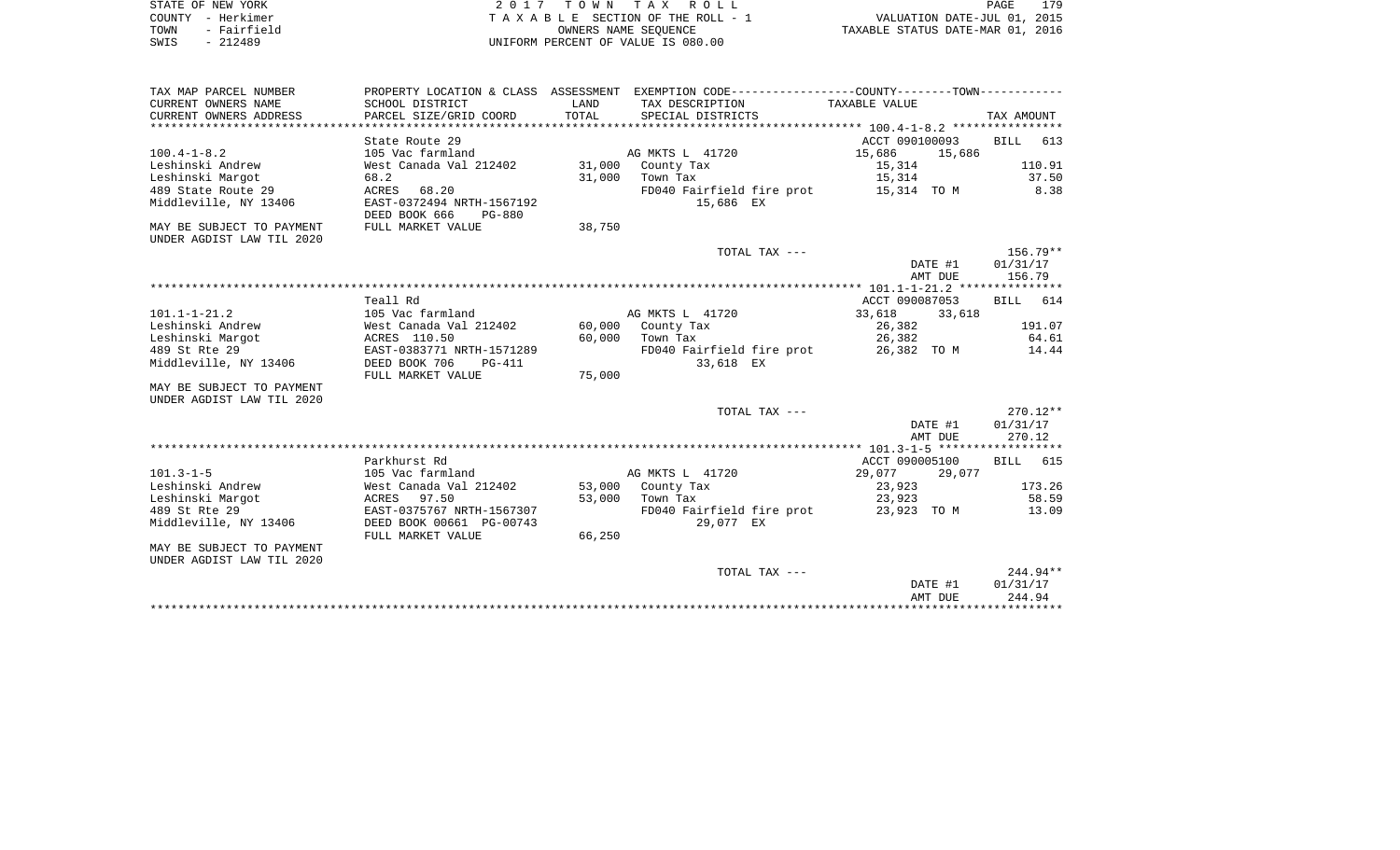|      | STATE OF NEW YORK | 2017 TOWN TAX ROLL                 | 180<br><b>PAGE</b>               |
|------|-------------------|------------------------------------|----------------------------------|
|      | COUNTY - Herkimer | TAXABLE SECTION OF THE ROLL - 1    | VALUATION DATE-JUL 01, 2015      |
| TOWN | - Fairfield       | OWNERS NAME SEOUENCE               | TAXABLE STATUS DATE-MAR 01, 2016 |
| SWIS | - 212489          | UNIFORM PERCENT OF VALUE IS 080.00 |                                  |

| TAX MAP PARCEL NUMBER<br>CURRENT OWNERS NAME<br>CURRENT OWNERS ADDRESS                                                                                             | PROPERTY LOCATION & CLASS ASSESSMENT EXEMPTION CODE---------------COUNTY-------TOWN----------<br>SCHOOL DISTRICT<br>PARCEL SIZE/GRID COORD                   | LAND<br>TOTAL | TAX DESCRIPTION<br>SPECIAL DISTRICTS                                                                                                                                                                                                  | TAXABLE VALUE                                                                                                                                 | TAX AMOUNT                                                         |
|--------------------------------------------------------------------------------------------------------------------------------------------------------------------|--------------------------------------------------------------------------------------------------------------------------------------------------------------|---------------|---------------------------------------------------------------------------------------------------------------------------------------------------------------------------------------------------------------------------------------|-----------------------------------------------------------------------------------------------------------------------------------------------|--------------------------------------------------------------------|
| ************************                                                                                                                                           | ***************************                                                                                                                                  |               |                                                                                                                                                                                                                                       |                                                                                                                                               |                                                                    |
| $101.1 - 1 - 5.1$<br>Leshinski Margot<br>Leshinski Andrew<br>489 State Route 29<br>Middleville, NY 13406<br>MAY BE SUBJECT TO PAYMENT<br>UNDER AGDIST LAW TIL 2020 | 489 State Route 29<br>112 Dairy farm<br>West Canada Val 212402<br>ACRES 179.80<br>EAST-0374323 NRTH-1569225<br>DEED BOOK 00584 PG-00403<br>FULL MARKET VALUE |               | 24 PCT OF VALUE USED FOR EXEMPTION PURPOSES<br>VET COM C 41132<br>103,000 VET COM T 41133<br>270,000 AG MKTS L 41720<br>AGRIC 10 Y 42100<br>County Tax<br>337,500 Town Tax<br>FD040 Fairfield fire prot<br>44,384 EX<br>TOTAL TAX --- | ACCT 090005370<br>12,000<br>$\mathbf 0$<br>16,000<br>$\mathbf{0}$<br>44,384<br>44,384<br>4,000<br>4,000<br>209,616<br>205,616<br>225,616 TO M | <b>BILL</b><br>616<br>1,518.10<br>503.55<br>123.49<br>$2,145.14**$ |
|                                                                                                                                                                    |                                                                                                                                                              |               |                                                                                                                                                                                                                                       | DATE #1                                                                                                                                       | 01/31/17                                                           |
|                                                                                                                                                                    |                                                                                                                                                              |               |                                                                                                                                                                                                                                       | AMT DUE                                                                                                                                       | 2,145.14                                                           |
|                                                                                                                                                                    |                                                                                                                                                              |               |                                                                                                                                                                                                                                       |                                                                                                                                               |                                                                    |
|                                                                                                                                                                    | Hardscrabble Rd<br>314 Rural vac<10                                                                                                                          |               |                                                                                                                                                                                                                                       | ACCT 090006360<br>10,000                                                                                                                      | <b>BILL</b><br>617<br>72.42                                        |
| $101.1 - 2 - 5.1$<br>Lesniak Brianne                                                                                                                               | West Canada Val 212402                                                                                                                                       | 10,000        | County Tax<br>Town Tax                                                                                                                                                                                                                | 10,000                                                                                                                                        | 24.49                                                              |
| 1443 Hardscrabble Rd                                                                                                                                               | FRNT 136.00 DPTH                                                                                                                                             | 10,000        | FD040 Fairfield fire prot                                                                                                                                                                                                             | 10,000 TO M                                                                                                                                   | 5.47                                                               |
| Middleville, NY 13406                                                                                                                                              | ACRES 12.00<br>EAST-0380141 NRTH-1572459<br>DEED BOOK 851<br>$PG-37$                                                                                         |               |                                                                                                                                                                                                                                       |                                                                                                                                               |                                                                    |
|                                                                                                                                                                    | FULL MARKET VALUE                                                                                                                                            | 12,500        |                                                                                                                                                                                                                                       |                                                                                                                                               |                                                                    |
|                                                                                                                                                                    |                                                                                                                                                              |               | TOTAL TAX ---                                                                                                                                                                                                                         |                                                                                                                                               | $102.38**$                                                         |
|                                                                                                                                                                    |                                                                                                                                                              |               |                                                                                                                                                                                                                                       | DATE #1<br>AMT DUE                                                                                                                            | 01/31/17<br>102.38                                                 |
|                                                                                                                                                                    |                                                                                                                                                              |               |                                                                                                                                                                                                                                       |                                                                                                                                               |                                                                    |
|                                                                                                                                                                    | State Route 29                                                                                                                                               |               |                                                                                                                                                                                                                                       | ACCT 090087059                                                                                                                                | BILL 618                                                           |
| $101.4 - 5 - 7$                                                                                                                                                    | 322 Rural vac>10                                                                                                                                             |               | County Tax                                                                                                                                                                                                                            | 16,000                                                                                                                                        | 115.88                                                             |
| Leswing Michael B                                                                                                                                                  | West Canada Val 212402                                                                                                                                       | 16,000        | Town Tax                                                                                                                                                                                                                              | 16,000                                                                                                                                        | 39.18                                                              |
| Regan Kelly<br>161 Point Breeze Dr                                                                                                                                 | ACRES 16.50<br>EAST-0388483 NRTH-1567572                                                                                                                     | 16,000        | FD040 Fairfield fire prot                                                                                                                                                                                                             | 16,000 TO M                                                                                                                                   | 8.76                                                               |
| Hewitt, NJ 07421                                                                                                                                                   | DEED BOOK 1592<br>$PG-974$                                                                                                                                   |               |                                                                                                                                                                                                                                       |                                                                                                                                               |                                                                    |
|                                                                                                                                                                    | FULL MARKET VALUE                                                                                                                                            | 20,000        | TOTAL TAX ---                                                                                                                                                                                                                         |                                                                                                                                               | 163.82**                                                           |
|                                                                                                                                                                    |                                                                                                                                                              |               |                                                                                                                                                                                                                                       | DATE #1<br>AMT DUE                                                                                                                            | 01/31/17<br>163.82                                                 |
|                                                                                                                                                                    |                                                                                                                                                              |               |                                                                                                                                                                                                                                       | ************** 107.4-2-15.3 ****************                                                                                                  |                                                                    |
|                                                                                                                                                                    | 124 Stahl Rd                                                                                                                                                 |               |                                                                                                                                                                                                                                       | ACCT 090002580                                                                                                                                | 619<br>BILL                                                        |
| $107.4 - 2 - 15.3$                                                                                                                                                 | 112 Dairy farm                                                                                                                                               |               | AG MKTS L 41720                                                                                                                                                                                                                       | 16,173<br>16,173                                                                                                                              |                                                                    |
| Levellie David                                                                                                                                                     | Little Falls Ce 210900                                                                                                                                       | 63,000        | County Tax                                                                                                                                                                                                                            | 169,827                                                                                                                                       | 1,229.93                                                           |
| 124 Stahl Rd                                                                                                                                                       | FRNT 2080.00 DPTH                                                                                                                                            | 186,000       | Town Tax                                                                                                                                                                                                                              | 169,827                                                                                                                                       | 415.90                                                             |
| Little Falls, NY 13365                                                                                                                                             | ACRES 108.70<br>EAST-0392411 NRTH-1547168                                                                                                                    |               | FD040 Fairfield fire prot<br>16,173 EX                                                                                                                                                                                                | 169,827 TO M                                                                                                                                  | 92.95                                                              |
| MAY BE SUBJECT TO PAYMENT<br>UNDER AGDIST LAW TIL 2020                                                                                                             | DEED BOOK 1471 PG-432<br>FULL MARKET VALUE                                                                                                                   | 232,500       |                                                                                                                                                                                                                                       |                                                                                                                                               |                                                                    |
|                                                                                                                                                                    |                                                                                                                                                              |               | TOTAL TAX ---                                                                                                                                                                                                                         |                                                                                                                                               | 1,738.78**                                                         |
|                                                                                                                                                                    |                                                                                                                                                              |               |                                                                                                                                                                                                                                       | DATE #1                                                                                                                                       | 01/31/17                                                           |
|                                                                                                                                                                    |                                                                                                                                                              |               |                                                                                                                                                                                                                                       | AMT DUE                                                                                                                                       | 1,738.78                                                           |
|                                                                                                                                                                    |                                                                                                                                                              |               |                                                                                                                                                                                                                                       |                                                                                                                                               |                                                                    |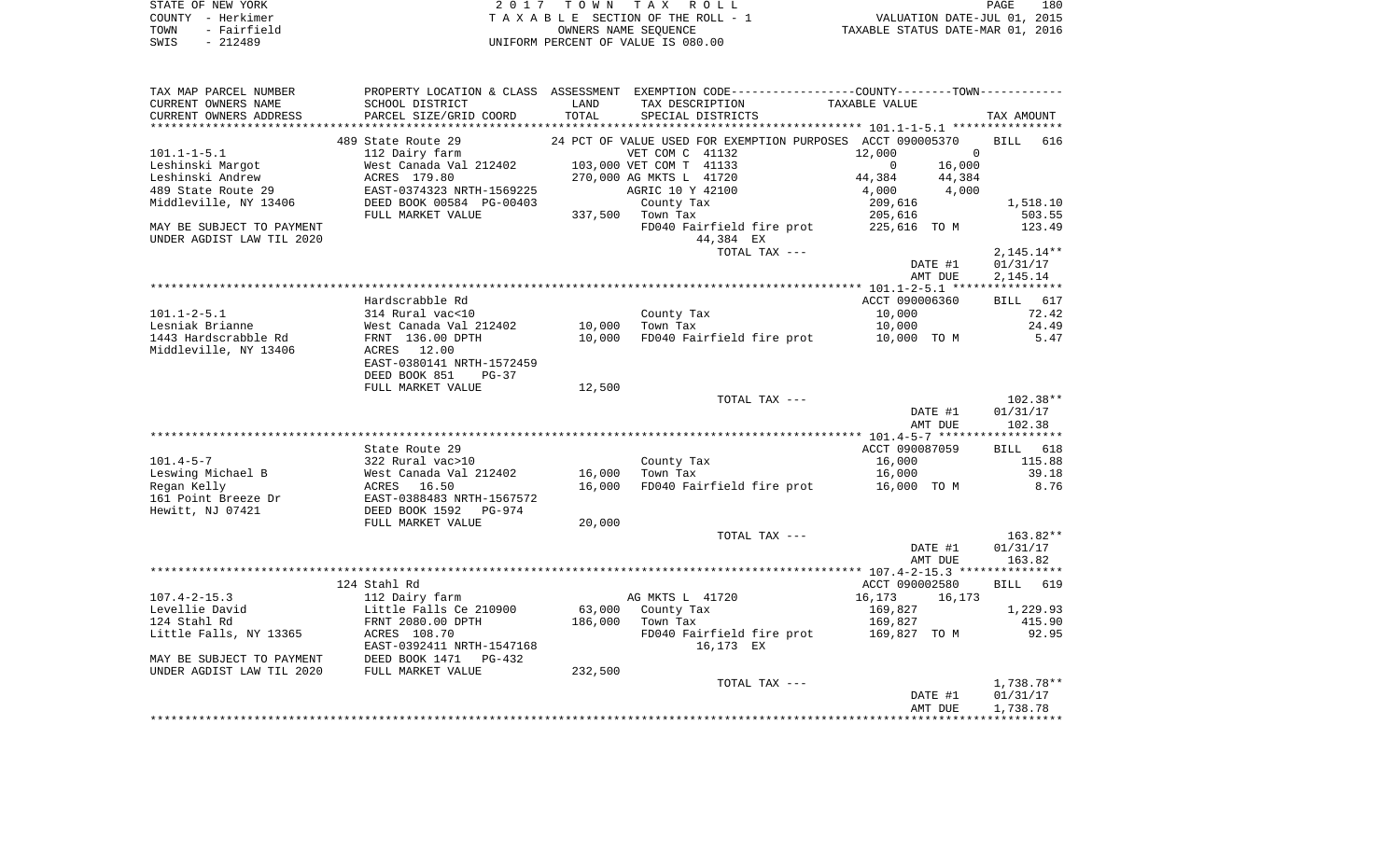|      | STATE OF NEW YORK | 2017 TOWN TAX ROLL                 | 181<br>PAGE                      |
|------|-------------------|------------------------------------|----------------------------------|
|      | COUNTY – Herkimer | TAXABLE SECTION OF THE ROLL - 1    | VALUATION DATE-JUL 01, 2015      |
| TOWN | - Fairfield       | OWNERS NAME SEOUENCE               | TAXABLE STATUS DATE-MAR 01, 2016 |
| SWIS | $-212489$         | UNIFORM PERCENT OF VALUE IS 080.00 |                                  |

| TAX MAP PARCEL NUMBER  |                           |         | PROPERTY LOCATION & CLASS ASSESSMENT EXEMPTION CODE---------------COUNTY-------TOWN---------- |                |              |
|------------------------|---------------------------|---------|-----------------------------------------------------------------------------------------------|----------------|--------------|
| CURRENT OWNERS NAME    | SCHOOL DISTRICT           | LAND    | TAX DESCRIPTION                                                                               | TAXABLE VALUE  |              |
| CURRENT OWNERS ADDRESS | PARCEL SIZE/GRID COORD    | TOTAL   | SPECIAL DISTRICTS                                                                             |                | TAX AMOUNT   |
| ********************   |                           |         |                                                                                               |                |              |
|                        | 207 Kilts Hill Rd         |         |                                                                                               |                | BILL 620     |
| $107.2 - 2 - 6$        | 210 1 Family Res          |         | County Tax                                                                                    | 120,000        | 869.07       |
| Levellie John E        | West Canada Val 212402    | 35,000  | Town Tax                                                                                      | 120,000        | 293.88       |
| Levellie Heather L     | FRNT 520.00 DPTH          | 120,000 | FD040 Fairfield fire prot                                                                     | 120,000 TO M   | 65.68        |
| 207 Kilts Hill Rd      | ACRES<br>41.50            |         |                                                                                               |                |              |
| Little Falls, NY 13365 | EAST-0394606 NRTH-1558068 |         |                                                                                               |                |              |
|                        | DEED BOOK 1445<br>PG-451  |         |                                                                                               |                |              |
|                        | FULL MARKET VALUE         | 150,000 |                                                                                               |                |              |
|                        |                           |         | TOTAL TAX ---                                                                                 |                | $1,228.63**$ |
|                        |                           |         |                                                                                               | DATE #1        | 01/31/17     |
|                        |                           |         |                                                                                               | AMT DUE        | 1,228.63     |
|                        | 2776 State Route 169      |         |                                                                                               | ACCT 090005430 | BILL 621     |
| $107.1 - 1 - 2$        | 210 1 Family Res          |         | County Tax                                                                                    | 78,000         | 564.90       |
| Lewis Thomas           | West Canada Val 212402    | 10,000  | Town Tax                                                                                      | 78,000         | 191.02       |
| Lewis Betty C          | FRNT 224.00 DPTH 195.00   | 78,000  | FD040 Fairfield fire prot                                                                     | 78,000 TO M    | 42.69        |
| 2776 State Route 169   | 1.01<br>ACRES             |         |                                                                                               |                |              |
| Little Falls, NY 13365 | EAST-0372220 NRTH-1558637 |         |                                                                                               |                |              |
|                        | DEED BOOK 00593 PG-00095  |         |                                                                                               |                |              |
|                        | FULL MARKET VALUE         | 97,500  |                                                                                               |                |              |
|                        |                           |         | TOTAL TAX ---                                                                                 |                | 798.61**     |
|                        |                           |         |                                                                                               | DATE #1        | 01/31/17     |
|                        |                           |         |                                                                                               | AMT DUE        | 798.61       |
|                        |                           |         |                                                                                               |                |              |
|                        | off State Route 169       |         |                                                                                               | ACCT 090007020 | BILL 622     |
| $107.1 - 1 - 3.4$      | 323 Vacant rural          |         | County Tax                                                                                    | 3,000          | 21.73        |
| Lewis Tom              | West Canada Val 212402    | 3,000   | Town Tax                                                                                      | 3,000          | 7.35         |
| Lewis Bette C          | ACRES<br>5.90             | 3,000   | FD040 Fairfield fire prot                                                                     | 3,000 TO M     | 1.64         |
| 2776 State Route 169   | EAST-0372819 NRTH-1558502 |         |                                                                                               |                |              |
| Little Falls, NY 13365 | DEED BOOK 1149<br>PG-303  |         |                                                                                               |                |              |
|                        | FULL MARKET VALUE         | 3,750   |                                                                                               |                | $30.72**$    |
|                        |                           |         | TOTAL TAX ---                                                                                 | DATE #1        | 01/31/17     |
|                        |                           |         |                                                                                               | AMT DUE        | 30.72        |
|                        |                           |         |                                                                                               |                |              |
|                        | 615 Lynch Rd              |         |                                                                                               | ACCT 090006000 | BILL 623     |
| $106.2 - 1 - 1.2$      | 210 1 Family Res          |         | County Tax                                                                                    | 110,000        | 796.65       |
| Lindenmayer Andrew     | West Canada Val 212402    | 11,000  | Town Tax                                                                                      | 110,000        | 269.39       |
| Burling Margaret J     | ACRES<br>3.28             | 110,000 | FD040 Fairfield fire prot                                                                     | 110,000 TO M   | 60.21        |
| 615 Lynch Rd           | EAST-0363588 NRTH-1558889 |         |                                                                                               |                |              |
| Little Falls, NY 13365 | DEED BOOK 928<br>$PG-75$  |         |                                                                                               |                |              |
|                        | FULL MARKET VALUE         | 137,500 |                                                                                               |                |              |
|                        |                           |         | TOTAL TAX ---                                                                                 |                | $1,126.25**$ |
|                        |                           |         |                                                                                               | DATE #1        | 01/31/17     |
|                        |                           |         |                                                                                               | AMT DUE        | 1,126.25     |
|                        |                           |         |                                                                                               |                |              |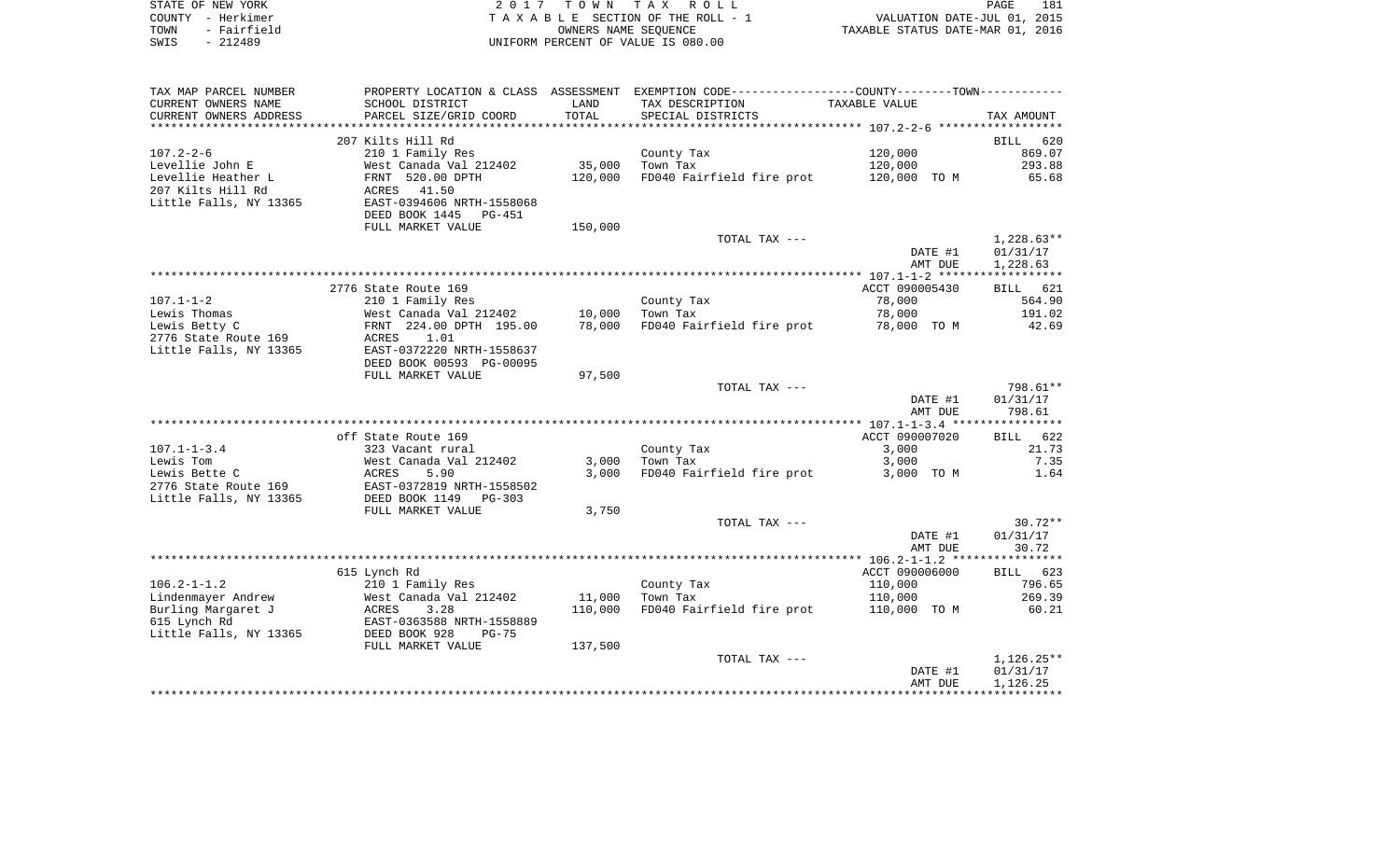| STATE OF NEW YORK   | 2017 TOWN TAX ROLL                 | 182<br>PAGE                      |
|---------------------|------------------------------------|----------------------------------|
| COUNTY - Herkimer   | TAXABLE SECTION OF THE ROLL - 1    | VALUATION DATE-JUL 01, 2015      |
| - Fairfield<br>TOWN | OWNERS NAME SEOUENCE               | TAXABLE STATUS DATE-MAR 01, 2016 |
| - 212489<br>SWIS    | UNIFORM PERCENT OF VALUE IS 080.00 |                                  |

| TAX MAP PARCEL NUMBER                         |                                                         |         | PROPERTY LOCATION & CLASS ASSESSMENT EXEMPTION CODE----------------COUNTY-------TOWN---------- |                      |                    |
|-----------------------------------------------|---------------------------------------------------------|---------|------------------------------------------------------------------------------------------------|----------------------|--------------------|
| CURRENT OWNERS NAME                           | SCHOOL DISTRICT                                         | LAND    | TAX DESCRIPTION                                                                                | <b>TAXABLE VALUE</b> |                    |
| CURRENT OWNERS ADDRESS                        | PARCEL SIZE/GRID COORD                                  | TOTAL   | SPECIAL DISTRICTS                                                                              |                      | TAX AMOUNT         |
| **********************                        | *********************                                   |         |                                                                                                |                      |                    |
|                                               | hardscrabble                                            |         |                                                                                                |                      | <b>BILL</b><br>624 |
| $107.1 - 1 - 20.2$                            | 323 Vacant rural                                        |         | County Tax                                                                                     | 200                  | 1.45               |
| Lindsay Kim                                   | West Canada Val 212402                                  | 200     | Town Tax                                                                                       | 200                  | 0.49               |
| Lindsay Richard K Sr.                         | ACRES<br>0.26                                           | 200     | School Relevy                                                                                  |                      | 5.01               |
| 623 Hardscrabble Rd<br>Little Falls, NY 13365 | EAST-0381618 NRTH-0155602<br>FULL MARKET VALUE          | 250     |                                                                                                |                      |                    |
|                                               |                                                         |         | TOTAL TAX ---                                                                                  |                      | $6.95**$           |
|                                               |                                                         |         |                                                                                                | DATE #1              | 01/31/17           |
|                                               |                                                         |         |                                                                                                | AMT DUE              | 6.95               |
|                                               |                                                         |         |                                                                                                |                      |                    |
|                                               | Davis Rd                                                |         |                                                                                                |                      | 625<br>BILL        |
| $107.1 - 2 - 6.1$                             | 314 Rural vac<10                                        |         | County Tax                                                                                     | 11,000               | 79.67              |
| Lindsay Kim                                   | West Canada Val 212402                                  | 11,000  | Town Tax                                                                                       | 11,000               | 26.94              |
| 623 Hardscrabble Rd                           | Portion Of 107.1-1-6.2/2-                               | 11,000  | School Relevy                                                                                  |                      | 274.71             |
| Little Falls, NY 13365                        | FRNT 133.50 DPTH                                        |         | FD040 Fairfield fire prot                                                                      | 11,000 TO M          | 6.02               |
|                                               | 7.10<br>ACRES                                           |         |                                                                                                |                      |                    |
|                                               | EAST-0383218 NRTH-1557429<br>DEED BOOK 1567<br>$PG-326$ |         |                                                                                                |                      |                    |
|                                               | FULL MARKET VALUE                                       | 13,750  |                                                                                                |                      |                    |
|                                               |                                                         |         | TOTAL TAX ---                                                                                  |                      | 387.34**           |
|                                               |                                                         |         |                                                                                                | DATE #1              | 01/31/17           |
|                                               |                                                         |         |                                                                                                | AMT DUE              | 387.34             |
|                                               |                                                         |         |                                                                                                |                      |                    |
|                                               | 623 Hardscrabble Rd                                     |         |                                                                                                | ACCT 090007230       | <b>BILL</b><br>626 |
| $107.1 - 3 - 1.1$                             | 112 Dairy farm                                          |         | County Tax                                                                                     | 180,000              | 1,303.61           |
| Lindsay Kim                                   | West Canada Val 212402                                  | 15,000  | Town Tax                                                                                       | 180,000              | 440.82             |
| Lindsay Richard K Sr                          | doublewide                                              | 180,000 | School Relevy                                                                                  |                      | 3,907.18           |
| 623 Hardscrabble Rd                           | prior 107.1-1-16.2                                      |         | FD040 Fairfield fire prot                                                                      | 180,000 TO M         | 98.52              |
| Little Falls, NY 13365                        | ACRES<br>9.40<br>EAST-0344800 NRTH-1131160              |         |                                                                                                |                      |                    |
|                                               | DEED BOOK 835<br><b>PG-216</b>                          |         |                                                                                                |                      |                    |
|                                               | FULL MARKET VALUE                                       | 225,000 |                                                                                                |                      |                    |
|                                               |                                                         |         | TOTAL TAX ---                                                                                  |                      | $5,750.13**$       |
|                                               |                                                         |         |                                                                                                | DATE #1              | 01/31/17           |
|                                               |                                                         |         |                                                                                                | AMT DUE              | 5,750.13           |
|                                               |                                                         |         |                                                                                                |                      |                    |
|                                               | 809 Davis Rd                                            |         |                                                                                                | ACCT 090090025       | <b>BILL</b><br>627 |
| $107.2 - 1 - 5$                               | 210 1 Family Res                                        |         | County Tax                                                                                     | 85,000               | 615.59             |
| Lindsay Kim                                   | West Canada Val 212402                                  | 10,000  | Town Tax                                                                                       | 85,000               | 208.16             |
| Lindsay Richard K                             | FRNT 350.00 DPTH 190.00                                 | 85,000  | School Relevy                                                                                  |                      | 2,122.73           |
| 623 Hardscrabble Rd<br>Little Falls, NY 13365 | ACRES<br>1.52<br>EAST-0386028 NRTH-1557869              |         | FD040 Fairfield fire prot                                                                      | 85,000 TO M          | 46.52              |
|                                               | DEED BOOK 1307<br><b>PG-799</b>                         |         |                                                                                                |                      |                    |
|                                               | FULL MARKET VALUE                                       | 106,250 |                                                                                                |                      |                    |
|                                               |                                                         |         | TOTAL TAX ---                                                                                  |                      | $2,993.00**$       |
|                                               |                                                         |         |                                                                                                | DATE #1              | 01/31/17           |
|                                               |                                                         |         |                                                                                                | AMT DUE              | 2,993.00           |
|                                               |                                                         |         |                                                                                                |                      |                    |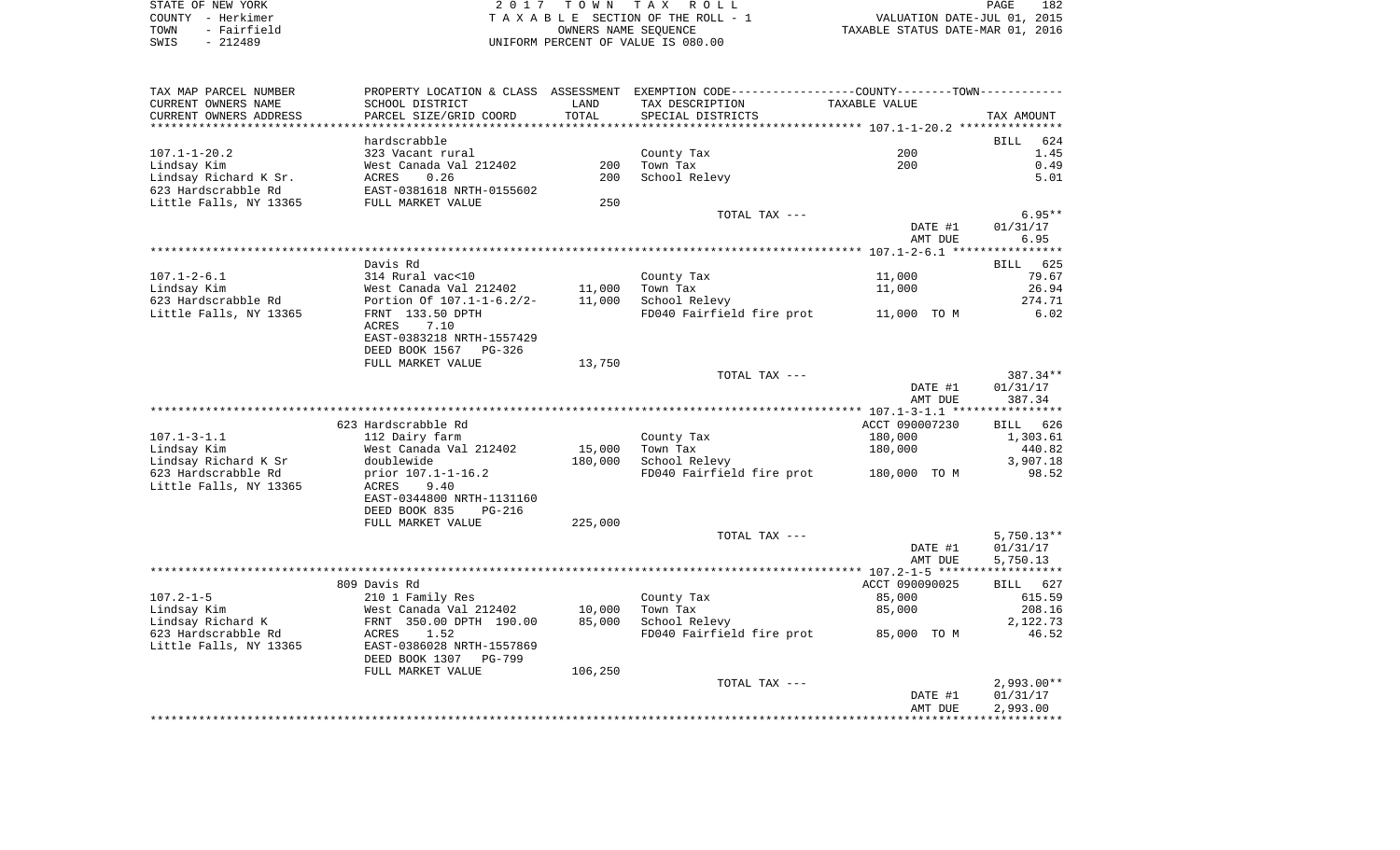| STATE OF NEW YORK   | 2017 TOWN TAX ROLL                 |                                  | PAGE | 183 |
|---------------------|------------------------------------|----------------------------------|------|-----|
| COUNTY - Herkimer   | TAXABLE SECTION OF THE ROLL - 1    | VALUATION DATE-JUL 01, 2015      |      |     |
| - Fairfield<br>TOWN | OWNERS NAME SEOUENCE               | TAXABLE STATUS DATE-MAR 01, 2016 |      |     |
| - 212489<br>SWIS    | UNIFORM PERCENT OF VALUE IS 080.00 |                                  |      |     |

| TAX MAP PARCEL NUMBER<br>CURRENT OWNERS NAME           | PROPERTY LOCATION & CLASS ASSESSMENT<br>SCHOOL DISTRICT      | LAND   | EXEMPTION CODE-----------------COUNTY-------TOWN-----------<br>TAX DESCRIPTION | <b>TAXABLE VALUE</b> |                    |
|--------------------------------------------------------|--------------------------------------------------------------|--------|--------------------------------------------------------------------------------|----------------------|--------------------|
| CURRENT OWNERS ADDRESS                                 | PARCEL SIZE/GRID COORD                                       | TOTAL  | SPECIAL DISTRICTS                                                              |                      | TAX AMOUNT         |
|                                                        |                                                              |        |                                                                                |                      |                    |
|                                                        | 593 Davis Rd                                                 |        |                                                                                |                      | <b>BILL</b><br>628 |
| $107.1 - 2 - 1$                                        | 270 Mfg housing                                              |        | AG MKTS L 41720                                                                | 2,914                | 2,914              |
| Lindsay Richard                                        | West Canada Val 212402                                       | 13,000 | County Tax                                                                     | 40,086               | 290.31             |
| Lindsay Kim                                            | Portion Of 107.1-1-6.2                                       | 43,000 | Town Tax                                                                       | 40,086               | 98.17              |
| 623 Hardscrabble Rd                                    | <b>ACRES</b><br>5.00                                         |        | School Relevy                                                                  |                      | 1,001.08           |
| Little Falls, NY 13365-6600                            | EAST-0381890 NRTH-1557272<br>DEED BOOK 1216<br><b>PG-760</b> |        | FD040 Fairfield fire prot<br>2,914 EX                                          | 40,086 TO M          | 21.94              |
| MAY BE SUBJECT TO PAYMENT                              | FULL MARKET VALUE                                            | 53,750 |                                                                                |                      |                    |
| UNDER AGDIST LAW TIL 2020                              |                                                              |        |                                                                                |                      |                    |
|                                                        |                                                              |        | TOTAL TAX ---                                                                  |                      | $1,411.50**$       |
|                                                        |                                                              |        |                                                                                | DATE #1              | 01/31/17           |
|                                                        |                                                              |        |                                                                                | AMT DUE              | 1,411.50           |
|                                                        |                                                              |        |                                                                                |                      | ****************** |
|                                                        | Davis Rd                                                     |        |                                                                                |                      | 629<br><b>BILL</b> |
| $107.1 - 2 - 2$                                        | 311 Res vac land                                             |        | AG MKTS L 41720                                                                | 7,631                | 7,631              |
| Lindsay Richard                                        | West Canada Val 212402                                       | 10,000 | County Tax                                                                     | 2,369                | 17.16              |
| Lindsay Kim                                            | Portion Of 107.1-1-6.2                                       | 10,000 | Town Tax                                                                       | 2,369                | 5.80               |
| 623 Hardscrabble Rd                                    | <b>ACRES</b><br>5.10                                         |        | School Relevy                                                                  |                      | 59.16              |
| Little Falls, NY 13365-6600                            | EAST-0382196 NRTH-1557324                                    |        | FD040 Fairfield fire prot                                                      | 2,369 TO M           | 1.30               |
|                                                        | DEED BOOK 1216<br><b>PG-760</b>                              |        | 7,631 EX                                                                       |                      |                    |
| MAY BE SUBJECT TO PAYMENT<br>UNDER AGDIST LAW TIL 2020 | FULL MARKET VALUE                                            | 12,500 |                                                                                |                      |                    |
|                                                        |                                                              |        | TOTAL TAX ---                                                                  |                      | 83.42**            |
|                                                        |                                                              |        |                                                                                | DATE #1              | 01/31/17           |
|                                                        |                                                              |        |                                                                                | AMT DUE              | 83.42              |
|                                                        |                                                              |        |                                                                                |                      | ********           |
|                                                        | Davis Rd                                                     |        |                                                                                |                      | 630<br><b>BILL</b> |
| $107.1 - 2 - 3$                                        | 314 Rural vac<10                                             |        | AG MKTS L 41720                                                                | 7,783                | 7,783              |
| Lindsay Richard                                        | West Canada Val 212402                                       | 10,000 | County Tax                                                                     | 2,217                | 16.06              |
| Lindsay Kim                                            | Portion Of 107.1-1-6.2                                       | 10,000 | Town Tax                                                                       | 2,217                | 5.43               |
| 623 Hardscrabble Rd                                    | 5.00<br><b>ACRES</b>                                         |        | School Relevy                                                                  |                      | 55.37              |
| Little Falls, NY 13365-6600                            | EAST-0382514 NRTH-1557365                                    |        | FD040 Fairfield fire prot                                                      | 2,217 TO M           | 1.21               |
|                                                        | DEED BOOK 1216<br><b>PG-760</b>                              |        | 7,783 EX                                                                       |                      |                    |
| MAY BE SUBJECT TO PAYMENT                              | FULL MARKET VALUE                                            | 12,500 |                                                                                |                      |                    |
| UNDER AGDIST LAW TIL 2020                              |                                                              |        |                                                                                |                      |                    |
|                                                        |                                                              |        | TOTAL TAX ---                                                                  |                      | $78.07**$          |
|                                                        |                                                              |        |                                                                                | DATE #1              | 01/31/17           |
|                                                        |                                                              |        |                                                                                | AMT DUE              | 78.07              |
|                                                        |                                                              |        |                                                                                |                      | ****************** |
|                                                        | 645 Davis Rd                                                 |        |                                                                                |                      | 631<br>BILL        |
| $107.1 - 2 - 4$                                        | 270 Mfg housing                                              |        | County Tax                                                                     | 16,000               | 115.88             |
| Lindsay Richard K Sr.                                  | West Canada Val 212402                                       | 13,000 | Town Tax                                                                       | 16,000               | 39.18              |
| Lindsay Kim A                                          | 5.10<br>ACRES                                                | 16,000 | School Relevy                                                                  |                      | 399.57             |
| 623 Hardscrabble Rd                                    | EAST-0382821 NRTH-1557389                                    |        | FD040 Fairfield fire prot                                                      | 16,000 TO M          | 8.76               |
| Little Falls, NY 13365                                 | DEED BOOK 1491<br>$PG-203$                                   |        |                                                                                |                      |                    |
|                                                        | FULL MARKET VALUE                                            | 20,000 |                                                                                |                      |                    |
|                                                        |                                                              |        | TOTAL TAX ---                                                                  |                      | 563.39**           |
|                                                        |                                                              |        |                                                                                | DATE #1              | 01/31/17           |
|                                                        |                                                              |        |                                                                                | AMT DUE              | 563.39             |
|                                                        |                                                              |        |                                                                                |                      |                    |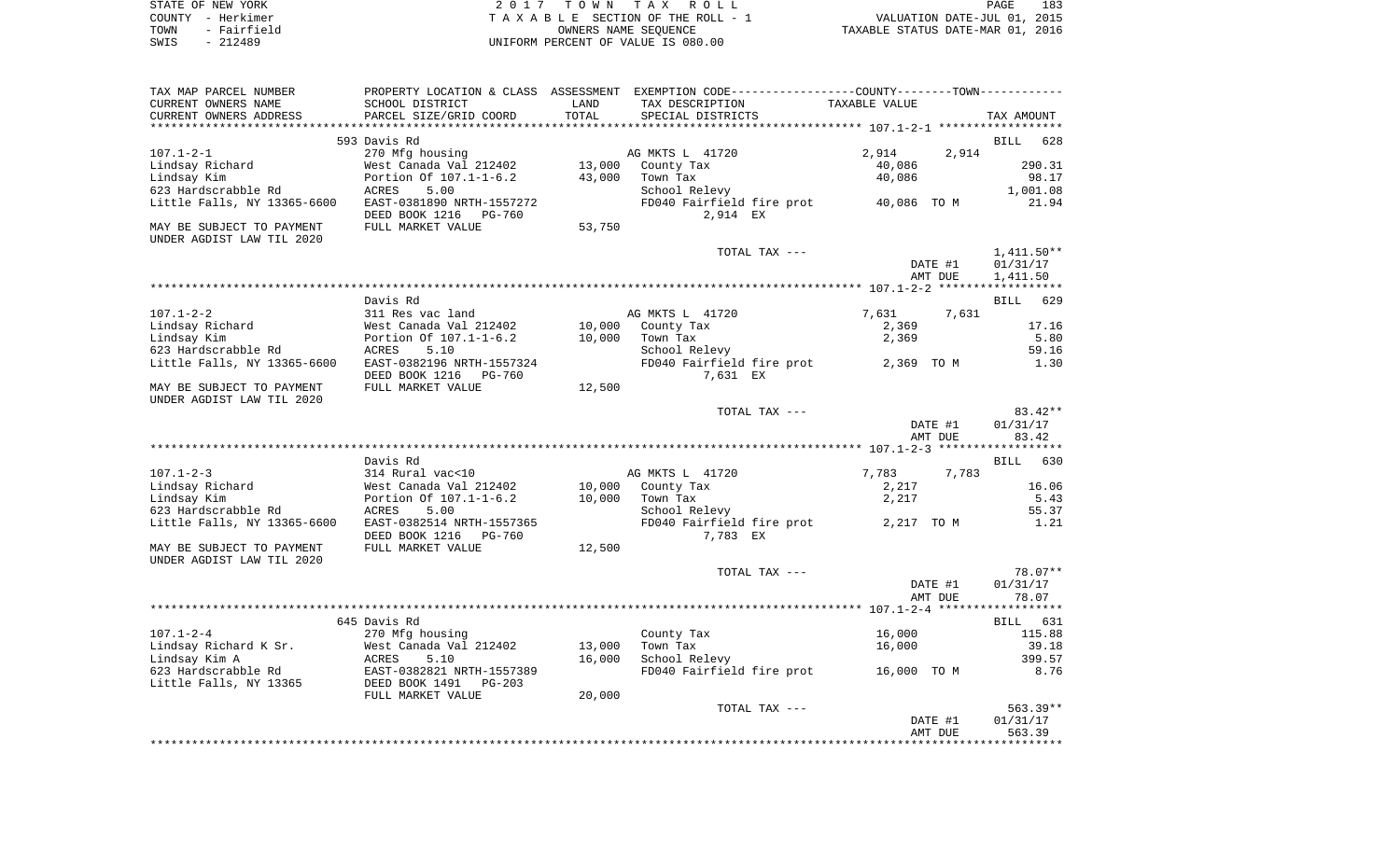| STATE OF NEW YORK   | 2017 TOWN TAX ROLL                 | 184<br>PAGE                      |
|---------------------|------------------------------------|----------------------------------|
| COUNTY - Herkimer   | TAXABLE SECTION OF THE ROLL - 1    | VALUATION DATE-JUL 01, 2015      |
| - Fairfield<br>TOWN | OWNERS NAME SEOUENCE               | TAXABLE STATUS DATE-MAR 01, 2016 |
| - 212489<br>SWIS    | UNIFORM PERCENT OF VALUE IS 080.00 |                                  |

| TAX MAP PARCEL NUMBER    |                                            |                  | PROPERTY LOCATION & CLASS ASSESSMENT EXEMPTION CODE----------------COUNTY--------TOWN----------- |                      |                    |
|--------------------------|--------------------------------------------|------------------|--------------------------------------------------------------------------------------------------|----------------------|--------------------|
| CURRENT OWNERS NAME      | SCHOOL DISTRICT                            | LAND             | TAX DESCRIPTION                                                                                  | <b>TAXABLE VALUE</b> |                    |
| CURRENT OWNERS ADDRESS   | PARCEL SIZE/GRID COORD                     | TOTAL            | SPECIAL DISTRICTS                                                                                |                      | TAX AMOUNT         |
| *******************      |                                            |                  |                                                                                                  |                      |                    |
|                          | 2581 State Route 169                       |                  |                                                                                                  | ACCT 090005820       | 632<br><b>BILL</b> |
| $106.2 - 1 - 19$         | 240 Rural res                              |                  | 41801<br>AGED-CT                                                                                 | 110,000<br>110,000   |                    |
| Litwen Stephanie         | West Canada Val 212402                     | 110,000          | County Tax                                                                                       | 110,000              | 796.65             |
| 2581 State Rte 169       | Stephanie aka Stella                       | 220,000          | Town Tax                                                                                         | 110,000              | 269.39             |
| Little Falls, NY 13365   | ACRES 184.90                               |                  | FD040 Fairfield fire prot                                                                        | 220,000 TO M         | 120.41             |
|                          | EAST-0370919 NRTH-1553455                  |                  |                                                                                                  |                      |                    |
|                          | DEED BOOK 00580 PG-00708                   |                  |                                                                                                  |                      |                    |
|                          | FULL MARKET VALUE                          | 275,000          |                                                                                                  |                      |                    |
|                          |                                            |                  | TOTAL TAX ---                                                                                    |                      | $1,186.45**$       |
|                          |                                            |                  |                                                                                                  | DATE #1              | 01/31/17           |
|                          |                                            |                  |                                                                                                  | AMT DUE              | 1,186.45           |
|                          |                                            |                  |                                                                                                  |                      |                    |
| $101.3 - 1 - 3$          | 443 Parkhurst Rd                           |                  |                                                                                                  | ACCT 090100029       | BILL 633<br>666.29 |
| LoanCare FNF Servicing   | 210 1 Family Res<br>West Canada Val 212402 |                  | County Tax<br>Town Tax                                                                           | 92,000<br>92,000     | 225.31             |
| 3637 Sentara Way Ste 303 | 1.70<br>ACRES                              | 11,000<br>92,000 | FD040 Fairfield fire prot                                                                        | 92,000 TO M          | 50.36              |
| Virginia Beach, VA 23452 | EAST-0373609 NRTH-1564989                  |                  |                                                                                                  |                      |                    |
|                          | DEED BOOK 1580<br>PG-634                   |                  |                                                                                                  |                      |                    |
|                          | FULL MARKET VALUE                          | 115,000          |                                                                                                  |                      |                    |
|                          |                                            |                  | TOTAL TAX ---                                                                                    |                      | 941.96**           |
|                          |                                            |                  |                                                                                                  | DATE #1              | 01/31/17           |
|                          |                                            |                  |                                                                                                  | AMT DUE              | 941.96             |
|                          |                                            |                  |                                                                                                  |                      | ****************** |
|                          | 749 West End Rd                            |                  |                                                                                                  | ACCT 090100087       | BILL 634           |
| $106.2 - 3 - 6$          | 270 Mfg housing                            |                  | County Tax                                                                                       | 42,500               | 307.80             |
| Long Richard L           | West Canada Val 212402                     | 11,000           | Town Tax                                                                                         | 42,500               | 104.08             |
| 749 West End Rd          | 3.10<br><b>ACRES</b>                       | 42,500           | FD040 Fairfield fire prot                                                                        | 42,500 TO M          | 23.26              |
| Little Falls, NY 13365   | EAST-0368371 NRTH-1553099                  |                  |                                                                                                  |                      |                    |
|                          | DEED BOOK 1525<br>PG-194                   |                  |                                                                                                  |                      |                    |
|                          | FULL MARKET VALUE                          | 53,125           |                                                                                                  |                      |                    |
|                          |                                            |                  | TOTAL TAX ---                                                                                    |                      | $435.14**$         |
|                          |                                            |                  |                                                                                                  | DATE #1              | 01/31/17           |
|                          |                                            |                  |                                                                                                  | AMT DUE              | 435.14             |
|                          |                                            |                  |                                                                                                  |                      |                    |
|                          | 160 Kelly Rd                               |                  |                                                                                                  | ACCT 090089110       | 635<br><b>BILL</b> |
| $106.2 - 3 - 12.2$       | 312 Vac w/imprv                            |                  | County Tax                                                                                       | 11,000               | 79.67              |
| Long Richard L           | West Canada Val 212402                     | 1,000            | Town Tax                                                                                         | 11,000               | 26.94              |
| 749 West End Rd          | acreage corrected per map                  | 11,000           | FD040 Fairfield fire prot                                                                        | 11,000 TO M          | 6.02               |
| Little Falls, NY 13365   | FRNT 148.00 DPTH 116.00                    |                  |                                                                                                  |                      |                    |
|                          | 0.30<br>ACRES                              |                  |                                                                                                  |                      |                    |
|                          | EAST-0368114 NRTH-1551751                  |                  |                                                                                                  |                      |                    |
|                          | DEED BOOK 1525<br>PG-194                   |                  |                                                                                                  |                      |                    |
|                          | FULL MARKET VALUE                          | 13,750           | TOTAL TAX ---                                                                                    |                      | $112.63**$         |
|                          |                                            |                  |                                                                                                  | DATE #1              | 01/31/17           |
|                          |                                            |                  |                                                                                                  | AMT DUE              | 112.63             |
|                          |                                            |                  |                                                                                                  |                      |                    |
|                          |                                            |                  |                                                                                                  |                      |                    |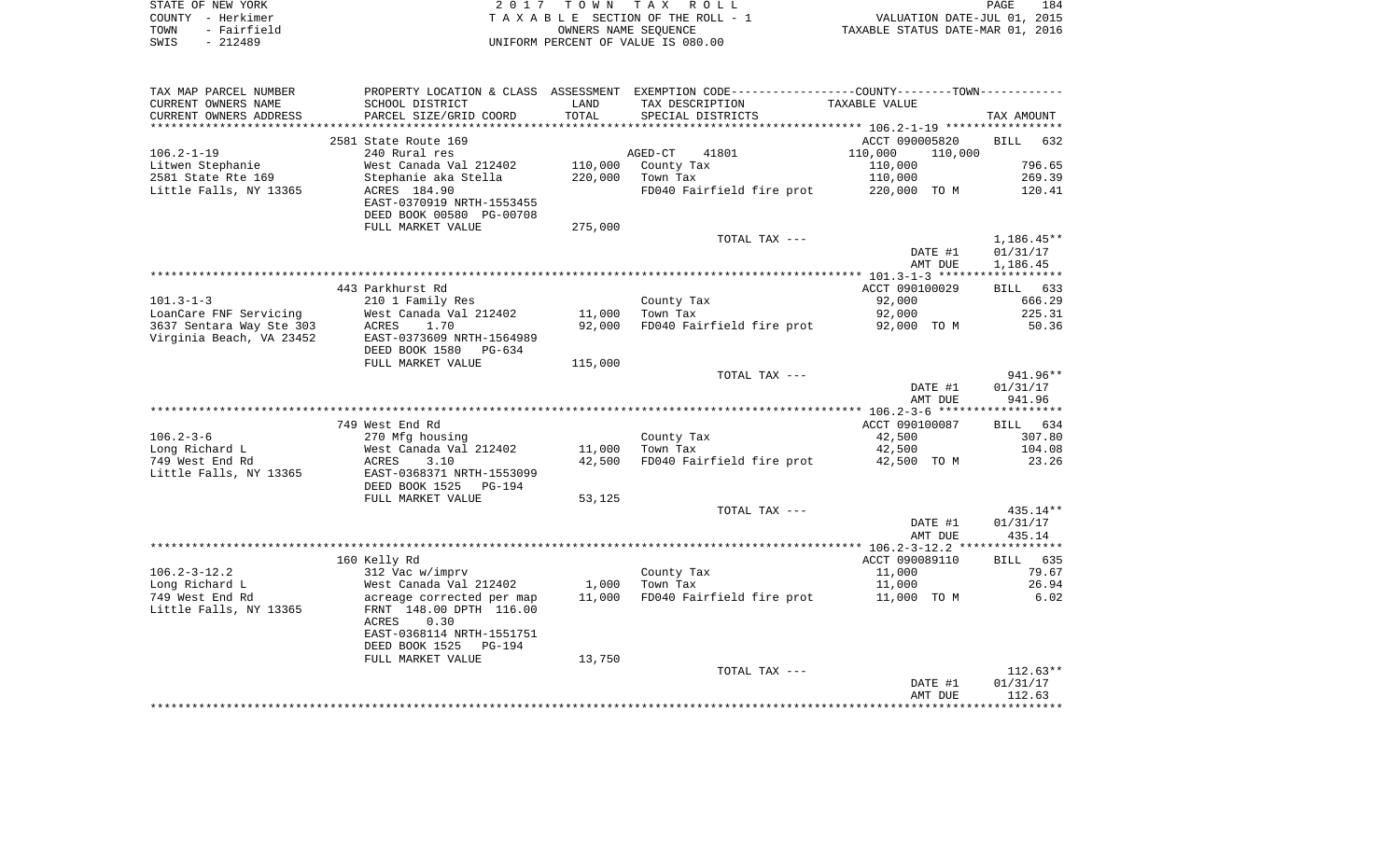|      | STATE OF NEW YORK | 2017 TOWN TAX ROLL                 | PAGE                             | 185 |
|------|-------------------|------------------------------------|----------------------------------|-----|
|      | COUNTY - Herkimer | TAXABLE SECTION OF THE ROLL - 1    | VALUATION DATE-JUL 01, 2015      |     |
| TOWN | - Fairfield       | OWNERS NAME SEOUENCE               | TAXABLE STATUS DATE-MAR 01, 2016 |     |
| SWIS | - 212489          | UNIFORM PERCENT OF VALUE IS 080.00 |                                  |     |

| TAX MAP PARCEL NUMBER     |                                                    |         |                           | PROPERTY LOCATION & CLASS ASSESSMENT EXEMPTION CODE---------------COUNTY-------TOWN---------- |              |
|---------------------------|----------------------------------------------------|---------|---------------------------|-----------------------------------------------------------------------------------------------|--------------|
| CURRENT OWNERS NAME       | SCHOOL DISTRICT                                    | LAND    | TAX DESCRIPTION           | TAXABLE VALUE                                                                                 |              |
| CURRENT OWNERS ADDRESS    | PARCEL SIZE/GRID COORD                             | TOTAL   | SPECIAL DISTRICTS         |                                                                                               | TAX AMOUNT   |
|                           |                                                    |         |                           |                                                                                               |              |
|                           | 2114 Castle Rd                                     |         |                           | ACCT 090100058                                                                                | BILL<br>636  |
| $094.4 - 1 - 18$          | 210 1 Family Res                                   |         | AGED-CT<br>41801          | 34,000<br>34,000                                                                              |              |
| Longway Eleanor           | West Canada Val 212402                             | 11,000  | County Tax                | 34,000                                                                                        | 246.24       |
| Longway Ruby S            | FRNT 325.00 DPTH 400.00                            | 68,000  | Town Tax                  | 34,000                                                                                        | 83.27        |
| 2114 Castle Rd            | 2.70<br>ACRES                                      |         |                           | FD040 Fairfield fire prot 68,000 TO M                                                         | 37.22        |
| Newport, NY 13416         | EAST-0367905 NRTH-1579694                          |         |                           |                                                                                               |              |
|                           | DEED BOOK 768<br>$PG-423$                          |         |                           |                                                                                               |              |
|                           | FULL MARKET VALUE                                  | 85,000  |                           |                                                                                               |              |
|                           |                                                    |         | TOTAL TAX ---             |                                                                                               | $366.73**$   |
|                           |                                                    |         |                           | DATE #1                                                                                       | 01/31/17     |
|                           |                                                    |         |                           | AMT DUE                                                                                       | 366.73       |
|                           |                                                    |         |                           |                                                                                               |              |
|                           | 1860 Castle Rd                                     |         |                           | ACCT 090005850                                                                                | 637<br>BILL  |
| $095.3 - 1 - 8$           | 240 Rural res                                      |         | VET COM C 41132           | 12,000<br>$\overline{0}$                                                                      |              |
| Longway George            | West Canada Val 212402                             |         | 84,000 VET COM T 41133    | 16,000<br>$\overline{0}$                                                                      |              |
| Longway Joan              | 04 Ag Exempt BAR                                   |         | 185,000 VET DIS C 41142   | 24,000<br>$\overline{0}$                                                                      |              |
| 1860 Castle Rd            | ACRES 139.50                                       |         | VET DIS T 41143           | 32,000<br>$\sim$ 0                                                                            |              |
| Newport, NY 13416         | EAST-0374372 NRTH-1579245                          |         | AG MKTS L 41720           | 24,260<br>24,260                                                                              |              |
|                           | DEED BOOK 00648 PG-00092                           |         | County Tax                | 124,740                                                                                       | 903.40       |
| MAY BE SUBJECT TO PAYMENT | FULL MARKET VALUE                                  |         | 231,250 Town Tax          | 112,740                                                                                       | 276.10       |
| UNDER AGDIST LAW TIL 2020 |                                                    |         | FD040 Fairfield fire prot | 160,740 TO M                                                                                  | 87.98        |
|                           |                                                    |         | 24,260 EX                 |                                                                                               |              |
|                           |                                                    |         | TOTAL TAX ---             |                                                                                               | $1,267.48**$ |
|                           |                                                    |         |                           | DATE #1                                                                                       | 01/31/17     |
|                           |                                                    |         |                           | AMT DUE                                                                                       | 1,267.48     |
|                           |                                                    |         |                           |                                                                                               |              |
|                           | 167 Reservoir Rd                                   |         |                           | ACCT 090005910                                                                                | BILL 638     |
| $100.2 - 1 - 23.2$        | 210 1 Family Res                                   |         | County Tax                | 125,000                                                                                       | 905.28       |
| Louis Michael J           | West Canada Val 212402                             | 10,000  | Town Tax                  | 125,000                                                                                       | 306.12       |
| Robin L                   | FRNT 230.00 DPTH                                   | 125,000 | FD040 Fairfield fire prot | 125,000 TO M                                                                                  | 68.42        |
| 167 Reservoir Rd          | 2.20<br>ACRES                                      |         |                           |                                                                                               |              |
| Newport, NY 13416         | EAST-0368650 NRTH-1571536                          |         |                           |                                                                                               |              |
|                           | DEED BOOK 818<br>$PG-39$                           |         |                           |                                                                                               |              |
|                           | FULL MARKET VALUE                                  | 156,250 |                           |                                                                                               |              |
|                           |                                                    |         | TOTAL TAX ---             |                                                                                               | $1,279.82**$ |
|                           |                                                    |         |                           | DATE #1                                                                                       | 01/31/17     |
|                           |                                                    |         |                           | AMT DUE                                                                                       | 1,279.82     |
|                           |                                                    |         |                           |                                                                                               |              |
|                           | 153 Reservoir Rd                                   |         |                           | 53 PCT OF VALUE USED FOR EXEMPTION PURPOSES ACCT 090005910                                    | BILL 639     |
| $100.2 - 1 - 23.1$        | 120 Field crops                                    |         | AGED-ALL<br>41800         | 22,128<br>22,128                                                                              |              |
| Louis Paul                | West Canada Val 212402                             | 34,000  | County Tax                | 61,372                                                                                        | 444.47       |
| Louis Michael J Sr.       | ACRES 46.80                                        | 83,500  | Town Tax                  | 61,372                                                                                        | 150.30       |
| 153 Reservoir Rd          | EAST-0368261 NRTH-1572492<br>DEED BOOK 1485 PG-763 |         | FD040 Fairfield fire prot | 83,500 TO M                                                                                   | 45.70        |
| Newport, NY 13416         |                                                    |         |                           |                                                                                               |              |
|                           | FULL MARKET VALUE                                  | 104,375 |                           |                                                                                               |              |
|                           |                                                    |         | TOTAL TAX ---             |                                                                                               | $640.47**$   |
|                           |                                                    |         |                           | DATE #1                                                                                       | 01/31/17     |
|                           |                                                    |         |                           | AMT DUE                                                                                       | 640.47       |
|                           |                                                    |         |                           |                                                                                               |              |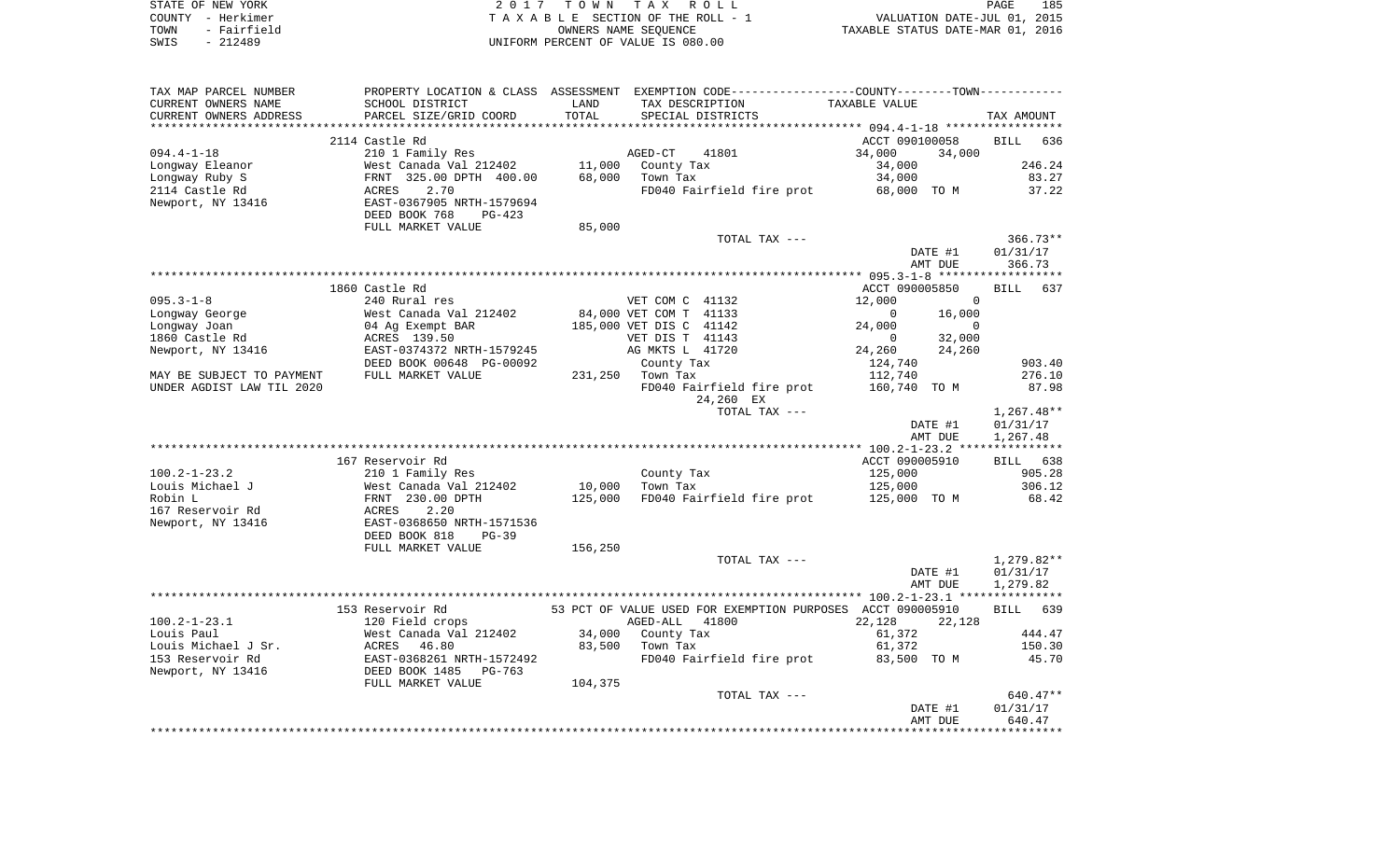| STATE OF NEW YORK      |                                                |                      | 2017 TOWN TAX ROLL                                          |                                  | PAGE<br>186        |
|------------------------|------------------------------------------------|----------------------|-------------------------------------------------------------|----------------------------------|--------------------|
| COUNTY<br>- Herkimer   |                                                |                      | TAXABLE SECTION OF THE ROLL - 1                             | VALUATION DATE-JUL 01, 2015      |                    |
| - Fairfield<br>TOWN    |                                                | OWNERS NAME SEOUENCE |                                                             | TAXABLE STATUS DATE-MAR 01, 2016 |                    |
| $-212489$<br>SWIS      |                                                |                      | UNIFORM PERCENT OF VALUE IS 080.00                          |                                  |                    |
|                        |                                                |                      |                                                             |                                  |                    |
| TAX MAP PARCEL NUMBER  | PROPERTY LOCATION & CLASS ASSESSMENT           |                      | EXEMPTION CODE-----------------COUNTY-------TOWN----------- |                                  |                    |
| CURRENT OWNERS NAME    | SCHOOL DISTRICT                                | LAND                 | TAX DESCRIPTION                                             | TAXABLE VALUE                    |                    |
| CURRENT OWNERS ADDRESS | PARCEL SIZE/GRID COORD                         | TOTAL                | SPECIAL DISTRICTS                                           |                                  | TAX AMOUNT         |
|                        |                                                |                      |                                                             |                                  |                    |
|                        | 1305 Castle Rd                                 |                      |                                                             |                                  | <b>BILL</b><br>640 |
| $095.3 - 4 - 17$       | 210 1 Family Res                               |                      | County Tax                                                  | 75,000                           | 543.17             |
| Lowell James R         | West Canada Val 212402                         | 13,000               | Town Tax                                                    | 75,000                           | 183.67             |
| 1305 Castle Rd         | doublewide                                     | 75,000               | FD040 Fairfield fire prot                                   | 75,000 TO M                      | 41.05              |
| Newport, NY 13416      | FRNT 250.00 DPTH                               |                      |                                                             |                                  |                    |
|                        | 4.80<br><b>ACRES</b>                           |                      |                                                             |                                  |                    |
|                        | EAST-0344970 NRTH-1154630                      |                      |                                                             |                                  |                    |
|                        | DEED BOOK 1515<br>PG-417                       |                      |                                                             |                                  |                    |
|                        | FULL MARKET VALUE                              | 93,750               |                                                             |                                  |                    |
|                        |                                                |                      | TOTAL TAX ---                                               |                                  | $767.89**$         |
|                        |                                                |                      |                                                             | DATE #1                          | 01/31/17           |
|                        |                                                |                      |                                                             | AMT DUE                          | 767.89             |
|                        |                                                |                      |                                                             |                                  |                    |
|                        | Davis Rd                                       |                      |                                                             |                                  | 641<br>BILL        |
| $107.1 - 2 - 7$        | 311 Res vac land                               |                      | County Tax                                                  | 11,000                           | 79.67              |
| Lowenstein Michael     | West Canada Val 212402                         | 11,000               | Town Tax                                                    | 11,000                           | 26.94              |
| 65 Kensington Oval     | Merged With 107.1-2-8                          | 11,000               | School Relevy                                               |                                  | 274.71             |
| New Rochelle, NY 10805 | Portion Of 107.1-1-6.2<br>7.70<br><b>ACRES</b> |                      | FD040 Fairfield fire prot                                   | 11,000 TO M                      | 6.02               |
|                        | EAST-0383817 NRTH-1557506                      |                      |                                                             |                                  |                    |
|                        | DEED BOOK 1436 PG-927                          |                      |                                                             |                                  |                    |
|                        | FULL MARKET VALUE                              | 13,750               |                                                             |                                  |                    |
|                        |                                                |                      | TOTAL TAX ---                                               |                                  | $387.34**$         |
|                        |                                                |                      |                                                             | DATE #1                          | 01/31/17           |
|                        |                                                |                      |                                                             | AMT DUE                          | 387.34             |
|                        |                                                |                      |                                                             |                                  |                    |
|                        | North Creek Road                               |                      |                                                             |                                  | 642<br><b>BILL</b> |

| TOTAL TAX --- |          |
|---------------|----------|
| DATE #1       | 01/31/17 |
| AMT DUE       | 15.35    |
|               |          |

106.4-1-34.1 314 Rural vac<10 County Tax 1,500 10.86 Lupo Michael T West Canada Val 212402 1,500 Town Tax 1,500 3.67

Feeney Gerald piece in Herkimer 106.4-1 1,500 FD040 Fairfield fire prot 1,500 TO M .82

FULL MARKET VALUE 1,875

 EAST-0364103 NRTH-1545817 DEED BOOK 1283 PG-876

26 Church St FRNT 86.90 DPTH 132.00

Little Falls, NY 13365 ACRES 0.70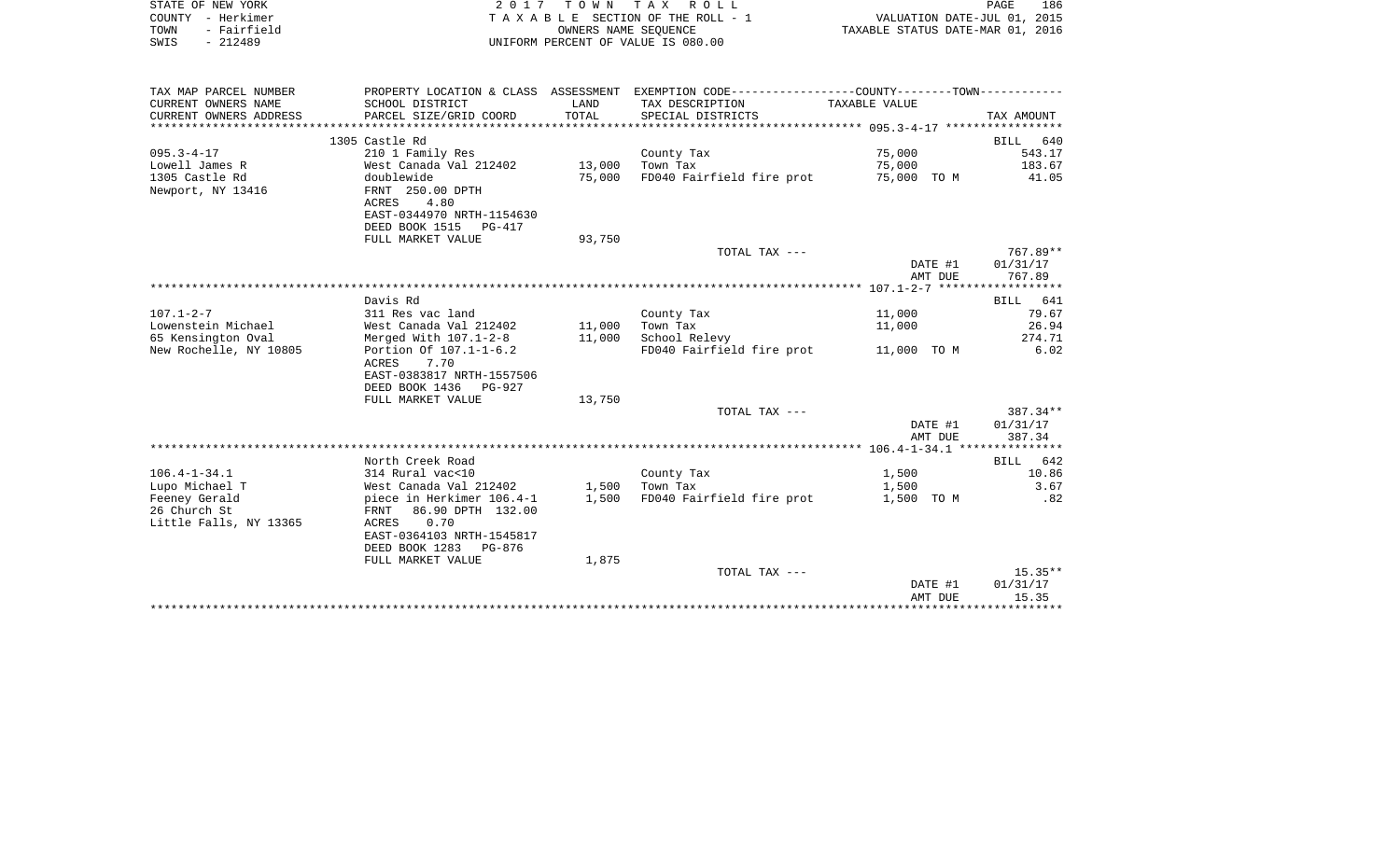| STATE OF NEW YORK   | 2017 TOWN TAX ROLL                 | 187<br>PAGE                      |
|---------------------|------------------------------------|----------------------------------|
| COUNTY - Herkimer   | TAXABLE SECTION OF THE ROLL - 1    | VALUATION DATE-JUL 01, 2015      |
| - Fairfield<br>TOWN | OWNERS NAME SEOUENCE               | TAXABLE STATUS DATE-MAR 01, 2016 |
| $-212489$<br>SWIS   | UNIFORM PERCENT OF VALUE IS 080.00 |                                  |

| TAX MAP PARCEL NUMBER<br>CURRENT OWNERS NAME<br>CURRENT OWNERS ADDRESS | SCHOOL DISTRICT<br>PARCEL SIZE/GRID COORD                                                                | LAND<br>TOTAL       | PROPERTY LOCATION & CLASS ASSESSMENT EXEMPTION CODE---------------COUNTY-------TOWN----------<br>TAX DESCRIPTION<br>SPECIAL DISTRICTS | TAXABLE VALUE                                                              | TAX AMOUNT                           |
|------------------------------------------------------------------------|----------------------------------------------------------------------------------------------------------|---------------------|---------------------------------------------------------------------------------------------------------------------------------------|----------------------------------------------------------------------------|--------------------------------------|
| *****************                                                      |                                                                                                          | ******************* |                                                                                                                                       |                                                                            |                                      |
| $094.4 - 1 - 22$<br>Lyga Michael E<br>Lyga Valerie L<br>2056 Castle Rd | 2056 Castle Rd<br>113 Cattle farm<br>West Canada Val 212402<br>ACRES 198.50<br>EAST-0369361 NRTH-1580949 | 205,000             | AG MKTS L 41720<br>113,000 AGRIC 10 Y 42100<br>County Tax<br>Town Tax                                                                 | ACCT 090086012<br>58,238<br>58,238<br>4,000<br>4,000<br>142,762<br>142,762 | 643<br>BILL<br>1,033.92<br>349.62    |
| Newport, NY 13416                                                      | DEED BOOK 926<br>$PG-429$<br>FULL MARKET VALUE                                                           | 256,250             | FD040 Fairfield fire prot<br>58,238 EX                                                                                                | 146,762 TO M                                                               | 80.33                                |
| MAY BE SUBJECT TO PAYMENT<br>UNDER AGDIST LAW TIL 2020                 |                                                                                                          |                     |                                                                                                                                       |                                                                            |                                      |
|                                                                        |                                                                                                          |                     | TOTAL TAX ---                                                                                                                         | DATE #1                                                                    | $1,463.87**$<br>01/31/17             |
|                                                                        |                                                                                                          |                     |                                                                                                                                       | AMT DUE                                                                    | 1,463.87                             |
|                                                                        | 1498 State Route 170                                                                                     |                     |                                                                                                                                       |                                                                            | BILL 644                             |
| $101.4 - 3 - 3$                                                        | 240 Rural res                                                                                            |                     | County Tax                                                                                                                            | 103,000                                                                    | 745.95                               |
| Lyle Roy Jr.                                                           | West Canada Val 212402                                                                                   | 16,000              | Town Tax                                                                                                                              | 103,000                                                                    | 252.25                               |
| Lyle Jessica                                                           | Auto Repair Shop                                                                                         | 103,000             | FD040 Fairfield fire prot                                                                                                             | 103,000 TO M                                                               | 56.38                                |
| 1498 State Route 170                                                   | ACRES 11.20                                                                                              |                     |                                                                                                                                       |                                                                            |                                      |
| Little Falls, NY 13365                                                 | EAST-0386361 NRTH-1565673                                                                                |                     |                                                                                                                                       |                                                                            |                                      |
|                                                                        | DEED BOOK 1378<br><b>PG-491</b>                                                                          |                     |                                                                                                                                       |                                                                            |                                      |
|                                                                        | FULL MARKET VALUE                                                                                        | 128,750             |                                                                                                                                       |                                                                            |                                      |
|                                                                        |                                                                                                          |                     | TOTAL TAX ---                                                                                                                         | DATE #1<br>AMT DUE                                                         | $1,054.58**$<br>01/31/17<br>1,054.58 |
|                                                                        |                                                                                                          |                     |                                                                                                                                       |                                                                            |                                      |
|                                                                        | 574 Parkhurst Rd                                                                                         |                     |                                                                                                                                       | ACCT 090006090                                                             | BILL 645                             |
| $101.3 - 1 - 12.1$                                                     | 240 Rural res                                                                                            |                     | County Tax                                                                                                                            | 90,000                                                                     | 651.80                               |
| Lynch Charles                                                          | West Canada Val 212402                                                                                   | 32,000              | Town Tax                                                                                                                              | 90,000                                                                     | 220.41                               |
| Parkhurst Rd                                                           | FRNT 467.50 DPTH                                                                                         | 90,000              | FD040 Fairfield fire prot                                                                                                             | 90,000 TO M                                                                | 49.26                                |
| PO Box 321<br>Middleville, NY 13406                                    | ACRES<br>47.10<br>EAST-0375970 NRTH-1563256<br>DEED BOOK 773<br>PG-397                                   |                     |                                                                                                                                       |                                                                            |                                      |
|                                                                        | FULL MARKET VALUE                                                                                        | 112,500             |                                                                                                                                       |                                                                            |                                      |
|                                                                        |                                                                                                          |                     | TOTAL TAX ---                                                                                                                         |                                                                            | $921.47**$                           |
|                                                                        |                                                                                                          |                     |                                                                                                                                       | DATE #1<br>AMT DUE                                                         | 01/31/17<br>921.47                   |
|                                                                        |                                                                                                          |                     |                                                                                                                                       |                                                                            |                                      |
|                                                                        | 1904 Castle Rd                                                                                           |                     |                                                                                                                                       | ACCT 090010098                                                             | BILL 646                             |
| $094.4 - 1 - 24.2$                                                     | 312 Vac w/imprv                                                                                          |                     | County Tax                                                                                                                            | 15,000                                                                     | 108.63                               |
| Lynch Richard A                                                        | West Canada Val 212402                                                                                   | 10,000              | Town Tax                                                                                                                              | 15,000                                                                     | 36.73                                |
| PO Box 112<br>Middleville, NY 13406                                    | FRNT 208.00 DPTH 208.00<br>ACRES<br>1.00                                                                 | 15,000              | School Relevy<br>FD040 Fairfield fire prot                                                                                            | 15,000 TO M                                                                | 374.61<br>8.21                       |
|                                                                        | EAST-0371994 NRTH-1580217<br>DEED BOOK 1366<br>PG-141                                                    |                     |                                                                                                                                       |                                                                            |                                      |
|                                                                        | FULL MARKET VALUE                                                                                        | 18,750              |                                                                                                                                       |                                                                            |                                      |
|                                                                        |                                                                                                          |                     | TOTAL TAX ---                                                                                                                         |                                                                            | 528.18**                             |
|                                                                        |                                                                                                          |                     |                                                                                                                                       | DATE #1<br>AMT DUE                                                         | 01/31/17<br>528.18                   |
|                                                                        |                                                                                                          |                     |                                                                                                                                       |                                                                            |                                      |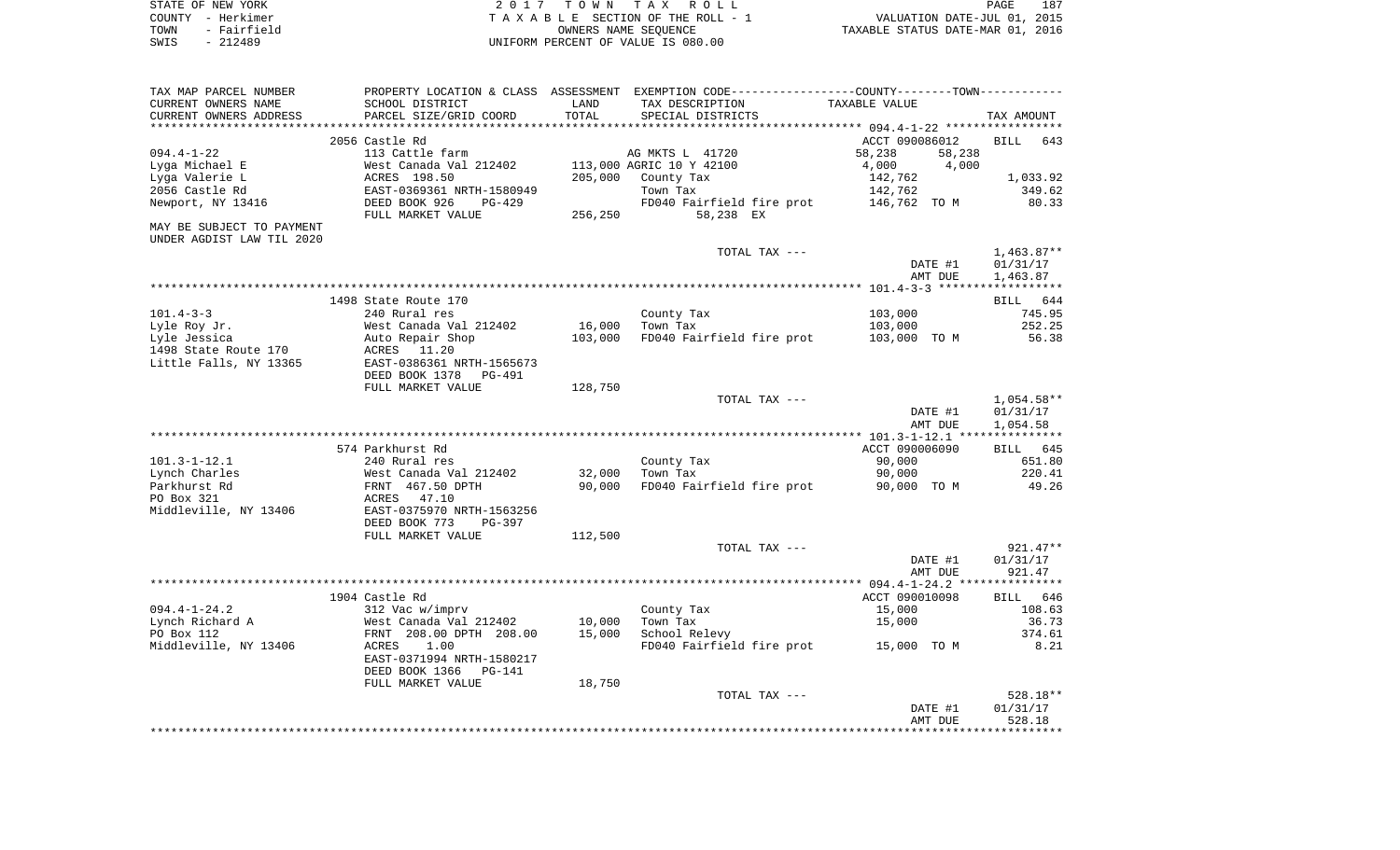| STATE OF NEW YORK   | 2017 TOWN TAX ROLL                 | 188<br>PAGE                      |
|---------------------|------------------------------------|----------------------------------|
| COUNTY - Herkimer   | TAXABLE SECTION OF THE ROLL - 1    | VALUATION DATE-JUL 01, 2015      |
| - Fairfield<br>TOWN | OWNERS NAME SEOUENCE               | TAXABLE STATUS DATE-MAR 01, 2016 |
| SWIS<br>- 212489    | UNIFORM PERCENT OF VALUE IS 080.00 |                                  |

| TAX MAP PARCEL NUMBER                                 |                                                                    |         | PROPERTY LOCATION & CLASS ASSESSMENT EXEMPTION CODE---------------COUNTY-------TOWN---------- |                |              |
|-------------------------------------------------------|--------------------------------------------------------------------|---------|-----------------------------------------------------------------------------------------------|----------------|--------------|
| CURRENT OWNERS NAME                                   | SCHOOL DISTRICT                                                    | LAND    | TAX DESCRIPTION                                                                               | TAXABLE VALUE  |              |
| CURRENT OWNERS ADDRESS                                | PARCEL SIZE/GRID COORD                                             | TOTAL   | SPECIAL DISTRICTS                                                                             |                | TAX AMOUNT   |
|                                                       |                                                                    |         |                                                                                               |                |              |
|                                                       | 580 Parkhurst Rd                                                   |         |                                                                                               | ACCT 090008670 | BILL 647     |
| $101.3 - 1 - 13$                                      | 210 1 Family Res                                                   |         | County Tax                                                                                    | 69,500         | 503.34       |
| Lynch Robert                                          | West Canada Val 212402                                             | 11,000  | Town Tax                                                                                      | 69,500         | 170.20       |
| Box 321                                               | merged $w/12.4$                                                    | 69,500  | FD040 Fairfield fire prot                                                                     | 69,500 TO M    | 38.04        |
| Middleville, NY 13406                                 | FRNT 209.00 DPTH                                                   |         |                                                                                               |                |              |
|                                                       |                                                                    |         |                                                                                               |                |              |
|                                                       | 2.00<br>ACRES                                                      |         |                                                                                               |                |              |
|                                                       | EAST-0376178 NRTH-1563767                                          |         |                                                                                               |                |              |
|                                                       | DEED BOOK 858<br>$PG-122$                                          |         |                                                                                               |                |              |
|                                                       | FULL MARKET VALUE                                                  | 86,875  |                                                                                               |                |              |
|                                                       |                                                                    |         | TOTAL TAX ---                                                                                 |                | $711.58**$   |
|                                                       |                                                                    |         |                                                                                               | DATE #1        | 01/31/17     |
|                                                       |                                                                    |         |                                                                                               | AMT DUE        | 711.58       |
|                                                       |                                                                    |         |                                                                                               |                |              |
|                                                       | 375 Parkhurst Rd                                                   |         |                                                                                               | ACCT 090089080 | BILL 648     |
| $101.3 - 1 - 2.2$                                     | 210 1 Family Res                                                   |         | County Tax                                                                                    | 105,000        | 760.44       |
| Lynch Wesley Kim                                      | West Canada Val 212402                                             | 9,000   | Town Tax                                                                                      | 105,000        | 257.14       |
| 375 Parkhurst Rd                                      | FRNT 190.00 DPTH 200.00                                            | 105,000 | FD040 Fairfield fire prot                                                                     | 105,000 TO M   | 57.47        |
| Little Falls, NY 13365                                | EAST-0372418 NRTH-1565625                                          |         |                                                                                               |                |              |
|                                                       | DEED BOOK 747<br><b>PG-109</b>                                     |         |                                                                                               |                |              |
|                                                       |                                                                    |         |                                                                                               |                |              |
|                                                       | FULL MARKET VALUE                                                  | 131,250 |                                                                                               |                |              |
|                                                       |                                                                    |         | TOTAL TAX ---                                                                                 |                | $1,075.05**$ |
|                                                       |                                                                    |         |                                                                                               | DATE #1        | 01/31/17     |
|                                                       |                                                                    |         |                                                                                               | AMT DUE        | 1,075.05     |
|                                                       |                                                                    |         |                                                                                               |                |              |
|                                                       | 2578 State Route 169                                               |         |                                                                                               | ACCT 090086045 | BILL 649     |
| $107.1 - 1 - 13.2$                                    | 210 1 Family Res                                                   |         | County Tax                                                                                    | 108,000        | 782.17       |
| Lyndaker Irrevocable Trust Mar West Canada Val 212402 |                                                                    | 13,000  | Town Tax                                                                                      | 108,000        | 264.49       |
| Lyndaker Benjamin                                     | includes 13.3                                                      | 108,000 | FD040 Fairfield fire prot                                                                     | 108,000 TO M   | 59.11        |
| 2578 State Route 169                                  | ACRES<br>6.00                                                      |         |                                                                                               |                |              |
| Little Falls, NY 13365                                | EAST-0372469 NRTH-1554784                                          |         |                                                                                               |                |              |
|                                                       | DEED BOOK 1558<br>PG-517                                           |         |                                                                                               |                |              |
|                                                       | FULL MARKET VALUE                                                  | 135,000 |                                                                                               |                |              |
|                                                       |                                                                    |         | TOTAL TAX ---                                                                                 |                | $1,105.77**$ |
|                                                       |                                                                    |         |                                                                                               | DATE #1        | 01/31/17     |
|                                                       |                                                                    |         |                                                                                               | AMT DUE        | 1,105.77     |
|                                                       |                                                                    |         |                                                                                               |                |              |
|                                                       | 112 Rasbach Rd                                                     |         |                                                                                               | ACCT 090006240 | BILL 650     |
|                                                       |                                                                    |         |                                                                                               |                |              |
| $106.4 - 1 - 11.1$                                    | 113 Cattle farm                                                    |         | County Tax                                                                                    | 100,000        | 724.23       |
| Lyon Floyd Jr                                         | West Canada Val 212402<br>ACRES 25.40<br>EAST-0365620 NRTH-1550082 | 25,000  | Town Tax                                                                                      | 100,000        | 244.90       |
| Lyon Joann                                            |                                                                    | 100,000 | FD040 Fairfield fire prot                                                                     | 100,000 TO M   | 54.73        |
| 112 Rasbach Rd                                        |                                                                    |         |                                                                                               |                |              |
| Little Falls, NY 13365                                | DEED BOOK 671<br>PG-146                                            |         |                                                                                               |                |              |
|                                                       | FULL MARKET VALUE                                                  | 125,000 |                                                                                               |                |              |
|                                                       |                                                                    |         | TOTAL TAX ---                                                                                 |                | $1,023.86**$ |
|                                                       |                                                                    |         |                                                                                               | DATE #1        | 01/31/17     |
|                                                       |                                                                    |         |                                                                                               | AMT DUE        | 1,023.86     |
|                                                       |                                                                    |         |                                                                                               |                |              |
|                                                       |                                                                    |         |                                                                                               |                |              |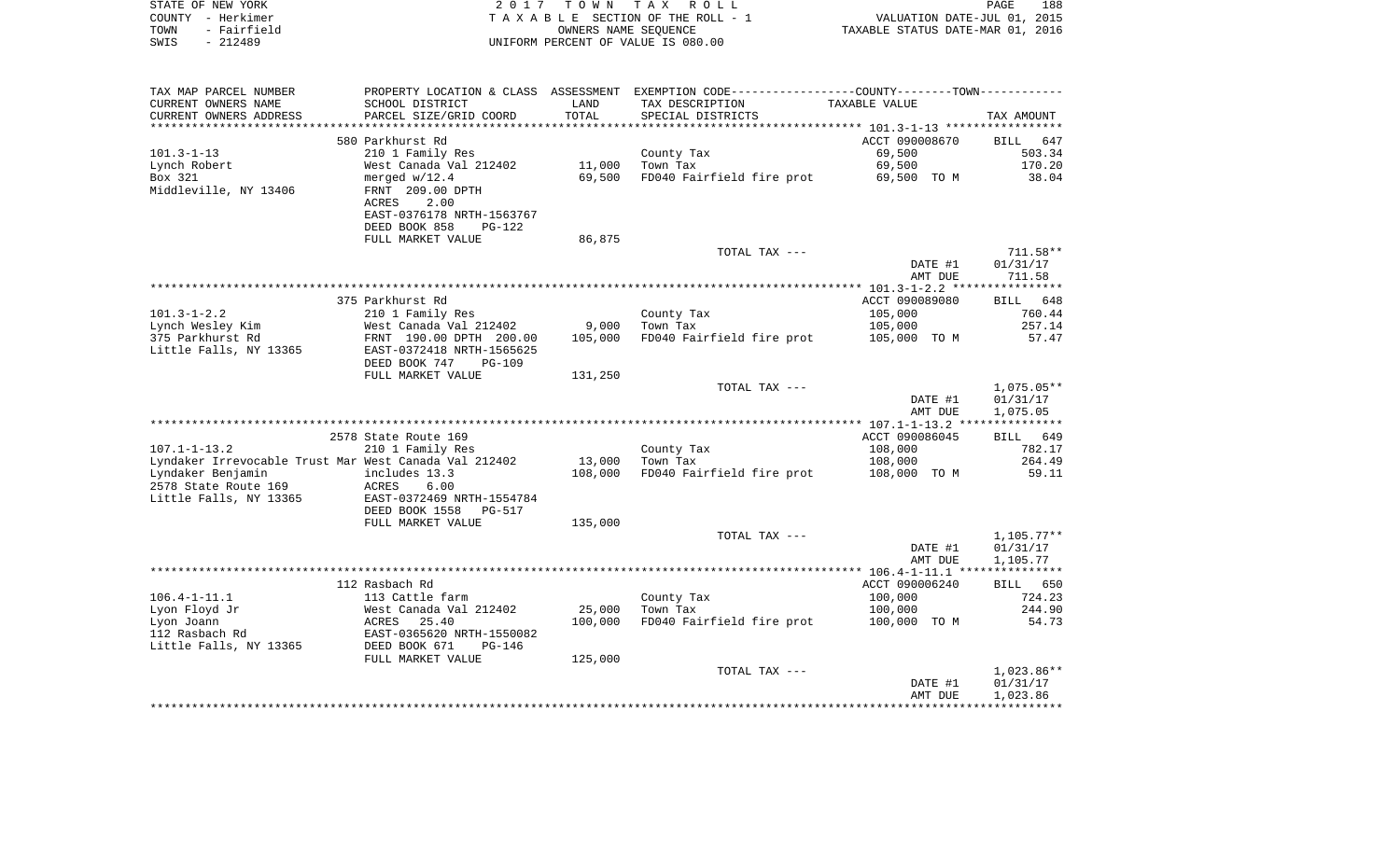| STATE OF NEW YORK   | 2017 TOWN TAX ROLL                 | 189<br>PAGE                      |
|---------------------|------------------------------------|----------------------------------|
| COUNTY - Herkimer   | TAXABLE SECTION OF THE ROLL - 1    | VALUATION DATE-JUL 01, 2015      |
| - Fairfield<br>TOWN | OWNERS NAME SEOUENCE               | TAXABLE STATUS DATE-MAR 01, 2016 |
| - 212489<br>SWIS    | UNIFORM PERCENT OF VALUE IS 080.00 |                                  |

| TAX MAP PARCEL NUMBER     |                           |         | PROPERTY LOCATION & CLASS ASSESSMENT EXEMPTION CODE---------------COUNTY--------TOWN---------- |                |         |                    |
|---------------------------|---------------------------|---------|------------------------------------------------------------------------------------------------|----------------|---------|--------------------|
| CURRENT OWNERS NAME       | SCHOOL DISTRICT           | LAND    | TAX DESCRIPTION                                                                                | TAXABLE VALUE  |         |                    |
| CURRENT OWNERS ADDRESS    | PARCEL SIZE/GRID COORD    | TOTAL   | SPECIAL DISTRICTS                                                                              |                |         | TAX AMOUNT         |
|                           |                           |         |                                                                                                |                |         |                    |
|                           | Kelly Rd                  |         |                                                                                                | ACCT 090004770 |         | BILL 651           |
| $106.4 - 1 - 7.1$         | 120 Field crops           |         | AG MKTS L 41720                                                                                | 22,396         | 22,396  |                    |
| Lyon Joseph               | West Canada Val 212402    | 66,000  | County Tax                                                                                     | 43,604         |         | 315.79             |
| Lyon Angela               | FRNT 1057.00 DPTH         | 66,000  | Town Tax                                                                                       | 43,604         |         | 106.79             |
| 432 Kelly Rd              | ACRES 106.40              |         | FD040 Fairfield fire prot                                                                      | 43,604 TO M    |         | 23.87              |
| Little Falls, NY 13365    | EAST-0370285 NRTH-1550383 |         | 22,396 EX                                                                                      |                |         |                    |
|                           | DEED BOOK 1520<br>PG-618  |         |                                                                                                |                |         |                    |
| MAY BE SUBJECT TO PAYMENT | FULL MARKET VALUE         | 82,500  |                                                                                                |                |         |                    |
| UNDER AGDIST LAW TIL 2020 |                           |         |                                                                                                |                |         |                    |
|                           |                           |         | TOTAL TAX ---                                                                                  |                |         | 446.45**           |
|                           |                           |         |                                                                                                |                | DATE #1 | 01/31/17           |
|                           |                           |         |                                                                                                |                | AMT DUE | 446.45             |
|                           |                           |         |                                                                                                |                |         | ****************** |
|                           | Kelly Rd                  |         |                                                                                                | ACCT 090004800 |         | BILL<br>652        |
| $106.4 - 1 - 8$           | 105 Vac farmland          |         | AG MKTS L 41720                                                                                | 2,402          | 2,402   |                    |
| Lyon Joseph               | West Canada Val 212402    |         | 18,000 County Tax                                                                              | 15,598         |         | 112.97             |
| Lyon Angela               | 35.00<br>ACRES            | 18,000  | Town Tax                                                                                       | 15,598         |         | 38.20              |
| 432 Kelly Rd              | EAST-0368568 NRTH-1548749 |         | FD040 Fairfield fire prot                                                                      | 15,598 TO M    |         | 8.54               |
| Little Falls, NY 13365    | DEED BOOK 1520<br>PG-618  |         | 2,402 EX                                                                                       |                |         |                    |
|                           | FULL MARKET VALUE         | 22,500  |                                                                                                |                |         |                    |
| MAY BE SUBJECT TO PAYMENT |                           |         |                                                                                                |                |         |                    |
| UNDER AGDIST LAW TIL 2020 |                           |         |                                                                                                |                |         |                    |
|                           |                           |         | TOTAL TAX ---                                                                                  |                |         | $159.71**$         |
|                           |                           |         |                                                                                                |                | DATE #1 | 01/31/17           |
|                           |                           |         |                                                                                                |                | AMT DUE | 159.71             |
|                           |                           |         |                                                                                                |                |         |                    |
|                           | 432 Kelly Rd              |         |                                                                                                | ACCT 090009060 |         | BILL<br>653        |
| $107.3 - 2 - 1.1$         | 112 Dairy farm            |         | AG MKTS L 41720                                                                                | 22,098         | 22,098  |                    |
| Lyon Joseph J             | West Canada Val 212402    |         | 117,000 AGRIC 10 Y 42100                                                                       | 8,400          | 8,400   |                    |
| Lyon Angela M             | ACRES 204.00              | 245,000 | County Tax                                                                                     | 214,502        |         | 1,553.48           |
| 432 Kelly Rd              | EAST-0372811 NRTH-1549489 |         | Town Tax                                                                                       | 214,502        |         | 525.31             |
| LITTLE FALLS, NY 13365    | DEED BOOK 896<br>$PG-243$ |         | FD040 Fairfield fire prot                                                                      | 222,902 TO M   |         | 122.00             |
|                           | FULL MARKET VALUE         | 306,250 | 22,098 EX                                                                                      |                |         |                    |
| MAY BE SUBJECT TO PAYMENT |                           |         |                                                                                                |                |         |                    |
| UNDER AGDIST LAW TIL 2020 |                           |         |                                                                                                |                |         |                    |
|                           |                           |         | TOTAL TAX ---                                                                                  |                |         | $2.200.79**$       |
|                           |                           |         |                                                                                                |                | DATE #1 | 01/31/17           |
|                           |                           |         |                                                                                                |                | AMT DUE | 2,200.79           |
|                           |                           |         |                                                                                                |                |         |                    |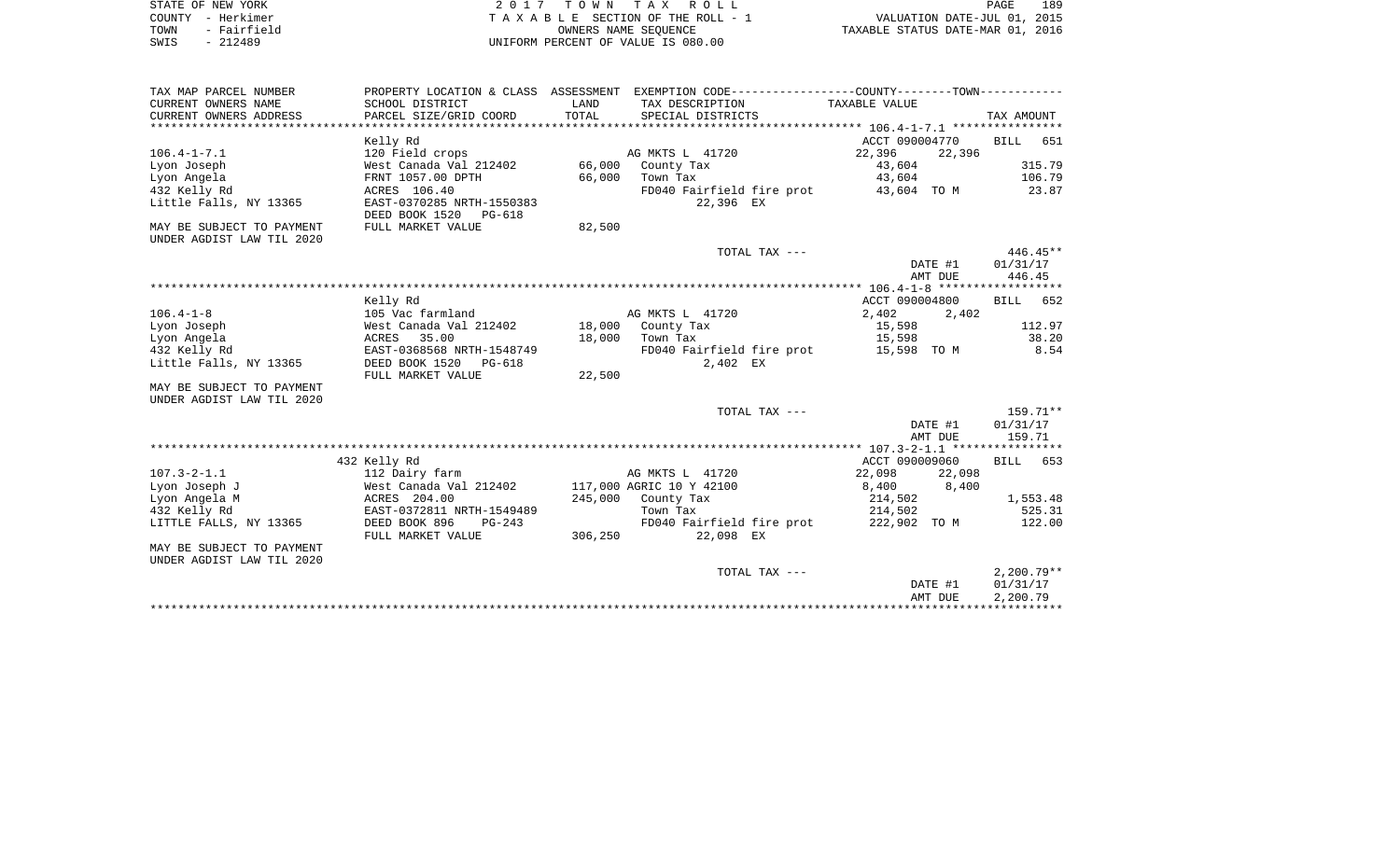|      | STATE OF NEW YORK | 2017 TOWN TAX ROLL                 | PAGE                             | 190 |
|------|-------------------|------------------------------------|----------------------------------|-----|
|      | COUNTY - Herkimer | TAXABLE SECTION OF THE ROLL - 1    | VALUATION DATE-JUL 01, 2015      |     |
| TOWN | - Fairfield       | OWNERS NAME SEOUENCE               | TAXABLE STATUS DATE-MAR 01, 2016 |     |
| SWIS | $-212489$         | UNIFORM PERCENT OF VALUE IS 080.00 |                                  |     |

| TAX MAP PARCEL NUMBER     |                                                                              |        | PROPERTY LOCATION & CLASS ASSESSMENT EXEMPTION CODE---------------COUNTY-------TOWN---------- |                |             |
|---------------------------|------------------------------------------------------------------------------|--------|-----------------------------------------------------------------------------------------------|----------------|-------------|
| CURRENT OWNERS NAME       | SCHOOL DISTRICT                                                              | LAND   | TAX DESCRIPTION                                                                               | TAXABLE VALUE  |             |
| CURRENT OWNERS ADDRESS    | PARCEL SIZE/GRID COORD                                                       | TOTAL  | SPECIAL DISTRICTS                                                                             |                | TAX AMOUNT  |
|                           |                                                                              |        |                                                                                               |                |             |
|                           | 432 Kelly Rd                                                                 |        |                                                                                               |                | BILL 654    |
| $107.3 - 2 - 29.4$        | 105 Vac farmland                                                             |        | AG MKTS L 41720                                                                               | 4,002<br>4,002 |             |
| Lyon Joseph J             | West Canada Val 212402                                                       |        | 18,000 County Tax                                                                             | 13,998         | 101.38      |
| LYON ANGELA M             | 60.00 DPTH<br>FRNT                                                           | 18,000 | Town Tax                                                                                      | 13,998         | 34.28       |
| 432 KELLY Rd              | 36.00<br>ACRES                                                               |        | FD040 Fairfield fire prot                                                                     | 13,998 TO M    | 7.66        |
| LITTLE FALLS, NY 13365    | EAST-0373875 NRTH-1548304                                                    |        | 4,002 EX                                                                                      |                |             |
|                           | DEED BOOK 896<br>$PG-243$                                                    |        |                                                                                               |                |             |
| MAY BE SUBJECT TO PAYMENT | FULL MARKET VALUE                                                            | 22,500 |                                                                                               |                |             |
| UNDER AGDIST LAW TIL 2020 |                                                                              |        |                                                                                               |                |             |
|                           |                                                                              |        | TOTAL TAX ---                                                                                 |                | $143.32**$  |
|                           |                                                                              |        |                                                                                               |                |             |
|                           |                                                                              |        |                                                                                               | DATE #1        | 01/31/17    |
|                           |                                                                              |        |                                                                                               | AMT DUE        | 143.32      |
|                           |                                                                              |        |                                                                                               |                |             |
|                           | Kelly Road                                                                   |        |                                                                                               |                | 655<br>BILL |
| $106.4 - 1 - 7.3$         | 105 Vac farmland                                                             |        | County Tax                                                                                    | 5,300          | 38.38       |
| Lyzenga Robert A          | West Canada Val 212402                                                       |        | 5,300 Town Tax                                                                                | 5,300          | 12.98       |
| 248 Kelly Road            | FRNT 816.50 DPTH                                                             | 5,300  | FD040 Fairfield fire prot                                                                     | 5,300 TO M     | 2.90        |
| Little Falls, NY 13365    | 1.60<br>ACRES                                                                |        |                                                                                               |                |             |
|                           | EAST-0369899 NRTH-1551918                                                    |        |                                                                                               |                |             |
|                           | DEED BOOK 1093<br>PG-807                                                     |        |                                                                                               |                |             |
|                           | FULL MARKET VALUE                                                            | 6,625  |                                                                                               |                |             |
|                           |                                                                              |        | TOTAL TAX ---                                                                                 |                | $54.26**$   |
|                           |                                                                              |        |                                                                                               | DATE #1        | 01/31/17    |
|                           |                                                                              |        |                                                                                               | AMT DUE        | 54.26       |
|                           |                                                                              |        |                                                                                               |                |             |
|                           | 526 Hardscrabble Rd                                                          |        |                                                                                               |                | BILL 656    |
| $107.1 - 1 - 17.3$        | 240 Rural res                                                                |        | County Tax                                                                                    | 65,000         | 470.75      |
| Maciewcz Elizabeth        | West Canada Val 212402                                                       | 15,000 | Town Tax                                                                                      | 65,000         | 159.18      |
| 526 Hardscrabble Rd       | doublewide-life use to Wi                                                    | 65,000 | FD040 Fairfield fire prot 65,000 TO M                                                         |                | 35.58       |
| Little Falls, NY 13365    | ACRES 10.00                                                                  |        |                                                                                               |                |             |
|                           | EAST-0381801 NRTH-1554727                                                    |        |                                                                                               |                |             |
|                           | DEED BOOK 1594 PG-178                                                        |        |                                                                                               |                |             |
|                           | FULL MARKET VALUE                                                            | 81,250 |                                                                                               |                |             |
|                           |                                                                              |        |                                                                                               |                | 665.51**    |
|                           |                                                                              |        | TOTAL TAX ---                                                                                 |                |             |
|                           |                                                                              |        |                                                                                               | DATE #1        | 01/31/17    |
|                           |                                                                              |        |                                                                                               | AMT DUE        | 665.51      |
|                           |                                                                              |        |                                                                                               |                |             |
|                           | 174 Sandy Lane Rd                                                            |        |                                                                                               | ACCT 090086018 | BILL 657    |
| $095.4 - 1 - 7.5$         | 260 Seasonal res                                                             |        | County Tax                                                                                    | 76,000         | 550.41      |
| Mack Daniel               | West Canada Val 212402                                                       | 12,000 | Town Tax                                                                                      | 76,000         | 186.12      |
| Mack Jane                 | ACRES 13.50                                                                  | 76,000 | FD040 Fairfield fire prot 76,000 TO M                                                         |                | 41.60       |
| 1099 County Rte. 22       | EAST-USOS / 2<br>DEED BOOK 1188<br>- ******T VA<br>EAST-0383793 NRTH-1580790 |        |                                                                                               |                |             |
| Ghent, NY 12075           | PG-477                                                                       |        |                                                                                               |                |             |
|                           | FULL MARKET VALUE                                                            | 95,000 |                                                                                               |                |             |
|                           |                                                                              |        | TOTAL TAX ---                                                                                 |                | $778.13**$  |
|                           |                                                                              |        |                                                                                               | DATE #1        | 01/31/17    |
|                           |                                                                              |        |                                                                                               | AMT DUE        | 778.13      |
|                           |                                                                              |        |                                                                                               |                |             |
|                           |                                                                              |        |                                                                                               |                |             |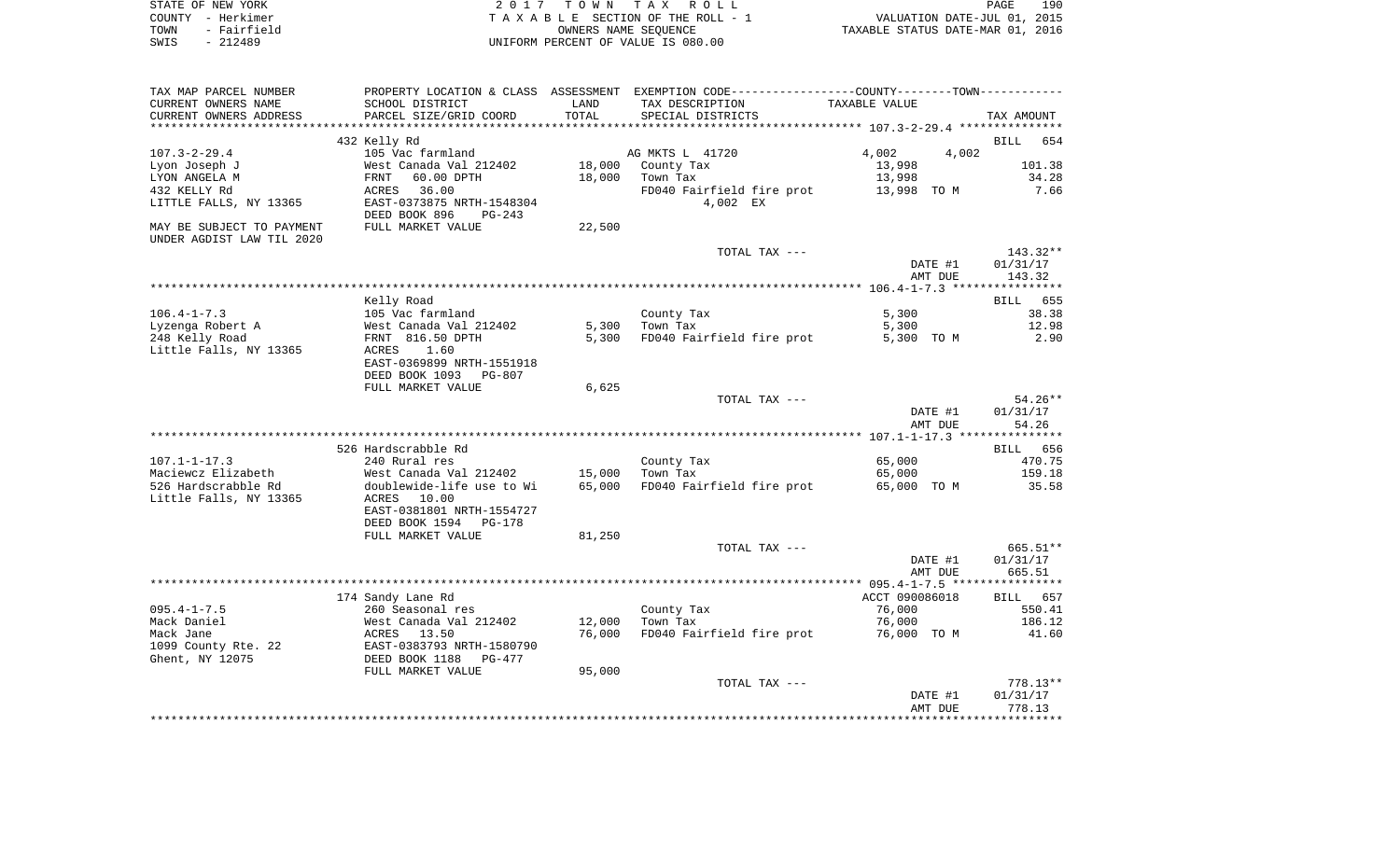| STATE OF NEW YORK   | 2017 TOWN TAX ROLL                 | 191<br>PAGE                      |
|---------------------|------------------------------------|----------------------------------|
| COUNTY - Herkimer   | TAXABLE SECTION OF THE ROLL - 1    | VALUATION DATE-JUL 01, 2015      |
| - Fairfield<br>TOWN | OWNERS NAME SEOUENCE               | TAXABLE STATUS DATE-MAR 01, 2016 |
| - 212489<br>SWIS    | UNIFORM PERCENT OF VALUE IS 080.00 |                                  |

191<br>2015

| TAX MAP PARCEL NUMBER                                 |                                                     |         | PROPERTY LOCATION & CLASS ASSESSMENT EXEMPTION CODE---------------COUNTY-------TOWN---------- |                          |                |
|-------------------------------------------------------|-----------------------------------------------------|---------|-----------------------------------------------------------------------------------------------|--------------------------|----------------|
| CURRENT OWNERS NAME                                   | SCHOOL DISTRICT                                     | LAND    | TAX DESCRIPTION                                                                               | TAXABLE VALUE            |                |
| CURRENT OWNERS ADDRESS                                | PARCEL SIZE/GRID COORD                              | TOTAL   | SPECIAL DISTRICTS                                                                             |                          | TAX AMOUNT     |
|                                                       |                                                     |         |                                                                                               |                          |                |
|                                                       | 174 Sandy Lane Rd                                   |         |                                                                                               |                          | BILL 658       |
| $095.4 - 1 - 7.8$                                     | 322 Rural vac>10                                    |         | County Tax                                                                                    | 17,000                   | 123.12         |
| Mack Daniel P                                         | West Canada Val 212402                              | 17,000  | Town Tax                                                                                      | 17,000                   | 41.63          |
| Mack Jane E                                           | ACRES 33.20                                         | 17,000  | FD040 Fairfield fire prot 17,000 TO M                                                         |                          | 9.30           |
| 1099 County Rte. 22                                   | EAST-0385076 NRTH-1578841<br>DEED BOOK 1151 PG-963  |         |                                                                                               |                          |                |
| Ghent, NY 12075                                       |                                                     |         |                                                                                               |                          |                |
|                                                       | FULL MARKET VALUE                                   | 21,250  | TOTAL TAX ---                                                                                 |                          | $174.05**$     |
|                                                       |                                                     |         |                                                                                               | DATE #1                  | 01/31/17       |
|                                                       |                                                     |         |                                                                                               | AMT DUE                  | 174.05         |
|                                                       |                                                     |         |                                                                                               |                          |                |
|                                                       | 3593 North Creek Rd                                 |         |                                                                                               | ACCT 090003750           | BILL 659       |
| $106.4 - 1 - 29.1$                                    | 210 1 Family Res                                    |         | County Tax                                                                                    | 106,800                  | 773.47         |
| Macri Charlene J                                      | West Canada Val 212402                              | 12,000  | Town Tax                                                                                      | 106,800                  | 261.55         |
| 251 West End Rd                                       | 4.00<br>ACRES                                       | 106,800 | FD040 Fairfield fire prot 106,800 TO M                                                        |                          | 58.46          |
| Herkimer, NY 13350                                    | EAST-0362539 NRTH-1546179                           |         |                                                                                               |                          |                |
|                                                       | DEED BOOK 1273 PG-955                               |         |                                                                                               |                          |                |
|                                                       | FULL MARKET VALUE                                   | 133,500 |                                                                                               |                          |                |
|                                                       |                                                     |         | TOTAL TAX ---                                                                                 |                          | $1,093.48**$   |
|                                                       |                                                     |         |                                                                                               | DATE #1                  | 01/31/17       |
|                                                       |                                                     |         |                                                                                               | AMT DUE                  | 1,093.48       |
|                                                       |                                                     |         |                                                                                               |                          |                |
|                                                       | 431 West End Rd                                     |         |                                                                                               | ACCT 090008400           | BILL 660       |
| $106.4 - 1 - 19$                                      | 240 Rural res                                       |         | VET WAR C 41122                                                                               | 7,200                    | $\overline{0}$ |
| Macrina Irr. Trust Robert&Kare West Canada Val 212402 |                                                     |         | 28,000 VET WAR T 41123                                                                        | $\overline{0}$<br>9,600  |                |
| Hicks Bethany                                         | ACRES 35.34                                         |         | 105,000 County Tax                                                                            | 97,800                   | 708.29         |
| 431 West End Rd                                       | EAST-0364041 NRTH-1548368                           |         | Town Tax                                                                                      | 95,400                   | 233.63         |
| Little Falls, NY 13365                                | DEED BOOK 1601 PG-484                               |         | FD040 Fairfield fire prot                                                                     | 105,000 TO M             | 57.47          |
|                                                       | FULL MARKET VALUE                                   | 131,250 | TOTAL TAX ---                                                                                 |                          | 999.39**       |
|                                                       |                                                     |         |                                                                                               | DATE #1                  | 01/31/17       |
|                                                       |                                                     |         |                                                                                               | AMT DUE                  | 999.39         |
|                                                       |                                                     |         |                                                                                               |                          |                |
|                                                       | 151 Old City Rd                                     |         |                                                                                               | ACCT 090007200           | BILL 661       |
| $094.4 - 1 - 2$                                       | 240 Rural res                                       |         | VET COM C 41132                                                                               | 12,000                   | $\Omega$       |
| Madden Jerome E                                       |                                                     |         | 28,000 VET COM T 41133                                                                        | 16,000<br>$\overline{0}$ |                |
| PO Box 535                                            | West Canada Val 212402<br>12 Acres In Town Of Newpo |         | 65,000 County Tax                                                                             | 53,000                   | 383.84         |
| Newport, NY 13416                                     | ACRES 39.30                                         |         | Town Tax                                                                                      | 49,000                   | 120.00         |
|                                                       | EAST-0362719 NRTH-1579000                           |         | FD040 Fairfield fire prot                                                                     | 65,000 TO M              | 35.58          |
|                                                       | DEED BOOK 929<br>$PG-39$                            |         |                                                                                               |                          |                |
|                                                       | FULL MARKET VALUE                                   | 81,250  |                                                                                               |                          |                |
|                                                       |                                                     |         | TOTAL TAX ---                                                                                 |                          | 539.42**       |
|                                                       |                                                     |         |                                                                                               | DATE #1                  | 01/31/17       |
|                                                       |                                                     |         |                                                                                               | AMT DUE                  | 539.42         |
|                                                       |                                                     |         |                                                                                               |                          |                |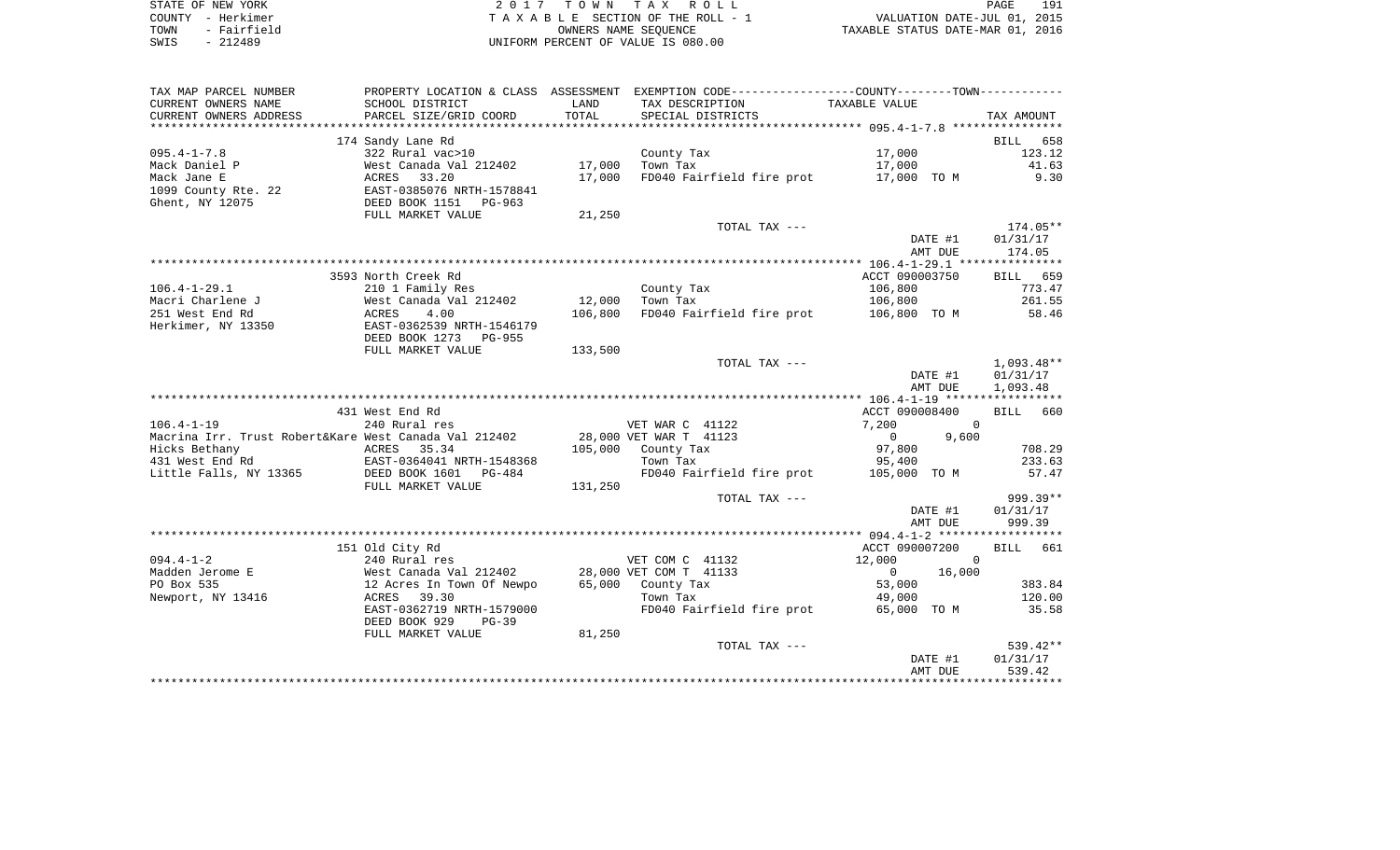| STATE OF NEW YORK   | 2017 TOWN TAX ROLL                 | 192<br>PAGE                      |
|---------------------|------------------------------------|----------------------------------|
| COUNTY - Herkimer   | TAXABLE SECTION OF THE ROLL - 1    | VALUATION DATE-JUL 01, 2015      |
| - Fairfield<br>TOWN | OWNERS NAME SEOUENCE               | TAXABLE STATUS DATE-MAR 01, 2016 |
| $-212489$<br>SWIS   | UNIFORM PERCENT OF VALUE IS 080.00 |                                  |

| TAX MAP PARCEL NUMBER                  |                                             |                             | PROPERTY LOCATION & CLASS ASSESSMENT EXEMPTION CODE---------------COUNTY-------TOWN---------- |                       |                    |
|----------------------------------------|---------------------------------------------|-----------------------------|-----------------------------------------------------------------------------------------------|-----------------------|--------------------|
| CURRENT OWNERS NAME                    | SCHOOL DISTRICT                             | LAND                        | TAX DESCRIPTION                                                                               | TAXABLE VALUE         |                    |
| CURRENT OWNERS ADDRESS                 | PARCEL SIZE/GRID COORD                      | TOTAL                       | SPECIAL DISTRICTS                                                                             |                       | TAX AMOUNT         |
|                                        |                                             | * * * * * * * * * * * * * * |                                                                                               |                       |                    |
|                                        | 577 Platform Rd                             |                             |                                                                                               | ACCT 090010500        | BILL 662           |
| $100.2 - 1 - 17.1$                     | 240 Rural res                               |                             | County Tax                                                                                    | 136,000               | 984.95             |
| Madderom Bruce                         | West Canada Val 212402                      | 36,000                      | Town Tax                                                                                      | 136,000               | 333.06             |
| Madderom Diane                         | ACRES    48.00<br>EAST-0371799 NRTH-1576597 | 136,000                     | FD040 Fairfield fire prot                                                                     | 136,000 TO M          | 74.44              |
| 577 Platform Rd                        |                                             |                             |                                                                                               |                       |                    |
| Newport, NY 13416                      | DEED BOOK 825<br>PG-78                      |                             |                                                                                               |                       |                    |
|                                        | FULL MARKET VALUE                           | 170,000                     |                                                                                               |                       |                    |
|                                        |                                             |                             | TOTAL TAX ---                                                                                 |                       | $1,392.45**$       |
|                                        |                                             |                             |                                                                                               | DATE #1               | 01/31/17           |
|                                        |                                             |                             |                                                                                               | AMT DUE               | 1,392.45           |
|                                        |                                             |                             |                                                                                               |                       |                    |
|                                        | State Route 169                             |                             |                                                                                               |                       | <b>BILL</b><br>663 |
| $100.4 - 1 - 27.3$                     | 322 Rural vac>10                            |                             | AG MKTS L 41720                                                                               | 23,467                | 23,467             |
| Maggie Properties, LLC<br>49 S Main St | West Canada Val 212402                      | 45,000                      | County Tax                                                                                    | 21,533                | 155.95             |
| Middleville, NY 13406                  | FRNT 1530.00 DPTH<br>75.00<br>ACRES         | 45,000                      | Town Tax<br>FD040 Fairfield fire prot                                                         | 21,533<br>21,533 TO M | 52.73<br>11.79     |
|                                        | EAST-0367387 NRTH-1565110                   |                             | 23,467 EX                                                                                     |                       |                    |
| MAY BE SUBJECT TO PAYMENT              | DEED BOOK 1507<br>PG-265                    |                             |                                                                                               |                       |                    |
| UNDER AGDIST LAW TIL 2020              | FULL MARKET VALUE                           | 56,250                      |                                                                                               |                       |                    |
|                                        |                                             |                             | TOTAL TAX ---                                                                                 |                       | $220.47**$         |
|                                        |                                             |                             |                                                                                               | DATE #1               | 01/31/17           |
|                                        |                                             |                             |                                                                                               | AMT DUE               | 220.47             |
|                                        |                                             |                             |                                                                                               |                       |                    |
|                                        | State Route 29                              |                             |                                                                                               |                       | BILL 664           |
| $100.4 - 1 - 31$                       | 314 Rural vac<10                            |                             | County Tax                                                                                    | 5,000                 | 36.21              |
| Magnotta Joshua                        | West Canada Val 212402                      | 5,000                       | Town Tax                                                                                      | 5,000                 | 12.24              |
| Magnotta Magda                         | prior years no tax map no                   | 5,000                       | FD040 Fairfield fire prot                                                                     | 5,000 TO M            | 2.74               |
| 17 Wildwood Acres                      | adj to 100.51-1-68                          |                             |                                                                                               |                       |                    |
| Rockfalls, CT 06481                    | ACRES<br>4.70                               |                             |                                                                                               |                       |                    |
|                                        | EAST-0369087 NRTH-1568694                   |                             |                                                                                               |                       |                    |
|                                        | DEED BOOK 1150<br>PG-142                    |                             |                                                                                               |                       |                    |
|                                        | FULL MARKET VALUE                           | 6,250                       |                                                                                               |                       |                    |
|                                        |                                             |                             | TOTAL TAX ---                                                                                 |                       | $51.19**$          |
|                                        |                                             |                             |                                                                                               | DATE #1               | 01/31/17           |
|                                        |                                             |                             |                                                                                               | AMT DUE               | 51.19              |
|                                        | 2410 Castle Rd                              |                             |                                                                                               | ACCT 090009090        | BILL 665           |
| $094.4 - 1 - 3.1$                      | 210 1 Family Res                            |                             | County Tax                                                                                    | 85,400                | 618.49             |
| Maher Barbara Ann                      | West Canada Val 212402                      | 10,000                      | Town Tax                                                                                      | 85,400                | 209.14             |
| 2410 Castle Rd                         | 1.10<br>ACRES                               | 85,400                      | FD040 Fairfield fire prot                                                                     | 85,400 TO M           | 46.74              |
| Newport, NY 13416                      | EAST-0362593 NRTH-1577487                   |                             |                                                                                               |                       |                    |
|                                        | DEED BOOK 1344<br>PG-310                    |                             |                                                                                               |                       |                    |
|                                        | FULL MARKET VALUE                           | 106,750                     |                                                                                               |                       |                    |
|                                        |                                             |                             | TOTAL TAX ---                                                                                 |                       | 874.37**           |
|                                        |                                             |                             |                                                                                               | DATE #1               | 01/31/17           |
|                                        |                                             |                             |                                                                                               | AMT DUE               | 874.37             |
|                                        |                                             |                             |                                                                                               |                       |                    |
|                                        |                                             |                             |                                                                                               |                       |                    |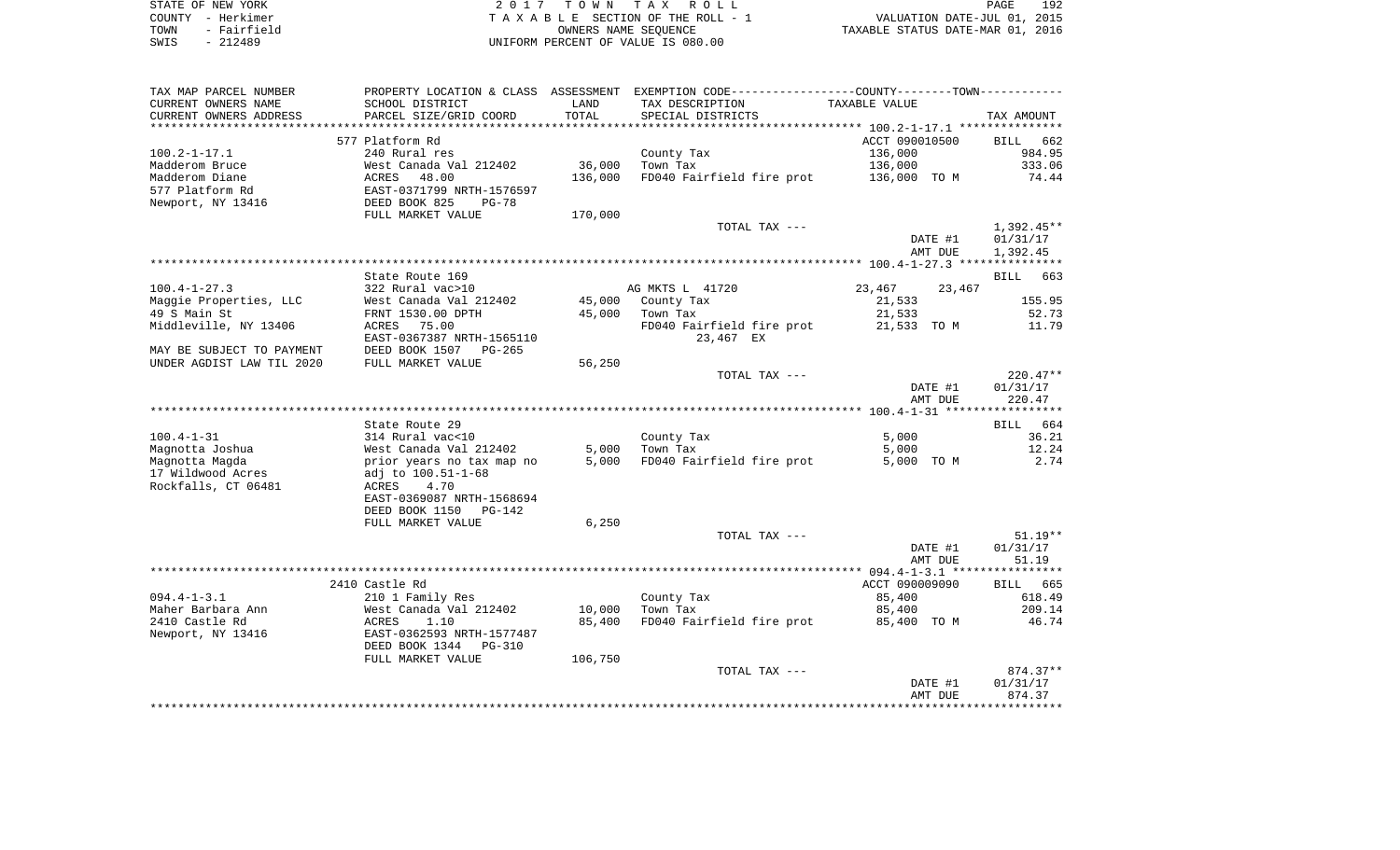|      | STATE OF NEW YORK | 2017 TOWN TAX ROLL                 | 193<br>PAGE                      |
|------|-------------------|------------------------------------|----------------------------------|
|      | COUNTY - Herkimer | TAXABLE SECTION OF THE ROLL - 1    | VALUATION DATE-JUL 01, 2015      |
| TOWN | - Fairfield       | OWNERS NAME SEOUENCE               | TAXABLE STATUS DATE-MAR 01, 2016 |
| SWIS | $-212489$         | UNIFORM PERCENT OF VALUE IS 080.00 |                                  |

| CURRENT OWNERS NAME<br>SCHOOL DISTRICT<br>LAND<br>TAX DESCRIPTION<br>TAXABLE VALUE<br>CURRENT OWNERS ADDRESS<br>PARCEL SIZE/GRID COORD<br>TOTAL<br>SPECIAL DISTRICTS | TAX AMOUNT               |
|----------------------------------------------------------------------------------------------------------------------------------------------------------------------|--------------------------|
|                                                                                                                                                                      |                          |
|                                                                                                                                                                      |                          |
|                                                                                                                                                                      |                          |
| 121 Old City Rd                                                                                                                                                      | 666<br><b>BILL</b>       |
| $094.4 - 1 - 3.4$<br>314 Rural vac<10<br>3,000<br>County Tax                                                                                                         | 21.73                    |
| 3,000<br>3,000<br>Mankouski Todd<br>West Canada Val 212402<br>Town Tax                                                                                               | 7.35                     |
| Mankouski Laurie<br>3.000<br>FD040 Fairfield fire prot<br>3,000 TO M<br>House In Town Of Newport<br>121 Old City Rd<br>FRNT 345.20 DPTH 100.00                       | 1.64                     |
| Newport, NY 13416<br>EAST-0362523 NRTH-1577743                                                                                                                       |                          |
| DEED BOOK 764<br>$PG-522$                                                                                                                                            |                          |
| FULL MARKET VALUE<br>3,750                                                                                                                                           |                          |
| TOTAL TAX ---                                                                                                                                                        | $30.72**$                |
| DATE #1                                                                                                                                                              | 01/31/17                 |
| AMT DUE                                                                                                                                                              | 30.72                    |
|                                                                                                                                                                      |                          |
| 2765 State Route 169<br>ACCT 090000390                                                                                                                               | <b>BILL</b><br>667       |
| $106.2 - 1 - 6$<br>120 Field crops<br>AG MKTS<br>41730<br>20,162<br>20,162                                                                                           |                          |
| Manship Thomas<br>West Canada Val 212402<br>128,000 AGRIC 10 Y 42100<br>9,000<br>9,000                                                                               |                          |
| 2765 State Route 169<br>262,000<br>County Tax<br>FRNT 2330.00 DPTH<br>232,838                                                                                        | 1,686.28                 |
| Little Falls, NY 13365<br>ACRES 218.30<br>Town Tax<br>232,838                                                                                                        | 570.22                   |
| EAST-0369914 NRTH-1558706<br>FD040 Fairfield fire prot<br>262,000 TO M                                                                                               | 143.40                   |
| DEED BOOK 939<br>MAY BE SUBJECT TO PAYMENT<br>PG-131                                                                                                                 |                          |
| UNDER AGDIST LAW TIL 2023<br>FULL MARKET VALUE<br>327,500                                                                                                            |                          |
| TOTAL TAX ---<br>DATE #1                                                                                                                                             | $2,399.90**$<br>01/31/17 |
| AMT DUE                                                                                                                                                              | 2,399.90                 |
|                                                                                                                                                                      |                          |
| State Route 170                                                                                                                                                      | BILL 668                 |
| $107.2 - 1 - 12.5$<br>20,000<br>322 Rural vac>10<br>County Tax                                                                                                       | 144.85                   |
| Marchev Cassidy<br>20,000<br>20,000<br>West Canada Val 212402<br>Town Tax                                                                                            | 48.98                    |
| 20,000<br>FD040 Fairfield fire prot<br>Marchev April<br>ACRES<br>24.00<br>20,000 TO M                                                                                | 10.95                    |
| 5289 Wilcox Rd<br>EAST-0390302 NRTH-1560568                                                                                                                          |                          |
| Whitesboro, NY 13492<br>DEED BOOK 1592<br>PG-745                                                                                                                     |                          |
| FULL MARKET VALUE<br>25,000                                                                                                                                          |                          |
| TOTAL TAX ---                                                                                                                                                        | $204.78**$               |
| DATE #1                                                                                                                                                              | 01/31/17                 |
| AMT DUE                                                                                                                                                              | 204.78                   |
|                                                                                                                                                                      |                          |
| 109 Stahl Rd<br>ACCT 090001650<br>76,000<br>$107.4 - 2 - 16$                                                                                                         | BILL 669<br>550.41       |
| 210 1 Family Res<br>County Tax<br>Marosek Jesse<br>Little Falls Ce 210900<br>11,000<br>Town Tax<br>76,000                                                            | 186.12                   |
| 109 Stahl Rd<br>ACRES<br>2.53<br>76,000<br>School Relevy                                                                                                             | 2,031.31                 |
| Little Falls, NY 13365<br>EAST-0391053 NRTH-1546301<br>FD040 Fairfield fire prot 76,000 TO M                                                                         | 41.60                    |
| DEED BOOK 1387 PG-166                                                                                                                                                |                          |
| 95,000<br>FULL MARKET VALUE                                                                                                                                          |                          |
| TOTAL TAX ---                                                                                                                                                        | $2,809.44**$             |
| DATE #1                                                                                                                                                              | 01/31/17                 |
| AMT DUE                                                                                                                                                              | 2,809.44                 |
|                                                                                                                                                                      |                          |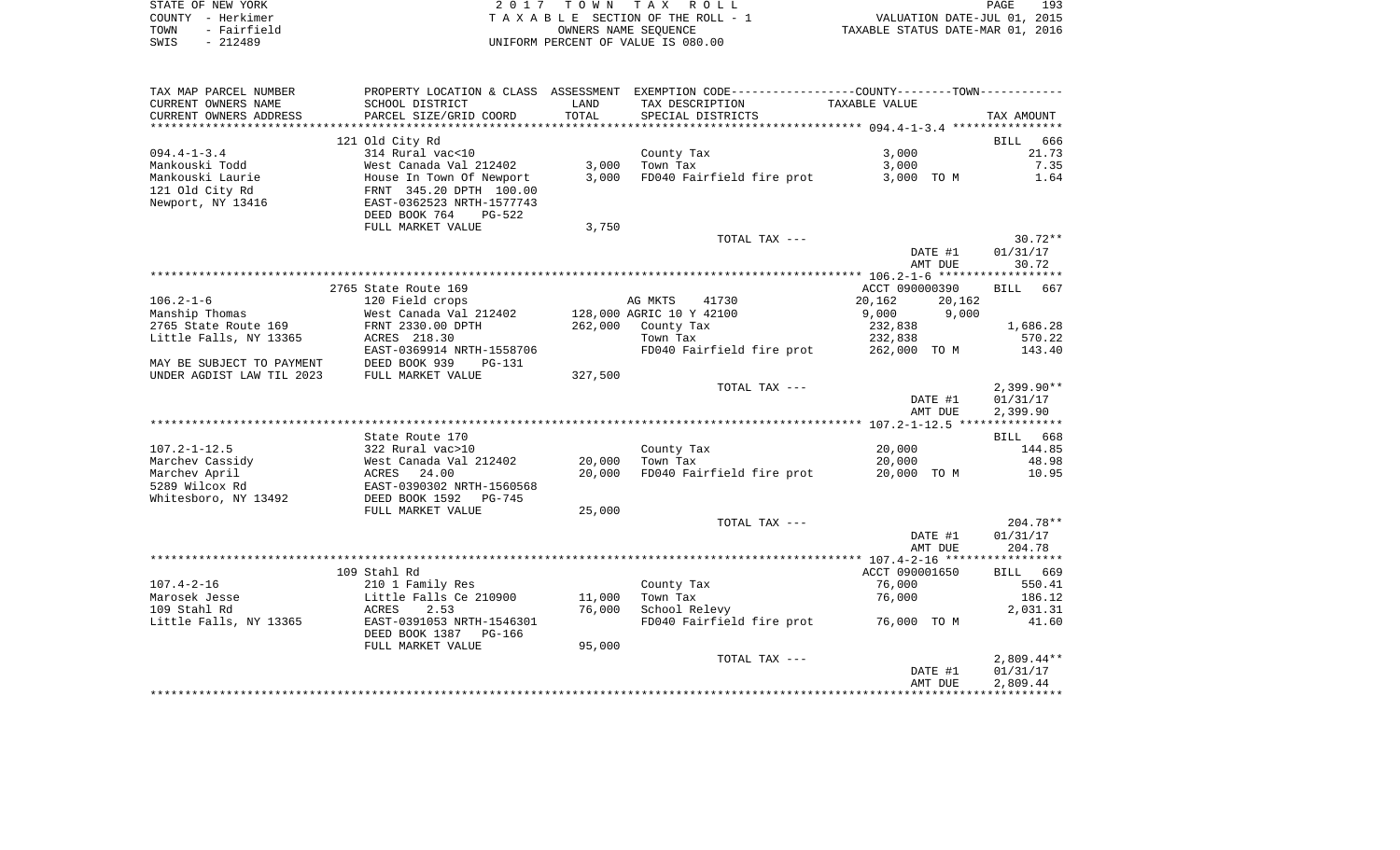| STATE OF NEW YORK |             |
|-------------------|-------------|
| COUNTY - Herkimer |             |
| TOWN              | - Fairfield |
| SWIS              | $-212489$   |

STATE OF NEW YORK 2 0 1 7 T O W N T A X R O L L PAGE 194TA X A B L E SECTION OF THE ROLL - 1 TOWN - Fairfield OWNERS NAME SEQUENCE TAXABLE STATUS DATE-MAR 01, 2016 UNIFORM PERCENT OF VALUE IS 080.00

| TAX MAP PARCEL NUMBER     | PROPERTY LOCATION & CLASS ASSESSMENT |         | EXEMPTION CODE-----------------COUNTY-------TOWN----------- |                       |                    |
|---------------------------|--------------------------------------|---------|-------------------------------------------------------------|-----------------------|--------------------|
| CURRENT OWNERS NAME       | SCHOOL DISTRICT                      | LAND    | TAX DESCRIPTION                                             | TAXABLE VALUE         |                    |
| CURRENT OWNERS ADDRESS    | PARCEL SIZE/GRID COORD               | TOTAL   | SPECIAL DISTRICTS                                           |                       | TAX AMOUNT         |
| ***********************   |                                      |         |                                                             |                       |                    |
|                           | Topnotch Rd                          |         |                                                             | ACCT 090010080        | 670<br><b>BILL</b> |
| $107.4 - 2 - 17$          | 314 Rural vac<10                     |         | County Tax                                                  | 2,000                 | 14.48              |
| Marosek Lawrence          | Little Falls Ce 210900               |         | $2,000$ Town Tax                                            | 2,000                 | 4.90               |
| 364 Top Notch Road        | FRNT 740.00 DPTH 20.00               | 2,000   | FD040 Fairfield fire prot                                   | 2,000 TO M            | 1.09               |
| Little Falls, NY 13365    | EAST-0391546 NRTH-1546085            |         |                                                             |                       |                    |
|                           | DEED BOOK 00387 PG-00078             |         |                                                             |                       |                    |
|                           | FULL MARKET VALUE                    | 2,500   |                                                             |                       |                    |
|                           |                                      |         | TOTAL TAX ---                                               |                       | $20.47**$          |
|                           |                                      |         |                                                             | DATE #1               | 01/31/17           |
|                           |                                      |         |                                                             | AMT DUE               | 20.47              |
|                           |                                      |         |                                                             |                       |                    |
|                           | 540 Parkhurst Rd                     |         |                                                             | ACCT 090090015        | BILL 671           |
| $101.3 - 1 - 9$           | 210 1 Family Res                     |         | County Tax                                                  | 63,000                | 456.26             |
| Marsden Christine Staring | West Canada Val 212402               |         | 11,000 Town Tax                                             | 63,000                | 154.29             |
| Marsden Richard           | Doublewide                           |         | 63,000 FD040 Fairfield fire prot                            | 63,000 TO M           | 34.48              |
| 540 Parkhurst Rd          | ACRES<br>2.50                        |         |                                                             |                       |                    |
| Little Falls, NY 13365    | EAST-0375353 NRTH-1563924            |         |                                                             |                       |                    |
|                           | DEED BOOK 808<br>$PG-31$             |         |                                                             |                       |                    |
|                           | FULL MARKET VALUE                    | 78,750  |                                                             |                       |                    |
|                           |                                      |         | TOTAL TAX ---                                               |                       | 645.03**           |
|                           |                                      |         |                                                             | DATE #1               | 01/31/17           |
|                           |                                      |         |                                                             | AMT DUE               | 645.03             |
|                           |                                      |         |                                                             |                       |                    |
|                           | 112 Murphy Rd                        |         |                                                             | ACCT 09010103         | BILL 672           |
| $101.1 - 1 - 1.2$         | 240 Rural res                        |         | County Tax                                                  | 80,000                | 579.38             |
| Marshall Charles          | West Canada Val 212402               |         | 16,000 Town Tax                                             | 80,000                | 195.92             |
| Marshall Charlene         | 10.90<br>ACRES                       | 80,000  | FD040 Fairfield fire prot                                   | 80,000 TO M           | 43.79              |
| 112 Murphy Rd             | EAST-0372812 NRTH-1575104            |         |                                                             |                       |                    |
| PO Box 410                | DEED BOOK 825<br>$PG-248$            |         |                                                             |                       |                    |
| Newport, NY 13416         | FULL MARKET VALUE                    | 100,000 |                                                             |                       |                    |
|                           |                                      |         | TOTAL TAX ---                                               |                       | 819.09**           |
|                           |                                      |         |                                                             | DATE #1               | 01/31/17<br>819.09 |
|                           |                                      |         |                                                             | AMT DUE               |                    |
|                           | 1828 Hardscrabble Rd                 |         |                                                             | ACCT 090000060        | BILL 673           |
| $095.3 - 1 - 22$          | 240 Rural res                        |         | VET WAR C 41122                                             | 7,200<br>$\Omega$     |                    |
| Marshall Pamela           | West Canada Val 212402               |         | 20,000 VET WAR T 41123                                      | 9,600<br>$\mathbf{0}$ |                    |
| PO Box 492                | FRNT 745.20 DPTH                     |         | 41800<br>73,500 AGED-ALL                                    | 33,150<br>31,950      |                    |
| Middleville, NY 13406     | ACRES 18.90                          |         | County Tax                                                  | 33,150                | 240.08             |
|                           | EAST-0378336 NRTH-1579491            |         | Town Tax                                                    | 31,950                | 78.24              |
|                           | DEED BOOK 00636 PG-00075             |         | FD040 Fairfield fire prot                                   | 73,500 TO M           | 40.23              |
|                           | FULL MARKET VALUE                    | 91,875  |                                                             |                       |                    |
|                           |                                      |         | TOTAL TAX ---                                               |                       | 358.55**           |
|                           |                                      |         |                                                             | DATE #1               | 01/31/17           |
|                           |                                      |         |                                                             | AMT DUE               | 358.55             |
|                           |                                      |         |                                                             |                       |                    |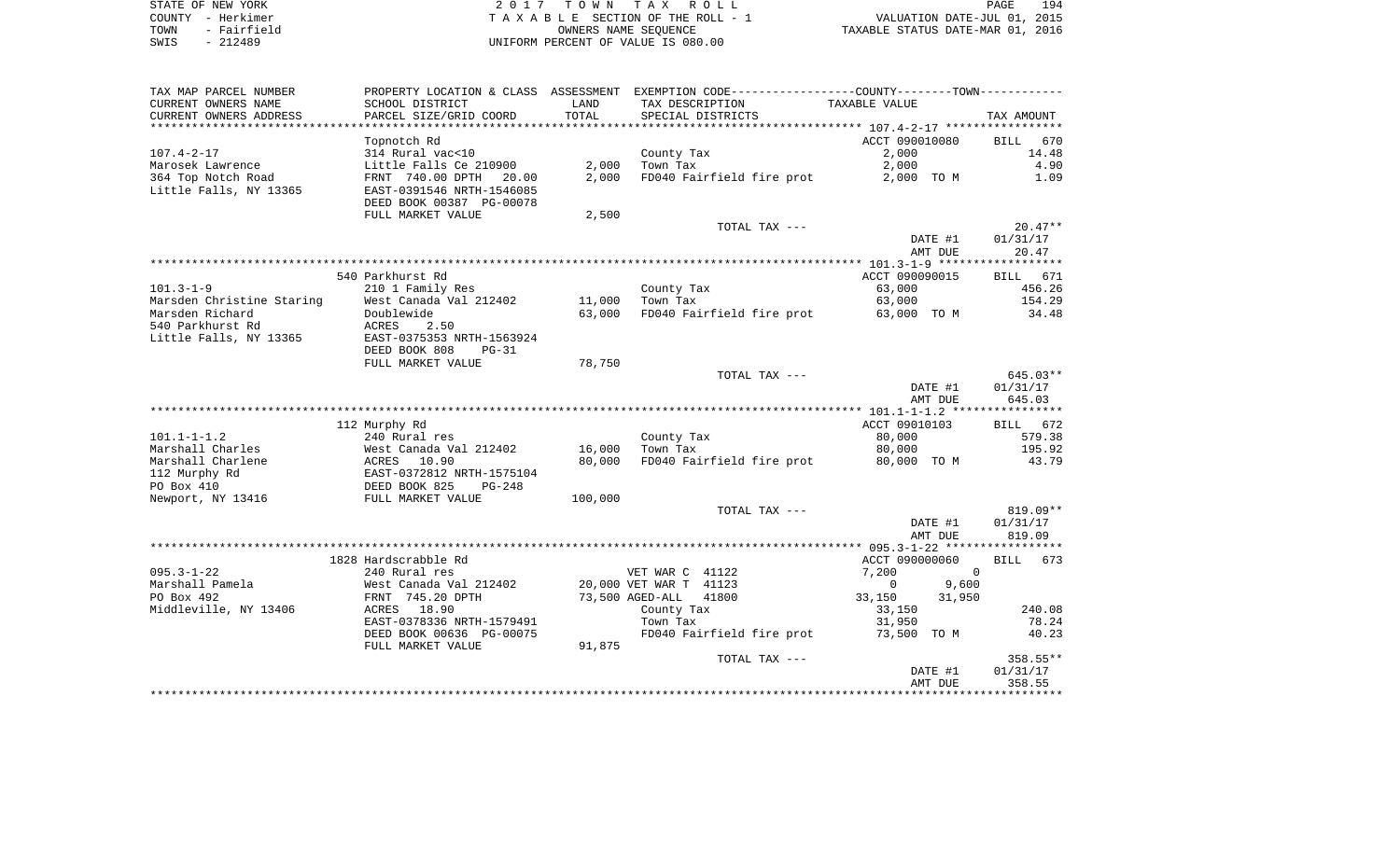| STATE OF NEW YORK |             |                                    | 2017 TOWN TAX ROLL              |                                  | PAGE | 195 |
|-------------------|-------------|------------------------------------|---------------------------------|----------------------------------|------|-----|
| COUNTY - Herkimer |             |                                    | TAXABLE SECTION OF THE ROLL - 1 | VALUATION DATE-JUL 01, 2015      |      |     |
| TOWN              | - Fairfield |                                    | OWNERS NAME SEOUENCE            | TAXABLE STATUS DATE-MAR 01, 2016 |      |     |
| SWIS              | - 212489    | UNIFORM PERCENT OF VALUE IS 080.00 |                                 |                                  |      |     |

| TAX MAP PARCEL NUMBER                |                              |        | PROPERTY LOCATION & CLASS ASSESSMENT EXEMPTION CODE----------------COUNTY--------TOWN----------- |                |                    |
|--------------------------------------|------------------------------|--------|--------------------------------------------------------------------------------------------------|----------------|--------------------|
| CURRENT OWNERS NAME                  | SCHOOL DISTRICT              | LAND   | TAX DESCRIPTION                                                                                  | TAXABLE VALUE  |                    |
| CURRENT OWNERS ADDRESS               | PARCEL SIZE/GRID COORD       | TOTAL  | SPECIAL DISTRICTS                                                                                |                | TAX AMOUNT         |
| **********************               |                              |        |                                                                                                  |                |                    |
|                                      | Casler Rd                    |        |                                                                                                  | ACCT 090009240 | BILL<br>674        |
| $101.3 - 3 - 15$                     | 314 Rural vac<10             |        | County Tax                                                                                       | 10,000         | 72.42              |
| Martin Brian G                       | West Canada Val 212402       | 10,000 | Town Tax                                                                                         | 10,000         | 24.49              |
| 183 Dahlia Dr                        | Lot#15                       | 10,000 | School Relevy                                                                                    |                | 249.74             |
| Mahopac, NY 10541                    | 5.00<br>ACRES                |        | FD040 Fairfield fire prot                                                                        | 10,000 TO M    | 5.47               |
|                                      | EAST-0377645 NRTH-1561960    |        |                                                                                                  |                |                    |
|                                      | DEED BOOK 1173 PG-517        |        |                                                                                                  |                |                    |
|                                      | FULL MARKET VALUE            | 12,500 |                                                                                                  |                |                    |
|                                      |                              |        | TOTAL TAX ---                                                                                    |                | $352.12**$         |
|                                      |                              |        |                                                                                                  | DATE #1        | 01/31/17           |
|                                      |                              |        |                                                                                                  | AMT DUE        | 352.12             |
|                                      |                              |        |                                                                                                  |                |                    |
|                                      | Casler Rd                    |        |                                                                                                  | ACCT 090009240 | BILL 675           |
| $101.3 - 3 - 12$                     | 314 Rural vac<10             |        | County Tax                                                                                       | 10,000         | 72.42              |
| Mastromoro Norman L                  | West Canada Val 212402       | 10,000 | Town Tax                                                                                         | 10,000         | 24.49              |
| Mastromoro Gail B                    | Koehler Subdivision          | 10,000 | FD040 Fairfield fire prot                                                                        | 10,000 TO M    | 5.47               |
| 134 Bellen Rd                        | Lot #12                      |        |                                                                                                  |                |                    |
| Broadalbin, NY 12025                 | ACRES<br>5.00                |        |                                                                                                  |                |                    |
|                                      | EAST-0376600 NRTH-1561637    |        |                                                                                                  |                |                    |
|                                      | DEED BOOK 1254<br>PG-487     |        |                                                                                                  |                |                    |
|                                      | FULL MARKET VALUE            | 12,500 |                                                                                                  |                |                    |
|                                      |                              |        | TOTAL TAX ---                                                                                    |                | $102.38**$         |
|                                      |                              |        |                                                                                                  | DATE #1        | 01/31/17           |
|                                      |                              |        |                                                                                                  | AMT DUE        | 102.38             |
|                                      |                              |        |                                                                                                  |                |                    |
|                                      | Castle Rd                    |        |                                                                                                  |                | BILL 676           |
| $095.3 - 3 - 1$                      | 314 Rural vac<10             |        | County Tax                                                                                       | 8,000          | 57.94              |
| Mathews Bradford W                   | West Canada Val 212402       | 8,000  | Town Tax                                                                                         | 8,000          | 19.59              |
| Netcong Heights Apts. Bldg. 23 ACRES | 5.09                         | 8,000  | School Relevy                                                                                    |                | 199.79             |
| Netcong, NJ 07857                    | EAST-0381884 NRTH-1578420    |        | FD040 Fairfield fire prot                                                                        | 8,000 TO M     | 4.38               |
|                                      | DEED BOOK 1148<br>PG-914     |        |                                                                                                  |                |                    |
|                                      | FULL MARKET VALUE            | 10,000 | TOTAL TAX ---                                                                                    |                | $281.70**$         |
|                                      |                              |        |                                                                                                  | DATE #1        |                    |
|                                      |                              |        |                                                                                                  | AMT DUE        | 01/31/17<br>281.70 |
|                                      |                              |        |                                                                                                  |                |                    |
|                                      |                              |        |                                                                                                  |                |                    |
| $095.3 - 3 - 2$                      | Castle Rd<br>312 Vac w/imprv |        | County Tax                                                                                       | 8,000          | BILL 677<br>57.94  |
| Mathews Bradford W                   | West Canada Val 212402       | 7,000  | Town Tax                                                                                         | 8,000          | 19.59              |
| Netcong Heights Apts. Bldg. 23 ACRES | 5.14                         | 8,000  | School Relevy                                                                                    |                | 199.79             |
| Netcong, NJ 07857                    | EAST-0381924 NRTH-1578079    |        | FD040 Fairfield fire prot                                                                        | 8,000 TO M     | 4.38               |
|                                      | DEED BOOK 1148<br>PG-914     |        |                                                                                                  |                |                    |
|                                      | FULL MARKET VALUE            | 10,000 |                                                                                                  |                |                    |
|                                      |                              |        | TOTAL TAX ---                                                                                    |                | $281.70**$         |
|                                      |                              |        |                                                                                                  | DATE #1        | 01/31/17           |
|                                      |                              |        |                                                                                                  | AMT DUE        | 281.70             |
|                                      |                              |        |                                                                                                  |                |                    |
|                                      |                              |        |                                                                                                  |                |                    |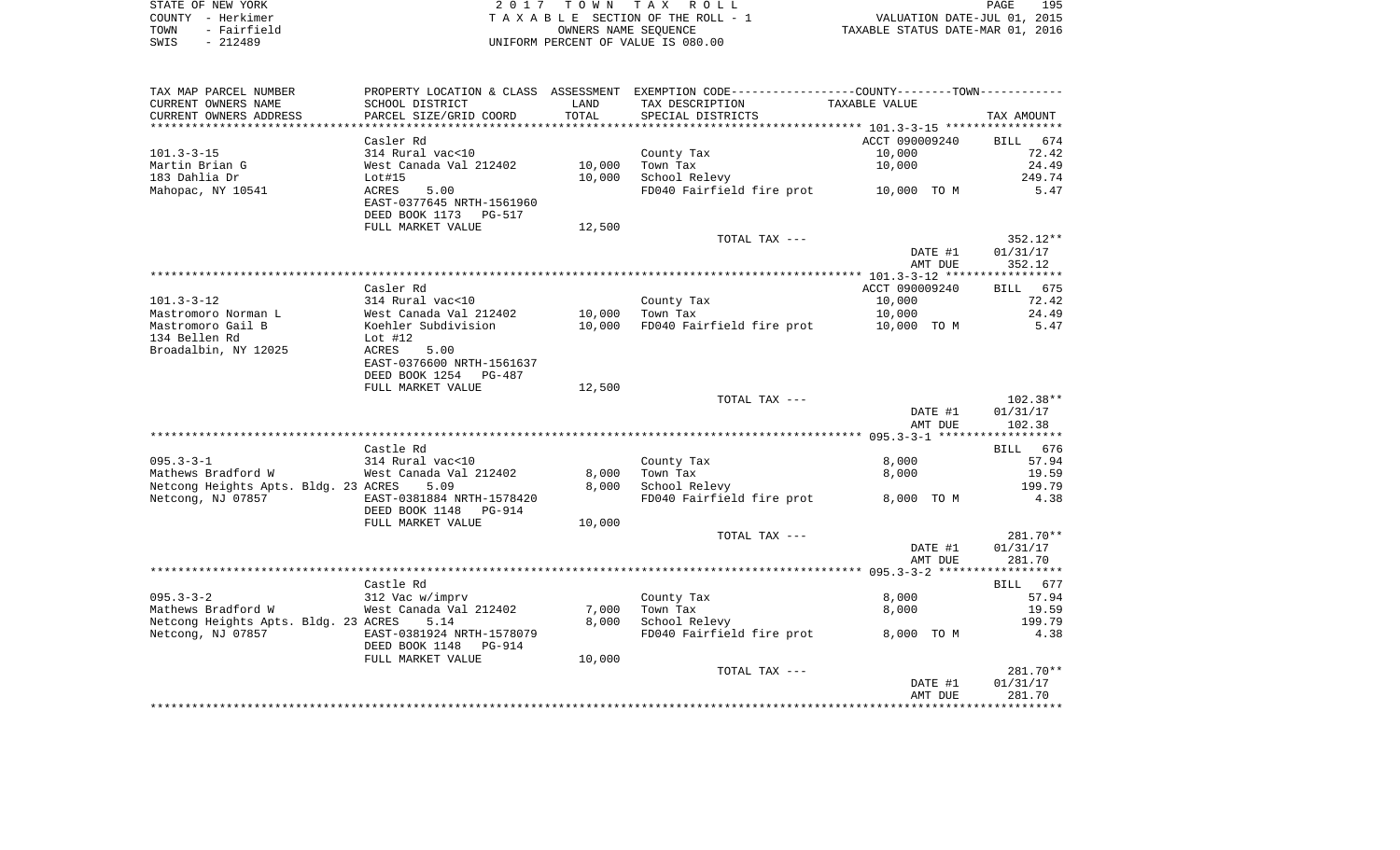| STATE OF NEW YORK    | 2017 TOWN TAX ROLL                  |
|----------------------|-------------------------------------|
| COUNTY - Herkimer    | T A X A B L E SECTION OF THE ROLL - |
| TOWN - Fairfield     | OWNERS NAME SEOUENCE                |
| смте <u>-</u> 212490 | INITEOPM PERCENT OF VALUE IS 080 00 |

COUNTY - Herkimer T A X A B L E SECTION OF THE ROLL - 1 TOWN - Fairfield OWNERS NAME SEQUENCE TAXABLE STATUS DATE-MAR 01, 2016 SWIS - 212489 UNIFORM PERCENT OF VALUE IS 080.00

| CURRENT OWNERS NAME<br>SCHOOL DISTRICT<br>TAX DESCRIPTION<br>TAXABLE VALUE<br>LAND<br>PARCEL SIZE/GRID COORD<br>TOTAL<br>CURRENT OWNERS ADDRESS<br>SPECIAL DISTRICTS<br>TAX AMOUNT<br>**********************<br>***************<br>ACCT 090000210<br>678<br>Sandy Lane Rd<br><b>BILL</b><br>$095.3 - 4 - 1$<br>72.42<br>322 Rural vac>10<br>County Tax<br>10,000<br>Maxwell Dennis<br>West Canada Val 212402<br>10,000<br>Town Tax<br>10,000<br>24.49<br>Maxwell Cathy<br>ACRES 14.40<br>10,000<br>FD040 Fairfield fire prot<br>5.47<br>10,000 TO M<br>143 Sandy Ln<br>EAST-0346225 NRTH-1155980<br>Newport, NY 13416<br>DEED BOOK 773<br>PG-394<br>FULL MARKET VALUE<br>12,500<br>$102.38**$<br>TOTAL TAX ---<br>DATE #1<br>01/31/17<br>AMT DUE<br>102.38<br>143 Sandy Lane Rd<br>ACCT 090100044<br>679<br>BILL<br>$095.3 - 1 - 35$<br>79,000<br>210 1 Family Res<br>County Tax<br>572.14<br>193.47<br>Maxwell Dennis J<br>West Canada Val 212402<br>10,000<br>Town Tax<br>79,000<br>Maxwell Cathy<br>1.00 BANK<br>79,000<br>FD040 Fairfield fire prot<br>79,000 TO M<br>43.24<br>ACRES<br>135<br>143 Sandy Ln<br>EAST-0382744 NRTH-1581416<br>Newport, NY 13416<br>DEED BOOK 808<br><b>PG-291</b><br>98,750<br>FULL MARKET VALUE<br>808.85**<br>TOTAL TAX ---<br>DATE #1<br>01/31/17<br>808.85<br>AMT DUE<br>156 Sandy Lane Rd<br>ACCT 090000210<br>BILL<br>680<br>$095.3 - 4 - 15$<br>7,200<br>210 1 Family Res<br>VET WAR CT 41121<br>9,600<br>Maxwell Dennis Jr.<br>11,000 VET DIS CT 41141<br>10,000<br>10,000<br>West Canada Val 212402<br>599.66<br>156 Sandy Lane Rd<br>BAR change 6/05<br>100,000<br>County Tax<br>82,800<br>2.77<br>Newport, NY 13416<br><b>ACRES</b><br>80,400<br>196.90<br>Town Tax<br>EAST-0346225 NRTH-1155980<br>FD040 Fairfield fire prot<br>54.73<br>100,000 TO M<br>DEED BOOK 1146<br>$PG-225$<br>125,000<br>FULL MARKET VALUE<br>851.29**<br>TOTAL TAX ---<br>01/31/17<br>DATE #1<br>AMT DUE<br>851.29<br>224 Comstock Rd<br>ACCT 090002220<br>BILL 681<br>$095.4 - 1 - 1.1$<br>240 Rural res<br>County Tax<br>80,000<br>579.38<br>Maxwell James & Mary<br>West Canada Val 212402<br>15,000<br>Town Tax<br>80,000<br>195.92<br>FD040 Fairfield fire prot<br>Maxwell James & Kellie Jr<br>Life use to James & Mary<br>80,000<br>80,000 TO M<br>43.79<br>224 Comstock Rd<br>10.30<br>ACRES<br>Newport, NY 13416<br>EAST-0384831 NRTH-1583797<br>DEED BOOK 1452<br>PG-579<br>100,000<br>FULL MARKET VALUE<br>819.09**<br>TOTAL TAX ---<br>DATE #1<br>01/31/17<br>AMT DUE<br>819.09 | TAX MAP PARCEL NUMBER | PROPERTY LOCATION & CLASS | ASSESSMENT | EXEMPTION CODE----------------COUNTY-------TOWN----------- |  |
|---------------------------------------------------------------------------------------------------------------------------------------------------------------------------------------------------------------------------------------------------------------------------------------------------------------------------------------------------------------------------------------------------------------------------------------------------------------------------------------------------------------------------------------------------------------------------------------------------------------------------------------------------------------------------------------------------------------------------------------------------------------------------------------------------------------------------------------------------------------------------------------------------------------------------------------------------------------------------------------------------------------------------------------------------------------------------------------------------------------------------------------------------------------------------------------------------------------------------------------------------------------------------------------------------------------------------------------------------------------------------------------------------------------------------------------------------------------------------------------------------------------------------------------------------------------------------------------------------------------------------------------------------------------------------------------------------------------------------------------------------------------------------------------------------------------------------------------------------------------------------------------------------------------------------------------------------------------------------------------------------------------------------------------------------------------------------------------------------------------------------------------------------------------------------------------------------------------------------------------------------------------------------------------------------------------------------------------------------------------------------------------------------------------------------------------------------------------------------------------------------------------------|-----------------------|---------------------------|------------|------------------------------------------------------------|--|
|                                                                                                                                                                                                                                                                                                                                                                                                                                                                                                                                                                                                                                                                                                                                                                                                                                                                                                                                                                                                                                                                                                                                                                                                                                                                                                                                                                                                                                                                                                                                                                                                                                                                                                                                                                                                                                                                                                                                                                                                                                                                                                                                                                                                                                                                                                                                                                                                                                                                                                                     |                       |                           |            |                                                            |  |
|                                                                                                                                                                                                                                                                                                                                                                                                                                                                                                                                                                                                                                                                                                                                                                                                                                                                                                                                                                                                                                                                                                                                                                                                                                                                                                                                                                                                                                                                                                                                                                                                                                                                                                                                                                                                                                                                                                                                                                                                                                                                                                                                                                                                                                                                                                                                                                                                                                                                                                                     |                       |                           |            |                                                            |  |
|                                                                                                                                                                                                                                                                                                                                                                                                                                                                                                                                                                                                                                                                                                                                                                                                                                                                                                                                                                                                                                                                                                                                                                                                                                                                                                                                                                                                                                                                                                                                                                                                                                                                                                                                                                                                                                                                                                                                                                                                                                                                                                                                                                                                                                                                                                                                                                                                                                                                                                                     |                       |                           |            |                                                            |  |
|                                                                                                                                                                                                                                                                                                                                                                                                                                                                                                                                                                                                                                                                                                                                                                                                                                                                                                                                                                                                                                                                                                                                                                                                                                                                                                                                                                                                                                                                                                                                                                                                                                                                                                                                                                                                                                                                                                                                                                                                                                                                                                                                                                                                                                                                                                                                                                                                                                                                                                                     |                       |                           |            |                                                            |  |
|                                                                                                                                                                                                                                                                                                                                                                                                                                                                                                                                                                                                                                                                                                                                                                                                                                                                                                                                                                                                                                                                                                                                                                                                                                                                                                                                                                                                                                                                                                                                                                                                                                                                                                                                                                                                                                                                                                                                                                                                                                                                                                                                                                                                                                                                                                                                                                                                                                                                                                                     |                       |                           |            |                                                            |  |
|                                                                                                                                                                                                                                                                                                                                                                                                                                                                                                                                                                                                                                                                                                                                                                                                                                                                                                                                                                                                                                                                                                                                                                                                                                                                                                                                                                                                                                                                                                                                                                                                                                                                                                                                                                                                                                                                                                                                                                                                                                                                                                                                                                                                                                                                                                                                                                                                                                                                                                                     |                       |                           |            |                                                            |  |
|                                                                                                                                                                                                                                                                                                                                                                                                                                                                                                                                                                                                                                                                                                                                                                                                                                                                                                                                                                                                                                                                                                                                                                                                                                                                                                                                                                                                                                                                                                                                                                                                                                                                                                                                                                                                                                                                                                                                                                                                                                                                                                                                                                                                                                                                                                                                                                                                                                                                                                                     |                       |                           |            |                                                            |  |
|                                                                                                                                                                                                                                                                                                                                                                                                                                                                                                                                                                                                                                                                                                                                                                                                                                                                                                                                                                                                                                                                                                                                                                                                                                                                                                                                                                                                                                                                                                                                                                                                                                                                                                                                                                                                                                                                                                                                                                                                                                                                                                                                                                                                                                                                                                                                                                                                                                                                                                                     |                       |                           |            |                                                            |  |
|                                                                                                                                                                                                                                                                                                                                                                                                                                                                                                                                                                                                                                                                                                                                                                                                                                                                                                                                                                                                                                                                                                                                                                                                                                                                                                                                                                                                                                                                                                                                                                                                                                                                                                                                                                                                                                                                                                                                                                                                                                                                                                                                                                                                                                                                                                                                                                                                                                                                                                                     |                       |                           |            |                                                            |  |
|                                                                                                                                                                                                                                                                                                                                                                                                                                                                                                                                                                                                                                                                                                                                                                                                                                                                                                                                                                                                                                                                                                                                                                                                                                                                                                                                                                                                                                                                                                                                                                                                                                                                                                                                                                                                                                                                                                                                                                                                                                                                                                                                                                                                                                                                                                                                                                                                                                                                                                                     |                       |                           |            |                                                            |  |
|                                                                                                                                                                                                                                                                                                                                                                                                                                                                                                                                                                                                                                                                                                                                                                                                                                                                                                                                                                                                                                                                                                                                                                                                                                                                                                                                                                                                                                                                                                                                                                                                                                                                                                                                                                                                                                                                                                                                                                                                                                                                                                                                                                                                                                                                                                                                                                                                                                                                                                                     |                       |                           |            |                                                            |  |
|                                                                                                                                                                                                                                                                                                                                                                                                                                                                                                                                                                                                                                                                                                                                                                                                                                                                                                                                                                                                                                                                                                                                                                                                                                                                                                                                                                                                                                                                                                                                                                                                                                                                                                                                                                                                                                                                                                                                                                                                                                                                                                                                                                                                                                                                                                                                                                                                                                                                                                                     |                       |                           |            |                                                            |  |
|                                                                                                                                                                                                                                                                                                                                                                                                                                                                                                                                                                                                                                                                                                                                                                                                                                                                                                                                                                                                                                                                                                                                                                                                                                                                                                                                                                                                                                                                                                                                                                                                                                                                                                                                                                                                                                                                                                                                                                                                                                                                                                                                                                                                                                                                                                                                                                                                                                                                                                                     |                       |                           |            |                                                            |  |
|                                                                                                                                                                                                                                                                                                                                                                                                                                                                                                                                                                                                                                                                                                                                                                                                                                                                                                                                                                                                                                                                                                                                                                                                                                                                                                                                                                                                                                                                                                                                                                                                                                                                                                                                                                                                                                                                                                                                                                                                                                                                                                                                                                                                                                                                                                                                                                                                                                                                                                                     |                       |                           |            |                                                            |  |
|                                                                                                                                                                                                                                                                                                                                                                                                                                                                                                                                                                                                                                                                                                                                                                                                                                                                                                                                                                                                                                                                                                                                                                                                                                                                                                                                                                                                                                                                                                                                                                                                                                                                                                                                                                                                                                                                                                                                                                                                                                                                                                                                                                                                                                                                                                                                                                                                                                                                                                                     |                       |                           |            |                                                            |  |
|                                                                                                                                                                                                                                                                                                                                                                                                                                                                                                                                                                                                                                                                                                                                                                                                                                                                                                                                                                                                                                                                                                                                                                                                                                                                                                                                                                                                                                                                                                                                                                                                                                                                                                                                                                                                                                                                                                                                                                                                                                                                                                                                                                                                                                                                                                                                                                                                                                                                                                                     |                       |                           |            |                                                            |  |
|                                                                                                                                                                                                                                                                                                                                                                                                                                                                                                                                                                                                                                                                                                                                                                                                                                                                                                                                                                                                                                                                                                                                                                                                                                                                                                                                                                                                                                                                                                                                                                                                                                                                                                                                                                                                                                                                                                                                                                                                                                                                                                                                                                                                                                                                                                                                                                                                                                                                                                                     |                       |                           |            |                                                            |  |
|                                                                                                                                                                                                                                                                                                                                                                                                                                                                                                                                                                                                                                                                                                                                                                                                                                                                                                                                                                                                                                                                                                                                                                                                                                                                                                                                                                                                                                                                                                                                                                                                                                                                                                                                                                                                                                                                                                                                                                                                                                                                                                                                                                                                                                                                                                                                                                                                                                                                                                                     |                       |                           |            |                                                            |  |
|                                                                                                                                                                                                                                                                                                                                                                                                                                                                                                                                                                                                                                                                                                                                                                                                                                                                                                                                                                                                                                                                                                                                                                                                                                                                                                                                                                                                                                                                                                                                                                                                                                                                                                                                                                                                                                                                                                                                                                                                                                                                                                                                                                                                                                                                                                                                                                                                                                                                                                                     |                       |                           |            |                                                            |  |
|                                                                                                                                                                                                                                                                                                                                                                                                                                                                                                                                                                                                                                                                                                                                                                                                                                                                                                                                                                                                                                                                                                                                                                                                                                                                                                                                                                                                                                                                                                                                                                                                                                                                                                                                                                                                                                                                                                                                                                                                                                                                                                                                                                                                                                                                                                                                                                                                                                                                                                                     |                       |                           |            |                                                            |  |
|                                                                                                                                                                                                                                                                                                                                                                                                                                                                                                                                                                                                                                                                                                                                                                                                                                                                                                                                                                                                                                                                                                                                                                                                                                                                                                                                                                                                                                                                                                                                                                                                                                                                                                                                                                                                                                                                                                                                                                                                                                                                                                                                                                                                                                                                                                                                                                                                                                                                                                                     |                       |                           |            |                                                            |  |
|                                                                                                                                                                                                                                                                                                                                                                                                                                                                                                                                                                                                                                                                                                                                                                                                                                                                                                                                                                                                                                                                                                                                                                                                                                                                                                                                                                                                                                                                                                                                                                                                                                                                                                                                                                                                                                                                                                                                                                                                                                                                                                                                                                                                                                                                                                                                                                                                                                                                                                                     |                       |                           |            |                                                            |  |
|                                                                                                                                                                                                                                                                                                                                                                                                                                                                                                                                                                                                                                                                                                                                                                                                                                                                                                                                                                                                                                                                                                                                                                                                                                                                                                                                                                                                                                                                                                                                                                                                                                                                                                                                                                                                                                                                                                                                                                                                                                                                                                                                                                                                                                                                                                                                                                                                                                                                                                                     |                       |                           |            |                                                            |  |
|                                                                                                                                                                                                                                                                                                                                                                                                                                                                                                                                                                                                                                                                                                                                                                                                                                                                                                                                                                                                                                                                                                                                                                                                                                                                                                                                                                                                                                                                                                                                                                                                                                                                                                                                                                                                                                                                                                                                                                                                                                                                                                                                                                                                                                                                                                                                                                                                                                                                                                                     |                       |                           |            |                                                            |  |
|                                                                                                                                                                                                                                                                                                                                                                                                                                                                                                                                                                                                                                                                                                                                                                                                                                                                                                                                                                                                                                                                                                                                                                                                                                                                                                                                                                                                                                                                                                                                                                                                                                                                                                                                                                                                                                                                                                                                                                                                                                                                                                                                                                                                                                                                                                                                                                                                                                                                                                                     |                       |                           |            |                                                            |  |
|                                                                                                                                                                                                                                                                                                                                                                                                                                                                                                                                                                                                                                                                                                                                                                                                                                                                                                                                                                                                                                                                                                                                                                                                                                                                                                                                                                                                                                                                                                                                                                                                                                                                                                                                                                                                                                                                                                                                                                                                                                                                                                                                                                                                                                                                                                                                                                                                                                                                                                                     |                       |                           |            |                                                            |  |
|                                                                                                                                                                                                                                                                                                                                                                                                                                                                                                                                                                                                                                                                                                                                                                                                                                                                                                                                                                                                                                                                                                                                                                                                                                                                                                                                                                                                                                                                                                                                                                                                                                                                                                                                                                                                                                                                                                                                                                                                                                                                                                                                                                                                                                                                                                                                                                                                                                                                                                                     |                       |                           |            |                                                            |  |
|                                                                                                                                                                                                                                                                                                                                                                                                                                                                                                                                                                                                                                                                                                                                                                                                                                                                                                                                                                                                                                                                                                                                                                                                                                                                                                                                                                                                                                                                                                                                                                                                                                                                                                                                                                                                                                                                                                                                                                                                                                                                                                                                                                                                                                                                                                                                                                                                                                                                                                                     |                       |                           |            |                                                            |  |
|                                                                                                                                                                                                                                                                                                                                                                                                                                                                                                                                                                                                                                                                                                                                                                                                                                                                                                                                                                                                                                                                                                                                                                                                                                                                                                                                                                                                                                                                                                                                                                                                                                                                                                                                                                                                                                                                                                                                                                                                                                                                                                                                                                                                                                                                                                                                                                                                                                                                                                                     |                       |                           |            |                                                            |  |
|                                                                                                                                                                                                                                                                                                                                                                                                                                                                                                                                                                                                                                                                                                                                                                                                                                                                                                                                                                                                                                                                                                                                                                                                                                                                                                                                                                                                                                                                                                                                                                                                                                                                                                                                                                                                                                                                                                                                                                                                                                                                                                                                                                                                                                                                                                                                                                                                                                                                                                                     |                       |                           |            |                                                            |  |
|                                                                                                                                                                                                                                                                                                                                                                                                                                                                                                                                                                                                                                                                                                                                                                                                                                                                                                                                                                                                                                                                                                                                                                                                                                                                                                                                                                                                                                                                                                                                                                                                                                                                                                                                                                                                                                                                                                                                                                                                                                                                                                                                                                                                                                                                                                                                                                                                                                                                                                                     |                       |                           |            |                                                            |  |
|                                                                                                                                                                                                                                                                                                                                                                                                                                                                                                                                                                                                                                                                                                                                                                                                                                                                                                                                                                                                                                                                                                                                                                                                                                                                                                                                                                                                                                                                                                                                                                                                                                                                                                                                                                                                                                                                                                                                                                                                                                                                                                                                                                                                                                                                                                                                                                                                                                                                                                                     |                       |                           |            |                                                            |  |
|                                                                                                                                                                                                                                                                                                                                                                                                                                                                                                                                                                                                                                                                                                                                                                                                                                                                                                                                                                                                                                                                                                                                                                                                                                                                                                                                                                                                                                                                                                                                                                                                                                                                                                                                                                                                                                                                                                                                                                                                                                                                                                                                                                                                                                                                                                                                                                                                                                                                                                                     |                       |                           |            |                                                            |  |
|                                                                                                                                                                                                                                                                                                                                                                                                                                                                                                                                                                                                                                                                                                                                                                                                                                                                                                                                                                                                                                                                                                                                                                                                                                                                                                                                                                                                                                                                                                                                                                                                                                                                                                                                                                                                                                                                                                                                                                                                                                                                                                                                                                                                                                                                                                                                                                                                                                                                                                                     |                       |                           |            |                                                            |  |
|                                                                                                                                                                                                                                                                                                                                                                                                                                                                                                                                                                                                                                                                                                                                                                                                                                                                                                                                                                                                                                                                                                                                                                                                                                                                                                                                                                                                                                                                                                                                                                                                                                                                                                                                                                                                                                                                                                                                                                                                                                                                                                                                                                                                                                                                                                                                                                                                                                                                                                                     |                       |                           |            |                                                            |  |
|                                                                                                                                                                                                                                                                                                                                                                                                                                                                                                                                                                                                                                                                                                                                                                                                                                                                                                                                                                                                                                                                                                                                                                                                                                                                                                                                                                                                                                                                                                                                                                                                                                                                                                                                                                                                                                                                                                                                                                                                                                                                                                                                                                                                                                                                                                                                                                                                                                                                                                                     |                       |                           |            |                                                            |  |
|                                                                                                                                                                                                                                                                                                                                                                                                                                                                                                                                                                                                                                                                                                                                                                                                                                                                                                                                                                                                                                                                                                                                                                                                                                                                                                                                                                                                                                                                                                                                                                                                                                                                                                                                                                                                                                                                                                                                                                                                                                                                                                                                                                                                                                                                                                                                                                                                                                                                                                                     |                       |                           |            |                                                            |  |
|                                                                                                                                                                                                                                                                                                                                                                                                                                                                                                                                                                                                                                                                                                                                                                                                                                                                                                                                                                                                                                                                                                                                                                                                                                                                                                                                                                                                                                                                                                                                                                                                                                                                                                                                                                                                                                                                                                                                                                                                                                                                                                                                                                                                                                                                                                                                                                                                                                                                                                                     |                       |                           |            |                                                            |  |
|                                                                                                                                                                                                                                                                                                                                                                                                                                                                                                                                                                                                                                                                                                                                                                                                                                                                                                                                                                                                                                                                                                                                                                                                                                                                                                                                                                                                                                                                                                                                                                                                                                                                                                                                                                                                                                                                                                                                                                                                                                                                                                                                                                                                                                                                                                                                                                                                                                                                                                                     |                       |                           |            |                                                            |  |
|                                                                                                                                                                                                                                                                                                                                                                                                                                                                                                                                                                                                                                                                                                                                                                                                                                                                                                                                                                                                                                                                                                                                                                                                                                                                                                                                                                                                                                                                                                                                                                                                                                                                                                                                                                                                                                                                                                                                                                                                                                                                                                                                                                                                                                                                                                                                                                                                                                                                                                                     |                       |                           |            |                                                            |  |
|                                                                                                                                                                                                                                                                                                                                                                                                                                                                                                                                                                                                                                                                                                                                                                                                                                                                                                                                                                                                                                                                                                                                                                                                                                                                                                                                                                                                                                                                                                                                                                                                                                                                                                                                                                                                                                                                                                                                                                                                                                                                                                                                                                                                                                                                                                                                                                                                                                                                                                                     |                       |                           |            |                                                            |  |
|                                                                                                                                                                                                                                                                                                                                                                                                                                                                                                                                                                                                                                                                                                                                                                                                                                                                                                                                                                                                                                                                                                                                                                                                                                                                                                                                                                                                                                                                                                                                                                                                                                                                                                                                                                                                                                                                                                                                                                                                                                                                                                                                                                                                                                                                                                                                                                                                                                                                                                                     |                       |                           |            |                                                            |  |
|                                                                                                                                                                                                                                                                                                                                                                                                                                                                                                                                                                                                                                                                                                                                                                                                                                                                                                                                                                                                                                                                                                                                                                                                                                                                                                                                                                                                                                                                                                                                                                                                                                                                                                                                                                                                                                                                                                                                                                                                                                                                                                                                                                                                                                                                                                                                                                                                                                                                                                                     |                       |                           |            |                                                            |  |
|                                                                                                                                                                                                                                                                                                                                                                                                                                                                                                                                                                                                                                                                                                                                                                                                                                                                                                                                                                                                                                                                                                                                                                                                                                                                                                                                                                                                                                                                                                                                                                                                                                                                                                                                                                                                                                                                                                                                                                                                                                                                                                                                                                                                                                                                                                                                                                                                                                                                                                                     |                       |                           |            |                                                            |  |
|                                                                                                                                                                                                                                                                                                                                                                                                                                                                                                                                                                                                                                                                                                                                                                                                                                                                                                                                                                                                                                                                                                                                                                                                                                                                                                                                                                                                                                                                                                                                                                                                                                                                                                                                                                                                                                                                                                                                                                                                                                                                                                                                                                                                                                                                                                                                                                                                                                                                                                                     |                       |                           |            |                                                            |  |
|                                                                                                                                                                                                                                                                                                                                                                                                                                                                                                                                                                                                                                                                                                                                                                                                                                                                                                                                                                                                                                                                                                                                                                                                                                                                                                                                                                                                                                                                                                                                                                                                                                                                                                                                                                                                                                                                                                                                                                                                                                                                                                                                                                                                                                                                                                                                                                                                                                                                                                                     |                       |                           |            |                                                            |  |
|                                                                                                                                                                                                                                                                                                                                                                                                                                                                                                                                                                                                                                                                                                                                                                                                                                                                                                                                                                                                                                                                                                                                                                                                                                                                                                                                                                                                                                                                                                                                                                                                                                                                                                                                                                                                                                                                                                                                                                                                                                                                                                                                                                                                                                                                                                                                                                                                                                                                                                                     |                       |                           |            |                                                            |  |
|                                                                                                                                                                                                                                                                                                                                                                                                                                                                                                                                                                                                                                                                                                                                                                                                                                                                                                                                                                                                                                                                                                                                                                                                                                                                                                                                                                                                                                                                                                                                                                                                                                                                                                                                                                                                                                                                                                                                                                                                                                                                                                                                                                                                                                                                                                                                                                                                                                                                                                                     |                       |                           |            |                                                            |  |
|                                                                                                                                                                                                                                                                                                                                                                                                                                                                                                                                                                                                                                                                                                                                                                                                                                                                                                                                                                                                                                                                                                                                                                                                                                                                                                                                                                                                                                                                                                                                                                                                                                                                                                                                                                                                                                                                                                                                                                                                                                                                                                                                                                                                                                                                                                                                                                                                                                                                                                                     |                       |                           |            |                                                            |  |
|                                                                                                                                                                                                                                                                                                                                                                                                                                                                                                                                                                                                                                                                                                                                                                                                                                                                                                                                                                                                                                                                                                                                                                                                                                                                                                                                                                                                                                                                                                                                                                                                                                                                                                                                                                                                                                                                                                                                                                                                                                                                                                                                                                                                                                                                                                                                                                                                                                                                                                                     |                       |                           |            |                                                            |  |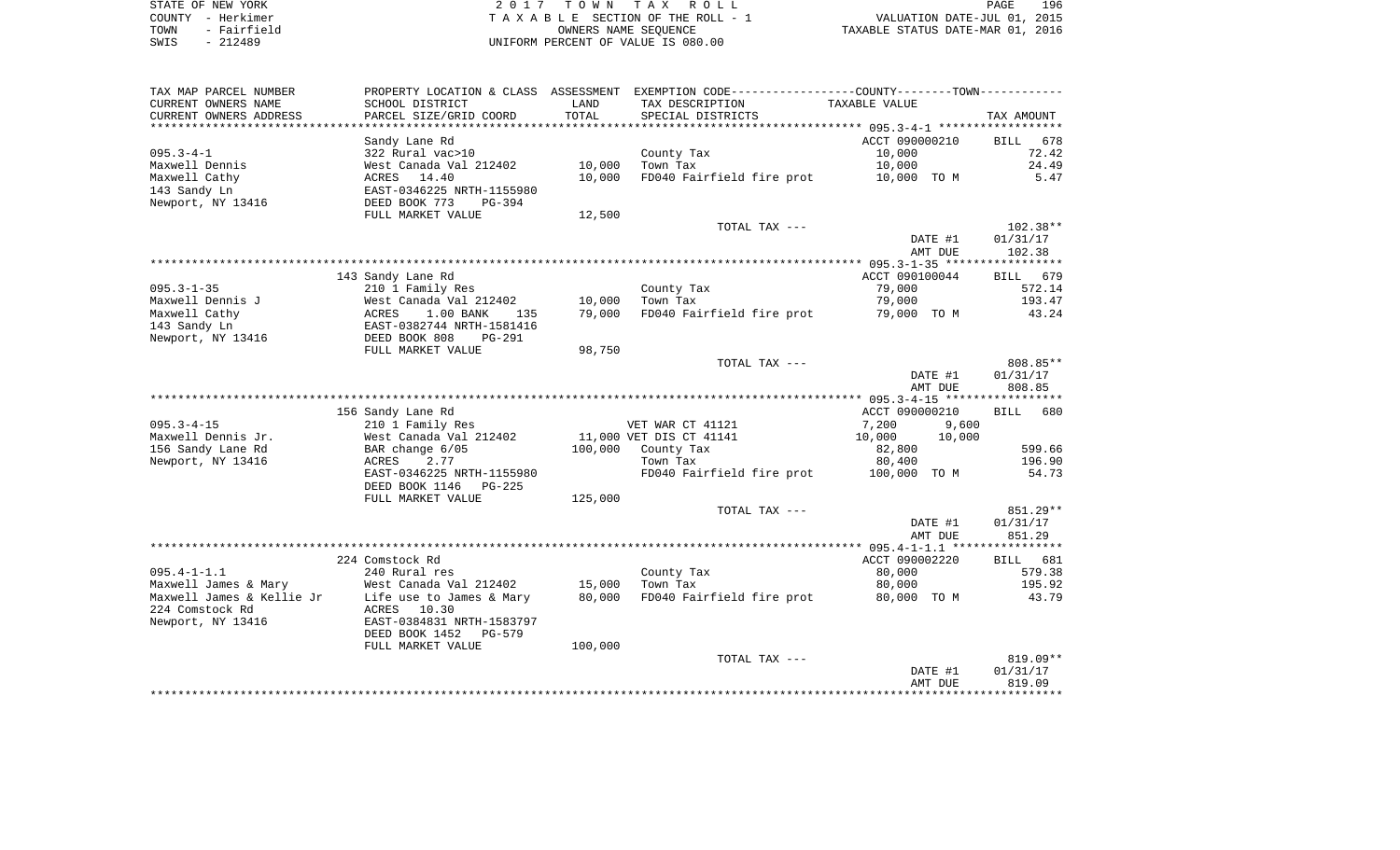| STATE OF NEW YORK   | 2017 TOWN TAX ROLL                 | 197<br>PAGE                      |
|---------------------|------------------------------------|----------------------------------|
| COUNTY - Herkimer   | TAXABLE SECTION OF THE ROLL - 1    | VALUATION DATE-JUL 01, 2015      |
| - Fairfield<br>TOWN | OWNERS NAME SEOUENCE               | TAXABLE STATUS DATE-MAR 01, 2016 |
| $-212489$<br>SWIS   | UNIFORM PERCENT OF VALUE IS 080.00 |                                  |

| TAX MAP PARCEL NUMBER     | PROPERTY LOCATION & CLASS ASSESSMENT |         | EXEMPTION CODE-----------------COUNTY--------TOWN----------- |                  |                    |
|---------------------------|--------------------------------------|---------|--------------------------------------------------------------|------------------|--------------------|
| CURRENT OWNERS NAME       | SCHOOL DISTRICT                      | LAND    | TAX DESCRIPTION                                              | TAXABLE VALUE    |                    |
| CURRENT OWNERS ADDRESS    | PARCEL SIZE/GRID COORD               | TOTAL   | SPECIAL DISTRICTS                                            |                  | TAX AMOUNT         |
|                           |                                      |         |                                                              |                  |                    |
|                           | 118 Sandy Lane Rd                    |         |                                                              |                  | BILL<br>682        |
| $095.3 - 4 - 12$          | 210 1 Family Res                     |         | County Tax                                                   | 154,000          | 1,115.31           |
| Maxwell Mark              | West Canada Val 212402               | 13,000  | Town Tax                                                     | 154,000          | 377.14             |
|                           |                                      |         |                                                              |                  |                    |
| Maxwell Rhonda            | FRNT 596.00 DPTH                     | 154,000 | FD040 Fairfield fire prot                                    | 154,000 TO M     | 84.29              |
| 118 Sandy Lane Rd         | ACRES<br>5.70                        |         |                                                              |                  |                    |
| Newport, NY 13416         | EAST-0345580 NRTH-1155750            |         |                                                              |                  |                    |
|                           | DEED BOOK 843<br>PG-256              |         |                                                              |                  |                    |
|                           | FULL MARKET VALUE                    | 192,500 |                                                              |                  |                    |
|                           |                                      |         | TOTAL TAX ---                                                |                  | $1,576.74**$       |
|                           |                                      |         |                                                              | DATE #1          | 01/31/17           |
|                           |                                      |         |                                                              | AMT DUE          | 1,576.74           |
|                           |                                      |         |                                                              |                  |                    |
|                           | 135 Lynch Rd                         |         |                                                              | ACCT 090000540   | 683<br>BILL        |
| $106.4 - 1 - 4.1$         | 322 Rural vac>10                     |         | County Tax                                                   | 800              | 5.79               |
| Maxwell William           | West Canada Val 212402               | 800     | Town Tax                                                     | 800              | 1.96               |
| 545 West End Rd           | 75.00 DPTH<br>FRNT                   | 800     | School Relevy                                                |                  | 19.97              |
| Little Falls, NY 13365    | ACRES<br>0.35                        |         | FD040 Fairfield fire prot                                    | 800 TO M         | .44                |
|                           | EAST-0366130 NRTH-1549906            |         |                                                              |                  |                    |
|                           |                                      |         |                                                              |                  |                    |
|                           | DEED BOOK 1120<br>PG-936             |         |                                                              |                  |                    |
|                           | FULL MARKET VALUE                    | 1,000   |                                                              |                  |                    |
|                           |                                      |         | TOTAL TAX ---                                                |                  | $28.16**$          |
|                           |                                      |         |                                                              | DATE #1          | 01/31/17           |
|                           |                                      |         |                                                              | AMT DUE          | 28.16              |
|                           |                                      |         |                                                              |                  |                    |
|                           | 545 West End Rd                      |         |                                                              | ACCT 090100027   | <b>BILL</b><br>684 |
| $106.4 - 1 - 10$          | 210 1 Family Res                     |         | County Tax                                                   | 95,000           | 688.02             |
| Maxwell William L Jr      | West Canada Val 212402               | 10,000  | Town Tax                                                     | 95,000           | 232.65             |
| 545 West End Rd           | Doublewide                           | 95,000  | School Relevy                                                |                  | 1,784.45           |
| Little Falls, NY 13365    | ACRES<br>2.00                        |         | FD040 Fairfield fire prot                                    | 95,000 TO M      | 52.00              |
|                           | EAST-0366126 NRTH-1549821            |         |                                                              |                  |                    |
|                           | DEED BOOK 881<br>$PG-102$            |         |                                                              |                  |                    |
|                           | FULL MARKET VALUE                    | 118,750 |                                                              |                  |                    |
|                           |                                      |         |                                                              |                  |                    |
|                           |                                      |         | TOTAL TAX ---                                                |                  | $2,757.12**$       |
|                           |                                      |         |                                                              | DATE #1          | 01/31/17           |
|                           |                                      |         |                                                              | AMT DUE          | 2,757.12           |
|                           |                                      |         |                                                              |                  |                    |
|                           | 2804 State Route 169                 |         |                                                              | ACCT 090007020   | <b>BILL</b><br>685 |
| $107.1 - 1 - 3.1$         | 241 Rural res&ag                     |         | AG MKTS L 41720                                              | 34,823<br>34,823 |                    |
| Mccann Brenda             | West Canada Val 212402               | 118,000 | County Tax                                                   | 203,177          | 1,471.46           |
| 2804 State Route 169      | FRNT 950.00 DPTH                     | 238,000 | Town Tax                                                     | 203,177          | 497.58             |
| Little Falls, NY 13365    | ACRES 201.10                         |         | FD040 Fairfield fire prot                                    | 203,177 TO M     | 111.21             |
|                           | EAST-0374922 NRTH-1560104            |         | 34,823 EX                                                    |                  |                    |
| MAY BE SUBJECT TO PAYMENT | DEED BOOK 392<br>$PG-552$            |         |                                                              |                  |                    |
| UNDER AGDIST LAW TIL 2020 | FULL MARKET VALUE                    | 297,500 |                                                              |                  |                    |
|                           |                                      |         | TOTAL TAX ---                                                |                  | $2,080.25**$       |
|                           |                                      |         |                                                              | DATE #1          | 01/31/17           |
|                           |                                      |         |                                                              |                  |                    |
|                           |                                      |         |                                                              | AMT DUE          | 2,080.25           |
|                           |                                      |         |                                                              |                  |                    |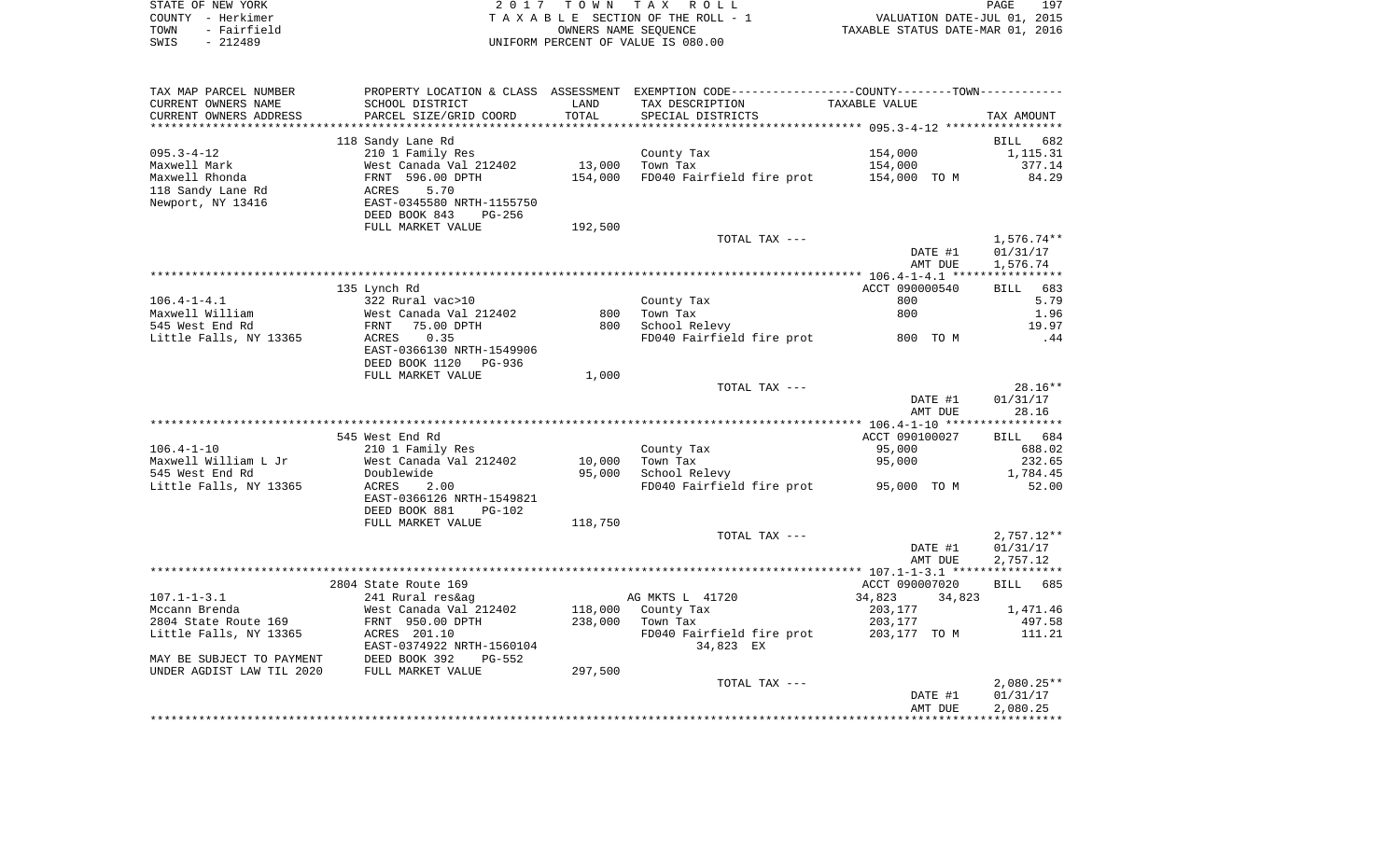| STATE OF NEW YORK<br>COUNTY - Herkimer<br>TOWN<br>- Fairfield<br>$-212489$<br>SWIS |                                                    |         | 2017 TOWN TAX ROLL<br>TAXABLE SECTION OF THE ROLL - 1<br>OWNERS NAME SEOUENCE<br>UNIFORM PERCENT OF VALUE IS 080.00 | VALUATION DATE-JUL 01, 2015<br>TAXABLE STATUS DATE-MAR 01, 2016 | PAGE<br>198  |
|------------------------------------------------------------------------------------|----------------------------------------------------|---------|---------------------------------------------------------------------------------------------------------------------|-----------------------------------------------------------------|--------------|
| TAX MAP PARCEL NUMBER                                                              |                                                    |         | PROPERTY LOCATION & CLASS ASSESSMENT EXEMPTION CODE---------------COUNTY-------TOWN----------                       |                                                                 |              |
| CURRENT OWNERS NAME                                                                | SCHOOL DISTRICT                                    | LAND    | TAX DESCRIPTION                                                                                                     | TAXABLE VALUE                                                   |              |
| CURRENT OWNERS ADDRESS                                                             | PARCEL SIZE/GRID COORD                             | TOTAL   | SPECIAL DISTRICTS                                                                                                   |                                                                 | TAX AMOUNT   |
|                                                                                    |                                                    |         |                                                                                                                     | *********** 101.3-3-1 *******************                       |              |
|                                                                                    | Casler Rd                                          |         |                                                                                                                     | ACCT 090009240                                                  | BILL<br>686  |
| $101.3 - 3 - 1$                                                                    | 314 Rural vac<10                                   |         | County Tax                                                                                                          | 10,000                                                          | 72.42        |
| McCann Patrick C                                                                   | West Canada Val 212402                             | 10,000  | Town Tax                                                                                                            | 10,000                                                          | 24.49        |
| McCann Brenda M                                                                    | Lot#1                                              | 10,000  | FD040 Fairfield fire prot                                                                                           | 10,000 TO M                                                     | 5.47         |
| 2804 State Rte. 169<br>Little Falls, NY 13365                                      | 5.00<br>ACRES<br>EAST-0377287 NRTH-1562826         |         |                                                                                                                     |                                                                 |              |
|                                                                                    | DEED BOOK 857<br>PG-254                            |         |                                                                                                                     |                                                                 |              |
| PRIOR OWNER ON 3/01/2016                                                           | FULL MARKET VALUE                                  | 12,500  |                                                                                                                     |                                                                 |              |
| Koehler Thomas                                                                     |                                                    |         |                                                                                                                     |                                                                 |              |
|                                                                                    |                                                    |         | TOTAL TAX ---                                                                                                       |                                                                 | $102.38**$   |
|                                                                                    |                                                    |         |                                                                                                                     | DATE #1                                                         | 01/31/17     |
|                                                                                    |                                                    |         |                                                                                                                     | AMT DUE                                                         | 102.38       |
|                                                                                    |                                                    |         |                                                                                                                     |                                                                 |              |
|                                                                                    | Castle Rd.                                         |         |                                                                                                                     | ACCT 090010680                                                  | 687<br>BILL  |
| 107.2-2-16                                                                         | 322 Rural vac>10                                   |         | County Tax                                                                                                          | 17,000                                                          | 123.12       |
| McCann William J                                                                   | West Canada Val 212402<br>NEW SUB DIV. MAP JJ27C28 | 17,000  | Town Tax                                                                                                            | 17,000                                                          | 41.63        |
| McCann Francis J                                                                   |                                                    | 17,000  | FD040 Fairfield fire prot                                                                                           | 17,000 TO M                                                     | 9.30         |
| 32 Botsford Rd<br>Kent, CT 06757                                                   | FRNT 258.00 DPTH<br>ACRES 18.30                    |         |                                                                                                                     |                                                                 |              |
|                                                                                    | EAST-0392808 NRTH-1559894                          |         |                                                                                                                     |                                                                 |              |
|                                                                                    | DEED BOOK 1356 PG-297                              |         |                                                                                                                     |                                                                 |              |
|                                                                                    | FULL MARKET VALUE                                  | 21,250  |                                                                                                                     |                                                                 |              |
|                                                                                    |                                                    |         | TOTAL TAX ---                                                                                                       |                                                                 | 174.05**     |
|                                                                                    |                                                    |         |                                                                                                                     | DATE #1                                                         | 01/31/17     |
|                                                                                    |                                                    |         |                                                                                                                     | AMT DUE                                                         | 174.05       |
|                                                                                    |                                                    |         |                                                                                                                     |                                                                 |              |
|                                                                                    | 617 North Creek Rd                                 |         |                                                                                                                     | ACCT 090000150                                                  | BILL 688     |
| $107.3 - 2 - 30$                                                                   | 210 1 Family Res                                   |         | County Tax                                                                                                          | 107,000                                                         | 774.92       |
| McCarthy Dean                                                                      | West Canada Val 212402                             | 12,000  | Town Tax                                                                                                            | 107,000                                                         | 262.04       |
| McCarthy Tara                                                                      | <b>ACRES</b><br>3.00                               | 107,000 | FD040 Fairfield fire prot                                                                                           | 107,000 TO M                                                    | 58.57        |
| 617 North Creek Rd<br>Little Falls, NY 13365                                       | EAST-0373605 NRTH-1547429<br>DEED BOOK 1325 PG-213 |         |                                                                                                                     |                                                                 |              |
|                                                                                    | FULL MARKET VALUE                                  | 133,750 |                                                                                                                     |                                                                 |              |
|                                                                                    |                                                    |         | TOTAL TAX ---                                                                                                       |                                                                 | $1,095.53**$ |
|                                                                                    |                                                    |         |                                                                                                                     | DATE #1                                                         | 01/31/17     |
|                                                                                    |                                                    |         |                                                                                                                     | AMT DUE                                                         | 1,095.53     |
|                                                                                    |                                                    |         |                                                                                                                     |                                                                 |              |
|                                                                                    | Davis Rd                                           |         |                                                                                                                     |                                                                 | BILL 689     |
| $107.1 - 3 - 4$                                                                    | 314 Rural vac<10<br>West Canada Val 212402         |         | County Tax                                                                                                          | 9,000                                                           | 65.18        |
| Mcclarty John A                                                                    |                                                    | 9,000   | Town Tax                                                                                                            | 9,000                                                           | 22.04        |
| 7800 Dollar Cir                                                                    | ACRES<br>3.00                                      | 9,000   | School Relevy                                                                                                       |                                                                 | 224.76       |
| Youngsville, NC 27596                                                              | EAST-0381021 NRTH-1557747                          |         | FD040 Fairfield fire prot                                                                                           | 9,000 TO M                                                      | 4.93         |
|                                                                                    | DEED BOOK 897<br>PG-683                            |         |                                                                                                                     |                                                                 |              |
|                                                                                    | FULL MARKET VALUE                                  | 11,250  | TOTAL TAX ---                                                                                                       |                                                                 | $316.91**$   |
|                                                                                    |                                                    |         |                                                                                                                     | DATE #1                                                         | 01/31/17     |
|                                                                                    |                                                    |         |                                                                                                                     | AMT DUE                                                         | 316.91       |
|                                                                                    |                                                    |         |                                                                                                                     |                                                                 | ***********  |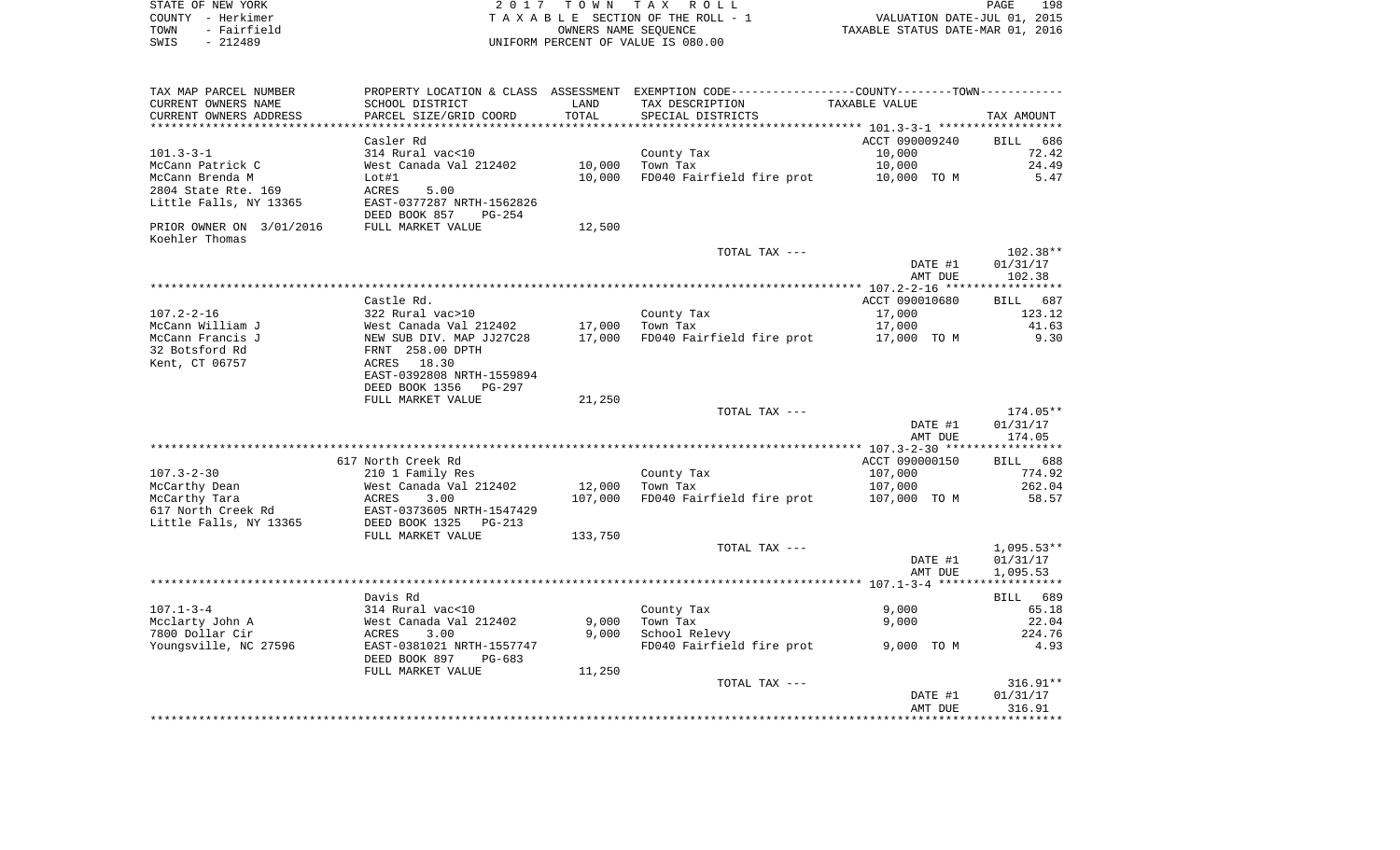| STATE OF NEW YORK   | 2017 TOWN TAX ROLL                 | 199<br>PAGE                      |
|---------------------|------------------------------------|----------------------------------|
| COUNTY - Herkimer   | TAXABLE SECTION OF THE ROLL - 1    | VALUATION DATE-JUL 01, 2015      |
| - Fairfield<br>TOWN | OWNERS NAME SEOUENCE               | TAXABLE STATUS DATE-MAR 01, 2016 |
| SWIS<br>$-212489$   | UNIFORM PERCENT OF VALUE IS 080.00 |                                  |

| TAX MAP PARCEL NUMBER               |                                            |                  | PROPERTY LOCATION & CLASS ASSESSMENT EXEMPTION CODE----------------COUNTY--------TOWN----------- |                    |                    |
|-------------------------------------|--------------------------------------------|------------------|--------------------------------------------------------------------------------------------------|--------------------|--------------------|
| CURRENT OWNERS NAME                 | SCHOOL DISTRICT                            | LAND             | TAX DESCRIPTION                                                                                  | TAXABLE VALUE      |                    |
| CURRENT OWNERS ADDRESS              | PARCEL SIZE/GRID COORD                     | TOTAL            | SPECIAL DISTRICTS                                                                                |                    | TAX AMOUNT         |
| **********************              |                                            |                  |                                                                                                  |                    |                    |
|                                     | Parkhurst Rd                               |                  |                                                                                                  | ACCT 090007650     | 690<br><b>BILL</b> |
| $100.4 - 1 - 12$                    | 314 Rural vac<10                           |                  | County Tax                                                                                       | 4,000              | 28.97              |
| Mcconville Bruce E                  | West Canada Val 212402                     | 4,000            | Town Tax                                                                                         | 4,000              | 9.80               |
| Mcconville Maria M                  | Life Use To Mc Convilles                   | 4,000            | FD040 Fairfield fire prot                                                                        | 4,000 TO M         | 2.19               |
| 297 Parkhurst Rd                    | FRNT 196.00 DPTH 230.00                    |                  |                                                                                                  |                    |                    |
| Little Falls, NY 13365              | EAST-0371153 NRTH-1566322                  |                  |                                                                                                  |                    |                    |
|                                     | DEED BOOK 876<br>$PG-233$                  |                  |                                                                                                  |                    |                    |
|                                     | FULL MARKET VALUE                          | 5,000            |                                                                                                  |                    | $40.96**$          |
|                                     |                                            |                  | TOTAL TAX ---                                                                                    | DATE #1            | 01/31/17           |
|                                     |                                            |                  |                                                                                                  | AMT DUE            | 40.96              |
|                                     |                                            |                  |                                                                                                  |                    |                    |
|                                     | Parkhurst Rd                               |                  |                                                                                                  | ACCT 090007620     | BILL 691           |
| $100.4 - 1 - 13$                    | 210 1 Family Res                           |                  | VET COM C 41132                                                                                  | 12,000             | 0                  |
| Mcconville Bruce E                  | West Canada Val 212402                     |                  | 10,000 VET COM T 41133                                                                           | $\Omega$<br>16,000 |                    |
| Mcconville Maria M                  | Life Use To Mc Convilles                   |                  | 82,000 County Tax                                                                                | 70,000             | 506.96             |
| 297 Parkhurst Rd                    | 1.00<br>ACRES                              |                  | Town Tax                                                                                         | 66,000             | 161.63             |
| Little Falls, NY 13365              | EAST-0370956 NRTH-1566360                  |                  | FD040 Fairfield fire prot                                                                        | 82,000 TO M        | 44.88              |
|                                     | DEED BOOK 876<br>PG-227                    |                  |                                                                                                  |                    |                    |
|                                     | FULL MARKET VALUE                          | 102,500          |                                                                                                  |                    |                    |
|                                     |                                            |                  | TOTAL TAX ---                                                                                    |                    | $713.47**$         |
|                                     |                                            |                  |                                                                                                  | DATE #1            | 01/31/17           |
|                                     |                                            |                  |                                                                                                  | AMT DUE            | 713.47             |
|                                     |                                            |                  |                                                                                                  |                    |                    |
|                                     | 2080 Davis Rd                              |                  |                                                                                                  | ACCT 090010320     | BILL 692           |
| $107.2 - 1 - 12.1$                  | 322 Rural vac>10                           |                  | County Tax                                                                                       | 27,000             | 195.54             |
| McEvoy Andrew J<br>McEvoy Theresa A | West Canada Val 212402<br>FRNT 686.50 DPTH | 27,000<br>27,000 | Town Tax<br>School Relevy                                                                        | 27,000             | 66.12<br>674.27    |
| PO Box 1011                         | 33.20<br>ACRES                             |                  | FD040 Fairfield fire prot                                                                        | 27,000 TO M        | 14.78              |
| Little Falls, NY 13365              | EAST-0390083 NRTH-1557919                  |                  |                                                                                                  |                    |                    |
|                                     | DEED BOOK 931<br>PG-569                    |                  |                                                                                                  |                    |                    |
|                                     | FULL MARKET VALUE                          | 33,750           |                                                                                                  |                    |                    |
|                                     |                                            |                  | TOTAL TAX ---                                                                                    |                    | 950.71**           |
|                                     |                                            |                  |                                                                                                  | DATE #1            | 01/31/17           |
|                                     |                                            |                  |                                                                                                  | AMT DUE            | 950.71             |
|                                     |                                            |                  |                                                                                                  |                    |                    |
|                                     | 829 Davis Rd                               |                  |                                                                                                  | ACCT 090008520     | BILL 693           |
| $107.2 - 1 - 3$                     | 240 Rural res                              |                  | County Tax                                                                                       | 85,000             | 615.59             |
| McEvoy Jennifer R                   | West Canada Val 212402                     | 28,000           | Town Tax                                                                                         | 85,000             | 208.16             |
| Stack Thomas M                      | Doublewide                                 | 85,000           | FD040 Fairfield fire prot                                                                        | 85,000 TO M        | 46.52              |
| 829 Davis Rd                        | ACRES<br>36.00                             |                  |                                                                                                  |                    |                    |
| Little Falls, NY 13365              | EAST-0385658 NRTH-1558027                  |                  |                                                                                                  |                    |                    |
|                                     | DEED BOOK 1547<br>PG-564                   |                  |                                                                                                  |                    |                    |
|                                     | FULL MARKET VALUE                          | 106,250          |                                                                                                  |                    |                    |
|                                     |                                            |                  | TOTAL TAX ---                                                                                    | DATE #1            | $870.27**$         |
|                                     |                                            |                  |                                                                                                  | AMT DUE            | 01/31/17<br>870.27 |
|                                     |                                            |                  |                                                                                                  |                    |                    |
|                                     |                                            |                  |                                                                                                  |                    |                    |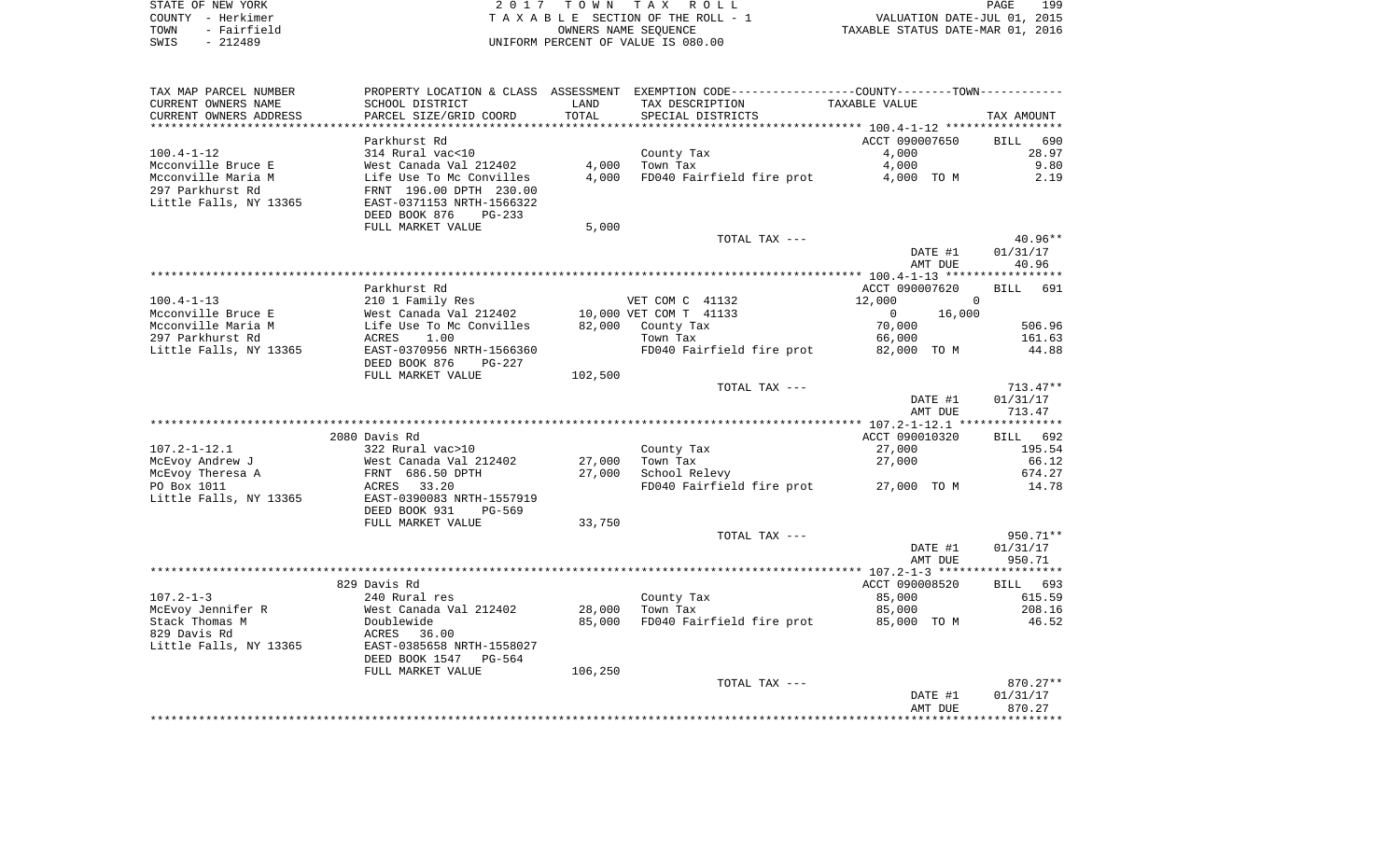| STATE OF NEW YORK   | 2017 TOWN TAX ROLL                 | 200<br>PAGE                      |
|---------------------|------------------------------------|----------------------------------|
| COUNTY - Herkimer   | TAXABLE SECTION OF THE ROLL - 1    | VALUATION DATE-JUL 01, 2015      |
| - Fairfield<br>TOWN | OWNERS NAME SEOUENCE               | TAXABLE STATUS DATE-MAR 01, 2016 |
| $-212489$<br>SWIS   | UNIFORM PERCENT OF VALUE IS 080.00 |                                  |

| TAX MAP PARCEL NUMBER       | PROPERTY LOCATION & CLASS ASSESSMENT |         | EXEMPTION CODE----------------COUNTY-------TOWN----------- |                    |                      |
|-----------------------------|--------------------------------------|---------|------------------------------------------------------------|--------------------|----------------------|
| CURRENT OWNERS NAME         | SCHOOL DISTRICT                      | LAND    | TAX DESCRIPTION                                            | TAXABLE VALUE      |                      |
| CURRENT OWNERS ADDRESS      | PARCEL SIZE/GRID COORD               | TOTAL   | SPECIAL DISTRICTS                                          |                    | TAX AMOUNT           |
|                             |                                      |         |                                                            |                    |                      |
|                             | 218 Sandy Lane Rd                    |         |                                                            |                    | 694<br>BILL          |
| $095.4 - 1 - 7.7$           | 270 Mfg housing                      |         | County Tax                                                 | 25,000             | 181.06               |
| McMahon Christopher         | West Canada Val 212402               | 15,000  | Town Tax                                                   | 25,000             | 61.22                |
| Gitto-McMahon Kathleen      | 10.00<br>ACRES                       | 25,000  | FD040 Fairfield fire prot                                  | 25,000 TO M        | 13.68                |
| PO Box 324                  | EAST-0383830 NRTH-1580271            |         |                                                            |                    |                      |
| Ghent, NY 12075             | DEED BOOK 1591<br>PG-851             |         |                                                            |                    |                      |
|                             | FULL MARKET VALUE                    | 31,250  |                                                            |                    |                      |
|                             |                                      |         | TOTAL TAX ---                                              |                    | 255.96**             |
|                             |                                      |         |                                                            | DATE #1            | 01/31/17             |
|                             |                                      |         |                                                            | AMT DUE            | 255.96               |
|                             |                                      |         |                                                            |                    |                      |
|                             | 131 Old City Rd                      |         |                                                            | ACCT 090086010     | BILL 695             |
| $094.4 - 1 - 3.2$           | 210 1 Family Res                     |         | County Tax                                                 | 140,000            | 1,013.92             |
| Medves Russell              | West Canada Val 212402               | 10,000  | Town Tax                                                   | 140,000            | 342.86               |
| Medves Beth                 | ACRES<br>1.40                        | 140,000 | FD040 Fairfield fire prot                                  | 140,000 TO M       | 76.63                |
| 131 Old City Rd             | EAST-0362496 NRTH-1578090            |         |                                                            |                    |                      |
| Newport, NY 13416           | DEED BOOK 764<br>PG-608              |         |                                                            |                    |                      |
|                             | FULL MARKET VALUE                    | 175,000 | TOTAL TAX ---                                              |                    | $1,433.41**$         |
|                             |                                      |         |                                                            |                    |                      |
|                             |                                      |         |                                                            | DATE #1<br>AMT DUE | 01/31/17<br>1,433.41 |
|                             |                                      |         |                                                            |                    |                      |
|                             | 1417 Hardscrabble Rd                 |         |                                                            |                    | BILL 696             |
| $101.1 - 2 - 5.3$           | 322 Rural vac>10                     |         | County Tax                                                 | 14,000             | 101.39               |
| Mergen Wade                 | West Canada Val 212402               | 14,000  | Town Tax                                                   | 14,000             | 34.29                |
| 601 Barrett Ave             | FRNT 110.00 DPTH                     | 14,000  | School Relevy                                              |                    | 349.63               |
| Huntingdon Valley, PA 19006 | 12.70<br>ACRES                       |         | FD040 Fairfield fire prot                                  | 14,000 TO M        | 7.66                 |
|                             | EAST-0380213 NRTH-1572112            |         |                                                            |                    |                      |
|                             | FULL MARKET VALUE                    | 17,500  |                                                            |                    |                      |
|                             |                                      |         | TOTAL TAX ---                                              |                    | 492.97**             |
|                             |                                      |         |                                                            | DATE #1            | 01/31/17             |
|                             |                                      |         |                                                            | AMT DUE            | 492.97               |
|                             |                                      |         |                                                            |                    |                      |
|                             | 148 Lynch Rd                         |         |                                                            | ACCT 090089106     | <b>BILL</b><br>697   |
| $106.2 - 3 - 18$            | 240 Rural res                        |         | CW_15_VET/ 41162                                           | 7,200              | $\mathbf{0}$         |
| Miller Benjamin M           | West Canada Val 212402               |         | 12,000 CW DISBLD 41171                                     | 14,250             | $\Omega$             |
| Miller Allesandro A         | 4.00<br>ACRES                        | 95,000  | County Tax                                                 | 73,550             | 532.67               |
| 148 Lynch Rd                | EAST-0367114 NRTH-1552471            |         | Town Tax                                                   | 95,000             | 232.65               |
| Little Falls, NY 13365      | DEED BOOK 1481<br>PG-780             |         | FD040 Fairfield fire prot                                  | 95,000 TO M        | 52.00                |
|                             | FULL MARKET VALUE                    | 118,750 |                                                            |                    |                      |
|                             |                                      |         | TOTAL TAX ---                                              |                    | $817.32**$           |
|                             |                                      |         |                                                            | DATE #1            | 01/31/17             |
|                             |                                      |         |                                                            | AMT DUE            | 817.32               |
|                             |                                      |         |                                                            |                    |                      |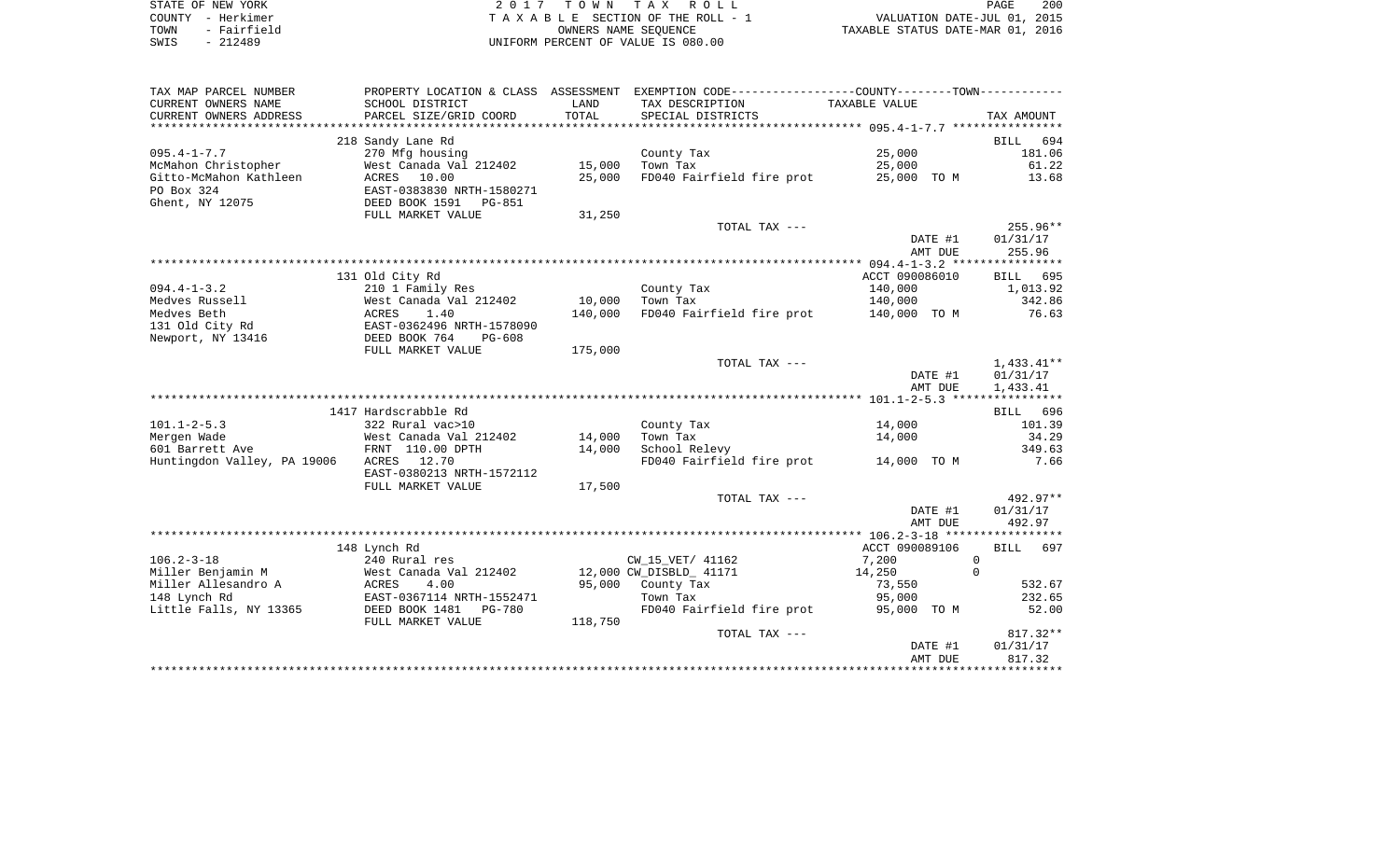| STATE OF NEW YORK   | 2017 TOWN TAX ROLL                 | 201<br>PAGE                      |
|---------------------|------------------------------------|----------------------------------|
| COUNTY - Herkimer   | TAXABLE SECTION OF THE ROLL - 1    | VALUATION DATE-JUL 01, 2015      |
| - Fairfield<br>TOWN | OWNERS NAME SEOUENCE               | TAXABLE STATUS DATE-MAR 01, 2016 |
| SWIS<br>$-212489$   | UNIFORM PERCENT OF VALUE IS 080.00 |                                  |

| SCHOOL DISTRICT<br>LAND<br>TAX DESCRIPTION<br>TAXABLE VALUE<br>TOTAL<br>PARCEL SIZE/GRID COORD<br>SPECIAL DISTRICTS<br>TAX AMOUNT<br>************************<br>315 Castle Rd<br><b>BILL</b><br>698<br>9,000<br>65.18<br>$101.4 - 7 - 2$<br>311 Res vac land<br>County Tax<br>9,000<br>9,000<br>22.04<br>Miller Erick<br>West Canada Val 212402<br>Town Tax<br>9,000<br>FD040 Fairfield fire prot<br>4.93<br>Attn: James Miller<br>ACRES<br>8.00<br>9,000 TO M<br>EAST-0390124 NRTH-1562224<br>PO Box 536<br>Newport, NY 13416<br>DEED BOOK 895<br>$PG-148$<br>FULL MARKET VALUE<br>11,250<br>$92.15**$<br>TOTAL TAX ---<br>DATE #1<br>01/31/17<br>AMT DUE<br>92.15<br>1667 Castle Rd<br>ACCT 090100043<br>BILL 699<br>$095.3 - 1 - 13$<br>88,000<br>210 1 Family Res<br>County Tax<br>637.32<br>215.51<br>Miller James E<br>West Canada Val 212402<br>11,000<br>Town Tax<br>88,000<br>PO Box 536<br>FD040 Fairfield fire prot<br>ACRES<br>2.10<br>88,000<br>88,000 TO M<br>48.17<br>Newport, NY 13416<br>EAST-0376778 NRTH-1580538<br>DEED BOOK 679<br>$PG-219$<br>FULL MARKET VALUE<br>110,000<br>901.00**<br>TOTAL TAX ---<br>DATE #1<br>01/31/17<br>AMT DUE<br>901.00<br>1687 Castle Rd<br>ACCT 090100003<br>BILL 700<br>270 Mfg housing<br>County Tax<br>27,000<br>195.54<br>West Canada Val 212402<br>7,000<br>Town Tax<br>27,000<br>66.12<br>27,000<br>FD040 Fairfield fire prot<br>FRNT 85.00 DPTH 275.00<br>27,000 TO M<br>14.78<br>EAST-0376999 NRTH-1580542<br>DEED BOOK 1422<br>$PG-53$<br>FULL MARKET VALUE<br>33,750<br>TOTAL TAX ---<br>$276.44**$<br>DATE #1<br>01/31/17<br>AMT DUE<br>276.44<br>1117 Hardscrabble Rd<br>BILL 701<br>$095.3 - 3 - 11.2$<br>270 Mfg housing<br>28,000<br>202.78<br>County Tax<br>Miller Linda L<br>12,000<br>28,000<br>68.57<br>West Canada Val 212402<br>Town Tax<br>Miller Morgan Ashley<br>28,000<br>FRNT 300.00 DPTH 700.00<br>FD040 Fairfield fire prot<br>28,000 TO M<br>15.33<br>PO Box 504<br>ACRES<br>4.80<br>Middleville, NY 13406<br>EAST-0378665 NRTH-1577321<br>DEED BOOK 1616<br><b>PG-161</b><br>PRIOR OWNER ON 3/01/2016<br>FULL MARKET VALUE<br>35,000<br>Lanphere Kale<br>$286.68**$<br>TOTAL TAX ---<br>DATE #1<br>01/31/17<br>286.68<br>AMT DUE | TAX MAP PARCEL NUMBER  |  | PROPERTY LOCATION & CLASS ASSESSMENT EXEMPTION CODE---------------COUNTY--------TOWN---------- |  |
|---------------------------------------------------------------------------------------------------------------------------------------------------------------------------------------------------------------------------------------------------------------------------------------------------------------------------------------------------------------------------------------------------------------------------------------------------------------------------------------------------------------------------------------------------------------------------------------------------------------------------------------------------------------------------------------------------------------------------------------------------------------------------------------------------------------------------------------------------------------------------------------------------------------------------------------------------------------------------------------------------------------------------------------------------------------------------------------------------------------------------------------------------------------------------------------------------------------------------------------------------------------------------------------------------------------------------------------------------------------------------------------------------------------------------------------------------------------------------------------------------------------------------------------------------------------------------------------------------------------------------------------------------------------------------------------------------------------------------------------------------------------------------------------------------------------------------------------------------------------------------------------------------------------------------------------------------------------------------------------------------------------------------------------------------------------------------------------------------------------------------------------------------------------------------------------------------------------------|------------------------|--|------------------------------------------------------------------------------------------------|--|
|                                                                                                                                                                                                                                                                                                                                                                                                                                                                                                                                                                                                                                                                                                                                                                                                                                                                                                                                                                                                                                                                                                                                                                                                                                                                                                                                                                                                                                                                                                                                                                                                                                                                                                                                                                                                                                                                                                                                                                                                                                                                                                                                                                                                                     | CURRENT OWNERS NAME    |  |                                                                                                |  |
|                                                                                                                                                                                                                                                                                                                                                                                                                                                                                                                                                                                                                                                                                                                                                                                                                                                                                                                                                                                                                                                                                                                                                                                                                                                                                                                                                                                                                                                                                                                                                                                                                                                                                                                                                                                                                                                                                                                                                                                                                                                                                                                                                                                                                     | CURRENT OWNERS ADDRESS |  |                                                                                                |  |
|                                                                                                                                                                                                                                                                                                                                                                                                                                                                                                                                                                                                                                                                                                                                                                                                                                                                                                                                                                                                                                                                                                                                                                                                                                                                                                                                                                                                                                                                                                                                                                                                                                                                                                                                                                                                                                                                                                                                                                                                                                                                                                                                                                                                                     |                        |  |                                                                                                |  |
|                                                                                                                                                                                                                                                                                                                                                                                                                                                                                                                                                                                                                                                                                                                                                                                                                                                                                                                                                                                                                                                                                                                                                                                                                                                                                                                                                                                                                                                                                                                                                                                                                                                                                                                                                                                                                                                                                                                                                                                                                                                                                                                                                                                                                     |                        |  |                                                                                                |  |
|                                                                                                                                                                                                                                                                                                                                                                                                                                                                                                                                                                                                                                                                                                                                                                                                                                                                                                                                                                                                                                                                                                                                                                                                                                                                                                                                                                                                                                                                                                                                                                                                                                                                                                                                                                                                                                                                                                                                                                                                                                                                                                                                                                                                                     |                        |  |                                                                                                |  |
|                                                                                                                                                                                                                                                                                                                                                                                                                                                                                                                                                                                                                                                                                                                                                                                                                                                                                                                                                                                                                                                                                                                                                                                                                                                                                                                                                                                                                                                                                                                                                                                                                                                                                                                                                                                                                                                                                                                                                                                                                                                                                                                                                                                                                     |                        |  |                                                                                                |  |
|                                                                                                                                                                                                                                                                                                                                                                                                                                                                                                                                                                                                                                                                                                                                                                                                                                                                                                                                                                                                                                                                                                                                                                                                                                                                                                                                                                                                                                                                                                                                                                                                                                                                                                                                                                                                                                                                                                                                                                                                                                                                                                                                                                                                                     |                        |  |                                                                                                |  |
|                                                                                                                                                                                                                                                                                                                                                                                                                                                                                                                                                                                                                                                                                                                                                                                                                                                                                                                                                                                                                                                                                                                                                                                                                                                                                                                                                                                                                                                                                                                                                                                                                                                                                                                                                                                                                                                                                                                                                                                                                                                                                                                                                                                                                     |                        |  |                                                                                                |  |
|                                                                                                                                                                                                                                                                                                                                                                                                                                                                                                                                                                                                                                                                                                                                                                                                                                                                                                                                                                                                                                                                                                                                                                                                                                                                                                                                                                                                                                                                                                                                                                                                                                                                                                                                                                                                                                                                                                                                                                                                                                                                                                                                                                                                                     |                        |  |                                                                                                |  |
|                                                                                                                                                                                                                                                                                                                                                                                                                                                                                                                                                                                                                                                                                                                                                                                                                                                                                                                                                                                                                                                                                                                                                                                                                                                                                                                                                                                                                                                                                                                                                                                                                                                                                                                                                                                                                                                                                                                                                                                                                                                                                                                                                                                                                     |                        |  |                                                                                                |  |
|                                                                                                                                                                                                                                                                                                                                                                                                                                                                                                                                                                                                                                                                                                                                                                                                                                                                                                                                                                                                                                                                                                                                                                                                                                                                                                                                                                                                                                                                                                                                                                                                                                                                                                                                                                                                                                                                                                                                                                                                                                                                                                                                                                                                                     |                        |  |                                                                                                |  |
|                                                                                                                                                                                                                                                                                                                                                                                                                                                                                                                                                                                                                                                                                                                                                                                                                                                                                                                                                                                                                                                                                                                                                                                                                                                                                                                                                                                                                                                                                                                                                                                                                                                                                                                                                                                                                                                                                                                                                                                                                                                                                                                                                                                                                     |                        |  |                                                                                                |  |
|                                                                                                                                                                                                                                                                                                                                                                                                                                                                                                                                                                                                                                                                                                                                                                                                                                                                                                                                                                                                                                                                                                                                                                                                                                                                                                                                                                                                                                                                                                                                                                                                                                                                                                                                                                                                                                                                                                                                                                                                                                                                                                                                                                                                                     |                        |  |                                                                                                |  |
|                                                                                                                                                                                                                                                                                                                                                                                                                                                                                                                                                                                                                                                                                                                                                                                                                                                                                                                                                                                                                                                                                                                                                                                                                                                                                                                                                                                                                                                                                                                                                                                                                                                                                                                                                                                                                                                                                                                                                                                                                                                                                                                                                                                                                     |                        |  |                                                                                                |  |
|                                                                                                                                                                                                                                                                                                                                                                                                                                                                                                                                                                                                                                                                                                                                                                                                                                                                                                                                                                                                                                                                                                                                                                                                                                                                                                                                                                                                                                                                                                                                                                                                                                                                                                                                                                                                                                                                                                                                                                                                                                                                                                                                                                                                                     |                        |  |                                                                                                |  |
|                                                                                                                                                                                                                                                                                                                                                                                                                                                                                                                                                                                                                                                                                                                                                                                                                                                                                                                                                                                                                                                                                                                                                                                                                                                                                                                                                                                                                                                                                                                                                                                                                                                                                                                                                                                                                                                                                                                                                                                                                                                                                                                                                                                                                     |                        |  |                                                                                                |  |
|                                                                                                                                                                                                                                                                                                                                                                                                                                                                                                                                                                                                                                                                                                                                                                                                                                                                                                                                                                                                                                                                                                                                                                                                                                                                                                                                                                                                                                                                                                                                                                                                                                                                                                                                                                                                                                                                                                                                                                                                                                                                                                                                                                                                                     |                        |  |                                                                                                |  |
|                                                                                                                                                                                                                                                                                                                                                                                                                                                                                                                                                                                                                                                                                                                                                                                                                                                                                                                                                                                                                                                                                                                                                                                                                                                                                                                                                                                                                                                                                                                                                                                                                                                                                                                                                                                                                                                                                                                                                                                                                                                                                                                                                                                                                     |                        |  |                                                                                                |  |
|                                                                                                                                                                                                                                                                                                                                                                                                                                                                                                                                                                                                                                                                                                                                                                                                                                                                                                                                                                                                                                                                                                                                                                                                                                                                                                                                                                                                                                                                                                                                                                                                                                                                                                                                                                                                                                                                                                                                                                                                                                                                                                                                                                                                                     |                        |  |                                                                                                |  |
|                                                                                                                                                                                                                                                                                                                                                                                                                                                                                                                                                                                                                                                                                                                                                                                                                                                                                                                                                                                                                                                                                                                                                                                                                                                                                                                                                                                                                                                                                                                                                                                                                                                                                                                                                                                                                                                                                                                                                                                                                                                                                                                                                                                                                     |                        |  |                                                                                                |  |
|                                                                                                                                                                                                                                                                                                                                                                                                                                                                                                                                                                                                                                                                                                                                                                                                                                                                                                                                                                                                                                                                                                                                                                                                                                                                                                                                                                                                                                                                                                                                                                                                                                                                                                                                                                                                                                                                                                                                                                                                                                                                                                                                                                                                                     |                        |  |                                                                                                |  |
|                                                                                                                                                                                                                                                                                                                                                                                                                                                                                                                                                                                                                                                                                                                                                                                                                                                                                                                                                                                                                                                                                                                                                                                                                                                                                                                                                                                                                                                                                                                                                                                                                                                                                                                                                                                                                                                                                                                                                                                                                                                                                                                                                                                                                     |                        |  |                                                                                                |  |
|                                                                                                                                                                                                                                                                                                                                                                                                                                                                                                                                                                                                                                                                                                                                                                                                                                                                                                                                                                                                                                                                                                                                                                                                                                                                                                                                                                                                                                                                                                                                                                                                                                                                                                                                                                                                                                                                                                                                                                                                                                                                                                                                                                                                                     |                        |  |                                                                                                |  |
|                                                                                                                                                                                                                                                                                                                                                                                                                                                                                                                                                                                                                                                                                                                                                                                                                                                                                                                                                                                                                                                                                                                                                                                                                                                                                                                                                                                                                                                                                                                                                                                                                                                                                                                                                                                                                                                                                                                                                                                                                                                                                                                                                                                                                     |                        |  |                                                                                                |  |
|                                                                                                                                                                                                                                                                                                                                                                                                                                                                                                                                                                                                                                                                                                                                                                                                                                                                                                                                                                                                                                                                                                                                                                                                                                                                                                                                                                                                                                                                                                                                                                                                                                                                                                                                                                                                                                                                                                                                                                                                                                                                                                                                                                                                                     |                        |  |                                                                                                |  |
|                                                                                                                                                                                                                                                                                                                                                                                                                                                                                                                                                                                                                                                                                                                                                                                                                                                                                                                                                                                                                                                                                                                                                                                                                                                                                                                                                                                                                                                                                                                                                                                                                                                                                                                                                                                                                                                                                                                                                                                                                                                                                                                                                                                                                     | $095.3 - 1 - 14$       |  |                                                                                                |  |
|                                                                                                                                                                                                                                                                                                                                                                                                                                                                                                                                                                                                                                                                                                                                                                                                                                                                                                                                                                                                                                                                                                                                                                                                                                                                                                                                                                                                                                                                                                                                                                                                                                                                                                                                                                                                                                                                                                                                                                                                                                                                                                                                                                                                                     | Miller James E         |  |                                                                                                |  |
|                                                                                                                                                                                                                                                                                                                                                                                                                                                                                                                                                                                                                                                                                                                                                                                                                                                                                                                                                                                                                                                                                                                                                                                                                                                                                                                                                                                                                                                                                                                                                                                                                                                                                                                                                                                                                                                                                                                                                                                                                                                                                                                                                                                                                     | Miller Patricia        |  |                                                                                                |  |
|                                                                                                                                                                                                                                                                                                                                                                                                                                                                                                                                                                                                                                                                                                                                                                                                                                                                                                                                                                                                                                                                                                                                                                                                                                                                                                                                                                                                                                                                                                                                                                                                                                                                                                                                                                                                                                                                                                                                                                                                                                                                                                                                                                                                                     | PO Box 536             |  |                                                                                                |  |
|                                                                                                                                                                                                                                                                                                                                                                                                                                                                                                                                                                                                                                                                                                                                                                                                                                                                                                                                                                                                                                                                                                                                                                                                                                                                                                                                                                                                                                                                                                                                                                                                                                                                                                                                                                                                                                                                                                                                                                                                                                                                                                                                                                                                                     | Newport, NY 13416      |  |                                                                                                |  |
|                                                                                                                                                                                                                                                                                                                                                                                                                                                                                                                                                                                                                                                                                                                                                                                                                                                                                                                                                                                                                                                                                                                                                                                                                                                                                                                                                                                                                                                                                                                                                                                                                                                                                                                                                                                                                                                                                                                                                                                                                                                                                                                                                                                                                     |                        |  |                                                                                                |  |
|                                                                                                                                                                                                                                                                                                                                                                                                                                                                                                                                                                                                                                                                                                                                                                                                                                                                                                                                                                                                                                                                                                                                                                                                                                                                                                                                                                                                                                                                                                                                                                                                                                                                                                                                                                                                                                                                                                                                                                                                                                                                                                                                                                                                                     |                        |  |                                                                                                |  |
|                                                                                                                                                                                                                                                                                                                                                                                                                                                                                                                                                                                                                                                                                                                                                                                                                                                                                                                                                                                                                                                                                                                                                                                                                                                                                                                                                                                                                                                                                                                                                                                                                                                                                                                                                                                                                                                                                                                                                                                                                                                                                                                                                                                                                     |                        |  |                                                                                                |  |
|                                                                                                                                                                                                                                                                                                                                                                                                                                                                                                                                                                                                                                                                                                                                                                                                                                                                                                                                                                                                                                                                                                                                                                                                                                                                                                                                                                                                                                                                                                                                                                                                                                                                                                                                                                                                                                                                                                                                                                                                                                                                                                                                                                                                                     |                        |  |                                                                                                |  |
|                                                                                                                                                                                                                                                                                                                                                                                                                                                                                                                                                                                                                                                                                                                                                                                                                                                                                                                                                                                                                                                                                                                                                                                                                                                                                                                                                                                                                                                                                                                                                                                                                                                                                                                                                                                                                                                                                                                                                                                                                                                                                                                                                                                                                     |                        |  |                                                                                                |  |
|                                                                                                                                                                                                                                                                                                                                                                                                                                                                                                                                                                                                                                                                                                                                                                                                                                                                                                                                                                                                                                                                                                                                                                                                                                                                                                                                                                                                                                                                                                                                                                                                                                                                                                                                                                                                                                                                                                                                                                                                                                                                                                                                                                                                                     |                        |  |                                                                                                |  |
|                                                                                                                                                                                                                                                                                                                                                                                                                                                                                                                                                                                                                                                                                                                                                                                                                                                                                                                                                                                                                                                                                                                                                                                                                                                                                                                                                                                                                                                                                                                                                                                                                                                                                                                                                                                                                                                                                                                                                                                                                                                                                                                                                                                                                     |                        |  |                                                                                                |  |
|                                                                                                                                                                                                                                                                                                                                                                                                                                                                                                                                                                                                                                                                                                                                                                                                                                                                                                                                                                                                                                                                                                                                                                                                                                                                                                                                                                                                                                                                                                                                                                                                                                                                                                                                                                                                                                                                                                                                                                                                                                                                                                                                                                                                                     |                        |  |                                                                                                |  |
|                                                                                                                                                                                                                                                                                                                                                                                                                                                                                                                                                                                                                                                                                                                                                                                                                                                                                                                                                                                                                                                                                                                                                                                                                                                                                                                                                                                                                                                                                                                                                                                                                                                                                                                                                                                                                                                                                                                                                                                                                                                                                                                                                                                                                     |                        |  |                                                                                                |  |
|                                                                                                                                                                                                                                                                                                                                                                                                                                                                                                                                                                                                                                                                                                                                                                                                                                                                                                                                                                                                                                                                                                                                                                                                                                                                                                                                                                                                                                                                                                                                                                                                                                                                                                                                                                                                                                                                                                                                                                                                                                                                                                                                                                                                                     |                        |  |                                                                                                |  |
|                                                                                                                                                                                                                                                                                                                                                                                                                                                                                                                                                                                                                                                                                                                                                                                                                                                                                                                                                                                                                                                                                                                                                                                                                                                                                                                                                                                                                                                                                                                                                                                                                                                                                                                                                                                                                                                                                                                                                                                                                                                                                                                                                                                                                     |                        |  |                                                                                                |  |
|                                                                                                                                                                                                                                                                                                                                                                                                                                                                                                                                                                                                                                                                                                                                                                                                                                                                                                                                                                                                                                                                                                                                                                                                                                                                                                                                                                                                                                                                                                                                                                                                                                                                                                                                                                                                                                                                                                                                                                                                                                                                                                                                                                                                                     |                        |  |                                                                                                |  |
|                                                                                                                                                                                                                                                                                                                                                                                                                                                                                                                                                                                                                                                                                                                                                                                                                                                                                                                                                                                                                                                                                                                                                                                                                                                                                                                                                                                                                                                                                                                                                                                                                                                                                                                                                                                                                                                                                                                                                                                                                                                                                                                                                                                                                     |                        |  |                                                                                                |  |
|                                                                                                                                                                                                                                                                                                                                                                                                                                                                                                                                                                                                                                                                                                                                                                                                                                                                                                                                                                                                                                                                                                                                                                                                                                                                                                                                                                                                                                                                                                                                                                                                                                                                                                                                                                                                                                                                                                                                                                                                                                                                                                                                                                                                                     |                        |  |                                                                                                |  |
|                                                                                                                                                                                                                                                                                                                                                                                                                                                                                                                                                                                                                                                                                                                                                                                                                                                                                                                                                                                                                                                                                                                                                                                                                                                                                                                                                                                                                                                                                                                                                                                                                                                                                                                                                                                                                                                                                                                                                                                                                                                                                                                                                                                                                     |                        |  |                                                                                                |  |
|                                                                                                                                                                                                                                                                                                                                                                                                                                                                                                                                                                                                                                                                                                                                                                                                                                                                                                                                                                                                                                                                                                                                                                                                                                                                                                                                                                                                                                                                                                                                                                                                                                                                                                                                                                                                                                                                                                                                                                                                                                                                                                                                                                                                                     |                        |  |                                                                                                |  |
|                                                                                                                                                                                                                                                                                                                                                                                                                                                                                                                                                                                                                                                                                                                                                                                                                                                                                                                                                                                                                                                                                                                                                                                                                                                                                                                                                                                                                                                                                                                                                                                                                                                                                                                                                                                                                                                                                                                                                                                                                                                                                                                                                                                                                     |                        |  |                                                                                                |  |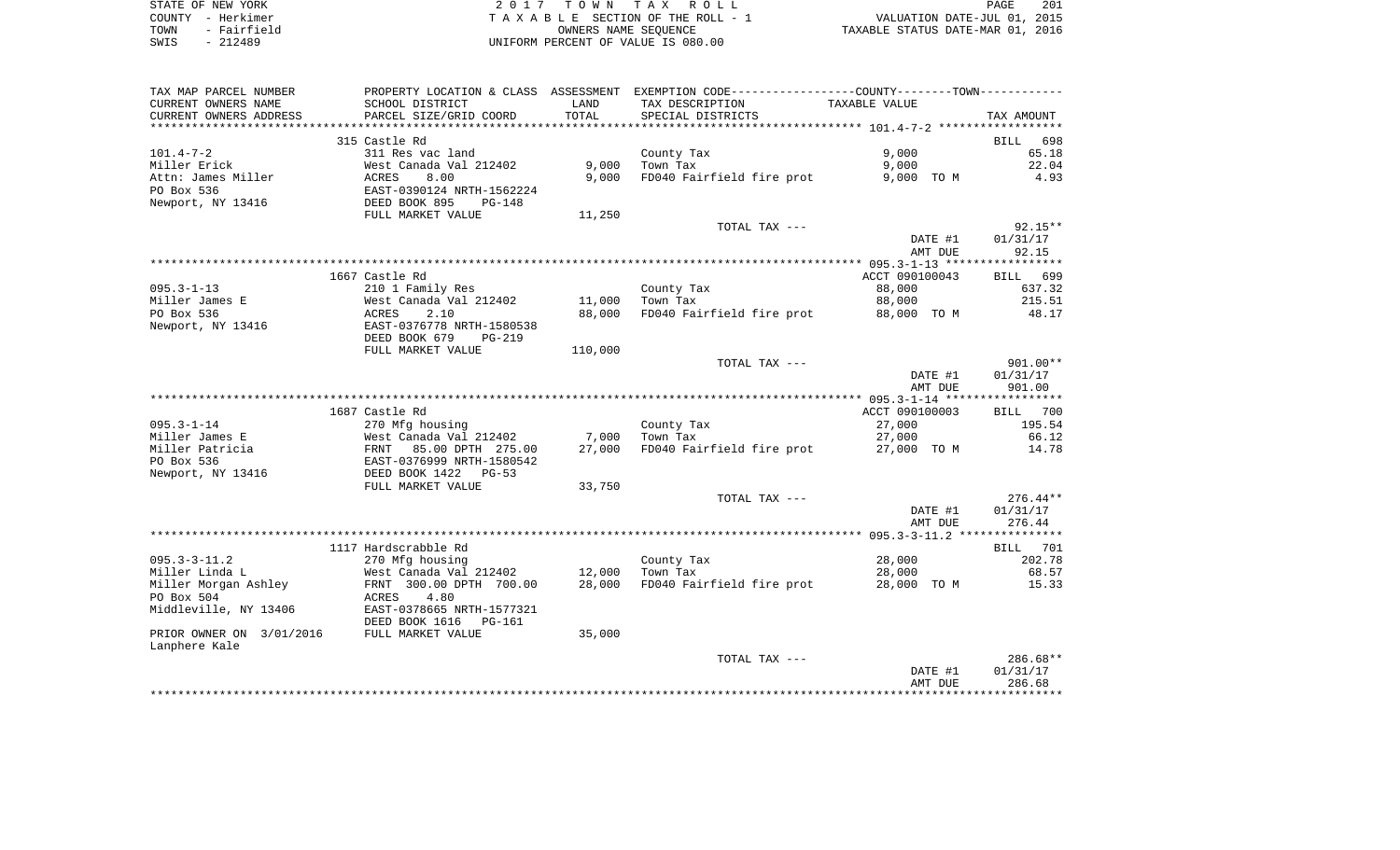| STATE OF NEW YORK   | 2017 TOWN TAX ROLL                 | 202<br><b>PAGE</b>               |
|---------------------|------------------------------------|----------------------------------|
| COUNTY – Herkimer   | TAXABLE SECTION OF THE ROLL - 1    | VALUATION DATE-JUL 01, 2015      |
| - Fairfield<br>TOWN | OWNERS NAME SEOUENCE               | TAXABLE STATUS DATE-MAR 01, 2016 |
| - 212489<br>SWIS    | UNIFORM PERCENT OF VALUE IS 080.00 |                                  |

| TAX MAP PARCEL NUMBER     |                            |                 | PROPERTY LOCATION & CLASS ASSESSMENT EXEMPTION CODE----------------COUNTY--------TOWN----------- |                    |                      |
|---------------------------|----------------------------|-----------------|--------------------------------------------------------------------------------------------------|--------------------|----------------------|
| CURRENT OWNERS NAME       | SCHOOL DISTRICT            | LAND            | TAX DESCRIPTION                                                                                  | TAXABLE VALUE      |                      |
| CURRENT OWNERS ADDRESS    | PARCEL SIZE/GRID COORD     | TOTAL           | SPECIAL DISTRICTS                                                                                |                    | TAX AMOUNT           |
|                           |                            |                 |                                                                                                  |                    |                      |
|                           | 104 North Creek Rd         |                 |                                                                                                  | ACCT 090088070     | BILL<br>702          |
| $106.4 - 1 - 31.5$        | 210 1 Family Res           |                 | County Tax                                                                                       | 80,000             | 579.38               |
| Miller Rosemary           | West Canada Val 212402     | 11,000          | Town Tax                                                                                         | 80,000             | 195.92               |
| 104 North Creek Rd        | harold deceased/rosemary   | 80,000          | School Relevy                                                                                    |                    | 1,409.85             |
| Little Falls, NY 13365    | 2.00<br>ACRES              |                 | FD040 Fairfield fire prot                                                                        | 80,000 TO M        | 43.79                |
|                           | EAST-0363785 NRTH-1545934  |                 |                                                                                                  |                    |                      |
|                           | DEED BOOK 1273<br>PG-684   |                 |                                                                                                  |                    |                      |
|                           | FULL MARKET VALUE          | 100,000         |                                                                                                  |                    |                      |
|                           |                            |                 | TOTAL TAX ---                                                                                    |                    | $2,228.94**$         |
|                           |                            |                 |                                                                                                  | DATE #1            | 01/31/17             |
|                           |                            |                 |                                                                                                  | AMT DUE            | 2,228.94             |
|                           |                            |                 |                                                                                                  |                    |                      |
|                           | 608 Parkhurst Rd           |                 |                                                                                                  |                    | BILL 703             |
| $101.3 - 1 - 12.2$        | 210 1 Family Res           |                 | County Tax                                                                                       | 135,000            | 977.71               |
| Miller Roy                | West Canada Val 212402     | 11,000          | Town Tax                                                                                         | 135,000            | 330.61               |
| 608 Parkhurst Rd          | ACRES<br>2.00              | 135,000         | FD040 Fairfield fire prot                                                                        | 135,000 TO M       | 73.89                |
| Little Falls, NY 13365    | EAST-0376674 NRTH-1563829  |                 |                                                                                                  |                    |                      |
|                           | DEED BOOK 1608<br>$PG-203$ |                 |                                                                                                  |                    |                      |
|                           | FULL MARKET VALUE          | 168,750         |                                                                                                  |                    |                      |
|                           |                            |                 | TOTAL TAX ---                                                                                    |                    | $1,382.21**$         |
|                           |                            |                 |                                                                                                  | DATE #1            | 01/31/17             |
|                           |                            |                 |                                                                                                  | AMT DUE            | 1,382.21             |
|                           |                            |                 |                                                                                                  |                    |                      |
|                           | 112 State Route 29         |                 |                                                                                                  | ACCT 090003270     | BILL 704             |
| $100.4 - 1 - 1$           | 210 1 Family Res           |                 | County Tax                                                                                       | 26,000             | 188.30               |
| Miller Stephen            | West Canada Val 212402     | 7,000           | Town Tax                                                                                         | 26,000             | 63.67                |
| Miller Cynthia G          | FRNT<br>5.00 DPTH 330.00   | 26,000          | FD040 Fairfield fire prot                                                                        | 26,000 TO M        | 14.23                |
| 112 State Route 29        | EAST-0369058 NRTH-1569050  |                 |                                                                                                  |                    |                      |
| PO Box 147                | DEED BOOK 1218<br>PG-336   |                 |                                                                                                  |                    |                      |
| Middleville, NY 13406     | FULL MARKET VALUE          | 32,500          |                                                                                                  |                    |                      |
|                           |                            |                 | TOTAL TAX ---                                                                                    |                    | $266.20**$           |
|                           |                            |                 |                                                                                                  | DATE #1            | 01/31/17             |
|                           |                            |                 |                                                                                                  | AMT DUE            | 266.20               |
|                           |                            |                 |                                                                                                  |                    |                      |
|                           | 716 Cole Rd                |                 |                                                                                                  | ACCT 090009570     | BILL<br>705          |
| $107.2 - 1 - 24.1$        | 113 Cattle farm            |                 | AGRIC 10 Y 41700                                                                                 | 20,000<br>20,000   |                      |
| Millington Amy            | West Canada Val 212402     | 127,000 AG MKTS | 41730                                                                                            | 20,264<br>20,264   |                      |
| 630 Oregon Trail          | split 24.2-9/04            |                 | 240,000 AGRIC 10 Y 42100                                                                         | 5,000<br>5,000     |                      |
| Pine Bush, NY 12566       | FRNT 6879.00 DPTH          |                 | County Tax                                                                                       | 194,736            | 1,410.33             |
|                           | ACRES 221.40               |                 | Town Tax                                                                                         | 194,736            | 476.90               |
| MAY BE SUBJECT TO PAYMENT | EAST-0386204 NRTH-1553164  |                 | FD040 Fairfield fire prot                                                                        | 240,000 TO M       | 131.36               |
| UNDER AGDIST LAW TIL 2023 | DEED BOOK 879<br>$PG-116$  |                 |                                                                                                  |                    |                      |
|                           |                            |                 |                                                                                                  |                    |                      |
|                           | FULL MARKET VALUE          | 300,000         | TOTAL TAX ---                                                                                    |                    | $2,018.59**$         |
|                           |                            |                 |                                                                                                  |                    |                      |
|                           |                            |                 |                                                                                                  | DATE #1<br>AMT DUE | 01/31/17<br>2,018.59 |
|                           |                            |                 |                                                                                                  |                    |                      |
|                           |                            |                 |                                                                                                  |                    |                      |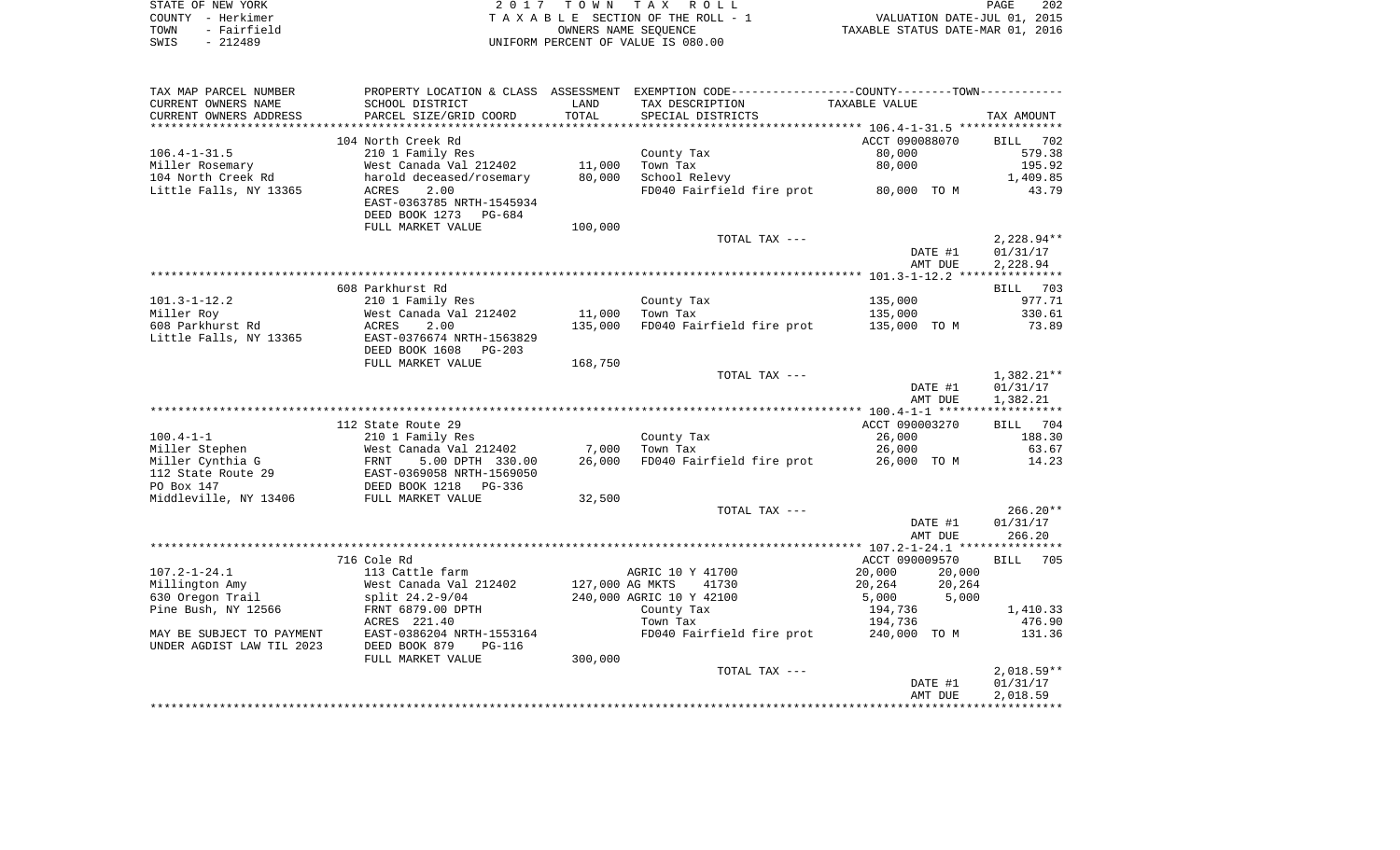| STATE OF NEW YORK<br>COUNTY - Herkimer<br>TOWN<br>- Fairfield<br>$-212489$<br>SWIS | 2017                                          | T O W N | T A X<br>R O L L<br>TAXABLE SECTION OF THE ROLL - 1<br>OWNERS NAME SEQUENCE<br>UNIFORM PERCENT OF VALUE IS 080.00 | VALUATION DATE-JUL 01, 2015<br>TAXABLE STATUS DATE-MAR 01, 2016 | PAGE<br>203        |
|------------------------------------------------------------------------------------|-----------------------------------------------|---------|-------------------------------------------------------------------------------------------------------------------|-----------------------------------------------------------------|--------------------|
|                                                                                    |                                               |         |                                                                                                                   |                                                                 |                    |
| TAX MAP PARCEL NUMBER                                                              |                                               |         | PROPERTY LOCATION & CLASS ASSESSMENT EXEMPTION CODE---------------COUNTY-------TOWN----------                     |                                                                 |                    |
| CURRENT OWNERS NAME                                                                | SCHOOL DISTRICT                               | LAND    | TAX DESCRIPTION                                                                                                   | TAXABLE VALUE                                                   |                    |
| CURRENT OWNERS ADDRESS                                                             | PARCEL SIZE/GRID COORD                        | TOTAL   | SPECIAL DISTRICTS                                                                                                 |                                                                 | TAX AMOUNT         |
| *************************                                                          |                                               |         |                                                                                                                   |                                                                 |                    |
|                                                                                    | 805 Cole Rd<br>210 1 Family Res               |         |                                                                                                                   |                                                                 | 706<br>BILL        |
| $107.2 - 1 - 22.5$<br>Millington David                                             | West Canada Val 212402                        | 4,000   | County Tax<br>Town Tax                                                                                            | 83,000<br>83,000                                                | 601.11<br>203.27   |
| Millington Amy                                                                     | FRNT 250.00 DPTH                              | 83,000  |                                                                                                                   |                                                                 |                    |
| 805 Cole Rd                                                                        | 3.00<br><b>ACRES</b>                          |         |                                                                                                                   |                                                                 |                    |
| Little Falls, NY 13365                                                             | EAST-0385733 NRTH-1555174                     |         |                                                                                                                   |                                                                 |                    |
|                                                                                    | DEED BOOK 1301<br>PG-637                      |         |                                                                                                                   |                                                                 |                    |
|                                                                                    | FULL MARKET VALUE                             | 103,750 |                                                                                                                   |                                                                 |                    |
|                                                                                    |                                               |         | TOTAL TAX ---                                                                                                     |                                                                 | 804.38**           |
|                                                                                    |                                               |         |                                                                                                                   | DATE #1                                                         | 01/31/17           |
|                                                                                    |                                               |         |                                                                                                                   | AMT DUE                                                         | 804.38             |
|                                                                                    | 470 Cole Rd                                   |         |                                                                                                                   | ACCT 090007080                                                  | <b>BILL</b><br>707 |
| $107.4 - 2 - 9$                                                                    | 112 Dairy farm                                |         | AG MKTS<br>41730                                                                                                  | 28,451<br>28,451                                                |                    |
| Millington Donald                                                                  | Little Falls Ce 210900                        | 113,000 | County Tax                                                                                                        | 158,549                                                         | 1,148.26           |
| Mildred                                                                            | ACRES 189.00                                  | 187,000 | Town Tax                                                                                                          | 158,549                                                         | 388.28             |
| 470 Cole Rd                                                                        | EAST-0385871 NRTH-1549723                     |         | FD040 Fairfield fire prot                                                                                         | 187,000 TO M                                                    | 102.35             |
| Little Falls, NY 13365                                                             | DEED BOOK 00532 PG-00152<br>FULL MARKET VALUE | 233,750 |                                                                                                                   |                                                                 |                    |
| MAY BE SUBJECT TO PAYMENT<br>UNDER AGDIST LAW TIL 2023                             |                                               |         |                                                                                                                   |                                                                 |                    |
|                                                                                    |                                               |         | TOTAL TAX ---                                                                                                     |                                                                 | $1,638.89**$       |
|                                                                                    |                                               |         |                                                                                                                   | DATE #1                                                         | 01/31/17           |
|                                                                                    |                                               |         |                                                                                                                   | AMT DUE                                                         | 1,638.89           |
|                                                                                    |                                               |         |                                                                                                                   |                                                                 |                    |
| $107.1 - 1 - 17.1$                                                                 | 143 Frye Rd<br>241 Rural res&ag               |         | AG MKTS<br>41730                                                                                                  | ACCT 090002910<br>12,498<br>12,498                              | BILL<br>708        |
| Millington John D                                                                  | West Canada Val 212402                        | 53,500  | County Tax                                                                                                        | 94,002                                                          | 680.79             |
| Millington Amy L                                                                   | FRNT 3869.00 DPTH                             | 106,500 | Town Tax                                                                                                          | 94,002                                                          | 230.21             |
| 630 OregonTrail                                                                    | 80.80<br>ACRES                                |         | FD040 Fairfield fire prot                                                                                         | 106,500 TO M                                                    | 58.29              |
| Pine Bush, NY 12566                                                                | EAST-0380575 NRTH-1554076                     |         |                                                                                                                   |                                                                 |                    |
|                                                                                    | DEED BOOK 1604 PG-147                         |         |                                                                                                                   |                                                                 |                    |
| MAY BE SUBJECT TO PAYMENT                                                          | FULL MARKET VALUE                             | 133,125 |                                                                                                                   |                                                                 |                    |
| UNDER AGDIST LAW TIL 2023                                                          |                                               |         |                                                                                                                   |                                                                 |                    |
|                                                                                    |                                               |         | TOTAL TAX ---                                                                                                     |                                                                 | $969.29**$         |
|                                                                                    |                                               |         |                                                                                                                   | DATE #1<br>AMT DUE                                              | 01/31/17<br>969.29 |
|                                                                                    |                                               |         |                                                                                                                   |                                                                 |                    |
|                                                                                    | Frye Rd                                       |         |                                                                                                                   |                                                                 | 709<br>BILL        |
| $107.1 - 1 - 17.6$                                                                 | 105 Vac farmland                              |         | AG MKTS L 41720                                                                                                   | 14,404<br>14,404                                                |                    |
| Millington John D                                                                  | West Canada Val 212402                        | 50,000  | County Tax                                                                                                        | 35,596                                                          | 257.80             |
| Millington Amy L                                                                   | FRNT 4482.00 DPTH                             | 50,000  | Town Tax                                                                                                          | 35,596                                                          | 87.17              |
| 630 Oregon Trail                                                                   | ACRES 100.00                                  |         |                                                                                                                   |                                                                 |                    |
| Pine Bush, NY 12566                                                                | EAST-0381113 NRTH-1552557                     |         |                                                                                                                   |                                                                 |                    |
| MAY BE SUBJECT TO PAYMENT                                                          | DEED BOOK 1431<br>PG-186<br>FULL MARKET VALUE | 62,500  |                                                                                                                   |                                                                 |                    |
| UNDER AGDIST LAW TIL 2020                                                          |                                               |         |                                                                                                                   |                                                                 |                    |
|                                                                                    |                                               |         | TOTAL TAX ---                                                                                                     |                                                                 | $344.97**$         |
|                                                                                    |                                               |         |                                                                                                                   | DATE #1                                                         | 01/31/17           |
|                                                                                    |                                               |         |                                                                                                                   | AMT DUE                                                         | 344.97             |
|                                                                                    |                                               |         |                                                                                                                   | ***********************************                             |                    |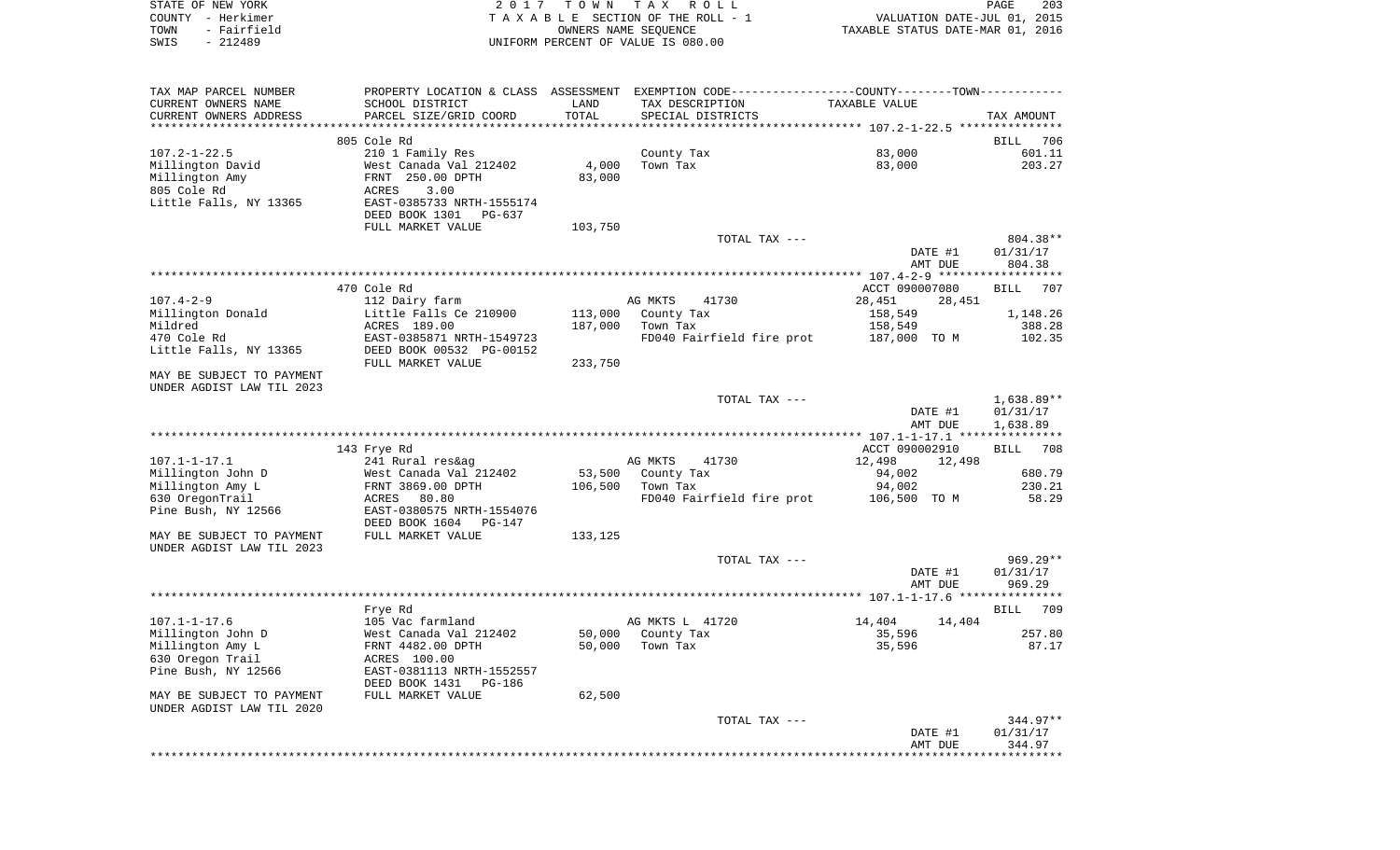| STATE OF NEW YORK<br>COUNTY - Herkimer<br>- Fairfield<br>TOWN<br>$-212489$<br>SWIS |                                                             |                  | 2017 TOWN TAX ROLL<br>TAXABLE SECTION OF THE ROLL - 1<br>OWNERS NAME SEQUENCE<br>UNIFORM PERCENT OF VALUE IS 080.00 | VALUATION DATE-JUL 01, 2015<br>TAXABLE STATUS DATE-MAR 01, 2016 | PAGE<br>204           |
|------------------------------------------------------------------------------------|-------------------------------------------------------------|------------------|---------------------------------------------------------------------------------------------------------------------|-----------------------------------------------------------------|-----------------------|
| TAX MAP PARCEL NUMBER<br>CURRENT OWNERS NAME                                       | SCHOOL DISTRICT                                             | LAND             | PROPERTY LOCATION & CLASS ASSESSMENT EXEMPTION CODE---------------COUNTY-------TOWN----------<br>TAX DESCRIPTION    | TAXABLE VALUE                                                   |                       |
| CURRENT OWNERS ADDRESS                                                             | PARCEL SIZE/GRID COORD                                      | TOTAL            | SPECIAL DISTRICTS                                                                                                   |                                                                 | TAX AMOUNT            |
|                                                                                    |                                                             |                  |                                                                                                                     |                                                                 |                       |
|                                                                                    | 521 Stahl Rd                                                |                  |                                                                                                                     | ACCT 090009840                                                  | <b>BILL</b><br>710    |
| $107.2 - 1 - 25.1$<br>Millington Lee                                               | 240 Rural res<br>West Canada Val 212402                     | 75,000           | AG MKTS<br>41730<br>County Tax                                                                                      | 17,373<br>17,373<br>162,627                                     | 1,177.79              |
| Millington Deborah                                                                 | Split -Part To Drier                                        | 180,000          | Town Tax                                                                                                            | 162,627                                                         | 398.27                |
| 521 Stahl Rd<br>Little Falls, NY 13365                                             | ACRES 114.30<br>EAST-0388188 NRTH-1552698                   |                  | FD040 Fairfield fire prot                                                                                           | 180,000 TO M                                                    | 98.52                 |
| MAY BE SUBJECT TO PAYMENT                                                          | DEED BOOK 913<br>$PG-353$<br>FULL MARKET VALUE              | 225,000          |                                                                                                                     |                                                                 |                       |
| UNDER AGDIST LAW TIL 2023                                                          |                                                             |                  | TOTAL TAX ---                                                                                                       |                                                                 | 1,674.58**            |
|                                                                                    |                                                             |                  |                                                                                                                     | DATE #1<br>AMT DUE                                              | 01/31/17<br>1,674.58  |
|                                                                                    |                                                             |                  |                                                                                                                     |                                                                 |                       |
|                                                                                    | Cole Rd                                                     |                  |                                                                                                                     |                                                                 | BILL<br>711           |
| $107.2 - 1 - 22.4$                                                                 | 105 Vac farmland                                            |                  | County Tax                                                                                                          | 10,000                                                          | 72.42                 |
| Millington Tom<br>Millington Heidi                                                 | West Canada Val 212402<br>FRNT 1675.00 DPTH                 | 10,000<br>10,000 | Town Tax                                                                                                            | 10,000                                                          | 24.49                 |
| 591 Cole Rd                                                                        | ACRES<br>20.00                                              |                  |                                                                                                                     |                                                                 |                       |
| Little Falls, NY 13365                                                             | EAST-0386589 NRTH-1555184                                   |                  |                                                                                                                     |                                                                 |                       |
|                                                                                    | DEED BOOK 1295 PG-21                                        |                  |                                                                                                                     |                                                                 |                       |
|                                                                                    | FULL MARKET VALUE                                           | 12,500           |                                                                                                                     |                                                                 |                       |
|                                                                                    |                                                             |                  | TOTAL TAX ---                                                                                                       | DATE #1                                                         | $96.91**$<br>01/31/17 |
|                                                                                    |                                                             |                  |                                                                                                                     | AMT DUE                                                         | 96.91                 |
|                                                                                    |                                                             |                  |                                                                                                                     |                                                                 |                       |
|                                                                                    | 591 Cole Road                                               |                  |                                                                                                                     |                                                                 | BILL 712              |
| $107.2 - 1 - 24.2$                                                                 | 241 Rural res&ag                                            |                  | AGRIC 10 Y 41700                                                                                                    | 8,000<br>8,000                                                  |                       |
| Millington Tom O                                                                   | West Canada Val 212402                                      | 18,000           | County Tax                                                                                                          | 120,000                                                         | 869.07                |
| Millington Heidi O                                                                 | FB4 incomplete                                              | 128,000          | Town Tax                                                                                                            | 120,000                                                         | 293.88                |
| 591 Cole Road                                                                      | FRNT 1624.00 DPTH<br>21.90                                  |                  | FD040 Fairfield fire prot                                                                                           | 128,000 TO M                                                    | 70.06                 |
| Little Falls, NY 13365                                                             | ACRES<br>EAST-0385386 NRTH-1552227<br>DEED BOOK 1158 PG-511 |                  |                                                                                                                     |                                                                 |                       |
|                                                                                    | FULL MARKET VALUE                                           | 160,000          |                                                                                                                     |                                                                 |                       |
|                                                                                    |                                                             |                  | TOTAL TAX ---                                                                                                       |                                                                 | $1,233.01**$          |
|                                                                                    |                                                             |                  |                                                                                                                     | DATE #1                                                         | 01/31/17              |
|                                                                                    |                                                             |                  |                                                                                                                     | AMT DUE                                                         | 1,233.01              |
|                                                                                    |                                                             |                  |                                                                                                                     |                                                                 | ************          |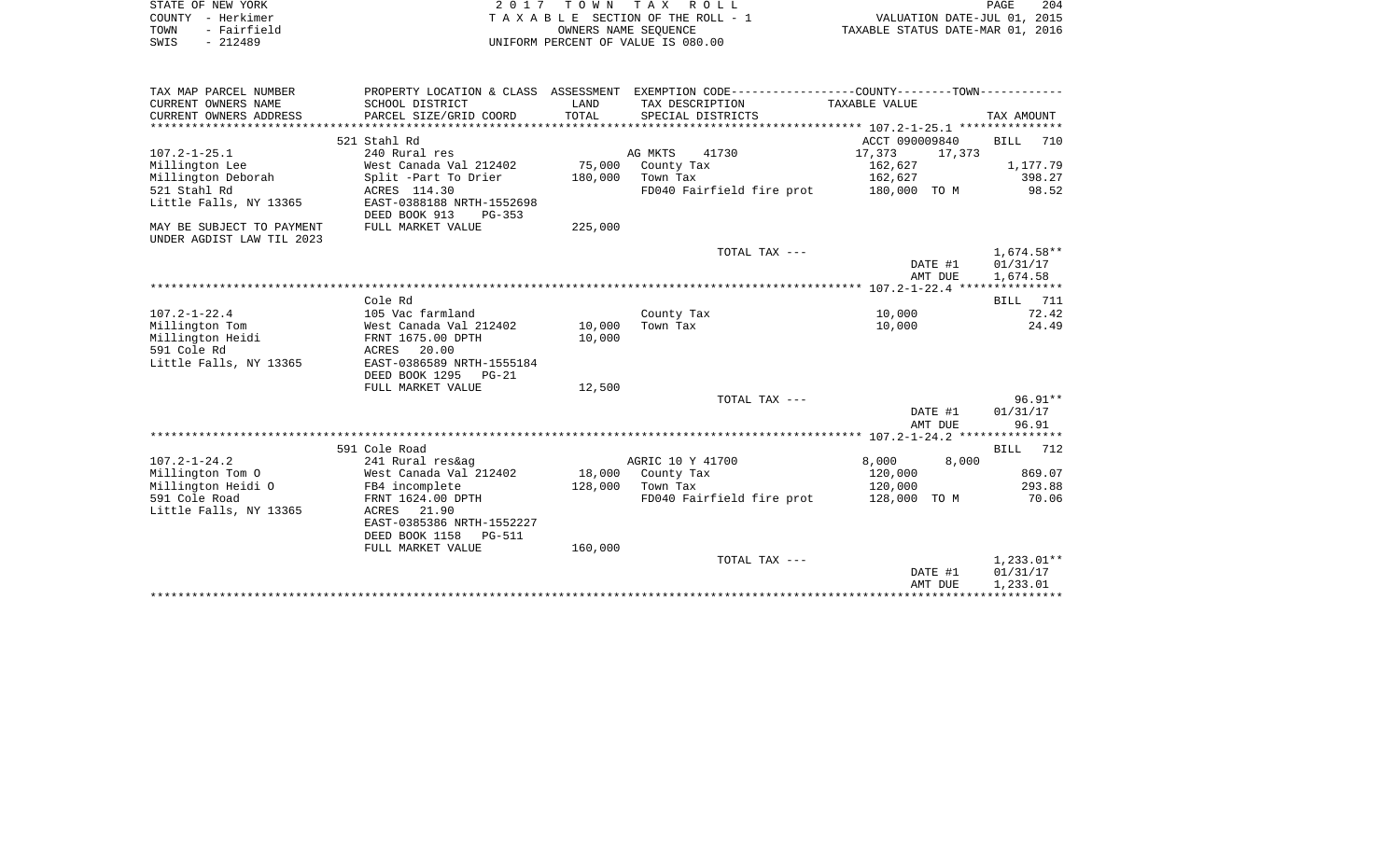| STATE OF NEW YORK   | 2017 TOWN TAX ROLL                 |                                  | PAGE | 205 |
|---------------------|------------------------------------|----------------------------------|------|-----|
| COUNTY - Herkimer   | TAXABLE SECTION OF THE ROLL - 1    | VALUATION DATE-JUL 01, 2015      |      |     |
| - Fairfield<br>TOWN | OWNERS NAME SEOUENCE               | TAXABLE STATUS DATE-MAR 01, 2016 |      |     |
| - 212489<br>SWIS    | UNIFORM PERCENT OF VALUE IS 080.00 |                                  |      |     |

| TAX MAP PARCEL NUMBER           | PROPERTY LOCATION & CLASS ASSESSMENT EXEMPTION CODE----------------COUNTY--------TOWN---------- |                 |                         |                           |                |             |                    |
|---------------------------------|-------------------------------------------------------------------------------------------------|-----------------|-------------------------|---------------------------|----------------|-------------|--------------------|
| CURRENT OWNERS NAME             | SCHOOL DISTRICT                                                                                 | LAND            | TAX DESCRIPTION         |                           | TAXABLE VALUE  |             |                    |
| CURRENT OWNERS ADDRESS          | PARCEL SIZE/GRID COORD                                                                          | TOTAL           | SPECIAL DISTRICTS       |                           |                |             | TAX AMOUNT         |
| *******************             |                                                                                                 |                 |                         |                           |                |             |                    |
|                                 | 381 West End Rd                                                                                 |                 |                         |                           | ACCT 090003780 |             | <b>BILL</b><br>713 |
| $106.4 - 1 - 24$                | 240 Rural res                                                                                   |                 | VET WAR C 41122         |                           | 7,200          | $\Omega$    |                    |
| Mitchell Howard                 | West Canada Val 212402                                                                          |                 | 17,000 VET WAR T 41123  |                           | $\mathbf 0$    | 9,600       |                    |
| Mitchell Corliss                | 13.10<br>ACRES                                                                                  |                 | 110,000 VET DIS C 41142 |                           | 24,000         | $\mathbf 0$ |                    |
| 381 West End Rd                 | EAST-0363939 NRTH-1547035                                                                       |                 | VET DIS T 41143         |                           | $\circ$        | 32,000      |                    |
| Little Falls, NY 13365          | DEED BOOK 599<br>$PG-256$                                                                       |                 | County Tax              |                           | 78,800         |             | 570.69             |
|                                 | FULL MARKET VALUE                                                                               |                 | 137,500 Town Tax        |                           | 68,400         |             | 167.51             |
|                                 |                                                                                                 |                 |                         | FD040 Fairfield fire prot | 110,000 TO M   |             | 60.21              |
|                                 |                                                                                                 |                 |                         | TOTAL TAX ---             |                |             | 798.41**           |
|                                 |                                                                                                 |                 |                         |                           |                | DATE #1     | 01/31/17           |
|                                 |                                                                                                 |                 |                         |                           |                | AMT DUE     | 798.41             |
|                                 |                                                                                                 |                 |                         |                           |                |             |                    |
|                                 | 405 West End Rd                                                                                 |                 |                         |                           |                |             | 714<br>BILL        |
| $106.4 - 1 - 23.2$              | 210 1 Family Res                                                                                |                 | County Tax              |                           | 86,000         |             | 622.84             |
| Molinaro Brian J                | West Canada Val 212402                                                                          | 13,000          | Town Tax                |                           | 86,000         |             | 210.61             |
| 405 West End Rd                 | 5.30<br>ACRES                                                                                   | 86,000          |                         | FD040 Fairfield fire prot | 86,000 TO M    |             | 47.07              |
| Little Falls, NY 13365          | EAST-0364339 NRTH-1547696                                                                       |                 |                         |                           |                |             |                    |
|                                 | DEED BOOK 930<br>PG-670                                                                         |                 |                         |                           |                |             |                    |
|                                 | FULL MARKET VALUE                                                                               | 107,500         |                         |                           |                |             |                    |
|                                 |                                                                                                 |                 |                         | TOTAL TAX ---             |                |             | 880.52**           |
|                                 |                                                                                                 |                 |                         |                           |                | DATE #1     | 01/31/17           |
|                                 |                                                                                                 |                 |                         |                           |                | AMT DUE     | 880.52             |
|                                 |                                                                                                 |                 |                         |                           |                |             |                    |
|                                 | 2093 Castle Rd                                                                                  |                 |                         |                           | ACCT 090100005 |             | <b>BILL</b> 715    |
| $094.4 - 1 - 20$                | 270 Mfg housing                                                                                 |                 | County Tax              |                           | 78,000         |             | 564.90             |
| Morgan Donald Jack              | West Canada Val 212402                                                                          | 13,000          | Town Tax                |                           | 78,000         |             | 191.02             |
| Lilley Michele Lea              | 5.40<br>ACRES                                                                                   | 78,000          |                         | FD040 Fairfield fire prot | 78,000 TO M    |             | 42.69              |
| 2093 Castle Rd                  | EAST-0368424 NRTH-1579224                                                                       |                 |                         |                           |                |             |                    |
| Newport, NY 13416               | DEED BOOK 1355<br>PG-383                                                                        |                 |                         |                           |                |             |                    |
|                                 | FULL MARKET VALUE                                                                               | 97,500          |                         |                           |                |             |                    |
|                                 |                                                                                                 |                 |                         | TOTAL TAX ---             |                |             | 798.61**           |
|                                 |                                                                                                 |                 |                         |                           |                | DATE #1     | 01/31/17           |
|                                 |                                                                                                 |                 |                         |                           |                | AMT DUE     | 798.61             |
|                                 |                                                                                                 |                 |                         |                           | ACCT 090010980 |             | 716<br>BILL        |
| $101.14 - 1 - 13$               | 133 Town Garage Rd<br>210 1 Family Res                                                          |                 | County Tax              |                           | 62,000         |             | 449.02             |
|                                 |                                                                                                 |                 | Town Tax                |                           | 62,000         |             | 151.84             |
| Morris Benjamin<br>Morris Kerri | West Canada Val 212402<br>FRNT 100.00 DPTH 112.00                                               | 6,000<br>62,000 |                         | FD040 Fairfield fire prot | 62,000 TO M    |             | 33.94              |
| 133 Town Garage Rd              | EAST-0381236 NRTH-1568269                                                                       |                 |                         |                           |                |             |                    |
| Middleville, NY 13406-9801      | DEED BOOK 1275<br>PG-596                                                                        |                 |                         |                           |                |             |                    |
|                                 | FULL MARKET VALUE                                                                               | 77,500          |                         |                           |                |             |                    |
|                                 |                                                                                                 |                 |                         | TOTAL TAX ---             |                |             | 634.80**           |
|                                 |                                                                                                 |                 |                         |                           |                | DATE #1     | 01/31/17           |
|                                 |                                                                                                 |                 |                         |                           |                | AMT DUE     | 634.80             |
|                                 |                                                                                                 |                 |                         |                           |                |             |                    |
|                                 |                                                                                                 |                 |                         |                           |                |             |                    |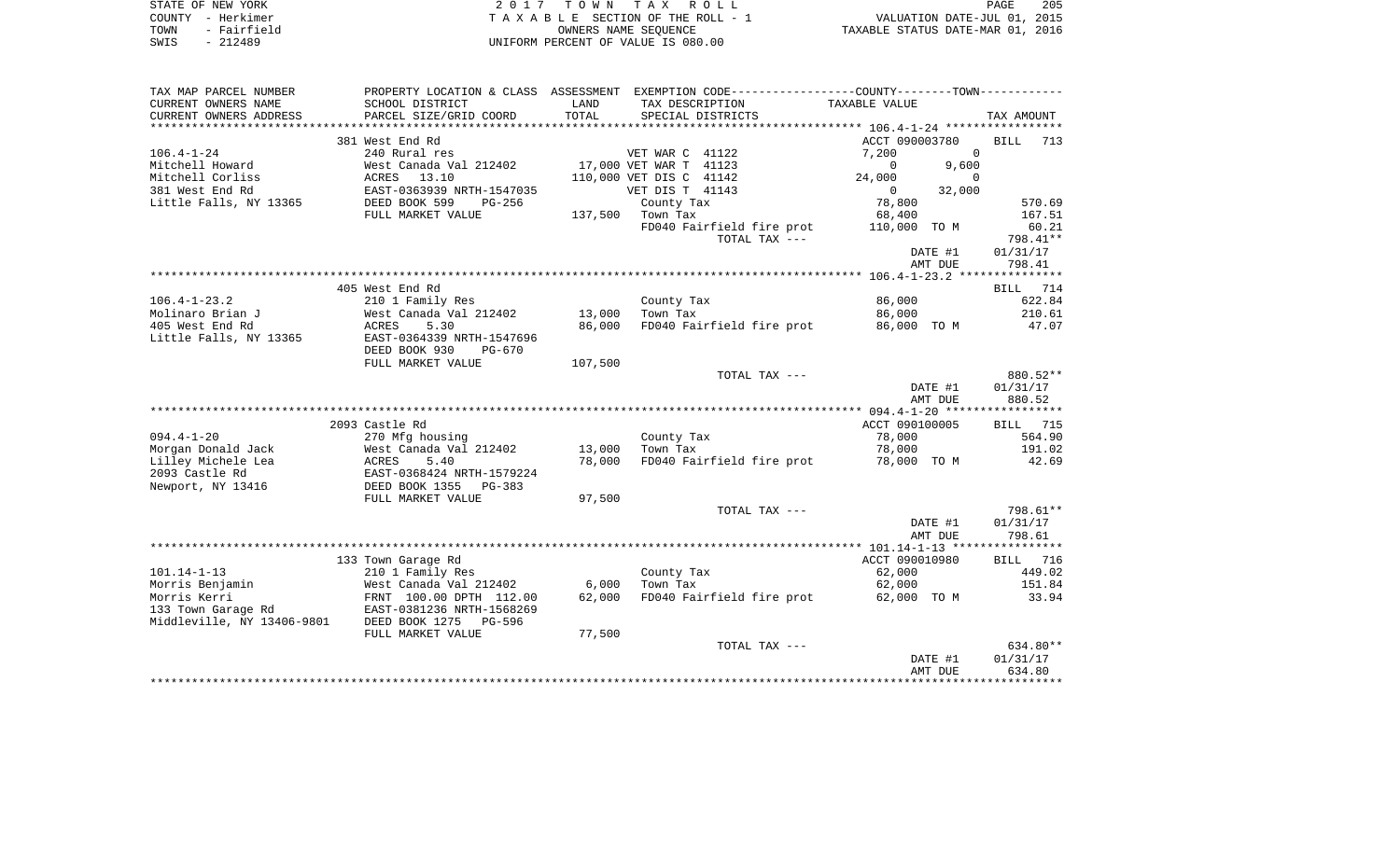|      | STATE OF NEW YORK | 2017 TOWN TAX ROLL                 | PAGE                             | 206 |
|------|-------------------|------------------------------------|----------------------------------|-----|
|      | COUNTY - Herkimer | TAXABLE SECTION OF THE ROLL - 1    | VALUATION DATE-JUL 01, 2015      |     |
| TOWN | - Fairfield       | OWNERS NAME SEOUENCE               | TAXABLE STATUS DATE-MAR 01, 2016 |     |
| SWIS | $-212489$         | UNIFORM PERCENT OF VALUE IS 080.00 |                                  |     |

| TAX MAP PARCEL NUMBER<br>CURRENT OWNERS NAME<br>CURRENT OWNERS ADDRESS | PROPERTY LOCATION & CLASS ASSESSMENT<br>SCHOOL DISTRICT<br>PARCEL SIZE/GRID COORD | LAND<br>TOTAL | EXEMPTION CODE-----------------COUNTY-------TOWN-----------<br>TAX DESCRIPTION | TAXABLE VALUE             |                              |
|------------------------------------------------------------------------|-----------------------------------------------------------------------------------|---------------|--------------------------------------------------------------------------------|---------------------------|------------------------------|
| *************************                                              |                                                                                   |               | SPECIAL DISTRICTS                                                              |                           | TAX AMOUNT                   |
| $101.3 - 1 - 7$                                                        | 516 Parkhurst Rd<br>210 1 Family Res                                              |               | County Tax                                                                     | ACCT 090100009<br>110,000 | <b>BILL</b><br>717<br>796.65 |
| Morse Eric J                                                           | West Canada Val 212402                                                            | 11,000        | Town Tax                                                                       | 110,000                   | 269.39                       |
| Morse Cynthia C                                                        | 2.95<br>ACRES                                                                     | 110,000       | FD040 Fairfield fire prot                                                      | 110,000 TO M              | 60.21                        |
| 516 Parkhurst Rd<br>Little Falls, NY 13365                             | EAST-0374886 NRTH-1563982<br>DEED BOOK 1193<br>PG-498<br>FULL MARKET VALUE        | 137,500       |                                                                                |                           |                              |
|                                                                        |                                                                                   |               | TOTAL TAX ---                                                                  |                           | 1,126.25**                   |
|                                                                        |                                                                                   |               |                                                                                | DATE #1<br>AMT DUE        | 01/31/17<br>1,126.25         |
|                                                                        |                                                                                   |               |                                                                                |                           |                              |
|                                                                        | 2669 State Route 169                                                              |               |                                                                                |                           | 718<br><b>BILL</b>           |
| $106.2 - 1 - 7.4$<br>Morton Michele                                    | 240 Rural res<br>West Canada Val 212402                                           | 20,000        | County Tax<br>Town Tax                                                         | 105,000<br>105,000        | 760.44<br>257.14             |
| 2669 State Rte 169                                                     | ACRES<br>20.10                                                                    | 105,000       | School Relevy                                                                  |                           | 2,034.19                     |
| Little Falls, NY 13365-9344                                            | EAST-0371160 NRTH-1556506<br>DEED BOOK 835<br>PG-238                              |               | FD040 Fairfield fire prot                                                      | 105,000 TO M              | 57.47                        |
|                                                                        | FULL MARKET VALUE                                                                 | 131,250       |                                                                                |                           |                              |
|                                                                        |                                                                                   |               | TOTAL TAX ---                                                                  |                           | $3,109.24**$                 |
|                                                                        |                                                                                   |               |                                                                                | DATE #1                   | 01/31/17                     |
|                                                                        |                                                                                   |               |                                                                                | AMT DUE                   | 3,109.24<br>***********      |
|                                                                        | 171 Lynch Rd                                                                      |               |                                                                                | ACCT 090100037            | 719<br><b>BILL</b>           |
| $106.4 - 1 - 3$                                                        | 210 1 Family Res                                                                  |               | VET COM C 41132                                                                | 12,000<br>$\Omega$        |                              |
| Moss-Charles Karen E                                                   | West Canada Val 212402                                                            |               | 11,000 VET COM T 41133                                                         | 0<br>16,000               |                              |
| 171 Lynch Rd                                                           | FRNT 325.00 DPTH 250.00                                                           |               | 90,000 VET DIS C 41142                                                         | 24,000<br>$\Omega$        |                              |
| Little Falls, NY 13365                                                 | 1.70<br>ACRES                                                                     |               | VET DIS T 41143                                                                | 32,000<br>$\Omega$        |                              |
|                                                                        | EAST-0366656 NRTH-1552849                                                         |               | County Tax                                                                     | 54,000                    | 391.08                       |
|                                                                        | DEED BOOK 890<br>$PG-376$                                                         |               | Town Tax                                                                       | 42,000                    | 102.86                       |
|                                                                        | FULL MARKET VALUE                                                                 | 112,500       | FD040 Fairfield fire prot                                                      | 90,000 TO M               | 49.26                        |
|                                                                        |                                                                                   |               | TOTAL TAX ---                                                                  |                           | $543.20**$                   |
|                                                                        |                                                                                   |               |                                                                                | DATE #1<br>AMT DUE        | 01/31/17<br>543.20           |
|                                                                        |                                                                                   |               |                                                                                |                           |                              |
|                                                                        | 2048 Hardscrabble Rd                                                              |               |                                                                                | ACCT 090100017            | <b>BILL</b><br>720           |
| $095.3 - 1 - 28$                                                       | 240 Rural res                                                                     |               | AGRIC 10 Y 41700                                                               | 15,000<br>15,000          |                              |
| Mouyos Paul                                                            | West Canada Val 212402                                                            |               | 28,000 AG MKTS<br>41730                                                        | 3,166<br>3,166            |                              |
| Mouyos Patricia                                                        | ACRES<br>35.00                                                                    | 265,000       | County Tax                                                                     | 246,834                   | 1,787.64                     |
| 2048 Hardscrabble Rd                                                   | EAST-0375782 NRTH-1582828                                                         |               | Town Tax                                                                       | 246,834                   | 604.49                       |
| Newport, NY 13416                                                      | DEED BOOK 1540<br>$PG-642$<br>FULL MARKET VALUE                                   | 331,250       | FD040 Fairfield fire prot                                                      | 265,000 TO M              | 145.04                       |
| MAY BE SUBJECT TO PAYMENT<br>UNDER AGDIST LAW TIL 2023                 |                                                                                   |               |                                                                                |                           |                              |
|                                                                        |                                                                                   |               | TOTAL TAX ---                                                                  |                           | $2,537.17**$                 |
|                                                                        |                                                                                   |               |                                                                                | DATE #1                   | 01/31/17                     |
|                                                                        |                                                                                   |               |                                                                                | AMT DUE                   | 2,537.17                     |
|                                                                        |                                                                                   |               |                                                                                |                           |                              |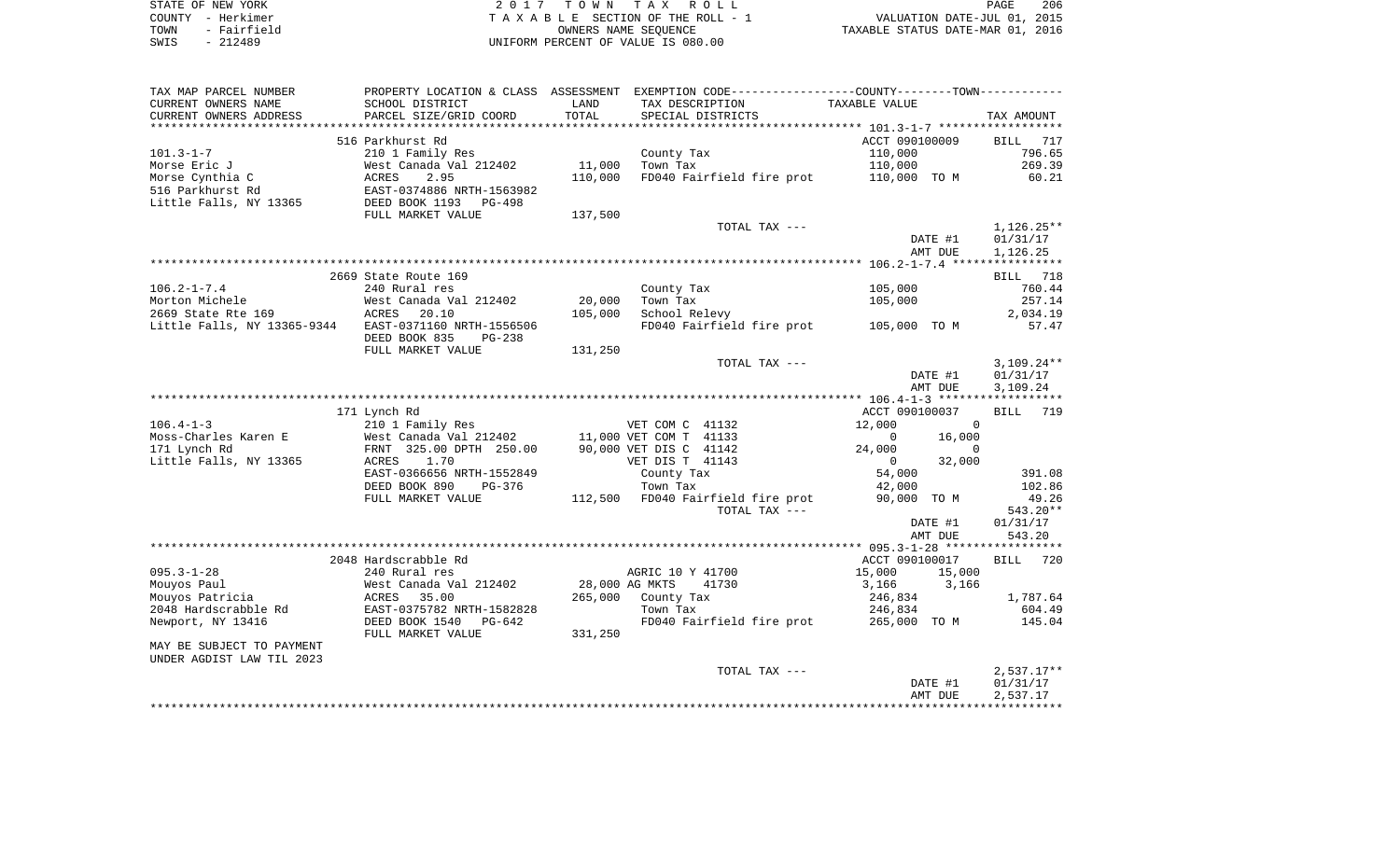| STATE OF NEW YORK   | 2017 TOWN TAX ROLL                 | 207<br><b>PAGE</b>               |
|---------------------|------------------------------------|----------------------------------|
| COUNTY - Herkimer   | TAXABLE SECTION OF THE ROLL - 1    | VALUATION DATE-JUL 01, 2015      |
| - Fairfield<br>TOWN | OWNERS NAME SEOUENCE               | TAXABLE STATUS DATE-MAR 01, 2016 |
| - 212489<br>SWIS    | UNIFORM PERCENT OF VALUE IS 080.00 |                                  |

| TAX MAP PARCEL NUMBER  |                           |              | PROPERTY LOCATION & CLASS ASSESSMENT EXEMPTION CODE---------------COUNTY-------TOWN---------- |                |                    |
|------------------------|---------------------------|--------------|-----------------------------------------------------------------------------------------------|----------------|--------------------|
| CURRENT OWNERS NAME    | SCHOOL DISTRICT           | LAND         | TAX DESCRIPTION                                                                               | TAXABLE VALUE  |                    |
| CURRENT OWNERS ADDRESS | PARCEL SIZE/GRID COORD    | <b>TOTAL</b> | SPECIAL DISTRICTS                                                                             |                | TAX AMOUNT         |
|                        |                           |              |                                                                                               |                |                    |
|                        | 2893 State Route 169      |              |                                                                                               | ACCT 090007320 | 721<br><b>BILL</b> |
| $106.2 - 1 - 4.1$      | 105 Vac farmland          |              | County Tax                                                                                    | 8,000          | 57.94              |
| Mower Arnold           | West Canada Val 212402    | 8,000        | Town Tax                                                                                      | 8,000          | 19.59              |
| Mower Beverly J        | 155.9 acres to Pullis     | 8,000        | FD040 Fairfield fire prot                                                                     | 8,000 TO M     | 4.38               |
| 44 Herkimer St         | FRNT 352.50 DPTH          |              |                                                                                               |                |                    |
| Middleville, NY 13406  | 6.00<br>ACRES             |              |                                                                                               |                |                    |
|                        | EAST-0369644 NRTH-1560263 |              |                                                                                               |                |                    |
|                        | DEED BOOK 00605 PG-00488  |              |                                                                                               |                |                    |
|                        | FULL MARKET VALUE         | 10,000       |                                                                                               |                |                    |
|                        |                           |              | TOTAL TAX ---                                                                                 |                | $81.91**$          |
|                        |                           |              |                                                                                               | DATE #1        | 01/31/17           |
|                        |                           |              |                                                                                               | AMT DUE        | 81.91              |
|                        |                           |              |                                                                                               |                |                    |
|                        | 2457 State Route 169      |              |                                                                                               | ACCT 090007290 | BILL 722           |
| $107.1 - 1 - 13.1$     | 210 1 Family Res          |              | County Tax                                                                                    | 35,000         | 253.48             |
| Mower Thomas E         | West Canada Val 212402    | 11,000       | Town Tax                                                                                      | 35,000         | 85.71              |
| 2457 State Route 169   | 1.80<br>ACRES             | 35,000       | FD040 Fairfield fire prot                                                                     | 35,000 TO M    | 19.16              |
| Little Falls, NY 13365 | EAST-0373276 NRTH-1552606 |              |                                                                                               |                |                    |
|                        | DEED BOOK 875<br>$PG-123$ |              |                                                                                               |                |                    |
|                        | FULL MARKET VALUE         | 43,750       |                                                                                               |                |                    |
|                        |                           |              | TOTAL TAX ---                                                                                 |                | 358.35**           |
|                        |                           |              |                                                                                               | DATE #1        | 01/31/17           |
|                        |                           |              |                                                                                               | AMT DUE        | 358.35             |
|                        | Military Rd               |              |                                                                                               | ACCT 090004410 | BILL 723           |
| $095.4 - 1 - 11.1$     | 321 Abandoned ag          |              | County Tax                                                                                    | 25,000         | 181.06             |
| Mowers John            | West Canada Val 212402    | 25,000       | Town Tax                                                                                      | 25,000         | 61.22              |
| Richard                | ACRES<br>50.70            | 25,000       | FD040 Fairfield fire prot                                                                     | 25,000 TO M    | 13.68              |
| 2438 State Route 29    | EAST-0393000 NRTH-1578535 |              |                                                                                               |                |                    |
| Dolgeville, NY 13329   | DEED BOOK 898<br>$PG-309$ |              |                                                                                               |                |                    |
|                        | FULL MARKET VALUE         | 31,250       |                                                                                               |                |                    |
|                        |                           |              | TOTAL TAX ---                                                                                 |                | $255.96**$         |
|                        |                           |              |                                                                                               | DATE #1        | 01/31/17           |
|                        |                           |              |                                                                                               | AMT DUE        | 255.96             |
|                        |                           |              |                                                                                               |                |                    |
|                        | Military Rd               |              |                                                                                               | ACCT 090004410 | 724<br>BILL        |
| $095.4 - 1 - 11.2$     | 260 Seasonal res          |              | County Tax                                                                                    | 30,000         | 217.27             |
| Mowers John            | West Canada Val 212402    | 17,000       | Town Tax                                                                                      | 30,000         | 73.47              |
| 2438 NYS Rte 29        | ACRES<br>24.70            | 30,000       | FD040 Fairfield fire prot                                                                     | 30,000 TO M    | 16.42              |
| Dolgeville, NY 13329   | EAST-0392696 NRTH-1580002 |              |                                                                                               |                |                    |
|                        | DEED BOOK 867<br>$PG-208$ |              |                                                                                               |                |                    |
|                        | FULL MARKET VALUE         | 37,500       |                                                                                               |                |                    |
|                        |                           |              | TOTAL TAX ---                                                                                 |                | $307.16**$         |
|                        |                           |              |                                                                                               | DATE #1        | 01/31/17           |
|                        |                           |              |                                                                                               | AMT DUE        | 307.16             |
|                        |                           |              |                                                                                               |                |                    |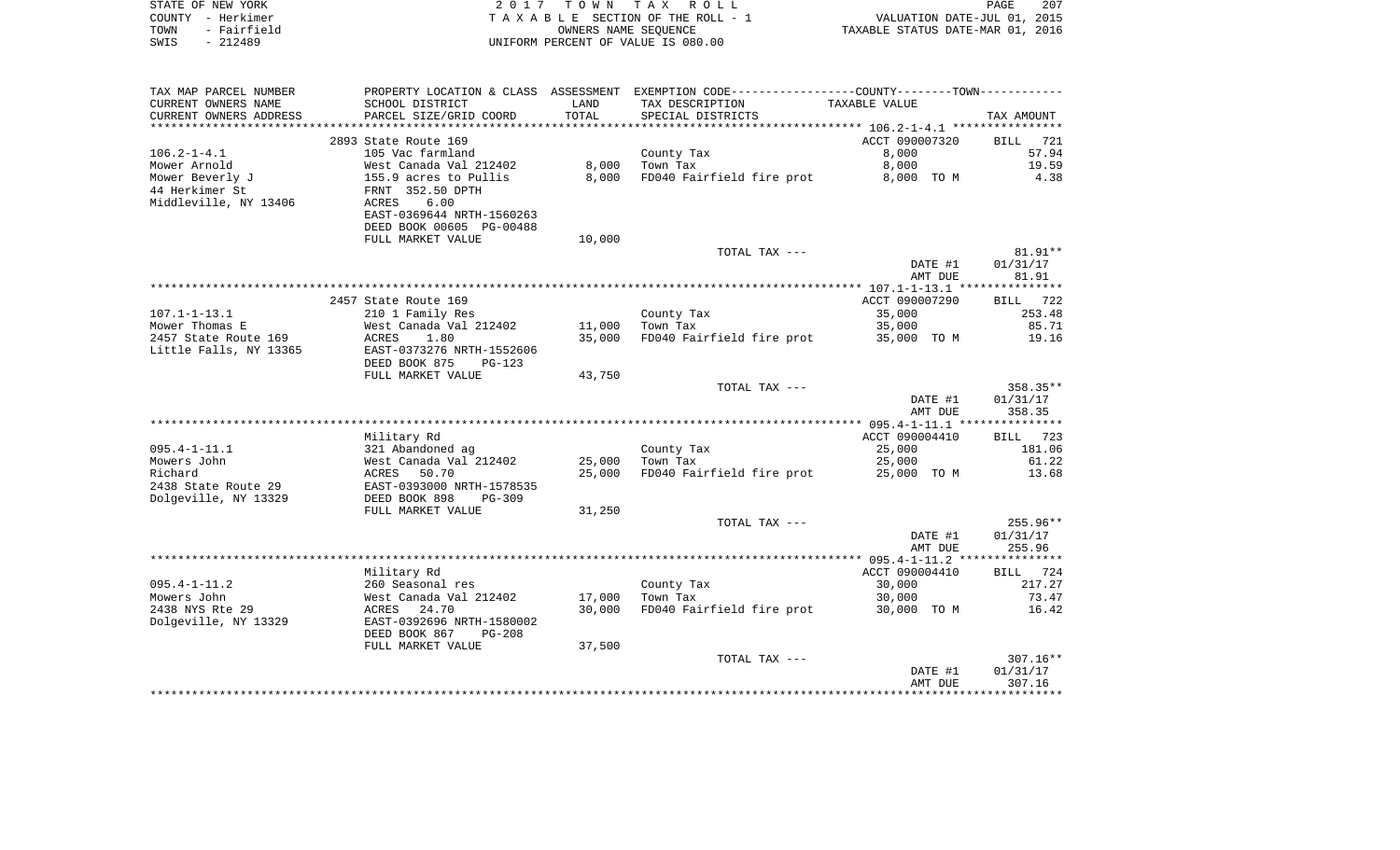| STATE OF NEW YORK   | 2017 TOWN TAX ROLL                 | 208<br>PAGE                      |
|---------------------|------------------------------------|----------------------------------|
| COUNTY - Herkimer   | TAXABLE SECTION OF THE ROLL - 1    | VALUATION DATE-JUL 01, 2015      |
| - Fairfield<br>TOWN | OWNERS NAME SEOUENCE               | TAXABLE STATUS DATE-MAR 01, 2016 |
| $-212489$<br>SWIS   | UNIFORM PERCENT OF VALUE IS 080.00 |                                  |

208<br>2015

| SCHOOL DISTRICT<br>LAND<br>TAX DESCRIPTION<br>TAXABLE VALUE<br>TOTAL<br>PARCEL SIZE/GRID COORD<br>SPECIAL DISTRICTS<br>TAX AMOUNT<br>*********************<br>***************<br>Castle Rd<br>ACCT 090009030<br><b>BILL</b><br>725<br>314 Rural vac<10<br>County Tax<br>6,000<br>43.45<br>6,000<br>Town Tax<br>6,000<br>14.69<br>West Canada Val 212402<br>6,000<br>School Relevy<br>ACRES<br>1.80<br>149.83<br>EAST-0365617 NRTH-1578984<br>FD040 Fairfield fire prot<br>3.28<br>6,000 TO M<br>DEED BOOK 1612<br>PG-718<br>7,500<br>FULL MARKET VALUE<br>$211.25**$<br>TOTAL TAX ---<br>DATE #1<br>01/31/17<br>AMT DUE<br>211.25<br>ACCT 090009240<br>134 Sunset Ln<br>BILL 726<br>108,000<br>782.17<br>210 1 Family Res<br>County Tax<br>10,000<br>264.49<br>West Canada Val 212402<br>108,000<br>Town Tax<br>Moynihan Sandra<br>108,000<br>FD040 Fairfield fire prot<br>108,000 TO M<br>59.11<br>Lot#3<br>134 Sunset Ln<br>ACRES<br>5.00<br>EAST-0377129 NRTH-1562443<br>DEED BOOK 1470<br><b>PG-175</b><br>135,000<br>FULL MARKET VALUE<br>TOTAL TAX ---<br>$1,105.77**$<br>01/31/17<br>DATE #1<br>AMT DUE<br>1,105.77<br>ACCT 090009240<br>Sunset Ln<br>727<br>BILL<br>314 Rural vac<10<br>10,000<br>72.42<br>County Tax<br>West Canada Val 212402<br>10,000<br>Town Tax<br>10,000<br>24.49<br>FD040 Fairfield fire prot<br>10,000 TO M<br>5.47<br>Lot#4<br>10,000<br>ACRES<br>5.00<br>EAST-0376758 NRTH-1562495<br>DEED BOOK 1580<br>PG-854<br>12,500<br>FULL MARKET VALUE<br>$102.38**$<br>TOTAL TAX ---<br>01/31/17<br>DATE #1<br>AMT DUE<br>102.38<br>1459 Hardscrabble Rd<br>BILL<br>728<br>210 1 Family Res<br>County Tax<br>74,000<br>535.93<br>West Canada Val 212402<br>13,000<br>Town Tax<br>74,000<br>181.22<br>5.00<br>74,000<br>School Relevy<br>1,260.01<br>ACRES<br>EAST-0380098 NRTH-1572817<br>FD040 Fairfield fire prot<br>40.50<br>74,000 TO M<br>DEED BOOK 1094<br>PG-449<br>FULL MARKET VALUE<br>92,500<br>TOTAL TAX ---<br>$2,017.66**$<br>DATE #1<br>01/31/17<br>2,017.66<br>AMT DUE | TAX MAP PARCEL NUMBER  |  | PROPERTY LOCATION & CLASS ASSESSMENT EXEMPTION CODE---------------COUNTY--------TOWN---------- |  |
|------------------------------------------------------------------------------------------------------------------------------------------------------------------------------------------------------------------------------------------------------------------------------------------------------------------------------------------------------------------------------------------------------------------------------------------------------------------------------------------------------------------------------------------------------------------------------------------------------------------------------------------------------------------------------------------------------------------------------------------------------------------------------------------------------------------------------------------------------------------------------------------------------------------------------------------------------------------------------------------------------------------------------------------------------------------------------------------------------------------------------------------------------------------------------------------------------------------------------------------------------------------------------------------------------------------------------------------------------------------------------------------------------------------------------------------------------------------------------------------------------------------------------------------------------------------------------------------------------------------------------------------------------------------------------------------------------------------------------------------------------------------------------------------------------------------------------------------------------------------------------------------------------------------------------------------------------------------------------------------------------------------|------------------------|--|------------------------------------------------------------------------------------------------|--|
|                                                                                                                                                                                                                                                                                                                                                                                                                                                                                                                                                                                                                                                                                                                                                                                                                                                                                                                                                                                                                                                                                                                                                                                                                                                                                                                                                                                                                                                                                                                                                                                                                                                                                                                                                                                                                                                                                                                                                                                                                  | CURRENT OWNERS NAME    |  |                                                                                                |  |
|                                                                                                                                                                                                                                                                                                                                                                                                                                                                                                                                                                                                                                                                                                                                                                                                                                                                                                                                                                                                                                                                                                                                                                                                                                                                                                                                                                                                                                                                                                                                                                                                                                                                                                                                                                                                                                                                                                                                                                                                                  | CURRENT OWNERS ADDRESS |  |                                                                                                |  |
|                                                                                                                                                                                                                                                                                                                                                                                                                                                                                                                                                                                                                                                                                                                                                                                                                                                                                                                                                                                                                                                                                                                                                                                                                                                                                                                                                                                                                                                                                                                                                                                                                                                                                                                                                                                                                                                                                                                                                                                                                  |                        |  |                                                                                                |  |
|                                                                                                                                                                                                                                                                                                                                                                                                                                                                                                                                                                                                                                                                                                                                                                                                                                                                                                                                                                                                                                                                                                                                                                                                                                                                                                                                                                                                                                                                                                                                                                                                                                                                                                                                                                                                                                                                                                                                                                                                                  |                        |  |                                                                                                |  |
|                                                                                                                                                                                                                                                                                                                                                                                                                                                                                                                                                                                                                                                                                                                                                                                                                                                                                                                                                                                                                                                                                                                                                                                                                                                                                                                                                                                                                                                                                                                                                                                                                                                                                                                                                                                                                                                                                                                                                                                                                  | $094.4 - 1 - 12$       |  |                                                                                                |  |
|                                                                                                                                                                                                                                                                                                                                                                                                                                                                                                                                                                                                                                                                                                                                                                                                                                                                                                                                                                                                                                                                                                                                                                                                                                                                                                                                                                                                                                                                                                                                                                                                                                                                                                                                                                                                                                                                                                                                                                                                                  | Moyer Gary Lee II      |  |                                                                                                |  |
|                                                                                                                                                                                                                                                                                                                                                                                                                                                                                                                                                                                                                                                                                                                                                                                                                                                                                                                                                                                                                                                                                                                                                                                                                                                                                                                                                                                                                                                                                                                                                                                                                                                                                                                                                                                                                                                                                                                                                                                                                  | 128 Marginal Rd        |  |                                                                                                |  |
|                                                                                                                                                                                                                                                                                                                                                                                                                                                                                                                                                                                                                                                                                                                                                                                                                                                                                                                                                                                                                                                                                                                                                                                                                                                                                                                                                                                                                                                                                                                                                                                                                                                                                                                                                                                                                                                                                                                                                                                                                  | Herkimer, NY 13350     |  |                                                                                                |  |
|                                                                                                                                                                                                                                                                                                                                                                                                                                                                                                                                                                                                                                                                                                                                                                                                                                                                                                                                                                                                                                                                                                                                                                                                                                                                                                                                                                                                                                                                                                                                                                                                                                                                                                                                                                                                                                                                                                                                                                                                                  |                        |  |                                                                                                |  |
|                                                                                                                                                                                                                                                                                                                                                                                                                                                                                                                                                                                                                                                                                                                                                                                                                                                                                                                                                                                                                                                                                                                                                                                                                                                                                                                                                                                                                                                                                                                                                                                                                                                                                                                                                                                                                                                                                                                                                                                                                  |                        |  |                                                                                                |  |
|                                                                                                                                                                                                                                                                                                                                                                                                                                                                                                                                                                                                                                                                                                                                                                                                                                                                                                                                                                                                                                                                                                                                                                                                                                                                                                                                                                                                                                                                                                                                                                                                                                                                                                                                                                                                                                                                                                                                                                                                                  |                        |  |                                                                                                |  |
|                                                                                                                                                                                                                                                                                                                                                                                                                                                                                                                                                                                                                                                                                                                                                                                                                                                                                                                                                                                                                                                                                                                                                                                                                                                                                                                                                                                                                                                                                                                                                                                                                                                                                                                                                                                                                                                                                                                                                                                                                  |                        |  |                                                                                                |  |
|                                                                                                                                                                                                                                                                                                                                                                                                                                                                                                                                                                                                                                                                                                                                                                                                                                                                                                                                                                                                                                                                                                                                                                                                                                                                                                                                                                                                                                                                                                                                                                                                                                                                                                                                                                                                                                                                                                                                                                                                                  |                        |  |                                                                                                |  |
|                                                                                                                                                                                                                                                                                                                                                                                                                                                                                                                                                                                                                                                                                                                                                                                                                                                                                                                                                                                                                                                                                                                                                                                                                                                                                                                                                                                                                                                                                                                                                                                                                                                                                                                                                                                                                                                                                                                                                                                                                  |                        |  |                                                                                                |  |
|                                                                                                                                                                                                                                                                                                                                                                                                                                                                                                                                                                                                                                                                                                                                                                                                                                                                                                                                                                                                                                                                                                                                                                                                                                                                                                                                                                                                                                                                                                                                                                                                                                                                                                                                                                                                                                                                                                                                                                                                                  |                        |  |                                                                                                |  |
|                                                                                                                                                                                                                                                                                                                                                                                                                                                                                                                                                                                                                                                                                                                                                                                                                                                                                                                                                                                                                                                                                                                                                                                                                                                                                                                                                                                                                                                                                                                                                                                                                                                                                                                                                                                                                                                                                                                                                                                                                  | $101.3 - 3 - 3$        |  |                                                                                                |  |
|                                                                                                                                                                                                                                                                                                                                                                                                                                                                                                                                                                                                                                                                                                                                                                                                                                                                                                                                                                                                                                                                                                                                                                                                                                                                                                                                                                                                                                                                                                                                                                                                                                                                                                                                                                                                                                                                                                                                                                                                                  | Moynihan Jeffrey       |  |                                                                                                |  |
|                                                                                                                                                                                                                                                                                                                                                                                                                                                                                                                                                                                                                                                                                                                                                                                                                                                                                                                                                                                                                                                                                                                                                                                                                                                                                                                                                                                                                                                                                                                                                                                                                                                                                                                                                                                                                                                                                                                                                                                                                  |                        |  |                                                                                                |  |
|                                                                                                                                                                                                                                                                                                                                                                                                                                                                                                                                                                                                                                                                                                                                                                                                                                                                                                                                                                                                                                                                                                                                                                                                                                                                                                                                                                                                                                                                                                                                                                                                                                                                                                                                                                                                                                                                                                                                                                                                                  |                        |  |                                                                                                |  |
|                                                                                                                                                                                                                                                                                                                                                                                                                                                                                                                                                                                                                                                                                                                                                                                                                                                                                                                                                                                                                                                                                                                                                                                                                                                                                                                                                                                                                                                                                                                                                                                                                                                                                                                                                                                                                                                                                                                                                                                                                  | Little Falls, NY 13365 |  |                                                                                                |  |
|                                                                                                                                                                                                                                                                                                                                                                                                                                                                                                                                                                                                                                                                                                                                                                                                                                                                                                                                                                                                                                                                                                                                                                                                                                                                                                                                                                                                                                                                                                                                                                                                                                                                                                                                                                                                                                                                                                                                                                                                                  |                        |  |                                                                                                |  |
|                                                                                                                                                                                                                                                                                                                                                                                                                                                                                                                                                                                                                                                                                                                                                                                                                                                                                                                                                                                                                                                                                                                                                                                                                                                                                                                                                                                                                                                                                                                                                                                                                                                                                                                                                                                                                                                                                                                                                                                                                  |                        |  |                                                                                                |  |
|                                                                                                                                                                                                                                                                                                                                                                                                                                                                                                                                                                                                                                                                                                                                                                                                                                                                                                                                                                                                                                                                                                                                                                                                                                                                                                                                                                                                                                                                                                                                                                                                                                                                                                                                                                                                                                                                                                                                                                                                                  |                        |  |                                                                                                |  |
|                                                                                                                                                                                                                                                                                                                                                                                                                                                                                                                                                                                                                                                                                                                                                                                                                                                                                                                                                                                                                                                                                                                                                                                                                                                                                                                                                                                                                                                                                                                                                                                                                                                                                                                                                                                                                                                                                                                                                                                                                  |                        |  |                                                                                                |  |
|                                                                                                                                                                                                                                                                                                                                                                                                                                                                                                                                                                                                                                                                                                                                                                                                                                                                                                                                                                                                                                                                                                                                                                                                                                                                                                                                                                                                                                                                                                                                                                                                                                                                                                                                                                                                                                                                                                                                                                                                                  |                        |  |                                                                                                |  |
|                                                                                                                                                                                                                                                                                                                                                                                                                                                                                                                                                                                                                                                                                                                                                                                                                                                                                                                                                                                                                                                                                                                                                                                                                                                                                                                                                                                                                                                                                                                                                                                                                                                                                                                                                                                                                                                                                                                                                                                                                  |                        |  |                                                                                                |  |
|                                                                                                                                                                                                                                                                                                                                                                                                                                                                                                                                                                                                                                                                                                                                                                                                                                                                                                                                                                                                                                                                                                                                                                                                                                                                                                                                                                                                                                                                                                                                                                                                                                                                                                                                                                                                                                                                                                                                                                                                                  |                        |  |                                                                                                |  |
|                                                                                                                                                                                                                                                                                                                                                                                                                                                                                                                                                                                                                                                                                                                                                                                                                                                                                                                                                                                                                                                                                                                                                                                                                                                                                                                                                                                                                                                                                                                                                                                                                                                                                                                                                                                                                                                                                                                                                                                                                  | $101.3 - 3 - 4$        |  |                                                                                                |  |
|                                                                                                                                                                                                                                                                                                                                                                                                                                                                                                                                                                                                                                                                                                                                                                                                                                                                                                                                                                                                                                                                                                                                                                                                                                                                                                                                                                                                                                                                                                                                                                                                                                                                                                                                                                                                                                                                                                                                                                                                                  | Moynihan Jeffrey       |  |                                                                                                |  |
|                                                                                                                                                                                                                                                                                                                                                                                                                                                                                                                                                                                                                                                                                                                                                                                                                                                                                                                                                                                                                                                                                                                                                                                                                                                                                                                                                                                                                                                                                                                                                                                                                                                                                                                                                                                                                                                                                                                                                                                                                  | Moynihan Sandra        |  |                                                                                                |  |
|                                                                                                                                                                                                                                                                                                                                                                                                                                                                                                                                                                                                                                                                                                                                                                                                                                                                                                                                                                                                                                                                                                                                                                                                                                                                                                                                                                                                                                                                                                                                                                                                                                                                                                                                                                                                                                                                                                                                                                                                                  | 134 Sunset Ln          |  |                                                                                                |  |
|                                                                                                                                                                                                                                                                                                                                                                                                                                                                                                                                                                                                                                                                                                                                                                                                                                                                                                                                                                                                                                                                                                                                                                                                                                                                                                                                                                                                                                                                                                                                                                                                                                                                                                                                                                                                                                                                                                                                                                                                                  | Little Falls, NY 13365 |  |                                                                                                |  |
|                                                                                                                                                                                                                                                                                                                                                                                                                                                                                                                                                                                                                                                                                                                                                                                                                                                                                                                                                                                                                                                                                                                                                                                                                                                                                                                                                                                                                                                                                                                                                                                                                                                                                                                                                                                                                                                                                                                                                                                                                  |                        |  |                                                                                                |  |
|                                                                                                                                                                                                                                                                                                                                                                                                                                                                                                                                                                                                                                                                                                                                                                                                                                                                                                                                                                                                                                                                                                                                                                                                                                                                                                                                                                                                                                                                                                                                                                                                                                                                                                                                                                                                                                                                                                                                                                                                                  |                        |  |                                                                                                |  |
|                                                                                                                                                                                                                                                                                                                                                                                                                                                                                                                                                                                                                                                                                                                                                                                                                                                                                                                                                                                                                                                                                                                                                                                                                                                                                                                                                                                                                                                                                                                                                                                                                                                                                                                                                                                                                                                                                                                                                                                                                  |                        |  |                                                                                                |  |
|                                                                                                                                                                                                                                                                                                                                                                                                                                                                                                                                                                                                                                                                                                                                                                                                                                                                                                                                                                                                                                                                                                                                                                                                                                                                                                                                                                                                                                                                                                                                                                                                                                                                                                                                                                                                                                                                                                                                                                                                                  |                        |  |                                                                                                |  |
|                                                                                                                                                                                                                                                                                                                                                                                                                                                                                                                                                                                                                                                                                                                                                                                                                                                                                                                                                                                                                                                                                                                                                                                                                                                                                                                                                                                                                                                                                                                                                                                                                                                                                                                                                                                                                                                                                                                                                                                                                  |                        |  |                                                                                                |  |
|                                                                                                                                                                                                                                                                                                                                                                                                                                                                                                                                                                                                                                                                                                                                                                                                                                                                                                                                                                                                                                                                                                                                                                                                                                                                                                                                                                                                                                                                                                                                                                                                                                                                                                                                                                                                                                                                                                                                                                                                                  |                        |  |                                                                                                |  |
|                                                                                                                                                                                                                                                                                                                                                                                                                                                                                                                                                                                                                                                                                                                                                                                                                                                                                                                                                                                                                                                                                                                                                                                                                                                                                                                                                                                                                                                                                                                                                                                                                                                                                                                                                                                                                                                                                                                                                                                                                  |                        |  |                                                                                                |  |
|                                                                                                                                                                                                                                                                                                                                                                                                                                                                                                                                                                                                                                                                                                                                                                                                                                                                                                                                                                                                                                                                                                                                                                                                                                                                                                                                                                                                                                                                                                                                                                                                                                                                                                                                                                                                                                                                                                                                                                                                                  | $101.1 - 2 - 1$        |  |                                                                                                |  |
|                                                                                                                                                                                                                                                                                                                                                                                                                                                                                                                                                                                                                                                                                                                                                                                                                                                                                                                                                                                                                                                                                                                                                                                                                                                                                                                                                                                                                                                                                                                                                                                                                                                                                                                                                                                                                                                                                                                                                                                                                  | MOYSEYUK DANIIL        |  |                                                                                                |  |
|                                                                                                                                                                                                                                                                                                                                                                                                                                                                                                                                                                                                                                                                                                                                                                                                                                                                                                                                                                                                                                                                                                                                                                                                                                                                                                                                                                                                                                                                                                                                                                                                                                                                                                                                                                                                                                                                                                                                                                                                                  | MOYSEYUK NADEZHDA      |  |                                                                                                |  |
|                                                                                                                                                                                                                                                                                                                                                                                                                                                                                                                                                                                                                                                                                                                                                                                                                                                                                                                                                                                                                                                                                                                                                                                                                                                                                                                                                                                                                                                                                                                                                                                                                                                                                                                                                                                                                                                                                                                                                                                                                  | 1459 Hardscrabble Rd   |  |                                                                                                |  |
|                                                                                                                                                                                                                                                                                                                                                                                                                                                                                                                                                                                                                                                                                                                                                                                                                                                                                                                                                                                                                                                                                                                                                                                                                                                                                                                                                                                                                                                                                                                                                                                                                                                                                                                                                                                                                                                                                                                                                                                                                  | PO Box 76              |  |                                                                                                |  |
|                                                                                                                                                                                                                                                                                                                                                                                                                                                                                                                                                                                                                                                                                                                                                                                                                                                                                                                                                                                                                                                                                                                                                                                                                                                                                                                                                                                                                                                                                                                                                                                                                                                                                                                                                                                                                                                                                                                                                                                                                  | Middleville, NY 13406  |  |                                                                                                |  |
|                                                                                                                                                                                                                                                                                                                                                                                                                                                                                                                                                                                                                                                                                                                                                                                                                                                                                                                                                                                                                                                                                                                                                                                                                                                                                                                                                                                                                                                                                                                                                                                                                                                                                                                                                                                                                                                                                                                                                                                                                  |                        |  |                                                                                                |  |
|                                                                                                                                                                                                                                                                                                                                                                                                                                                                                                                                                                                                                                                                                                                                                                                                                                                                                                                                                                                                                                                                                                                                                                                                                                                                                                                                                                                                                                                                                                                                                                                                                                                                                                                                                                                                                                                                                                                                                                                                                  |                        |  |                                                                                                |  |
|                                                                                                                                                                                                                                                                                                                                                                                                                                                                                                                                                                                                                                                                                                                                                                                                                                                                                                                                                                                                                                                                                                                                                                                                                                                                                                                                                                                                                                                                                                                                                                                                                                                                                                                                                                                                                                                                                                                                                                                                                  |                        |  |                                                                                                |  |
|                                                                                                                                                                                                                                                                                                                                                                                                                                                                                                                                                                                                                                                                                                                                                                                                                                                                                                                                                                                                                                                                                                                                                                                                                                                                                                                                                                                                                                                                                                                                                                                                                                                                                                                                                                                                                                                                                                                                                                                                                  |                        |  |                                                                                                |  |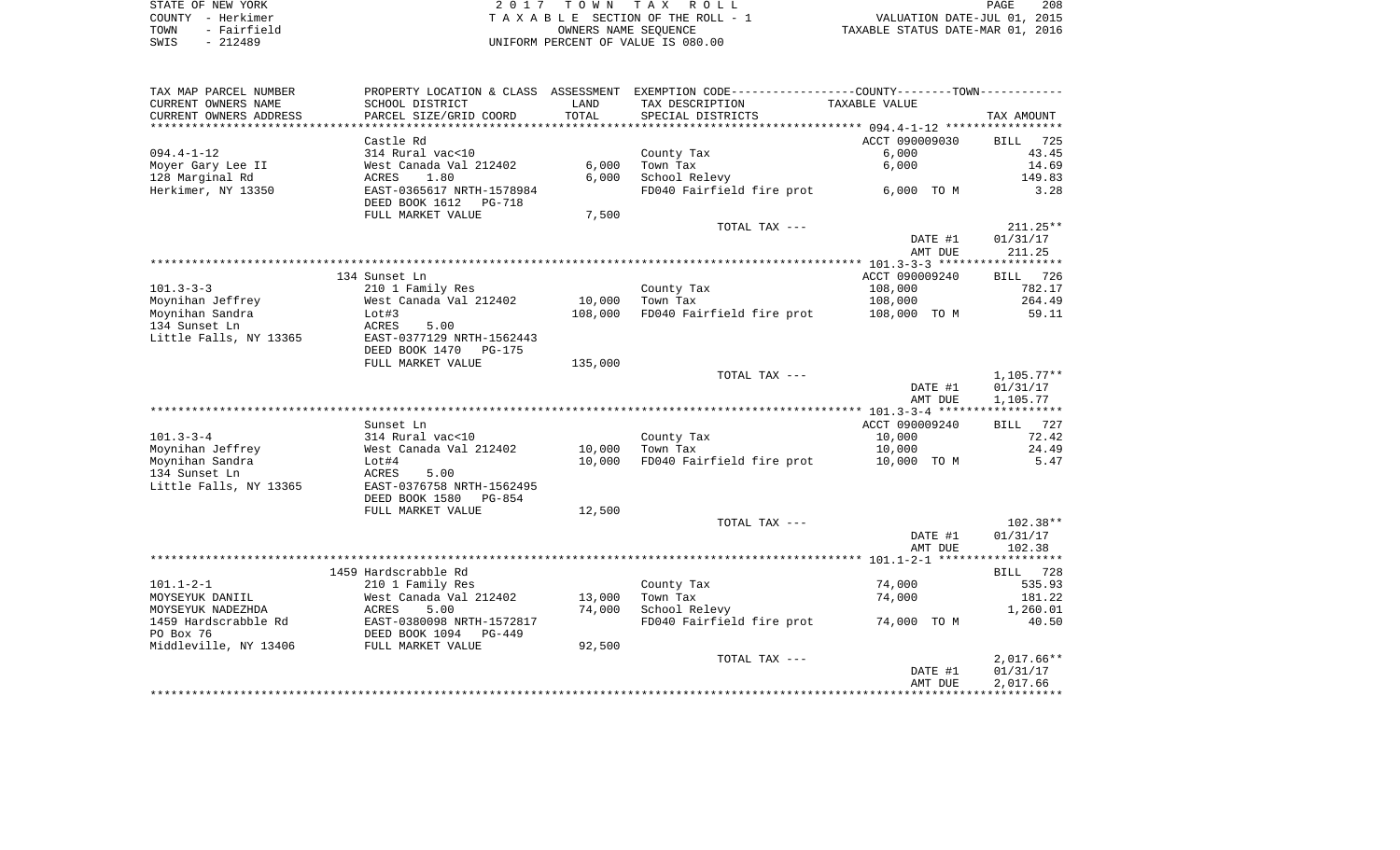| STATE OF NEW YORK   | 2017 TOWN TAX ROLL                 | 209<br>PAGE                      |
|---------------------|------------------------------------|----------------------------------|
| COUNTY - Herkimer   | TAXABLE SECTION OF THE ROLL - 1    | VALUATION DATE-JUL 01, 2015      |
| - Fairfield<br>TOWN | OWNERS NAME SEOUENCE               | TAXABLE STATUS DATE-MAR 01, 2016 |
| - 212489<br>SWIS    | UNIFORM PERCENT OF VALUE IS 080.00 |                                  |

|  | PAGE.                          | 205 |
|--|--------------------------------|-----|
|  | VALUATION DATE-JUL 01, 2015    |     |
|  | XABLE STATUS DATE-MAR 01, 2016 |     |

| TAX MAP PARCEL NUMBER      | PROPERTY LOCATION & CLASS ASSESSMENT |         | EXEMPTION CODE-----------------COUNTY--------TOWN----------- |                  |              |
|----------------------------|--------------------------------------|---------|--------------------------------------------------------------|------------------|--------------|
| CURRENT OWNERS NAME        | SCHOOL DISTRICT                      | LAND    | TAX DESCRIPTION                                              | TAXABLE VALUE    |              |
| CURRENT OWNERS ADDRESS     | PARCEL SIZE/GRID COORD               | TOTAL   | SPECIAL DISTRICTS                                            |                  | TAX AMOUNT   |
| **********************     |                                      |         |                                                              |                  |              |
|                            | Hardscrabble Rd                      |         |                                                              | ACCT 090006360   | 729<br>BILL  |
| $101.1 - 2 - 2$            | 314 Rural vac<10                     |         | County Tax                                                   | 6,000            | 43.45        |
| Moyseyuk Daniil            | West Canada Val 212402               | 6,000   | Town Tax                                                     | 6,000            | 14.69        |
| 1459 Hardscrabble Rd       | 2.20<br>ACRES                        | 6,000   | School Relevy                                                |                  | 149.83       |
| PO Box 76                  | EAST-0380446 NRTH-1572654            |         | FD040 Fairfield fire prot                                    | 6,000 TO M       | 3.28         |
| Middleville, NY 13406-9681 | DEED BOOK 851<br>$PG-39$             |         |                                                              |                  |              |
|                            | FULL MARKET VALUE                    | 7,500   |                                                              |                  |              |
|                            |                                      |         | TOTAL TAX ---                                                |                  | $211.25**$   |
|                            |                                      |         |                                                              | DATE #1          | 01/31/17     |
|                            |                                      |         |                                                              | AMT DUE          | 211.25       |
|                            |                                      |         |                                                              |                  |              |
|                            | Castle Rd                            |         |                                                              |                  | BILL 730     |
| $101.4 - 3 - 18$           | 322 Rural vac>10                     |         | County Tax                                                   | 16,000           | 115.88       |
| Murine Rebecca             | West Canada Val 212402               | 16,000  | Town Tax                                                     | 16,000           | 39.18        |
| 438 Castle Rd              | ACRES 17.10                          | 16,000  | School Relevy                                                |                  | 399.57       |
| Little Falls, NY 13365     | EAST-0390321 NRTH-1565033            |         | FD040 Fairfield fire prot                                    | 16,000 TO M      | 8.76         |
|                            | DEED BOOK 1623<br>PG-426             |         |                                                              |                  |              |
| PRIOR OWNER ON 3/01/2016   | FULL MARKET VALUE                    | 20,000  |                                                              |                  |              |
| Briner Russell             |                                      |         |                                                              |                  |              |
|                            |                                      |         | TOTAL TAX ---                                                |                  | $563.39**$   |
|                            |                                      |         |                                                              | DATE #1          | 01/31/17     |
|                            |                                      |         |                                                              | AMT DUE          | 563.39       |
|                            | 1067 Hardscrabble Rd                 |         |                                                              | ACCT 090007560   | BILL 731     |
| $101.3 - 1 - 20.1$         | 210 1 Family Res                     |         | VETFUND CT 41101                                             | 2,230<br>2,230   |              |
| Murphy Helen               | West Canada Val 212402               |         | 8,000 AGED-ALL<br>41800                                      | 46,385<br>46,385 |              |
| 1067 Hardscrabble Rd       | FRNT 210.00 DPTH 125.00              |         | 95,000 County Tax                                            | 46,385           | 335.93       |
| Middleville, NY 13406-9801 | EAST-0382073 NRTH-1565464            |         | Town Tax                                                     | 46,385           | 113.60       |
|                            | DEED BOOK 707<br><b>PG-790</b>       |         | FD040 Fairfield fire prot                                    | 95,000 TO M      | 52.00        |
|                            | FULL MARKET VALUE                    | 118,750 |                                                              |                  |              |
|                            |                                      |         | TOTAL TAX ---                                                |                  | 501.53**     |
|                            |                                      |         |                                                              | DATE #1          | 01/31/17     |
|                            |                                      |         |                                                              | AMT DUE          | 501.53       |
|                            |                                      |         |                                                              |                  |              |
|                            | 206 Reservoir Rd                     |         |                                                              | ACCT 090087068   | BILL 732     |
| $100.2 - 1 - 26.2$         | 210 1 Family Res                     |         | County Tax                                                   | 105,000          | 760.44       |
| Murphy James               | West Canada Val 212402               | 19,000  | Town Tax                                                     | 105,000          | 257.14       |
| Murphy Carol               | doublewide                           | 105,000 | FD040 Fairfield fire prot                                    | 105,000 TO M     | 57.47        |
| 206 Reservoir Rd           | ACRES 17.60                          |         |                                                              |                  |              |
| Newport, NY 13416          | EAST-0369381 NRTH-1570843            |         |                                                              |                  |              |
|                            | DEED BOOK 732<br><b>PG-308</b>       |         |                                                              |                  |              |
|                            | FULL MARKET VALUE                    | 131,250 |                                                              |                  |              |
|                            |                                      |         | TOTAL TAX ---                                                |                  | $1,075.05**$ |
|                            |                                      |         |                                                              | DATE #1          | 01/31/17     |
|                            |                                      |         |                                                              | AMT DUE          | 1,075.05     |
|                            |                                      |         |                                                              |                  |              |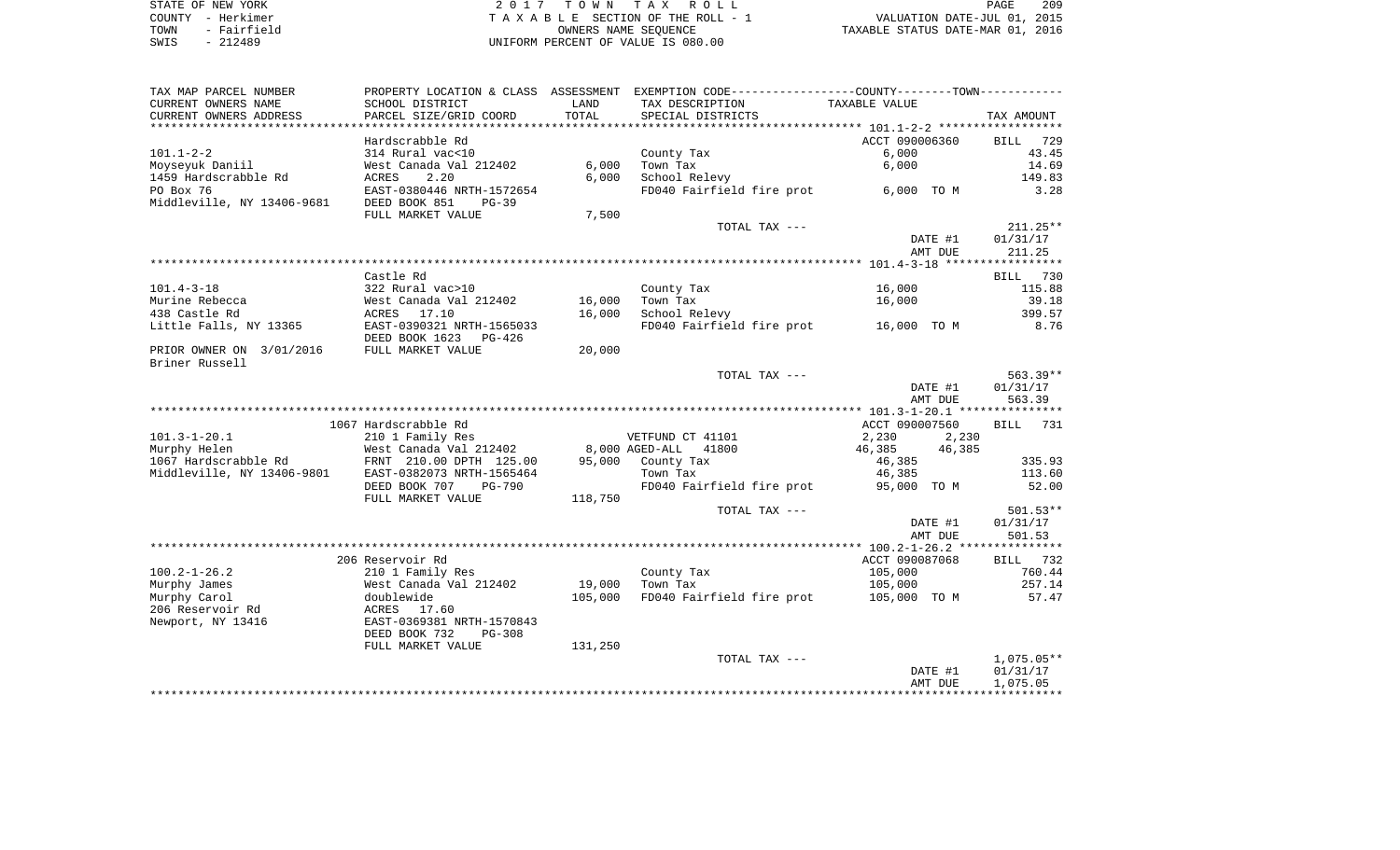|      | STATE OF NEW YORK | 2017 TOWN TAX ROLL                 | 210<br>PAGE                      |
|------|-------------------|------------------------------------|----------------------------------|
|      | COUNTY - Herkimer | TAXABLE SECTION OF THE ROLL - 1    | VALUATION DATE-JUL 01, 2015      |
| TOWN | - Fairfield       | OWNERS NAME SEOUENCE               | TAXABLE STATUS DATE-MAR 01, 2016 |
| SWIS | - 212489          | UNIFORM PERCENT OF VALUE IS 080.00 |                                  |

| TAX MAP PARCEL NUMBER                                  | PROPERTY LOCATION & CLASS |                 | ASSESSMENT EXEMPTION CODE----------------COUNTY-------TOWN---------- |                                                     |                      |
|--------------------------------------------------------|---------------------------|-----------------|----------------------------------------------------------------------|-----------------------------------------------------|----------------------|
| CURRENT OWNERS NAME                                    | SCHOOL DISTRICT           | LAND            | TAX DESCRIPTION                                                      | TAXABLE VALUE                                       |                      |
| CURRENT OWNERS ADDRESS                                 | PARCEL SIZE/GRID COORD    | TOTAL           | SPECIAL DISTRICTS                                                    |                                                     | TAX AMOUNT           |
| **********************                                 | *******************       |                 | *************************                                            | ********************** 101.3-1-20.2 *************** |                      |
|                                                        | Hardscrabble Rd           |                 |                                                                      | ACCT 090007560                                      | <b>BILL</b><br>733   |
| $101.3 - 1 - 20.2$                                     | 105 Vac farmland          |                 | AGRIC 10 Y 41700                                                     | 25,000<br>25,000                                    |                      |
| Murphy Robert                                          | West Canada Val 212402    | 132,000 AG MKTS | 41730                                                                | 40,706<br>40,706                                    |                      |
| Murphy Donna                                           | ACRES 239.35              | 157,000         | County Tax                                                           | 91,294                                              | 661.18               |
| 120 Academy Walk                                       | EAST-0381719 NRTH-1564055 |                 | Town Tax                                                             | 91,294                                              | 223.58               |
| Middleville, NY 13406-9801                             | DEED BOOK 855<br>$PG-418$ |                 | FD040 Fairfield fire prot                                            | 157,000 TO M                                        | 85.93                |
|                                                        | FULL MARKET VALUE         | 196,250         |                                                                      |                                                     |                      |
| MAY BE SUBJECT TO PAYMENT<br>UNDER AGDIST LAW TIL 2023 |                           |                 |                                                                      |                                                     |                      |
|                                                        |                           |                 | TOTAL TAX ---                                                        |                                                     | 970.69**             |
|                                                        |                           |                 |                                                                      | DATE #1                                             | 01/31/17             |
|                                                        |                           |                 |                                                                      | AMT DUE                                             | 970.69               |
|                                                        |                           |                 |                                                                      |                                                     |                      |
|                                                        | 605 Parkhurst Rd          |                 |                                                                      | ACCT 090007530                                      | <b>BILL</b><br>734   |
| $101.3 - 1 - 14$                                       | 312 Vac w/imprv           |                 | AGRIC 10 Y 41700                                                     | 10,000<br>10,000                                    |                      |
| Murphy Robert E                                        | West Canada Val 212402    | 107,000 AG MKTS | 41730                                                                | 37,460<br>37,460                                    |                      |
| Murphy Donna                                           | ACRES 194.00              | 117,000         | County Tax                                                           | 69,540                                              | 503.63               |
| 120 Academy Walk                                       | EAST-0377573 NRTH-1565208 |                 | Town Tax                                                             | 69,540                                              | 170.30               |
| Fairfield, NY 13406-9801                               | DEED BOOK 855<br>PG-418   |                 | FD040 Fairfield fire prot                                            | 117,000 TO M                                        | 64.04                |
|                                                        | FULL MARKET VALUE         | 146,250         |                                                                      |                                                     |                      |
| MAY BE SUBJECT TO PAYMENT<br>UNDER AGDIST LAW TIL 2023 |                           |                 |                                                                      |                                                     |                      |
|                                                        |                           |                 | TOTAL TAX ---                                                        |                                                     | $737.97**$           |
|                                                        |                           |                 |                                                                      | DATE #1<br>AMT DUE                                  | 01/31/17<br>737.97   |
|                                                        |                           |                 |                                                                      |                                                     |                      |
|                                                        | State Route 29            |                 |                                                                      | ACCT 090001380                                      | 735<br><b>BILL</b>   |
| $101.14 - 1 - 20$                                      | 314 Rural vac<10          |                 | County Tax                                                           | 1,500                                               | 10.86                |
| Murphy Robert E                                        | West Canada Val 212402    | 1,500           | Town Tax                                                             | 1,500                                               | 3.67                 |
| Murphy Donna M                                         | FRNT 120.00 DPTH 160.00   | 1,500           | FD040 Fairfield fire prot                                            | 1,500 TO M                                          | .82                  |
| 120 Academy Walk                                       | EAST-0381592 NRTH-1568371 |                 |                                                                      |                                                     |                      |
| Middleville, NY 13406-9801                             | DEED BOOK 691<br>PG-695   |                 |                                                                      |                                                     |                      |
|                                                        | FULL MARKET VALUE         | 1,875           |                                                                      |                                                     |                      |
|                                                        |                           |                 | TOTAL TAX ---                                                        |                                                     | $15.35**$            |
|                                                        |                           |                 |                                                                      | DATE #1                                             | 01/31/17             |
|                                                        |                           |                 |                                                                      | AMT DUE                                             | 15.35                |
|                                                        |                           |                 |                                                                      |                                                     | ***********          |
|                                                        | 120 Academy Walk          |                 |                                                                      | ACCT 090000330                                      | BILL 736             |
| $101.14 - 1 - 23$                                      | 210 1 Family Res          |                 | County Tax                                                           | 60,000                                              | 434.54               |
| Murphy Robert E                                        | West Canada Val 212402    | 8,000           | Town Tax                                                             | 60,000                                              | 146.94               |
| Murphy Donna M                                         | FRNT 115.00 DPTH 195.00   | 60,000          | School Relevy                                                        |                                                     | 910.38               |
| 120 Academy Walk                                       | EAST-0381549 NRTH-1568503 |                 | FD040 Fairfield fire prot                                            | 60,000 TO M                                         | 32.84                |
| Middleville, NY 13406-9801                             | DEED BOOK 691<br>$PG-695$ |                 |                                                                      |                                                     |                      |
|                                                        | FULL MARKET VALUE         | 75,000          |                                                                      |                                                     |                      |
|                                                        |                           |                 | TOTAL TAX ---                                                        |                                                     | 1,524.70**           |
|                                                        |                           |                 |                                                                      | DATE #1<br>AMT DUE                                  | 01/31/17<br>1,524.70 |
|                                                        |                           |                 |                                                                      |                                                     |                      |
|                                                        |                           |                 |                                                                      |                                                     |                      |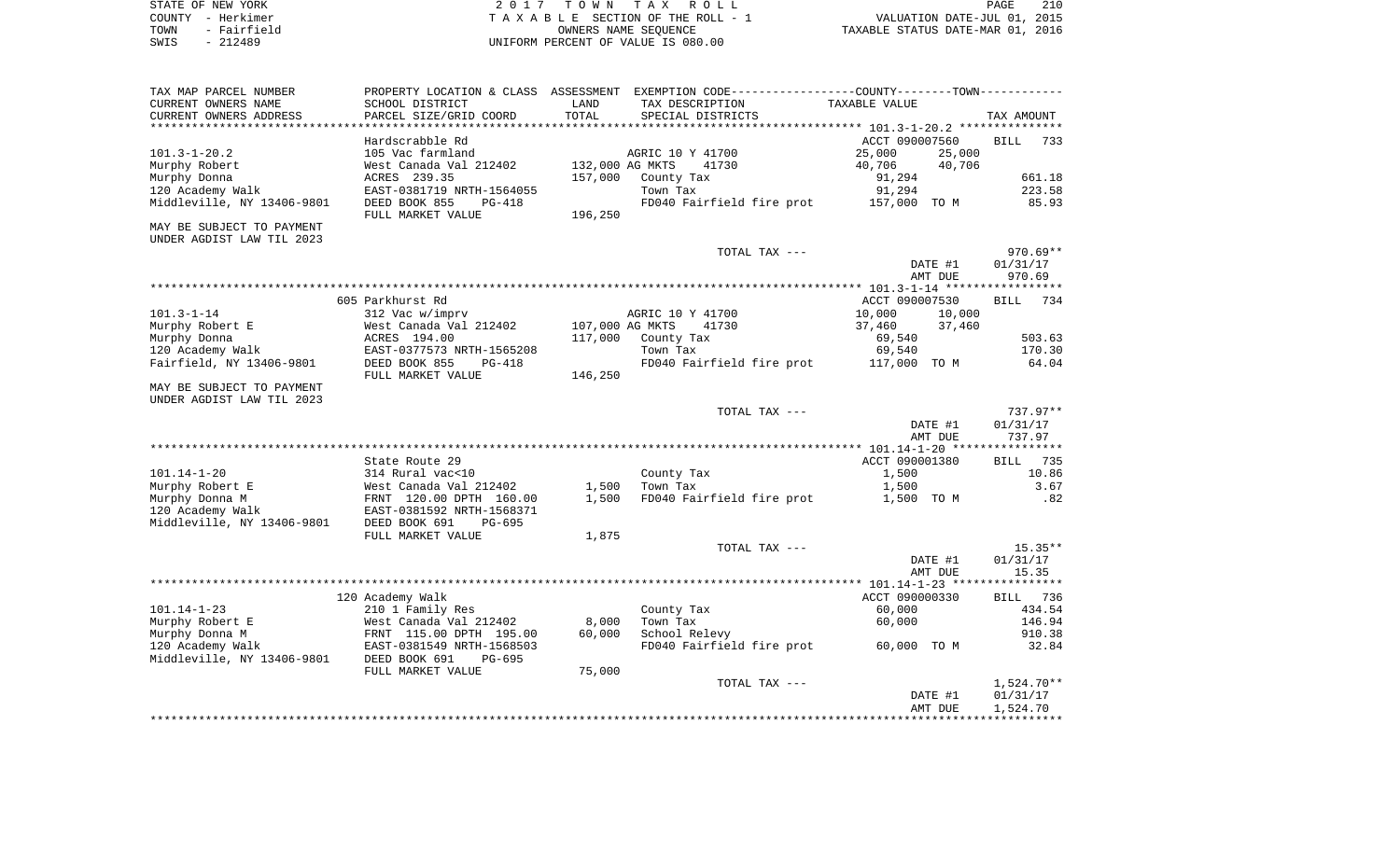| STATE OF NEW YORK   | 2017 TOWN TAX ROLL                 | PAGE                             |
|---------------------|------------------------------------|----------------------------------|
| COUNTY - Herkimer   | TAXABLE SECTION OF THE ROLL - 1    | VALUATION DATE-JUL 01, 2015      |
| - Fairfield<br>TOWN | OWNERS NAME SEOUENCE               | TAXABLE STATUS DATE-MAR 01, 2016 |
| $-212489$<br>SWIS   | UNIFORM PERCENT OF VALUE IS 080.00 |                                  |

| TAX MAP PARCEL NUMBER    |                            |         | PROPERTY LOCATION & CLASS ASSESSMENT EXEMPTION CODE----------------COUNTY--------TOWN---------- |                                                |               |
|--------------------------|----------------------------|---------|-------------------------------------------------------------------------------------------------|------------------------------------------------|---------------|
| CURRENT OWNERS NAME      | SCHOOL DISTRICT            | LAND    | TAX DESCRIPTION                                                                                 | TAXABLE VALUE                                  |               |
| CURRENT OWNERS ADDRESS   | PARCEL SIZE/GRID COORD     | TOTAL   | SPECIAL DISTRICTS                                                                               |                                                | TAX AMOUNT    |
| **********************   |                            |         |                                                                                                 |                                                |               |
|                          | 844 Hardscrabble Rd        |         |                                                                                                 | ACCT 090007500                                 | BILL<br>737   |
| $107.1 - 1 - 4$          | 112 Dairy farm             |         | AGRIC 10 Y 42100                                                                                | 6,000<br>6.000                                 |               |
| Murphy William Debrah    | West Canada Val 212402     |         | 125,000 County Tax                                                                              | 279,000                                        | 2,020.59      |
| 844 Hardscrabble Rd      | ACRES 222.20               | 285,000 | Town Tax                                                                                        | 279,000                                        | 683.27        |
| Little Falls, NY 13365   | EAST-0382615 NRTH-1560527  |         | FD040 Fairfield fire prot                                                                       | 285,000 TO M                                   | 155.99        |
|                          | DEED BOOK 0622<br>PG-00245 |         |                                                                                                 |                                                |               |
|                          | FULL MARKET VALUE          | 356,250 |                                                                                                 |                                                |               |
|                          |                            |         | TOTAL TAX ---                                                                                   |                                                | $2,859.85**$  |
|                          |                            |         |                                                                                                 | DATE #1                                        | 01/31/17      |
|                          |                            |         |                                                                                                 | AMT DUE                                        | 2,859.85      |
|                          |                            |         |                                                                                                 |                                                |               |
|                          | Davis Road - Off           |         |                                                                                                 | ACCT 090007590                                 | BILL 738      |
| $107.2 - 1 - 1$          | 105 Vac farmland           |         | County Tax                                                                                      | 43,000                                         | 311.42        |
| Murphy William Debrah    | West Canada Val 212402     | 43,000  | Town Tax                                                                                        | 43,000                                         | 105.31        |
| 844 Hardscrabble Rd      | ACRES 82.90 BANK<br>023    | 43,000  | FD040 Fairfield fire prot 43,000 TO M                                                           |                                                | 23.54         |
| Little Falls, NY 13336   | EAST-0384382 NRTH-1559856  |         |                                                                                                 |                                                |               |
|                          | DEED BOOK 840<br>PG-378    |         |                                                                                                 |                                                |               |
|                          | FULL MARKET VALUE          | 53,750  |                                                                                                 |                                                |               |
|                          |                            |         | TOTAL TAX ---                                                                                   |                                                | 440.27**      |
|                          |                            |         |                                                                                                 | DATE #1                                        | 01/31/17      |
|                          |                            |         |                                                                                                 | AMT DUE                                        | 440.27        |
|                          |                            |         |                                                                                                 |                                                |               |
|                          | West End Rd                |         |                                                                                                 | ACCT 090010230                                 | BILL 739      |
| $106.4 - 1 - 9$          | 241 Rural res&ag           |         | AGRIC 10 Y 42100                                                                                | 5,200<br>5,200                                 |               |
| Narracci Sal             | West Canada Val 212402     |         | 64,000 County Tax                                                                               | 140,800                                        | 1,019.71      |
| Narracci Jean            | ACRES 101.00               |         | 146,000 Town Tax                                                                                | 140,800                                        | 344.82        |
| 66-60 80th St Apt 307    | EAST-0366326 NRTH-1548729  |         | FD040 Fairfield fire prot 146,000 TO M                                                          |                                                | 79.91         |
| Middle Village, NY 11379 | DEED BOOK 00637 PG-00449   |         |                                                                                                 |                                                |               |
|                          | FULL MARKET VALUE          | 182,500 |                                                                                                 |                                                |               |
|                          |                            |         | TOTAL TAX ---                                                                                   |                                                | $1,444.44***$ |
|                          |                            |         |                                                                                                 | DATE #1                                        | 01/31/17      |
|                          |                            |         |                                                                                                 | AMT DUE                                        | 1,444.44      |
|                          |                            |         |                                                                                                 |                                                |               |
|                          | North Creek Rd             |         |                                                                                                 | ACCT 090010260                                 | BILL 740      |
| $106.4 - 1 - 36$         | 322 Rural vac>10           |         | County Tax                                                                                      | 10,700                                         | 77.49         |
| Narracci Sal             | West Canada Val 212402     | 10,700  | Town Tax                                                                                        | 10,700                                         | 26.20         |
| Narracci Jean            | ACRES 18.70                | 10,700  | FD040 Fairfield fire prot 10,700 TO M                                                           |                                                | 5.86          |
| 66-60 80th St Apt 307    | EAST-0368072 NRTH-1547921  |         |                                                                                                 |                                                |               |
| Middle Village, NY 11379 | DEED BOOK 00637 PG-00449   |         |                                                                                                 |                                                |               |
|                          | FULL MARKET VALUE          | 13,375  |                                                                                                 |                                                |               |
|                          |                            |         | TOTAL TAX ---                                                                                   |                                                | $109.55**$    |
|                          |                            |         |                                                                                                 | DATE #1                                        | 01/31/17      |
|                          |                            |         |                                                                                                 | AMT DUE<br>*********************************** | 109.55        |
|                          |                            |         |                                                                                                 |                                                |               |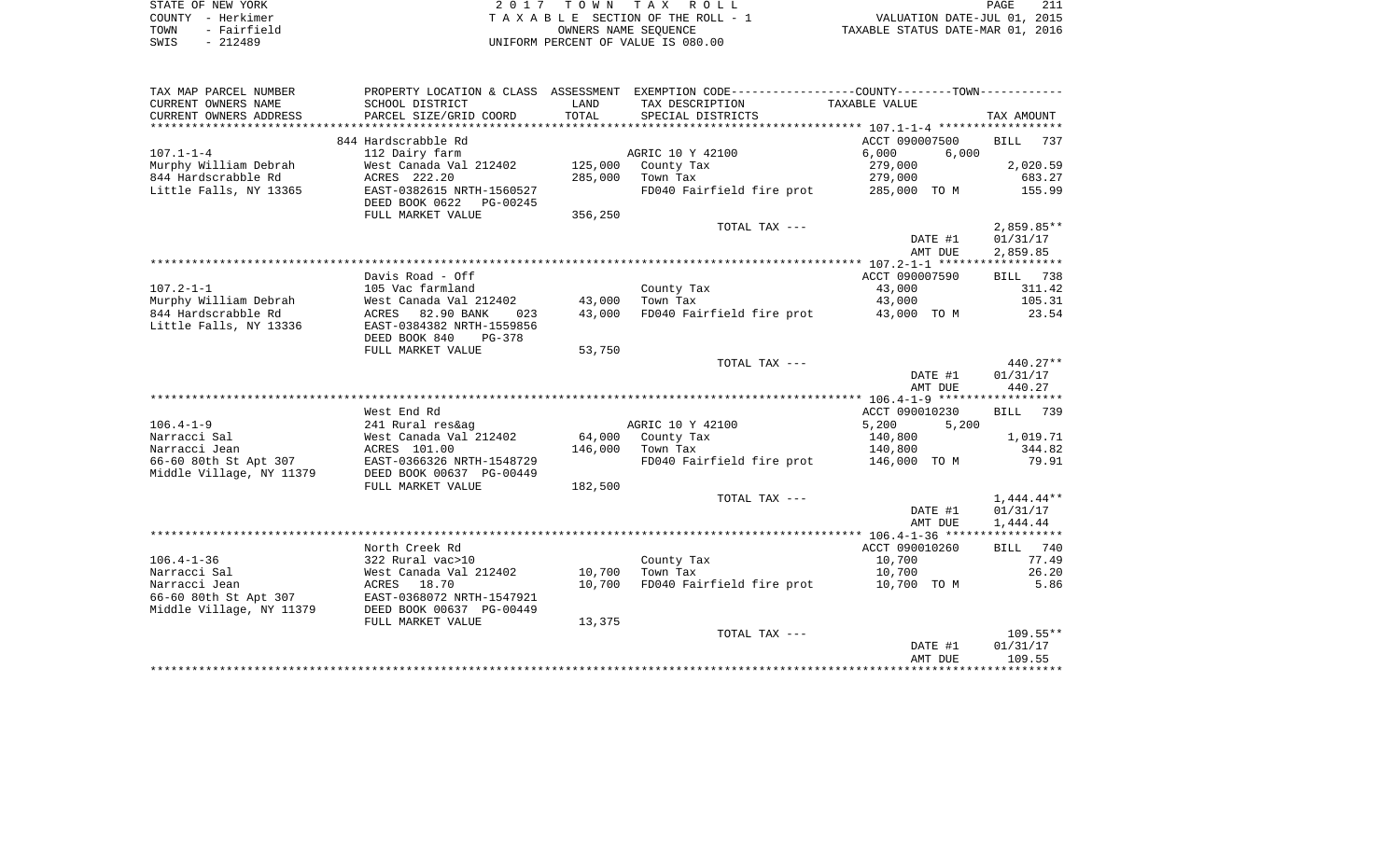| STATE OF NEW YORK   | 2017 TOWN TAX ROLL                 | 212<br><b>PAGE</b>               |
|---------------------|------------------------------------|----------------------------------|
| COUNTY - Herkimer   | TAXABLE SECTION OF THE ROLL - 1    | VALUATION DATE-JUL 01, 2015      |
| - Fairfield<br>TOWN | OWNERS NAME SEOUENCE               | TAXABLE STATUS DATE-MAR 01, 2016 |
| - 212489<br>SWIS    | UNIFORM PERCENT OF VALUE IS 080.00 |                                  |

| TAX MAP PARCEL NUMBER      |                           |         | PROPERTY LOCATION & CLASS ASSESSMENT EXEMPTION CODE----------------COUNTY-------TOWN---------- |                |              |
|----------------------------|---------------------------|---------|------------------------------------------------------------------------------------------------|----------------|--------------|
| CURRENT OWNERS NAME        | SCHOOL DISTRICT           | LAND    | TAX DESCRIPTION                                                                                | TAXABLE VALUE  |              |
| CURRENT OWNERS ADDRESS     | PARCEL SIZE/GRID COORD    | TOTAL   | SPECIAL DISTRICTS                                                                              |                | TAX AMOUNT   |
|                            |                           |         |                                                                                                |                |              |
|                            | State Route 29            |         |                                                                                                | ACCT 090090040 | BILL 741     |
| $101.4 - 1 - 9.1$          | 241 Rural res&ag          |         | County Tax                                                                                     | 105,000        | 760.44       |
| Nesbit Terry K             | West Canada Val 212402    | 36,000  | Town Tax                                                                                       | 105,000        | 257.14       |
| Nesbit Kelley E            | FRNT 1924.00 DPTH         | 105,000 | FD040 Fairfield fire prot                                                                      | 105,000 TO M   | 57.47        |
| 1400 State Route 29        | ACRES 47.20               |         |                                                                                                |                |              |
| Little Falls, NY 13365     | EAST-0393494 NRTH-1566635 |         |                                                                                                |                |              |
|                            | DEED BOOK 1538 PG-986     |         |                                                                                                |                |              |
|                            | FULL MARKET VALUE         | 131,250 |                                                                                                |                |              |
|                            |                           |         | TOTAL TAX ---                                                                                  |                | $1,075.05**$ |
|                            |                           |         |                                                                                                | DATE #1        | 01/31/17     |
|                            |                           |         |                                                                                                | AMT DUE        | 1,075.05     |
|                            |                           |         |                                                                                                |                |              |
|                            | Casler Rd                 |         |                                                                                                | ACCT 090009240 | BILL<br>742  |
| $101.3 - 3 - 2$            | 314 Rural vac<10          |         | County Tax                                                                                     | 10,000         | 72.42        |
| Nicholas Janice M          | West Canada Val 212402    | 10,000  | Town Tax                                                                                       | 10,000         | 24.49        |
| 252 Burt Rd                | ACRES<br>5.00             | 10,000  | FD040 Fairfield fire prot                                                                      | 10,000 TO M    | 5.47         |
| Cold Brook, NY 13324       | EAST-0377579 NRTH-1562504 |         |                                                                                                |                |              |
|                            | DEED BOOK 912<br>PG-525   |         |                                                                                                |                |              |
|                            | FULL MARKET VALUE         | 12,500  |                                                                                                |                |              |
|                            |                           |         | TOTAL TAX ---                                                                                  |                | $102.38**$   |
|                            |                           |         |                                                                                                | DATE #1        | 01/31/17     |
|                            |                           |         |                                                                                                | AMT DUE        | 102.38       |
|                            |                           |         |                                                                                                |                |              |
|                            | Casler Rd                 |         |                                                                                                | ACCT 090009240 | 743<br>BILL  |
| $101.3 - 3 - 7$            | 314 Rural vac<10          |         | County Tax                                                                                     | 10,000         | 72.42        |
| Nichols Carl J Sr.         | West Canada Val 212402    | 10,000  | Town Tax                                                                                       | 10,000         | 24.49        |
| Nichols Patricia           | Lot#7                     | 10,000  | FD040 Fairfield fire prot                                                                      | 10,000 TO M    | 5.47         |
| PO Box 201                 | ACRES<br>5.50             |         |                                                                                                |                |              |
| Salisbury Center, NY 13454 | EAST-0375828 NRTH-1562378 |         |                                                                                                |                |              |
|                            | DEED BOOK 1502<br>PG-813  |         |                                                                                                |                |              |
|                            | FULL MARKET VALUE         | 12,500  |                                                                                                |                |              |
|                            |                           |         | TOTAL TAX ---                                                                                  |                | $102.38**$   |
|                            |                           |         |                                                                                                | DATE #1        | 01/31/17     |
|                            |                           |         |                                                                                                | AMT DUE        | 102.38       |
|                            | West End Rd               |         |                                                                                                | ACCT 090089111 | BILL 744     |
| $106.2 - 3 - 15$           | 312 Vac w/imprv           |         | County Tax                                                                                     | 35,000         | 253.48       |
| Nichols James              | West Canada Val 212402    | 10,000  | Town Tax                                                                                       | 35,000         | 85.71        |
| 643 West End Rd            | ACRES<br>5.10             | 35,000  | FD040 Fairfield fire prot                                                                      | 35,000 TO M    | 19.16        |
| Little Falls, NY 13365     | EAST-0367170 NRTH-1552085 |         |                                                                                                |                |              |
|                            | DEED BOOK 1449<br>PG-537  |         |                                                                                                |                |              |
|                            | FULL MARKET VALUE         | 43,750  |                                                                                                |                |              |
|                            |                           |         | TOTAL TAX ---                                                                                  |                | $358.35**$   |
|                            |                           |         |                                                                                                | DATE #1        | 01/31/17     |
|                            |                           |         |                                                                                                | AMT DUE        | 358.35       |
|                            |                           |         |                                                                                                |                |              |
|                            |                           |         |                                                                                                |                |              |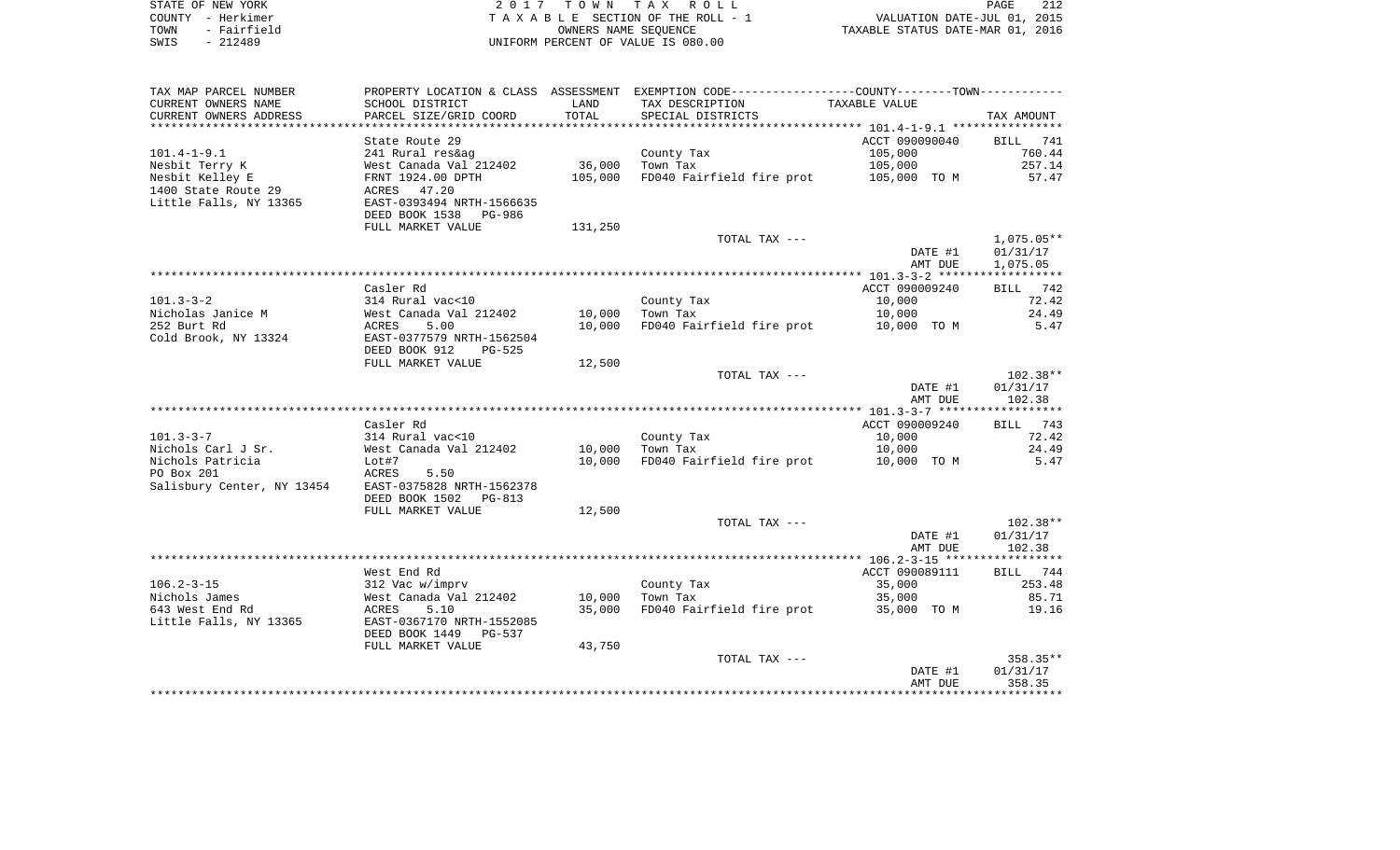|      | STATE OF NEW YORK | 2017 TOWN TAX ROLL                 | PAGE                             |  |
|------|-------------------|------------------------------------|----------------------------------|--|
|      | COUNTY - Herkimer | TAXABLE SECTION OF THE ROLL - 1    | VALUATION DATE-JUL 01, 2015      |  |
| TOWN | - Fairfield       | OWNERS NAME SEOUENCE               | TAXABLE STATUS DATE-MAR 01, 2016 |  |
| SWIS | - 212489          | UNIFORM PERCENT OF VALUE IS 080.00 |                                  |  |

| SCHOOL DISTRICT<br>LAND<br>TAX DESCRIPTION<br>TAXABLE VALUE<br>TOTAL<br>PARCEL SIZE/GRID COORD<br>SPECIAL DISTRICTS<br>TAX AMOUNT<br>**************************<br>***********************<br>111 Lynch Rd<br>745<br>BILL<br>240 Rural res<br>200,000<br>1,448.46<br>County Tax<br>25,000<br>West Canada Val 212402<br>Town Tax<br>200,000<br>489.80<br>200,000<br>FD040 Fairfield fire prot<br>200,000 TO M<br>109.47<br>ACRES<br>30.00<br>EAST-0366188 NRTH-1551355<br>DEED BOOK 907<br>PG-361<br>FULL MARKET VALUE<br>250,000<br>TOTAL TAX ---<br>$2,047.73**$<br>DATE #1<br>01/31/17<br>AMT DUE<br>2,047.73<br>204 Myers Rd<br>746<br>BILL<br>210 1 Family Res<br>176,800<br>County Tax<br>1,280.43<br>Little Falls Ce 210900<br>12,000<br>Town Tax<br>176,800<br>432.98<br>FD040 Fairfield fire prot<br>96.77<br>Life Use to Chas & Barb O<br>176,800<br>176,800 TO M<br>Attn: Charles & Barbara O'Hara FRNT 200.00 DPTH<br>3.58<br>ACRES<br>EAST-0377561 NRTH-1549307<br>DEED BOOK 933<br><b>PG-190</b><br>FULL MARKET VALUE<br>221,000<br>TOTAL TAX ---<br>$1,810.18**$<br>DATE #1<br>01/31/17<br>AMT DUE<br>1,810.18<br>357 Cole Rd<br>ACCT 090000750<br>747<br>BILL<br>210 1 Family Res<br>666.29<br>County Tax<br>92,000<br>Little Falls Ce 210900<br>10,000<br>Town Tax<br>92,000<br>225.31<br>FD040 Fairfield fire prot<br>50.36<br>FRNT 500.00 DPTH<br>92,000<br>92,000 TO M<br>1.00<br>ACRES<br>EAST-0386761 NRTH-1547404<br>DEED BOOK 900<br>$PG-264$<br>115,000<br>FULL MARKET VALUE<br>TOTAL TAX ---<br>941.96**<br>DATE #1<br>01/31/17<br>AMT DUE<br>941.96<br>ACCT 090001590<br>756 State Route 29<br>748<br>BILL<br>7,000<br>314 Rural vac<10<br>County Tax<br>50.70<br>7,000<br>Town Tax<br>7,000<br>17.14<br>West Canada Val 212402<br>FRNT 240.00 DPTH 200.00<br>7,000<br>School Relevy<br>174.81<br>FD040 Fairfield fire prot<br>3.83<br>EAST-0381461 NRTH-1568279<br>7,000 TO M<br>DEED BOOK 1526<br>PG-992<br>FULL MARKET VALUE<br>8,750<br>$246.48**$<br>TOTAL TAX ---<br>DATE #1<br>01/31/17<br>246.48<br>AMT DUE | TAX MAP PARCEL NUMBER      |  | PROPERTY LOCATION & CLASS ASSESSMENT EXEMPTION CODE----------------COUNTY-------TOWN---------- |  |
|-----------------------------------------------------------------------------------------------------------------------------------------------------------------------------------------------------------------------------------------------------------------------------------------------------------------------------------------------------------------------------------------------------------------------------------------------------------------------------------------------------------------------------------------------------------------------------------------------------------------------------------------------------------------------------------------------------------------------------------------------------------------------------------------------------------------------------------------------------------------------------------------------------------------------------------------------------------------------------------------------------------------------------------------------------------------------------------------------------------------------------------------------------------------------------------------------------------------------------------------------------------------------------------------------------------------------------------------------------------------------------------------------------------------------------------------------------------------------------------------------------------------------------------------------------------------------------------------------------------------------------------------------------------------------------------------------------------------------------------------------------------------------------------------------------------------------------------------------------------------------------------------------------------------------------------------------------------------------------------------------------------------------------------------------|----------------------------|--|------------------------------------------------------------------------------------------------|--|
|                                                                                                                                                                                                                                                                                                                                                                                                                                                                                                                                                                                                                                                                                                                                                                                                                                                                                                                                                                                                                                                                                                                                                                                                                                                                                                                                                                                                                                                                                                                                                                                                                                                                                                                                                                                                                                                                                                                                                                                                                                               | CURRENT OWNERS NAME        |  |                                                                                                |  |
|                                                                                                                                                                                                                                                                                                                                                                                                                                                                                                                                                                                                                                                                                                                                                                                                                                                                                                                                                                                                                                                                                                                                                                                                                                                                                                                                                                                                                                                                                                                                                                                                                                                                                                                                                                                                                                                                                                                                                                                                                                               | CURRENT OWNERS ADDRESS     |  |                                                                                                |  |
|                                                                                                                                                                                                                                                                                                                                                                                                                                                                                                                                                                                                                                                                                                                                                                                                                                                                                                                                                                                                                                                                                                                                                                                                                                                                                                                                                                                                                                                                                                                                                                                                                                                                                                                                                                                                                                                                                                                                                                                                                                               |                            |  |                                                                                                |  |
|                                                                                                                                                                                                                                                                                                                                                                                                                                                                                                                                                                                                                                                                                                                                                                                                                                                                                                                                                                                                                                                                                                                                                                                                                                                                                                                                                                                                                                                                                                                                                                                                                                                                                                                                                                                                                                                                                                                                                                                                                                               |                            |  |                                                                                                |  |
|                                                                                                                                                                                                                                                                                                                                                                                                                                                                                                                                                                                                                                                                                                                                                                                                                                                                                                                                                                                                                                                                                                                                                                                                                                                                                                                                                                                                                                                                                                                                                                                                                                                                                                                                                                                                                                                                                                                                                                                                                                               | $106.4 - 1 - 4.2$          |  |                                                                                                |  |
|                                                                                                                                                                                                                                                                                                                                                                                                                                                                                                                                                                                                                                                                                                                                                                                                                                                                                                                                                                                                                                                                                                                                                                                                                                                                                                                                                                                                                                                                                                                                                                                                                                                                                                                                                                                                                                                                                                                                                                                                                                               | Northup Frederick J        |  |                                                                                                |  |
|                                                                                                                                                                                                                                                                                                                                                                                                                                                                                                                                                                                                                                                                                                                                                                                                                                                                                                                                                                                                                                                                                                                                                                                                                                                                                                                                                                                                                                                                                                                                                                                                                                                                                                                                                                                                                                                                                                                                                                                                                                               | Northup Anne Marie         |  |                                                                                                |  |
|                                                                                                                                                                                                                                                                                                                                                                                                                                                                                                                                                                                                                                                                                                                                                                                                                                                                                                                                                                                                                                                                                                                                                                                                                                                                                                                                                                                                                                                                                                                                                                                                                                                                                                                                                                                                                                                                                                                                                                                                                                               | 111 Lynch Rd               |  |                                                                                                |  |
|                                                                                                                                                                                                                                                                                                                                                                                                                                                                                                                                                                                                                                                                                                                                                                                                                                                                                                                                                                                                                                                                                                                                                                                                                                                                                                                                                                                                                                                                                                                                                                                                                                                                                                                                                                                                                                                                                                                                                                                                                                               | Little Falls, NY 13365     |  |                                                                                                |  |
|                                                                                                                                                                                                                                                                                                                                                                                                                                                                                                                                                                                                                                                                                                                                                                                                                                                                                                                                                                                                                                                                                                                                                                                                                                                                                                                                                                                                                                                                                                                                                                                                                                                                                                                                                                                                                                                                                                                                                                                                                                               |                            |  |                                                                                                |  |
|                                                                                                                                                                                                                                                                                                                                                                                                                                                                                                                                                                                                                                                                                                                                                                                                                                                                                                                                                                                                                                                                                                                                                                                                                                                                                                                                                                                                                                                                                                                                                                                                                                                                                                                                                                                                                                                                                                                                                                                                                                               |                            |  |                                                                                                |  |
|                                                                                                                                                                                                                                                                                                                                                                                                                                                                                                                                                                                                                                                                                                                                                                                                                                                                                                                                                                                                                                                                                                                                                                                                                                                                                                                                                                                                                                                                                                                                                                                                                                                                                                                                                                                                                                                                                                                                                                                                                                               |                            |  |                                                                                                |  |
|                                                                                                                                                                                                                                                                                                                                                                                                                                                                                                                                                                                                                                                                                                                                                                                                                                                                                                                                                                                                                                                                                                                                                                                                                                                                                                                                                                                                                                                                                                                                                                                                                                                                                                                                                                                                                                                                                                                                                                                                                                               |                            |  |                                                                                                |  |
|                                                                                                                                                                                                                                                                                                                                                                                                                                                                                                                                                                                                                                                                                                                                                                                                                                                                                                                                                                                                                                                                                                                                                                                                                                                                                                                                                                                                                                                                                                                                                                                                                                                                                                                                                                                                                                                                                                                                                                                                                                               |                            |  |                                                                                                |  |
|                                                                                                                                                                                                                                                                                                                                                                                                                                                                                                                                                                                                                                                                                                                                                                                                                                                                                                                                                                                                                                                                                                                                                                                                                                                                                                                                                                                                                                                                                                                                                                                                                                                                                                                                                                                                                                                                                                                                                                                                                                               |                            |  |                                                                                                |  |
|                                                                                                                                                                                                                                                                                                                                                                                                                                                                                                                                                                                                                                                                                                                                                                                                                                                                                                                                                                                                                                                                                                                                                                                                                                                                                                                                                                                                                                                                                                                                                                                                                                                                                                                                                                                                                                                                                                                                                                                                                                               | $107.3 - 2 - 21.2$         |  |                                                                                                |  |
|                                                                                                                                                                                                                                                                                                                                                                                                                                                                                                                                                                                                                                                                                                                                                                                                                                                                                                                                                                                                                                                                                                                                                                                                                                                                                                                                                                                                                                                                                                                                                                                                                                                                                                                                                                                                                                                                                                                                                                                                                                               | O'Hara Robert J            |  |                                                                                                |  |
|                                                                                                                                                                                                                                                                                                                                                                                                                                                                                                                                                                                                                                                                                                                                                                                                                                                                                                                                                                                                                                                                                                                                                                                                                                                                                                                                                                                                                                                                                                                                                                                                                                                                                                                                                                                                                                                                                                                                                                                                                                               | Morin Lynn L               |  |                                                                                                |  |
|                                                                                                                                                                                                                                                                                                                                                                                                                                                                                                                                                                                                                                                                                                                                                                                                                                                                                                                                                                                                                                                                                                                                                                                                                                                                                                                                                                                                                                                                                                                                                                                                                                                                                                                                                                                                                                                                                                                                                                                                                                               |                            |  |                                                                                                |  |
|                                                                                                                                                                                                                                                                                                                                                                                                                                                                                                                                                                                                                                                                                                                                                                                                                                                                                                                                                                                                                                                                                                                                                                                                                                                                                                                                                                                                                                                                                                                                                                                                                                                                                                                                                                                                                                                                                                                                                                                                                                               | 204 Myers Rd               |  |                                                                                                |  |
|                                                                                                                                                                                                                                                                                                                                                                                                                                                                                                                                                                                                                                                                                                                                                                                                                                                                                                                                                                                                                                                                                                                                                                                                                                                                                                                                                                                                                                                                                                                                                                                                                                                                                                                                                                                                                                                                                                                                                                                                                                               | Little Falls, NY 13365     |  |                                                                                                |  |
|                                                                                                                                                                                                                                                                                                                                                                                                                                                                                                                                                                                                                                                                                                                                                                                                                                                                                                                                                                                                                                                                                                                                                                                                                                                                                                                                                                                                                                                                                                                                                                                                                                                                                                                                                                                                                                                                                                                                                                                                                                               |                            |  |                                                                                                |  |
|                                                                                                                                                                                                                                                                                                                                                                                                                                                                                                                                                                                                                                                                                                                                                                                                                                                                                                                                                                                                                                                                                                                                                                                                                                                                                                                                                                                                                                                                                                                                                                                                                                                                                                                                                                                                                                                                                                                                                                                                                                               |                            |  |                                                                                                |  |
|                                                                                                                                                                                                                                                                                                                                                                                                                                                                                                                                                                                                                                                                                                                                                                                                                                                                                                                                                                                                                                                                                                                                                                                                                                                                                                                                                                                                                                                                                                                                                                                                                                                                                                                                                                                                                                                                                                                                                                                                                                               |                            |  |                                                                                                |  |
|                                                                                                                                                                                                                                                                                                                                                                                                                                                                                                                                                                                                                                                                                                                                                                                                                                                                                                                                                                                                                                                                                                                                                                                                                                                                                                                                                                                                                                                                                                                                                                                                                                                                                                                                                                                                                                                                                                                                                                                                                                               |                            |  |                                                                                                |  |
|                                                                                                                                                                                                                                                                                                                                                                                                                                                                                                                                                                                                                                                                                                                                                                                                                                                                                                                                                                                                                                                                                                                                                                                                                                                                                                                                                                                                                                                                                                                                                                                                                                                                                                                                                                                                                                                                                                                                                                                                                                               |                            |  |                                                                                                |  |
|                                                                                                                                                                                                                                                                                                                                                                                                                                                                                                                                                                                                                                                                                                                                                                                                                                                                                                                                                                                                                                                                                                                                                                                                                                                                                                                                                                                                                                                                                                                                                                                                                                                                                                                                                                                                                                                                                                                                                                                                                                               |                            |  |                                                                                                |  |
|                                                                                                                                                                                                                                                                                                                                                                                                                                                                                                                                                                                                                                                                                                                                                                                                                                                                                                                                                                                                                                                                                                                                                                                                                                                                                                                                                                                                                                                                                                                                                                                                                                                                                                                                                                                                                                                                                                                                                                                                                                               |                            |  |                                                                                                |  |
|                                                                                                                                                                                                                                                                                                                                                                                                                                                                                                                                                                                                                                                                                                                                                                                                                                                                                                                                                                                                                                                                                                                                                                                                                                                                                                                                                                                                                                                                                                                                                                                                                                                                                                                                                                                                                                                                                                                                                                                                                                               | $107.4 - 2 - 11.2$         |  |                                                                                                |  |
|                                                                                                                                                                                                                                                                                                                                                                                                                                                                                                                                                                                                                                                                                                                                                                                                                                                                                                                                                                                                                                                                                                                                                                                                                                                                                                                                                                                                                                                                                                                                                                                                                                                                                                                                                                                                                                                                                                                                                                                                                                               | OConnell Kathleen          |  |                                                                                                |  |
|                                                                                                                                                                                                                                                                                                                                                                                                                                                                                                                                                                                                                                                                                                                                                                                                                                                                                                                                                                                                                                                                                                                                                                                                                                                                                                                                                                                                                                                                                                                                                                                                                                                                                                                                                                                                                                                                                                                                                                                                                                               | Burns Thos Burns Mary Jo   |  |                                                                                                |  |
|                                                                                                                                                                                                                                                                                                                                                                                                                                                                                                                                                                                                                                                                                                                                                                                                                                                                                                                                                                                                                                                                                                                                                                                                                                                                                                                                                                                                                                                                                                                                                                                                                                                                                                                                                                                                                                                                                                                                                                                                                                               | 357 Cole Rd                |  |                                                                                                |  |
|                                                                                                                                                                                                                                                                                                                                                                                                                                                                                                                                                                                                                                                                                                                                                                                                                                                                                                                                                                                                                                                                                                                                                                                                                                                                                                                                                                                                                                                                                                                                                                                                                                                                                                                                                                                                                                                                                                                                                                                                                                               | Little Falls, NY 13365     |  |                                                                                                |  |
|                                                                                                                                                                                                                                                                                                                                                                                                                                                                                                                                                                                                                                                                                                                                                                                                                                                                                                                                                                                                                                                                                                                                                                                                                                                                                                                                                                                                                                                                                                                                                                                                                                                                                                                                                                                                                                                                                                                                                                                                                                               |                            |  |                                                                                                |  |
|                                                                                                                                                                                                                                                                                                                                                                                                                                                                                                                                                                                                                                                                                                                                                                                                                                                                                                                                                                                                                                                                                                                                                                                                                                                                                                                                                                                                                                                                                                                                                                                                                                                                                                                                                                                                                                                                                                                                                                                                                                               |                            |  |                                                                                                |  |
|                                                                                                                                                                                                                                                                                                                                                                                                                                                                                                                                                                                                                                                                                                                                                                                                                                                                                                                                                                                                                                                                                                                                                                                                                                                                                                                                                                                                                                                                                                                                                                                                                                                                                                                                                                                                                                                                                                                                                                                                                                               |                            |  |                                                                                                |  |
|                                                                                                                                                                                                                                                                                                                                                                                                                                                                                                                                                                                                                                                                                                                                                                                                                                                                                                                                                                                                                                                                                                                                                                                                                                                                                                                                                                                                                                                                                                                                                                                                                                                                                                                                                                                                                                                                                                                                                                                                                                               |                            |  |                                                                                                |  |
|                                                                                                                                                                                                                                                                                                                                                                                                                                                                                                                                                                                                                                                                                                                                                                                                                                                                                                                                                                                                                                                                                                                                                                                                                                                                                                                                                                                                                                                                                                                                                                                                                                                                                                                                                                                                                                                                                                                                                                                                                                               |                            |  |                                                                                                |  |
|                                                                                                                                                                                                                                                                                                                                                                                                                                                                                                                                                                                                                                                                                                                                                                                                                                                                                                                                                                                                                                                                                                                                                                                                                                                                                                                                                                                                                                                                                                                                                                                                                                                                                                                                                                                                                                                                                                                                                                                                                                               |                            |  |                                                                                                |  |
|                                                                                                                                                                                                                                                                                                                                                                                                                                                                                                                                                                                                                                                                                                                                                                                                                                                                                                                                                                                                                                                                                                                                                                                                                                                                                                                                                                                                                                                                                                                                                                                                                                                                                                                                                                                                                                                                                                                                                                                                                                               |                            |  |                                                                                                |  |
|                                                                                                                                                                                                                                                                                                                                                                                                                                                                                                                                                                                                                                                                                                                                                                                                                                                                                                                                                                                                                                                                                                                                                                                                                                                                                                                                                                                                                                                                                                                                                                                                                                                                                                                                                                                                                                                                                                                                                                                                                                               | $101.14 - 1 - 18$          |  |                                                                                                |  |
|                                                                                                                                                                                                                                                                                                                                                                                                                                                                                                                                                                                                                                                                                                                                                                                                                                                                                                                                                                                                                                                                                                                                                                                                                                                                                                                                                                                                                                                                                                                                                                                                                                                                                                                                                                                                                                                                                                                                                                                                                                               | Oldfield Daniel            |  |                                                                                                |  |
|                                                                                                                                                                                                                                                                                                                                                                                                                                                                                                                                                                                                                                                                                                                                                                                                                                                                                                                                                                                                                                                                                                                                                                                                                                                                                                                                                                                                                                                                                                                                                                                                                                                                                                                                                                                                                                                                                                                                                                                                                                               | 740 State Route 29         |  |                                                                                                |  |
|                                                                                                                                                                                                                                                                                                                                                                                                                                                                                                                                                                                                                                                                                                                                                                                                                                                                                                                                                                                                                                                                                                                                                                                                                                                                                                                                                                                                                                                                                                                                                                                                                                                                                                                                                                                                                                                                                                                                                                                                                                               | Middleville, NY 13406-0331 |  |                                                                                                |  |
|                                                                                                                                                                                                                                                                                                                                                                                                                                                                                                                                                                                                                                                                                                                                                                                                                                                                                                                                                                                                                                                                                                                                                                                                                                                                                                                                                                                                                                                                                                                                                                                                                                                                                                                                                                                                                                                                                                                                                                                                                                               |                            |  |                                                                                                |  |
|                                                                                                                                                                                                                                                                                                                                                                                                                                                                                                                                                                                                                                                                                                                                                                                                                                                                                                                                                                                                                                                                                                                                                                                                                                                                                                                                                                                                                                                                                                                                                                                                                                                                                                                                                                                                                                                                                                                                                                                                                                               |                            |  |                                                                                                |  |
|                                                                                                                                                                                                                                                                                                                                                                                                                                                                                                                                                                                                                                                                                                                                                                                                                                                                                                                                                                                                                                                                                                                                                                                                                                                                                                                                                                                                                                                                                                                                                                                                                                                                                                                                                                                                                                                                                                                                                                                                                                               |                            |  |                                                                                                |  |
|                                                                                                                                                                                                                                                                                                                                                                                                                                                                                                                                                                                                                                                                                                                                                                                                                                                                                                                                                                                                                                                                                                                                                                                                                                                                                                                                                                                                                                                                                                                                                                                                                                                                                                                                                                                                                                                                                                                                                                                                                                               |                            |  |                                                                                                |  |
|                                                                                                                                                                                                                                                                                                                                                                                                                                                                                                                                                                                                                                                                                                                                                                                                                                                                                                                                                                                                                                                                                                                                                                                                                                                                                                                                                                                                                                                                                                                                                                                                                                                                                                                                                                                                                                                                                                                                                                                                                                               |                            |  |                                                                                                |  |
|                                                                                                                                                                                                                                                                                                                                                                                                                                                                                                                                                                                                                                                                                                                                                                                                                                                                                                                                                                                                                                                                                                                                                                                                                                                                                                                                                                                                                                                                                                                                                                                                                                                                                                                                                                                                                                                                                                                                                                                                                                               |                            |  |                                                                                                |  |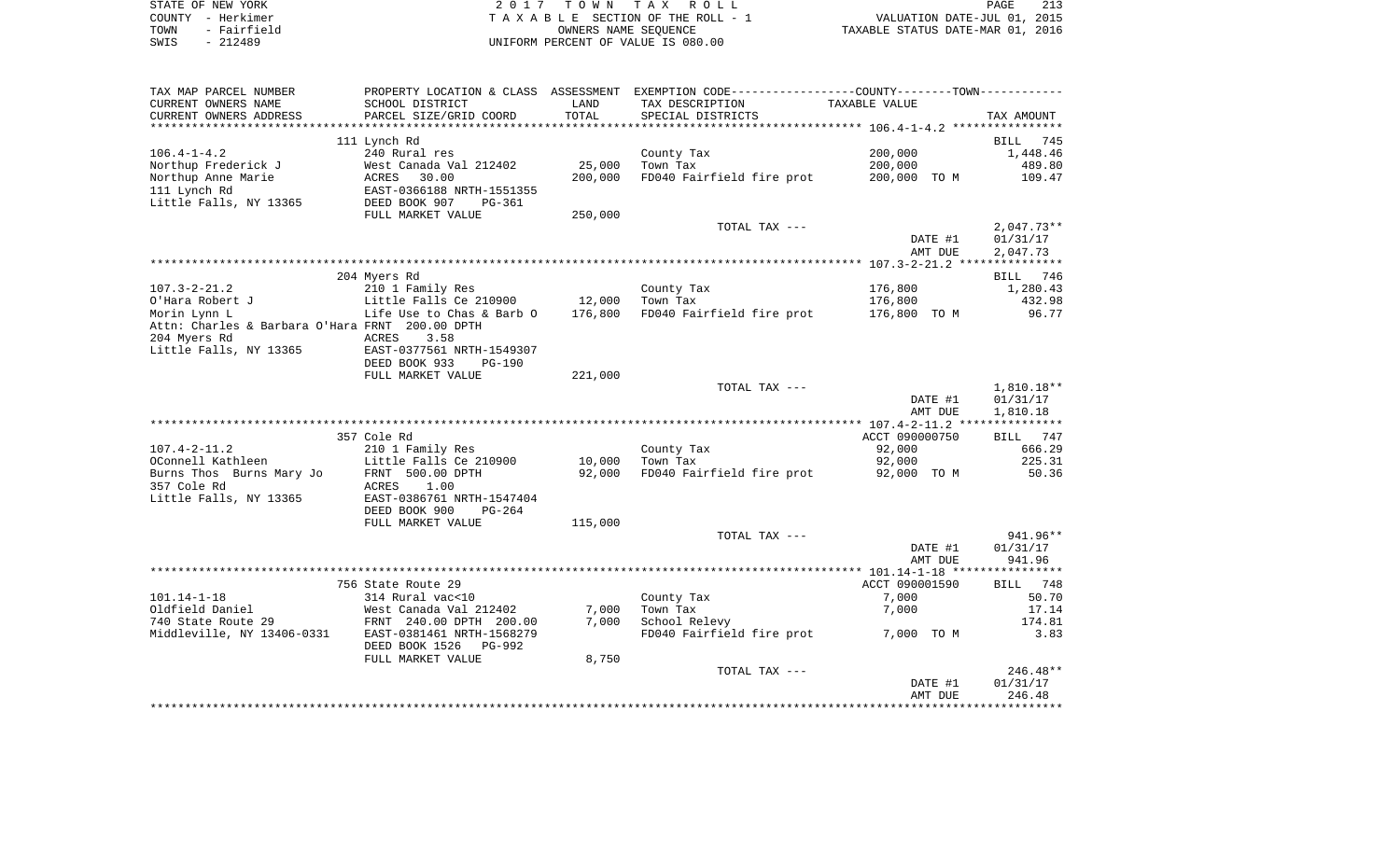| STATE OF NEW YORK   | 2017 TOWN TAX ROLL                 | 214<br>PAGE                      |
|---------------------|------------------------------------|----------------------------------|
| COUNTY - Herkimer   | TAXABLE SECTION OF THE ROLL - 1    | VALUATION DATE-JUL 01, 2015      |
| - Fairfield<br>TOWN | OWNERS NAME SEOUENCE               | TAXABLE STATUS DATE-MAR 01, 2016 |
| SWIS<br>$-212489$   | UNIFORM PERCENT OF VALUE IS 080.00 |                                  |

| TAX MAP PARCEL NUMBER  |                                                       |        | PROPERTY LOCATION & CLASS ASSESSMENT EXEMPTION CODE---------------COUNTY-------TOWN---------- |                          |                    |
|------------------------|-------------------------------------------------------|--------|-----------------------------------------------------------------------------------------------|--------------------------|--------------------|
| CURRENT OWNERS NAME    | SCHOOL DISTRICT                                       | LAND   | TAX DESCRIPTION                                                                               | TAXABLE VALUE            |                    |
| CURRENT OWNERS ADDRESS | PARCEL SIZE/GRID COORD                                | TOTAL  | SPECIAL DISTRICTS                                                                             |                          | TAX AMOUNT         |
|                        |                                                       |        |                                                                                               |                          |                    |
|                        | 137 Town Garage Rd                                    |        |                                                                                               | ACCT 090008700           | 749<br>BILL        |
| $101.14 - 1 - 12$      | 210 1 Family Res                                      |        | County Tax                                                                                    | 37,000                   | 267.96             |
| Oldfield Daniel N      | West Canada Val 212402                                | 6,000  | Town Tax                                                                                      | 37,000                   | 90.61              |
| 740 State Rte. 29      | FRNT 100.00 DPTH 112.00                               | 37,000 | School Relevy                                                                                 |                          | 924.01             |
| Fairfield, NY 13406    | EAST-0381336 NRTH-1568279<br>DEED BOOK 1492<br>PG-657 |        | FD040 Fairfield fire prot                                                                     | 37,000 TO M              | 20.25              |
|                        | FULL MARKET VALUE                                     | 46,250 |                                                                                               |                          |                    |
|                        |                                                       |        | TOTAL TAX ---                                                                                 |                          | $1,302.83**$       |
|                        |                                                       |        |                                                                                               | DATE #1                  | 01/31/17           |
|                        |                                                       |        |                                                                                               | AMT DUE                  | 1,302.83           |
|                        |                                                       |        |                                                                                               |                          |                    |
|                        | 740 State Route 29                                    |        |                                                                                               | ACCT 090000270           | BILL<br>750        |
| $101.14 - 1 - 17$      | 314 Rural vac<10                                      |        | County Tax                                                                                    | 2,500                    | 18.11              |
| Oldfield Daniel Newton | West Canada Val 212402                                | 2,500  | Town Tax                                                                                      | 2,500                    | 6.12               |
| 740 State Route 29     | FRNT 100.00 DPTH 100.00                               | 2,500  | School Relevy                                                                                 |                          | 62.43              |
| Middleville, NY 13406  | EAST-0381314 NRTH-1568365                             |        | FD040 Fairfield fire prot                                                                     | 2,500 TO M               | 1.37               |
|                        | DEED BOOK 1413 PG-419                                 |        |                                                                                               |                          |                    |
|                        | FULL MARKET VALUE                                     | 3,125  | TOTAL TAX ---                                                                                 |                          | 88.03**            |
|                        |                                                       |        |                                                                                               | DATE #1                  | 01/31/17           |
|                        |                                                       |        |                                                                                               | AMT DUE                  | 88.03              |
|                        |                                                       |        |                                                                                               |                          |                    |
|                        | Fairfield                                             |        |                                                                                               | ACCT 090086027           | 751<br>BILL        |
| $101.14 - 1 - 4$       | 314 Rural vac<10                                      |        | County Tax                                                                                    | $6,500$                  | 47.07              |
| Oldfield Louise        | West Canada Val 212402                                | 6,500  | Town Tax                                                                                      | 6,500                    | 15.92              |
| 720 State Rte. 29      | 7.90<br>ACRES                                         | 6,500  | School Relevy                                                                                 |                          | 162.33             |
| Middleville, NY 13406  | EAST-0380795 NRTH-1568007<br>DEED BOOK 1529<br>PG-648 |        | FD040 Fairfield fire prot                                                                     | 6,500 TO M               | 3.56               |
|                        | FULL MARKET VALUE                                     | 8,125  |                                                                                               |                          |                    |
|                        |                                                       |        | TOTAL TAX ---                                                                                 |                          | 228.88**           |
|                        |                                                       |        |                                                                                               | DATE #1                  | 01/31/17           |
|                        |                                                       |        |                                                                                               | AMT DUE                  | 228.88             |
|                        |                                                       |        |                                                                                               |                          |                    |
|                        | 720 State Route 29                                    |        |                                                                                               | ACCT 090001560           | <b>BILL</b><br>752 |
| $101.14 - 1 - 3$       | 210 1 Family Res                                      |        | VET COM C 41132                                                                               | 12,000                   | $\overline{0}$     |
| Oldfield Louise S      | West Canada Val 212402                                |        | 8,000 VET COM T 41133                                                                         | 12,250<br>$\overline{0}$ |                    |
| 720 State Rte. 29      | FRNT 120.00 DPTH 185.00                               | 49,000 | County Tax                                                                                    | 37,000                   | 267.96             |
| Middleville, NY 13406  | EAST-0380883 NRTH-1568408                             |        | Town Tax                                                                                      | 36,750                   | 90.00              |
|                        | DEED BOOK 823<br>$PG-428$                             |        | School Relevy                                                                                 |                          | 635.68             |
|                        | FULL MARKET VALUE                                     |        | 61,250 FD040 Fairfield fire prot                                                              | 49,000 TO M              | 26.82              |
|                        |                                                       |        | TOTAL TAX ---                                                                                 |                          | $1,020.46**$       |
|                        |                                                       |        |                                                                                               | DATE #1                  | 01/31/17           |
|                        |                                                       |        |                                                                                               | AMT DUE                  | 1,020.46           |
|                        |                                                       |        |                                                                                               |                          |                    |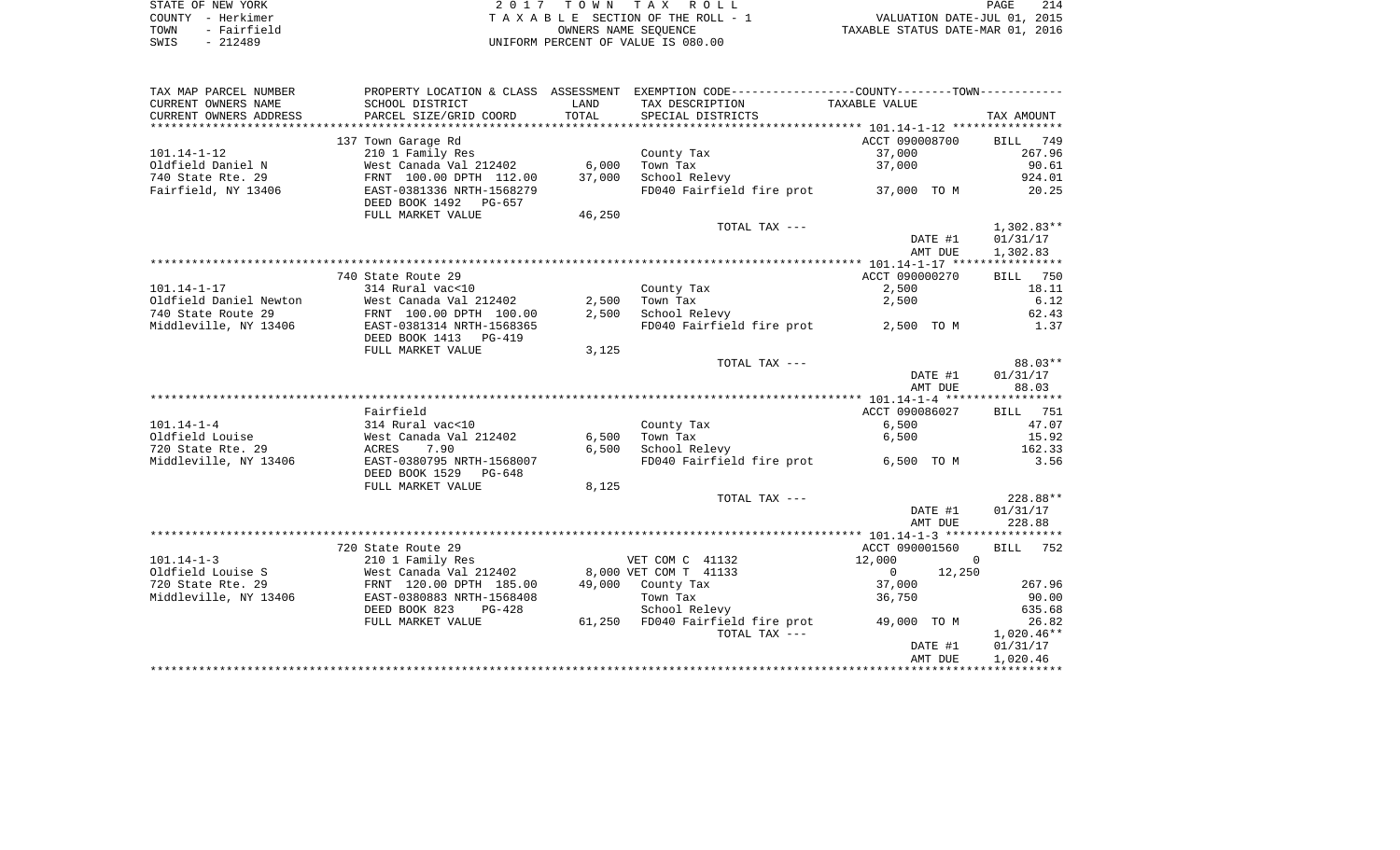| STATE OF NEW YORK<br>COUNTY - Herkimer                | 2 0 1 7                                 | T O W N        | TAX ROLL<br>TAXABLE SECTION OF THE ROLL - 1                                                  | VALUATION DATE-JUL 01,           | 215<br>PAGE<br>2015 |
|-------------------------------------------------------|-----------------------------------------|----------------|----------------------------------------------------------------------------------------------|----------------------------------|---------------------|
| - Fairfield<br>TOWN                                   |                                         |                | OWNERS NAME SEQUENCE                                                                         | TAXABLE STATUS DATE-MAR 01, 2016 |                     |
| SWIS<br>$-212489$                                     |                                         |                | UNIFORM PERCENT OF VALUE IS 080.00                                                           |                                  |                     |
|                                                       |                                         |                |                                                                                              |                                  |                     |
|                                                       |                                         |                |                                                                                              |                                  |                     |
| TAX MAP PARCEL NUMBER                                 |                                         |                | PROPERTY LOCATION & CLASS ASSESSMENT EXEMPTION CODE---------------COUNTY-------TOWN--------- |                                  |                     |
| CURRENT OWNERS NAME                                   | SCHOOL DISTRICT                         | LAND<br>TOTAL  | TAX DESCRIPTION                                                                              | TAXABLE VALUE                    |                     |
| CURRENT OWNERS ADDRESS<br>***********************     | PARCEL SIZE/GRID COORD                  |                | SPECIAL DISTRICTS                                                                            |                                  | TAX AMOUNT          |
|                                                       | 643 West End Rd                         |                |                                                                                              | ACCT 090008070                   | 753<br>BILL         |
| $106.2 - 3 - 13$                                      | 210 1 Family Res                        |                | County Tax                                                                                   | 100,000                          | 724.23              |
| Orcutt Cassandra N                                    | West Canada Val 212402                  | 12,000         | Town Tax                                                                                     | 100,000                          | 244.90              |
| Cristman Justin W                                     | <b>ACRES</b><br>1.00                    | 100,000        | FD040 Fairfield fire prot                                                                    | 100,000 TO M                     | 54.73               |
| 643 West End Rd                                       | EAST-0367052 NRTH-1551734               |                |                                                                                              |                                  |                     |
| Little Falls, NY 13365                                | DEED BOOK 1616 PG-430                   |                |                                                                                              |                                  |                     |
|                                                       | FULL MARKET VALUE                       | 125,000        |                                                                                              |                                  |                     |
| PRIOR OWNER ON 3/01/2016                              |                                         |                |                                                                                              |                                  |                     |
| Carney Michelle A                                     |                                         |                |                                                                                              |                                  |                     |
|                                                       |                                         |                | TOTAL TAX ---                                                                                |                                  | $1,023.86**$        |
|                                                       |                                         |                |                                                                                              | DATE #1                          | 01/31/17            |
|                                                       |                                         |                |                                                                                              | AMT DUE                          | 1,023.86            |
|                                                       | 193 Farrington Rd                       |                |                                                                                              | ACCT 090009750                   | <b>BILL</b><br>754  |
| $094.4 - 1 - 9$                                       | 240 Rural res                           |                | County Tax                                                                                   | 155,000                          | 1,122.55            |
| Orf Irrevocable Trust Nancy Mc West Canada Val 212402 |                                         | 18,000         | Town Tax                                                                                     | 155,000                          | 379.59              |
| Orf Robert, Anita                                     | ACRES<br>16.00                          | 155,000        | FD040 Fairfield fire prot                                                                    | 155,000 TO M                     | 84.84               |
| 193 Farrington Rd                                     | EAST-0363929 NRTH-1579709               |                |                                                                                              |                                  |                     |
| Newport, NY 13416                                     | DEED BOOK 1404<br>PG-774                |                |                                                                                              |                                  |                     |
|                                                       | FULL MARKET VALUE                       | 193,750        |                                                                                              |                                  |                     |
|                                                       |                                         |                | TOTAL TAX ---                                                                                |                                  | 1,586.98**          |
|                                                       |                                         |                |                                                                                              | DATE #1                          | 01/31/17            |
|                                                       |                                         |                |                                                                                              | AMT DUE                          | 1,586.98            |
|                                                       |                                         |                |                                                                                              |                                  |                     |
|                                                       | Farrington Rd                           |                |                                                                                              | ACCT 090000240                   | <b>BILL</b><br>755  |
| $094.4 - 1 - 8.1$                                     | 314 Rural vac<10                        |                | County Tax                                                                                   | 9,000                            | 65.18               |
| Orf Robert J<br>Orf Anita L                           | West Canada Val 212402<br>ACRES<br>9.00 | 9,000<br>9,000 | Town Tax<br>FD040 Fairfield fire prot                                                        | 9,000<br>9,000 TO M              | 22.04<br>4.93       |
| 193 Farrington Rd                                     | EAST-0363741 NRTH-1578996               |                |                                                                                              |                                  |                     |
| Newport, NY 13416                                     | DEED BOOK 1591<br>PG-288                |                |                                                                                              |                                  |                     |
|                                                       | FULL MARKET VALUE                       | 11,250         |                                                                                              |                                  |                     |
|                                                       |                                         |                | TOTAL TAX ---                                                                                |                                  | $92.15**$           |
|                                                       |                                         |                |                                                                                              | DATE #1                          | 01/31/17            |
|                                                       |                                         |                |                                                                                              | AMT DUE                          | 92.15               |
|                                                       |                                         |                |                                                                                              |                                  | * * * * * * * *     |
|                                                       | 1695 Castle Rd                          |                |                                                                                              | ACCT 090005280                   | 756<br>BILL         |
| $095.3 - 1 - 10$                                      | 270 Mfg housing                         |                | County Tax                                                                                   | 16,000                           | 115.88              |
| Osiecki Donna                                         | West Canada Val 212402                  | 11,000         | Town Tax                                                                                     | 16,000                           | 39.18               |
| 1695 Castle Rd                                        | <b>ACRES</b><br>3.30                    | 16,000         | School Relevy                                                                                |                                  | 399.57              |
| Newport, NY 13416                                     | EAST-0376256 NRTH-1580377               |                | FD040 Fairfield fire prot                                                                    | 16,000 TO M                      | 8.76                |
|                                                       | DEED BOOK 1314<br>PG-427                |                |                                                                                              |                                  |                     |
|                                                       | FULL MARKET VALUE                       | 20,000         | TOTAL TAX ---                                                                                |                                  | $563.39**$          |
|                                                       |                                         |                |                                                                                              | DATE #1                          | 01/31/17            |
|                                                       |                                         |                |                                                                                              | AMT DUE                          | 563.39              |
|                                                       |                                         |                |                                                                                              |                                  | ********            |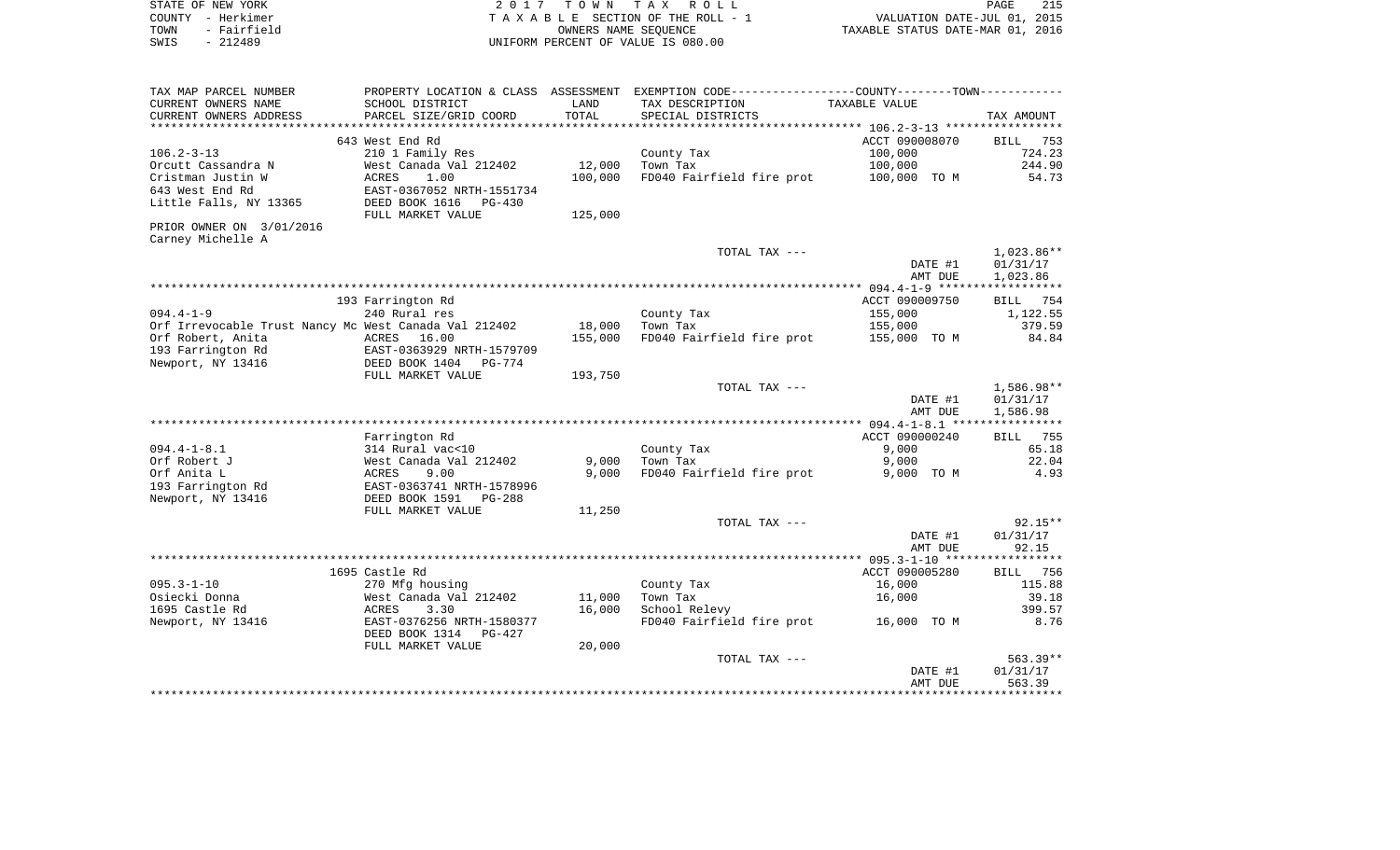|      | STATE OF NEW YORK | 2017 TOWN TAX ROLL                 | PAGE                             | 216 |
|------|-------------------|------------------------------------|----------------------------------|-----|
|      | COUNTY - Herkimer | TAXABLE SECTION OF THE ROLL - 1    | VALUATION DATE-JUL 01, 2015      |     |
| TOWN | - Fairfield       | OWNERS NAME SEOUENCE               | TAXABLE STATUS DATE-MAR 01, 2016 |     |
| SWIS | $-212489$         | UNIFORM PERCENT OF VALUE IS 080.00 |                                  |     |

| TAX MAP PARCEL NUMBER  | PROPERTY LOCATION & CLASS                              | ASSESSMENT          | EXEMPTION CODE-----------------COUNTY-------TOWN-----------    |                |                      |
|------------------------|--------------------------------------------------------|---------------------|----------------------------------------------------------------|----------------|----------------------|
| CURRENT OWNERS NAME    | SCHOOL DISTRICT                                        | LAND                | TAX DESCRIPTION                                                | TAXABLE VALUE  |                      |
| CURRENT OWNERS ADDRESS | PARCEL SIZE/GRID COORD                                 | TOTAL               | SPECIAL DISTRICTS                                              |                | TAX AMOUNT           |
|                        |                                                        | * * * * * * * * * * | ********************************* 100.2-1-20.4 *************** |                |                      |
|                        | 342 Reservoir Rd                                       |                     |                                                                | ACCT 090087054 | <b>BILL</b><br>757   |
| $100.2 - 1 - 20.4$     | 210 1 Family Res                                       |                     | County Tax                                                     | 70,000         | 506.96               |
| Ostapuk Ivan           | West Canada Val 212402                                 | 7,000               | Town Tax                                                       | 70,000         | 171.43               |
| Ostapuk Tatyana        | Ostapuk has land contract                              | 70,000              | FD040 Fairfield fire prot                                      | 70,000 TO M    | 38.31                |
| 342 Reservoir Rd       | FRNT 165.00 DPTH 110.00                                |                     |                                                                |                |                      |
| Fairfield, NY 13416    | EAST-0372261 NRTH-1571677<br>DEED BOOK 1387<br>$PG-10$ |                     |                                                                |                |                      |
|                        | FULL MARKET VALUE                                      | 87,500              |                                                                |                |                      |
|                        |                                                        |                     | TOTAL TAX ---                                                  |                | $716.70**$           |
|                        |                                                        |                     |                                                                | DATE #1        | 01/31/17             |
|                        |                                                        |                     |                                                                | AMT DUE        | 716.70               |
|                        |                                                        |                     |                                                                |                |                      |
|                        | Platform Rd                                            |                     |                                                                |                | 758<br>BILL          |
| $100.2 - 1 - 20.5$     | 322 Rural vac>10                                       |                     | County Tax                                                     | 12,000         | 86.91                |
| Ostapuk Ivan & Tatyana | West Canada Val 212402                                 | 12,000              | Town Tax                                                       | 12,000         | 29.39                |
| 342 Reservoir Rd       | FRNT 361.00 DPTH                                       | 12,000              | FD040 Fairfield fire prot                                      | 12,000 TO M    | 6.57                 |
| Newport, NY 13416      | 14.20<br>ACRES                                         |                     |                                                                |                |                      |
|                        | EAST-0372502 NRTH-1571275                              |                     |                                                                |                |                      |
|                        | DEED BOOK 786<br>$PG-683$                              |                     |                                                                |                |                      |
|                        | FULL MARKET VALUE                                      | 15,000              |                                                                |                |                      |
|                        |                                                        |                     | TOTAL TAX ---                                                  | DATE #1        | 122.87**<br>01/31/17 |
|                        |                                                        |                     |                                                                | AMT DUE        | 122.87               |
|                        |                                                        |                     |                                                                |                |                      |
|                        | 366 Resevoir Rd                                        |                     |                                                                |                | 759<br>BILL          |
| $100.2 - 1 - 20.7$     | 210 1 Family Res                                       |                     | County Tax                                                     | 50,000         | 362.11               |
| Ostapuk Sergey I       | West Canada Val 212402                                 | 8,400               | Town Tax                                                       | 50,000         | 122.45               |
| Ostapuk Olga V         | FRNT 315.00 DPTH                                       | 50,000              |                                                                |                |                      |
| 366 Resevoir Rd        | 3.40<br>ACRES                                          |                     |                                                                |                |                      |
| Newport, NY 13416      | EAST-0372769 NRTH-1571584                              |                     |                                                                |                |                      |
|                        | DEED BOOK 1390<br>$PG-645$                             |                     |                                                                |                |                      |
|                        | FULL MARKET VALUE                                      | 62,500              |                                                                |                |                      |
|                        |                                                        |                     | TOTAL TAX ---                                                  |                | 484.56**             |
|                        |                                                        |                     |                                                                | DATE #1        | 01/31/17             |
|                        |                                                        |                     |                                                                | AMT DUE        | 484.56               |
|                        | Snyder Rd                                              |                     |                                                                |                | <b>BILL</b><br>760   |
| $101.4 - 4 - 12$       | 314 Rural vac<10                                       |                     | County Tax                                                     | 1,000          | 7.24                 |
| Pabes Diane            | West Canada Val 212402                                 | 1,000               | Town Tax                                                       | 1,000          | 2.45                 |
| 189 Lyle Rd            | 50.00 DPTH<br>FRNT<br>50.00                            | 1,000               | FD040 Fairfield fire prot                                      | 1,000 TO M     | .55                  |
| Little Falls, NY 13365 | EAST-0392127 NRTH-1567453                              |                     |                                                                |                |                      |
|                        | FULL MARKET VALUE                                      | 1,250               |                                                                |                |                      |
|                        |                                                        |                     | TOTAL TAX ---                                                  |                | $10.24**$            |
|                        |                                                        |                     |                                                                | DATE #1        | 01/31/17             |
|                        |                                                        |                     |                                                                | AMT DUE        | 10.24                |
|                        |                                                        |                     |                                                                |                |                      |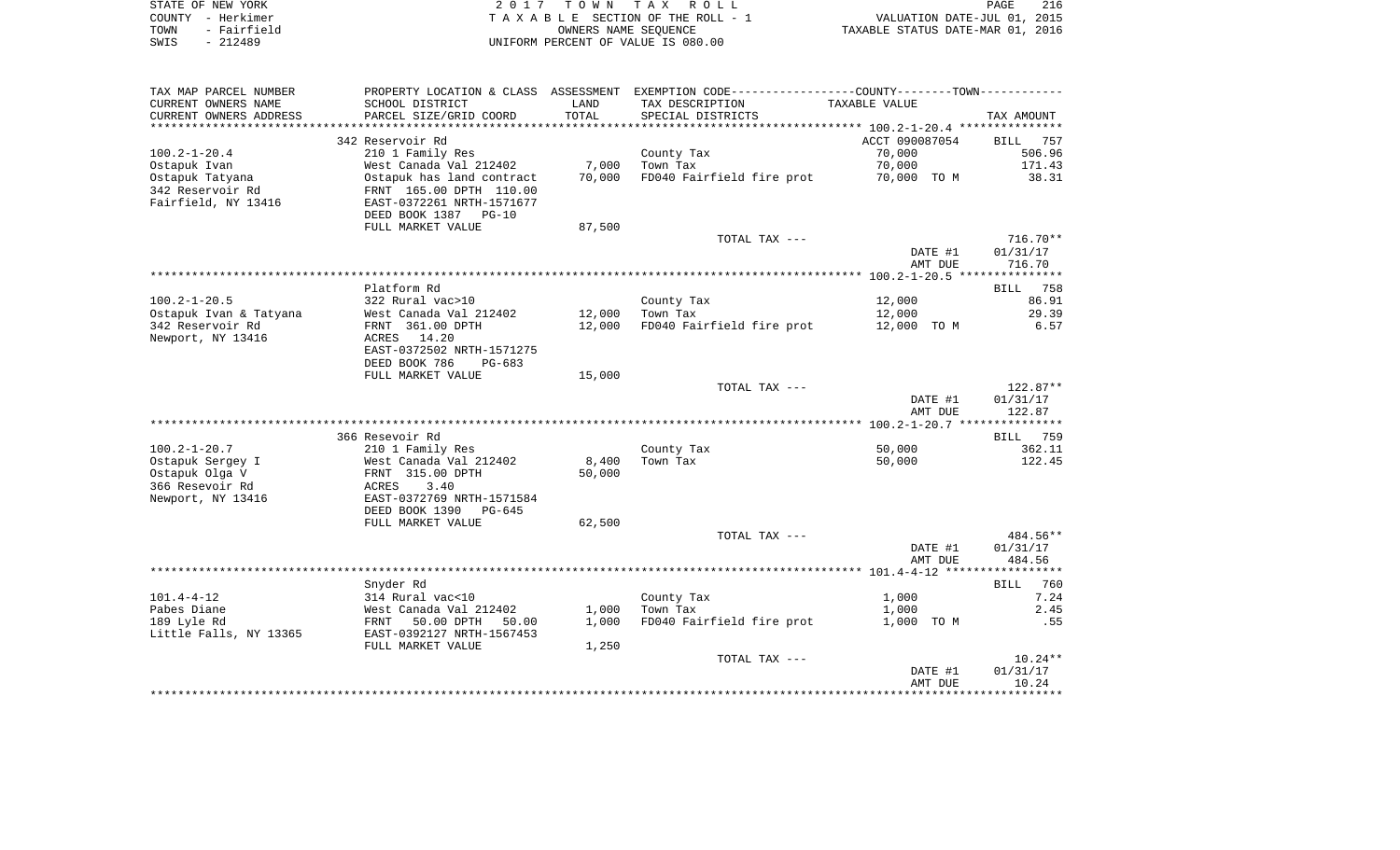| STATE OF NEW YORK   | 2017 TOWN TAX ROLL                 | PAGE                             |
|---------------------|------------------------------------|----------------------------------|
| COUNTY – Herkimer   | TAXABLE SECTION OF THE ROLL - 1    | VALUATION DATE-JUL 01, 2015      |
| - Fairfield<br>TOWN | OWNERS NAME SEOUENCE               | TAXABLE STATUS DATE-MAR 01, 2016 |
| SWIS<br>- 212489    | UNIFORM PERCENT OF VALUE IS 080.00 |                                  |

| TAX MAP PARCEL NUMBER               |                                         |        | PROPERTY LOCATION & CLASS ASSESSMENT EXEMPTION CODE---------------COUNTY-------TOWN---------- |                  |                    |
|-------------------------------------|-----------------------------------------|--------|-----------------------------------------------------------------------------------------------|------------------|--------------------|
| CURRENT OWNERS NAME                 | SCHOOL DISTRICT                         | LAND   | TAX DESCRIPTION                                                                               | TAXABLE VALUE    |                    |
| CURRENT OWNERS ADDRESS              | PARCEL SIZE/GRID COORD                  | TOTAL  | SPECIAL DISTRICTS                                                                             |                  | TAX AMOUNT         |
|                                     |                                         |        |                                                                                               |                  |                    |
|                                     | 1158 State Route 29                     |        |                                                                                               | ACCT 090005130   | <b>BILL</b><br>761 |
| $101.4 - 1 - 2$                     | 210 1 Family Res                        |        | VET COM CT 41131                                                                              | 8,750<br>8,750   |                    |
| Palmeroni James J                   | West Canada Val 212402                  |        | 10,000 VET DIS CT 41141                                                                       | 17,500<br>17,500 |                    |
| Palmeroni Elizabeth J               | FRNT 650.00 DPTH                        | 35,000 | County Tax                                                                                    | 8,750            | 63.37              |
| 1158 State Rte. 29 Rd               | 2.30<br>ACRES                           |        | Town Tax                                                                                      | 8,750            | 21.43              |
| Little Falls, NY 13365              | EAST-0388936 NRTH-1566802               |        | FD040 Fairfield fire prot                                                                     | 35,000 TO M      | 19.16              |
|                                     | DEED BOOK 1399<br>PG-568                |        |                                                                                               |                  |                    |
|                                     | FULL MARKET VALUE                       | 43,750 | TOTAL TAX ---                                                                                 |                  | $103.96**$         |
|                                     |                                         |        |                                                                                               | DATE #1          | 01/31/17           |
|                                     |                                         |        |                                                                                               | AMT DUE          | 103.96             |
|                                     |                                         |        |                                                                                               |                  |                    |
|                                     | Castle Rd                               |        |                                                                                               |                  | BILL 762           |
| $101.2 - 1 - 1.5$                   | 322 Rural vac>10                        |        | County Tax                                                                                    | 16,800           | 121.67             |
| Pasko Thomas                        | West Canada Val 212402                  | 16,800 | Town Tax                                                                                      | 16,800           | 41.14              |
| Pasko Emily                         | FRNT 947.00 DPTH                        | 16,800 | FD040 Fairfield fire prot                                                                     | 16,800 TO M      | 9.20               |
| 3120 Lone Pine Rd                   | 23.70<br>ACRES                          |        |                                                                                               |                  |                    |
| Schenectady, NY 12303               | EAST-0385206 NRTH-1573741               |        |                                                                                               |                  |                    |
|                                     | DEED BOOK 1343<br>PG-828                |        |                                                                                               |                  |                    |
|                                     | FULL MARKET VALUE                       | 21,000 |                                                                                               |                  |                    |
|                                     |                                         |        | TOTAL TAX ---                                                                                 |                  | $172.01**$         |
|                                     |                                         |        |                                                                                               | DATE #1          | 01/31/17           |
|                                     |                                         |        |                                                                                               | AMT DUE          | 172.01             |
|                                     |                                         |        |                                                                                               |                  |                    |
|                                     | Davis Rd                                |        |                                                                                               |                  | BILL<br>763        |
| $107.1 - 2 - 10$                    | 314 Rural vac<10                        |        | County Tax                                                                                    | 6,000            | 43.45              |
| Patrick Jennifer A                  | West Canada Val 212402                  | 6,000  | Town Tax                                                                                      | 6,000            | 14.69              |
| PO Box 141<br>Middleville, NY 13406 | Portion Of 107.1-1-6.2<br>1.70<br>ACRES | 6,000  | FD040 Fairfield fire prot                                                                     | 6,000 TO M       | 3.28               |
|                                     | EAST-0381959 NRTH-1556723               |        |                                                                                               |                  |                    |
|                                     | DEED BOOK 1558<br>$PG-124$              |        |                                                                                               |                  |                    |
|                                     | FULL MARKET VALUE                       | 7,500  |                                                                                               |                  |                    |
|                                     |                                         |        | TOTAL TAX ---                                                                                 |                  | $61.42**$          |
|                                     |                                         |        |                                                                                               | DATE #1          | 01/31/17           |
|                                     |                                         |        |                                                                                               | AMT DUE          | 61.42              |
|                                     |                                         |        |                                                                                               |                  |                    |
|                                     | 2355 State Route 169                    |        |                                                                                               | ACCT 090087060   | 764<br><b>BILL</b> |
| $107.3 - 2 - 2.2$                   | 210 1 Family Res                        |        | County Tax                                                                                    | 66,000           | 477.99             |
| Paul Michael R                      | West Canada Val 212402                  | 11,000 | Town Tax                                                                                      | 66,000           | 161.63             |
| Paul Lesley A                       | ACRES<br>3.00 BANK<br>135               | 66,000 | FD040 Fairfield fire prot                                                                     | 66,000 TO M      | 36.12              |
| 2355 State Route 169                | EAST-0374631 NRTH-1550867               |        |                                                                                               |                  |                    |
| Little Falls, NY 13365              | DEED BOOK 947<br>$PG-683$               |        |                                                                                               |                  |                    |
|                                     | FULL MARKET VALUE                       | 82,500 |                                                                                               |                  |                    |
|                                     |                                         |        | TOTAL TAX ---                                                                                 |                  | $675.74**$         |
|                                     |                                         |        |                                                                                               | DATE #1          | 01/31/17           |
|                                     |                                         |        |                                                                                               | AMT DUE          | 675.74             |
|                                     |                                         |        |                                                                                               |                  |                    |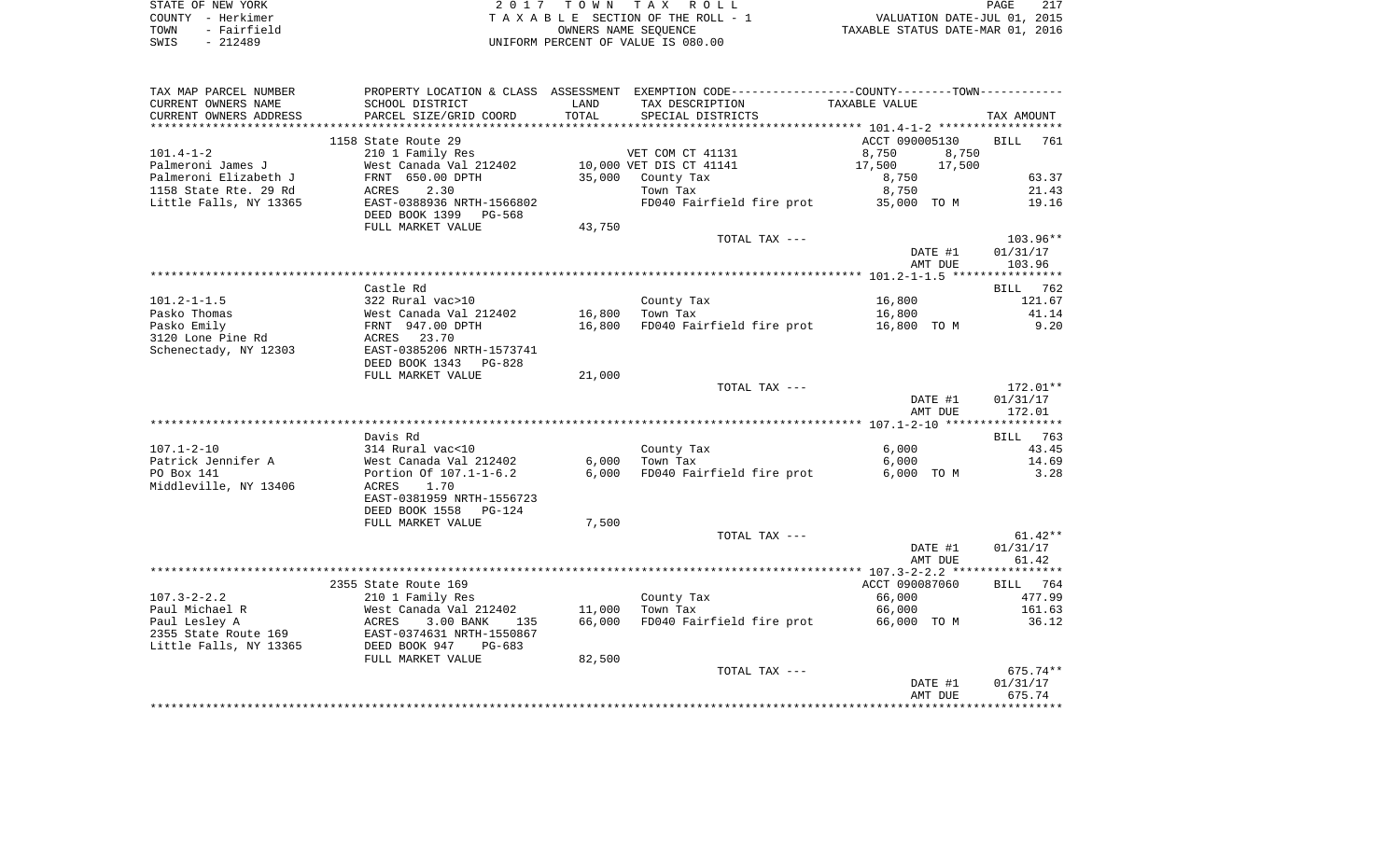|      | STATE OF NEW YORK | 2017 TOWN TAX ROLL                 | PAGE                             |  |
|------|-------------------|------------------------------------|----------------------------------|--|
|      | COUNTY - Herkimer | TAXABLE SECTION OF THE ROLL - 1    | VALUATION DATE-JUL 01, 2015      |  |
| TOWN | - Fairfield       | OWNERS NAME SEOUENCE               | TAXABLE STATUS DATE-MAR 01, 2016 |  |
| SWIS | - 212489          | UNIFORM PERCENT OF VALUE IS 080.00 |                                  |  |

| TAX MAP PARCEL NUMBER                  |                                                             |         | PROPERTY LOCATION & CLASS ASSESSMENT EXEMPTION CODE----------------COUNTY--------TOWN---------- |                |                   |
|----------------------------------------|-------------------------------------------------------------|---------|-------------------------------------------------------------------------------------------------|----------------|-------------------|
| CURRENT OWNERS NAME                    | SCHOOL DISTRICT                                             | LAND    | TAX DESCRIPTION                                                                                 | TAXABLE VALUE  |                   |
| CURRENT OWNERS ADDRESS                 | PARCEL SIZE/GRID COORD                                      | TOTAL   | SPECIAL DISTRICTS                                                                               |                | TAX AMOUNT        |
|                                        |                                                             |         |                                                                                                 |                |                   |
|                                        | 1485 Castle Rd                                              |         |                                                                                                 |                | BILL<br>765       |
| $095.3 - 4 - 8$                        | 322 Rural vac>10                                            |         | County Tax                                                                                      | 25,000         | 181.06            |
| Pavlus Richard                         | West Canada Val 212402                                      | 25,000  | Town Tax                                                                                        | 25,000         | 61.22             |
| 160 Red School House Road              | ACRES<br>37.90                                              | 25,000  | FD040 Fairfield fire prot                                                                       | 25,000 TO M    | 13.68             |
| Johnstown, NY 12095                    | EAST-0344415 NRTH-1156005<br>DEED BOOK 892<br><b>PG-214</b> |         |                                                                                                 |                |                   |
|                                        | FULL MARKET VALUE                                           | 31,250  |                                                                                                 |                |                   |
|                                        |                                                             |         | TOTAL TAX ---                                                                                   |                | $255.96**$        |
|                                        |                                                             |         |                                                                                                 | DATE #1        | 01/31/17          |
|                                        |                                                             |         |                                                                                                 | AMT DUE        | 255.96            |
|                                        |                                                             |         |                                                                                                 |                |                   |
|                                        | Sandy Lane Rd                                               |         |                                                                                                 |                | BILL 766          |
| $095.4 - 1 - 7.9$                      | 322 Rural vac>10                                            |         | County Tax                                                                                      | 17,000         | 123.12            |
| Pavlus Richard                         | West Canada Val 212402                                      | 17,000  | Town Tax                                                                                        | 17,000         | 41.63             |
| 160 Red School House Road              | ACRES 28.80                                                 | 17,000  | FD040 Fairfield fire prot                                                                       | 17,000 TO M    | 9.30              |
| Johnstown, NY 12095                    | EAST-0383871 NRTH-1579427                                   |         |                                                                                                 |                |                   |
|                                        | DEED BOOK 892<br>PG-214                                     |         |                                                                                                 |                |                   |
|                                        | FULL MARKET VALUE                                           | 21,250  |                                                                                                 |                |                   |
|                                        |                                                             |         | TOTAL TAX ---                                                                                   |                | 174.05**          |
|                                        |                                                             |         |                                                                                                 | DATE #1        | 01/31/17          |
|                                        |                                                             |         |                                                                                                 | AMT DUE        | 174.05            |
|                                        |                                                             |         |                                                                                                 |                |                   |
|                                        | Comstock Rd                                                 |         |                                                                                                 |                | BILL 767          |
| $095.4 - 1 - 1.3$                      | 210 1 Family Res                                            |         | County Tax                                                                                      | 110,000        | 796.65            |
| Pawlukanis Walter L                    | West Canada Val 212402                                      | 32,000  | Town Tax                                                                                        | 110,000        | 269.39            |
| Elizabeth A                            | ACRES 43.80                                                 | 110,000 | FD040 Fairfield fire prot                                                                       | 110,000 TO M   | 60.21             |
| 247 Delaware Ave                       | EAST-0385662 NRTH-1582519                                   |         |                                                                                                 |                |                   |
| Oakhurst, NJ 07755                     | DEED BOOK 810<br>$PG-613$                                   |         |                                                                                                 |                |                   |
|                                        | FULL MARKET VALUE                                           | 137,500 |                                                                                                 |                |                   |
|                                        |                                                             |         | TOTAL TAX ---                                                                                   |                | $1,126.25**$      |
|                                        |                                                             |         |                                                                                                 | DATE #1        | 01/31/17          |
|                                        |                                                             |         |                                                                                                 | AMT DUE        | 1,126.25          |
|                                        |                                                             |         |                                                                                                 |                |                   |
|                                        | 499 Myers Rd                                                |         |                                                                                                 | ACCT 090089110 | BILL 768          |
| $107.1 - 1 - 17.2$                     | 210 1 Family Res                                            |         | County Tax                                                                                      | 93,000         | 673.53            |
| Peach Marsha                           | West Canada Val 212402                                      | 10,000  | Town Tax                                                                                        | 93,000         | 227.76            |
| 499 Myers Rd<br>Little Falls, NY 13365 | ACRES<br>1.58<br>EAST-0380190 NRTH-1553259                  | 93,000  | School Relevy<br>FD040 Fairfield fire prot                                                      | 93,000 TO M    | 1,734.50<br>50.90 |
|                                        | DEED BOOK 697<br>$PG-125$                                   |         |                                                                                                 |                |                   |
|                                        | FULL MARKET VALUE                                           | 116,250 |                                                                                                 |                |                   |
|                                        |                                                             |         | TOTAL TAX ---                                                                                   |                | $2,686.69**$      |
|                                        |                                                             |         |                                                                                                 | DATE #1        | 01/31/17          |
|                                        |                                                             |         |                                                                                                 | AMT DUE        | 2,686.69          |
|                                        |                                                             |         |                                                                                                 |                |                   |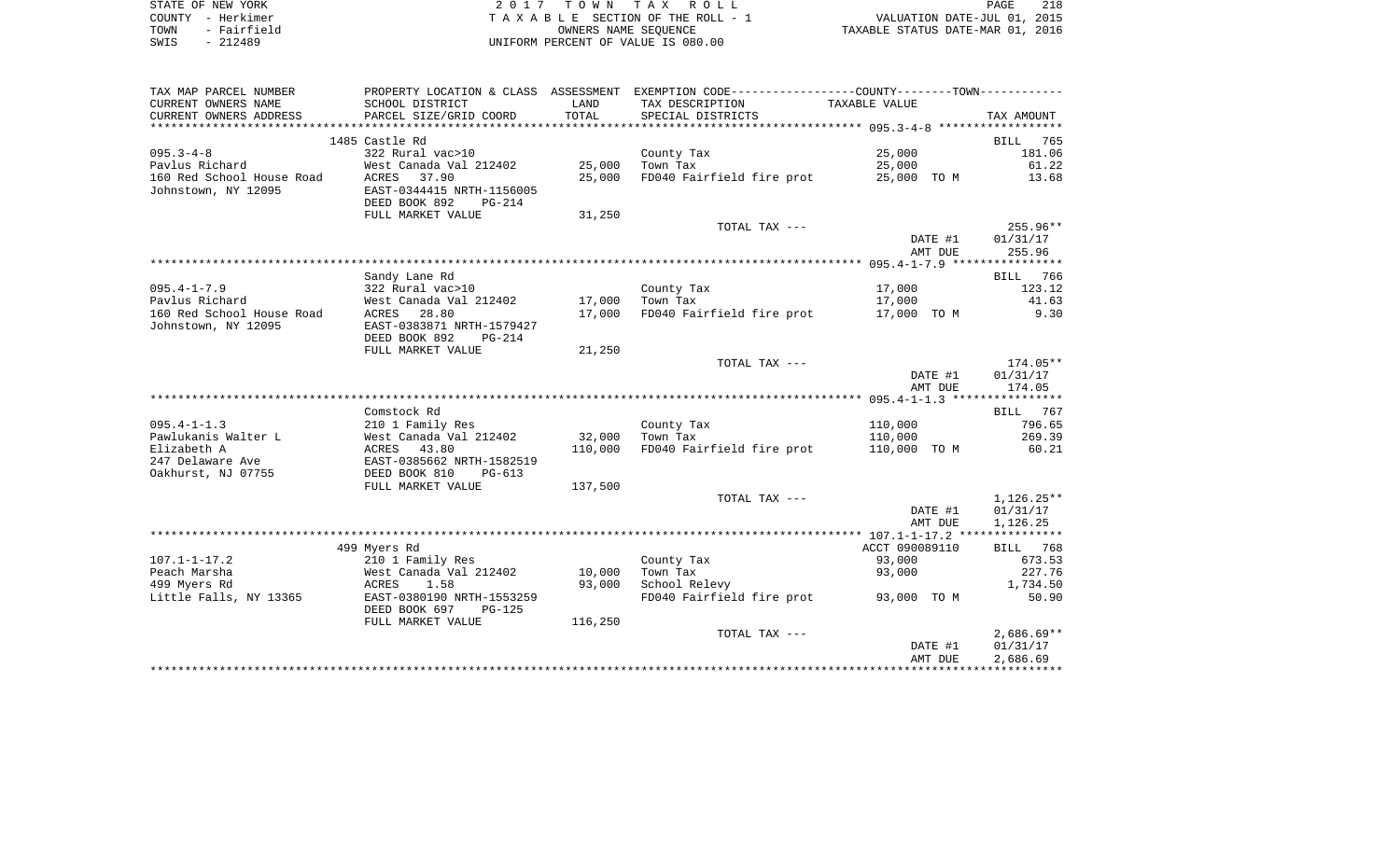| STATE OF NEW YORK   | 2017 TOWN TAX ROLL                 | 219<br>PAGE                      |
|---------------------|------------------------------------|----------------------------------|
| COUNTY - Herkimer   | TAXABLE SECTION OF THE ROLL - 1    | VALUATION DATE-JUL 01, 2015      |
| TOWN<br>- Fairfield | OWNERS NAME SEOUENCE               | TAXABLE STATUS DATE-MAR 01, 2016 |
| SWIS<br>- 212489    | UNIFORM PERCENT OF VALUE IS 080.00 |                                  |

| TAX MAP PARCEL NUMBER     |                           |         | PROPERTY LOCATION & CLASS ASSESSMENT EXEMPTION CODE---------------COUNTY-------TOWN---------- |                  |                    |
|---------------------------|---------------------------|---------|-----------------------------------------------------------------------------------------------|------------------|--------------------|
| CURRENT OWNERS NAME       | SCHOOL DISTRICT           | LAND    | TAX DESCRIPTION                                                                               | TAXABLE VALUE    |                    |
| CURRENT OWNERS ADDRESS    | PARCEL SIZE/GRID COORD    | TOTAL   | SPECIAL DISTRICTS                                                                             |                  | TAX AMOUNT         |
|                           |                           |         |                                                                                               |                  |                    |
|                           | Castle Rd                 |         |                                                                                               |                  | BILL 769           |
| $101.4 - 7 - 7$           | 331 Com vac w/im          |         | County Tax                                                                                    | 41,000           | 296.93             |
| Peachey Samuel R          | West Canada Val 212402    | 11,000  | Town Tax                                                                                      | 41,000           | 100.41             |
|                           |                           |         |                                                                                               |                  |                    |
| Peachey Elizabeth P       | ACRES<br>7.00             | 41,000  | FD040 Fairfield fire prot                                                                     | 41,000 TO M      | 22.44              |
| Noah Yoder                | EAST-0391058 NRTH-1562934 |         |                                                                                               |                  |                    |
| 1576 State Rte. 29        | DEED BOOK 1528<br>PG-805  |         |                                                                                               |                  |                    |
| Little Falls, NY 13365    | FULL MARKET VALUE         | 51,250  |                                                                                               |                  |                    |
|                           |                           |         | TOTAL TAX ---                                                                                 |                  | 419.78**           |
|                           |                           |         |                                                                                               | DATE #1          | 01/31/17           |
|                           |                           |         |                                                                                               | AMT DUE          | 419.78             |
|                           |                           |         |                                                                                               |                  |                    |
|                           | 529 Hardscrabble          |         |                                                                                               |                  | 770<br><b>BILL</b> |
| $107.1 - 1 - 20.4$        | 112 Dairy farm            |         | AG MKTS L 41720                                                                               | 27,584<br>27,584 |                    |
| Peachey Shem T Jr.        | West Canada Val 212402    |         | 95,000 AGRIC 10 Y 42100                                                                       | 2,500<br>2,500   |                    |
| Peachey Rhoda J           | FRNT 2523.00 DPTH         | 195,000 | County Tax                                                                                    | 164,916          | 1,194.37           |
| 529 Hardscrabble Rd       | ACRES 141.40              |         | Town Tax                                                                                      | 164,916          | 403.88             |
| Little Falls, NY 13365    | EAST-0383274 NRTH-1554961 |         | School Relevy                                                                                 |                  | 3,530.48           |
|                           |                           |         |                                                                                               |                  |                    |
|                           | DEED BOOK 1735<br>PG-612  |         |                                                                                               |                  |                    |
| MAY BE SUBJECT TO PAYMENT | FULL MARKET VALUE         | 243,750 |                                                                                               |                  |                    |
| UNDER AGDIST LAW TIL 2020 |                           |         |                                                                                               |                  |                    |
|                           |                           |         | TOTAL TAX ---                                                                                 |                  | $5,128.73**$       |
|                           |                           |         |                                                                                               | DATE #1          | 01/31/17           |
|                           |                           |         |                                                                                               | AMT DUE          | 5,128.73           |
|                           |                           |         |                                                                                               |                  |                    |
|                           | Cole Rd                   |         |                                                                                               | ACCT 090008490   | BILL 771           |
| $107.2 - 1 - 2$           | 105 Vac farmland          |         | County Tax                                                                                    | 35,000           | 253.48             |
| Peavey Kay S              | West Canada Val 212402    | 35,000  | Town Tax                                                                                      | 35,000           | 85.71              |
| Peavey Kim E              | ACRES 64.00               | 35,000  | FD040 Fairfield fire prot                                                                     | 35,000 TO M      | 19.16              |
| Mark & Jill Sansouci      | EAST-0385731 NRTH-1559146 |         |                                                                                               |                  |                    |
| 77 Hickory Ridge Rd       | DEED BOOK 1534 PG-93      |         |                                                                                               |                  |                    |
| Rochester, NY 14625       | FULL MARKET VALUE         | 43,750  |                                                                                               |                  |                    |
|                           |                           |         | TOTAL TAX ---                                                                                 |                  | 358.35**           |
|                           |                           |         |                                                                                               | DATE #1          | 01/31/17           |
|                           |                           |         |                                                                                               | AMT DUE          | 358.35             |
|                           |                           |         |                                                                                               |                  |                    |
|                           |                           |         |                                                                                               |                  |                    |
|                           | 839 Cole Rd               |         |                                                                                               | ACCT 090008460   | BILL 772           |
| $107.2 - 1 - 22.1$        | 112 Dairy farm            |         | AGRIC 10 Y 42100                                                                              | 4,000<br>4,000   |                    |
| Peavy Lewis W             | West Canada Val 212402    |         | 78,500 County Tax                                                                             | 134,500          | 974.09             |
| 839 Cole Rd               | FRNT 3563.00 DPTH         | 138,500 | Town Tax                                                                                      | 134,500          | 329.39             |
| Little Falls, NY 13365    | ACRES 122.90              |         | FD040 Fairfield fire prot                                                                     | 138,500 TO M     | 75.81              |
|                           | EAST-0385706 NRTH-1556453 |         |                                                                                               |                  |                    |
|                           | DEED BOOK 1590<br>PG-399  |         |                                                                                               |                  |                    |
|                           | FULL MARKET VALUE         | 173,125 |                                                                                               |                  |                    |
|                           |                           |         | TOTAL TAX ---                                                                                 |                  | $1,379.29**$       |
|                           |                           |         |                                                                                               |                  |                    |
|                           |                           |         |                                                                                               | DATE #1          | 01/31/17           |
|                           |                           |         |                                                                                               | AMT DUE          | 1,379.29           |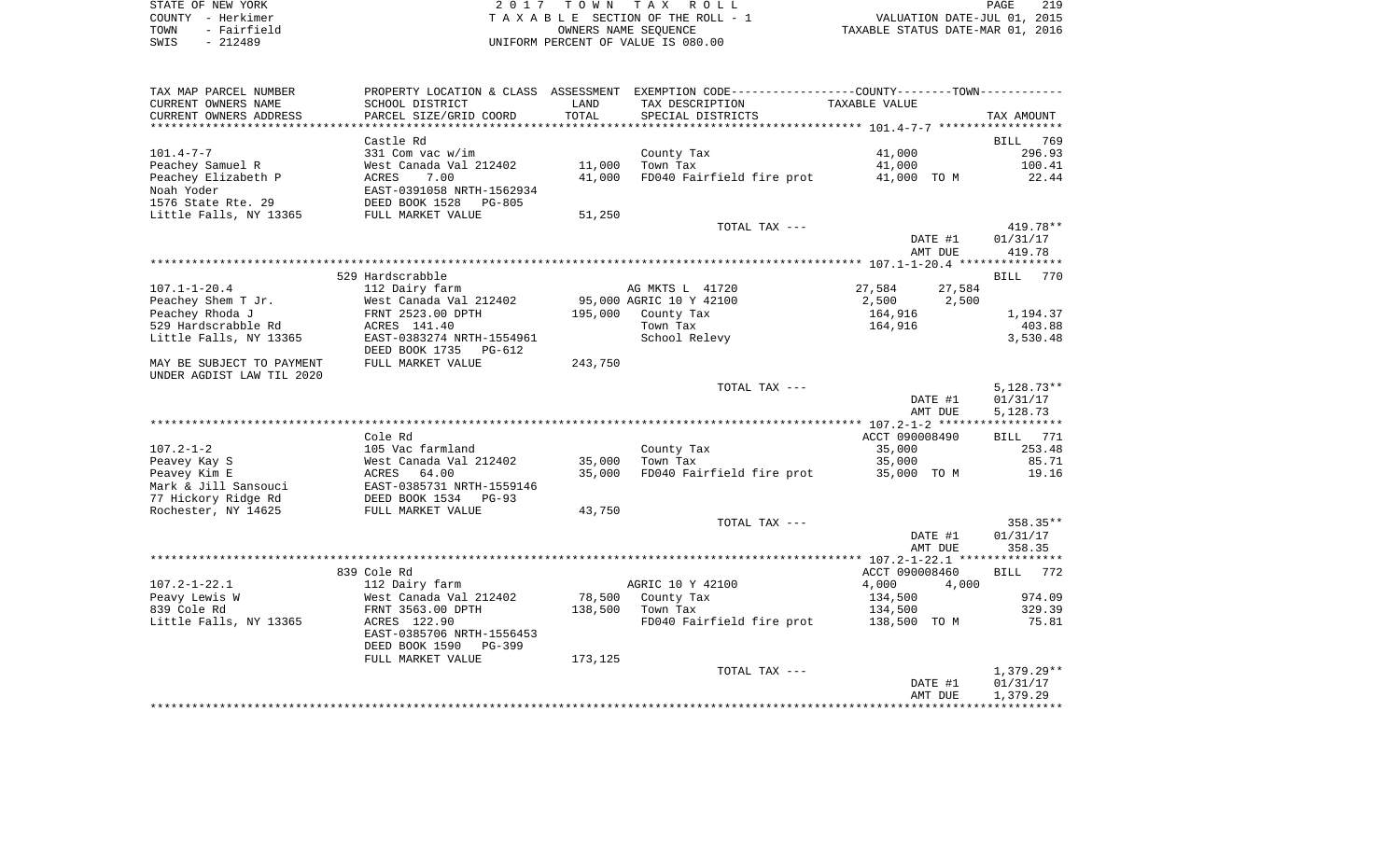| STATE OF NEW YORK   | 2017 TOWN TAX ROLL                 |                                  | PAGE | 220 |
|---------------------|------------------------------------|----------------------------------|------|-----|
| COUNTY - Herkimer   | TAXABLE SECTION OF THE ROLL - 1    | VALUATION DATE-JUL 01, 2015      |      |     |
| TOWN<br>- Fairfield | OWNERS NAME SEOUENCE               | TAXABLE STATUS DATE-MAR 01, 2016 |      |     |
| SWIS<br>- 212489    | UNIFORM PERCENT OF VALUE IS 080.00 |                                  |      |     |

| TAX MAP PARCEL NUMBER      |                            |         | PROPERTY LOCATION & CLASS ASSESSMENT EXEMPTION CODE---------------COUNTY-------TOWN---------- |                |            |
|----------------------------|----------------------------|---------|-----------------------------------------------------------------------------------------------|----------------|------------|
| CURRENT OWNERS NAME        | SCHOOL DISTRICT            | LAND    | TAX DESCRIPTION                                                                               | TAXABLE VALUE  |            |
| CURRENT OWNERS ADDRESS     | PARCEL SIZE/GRID COORD     | TOTAL   | SPECIAL DISTRICTS                                                                             |                | TAX AMOUNT |
|                            |                            |         |                                                                                               |                |            |
|                            | State Route 170            |         |                                                                                               | ACCT 090010680 | BILL 773   |
| $107.2 - 2 - 10$           | 314 Rural vac<10           |         | County Tax                                                                                    | 6,000          | 43.45      |
| Pelli Ernest M             | West Canada Val 212402     | 6,000   | Town Tax                                                                                      | 6,000          | 14.69      |
| Pelli Denise M             | NEW SUB.DIV.-MAP JJ27C28   | 6,000   | FD040 Fairfield fire prot                                                                     | 6,000 TO M     | 3.28       |
| 345 E 52nd St Apt 3J       | FRNT 250.00 DPTH           |         |                                                                                               |                |            |
| New York, NY 10022         | 5.00<br>ACRES              |         |                                                                                               |                |            |
|                            | EAST-0393372 NRTH-1557508  |         |                                                                                               |                |            |
|                            | DEED BOOK 916<br>$PG-57$   |         |                                                                                               |                |            |
|                            | FULL MARKET VALUE          | 7,500   |                                                                                               |                |            |
|                            |                            |         | TOTAL TAX ---                                                                                 |                | $61.42**$  |
|                            |                            |         |                                                                                               | DATE #1        | 01/31/17   |
|                            |                            |         |                                                                                               | AMT DUE        | 61.42      |
|                            |                            |         |                                                                                               |                |            |
|                            | State Route 170            |         |                                                                                               |                | BILL 774   |
| $107.2 - 2 - 11$           | 314 Rural vac<10           |         | County Tax                                                                                    | 8,000          | 57.94      |
| Pelli Ernest M             | West Canada Val 212402     | 8,000   | Town Tax                                                                                      | 8,000          | 19.59      |
| Pelli Denise M             | NEW SUB DIV. MAP JJ27C28   | 8,000   | FD040 Fairfield fire prot                                                                     | 8,000 TO M     | 4.38       |
| 345 E 52nd St Apt 3J       | FRNT 250.00 DPTH           |         |                                                                                               |                |            |
| New York, NY 10022         | 8.30<br>ACRES              |         |                                                                                               |                |            |
|                            | EAST-0393280 NRTH-1557886  |         |                                                                                               |                |            |
|                            | DEED BOOK 916<br>$PG-57$   |         |                                                                                               |                |            |
|                            | FULL MARKET VALUE          | 10,000  |                                                                                               |                |            |
|                            |                            |         | TOTAL TAX ---                                                                                 |                | 81.91**    |
|                            |                            |         |                                                                                               | DATE #1        | 01/31/17   |
|                            |                            |         |                                                                                               | AMT DUE        | 81.91      |
|                            |                            |         |                                                                                               |                |            |
|                            | 540 Davis Rd               |         |                                                                                               |                | BILL 775   |
| $107.1 - 3 - 14.1$         | 240 Rural res              |         | County Tax                                                                                    | 89,000         | 644.56     |
| Pendergast John T          | West Canada Val 212402     | 16,000  | Town Tax                                                                                      | 89,000         | 217.96     |
| Virginia M                 | FRNT 643.00 DPTH           | 89,000  | FD040 Fairfield fire prot                                                                     | 89,000 TO M    | 48.71      |
| 540 Davis Rd               | ACRES<br>12.30             |         |                                                                                               |                |            |
| Little Falls, NY 13365     | EAST-0380595 NRTH-1557103  |         |                                                                                               |                |            |
|                            | DEED BOOK 821<br>$PG-67$   |         |                                                                                               |                |            |
|                            | FULL MARKET VALUE          | 111,250 |                                                                                               |                |            |
|                            |                            |         | TOTAL TAX ---                                                                                 |                | $911.23**$ |
|                            |                            |         |                                                                                               | DATE #1        | 01/31/17   |
|                            |                            |         |                                                                                               | AMT DUE        | 911.23     |
|                            | **********                 |         |                                                                                               |                |            |
|                            | Davis Rd                   |         |                                                                                               |                | BILL 776   |
| $107.1 - 3 - 12.3$         | 314 Rural vac<10           |         | County Tax                                                                                    | 4,700          | 34.04      |
| Pendergast John Thomas Jr. | West Canada Val 212402     | 4,700   | Town Tax                                                                                      | 4,700          | 11.51      |
| 60 Western Ave             | Subdivision                |         | 4,700 FD040 Fairfield fire prot                                                               | 4,700 TO M     | 2.57       |
| Hampden, ME 04444          | FRNT 340.00 DPTH           |         |                                                                                               |                |            |
|                            | 4.70<br>ACRES              |         |                                                                                               |                |            |
|                            | EAST-0379373 NRTH-1557672  |         |                                                                                               |                |            |
|                            | DEED BOOK 1138<br>$PG-368$ |         |                                                                                               |                |            |
|                            | FULL MARKET VALUE          | 5,875   |                                                                                               |                |            |
|                            |                            |         | TOTAL TAX ---                                                                                 |                | 48.12**    |
|                            |                            |         |                                                                                               | DATE #1        | 01/31/17   |
|                            |                            |         |                                                                                               | AMT DUE        | 48.12      |
|                            |                            |         |                                                                                               |                |            |
|                            |                            |         |                                                                                               |                |            |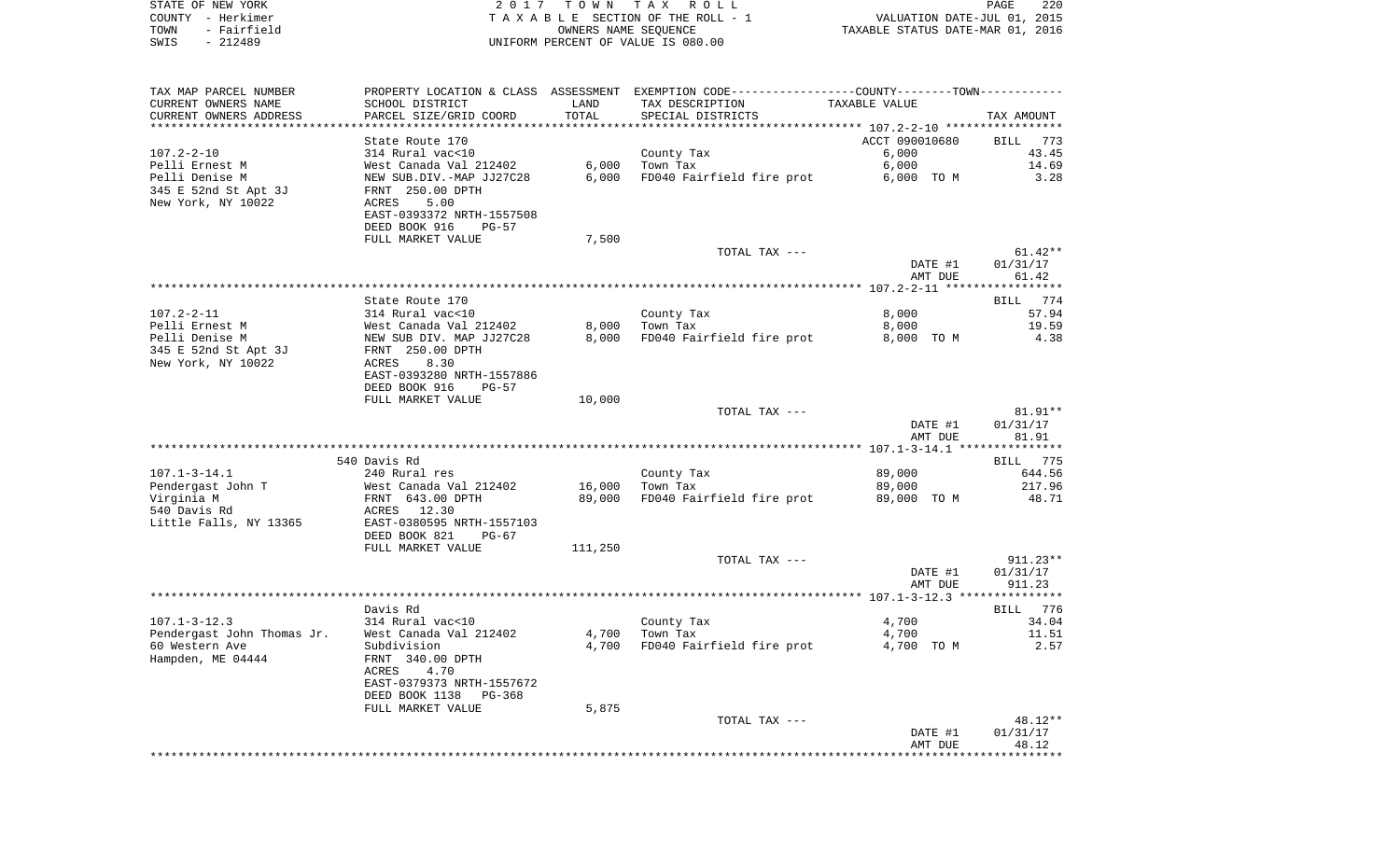| STATE OF NEW YORK   | 2017 TOWN TAX ROLL                 | 221<br>PAGE                      |
|---------------------|------------------------------------|----------------------------------|
| COUNTY - Herkimer   | TAXABLE SECTION OF THE ROLL - 1    | VALUATION DATE-JUL 01, 2015      |
| - Fairfield<br>TOWN | OWNERS NAME SEOUENCE               | TAXABLE STATUS DATE-MAR 01, 2016 |
| $-212489$<br>SWIS   | UNIFORM PERCENT OF VALUE IS 080.00 |                                  |

| TAX MAP PARCEL NUMBER              |                                            |               | PROPERTY LOCATION & CLASS ASSESSMENT EXEMPTION CODE----------------COUNTY--------TOWN----------- |                          |                    |
|------------------------------------|--------------------------------------------|---------------|--------------------------------------------------------------------------------------------------|--------------------------|--------------------|
| CURRENT OWNERS NAME                | SCHOOL DISTRICT                            | LAND          | TAX DESCRIPTION                                                                                  | TAXABLE VALUE            |                    |
| CURRENT OWNERS ADDRESS             | PARCEL SIZE/GRID COORD                     | TOTAL         | SPECIAL DISTRICTS                                                                                |                          | TAX AMOUNT         |
|                                    |                                            | ************* |                                                                                                  |                          |                    |
|                                    | Davis Rd                                   |               |                                                                                                  |                          | <b>BILL</b><br>777 |
| $107.1 - 3 - 12.2$                 | 311 Res vac land                           |               | County Tax                                                                                       | 8,000                    | 57.94              |
| Pendergast Lawrence                | West Canada Val 212402                     | 8,000         | Town Tax                                                                                         | 8,000                    | 19.59              |
| Pendergast Giovanna                | ACRES<br>6.10                              | 8,000         | School Relevy                                                                                    |                          | 199.79             |
| 44 Cedar Lane                      | EAST-0379277 NRTH-1558286                  |               | FD040 Fairfield fire prot                                                                        | 8,000 TO M               | 4.38               |
| Poughquag, NY 12570                | DEED BOOK 859<br>PG-328                    |               |                                                                                                  |                          |                    |
|                                    | FULL MARKET VALUE                          | 10,000        |                                                                                                  |                          |                    |
|                                    |                                            |               | TOTAL TAX ---                                                                                    |                          | 281.70**           |
|                                    |                                            |               |                                                                                                  | DATE #1                  | 01/31/17           |
|                                    |                                            |               |                                                                                                  | AMT DUE                  | 281.70             |
|                                    | Davis Rd                                   |               |                                                                                                  |                          | BILL 778           |
| $107.1 - 3 - 12.1$                 | 314 Rural vac<10                           |               | County Tax                                                                                       | 4,500                    | 32.59              |
| Pendergast Lawrence V              | West Canada Val 212402                     | 4,500         | Town Tax                                                                                         | 4,500                    | 11.02              |
| 44 Cedar Ln                        | Subdivision                                | 4,500         | School Relevy                                                                                    |                          | 112.38             |
| Poughquag, NY 12570                | ACRES<br>5.10                              |               | FD040 Fairfield fire prot                                                                        | 4,500 TO M               | 2.46               |
|                                    | EAST-0379166 NRTH-1558985                  |               |                                                                                                  |                          |                    |
|                                    | DEED BOOK 1472<br>PG-86                    |               |                                                                                                  |                          |                    |
|                                    | FULL MARKET VALUE                          | 5,625         |                                                                                                  |                          |                    |
|                                    |                                            |               | TOTAL TAX ---                                                                                    |                          | $158.45**$         |
|                                    |                                            |               |                                                                                                  | DATE #1                  | 01/31/17           |
|                                    |                                            |               |                                                                                                  | AMT DUE                  | 158.45             |
|                                    |                                            |               |                                                                                                  |                          |                    |
|                                    | 1202 Hardscrabble Rd                       |               |                                                                                                  | ACCT 090011130           | <b>BILL</b><br>779 |
| 101.14-1-11                        | 210 1 Family Res                           |               | VET COM C 41132                                                                                  | 12,000<br>$\Omega$       |                    |
| Perry Charles M Jr.                | West Canada Val 212402                     |               | 7,000 VET COM T 41133                                                                            | 16,000<br>$\mathbf 0$    |                    |
| Perry Aileen R                     | FRNT 147.00 DPTH 198.00                    |               | 70,000 VET DIS C 41142                                                                           | 24,000<br>$\Omega$       |                    |
| 1202 Hardscrabble Rd               | ACRES<br>0.67                              |               | VET DIS T 41143                                                                                  | 32,000<br>$\overline{0}$ |                    |
| Middleville, NY 13406              | EAST-0381711 NRTH-1568128                  |               | County Tax                                                                                       | 34,000                   | 246.24             |
|                                    | DEED BOOK 1238<br>PG-624                   |               | Town Tax                                                                                         | 22,000                   | 53.88              |
|                                    | FULL MARKET VALUE                          |               | 87,500 FD040 Fairfield fire prot                                                                 | 70,000 TO M              | 38.31              |
|                                    |                                            |               | TOTAL TAX ---                                                                                    |                          | 338.43**           |
|                                    |                                            |               |                                                                                                  | DATE #1                  | 01/31/17           |
|                                    |                                            |               |                                                                                                  | AMT DUE                  | 338.43             |
|                                    |                                            |               |                                                                                                  |                          |                    |
|                                    | North Creek Rd                             |               |                                                                                                  | ACCT 090087064           | BILL 780           |
| $106.4 - 1 - 31.3$<br>Perry Daniel | 314 Rural vac<10<br>West Canada Val 212402 | 1,000         | County Tax                                                                                       | 1,000                    | 7.24<br>2.45       |
| Perry Dorothy                      |                                            | 1,000         | Town Tax<br>FD040 Fairfield fire prot                                                            | 1,000                    | .55                |
| 126 Kast Hill Rd                   | 1.60<br>ACRES<br>EAST-0363384 NRTH-1545829 |               |                                                                                                  | 1,000 TO M               |                    |
| Herkimer, NY 13350                 | DEED BOOK 872<br>PG-459                    |               |                                                                                                  |                          |                    |
|                                    | FULL MARKET VALUE                          | 1,250         |                                                                                                  |                          |                    |
|                                    |                                            |               | TOTAL TAX ---                                                                                    |                          | $10.24**$          |
|                                    |                                            |               |                                                                                                  | DATE #1                  | 01/31/17           |
|                                    |                                            |               |                                                                                                  | AMT DUE                  | 10.24              |
|                                    |                                            |               |                                                                                                  |                          |                    |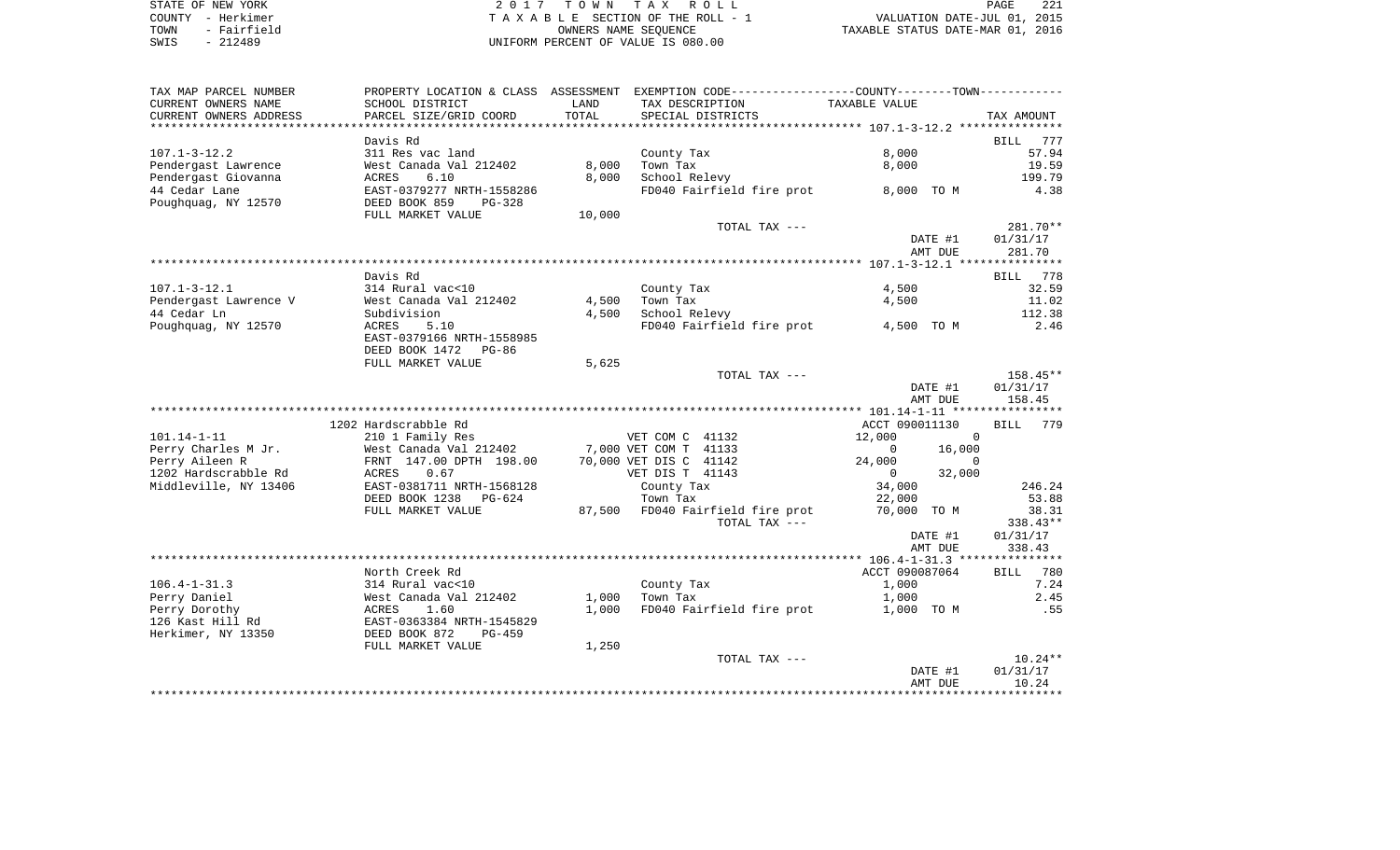| STATE OF NEW YORK   | 2017 TOWN TAX ROLL                 | 222<br>PAGE                      |
|---------------------|------------------------------------|----------------------------------|
| COUNTY - Herkimer   | TAXABLE SECTION OF THE ROLL - 1    | VALUATION DATE-JUL 01, 2015      |
| - Fairfield<br>TOWN | OWNERS NAME SEOUENCE               | TAXABLE STATUS DATE-MAR 01, 2016 |
| SWIS<br>- 212489    | UNIFORM PERCENT OF VALUE IS 080.00 |                                  |

| TAX MAP PARCEL NUMBER  |                               |         | PROPERTY LOCATION & CLASS ASSESSMENT EXEMPTION CODE----------------COUNTY--------TOWN---------- |                         |            |
|------------------------|-------------------------------|---------|-------------------------------------------------------------------------------------------------|-------------------------|------------|
| CURRENT OWNERS NAME    | SCHOOL DISTRICT               | LAND    | TAX DESCRIPTION                                                                                 | TAXABLE VALUE           |            |
| CURRENT OWNERS ADDRESS | PARCEL SIZE/GRID COORD        | TOTAL   | SPECIAL DISTRICTS                                                                               |                         | TAX AMOUNT |
|                        |                               |         |                                                                                                 |                         |            |
|                        | Kast Hill Rd                  |         |                                                                                                 | ACCT 090087057 BILL 781 |            |
| $106.4 - 1 - 31.4$     | 322 Rural vac>10              |         | County Tax                                                                                      | 14,000                  | 101.39     |
| Perry Daniel           | West Canada Val 212402 14,000 |         | Town Tax                                                                                        | 14,000                  | 34.29      |
| Perry Dorothy          | FRNT 1128.00 DPTH             | 14,000  | FD040 Fairfield fire prot 14,000 TO M                                                           |                         | 7.66       |
| 126 Kast Hill Rd       | ACRES 12.60                   |         |                                                                                                 |                         |            |
| Herkimer, NY 13350     | EAST-0362866 NRTH-1545824     |         |                                                                                                 |                         |            |
|                        | DEED BOOK 1264 PG-252         |         |                                                                                                 |                         |            |
|                        | FULL MARKET VALUE             | 17,500  |                                                                                                 |                         |            |
|                        |                               |         | TOTAL TAX ---                                                                                   |                         | $143.34**$ |
|                        |                               |         |                                                                                                 | DATE #1                 | 01/31/17   |
|                        |                               |         |                                                                                                 | AMT DUE                 | 143.34     |
|                        |                               |         |                                                                                                 |                         |            |
|                        | 646 Parkhurst Rd              |         |                                                                                                 | ACCT 090100034          | BILL 782   |
| $101.3 - 1 - 16.1$     | 210 1 Family Res              |         | County Tax                                                                                      | 140,000                 | 1,013.92   |
| Peruzzi Mary F         | West Canada Val 212402 12,000 |         | Town Tax                                                                                        | 140,000                 | 342.86     |
| Peruzzi Rose Marie     | split 16.2 & 16.3 8/05        | 140,000 | FD040 Fairfield fire prot 140,000 TO M                                                          |                         | 76.63      |
| 646 Parkhurst Rd       | FRNT 288.00 DPTH              |         |                                                                                                 |                         |            |
| Little Falls, NY 13365 | 3.00<br>ACRES                 |         |                                                                                                 |                         |            |
|                        | EAST-0377167 NRTH-1563775     |         |                                                                                                 |                         |            |
|                        | DEED BOOK 1232 PG-483         |         |                                                                                                 |                         |            |
|                        | FULL MARKET VALUE             | 175,000 |                                                                                                 |                         |            |
|                        |                               |         | TOTAL TAX ---                                                                                   |                         | 1,433.41** |
|                        |                               |         |                                                                                                 | DATE #1<br>AMT DUE      | 01/31/17   |
|                        |                               |         |                                                                                                 |                         | 1,433.41   |
|                        | 223 State Route 29            |         |                                                                                                 | ACCT 090088075          | BILL 783   |
| $100.4 - 1 - 7.2$      | 270 Mfg housing               |         | County Tax                                                                                      | 31,000                  | 224.51     |
| Petkovsek Joann        | West Canada Val 212402 11,000 |         | Town Tax                                                                                        | 31,000                  | 75.92      |
| PO Box 552             | FRNT 727.00 DPTH 192.00       | 31,000  | FD040 Fairfield fire prot                                                                       | 31,000 TO M             | 16.97      |
| Middleville, NY 13406  | 1.80<br>ACRES                 |         |                                                                                                 |                         |            |
|                        | EAST-0371344 NRTH-1568763     |         |                                                                                                 |                         |            |
|                        | DEED BOOK 830<br>PG-125       |         |                                                                                                 |                         |            |
|                        | FULL MARKET VALUE             | 38,750  |                                                                                                 |                         |            |
|                        |                               |         | TOTAL TAX ---                                                                                   |                         | $317.40**$ |
|                        |                               |         |                                                                                                 | DATE #1                 | 01/31/17   |
|                        |                               |         |                                                                                                 | AMT DUE                 | 317.40     |
|                        |                               |         |                                                                                                 |                         |            |
|                        |                               |         |                                                                                                 |                         |            |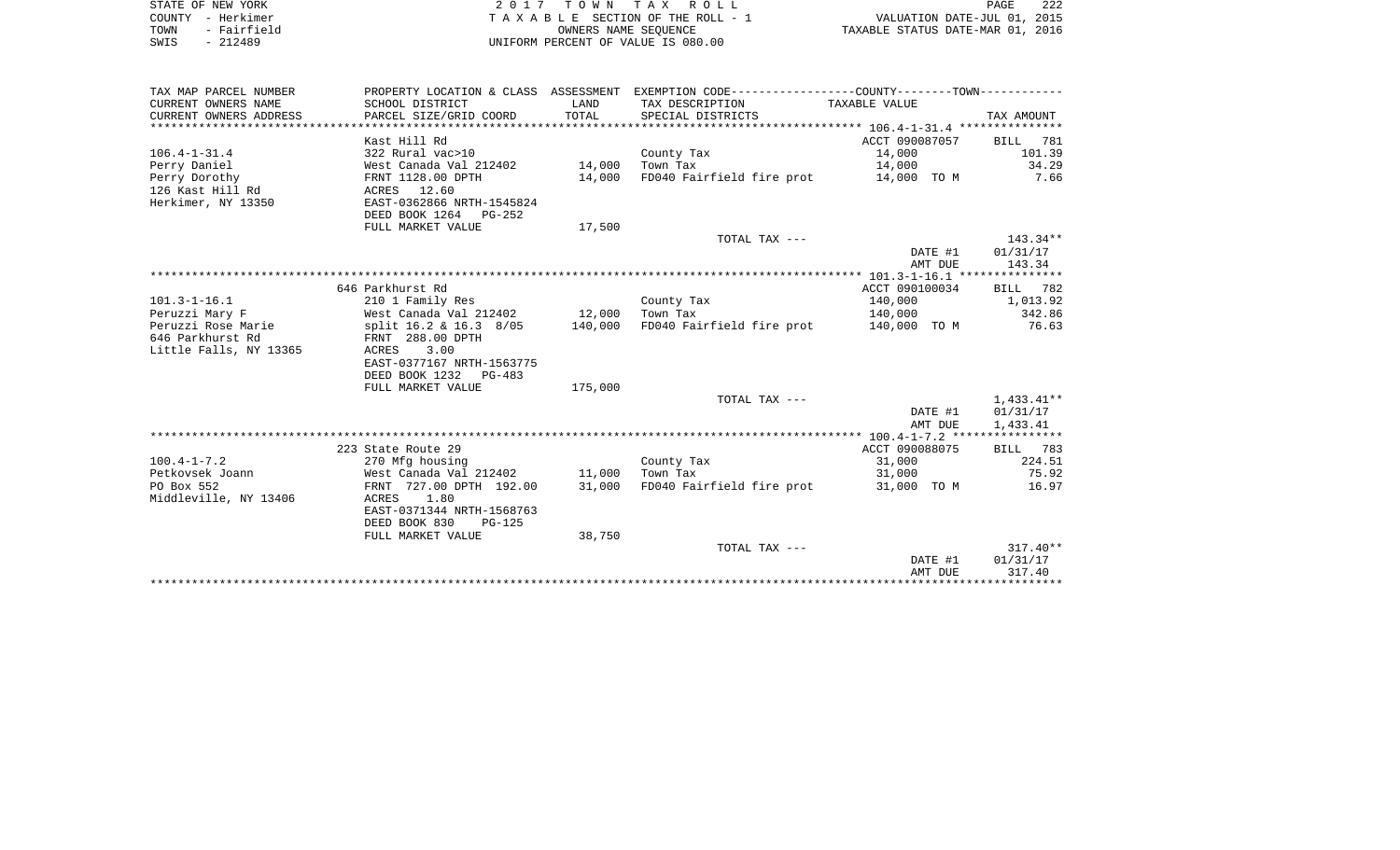|      | STATE OF NEW YORK | 2017 TOWN TAX ROLL                 | 223<br>PAGE                      |
|------|-------------------|------------------------------------|----------------------------------|
|      | COUNTY - Herkimer | TAXABLE SECTION OF THE ROLL - 1    | VALUATION DATE-JUL 01, 2015      |
| TOWN | - Fairfield       | OWNERS NAME SEOUENCE               | TAXABLE STATUS DATE-MAR 01, 2016 |
| SWIS | $-212489$         | UNIFORM PERCENT OF VALUE IS 080.00 |                                  |

| TAX MAP PARCEL NUMBER     | PROPERTY LOCATION & CLASS ASSESSMENT |         | EXEMPTION CODE-----------------COUNTY-------TOWN----------- |                    |                    |
|---------------------------|--------------------------------------|---------|-------------------------------------------------------------|--------------------|--------------------|
| CURRENT OWNERS NAME       | SCHOOL DISTRICT                      | LAND    | TAX DESCRIPTION                                             | TAXABLE VALUE      |                    |
| CURRENT OWNERS ADDRESS    | PARCEL SIZE/GRID COORD               | TOTAL   | SPECIAL DISTRICTS                                           |                    | TAX AMOUNT         |
|                           |                                      |         |                                                             |                    |                    |
|                           | 553 State Route 170                  |         |                                                             | ACCT 090008010     | <b>BILL</b><br>784 |
| $107.4 - 2 - 6$           | 112 Dairy farm                       |         | VET WAR C 41122                                             | 7,200<br>$\Omega$  |                    |
| Petkovsek Kevin A         | West Canada Val 212402               |         | 253,000 VET WAR T 41123                                     | $\Omega$<br>9,600  |                    |
| 553 State Route 170       | Life use to Shirley                  |         | 466,000 AG MKTS L 41720                                     | 31,157<br>31,157   |                    |
| Little Falls, NY 13365    | ACRES 474.50                         |         | AGRIC 10 Y 42100                                            | 25,500<br>25,500   |                    |
|                           | EAST-0393789 NRTH-1550064            |         | County Tax                                                  | 402,143            | 2,912.43           |
| MAY BE SUBJECT TO PAYMENT | DEED BOOK 1090 PG-361                |         | Town Tax                                                    | 399,743            | 978.96             |
| UNDER AGDIST LAW TIL 2020 | FULL MARKET VALUE                    | 582,500 | FD040 Fairfield fire prot                                   | 434,843 TO M       | 238.01             |
|                           |                                      |         | 31,157 EX                                                   |                    |                    |
|                           |                                      |         | TOTAL TAX ---                                               |                    | $4,129.40**$       |
|                           |                                      |         |                                                             | DATE #1            | 01/31/17           |
|                           |                                      |         |                                                             | AMT DUE            | 4,129.40           |
|                           |                                      |         |                                                             |                    |                    |
|                           | 204 Pickert Rd                       |         |                                                             |                    | <b>BILL</b> 785    |
| $106.2 - 1 - 21.2$        | 240 Rural res                        |         | County Tax                                                  | 200,000            | 1,448.46           |
| Petras Seth               | West Canada Val 212402               | 28,000  | Town Tax                                                    | 200,000            | 489.80             |
| Petras Anita              | 29.50<br>ACRES                       | 200,000 | FD040 Fairfield fire prot                                   | 200,000 TO M       | 109.47             |
| 204 Pickert Rd            | EAST-0369004 NRTH-1555605            |         |                                                             |                    |                    |
| Little Falls, NY 13365    | DEED BOOK 890<br>$PG-68$             |         |                                                             |                    |                    |
|                           | FULL MARKET VALUE                    | 250,000 |                                                             |                    |                    |
|                           |                                      |         | TOTAL TAX ---                                               |                    | $2,047.73**$       |
|                           |                                      |         |                                                             | DATE #1            | 01/31/17           |
|                           |                                      |         |                                                             | AMT DUE            | 2,047.73           |
|                           |                                      |         |                                                             |                    |                    |
|                           | Castle Rd                            |         |                                                             |                    | 786<br>BILL        |
| $101.4 - 7 - 10$          | 210 1 Family Res                     |         | County Tax                                                  | 120,000            | 869.07             |
| Phillips James            | West Canada Val 212402               | 20,000  | Town Tax                                                    | 120,000            | 293.88             |
| Phillips Nancy            | ACRES<br>8.60                        | 120,000 | FD040 Fairfield fire prot                                   | 120,000 TO M       | 65.68              |
| 374 Castle Rd             | EAST-0390855 NRTH-1563755            |         |                                                             |                    |                    |
| Little Falls, NY 13365    | DEED BOOK 1175<br>$PG-663$           |         |                                                             |                    |                    |
|                           | FULL MARKET VALUE                    | 150,000 | TOTAL TAX ---                                               |                    | $1,228.63**$       |
|                           |                                      |         |                                                             |                    | 01/31/17           |
|                           |                                      |         |                                                             | DATE #1<br>AMT DUE | 1,228.63           |
|                           |                                      |         |                                                             |                    |                    |
|                           | Castle Rd                            |         |                                                             |                    | 787<br>BILL        |
| $101.4 - 7 - 11$          | 314 Rural vac<10                     |         | County Tax                                                  | 12,000             | 86.91              |
| Phillips James            | West Canada Val 212402               | 12,000  | Town Tax                                                    | 12,000             | 29.39              |
| Phillips Nancy            | ACRES<br>9.00                        | 12,000  | FD040 Fairfield fire prot                                   | 12,000 TO M        | 6.57               |
| 374 Castle Rd             | EAST-0390760 NRTH-1564014            |         |                                                             |                    |                    |
| Little Falls, NY 13365    | DEED BOOK 1175<br>$PG-660$           |         |                                                             |                    |                    |
|                           | FULL MARKET VALUE                    | 15,000  |                                                             |                    |                    |
|                           |                                      |         | TOTAL TAX ---                                               |                    | $122.87**$         |
|                           |                                      |         |                                                             | DATE #1            | 01/31/17           |
|                           |                                      |         |                                                             | AMT DUE            | 122.87             |
|                           |                                      |         |                                                             |                    |                    |
|                           |                                      |         |                                                             |                    |                    |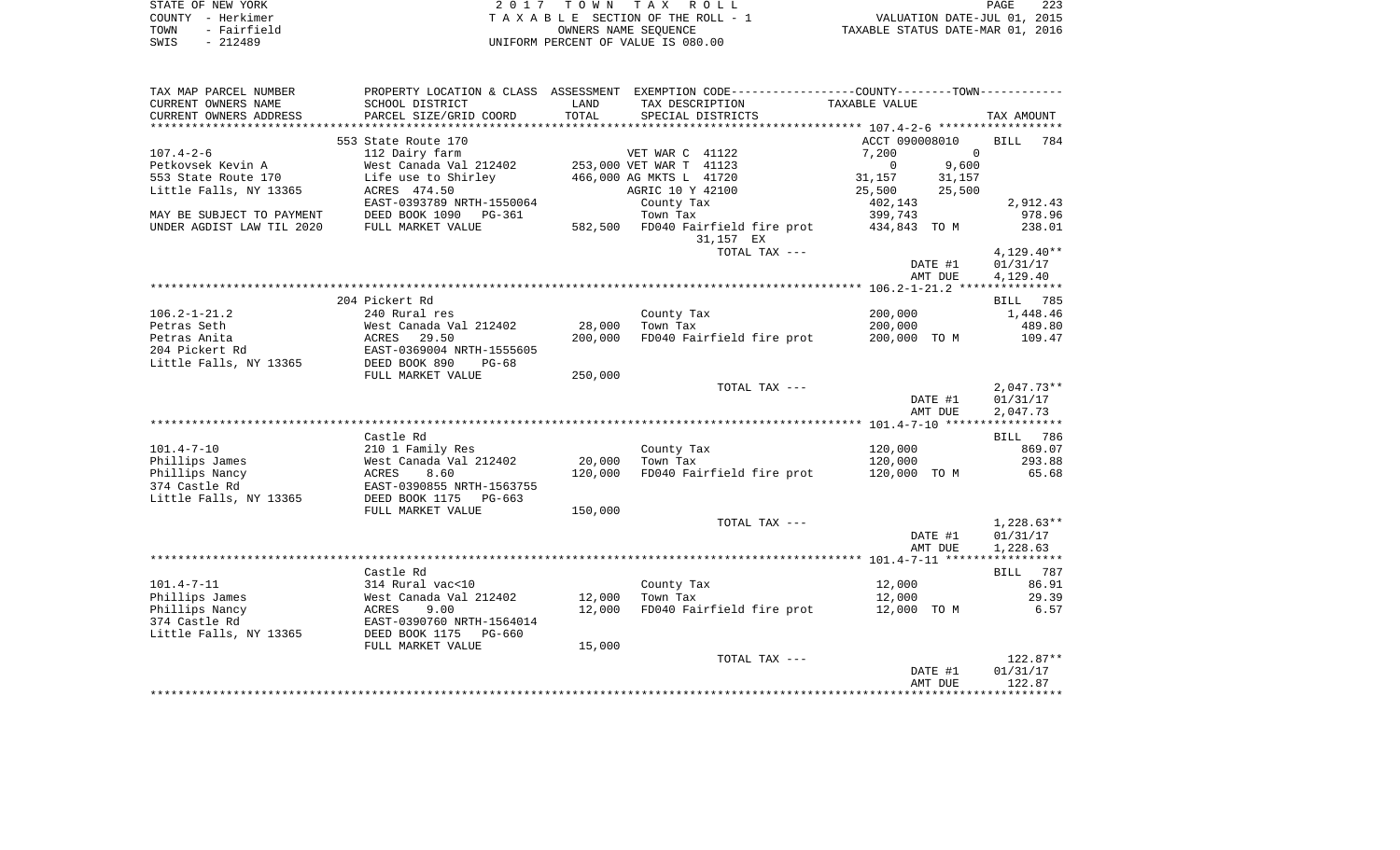|      | STATE OF NEW YORK | 2017 TOWN TAX ROLL                 | PAGE                             | 224 |
|------|-------------------|------------------------------------|----------------------------------|-----|
|      | COUNTY - Herkimer | TAXABLE SECTION OF THE ROLL - 1    | VALUATION DATE-JUL 01, 2015      |     |
| TOWN | - Fairfield       | OWNERS NAME SEOUENCE               | TAXABLE STATUS DATE-MAR 01, 2016 |     |
| SWIS | - 212489          | UNIFORM PERCENT OF VALUE IS 080.00 |                                  |     |

| TAX MAP PARCEL NUMBER                       |                                    |                  | PROPERTY LOCATION & CLASS ASSESSMENT EXEMPTION CODE----------------COUNTY--------TOWN---------- |                       |                  |
|---------------------------------------------|------------------------------------|------------------|-------------------------------------------------------------------------------------------------|-----------------------|------------------|
| CURRENT OWNERS NAME                         | SCHOOL DISTRICT                    | LAND             | TAX DESCRIPTION                                                                                 | TAXABLE VALUE         |                  |
| CURRENT OWNERS ADDRESS                      | PARCEL SIZE/GRID COORD             | TOTAL            | SPECIAL DISTRICTS                                                                               |                       | TAX AMOUNT       |
|                                             |                                    |                  |                                                                                                 |                       |                  |
|                                             | 121 Delayton Rd                    |                  |                                                                                                 |                       | 788<br>BILL      |
| $107.1 - 1 - 7.2$                           | 210 1 Family Res                   |                  | County Tax                                                                                      | 95,000                | 688.02           |
| Phillips Scott A                            | West Canada Val 212402             | 12,000           | Town Tax                                                                                        | 95,000                | 232.65           |
| 121 Delayton Rd                             | ACRES<br>3.40 BANK<br>813          | 95,000           | FD040 Fairfield fire prot                                                                       | 95,000 TO M           | 52.00            |
| Little Falls, NY 13365                      | EAST-0375989 NRTH-1556537          |                  |                                                                                                 |                       |                  |
|                                             | FULL MARKET VALUE                  | 118,750          |                                                                                                 |                       |                  |
|                                             |                                    |                  | TOTAL TAX ---                                                                                   |                       | $972.67**$       |
|                                             |                                    |                  |                                                                                                 | DATE #1               | 01/31/17         |
|                                             |                                    |                  |                                                                                                 | AMT DUE               | 972.67           |
|                                             |                                    |                  |                                                                                                 |                       |                  |
|                                             | 176 Comstock Rd                    |                  |                                                                                                 |                       | BILL 789         |
| $095.4 - 1 - 1.2$                           | 240 Rural res                      |                  | County Tax                                                                                      | 127,000               | 919.77           |
| Pilgrim John                                | West Canada Val 212402             | 33,000           | Town Tax                                                                                        | 127,000               | 311.02           |
| Pilgrim Pamela                              | ACRES 45.80                        | 127,000          | FD040 Fairfield fire prot                                                                       | 127,000 TO M          | 69.51            |
| 21 Regent Drive                             | EAST-0385447 NRTH-1583571          |                  |                                                                                                 |                       |                  |
| Hopewell Junction, NY 12533                 | DEED BOOK 928<br>$PG-444$          |                  |                                                                                                 |                       |                  |
|                                             | FULL MARKET VALUE                  | 158,750          |                                                                                                 |                       |                  |
|                                             |                                    |                  | TOTAL TAX ---                                                                                   |                       | $1,300.30**$     |
|                                             |                                    |                  |                                                                                                 | DATE #1               | 01/31/17         |
|                                             |                                    |                  |                                                                                                 | AMT DUE               | 1,300.30         |
|                                             |                                    |                  |                                                                                                 | ACCT 090007050        |                  |
|                                             | 2828 State Route 169               |                  |                                                                                                 |                       | BILL 790         |
| $107.1 - 1 - 1$                             | 210 1 Family Res                   |                  | County Tax                                                                                      | 50,000                | 362.11<br>122.45 |
| Polhamus Carl L Jr.<br>2828 State Route 169 | West Canada Val 212402<br>3.50     | 10,500<br>50,000 | Town Tax<br>FD040 Fairfield fire prot                                                           | 50,000<br>50,000 TO M | 27.37            |
| Little Falls, NY 13365                      | ACRES<br>EAST-0371884 NRTH-1559814 |                  |                                                                                                 |                       |                  |
|                                             | DEED BOOK 1523 PG-73               |                  |                                                                                                 |                       |                  |
|                                             | FULL MARKET VALUE                  | 62,500           |                                                                                                 |                       |                  |
|                                             |                                    |                  | TOTAL TAX ---                                                                                   |                       | $511.93**$       |
|                                             |                                    |                  |                                                                                                 | DATE #1               | 01/31/17         |
|                                             |                                    |                  |                                                                                                 | AMT DUE               | 511.93           |
|                                             |                                    |                  |                                                                                                 |                       |                  |
|                                             | Davis Rd                           |                  |                                                                                                 | ACCT 090001890        | BILL 791         |
| $107.1 - 1 - 10$                            | 270 Mfg housing                    |                  | County Tax                                                                                      | 40,000                | 289.69           |
| Price John M Jr                             | West Canada Val 212402             | 10,000           | Town Tax                                                                                        | 40,000                | 97.96            |
| 285 Davis Rd                                | FRNT 155.00 DPTH 273.00            | 40,000           | School Relevy                                                                                   |                       | 410.92           |
| Little Falls, NY 13365                      | EAST-0375407 NRTH-1556880          |                  | FD040 Fairfield fire prot 40,000 TO M                                                           |                       | 21.89            |
|                                             | DEED BOOK 703<br>PG-634            |                  |                                                                                                 |                       |                  |
|                                             | FULL MARKET VALUE                  | 50,000           |                                                                                                 |                       |                  |
|                                             |                                    |                  | TOTAL TAX ---                                                                                   |                       | $820.46**$       |
|                                             |                                    |                  |                                                                                                 | DATE #1               | 01/31/17         |
|                                             |                                    |                  |                                                                                                 | AMT DUE               | 820.46           |
|                                             |                                    |                  |                                                                                                 |                       |                  |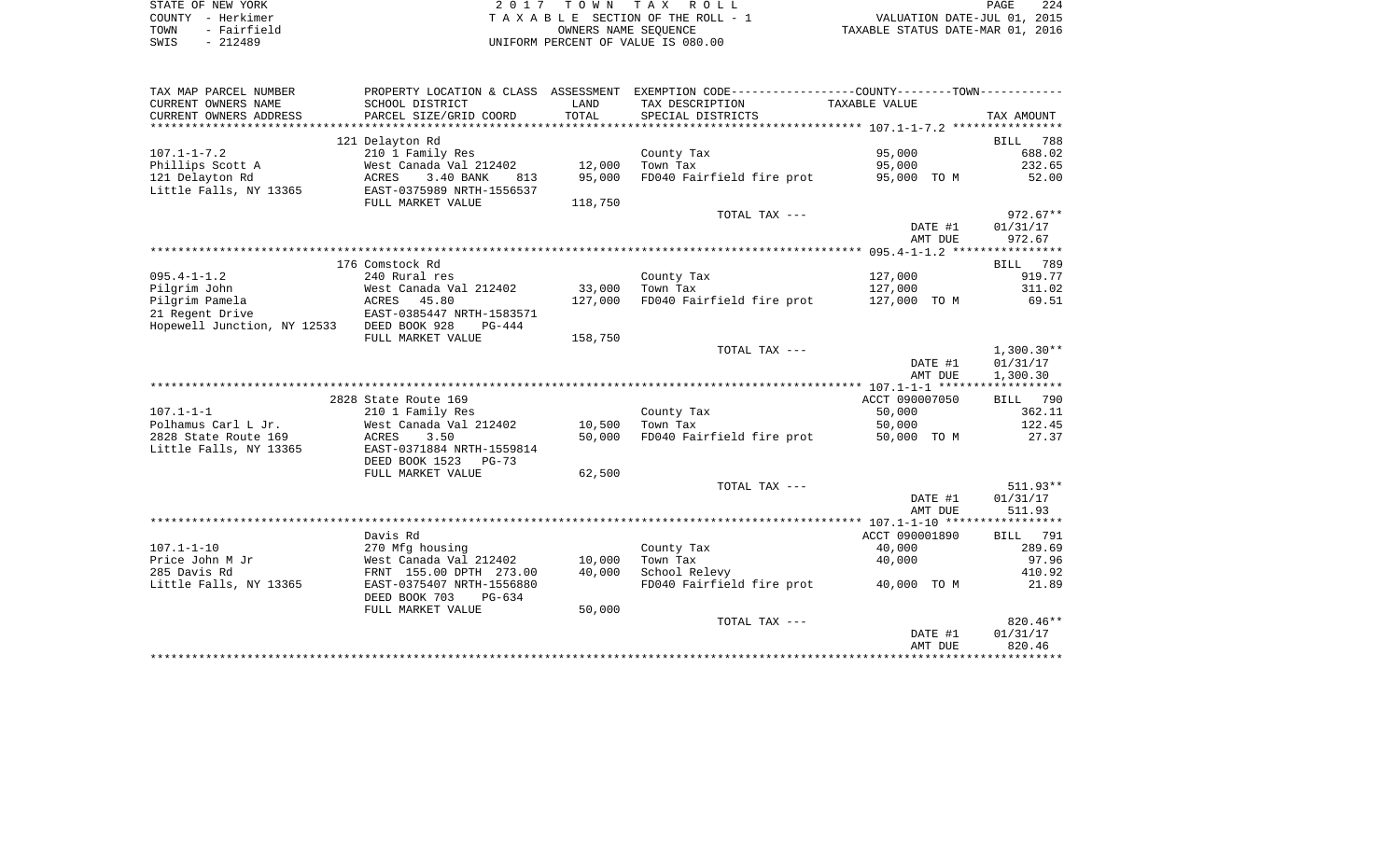| STATE OF NEW YORK      |                           | TOWN       | T A X<br>ROLL                                               |                                  | 225<br>PAGE     |
|------------------------|---------------------------|------------|-------------------------------------------------------------|----------------------------------|-----------------|
| - Herkimer<br>COUNTY   | TAXABLE                   |            | SECTION OF THE ROLL - 1                                     | VALUATION DATE-JUL 01, 2015      |                 |
| - Fairfield<br>TOWN    |                           |            | OWNERS NAME SEOUENCE                                        | TAXABLE STATUS DATE-MAR 01, 2016 |                 |
| $-212489$<br>SWIS      |                           |            | UNIFORM PERCENT OF VALUE IS 080.00                          |                                  |                 |
|                        |                           |            |                                                             |                                  |                 |
| TAX MAP PARCEL NUMBER  | PROPERTY LOCATION & CLASS | ASSESSMENT | EXEMPTION CODE-----------------COUNTY-------TOWN----------- |                                  |                 |
| CURRENT OWNERS NAME    | SCHOOL DISTRICT           | LAND       | TAX DESCRIPTION                                             | TAXABLE VALUE                    |                 |
| CURRENT OWNERS ADDRESS | PARCEL SIZE/GRID COORD    | TOTAL      | SPECIAL DISTRICTS                                           |                                  | TAX AMOUNT      |
|                        |                           |            |                                                             |                                  | *************** |
|                        | 837 State Route 29        |            |                                                             | ACCT 090008760                   | BILL<br>792     |
| $101.1 - 1 - 25.1$     | 240 Rural res             |            | County Tax                                                  | 110,000                          | 796.65          |
| Priore Franco          | West Canada Val 212402    | 18,000     | Town Tax                                                    | 110,000                          | 269.39          |
| Priore Lucia           | Life Use E Robinson       | 110,000    | FD040 Fairfield fire prot                                   | 110,000 TO M                     | 60.21           |
| 84 Fairchild Rd        | 15.00<br>ACRES            |            |                                                             |                                  |                 |
| Clifton, NJ 07013      | EAST-0383054 NRTH-1568201 |            |                                                             |                                  |                 |
|                        | DEED BOOK 1200<br>PG-707  |            |                                                             |                                  |                 |
|                        |                           |            |                                                             |                                  |                 |
|                        | FULL MARKET VALUE         | 137,500    |                                                             |                                  |                 |
|                        |                           |            | TOTAL TAX ---                                               |                                  | 1,126.25**      |
|                        |                           |            |                                                             | DATE #1                          | 01/31/17        |

AMT DUE 1,126.25

|                           | 755 North Creek Rd                                        |         |                  | 50 PCT OF VALUE USED FOR EXEMPTION PURPOSES ACCT 090100030 |               |          | BILL 793     |        |
|---------------------------|-----------------------------------------------------------|---------|------------------|------------------------------------------------------------|---------------|----------|--------------|--------|
| $107.3 - 2 - 23$          | 421 Restaurant                                            |         | VET COM C 41132  |                                                            | 12,000        | $\Omega$ |              |        |
| Prochazka Margaret        | West Canada Val 212402 10,000 VET COM T 41133             |         |                  |                                                            | $0 \t 16,000$ |          |              |        |
| Box 633                   | Restaurant/Doublewide 172,000                             |         | County Tax       |                                                            | 160,000       |          | 1,158.76     |        |
| 755 N Creek Rd            | ACRES 1.90                                                |         | Town Tax         |                                                            | 156,000       |          |              | 382.04 |
| Little Falls, NY 13365    | EAST-0376457 NRTH-1547820                                 |         | School Relevy    |                                                            |               |          | 3,085.29     |        |
|                           | DEED BOOK 00632 PG-00938                                  |         |                  | FD040 Fairfield fire prot 172,000 TO M                     |               |          |              | 94.14  |
|                           | FULL MARKET VALUE                                         | 215,000 |                  |                                                            |               |          |              |        |
|                           |                                                           |         |                  | TOTAL TAX ---                                              |               |          | $4,720.23**$ |        |
|                           |                                                           |         |                  |                                                            |               | DATE #1  | 01/31/17     |        |
|                           |                                                           |         |                  |                                                            |               | AMT DUE  | 4,720.23     |        |
|                           |                                                           |         |                  |                                                            |               |          |              |        |
|                           | 2900 State Route 169                                      |         |                  |                                                            |               |          | BILL 794     |        |
| $106.2 - 1 - 4.3$         | 112 Dairy farm                                            |         | AGRIC 10 Y 41700 |                                                            | 10,000 10,000 |          |              |        |
| Pullis Robert             | West Canada Val 212402           95,000 AG MKTS     41730 |         |                  |                                                            | 34,106 34,106 |          |              |        |
| Pullis Rosa               | FRNT 1416.00 DPTH                                         | 180,000 | County Tax       |                                                            | 135,894       |          |              | 984.18 |
| 2900 State Route 169      | ACRES 155.90                                              |         | Town Tax         |                                                            | 135,894       |          |              | 332.80 |
| Little Falls, NY 13365    | EAST-0369642 NRTH-1560270                                 |         |                  | FD040 Fairfield fire prot 180,000 TO M                     |               |          |              | 98.52  |
|                           | DEED BOOK 1089 PG-844                                     |         |                  |                                                            |               |          |              |        |
| MAY BE SUBJECT TO PAYMENT | FULL MARKET VALUE                                         | 225,000 |                  |                                                            |               |          |              |        |
| UNDER AGDIST LAW TIL 2023 |                                                           |         |                  |                                                            |               |          |              |        |
|                           |                                                           |         |                  | TOTAL TAX ---                                              |               |          | $1,415.50**$ |        |
|                           |                                                           |         |                  |                                                            |               | DATE #1  | 01/31/17     |        |
|                           |                                                           |         |                  |                                                            |               | AMT DUE  | 1,415.50     |        |
|                           |                                                           |         |                  |                                                            |               |          |              |        |

|                  | State Route 29            |        |                           |                | 795<br>BILL |
|------------------|---------------------------|--------|---------------------------|----------------|-------------|
| $101.4 - 4 - 4$  | 322 Rural vac>10          |        | County Tax                | 15,000         | 108.63      |
| Pumarejo Roberto | West Canada Val 212402    | 15,000 | Town Tax                  | 15,000         | 36.73       |
| 12 Loretta Ct    | Survey Ji19a26            | 15,000 | FD040 Fairfield fire prot | 15,000<br>TO M | 8.21        |
| Coram, NY 11727  | 15.70<br>ACRES            |        |                           |                |             |
|                  | EAST-0389249 NRTH-1567527 |        |                           |                |             |
|                  | DEED BOOK 819<br>PG-436   |        |                           |                |             |
|                  | FULL MARKET VALUE         | 18,750 |                           |                |             |
|                  |                           |        | TOTAL TAX ---             |                | $153.57**$  |
|                  |                           |        |                           | DATE #1        | 01/31/17    |
|                  |                           |        |                           | AMT DUE        | 153.57      |
|                  |                           |        |                           |                |             |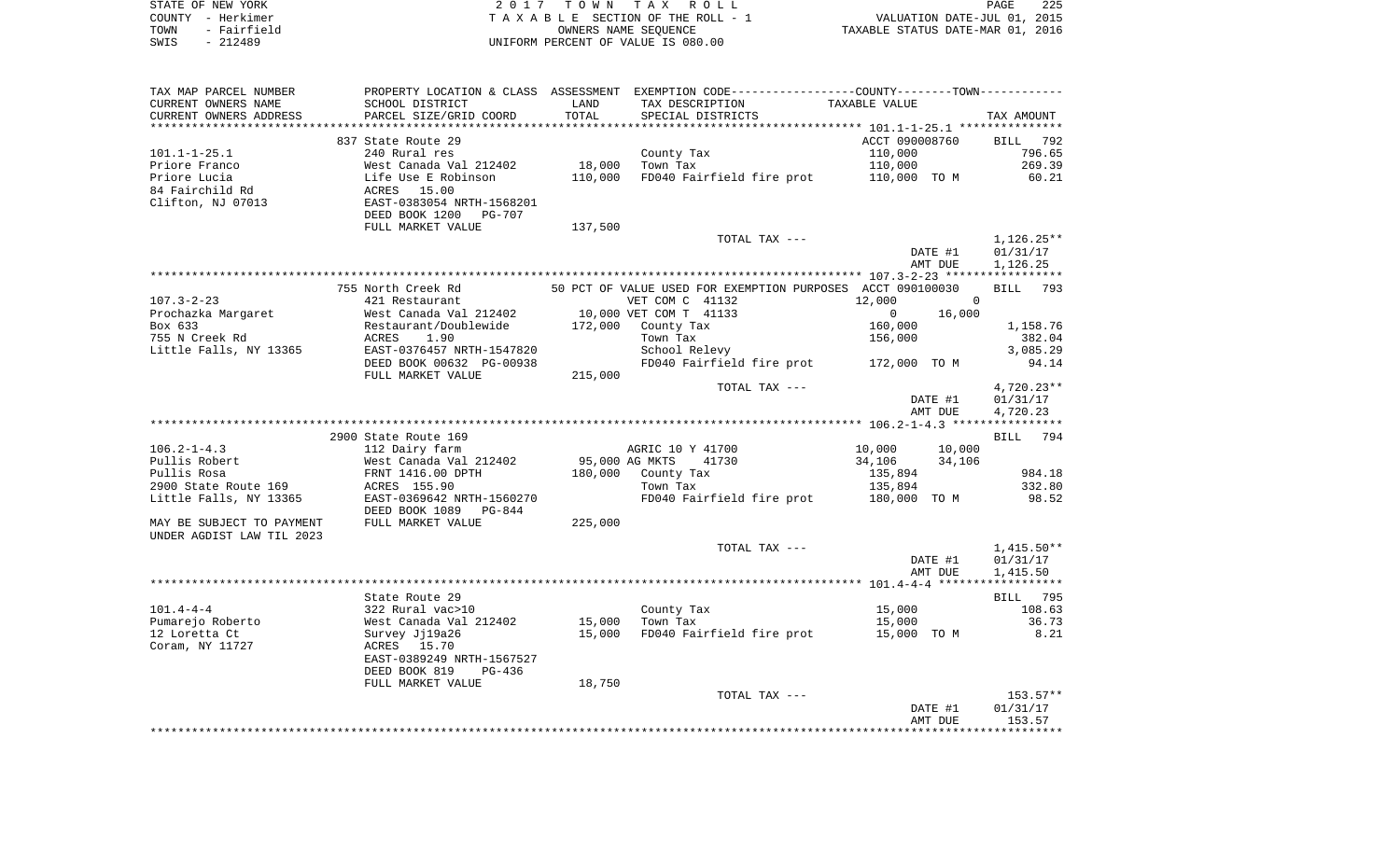| STATE OF NEW YORK   | 2017 TOWN TAX ROLL                 | 226<br>PAGE                      |
|---------------------|------------------------------------|----------------------------------|
| COUNTY - Herkimer   | TAXABLE SECTION OF THE ROLL - 1    | VALUATION DATE-JUL 01, 2015      |
| - Fairfield<br>TOWN | OWNERS NAME SEOUENCE               | TAXABLE STATUS DATE-MAR 01, 2016 |
| $-212489$<br>SWIS   | UNIFORM PERCENT OF VALUE IS 080.00 |                                  |

| TAX MAP PARCEL NUMBER  | PROPERTY LOCATION & CLASS ASSESSMENT |         | EXEMPTION CODE-----------------COUNTY-------TOWN----------- |                          |                       |
|------------------------|--------------------------------------|---------|-------------------------------------------------------------|--------------------------|-----------------------|
| CURRENT OWNERS NAME    | SCHOOL DISTRICT                      | LAND    | TAX DESCRIPTION                                             | TAXABLE VALUE            |                       |
| CURRENT OWNERS ADDRESS | PARCEL SIZE/GRID COORD               | TOTAL   | SPECIAL DISTRICTS                                           |                          | TAX AMOUNT            |
|                        |                                      |         |                                                             |                          |                       |
|                        | Castle Rd                            |         |                                                             | ACCT 090004470           | 796<br><b>BILL</b>    |
| $094.4 - 1 - 23$       | 105 Vac farmland                     |         | County Tax                                                  | 8,000                    | 57.94                 |
| Purinton Douglas P     | West Canada Val 212402               | 8,000   | Town Tax                                                    | 8,000                    | 19.59                 |
| Purinton Julie C       | ACRES<br>15.00                       | 8,000   | FD040 Fairfield fire prot                                   | 8,000 TO M               | 4.38                  |
| 526 Elm Tree Rd        | EAST-0371553 NRTH-1582472            |         |                                                             |                          |                       |
| Newport, NY 13416      | DEED BOOK 838<br>$PG-513$            |         |                                                             |                          |                       |
|                        | FULL MARKET VALUE                    | 10,000  |                                                             |                          |                       |
|                        |                                      |         | TOTAL TAX ---                                               |                          | $81.91**$             |
|                        |                                      |         |                                                             | DATE #1                  | 01/31/17              |
|                        |                                      |         |                                                             | AMT DUE                  | 81.91<br>***********  |
|                        |                                      |         |                                                             |                          |                       |
| $106.4 - 1 - 4.5$      | 581 West End Rd<br>210 1 Family Res  |         | County Tax                                                  | ACCT 090000540<br>68,000 | 797<br>BILL<br>492.47 |
| Putney Christopher W   | West Canada Val 212402               | 12,000  | Town Tax                                                    | 68,000                   | 166.53                |
| 581 West End Rd        | Doublewide                           | 68,000  | FD040 Fairfield fire prot                                   | 68,000 TO M              | 37.22                 |
| Little Falls, NY 13365 | ACRES<br>4.30                        |         |                                                             |                          |                       |
|                        | EAST-0366225 NRTH-1550579            |         |                                                             |                          |                       |
|                        | DEED BOOK 1452<br>PG-640             |         |                                                             |                          |                       |
|                        | FULL MARKET VALUE                    | 85,000  |                                                             |                          |                       |
|                        |                                      |         | TOTAL TAX ---                                               |                          | $696.22**$            |
|                        |                                      |         |                                                             | DATE #1                  | 01/31/17              |
|                        |                                      |         |                                                             | AMT DUE                  | 696.22                |
|                        |                                      |         |                                                             |                          |                       |
|                        | 1558 Castle Rd                       |         |                                                             | ACCT 090087056           | <b>BILL</b><br>798    |
| $095.3 - 1 - 30.3$     | 210 1 Family Res                     |         | VET COM CT 41131                                            | 12,000<br>16,000         |                       |
| Putney David           | West Canada Val 212402               | 13,000  | County Tax                                                  | 118,000                  | 854.59                |
| Putney Ruth            | FRNT 200.00 DPTH 1089.00             | 130,000 | Town Tax                                                    | 114,000                  | 279.18                |
| 1558 Castle Road       | ACRES<br>5.00 BANK<br>135            |         | FD040 Fairfield fire prot                                   | 130,000 TO M             | 71.15                 |
| Newport, NY 13416      | EAST-0378805 NRTH-1581502            |         |                                                             |                          |                       |
|                        | DEED BOOK 768<br>PG-595              |         |                                                             |                          |                       |
|                        | FULL MARKET VALUE                    | 162,500 |                                                             |                          |                       |
|                        |                                      |         | TOTAL TAX ---                                               |                          | $1,204.92**$          |
|                        |                                      |         |                                                             | DATE #1                  | 01/31/17              |
|                        |                                      |         |                                                             | AMT DUE                  | 1,204.92              |
|                        |                                      |         |                                                             |                          |                       |
|                        | Castle Rd                            |         |                                                             | ACCT 090089092           | 799<br><b>BILL</b>    |
| $095.3 - 1 - 30.4$     | 314 Rural vac<10                     |         | County Tax                                                  | 8,000                    | 57.94                 |
| Putney David           | West Canada Val 212402               | 8,000   | Town Tax                                                    | 8,000                    | 19.59                 |
| 1558 Castle Rd         | ACRES<br>5.00                        | 8,000   | FD040 Fairfield fire prot                                   | 8,000 TO M               | 4.38                  |
| Newport, NY 13416      | EAST-0379018 NRTH-1581520            |         |                                                             |                          |                       |
|                        | DEED BOOK 842<br>PG-487              |         |                                                             |                          |                       |
|                        | FULL MARKET VALUE                    | 10,000  | TOTAL TAX ---                                               |                          | $81.91**$             |
|                        |                                      |         |                                                             | DATE #1                  | 01/31/17              |
|                        |                                      |         |                                                             | AMT DUE                  | 81.91                 |
|                        |                                      |         |                                                             |                          |                       |
|                        |                                      |         |                                                             |                          |                       |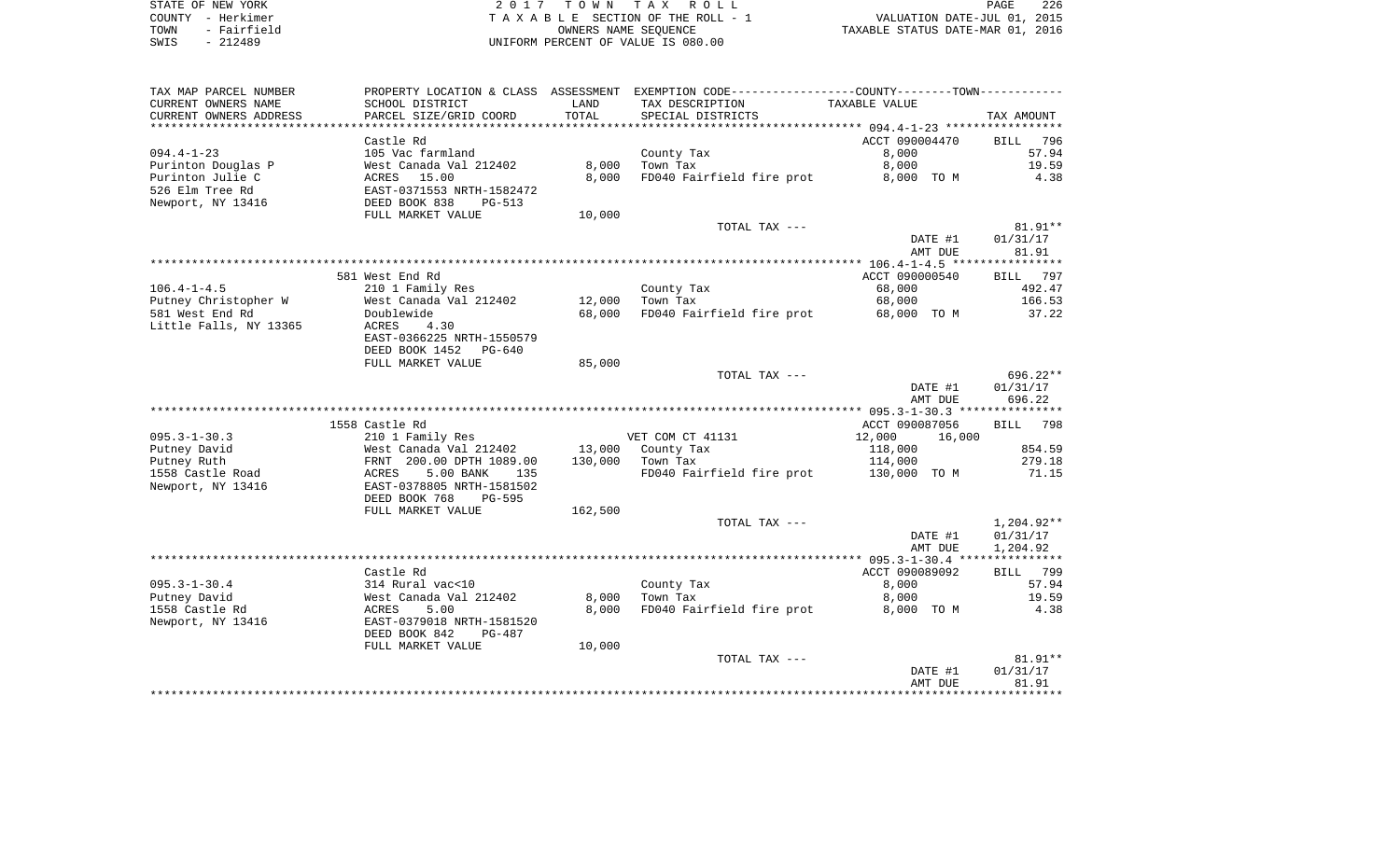|      | STATE OF NEW YORK | 2017 TOWN TAX ROLL                 | PAGE                             | 227 |
|------|-------------------|------------------------------------|----------------------------------|-----|
|      | COUNTY - Herkimer | TAXABLE SECTION OF THE ROLL - 1    | VALUATION DATE-JUL 01, 2015      |     |
| TOWN | - Fairfield       | OWNERS NAME SEOUENCE               | TAXABLE STATUS DATE-MAR 01, 2016 |     |
| SWIS | - 212489          | UNIFORM PERCENT OF VALUE IS 080.00 |                                  |     |

|                                                                                        |                                                                                                                                                                                                                                                            | PROPERTY LOCATION & CLASS ASSESSMENT EXEMPTION CODE---------------COUNTY-------TOWN--------- |                                                                                                                                                  |                                                                                                                                                                                                                                                         |                                                                                                                                                                                                                                                                                                           |
|----------------------------------------------------------------------------------------|------------------------------------------------------------------------------------------------------------------------------------------------------------------------------------------------------------------------------------------------------------|----------------------------------------------------------------------------------------------|--------------------------------------------------------------------------------------------------------------------------------------------------|---------------------------------------------------------------------------------------------------------------------------------------------------------------------------------------------------------------------------------------------------------|-----------------------------------------------------------------------------------------------------------------------------------------------------------------------------------------------------------------------------------------------------------------------------------------------------------|
| PARCEL SIZE/GRID COORD                                                                 | TOTAL                                                                                                                                                                                                                                                      | SPECIAL DISTRICTS                                                                            |                                                                                                                                                  | TAX AMOUNT                                                                                                                                                                                                                                              |                                                                                                                                                                                                                                                                                                           |
| 1165 Hardscrabble Rd<br>210 1 Family Res<br>West Canada Val 212402                     |                                                                                                                                                                                                                                                            |                                                                                              | 12,000<br>$\mathbf{0}$                                                                                                                           | <b>BILL</b><br>$\mathbf 0$<br>16,000                                                                                                                                                                                                                    | 800                                                                                                                                                                                                                                                                                                       |
| EAST-0345010 NRTH-1142690<br>DEED BOOK 1299<br>PG-551                                  |                                                                                                                                                                                                                                                            | Town Tax                                                                                     | 49,000                                                                                                                                           | 120.00<br>35.58                                                                                                                                                                                                                                         |                                                                                                                                                                                                                                                                                                           |
|                                                                                        |                                                                                                                                                                                                                                                            |                                                                                              |                                                                                                                                                  | 539.42**<br>01/31/17<br>539.42                                                                                                                                                                                                                          |                                                                                                                                                                                                                                                                                                           |
|                                                                                        |                                                                                                                                                                                                                                                            |                                                                                              |                                                                                                                                                  |                                                                                                                                                                                                                                                         |                                                                                                                                                                                                                                                                                                           |
| 281 Multiple res                                                                       |                                                                                                                                                                                                                                                            | County Tax                                                                                   | 93,000                                                                                                                                           | 673.53                                                                                                                                                                                                                                                  |                                                                                                                                                                                                                                                                                                           |
| Doublewide & singlewide<br>1.80<br>ACRES<br>EAST-0369057 NRTH-1547052                  | 93,000                                                                                                                                                                                                                                                     |                                                                                              |                                                                                                                                                  | 50.90                                                                                                                                                                                                                                                   |                                                                                                                                                                                                                                                                                                           |
| FULL MARKET VALUE                                                                      | 116,250                                                                                                                                                                                                                                                    |                                                                                              |                                                                                                                                                  | 952.19**<br>01/31/17<br>952.19                                                                                                                                                                                                                          |                                                                                                                                                                                                                                                                                                           |
|                                                                                        |                                                                                                                                                                                                                                                            |                                                                                              |                                                                                                                                                  |                                                                                                                                                                                                                                                         |                                                                                                                                                                                                                                                                                                           |
|                                                                                        |                                                                                                                                                                                                                                                            |                                                                                              |                                                                                                                                                  |                                                                                                                                                                                                                                                         |                                                                                                                                                                                                                                                                                                           |
|                                                                                        |                                                                                                                                                                                                                                                            |                                                                                              |                                                                                                                                                  |                                                                                                                                                                                                                                                         |                                                                                                                                                                                                                                                                                                           |
| FRNT 1447.00 DPTH<br>ACRES 99.60                                                       | 135,000                                                                                                                                                                                                                                                    | County Tax<br>Town Tax                                                                       | 103,603<br>103,603                                                                                                                               | 750.32<br>253.72                                                                                                                                                                                                                                        |                                                                                                                                                                                                                                                                                                           |
| EAST-0380948 NRTH-1582468<br>DEED BOOK 1262<br>PG-400                                  |                                                                                                                                                                                                                                                            | 19,397 EX                                                                                    |                                                                                                                                                  | 63.27                                                                                                                                                                                                                                                   |                                                                                                                                                                                                                                                                                                           |
| FULL MARKET VALUE                                                                      |                                                                                                                                                                                                                                                            |                                                                                              |                                                                                                                                                  |                                                                                                                                                                                                                                                         |                                                                                                                                                                                                                                                                                                           |
|                                                                                        |                                                                                                                                                                                                                                                            |                                                                                              |                                                                                                                                                  | 01/31/17<br>1,067.31                                                                                                                                                                                                                                    |                                                                                                                                                                                                                                                                                                           |
|                                                                                        |                                                                                                                                                                                                                                                            |                                                                                              |                                                                                                                                                  |                                                                                                                                                                                                                                                         |                                                                                                                                                                                                                                                                                                           |
| 210 1 Family Res                                                                       |                                                                                                                                                                                                                                                            | County Tax                                                                                   | 57,000                                                                                                                                           | 412.81                                                                                                                                                                                                                                                  |                                                                                                                                                                                                                                                                                                           |
| FRNT 197.00 DPTH 197.00<br>EAST-0382019 NRTH-1581442<br>DEED BOOK 871<br><b>PG-186</b> | 57,000                                                                                                                                                                                                                                                     |                                                                                              |                                                                                                                                                  | 31.20                                                                                                                                                                                                                                                   |                                                                                                                                                                                                                                                                                                           |
|                                                                                        |                                                                                                                                                                                                                                                            |                                                                                              |                                                                                                                                                  | 583.60**<br>01/31/17<br>DATE #1                                                                                                                                                                                                                         |                                                                                                                                                                                                                                                                                                           |
|                                                                                        | SCHOOL DISTRICT<br>ACRES<br>1.60<br>FULL MARKET VALUE<br>377 North Creek Rd<br>West Canada Val 212402<br>DEED BOOK 732<br>$PG-87$<br>165 Rath Rd<br>112 Dairy farm<br>West Canada Val 212402<br>108 Rath Rd<br>West Canada Val 212402<br>FULL MARKET VALUE | LAND<br>65,000<br>81,250<br>11,000<br>168,750<br>10,000<br>71,250                            | TAX DESCRIPTION<br>VET COM C 41132<br>10,000 VET COM T 41133<br>County Tax<br>Town Tax<br>AGRIC 10 Y 41700<br>64,000 AG MKTS L 41720<br>Town Tax | TAXABLE VALUE<br>53,000<br>FD040 Fairfield fire prot<br>TOTAL TAX ---<br>93,000<br>FD040 Fairfield fire prot<br>TOTAL TAX ---<br>12,000<br>19,397<br>FD040 Fairfield fire prot<br>TOTAL TAX ---<br>57,000<br>FD040 Fairfield fire prot<br>TOTAL TAX --- | ACCT 090008340<br>383.84<br>65,000 TO M<br>DATE #1<br>AMT DUE<br>ACCT 090088073<br>BILL 801<br>227.76<br>93,000 TO M<br>DATE #1<br>AMT DUE<br>ACCT 090008580<br>BILL 802<br>12,000<br>19,397<br>115,603 TO M<br>$1,067.31**$<br>DATE #1<br>AMT DUE<br>ACCT 090008610<br>BILL 803<br>139.59<br>57,000 TO M |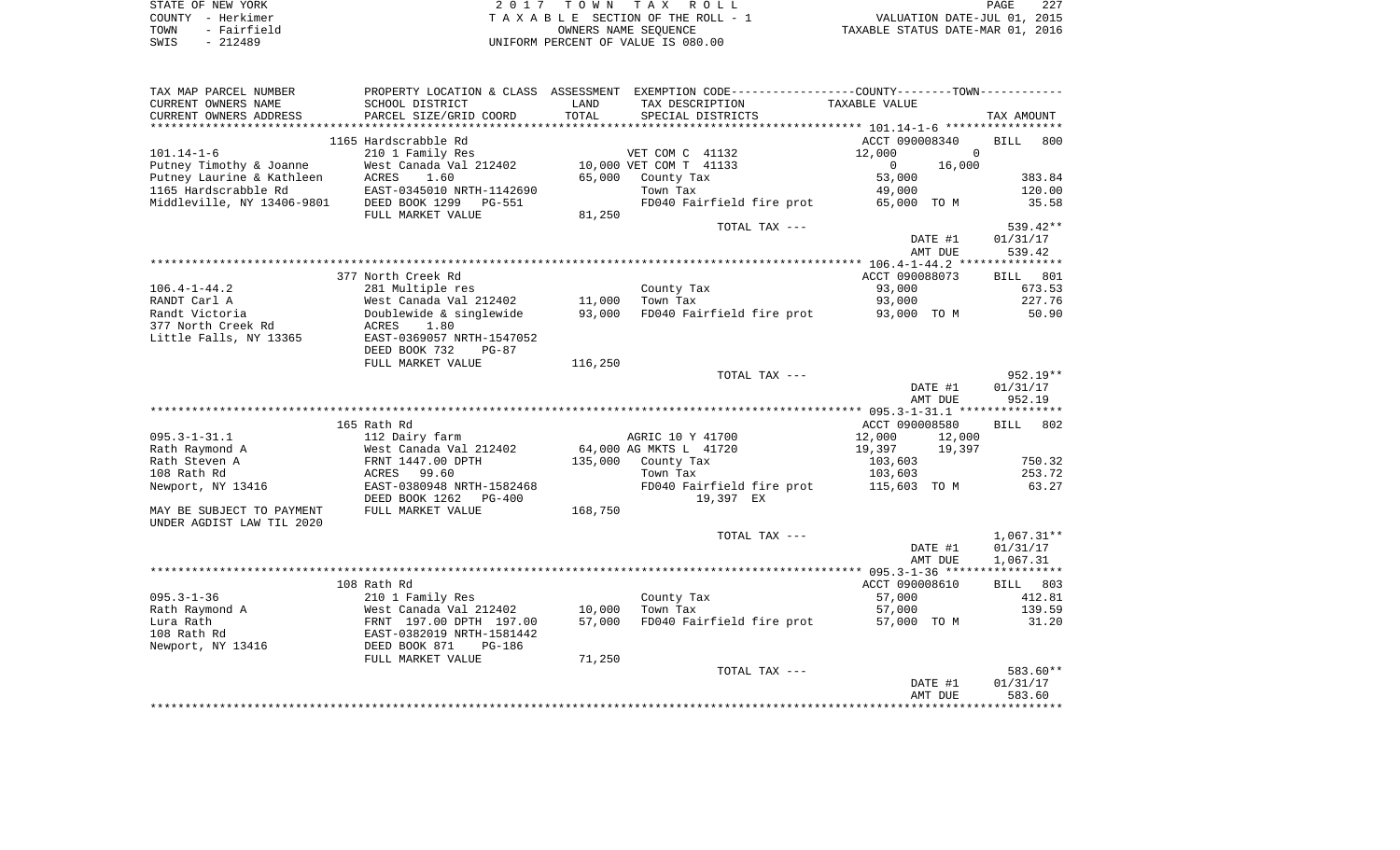| STATE OF NEW YORK   | 2017 TOWN TAX ROLL                 | 228<br>PAGE                      |
|---------------------|------------------------------------|----------------------------------|
| COUNTY – Herkimer   | TAXABLE SECTION OF THE ROLL - 1    | VALUATION DATE-JUL 01, 2015      |
| - Fairfield<br>TOWN | OWNERS NAME SEOUENCE               | TAXABLE STATUS DATE-MAR 01, 2016 |
| $-212489$<br>SWIS   | UNIFORM PERCENT OF VALUE IS 080.00 |                                  |

| TAX MAP PARCEL NUMBER           |                                           |         | PROPERTY LOCATION & CLASS ASSESSMENT EXEMPTION CODE---------------COUNTY-------TOWN---------- |                |                    |
|---------------------------------|-------------------------------------------|---------|-----------------------------------------------------------------------------------------------|----------------|--------------------|
| CURRENT OWNERS NAME             | SCHOOL DISTRICT                           | LAND    | TAX DESCRIPTION                                                                               | TAXABLE VALUE  |                    |
| CURRENT OWNERS ADDRESS          | PARCEL SIZE/GRID COORD                    | TOTAL   | SPECIAL DISTRICTS                                                                             |                | TAX AMOUNT         |
|                                 |                                           |         |                                                                                               |                |                    |
|                                 | 1448 Castle Rd                            |         |                                                                                               | ACCT 090008580 | 804<br>BILL        |
| $095.3 - 1 - 31.2$              | 260 Seasonal res                          |         | County Tax                                                                                    | 90,000         | 651.80             |
| Rath Steve                      | West Canada Val 212402                    | 10,000  | Town Tax                                                                                      | 90,000         | 220.41             |
| 1448 Castle Rd                  | FRNT 208.00 DPTH                          | 90,000  | FD040 Fairfield fire prot                                                                     | 90,000 TO M    | 49.26              |
| Newport, NY 13416               | ACRES<br>1.00                             |         |                                                                                               |                |                    |
|                                 | EAST-0381113 NRTH-1581314                 |         |                                                                                               |                |                    |
|                                 | DEED BOOK 1397 PG-547                     |         |                                                                                               |                |                    |
|                                 | FULL MARKET VALUE                         | 112,500 |                                                                                               |                |                    |
|                                 |                                           |         | TOTAL TAX ---                                                                                 |                | $921.47**$         |
|                                 |                                           |         |                                                                                               | DATE #1        | 01/31/17           |
|                                 |                                           |         |                                                                                               | AMT DUE        | 921.47             |
|                                 |                                           |         |                                                                                               |                |                    |
|                                 | 112 North Creek Rd                        |         |                                                                                               | ACCT 090100083 | <b>BILL</b> 805    |
| $106.4 - 1 - 31.1$              | 270 Mfg housing                           |         | County Tax                                                                                    | 48,000         | 347.63             |
| Ray Felix                       | West Canada Val 212402                    | 10,000  | Town Tax                                                                                      | 48,000         | 117.55             |
| Ray Janice                      | ACRES<br>1.30                             | 48,000  | FD040 Fairfield fire prot                                                                     | 48,000 TO M    | 26.27              |
| 112 North Creek Rd              | EAST-0363901 NRTH-1545845                 |         |                                                                                               |                |                    |
| Little Falls, NY 13365          | DEED BOOK 779<br>PG-126                   |         |                                                                                               |                |                    |
|                                 | FULL MARKET VALUE                         | 60,000  |                                                                                               |                |                    |
|                                 |                                           |         | TOTAL TAX ---                                                                                 |                | 491.45**           |
|                                 |                                           |         |                                                                                               | DATE #1        | 01/31/17           |
|                                 |                                           |         |                                                                                               | AMT DUE        | 491.45             |
|                                 |                                           |         |                                                                                               | ACCT 09010048  | BILL 806           |
| $106.2 - 1 - 11.2$              | 280 Lynch Rd<br>271 Mfg housings          |         |                                                                                               | 48,000         | 347.63             |
|                                 | West Canada Val 212402                    | 11,000  | County Tax<br>Town Tax                                                                        | 48,000         | 117.55             |
| Ray Rusty Jr.                   |                                           |         |                                                                                               |                |                    |
| Ray Nelson&Mary<br>284 Lynch Rd | INCLUDES-106.2-1-11.1<br>FRNT 460.00 DPTH | 48,000  | FD040 Fairfield fire prot                                                                     | 48,000 TO M    | 26.27              |
| Little Falls, NY 13365          | 1.90<br>ACRES                             |         |                                                                                               |                |                    |
|                                 | EAST-0365410 NRTH-1554082                 |         |                                                                                               |                |                    |
|                                 | DEED BOOK 1603<br><b>PG-219</b>           |         |                                                                                               |                |                    |
|                                 | FULL MARKET VALUE                         | 60,000  |                                                                                               |                |                    |
|                                 |                                           |         | TOTAL TAX ---                                                                                 |                | $491.45**$         |
|                                 |                                           |         |                                                                                               | DATE #1        | 01/31/17           |
|                                 |                                           |         |                                                                                               | AMT DUE        | 491.45             |
|                                 |                                           |         |                                                                                               |                |                    |
|                                 | 267 Lynch Rd                              |         |                                                                                               | ACCT 090009480 | 807<br><b>BILL</b> |
| $106.2 - 1 - 10.3$              | 240 Rural res                             |         | AG MKTS<br>41730                                                                              | 5,729<br>5,729 |                    |
| Ray Rusty P                     | West Canada Val 212402                    | 48,000  | County Tax                                                                                    | 104,271        | 755.16             |
| Dermady-Ray Debra               | FRNT 840.00 DPTH                          | 110,000 | Town Tax                                                                                      | 104,271        | 255.36             |
| 267 Lynch Rd                    | 48.30<br>ACRES                            |         | FD040 Fairfield fire prot                                                                     | 110,000 TO M   | 60.21              |
| Little Falls, NY 13365          | EAST-0364125 NRTH-1553347                 |         |                                                                                               |                |                    |
|                                 | DEED BOOK 1500<br>$PG-44$                 |         |                                                                                               |                |                    |
| MAY BE SUBJECT TO PAYMENT       | FULL MARKET VALUE                         | 137,500 |                                                                                               |                |                    |
| UNDER AGDIST LAW TIL 2023       |                                           |         |                                                                                               |                |                    |
|                                 |                                           |         | TOTAL TAX ---                                                                                 |                | $1,070.73**$       |
|                                 |                                           |         |                                                                                               | DATE #1        | 01/31/17           |
|                                 |                                           |         |                                                                                               | AMT DUE        | 1,070.73           |
|                                 |                                           |         |                                                                                               |                |                    |
|                                 |                                           |         |                                                                                               |                |                    |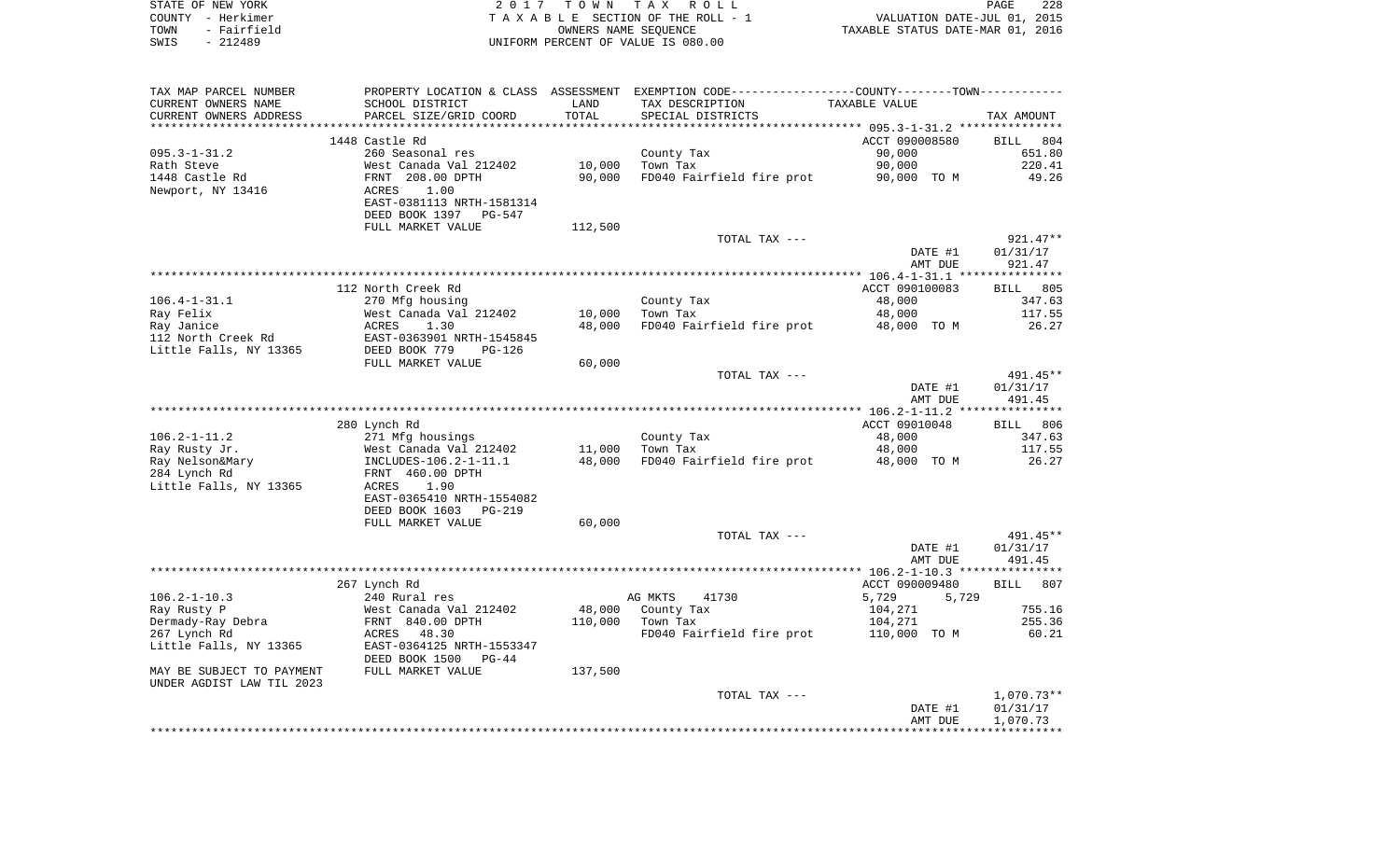| STATE OF NEW YORK   | 2017 TOWN TAX ROLL                 | 229<br>PAGE                      |
|---------------------|------------------------------------|----------------------------------|
| COUNTY - Herkimer   | TAXABLE SECTION OF THE ROLL - 1    | VALUATION DATE-JUL 01, 2015      |
| TOWN<br>- Fairfield | OWNERS NAME SEOUENCE               | TAXABLE STATUS DATE-MAR 01, 2016 |
| - 212489<br>SWIS    | UNIFORM PERCENT OF VALUE IS 080.00 |                                  |

| TAX MAP PARCEL NUMBER    |                                 |         | PROPERTY LOCATION & CLASS ASSESSMENT EXEMPTION CODE-----------------COUNTY-------TOWN- |                |                    |
|--------------------------|---------------------------------|---------|----------------------------------------------------------------------------------------|----------------|--------------------|
| CURRENT OWNERS NAME      | SCHOOL DISTRICT                 | LAND    | TAX DESCRIPTION                                                                        | TAXABLE VALUE  |                    |
| CURRENT OWNERS ADDRESS   | PARCEL SIZE/GRID COORD          | TOTAL   | SPECIAL DISTRICTS                                                                      |                | TAX AMOUNT         |
|                          |                                 |         |                                                                                        |                |                    |
|                          | 2298 Castle Rd                  |         |                                                                                        | ACCT 090002250 | <b>BILL</b><br>808 |
| $094.4 - 1 - 11.1$       | 210 1 Family Res                |         | AGRIC 10 Y 42100                                                                       | 5,000<br>5,000 |                    |
| Reed Jason S             | West Canada Val 212402          | 15,000  | County Tax                                                                             | 25,000         | 181.06             |
| Reed Paula V             | FRNT 1910.00 DPTH               | 30,000  | Town Tax                                                                               | 25,000         | 61.22              |
| 2298 Castle Rd           | 6.00<br>ACRES                   |         | FD040 Fairfield fire prot                                                              | 30,000 TO M    | 16.42              |
| Newport, NY 13416        | EAST-0364526 NRTH-1578377       |         |                                                                                        |                |                    |
|                          | DEED BOOK 1622<br>PG-697        |         |                                                                                        |                |                    |
|                          | FULL MARKET VALUE               |         |                                                                                        |                |                    |
| PRIOR OWNER ON 3/01/2016 |                                 | 37,500  |                                                                                        |                |                    |
| Kemler Robert H          |                                 |         |                                                                                        |                |                    |
|                          |                                 |         | TOTAL TAX ---                                                                          |                | 258.70**           |
|                          |                                 |         |                                                                                        | DATE #1        | 01/31/17           |
|                          |                                 |         |                                                                                        | AMT DUE        | 258.70             |
|                          |                                 |         |                                                                                        |                |                    |
|                          | 133 Castler Rd                  |         |                                                                                        |                | 809<br><b>BILL</b> |
| $101.3 - 1 - 17.3$       | 210 1 Family Res                |         | County Tax                                                                             | 95,000         | 688.02             |
| Reese James M            | West Canada Val 212402          | 13,000  | Town Tax                                                                               | 95,000         | 232.65             |
| Reese Helen M            | Doublewide                      | 95,000  | FD040 Fairfield fire prot                                                              | 95,000 TO M    | 52.00              |
| 133 Casler Rd            | ACRES<br>5.01 BANK<br>023       |         |                                                                                        |                |                    |
| Little Falls, NY 13365   | EAST-0378002 NRTH-1563550       |         |                                                                                        |                |                    |
|                          | DEED BOOK 805<br>$PG-421$       |         |                                                                                        |                |                    |
|                          | FULL MARKET VALUE               | 118,750 |                                                                                        |                |                    |
|                          |                                 |         | TOTAL TAX ---                                                                          |                | $972.67**$         |
|                          |                                 |         |                                                                                        | DATE #1        | 01/31/17           |
|                          |                                 |         |                                                                                        | AMT DUE        | 972.67             |
|                          |                                 |         |                                                                                        |                |                    |
|                          | Parkhurst Rd                    |         |                                                                                        | ACCT 090009240 | <b>BILL</b> 810    |
| $101.3 - 1 - 17.9$       | 311 Res vac land                |         | County Tax                                                                             | 10,000         | 72.42              |
| Reese James M            | West Canada Val 212402          | 10,000  | Town Tax                                                                               | 10,000         | 24.49              |
| Reese Helen M            | 5.00<br>ACRES                   | 10,000  | FD040 Fairfield fire prot                                                              | 10,000 TO M    | 5.47               |
|                          |                                 |         |                                                                                        |                |                    |
| 133 Casler Rd            | EAST-0378031 NRTH-1563230       |         |                                                                                        |                |                    |
| Little Falls, NY 13365   | DEED BOOK 841<br>$PG-571$       |         |                                                                                        |                |                    |
|                          | FULL MARKET VALUE               | 12,500  |                                                                                        |                |                    |
|                          |                                 |         | TOTAL TAX ---                                                                          |                | $102.38**$         |
|                          |                                 |         |                                                                                        | DATE #1        | 01/31/17           |
|                          |                                 |         |                                                                                        | AMT DUE        | 102.38             |
|                          |                                 |         |                                                                                        |                |                    |
|                          | Fairfield St                    |         |                                                                                        |                | 811<br>BILL        |
| $100.51 - 1 - 69.2$      | 323 Vacant rural                |         | County Tax                                                                             | 500            | 3.62               |
| Reiling Joseph A         | West Canada Val 212402          | 500     | Town Tax                                                                               | 500            | 1.22               |
| 97 Fairfield St          | 20.10 DPTH<br>FRNT              | 500     |                                                                                        |                |                    |
| Middleville, NY 13406    | 0.05<br>ACRES                   |         |                                                                                        |                |                    |
|                          | EAST-0368702 NRTH-1569370       |         |                                                                                        |                |                    |
|                          | DEED BOOK 1604<br><b>PG-769</b> |         |                                                                                        |                |                    |
|                          | FULL MARKET VALUE               | 625     |                                                                                        |                |                    |
|                          |                                 |         | TOTAL TAX ---                                                                          |                | $4.84**$           |
|                          |                                 |         |                                                                                        | DATE #1        | 01/31/17           |
|                          |                                 |         |                                                                                        | AMT DUE        | 4.84               |
|                          |                                 |         |                                                                                        |                |                    |
|                          |                                 |         |                                                                                        |                |                    |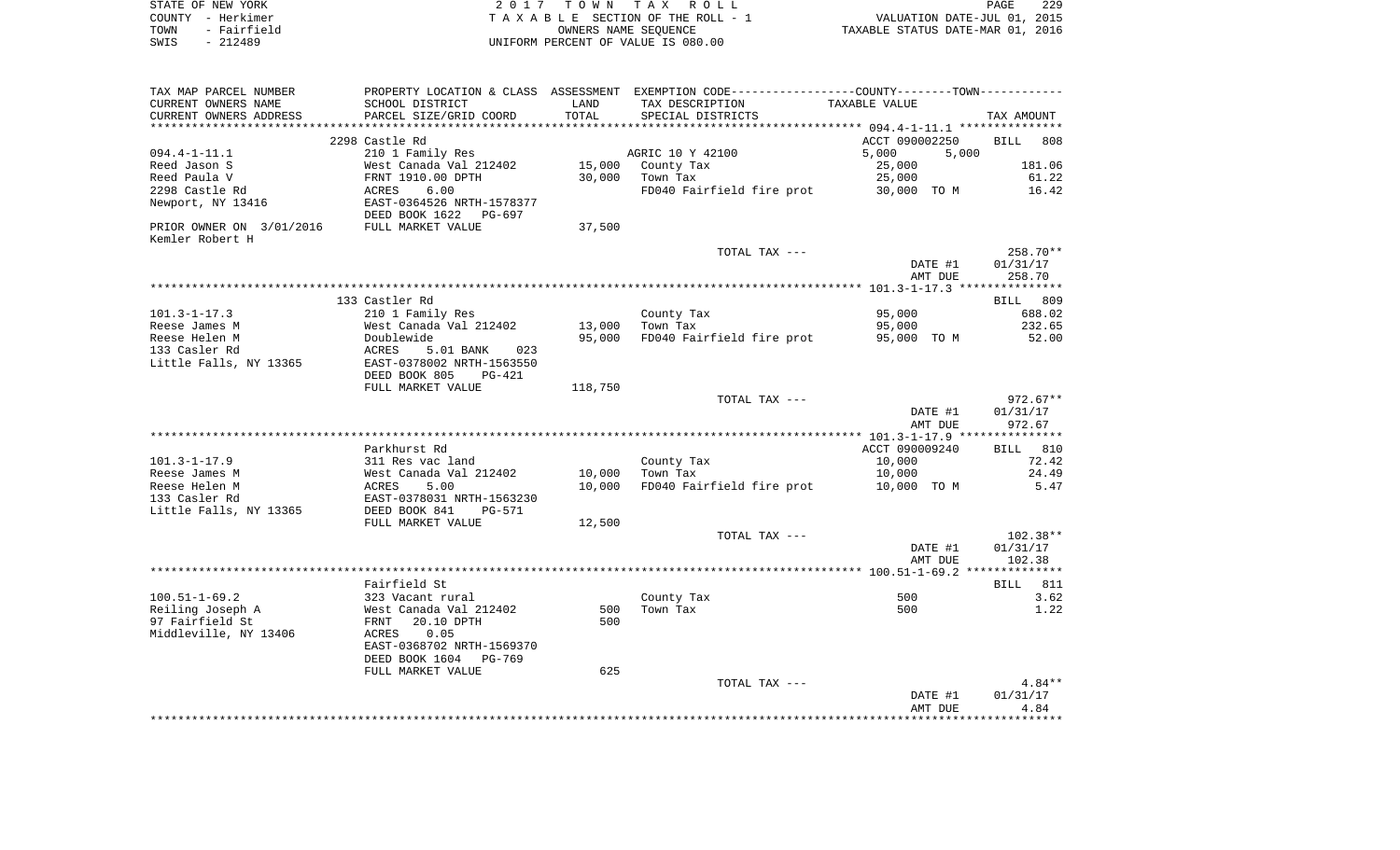| STATE OF NEW YORK   | 2017 TOWN TAX ROLL                 | 230<br>PAGE                      |
|---------------------|------------------------------------|----------------------------------|
| COUNTY - Herkimer   | TAXABLE SECTION OF THE ROLL - 1    | VALUATION DATE-JUL 01, 2015      |
| - Fairfield<br>TOWN | OWNERS NAME SEOUENCE               | TAXABLE STATUS DATE-MAR 01, 2016 |
| $-212489$<br>SWIS   | UNIFORM PERCENT OF VALUE IS 080.00 |                                  |

| TAX MAP PARCEL NUMBER  | PROPERTY LOCATION & CLASS ASSESSMENT EXEMPTION CODE---------------COUNTY-------TOWN---------- |        |                                       |               |                |         |             |
|------------------------|-----------------------------------------------------------------------------------------------|--------|---------------------------------------|---------------|----------------|---------|-------------|
| CURRENT OWNERS NAME    | SCHOOL DISTRICT                                                                               | LAND   | TAX DESCRIPTION                       |               | TAXABLE VALUE  |         |             |
| CURRENT OWNERS ADDRESS | PARCEL SIZE/GRID COORD                                                                        | TOTAL  | SPECIAL DISTRICTS                     |               |                |         | TAX AMOUNT  |
|                        |                                                                                               |        |                                       |               |                |         |             |
|                        | 1687 Hardscrabble Rd                                                                          |        |                                       |               |                |         | 812<br>BILL |
| $095.3 - 3 - 12$       | 270 Mfg housing                                                                               |        | VET WAR C 41122                       |               | 7,200          |         | $\Omega$    |
| Rice Michael           | West Canada Val 212402                                                                        |        | 30,000 VET WAR T 41123                |               | $\overline{0}$ | 7,500   |             |
| 1687 Hardscrabble Rd   | BAR change 6/05                                                                               | 50,000 | County Tax                            |               | 42,800         |         | 309.97      |
| Newport, NY 13416      | ACRES 45.20                                                                                   |        | Town Tax                              |               | 42,500         |         | 104.08      |
|                        | EAST-0377440 NRTH-1577050                                                                     |        | FD040 Fairfield fire prot             |               | 50,000 TO M    |         | 27.37       |
|                        | DEED BOOK 1440 PG-747                                                                         |        |                                       |               |                |         |             |
|                        | FULL MARKET VALUE                                                                             | 62,500 |                                       |               |                |         |             |
|                        |                                                                                               |        |                                       | TOTAL TAX --- |                |         | $441.42**$  |
|                        |                                                                                               |        |                                       |               |                | DATE #1 | 01/31/17    |
|                        |                                                                                               |        |                                       |               |                | AMT DUE | 441.42      |
|                        |                                                                                               |        |                                       |               |                |         |             |
|                        | 1820 Castle Rd                                                                                |        |                                       |               | ACCT 090002610 |         | BILL 813    |
| $095.3 - 1 - 7$        | 210 1 Family Res                                                                              |        | County Tax                            |               | 48,000         |         | 347.63      |
| Rice Robert G          | West Canada Val 212402                                                                        | 9,000  | Town Tax                              |               | 48,000         |         | 117.55      |
| 1820 Castle Rd         | FRNT 150.00 DPTH 250.00                                                                       | 48,000 | FD040 Fairfield fire prot 48,000 TO M |               |                |         | 26.27       |
| Newport, NY 13416      | EAST-0373638 NRTH-1580444                                                                     |        |                                       |               |                |         |             |
|                        | DEED BOOK 939<br>$PG-226$                                                                     |        |                                       |               |                |         |             |
|                        | FULL MARKET VALUE                                                                             | 60,000 |                                       |               |                |         |             |
|                        |                                                                                               |        |                                       | TOTAL TAX --- |                |         | $491.45**$  |
|                        |                                                                                               |        |                                       |               |                | DATE #1 | 01/31/17    |
|                        |                                                                                               |        |                                       |               |                | AMT DUE | 491.45      |
|                        |                                                                                               |        |                                       |               |                |         |             |
|                        | State Route 29                                                                                |        |                                       |               |                |         | BILL 814    |
| $101.4 - 3 - 5$        | 314 Rural vac<10                                                                              |        | County Tax                            |               | 12,000         |         | 86.91       |
| Richardson James       | West Canada Val 212402                                                                        | 12,000 | Town Tax                              |               | 12,000         |         | 29.39       |
| 333 E 23rd St 2EE      | 9.30<br>ACRES                                                                                 | 12,000 | School Relevy                         |               |                |         | 299.69      |
| New York, NY 10010     | EAST-0387085 NRTH-1565872                                                                     |        | FD040 Fairfield fire prot 12,000 TO M |               |                |         | 6.57        |
|                        | DEED BOOK 792<br>$PG-100$                                                                     |        |                                       |               |                |         |             |
|                        | FULL MARKET VALUE                                                                             | 15,000 |                                       |               |                |         |             |
|                        |                                                                                               |        |                                       | TOTAL TAX --- |                |         | $422.56**$  |
|                        |                                                                                               |        |                                       |               |                | DATE #1 | 01/31/17    |
|                        |                                                                                               |        |                                       |               |                | AMT DUE | 422.56      |
|                        |                                                                                               |        |                                       |               |                |         |             |
|                        | 797 Davis Rd                                                                                  |        |                                       |               | ACCT 090100047 |         | BILL 815    |
| $107.2 - 1 - 4$        | 210 1 Family Res                                                                              |        | County Tax                            |               | 60,000         |         | 434.54      |
| Riesel Carolyn         | West Canada Val 212402                                                                        | 9,000  | Town Tax                              |               | 60,000         |         | 146.94      |
| 797 Davis Rd           | FRNT 250.00 DPTH 135.00                                                                       | 60,000 | FD040 Fairfield fire prot             |               | 60,000 TO M    |         | 32.84       |
| Little Falls, NY 13365 | $0.76$ BANK<br>ACRES<br>135                                                                   |        |                                       |               |                |         |             |
|                        | EAST-0385791 NRTH-1557786                                                                     |        |                                       |               |                |         |             |
|                        | DEED BOOK 847<br>$PG-53$                                                                      |        |                                       |               |                |         |             |
|                        | FULL MARKET VALUE                                                                             | 75,000 |                                       |               |                |         |             |
|                        |                                                                                               |        |                                       | TOTAL TAX --- |                |         | $614.32**$  |
|                        |                                                                                               |        |                                       |               |                | DATE #1 | 01/31/17    |
|                        |                                                                                               |        |                                       |               |                | AMT DUE | 614.32      |
|                        |                                                                                               |        |                                       |               |                |         |             |
|                        |                                                                                               |        |                                       |               |                |         |             |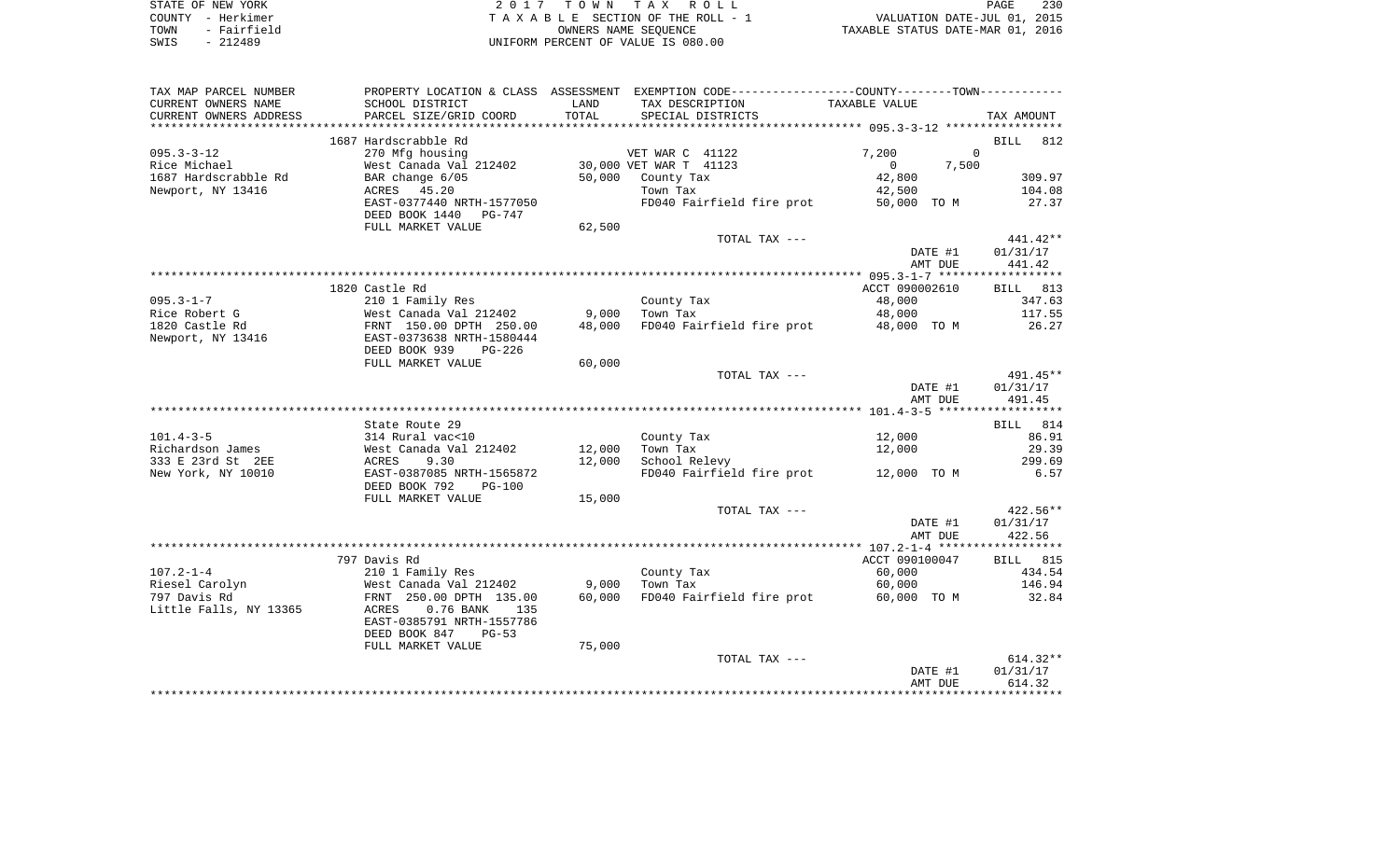| STATE OF NEW YORK    | 2017 TOWN TAX ROLL                 | PAGE                             | 231 |
|----------------------|------------------------------------|----------------------------------|-----|
| – Herkimer<br>COUNTY | TAXABLE SECTION OF THE ROLL - 1    | VALUATION DATE-JUL 01, 2015      |     |
| - Fairfield<br>TOWN  | OWNERS NAME SEOUENCE               | TAXABLE STATUS DATE-MAR 01, 2016 |     |
| - 212489<br>SWIS     | UNIFORM PERCENT OF VALUE IS 080.00 |                                  |     |

|  | PAGE.                          | -231 |
|--|--------------------------------|------|
|  | VALUATION DATE-JUL 01, 2015    |      |
|  | XABLE STATUS DATE-MAR 01, 2016 |      |

| TAX MAP PARCEL NUMBER  | PROPERTY LOCATION & CLASS ASSESSMENT |         | EXEMPTION CODE-----------------COUNTY--------TOWN----------- |                |                    |
|------------------------|--------------------------------------|---------|--------------------------------------------------------------|----------------|--------------------|
| CURRENT OWNERS NAME    | SCHOOL DISTRICT                      | LAND    | TAX DESCRIPTION                                              | TAXABLE VALUE  |                    |
| CURRENT OWNERS ADDRESS | PARCEL SIZE/GRID COORD               | TOTAL   | SPECIAL DISTRICTS                                            |                | TAX AMOUNT         |
|                        |                                      |         |                                                              |                |                    |
|                        | Lynch Rd                             |         |                                                              | ACCT 090089107 | 816<br><b>BILL</b> |
| $106.2 - 3 - 19$       | 314 Rural vac<10                     |         | County Tax                                                   | 10,000         | 72.42              |
| Rinaldi James W        | West Canada Val 212402               | 10,000  | Town Tax                                                     | 10,000         | 24.49              |
| 63 Leroy Ave           | 5.10<br>ACRES                        | 10,000  | FD040 Fairfield fire prot                                    | 10,000 TO M    | 5.47               |
| Val Halla, NY 10595    | EAST-0367235 NRTH-1552793            |         |                                                              |                |                    |
|                        | DEED BOOK 812<br>PG-581              |         |                                                              |                |                    |
|                        | FULL MARKET VALUE                    | 12,500  |                                                              |                |                    |
|                        |                                      |         | TOTAL TAX ---                                                |                | $102.38**$         |
|                        |                                      |         |                                                              | DATE #1        | 01/31/17           |
|                        |                                      |         |                                                              | AMT DUE        | 102.38             |
|                        |                                      |         |                                                              |                |                    |
|                        | 1940 Hardscrabble Rd                 |         |                                                              | ACCT 090000840 | BILL 817           |
| $095.3 - 1 - 26.2$     | 210 1 Family Res                     |         | County Tax                                                   | 100,000        | 724.23             |
| Robbins Henry          | West Canada Val 212402               | 15,000  | Town Tax                                                     | 100,000        | 244.90             |
| Robbins Linda          | ACRES<br>5.00                        | 100,000 | FD040 Fairfield fire prot                                    | 100,000 TO M   | 54.73              |
| 1940 Hardscrabble Rd   | EAST-0376617 NRTH-1581274            |         |                                                              |                |                    |
| Newport, NY 13416      | DEED BOOK 1141<br>PG-404             |         |                                                              |                |                    |
|                        | FULL MARKET VALUE                    | 125,000 |                                                              |                |                    |
|                        |                                      |         | TOTAL TAX ---                                                |                | $1,023.86**$       |
|                        |                                      |         |                                                              | DATE #1        | 01/31/17           |
|                        |                                      |         |                                                              | AMT DUE        | 1,023.86           |
|                        |                                      |         |                                                              |                |                    |
|                        | Castle Rd                            |         |                                                              | ACCT 090090007 | BILL 818           |
| $095.3 - 1 - 25$       | 314 Rural vac<10                     |         | County Tax                                                   | 6.000          | 43.45              |
| Robbins Henry G        | West Canada Val 212402               | 6,000   | Town Tax                                                     | 6,000          | 14.69              |
| Robbins Linda K        | ACRES<br>1.90                        | 6,000   | FD040 Fairfield fire prot                                    | 6,000 TO M     | 3.28               |
| 1940 Hardcastle Rd     | EAST-0378253 NRTH-1581001            |         |                                                              |                |                    |
| Newport, NY 13416      | DEED BOOK 1344 PG-924                |         |                                                              |                |                    |
|                        | FULL MARKET VALUE                    | 7,500   |                                                              |                |                    |
|                        |                                      |         | TOTAL TAX ---                                                |                | $61.42**$          |
|                        |                                      |         |                                                              | DATE #1        | 01/31/17           |
|                        |                                      |         |                                                              | AMT DUE        | 61.42              |
|                        |                                      |         |                                                              |                |                    |
|                        | 1957 Hardscrabble Rd                 |         |                                                              | ACCT 090100040 | <b>BILL</b> 819    |
| $095.3 - 1 - 4.2$      | 210 1 Family Res                     |         | County Tax                                                   | 100,000        | 724.23             |
| Roberts Brett          | West Canada Val 212402               | 14,000  | Town Tax                                                     | 100,000        | 244.90             |
| 1957 Hardscrabble Rd   | ACRES<br>7.20                        | 100,000 | FD040 Fairfield fire prot                                    | 100,000 TO M   | 54.73              |
| Newport, NY 13416      | EAST-0375840 NRTH-1581318            |         |                                                              |                |                    |
|                        |                                      |         |                                                              |                |                    |
|                        | DEED BOOK 1577<br>PG-645             |         |                                                              |                |                    |
|                        | FULL MARKET VALUE                    | 125,000 | TOTAL TAX ---                                                |                | 1,023.86**         |
|                        |                                      |         |                                                              |                |                    |
|                        |                                      |         |                                                              | DATE #1        | 01/31/17           |
|                        |                                      |         |                                                              | AMT DUE        | 1,023.86           |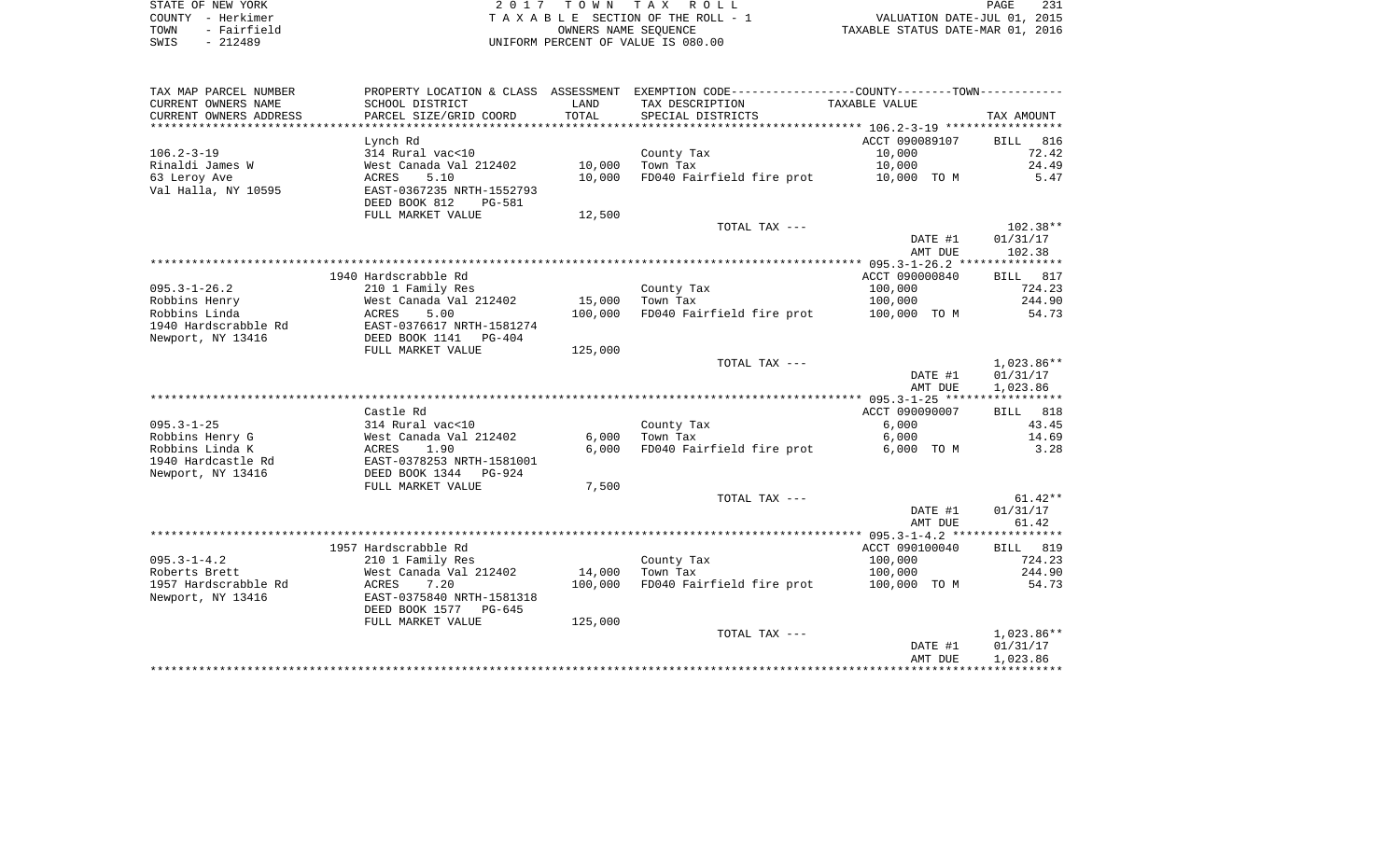| STATE OF NEW YORK   | 2017 TOWN TAX ROLL                 | 232<br><b>PAGE</b>               |
|---------------------|------------------------------------|----------------------------------|
| COUNTY - Herkimer   | TAXABLE SECTION OF THE ROLL - 1    | VALUATION DATE-JUL 01, 2015      |
| - Fairfield<br>TOWN | OWNERS NAME SEOUENCE               | TAXABLE STATUS DATE-MAR 01, 2016 |
| - 212489<br>SWIS    | UNIFORM PERCENT OF VALUE IS 080.00 |                                  |

| TAX MAP PARCEL NUMBER      |                                                                        |         | PROPERTY LOCATION & CLASS ASSESSMENT EXEMPTION CODE---------------COUNTY-------TOWN---------- |                    |                    |
|----------------------------|------------------------------------------------------------------------|---------|-----------------------------------------------------------------------------------------------|--------------------|--------------------|
| CURRENT OWNERS NAME        | SCHOOL DISTRICT                                                        | LAND    | TAX DESCRIPTION                                                                               | TAXABLE VALUE      |                    |
| CURRENT OWNERS ADDRESS     | PARCEL SIZE/GRID COORD                                                 | TOTAL   | SPECIAL DISTRICTS                                                                             |                    | TAX AMOUNT         |
| *****************          |                                                                        |         |                                                                                               |                    |                    |
|                            | 5015 State Route 28                                                    |         |                                                                                               | ACCT 090011100     | <b>BILL</b><br>820 |
| $100.2 - 1 - 8$            | 210 1 Family Res                                                       |         | County Tax                                                                                    | 73,000             | 528.69             |
| Roberts Travis R           | West Canada Val 212402                                                 | 8,000   | Town Tax                                                                                      | 73,000             | 178.78             |
| 5015 State Route 28        | FRNT 275.00 DPTH 150.00                                                | 73,000  | FD040 Fairfield fire prot                                                                     | 73,000 TO M        | 39.96              |
| Newport, NY 13416          | ACRES<br>0.60<br>EAST-0364961 NRTH-1572282<br>DEED BOOK 1364<br>PG-827 |         |                                                                                               |                    |                    |
|                            | FULL MARKET VALUE                                                      | 91,250  |                                                                                               |                    |                    |
|                            |                                                                        |         | TOTAL TAX ---                                                                                 |                    | 747.43**           |
|                            |                                                                        |         |                                                                                               | DATE #1            | 01/31/17           |
|                            |                                                                        |         |                                                                                               | AMT DUE            | 747.43             |
|                            |                                                                        |         |                                                                                               |                    |                    |
|                            | Davis Rd                                                               |         |                                                                                               | ACCT 090086044     | BILL 821           |
| $107.1 - 1 - 11.5$         | 322 Rural vac>10                                                       |         | County Tax                                                                                    | 60,000             | 434.54             |
| Roberts William            | West Canada Val 212402                                                 | 60,000  | Town Tax                                                                                      | 60,000             | 146.94             |
| Roberts Edith              | ACRES 102.00                                                           | 60,000  | FD040 Fairfield fire prot                                                                     | 60,000 TO M        | 32.84              |
| 3000 S County Trl          | EAST-0374786 NRTH-1557962                                              |         |                                                                                               |                    |                    |
| West Kingston, RI 02892    | DEED BOOK 750<br>$PG-173$                                              |         |                                                                                               |                    |                    |
|                            | FULL MARKET VALUE                                                      | 75,000  |                                                                                               |                    |                    |
|                            |                                                                        |         | TOTAL TAX ---                                                                                 |                    | $614.32**$         |
|                            |                                                                        |         |                                                                                               | DATE #1<br>AMT DUE | 01/31/17<br>614.32 |
|                            |                                                                        |         |                                                                                               |                    |                    |
|                            | State Route 29                                                         |         |                                                                                               | ACCT 090087059     | BILL 822           |
| $101.4 - 5 - 5$            | 322 Rural vac>10                                                       |         | County Tax                                                                                    | 17,000             | 123.12             |
| Robinson Andrew            | West Canada Val 212402                                                 | 17,000  | Town Tax                                                                                      | 17,000             | 41.63              |
| 120 W 138Th St             | 19.50<br>ACRES                                                         | 17,000  | FD040 Fairfield fire prot                                                                     | 17,000 TO M        | 9.30               |
| New York, NY 10030         | EAST-0387681 NRTH-1567355<br>DEED BOOK 881<br>$PG-504$                 |         |                                                                                               |                    |                    |
|                            | FULL MARKET VALUE                                                      | 21,250  |                                                                                               |                    |                    |
|                            |                                                                        |         | TOTAL TAX ---                                                                                 |                    | 174.05**           |
|                            |                                                                        |         |                                                                                               | DATE #1            | 01/31/17           |
|                            |                                                                        |         |                                                                                               | AMT DUE            | 174.05             |
|                            |                                                                        |         |                                                                                               |                    |                    |
|                            | 1232 Hardscrabble Rd                                                   |         |                                                                                               |                    | BILL 823           |
| $101.14 - 1 - 35.2$        | 210 1 Family Res                                                       |         | County Tax                                                                                    | 110,000            | 796.65             |
| Robinson Gordon            | West Canada Val 212402                                                 | 10,000  | Town Tax                                                                                      | 110,000            | 269.39             |
| Robinson Carol A           | ACRES<br>2.80                                                          | 110,000 | FD040 Fairfield fire prot                                                                     | 110,000 TO M       | 60.21              |
| 1232 Hardscrabble Rd       | EAST-0381971 NRTH-1568905                                              |         |                                                                                               |                    |                    |
| Middleville, NY 13406-9801 | DEED BOOK 927<br>$PG-144$                                              |         |                                                                                               |                    |                    |
|                            | FULL MARKET VALUE                                                      | 137,500 |                                                                                               |                    |                    |
|                            |                                                                        |         | TOTAL TAX ---                                                                                 |                    | $1,126.25**$       |
|                            |                                                                        |         |                                                                                               | DATE #1            | 01/31/17           |
|                            |                                                                        |         |                                                                                               | AMT DUE            | 1,126.25           |
|                            |                                                                        |         |                                                                                               |                    |                    |
|                            |                                                                        |         |                                                                                               |                    |                    |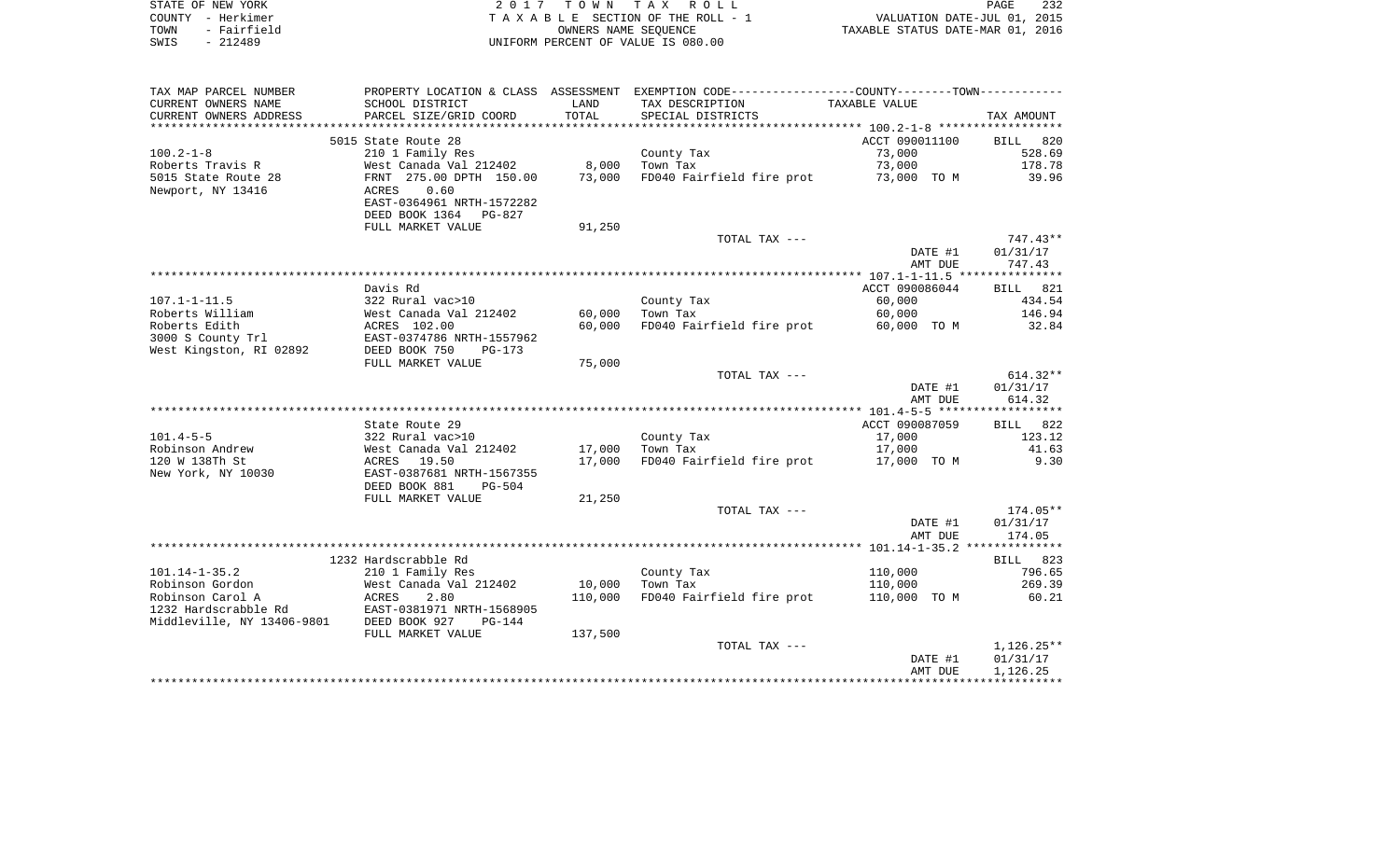| STATE OF NEW YORK   | 2017 TOWN TAX ROLL                 | 233<br>PAGE                      |
|---------------------|------------------------------------|----------------------------------|
| COUNTY - Herkimer   | TAXABLE SECTION OF THE ROLL - 1    | VALUATION DATE-JUL 01, 2015      |
| - Fairfield<br>TOWN | OWNERS NAME SEOUENCE               | TAXABLE STATUS DATE-MAR 01, 2016 |
| SWIS<br>$-212489$   | UNIFORM PERCENT OF VALUE IS 080.00 |                                  |

| TAX MAP PARCEL NUMBER                                | PROPERTY LOCATION & CLASS ASSESSMENT EXEMPTION CODE----------------COUNTY--------TOWN----------- |                       |                         |                           |                          |          |                      |        |
|------------------------------------------------------|--------------------------------------------------------------------------------------------------|-----------------------|-------------------------|---------------------------|--------------------------|----------|----------------------|--------|
| CURRENT OWNERS NAME                                  | SCHOOL DISTRICT                                                                                  | LAND                  | TAX DESCRIPTION         |                           | TAXABLE VALUE            |          |                      |        |
| CURRENT OWNERS ADDRESS                               | PARCEL SIZE/GRID COORD                                                                           | TOTAL                 |                         | SPECIAL DISTRICTS         |                          |          | TAX AMOUNT           |        |
|                                                      |                                                                                                  | * * * * * * * * * * * |                         |                           |                          |          |                      |        |
|                                                      | 136 Robinson Road                                                                                |                       |                         |                           | ACCT 090008790           |          | <b>BILL</b>          | 824    |
| $101.2 - 1 - 15$                                     | 240 Rural res                                                                                    |                       | AG MKTS                 | 41730                     | 31,696                   | 31,696   |                      |        |
| Robinson Harold                                      | West Canada Val 212402                                                                           | 140,000               | County Tax              |                           | 163,304                  |          | 1,182.69             |        |
| 136 Robinson Road                                    | ACRES 252.00                                                                                     | 195,000               | Town Tax                |                           | 163,304                  |          | 399.93               |        |
| Middleville, NY 13406-9801                           | EAST-0385719 NRTH-1569578                                                                        |                       |                         | FD040 Fairfield fire prot | 195,000 TO M             |          |                      | 106.73 |
|                                                      | DEED BOOK 699<br>PG-773                                                                          |                       |                         |                           |                          |          |                      |        |
| MAY BE SUBJECT TO PAYMENT                            | FULL MARKET VALUE                                                                                | 243,750               |                         |                           |                          |          |                      |        |
| UNDER AGDIST LAW TIL 2023                            |                                                                                                  |                       |                         |                           |                          |          |                      |        |
|                                                      |                                                                                                  |                       |                         | TOTAL TAX ---             |                          | DATE #1  | $1,689.35**$         |        |
|                                                      |                                                                                                  |                       |                         |                           |                          | AMT DUE  | 01/31/17<br>1,689.35 |        |
|                                                      |                                                                                                  |                       |                         |                           |                          |          |                      |        |
|                                                      | 1248 Hardscrabble Rd                                                                             |                       |                         |                           | ACCT 090008850           |          | BILL 825             |        |
| $101.14 - 1 - 35.1$                                  | 210 1 Family Res                                                                                 |                       | County Tax              |                           | 72,000                   |          |                      | 521.44 |
| Robinson Jerry G                                     | West Canada Val 212402                                                                           | 8,000                 | Town Tax                |                           | 72,000                   |          |                      | 176.33 |
| 1248 Hard Scrabble Rd                                | ACRES<br>1.45                                                                                    | 72,000                |                         | FD040 Fairfield fire prot | 72,000 TO M              |          |                      | 39.41  |
| Farifield, NY 13336-9801                             | EAST-0381962 NRTH-1569100                                                                        |                       |                         |                           |                          |          |                      |        |
|                                                      | DEED BOOK 842<br>$PG-540$                                                                        |                       |                         |                           |                          |          |                      |        |
|                                                      | FULL MARKET VALUE                                                                                | 90,000                |                         |                           |                          |          |                      |        |
|                                                      |                                                                                                  |                       |                         | TOTAL TAX ---             |                          |          | 737.18**             |        |
|                                                      |                                                                                                  |                       |                         |                           |                          | DATE #1  | 01/31/17             |        |
|                                                      |                                                                                                  |                       |                         |                           |                          | AMT DUE  | 737.18               |        |
|                                                      | ****************                                                                                 |                       |                         |                           |                          |          |                      |        |
|                                                      | 255 Teall Rd                                                                                     |                       |                         |                           | ACCT 090000870           |          | BILL                 | 826    |
| $101.1 - 1 - 21.1$                                   | 241 Rural res&ag                                                                                 |                       | VET COM C 41132         |                           | 12,000                   | $\Omega$ |                      |        |
| Roche Irrevocable Trust James West Canada Val 212402 |                                                                                                  |                       | 63,000 VET COM T 41133  |                           | $\mathbf{0}$             | 16,000   |                      |        |
| Roche James IV                                       | ACRES<br>99.50                                                                                   |                       | 230,000 VET DIS C 41142 |                           | 24,000                   | $\Omega$ |                      |        |
| 255 Teall Rd                                         | EAST-0383779 NRTH-1573377                                                                        |                       | VET DIS T 41143         |                           | $\overline{0}$           | 32,000   |                      |        |
| Middleville, NY 13406-9801                           | DEED BOOK 1472<br>PG-335                                                                         |                       | AG MKTS                 | 41730                     | 28,271                   | 28,271   |                      |        |
|                                                      | FULL MARKET VALUE                                                                                |                       | 287,500 County Tax      |                           | 165,729                  |          | 1,200.25             |        |
| MAY BE SUBJECT TO PAYMENT                            |                                                                                                  |                       | Town Tax                |                           | 153,729                  |          |                      | 376.48 |
| UNDER AGDIST LAW TIL 2023                            |                                                                                                  |                       |                         | FD040 Fairfield fire prot | 230,000 TO M             |          |                      | 125.89 |
|                                                      |                                                                                                  |                       |                         | TOTAL TAX ---             |                          |          | $1,702.62**$         |        |
|                                                      |                                                                                                  |                       |                         |                           |                          | DATE #1  | 01/31/17             |        |
|                                                      |                                                                                                  |                       |                         |                           |                          | AMT DUE  | 1,702.62             |        |
|                                                      |                                                                                                  |                       |                         |                           |                          |          |                      |        |
| $107.3 - 2 - 14$                                     | Hardscrabble Rd<br>105 Vac farmland                                                              |                       |                         |                           | ACCT 090009000<br>42,000 |          | BILL 827             | 304.18 |
| Rockwell Wayne R                                     | Little Falls Ce 210900                                                                           | 42,000                | County Tax<br>Town Tax  |                           | 42,000                   |          |                      | 102.86 |
| Rockwell Shelia A                                    | 80.50<br>ACRES                                                                                   | 42,000                |                         | FD040 Fairfield fire prot | 42,000 TO M              |          | 22.99                |        |
| 163 Rockwell Rd                                      | EAST-0383572 NRTH-1548371                                                                        |                       |                         |                           |                          |          |                      |        |
| Little Falls, NY 13365                               | DEED BOOK 1358<br>PG-655                                                                         |                       |                         |                           |                          |          |                      |        |
|                                                      | FULL MARKET VALUE                                                                                | 52,500                |                         |                           |                          |          |                      |        |
|                                                      |                                                                                                  |                       |                         | TOTAL TAX ---             |                          |          | 430.03**             |        |
|                                                      |                                                                                                  |                       |                         |                           |                          | DATE #1  | 01/31/17             |        |
|                                                      |                                                                                                  |                       |                         |                           |                          | AMT DUE  | 430.03               |        |
|                                                      |                                                                                                  |                       |                         |                           |                          |          |                      |        |
|                                                      |                                                                                                  |                       |                         |                           |                          |          |                      |        |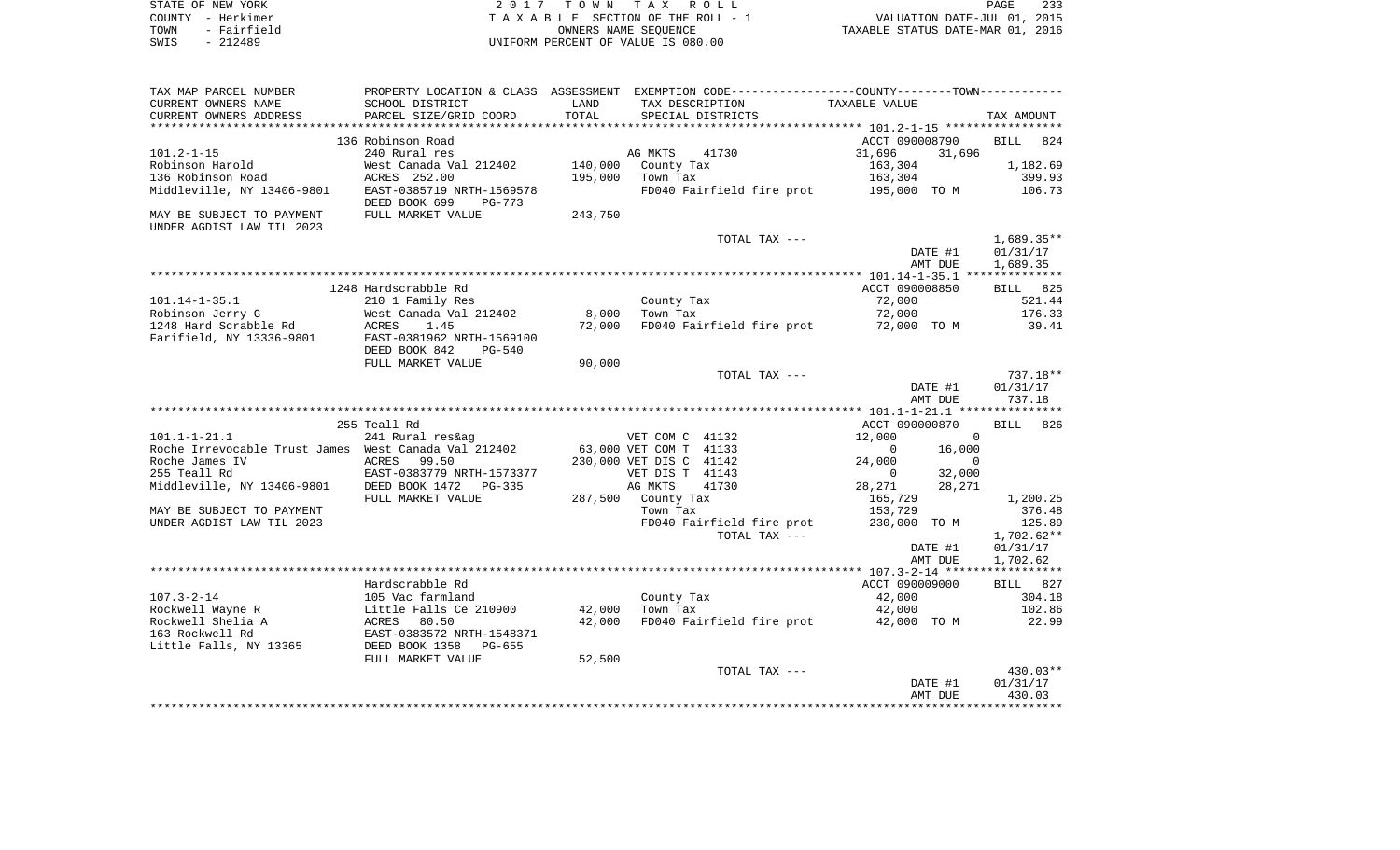| STATE OF NEW YORK |  |             |  |
|-------------------|--|-------------|--|
| COUNTY - Herkimer |  |             |  |
| TOWN              |  | - Fairfield |  |
| SWTS              |  | $-212489$   |  |

STATE OF THE TAX ROLL TA X A B L E SECTION OF THE ROLL - 1 TOWN - Fairfield OWNERS NAME SEQUENCE TAXABLE STATUS DATE-MAR 01, 2016 SWIS - 212489 UNIFORM PERCENT OF VALUE IS 080.00

| TAX MAP PARCEL NUMBER      |                           |         | PROPERTY LOCATION & CLASS ASSESSMENT EXEMPTION CODE---------------COUNTY-------TOWN---------- |                  |             |
|----------------------------|---------------------------|---------|-----------------------------------------------------------------------------------------------|------------------|-------------|
| CURRENT OWNERS NAME        | SCHOOL DISTRICT           | LAND    | TAX DESCRIPTION                                                                               | TAXABLE VALUE    |             |
| CURRENT OWNERS ADDRESS     | PARCEL SIZE/GRID COORD    | TOTAL   | SPECIAL DISTRICTS                                                                             |                  | TAX AMOUNT  |
|                            |                           |         |                                                                                               |                  |             |
|                            | Thompson Rd               |         |                                                                                               | ACCT 090009390   | BILL 828    |
| $101.4 - 6 - 10$           | 314 Rural vac<10          |         | County Tax                                                                                    | 12,000           | 86.91       |
| Roland Richard             | West Canada Val 212402    | 12,000  | Town Tax                                                                                      | 12,000           | 29.39       |
| Roland Erin                | 8.40<br><b>ACRES</b>      | 12,000  | FD040 Fairfield fire prot                                                                     | 12,000 TO M      | 6.57        |
|                            |                           |         |                                                                                               |                  |             |
| 3102 N Main St             | EAST-0393429 NRTH-1560726 |         |                                                                                               |                  |             |
| Waterbury, CT 06704        | DEED BOOK 1209<br>PG-941  |         |                                                                                               |                  |             |
|                            | FULL MARKET VALUE         | 15,000  |                                                                                               |                  |             |
|                            |                           |         | TOTAL TAX ---                                                                                 |                  | $122.87**$  |
|                            |                           |         |                                                                                               | DATE #1          | 01/31/17    |
|                            |                           |         |                                                                                               | AMT DUE          | 122.87      |
|                            |                           |         |                                                                                               |                  |             |
|                            | State Route 170           |         |                                                                                               | ACCT 090010860   | BILL 829    |
| $107.4 - 2 - 21$           | 314 Rural vac<10          |         | County Tax                                                                                    | 12,000           | 86.91       |
| Rolle Robert               | Little Falls Ce 210900    | 12,000  | Town Tax                                                                                      | 12,000           | 29.39       |
| 6349 State Route 10        | 8.60<br><b>ACRES</b>      | 12,000  | FD040 Fairfield fire prot                                                                     | 12,000 TO M      | 6.57        |
| Sharon Springs, NY 13459   | EAST-0396519 NRTH-1546181 |         |                                                                                               |                  |             |
|                            | DEED BOOK 1189<br>PG-904  |         |                                                                                               |                  |             |
|                            |                           |         |                                                                                               |                  |             |
|                            | FULL MARKET VALUE         | 15,000  |                                                                                               |                  |             |
|                            |                           |         | TOTAL TAX ---                                                                                 |                  | $122.87**$  |
|                            |                           |         |                                                                                               | DATE #1          | 01/31/17    |
|                            |                           |         |                                                                                               | AMT DUE          | 122.87      |
|                            |                           |         |                                                                                               |                  |             |
|                            | Castle Rd                 |         |                                                                                               | ACCT 090006600   | 830<br>BILL |
| $095.3 - 1 - 30.1$         | 105 Vac farmland          |         | AG MKTS<br>41730                                                                              | 14,098<br>14,098 |             |
| Romer Stephen              | West Canada Val 212402    | 49,000  | County Tax                                                                                    | 34,902           | 252.77      |
| Romer Nancy                | ACRES<br>86.60            | 49,000  | Town Tax                                                                                      | 34,902           | 85.47       |
| 1134 Hardscrabble Rd       | EAST-0379270 NRTH-1582356 |         | FD040 Fairfield fire prot                                                                     | 49,000 TO M      | 26.82       |
| Middleville, NY 13406-9801 | DEED BOOK 00663 PG-00446  |         |                                                                                               |                  |             |
|                            | FULL MARKET VALUE         | 61,250  |                                                                                               |                  |             |
| MAY BE SUBJECT TO PAYMENT  |                           |         |                                                                                               |                  |             |
| UNDER AGDIST LAW TIL 2023  |                           |         |                                                                                               |                  |             |
|                            |                           |         | TOTAL TAX ---                                                                                 |                  | 365.06**    |
|                            |                           |         |                                                                                               |                  |             |
|                            |                           |         |                                                                                               | DATE #1          | 01/31/17    |
|                            |                           |         |                                                                                               | AMT DUE          | 365.06      |
|                            |                           |         |                                                                                               |                  |             |
|                            | State Route 29            |         |                                                                                               | ACCT 09010099    | 831<br>BILL |
| $101.3 - 1 - 21.1$         | 120 Field crops           |         | AG MKTS<br>41730                                                                              | 26,998<br>26,998 |             |
| Romer Stephen              | West Canada Val 212402    | 90,000  | County Tax                                                                                    | 78,002           | 564.91      |
| Romer Nancy                | ACRES 145.20              | 105,000 | Town Tax                                                                                      | 78,002           | 191.03      |
| 1134 Hardscrabble Rd       | EAST-0379879 NRTH-1567043 |         | FD040 Fairfield fire prot                                                                     | 105,000 TO M     | 57.47       |
| Middleville, NY 13406-9801 | DEED BOOK 673<br>$PG-283$ |         |                                                                                               |                  |             |
|                            | FULL MARKET VALUE         | 131,250 |                                                                                               |                  |             |
| MAY BE SUBJECT TO PAYMENT  |                           |         |                                                                                               |                  |             |
| UNDER AGDIST LAW TIL 2023  |                           |         |                                                                                               |                  |             |
|                            |                           |         | TOTAL TAX ---                                                                                 |                  | 813.41**    |
|                            |                           |         |                                                                                               | DATE #1          | 01/31/17    |
|                            |                           |         |                                                                                               | AMT DUE          | 813.41      |
|                            |                           |         |                                                                                               |                  |             |
|                            |                           |         |                                                                                               |                  |             |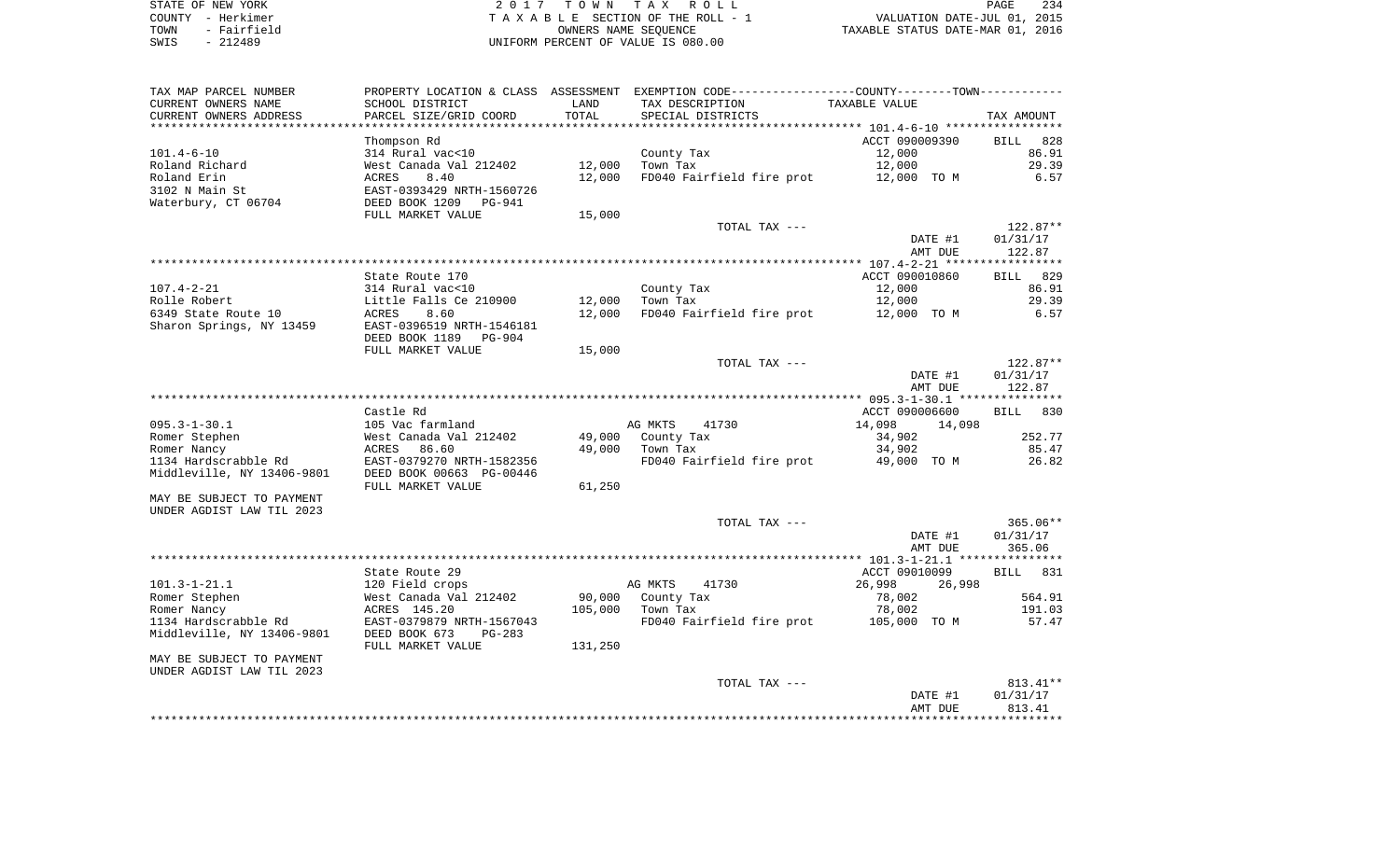|      | STATE OF NEW YORK | 2017 TOWN TAX ROLL                 | 235<br><b>PAGE</b>               |
|------|-------------------|------------------------------------|----------------------------------|
|      | COUNTY - Herkimer | TAXABLE SECTION OF THE ROLL - 1    | VALUATION DATE-JUL 01, 2015      |
| TOWN | - Fairfield       | OWNERS NAME SEOUENCE               | TAXABLE STATUS DATE-MAR 01, 2016 |
| SWIS | $-212489$         | UNIFORM PERCENT OF VALUE IS 080.00 |                                  |

| PROPERTY LOCATION & CLASS ASSESSMENT EXEMPTION CODE----------------COUNTY--------TOWN----------<br>TAX MAP PARCEL NUMBER |            |
|--------------------------------------------------------------------------------------------------------------------------|------------|
| TAXABLE VALUE<br>CURRENT OWNERS NAME<br>SCHOOL DISTRICT<br>LAND<br>TAX DESCRIPTION<br>TOTAL                              |            |
| PARCEL SIZE/GRID COORD<br>SPECIAL DISTRICTS<br>CURRENT OWNERS ADDRESS                                                    | TAX AMOUNT |
| ACCT 090006570<br>1134 Hardscrabble Rd                                                                                   | 832        |
| BILL                                                                                                                     |            |
| $101.3 - 1 - 24.1$<br>$\Omega$<br>112 Dairy farm<br>VET COM C 41132<br>12,000                                            |            |
| 90,000 VET COM T 41133<br>Romer Stephen<br>West Canada Val 212402<br>0<br>16,000                                         |            |
| Romer Nancy<br>ACRES 150.60<br>165,000 VET DIS C 41142<br>$\Omega$<br>24,000                                             |            |
| 1134 Hardscrabble Rd<br>EAST-0383646 NRTH-1566186<br>VET DIS T 41143<br>26,281<br>$\mathbf{0}$                           |            |
| 41730<br>Middleville, NY 13406-9801<br>DEED BOOK 667<br>AG MKTS<br>25,597<br><b>PG-770</b><br>25,597                     |            |
| FULL MARKET VALUE<br>206,250 AGRIC 10 Y 42100<br>8,000<br>8,000                                                          |            |
| 95,403<br>MAY BE SUBJECT TO PAYMENT<br>County Tax                                                                        | 690.93     |
| UNDER AGDIST LAW TIL 2023<br>Town Tax<br>89,122                                                                          | 218.26     |
| 165,000 TO M<br>FD040 Fairfield fire prot                                                                                | 90.31      |
| TOTAL TAX ---                                                                                                            | 999.50**   |
| DATE #1                                                                                                                  | 01/31/17   |
| AMT DUE                                                                                                                  | 999.50     |
|                                                                                                                          |            |
| State Route 170<br>ACCT 090004230<br>BILL                                                                                | 833        |
| $101.4 - 1 - 4$<br>105 Vac farmland<br>AG MKTS<br>41730<br>1,645<br>1,645                                                |            |
| Romer Stephen<br>West Canada Val 212402<br>26,000<br>County Tax<br>24,355                                                | 176.39     |
| Romer Nancy<br><b>ACRES</b><br>50.70<br>26,000<br>Town Tax<br>24,355                                                     | 59.64      |
| 1134 Hardscrabble Rd<br>EAST-0389702 NRTH-1566616<br>FD040 Fairfield fire prot<br>26,000 TO M                            | 14.23      |
| Middleville, NY 13406-9801<br>DEED BOOK 763<br><b>PG-331</b>                                                             |            |
| FULL MARKET VALUE<br>32,500                                                                                              |            |
| MAY BE SUBJECT TO PAYMENT                                                                                                |            |
| UNDER AGDIST LAW TIL 2023                                                                                                |            |
| TOTAL TAX ---                                                                                                            | $250.26**$ |
| DATE #1                                                                                                                  | 01/31/17   |
| AMT DUE                                                                                                                  | 250.26     |
|                                                                                                                          |            |
| State Route 170<br>ACCT 090004260<br><b>BILL</b>                                                                         | 834        |
| $101.4 - 1 - 5$<br>AG MKTS<br>41730<br>3,334<br>105 Vac farmland<br>3,334                                                |            |
| Romer Stephen<br>West Canada Val 212402<br>14,000<br>10,666<br>County Tax                                                | 77.25      |
| 24.90<br>14,000<br>Romer Nancy<br>ACRES<br>Town Tax<br>10,666                                                            | 26.12      |
| 1134 Hardscrabble Rd<br>EAST-0390831 NRTH-1566720<br>FD040 Fairfield fire prot<br>14,000 TO M                            | 7.66       |
| DEED BOOK 763                                                                                                            |            |
| Middleville, NY 13406-9801<br>PG-331                                                                                     |            |
| FULL MARKET VALUE<br>17,500                                                                                              |            |
| MAY BE SUBJECT TO PAYMENT                                                                                                |            |
| UNDER AGDIST LAW TIL 2023                                                                                                |            |
| TOTAL TAX ---                                                                                                            | $111.03**$ |
| DATE #1                                                                                                                  | 01/31/17   |
| AMT DUE                                                                                                                  | 111.03     |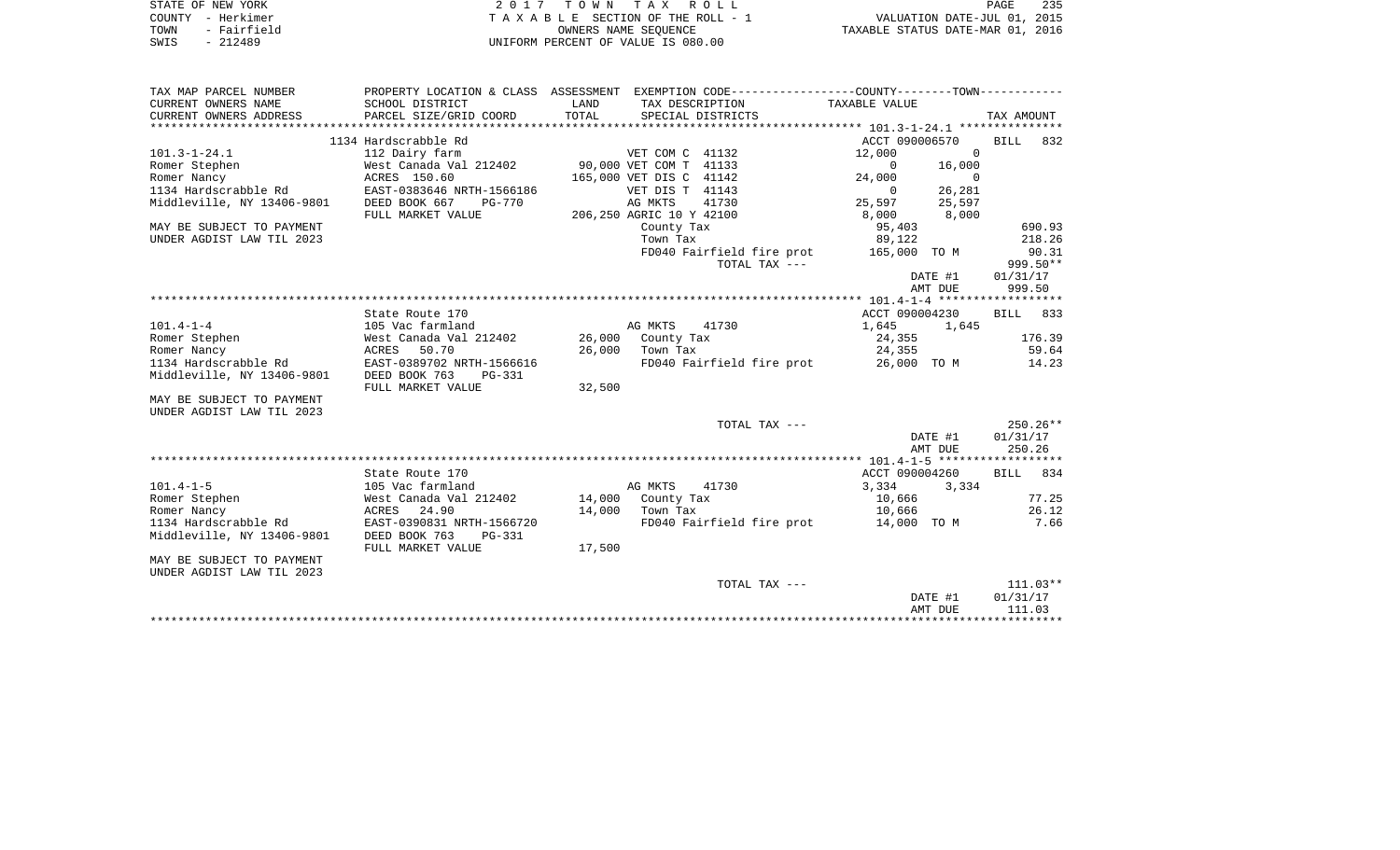| STATE OF NEW YORK   | 2017 TOWN TAX ROLL                 | 236<br>PAGE                      |
|---------------------|------------------------------------|----------------------------------|
| COUNTY - Herkimer   | TAXABLE SECTION OF THE ROLL - 1    | VALUATION DATE-JUL 01, 2015      |
| - Fairfield<br>TOWN | OWNERS NAME SEOUENCE               | TAXABLE STATUS DATE-MAR 01, 2016 |
| $-212489$<br>SWIS   | UNIFORM PERCENT OF VALUE IS 080.00 |                                  |

| TAX MAP PARCEL NUMBER      |                           |         | PROPERTY LOCATION & CLASS ASSESSMENT EXEMPTION CODE----------------COUNTY-------TOWN---------- |                  |                    |
|----------------------------|---------------------------|---------|------------------------------------------------------------------------------------------------|------------------|--------------------|
| CURRENT OWNERS NAME        | SCHOOL DISTRICT           | LAND    | TAX DESCRIPTION                                                                                | TAXABLE VALUE    |                    |
| CURRENT OWNERS ADDRESS     | PARCEL SIZE/GRID COORD    | TOTAL   | SPECIAL DISTRICTS                                                                              |                  | TAX AMOUNT         |
|                            |                           |         |                                                                                                |                  |                    |
|                            | State Route 170           |         |                                                                                                | ACCT 090004200   | <b>BILL</b><br>835 |
| $101.4 - 1 - 16$           | 112 Dairy farm            |         | AG MKTS<br>41730                                                                               | 26,065<br>26,065 |                    |
| Romer Stephen              | West Canada Val 212402    |         | 107,000 AGRIC 10 Y 42100                                                                       | 6,000<br>6,000   |                    |
| Romer Nancy                | ACRES 200.00              | 200,000 | County Tax                                                                                     | 167,935          | 1,216.23           |
| 1134 Hardscrabble Rd       | EAST-0386190 NRTH-1564481 |         | Town Tax                                                                                       | 167,935          | 411.27             |
| Middleville, NY 13406-9801 | DEED BOOK 763<br>$PG-331$ |         | FD040 Fairfield fire prot                                                                      | 200,000 TO M     | 109.47             |
|                            | FULL MARKET VALUE         | 250,000 |                                                                                                |                  |                    |
| MAY BE SUBJECT TO PAYMENT  |                           |         |                                                                                                |                  |                    |
| UNDER AGDIST LAW TIL 2023  |                           |         |                                                                                                |                  |                    |
|                            |                           |         | TOTAL TAX ---                                                                                  |                  | $1,736.97**$       |
|                            |                           |         |                                                                                                | DATE #1          | 01/31/17           |
|                            |                           |         |                                                                                                | AMT DUE          | 1,736.97           |
|                            |                           |         |                                                                                                |                  |                    |
|                            | State Route 29            |         |                                                                                                | ACCT 090006630   | 836<br><b>BILL</b> |
| $101.14 - 1 - 5$           | 105 Vac farmland          |         | AG MKTS<br>41730                                                                               | 3,580<br>3,580   |                    |
| Romer Stephen              | West Canada Val 212402    | 8,300   | County Tax                                                                                     | 4,720            | 34.18              |
| Romer Nancy                | ACRES<br>12.80            | 8,300   | Town Tax                                                                                       | 4,720            | 11.56              |
| 1134 Hardscrabble Rd       | EAST-0381644 NRTH-1566950 |         | FD040 Fairfield fire prot                                                                      | 8,300 TO M       | 4.54               |
| Middleville, NY 13406-9801 | DEED BOOK 677<br>PG-768   |         |                                                                                                |                  |                    |
|                            | FULL MARKET VALUE         | 10,375  |                                                                                                |                  |                    |
| MAY BE SUBJECT TO PAYMENT  |                           |         |                                                                                                |                  |                    |
| UNDER AGDIST LAW TIL 2023  |                           |         |                                                                                                |                  |                    |
|                            |                           |         | TOTAL TAX ---                                                                                  |                  | $50.28**$          |
|                            |                           |         |                                                                                                | DATE #1          | 01/31/17           |
|                            |                           |         |                                                                                                | AMT DUE          | 50.28              |
|                            |                           |         |                                                                                                |                  |                    |
|                            | West End Rd               |         |                                                                                                | ACCT 090000180   | 837<br><b>BILL</b> |
| $106.4 - 1 - 30$           | 314 Rural vac<10          |         | County Tax                                                                                     | 25,000           | 181.06             |
| Ronca Nicholas             | West Canada Val 212402    | 25,000  | Town Tax                                                                                       | 25,000           | 61.22              |
| Attn: Midway Trl Service   | 8.00<br>ACRES             | 25,000  | School Relevy                                                                                  |                  | 624.35             |
| 1528 Rt 9                  | EAST-0362073 NRTH-1545767 |         | FD040 Fairfield fire prot                                                                      | 25,000 TO M      | 13.68              |
| Clifton Park, NY 12065     | DEED BOOK 00636 PG-00947  |         |                                                                                                |                  |                    |
|                            | FULL MARKET VALUE         | 31,250  |                                                                                                |                  |                    |
|                            |                           |         | TOTAL TAX ---                                                                                  |                  | 880.31**           |
|                            |                           |         |                                                                                                | DATE #1          | 01/31/17           |
|                            |                           |         |                                                                                                | AMT DUE          | 880.31             |
|                            |                           |         |                                                                                                |                  |                    |
|                            | 1342 Castle Rd            |         |                                                                                                | ACCT 090010107   | BILL 838           |
| $095.3 - 4 - 4$            | 210 1 Family Res          |         | County Tax                                                                                     | 90,000           | 651.80             |
| Ropeter Tammy              | West Canada Val 212402    | 15,000  | Town Tax                                                                                       | 90,000           | 220.41             |
| Trask Ronald Jr.           | 9.77<br>ACRES             | 90,000  | FD040 Fairfield fire prot                                                                      | 90,000 TO M      | 49.26              |
| 115 W Jenkins St Apt 4     | EAST-0345580 NRTH-1155750 |         |                                                                                                |                  |                    |
| Oneida, NY 13421           | DEED BOOK 940<br>$PG-344$ |         |                                                                                                |                  |                    |
|                            | FULL MARKET VALUE         | 112,500 |                                                                                                |                  |                    |
|                            |                           |         | TOTAL TAX ---                                                                                  |                  | $921.47**$         |
|                            |                           |         |                                                                                                | DATE #1          | 01/31/17           |
|                            |                           |         |                                                                                                |                  |                    |
|                            |                           |         |                                                                                                | AMT DUE          | 921.47             |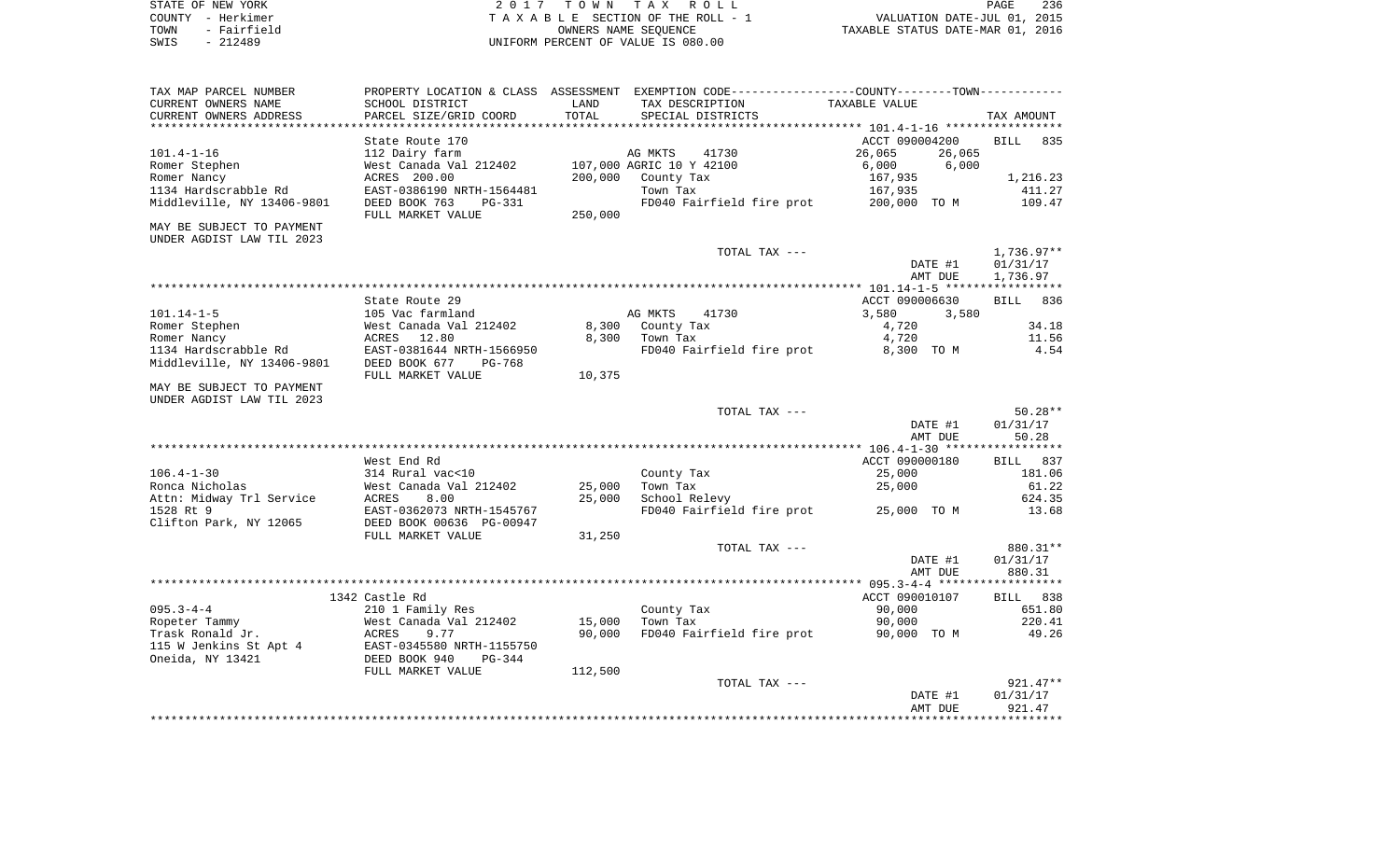| STATE OF NEW YORK   | 2017 TOWN TAX ROLL                 | 237<br>PAGE                      |
|---------------------|------------------------------------|----------------------------------|
| COUNTY - Herkimer   | TAXABLE SECTION OF THE ROLL - 1    | VALUATION DATE-JUL 01, 2015      |
| - Fairfield<br>TOWN | OWNERS NAME SEOUENCE               | TAXABLE STATUS DATE-MAR 01, 2016 |
| $-212489$<br>SWIS   | UNIFORM PERCENT OF VALUE IS 080.00 |                                  |

| TAX MAP PARCEL NUMBER                     |                                                                                                              |        | PROPERTY LOCATION & CLASS ASSESSMENT EXEMPTION CODE----------------COUNTY--------TOWN---------- |                |                  |
|-------------------------------------------|--------------------------------------------------------------------------------------------------------------|--------|-------------------------------------------------------------------------------------------------|----------------|------------------|
| CURRENT OWNERS NAME                       | SCHOOL DISTRICT                                                                                              | LAND   | TAX DESCRIPTION                                                                                 | TAXABLE VALUE  |                  |
| CURRENT OWNERS ADDRESS                    | PARCEL SIZE/GRID COORD                                                                                       | TOTAL  | SPECIAL DISTRICTS                                                                               |                | TAX AMOUNT       |
|                                           |                                                                                                              |        |                                                                                                 |                |                  |
|                                           | Beaver Rd                                                                                                    |        |                                                                                                 | ACCT 090009360 | BILL 839         |
| $101.2 - 1 - 10$                          | 322 Rural vac>10                                                                                             |        | County Tax                                                                                      | 34,000         | 246.24           |
| Rosenkrantz Clark                         |                                                                                                              | 34,000 | Town Tax                                                                                        | 34,000         | 83.27            |
| Rosenkrantz Diane                         |                                                                                                              | 34,000 | FD040 Fairfield fire prot 34,000 TO M                                                           |                | 18.61            |
| 6 Garden Ct                               | West Canada Val 212402<br>ACRES   53.10<br>EAST-0393263 NRTH-1575685                                         |        |                                                                                                 |                |                  |
| Carle Place, NY 11514                     | DEED BOOK 947<br>PG-199                                                                                      |        |                                                                                                 |                |                  |
|                                           | FULL MARKET VALUE                                                                                            | 42,500 |                                                                                                 |                |                  |
|                                           |                                                                                                              |        | TOTAL TAX ---                                                                                   |                | 348.12**         |
|                                           |                                                                                                              |        |                                                                                                 |                | DATE #1 01/31/17 |
|                                           |                                                                                                              |        |                                                                                                 | AMT DUE        | 348.12           |
|                                           |                                                                                                              |        |                                                                                                 |                |                  |
|                                           | 1100 State Route 29                                                                                          |        |                                                                                                 |                | BILL 840         |
| $101.4 - 3 - 6$                           | 314 Rural vac<10                                                                                             |        | County Tax                                                                                      | 10,000         | 72.42            |
| Ross Geraldine S                          | West Canada Val 212402<br>ACRES 5.80<br>EAST-0387498 NRTH-1565885<br>West Canada Val 212402 10,000 Town Tax  |        |                                                                                                 | 10,000         | 24.49            |
| Ross Alfred M                             |                                                                                                              | 10,000 | FD040 Fairfield fire prot 10,000 TO M                                                           |                | 5.47             |
| 3309 214th St Sw                          |                                                                                                              |        |                                                                                                 |                |                  |
| Brier, WA 98036-6841 DEED BOOK 893 PG-689 |                                                                                                              |        |                                                                                                 |                |                  |
|                                           | FULL MARKET VALUE                                                                                            | 12,500 |                                                                                                 |                |                  |
|                                           |                                                                                                              |        | TOTAL TAX ---                                                                                   |                | 102.38**         |
|                                           |                                                                                                              |        |                                                                                                 | DATE #1        | 01/31/17         |
|                                           |                                                                                                              |        |                                                                                                 | AMT DUE        | 102.38           |
|                                           |                                                                                                              |        |                                                                                                 |                |                  |
|                                           | 1100 State Route 29                                                                                          |        |                                                                                                 |                | BILL 841         |
| $101.4 - 3 - 9$                           | 314 Rural vac<10                                                                                             |        | County Tax                                                                                      | 1,000          | 7.24             |
| Ross Geraldine S                          | West Canada Val 212402                                                                                       | 1,000  | Town Tax                                                                                        | 1,000          | 2.45             |
| Ross Alfred M                             | FRNT 100.00 DPTH 250.00<br>EAST-0388116 NRTH-1565755                                                         | 1,000  | FD040 Fairfield fire prot 1,000 TO M                                                            |                | .55              |
| 3309 214th St Sw                          |                                                                                                              |        |                                                                                                 |                |                  |
| Brier, WA 98036-6841                      | DEED BOOK 893<br>PG-689                                                                                      |        |                                                                                                 |                |                  |
|                                           | FULL MARKET VALUE                                                                                            | 1,250  |                                                                                                 |                |                  |
|                                           |                                                                                                              |        | TOTAL TAX ---                                                                                   |                | $10.24**$        |
|                                           |                                                                                                              |        |                                                                                                 | DATE #1        | 01/31/17         |
|                                           |                                                                                                              |        |                                                                                                 | AMT DUE        | 10.24            |
|                                           |                                                                                                              |        |                                                                                                 |                |                  |
|                                           | Castle Rd                                                                                                    |        |                                                                                                 |                | BILL 842         |
| $101.4 - 3 - 10$                          | 314 Rural vac<10                                                                                             |        | County Tax                                                                                      | 11,000         | 79.67            |
| Ross Geraldine S                          |                                                                                                              |        | 11,000 Town Tax                                                                                 | 11,000         | 26.94            |
| Ross Alfred M                             |                                                                                                              | 11,000 | FD040 Fairfield fire prot 11,000 TO M                                                           |                | 6.02             |
| 3309 214th St Sw                          | West Canada val 212<br>ACRES 6.80<br>EAST-0388525 NRTH-1565858<br>DEED BOOK 893 PG-689<br>----- MADKET VALUE |        |                                                                                                 |                |                  |
| Brier, WA 98036-6841                      |                                                                                                              |        |                                                                                                 |                |                  |
|                                           |                                                                                                              | 13,750 |                                                                                                 |                |                  |
|                                           |                                                                                                              |        | TOTAL TAX ---                                                                                   |                | $112.63**$       |
|                                           |                                                                                                              |        |                                                                                                 | DATE #1        | 01/31/17         |
|                                           |                                                                                                              |        |                                                                                                 | AMT DUE        | 112.63           |
|                                           |                                                                                                              |        |                                                                                                 |                |                  |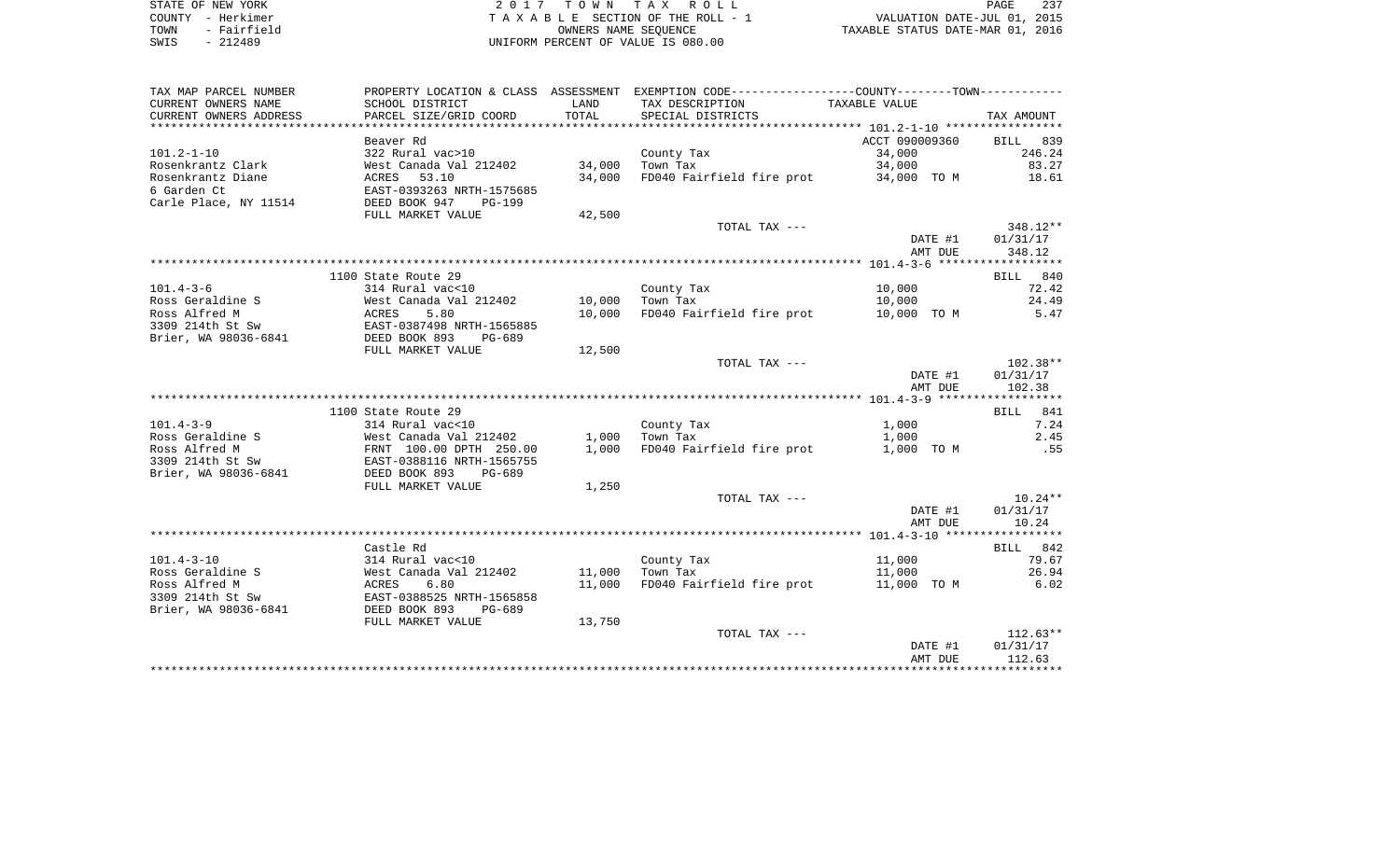| STATE OF NEW YORK   | 2017 TOWN TAX ROLL                 | 238<br>PAGE                      |
|---------------------|------------------------------------|----------------------------------|
| COUNTY - Herkimer   | TAXABLE SECTION OF THE ROLL - 1    | VALUATION DATE-JUL 01, 2015      |
| - Fairfield<br>TOWN | OWNERS NAME SEOUENCE               | TAXABLE STATUS DATE-MAR 01, 2016 |
| SWIS<br>$-212489$   | UNIFORM PERCENT OF VALUE IS 080.00 |                                  |

| TAX MAP PARCEL NUMBER     | PROPERTY LOCATION & CLASS ASSESSMENT EXEMPTION CODE----------------COUNTY--------TOWN---------- |        |                                       |                                       |                    |
|---------------------------|-------------------------------------------------------------------------------------------------|--------|---------------------------------------|---------------------------------------|--------------------|
| CURRENT OWNERS NAME       | SCHOOL DISTRICT                                                                                 | LAND   | TAX DESCRIPTION                       | TAXABLE VALUE                         |                    |
| CURRENT OWNERS ADDRESS    | PARCEL SIZE/GRID COORD                                                                          | TOTAL  | SPECIAL DISTRICTS                     |                                       | TAX AMOUNT         |
| *******************       | ****************************                                                                    |        |                                       |                                       |                    |
|                           | 1100 State Route 29                                                                             |        |                                       |                                       | <b>BILL</b><br>843 |
| $101.4 - 3 - 7$           | 314 Rural vac<10                                                                                |        | County Tax                            | 11,000                                | 79.67              |
| Ross Geraldines           | West Canada Val 212402                                                                          | 11,000 | Town Tax                              | 11,000                                | 26.94              |
| Ross Alfred M             | <b>ACRES</b><br>6.70                                                                            | 11,000 | FD040 Fairfield fire prot 11,000 TO M |                                       | 6.02               |
| 3309 214th St Sw          | EAST-0387869 I<br>DEED BOOK 893<br>EAST-0387869 NRTH-1565963                                    |        |                                       |                                       |                    |
| Brier, WA 98036-6841      | $PG-689$                                                                                        |        |                                       |                                       |                    |
|                           | FULL MARKET VALUE                                                                               | 13,750 |                                       |                                       |                    |
|                           |                                                                                                 |        | TOTAL TAX ---                         |                                       | $112.63**$         |
|                           |                                                                                                 |        |                                       | DATE #1                               | 01/31/17           |
|                           |                                                                                                 |        |                                       | AMT DUE                               | 112.63             |
|                           |                                                                                                 |        |                                       |                                       |                    |
|                           | Castle Rd                                                                                       |        |                                       |                                       | BILL 844           |
| $101.4 - 7 - 8$           | 314 Rural vac<10                                                                                |        | County Tax                            | 11,000                                | 79.67              |
| Royal Wayne S             | West Canada Val 212402                                                                          | 11,000 | Town Tax                              | 11,000                                | 26.94              |
| 5014 Clinton Rde          | ACRES<br>7.60                                                                                   | 11,000 |                                       | FD040 Fairfield fire prot 11,000 TO M | 6.02               |
| Whitesboro, NY 13492      | EAST-0390941 NRTH-1563219                                                                       |        |                                       |                                       |                    |
|                           | DEED BOOK 789<br>PG-454                                                                         |        |                                       |                                       |                    |
|                           | FULL MARKET VALUE                                                                               | 13,750 |                                       |                                       |                    |
|                           |                                                                                                 |        | TOTAL TAX ---                         |                                       | $112.63**$         |
|                           |                                                                                                 |        |                                       | DATE #1                               | 01/31/17           |
|                           |                                                                                                 |        |                                       | AMT DUE                               | 112.63             |
|                           |                                                                                                 |        |                                       |                                       |                    |
|                           | Castle Rd                                                                                       |        |                                       |                                       | BILL 845           |
| $101.4 - 7 - 9$           | 314 Rural vac<10                                                                                |        | County Tax                            | 12,000                                | 86.91              |
| Royal Wayne S             | West Canada Val 212402 12,000 Town Tax                                                          |        |                                       | 12,000                                | 29.39              |
| 5014 Clinton Rd           | 8.10<br>ACRES                                                                                   | 12,000 | FD040 Fairfield fire prot 12,000 TO M |                                       | 6.57               |
| Whitesboro, NY 13492      | EAST-0390907 NRTH-1563479                                                                       |        |                                       |                                       |                    |
|                           | DEED BOOK 789<br>PG-454                                                                         |        |                                       |                                       |                    |
|                           | FULL MARKET VALUE                                                                               | 15,000 |                                       |                                       |                    |
|                           |                                                                                                 |        | TOTAL TAX ---                         |                                       | $122.87**$         |
|                           |                                                                                                 |        |                                       | DATE #1                               | 01/31/17           |
|                           |                                                                                                 |        |                                       | AMT DUE                               | 122.87             |
|                           |                                                                                                 |        |                                       |                                       |                    |
|                           | State Route 29                                                                                  |        |                                       |                                       | BILL 846           |
| $101.4 - 4 - 5$           | 322 Rural vac>10                                                                                |        | AG MKTS L 41720                       | 4,178<br>4,178                        |                    |
| Rudi Winber J             | West Canada Val 212402                                                                          | 22,000 | County Tax                            | 17,822                                | 129.07             |
| 31 Walnut Hill Road       | Survey Jj19a26                                                                                  | 22,000 | Town Tax                              | 17,822                                | 43.65              |
| Glenwood, NJ 07418        | ACRES 28.90                                                                                     |        |                                       | FD040 Fairfield fire prot 17,822 TO M | 9.75               |
|                           | EAST-0390411 NRTH-1567996                                                                       |        | 4,178 EX                              |                                       |                    |
| MAY BE SUBJECT TO PAYMENT | DEED BOOK 1124<br>$PG-52$                                                                       |        |                                       |                                       |                    |
| UNDER AGDIST LAW TIL 2020 | FULL MARKET VALUE                                                                               | 27,500 |                                       |                                       |                    |
|                           |                                                                                                 |        | TOTAL TAX ---                         |                                       | 182.47**           |
|                           |                                                                                                 |        |                                       | DATE #1                               | 01/31/17           |
|                           |                                                                                                 |        |                                       | AMT DUE                               | 182.47             |
|                           |                                                                                                 |        |                                       |                                       |                    |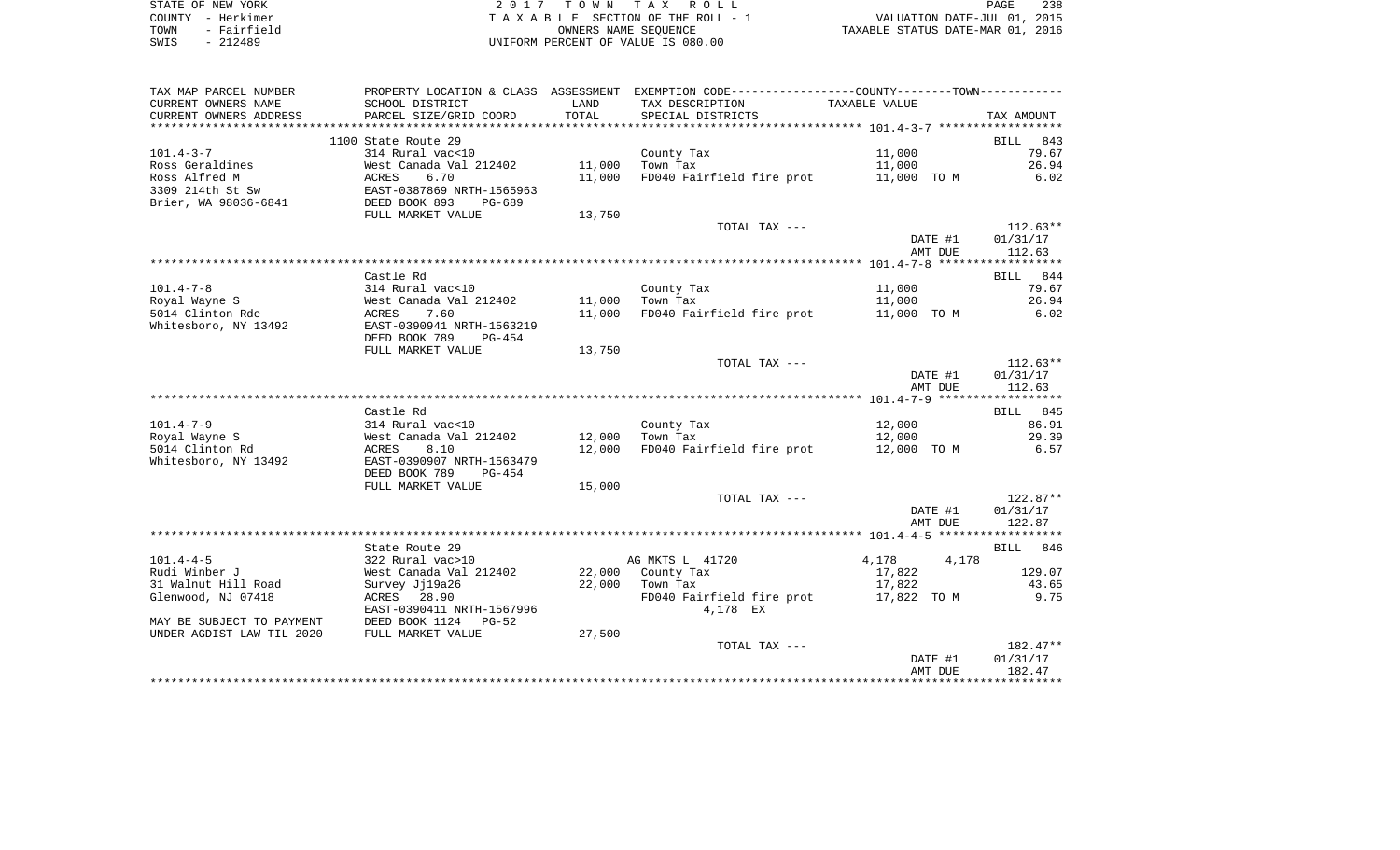| STATE OF NEW YORK   | 2017 TOWN TAX ROLL                 | 239<br><b>PAGE</b>               |
|---------------------|------------------------------------|----------------------------------|
| COUNTY - Herkimer   | TAXABLE SECTION OF THE ROLL - 1    | VALUATION DATE-JUL 01, 2015      |
| - Fairfield<br>TOWN | OWNERS NAME SEOUENCE               | TAXABLE STATUS DATE-MAR 01, 2016 |
| SWIS<br>- 212489    | UNIFORM PERCENT OF VALUE IS 080.00 |                                  |

| TAX MAP PARCEL NUMBER                                  |                                                                                                   |         | PROPERTY LOCATION & CLASS ASSESSMENT EXEMPTION CODE---------------COUNTY-------TOWN--------- |                |              |
|--------------------------------------------------------|---------------------------------------------------------------------------------------------------|---------|----------------------------------------------------------------------------------------------|----------------|--------------|
| CURRENT OWNERS NAME                                    | SCHOOL DISTRICT                                                                                   | LAND    | TAX DESCRIPTION                                                                              | TAXABLE VALUE  |              |
| CURRENT OWNERS ADDRESS                                 | PARCEL SIZE/GRID COORD                                                                            | TOTAL   | SPECIAL DISTRICTS                                                                            |                | TAX AMOUNT   |
|                                                        |                                                                                                   |         |                                                                                              |                |              |
|                                                        | 690 Castle Rd                                                                                     |         |                                                                                              | ACCT 090007170 | BILL 847     |
| $101.4 - 4 - 1$                                        | 241 Rural res&ag                                                                                  |         | AG MKTS L 41720                                                                              | 2,336<br>2,336 |              |
| Rudi Windber                                           | West Canada Val 212402                                                                            |         |                                                                                              | 102,664        | 743.52       |
| 31 Walnut Hill Rd                                      | Survey Jj19a26                                                                                    |         | 22,000 County Tax<br>105,000 Town Tax<br>$\mathbf{z}$                                        | 102,664        | 251.42       |
|                                                        |                                                                                                   |         |                                                                                              |                |              |
| Glenwood, NJ 07418                                     | ACRES 28.30                                                                                       |         | FD040 Fairfield fire prot 102,664 TO M                                                       |                | 56.19        |
|                                                        | EAST-0389248 NRTH-1569758                                                                         |         | 2,336 EX                                                                                     |                |              |
| MAY BE SUBJECT TO PAYMENT                              | DEED BOOK 886<br>$PG-300$                                                                         |         |                                                                                              |                |              |
| UNDER AGDIST LAW TIL 2020                              | FULL MARKET VALUE                                                                                 | 131,250 |                                                                                              |                |              |
|                                                        |                                                                                                   |         | TOTAL TAX ---                                                                                |                | $1,051.13**$ |
|                                                        |                                                                                                   |         |                                                                                              | DATE #1        | 01/31/17     |
|                                                        |                                                                                                   |         |                                                                                              | AMT DUE        | 1,051.13     |
|                                                        |                                                                                                   |         |                                                                                              |                |              |
|                                                        | Castle Rd                                                                                         |         |                                                                                              |                | BILL 848     |
| $101.4 - 4 - 2$                                        | 322 Rural vac>10                                                                                  |         | AG MKTS L 41720                                                                              | 4,810 4,810    |              |
| Rudi Windber                                           |                                                                                                   |         |                                                                                              | 15,190         | 110.01       |
| 31 Walnut Hill Rd                                      | Survey Jj19a26                                                                                    |         |                                                                                              | 15,190         | 37.20        |
| Glenwood, NJ 07418                                     | ACRES 25.20                                                                                       |         | FD040 Fairfield fire prot 15,190 TOM 8.31                                                    |                |              |
|                                                        | EAST-0389346 NRTH-1569024                                                                         |         | 4,810 EX                                                                                     |                |              |
|                                                        |                                                                                                   |         |                                                                                              |                |              |
| MAY BE SUBJECT TO PAYMENT<br>UNDER AGDIST LAW TIL 2020 | DEED BOOK 886<br>PG-300                                                                           |         |                                                                                              |                |              |
|                                                        | FULL MARKET VALUE                                                                                 | 25,000  |                                                                                              |                |              |
|                                                        |                                                                                                   |         | TOTAL TAX ---                                                                                |                | 155.52**     |
|                                                        |                                                                                                   |         |                                                                                              | DATE #1        | 01/31/17     |
|                                                        |                                                                                                   |         |                                                                                              | AMT DUE        | 155.52       |
|                                                        |                                                                                                   |         |                                                                                              |                |              |
|                                                        | Castle Rd                                                                                         |         |                                                                                              |                | BILL 849     |
| $101.4 - 4 - 3$                                        | 322 Rural vac>10                                                                                  |         | AG MKTS L 41720                                                                              | 3,949 3,949    |              |
| Rudi Windber J Jr                                      |                                                                                                   |         | $21,000$ County Tax                                                                          | 17,051         | 123.49       |
| 31 Walnut Hill Rd                                      | yzz Kurur vacsio<br>West Canada Val 212402<br>Survey Jj19a26<br>Survey Jj19a26                    |         | 21,000 Town Tax                                                                              | 17,051         | 41.76        |
| Glenwood, NJ 07418                                     | ACRES 27.30                                                                                       |         | FD040 Fairfield fire prot 17,051 TO M                                                        |                | 9.33         |
|                                                        | EAST-0389393 NRTH-1568347                                                                         |         | 3,949 EX                                                                                     |                |              |
| MAY BE SUBJECT TO PAYMENT                              | PG-653                                                                                            |         |                                                                                              |                |              |
| UNDER AGDIST LAW TIL 2020                              | DEED BOOK 832 I<br>FULL MARKET VALUE                                                              | 26,250  |                                                                                              |                |              |
|                                                        |                                                                                                   |         | TOTAL TAX ---                                                                                |                | $174.58**$   |
|                                                        |                                                                                                   |         |                                                                                              |                |              |
|                                                        |                                                                                                   |         |                                                                                              | DATE #1        | 01/31/17     |
|                                                        |                                                                                                   |         |                                                                                              | AMT DUE        | 174.58       |
|                                                        |                                                                                                   |         |                                                                                              |                |              |
|                                                        | 128 State Route 29                                                                                |         |                                                                                              | ACCT 090001110 | BILL 850     |
| $100.4 - 1 - 3$                                        |                                                                                                   |         | County Tax                                                                                   | 35,000         | 253.48       |
| Ruffrage Paul                                          |                                                                                                   |         | Town Tax                                                                                     | 35,000         | 85.71        |
| 9 Jones Pond Rd                                        |                                                                                                   |         | FD040 Fairfield fire prot 35,000 TO M                                                        |                | 19.16        |
| Edwards, NY 13635                                      | 210 1 Family Res<br>West Canada Val 212402 12,000<br>FRNT 275.70 DPTH 250.00 35,000<br>ACRES 1.40 |         |                                                                                              |                |              |
|                                                        | EAST-0369378 NRTH-1569015                                                                         |         |                                                                                              |                |              |
|                                                        | DEED BOOK 812<br>PG-276                                                                           |         |                                                                                              |                |              |
|                                                        | FULL MARKET VALUE                                                                                 | 43,750  |                                                                                              |                |              |
|                                                        |                                                                                                   |         | TOTAL TAX ---                                                                                |                | 358.35**     |
|                                                        |                                                                                                   |         |                                                                                              | DATE #1        | 01/31/17     |
|                                                        |                                                                                                   |         |                                                                                              | AMT DUE        | 358.35       |
|                                                        |                                                                                                   |         |                                                                                              |                |              |
|                                                        |                                                                                                   |         |                                                                                              |                |              |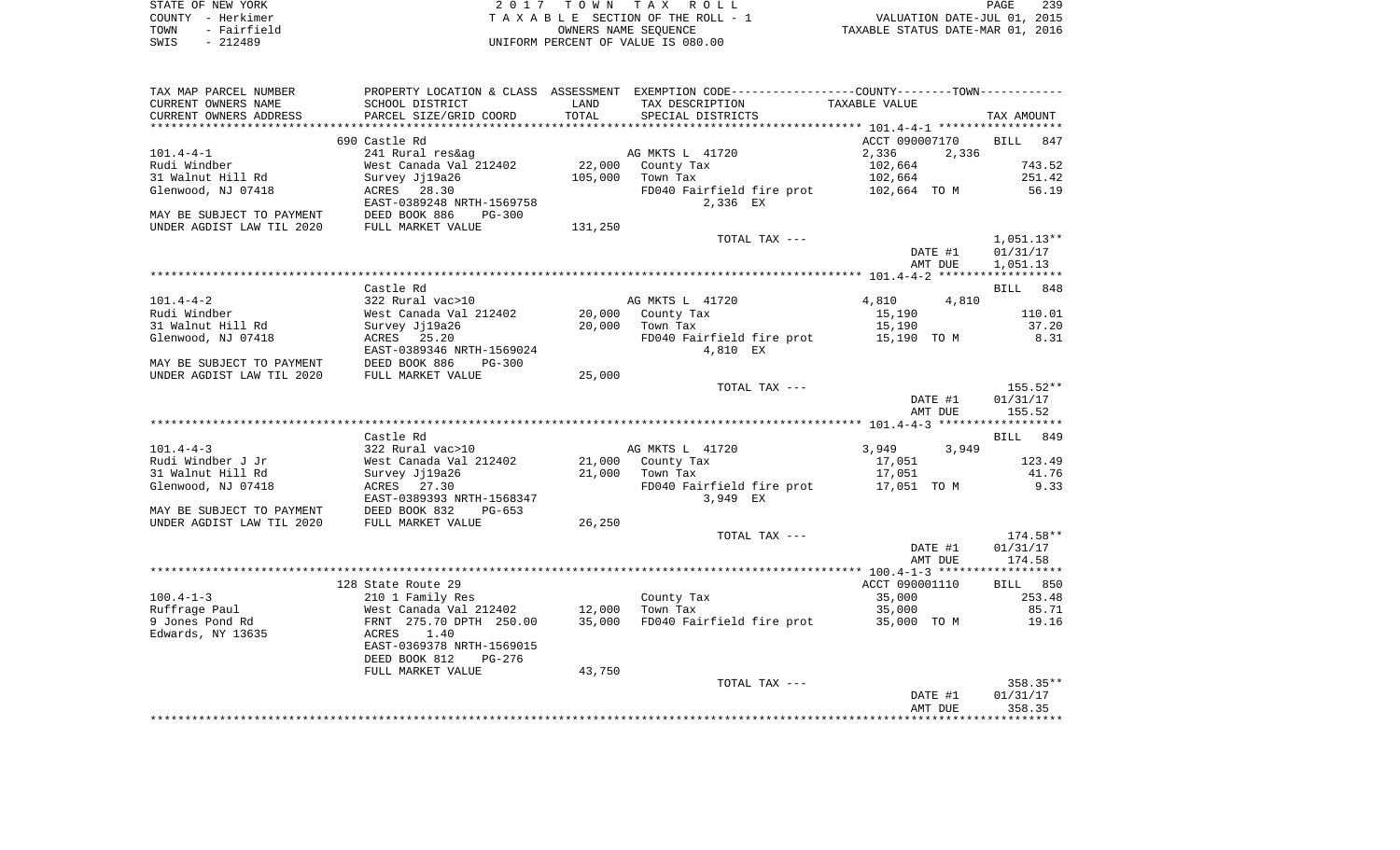| STATE OF NEW YORK   | 2017 TOWN TAX ROLL                 | 240<br>PAGE                      |
|---------------------|------------------------------------|----------------------------------|
| COUNTY - Herkimer   | TAXABLE SECTION OF THE ROLL - 1    | VALUATION DATE-JUL 01, 2015      |
| - Fairfield<br>TOWN | OWNERS NAME SEOUENCE               | TAXABLE STATUS DATE-MAR 01, 2016 |
| SWIS<br>$-212489$   | UNIFORM PERCENT OF VALUE IS 080.00 |                                  |

| TAX MAP PARCEL NUMBER     |                                                                                                                                                                  |         | PROPERTY LOCATION & CLASS ASSESSMENT EXEMPTION CODE----------------COUNTY--------TOWN----------- |                          |                    |
|---------------------------|------------------------------------------------------------------------------------------------------------------------------------------------------------------|---------|--------------------------------------------------------------------------------------------------|--------------------------|--------------------|
| CURRENT OWNERS NAME       | SCHOOL DISTRICT                                                                                                                                                  | LAND    | TAX DESCRIPTION                                                                                  | TAXABLE VALUE            |                    |
| CURRENT OWNERS ADDRESS    | PARCEL SIZE/GRID COORD                                                                                                                                           | TOTAL   | SPECIAL DISTRICTS                                                                                |                          | TAX AMOUNT         |
|                           |                                                                                                                                                                  |         |                                                                                                  |                          |                    |
|                           | 172 Hardscrabble Rd                                                                                                                                              |         |                                                                                                  | ACCT 090090016           | <b>BILL</b><br>851 |
| $107.3 - 2 - 12$          | 240 Rural res                                                                                                                                                    |         | VET COM T 41133                                                                                  | $\overline{0}$<br>16,000 |                    |
| Rusin John                | Little Falls Ce 210900                                                                                                                                           |         | 15,000 VET COM CS 41135                                                                          | 12,000<br>$\overline{0}$ |                    |
|                           |                                                                                                                                                                  |         | 77,000 AGED-ALL 41800                                                                            | 32,500<br>30,500         |                    |
|                           |                                                                                                                                                                  |         | County Tax                                                                                       | 32,500                   | 235.37             |
|                           |                                                                                                                                                                  |         | Town Tax                                                                                         | 30,500                   | 74.69              |
|                           | FULL MARKET VALUE                                                                                                                                                |         | 96,250 FD040 Fairfield fire prot                                                                 | 77,000 TO M              | 42.15              |
|                           |                                                                                                                                                                  |         | TOTAL TAX ---                                                                                    |                          | 352.21**           |
|                           |                                                                                                                                                                  |         |                                                                                                  |                          |                    |
|                           |                                                                                                                                                                  |         |                                                                                                  | DATE #1                  | 01/31/17           |
|                           |                                                                                                                                                                  |         |                                                                                                  | AMT DUE                  | 352.21             |
|                           |                                                                                                                                                                  |         |                                                                                                  |                          |                    |
|                           | 1878 State Rte. 169 Rd                                                                                                                                           |         |                                                                                                  | ACCT 090010380           | BILL 852           |
| $107.3 - 2 - 18$          | 105 Vac farmland                                                                                                                                                 |         | AG MKTS<br>41730                                                                                 | 11,351<br>11,351         |                    |
| Sagatis Jason G           | Little Falls Ce 210900                                                                                                                                           | 23,000  | County Tax                                                                                       | 11,649                   | 84.37              |
| Sagatis Carrie A          | ACRES 45.30                                                                                                                                                      |         | 23,000 Town Tax                                                                                  | 11,649                   | 28.53              |
| PO Box 561                | EAST-0380849 NRTH-1548830                                                                                                                                        |         | FD040 Fairfield fire prot 23,000 TO M                                                            |                          | 12.59              |
| Little Falls, NY 13365    | DEED BOOK 1170 PG-393                                                                                                                                            |         |                                                                                                  |                          |                    |
|                           | FULL MARKET VALUE                                                                                                                                                | 28,750  |                                                                                                  |                          |                    |
| MAY BE SUBJECT TO PAYMENT |                                                                                                                                                                  |         |                                                                                                  |                          |                    |
| UNDER AGDIST LAW TIL 2023 |                                                                                                                                                                  |         |                                                                                                  |                          |                    |
|                           |                                                                                                                                                                  |         | TOTAL TAX ---                                                                                    |                          | 125.49**           |
|                           |                                                                                                                                                                  |         |                                                                                                  | DATE #1                  | 01/31/17           |
|                           |                                                                                                                                                                  |         |                                                                                                  | AMT DUE                  | 125.49             |
|                           |                                                                                                                                                                  |         |                                                                                                  |                          |                    |
|                           | 820 Davis Rd                                                                                                                                                     |         |                                                                                                  | ACCT 090008460           | BILL 853           |
| $107.2 - 1 - 22.2$        | 210 1 Family Res                                                                                                                                                 |         | County Tax                                                                                       | 94,000                   | 680.77             |
| Salamone James S Sr       | West Canada Val 212402                                                                                                                                           | 16,000  | Town Tax                                                                                         | 94,000                   | 230.20             |
| Salamone June E           | includes-107.2-1-21                                                                                                                                              |         | 94,000 FD040 Fairfield fire prot                                                                 | 94,000 TO M              | 51.45              |
| 820 Davis Rd              | FRNT 532.00 DPTH                                                                                                                                                 |         |                                                                                                  |                          |                    |
| Little Falls, NY 13365    | ACRES 11.40                                                                                                                                                      |         |                                                                                                  |                          |                    |
|                           | EAST-0386489 NRTH-1557511                                                                                                                                        |         |                                                                                                  |                          |                    |
|                           | DEED BOOK 861<br>PG-430                                                                                                                                          |         |                                                                                                  |                          |                    |
|                           | FULL MARKET VALUE                                                                                                                                                | 117,500 |                                                                                                  |                          |                    |
|                           |                                                                                                                                                                  |         | TOTAL TAX ---                                                                                    |                          | $962.42**$         |
|                           |                                                                                                                                                                  |         |                                                                                                  | DATE #1                  | 01/31/17           |
|                           |                                                                                                                                                                  |         |                                                                                                  | AMT DUE                  | 962.42             |
|                           |                                                                                                                                                                  |         |                                                                                                  |                          |                    |
|                           |                                                                                                                                                                  |         |                                                                                                  |                          |                    |
|                           | 541 North Creek Rd                                                                                                                                               |         |                                                                                                  | ACCT 090100074           | BILL 854           |
| $107.3 - 2 - 1.2$         | 210 1 Family Res                                                                                                                                                 |         | VET WAR C 41122                                                                                  | 7,200<br>$\overline{0}$  |                    |
| Salanco Daniel            | West Canada Val 212402 14,000 VET WAR T 41123<br>1ife use/Dan & Helen Sala 135,000 AGED-ALL 41800<br>2CRES 7.10 County Tax<br>EAST-0372859 NRTH-1547410 Town Tax |         |                                                                                                  | 9,600<br>$\mathbf 0$     |                    |
| Scanlon Pearl             |                                                                                                                                                                  |         |                                                                                                  | 63,900<br>62,700         |                    |
| 541 N Creek Rd            |                                                                                                                                                                  |         | County Tax                                                                                       | 63,900                   | 462.78             |
| Little Falls, NY 13365    |                                                                                                                                                                  |         |                                                                                                  | 62,700                   | 153.55             |
|                           | DEED BOOK 1075 PG-64                                                                                                                                             |         | FD040 Fairfield fire prot 135,000 TO M                                                           |                          | 73.89              |
|                           | FULL MARKET VALUE                                                                                                                                                | 168,750 |                                                                                                  |                          |                    |
|                           |                                                                                                                                                                  |         | TOTAL TAX ---                                                                                    |                          | 690.22**           |
|                           |                                                                                                                                                                  |         |                                                                                                  | DATE #1                  | 01/31/17           |
|                           |                                                                                                                                                                  |         |                                                                                                  | AMT DUE                  | 690.22             |
|                           |                                                                                                                                                                  |         |                                                                                                  |                          |                    |
|                           |                                                                                                                                                                  |         |                                                                                                  |                          |                    |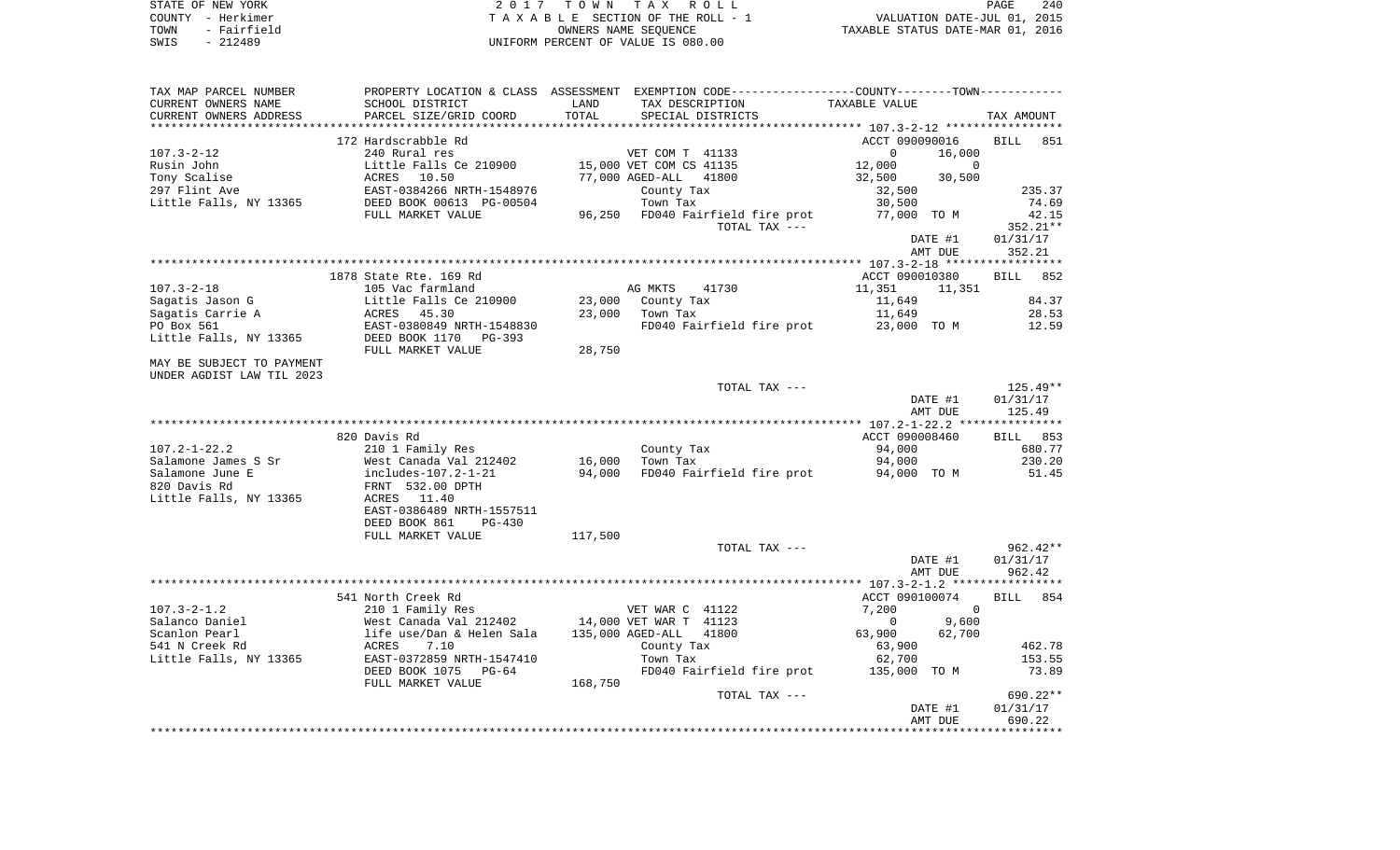| STATE OF NEW YORK   | 2017 TOWN TAX ROLL                 | 241<br>PAGE                      |
|---------------------|------------------------------------|----------------------------------|
| COUNTY - Herkimer   | TAXABLE SECTION OF THE ROLL - 1    | VALUATION DATE-JUL 01, 2015      |
| - Fairfield<br>TOWN | OWNERS NAME SEOUENCE               | TAXABLE STATUS DATE-MAR 01, 2016 |
| SWIS<br>$-212489$   | UNIFORM PERCENT OF VALUE IS 080.00 |                                  |

| TAX MAP PARCEL NUMBER                 | PROPERTY LOCATION & CLASS ASSESSMENT |         | EXEMPTION CODE-----------------COUNTY-------TOWN----------- |                |                    |
|---------------------------------------|--------------------------------------|---------|-------------------------------------------------------------|----------------|--------------------|
| CURRENT OWNERS NAME                   | SCHOOL DISTRICT                      | LAND    | TAX DESCRIPTION                                             | TAXABLE VALUE  |                    |
| CURRENT OWNERS ADDRESS                | PARCEL SIZE/GRID COORD               | TOTAL   | SPECIAL DISTRICTS                                           |                | TAX AMOUNT         |
|                                       |                                      |         |                                                             |                |                    |
|                                       | 415 Castle Rd                        |         |                                                             |                | <b>BILL</b><br>855 |
| $101.4 - 3 - 15$                      | 210 1 Family Res                     |         | County Tax                                                  | 85,000         | 615.59             |
| Salanco Darren                        | West Canada Val 212402               | 12,000  | Town Tax                                                    | 85,000         | 208.16             |
| 415 Castle Rd                         | 7.80 BANK<br>ACRES<br>023            | 85,000  | FD040 Fairfield fire prot                                   | 85,000 TO M    | 46.52              |
| Little Falls, NY 13365                | EAST-0389198 NRTH-1564081            |         |                                                             |                |                    |
|                                       | DEED BOOK 1177 PG-878                |         |                                                             |                |                    |
|                                       | FULL MARKET VALUE                    | 106,250 |                                                             |                |                    |
|                                       |                                      |         | TOTAL TAX ---                                               |                | 870.27**           |
|                                       |                                      |         |                                                             | DATE #1        | 01/31/17           |
|                                       |                                      |         |                                                             | AMT DUE        | 870.27             |
|                                       |                                      |         |                                                             |                |                    |
|                                       | 165 State Route 29                   |         |                                                             | ACCT 090005940 | BILL 856           |
| $100.2 - 1 - 28$                      | 210 1 Family Res                     |         | County Tax                                                  | 44,000         | 318.66             |
| Salm Brelinsky Kim                    | West Canada Val 212402               | 8,000   | Town Tax                                                    | 44,000         | 107.76             |
| 569 Summit Rd                         | FRNT 148.00 DPTH 177.00              | 44,000  | School Relevy                                               |                | 1,098.83           |
| Newport, NY 13416                     | EAST-0370085 NRTH-1569131            |         | FD040 Fairfield fire prot 44,000 TO M                       |                | 24.08              |
|                                       | DEED BOOK 791<br>$PG-60$             |         |                                                             |                |                    |
|                                       |                                      |         |                                                             |                |                    |
|                                       | FULL MARKET VALUE                    | 55,000  | TOTAL TAX ---                                               |                | $1,549.33**$       |
|                                       |                                      |         |                                                             |                |                    |
|                                       |                                      |         |                                                             | DATE #1        | 01/31/17           |
|                                       |                                      |         |                                                             | AMT DUE        | 1,549.33           |
|                                       | 1520 Hardscrabble Rd                 |         |                                                             |                |                    |
|                                       |                                      |         |                                                             | ACCT 090006450 | 857<br>BILL        |
| $101.1 - 1 - 18.1$<br>Saltourides Ann | 270 Mfg housing                      | 107,000 | County Tax                                                  | 121,000        | 876.32             |
|                                       | West Canada Val 212402               |         | Town Tax                                                    | 121,000        | 296.33             |
| 1520 Hardcrabble Rd                   | ACRES 195.20                         | 121,000 | School Relevy                                               |                | 1,811.65           |
| Middleville, NY 13406-9801            | EAST-0380864 NRTH-1574166            |         | FD040 Fairfield fire prot                                   | 121,000 TO M   | 66.23              |
|                                       | DEED BOOK 665<br><b>PG-914</b>       |         |                                                             |                |                    |
|                                       | FULL MARKET VALUE                    | 151,250 |                                                             |                |                    |
|                                       |                                      |         | TOTAL TAX ---                                               |                | $3,050.53**$       |
|                                       |                                      |         |                                                             | DATE #1        | 01/31/17           |
|                                       |                                      |         |                                                             | AMT DUE        | 3,050.53           |
|                                       |                                      |         |                                                             |                |                    |
|                                       | Hardscrabble Rd                      |         |                                                             | ACCT 090006510 | BILL 858           |
| $101.1 - 1 - 16.1$                    | 322 Rural vac>10                     |         | County Tax                                                  | 80,000         | 579.38             |
| Saltourides John                      | West Canada Val 212402               | 80,000  | Town Tax                                                    | 80,000         | 195.92             |
| Saltourides Ann                       | ACRES 153.70                         | 80,000  | School Relevy                                               |                | 1,997.85           |
| 1520 Hardscrabble Rd                  | EAST-0378786 NRTH-1573729            |         | FD040 Fairfield fire prot 80,000 TO M                       |                | 43.79              |
| Middleville, NY 13406-9801            | DEED BOOK 665<br>PG-914              |         |                                                             |                |                    |
|                                       | FULL MARKET VALUE                    | 100,000 |                                                             |                |                    |
|                                       |                                      |         | TOTAL TAX ---                                               |                | $2,816.94**$       |
|                                       |                                      |         |                                                             | DATE #1        | 01/31/17           |
|                                       |                                      |         |                                                             | AMT DUE        | 2,816.94           |
|                                       |                                      |         |                                                             |                |                    |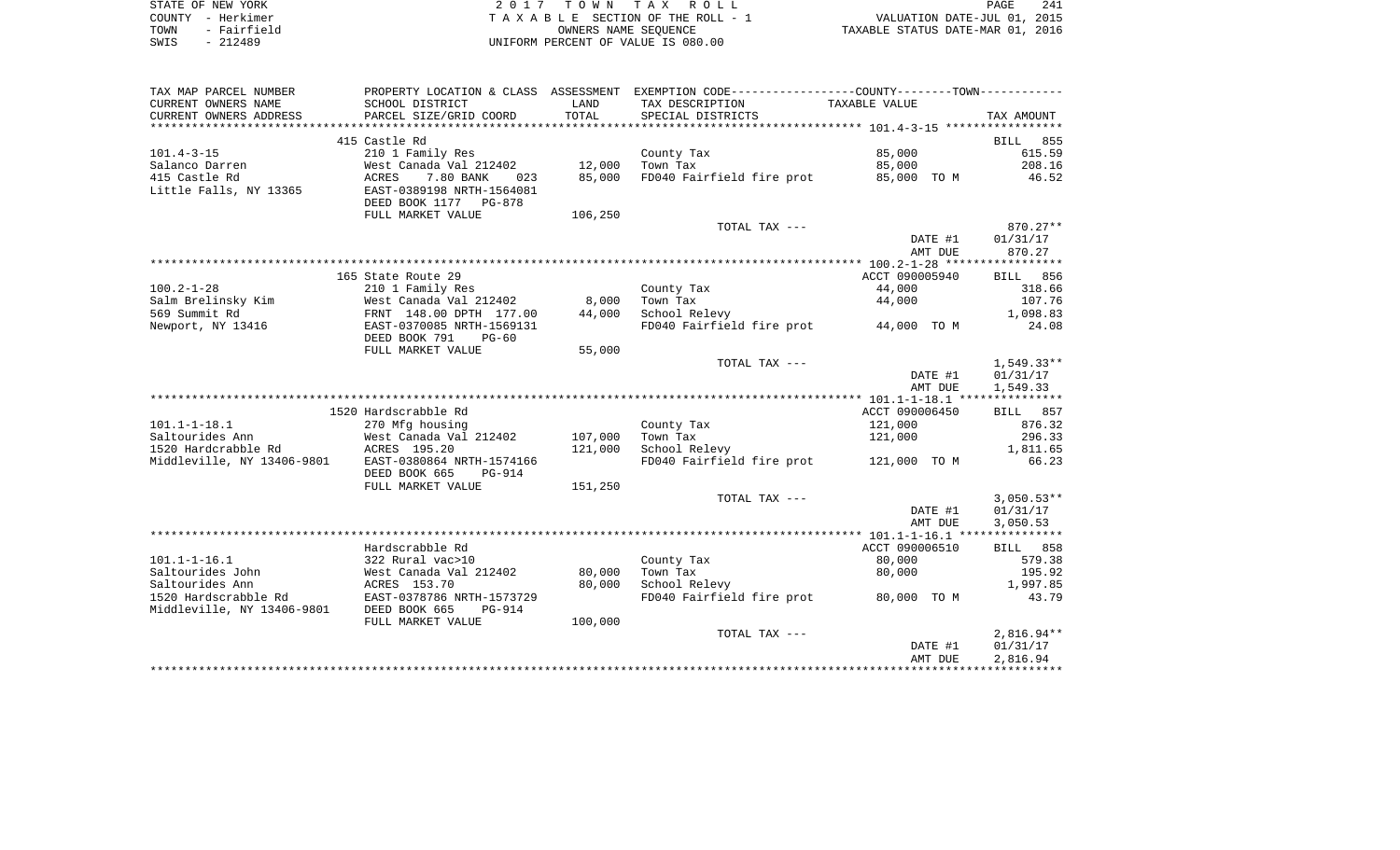| STATE OF NEW YORK   | 2017 TOWN TAX ROLL                 | 242<br>PAGE                      |
|---------------------|------------------------------------|----------------------------------|
| COUNTY - Herkimer   | TAXABLE SECTION OF THE ROLL - 1    | VALUATION DATE-JUL 01, 2015      |
| - Fairfield<br>TOWN | OWNERS NAME SEOUENCE               | TAXABLE STATUS DATE-MAR 01, 2016 |
| SWIS<br>$-212489$   | UNIFORM PERCENT OF VALUE IS 080.00 |                                  |

| TAX MAP PARCEL NUMBER     |                                                       |         | PROPERTY LOCATION & CLASS ASSESSMENT EXEMPTION CODE----------------COUNTY-------TOWN---------- |                       |                    |
|---------------------------|-------------------------------------------------------|---------|------------------------------------------------------------------------------------------------|-----------------------|--------------------|
| CURRENT OWNERS NAME       | SCHOOL DISTRICT                                       | LAND    | TAX DESCRIPTION                                                                                | TAXABLE VALUE         |                    |
| CURRENT OWNERS ADDRESS    | PARCEL SIZE/GRID COORD                                | TOTAL   | SPECIAL DISTRICTS                                                                              |                       | TAX AMOUNT         |
| **********************    |                                                       |         |                                                                                                |                       |                    |
|                           | 345 North Creek Rd                                    |         |                                                                                                | ACCT 090008100        | 859<br><b>BILL</b> |
| $106.4 - 1 - 40$          | 210 1 Family Res                                      |         | County Tax                                                                                     | 80,000                | 579.38             |
| Salvagni Jason            | West Canada Val 212402                                | 10,000  | Town Tax                                                                                       | 80,000                | 195.92             |
| Schrader Cynthia          | FRNT 208.00 DPTH 200.00                               | 80,000  | FD040 Fairfield fire prot                                                                      | 80,000 TO M           | 43.79              |
| 701 Bellinger Ave         | 0.96<br>ACRES                                         |         |                                                                                                |                       |                    |
| Herkimer, NY 13350        | EAST-0368376 NRTH-1546908                             |         |                                                                                                |                       |                    |
|                           | DEED BOOK 1313<br>PG-756                              |         |                                                                                                |                       |                    |
|                           | FULL MARKET VALUE                                     | 100,000 | TOTAL TAX ---                                                                                  |                       | 819.09**           |
|                           |                                                       |         |                                                                                                | DATE #1               | 01/31/17           |
|                           |                                                       |         |                                                                                                | AMT DUE               | 819.09             |
|                           |                                                       |         |                                                                                                |                       |                    |
|                           | 733 State Route 170                                   |         |                                                                                                | ACCT 090004680        | BILL 860           |
| $107.2 - 1 - 32$          | 240 Rural res                                         |         | AG MKTS L 41720                                                                                | 4,779<br>4,779        |                    |
| Scanlon John P            | West Canada Val 212402                                | 20,000  | County Tax                                                                                     | 126,221               | 914.13             |
| Scanlon Jennifer          | 22.20<br>ACRES                                        | 131,000 | Town Tax                                                                                       | 126,221               | 309.11             |
| 733 State Rte 170         | EAST-0394749 NRTH-1553689                             |         | FD040 Fairfield fire prot                                                                      | 126,221 TO M          | 69.09              |
| Little Falls, NY 13365    | DEED BOOK 859<br>PG-539                               |         | 4,779 EX                                                                                       |                       |                    |
|                           | FULL MARKET VALUE                                     | 163,750 |                                                                                                |                       |                    |
| MAY BE SUBJECT TO PAYMENT |                                                       |         |                                                                                                |                       |                    |
| UNDER AGDIST LAW TIL 2020 |                                                       |         |                                                                                                |                       |                    |
|                           |                                                       |         | TOTAL TAX ---                                                                                  |                       | $1,292.33**$       |
|                           |                                                       |         |                                                                                                | DATE #1               | 01/31/17           |
|                           |                                                       |         |                                                                                                | AMT DUE               | 1,292.33           |
|                           |                                                       |         |                                                                                                |                       |                    |
|                           | 665 North Creek Rd                                    |         |                                                                                                | ACCT 090087052        | <b>BILL</b><br>861 |
| $107.3 - 2 - 28.3$        | 270 Mfg housing                                       |         | VET WAR C 41122                                                                                | 7,200<br>$\mathbf 0$  |                    |
| Scanlon Pearl             | West Canada Val 212402                                |         | 12,000 VET WAR T 41123                                                                         | 0<br>7,650            |                    |
| 665 N Creek Rd            | ACRES<br>3.90 BANK<br>291                             | 51,000  | County Tax<br>Town Tax                                                                         | 43,800                | 317.21<br>106.16   |
| Little Falls, NY 13365    | EAST-0374600 NRTH-1547800<br>DEED BOOK 709<br>$PG-79$ |         | FD040 Fairfield fire prot                                                                      | 43,350<br>51,000 TO M | 27.91              |
|                           | FULL MARKET VALUE                                     | 63,750  |                                                                                                |                       |                    |
|                           |                                                       |         | TOTAL TAX ---                                                                                  |                       | 451.28**           |
|                           |                                                       |         |                                                                                                | DATE #1               | 01/31/17           |
|                           |                                                       |         |                                                                                                | AMT DUE               | 451.28             |
|                           |                                                       |         |                                                                                                |                       |                    |
|                           | 160 Comstock Rd                                       |         |                                                                                                |                       | BILL 862           |
| $095.4 - 1 - 14$          | 210 1 Family Res                                      |         | County Tax                                                                                     | 95,000                | 688.02             |
| Schloop Edgar             | West Canada Val 212402                                | 10,000  | Town Tax                                                                                       | 95,000                | 232.65             |
| 160 Comstock Rd           | FRNT 225.00 DPTH 232.32                               | 95,000  | FD040 Fairfield fire prot                                                                      | 95,000 TO M           | 52.00              |
| Newport, NY 13416         | ACRES<br>1.20                                         |         |                                                                                                |                       |                    |
|                           | EAST-0384668 NRTH-1582812                             |         |                                                                                                |                       |                    |
|                           | DEED BOOK 905<br>$PG-629$                             |         |                                                                                                |                       |                    |
|                           | FULL MARKET VALUE                                     | 118,750 |                                                                                                |                       |                    |
|                           |                                                       |         | TOTAL TAX ---                                                                                  |                       | $972.67**$         |
|                           |                                                       |         |                                                                                                | DATE #1               | 01/31/17           |
|                           |                                                       |         |                                                                                                | AMT DUE               | 972.67             |
|                           |                                                       |         |                                                                                                |                       |                    |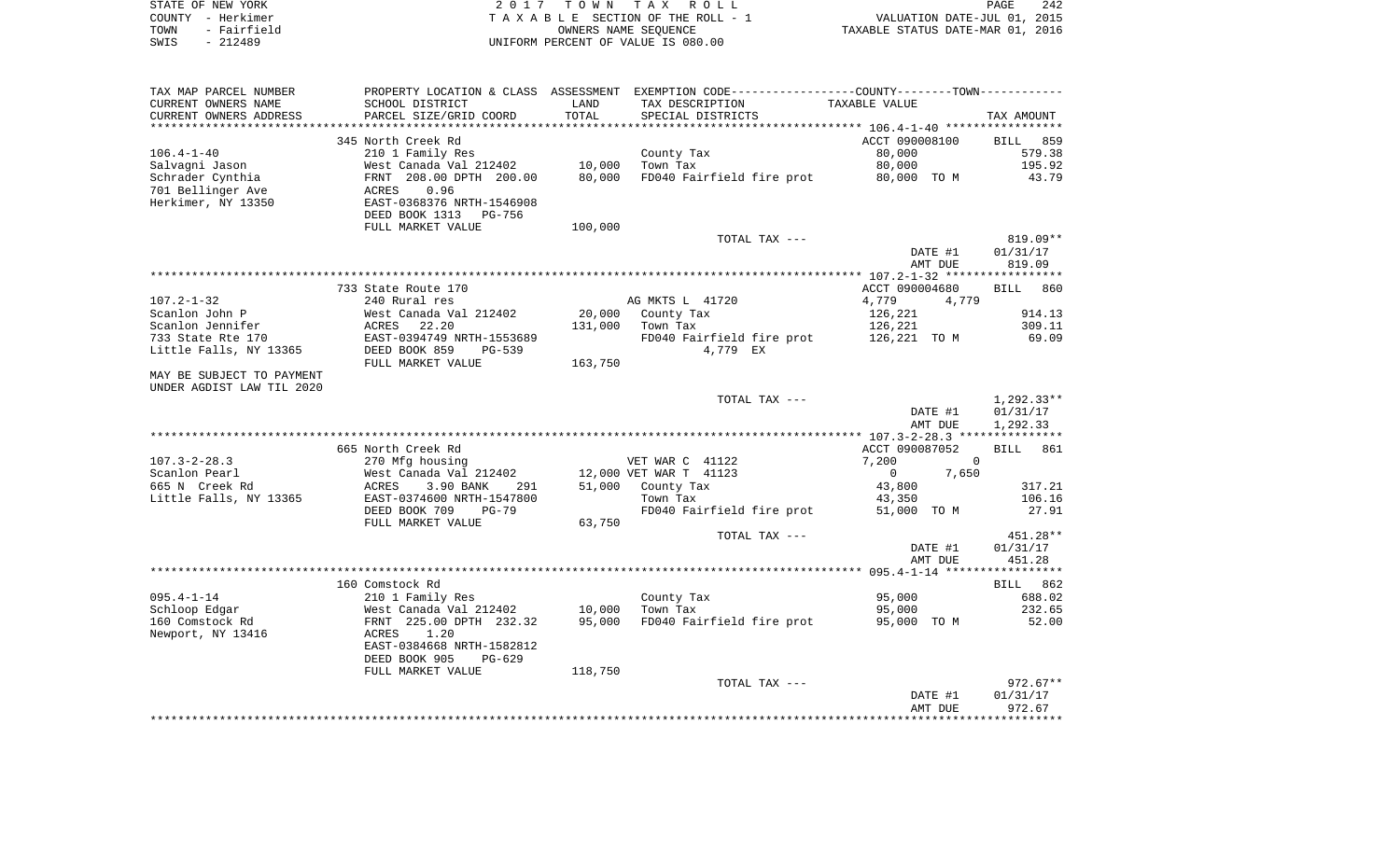| STATE OF NEW YORK   | 2017 TOWN TAX ROLL                 | 243<br>PAGE                      |
|---------------------|------------------------------------|----------------------------------|
| COUNTY - Herkimer   | TAXABLE SECTION OF THE ROLL - 1    | VALUATION DATE-JUL 01, 2015      |
| - Fairfield<br>TOWN | OWNERS NAME SEOUENCE               | TAXABLE STATUS DATE-MAR 01, 2016 |
| $-212489$<br>SWIS   | UNIFORM PERCENT OF VALUE IS 080.00 |                                  |

| TAX MAP PARCEL NUMBER  |                                 |        | PROPERTY LOCATION & CLASS ASSESSMENT EXEMPTION CODE---------------COUNTY-------TOWN---------- |                    |                      |
|------------------------|---------------------------------|--------|-----------------------------------------------------------------------------------------------|--------------------|----------------------|
| CURRENT OWNERS NAME    | SCHOOL DISTRICT                 | LAND   | TAX DESCRIPTION                                                                               | TAXABLE VALUE      |                      |
| CURRENT OWNERS ADDRESS | PARCEL SIZE/GRID COORD          | TOTAL  | SPECIAL DISTRICTS                                                                             |                    | TAX AMOUNT           |
|                        |                                 |        |                                                                                               |                    |                      |
|                        | 2075 Davis Rd                   |        |                                                                                               |                    | 863<br>BILL          |
| $107.2 - 1 - 12.3$     | 312 Vac w/imprv                 |        | County Tax                                                                                    | 19,000             | 137.60               |
| Schmick Robert D       | West Canada Val 212402          | 14,000 | Town Tax                                                                                      | 19,000             | 46.53                |
| PO Box 423             | FRNT 829.00 DPTH                | 19,000 | School Relevy                                                                                 |                    | 474.49               |
| Unionville, NY 10988   | 12.40<br>ACRES                  |        | FD040 Fairfield fire prot                                                                     | 19,000 TO M        | 10.40                |
|                        | EAST-0389551 NRTH-1559579       |        |                                                                                               |                    |                      |
|                        | DEED BOOK 1090<br><b>PG-331</b> |        |                                                                                               |                    |                      |
|                        | FULL MARKET VALUE               | 23,750 |                                                                                               |                    |                      |
|                        |                                 |        | TOTAL TAX ---                                                                                 |                    | 669.02**<br>01/31/17 |
|                        |                                 |        |                                                                                               | DATE #1<br>AMT DUE | 669.02               |
|                        |                                 |        |                                                                                               |                    |                      |
|                        | 264 Rasbach Rd                  |        |                                                                                               | ACCT 090002550     | BILL 864             |
| $106.4 - 1 - 15$       | 240 Rural res                   |        | County Tax                                                                                    | 78,000             | 564.90               |
| Schrader Allen         | West Canada Val 212402          | 42,000 | Town Tax                                                                                      | 78,000             | 191.02               |
| Ammermann Jennifer     | Life use to Marie Dziedzi       | 78,000 | FD040 Fairfield fire prot                                                                     | 78,000 TO M        | 42.69                |
| 264 Rasbach Rd         | FRNT 216.00 DPTH                |        |                                                                                               |                    |                      |
| Little Falls, NY 13365 | <b>ACRES</b><br>58.37           |        |                                                                                               |                    |                      |
|                        | EAST-0363322 NRTH-1550454       |        |                                                                                               |                    |                      |
|                        | DEED BOOK 1467<br>PG-394        |        |                                                                                               |                    |                      |
|                        | FULL MARKET VALUE               | 97,500 |                                                                                               |                    |                      |
|                        |                                 |        | TOTAL TAX ---                                                                                 |                    | 798.61**             |
|                        |                                 |        |                                                                                               | DATE #1            | 01/31/17             |
|                        |                                 |        |                                                                                               | AMT DUE            | 798.61               |
|                        |                                 |        |                                                                                               |                    |                      |
|                        | 451 West End Rd                 |        |                                                                                               | ACCT 090009150     | 865<br>BILL          |
| $106.4 - 1 - 18$       | 210 1 Family Res                |        | County Tax                                                                                    | 70,000             | 506.96               |
| Schrader Allen         | West Canada Val 212402          | 10,000 | Town Tax                                                                                      | 70,000             | 171.43               |
| Schrader Karen L       | ACRES<br>1.20                   | 70,000 | FD040 Fairfield fire prot                                                                     | 70,000 TO M        | 38.31                |
| 451 West End Rd        | EAST-0364704 NRTH-1548656       |        |                                                                                               |                    |                      |
| Little Falls, NY 13365 | DEED BOOK 00607 PG-00315        |        |                                                                                               |                    |                      |
|                        | FULL MARKET VALUE               | 87,500 | TOTAL TAX ---                                                                                 |                    | $716.70**$           |
|                        |                                 |        |                                                                                               | DATE #1            | 01/31/17             |
|                        |                                 |        |                                                                                               | AMT DUE            | 716.70               |
|                        |                                 |        |                                                                                               |                    |                      |
|                        | 364 West End Rd                 |        |                                                                                               | ACCT 090006720     | BILL 866             |
| $106.4 - 1 - 25$       | 270 Mfg housing                 |        | County Tax                                                                                    | 18,000             | 130.36               |
| Schrader Allen L       | West Canada Val 212402          | 11,000 | Town Tax                                                                                      | 18,000             | 44.08                |
| 264 Rasbach Rd         | 3.30<br>ACRES                   | 18,000 | FD040 Fairfield fire prot                                                                     | 18,000 TO M        | 9.85                 |
| Little Falls, NY 13365 | EAST-0364394 NRTH-1546691       |        |                                                                                               |                    |                      |
|                        | DEED BOOK 155<br>PG-493         |        |                                                                                               |                    |                      |
|                        | FULL MARKET VALUE               | 22,500 |                                                                                               |                    |                      |
|                        |                                 |        | TOTAL TAX ---                                                                                 |                    | 184.29**             |
|                        |                                 |        |                                                                                               | DATE #1            | 01/31/17             |
|                        |                                 |        |                                                                                               | AMT DUE            | 184.29               |
|                        |                                 |        |                                                                                               |                    |                      |
|                        |                                 |        |                                                                                               |                    |                      |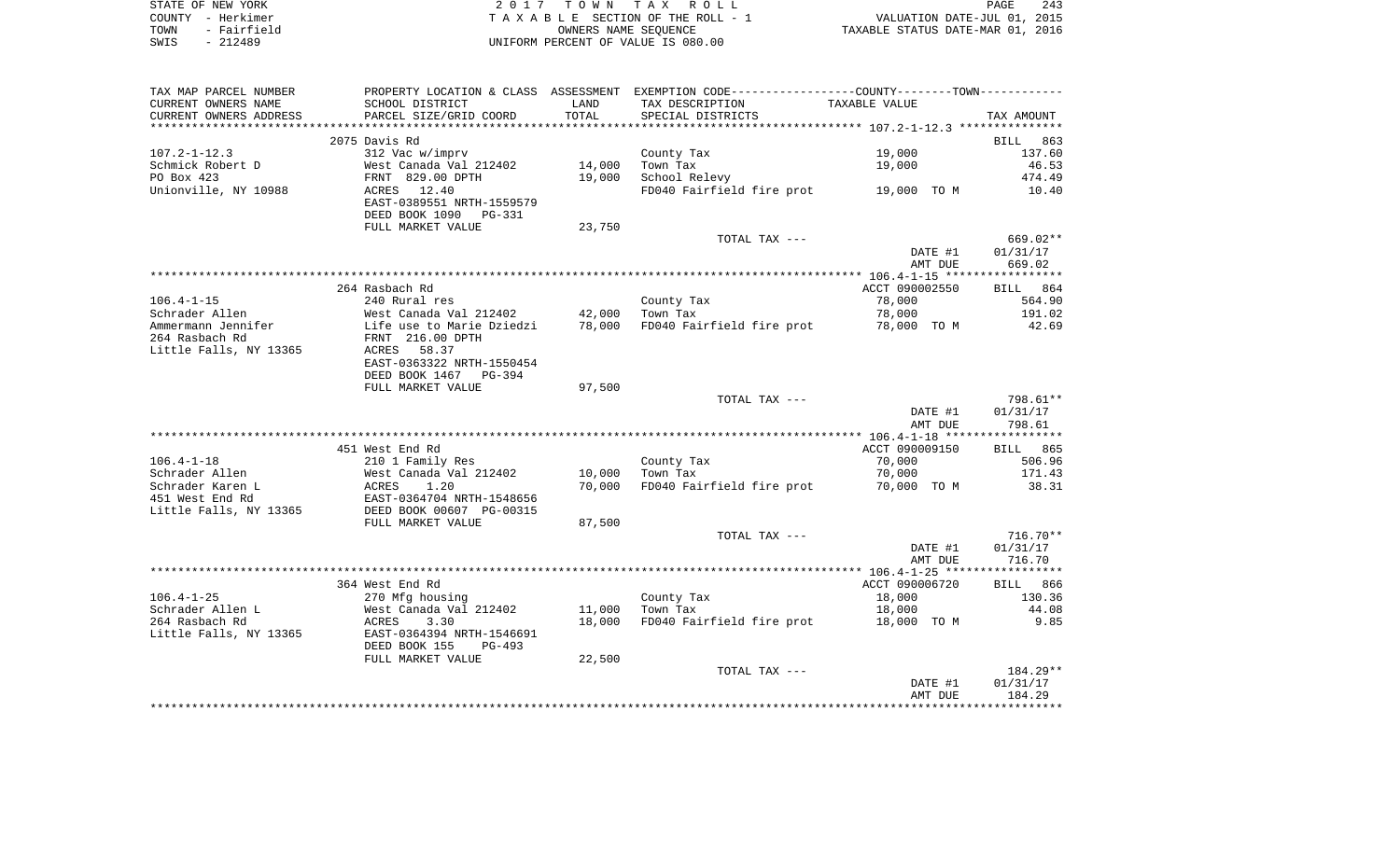| STATE OF NEW YORK   | 2017 TOWN TAX ROLL                 | 244<br>PAGE                      |
|---------------------|------------------------------------|----------------------------------|
| COUNTY – Herkimer   | TAXABLE SECTION OF THE ROLL - 1    | VALUATION DATE-JUL 01, 2015      |
| - Fairfield<br>TOWN | OWNERS NAME SEOUENCE               | TAXABLE STATUS DATE-MAR 01, 2016 |
| SWIS<br>- 212489    | UNIFORM PERCENT OF VALUE IS 080.00 |                                  |

| TAX MAP PARCEL NUMBER  | PROPERTY LOCATION & CLASS ASSESSMENT |        | EXEMPTION CODE-----------------COUNTY--------TOWN----------- |                |                    |
|------------------------|--------------------------------------|--------|--------------------------------------------------------------|----------------|--------------------|
| CURRENT OWNERS NAME    | SCHOOL DISTRICT                      | LAND   | TAX DESCRIPTION                                              | TAXABLE VALUE  |                    |
| CURRENT OWNERS ADDRESS | PARCEL SIZE/GRID COORD               | TOTAL  | SPECIAL DISTRICTS                                            |                | TAX AMOUNT         |
| ********************** |                                      |        |                                                              |                |                    |
|                        | 195 Rasbach Rd                       |        |                                                              |                | BILL<br>867        |
| $106.4 - 1 - 14.4$     | 210 1 Family Res                     |        | County Tax                                                   | 78,000         | 564.90             |
| Schrader Arnold        | West Canada Val 212402               | 13,000 | Town Tax                                                     | 78,000         | 191.02             |
| 195 Rasbach Rd         | Doublewide                           | 78,000 | FD040 Fairfield fire prot                                    | 78,000 TO M    | 42.69              |
| Little Falls, NY 13365 | <b>ACRES</b><br>6.70                 |        |                                                              |                |                    |
|                        | EAST-0363326 NRTH-1549455            |        |                                                              |                |                    |
|                        | DEED BOOK 809<br>$PG-402$            |        |                                                              |                |                    |
|                        | FULL MARKET VALUE                    | 97,500 |                                                              |                |                    |
|                        |                                      |        | TOTAL TAX ---                                                |                | 798.61**           |
|                        |                                      |        |                                                              | DATE #1        | 01/31/17           |
|                        |                                      |        |                                                              | AMT DUE        | 798.61             |
|                        |                                      |        |                                                              |                |                    |
|                        | 452 West End Road                    |        |                                                              |                | 868<br><b>BILL</b> |
| $106.4 - 1 - 23.5$     | 270 Mfg housing                      |        | County Tax                                                   | 22,000         | 159.33             |
| Schrader Arnold        | West Canada Val 212402               | 8,000  | Town Tax                                                     | 22,000         | 53.88              |
| Schrader Lorie Ann     | FRNT 297.50 DPTH 273.00              | 22,000 | FD040 Fairfield fire prot                                    | 22,000 TO M    | 12.04              |
| 452 West End Rd        | EAST-0364931 NRTH-1548411            |        |                                                              |                |                    |
| Little Falls, NY 13365 | DEED BOOK 1248<br>$PG - 594$         |        |                                                              |                |                    |
|                        | FULL MARKET VALUE                    | 27,500 |                                                              |                |                    |
|                        |                                      |        | TOTAL TAX ---                                                |                | $225.25**$         |
|                        |                                      |        |                                                              | DATE #1        | 01/31/17           |
|                        |                                      |        |                                                              | AMT DUE        | 225.25             |
|                        |                                      |        |                                                              |                |                    |
|                        | North Creek Rd                       |        |                                                              | ACCT 090087065 | BILL 869           |
| $106.4 - 1 - 37.3$     | 314 Rural vac<10                     |        | County Tax                                                   | 5,000          | 36.21              |
| Schrader Cynthia R     | West Canada Val 212402               | 5,000  | Town Tax                                                     | 5,000          | 12.24              |
| Schrader Wayne         | <b>ACRES</b><br>1.10                 | 5,000  | School Relevy                                                |                | 124.87             |
| 367 North Creek Rd     | EAST-0368693 NRTH-1547097            |        | FD040 Fairfield fire prot                                    | 5,000 TO M     | 2.74               |
| Little Falls, NY 13365 | DEED BOOK 860<br>$PG-612$            |        |                                                              |                |                    |
|                        | FULL MARKET VALUE                    | 6,250  |                                                              |                |                    |
|                        |                                      |        | TOTAL TAX ---                                                |                | $176.06**$         |
|                        |                                      |        |                                                              | DATE #1        | 01/31/17           |
|                        |                                      |        |                                                              | AMT DUE        | 176.06             |
|                        |                                      |        |                                                              |                |                    |
|                        | 367 North Creek Rd                   |        |                                                              | ACCT 090011190 | BILL 870           |
| $106.4 - 1 - 41$       | 210 1 Family Res                     |        | County Tax                                                   | 65,000         | 470.75             |
| Schrader Cynthia R     | West Canada Val 212402               | 12,000 | Town Tax                                                     | 65,000         | 159.18             |
| Schrader Wayne         | ACRES<br>4.80                        | 65,000 | School Relevy                                                |                | 1,035.26           |
| 367 North Creek Rd     | EAST-0368899 NRTH-1547274            |        | FD040 Fairfield fire prot                                    | 65,000 TO M    | 35.58              |
| Little Falls, NY 13365 | DEED BOOK 860<br>PG-612              |        |                                                              |                |                    |
|                        | FULL MARKET VALUE                    | 81,250 |                                                              |                |                    |
|                        |                                      |        | TOTAL TAX ---                                                |                | $1,700.77**$       |
|                        |                                      |        |                                                              | DATE #1        | 01/31/17           |
|                        |                                      |        |                                                              | AMT DUE        | 1,700.77           |
|                        |                                      |        |                                                              |                |                    |
|                        |                                      |        |                                                              |                |                    |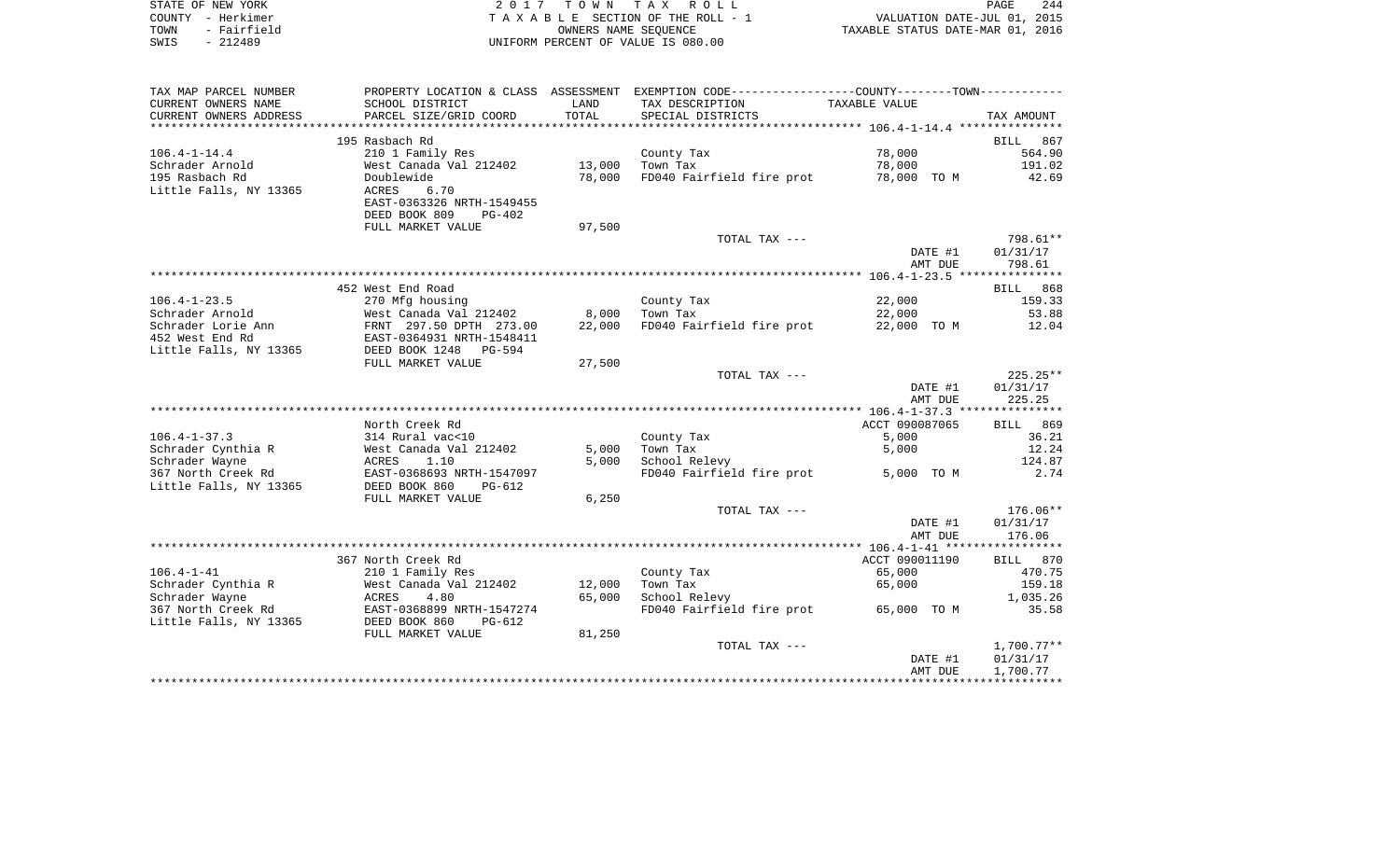| STATE OF NEW YORK   | 2017 TOWN TAX ROLL                 | 245<br>PAGE                      |
|---------------------|------------------------------------|----------------------------------|
| COUNTY - Herkimer   | TAXABLE SECTION OF THE ROLL - 1    | VALUATION DATE-JUL 01, 2015      |
| - Fairfield<br>TOWN | OWNERS NAME SEOUENCE               | TAXABLE STATUS DATE-MAR 01, 2016 |
| $-212489$<br>SWIS   | UNIFORM PERCENT OF VALUE IS 080.00 |                                  |

| TAX MAP PARCEL NUMBER     | PROPERTY LOCATION & CLASS ASSESSMENT |         | EXEMPTION CODE-----------------COUNTY--------TOWN----------- |                  |                    |
|---------------------------|--------------------------------------|---------|--------------------------------------------------------------|------------------|--------------------|
| CURRENT OWNERS NAME       | SCHOOL DISTRICT                      | LAND    | TAX DESCRIPTION                                              | TAXABLE VALUE    |                    |
| CURRENT OWNERS ADDRESS    | PARCEL SIZE/GRID COORD               | TOTAL   | SPECIAL DISTRICTS                                            |                  | TAX AMOUNT         |
|                           |                                      |         |                                                              |                  |                    |
|                           | 547 State Route 29                   |         |                                                              | ACCT 090010890   | <b>BILL</b><br>871 |
| $101.1 - 1 - 6$           | 120 Field crops                      |         | County Tax                                                   | 206,000          | 1,491.91           |
| Schreck David             | West Canada Val 212402               | 105,000 | Town Tax                                                     | 206,000          | 504.49             |
| Schreck Karen             | ACRES 259.00                         | 206,000 | FD040 Fairfield fire prot                                    | 206,000 TO M     | 112.75             |
| 2236 Myers Rd             | EAST-0377444 NRTH-1569086            |         |                                                              |                  |                    |
| Spring Grove, PA 17362    | DEED BOOK 875<br>$PG-39$             |         |                                                              |                  |                    |
|                           | FULL MARKET VALUE                    | 257,500 |                                                              |                  |                    |
|                           |                                      |         | TOTAL TAX ---                                                |                  | $2,109.15**$       |
|                           |                                      |         |                                                              | DATE #1          | 01/31/17           |
|                           |                                      |         |                                                              | AMT DUE          | 2,109.15           |
|                           |                                      |         |                                                              |                  |                    |
|                           | 601 State Route 29                   |         |                                                              | ACCT 090006420   | <b>BILL</b><br>872 |
| $101.1 - 1 - 7.1$         | 240 Rural res                        |         | AG MKTS<br>41730                                             | 11,270<br>11,270 |                    |
| Schreck David D           | West Canada Val 212402               | 36,000  | County Tax                                                   | 136,730          | 990.24             |
| Schreck Karen             | ACRES<br>48.80                       | 148,000 | Town Tax                                                     | 136,730          | 334.85             |
| 2236 Myers Rd             | EAST-0379117 NRTH-1569211            |         | FD040 Fairfield fire prot                                    | 148,000 TO M     | 81.01              |
| Spring Grove, PA 17362    | DEED BOOK 1290<br>$PG-213$           |         |                                                              |                  |                    |
|                           | FULL MARKET VALUE                    | 185,000 |                                                              |                  |                    |
| MAY BE SUBJECT TO PAYMENT |                                      |         |                                                              |                  |                    |
| UNDER AGDIST LAW TIL 2023 |                                      |         |                                                              |                  |                    |
|                           |                                      |         | TOTAL TAX ---                                                |                  | $1,406.10**$       |
|                           |                                      |         |                                                              | DATE #1          | 01/31/17           |
|                           |                                      |         |                                                              | AMT DUE          | 1,406.10           |
|                           |                                      |         |                                                              |                  |                    |
|                           | 318 Reservoir Rd                     |         |                                                              | ACCT 090100092   | BILL 873           |
| $100.2 - 1 - 20.3$        | 210 1 Family Res                     |         | County Tax                                                   | 60,000           | 434.54             |
| Schuyler Alma             | West Canada Val 212402               | 8,000   | Town Tax                                                     | 60,000           | 146.94             |
| Marshall Charlene         | FRNT 150.00 DPTH 175.00              | 60,000  | FD040 Fairfield fire prot                                    | 60,000 TO M      | 32.84              |
| 318 Reservoir Rd          | EAST-0371659 NRTH-1571581            |         |                                                              |                  |                    |
| Newport, NY 13416         | DEED BOOK 1560<br>PG-776             |         |                                                              |                  |                    |
|                           | FULL MARKET VALUE                    | 75,000  |                                                              |                  |                    |
|                           |                                      |         | TOTAL TAX ---                                                |                  | $614.32**$         |
|                           |                                      |         |                                                              | DATE #1          | 01/31/17           |
|                           |                                      |         |                                                              | AMT DUE          | 614.32             |
|                           |                                      |         |                                                              |                  |                    |
|                           | Reservoir Rd                         |         |                                                              |                  | 874<br>BILL        |
| $100.2 - 1 - 20.6$        | 322 Rural vac>10                     |         | County Tax                                                   | 21,000           | 152.09             |
| Schuyler Alma             | West Canada Val 212402               | 21,000  | Town Tax                                                     | 21,000           | 51.43              |
| Marshall Charlene         | FRNT 825.00 DPTH                     | 21,000  | FD040 Fairfield fire prot                                    | 21,000 TO M      | 11.49              |
| 318 Reservoir Rd          | ACRES<br>31.00                       |         |                                                              |                  |                    |
| Newport, NY 13416         | EAST-0371730 NRTH-1571106            |         |                                                              |                  |                    |
|                           | DEED BOOK 1560<br><b>PG-776</b>      |         |                                                              |                  |                    |
|                           | FULL MARKET VALUE                    | 26,250  |                                                              |                  |                    |
|                           |                                      |         | TOTAL TAX ---                                                |                  | $215.01**$         |
|                           |                                      |         |                                                              | DATE #1          | 01/31/17           |
|                           |                                      |         |                                                              | AMT DUE          | 215.01             |
|                           |                                      |         |                                                              |                  |                    |
|                           |                                      |         |                                                              |                  |                    |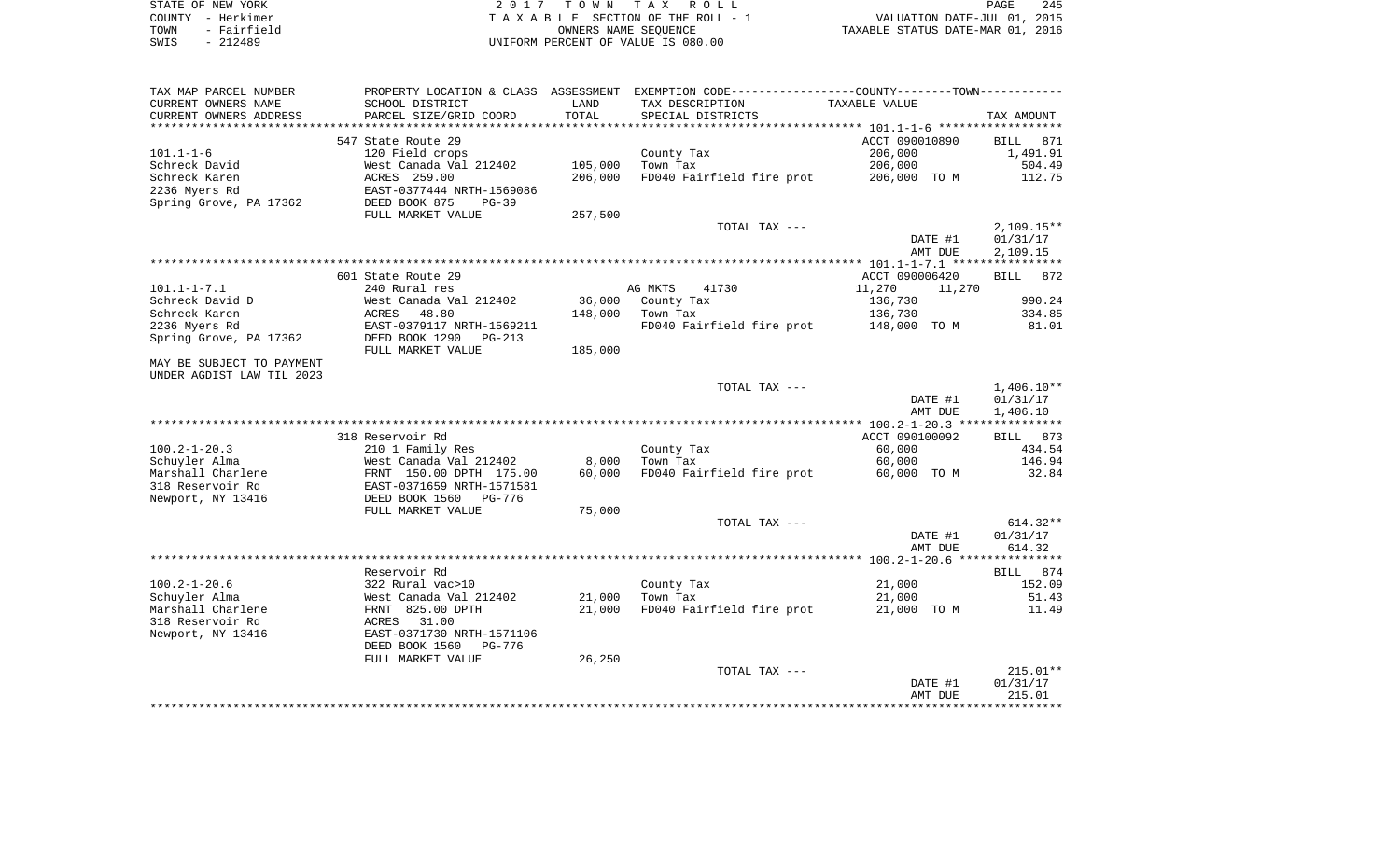| STATE OF NEW YORK   | 2017 TOWN TAX ROLL                 | 246<br>PAGE                      |
|---------------------|------------------------------------|----------------------------------|
| COUNTY - Herkimer   | TAXABLE SECTION OF THE ROLL - 1    | VALUATION DATE-JUL 01, 2015      |
| - Fairfield<br>TOWN | OWNERS NAME SEOUENCE               | TAXABLE STATUS DATE-MAR 01, 2016 |
| - 212489<br>SWIS    | UNIFORM PERCENT OF VALUE IS 080.00 |                                  |

| TAX MAP PARCEL NUMBER  |                           |         | PROPERTY LOCATION & CLASS ASSESSMENT EXEMPTION CODE---------------COUNTY-------TOWN--------- |                    |                      |
|------------------------|---------------------------|---------|----------------------------------------------------------------------------------------------|--------------------|----------------------|
| CURRENT OWNERS NAME    | SCHOOL DISTRICT           | LAND    | TAX DESCRIPTION                                                                              | TAXABLE VALUE      |                      |
| CURRENT OWNERS ADDRESS | PARCEL SIZE/GRID COORD    | TOTAL   | SPECIAL DISTRICTS                                                                            |                    | TAX AMOUNT           |
|                        |                           |         |                                                                                              |                    |                      |
|                        | 232 Parkhurst Rd          |         |                                                                                              | ACCT 090004080     | BILL 875             |
| $100.4 - 1 - 18$       | 210 1 Family Res          |         | County Tax                                                                                   | 68,000             | 492.47               |
| Schuyler Shelly L      | West Canada Val 212402    | 9,000   | Town Tax                                                                                     | 68,000             | 166.53               |
| Grower Gage W          | Doublewide                | 68,000  | FD040 Fairfield fire prot                                                                    | 68,000 TO M        | 37.22                |
| 232 Parkhurst Rd       | FRNT 200.00 DPTH 200.00   |         |                                                                                              |                    |                      |
| Little Falls, NY 13365 | EAST-0369720 NRTH-1566189 |         |                                                                                              |                    |                      |
|                        | DEED BOOK 1369 PG-670     |         |                                                                                              |                    |                      |
|                        | FULL MARKET VALUE         | 85,000  |                                                                                              |                    |                      |
|                        |                           |         | TOTAL TAX ---                                                                                |                    | $696.22**$           |
|                        |                           |         |                                                                                              | DATE #1            | 01/31/17             |
|                        |                           |         |                                                                                              | AMT DUE            | 696.22               |
|                        |                           |         |                                                                                              |                    |                      |
|                        | 144 Rath Rd               |         |                                                                                              |                    | BILL 876             |
| $095.3 - 1 - 32.7$     | 240 Rural res             |         | County Tax                                                                                   | 102,000            | 738.71               |
| Scudieri Luigi         | West Canada Val 212402    | 32,000  | Town Tax                                                                                     | 102,000            | 249.80               |
| Scudieri Frances       | ACRES 46.00 BANK<br>135   | 102,000 | FD040 Fairfield fire prot                                                                    | 102,000 TO M       | 55.83                |
| 144 Rath Rd            | EAST-0382609 NRTH-1581962 |         |                                                                                              |                    |                      |
| Newport, NY 13416      | DEED BOOK 867<br>PG-616   |         |                                                                                              |                    |                      |
|                        | FULL MARKET VALUE         | 127,500 |                                                                                              |                    |                      |
|                        |                           |         | TOTAL TAX ---                                                                                |                    | $1,044.34**$         |
|                        |                           |         |                                                                                              | DATE #1<br>AMT DUE | 01/31/17<br>1,044.34 |
|                        |                           |         |                                                                                              |                    |                      |
|                        | 212 Parkhurst Rd          |         |                                                                                              |                    | BILL 877             |
| $100.4 - 1 - 27.4$     | 210 1 Family Res          |         | County Tax                                                                                   | 110,000            | 796.65               |
| Searles Frederick      | West Canada Val 212402    | 10,000  | Town Tax                                                                                     | 110,000            | 269.39               |
| Searles Tina           | FRNT 1029.00 DPTH         | 110,000 |                                                                                              |                    |                      |
| 212 Parkhurst Rd       | ACRES<br>9.80             |         |                                                                                              |                    |                      |
| Little Falls, NY 13365 | EAST-0368812 NRTH-1566172 |         |                                                                                              |                    |                      |
|                        | DEED BOOK 1443 PG-675     |         |                                                                                              |                    |                      |
|                        | FULL MARKET VALUE         | 137,500 |                                                                                              |                    |                      |
|                        |                           |         | TOTAL TAX ---                                                                                |                    | $1,066.04**$         |
|                        |                           |         |                                                                                              | DATE #1            | 01/31/17             |
|                        |                           |         |                                                                                              | AMT DUE            | 1,066.04             |
|                        |                           |         |                                                                                              |                    |                      |
|                        | 345 Castle Rd             |         |                                                                                              |                    | BILL 878             |
| $101.4 - 7 - 3$        | 322 Rural vac>10          |         | County Tax                                                                                   | 19,000             | 137.60               |
| Selmecki Joseph J      | West Canada Val 212402    | 19,000  | Town Tax                                                                                     | 19,000             | 46.53                |
| Selmecki Anne M        | ACRES<br>23.80            | 19,000  | School Relevy                                                                                |                    | 474.49               |
| 1024 New Rock Hill Rd  | EAST-0389722 NRTH-1562578 |         | FD040 Fairfield fire prot                                                                    | 19,000 TO M        | 10.40                |
| Wallingford, CT 06492  | DEED BOOK 1117 PG-572     |         |                                                                                              |                    |                      |
|                        | FULL MARKET VALUE         | 23,750  |                                                                                              |                    |                      |
|                        |                           |         | TOTAL TAX ---                                                                                |                    | 669.02**             |
|                        |                           |         |                                                                                              | DATE #1            | 01/31/17             |
|                        |                           |         |                                                                                              | AMT DUE            | 669.02               |
|                        |                           |         |                                                                                              |                    |                      |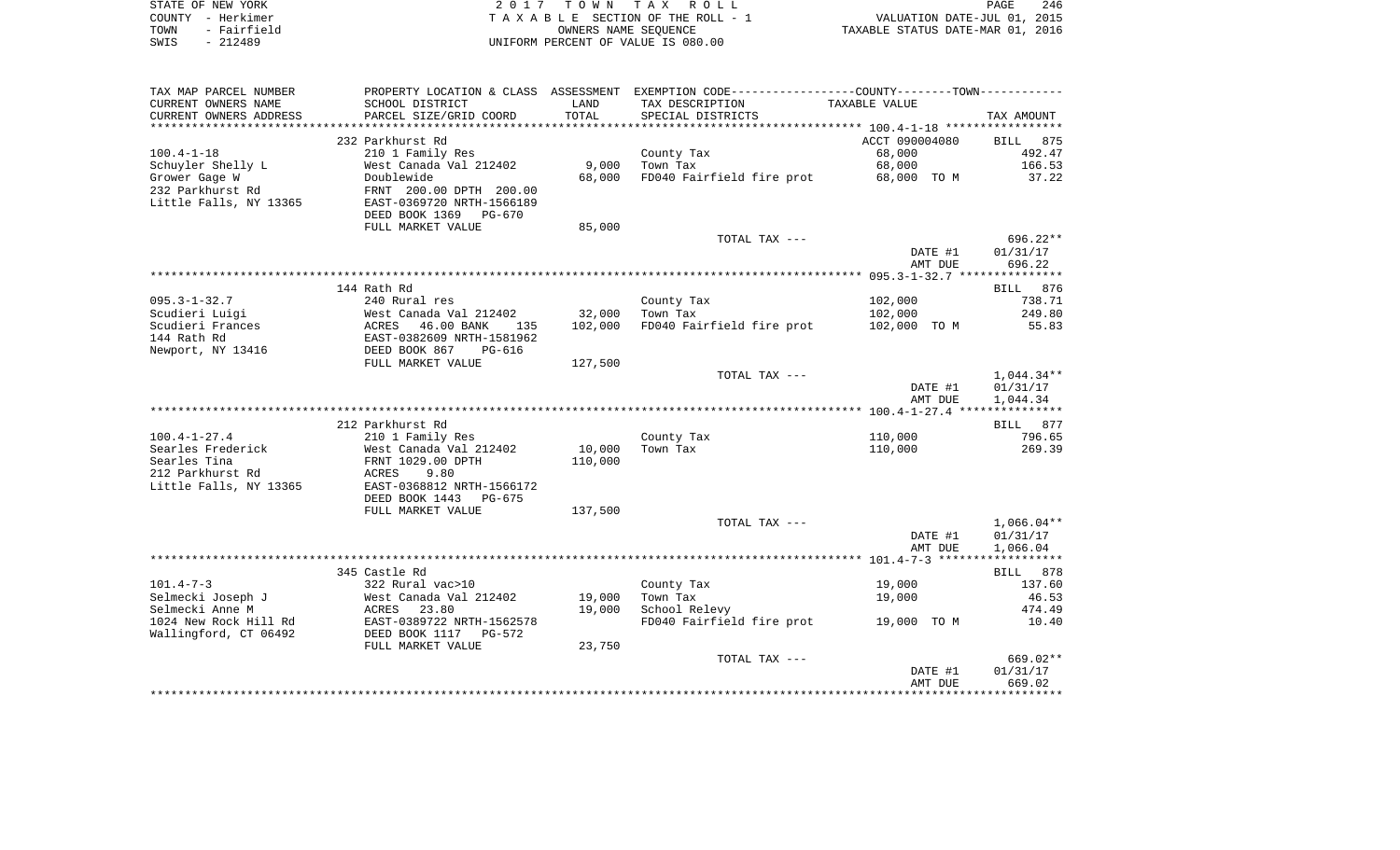| STATE OF NEW YORK   | 2017 TOWN TAX ROLL                 | 247<br>PAGE                      |
|---------------------|------------------------------------|----------------------------------|
| COUNTY - Herkimer   | TAXABLE SECTION OF THE ROLL - 1    | VALUATION DATE-JUL 01, 2015      |
| - Fairfield<br>TOWN | OWNERS NAME SEOUENCE               | TAXABLE STATUS DATE-MAR 01, 2016 |
| - 212489<br>SWIS    | UNIFORM PERCENT OF VALUE IS 080.00 |                                  |

| TAX MAP PARCEL NUMBER      | PROPERTY LOCATION & CLASS ASSESSMENT EXEMPTION CODE---------------COUNTY-------TOWN---------- |         |                           |                |                    |
|----------------------------|-----------------------------------------------------------------------------------------------|---------|---------------------------|----------------|--------------------|
| CURRENT OWNERS NAME        | SCHOOL DISTRICT                                                                               | LAND    | TAX DESCRIPTION           | TAXABLE VALUE  |                    |
| CURRENT OWNERS ADDRESS     | PARCEL SIZE/GRID COORD                                                                        | TOTAL   | SPECIAL DISTRICTS         |                | TAX AMOUNT         |
| *************************  |                                                                                               |         |                           |                |                    |
|                            | 1280 Hardscrabble Rd                                                                          |         |                           | ACCT 090001230 | <b>BILL</b><br>879 |
| $101.14 - 1 - 32$          | 210 1 Family Res                                                                              |         | VET COM C 41132           | 12,000         | $\mathbf 0$        |
| Shannon Philip             | West Canada Val 212402                                                                        |         | 11,000 VET COM T 41133    | 16,000<br>0    |                    |
| Shannon Donna              | 2.00<br>ACRES                                                                                 | 72,000  | County Tax                | 60,000         | 434.54             |
| 1280 Hardscrabble Rd       | EAST-0381827 NRTH-1569628                                                                     |         | Town Tax                  | 56,000         | 137.14             |
| Middleville, NY 13406-9801 | DEED BOOK 00634 PG-00841                                                                      |         | FD040 Fairfield fire prot | 72,000 TO M    | 39.41              |
|                            | FULL MARKET VALUE                                                                             | 90,000  |                           |                |                    |
|                            |                                                                                               |         | TOTAL TAX ---             |                | $611.09**$         |
|                            |                                                                                               |         |                           | DATE #1        | 01/31/17           |
|                            |                                                                                               |         |                           | AMT DUE        | 611.09             |
|                            |                                                                                               |         |                           |                |                    |
|                            | Hardscrabble Rd                                                                               |         |                           | ACCT 090008310 | BILL 880           |
| $101.14 - 1 - 33$          | 210 1 Family Res                                                                              |         | County Tax                | 78,000         | 564.90             |
| Shannon Philip M           | West Canada Val 212402                                                                        | 10,000  | Town Tax                  | 78,000         | 191.02             |
| Shannon Donna W            | ACRES<br>1.30                                                                                 | 78,000  | FD040 Fairfield fire prot | 78,000 TO M    | 42.69              |
| 1280 Hardscrabble Rd       | EAST-0381883 NRTH-1569454                                                                     |         |                           |                |                    |
| Middleville, NY 13406      | DEED BOOK 940<br><b>PG-189</b>                                                                | 97,500  |                           |                |                    |
|                            | FULL MARKET VALUE                                                                             |         | TOTAL TAX ---             |                | 798.61**           |
|                            |                                                                                               |         |                           | DATE #1        | 01/31/17           |
|                            |                                                                                               |         |                           | AMT DUE        | 798.61             |
|                            |                                                                                               |         |                           |                |                    |
|                            | 741 North Creek Rd                                                                            |         |                           | ACCT 091200000 | BILL 881           |
| $107.3 - 2 - 24$           | 220 2 Family Res                                                                              |         | County Tax                | 140,000        | 1,013.92           |
| Shaw Fredrick              | West Canada Val 212402                                                                        | 22,000  | Town Tax                  | 140,000        | 342.86             |
| Shaw Barbara               | ACRES<br>18.10                                                                                | 140,000 | FD040 Fairfield fire prot | 140,000 TO M   | 76.63              |
| 741 North Creek Rd         | EAST-0375906 NRTH-1547916                                                                     |         |                           |                |                    |
| Little Falls, NY 13365     | DEED BOOK 866<br>$PG-620$                                                                     |         |                           |                |                    |
|                            | FULL MARKET VALUE                                                                             | 175,000 |                           |                |                    |
|                            |                                                                                               |         | TOTAL TAX ---             |                | $1,433.41**$       |
|                            |                                                                                               |         |                           | DATE #1        | 01/31/17           |
|                            |                                                                                               |         |                           | AMT DUE        | 1,433.41           |
|                            |                                                                                               |         |                           |                |                    |
|                            | Teall Rd                                                                                      |         |                           | ACCT 090003660 | BILL 882           |
| $101.2 - 1 - 1.9$          | 322 Rural vac>10                                                                              |         | County Tax                | 12,000         | 86.91              |
| Sheets Ryan                | West Canada Val 212402                                                                        | 12,000  | Town Tax                  | 12,000         | 29.39              |
| 1702 Newport Rd            | FRNT 400.00 DPTH                                                                              | 12,000  | FD040 Fairfield fire prot | 12,000 TO M    | 6.57               |
| Poland, NY 13431           | 12.00<br>ACRES                                                                                |         |                           |                |                    |
|                            | EAST-0385464 NRTH-1571963                                                                     |         |                           |                |                    |
|                            | DEED BOOK 1604<br><b>PG-188</b>                                                               |         |                           |                |                    |
|                            | FULL MARKET VALUE                                                                             | 15,000  |                           |                |                    |
|                            |                                                                                               |         | TOTAL TAX ---             |                | $122.87**$         |
|                            |                                                                                               |         |                           | DATE #1        | 01/31/17           |
|                            |                                                                                               |         |                           | AMT DUE        | 122.87             |
|                            |                                                                                               |         |                           |                |                    |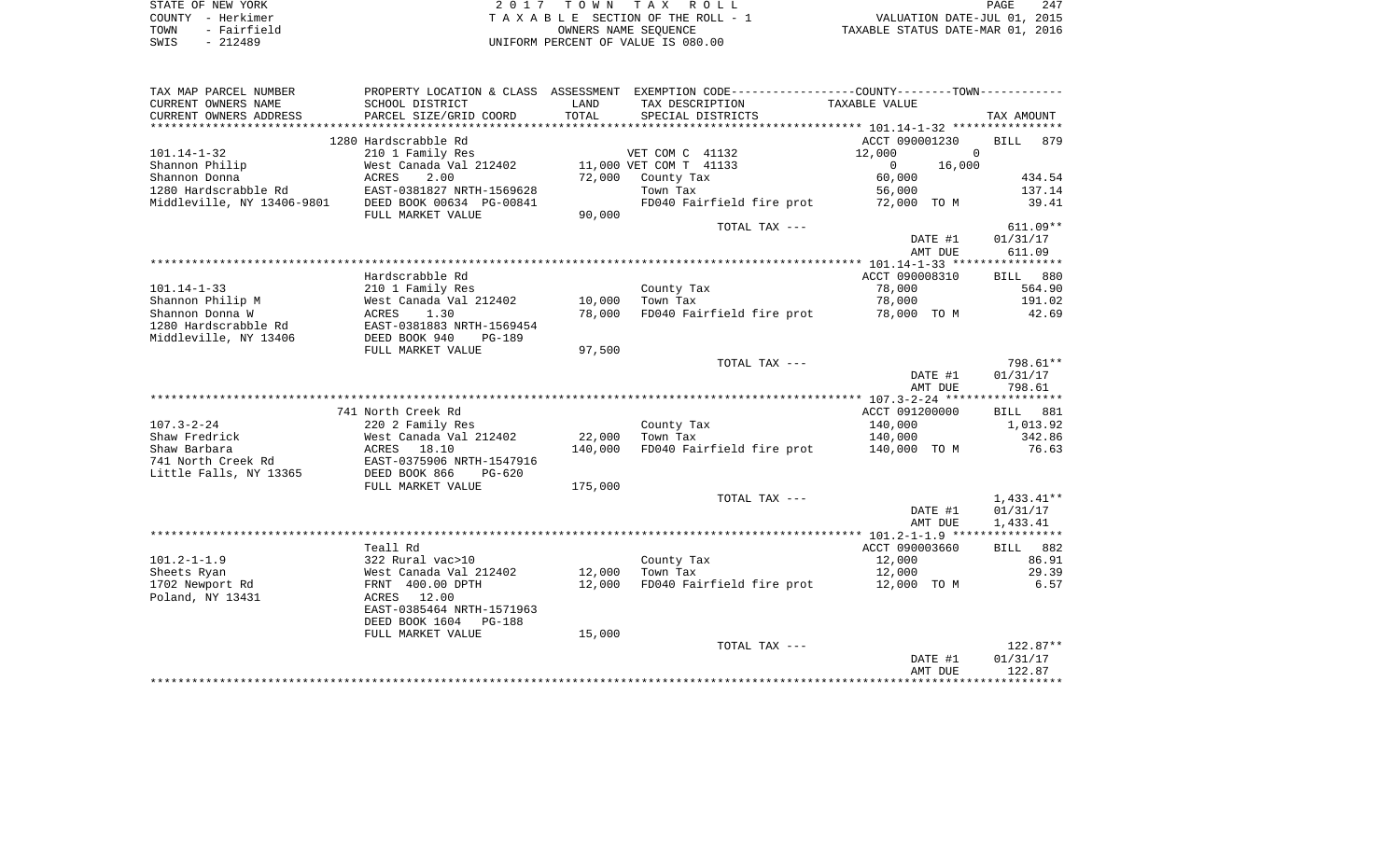| STATE OF NEW YORK   | 2017 TOWN TAX ROLL                 | 248<br>PAGE                      |
|---------------------|------------------------------------|----------------------------------|
| COUNTY - Herkimer   | TAXABLE SECTION OF THE ROLL - 1    | VALUATION DATE-JUL 01, 2015      |
| - Fairfield<br>TOWN | OWNERS NAME SEOUENCE               | TAXABLE STATUS DATE-MAR 01, 2016 |
| $-212489$<br>SWIS   | UNIFORM PERCENT OF VALUE IS 080.00 |                                  |

| CURRENT OWNERS NAME<br>SCHOOL DISTRICT<br>LAND<br>TAX DESCRIPTION<br>TAXABLE VALUE<br>CURRENT OWNERS ADDRESS<br>PARCEL SIZE/GRID COORD<br>TOTAL<br>SPECIAL DISTRICTS<br>TAX AMOUNT<br>***********************<br>State Route 170<br>883<br>BILL<br>6.000<br>$107.2 - 1 - 11.2$<br>311 Res vac land<br>43.45<br>County Tax<br>6,000<br>Skaskiw Walter<br>West Canada Val 212402<br>Town Tax<br>6,000<br>14.69<br>Skaskiw Dorothy<br>ACRES<br>2.00<br>6,000<br>FD040 Fairfield fire prot<br>6,000 TO M<br>3.28<br>32433 Willow Park Cir<br>EAST-0389335 NRTH-1561143<br>Fernandina Beach, FL 32034<br>DEED BOOK 800<br>PG-382<br>7,500<br>FULL MARKET VALUE<br>TOTAL TAX ---<br>$61.42**$<br>01/31/17<br>DATE #1<br>AMT DUE<br>61.42<br>194 State Route 29<br>ACCT 090001350<br>BILL 884<br>210 1 Family Res<br>County Tax<br>67,000<br>485.23<br>11,000<br>67,000<br>164.08<br>West Canada Val 212402<br>Town Tax<br>Life Use to George Hunt<br>67,000<br>FD040 Fairfield fire prot<br>67,000 TO M<br>36.67<br>1.90<br>ACRES<br>EAST-0370703 NRTH-1568679<br>DEED BOOK 1237 PG-271<br>FULL MARKET VALUE<br>83,750<br>685.98**<br>TOTAL TAX ---<br>DATE #1<br>01/31/17<br>685.98<br>AMT DUE<br>1215 Hardscrabble Rd<br>ACCT 090010530<br>BILL 885<br>$101.14 - 1 - 19$<br>210 1 Family Res<br>County Tax<br>68,000<br>492.47<br>Small Russell T<br>Town Tax<br>166.53<br>West Canada Val 212402<br>8,000<br>68,000<br>Combined With 101.3-2-21<br>68,000<br>FD040 Fairfield fire prot<br>68,000 TO M<br>37.22<br>FRNT 114.00 DPTH 195.00<br>EAST-0381691 NRTH-1568372<br>DEED BOOK 1426<br><b>PG-917</b><br>FULL MARKET VALUE<br>85,000<br>696.22**<br>TOTAL TAX ---<br>01/31/17<br>DATE #1<br>AMT DUE<br>696.22<br>125 State Route 29<br>ACCT 090100051<br>BILL<br>886<br>$100.4 - 1 - 4$<br>24,000<br>173.81<br>312 Vac w/imprv<br>County Tax<br>Smith Amy L<br>13,000<br>Town Tax<br>58.78<br>West Canada Val 212402<br>24,000<br>FD040 Fairfield fire prot<br>164 Gage Rd.<br>FRNT 441.60 DPTH<br>24,000<br>24,000 TO M<br>13.14<br>Newport, NY 13416<br>ACRES<br>10.50<br>EAST-0369712 NRTH-1568726<br>DEED BOOK 1596<br>PG-543<br>30,000<br>FULL MARKET VALUE<br>$245.73**$<br>TOTAL TAX ---<br>DATE #1<br>01/31/17<br>AMT DUE<br>245.73 | TAX MAP PARCEL NUMBER |  | PROPERTY LOCATION & CLASS ASSESSMENT EXEMPTION CODE----------------COUNTY--------TOWN----------- |  |
|----------------------------------------------------------------------------------------------------------------------------------------------------------------------------------------------------------------------------------------------------------------------------------------------------------------------------------------------------------------------------------------------------------------------------------------------------------------------------------------------------------------------------------------------------------------------------------------------------------------------------------------------------------------------------------------------------------------------------------------------------------------------------------------------------------------------------------------------------------------------------------------------------------------------------------------------------------------------------------------------------------------------------------------------------------------------------------------------------------------------------------------------------------------------------------------------------------------------------------------------------------------------------------------------------------------------------------------------------------------------------------------------------------------------------------------------------------------------------------------------------------------------------------------------------------------------------------------------------------------------------------------------------------------------------------------------------------------------------------------------------------------------------------------------------------------------------------------------------------------------------------------------------------------------------------------------------------------------------------------------------------------------------------------------------------------------------------------------------------------------------------------------------------------------------------------------------------------------------------------------|-----------------------|--|--------------------------------------------------------------------------------------------------|--|
|                                                                                                                                                                                                                                                                                                                                                                                                                                                                                                                                                                                                                                                                                                                                                                                                                                                                                                                                                                                                                                                                                                                                                                                                                                                                                                                                                                                                                                                                                                                                                                                                                                                                                                                                                                                                                                                                                                                                                                                                                                                                                                                                                                                                                                              |                       |  |                                                                                                  |  |
|                                                                                                                                                                                                                                                                                                                                                                                                                                                                                                                                                                                                                                                                                                                                                                                                                                                                                                                                                                                                                                                                                                                                                                                                                                                                                                                                                                                                                                                                                                                                                                                                                                                                                                                                                                                                                                                                                                                                                                                                                                                                                                                                                                                                                                              |                       |  |                                                                                                  |  |
|                                                                                                                                                                                                                                                                                                                                                                                                                                                                                                                                                                                                                                                                                                                                                                                                                                                                                                                                                                                                                                                                                                                                                                                                                                                                                                                                                                                                                                                                                                                                                                                                                                                                                                                                                                                                                                                                                                                                                                                                                                                                                                                                                                                                                                              |                       |  |                                                                                                  |  |
|                                                                                                                                                                                                                                                                                                                                                                                                                                                                                                                                                                                                                                                                                                                                                                                                                                                                                                                                                                                                                                                                                                                                                                                                                                                                                                                                                                                                                                                                                                                                                                                                                                                                                                                                                                                                                                                                                                                                                                                                                                                                                                                                                                                                                                              |                       |  |                                                                                                  |  |
|                                                                                                                                                                                                                                                                                                                                                                                                                                                                                                                                                                                                                                                                                                                                                                                                                                                                                                                                                                                                                                                                                                                                                                                                                                                                                                                                                                                                                                                                                                                                                                                                                                                                                                                                                                                                                                                                                                                                                                                                                                                                                                                                                                                                                                              |                       |  |                                                                                                  |  |
|                                                                                                                                                                                                                                                                                                                                                                                                                                                                                                                                                                                                                                                                                                                                                                                                                                                                                                                                                                                                                                                                                                                                                                                                                                                                                                                                                                                                                                                                                                                                                                                                                                                                                                                                                                                                                                                                                                                                                                                                                                                                                                                                                                                                                                              |                       |  |                                                                                                  |  |
|                                                                                                                                                                                                                                                                                                                                                                                                                                                                                                                                                                                                                                                                                                                                                                                                                                                                                                                                                                                                                                                                                                                                                                                                                                                                                                                                                                                                                                                                                                                                                                                                                                                                                                                                                                                                                                                                                                                                                                                                                                                                                                                                                                                                                                              |                       |  |                                                                                                  |  |
|                                                                                                                                                                                                                                                                                                                                                                                                                                                                                                                                                                                                                                                                                                                                                                                                                                                                                                                                                                                                                                                                                                                                                                                                                                                                                                                                                                                                                                                                                                                                                                                                                                                                                                                                                                                                                                                                                                                                                                                                                                                                                                                                                                                                                                              |                       |  |                                                                                                  |  |
|                                                                                                                                                                                                                                                                                                                                                                                                                                                                                                                                                                                                                                                                                                                                                                                                                                                                                                                                                                                                                                                                                                                                                                                                                                                                                                                                                                                                                                                                                                                                                                                                                                                                                                                                                                                                                                                                                                                                                                                                                                                                                                                                                                                                                                              |                       |  |                                                                                                  |  |
|                                                                                                                                                                                                                                                                                                                                                                                                                                                                                                                                                                                                                                                                                                                                                                                                                                                                                                                                                                                                                                                                                                                                                                                                                                                                                                                                                                                                                                                                                                                                                                                                                                                                                                                                                                                                                                                                                                                                                                                                                                                                                                                                                                                                                                              |                       |  |                                                                                                  |  |
|                                                                                                                                                                                                                                                                                                                                                                                                                                                                                                                                                                                                                                                                                                                                                                                                                                                                                                                                                                                                                                                                                                                                                                                                                                                                                                                                                                                                                                                                                                                                                                                                                                                                                                                                                                                                                                                                                                                                                                                                                                                                                                                                                                                                                                              |                       |  |                                                                                                  |  |
|                                                                                                                                                                                                                                                                                                                                                                                                                                                                                                                                                                                                                                                                                                                                                                                                                                                                                                                                                                                                                                                                                                                                                                                                                                                                                                                                                                                                                                                                                                                                                                                                                                                                                                                                                                                                                                                                                                                                                                                                                                                                                                                                                                                                                                              |                       |  |                                                                                                  |  |
|                                                                                                                                                                                                                                                                                                                                                                                                                                                                                                                                                                                                                                                                                                                                                                                                                                                                                                                                                                                                                                                                                                                                                                                                                                                                                                                                                                                                                                                                                                                                                                                                                                                                                                                                                                                                                                                                                                                                                                                                                                                                                                                                                                                                                                              |                       |  |                                                                                                  |  |
|                                                                                                                                                                                                                                                                                                                                                                                                                                                                                                                                                                                                                                                                                                                                                                                                                                                                                                                                                                                                                                                                                                                                                                                                                                                                                                                                                                                                                                                                                                                                                                                                                                                                                                                                                                                                                                                                                                                                                                                                                                                                                                                                                                                                                                              |                       |  |                                                                                                  |  |
|                                                                                                                                                                                                                                                                                                                                                                                                                                                                                                                                                                                                                                                                                                                                                                                                                                                                                                                                                                                                                                                                                                                                                                                                                                                                                                                                                                                                                                                                                                                                                                                                                                                                                                                                                                                                                                                                                                                                                                                                                                                                                                                                                                                                                                              | $100.4 - 1 - 5$       |  |                                                                                                  |  |
|                                                                                                                                                                                                                                                                                                                                                                                                                                                                                                                                                                                                                                                                                                                                                                                                                                                                                                                                                                                                                                                                                                                                                                                                                                                                                                                                                                                                                                                                                                                                                                                                                                                                                                                                                                                                                                                                                                                                                                                                                                                                                                                                                                                                                                              | Skelton Russell D     |  |                                                                                                  |  |
|                                                                                                                                                                                                                                                                                                                                                                                                                                                                                                                                                                                                                                                                                                                                                                                                                                                                                                                                                                                                                                                                                                                                                                                                                                                                                                                                                                                                                                                                                                                                                                                                                                                                                                                                                                                                                                                                                                                                                                                                                                                                                                                                                                                                                                              | 194 St. Rte.          |  |                                                                                                  |  |
|                                                                                                                                                                                                                                                                                                                                                                                                                                                                                                                                                                                                                                                                                                                                                                                                                                                                                                                                                                                                                                                                                                                                                                                                                                                                                                                                                                                                                                                                                                                                                                                                                                                                                                                                                                                                                                                                                                                                                                                                                                                                                                                                                                                                                                              | Middleville, NY 13406 |  |                                                                                                  |  |
|                                                                                                                                                                                                                                                                                                                                                                                                                                                                                                                                                                                                                                                                                                                                                                                                                                                                                                                                                                                                                                                                                                                                                                                                                                                                                                                                                                                                                                                                                                                                                                                                                                                                                                                                                                                                                                                                                                                                                                                                                                                                                                                                                                                                                                              |                       |  |                                                                                                  |  |
|                                                                                                                                                                                                                                                                                                                                                                                                                                                                                                                                                                                                                                                                                                                                                                                                                                                                                                                                                                                                                                                                                                                                                                                                                                                                                                                                                                                                                                                                                                                                                                                                                                                                                                                                                                                                                                                                                                                                                                                                                                                                                                                                                                                                                                              |                       |  |                                                                                                  |  |
|                                                                                                                                                                                                                                                                                                                                                                                                                                                                                                                                                                                                                                                                                                                                                                                                                                                                                                                                                                                                                                                                                                                                                                                                                                                                                                                                                                                                                                                                                                                                                                                                                                                                                                                                                                                                                                                                                                                                                                                                                                                                                                                                                                                                                                              |                       |  |                                                                                                  |  |
|                                                                                                                                                                                                                                                                                                                                                                                                                                                                                                                                                                                                                                                                                                                                                                                                                                                                                                                                                                                                                                                                                                                                                                                                                                                                                                                                                                                                                                                                                                                                                                                                                                                                                                                                                                                                                                                                                                                                                                                                                                                                                                                                                                                                                                              |                       |  |                                                                                                  |  |
|                                                                                                                                                                                                                                                                                                                                                                                                                                                                                                                                                                                                                                                                                                                                                                                                                                                                                                                                                                                                                                                                                                                                                                                                                                                                                                                                                                                                                                                                                                                                                                                                                                                                                                                                                                                                                                                                                                                                                                                                                                                                                                                                                                                                                                              |                       |  |                                                                                                  |  |
|                                                                                                                                                                                                                                                                                                                                                                                                                                                                                                                                                                                                                                                                                                                                                                                                                                                                                                                                                                                                                                                                                                                                                                                                                                                                                                                                                                                                                                                                                                                                                                                                                                                                                                                                                                                                                                                                                                                                                                                                                                                                                                                                                                                                                                              |                       |  |                                                                                                  |  |
|                                                                                                                                                                                                                                                                                                                                                                                                                                                                                                                                                                                                                                                                                                                                                                                                                                                                                                                                                                                                                                                                                                                                                                                                                                                                                                                                                                                                                                                                                                                                                                                                                                                                                                                                                                                                                                                                                                                                                                                                                                                                                                                                                                                                                                              |                       |  |                                                                                                  |  |
|                                                                                                                                                                                                                                                                                                                                                                                                                                                                                                                                                                                                                                                                                                                                                                                                                                                                                                                                                                                                                                                                                                                                                                                                                                                                                                                                                                                                                                                                                                                                                                                                                                                                                                                                                                                                                                                                                                                                                                                                                                                                                                                                                                                                                                              |                       |  |                                                                                                  |  |
|                                                                                                                                                                                                                                                                                                                                                                                                                                                                                                                                                                                                                                                                                                                                                                                                                                                                                                                                                                                                                                                                                                                                                                                                                                                                                                                                                                                                                                                                                                                                                                                                                                                                                                                                                                                                                                                                                                                                                                                                                                                                                                                                                                                                                                              |                       |  |                                                                                                  |  |
|                                                                                                                                                                                                                                                                                                                                                                                                                                                                                                                                                                                                                                                                                                                                                                                                                                                                                                                                                                                                                                                                                                                                                                                                                                                                                                                                                                                                                                                                                                                                                                                                                                                                                                                                                                                                                                                                                                                                                                                                                                                                                                                                                                                                                                              | 1215 Hardscrabble Rd  |  |                                                                                                  |  |
|                                                                                                                                                                                                                                                                                                                                                                                                                                                                                                                                                                                                                                                                                                                                                                                                                                                                                                                                                                                                                                                                                                                                                                                                                                                                                                                                                                                                                                                                                                                                                                                                                                                                                                                                                                                                                                                                                                                                                                                                                                                                                                                                                                                                                                              | Middleville, NY 13406 |  |                                                                                                  |  |
|                                                                                                                                                                                                                                                                                                                                                                                                                                                                                                                                                                                                                                                                                                                                                                                                                                                                                                                                                                                                                                                                                                                                                                                                                                                                                                                                                                                                                                                                                                                                                                                                                                                                                                                                                                                                                                                                                                                                                                                                                                                                                                                                                                                                                                              |                       |  |                                                                                                  |  |
|                                                                                                                                                                                                                                                                                                                                                                                                                                                                                                                                                                                                                                                                                                                                                                                                                                                                                                                                                                                                                                                                                                                                                                                                                                                                                                                                                                                                                                                                                                                                                                                                                                                                                                                                                                                                                                                                                                                                                                                                                                                                                                                                                                                                                                              |                       |  |                                                                                                  |  |
|                                                                                                                                                                                                                                                                                                                                                                                                                                                                                                                                                                                                                                                                                                                                                                                                                                                                                                                                                                                                                                                                                                                                                                                                                                                                                                                                                                                                                                                                                                                                                                                                                                                                                                                                                                                                                                                                                                                                                                                                                                                                                                                                                                                                                                              |                       |  |                                                                                                  |  |
|                                                                                                                                                                                                                                                                                                                                                                                                                                                                                                                                                                                                                                                                                                                                                                                                                                                                                                                                                                                                                                                                                                                                                                                                                                                                                                                                                                                                                                                                                                                                                                                                                                                                                                                                                                                                                                                                                                                                                                                                                                                                                                                                                                                                                                              |                       |  |                                                                                                  |  |
|                                                                                                                                                                                                                                                                                                                                                                                                                                                                                                                                                                                                                                                                                                                                                                                                                                                                                                                                                                                                                                                                                                                                                                                                                                                                                                                                                                                                                                                                                                                                                                                                                                                                                                                                                                                                                                                                                                                                                                                                                                                                                                                                                                                                                                              |                       |  |                                                                                                  |  |
|                                                                                                                                                                                                                                                                                                                                                                                                                                                                                                                                                                                                                                                                                                                                                                                                                                                                                                                                                                                                                                                                                                                                                                                                                                                                                                                                                                                                                                                                                                                                                                                                                                                                                                                                                                                                                                                                                                                                                                                                                                                                                                                                                                                                                                              |                       |  |                                                                                                  |  |
|                                                                                                                                                                                                                                                                                                                                                                                                                                                                                                                                                                                                                                                                                                                                                                                                                                                                                                                                                                                                                                                                                                                                                                                                                                                                                                                                                                                                                                                                                                                                                                                                                                                                                                                                                                                                                                                                                                                                                                                                                                                                                                                                                                                                                                              |                       |  |                                                                                                  |  |
|                                                                                                                                                                                                                                                                                                                                                                                                                                                                                                                                                                                                                                                                                                                                                                                                                                                                                                                                                                                                                                                                                                                                                                                                                                                                                                                                                                                                                                                                                                                                                                                                                                                                                                                                                                                                                                                                                                                                                                                                                                                                                                                                                                                                                                              |                       |  |                                                                                                  |  |
|                                                                                                                                                                                                                                                                                                                                                                                                                                                                                                                                                                                                                                                                                                                                                                                                                                                                                                                                                                                                                                                                                                                                                                                                                                                                                                                                                                                                                                                                                                                                                                                                                                                                                                                                                                                                                                                                                                                                                                                                                                                                                                                                                                                                                                              |                       |  |                                                                                                  |  |
|                                                                                                                                                                                                                                                                                                                                                                                                                                                                                                                                                                                                                                                                                                                                                                                                                                                                                                                                                                                                                                                                                                                                                                                                                                                                                                                                                                                                                                                                                                                                                                                                                                                                                                                                                                                                                                                                                                                                                                                                                                                                                                                                                                                                                                              |                       |  |                                                                                                  |  |
|                                                                                                                                                                                                                                                                                                                                                                                                                                                                                                                                                                                                                                                                                                                                                                                                                                                                                                                                                                                                                                                                                                                                                                                                                                                                                                                                                                                                                                                                                                                                                                                                                                                                                                                                                                                                                                                                                                                                                                                                                                                                                                                                                                                                                                              |                       |  |                                                                                                  |  |
|                                                                                                                                                                                                                                                                                                                                                                                                                                                                                                                                                                                                                                                                                                                                                                                                                                                                                                                                                                                                                                                                                                                                                                                                                                                                                                                                                                                                                                                                                                                                                                                                                                                                                                                                                                                                                                                                                                                                                                                                                                                                                                                                                                                                                                              |                       |  |                                                                                                  |  |
|                                                                                                                                                                                                                                                                                                                                                                                                                                                                                                                                                                                                                                                                                                                                                                                                                                                                                                                                                                                                                                                                                                                                                                                                                                                                                                                                                                                                                                                                                                                                                                                                                                                                                                                                                                                                                                                                                                                                                                                                                                                                                                                                                                                                                                              |                       |  |                                                                                                  |  |
|                                                                                                                                                                                                                                                                                                                                                                                                                                                                                                                                                                                                                                                                                                                                                                                                                                                                                                                                                                                                                                                                                                                                                                                                                                                                                                                                                                                                                                                                                                                                                                                                                                                                                                                                                                                                                                                                                                                                                                                                                                                                                                                                                                                                                                              |                       |  |                                                                                                  |  |
|                                                                                                                                                                                                                                                                                                                                                                                                                                                                                                                                                                                                                                                                                                                                                                                                                                                                                                                                                                                                                                                                                                                                                                                                                                                                                                                                                                                                                                                                                                                                                                                                                                                                                                                                                                                                                                                                                                                                                                                                                                                                                                                                                                                                                                              |                       |  |                                                                                                  |  |
|                                                                                                                                                                                                                                                                                                                                                                                                                                                                                                                                                                                                                                                                                                                                                                                                                                                                                                                                                                                                                                                                                                                                                                                                                                                                                                                                                                                                                                                                                                                                                                                                                                                                                                                                                                                                                                                                                                                                                                                                                                                                                                                                                                                                                                              |                       |  |                                                                                                  |  |
|                                                                                                                                                                                                                                                                                                                                                                                                                                                                                                                                                                                                                                                                                                                                                                                                                                                                                                                                                                                                                                                                                                                                                                                                                                                                                                                                                                                                                                                                                                                                                                                                                                                                                                                                                                                                                                                                                                                                                                                                                                                                                                                                                                                                                                              |                       |  |                                                                                                  |  |
|                                                                                                                                                                                                                                                                                                                                                                                                                                                                                                                                                                                                                                                                                                                                                                                                                                                                                                                                                                                                                                                                                                                                                                                                                                                                                                                                                                                                                                                                                                                                                                                                                                                                                                                                                                                                                                                                                                                                                                                                                                                                                                                                                                                                                                              |                       |  |                                                                                                  |  |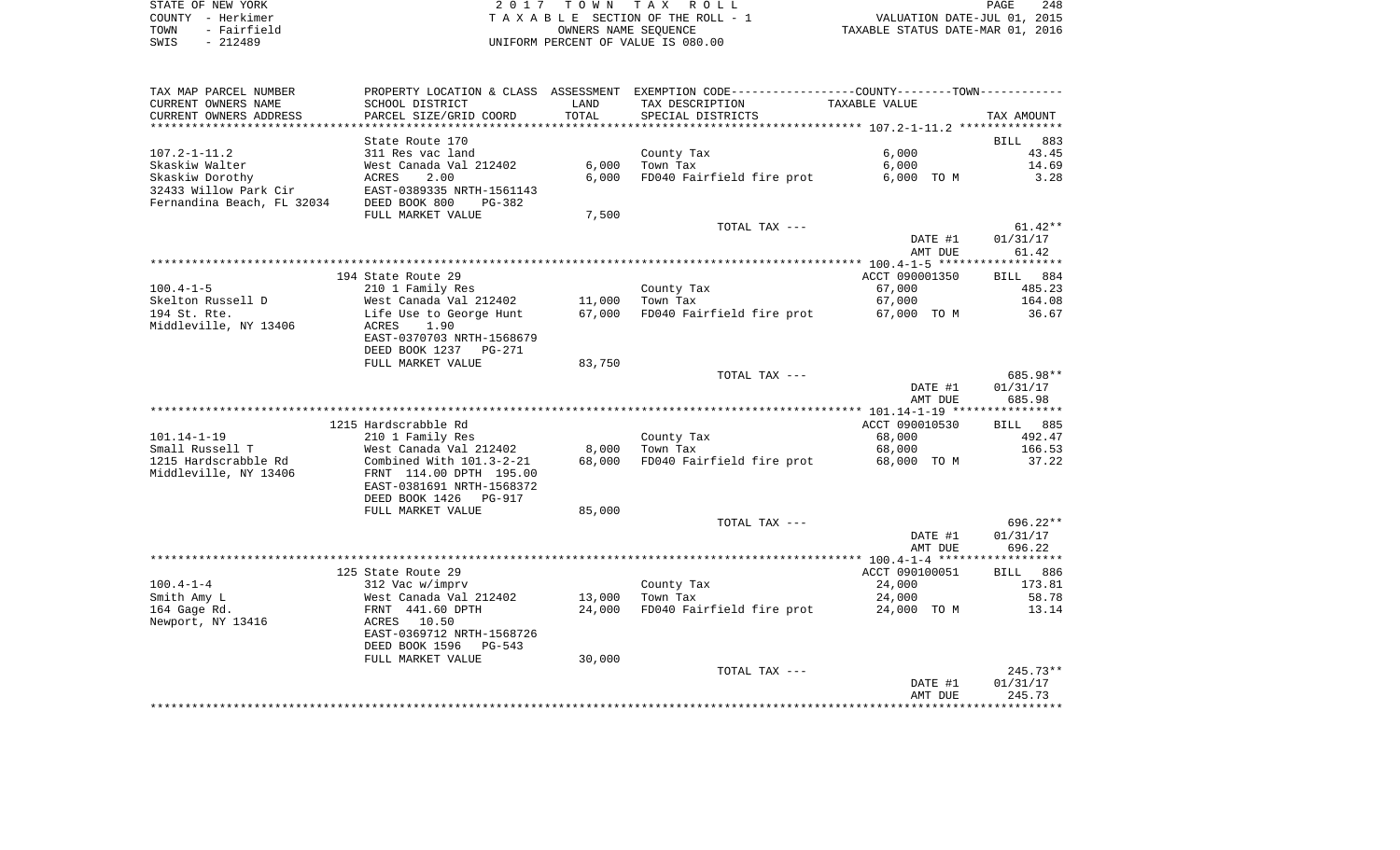|      | STATE OF NEW YORK | 2017 TOWN TAX ROLL                 | 249<br>PAGE                      |
|------|-------------------|------------------------------------|----------------------------------|
|      | COUNTY - Herkimer | TAXABLE SECTION OF THE ROLL - 1    | VALUATION DATE-JUL 01, 2015      |
| TOWN | - Fairfield       | OWNERS NAME SEOUENCE               | TAXABLE STATUS DATE-MAR 01, 2016 |
| SWIS | - 212489          | UNIFORM PERCENT OF VALUE IS 080.00 |                                  |

| TAX MAP PARCEL NUMBER                  | PROPERTY LOCATION & CLASS ASSESSMENT           |            | EXEMPTION CODE-----------------COUNTY-------TOWN----------- |                    |                    |
|----------------------------------------|------------------------------------------------|------------|-------------------------------------------------------------|--------------------|--------------------|
| CURRENT OWNERS NAME                    | SCHOOL DISTRICT                                | LAND       | TAX DESCRIPTION                                             | TAXABLE VALUE      |                    |
| CURRENT OWNERS ADDRESS                 | PARCEL SIZE/GRID COORD                         | TOTAL      | SPECIAL DISTRICTS                                           |                    | TAX AMOUNT         |
| *****************                      | ***********************                        | ********** |                                                             |                    |                    |
|                                        | 211 Farrington Rd                              |            |                                                             | ACCT 090100071     | <b>BILL</b><br>887 |
| $094.4 - 1 - 10$                       | 210 1 Family Res                               |            | County Tax                                                  | 95,000             | 688.02             |
| Smith Andrew                           | West Canada Val 212402                         | 14,000     | Town Tax                                                    | 95,000             | 232.65             |
| 211 Farrington Rd                      | ACRES<br>8.80                                  | 95,000     | FD040 Fairfield fire prot                                   | 95,000 TO M        | 52.00              |
| Newport, NY 13416                      | EAST-0364013 NRTH-1580076                      |            |                                                             |                    |                    |
|                                        | DEED BOOK 1162 PG-848                          |            |                                                             |                    |                    |
|                                        | FULL MARKET VALUE                              | 118,750    |                                                             |                    |                    |
|                                        |                                                |            | TOTAL TAX ---                                               |                    | $972.67**$         |
|                                        |                                                |            |                                                             | DATE #1<br>AMT DUE | 01/31/17<br>972.67 |
|                                        |                                                |            |                                                             |                    |                    |
|                                        | 832 State Route 29                             |            |                                                             | ACCT 090100081     | BILL<br>888        |
| $101.3 - 1 - 24.2$                     | 210 1 Family Res                               |            | County Tax                                                  | 124,000            | 898.04             |
| Smith Christopher                      | West Canada Val 212402                         | 12,000     | Town Tax                                                    | 124,000            | 303.67             |
| 832 State Route 29                     | 3.56<br>ACRES                                  | 124,000    | FD040 Fairfield fire prot                                   | 124,000 TO M       | 67.87              |
| Middleville, NY 13406                  | EAST-0382954 NRTH-1567260                      |            |                                                             |                    |                    |
|                                        | DEED BOOK 1134<br><b>PG-201</b>                |            |                                                             |                    |                    |
|                                        | FULL MARKET VALUE                              | 155,000    |                                                             |                    |                    |
|                                        |                                                |            | TOTAL TAX ---                                               |                    | $1,269.58**$       |
|                                        |                                                |            |                                                             | DATE #1            | 01/31/17           |
|                                        |                                                |            |                                                             | AMT DUE            | 1,269.58           |
|                                        |                                                |            |                                                             |                    |                    |
|                                        | 411 Parkhurst Rd                               |            |                                                             | ACCT 090005070     | BILL 889           |
| $101.3 - 1 - 6$                        | 240 Rural res                                  |            | County Tax                                                  | 62,000             | 449.02             |
| Smith David A                          | West Canada Val 212402                         | 18,000     | Town Tax                                                    | 62,000             | 151.84             |
| 255 Sandy Lane Rd<br>Newport, NY 13416 | JJ29646                                        | 62,000     | FD040 Fairfield fire prot                                   | 62,000 TO M        | 33.94              |
|                                        | FRNT 609.00 DPTH<br>ACRES<br>15.50 BANK<br>023 |            |                                                             |                    |                    |
|                                        | EAST-0375259 NRTH-1564888                      |            |                                                             |                    |                    |
|                                        | DEED BOOK 891<br><b>PG-138</b>                 |            |                                                             |                    |                    |
|                                        | FULL MARKET VALUE                              | 77,500     |                                                             |                    |                    |
|                                        |                                                |            | TOTAL TAX ---                                               |                    | 634.80**           |
|                                        |                                                |            |                                                             | DATE #1            | 01/31/17           |
|                                        |                                                |            |                                                             | AMT DUE            | 634.80             |
|                                        |                                                |            |                                                             |                    |                    |
|                                        | 1075 Platform Rd                               |            |                                                             |                    | BILL 890           |
| $101.1 - 2 - 13$                       | 210 1 Family Res                               |            | County Tax                                                  | 80,000             | 579.38             |
| Smith David Jr                         | West Canada Val 212402                         | 10,000     | Town Tax                                                    | 80,000             | 195.92             |
| Smith Maryellen                        | Doublewide                                     | 80,000     | FD040 Fairfield fire prot                                   | 80,000 TO M        | 43.79              |
| 1075 Platform Rd                       | FRNT 129.00 DPTH                               |            |                                                             |                    |                    |
| Newport, NY 13416                      | 0.99<br>ACRES                                  |            |                                                             |                    |                    |
|                                        | EAST-0379551 NRTH-1570140                      |            |                                                             |                    |                    |
|                                        | FULL MARKET VALUE                              | 100,000    | TOTAL TAX ---                                               |                    | $819.09**$         |
|                                        |                                                |            |                                                             | DATE #1            | 01/31/17           |
|                                        |                                                |            |                                                             | AMT DUE            | 819.09             |
|                                        |                                                |            |                                                             |                    |                    |
|                                        |                                                |            |                                                             |                    |                    |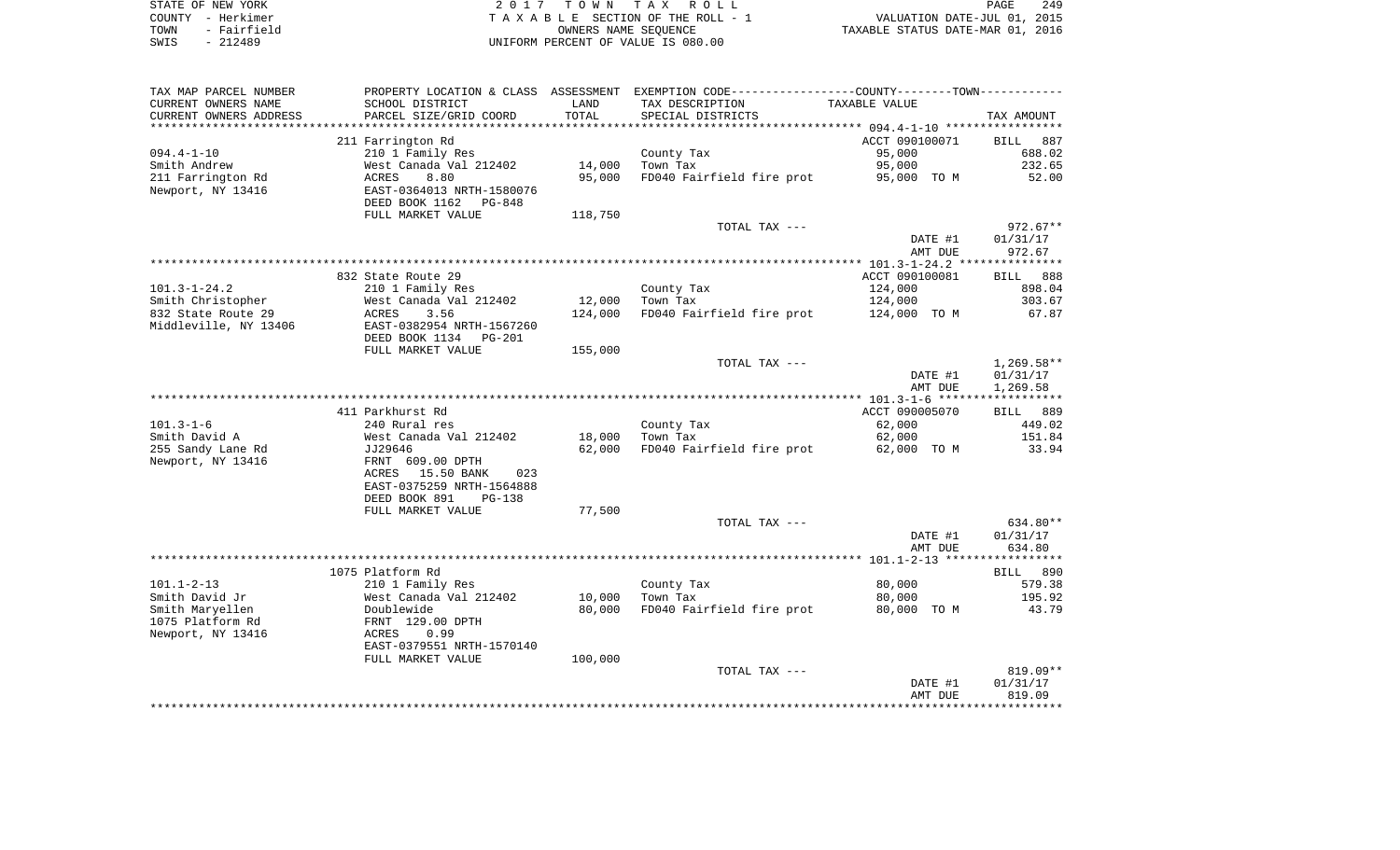| STATE OF NEW YORK   | 2017 TOWN TAX ROLL                 | 250<br>PAGE                      |
|---------------------|------------------------------------|----------------------------------|
| COUNTY - Herkimer   | TAXABLE SECTION OF THE ROLL - 1    | VALUATION DATE-JUL 01, 2015      |
| - Fairfield<br>TOWN | OWNERS NAME SEOUENCE               | TAXABLE STATUS DATE-MAR 01, 2016 |
| - 212489<br>SWIS    | UNIFORM PERCENT OF VALUE IS 080.00 |                                  |

| TAX MAP PARCEL NUMBER  | PROPERTY LOCATION & CLASS ASSESSMENT EXEMPTION CODE---------------COUNTY-------TOWN---------- |                 |                           |                |          |                               |
|------------------------|-----------------------------------------------------------------------------------------------|-----------------|---------------------------|----------------|----------|-------------------------------|
| CURRENT OWNERS NAME    | SCHOOL DISTRICT                                                                               | LAND            | TAX DESCRIPTION           | TAXABLE VALUE  |          |                               |
| CURRENT OWNERS ADDRESS | PARCEL SIZE/GRID COORD                                                                        | TOTAL           | SPECIAL DISTRICTS         |                |          | TAX AMOUNT                    |
| *******************    | **********************                                                                        | *************** |                           |                |          |                               |
|                        | Platform Rd                                                                                   |                 |                           | ACCT 090088069 |          | <b>BILL</b><br>891            |
| $101.1 - 2 - 14.1$     | 314 Rural vac<10                                                                              |                 | County Tax                | 6,000          |          | 43.45                         |
| Smith David T Jr.      | West Canada Val 212402                                                                        | 6,000           | Town Tax                  | 6,000          |          | 14.69                         |
| 1075 Platform Rd       | 75.50 DPTH<br>FRNT                                                                            | 6,000           | FD040 Fairfield fire prot | 6,000 TO M     |          | 3.28                          |
| Newport, NY 13416      | 2.30<br>ACRES                                                                                 |                 |                           |                |          |                               |
|                        | EAST-0379608 NRTH-1570296                                                                     |                 |                           |                |          |                               |
|                        | DEED BOOK 1289<br>PG-294                                                                      |                 |                           |                |          |                               |
|                        | FULL MARKET VALUE                                                                             | 7,500           |                           |                |          |                               |
|                        |                                                                                               |                 | TOTAL TAX ---             |                |          | $61.42**$                     |
|                        |                                                                                               |                 |                           |                | DATE #1  | 01/31/17                      |
|                        |                                                                                               |                 |                           |                | AMT DUE  | 61.42                         |
|                        |                                                                                               |                 |                           |                |          |                               |
|                        | Parkhurst Rd                                                                                  |                 |                           | ACCT 090090008 |          | 892<br><b>BILL</b>            |
| $101.3 - 1 - 10$       | 210 1 Family Res                                                                              |                 | VET WAR C 41122           | 7,200          | $\Omega$ |                               |
| Smith Debra            | West Canada Val 212402                                                                        |                 | 10,000 VET WAR T 41123    | $\Omega$       | 9,600    |                               |
| Smith Samuel           | Doublewide                                                                                    |                 | 66,800 VET DIS C 41142    | 24,000         | $\Omega$ |                               |
| 558 Parkhurst Rd       | FRNT 241.28 DPTH 198.10                                                                       |                 | VET DIS T 41143           | $\mathbf{0}$   | 32,000   |                               |
| Little Falls, NY 13365 | 1.06 BANK<br>ACRES<br>023                                                                     |                 | County Tax                | 35,600         |          | 257.82                        |
|                        | EAST-0375643 NRTH-1563877                                                                     |                 | Town Tax                  | 25,200         |          | 61.71                         |
|                        | DEED BOOK 830<br>$PG-207$                                                                     |                 | FD040 Fairfield fire prot | 66,800 TO M    |          | 36.56                         |
|                        | FULL MARKET VALUE                                                                             | 83,500          |                           |                |          |                               |
|                        |                                                                                               |                 |                           | TOTAL TAX ---  |          | 356.09**                      |
|                        |                                                                                               |                 |                           |                | DATE #1  | 01/31/17                      |
|                        |                                                                                               |                 |                           |                | AMT DUE  | 356.09                        |
|                        |                                                                                               |                 |                           |                |          |                               |
|                        | 104 Comstock Rd                                                                               |                 |                           | ACCT 090089077 |          | BILL 893                      |
| $095.4 - 1 - 16$       | 210 1 Family Res                                                                              |                 | County Tax                | 50,000         |          | 362.11                        |
| Smith Edward C         | West Canada Val 212402                                                                        | 11,000          | Town Tax                  | 50,000         |          | 122.45<br>27.37               |
| Smith Linda            | Doublewide                                                                                    | 50,000          | FD040 Fairfield fire prot | 50,000 TO M    |          |                               |
| 104 Comstock Rd        | ACRES<br>2.00                                                                                 |                 |                           |                |          |                               |
| Newport, NY 13416      | EAST-0385301 NRTH-1581959<br><b>PG-702</b>                                                    |                 |                           |                |          |                               |
|                        | DEED BOOK 1600<br>FULL MARKET VALUE                                                           | 62,500          |                           |                |          |                               |
|                        |                                                                                               |                 | TOTAL TAX ---             |                |          | $511.93**$                    |
|                        |                                                                                               |                 |                           |                | DATE #1  | 01/31/17                      |
|                        |                                                                                               |                 |                           |                | AMT DUE  | 511.93                        |
|                        |                                                                                               |                 |                           |                |          |                               |
|                        | 255 Sandy Lane Rd                                                                             |                 |                           | ACCT 090010101 |          | BILL 894                      |
| $095.3 - 1 - 32.2$     | 210 1 Family Res                                                                              |                 | County Tax                | 70,000         |          | 506.96                        |
| Smith Frank            | West Canada Val 212402                                                                        | 13,000          | Town Tax                  | 70,000         |          | 171.43                        |
| Smith Gertrude         | 4.10<br>ACRES                                                                                 | 70,000          | FD040 Fairfield fire prot | 70,000 TO M    |          | 38.31                         |
| 255 Sandy Ln           | EAST-0384890 NRTH-1581702                                                                     |                 |                           |                |          |                               |
| Newport, NY 13416      | DEED BOOK 673<br><b>PG-906</b>                                                                |                 |                           |                |          |                               |
|                        | FULL MARKET VALUE                                                                             | 87,500          |                           |                |          |                               |
|                        |                                                                                               |                 | TOTAL TAX ---             |                |          | $716.70**$                    |
|                        |                                                                                               |                 |                           |                | DATE #1  | 01/31/17                      |
|                        |                                                                                               |                 |                           |                | AMT DUE  | 716.70                        |
|                        |                                                                                               |                 |                           |                |          | ***************************** |
|                        |                                                                                               |                 |                           |                |          |                               |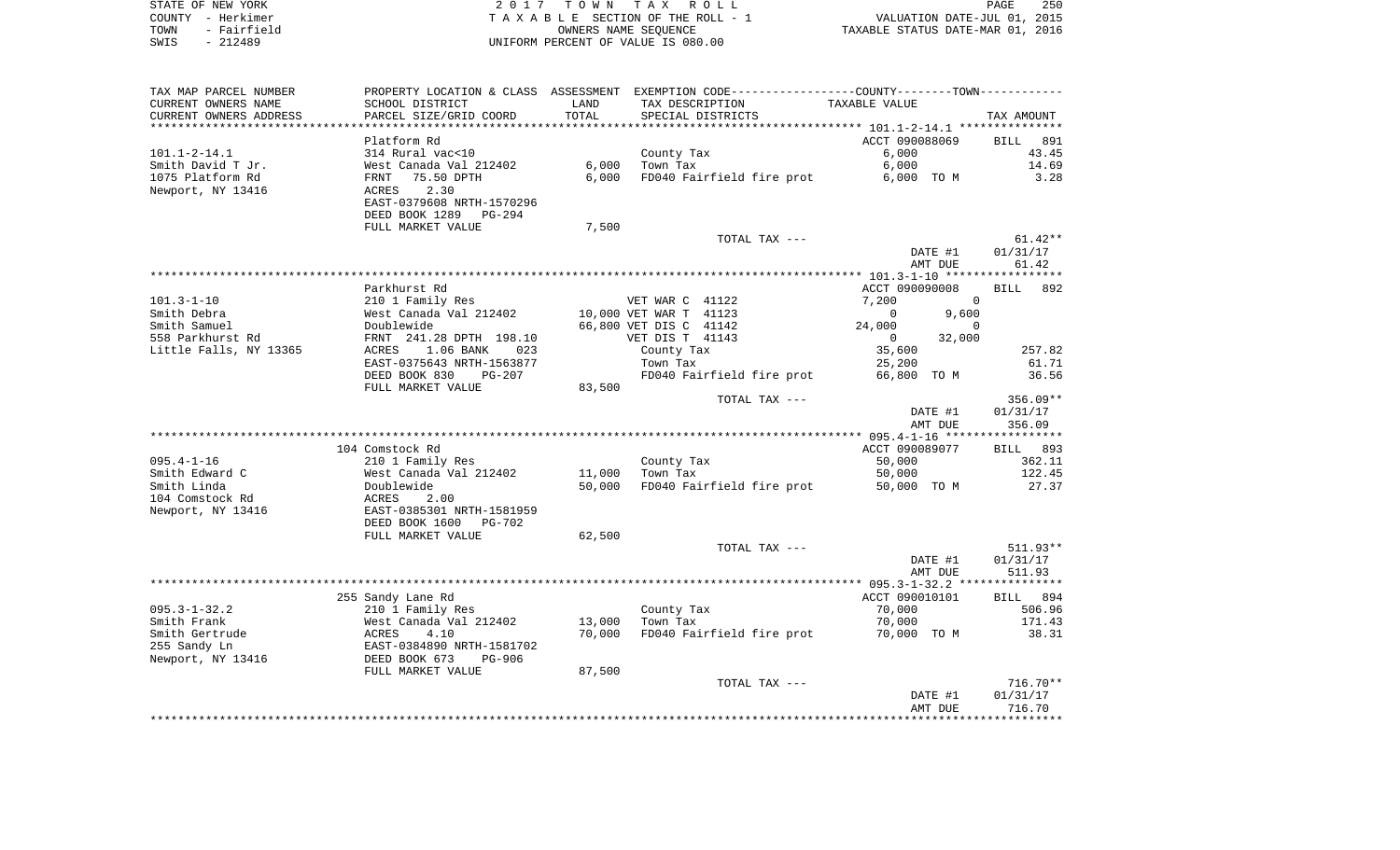| STATE OF NEW YORK   | 2017 TOWN TAX ROLL                 | 251<br>PAGE                      |
|---------------------|------------------------------------|----------------------------------|
| COUNTY - Herkimer   | TAXABLE SECTION OF THE ROLL - 1    | VALUATION DATE-JUL 01, 2015      |
| - Fairfield<br>TOWN | OWNERS NAME SEOUENCE               | TAXABLE STATUS DATE-MAR 01, 2016 |
| SWIS<br>$-212489$   | UNIFORM PERCENT OF VALUE IS 080.00 |                                  |

| TAX MAP PARCEL NUMBER      |                                |        | PROPERTY LOCATION & CLASS ASSESSMENT EXEMPTION CODE----------------COUNTY-------TOWN-------- |                |             |
|----------------------------|--------------------------------|--------|----------------------------------------------------------------------------------------------|----------------|-------------|
| CURRENT OWNERS NAME        | SCHOOL DISTRICT                | LAND   | TAX DESCRIPTION                                                                              | TAXABLE VALUE  |             |
| CURRENT OWNERS ADDRESS     | PARCEL SIZE/GRID COORD         | TOTAL  | SPECIAL DISTRICTS                                                                            |                | TAX AMOUNT  |
|                            |                                |        |                                                                                              |                |             |
|                            | 662 State Route 29             |        |                                                                                              | ACCT 09010099  | BILL 895    |
| $101.3 - 1 - 21.3$         | 210 1 Family Res               |        | County Tax                                                                                   | 60,000         | 434.54      |
| Smith Frank Jr.            | West Canada Val 212402         | 10,000 | Town Tax                                                                                     | 60,000         | 146.94      |
|                            | Doublewide                     |        |                                                                                              |                |             |
| Smith Colleen              |                                | 60,000 | FD040 Fairfield fire prot                                                                    | 60,000 TO M    | 32.84       |
| 662 State Route 29         | ACRES<br>1.00                  |        |                                                                                              |                |             |
| Middleville, NY 13406-9801 | EAST-0379724 NRTH-1568271      |        |                                                                                              |                |             |
|                            | DEED BOOK 1369<br><b>PG-97</b> |        |                                                                                              |                |             |
|                            | FULL MARKET VALUE              | 75,000 |                                                                                              |                |             |
|                            |                                |        | TOTAL TAX ---                                                                                |                | $614.32**$  |
|                            |                                |        |                                                                                              | DATE #1        | 01/31/17    |
|                            |                                |        |                                                                                              | AMT DUE        | 614.32      |
|                            |                                |        |                                                                                              |                |             |
|                            | 1377 Hardscrabble Rd           |        |                                                                                              | ACCT 090006360 | BILL 896    |
| $101.1 - 2 - 17$           | 210 1 Family Res               |        | County Tax                                                                                   | 68,000         | 492.47      |
| Smith James A Jr           | West Canada Val 212402         | 10,000 | Town Tax                                                                                     | 68,000         | 166.53      |
| 1377 Hardscrabble Rd       | Doublewide                     | 68,000 | FD040 Fairfield fire prot                                                                    | 68,000 TO M    | 37.22       |
|                            |                                |        |                                                                                              |                |             |
| Middleville, NY 13406      | 1.00<br>ACRES                  |        |                                                                                              |                |             |
|                            | EAST-0381204 NRTH-1571632      |        |                                                                                              |                |             |
|                            | DEED BOOK 1365<br>$PG-62$      |        |                                                                                              |                |             |
|                            | FULL MARKET VALUE              | 85,000 |                                                                                              |                |             |
|                            |                                |        | TOTAL TAX ---                                                                                |                | $696.22**$  |
|                            |                                |        |                                                                                              | DATE #1        | 01/31/17    |
|                            |                                |        |                                                                                              | AMT DUE        | 696.22      |
|                            |                                |        |                                                                                              |                |             |
|                            | Sandy Lane Rd                  |        |                                                                                              | ACCT 090086019 | 897<br>BILL |
| $095.4 - 1 - 7.6$          | 322 Rural vac>10               |        | County Tax                                                                                   | 19,000         | 137.60      |
| Smith James A Sr.          | West Canada Val 212402         | 19,000 | Town Tax                                                                                     | 19,000         | 46.53       |
| Grower Lora J              | ACRES<br>34.20                 | 19,000 | FD040 Fairfield fire prot                                                                    | 19,000 TO M    | 10.40       |
| 866 Castle Rd              | EAST-0386169 NRTH-1578671      |        |                                                                                              |                |             |
|                            | DEED BOOK 1530                 |        |                                                                                              |                |             |
| Middleville, NY 13406      | PG-283                         |        |                                                                                              |                |             |
|                            | FULL MARKET VALUE              | 23,750 |                                                                                              |                |             |
|                            |                                |        | TOTAL TAX ---                                                                                |                | $194.53**$  |
|                            |                                |        |                                                                                              | DATE #1        | 01/31/17    |
|                            |                                |        |                                                                                              | AMT DUE        | 194.53      |
|                            |                                |        |                                                                                              |                |             |
|                            | Castle Rd                      |        |                                                                                              | ACCT 090003660 | 898<br>BILL |
| $101.2 - 1 - 1.1$          | 105 Vac farmland               |        | County Tax                                                                                   | 25,000         | 181.06      |
| Smith James A Sr.          | West Canada Val 212402         | 25,000 | Town Tax                                                                                     | 25,000         | 61.22       |
| Smith Lori A               | FRNT 4361.00 DPTH              | 25,000 | FD040 Fairfield fire prot                                                                    | 25,000 TO M    | 13.68       |
| 866 Castle Rd              | 33.80<br>ACRES                 |        |                                                                                              |                |             |
| PO Box 516                 | EAST-0385934 NRTH-1572677      |        |                                                                                              |                |             |
| Middleville, NY 13406      | DEED BOOK 1576<br>PG-866       |        |                                                                                              |                |             |
|                            |                                | 31,250 |                                                                                              |                |             |
|                            | FULL MARKET VALUE              |        |                                                                                              |                |             |
|                            |                                |        | TOTAL TAX ---                                                                                |                | $255.96**$  |
|                            |                                |        |                                                                                              | DATE #1        | 01/31/17    |
|                            |                                |        |                                                                                              | AMT DUE        | 255.96      |
|                            |                                |        |                                                                                              |                |             |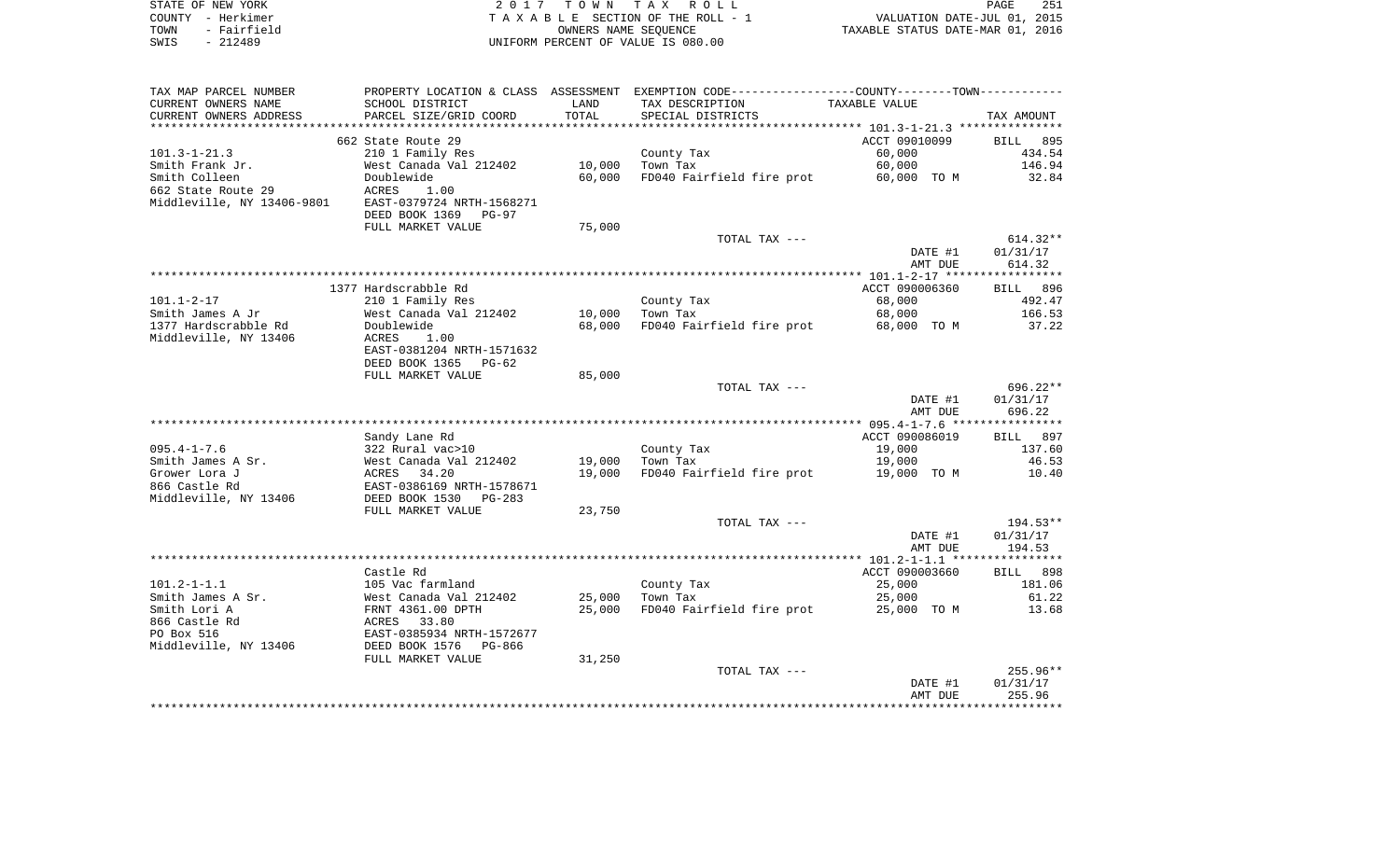| STATE OF NEW YORK   | 2017 TOWN TAX ROLL                 | 252<br>PAGE                      |
|---------------------|------------------------------------|----------------------------------|
| COUNTY - Herkimer   | TAXABLE SECTION OF THE ROLL - 1    | VALUATION DATE-JUL 01, 2015      |
| - Fairfield<br>TOWN | OWNERS NAME SEOUENCE               | TAXABLE STATUS DATE-MAR 01, 2016 |
| SWIS<br>$-212489$   | UNIFORM PERCENT OF VALUE IS 080.00 |                                  |

| TAX MAP PARCEL NUMBER               |                                          |         | PROPERTY LOCATION & CLASS ASSESSMENT EXEMPTION CODE---------------COUNTY--------TOWN---------- |                |              |
|-------------------------------------|------------------------------------------|---------|------------------------------------------------------------------------------------------------|----------------|--------------|
| CURRENT OWNERS NAME                 | SCHOOL DISTRICT                          | LAND    | TAX DESCRIPTION                                                                                | TAXABLE VALUE  |              |
| CURRENT OWNERS ADDRESS              | PARCEL SIZE/GRID COORD                   | TOTAL   | SPECIAL DISTRICTS                                                                              |                | TAX AMOUNT   |
|                                     |                                          |         |                                                                                                |                |              |
|                                     | 866 Castle Rd                            |         |                                                                                                |                | BILL 899     |
| $101.2 - 1 - 1.3$                   | 240 Rural res                            |         | County Tax                                                                                     | 107,000        | 774.92       |
| Smith James S Sr                    | West Canada Val 212402                   | 18,000  | Town Tax                                                                                       | 107,000        | 262.04       |
| 866 Castle Road<br>PO Box 516       | ACRES 16.00<br>EAST-0387465 NRTH-1572589 | 107,000 | FD040 Fairfield fire prot                                                                      | 107,000 TO M   | 58.57        |
| Middleville, NY 13406 DEED BOOK 827 | PG-290                                   |         |                                                                                                |                |              |
|                                     | FULL MARKET VALUE                        | 133,750 |                                                                                                |                |              |
|                                     |                                          |         | TOTAL TAX ---                                                                                  |                | $1,095.53**$ |
|                                     |                                          |         |                                                                                                | DATE #1        | 01/31/17     |
|                                     |                                          |         |                                                                                                | AMT DUE        | 1,095.53     |
|                                     |                                          |         |                                                                                                |                |              |
|                                     | Casler Rd                                |         |                                                                                                | ACCT 090009240 | BILL 900     |
| $101.3 - 3 - 6$                     | 311 Res vac land                         |         | County Tax                                                                                     | 10,000         | 72.42        |
| Smith Lisa                          | West Canada Val 212402                   | 10,000  | Town Tax                                                                                       | 10,000         | 24.49        |
| 263 Drake Rd                        | Lot#6                                    | 10,000  | School Relevy                                                                                  |                | 249.74       |
| Pleasant Valley, NY 12569           | 5.00<br>ACRES                            |         | FD040 Fairfield fire prot 10,000 TO M                                                          |                | 5.47         |
|                                     | EAST-0376170 NRTH-1562434                |         |                                                                                                |                |              |
|                                     | DEED BOOK 870<br>PG-381                  |         |                                                                                                |                |              |
|                                     | FULL MARKET VALUE                        | 12,500  |                                                                                                |                | 352.12**     |
|                                     |                                          |         | TOTAL TAX ---                                                                                  | DATE #1        | 01/31/17     |
|                                     |                                          |         |                                                                                                | AMT DUE        | 352.12       |
|                                     |                                          |         |                                                                                                |                |              |
|                                     | State Route 28                           |         |                                                                                                | ACCT 090100066 | BILL 901     |
| $106.4 - 1 - 29.2$                  | 447 Truck termnl                         |         | County Tax                                                                                     | 250,000        | 1,810.57     |
| Smith Peter                         |                                          | 50,000  | Town Tax                                                                                       | 250,000        | 612.25       |
| 3619 State Route 28                 | West Canada Val 212402<br>ACRES   24.00  | 250,000 | FD040 Fairfield fire prot                                                                      | 250,000 TO M   | 136.83       |
| Herkimer, NY 13350                  | EAST-0361060 NRTH-1546417                |         |                                                                                                |                |              |
|                                     | DEED BOOK 867<br>$PG-553$                |         |                                                                                                |                |              |
|                                     | FULL MARKET VALUE                        | 312,500 |                                                                                                |                |              |
|                                     |                                          |         | TOTAL TAX ---                                                                                  |                | $2,559.65**$ |
|                                     |                                          |         |                                                                                                | DATE #1        | 01/31/17     |
|                                     |                                          |         |                                                                                                | AMT DUE        | 2,559.65     |
|                                     | Parkhurst Rd                             |         |                                                                                                | ACCT 090009450 | BILL 902     |
| $101.3 - 1 - 11$                    | 311 Res vac land                         |         | County Tax                                                                                     | 1,000          | 7.24         |
| Smith Samuel                        | West Canada Val 212402                   |         | $1.000$ Town Tax                                                                               | 1,000          | 2.45         |
| Smith Debra                         | FRNT 146.60 DPTH<br>76.00                |         | 1,000 FD040 Fairfield fire prot                                                                | 1,000 TO M     | .55          |
| 558 Parkhurst Rd                    | BANK<br>023                              |         |                                                                                                |                |              |
| Little Falls, NY 13365              | EAST-0375790 NRTH-1563862                |         |                                                                                                |                |              |
|                                     | DEED BOOK 720<br>$PG-84$                 |         |                                                                                                |                |              |
|                                     | FULL MARKET VALUE                        | 1,250   |                                                                                                |                |              |
|                                     |                                          |         | TOTAL TAX ---                                                                                  |                | $10.24**$    |
|                                     |                                          |         |                                                                                                | DATE #1        | 01/31/17     |
|                                     |                                          |         |                                                                                                | AMT DUE        | 10.24        |
|                                     |                                          |         |                                                                                                |                |              |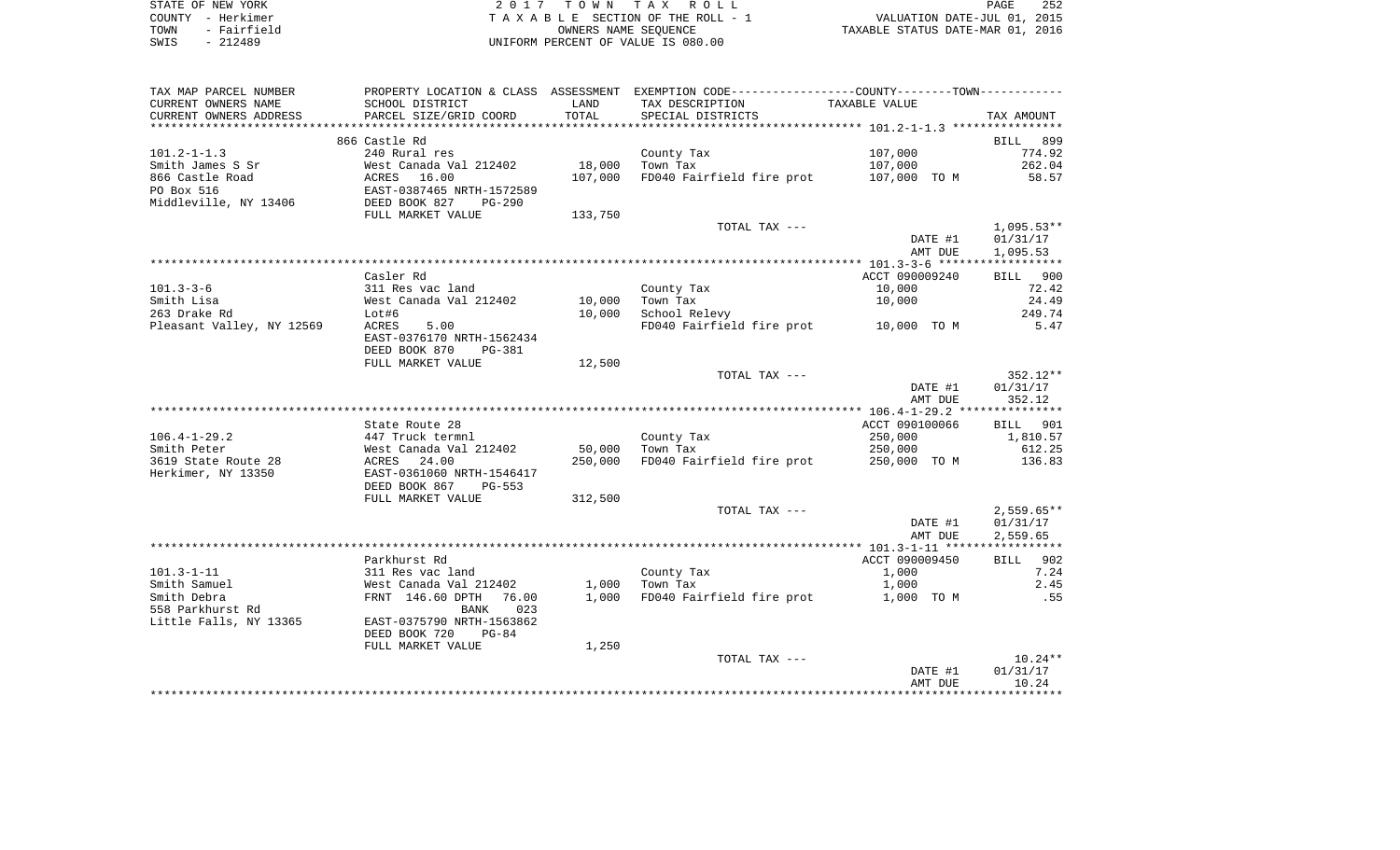| STATE OF NEW YORK   | 2017 TOWN TAX ROLL                 | 253<br>PAGE                      |
|---------------------|------------------------------------|----------------------------------|
| COUNTY - Herkimer   | TAXABLE SECTION OF THE ROLL - 1    | VALUATION DATE-JUL 01, 2015      |
| - Fairfield<br>TOWN | OWNERS NAME SEOUENCE               | TAXABLE STATUS DATE-MAR 01, 2016 |
| $-212489$<br>SWIS   | UNIFORM PERCENT OF VALUE IS 080.00 |                                  |

| TAX MAP PARCEL NUMBER      |                                                      |         | PROPERTY LOCATION & CLASS ASSESSMENT EXEMPTION CODE---------------COUNTY-------TOWN---------- |                         |                      |
|----------------------------|------------------------------------------------------|---------|-----------------------------------------------------------------------------------------------|-------------------------|----------------------|
| CURRENT OWNERS NAME        | SCHOOL DISTRICT                                      | LAND    | TAX DESCRIPTION                                                                               | TAXABLE VALUE           |                      |
| CURRENT OWNERS ADDRESS     | PARCEL SIZE/GRID COORD                               | TOTAL   | SPECIAL DISTRICTS                                                                             |                         | TAX AMOUNT           |
|                            |                                                      |         |                                                                                               |                         |                      |
|                            | 283 West End Rd                                      |         |                                                                                               | ACCT 090009300          | BILL 903             |
| $106.4 - 1 - 28$           | 210 1 Family Res                                     |         | County Tax                                                                                    | 110,000                 | 796.65               |
| Smith Sean                 | West Canada Val 212402                               | 8,000   | Town Tax                                                                                      | 110,000                 | 269.39               |
| 283 West End Rd            | FRNT 216.00 DPTH 100.00                              | 110,000 | FD040 Fairfield fire prot                                                                     | 110,000 TO M            | 60.21                |
| Herkimer, NY 13350         | EAST-0363114 NRTH-1546342                            |         |                                                                                               |                         |                      |
|                            | DEED BOOK 849<br><b>PG-580</b>                       |         |                                                                                               |                         |                      |
|                            | FULL MARKET VALUE                                    | 137,500 |                                                                                               |                         |                      |
|                            |                                                      |         | TOTAL TAX ---                                                                                 |                         | 1,126.25**           |
|                            |                                                      |         |                                                                                               | DATE #1                 | 01/31/17             |
|                            |                                                      |         |                                                                                               | AMT DUE                 | 1,126.25             |
|                            |                                                      |         |                                                                                               |                         |                      |
| $106.4 - 1 - 32$           | 286 North Creek Rd<br>314 Rural vac<10               |         | County Tax                                                                                    | ACCT 090100020<br>6,000 | 904<br>BILL<br>43.45 |
| Smith Sean C               |                                                      | 6,000   | Town Tax                                                                                      | 6,000                   | 14.69                |
| 283 West End Rd            | West Canada Val 212402<br>FRNT 250.00 DPTH 250.00    | 6,000   | FD040 Fairfield fire prot                                                                     | 6,000 TO M              | 3.28                 |
| Herkimer, NY 13350         | 1.50<br>ACRES                                        |         |                                                                                               |                         |                      |
|                            | EAST-0363231 NRTH-1546193                            |         |                                                                                               |                         |                      |
|                            | DEED BOOK 914<br><b>PG-581</b>                       |         |                                                                                               |                         |                      |
|                            | FULL MARKET VALUE                                    | 7,500   |                                                                                               |                         |                      |
|                            |                                                      |         | TOTAL TAX ---                                                                                 |                         | $61.42**$            |
|                            |                                                      |         |                                                                                               | DATE #1                 | 01/31/17             |
|                            |                                                      |         |                                                                                               | AMT DUE                 | 61.42                |
|                            |                                                      |         |                                                                                               |                         |                      |
|                            | 713 State Route 29                                   |         |                                                                                               | ACCT 090000360          | BILL 905             |
| $101.14 - 1 - 1$           | 210 1 Family Res                                     |         | County Tax                                                                                    | 55,000                  | 398.33               |
| Snyder Michael             | West Canada Val 212402                               | 10,000  | Town Tax                                                                                      | 55,000                  | 134.69               |
| Snyder Teresa              |                                                      | 55,000  | FD040 Fairfield fire prot                                                                     | 55,000 TO M             | 30.10                |
| 713 State Route 29         | FRNT 100.00 DPTH 425.00<br>EAST-0380694 NRTH-1568730 |         |                                                                                               |                         |                      |
| Middleville, NY 13406-9801 | DEED BOOK 723<br>$PG-17$                             |         |                                                                                               |                         |                      |
|                            | FULL MARKET VALUE                                    | 68,750  |                                                                                               |                         |                      |
|                            |                                                      |         | TOTAL TAX ---                                                                                 |                         | $563.12**$           |
|                            |                                                      |         |                                                                                               | DATE #1                 | 01/31/17             |
|                            |                                                      |         |                                                                                               | AMT DUE                 | 563.12               |
|                            |                                                      |         |                                                                                               |                         |                      |
|                            | 1215 Castle Rd                                       |         |                                                                                               |                         | BILL 906             |
| $095.3 - 3 - 4$            | 210 1 Family Res                                     |         | County Tax                                                                                    | 100,000                 | 724.23               |
| Soloyna Stephen            | West Canada Val 212402                               | 14,000  | Town Tax                                                                                      | 100,000                 | 244.90               |
| 1215 Castle Rd             | Middleville Subdivision                              | 100,000 | FD040 Fairfield fire prot                                                                     | 100,000 TO M            | 54.73                |
| Newport, NY 13416          | Life use to Leo Lynch                                |         |                                                                                               |                         |                      |
|                            | 7.70<br>ACRES                                        |         |                                                                                               |                         |                      |
|                            | EAST-0381870 NRTH-1577427                            |         |                                                                                               |                         |                      |
|                            | DEED BOOK 1568<br>PG-310                             |         |                                                                                               |                         |                      |
|                            | FULL MARKET VALUE                                    | 125,000 |                                                                                               |                         |                      |
|                            |                                                      |         | TOTAL TAX ---                                                                                 |                         | 1,023.86**           |
|                            |                                                      |         |                                                                                               | DATE #1                 | 01/31/17             |
|                            |                                                      |         |                                                                                               | AMT DUE                 | 1,023.86             |
|                            |                                                      |         |                                                                                               |                         |                      |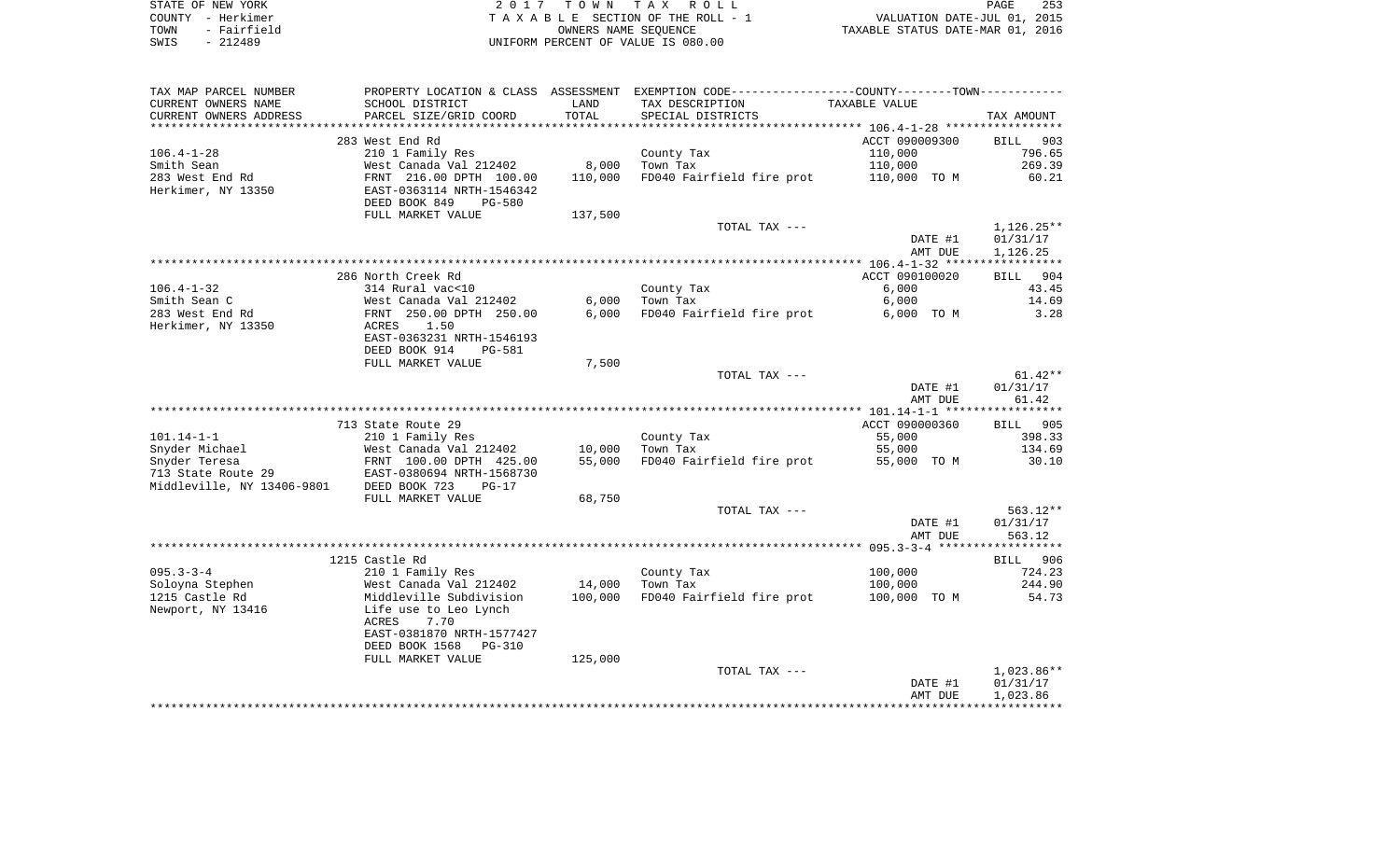| STATE OF NEW YORK   | 2017 TOWN TAX ROLL                 | 254<br>PAGE                      |
|---------------------|------------------------------------|----------------------------------|
| COUNTY - Herkimer   | TAXABLE SECTION OF THE ROLL - 1    | VALUATION DATE-JUL 01, 2015      |
| - Fairfield<br>TOWN | OWNERS NAME SEOUENCE               | TAXABLE STATUS DATE-MAR 01, 2016 |
| SWIS<br>$-212489$   | UNIFORM PERCENT OF VALUE IS 080.00 |                                  |

| TAX MAP PARCEL NUMBER   |                                                       |         | PROPERTY LOCATION & CLASS ASSESSMENT EXEMPTION CODE---------------COUNTY-------TOWN---------- |                |                    |
|-------------------------|-------------------------------------------------------|---------|-----------------------------------------------------------------------------------------------|----------------|--------------------|
| CURRENT OWNERS NAME     | SCHOOL DISTRICT                                       | LAND    | TAX DESCRIPTION                                                                               | TAXABLE VALUE  |                    |
| CURRENT OWNERS ADDRESS  | PARCEL SIZE/GRID COORD                                | TOTAL   | SPECIAL DISTRICTS                                                                             |                | TAX AMOUNT         |
|                         |                                                       |         |                                                                                               |                |                    |
|                         | State Route 169                                       |         |                                                                                               |                | <b>BILL</b><br>907 |
| $100.4 - 1 - 27.2$      | 322 Rural vac>10                                      |         | County Tax                                                                                    | 12,000         | 86.91              |
| Soukup Ellen M          | West Canada Val 212402                                | 12,000  | Town Tax                                                                                      | 12,000         | 29.39              |
| 32 Herkimer St          | FRNT 1125.00 DPTH                                     | 12,000  | FD040 Fairfield fire prot                                                                     | 12,000 TO M    | 6.57               |
| Middleville, NY 13406   | ACRES 13.70                                           |         |                                                                                               |                |                    |
|                         | EAST-0368723 NRTH-1565740                             |         |                                                                                               |                |                    |
|                         | DEED BOOK 1296 PG-926                                 |         |                                                                                               |                |                    |
|                         | FULL MARKET VALUE                                     | 15,000  | TOTAL TAX ---                                                                                 |                | 122.87**           |
|                         |                                                       |         |                                                                                               | DATE #1        | 01/31/17           |
|                         |                                                       |         |                                                                                               | AMT DUE        | 122.87             |
|                         |                                                       |         |                                                                                               |                |                    |
|                         | 5046 State Rte 28                                     |         |                                                                                               | ACCT 090003330 | BILL 908           |
| 100.2-1-13              | 120 Field crops                                       |         | County Tax                                                                                    | 198,000        | 1,433.97           |
| Souza Richard           | West Canada Val 212402                                | 67,000  | Town Tax                                                                                      | 198,000        | 484.90             |
| Bruce Deborah           | ACRES 106.00                                          | 198,000 | FD040 Fairfield fire prot                                                                     | 198,000 TO M   | 108.37             |
| 5046 State Rte 28       | EAST-0366053 NRTH-1572963<br>DEED BOOK 1507 PG-375    |         |                                                                                               |                |                    |
| Newport, NY 13416       |                                                       |         |                                                                                               |                |                    |
|                         | FULL MARKET VALUE                                     | 247,500 |                                                                                               |                |                    |
|                         |                                                       |         | TOTAL TAX ---                                                                                 |                | 2,027.24**         |
|                         |                                                       |         |                                                                                               | DATE #1        | 01/31/17           |
|                         |                                                       |         |                                                                                               | AMT DUE        | 2,027.24           |
|                         |                                                       |         |                                                                                               |                |                    |
| $100.2 - 1 - 27.2$      | 173 State Route 29<br>210 1 Family Res                |         | County Tax                                                                                    | 84,000         | BILL 909<br>608.35 |
| Spellman James A        | West Canada Val 212402                                | 10,000  | Town Tax                                                                                      | 84,000         | 205.71             |
| 173 State Rte. 29       | Doublewide                                            | 84,000  | FD040 Fairfield fire prot                                                                     | 84,000 TO M    | 45.98              |
| Middleville, NY 13406   | FRNT 275.90 DPTH                                      |         |                                                                                               |                |                    |
|                         | 1.54<br>ACRES                                         |         |                                                                                               |                |                    |
|                         | EAST-0370319 NRTH-1569100                             |         |                                                                                               |                |                    |
|                         | DEED BOOK 934<br><b>PG-109</b>                        |         |                                                                                               |                |                    |
|                         | FULL MARKET VALUE                                     | 105,000 |                                                                                               |                |                    |
|                         |                                                       |         | TOTAL TAX ---                                                                                 |                | 860.04**           |
|                         |                                                       |         |                                                                                               | DATE #1        | 01/31/17           |
|                         |                                                       |         |                                                                                               | AMT DUE        | 860.04             |
|                         |                                                       |         |                                                                                               |                |                    |
|                         | Cemetary Rd                                           |         |                                                                                               |                | BILL 910           |
| $095.3 - 3 - 5$         | 322 Rural vac>10                                      |         | County Tax                                                                                    | 25,000         | 181.06             |
| Stack Michael           | West Canada Val 212402                                | 25,000  | Town Tax                                                                                      | 25,000         | 61.22              |
| 1280 Garrett St         | ACRES 40.80                                           | 25,000  | FD040 Fairfield fire prot                                                                     | 25,000 TO M    | 13.68              |
| Mountain Home, ID 83647 | EAST-0381031 NRTH-1577783<br>DEED BOOK 1563<br>PG-468 |         |                                                                                               |                |                    |
|                         | FULL MARKET VALUE                                     | 31,250  |                                                                                               |                |                    |
|                         |                                                       |         | TOTAL TAX ---                                                                                 |                | 255.96**           |
|                         |                                                       |         |                                                                                               | DATE #1        | 01/31/17           |
|                         |                                                       |         |                                                                                               | AMT DUE        | 255.96             |
|                         |                                                       |         |                                                                                               |                |                    |
|                         |                                                       |         |                                                                                               |                |                    |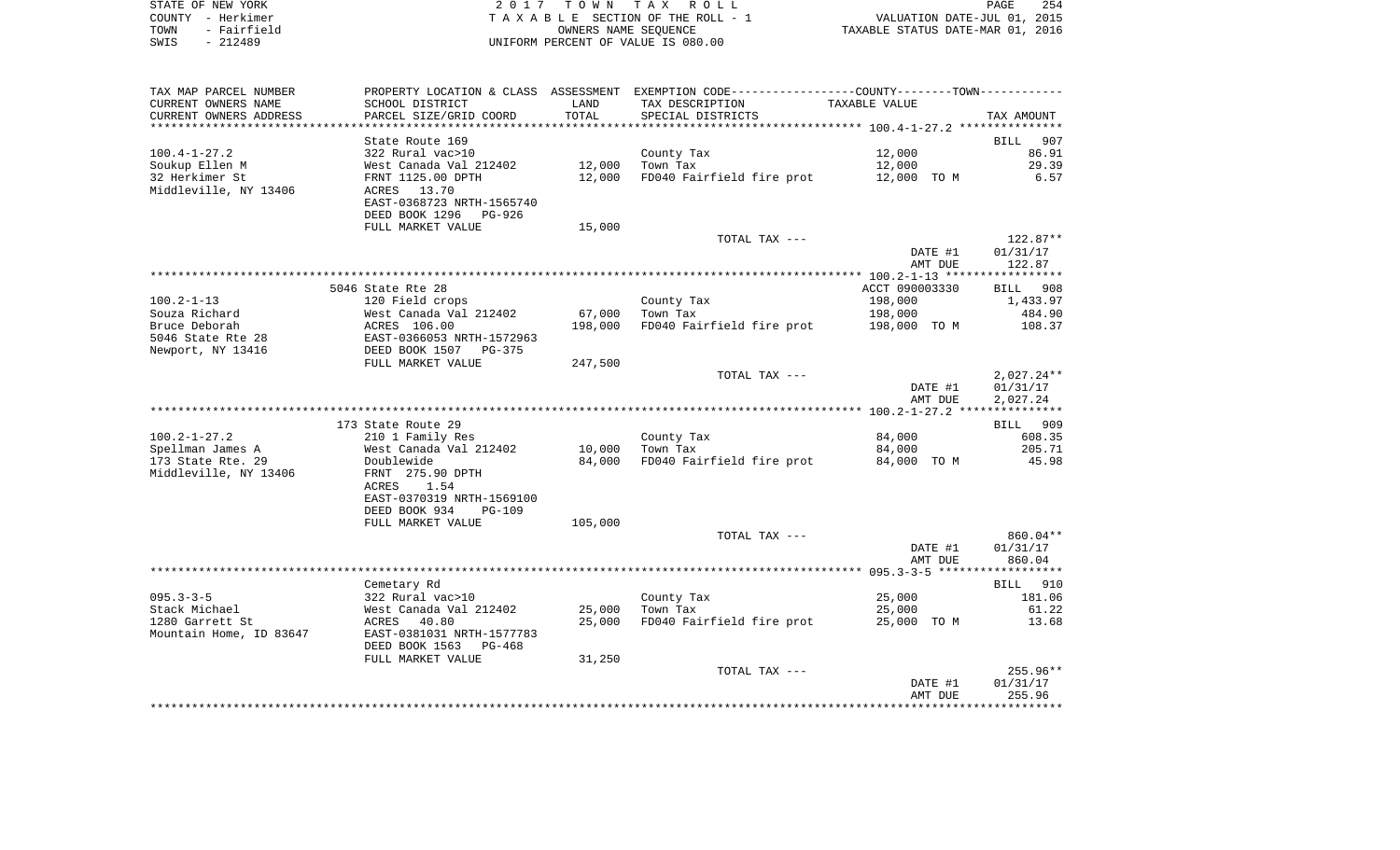| STATE OF NEW YORK   | 2017 TOWN TAX ROLL                 | 255<br>PAGE                      |
|---------------------|------------------------------------|----------------------------------|
| COUNTY - Herkimer   | TAXABLE SECTION OF THE ROLL - 1    | VALUATION DATE-JUL 01, 2015      |
| - Fairfield<br>TOWN | OWNERS NAME SEOUENCE               | TAXABLE STATUS DATE-MAR 01, 2016 |
| - 212489<br>SWIS    | UNIFORM PERCENT OF VALUE IS 080.00 |                                  |

| TAX MAP PARCEL NUMBER<br>CURRENT OWNERS NAME                                      | PROPERTY LOCATION & CLASS ASSESSMENT EXEMPTION CODE---------------COUNTY-------TOWN----------<br>SCHOOL DISTRICT | LAND            | TAX DESCRIPTION                                      | TAXABLE VALUE                   |                                      |
|-----------------------------------------------------------------------------------|------------------------------------------------------------------------------------------------------------------|-----------------|------------------------------------------------------|---------------------------------|--------------------------------------|
| CURRENT OWNERS ADDRESS                                                            | PARCEL SIZE/GRID COORD                                                                                           | TOTAL           | SPECIAL DISTRICTS                                    |                                 | TAX AMOUNT                           |
|                                                                                   | 416 Hardscrabble Rd                                                                                              |                 |                                                      | ACCT 090100035                  | 911<br><b>BILL</b>                   |
| $107.3 - 2 - 9$<br>Stack Scott<br>Stack Terry                                     | 112 Dairy farm<br>West Canada Val 212402<br>ACRES 150.00                                                         | 235,000 AG MKTS | AGRIC 10 Y 41700<br>90,000 AGRIC 10 Y 41700<br>41730 | 15,000<br>7,200<br>23,172       | 15,000<br>7,200<br>23,172            |
| 416 Hardscrabble Rd<br>Little Falls, NY 13365                                     | EAST-0383748 NRTH-1552158<br>DEED BOOK 765<br>PG-706                                                             |                 | County Tax<br>Town Tax                               | 189,628<br>189,628              | 1,373.34<br>464.40                   |
| MAY BE SUBJECT TO PAYMENT<br>UNDER AGDIST LAW TIL 2023                            | FULL MARKET VALUE                                                                                                |                 | 293,750 FD040 Fairfield fire prot                    | 235,000 TO M                    | 128.62                               |
|                                                                                   |                                                                                                                  |                 | TOTAL TAX ---                                        | DATE #1<br>AMT DUE              | $1,966.36**$<br>01/31/17<br>1,966.36 |
|                                                                                   |                                                                                                                  |                 |                                                      |                                 |                                      |
|                                                                                   | Cole Rd                                                                                                          |                 |                                                      | ACCT 090100055                  | 912<br><b>BILL</b>                   |
| $107.3 - 2 - 10$<br>Stack Scott A                                                 | 105 Vac farmland<br>Little Falls Ce 210900                                                                       | 28,000          | AG MKTS L 41720<br>County Tax                        | 11,553<br>16,447                | 11,553<br>119.11                     |
| Stack Terry                                                                       | ACRES 42.00 BANK<br>262                                                                                          | 28,000          | Town Tax                                             | 16,447                          | 40.28                                |
| 416 Hardscrabble Rd                                                               | EAST-0384004 NRTH-1550432                                                                                        |                 | FD040 Fairfield fire prot 16,447 TO M                |                                 | 9.00                                 |
| Little Falls, NY 13365                                                            | DEED BOOK 852<br>$PG-323$<br>FULL MARKET VALUE                                                                   | 35,000          | 11,553 EX                                            |                                 |                                      |
| MAY BE SUBJECT TO PAYMENT                                                         |                                                                                                                  |                 |                                                      |                                 |                                      |
| UNDER AGDIST LAW TIL 2020                                                         |                                                                                                                  |                 |                                                      |                                 |                                      |
|                                                                                   |                                                                                                                  |                 | TOTAL TAX ---                                        | DATE #1<br>AMT DUE              | $168.39**$<br>01/31/17<br>168.39     |
|                                                                                   |                                                                                                                  |                 |                                                      |                                 |                                      |
|                                                                                   | Hardscrabble Rd                                                                                                  |                 |                                                      | ACCT 090010107                  | 913<br>BILL                          |
| $107.3 - 2 - 8.2$                                                                 | 314 Rural vac<10                                                                                                 |                 | County Tax                                           | 1,000                           | 7.24                                 |
| Stack Thomas A<br>Stack Pamela J<br>357 Hardscrabble Rd<br>Little Falls, NY 13365 | Little Falls Ce 210900<br>FRNT<br>56.00 DPTH 216.00<br>EAST-0382187 NRTH-1551660<br>DEED BOOK 1201 PG-464        | 1,000<br>1,000  | Town Tax<br>FD040 Fairfield fire prot                | 1,000<br>1,000 TO M             | 2.45<br>.55                          |
|                                                                                   | FULL MARKET VALUE                                                                                                | 1,250           | TOTAL TAX ---                                        |                                 | $10.24**$                            |
|                                                                                   |                                                                                                                  |                 |                                                      | DATE #1<br>AMT DUE              | 01/31/17<br>10.24                    |
|                                                                                   |                                                                                                                  |                 |                                                      |                                 |                                      |
|                                                                                   | 357 Hardscrabble Rd                                                                                              |                 |                                                      |                                 | BILL 914                             |
| $107.3 - 2 - 8.4$<br>Stack Thomas A<br>Stack Pamela J<br>357 Hardscrabble Rd      | 210 1 Family Res<br>Little Falls Ce 210900<br>doublewide<br>FRNT 216.00 DPTH 144.00                              | 9,000<br>65,000 | County Tax<br>Town Tax<br>FD040 Fairfield fire prot  | 65,000<br>65,000<br>65,000 TO M | 470.75<br>159.18<br>35.58            |
| Little Falls, NY 13365                                                            | EAST-0382371 NRTH-1551699<br>DEED BOOK 1201<br>PG-464<br>FULL MARKET VALUE                                       | 81,250          |                                                      |                                 |                                      |
|                                                                                   |                                                                                                                  |                 | TOTAL TAX ---                                        |                                 | 665.51**                             |
|                                                                                   |                                                                                                                  |                 |                                                      | DATE #1<br>AMT DUE              | 01/31/17<br>665.51                   |
|                                                                                   |                                                                                                                  |                 |                                                      |                                 |                                      |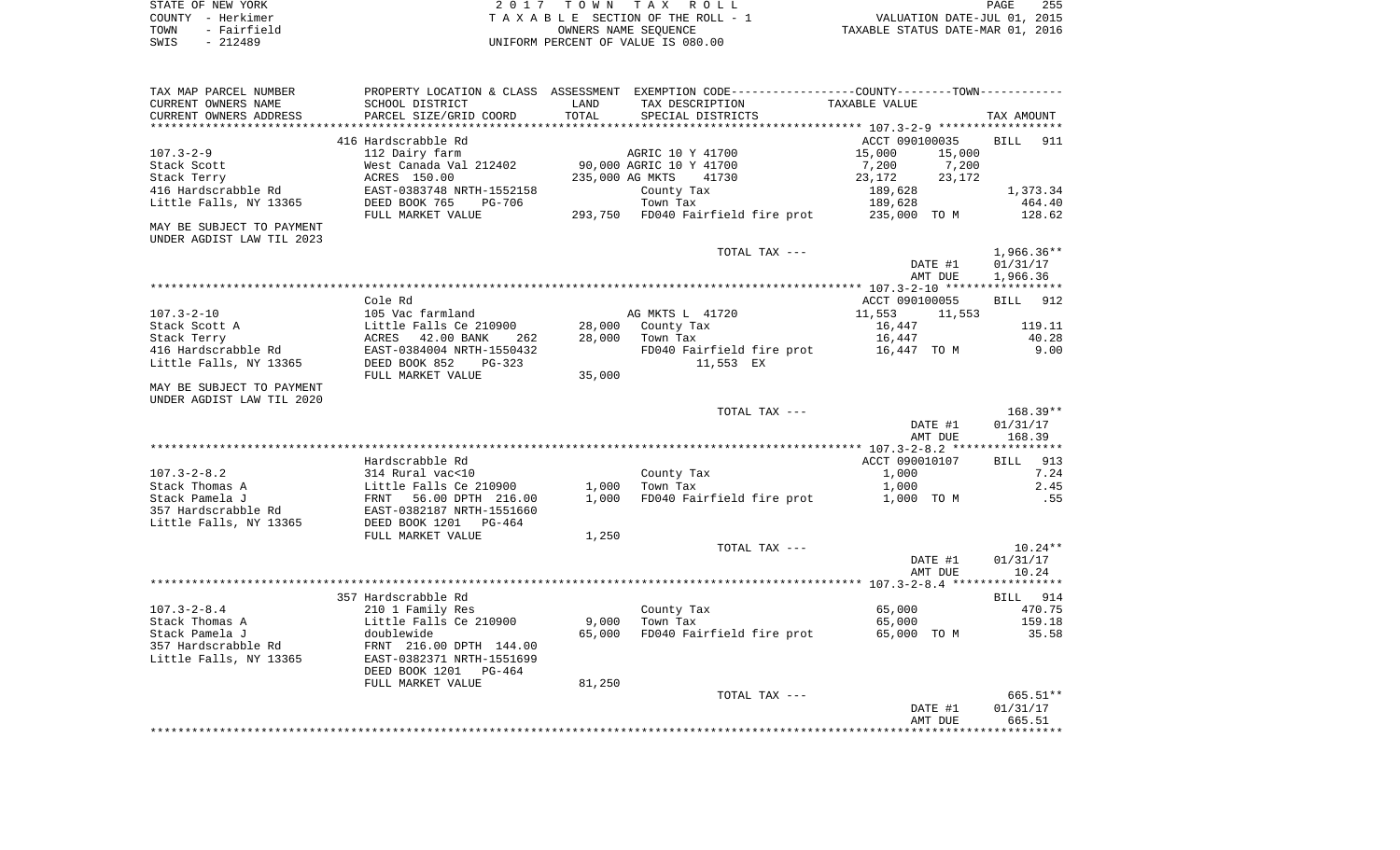|      | STATE OF NEW YORK | 2017 TOWN TAX ROLL                 | PAGE                             | 256 |
|------|-------------------|------------------------------------|----------------------------------|-----|
|      | COUNTY - Herkimer | TAXABLE SECTION OF THE ROLL - 1    | VALUATION DATE-JUL 01, 2015      |     |
| TOWN | - Fairfield       | OWNERS NAME SEOUENCE               | TAXABLE STATUS DATE-MAR 01, 2016 |     |
| SWIS | $-212489$         | UNIFORM PERCENT OF VALUE IS 080.00 |                                  |     |

| TAX MAP PARCEL NUMBER                                           |                                                                                                   |        | PROPERTY LOCATION & CLASS ASSESSMENT EXEMPTION CODE----------------COUNTY--------TOWN----------- |                    |                    |
|-----------------------------------------------------------------|---------------------------------------------------------------------------------------------------|--------|--------------------------------------------------------------------------------------------------|--------------------|--------------------|
| CURRENT OWNERS NAME                                             | SCHOOL DISTRICT                                                                                   | LAND   | TAX DESCRIPTION                                                                                  | TAXABLE VALUE      |                    |
| CURRENT OWNERS ADDRESS                                          | PARCEL SIZE/GRID COORD                                                                            | TOTAL  | SPECIAL DISTRICTS                                                                                |                    | TAX AMOUNT         |
| *********************                                           |                                                                                                   |        |                                                                                                  |                    |                    |
|                                                                 | Hardscrabble Rd                                                                                   |        |                                                                                                  |                    | BILL<br>915        |
| $107.3 - 2 - 8.7$                                               | 314 Rural vac<10                                                                                  |        | County Tax                                                                                       | 2,000              | 14.48              |
| Stack Thomas A                                                  | Little Falls Ce 210900                                                                            | 2,000  | Town Tax                                                                                         | 2,000              | 4.90               |
| Stack Pamela J                                                  | Split from 8.2                                                                                    | 2,000  | FD040 Fairfield fire prot                                                                        | 2,000 TO M         | 1.09               |
| 357 Hardscrabble Rd<br>Little Falls, NY 13365                   | FRNT 88.00 DPTH 216.00<br>EAST-0382267 NRTH-1551672<br>DEED BOOK 1201 PG-464<br>FULL MARKET VALUE | 2,500  |                                                                                                  |                    |                    |
|                                                                 |                                                                                                   |        | TOTAL TAX ---                                                                                    |                    | $20.47**$          |
|                                                                 |                                                                                                   |        |                                                                                                  | DATE #1            | 01/31/17           |
|                                                                 |                                                                                                   |        |                                                                                                  | AMT DUE            | 20.47              |
|                                                                 |                                                                                                   |        |                                                                                                  |                    |                    |
|                                                                 | Hardscrabble Rd                                                                                   |        |                                                                                                  |                    | BILL 916           |
| $107.1 - 1 - 17.4$                                              | 323 Vacant rural                                                                                  |        | County Tax                                                                                       | 800                | 5.79               |
| Stack Thomas J                                                  | Little Falls Ce 210900                                                                            | 800    | Town Tax                                                                                         | 800                | 1.96               |
| Stack Pamela A<br>357 Hardscrabble Rd<br>Little Falls, NY 13365 | ACRES<br>0.70<br>EAST-0382264 NRTH-1551841                                                        | 800    |                                                                                                  |                    |                    |
|                                                                 | FULL MARKET VALUE                                                                                 | 1,000  |                                                                                                  |                    |                    |
|                                                                 |                                                                                                   |        | TOTAL TAX ---                                                                                    |                    | $7.75**$           |
|                                                                 |                                                                                                   |        |                                                                                                  | DATE #1<br>AMT DUE | 01/31/17<br>7.75   |
|                                                                 |                                                                                                   |        |                                                                                                  |                    |                    |
|                                                                 | Hardscrabble                                                                                      |        |                                                                                                  |                    | BILL 917           |
| $107.3 - 2 - 32.2$                                              | 323 Vacant rural                                                                                  |        | County Tax                                                                                       | 500                | 3.62               |
| Stack Thomas J                                                  | Little Falls Ce 210900                                                                            | 500    | Town Tax                                                                                         | 500                | 1.22               |
| Stack Pamela A<br>357 Hardscrabble Rd                           | ACRES<br>0.50<br>EAST-0382391 NRTH-1551548                                                        | 500    |                                                                                                  |                    |                    |
| Little Falls, NY 13365                                          | DEED BOOK 1201<br>PG-472                                                                          |        |                                                                                                  |                    |                    |
|                                                                 | FULL MARKET VALUE                                                                                 | 625    |                                                                                                  |                    |                    |
|                                                                 |                                                                                                   |        | TOTAL TAX ---                                                                                    |                    | 4.84**             |
|                                                                 |                                                                                                   |        |                                                                                                  | DATE #1<br>AMT DUE | 01/31/17<br>4.84   |
|                                                                 |                                                                                                   |        |                                                                                                  |                    |                    |
|                                                                 | 911 Cole Rd                                                                                       |        |                                                                                                  | ACCT 090088074     | BILL 918           |
| $107.2 - 1 - 19.5$                                              | 210 1 Family Res                                                                                  |        | County Tax                                                                                       | 55,000             | 398.33             |
| Staring Lawrence                                                | West Canada Val 212402                                                                            | 11,000 | Town Tax                                                                                         | 55,000             | 134.69             |
| 911 Cole Rd<br>Little Falls, NY 13365                           | 3.00<br>ACRES<br>EAST-0387668 NRTH-1555940<br>DEED BOOK 1528 PG-639                               | 55,000 | FD040 Fairfield fire prot 55,000 TO M                                                            |                    | 30.10              |
|                                                                 | FULL MARKET VALUE                                                                                 | 68,750 |                                                                                                  |                    |                    |
|                                                                 |                                                                                                   |        | TOTAL TAX ---                                                                                    |                    | $563.12**$         |
|                                                                 |                                                                                                   |        |                                                                                                  | DATE #1<br>AMT DUE | 01/31/17<br>563.12 |
|                                                                 |                                                                                                   |        |                                                                                                  |                    |                    |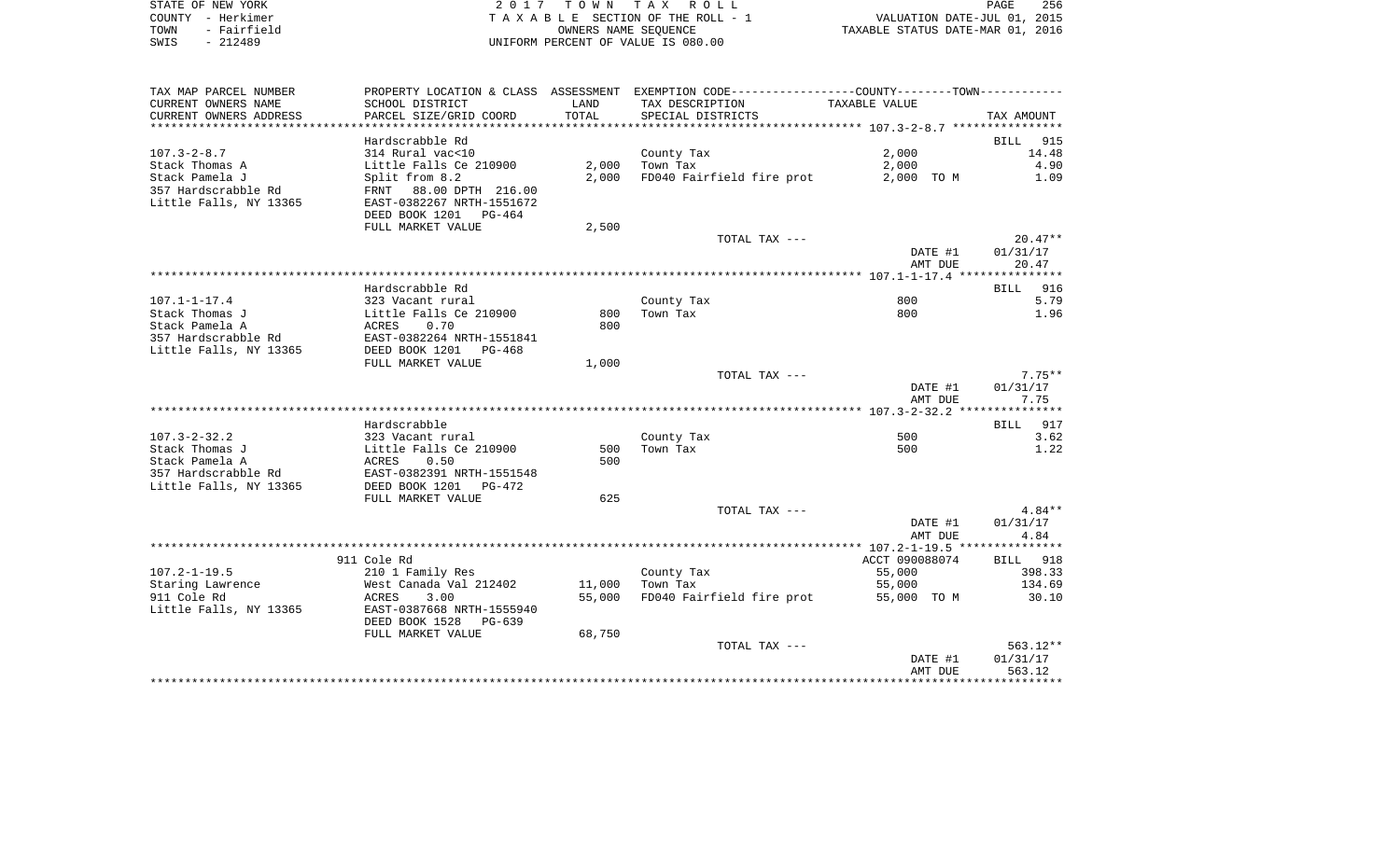| STATE OF NEW YORK   | 2017 TOWN TAX ROLL                 | 257<br>PAGE                      |
|---------------------|------------------------------------|----------------------------------|
| COUNTY - Herkimer   | TAXABLE SECTION OF THE ROLL - 1    | VALUATION DATE-JUL 01, 2015      |
| - Fairfield<br>TOWN | OWNERS NAME SEOUENCE               | TAXABLE STATUS DATE-MAR 01, 2016 |
| $-212489$<br>SWIS   | UNIFORM PERCENT OF VALUE IS 080.00 |                                  |

| TAX MAP PARCEL NUMBER                                 |                                |         | PROPERTY LOCATION & CLASS ASSESSMENT EXEMPTION CODE----------------COUNTY--------TOWN---------- |                |                        |
|-------------------------------------------------------|--------------------------------|---------|-------------------------------------------------------------------------------------------------|----------------|------------------------|
| CURRENT OWNERS NAME                                   | SCHOOL DISTRICT                | LAND    | TAX DESCRIPTION                                                                                 | TAXABLE VALUE  |                        |
| CURRENT OWNERS ADDRESS                                | PARCEL SIZE/GRID COORD         | TOTAL   | SPECIAL DISTRICTS                                                                               |                | TAX AMOUNT             |
|                                                       |                                |         |                                                                                                 |                |                        |
|                                                       | Thompson Rd                    |         |                                                                                                 | ACCT 090010020 | BILL 919               |
| $101.4 - 1 - 20$                                      | 105 Vac farmland               |         | County Tax                                                                                      | 15,000         | 108.63                 |
| Steciak Irrevocable Trust Jean West Canada Val 212402 |                                | 15,000  | Town Tax                                                                                        | 15,000         | 36.73                  |
| Steciak David & Donald                                | ACRES 19.80                    | 15,000  | FD040 Fairfield fire prot                                                                       | 15,000 TO M    | 8.21                   |
| 383 Thompson Rd                                       | EAST-0394636 NRTH-1562020      |         |                                                                                                 |                |                        |
| Little Falls, NY 13365                                | DEED BOOK 1615<br>PG-434       |         |                                                                                                 |                |                        |
|                                                       | FULL MARKET VALUE              | 18,750  |                                                                                                 |                |                        |
|                                                       |                                |         | TOTAL TAX ---                                                                                   |                | $153.57**$             |
|                                                       |                                |         |                                                                                                 | DATE #1        | 01/31/17               |
|                                                       |                                |         |                                                                                                 | AMT DUE        | 153.57                 |
|                                                       |                                |         |                                                                                                 |                |                        |
|                                                       | 216 State Route 29             |         |                                                                                                 | ACCT 090008430 | BILL 920               |
| $100.4 - 1 - 6$                                       | 240 Rural res                  |         | County Tax                                                                                      | 77,000         | 557.66                 |
| Steciak Sherrie L                                     | West Canada Val 212402         | 20,000  | Town Tax                                                                                        | 77,000         | 188.57                 |
| 216 State Route 29                                    | Doublewide                     | 77,000  | FD040 Fairfield fire prot 77,000 TO M                                                           |                | 42.15                  |
| Middleville, NY 13406                                 | ACRES<br>21.70                 |         |                                                                                                 |                |                        |
|                                                       | EAST-0371120 NRTH-1568342      |         |                                                                                                 |                |                        |
|                                                       | DEED BOOK 923<br><b>PG-502</b> |         |                                                                                                 |                |                        |
|                                                       | FULL MARKET VALUE              | 96,250  |                                                                                                 |                |                        |
|                                                       |                                |         | TOTAL TAX ---                                                                                   |                | 788.38**               |
|                                                       |                                |         |                                                                                                 | DATE #1        | 01/31/17               |
|                                                       |                                |         |                                                                                                 | AMT DUE        | 788.38                 |
|                                                       |                                |         |                                                                                                 |                |                        |
|                                                       | 1941 Castle Rd                 |         |                                                                                                 | ACCT 090100000 | BILL 921               |
| $094.4 - 1 - 26$                                      | 270 Mfg housing                |         | County Tax                                                                                      | 36,000         | 260.72                 |
| Stemmer Karl J Janice G                               | West Canada Val 212402         | 10,000  | Town Tax                                                                                        | 36,000         | 88.16                  |
| 1941 Castle Rd                                        | ACRES<br>1.00                  | 36,000  | FD040 Fairfield fire prot 36,000 TO M                                                           |                | 19.70                  |
| Newport, NY 13416                                     | EAST-0371334 NRTH-1579840      |         |                                                                                                 |                |                        |
|                                                       | DEED BOOK 00617 PG-00811       |         |                                                                                                 |                |                        |
|                                                       | FULL MARKET VALUE              | 45,000  | TOTAL TAX ---                                                                                   |                |                        |
|                                                       |                                |         |                                                                                                 | DATE #1        | $368.58**$<br>01/31/17 |
|                                                       |                                |         |                                                                                                 | AMT DUE        | 368.58                 |
|                                                       |                                |         |                                                                                                 |                |                        |
|                                                       | 313 Davis Rd                   |         |                                                                                                 | ACCT 090086043 | BILL 922               |
| $107.1 - 1 - 11.4$                                    | 210 1 Family Res               |         | County Tax                                                                                      | 122,000        | 883.56                 |
| Stewart Francis                                       | West Canada Val 212402         | 11,000  | Town Tax                                                                                        | 122,000        | 298.78                 |
| Stewart Theresa                                       | 1.70 BANK<br>ACRES<br>193      | 122,000 | FD040 Fairfield fire prot                                                                       | 122,000 TO M   | 66.78                  |
| 313 Davis Rd                                          | EAST-0376228 NRTH-1556984      |         |                                                                                                 |                |                        |
| Little Falls, NY 13365                                | DEED BOOK 702<br><b>PG-530</b> |         |                                                                                                 |                |                        |
|                                                       | FULL MARKET VALUE              | 152,500 |                                                                                                 |                |                        |
|                                                       |                                |         | TOTAL TAX ---                                                                                   |                | $1,249.12**$           |
|                                                       |                                |         |                                                                                                 | DATE #1        | 01/31/17               |
|                                                       |                                |         |                                                                                                 | AMT DUE        | 1,249.12               |
|                                                       |                                |         |                                                                                                 |                |                        |
|                                                       |                                |         |                                                                                                 |                |                        |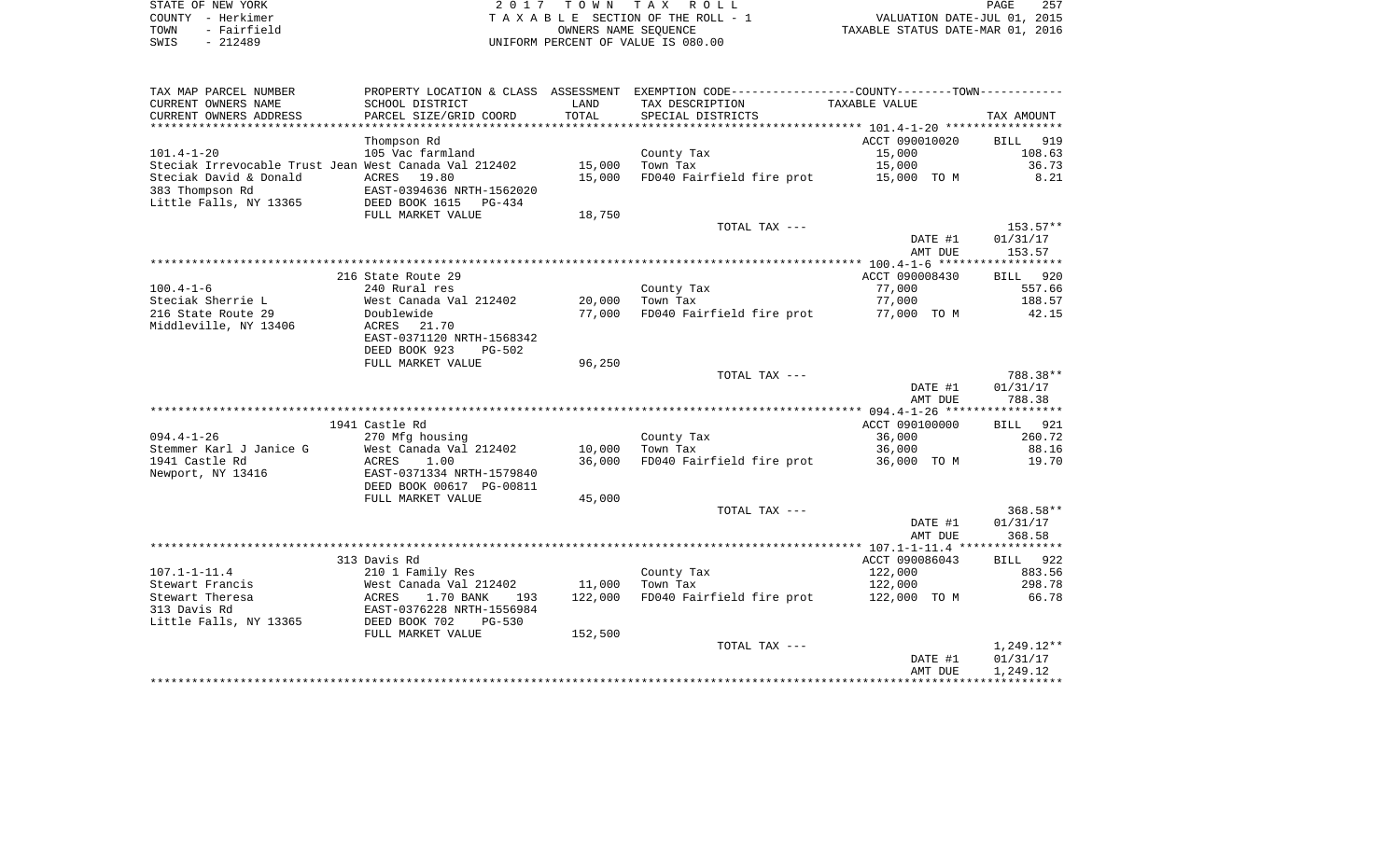|      | STATE OF NEW YORK | 2017 TOWN TAX ROLL                 | <b>PAGE</b>                      | 258 |
|------|-------------------|------------------------------------|----------------------------------|-----|
|      | COUNTY - Herkimer | TAXABLE SECTION OF THE ROLL - 1    | VALUATION DATE-JUL 01, 2015      |     |
| TOWN | - Fairfield       | OWNERS NAME SEOUENCE               | TAXABLE STATUS DATE-MAR 01, 2016 |     |
| SWIS | - 212489          | UNIFORM PERCENT OF VALUE IS 080.00 |                                  |     |

| TAX MAP PARCEL NUMBER   |                           |            | PROPERTY LOCATION & CLASS ASSESSMENT EXEMPTION CODE----------------COUNTY--------TOWN---------- |                |                    |
|-------------------------|---------------------------|------------|-------------------------------------------------------------------------------------------------|----------------|--------------------|
| CURRENT OWNERS NAME     | SCHOOL DISTRICT           | LAND       | TAX DESCRIPTION                                                                                 | TAXABLE VALUE  |                    |
| CURRENT OWNERS ADDRESS  | PARCEL SIZE/GRID COORD    | TOTAL      | SPECIAL DISTRICTS                                                                               |                | TAX AMOUNT         |
| *****************       |                           | ********** |                                                                                                 |                |                    |
|                         | 295 Reservoir Rd          |            |                                                                                                 | ACCT 090006930 | BILL 923           |
| $100.2 - 1 - 19.1$      | 430 Mtor veh srv          |            | County Tax                                                                                      | 65,000         | 470.75             |
| Stoyan Pavel            | West Canada Val 212402    | 20,000     | Town Tax                                                                                        | 65,000         | 159.18             |
| 1320 Rutger St          | Auto Sales & Repair       | 65,000     | FD040 Fairfield fire prot                                                                       | 65,000 TO M    | 35.58              |
| Utica, NY 13501         | ACRES 10.30               |            |                                                                                                 |                |                    |
|                         | EAST-0372229 NRTH-1572324 |            |                                                                                                 |                |                    |
|                         | DEED BOOK 1199<br>PG-180  |            |                                                                                                 |                |                    |
|                         | FULL MARKET VALUE         | 81,250     |                                                                                                 |                |                    |
|                         |                           |            | TOTAL TAX ---                                                                                   |                | 665.51**           |
|                         |                           |            |                                                                                                 | DATE #1        | 01/31/17           |
|                         |                           |            |                                                                                                 | AMT DUE        | 665.51             |
|                         |                           |            |                                                                                                 |                |                    |
|                         | Topnotch Rd               |            |                                                                                                 | ACCT 090003570 | BILL 924           |
| $107.4 - 2 - 18$        | 105 Vac farmland          |            | County Tax                                                                                      | 35,000         | 253.48             |
| Subasic Mohammed        | Little Falls Ce 210900    | 35,000     | Town Tax                                                                                        | 35,000         | 85.71              |
| Dzevat                  | ACRES<br>70.00            | 35,000     | FD040 Fairfield fire prot                                                                       | 35,000 TO M    | 19.16              |
| 60 Shrewsbury Dr        | EAST-0394445 NRTH-1546692 |            |                                                                                                 |                |                    |
| Livingston, NJ 07039    | DEED BOOK 829<br>$PG-455$ |            |                                                                                                 |                |                    |
|                         | FULL MARKET VALUE         | 43,750     |                                                                                                 |                |                    |
|                         |                           |            | TOTAL TAX ---                                                                                   |                | 358.35**           |
|                         |                           |            |                                                                                                 | DATE #1        | 01/31/17           |
|                         |                           |            |                                                                                                 | AMT DUE        | 358.35             |
|                         |                           |            |                                                                                                 |                |                    |
|                         | Topnotch Rd               |            |                                                                                                 | ACCT 090003600 | BILL 925           |
| $107.4 - 2 - 19.1$      | 120 Field crops           |            | County Tax                                                                                      | 38,000         | 275.21             |
| Subasic Mohammed Dzevat | Little Falls Ce 210900    | 38,000     | Town Tax                                                                                        | 38,000         | 93.06              |
| Subasic Dzevahire       | 61.40<br>ACRES            | 38,000     | FD040 Fairfield fire prot                                                                       | 38,000 TO M    | 20.80              |
| 60 Shrewsbury Dr        | EAST-0395713 NRTH-1546646 |            |                                                                                                 |                |                    |
| Livingston, NJ 07039    | DEED BOOK 829<br>$PG-455$ |            |                                                                                                 |                |                    |
|                         | FULL MARKET VALUE         | 47,500     |                                                                                                 |                |                    |
|                         |                           |            | TOTAL TAX ---                                                                                   |                | 389.07**           |
|                         |                           |            |                                                                                                 | DATE #1        | 01/31/17           |
|                         |                           |            |                                                                                                 | AMT DUE        | 389.07             |
|                         |                           |            |                                                                                                 |                |                    |
|                         | St. Rte. 169              |            |                                                                                                 |                | BILL 926           |
| $106.2 - 1 - 6.2$       | 105 Vac farmland          |            | County Tax                                                                                      | 13,000         | 94.15              |
| Suchowij Deanna         | West Canada Val 212402    | 13,000     | Town Tax                                                                                        | 13,000         | 31.84              |
| 2701 St. Rte. 169       | 25.00 DPTH<br>FRNT        | 13,000     |                                                                                                 |                |                    |
| Little Falls, NY 13365  | ACRES<br>26.60            |            |                                                                                                 |                |                    |
|                         | EAST-0369340 NRTH-1557591 |            |                                                                                                 |                |                    |
|                         | FULL MARKET VALUE         | 16,250     |                                                                                                 |                |                    |
|                         |                           |            | TOTAL TAX ---                                                                                   |                | 125.99**           |
|                         |                           |            |                                                                                                 | DATE #1        | 01/31/17<br>125.99 |
|                         |                           |            |                                                                                                 | AMT DUE        |                    |
|                         |                           |            |                                                                                                 |                |                    |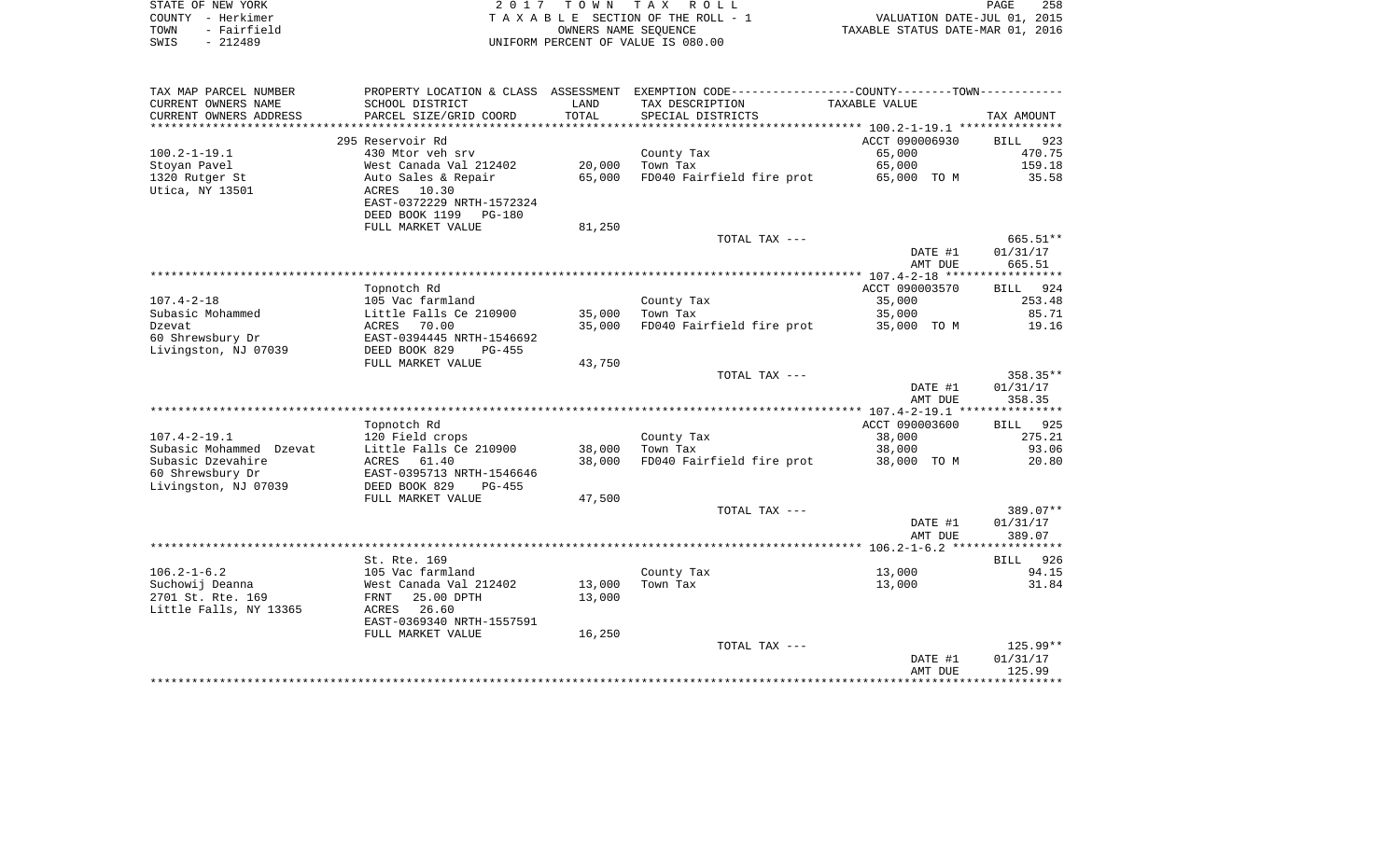| STATE OF NEW YORK   | 2017 TOWN TAX ROLL                 | 259<br>PAGE                      |
|---------------------|------------------------------------|----------------------------------|
| COUNTY - Herkimer   | TAXABLE SECTION OF THE ROLL - 1    | VALUATION DATE-JUL 01, 2015      |
| - Fairfield<br>TOWN | OWNERS NAME SEOUENCE               | TAXABLE STATUS DATE-MAR 01, 2016 |
| $-212489$<br>SWIS   | UNIFORM PERCENT OF VALUE IS 080.00 |                                  |

| TAX MAP PARCEL NUMBER           | PROPERTY LOCATION & CLASS ASSESSMENT                   |               | EXEMPTION CODE-----------------COUNTY-------TOWN----------- |                  |                    |
|---------------------------------|--------------------------------------------------------|---------------|-------------------------------------------------------------|------------------|--------------------|
| CURRENT OWNERS NAME             | SCHOOL DISTRICT                                        | LAND          | TAX DESCRIPTION                                             | TAXABLE VALUE    |                    |
| CURRENT OWNERS ADDRESS          | PARCEL SIZE/GRID COORD                                 | TOTAL         | SPECIAL DISTRICTS                                           |                  | TAX AMOUNT         |
| *******************             |                                                        | ************* |                                                             |                  |                    |
|                                 | 2701 State Route 169                                   |               |                                                             |                  | 927<br>BILL        |
| $106.2 - 1 - 7.3$               | 240 Rural res                                          |               | County Tax                                                  | 155,000          | 1,122.55           |
| Suchowij Deanna M               | West Canada Val 212402                                 | 19,000        | Town Tax                                                    | 155,000          | 379.59             |
| 2701 State Route 169            | ACRES 17.00                                            | 155,000       | FD040 Fairfield fire prot                                   | 155,000 TO M     | 84.84              |
| Little Falls, NY 13365          | EAST-0371346 NRTH-1557383                              |               |                                                             |                  |                    |
|                                 | DEED BOOK 935<br>$PG-603$                              |               |                                                             |                  |                    |
|                                 | FULL MARKET VALUE                                      | 193,750       |                                                             |                  |                    |
|                                 |                                                        |               | TOTAL TAX ---                                               |                  | 1,586.98**         |
|                                 |                                                        |               |                                                             | DATE #1          | 01/31/17           |
|                                 |                                                        |               |                                                             | AMT DUE          | 1,586.98           |
|                                 | Castle Rd                                              |               |                                                             |                  |                    |
| $095.3 - 1 - 4.1$               | 322 Rural vac>10                                       |               |                                                             | ACCT 090100040   | <b>BILL</b><br>928 |
|                                 | West Canada Val 212402                                 | 23,000        | County Tax                                                  | 23,000<br>23,000 | 166.57<br>56.33    |
| Suglia Benjamin<br>Urcan Carina | 36.80<br>ACRES                                         | 23,000        | Town Tax<br>FD040 Fairfield fire prot                       | 23,000 TO M      | 12.59              |
| 35 Bonnie Dr                    | EAST-0375325 NRTH-1581005                              |               |                                                             |                  |                    |
| Fort Solanga, NY 11768          | DEED BOOK 761<br>$PG-208$                              |               |                                                             |                  |                    |
|                                 | FULL MARKET VALUE                                      | 28,750        |                                                             |                  |                    |
|                                 |                                                        |               | TOTAL TAX ---                                               |                  | $235.49**$         |
|                                 |                                                        |               |                                                             | DATE #1          | 01/31/17           |
|                                 |                                                        |               |                                                             | AMT DUE          | 235.49             |
|                                 |                                                        |               |                                                             |                  |                    |
|                                 | Hardscrabble Rd                                        |               |                                                             | ACCT 090000780   | 929<br>BILL        |
| $107.3 - 2 - 19$                | 105 Vac farmland                                       |               | AG MKTS<br>41730                                            | 8,777<br>8,777   |                    |
| Swarey Henry                    | Little Falls Ce 210900                                 | 50,000        | County Tax                                                  | 41,223           | 298.55             |
| Swarey Sally Z                  | In Two Townships                                       | 50,000        | Town Tax                                                    | 41,223           | 100.95             |
| 1914 State Rte. 169             | Land                                                   |               | School Relevy                                               |                  | 1,594.93           |
| Little Falls, NY 13365          | ACRES<br>98.80                                         |               | FD040 Fairfield fire prot 50,000 TO M                       |                  | 27.37              |
|                                 | EAST-0379413 NRTH-1548873                              |               |                                                             |                  |                    |
| MAY BE SUBJECT TO PAYMENT       | DEED BOOK 1327 PG-751                                  |               |                                                             |                  |                    |
| UNDER AGDIST LAW TIL 2023       | FULL MARKET VALUE                                      | 62,500        |                                                             |                  |                    |
|                                 |                                                        |               | TOTAL TAX ---                                               |                  | $2,021.80**$       |
|                                 |                                                        |               |                                                             | DATE #1          | 01/31/17           |
|                                 |                                                        |               |                                                             | AMT DUE          | 2,021.80           |
|                                 |                                                        |               |                                                             |                  |                    |
|                                 | State Route 29                                         |               |                                                             | ACCT 090007140   | BILL 930           |
| $101.2 - 1 - 17$                | 322 Rural vac>10                                       |               | County Tax                                                  | 46,000           | 333.14             |
| Swarey Reuben E                 | West Canada Val 212402                                 | 46,000        | Town Tax                                                    | 46,000           | 112.65             |
| Swarey Malinda C                | Survey Jj19a26                                         | 46,000        | School Relevy                                               |                  | 1,148.76           |
| 1309 State Route 29             | ACRES 76.10                                            |               | FD040 Fairfield fire prot 46,000 TO M                       |                  | 25.18              |
| Little Falls, NY 13365          | EAST-0392310 NRTH-1569253<br>DEED BOOK 1503<br>$PG-49$ |               |                                                             |                  |                    |
|                                 |                                                        |               |                                                             |                  |                    |
|                                 | FULL MARKET VALUE                                      | 57,500        | TOTAL TAX ---                                               |                  | $1,619.73**$       |
|                                 |                                                        |               |                                                             | DATE #1          | 01/31/17           |
|                                 |                                                        |               |                                                             | AMT DUE          | 1,619.73           |
|                                 |                                                        |               |                                                             |                  |                    |
|                                 |                                                        |               |                                                             |                  |                    |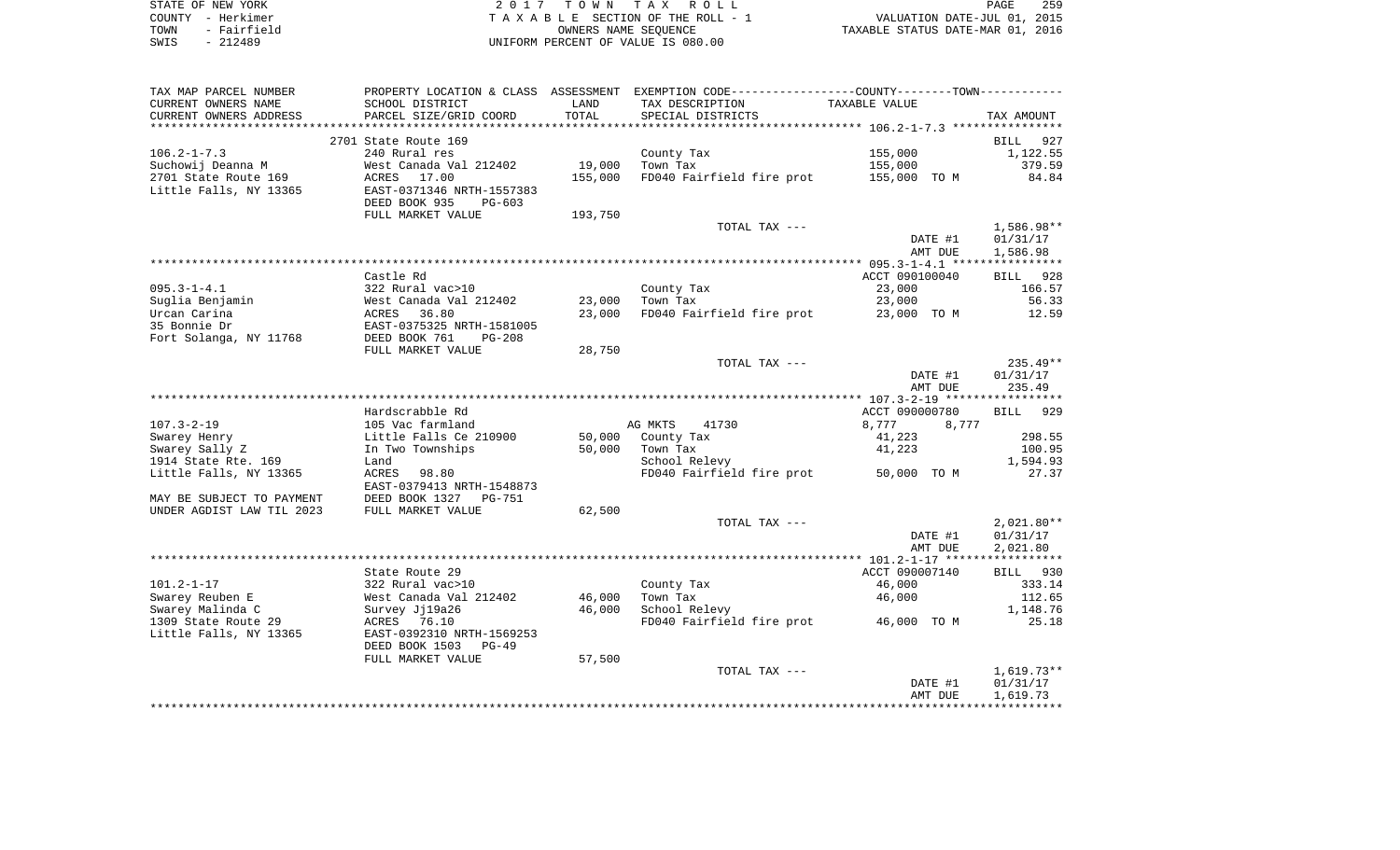|      | STATE OF NEW YORK | 2017 TOWN TAX ROLL                 | 260<br>PAGE                      |  |
|------|-------------------|------------------------------------|----------------------------------|--|
|      | COUNTY - Herkimer | TAXABLE SECTION OF THE ROLL - 1    | VALUATION DATE-JUL 01, 2015      |  |
| TOWN | - Fairfield       | OWNERS NAME SEOUENCE               | TAXABLE STATUS DATE-MAR 01, 2016 |  |
| SWIS | - 212489          | UNIFORM PERCENT OF VALUE IS 080.00 |                                  |  |

| TAX MAP PARCEL NUMBER                                  |                           |         | PROPERTY LOCATION & CLASS ASSESSMENT EXEMPTION CODE----------------COUNTY--------TOWN----------- |                  |                        |
|--------------------------------------------------------|---------------------------|---------|--------------------------------------------------------------------------------------------------|------------------|------------------------|
| CURRENT OWNERS NAME                                    | SCHOOL DISTRICT           | LAND    | TAX DESCRIPTION                                                                                  | TAXABLE VALUE    |                        |
| CURRENT OWNERS ADDRESS                                 | PARCEL SIZE/GRID COORD    | TOTAL   | SPECIAL DISTRICTS                                                                                |                  | TAX AMOUNT             |
|                                                        |                           |         |                                                                                                  |                  |                        |
|                                                        | State Route 29            |         |                                                                                                  | ACCT 090011280   | BILL 931               |
| $101.4 - 1 - 8.5$                                      | 323 Vacant rural          |         | County Tax                                                                                       | 25,000           | 181.06                 |
| Swarey Reuben E                                        | West Canada Val 212402    | 25,000  | Town Tax                                                                                         | 25,000           | 61.22                  |
| Swarey Malinda C                                       | includes $8.2 \& 8.4$     | 25,000  | School Relevy                                                                                    |                  | 624.35                 |
| 226 Snyder Rd                                          | ACRES<br>40.00            |         | FD040 Fairfield fire prot 25,000 TO M                                                            |                  | 13.68                  |
| Little Falls, NY 13365                                 | EAST-0393624 NRTH-1567463 |         |                                                                                                  |                  |                        |
|                                                        | DEED BOOK 1453<br>PG-729  |         |                                                                                                  |                  |                        |
|                                                        | FULL MARKET VALUE         | 31,250  |                                                                                                  |                  |                        |
|                                                        |                           |         | TOTAL TAX ---                                                                                    |                  | 880.31**               |
|                                                        |                           |         |                                                                                                  | DATE #1          | 01/31/17               |
|                                                        |                           |         |                                                                                                  | AMT DUE          | 880.31                 |
|                                                        |                           |         |                                                                                                  |                  |                        |
|                                                        | 1309 State Route 29       |         |                                                                                                  |                  | BILL 932               |
| $101.4 - 4 - 6$                                        | 240 Rural res             |         | County Tax                                                                                       | 84,000           | 608.35                 |
| Swarey Reuben E                                        | West Canada Val 212402    | 25,000  | Town Tax                                                                                         | 84,000           | 205.71                 |
| Swarey Malinda C                                       | Survey Jj19a26            | 84,000  | School Relevy                                                                                    |                  | 2,097.76               |
| 1309 State Route 29                                    | 28.55<br>ACRES            |         | FD040 Fairfield fire prot 84,000 TO M                                                            |                  | 45.98                  |
| Little Falls, NY 13365                                 | EAST-0391560 NRTH-1568190 |         |                                                                                                  |                  |                        |
|                                                        | DEED BOOK 1503 PG-49      |         |                                                                                                  |                  |                        |
|                                                        | FULL MARKET VALUE         | 105,000 |                                                                                                  |                  |                        |
|                                                        |                           |         | TOTAL TAX ---                                                                                    |                  | $2,957.80**$           |
|                                                        |                           |         |                                                                                                  | DATE #1          | 01/31/17               |
|                                                        |                           |         |                                                                                                  | AMT DUE          | 2,957.80               |
|                                                        |                           |         |                                                                                                  |                  |                        |
|                                                        | 818 State Route 29        |         |                                                                                                  | ACCT 090010200   | BILL 933               |
| 101.14-1-43                                            | 210 1 Family Res          |         | County Tax                                                                                       | 110,000          | 796.65                 |
| Swartz Lynne F                                         | West Canada Val 212402    | 11,000  | Town Tax                                                                                         | 110,000          | 269.39                 |
| 818 State Route 29                                     | FRNT 224.80 DPTH          | 110,000 | FD040 Fairfield fire prot                                                                        | 110,000 TO M     | 60.21                  |
| Middleville, NY 13406                                  | 2.53<br>ACRES             |         |                                                                                                  |                  |                        |
|                                                        | EAST-0382549 NRTH-1567481 |         |                                                                                                  |                  |                        |
|                                                        | DEED BOOK 00609 PG-00544  |         |                                                                                                  |                  |                        |
|                                                        | FULL MARKET VALUE         | 137,500 |                                                                                                  |                  |                        |
|                                                        |                           |         | TOTAL TAX ---                                                                                    |                  | $1,126.25**$           |
|                                                        |                           |         |                                                                                                  | DATE #1          | 01/31/17               |
|                                                        |                           |         |                                                                                                  | AMT DUE          | 1,126.25               |
|                                                        |                           |         |                                                                                                  |                  |                        |
|                                                        | 924 Hardscrabble Rd       |         |                                                                                                  | ACCT 090010140   | BILL 934               |
| $101.3 - 1 - 25$                                       | 120 Field crops           |         | AG MKTS<br>41730                                                                                 | 41,958<br>41,958 |                        |
| Sweeney John M                                         | West Canada Val 212402    | 91,000  | County Tax                                                                                       | 123,042          | 891.10                 |
| Sweeney Dawn A                                         | ACRES 157.00              | 165,000 | Town Tax                                                                                         | 123,042          | 301.33                 |
| PO Box 76                                              | EAST-0383183 NRTH-1562613 |         | FD040 Fairfield fire prot                                                                        | 165,000 TO M     | 90.31                  |
|                                                        |                           |         |                                                                                                  |                  |                        |
| Middleville, NY 13406                                  | DEED BOOK 00575 PG-00876  |         |                                                                                                  |                  |                        |
|                                                        | FULL MARKET VALUE         | 206,250 |                                                                                                  |                  |                        |
| MAY BE SUBJECT TO PAYMENT<br>UNDER AGDIST LAW TIL 2023 |                           |         |                                                                                                  |                  |                        |
|                                                        |                           |         | TOTAL TAX ---                                                                                    |                  |                        |
|                                                        |                           |         |                                                                                                  | DATE #1          | 1,282.74**<br>01/31/17 |
|                                                        |                           |         |                                                                                                  | AMT DUE          |                        |
|                                                        |                           |         |                                                                                                  |                  | 1,282.74               |
|                                                        |                           |         |                                                                                                  |                  |                        |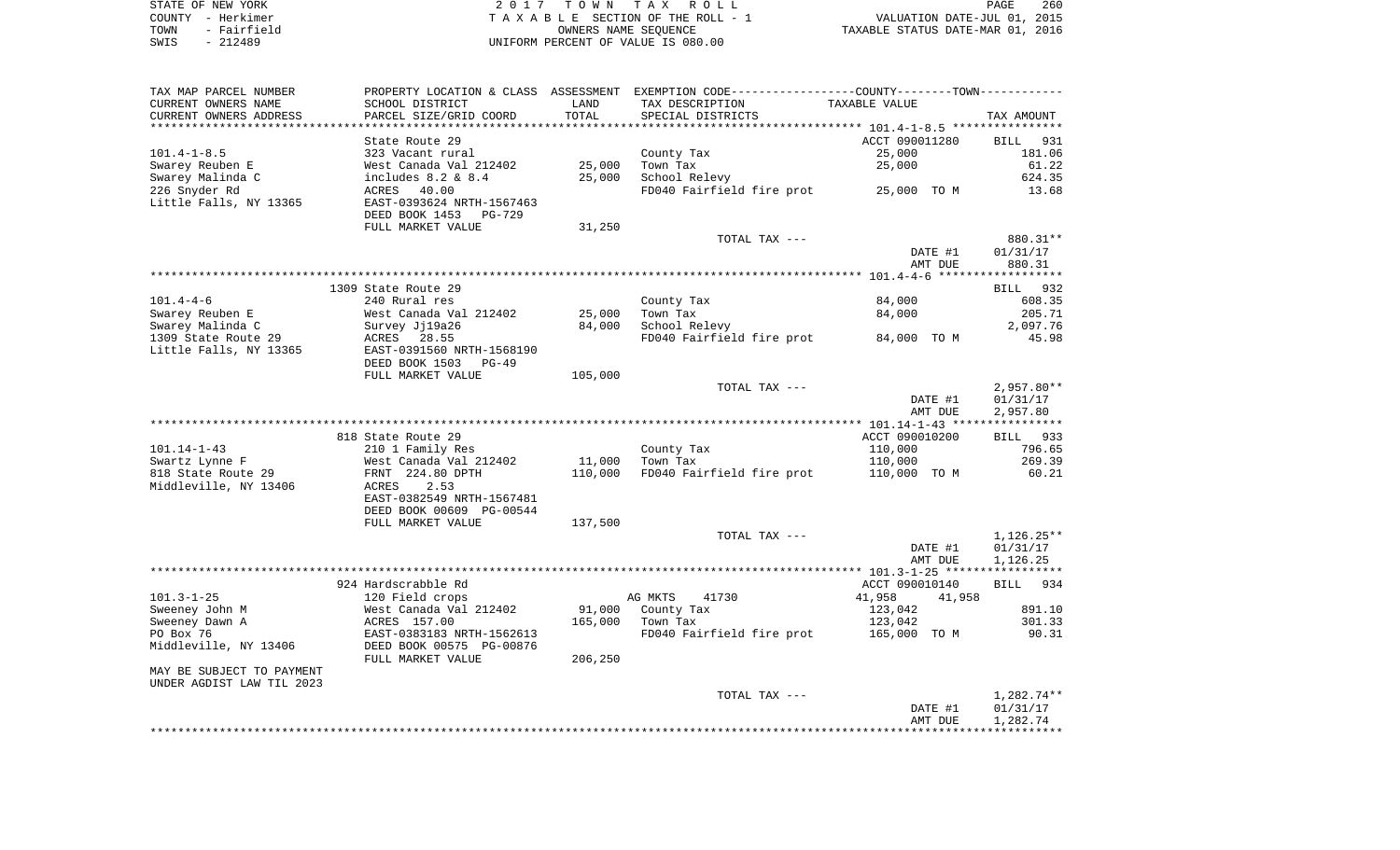| STATE OF NEW YORK |             | 2017 TOWN TAX ROLL                 | PAGE                             | 261 |
|-------------------|-------------|------------------------------------|----------------------------------|-----|
| COUNTY - Herkimer |             | TAXABLE SECTION OF THE ROLL - 1    | VALUATION DATE-JUL 01, 2015      |     |
| TOWN              | - Fairfield | OWNERS NAME SEOUENCE               | TAXABLE STATUS DATE-MAR 01, 2016 |     |
| SWIS              | - 212489    | UNIFORM PERCENT OF VALUE IS 080.00 |                                  |     |

| TAX MAP PARCEL NUMBER  |                                                       |         | PROPERTY LOCATION & CLASS ASSESSMENT EXEMPTION CODE----------------COUNTY-------TOWN---------- |                         |              |
|------------------------|-------------------------------------------------------|---------|------------------------------------------------------------------------------------------------|-------------------------|--------------|
| CURRENT OWNERS NAME    | SCHOOL DISTRICT                                       | LAND    | TAX DESCRIPTION                                                                                | TAXABLE VALUE           |              |
| CURRENT OWNERS ADDRESS | PARCEL SIZE/GRID COORD                                | TOTAL   | SPECIAL DISTRICTS                                                                              |                         | TAX AMOUNT   |
|                        |                                                       |         |                                                                                                |                         |              |
|                        | 1323 Castle Rd                                        |         |                                                                                                |                         | 935<br>BILL  |
| $095.3 - 4 - 18$       | 210 1 Family Res                                      |         | County Tax                                                                                     | 78,000                  | 564.90       |
| Sweet Robert J         | West Canada Val 212402                                | 13,000  | Town Tax                                                                                       | 78,000                  | 191.02       |
| 1323 Castle Rd         | FRNT 250.00 DPTH                                      | 78,000  | FD040 Fairfield fire prot                                                                      | 78,000 TO M             | 42.69        |
| PO Box 392             | 4.80<br>ACRES                                         |         |                                                                                                |                         |              |
| Newport, NY 13416      | EAST-0344925 NRTH-0115890                             |         |                                                                                                |                         |              |
|                        | DEED BOOK 1249<br>PG-675                              |         |                                                                                                |                         |              |
|                        | FULL MARKET VALUE                                     | 97,500  |                                                                                                |                         |              |
|                        |                                                       |         | TOTAL TAX ---                                                                                  |                         | 798.61**     |
|                        |                                                       |         |                                                                                                | DATE #1                 | 01/31/17     |
|                        |                                                       |         |                                                                                                | AMT DUE                 | 798.61       |
|                        |                                                       |         |                                                                                                |                         |              |
|                        | 296 Teall Rd                                          |         |                                                                                                | ACCT 090003660          | BILL 936     |
| $101.2 - 1 - 1.7$      | 240 Rural res                                         |         | County Tax                                                                                     | 96,000                  | 695.26       |
| Synakowski Stephen J   | West Canada Val 212402                                | 12,000  | Town Tax                                                                                       | 96,000                  | 235.10       |
| Synakowski Theresa M   | FRNT 475.00 DPTH                                      | 96,000  | School Relevy                                                                                  |                         | 1,809.41     |
| 296 Teall Rd           | ACRES 16.80                                           |         | FD040 Fairfield fire prot                                                                      | 96,000 TO M             | 52.54        |
| Middleville, NY 13406  | EAST-0385064 NRTH-1571709<br>DEED BOOK 1148<br>PG-641 |         |                                                                                                |                         |              |
|                        | FULL MARKET VALUE                                     | 120,000 |                                                                                                |                         |              |
|                        |                                                       |         | TOTAL TAX ---                                                                                  |                         | $2,792.31**$ |
|                        |                                                       |         |                                                                                                | DATE #1                 | 01/31/17     |
|                        |                                                       |         |                                                                                                | AMT DUE                 | 2,792.31     |
|                        |                                                       |         |                                                                                                |                         |              |
|                        | 1281 Castle Rd                                        |         |                                                                                                | ACCT 090010100          | BILL 937     |
| $095.3 - 4 - 3$        | 240 Rural res                                         |         | County Tax                                                                                     | 80,000                  | 579.38       |
| Taylor Kimberly        | West Canada Val 212402                                | 20,000  | Town Tax                                                                                       | 80,000                  | 195.92       |
| 1281 Castle Rd         | Doublewide                                            | 80,000  | School Relevy                                                                                  |                         | 1,997.85     |
| Newport, NY 13416      | ACRES 18.50                                           |         | FD040 Fairfield fire prot                                                                      | 80,000 TO M             | 43.79        |
|                        | EAST-0344565 NRTH-1154315                             |         |                                                                                                |                         |              |
|                        | DEED BOOK 1290<br>PG-591                              |         |                                                                                                |                         |              |
|                        | FULL MARKET VALUE                                     | 100,000 |                                                                                                |                         |              |
|                        |                                                       |         | TOTAL TAX ---                                                                                  |                         | $2,816.94**$ |
|                        |                                                       |         |                                                                                                | DATE #1                 | 01/31/17     |
|                        |                                                       |         |                                                                                                | AMT DUE                 | 2,816.94     |
|                        |                                                       |         |                                                                                                |                         |              |
|                        | 1293 Castle Rd                                        |         |                                                                                                |                         | BILL<br>938  |
| $095.3 - 4 - 9$        | 210 1 Family Res                                      |         | VET WAR C 41122                                                                                | 7,200<br>$\Omega$       |              |
| Taylor Mary            | West Canada Val 212402                                |         | 11,000 VET WAR T 41123                                                                         | $\overline{0}$<br>8,100 |              |
| PO Box 51              | ACRES<br>2.00                                         |         | 54,000 County Tax                                                                              | 46,800                  | 338.94       |
| Newport, NY 13416      | EAST-0345210 NRTH-1154080                             |         | Town Tax                                                                                       | 45,900                  | 112.41       |
|                        | DEED BOOK 780<br>PG-532                               |         | School Relevy                                                                                  |                         | 138.46       |
|                        | FULL MARKET VALUE                                     | 67,500  | FD040 Fairfield fire prot                                                                      | 54,000 TO M             | 29.56        |
|                        |                                                       |         | TOTAL TAX ---                                                                                  |                         | $619.37**$   |
|                        |                                                       |         |                                                                                                | DATE #1                 | 01/31/17     |
|                        |                                                       |         |                                                                                                | AMT DUE                 | 619.37       |
|                        |                                                       |         |                                                                                                |                         |              |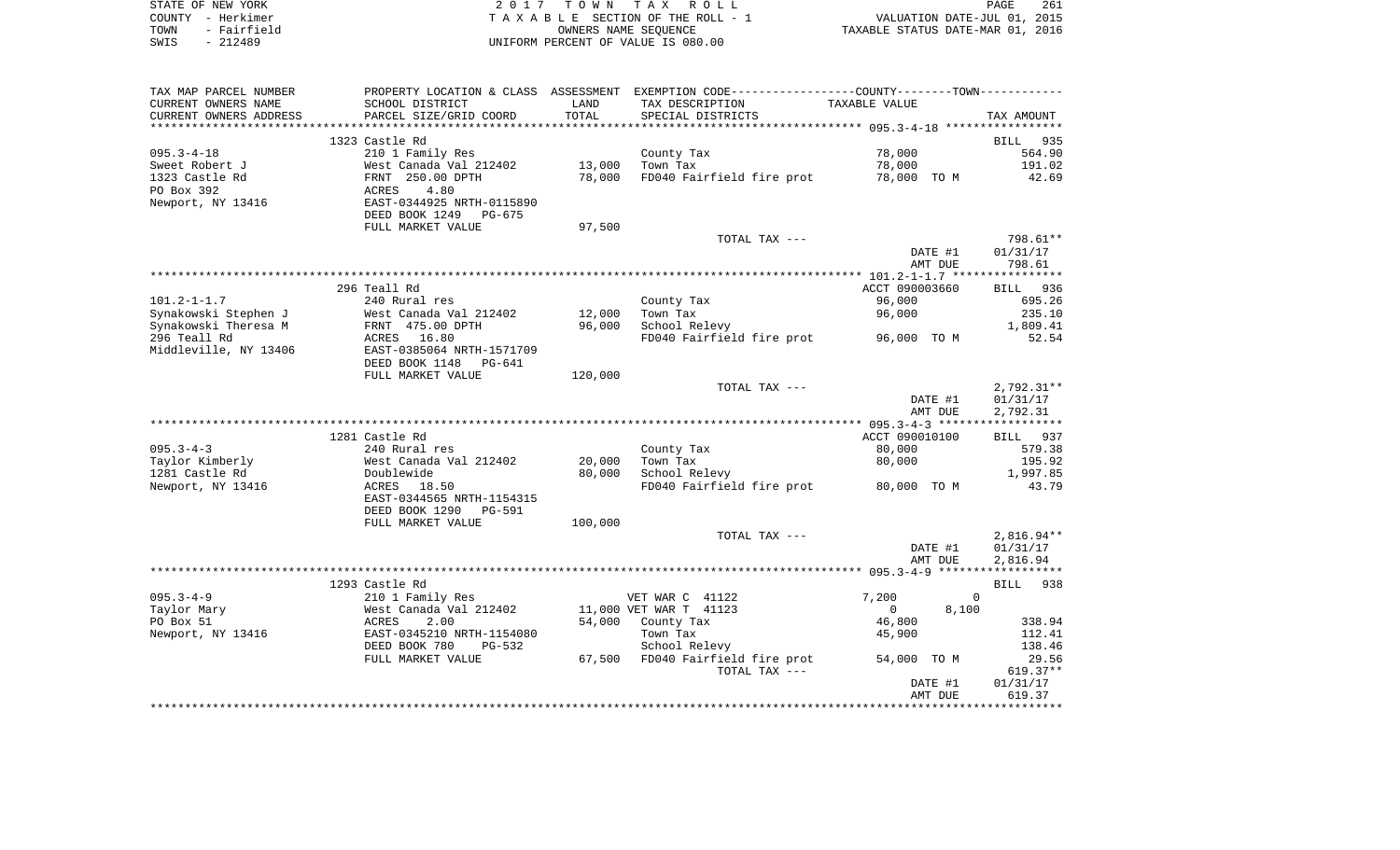| STATE OF NEW YORK<br>COUNTY - Herkimer<br>- Fairfield<br>TOWN | 2017                                                 | T O W N<br>OWNERS NAME SEQUENCE | TAX ROLL<br>TAXABLE SECTION OF THE ROLL - 1                                                    | VALUATION DATE-JUL 01, 2015<br>VALUATION DATE-JUL UI, 2015<br>TAXABLE STATUS DATE-MAR 01, 2016 | PAGE<br>262                          |
|---------------------------------------------------------------|------------------------------------------------------|---------------------------------|------------------------------------------------------------------------------------------------|------------------------------------------------------------------------------------------------|--------------------------------------|
| SWIS<br>$-212489$                                             |                                                      |                                 | UNIFORM PERCENT OF VALUE IS 080.00                                                             |                                                                                                |                                      |
| TAX MAP PARCEL NUMBER                                         |                                                      |                                 | PROPERTY LOCATION & CLASS ASSESSMENT EXEMPTION CODE----------------COUNTY-------TOWN---------- |                                                                                                |                                      |
| CURRENT OWNERS NAME                                           | SCHOOL DISTRICT                                      | LAND                            | TAX DESCRIPTION                                                                                | TAXABLE VALUE                                                                                  |                                      |
| CURRENT OWNERS ADDRESS<br>*******************                 | PARCEL SIZE/GRID COORD                               | TOTAL<br>********               | SPECIAL DISTRICTS                                                                              |                                                                                                | TAX AMOUNT                           |
|                                                               | 866 State Route 29                                   |                                 |                                                                                                | *************************** 101.3-1-24.4 ***************<br>ACCT 090087051                     | <b>BILL</b><br>939                   |
| $101.3 - 1 - 24.4$                                            | 210 1 Family Res                                     |                                 | County Tax                                                                                     | 100,000                                                                                        | 724.23                               |
| Tecler Robert N                                               | West Canada Val 212402                               | 14,000                          | Town Tax                                                                                       | 100,000                                                                                        | 244.90                               |
| 866 State Rte. 29                                             | Barto Hill Inn                                       | 100,000                         | FD040 Fairfield fire prot                                                                      | 100,000 TO M                                                                                   | 54.73                                |
| Middleville, NY 13406                                         | FRNT 357.00 DPTH<br>ACRES<br>2.70                    |                                 |                                                                                                |                                                                                                |                                      |
|                                                               | EAST-0383309 NRTH-1567180                            |                                 |                                                                                                |                                                                                                |                                      |
|                                                               | DEED BOOK 1283<br><b>PG-109</b>                      |                                 |                                                                                                |                                                                                                |                                      |
|                                                               | FULL MARKET VALUE                                    | 125,000                         |                                                                                                |                                                                                                |                                      |
|                                                               |                                                      |                                 | TOTAL TAX ---                                                                                  | DATE #1<br>AMT DUE                                                                             | $1,023.86**$<br>01/31/17<br>1,023.86 |
|                                                               |                                                      |                                 |                                                                                                |                                                                                                |                                      |
|                                                               | 599 West End Rd                                      |                                 |                                                                                                | ACCT 090000540                                                                                 | BILL 940                             |
| $106.4 - 1 - 4.4$                                             | 210 1 Family Res                                     |                                 | County Tax                                                                                     | 60,000                                                                                         | 434.54                               |
| Tinker Robert                                                 | West Canada Val 212402                               | 11,000                          | Town Tax                                                                                       | 60,000                                                                                         | 146.94                               |
| 599 West End Rd                                               | ACRES<br>3.10                                        | 60,000                          | FD040 Fairfield fire prot                                                                      | 60,000 TO M                                                                                    | 32.84                                |
| Little Falls, NY 13365                                        | EAST-0366334 NRTH-1550807                            |                                 |                                                                                                |                                                                                                |                                      |
|                                                               | DEED BOOK 878<br>$PG-68$<br>FULL MARKET VALUE        | 75,000                          |                                                                                                |                                                                                                |                                      |
|                                                               |                                                      |                                 | TOTAL TAX ---                                                                                  |                                                                                                | 614.32**                             |
|                                                               |                                                      |                                 |                                                                                                | DATE #1                                                                                        | 01/31/17                             |
|                                                               |                                                      |                                 |                                                                                                | AMT DUE                                                                                        | 614.32                               |
|                                                               |                                                      |                                 |                                                                                                |                                                                                                |                                      |
|                                                               | 883 Cole Rd                                          |                                 |                                                                                                | ACCT 090100075                                                                                 | 941<br><b>BILL</b>                   |
| $107.2 - 1 - 19.2$                                            | 210 1 Family Res                                     |                                 | VET COM CT 41131                                                                               | 11,250<br>11,250                                                                               |                                      |
| Tobin Tobias                                                  | West Canada Val 212402                               | 12,000                          | County Tax                                                                                     | 33,750                                                                                         | 244.43                               |
| 883 Cole Rd<br>Little Falls, NY 13365                         | Incomplete<br>ACRES<br>4.00                          | 45,000                          | Town Tax<br>FD040 Fairfield fire prot                                                          | 33,750<br>45,000 TO M                                                                          | 82.65<br>24.63                       |
|                                                               | EAST-0387239 NRTH-1555872<br>DEED BOOK 854<br>PG-675 |                                 |                                                                                                |                                                                                                |                                      |
|                                                               | FULL MARKET VALUE                                    | 56,250                          |                                                                                                |                                                                                                |                                      |
|                                                               |                                                      |                                 | TOTAL TAX ---                                                                                  |                                                                                                | 351.71**                             |
|                                                               |                                                      |                                 |                                                                                                | DATE #1                                                                                        | 01/31/17                             |
|                                                               |                                                      |                                 |                                                                                                | AMT DUE                                                                                        | 351.71                               |
|                                                               |                                                      |                                 |                                                                                                |                                                                                                | ***********                          |
|                                                               | 641 State Route 170                                  |                                 |                                                                                                | ACCT 090005310                                                                                 | <b>BILL</b><br>942                   |
| $107.4 - 2 - 4$                                               | 210 1 Family Res                                     |                                 | County Tax                                                                                     | 108,000                                                                                        | 782.17                               |
| Tomei Jay                                                     | West Canada Val 212402                               | 10,000                          | Town Tax                                                                                       | 108,000                                                                                        | 264.49                               |
| Tomei Pamela<br>641 State Route 170                           | Easement to spring<br>1.00<br>ACRES                  | 108,000                         | FD040 Fairfield fire prot                                                                      | 108,000 TO M                                                                                   | 59.11                                |
| PO Box 101                                                    | EAST-0395740 NRTH-1552008                            |                                 |                                                                                                |                                                                                                |                                      |
| Little Falls, NY 13365                                        | DEED BOOK 734<br>$PG-264$                            |                                 |                                                                                                |                                                                                                |                                      |
|                                                               | FULL MARKET VALUE                                    | 135,000                         |                                                                                                |                                                                                                |                                      |
|                                                               |                                                      |                                 | TOTAL TAX ---                                                                                  |                                                                                                | $1,105.77**$                         |
|                                                               |                                                      |                                 |                                                                                                | DATE #1                                                                                        | 01/31/17                             |
|                                                               |                                                      |                                 |                                                                                                | AMT DUE                                                                                        | 1,105.77                             |
|                                                               |                                                      |                                 |                                                                                                |                                                                                                |                                      |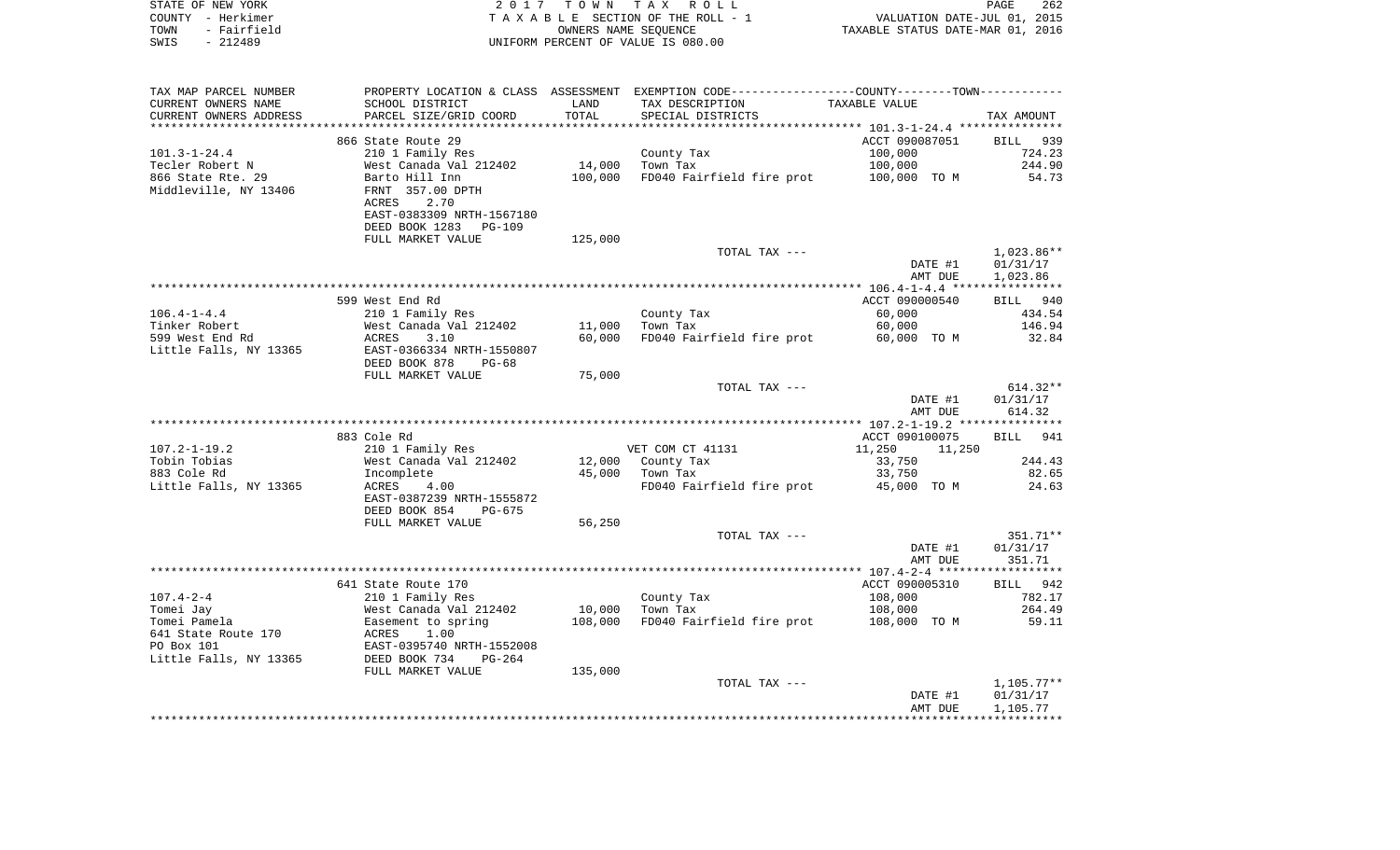| STATE OF NEW YORK   | 2017 TOWN TAX ROLL                 | 263<br>PAGE                      |
|---------------------|------------------------------------|----------------------------------|
| COUNTY - Herkimer   | TAXABLE SECTION OF THE ROLL - 1    | VALUATION DATE-JUL 01, 2015      |
| - Fairfield<br>TOWN | OWNERS NAME SEOUENCE               | TAXABLE STATUS DATE-MAR 01, 2016 |
| $-212489$<br>SWIS   | UNIFORM PERCENT OF VALUE IS 080.00 |                                  |

| TAX MAP PARCEL NUMBER     |                                                       |         | PROPERTY LOCATION & CLASS ASSESSMENT EXEMPTION CODE---------------COUNTY-------TOWN---------- |                         |                      |
|---------------------------|-------------------------------------------------------|---------|-----------------------------------------------------------------------------------------------|-------------------------|----------------------|
| CURRENT OWNERS NAME       | SCHOOL DISTRICT                                       | LAND    | TAX DESCRIPTION                                                                               | TAXABLE VALUE           |                      |
| CURRENT OWNERS ADDRESS    | PARCEL SIZE/GRID COORD                                | TOTAL   | SPECIAL DISTRICTS                                                                             |                         | TAX AMOUNT           |
|                           |                                                       |         |                                                                                               |                         |                      |
|                           | 2213 State Route 169                                  |         |                                                                                               | ACCT 090090006          | BILL 943             |
| $107.3 - 2 - 25$          | 270 Mfg housing                                       |         | County Tax                                                                                    | 40,000                  | 289.69               |
| Torres George             | Little Falls Ce 210900                                | 11,000  | Town Tax                                                                                      | 40,000                  | 97.96                |
| 314 W Main St             | ACRES<br>2.50                                         | 40,000  | School Relevy                                                                                 |                         | 1,547.61             |
| Little Falls, NY 13365    | EAST-0375813 NRTH-1548549<br>DEED BOOK 1533<br>PG-490 |         | FD040 Fairfield fire prot 40,000 TO M                                                         |                         | 21.89                |
|                           | FULL MARKET VALUE                                     | 50,000  |                                                                                               |                         |                      |
|                           |                                                       |         | TOTAL TAX ---                                                                                 |                         | $1,957.15**$         |
|                           |                                                       |         |                                                                                               | DATE #1                 | 01/31/17             |
|                           |                                                       |         |                                                                                               | AMT DUE                 | 1,957.15             |
|                           |                                                       |         |                                                                                               |                         |                      |
|                           | 141 Davis Rd                                          |         |                                                                                               |                         | BILL<br>944          |
| $106.2 - 1 - 7.2$         | 240 Rural res                                         |         | VET WAR C 41122                                                                               | 7,200<br>$\Omega$       |                      |
| Toy Larry                 | West Canada Val 212402<br>West c<br>ACRES             |         | 21,000 VET WAR T 41123                                                                        | 9,600<br>$\overline{0}$ |                      |
| Toy Elizabeth             | 21.00                                                 |         | 170,000 County Tax                                                                            | 162,800                 | 1,179.04             |
| 141 Davis Rd              | EAST-0372691 NRTH-1556765                             |         | Town Tax                                                                                      | 160,400                 | 392.82               |
| Little Falls, NY 13365    | DEED BOOK 764<br>$PG-164$                             |         | FD040 Fairfield fire prot                                                                     | 170,000 TO M            | 93.05                |
|                           | FULL MARKET VALUE                                     | 212,500 |                                                                                               |                         |                      |
|                           |                                                       |         | TOTAL TAX ---                                                                                 | DATE #1                 | 1,664.91**           |
|                           |                                                       |         |                                                                                               | AMT DUE                 | 01/31/17<br>1,664.91 |
|                           |                                                       |         |                                                                                               |                         |                      |
|                           | 1991 Hardscrabble Rd                                  |         |                                                                                               |                         | BILL 945             |
| $095.3 - 1 - 3.2$         | 210 1 Family Res                                      |         | County Tax                                                                                    | 150,000                 | 1,086.34             |
| Tracy Cynthia E           | West Canada Val 212402                                | 11,000  | Town Tax                                                                                      | 150,000                 | 367.35               |
| Fiorentino James          | ACRES<br>2.80                                         | 150,000 | FD040 Fairfield fire prot                                                                     | 150,000 TO M            | 82.10                |
| 1991 Hardscrabble Rd      | EAST-0375574 NRTH-1581670                             |         |                                                                                               |                         |                      |
| Newport, NY 13416         | DEED BOOK 1221<br>PG-428                              |         |                                                                                               |                         |                      |
|                           | FULL MARKET VALUE                                     | 187,500 |                                                                                               |                         |                      |
|                           |                                                       |         | TOTAL TAX ---                                                                                 |                         | $1,535.79**$         |
|                           |                                                       |         |                                                                                               | DATE #1                 | 01/31/17             |
|                           |                                                       |         |                                                                                               | AMT DUE                 | 1,535.79             |
|                           |                                                       |         |                                                                                               |                         |                      |
|                           | Parkhurst Rd                                          |         |                                                                                               | ACCT 090006060          | BILL 946             |
| $100.4 - 1 - 9$           | 322 Rural vac>10                                      |         | AG MKTS L 41720                                                                               | 1,423<br>1,423          |                      |
| Troyer Dan                | West Canada Val 212402                                |         | 25,000 County Tax                                                                             | 23,577                  | 170.75               |
| Troyer Cevilla            | 58.60<br>ACRES                                        | 25,000  | Town Tax                                                                                      | 23,577                  | 57.74                |
| 2026 S Bard Rd            | EAST-0370736 NRTH-1567194                             |         | School Relevy                                                                                 |                         | 588.79               |
| Gladwin, MI 48624         | DEED BOOK 1609<br>PG-565                              |         | FD040 Fairfield fire prot                                                                     | 23,577 TO M             | 12.90                |
|                           | FULL MARKET VALUE                                     | 31,250  | 1,423 EX                                                                                      |                         |                      |
| MAY BE SUBJECT TO PAYMENT |                                                       |         |                                                                                               |                         |                      |
| UNDER AGDIST LAW TIL 2020 |                                                       |         |                                                                                               |                         |                      |
|                           |                                                       |         | TOTAL TAX ---                                                                                 |                         | 830.18**             |
|                           |                                                       |         |                                                                                               | DATE #1<br>AMT DUE      | 01/31/17<br>830.18   |
|                           |                                                       |         |                                                                                               |                         |                      |
|                           |                                                       |         |                                                                                               |                         |                      |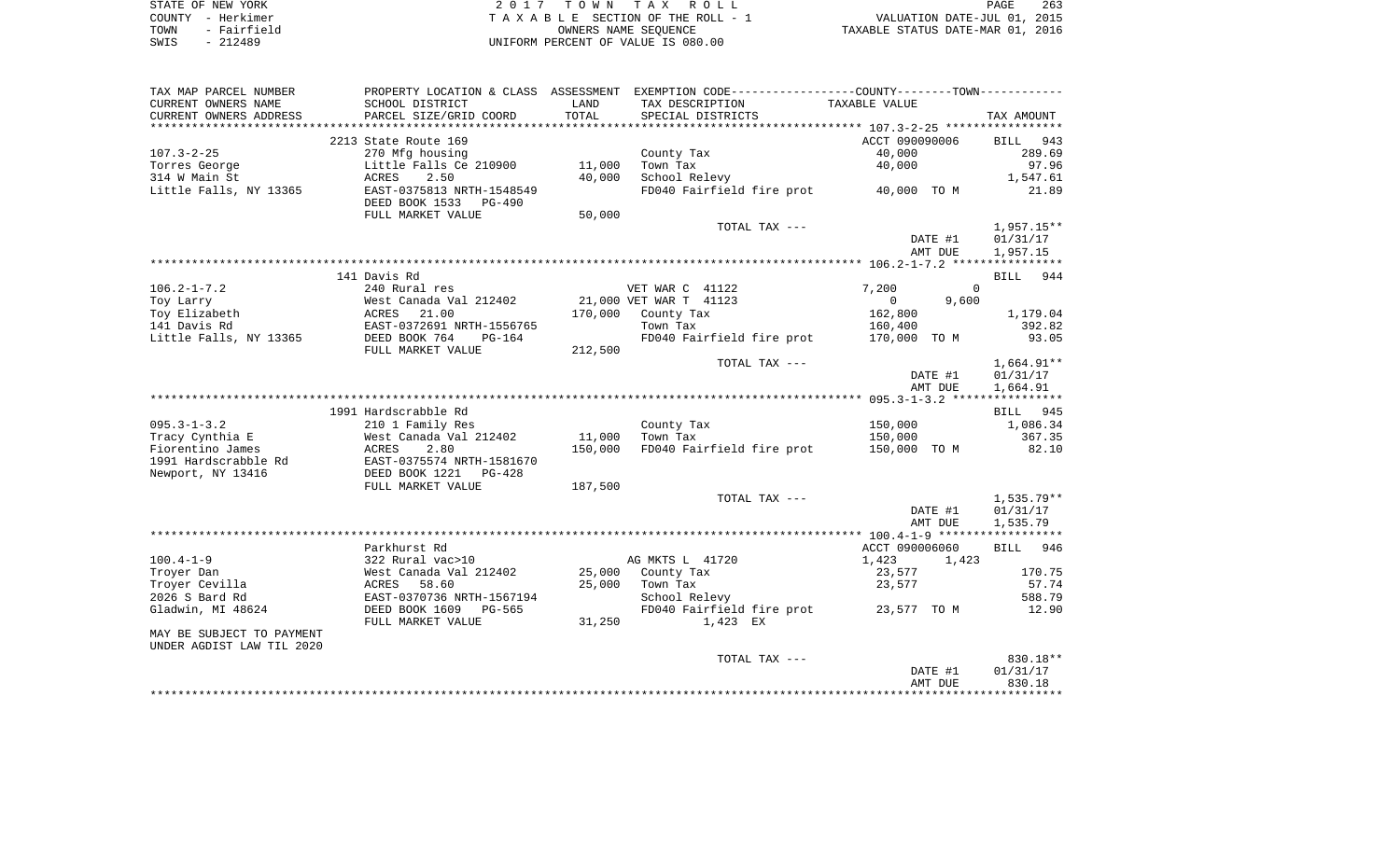|      | STATE OF NEW YORK | 2017 TOWN TAX ROLL                 |                                  | PAGE | 264 |
|------|-------------------|------------------------------------|----------------------------------|------|-----|
|      | COUNTY - Herkimer | TAXABLE SECTION OF THE ROLL - 1    | VALUATION DATE-JUL 01, 2015      |      |     |
| TOWN | - Fairfield       | OWNERS NAME SEOUENCE               | TAXABLE STATUS DATE-MAR 01, 2016 |      |     |
| SWIS | - 212489          | UNIFORM PERCENT OF VALUE IS 080.00 |                                  |      |     |
|      |                   |                                    |                                  |      |     |
|      |                   |                                    |                                  |      |     |

| TAX MAP PARCEL NUMBER     |                           |                   | PROPERTY LOCATION & CLASS ASSESSMENT EXEMPTION CODE----------------COUNTY--------TOWN---------- |                |            |
|---------------------------|---------------------------|-------------------|-------------------------------------------------------------------------------------------------|----------------|------------|
| CURRENT OWNERS NAME       | SCHOOL DISTRICT           | LAND              | TAX DESCRIPTION                                                                                 | TAXABLE VALUE  |            |
| CURRENT OWNERS ADDRESS    | PARCEL SIZE/GRID COORD    | TOTAL             | SPECIAL DISTRICTS                                                                               |                | TAX AMOUNT |
|                           |                           |                   |                                                                                                 |                |            |
|                           | Parkhurst Rd              |                   |                                                                                                 | ACCT 090089088 | BILL 947   |
| $100.4 - 1 - 22.2$        | 314 Rural vac<10          |                   | County Tax                                                                                      | 10,000         | 72.42      |
| Troyer John               | West Canada Val 212402    | 10,000            | Town Tax                                                                                        | 10,000         | 24.49      |
| Troyer Effie              | Deed Restriction          | 10,000            | FD040 Fairfield fire prot 10,000 TO M                                                           |                | 5.47       |
| 1884 South Bard Rd        | ACRES<br>5.30             |                   |                                                                                                 |                |            |
| Gladwin, MI 48624         | EAST-0371414 NRTH-1565640 |                   |                                                                                                 |                |            |
|                           | DEED BOOK 1623 PG-803     |                   |                                                                                                 |                |            |
| PRIOR OWNER ON 3/01/2016  | FULL MARKET VALUE         | 12,500            |                                                                                                 |                |            |
| Creek Lawn Farm LLC       |                           |                   |                                                                                                 |                |            |
|                           |                           |                   | TOTAL TAX ---                                                                                   |                | 102.38**   |
|                           |                           |                   |                                                                                                 | DATE #1        | 01/31/17   |
|                           |                           |                   |                                                                                                 |                |            |
|                           |                           |                   |                                                                                                 | AMT DUE        | 102.38     |
|                           |                           |                   |                                                                                                 |                |            |
|                           | Parkhurst Rd              |                   |                                                                                                 | ACCT 090089087 | BILL 948   |
| $100.4 - 1 - 22.4$        | 314 Rural vac<10          |                   | County Tax                                                                                      | 12,000         | 86.91      |
| Troyer John               | West Canada Val 212402    | $12,000$ Town Tax |                                                                                                 | 12,000         | 29.39      |
| Troyer Effie              | Deed Restriction          |                   | 12,000 FD040 Fairfield fire prot                                                                | 12,000 TO M    | 6.57       |
| 1884 South Bard Rd        | 8.90<br>ACRES             |                   |                                                                                                 |                |            |
| Gladwin, MI 48624         | EAST-0371812 NRTH-1565500 |                   |                                                                                                 |                |            |
|                           | DEED BOOK 1623 PG-803     |                   |                                                                                                 |                |            |
| PRIOR OWNER ON 3/01/2016  | FULL MARKET VALUE         | 15,000            |                                                                                                 |                |            |
| Creek Lawn Farm LLC       |                           |                   |                                                                                                 |                |            |
|                           |                           |                   | TOTAL TAX ---                                                                                   |                | 122.87**   |
|                           |                           |                   |                                                                                                 | DATE #1        | 01/31/17   |
|                           |                           |                   |                                                                                                 | AMT DUE        | 122.87     |
|                           |                           |                   |                                                                                                 |                |            |
|                           | Parkhurst Rd              |                   |                                                                                                 | ACCT 090009540 | BILL 949   |
| $100.4 - 1 - 23$          | 322 Rural vac>10          |                   | AG MKTS L 41720                                                                                 | 7,865<br>7,865 |            |
| Troyer John               | West Canada Val 212402    |                   | 25,000 County Tax                                                                               | 17,135         | 124.10     |
| Troyer Effie              | ACRES 43.00               |                   | 25,000 Town Tax                                                                                 | 17,135         | 41.96      |
| 1884 South Bard Rd        | EAST-0371890 NRTH-1564619 |                   | FD040 Fairfield fire prot                                                                       | 17,135 TO M    | 9.38       |
| Gladwin, MI 48624         | DEED BOOK 1623 PG-803     |                   | 7,865 EX                                                                                        |                |            |
|                           | FULL MARKET VALUE         | 31,250            |                                                                                                 |                |            |
| PRIOR OWNER ON 3/01/2016  |                           |                   |                                                                                                 |                |            |
| Creek Lawn Farm LLC       |                           |                   |                                                                                                 |                |            |
|                           |                           |                   |                                                                                                 |                |            |
| MAY BE SUBJECT TO PAYMENT |                           |                   |                                                                                                 |                |            |
| UNDER AGDIST LAW TIL 2020 |                           |                   |                                                                                                 |                |            |
|                           |                           |                   | TOTAL TAX ---                                                                                   |                | $175.44**$ |
|                           |                           |                   |                                                                                                 | DATE #1        | 01/31/17   |
|                           |                           |                   |                                                                                                 | AMT DUE        | 175.44     |
|                           |                           |                   |                                                                                                 |                |            |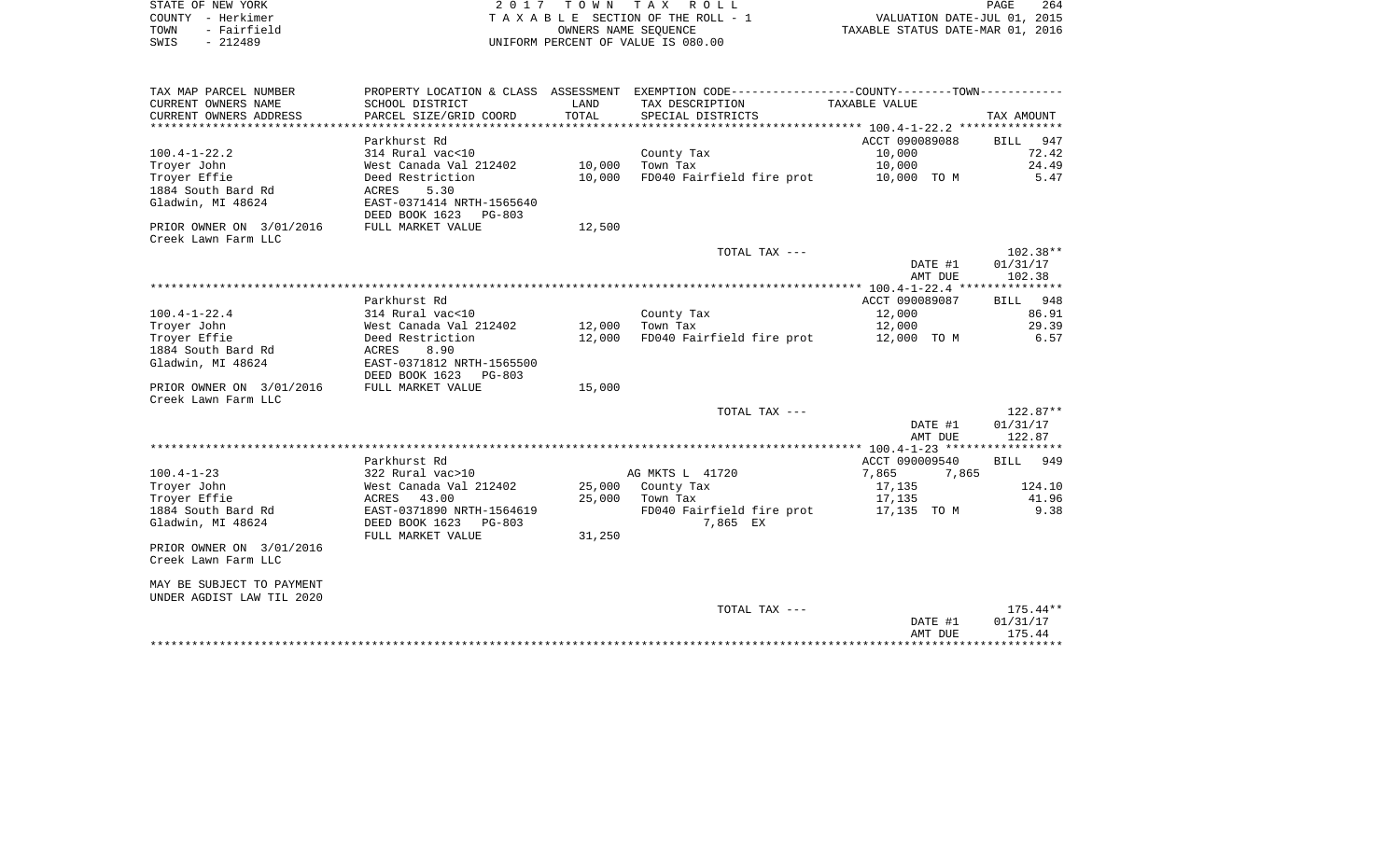|      | STATE OF NEW YORK | 2017 TOWN TAX ROLL                 | 265<br>PAGE                      |
|------|-------------------|------------------------------------|----------------------------------|
|      | COUNTY - Herkimer | TAXABLE SECTION OF THE ROLL - 1    | VALUATION DATE-JUL 01, 2015      |
| TOWN | - Fairfield       | OWNERS NAME SEOUENCE               | TAXABLE STATUS DATE-MAR 01, 2016 |
| SWIS | - 212489          | UNIFORM PERCENT OF VALUE IS 080.00 |                                  |
|      |                   |                                    |                                  |
|      |                   |                                    |                                  |

| TAX MAP PARCEL NUMBER     |                           |         | PROPERTY LOCATION & CLASS ASSESSMENT EXEMPTION CODE-----------------COUNTY--------TOWN----------- |                |                    |
|---------------------------|---------------------------|---------|---------------------------------------------------------------------------------------------------|----------------|--------------------|
| CURRENT OWNERS NAME       | SCHOOL DISTRICT           | LAND    | TAX DESCRIPTION                                                                                   | TAXABLE VALUE  |                    |
| CURRENT OWNERS ADDRESS    | PARCEL SIZE/GRID COORD    | TOTAL   | SPECIAL DISTRICTS                                                                                 |                | TAX AMOUNT         |
|                           |                           |         |                                                                                                   |                |                    |
|                           | State Route 169           |         |                                                                                                   | ACCT 090007770 | <b>BILL</b><br>950 |
| $100.4 - 1 - 24$          | 240 Rural res             |         | AG MKTS L 41720                                                                                   | 6,769<br>6,769 |                    |
| Troyer John               | West Canada Val 212402    | 29,000  | County Tax                                                                                        | 149,631        | 1,083.67           |
| Troyer Effie              | 36.90<br>ACRES            | 156,400 | Town Tax                                                                                          | 149,631        | 366.44             |
| 1884 South Bard Rd        | EAST-0371386 NRTH-1563521 |         | FD040 Fairfield fire prot                                                                         | 149,631   TO M | 81.90              |
| Gladwin, MI 48624         | DEED BOOK 1623 PG-803     |         | 6,769 EX                                                                                          |                |                    |
|                           |                           |         |                                                                                                   |                |                    |
|                           | FULL MARKET VALUE         | 195,500 |                                                                                                   |                |                    |
| PRIOR OWNER ON 3/01/2016  |                           |         |                                                                                                   |                |                    |
| Creek Lawn Farm LLC       |                           |         |                                                                                                   |                |                    |
|                           |                           |         |                                                                                                   |                |                    |
| MAY BE SUBJECT TO PAYMENT |                           |         |                                                                                                   |                |                    |
| UNDER AGDIST LAW TIL 2020 |                           |         |                                                                                                   |                |                    |
|                           |                           |         | TOTAL TAX ---                                                                                     |                | $1,532.01**$       |
|                           |                           |         |                                                                                                   | DATE #1        | 01/31/17           |
|                           |                           |         |                                                                                                   | AMT DUE        | 1,532.01           |
|                           |                           |         |                                                                                                   |                | *****              |
|                           | State Route 169           |         |                                                                                                   | ACCT 090007830 | <b>BILL</b><br>951 |
| $100.4 - 1 - 25$          | 105 Vac farmland          |         | AG MKTS L 41720                                                                                   | 8,186<br>8,186 |                    |
| Troyer John               | West Canada Val 212402    |         | 14,000 County Tax                                                                                 | 5,814          | 42.11              |
| Troyer Effie              | 12.50<br>ACRES            | 14,000  | Town Tax                                                                                          | 5,814          | 14.24              |
| 1884 South Bard Rd        | EAST-0370472 NRTH-1563422 |         | FD040 Fairfield fire prot                                                                         | 5,814 TO M     | 3.18               |
| Gladwin, MI 48624         | DEED BOOK 1623<br>PG-803  |         | 8,186 EX                                                                                          |                |                    |
|                           | FULL MARKET VALUE         | 17,500  |                                                                                                   |                |                    |
| PRIOR OWNER ON 3/01/2016  |                           |         |                                                                                                   |                |                    |
| Creek Lawn Farm LLC       |                           |         |                                                                                                   |                |                    |
|                           |                           |         |                                                                                                   |                |                    |
| MAY BE SUBJECT TO PAYMENT |                           |         |                                                                                                   |                |                    |
| UNDER AGDIST LAW TIL 2020 |                           |         |                                                                                                   |                |                    |
|                           |                           |         | TOTAL TAX ---                                                                                     |                | $59.53**$          |
|                           |                           |         |                                                                                                   | DATE #1        | 01/31/17           |
|                           |                           |         |                                                                                                   | AMT DUE        | 59.53              |
|                           |                           |         |                                                                                                   |                |                    |
|                           |                           |         |                                                                                                   |                |                    |
|                           | State Route 169           |         |                                                                                                   |                | BILL 952           |
| $100.4 - 1 - 26.2$        | 322 Rural vac>10          |         | County Tax                                                                                        | 21,000         | 152.09             |
| Troyer John               | West Canada Val 212402    | 21,000  | Town Tax                                                                                          | 21,000         | 51.43              |
| Troyer Effie              | ACRES<br>26.70            | 21,000  | FD040 Fairfield fire prot                                                                         | 21,000 TO M    | 11.49              |
| 1884 South Bard Rd        | EAST-0370417 NRTH-1564704 |         |                                                                                                   |                |                    |
| Gladwin, MI 48624         | DEED BOOK 1623<br>PG-803  |         |                                                                                                   |                |                    |
|                           | FULL MARKET VALUE         | 26,250  |                                                                                                   |                |                    |
| PRIOR OWNER ON 3/01/2016  |                           |         |                                                                                                   |                |                    |
| Creek Lawn Farm LLC       |                           |         |                                                                                                   |                |                    |
|                           |                           |         | TOTAL TAX ---                                                                                     |                | $215.01**$         |
|                           |                           |         |                                                                                                   | DATE #1        | 01/31/17           |
|                           |                           |         |                                                                                                   | AMT DUE        | 215.01             |
|                           |                           |         |                                                                                                   |                |                    |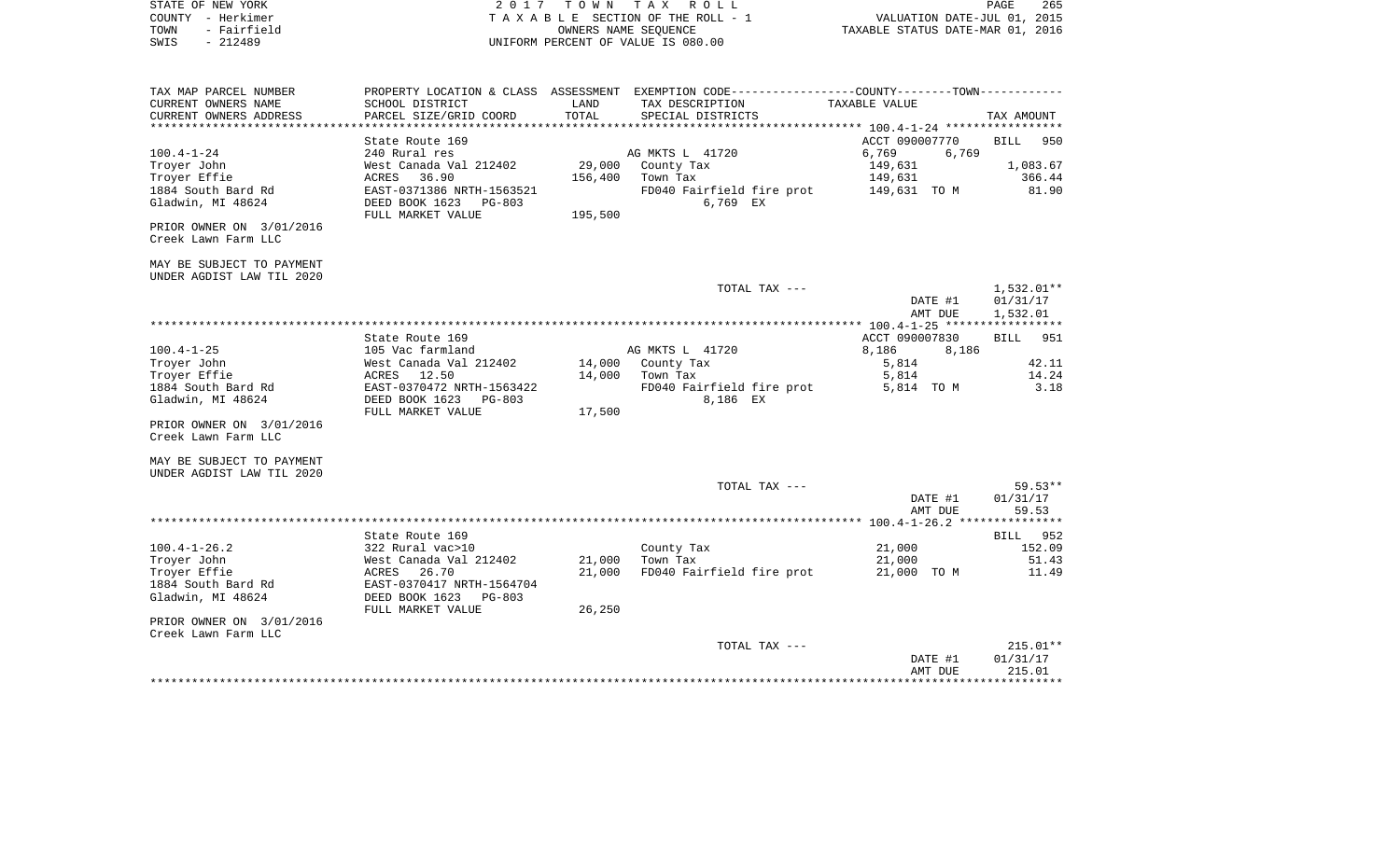| STATE OF NEW YORK   | 2017 TOWN TAX ROLL                 | 266<br>PAGE                      |
|---------------------|------------------------------------|----------------------------------|
| COUNTY - Herkimer   | TAXABLE SECTION OF THE ROLL - 1    | VALUATION DATE-JUL 01, 2015      |
| - Fairfield<br>TOWN | OWNERS NAME SEOUENCE               | TAXABLE STATUS DATE-MAR 01, 2016 |
| $-212489$<br>SWIS   | UNIFORM PERCENT OF VALUE IS 080.00 |                                  |

| TAX MAP PARCEL NUMBER    | PROPERTY LOCATION & CLASS ASSESSMENT |            | EXEMPTION CODE-----------------COUNTY-------TOWN----------- |                  |              |
|--------------------------|--------------------------------------|------------|-------------------------------------------------------------|------------------|--------------|
| CURRENT OWNERS NAME      | SCHOOL DISTRICT                      | LAND       | TAX DESCRIPTION                                             | TAXABLE VALUE    |              |
| CURRENT OWNERS ADDRESS   | PARCEL SIZE/GRID COORD               | TOTAL      | SPECIAL DISTRICTS                                           |                  | TAX AMOUNT   |
| ******************       | *******************                  | ********** |                                                             |                  |              |
|                          | North Creek Rd                       |            |                                                             | ACCT 090008758   | BILL 953     |
| $106.4 - 1 - 31.2$       | 312 Vac w/imprv                      |            | County Tax                                                  | 42,000           | 304.18       |
| Turner Gordon            | West Canada Val 212402               | 13,000     | Town Tax                                                    | 42,000           | 102.86       |
| Turner Sharon            | 4.00<br>ACRES                        | 42,000     | FD040 Fairfield fire prot                                   | 42,000 TO M      | 22.99        |
| 299 West End Rd          | EAST-0363555 NRTH-1546131            |            |                                                             |                  |              |
| Herkimer, NY 13350       | DEED BOOK 706<br>$PG-183$            |            |                                                             |                  |              |
|                          | FULL MARKET VALUE                    | 52,500     |                                                             |                  |              |
|                          |                                      |            | TOTAL TAX ---                                               |                  | 430.03**     |
|                          |                                      |            |                                                             | DATE #1          | 01/31/17     |
|                          |                                      |            |                                                             | AMT DUE          | 430.03       |
|                          |                                      |            |                                                             |                  |              |
|                          | 299 West End Rd                      |            |                                                             | ACCT 090100011   | BILL 954     |
| $106.4 - 1 - 26$         | 210 1 Family Res                     |            | County Tax                                                  | 102,000          | 738.71       |
| Turner Gordon Sharon J A | West Canada Val 212402               | 14,000     | Town Tax                                                    | 102,000          | 249.80       |
| 299 West End Rd          | ACRES<br>8.00                        | 102,000    | FD040 Fairfield fire prot 102,000 TO M                      |                  | 55.83        |
| Herkimer, NY 13350       | EAST-0363564 NRTH-1546583            |            |                                                             |                  |              |
|                          | DEED BOOK 00635 PG-00814             |            |                                                             |                  |              |
|                          | FULL MARKET VALUE                    | 127,500    | TOTAL TAX ---                                               |                  | $1,044.34**$ |
|                          |                                      |            |                                                             | DATE #1          | 01/31/17     |
|                          |                                      |            |                                                             | AMT DUE          | 1,044.34     |
|                          |                                      |            |                                                             |                  |              |
|                          | 224 Parkhurst Rd                     |            |                                                             | ACCT 090010830   | BILL 955     |
| $100.4 - 1 - 17$         | 210 1 Family Res                     |            | VET WAR C 41122                                             | 7,200            | $\Omega$     |
| Ucasz John Eleanor       | West Canada Val 212402               |            | 10,000 VET WAR T 41123                                      | 9,600<br>$\circ$ |              |
| 224 Parkhurst Rd         | FRNT 260.00 DPTH 170.00              | 102,000    | County Tax                                                  | 94,800           | 686.57       |
| Little Falls, NY 13365   | EAST-0369498 NRTH-1566189            |            | Town Tax                                                    | 92,400           | 226.29       |
|                          | DEED BOOK 00637 PG-00283             |            | FD040 Fairfield fire prot                                   | 102,000 TO M     | 55.83        |
|                          | FULL MARKET VALUE                    | 127,500    |                                                             |                  |              |
|                          |                                      |            | TOTAL TAX ---                                               |                  | $968.69**$   |
|                          |                                      |            |                                                             | DATE #1          | 01/31/17     |
|                          |                                      |            |                                                             | AMT DUE          | 968.69       |
|                          |                                      |            |                                                             |                  |              |
|                          | 156 Blackberry Ln                    |            |                                                             | ACCT 090009240   | BILL 956     |
| $101.3 - 3 - 16$         | 210 1 Family Res                     |            | County Tax                                                  | 105,000          | 760.44       |
| Valenti David M          | West Canada Val 212402               | 10,000     | Town Tax                                                    | 105,000          | 257.14       |
| Valenti Stephanie A      | Lot $#16$                            | 105,000    | FD040 Fairfield fire prot                                   | 105,000 TO M     | 57.47        |
| 156 Blackberry Ln        | ACRES<br>6.90                        |            |                                                             |                  |              |
| Little Falls, NY 13365   | EAST-0377407 NRTH-1561359            |            |                                                             |                  |              |
|                          | DEED BOOK 1521<br>$PG-19$            |            |                                                             |                  |              |
|                          | FULL MARKET VALUE                    | 131,250    |                                                             |                  |              |
|                          |                                      |            | TOTAL TAX ---                                               |                  | $1,075.05**$ |
|                          |                                      |            |                                                             | DATE #1          | 01/31/17     |
|                          |                                      |            |                                                             | AMT DUE          | 1,075.05     |
|                          |                                      |            |                                                             |                  |              |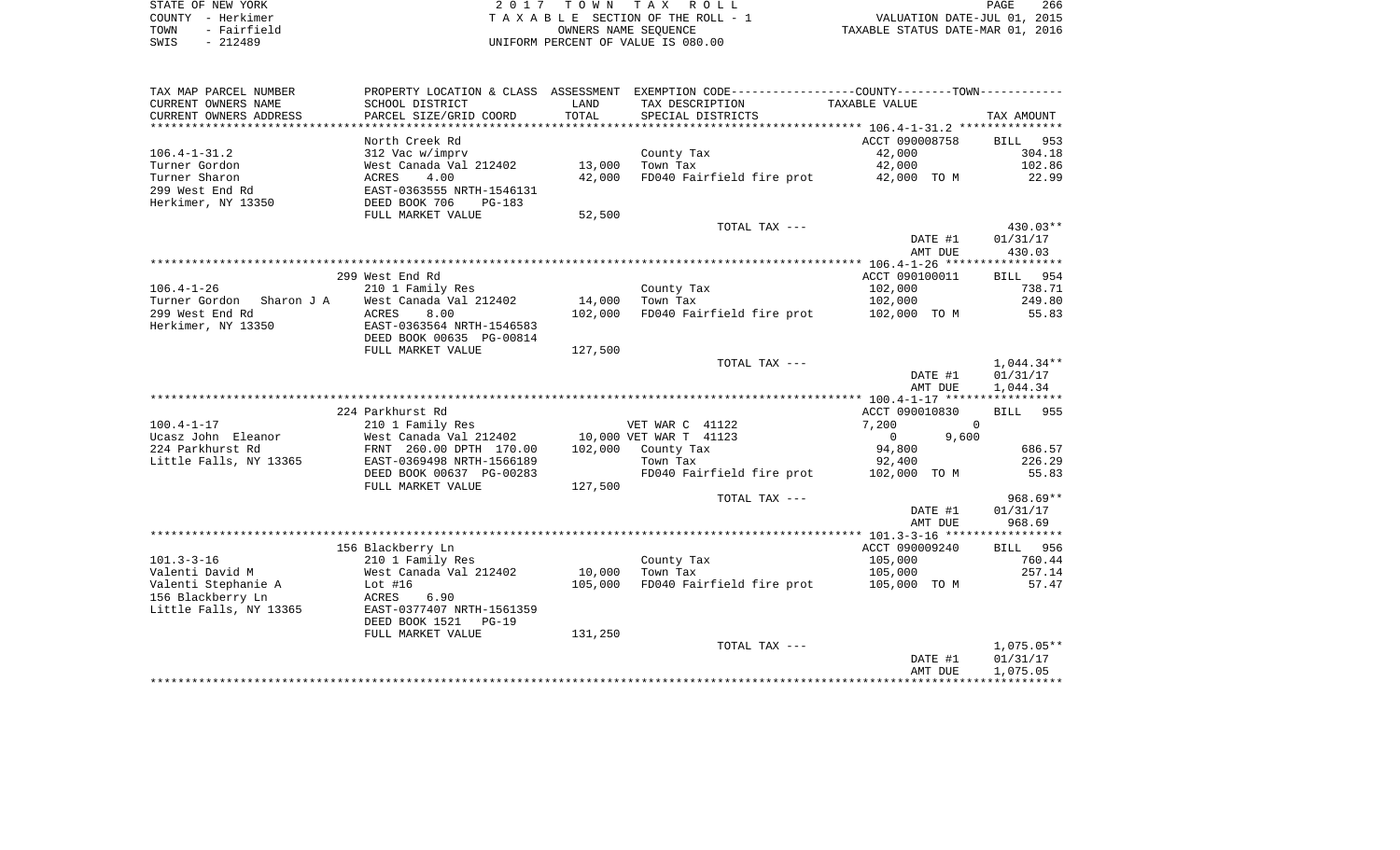| STATE OF NEW YORK   | 2017 TOWN TAX ROLL                 | 267<br>PAGE                      |
|---------------------|------------------------------------|----------------------------------|
| COUNTY - Herkimer   | TAXABLE SECTION OF THE ROLL - 1    | VALUATION DATE-JUL 01, 2015      |
| - Fairfield<br>TOWN | OWNERS NAME SEOUENCE               | TAXABLE STATUS DATE-MAR 01, 2016 |
| SWIS<br>$-212489$   | UNIFORM PERCENT OF VALUE IS 080.00 |                                  |

| TAX MAP PARCEL NUMBER     |                                                                       |         | PROPERTY LOCATION & CLASS ASSESSMENT EXEMPTION CODE---------------COUNTY-------TOWN---------- |                    |                    |
|---------------------------|-----------------------------------------------------------------------|---------|-----------------------------------------------------------------------------------------------|--------------------|--------------------|
| CURRENT OWNERS NAME       | SCHOOL DISTRICT                                                       | LAND    | TAX DESCRIPTION                                                                               | TAXABLE VALUE      |                    |
| CURRENT OWNERS ADDRESS    | PARCEL SIZE/GRID COORD                                                | TOTAL   | SPECIAL DISTRICTS                                                                             |                    | TAX AMOUNT         |
|                           |                                                                       |         |                                                                                               |                    |                    |
|                           | Parkhurst Rd                                                          |         |                                                                                               |                    | <b>BILL</b><br>957 |
| $101.3 - 1 - 17.2$        | 311 Res vac land                                                      |         | County Tax                                                                                    | 10,000             | 72.42              |
| Verde Carolanne           | West Canada Val 212402                                                | 10,000  | Town Tax                                                                                      | 10,000             | 24.49              |
| PO Box 592                | Land                                                                  | 10,000  | School Relevy                                                                                 |                    | 249.74             |
| Stormville, NY 12582-1701 | ACRES<br>4.90<br>EAST-0379075 NRTH-1563670<br>DEED BOOK 776<br>PG-475 |         | FD040 Fairfield fire prot                                                                     | 10,000 TO M        | 5.47               |
|                           | FULL MARKET VALUE                                                     | 12,500  |                                                                                               |                    |                    |
|                           |                                                                       |         | TOTAL TAX ---                                                                                 |                    | $352.12**$         |
|                           |                                                                       |         |                                                                                               | DATE #1            | 01/31/17           |
|                           |                                                                       |         |                                                                                               | AMT DUE            | 352.12             |
|                           |                                                                       |         |                                                                                               |                    |                    |
|                           | Platform Rd                                                           |         |                                                                                               | ACCT 090006840     | BILL 958           |
| $100.2 - 1 - 18$          | 822 Water supply                                                      |         | County Tax                                                                                    | 13,600             | 98.49              |
| Village Of Middleville    | West Canada Val 212402                                                | 7,900   | Town Tax                                                                                      | 13,600             | 33.31              |
| Middleville Reservoir     | Water                                                                 | 13,600  | FD040 Fairfield fire prot                                                                     | 13,600 TO M        | 7.44               |
| 3 S Main St               | ACRES<br>11.80 BANK<br>984                                            |         |                                                                                               |                    |                    |
| Middleville, NY 13406     | EAST-0371762 NRTH-1572879<br>FULL MARKET VALUE                        | 17,000  |                                                                                               |                    |                    |
|                           |                                                                       |         | TOTAL TAX ---                                                                                 |                    | 139.24**           |
|                           |                                                                       |         |                                                                                               | DATE #1            | 01/31/17           |
|                           |                                                                       |         |                                                                                               | AMT DUE            | 139.24             |
|                           |                                                                       |         |                                                                                               |                    |                    |
|                           | Reservoir Rd                                                          |         |                                                                                               | ACCT 090100023     | BILL 959           |
| $100.2 - 1 - 21$          | 822 Water supply                                                      |         | County Tax                                                                                    | 95,000             | 688.02             |
| Village Of Middleville    | West Canada Val 212402                                                | 5       | Town Tax                                                                                      | 95,000             | 232.65             |
| Middleville Reservoir     | Water Tank, lines                                                     | 95,000  | FD040 Fairfield fire prot                                                                     | 95,000 TO M        | 52.00              |
| 3 S Main St               | FRNT<br>70.00 DPTH<br>60.00                                           |         |                                                                                               |                    |                    |
| Middleville, NY 13406     | <b>BANK</b><br>984                                                    |         |                                                                                               |                    |                    |
|                           | EAST-0369319 NRTH-1571505                                             |         |                                                                                               |                    |                    |
|                           | FULL MARKET VALUE                                                     | 118,750 |                                                                                               |                    |                    |
|                           |                                                                       |         | TOTAL TAX ---                                                                                 |                    | $972.67**$         |
|                           |                                                                       |         |                                                                                               | DATE #1<br>AMT DUE | 01/31/17<br>972.67 |
|                           |                                                                       |         |                                                                                               |                    |                    |
|                           | State Route 29                                                        |         |                                                                                               | ACCT 09010102      | <b>BILL</b><br>960 |
| $101.1 - 1 - 7.2$         | 314 Rural vac<10                                                      |         | MUN OWNED 13100                                                                               | 10,000<br>10,000   |                    |
| Village Of Middleville    | West Canada Val 212402                                                | 10,000  | County Tax                                                                                    | 0.00               | 0.00               |
| 3 S Main St               | pond & hydrant                                                        | 10,000  | Town Tax                                                                                      | 0.00               | 0.00               |
| Middleville, NY 13406     | 2.60<br>ACRES                                                         |         | FD040 Fairfield fire prot                                                                     | 0 TO M             |                    |
|                           | EAST-0379905 NRTH-1568660                                             |         | 10,000 EX                                                                                     |                    |                    |
|                           | DEED BOOK 837<br>PG-371                                               |         |                                                                                               |                    |                    |
|                           | FULL MARKET VALUE                                                     | 12,500  |                                                                                               |                    |                    |
|                           |                                                                       |         | TOTAL TAX ---                                                                                 |                    | $0.00**$           |
|                           |                                                                       |         |                                                                                               |                    |                    |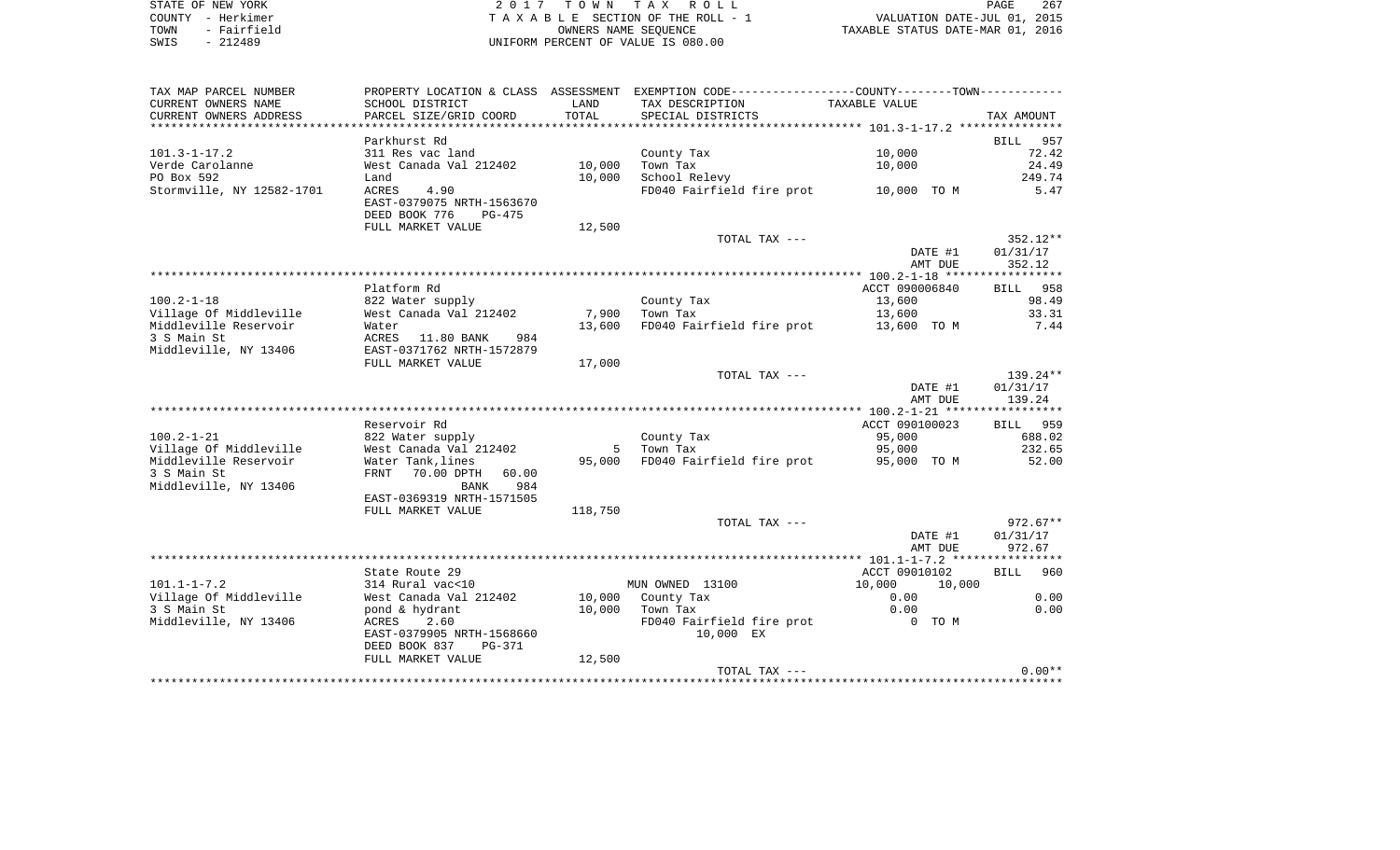| STATE OF NEW YORK   | 2017 TOWN TAX ROLL                 | 268<br>PAGE                      |
|---------------------|------------------------------------|----------------------------------|
| COUNTY - Herkimer   | TAXABLE SECTION OF THE ROLL - 1    | VALUATION DATE-JUL 01, 2015      |
| - Fairfield<br>TOWN | OWNERS NAME SEOUENCE               | TAXABLE STATUS DATE-MAR 01, 2016 |
| SWIS<br>$-212489$   | UNIFORM PERCENT OF VALUE IS 080.00 |                                  |

| TAX MAP PARCEL NUMBER  |                                 |         | PROPERTY LOCATION & CLASS ASSESSMENT EXEMPTION CODE---------------COUNTY-------TOWN---------- |                |                    |
|------------------------|---------------------------------|---------|-----------------------------------------------------------------------------------------------|----------------|--------------------|
| CURRENT OWNERS NAME    | SCHOOL DISTRICT                 | LAND    | TAX DESCRIPTION                                                                               | TAXABLE VALUE  |                    |
| CURRENT OWNERS ADDRESS | PARCEL SIZE/GRID COORD          | TOTAL   | SPECIAL DISTRICTS                                                                             |                | TAX AMOUNT         |
|                        |                                 |         |                                                                                               |                |                    |
|                        | 186 Teall Rd                    |         |                                                                                               | ACCT 090089080 | 961<br><b>BILL</b> |
| $101.1 - 2 - 8$        | 270 Mfg housing                 |         | County Tax                                                                                    | 28,000         | 202.78             |
| Vincent John           | West Canada Val 212402          | 11,000  | Town Tax                                                                                      | 28,000         | 68.57              |
| 186 Teall Rd           | ACRES<br>2.50                   | 28,000  | FD040 Fairfield fire prot                                                                     | 28,000 TO M    | 15.33              |
| Middleville, NY 13406  | EAST-0382890 NRTH-1572082       |         |                                                                                               |                |                    |
|                        | DEED BOOK 1206<br>PG-688        |         |                                                                                               |                |                    |
|                        | FULL MARKET VALUE               | 35,000  |                                                                                               |                |                    |
|                        |                                 |         | TOTAL TAX ---                                                                                 |                | $286.68**$         |
|                        |                                 |         |                                                                                               | DATE #1        | 01/31/17           |
|                        |                                 |         |                                                                                               | AMT DUE        | 286.68             |
|                        |                                 |         |                                                                                               |                |                    |
|                        | State Route 169                 |         |                                                                                               | ACCT 090007380 | <b>BILL</b><br>962 |
| $100.4 - 1 - 19$       | 210 1 Family Res                |         | County Tax                                                                                    | 88,000         | 637.32             |
| Voesack Gregory        | West Canada Val 212402          | 14,000  | Town Tax                                                                                      | 88,000         | 215.51             |
| Voesack Pamela E       | Combined With $100.4.-1-20$     | 88,000  | FD040 Fairfield fire prot                                                                     | 88,000 TO M    | 48.17              |
| 3146 State Route 169   | 8.10<br>ACRES                   |         |                                                                                               |                |                    |
| Little Falls, NY 13365 | EAST-0369264 NRTH-1565296       |         |                                                                                               |                |                    |
|                        | DEED BOOK 1200<br>PG-399        | 110,000 |                                                                                               |                |                    |
|                        | FULL MARKET VALUE               |         | TOTAL TAX ---                                                                                 |                | 901.00**           |
|                        |                                 |         |                                                                                               | DATE #1        | 01/31/17           |
|                        |                                 |         |                                                                                               | AMT DUE        | 901.00             |
|                        |                                 |         |                                                                                               |                |                    |
|                        | 522 Parkhurst Rd                |         |                                                                                               | ACCT 090090013 | BILL 963           |
| $101.3 - 1 - 8$        | 210 1 Family Res                |         | County Tax                                                                                    | 96,000         | 695.26             |
| Vogt Edward Candace    | West Canada Val 212402          | 11,000  | Town Tax                                                                                      | 96,000         | 235.10             |
| 522 Parkhurst Rd       | 2.00<br>ACRES                   | 96,000  | FD040 Fairfield fire prot                                                                     | 96,000 TO M    | 52.54              |
| Little Falls, NY 13365 | EAST-0375070 NRTH-1563983       |         |                                                                                               |                |                    |
|                        | DEED BOOK 00621 PG-00404        |         |                                                                                               |                |                    |
|                        | FULL MARKET VALUE               | 120,000 |                                                                                               |                |                    |
|                        |                                 |         | TOTAL TAX ---                                                                                 |                | 982.90**           |
|                        |                                 |         |                                                                                               | DATE #1        | 01/31/17           |
|                        |                                 |         |                                                                                               | AMT DUE        | 982.90             |
|                        |                                 |         |                                                                                               |                |                    |
|                        | 931 State Route 170             |         |                                                                                               | ACCT 090010680 | BILL 964           |
| $107.2 - 2 - 1$        | 113 Cattle farm                 |         | County Tax                                                                                    | 145,000        | 1,050.13           |
| Volpe Peter            | West Canada Val 212402          | 57,000  | Town Tax                                                                                      | 145,000        | 355.10             |
| Volpe Gina Marie       | merged 107.2-2-1                | 145,000 | School Relevy                                                                                 |                | 3,033.11           |
| 931 State Route 170    | FRNT 2881.00 DPTH               |         | FD040 Fairfield fire prot                                                                     | 145,000 TO M   | 79.36              |
| Little Falls, NY 13365 | 89.30<br>ACRES                  |         |                                                                                               |                |                    |
|                        | EAST-0392579 NRTH-1556095       |         |                                                                                               |                |                    |
|                        | DEED BOOK 1160<br><b>PG-948</b> |         |                                                                                               |                |                    |
|                        | FULL MARKET VALUE               | 181,250 |                                                                                               |                |                    |
|                        |                                 |         | TOTAL TAX ---                                                                                 |                | 4,517.70**         |
|                        |                                 |         |                                                                                               | DATE #1        | 01/31/17           |
|                        |                                 |         |                                                                                               | AMT DUE        | 4,517.70           |
|                        |                                 |         |                                                                                               |                |                    |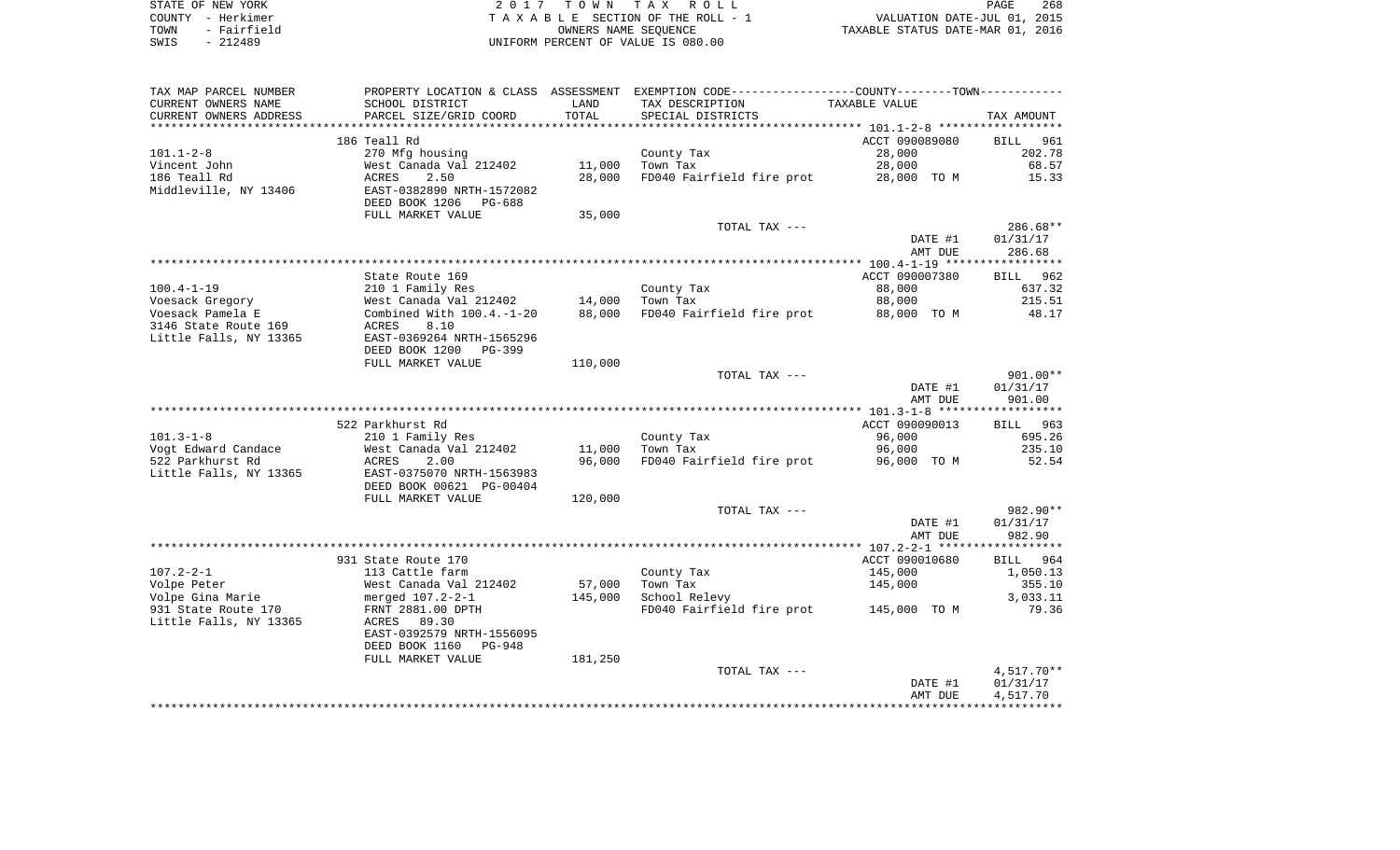| STATE OF NEW YORK   | 2017 TOWN TAX ROLL                 | 269<br>PAGE                      |
|---------------------|------------------------------------|----------------------------------|
| COUNTY - Herkimer   | TAXABLE SECTION OF THE ROLL - 1    | VALUATION DATE-JUL 01, 2015      |
| - Fairfield<br>TOWN | OWNERS NAME SEOUENCE               | TAXABLE STATUS DATE-MAR 01, 2016 |
| $-212489$<br>SWIS   | UNIFORM PERCENT OF VALUE IS 080.00 |                                  |

| TAX MAP PARCEL NUMBER                                 |                                   |        | PROPERTY LOCATION & CLASS ASSESSMENT EXEMPTION CODE---------------COUNTY-------TOWN---------- |                  |                    |
|-------------------------------------------------------|-----------------------------------|--------|-----------------------------------------------------------------------------------------------|------------------|--------------------|
| CURRENT OWNERS NAME                                   | SCHOOL DISTRICT                   | LAND   | TAX DESCRIPTION                                                                               | TAXABLE VALUE    |                    |
| CURRENT OWNERS ADDRESS                                | PARCEL SIZE/GRID COORD            | TOTAL  | SPECIAL DISTRICTS                                                                             |                  | TAX AMOUNT         |
| **********************                                | ******************************    |        |                                                                                               |                  |                    |
|                                                       | 1208 Hardscrabble Rd              |        |                                                                                               | ACCT 090009120   | 965<br><b>BILL</b> |
| $101.14 - 1 - 38$                                     | 210 1 Family Res                  |        | County Tax                                                                                    | 52,000           | 376.60             |
| Vrooman Norman Trustee freedom West Canada Val 212402 |                                   | 7,000  | Town Tax                                                                                      | 52,000           | 127.35             |
| Norman Vrooman                                        | FRNT 114.00 DPTH 147.00           | 52,000 | FD040 Fairfield fire prot                                                                     | 52,000 TO M      | 28.46              |
| 433 Warren Rd                                         | EAST-0381869 NRTH-1568259         |        |                                                                                               |                  |                    |
| Mohawk, NY 13407                                      | DEED BOOK 1369<br>$PG-55$         |        |                                                                                               |                  |                    |
|                                                       | FULL MARKET VALUE                 | 65,000 |                                                                                               |                  |                    |
|                                                       |                                   |        | TOTAL TAX ---                                                                                 |                  | 532.41**           |
|                                                       |                                   |        |                                                                                               | DATE #1          | 01/31/17           |
|                                                       |                                   |        |                                                                                               | AMT DUE          | 532.41             |
|                                                       |                                   |        |                                                                                               |                  |                    |
|                                                       | 1360 Hardscrabble Rd              |        |                                                                                               |                  | 966<br>BILL        |
| $101.1 - 2 - 10$                                      | 240 Rural res                     |        | County Tax                                                                                    | 78,000           | 564.90             |
| Wallace Carolyn M                                     | West Canada Val 212402            | 16,000 | Town Tax                                                                                      | 78,000           | 191.02             |
| Attn: Suzannah Eaton                                  | Doublewide                        | 78,000 | School Relevy                                                                                 |                  | 1,359.91           |
| 1360 Hardscrabble Road                                | FRNT 550.00 DPTH                  |        | FD040 Fairfield fire prot                                                                     | 78,000 TO M      | 42.69              |
| Middleville, NY 13406                                 | ACRES 15.10                       |        |                                                                                               |                  |                    |
|                                                       | EAST-0381893 NRTH-1571060         |        |                                                                                               |                  |                    |
|                                                       | DEED BOOK 901<br>$PG-022$         |        |                                                                                               |                  |                    |
|                                                       | FULL MARKET VALUE                 | 97,500 |                                                                                               |                  |                    |
|                                                       |                                   |        | TOTAL TAX ---                                                                                 |                  | $2,158.52**$       |
|                                                       |                                   |        |                                                                                               | DATE #1          | 01/31/17           |
|                                                       |                                   |        |                                                                                               | AMT DUE          | 2,158.52           |
|                                                       |                                   |        |                                                                                               |                  |                    |
|                                                       | 1274 Castle Rd                    |        |                                                                                               | ACCT 090100095   | 967<br>BILL        |
| $095.3 - 4 - 2$                                       | 270 Mfg housing                   |        | County Tax                                                                                    | 45,000           | 325.90             |
| Weakley Larry                                         | West Canada Val 212402            | 30,000 | Town Tax                                                                                      | 45,000           | 110.20             |
| 1274 Castle Rd                                        | ACRES 39.10                       | 45,000 | School Relevy                                                                                 |                  | 535.78             |
| Newport, NY 13416                                     | EAST-0346115 NRTH-1153880         |        | FD040 Fairfield fire prot                                                                     | 45,000 TO M      | 24.63              |
|                                                       | DEED BOOK 671<br>$PG-438$         |        |                                                                                               |                  |                    |
|                                                       | FULL MARKET VALUE                 | 56,250 |                                                                                               |                  |                    |
|                                                       |                                   |        | TOTAL TAX ---                                                                                 |                  | 996.51**           |
|                                                       |                                   |        |                                                                                               | DATE #1          | 01/31/17           |
|                                                       |                                   |        |                                                                                               | AMT DUE          | 996.51             |
|                                                       |                                   |        |                                                                                               |                  |                    |
| $095.4 - 1 - 7.11$                                    | Sandy Lane Rd<br>323 Vacant rural |        |                                                                                               |                  | BILL 968           |
| Weakly Larry                                          | West Canada Val 212402            | 12,500 | County Tax<br>Town Tax                                                                        | 12,500<br>12,500 | 90.53<br>30.61     |
| 1274 Castle Rd                                        |                                   |        | School Relevy                                                                                 |                  | 312.16             |
| Newport, NY 13416                                     | Split 2000<br>26.20<br>ACRES      | 12,500 | FD040 Fairfield fire prot                                                                     | 12,500 TO M      | 6.84               |
|                                                       | EAST-0384110 NRTH-1578404         |        |                                                                                               |                  |                    |
|                                                       | DEED BOOK 885<br>$PG-457$         |        |                                                                                               |                  |                    |
|                                                       | FULL MARKET VALUE                 | 15,625 |                                                                                               |                  |                    |
|                                                       |                                   |        | TOTAL TAX ---                                                                                 |                  | $440.14**$         |
|                                                       |                                   |        |                                                                                               | DATE #1          | 01/31/17           |
|                                                       |                                   |        |                                                                                               | AMT DUE          | 440.14             |
|                                                       |                                   |        |                                                                                               |                  |                    |
|                                                       |                                   |        |                                                                                               |                  |                    |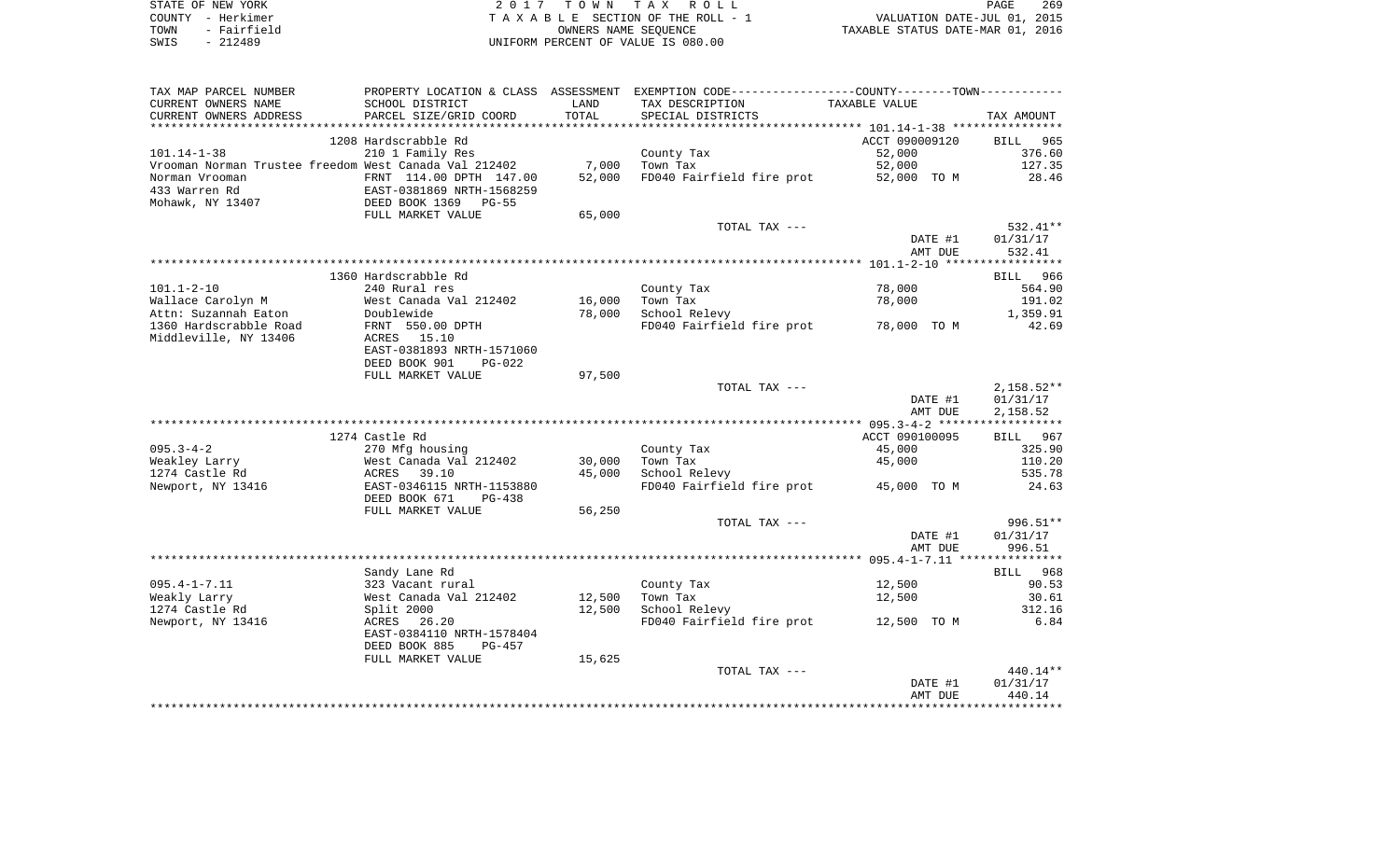| STATE OF NEW YORK   | 2017 TOWN TAX ROLL                 | 270<br>PAGE                      |
|---------------------|------------------------------------|----------------------------------|
| COUNTY - Herkimer   | TAXABLE SECTION OF THE ROLL - 1    | VALUATION DATE-JUL 01, 2015      |
| - Fairfield<br>TOWN | OWNERS NAME SEOUENCE               | TAXABLE STATUS DATE-MAR 01, 2016 |
| SWIS<br>- 212489    | UNIFORM PERCENT OF VALUE IS 080.00 |                                  |

| TAX MAP PARCEL NUMBER             |                                                    |         | PROPERTY LOCATION & CLASS ASSESSMENT EXEMPTION CODE---------------COUNTY-------TOWN---------- |                  |                    |
|-----------------------------------|----------------------------------------------------|---------|-----------------------------------------------------------------------------------------------|------------------|--------------------|
| CURRENT OWNERS NAME               | SCHOOL DISTRICT                                    | LAND    | TAX DESCRIPTION                                                                               | TAXABLE VALUE    |                    |
| CURRENT OWNERS ADDRESS            | PARCEL SIZE/GRID COORD                             | TOTAL   | SPECIAL DISTRICTS                                                                             |                  | TAX AMOUNT         |
|                                   |                                                    |         |                                                                                               |                  |                    |
|                                   | 1325 State Route 170                               |         |                                                                                               | ACCT 090008190   | <b>BILL</b><br>969 |
| $101.4 - 1 - 17$                  | 120 Field crops                                    |         | AG MKTS<br>41730                                                                              | 45,241<br>45,241 |                    |
| Weaver Lyndon L                   | West Canada Val 212402                             | 140,000 | County Tax                                                                                    | 94,759           | 686.27             |
| Weaver Doris A                    | ACRES 250.00                                       | 140,000 | Town Tax                                                                                      | 94,759           | 232.06             |
| 1325 State Route 170              | EAST-0386932 NRTH-1562281                          |         | FD040 Fairfield fire prot 140,000 TO M                                                        |                  | 76.63              |
| Little Falls, NY 13365            | DEED BOOK 1598<br>PG-589                           |         |                                                                                               |                  |                    |
|                                   | FULL MARKET VALUE                                  | 175,000 |                                                                                               |                  |                    |
| MAY BE SUBJECT TO PAYMENT         |                                                    |         |                                                                                               |                  |                    |
| UNDER AGDIST LAW TIL 2023         |                                                    |         |                                                                                               |                  |                    |
|                                   |                                                    |         | TOTAL TAX ---                                                                                 |                  | 994.96**           |
|                                   |                                                    |         |                                                                                               | DATE #1          | 01/31/17           |
|                                   |                                                    |         |                                                                                               | AMT DUE          | 994.96             |
|                                   |                                                    |         |                                                                                               |                  |                    |
|                                   | 1325 State Route 170                               |         |                                                                                               | ACCT 090100054   | BILL 970           |
| $101.4 - 1 - 18$                  | 210 1 Family Res                                   | 11,000  | County Tax<br>Town Tax                                                                        | 90,000<br>90,000 | 651.80<br>220.41   |
| Weaver Lyndon L<br>Weaver Doris A | West Canada Val 212402<br>ACRES<br>2.20            | 90,000  | FD040 Fairfield fire prot                                                                     |                  | 49.26              |
| 1325 State Route 170              |                                                    |         |                                                                                               | 90,000 TO M      |                    |
| Little Falls, NY 13365            | EAST-0387795 NRTH-1562442<br>DEED BOOK 1598 PG-589 |         |                                                                                               |                  |                    |
|                                   | FULL MARKET VALUE                                  | 112,500 |                                                                                               |                  |                    |
|                                   |                                                    |         | TOTAL TAX ---                                                                                 |                  | $921.47**$         |
|                                   |                                                    |         |                                                                                               | DATE #1          | 01/31/17           |
|                                   |                                                    |         |                                                                                               | AMT DUE          | 921.47             |
|                                   |                                                    |         |                                                                                               |                  |                    |
|                                   | Hardscrabble Rd                                    |         |                                                                                               |                  | BILL 971           |
| $101.1 - 2 - 12$                  | 322 Rural vac>10                                   |         | County Tax                                                                                    | 20,000           | 144.85             |
| Weisser Roseanne Living           | West Canada Val 212402                             | 20,000  | Town Tax                                                                                      | 20,000           | 48.98              |
| Dated April 19 00                 | Living Trust                                       | 20,000  | FD040 Fairfield fire prot                                                                     | 20,000 TO M      | 10.95              |
| 201 Graham St                     | ACRES 24.80                                        |         |                                                                                               |                  |                    |
| Herkimer, NY 13350                | EAST-0380568 NRTH-1570457                          |         |                                                                                               |                  |                    |
|                                   | DEED BOOK 876<br>PG-551                            |         |                                                                                               |                  |                    |
|                                   | FULL MARKET VALUE                                  | 25,000  |                                                                                               |                  |                    |
|                                   |                                                    |         | TOTAL TAX ---                                                                                 |                  | $204.78**$         |
|                                   |                                                    |         |                                                                                               | DATE #1          | 01/31/17           |
|                                   |                                                    |         |                                                                                               | AMT DUE          | 204.78             |
|                                   |                                                    |         |                                                                                               |                  |                    |
|                                   | West End Rd                                        |         |                                                                                               | ACCT 090089096   | BILL 972           |
| $106.2 - 3 - 2$                   |                                                    |         | County Tax                                                                                    | 14,000           | 101.39             |
| Wells James                       | 322 Rural vac>10<br>West Canada Val 212402<br>-    | 14,000  | Town Tax                                                                                      | 14,000           | 34.29              |
| 726 West End Rd                   | ACRES 13.70                                        | 14,000  | FD040 Fairfield fire prot                                                                     | 14,000 TO M      | 7.66               |
| Little Falls, NY 13365            | EAST-0367710 NRTH-1553365                          |         |                                                                                               |                  |                    |
|                                   | DEED BOOK 760<br><b>PG-309</b>                     |         |                                                                                               |                  |                    |
|                                   | FULL MARKET VALUE                                  | 17,500  |                                                                                               |                  |                    |
|                                   |                                                    |         | TOTAL TAX ---                                                                                 |                  | $143.34**$         |
|                                   |                                                    |         |                                                                                               | DATE #1          | 01/31/17           |
|                                   |                                                    |         |                                                                                               | AMT DUE          | 143.34             |
|                                   |                                                    |         |                                                                                               |                  |                    |
|                                   |                                                    |         |                                                                                               |                  |                    |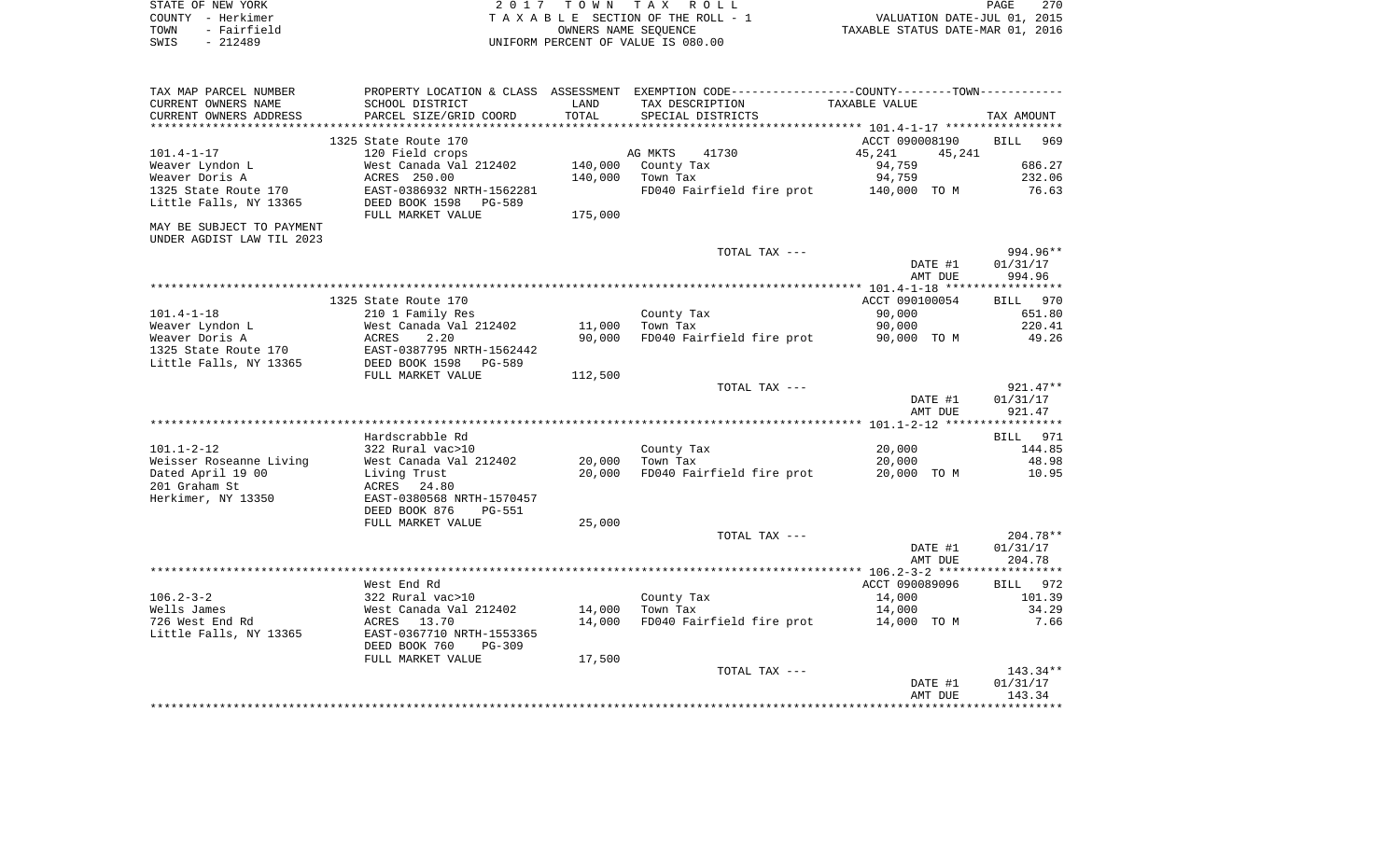| STATE OF NEW YORK   | 2017 TOWN TAX ROLL                 | 271<br>PAGE                      |
|---------------------|------------------------------------|----------------------------------|
| COUNTY - Herkimer   | TAXABLE SECTION OF THE ROLL - 1    | VALUATION DATE-JUL 01, 2015      |
| - Fairfield<br>TOWN | OWNERS NAME SEOUENCE               | TAXABLE STATUS DATE-MAR 01, 2016 |
| $-212489$<br>SWIS   | UNIFORM PERCENT OF VALUE IS 080.00 |                                  |

271<br>2015

| TAX MAP PARCEL NUMBER                   |                                                        |         | PROPERTY LOCATION & CLASS ASSESSMENT EXEMPTION CODE----------------COUNTY-------TOWN---------- |                       |                    |
|-----------------------------------------|--------------------------------------------------------|---------|------------------------------------------------------------------------------------------------|-----------------------|--------------------|
| CURRENT OWNERS NAME                     | SCHOOL DISTRICT                                        | LAND    | TAX DESCRIPTION                                                                                | TAXABLE VALUE         |                    |
| CURRENT OWNERS ADDRESS                  | PARCEL SIZE/GRID COORD                                 | TOTAL   | SPECIAL DISTRICTS                                                                              |                       | TAX AMOUNT         |
|                                         |                                                        |         |                                                                                                |                       |                    |
|                                         | Kelly Rd                                               |         |                                                                                                | ACCT 090089103        | 973<br><b>BILL</b> |
| $106.2 - 3 - 11$                        | 314 Rural vac<10                                       |         | County Tax                                                                                     | 10,000                | 72.42              |
| Wells James                             | West Canada Val 212402                                 | 10,000  | Town Tax                                                                                       | 10,000                | 24.49              |
| 726 West End Rd                         | 5.20<br><b>ACRES</b>                                   | 10,000  | FD040 Fairfield fire prot                                                                      | 10,000 TO M           | 5.47               |
| Little Falls, NY 13365                  | EAST-0367819 NRTH-1551953<br>DEED BOOK 782<br>$PG-648$ |         |                                                                                                |                       |                    |
|                                         | FULL MARKET VALUE                                      | 12,500  |                                                                                                |                       |                    |
|                                         |                                                        |         | TOTAL TAX ---                                                                                  |                       | $102.38**$         |
|                                         |                                                        |         |                                                                                                | DATE #1               | 01/31/17           |
|                                         |                                                        |         |                                                                                                | AMT DUE               | 102.38             |
|                                         |                                                        |         |                                                                                                |                       |                    |
|                                         | 726 West End Rd                                        |         |                                                                                                | ACCT 090089093        | 974<br>BILL        |
| $106.2 - 3 - 10$                        | 240 Rural res                                          |         | County Tax                                                                                     | 335,000               | 2,426.16           |
| Wells James R<br>726 West End Rd        | West Canada Val 212402<br>ACRES<br>16.70               | 18,000  | Town Tax<br>FD040 Fairfield fire prot                                                          | 335,000               | 820.41<br>183.36   |
| Little Falls, NY 13365                  | EAST-0368311 NRTH-1552273                              | 335,000 |                                                                                                | 335,000 TO M          |                    |
|                                         | DEED BOOK 1538<br>PG-790                               |         |                                                                                                |                       |                    |
|                                         | FULL MARKET VALUE                                      | 418,750 |                                                                                                |                       |                    |
|                                         |                                                        |         | TOTAL TAX ---                                                                                  |                       | $3,429.93**$       |
|                                         |                                                        |         |                                                                                                | DATE #1               | 01/31/17           |
|                                         |                                                        |         |                                                                                                | AMT DUE               | 3,429.93           |
|                                         |                                                        |         |                                                                                                |                       |                    |
|                                         | 282 Rasbach Rd                                         |         |                                                                                                | ACCT 090010800        | BILL 975           |
| $106.4 - 1 - 13$                        | 210 1 Family Res                                       |         | County Tax                                                                                     | 86,000                | 622.84             |
| Werthman Donna                          | West Canada Val 212402                                 | 10,000  | Town Tax                                                                                       | 86,000                | 210.61             |
| Werthman Daniel J                       | ACRES<br>1.70                                          | 86,000  | FD040 Fairfield fire prot                                                                      | 86,000 TO M           | 47.07              |
| 282 Rasbach Rd                          | EAST-0362503 NRTH-1550366                              |         |                                                                                                |                       |                    |
| Little Falls, NY 13365                  | DEED BOOK 1144 PG-869                                  |         |                                                                                                |                       |                    |
|                                         | FULL MARKET VALUE                                      | 107,500 |                                                                                                |                       |                    |
|                                         |                                                        |         | TOTAL TAX ---                                                                                  |                       | 880.52**           |
|                                         |                                                        |         |                                                                                                | DATE #1               | 01/31/17           |
|                                         |                                                        |         |                                                                                                | AMT DUE               | 880.52             |
|                                         |                                                        |         |                                                                                                |                       |                    |
|                                         | 2075 Castle Rd                                         |         |                                                                                                |                       | 976<br>BILL        |
| $094.4 - 1 - 21.2$<br>Wheatley Ronald J | 210 1 Family Res<br>West Canada Val 212402             | 12,000  | County Tax                                                                                     | 70,712                | 512.12             |
| DeMars Donna D                          | BAR change 6/05                                        | 70,712  | Town Tax<br>FD040 Fairfield fire prot                                                          | 70,712<br>70,712 TO M | 173.17<br>38.70    |
| 2075 Castle Rd                          | ACRES<br>4.00                                          |         |                                                                                                |                       |                    |
| Newport, NY 13416                       | EAST-0368844 NRTH-1579354                              |         |                                                                                                |                       |                    |
|                                         | DEED BOOK 1424<br>PG-504                               |         |                                                                                                |                       |                    |
|                                         | FULL MARKET VALUE                                      | 88,390  |                                                                                                |                       |                    |
|                                         |                                                        |         | TOTAL TAX ---                                                                                  |                       | 723.99**           |
|                                         |                                                        |         |                                                                                                | DATE #1               | 01/31/17           |
|                                         |                                                        |         |                                                                                                | AMT DUE               | 723.99             |
|                                         |                                                        |         |                                                                                                |                       |                    |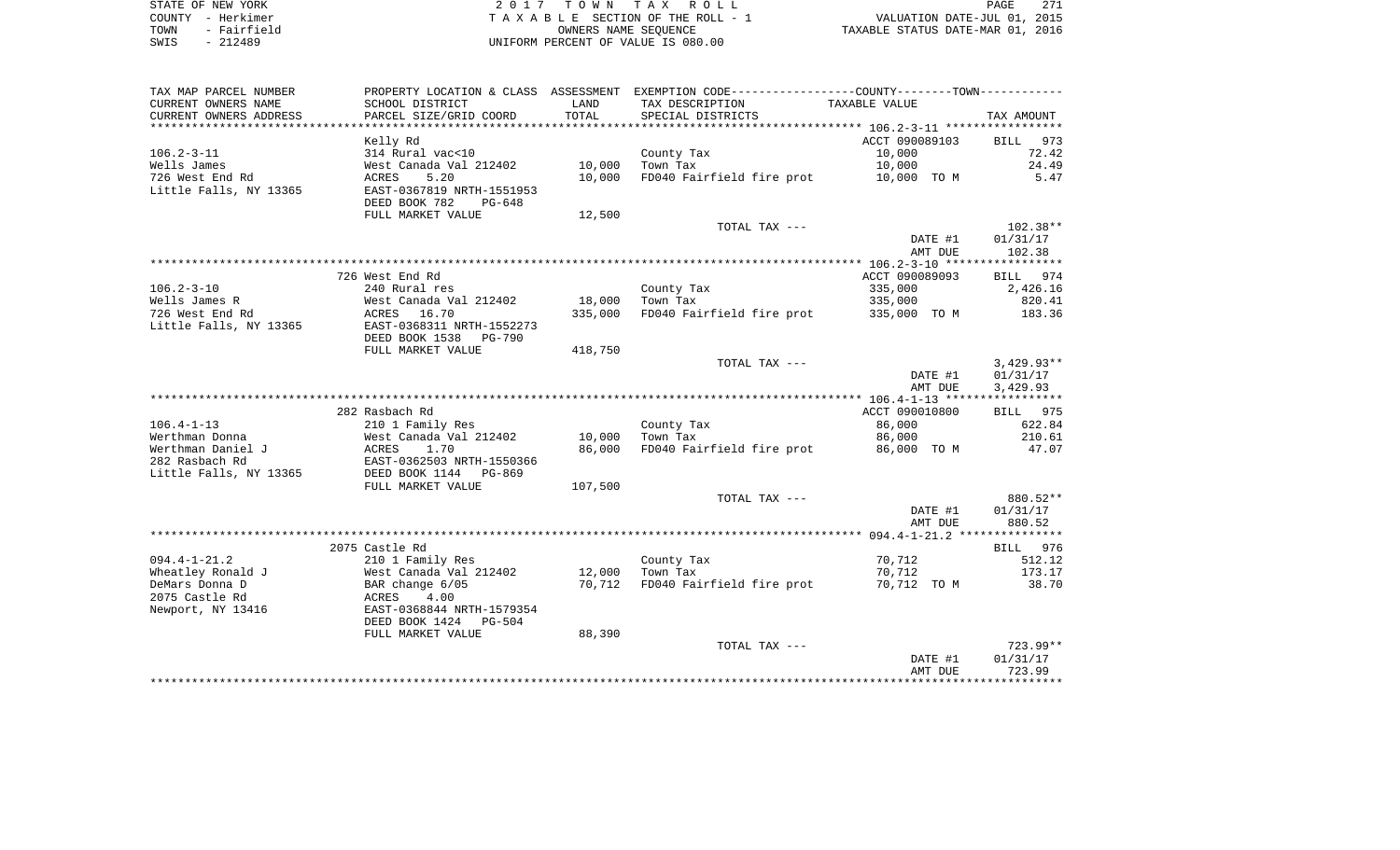| STATE OF NEW YORK   | 2017 TOWN TAX ROLL                 | 272<br>PAGE                      |
|---------------------|------------------------------------|----------------------------------|
| COUNTY - Herkimer   | TAXABLE SECTION OF THE ROLL - 1    | VALUATION DATE-JUL 01, 2015      |
| - Fairfield<br>TOWN | OWNERS NAME SEOUENCE               | TAXABLE STATUS DATE-MAR 01, 2016 |
| $-212489$<br>SWIS   | UNIFORM PERCENT OF VALUE IS 080.00 |                                  |

| TAX MAP PARCEL NUMBER    |                           |         | PROPERTY LOCATION & CLASS ASSESSMENT EXEMPTION CODE---------------COUNTY-------TOWN---------- |                |                    |
|--------------------------|---------------------------|---------|-----------------------------------------------------------------------------------------------|----------------|--------------------|
| CURRENT OWNERS NAME      | SCHOOL DISTRICT           | LAND    | TAX DESCRIPTION                                                                               | TAXABLE VALUE  |                    |
| CURRENT OWNERS ADDRESS   | PARCEL SIZE/GRID COORD    | TOTAL   | SPECIAL DISTRICTS                                                                             |                | TAX AMOUNT         |
|                          |                           |         |                                                                                               |                |                    |
|                          | 726 State Route 29        |         |                                                                                               | ACCT 090010920 | 977<br>BILL        |
| $101.14 - 1 - 15$        | 210 1 Family Res          |         | County Tax                                                                                    | 80,000         | 579.38             |
| Whitney Giacinda A       | West Canada Val 212402    | 9,000   | Town Tax                                                                                      | 80,000         | 195.92             |
| 233 N Caroline St        | FRNT 220.00 DPTH 165.00   | 80,000  | FD040 Fairfield fire prot                                                                     | 80,000 TO M    | 43.79              |
| Herkimer, NY 13350       | EAST-0381052 NRTH-1568444 |         |                                                                                               |                |                    |
|                          | DEED BOOK 857<br>$PG-122$ |         |                                                                                               |                |                    |
|                          | FULL MARKET VALUE         | 100,000 |                                                                                               |                |                    |
|                          |                           |         | TOTAL TAX ---                                                                                 |                | $819.09**$         |
|                          |                           |         |                                                                                               | DATE #1        | 01/31/17           |
|                          |                           |         |                                                                                               | AMT DUE        | 819.09             |
|                          |                           |         |                                                                                               |                |                    |
|                          | 216 Reservoir Rd          |         |                                                                                               | ACCT 090100091 | <b>BILL</b><br>978 |
| $100.2 - 1 - 20.2$       | 210 1 Family Res          |         | County Tax                                                                                    | 80,000         | 579.38             |
| Williams Christopher     | West Canada Val 212402    | 10,000  | Town Tax                                                                                      | 80,000         | 195.92             |
| Williams Jennifer        | Doublewide                | 80,000  | FD040 Fairfield fire prot                                                                     | 80,000 TO M    | 43.79              |
| 216 Reservoir Rd         | 135<br>ACRES<br>1.43 BANK |         |                                                                                               |                |                    |
| PO Box 432               | EAST-0369714 NRTH-1571292 |         |                                                                                               |                |                    |
| Middleville, NY 13406    | DEED BOOK 884<br>$PG-692$ |         |                                                                                               |                |                    |
|                          | FULL MARKET VALUE         | 100,000 |                                                                                               |                |                    |
|                          |                           |         | TOTAL TAX ---                                                                                 |                | $819.09**$         |
|                          |                           |         |                                                                                               | DATE #1        | 01/31/17           |
|                          |                           |         |                                                                                               | AMT DUE        | 819.09             |
|                          |                           |         |                                                                                               |                |                    |
|                          | 845 Davis Rd              |         |                                                                                               | ACCT 090090030 | BILL 979           |
| $107.2 - 1 - 6$          | 210 1 Family Res          |         | County Tax                                                                                    | 77,000         | 557.66             |
| Williams Patrick M       | West Canada Val 212402    | 10,000  | Town Tax                                                                                      | 77,000         | 188.57             |
| Williams Bonnie L        | ACRES<br>1.40 BANK<br>135 | 77,000  | FD040 Fairfield fire prot                                                                     | 77,000 TO M    | 42.15              |
| 845 Davis Rd             | EAST-0386727 NRTH-1558381 |         |                                                                                               |                |                    |
| Little Falls, NY 13365   | DEED BOOK 848<br>PG-452   |         |                                                                                               |                |                    |
|                          | FULL MARKET VALUE         | 96,250  |                                                                                               |                |                    |
|                          |                           |         | TOTAL TAX ---                                                                                 |                | 788.38**           |
|                          |                           |         |                                                                                               | DATE #1        | 01/31/17           |
|                          |                           |         |                                                                                               | AMT DUE        | 788.38             |
|                          |                           |         |                                                                                               |                |                    |
|                          | 121 Academy Walk          |         |                                                                                               | ACCT 090010410 | BILL 980           |
| $101.14 - 1 - 29$        | 210 1 Family Res          |         | County Tax                                                                                    | 56,000         | 405.57             |
| Willoughby James         | West Canada Val 212402    | 6,000   | Town Tax                                                                                      | 56,000         | 137.14             |
| Willoughby Debra         | 33.00 DPTH 340.00<br>FRNT | 56,000  | FD040 Fairfield fire prot                                                                     | 56,000 TO M    | 30.65              |
| 121 Academy Walk         | ACRES<br>0.26             |         |                                                                                               |                |                    |
| Fairfield, NY 13406-9801 | EAST-0381415 NRTH-1568793 |         |                                                                                               |                |                    |
|                          | DEED BOOK 787<br>$PG-81$  |         |                                                                                               |                |                    |
|                          | FULL MARKET VALUE         | 70,000  |                                                                                               |                |                    |
|                          |                           |         | TOTAL TAX ---                                                                                 |                | $573.36**$         |
|                          |                           |         |                                                                                               | DATE #1        | 01/31/17           |
|                          |                           |         |                                                                                               | AMT DUE        | 573.36             |
|                          |                           |         |                                                                                               |                |                    |
|                          |                           |         |                                                                                               |                |                    |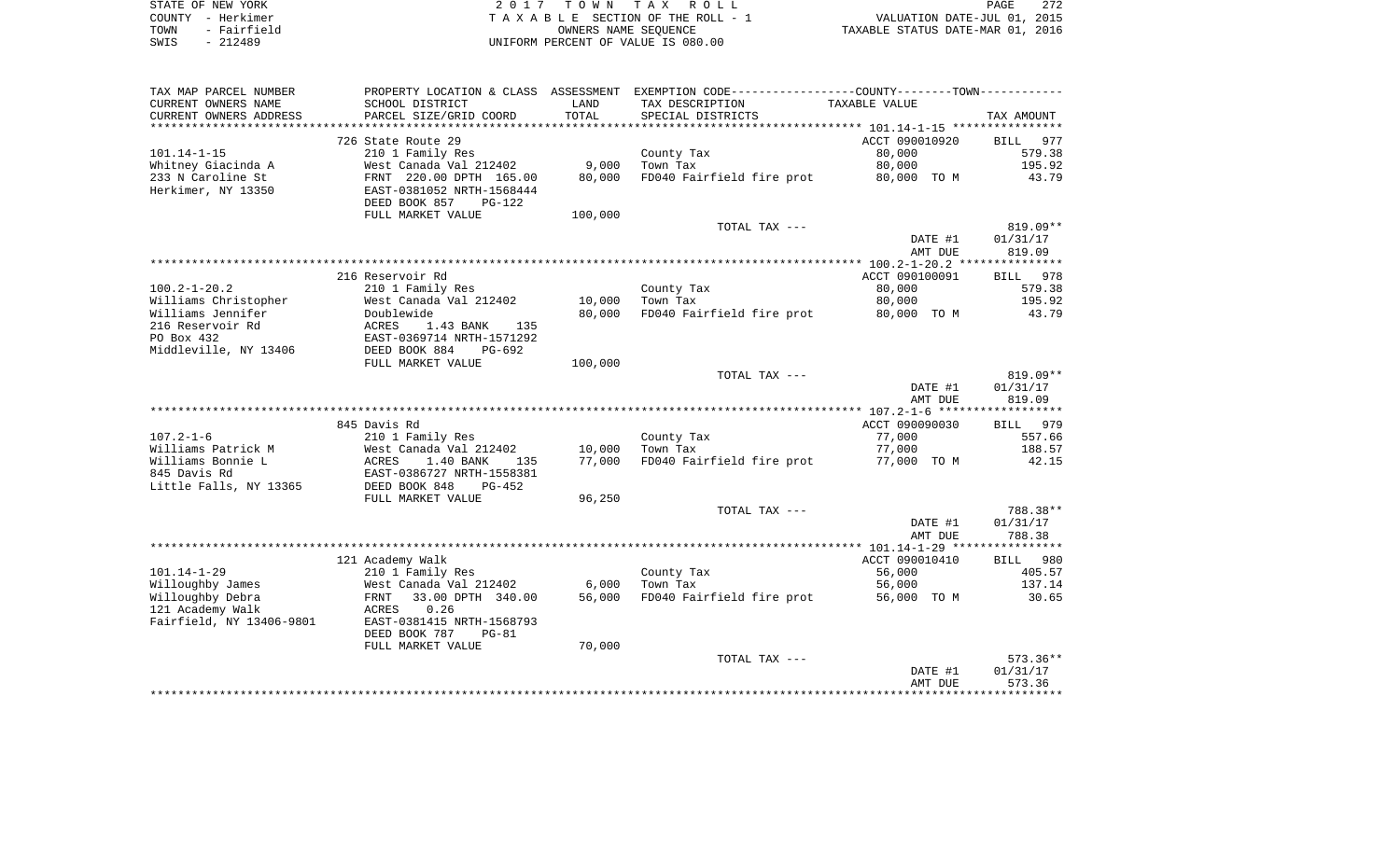| STATE OF NEW YORK   | 2017 TOWN TAX ROLL                 | 273<br>PAGE                      |
|---------------------|------------------------------------|----------------------------------|
| COUNTY - Herkimer   | TAXABLE SECTION OF THE ROLL - 1    | VALUATION DATE-JUL 01, 2015      |
| - Fairfield<br>TOWN | OWNERS NAME SEOUENCE               | TAXABLE STATUS DATE-MAR 01, 2016 |
| $-212489$<br>SWIS   | UNIFORM PERCENT OF VALUE IS 080.00 |                                  |

| TAX MAP PARCEL NUMBER                                  |                            |         | PROPERTY LOCATION & CLASS ASSESSMENT EXEMPTION CODE----------------COUNTY--------TOWN----------- |                |                    |
|--------------------------------------------------------|----------------------------|---------|--------------------------------------------------------------------------------------------------|----------------|--------------------|
| CURRENT OWNERS NAME                                    | SCHOOL DISTRICT            | LAND    | TAX DESCRIPTION                                                                                  | TAXABLE VALUE  |                    |
| CURRENT OWNERS ADDRESS                                 | PARCEL SIZE/GRID COORD     | TOTAL   | SPECIAL DISTRICTS                                                                                |                | TAX AMOUNT         |
| ***********************                                |                            |         |                                                                                                  |                |                    |
|                                                        | 113 Academy Walk           |         |                                                                                                  | ACCT 090011040 | <b>BILL</b><br>981 |
| $101.14 - 1 - 27$                                      | 210 1 Family Res           |         | County Tax                                                                                       | 85,000         | 615.59             |
| Willoughby Judith                                      | West Canada Val 212402     | 8,000   | Town Tax                                                                                         | 85,000         | 208.16             |
| Willoughby James J                                     | FRNT 170.00 DPTH 170.00    | 85,000  | FD040 Fairfield fire prot                                                                        | 85,000 TO M    | 46.52              |
| 113 Academy Walk                                       | EAST-0381249 NRTH-1568709  |         |                                                                                                  |                |                    |
| Middleville, NY 13406-9801                             | DEED BOOK 1174<br>PG-292   |         |                                                                                                  |                |                    |
|                                                        | FULL MARKET VALUE          | 106,250 |                                                                                                  |                |                    |
|                                                        |                            |         | TOTAL TAX ---                                                                                    |                | 870.27**           |
|                                                        |                            |         |                                                                                                  | DATE #1        | 01/31/17           |
|                                                        |                            |         |                                                                                                  | AMT DUE        | 870.27             |
|                                                        |                            |         |                                                                                                  |                |                    |
|                                                        | 119 Academy Walk           |         |                                                                                                  | ACCT 090011070 | 982<br>BILL        |
| $101.14 - 1 - 28$                                      | 210 1 Family Res           |         | County Tax                                                                                       | 85,000         | 615.59             |
| Windecker Bruce & Barbara                              | West Canada Val 212402     | 8,000   | Town Tax                                                                                         | 85,000         | 208.16             |
| 119 Academy Walk                                       | life use                   | 85,000  | FD040 Fairfield fire prot                                                                        | 85,000 TO M    | 46.52              |
| Fairfield, NY 13406                                    | FRNT<br>75.00 DPTH 340.00  |         |                                                                                                  |                |                    |
|                                                        | EAST-0381357 NRTH-1568792  |         |                                                                                                  |                |                    |
|                                                        | DEED BOOK 1505<br>$PG-484$ | 106,250 |                                                                                                  |                |                    |
|                                                        | FULL MARKET VALUE          |         | TOTAL TAX ---                                                                                    |                | 870.27**           |
|                                                        |                            |         |                                                                                                  | DATE #1        | 01/31/17           |
|                                                        |                            |         |                                                                                                  | AMT DUE        | 870.27             |
|                                                        |                            |         |                                                                                                  |                |                    |
|                                                        | 1231 Hardscrabble Rd       |         |                                                                                                  | ACCT 090008280 | BILL 983           |
| $101.14 - 1 - 31$                                      | 210 1 Family Res           |         | County Tax                                                                                       | 80,000         | 579.38             |
| Windecker Dana                                         | West Canada Val 212402     | 10,000  | Town Tax                                                                                         | 80,000         | 195.92             |
| Windecker Sandra                                       | 1.32<br>ACRES              | 80,000  | FD040 Fairfield fire prot                                                                        | 80,000 TO M    | 43.79              |
| 1140 Hardscrabble Rd                                   | EAST-0381588 NRTH-1568815  |         |                                                                                                  |                |                    |
| Middleville, NY 13406                                  | DEED BOOK 1572<br>PG-818   |         |                                                                                                  |                |                    |
|                                                        | FULL MARKET VALUE          | 100,000 |                                                                                                  |                |                    |
|                                                        |                            |         | TOTAL TAX ---                                                                                    |                | $819.09**$         |
|                                                        |                            |         |                                                                                                  | DATE #1        | 01/31/17           |
|                                                        |                            |         |                                                                                                  | AMT DUE        | 819.09             |
|                                                        |                            |         |                                                                                                  |                |                    |
|                                                        | 1140 Hardscrabble Rd       |         |                                                                                                  | ACCT 090100028 | BILL 984           |
| $101.14 - 1 - 50$                                      | 210 1 Family Res           |         | County Tax                                                                                       | 91,000         | 659.05             |
| Windecker Family Irrevocable T West Canada Val 212402  |                            | 9,000   | Town Tax                                                                                         | 91,000         | 222.86             |
| Windecker Dana & Sandra Steven FRNT 110.00 DPTH 295.00 |                            | 91,000  | FD040 Fairfield fire prot                                                                        | 91,000 TO M    | 49.81              |
| 1140 Hardscrabble Rd                                   | EAST-0382139 NRTH-1566917  |         |                                                                                                  |                |                    |
| Fairfield, NY 13406                                    | DEED BOOK 1505<br>PG-491   |         |                                                                                                  |                |                    |
|                                                        | FULL MARKET VALUE          | 113,750 |                                                                                                  |                |                    |
|                                                        |                            |         | TOTAL TAX ---                                                                                    |                | 931.72**           |
|                                                        |                            |         |                                                                                                  | DATE #1        | 01/31/17           |
|                                                        |                            |         |                                                                                                  | AMT DUE        | 931.72             |
|                                                        |                            |         |                                                                                                  |                |                    |
|                                                        |                            |         |                                                                                                  |                |                    |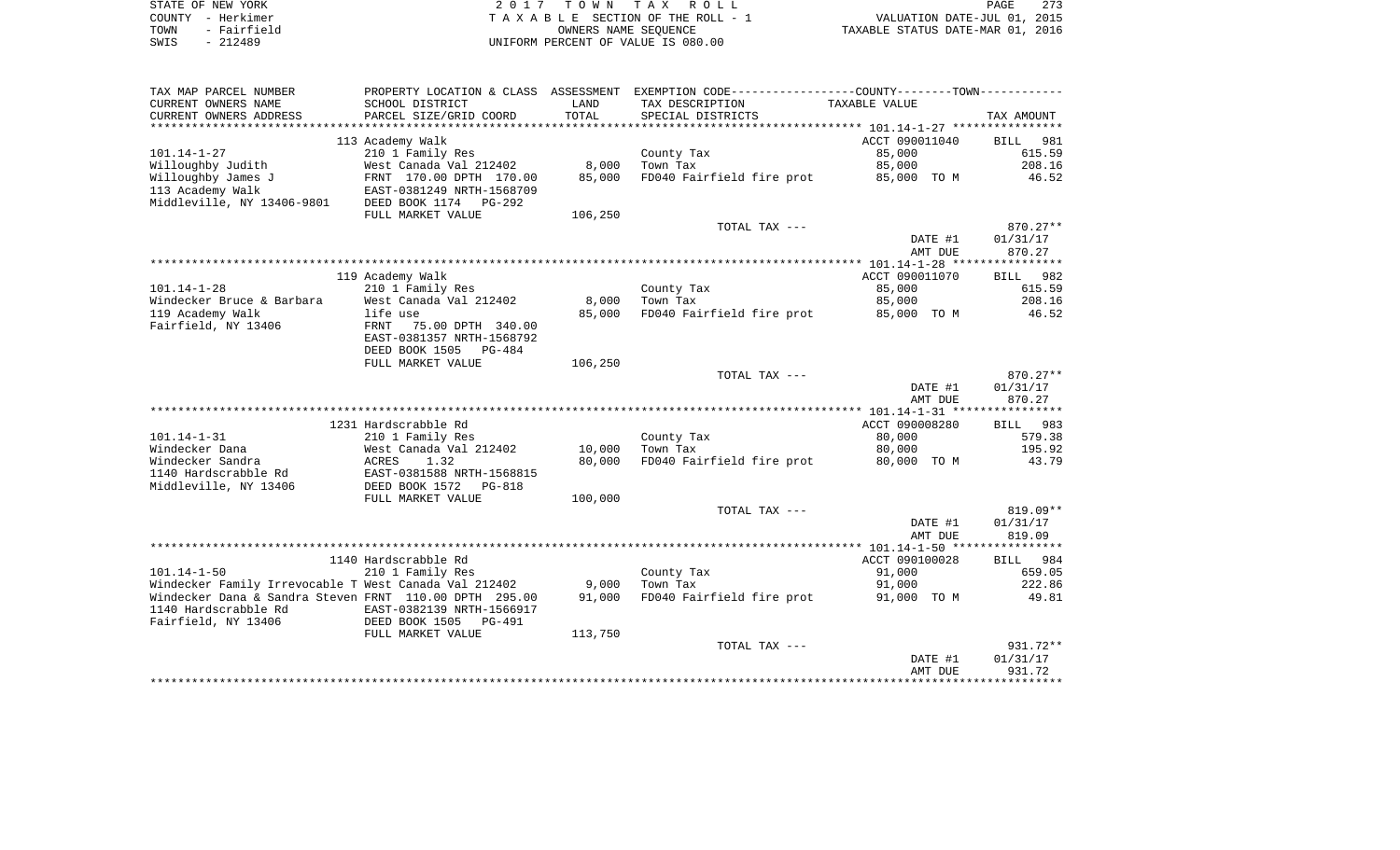| STATE OF NEW YORK   | 2017 TOWN TAX ROLL                 | 274<br>PAGE                      |
|---------------------|------------------------------------|----------------------------------|
| COUNTY - Herkimer   | TAXABLE SECTION OF THE ROLL - 1    | VALUATION DATE-JUL 01, 2015      |
| - Fairfield<br>TOWN | OWNERS NAME SEOUENCE               | TAXABLE STATUS DATE-MAR 01, 2016 |
| - 212489<br>SWIS    | UNIFORM PERCENT OF VALUE IS 080.00 |                                  |

| TAX MAP PARCEL NUMBER                                 |                                             |         | PROPERTY LOCATION & CLASS ASSESSMENT EXEMPTION CODE---------------COUNTY-------TOWN---------- |                    |                      |
|-------------------------------------------------------|---------------------------------------------|---------|-----------------------------------------------------------------------------------------------|--------------------|----------------------|
| CURRENT OWNERS NAME                                   | SCHOOL DISTRICT                             | LAND    | TAX DESCRIPTION                                                                               | TAXABLE VALUE      |                      |
| CURRENT OWNERS ADDRESS                                | PARCEL SIZE/GRID COORD                      | TOTAL   | SPECIAL DISTRICTS                                                                             |                    | TAX AMOUNT           |
| **********************                                | ***************************                 |         |                                                                                               |                    |                      |
|                                                       | 1152 Hardscrabble Rd                        |         |                                                                                               | ACCT 090000960     | <b>BILL</b><br>985   |
| $101.14 - 1 - 49$                                     | 210 1 Family Res                            |         | County Tax                                                                                    | 45,000             | 325.90               |
| Windecker Family Trrevocable T West Canada Val 212402 |                                             | 11,000  | Town Tax                                                                                      | 45,000             | 110.20               |
| Windecker Dana & Sandra Steven ACRES                  | 2.00                                        | 45,000  | FD040 Fairfield fire prot                                                                     | 45,000 TO M        | 24.63                |
| 1152 Hardscrabble Rd                                  | EAST-0382114 NRTH-1567098                   |         |                                                                                               |                    |                      |
| Fairfield, NY 13406                                   | DEED BOOK 1505<br>PG-487                    |         |                                                                                               |                    |                      |
|                                                       | FULL MARKET VALUE                           | 56,250  |                                                                                               |                    |                      |
|                                                       |                                             |         | TOTAL TAX ---                                                                                 |                    | 460.73**<br>01/31/17 |
|                                                       |                                             |         |                                                                                               | DATE #1<br>AMT DUE | 460.73               |
|                                                       |                                             |         |                                                                                               |                    |                      |
|                                                       | 1568 Castle Rd                              |         |                                                                                               | ACCT 090086015     | BILL 986             |
| $095.3 - 1 - 30.2$                                    | 210 1 Family Res                            |         | County Tax                                                                                    | 66,000             | 477.99               |
| Winter David B                                        | West Canada Val 212402                      | 12,000  | Town Tax                                                                                      | 66,000             | 161.63               |
| Winter Cristine                                       | 3.38<br>ACRES                               | 66,000  | FD040 Fairfield fire prot                                                                     | 66,000 TO M        | 36.12                |
| 1568 Castle Rd                                        | EAST-0378646 NRTH-1581269                   |         |                                                                                               |                    |                      |
| Newport, NY 13416                                     | DEED BOOK 880<br>$PG-203$                   |         |                                                                                               |                    |                      |
|                                                       | FULL MARKET VALUE                           | 82,500  |                                                                                               |                    |                      |
|                                                       |                                             |         | TOTAL TAX ---                                                                                 |                    | 675.74**             |
|                                                       |                                             |         |                                                                                               | DATE #1            | 01/31/17             |
|                                                       |                                             |         |                                                                                               | AMT DUE            | 675.74               |
|                                                       |                                             |         |                                                                                               |                    |                      |
|                                                       | 4979 State Rte 28                           |         |                                                                                               | ACCT 090003300     | <b>BILL</b><br>987   |
| $100.2 - 1 - 11.2$                                    | 242 Rurl res&rec                            |         | AGED-ALL 41800                                                                                | 48,000<br>48,000   |                      |
| Wolter Fredrick J Jr.                                 | West Canada Val 212402                      | 15,000  | County Tax                                                                                    | 48,000             | 347.63               |
| 4979 State Rte. 28                                    | FRNT 503.00 DPTH                            | 96,000  | Town Tax                                                                                      | 48,000             | 117.55               |
| Newport, NY 13416                                     | 11.80<br>ACRES<br>EAST-0364929 NRTH-1571675 |         | FD040 Fairfield fire prot                                                                     | 96,000 TO M        | 52.54                |
|                                                       | DEED BOOK 1256<br>PG-427                    |         |                                                                                               |                    |                      |
|                                                       | FULL MARKET VALUE                           | 120,000 |                                                                                               |                    |                      |
|                                                       |                                             |         | TOTAL TAX ---                                                                                 |                    | $517.72**$           |
|                                                       |                                             |         |                                                                                               | DATE #1            | 01/31/17             |
|                                                       |                                             |         |                                                                                               | AMT DUE            | 517.72               |
|                                                       |                                             |         |                                                                                               |                    |                      |
|                                                       | 263 Parkhurst Rd                            |         |                                                                                               | ACCT 090006120     | BILL 988             |
| $100.4 - 1 - 15$                                      | 210 1 Family Res                            |         | County Tax                                                                                    | 65,000             | 470.75               |
| Woodcock Helen                                        | West Canada Val 212402                      | 10,000  | Town Tax                                                                                      | 65,000             | 159.18               |
| 263 Parkhurst Rd                                      | Doublewide                                  | 65,000  | FD040 Fairfield fire prot                                                                     | 65,000 TO M        | 35.58                |
| Little Falls, NY 13365                                | <b>ACRES</b><br>1.00                        |         |                                                                                               |                    |                      |
|                                                       | EAST-0370269 NRTH-1566442                   |         |                                                                                               |                    |                      |
|                                                       | DEED BOOK 814<br>PG-542                     |         |                                                                                               |                    |                      |
|                                                       | FULL MARKET VALUE                           | 81,250  |                                                                                               |                    |                      |
|                                                       |                                             |         | TOTAL TAX ---                                                                                 |                    | 665.51**             |
|                                                       |                                             |         |                                                                                               | DATE #1            | 01/31/17             |
|                                                       |                                             |         |                                                                                               | AMT DUE            | 665.51               |
|                                                       |                                             |         |                                                                                               |                    |                      |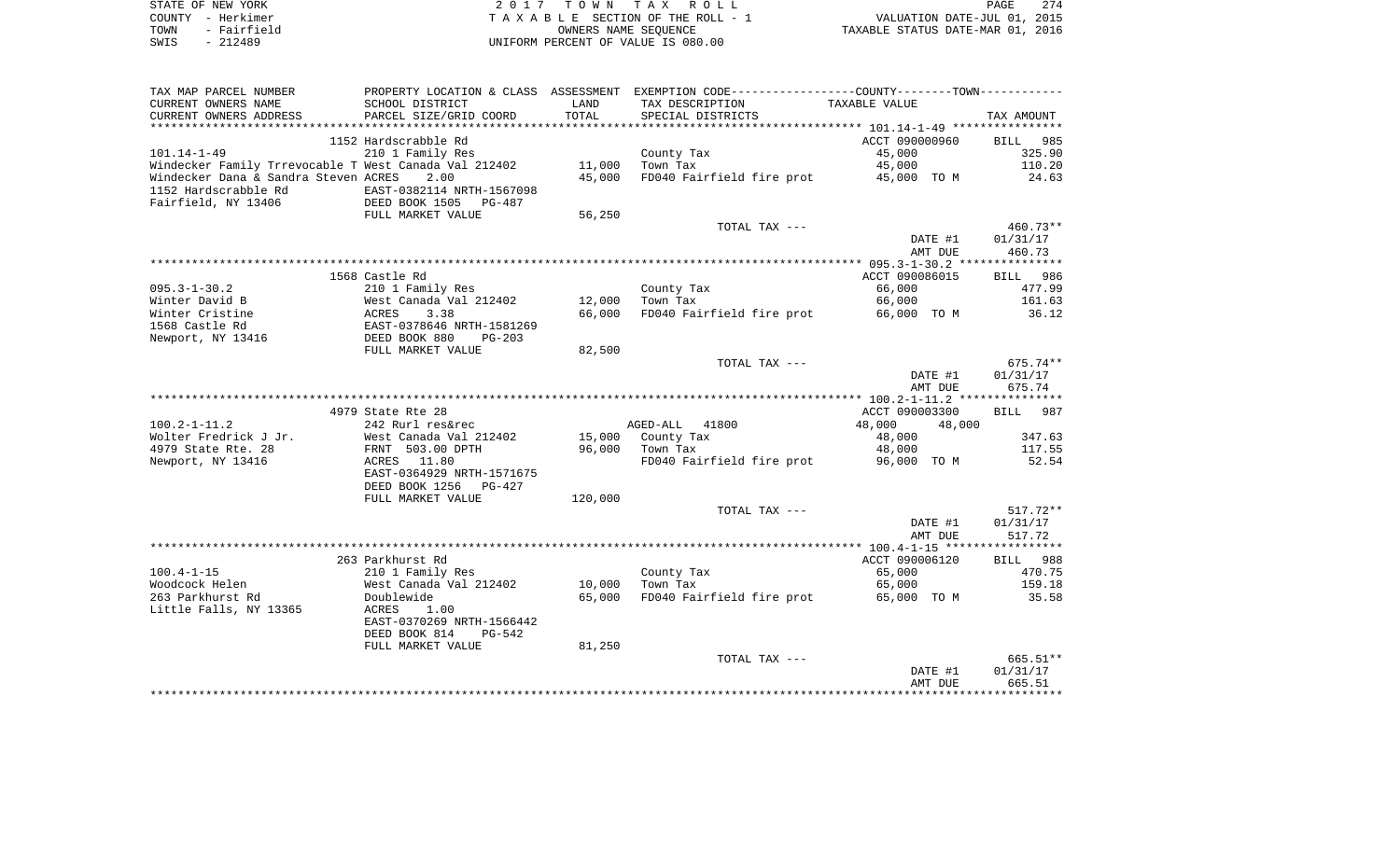| STATE OF NEW YORK   | 2017 TOWN TAX ROLL                 | 275<br>PAGE                      |
|---------------------|------------------------------------|----------------------------------|
| COUNTY - Herkimer   | TAXABLE SECTION OF THE ROLL - 1    | VALUATION DATE-JUL 01, 2015      |
| - Fairfield<br>TOWN | OWNERS NAME SEOUENCE               | TAXABLE STATUS DATE-MAR 01, 2016 |
| $-212489$<br>SWIS   | UNIFORM PERCENT OF VALUE IS 080.00 |                                  |

| TAX MAP PARCEL NUMBER  |                                                                          |         | PROPERTY LOCATION & CLASS ASSESSMENT EXEMPTION CODE----------------COUNTY--------TOWN---------- |                    |                      |
|------------------------|--------------------------------------------------------------------------|---------|-------------------------------------------------------------------------------------------------|--------------------|----------------------|
| CURRENT OWNERS NAME    | SCHOOL DISTRICT                                                          | LAND    | TAX DESCRIPTION                                                                                 | TAXABLE VALUE      |                      |
| CURRENT OWNERS ADDRESS | PARCEL SIZE/GRID COORD                                                   | TOTAL   | SPECIAL DISTRICTS                                                                               |                    | TAX AMOUNT           |
|                        |                                                                          |         |                                                                                                 |                    |                      |
|                        | State Route 29                                                           |         |                                                                                                 | ACCT 090087059     | BILL 989             |
| $101.4 - 5 - 4$        | 322 Rural vac>10                                                         |         | County Tax                                                                                      | 17,000             | 123.12               |
| Wright Alphanso        | West Canada Val 212402                                                   | 17,000  | Town Tax                                                                                        | 17,000             | 41.63                |
| 187-23 Sullivan Rd     | ACRES<br>19.60                                                           | 17,000  | School Relevy                                                                                   |                    | 424.54               |
| St. Albans, NY 11412   | EAST-0387283 NRTH-1567261                                                |         | FD040 Fairfield fire prot 17,000 TO M                                                           |                    | 9.30                 |
|                        | DEED BOOK 940<br>PG-700                                                  |         |                                                                                                 |                    |                      |
|                        | FULL MARKET VALUE                                                        | 21,250  |                                                                                                 |                    |                      |
|                        |                                                                          |         | TOTAL TAX ---                                                                                   |                    | 598.59**             |
|                        |                                                                          |         |                                                                                                 | DATE #1            | 01/31/17             |
|                        |                                                                          |         |                                                                                                 | AMT DUE            | 598.59               |
|                        |                                                                          |         |                                                                                                 |                    |                      |
|                        | 310 Lynch Rd                                                             |         |                                                                                                 |                    | BILL 990             |
| $106.2 - 1 - 12.2$     | 210 1 Family Res                                                         |         | County Tax                                                                                      | 110,000            | 796.65               |
| Wright Heather L       |                                                                          | 6,000   | Town Tax                                                                                        | 110,000            | 269.39               |
| 310 Lynch Rd           | West Canada Val 212402<br>FRNT   75.00 DPTH  140.00<br>75.00 DPTH 140.00 | 110,000 | FD040 Fairfield fire prot                                                                       | 110,000 TO M       | 60.21                |
| Little Falls, NY 13365 | ACRES<br>$0.26$ BANK<br>135                                              |         |                                                                                                 |                    |                      |
|                        | EAST-0365300 NRTH-1554382                                                |         |                                                                                                 |                    |                      |
|                        | DEED BOOK 803<br>PG-646                                                  |         |                                                                                                 |                    |                      |
|                        | FULL MARKET VALUE                                                        | 137,500 |                                                                                                 |                    |                      |
|                        |                                                                          |         | TOTAL TAX ---                                                                                   |                    | $1,126.25**$         |
|                        |                                                                          |         |                                                                                                 | DATE #1            | 01/31/17             |
|                        |                                                                          |         |                                                                                                 | AMT DUE            | 1,126.25             |
|                        |                                                                          |         |                                                                                                 |                    |                      |
|                        | 304 Lynch Rd                                                             |         |                                                                                                 | ACCT 090100039     | <b>BILL</b> 991      |
| $106.2 - 1 - 12.1$     | 210 1 Family Res                                                         |         | County Tax                                                                                      | 60,000             | 434.54               |
| Wright Wesley          | West Canada Val 212402                                                   | 7,000   | Town Tax                                                                                        | 60,000             | 146.94               |
| 304 Lynch Rd           | BAR change 6/05                                                          | 60,000  | FD040 Fairfield fire prot                                                                       | 60,000 TO M        | 32.84                |
| Little Falls, NY 13365 | FRNT 140.00 DPTH 150.00                                                  |         |                                                                                                 |                    |                      |
|                        | $0.46$ BANK<br>ACRES<br>135                                              |         |                                                                                                 |                    |                      |
|                        | EAST-0365357 NRTH-1554457                                                |         |                                                                                                 |                    |                      |
|                        | DEED BOOK 794<br>$PG-46$                                                 |         |                                                                                                 |                    |                      |
|                        | FULL MARKET VALUE                                                        | 75,000  |                                                                                                 |                    |                      |
|                        |                                                                          |         | TOTAL TAX ---                                                                                   |                    | $614.32**$           |
|                        |                                                                          |         |                                                                                                 | DATE #1            | 01/31/17             |
|                        |                                                                          |         |                                                                                                 | AMT DUE            | 614.32               |
|                        |                                                                          |         |                                                                                                 |                    |                      |
|                        | Comstock Rd                                                              |         |                                                                                                 |                    | BILL 992             |
| $095.3 - 1 - 32.6$     | 322 Rural vac>10                                                         |         | County Tax                                                                                      | 30,000             | 217.27               |
|                        | West Canada Val 212402                                                   | 30,000  | Town Tax                                                                                        | 30,000             | 73.47                |
|                        |                                                                          | 30,000  | School Relevy                                                                                   |                    | 749.19               |
| Yocabet Michael        |                                                                          |         |                                                                                                 |                    | 16.42                |
| Yocabet Michael Jr.    | 50.20<br><b>ACRES</b>                                                    |         |                                                                                                 |                    |                      |
| PO Box 367             | EAST-0384253 NRTH-1582098                                                |         | FD040 Fairfield fire prot                                                                       | 30,000 TO M        |                      |
| Mather, PA 15436       | DEED BOOK 1605<br>PG-374                                                 |         |                                                                                                 |                    |                      |
|                        | FULL MARKET VALUE                                                        | 37,500  |                                                                                                 |                    |                      |
|                        |                                                                          |         | TOTAL TAX ---                                                                                   |                    | $1,056.35**$         |
|                        |                                                                          |         |                                                                                                 | DATE #1<br>AMT DUE | 01/31/17<br>1,056.35 |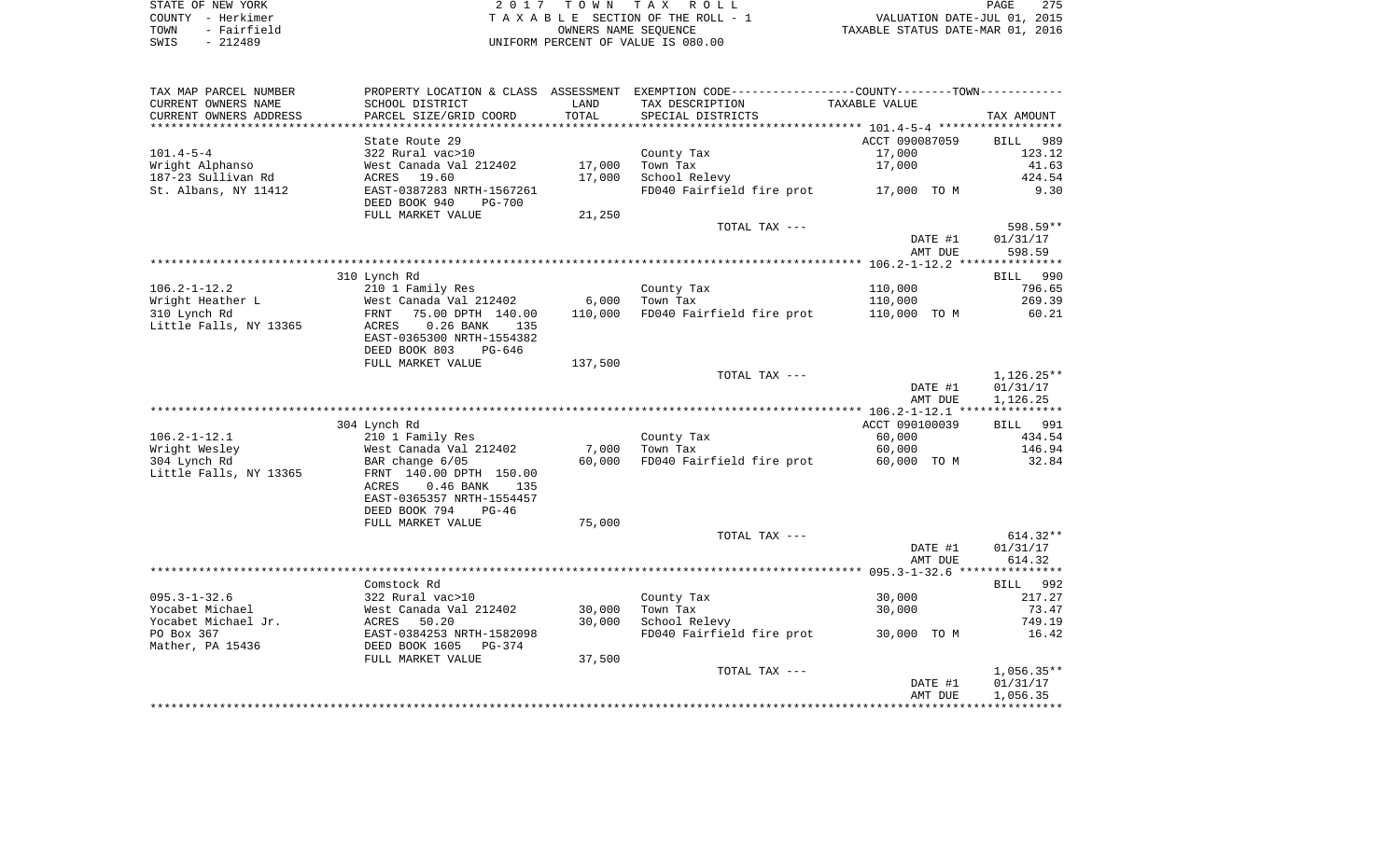|      | STATE OF NEW YORK | 2017 TOWN TAX ROLL                 | 276<br>PAGE                      |
|------|-------------------|------------------------------------|----------------------------------|
|      | COUNTY – Herkimer | TAXABLE SECTION OF THE ROLL - 1    | VALUATION DATE-JUL 01, 2015      |
| TOWN | - Fairfield       | OWNERS NAME SEOUENCE               | TAXABLE STATUS DATE-MAR 01, 2016 |
| SWIS | - 212489          | UNIFORM PERCENT OF VALUE IS 080.00 |                                  |

| TAX MAP PARCEL NUMBER  |                                 |         | PROPERTY LOCATION & CLASS ASSESSMENT EXEMPTION CODE---------------COUNTY-------TOWN---------- |                      |              |
|------------------------|---------------------------------|---------|-----------------------------------------------------------------------------------------------|----------------------|--------------|
| CURRENT OWNERS NAME    | SCHOOL DISTRICT                 | LAND    | TAX DESCRIPTION                                                                               | TAXABLE VALUE        |              |
| CURRENT OWNERS ADDRESS | PARCEL SIZE/GRID COORD          | TOTAL   | SPECIAL DISTRICTS                                                                             |                      | TAX AMOUNT   |
|                        |                                 |         |                                                                                               |                      |              |
|                        | 194 Snyder Rd                   |         |                                                                                               |                      | BILL 993     |
| $101.4 - 4 - 9$        | 240 Rural res                   |         | County Tax                                                                                    | 100,000              | 724.23       |
| Yoder Rufus M          | West Canada Val 212402          | 20,000  | Town Tax                                                                                      | 100,000              | 244.90       |
| Yoder Ester Mae        | Survey Jj19a26                  | 100,000 | FD040 Fairfield fire prot                                                                     | 100,000 TO M         | 54.73        |
| 194 Snyder Rd          | ACRES 20.90                     |         |                                                                                               |                      |              |
| Little Falls, NY 13365 | EAST-0391900 NRTH-1565854       |         |                                                                                               |                      |              |
|                        | DEED BOOK 1453<br><b>PG-757</b> |         |                                                                                               |                      |              |
|                        | FULL MARKET VALUE               | 125,000 |                                                                                               |                      |              |
|                        |                                 |         | TOTAL TAX ---                                                                                 |                      | $1,023.86**$ |
|                        |                                 |         |                                                                                               | DATE #1              | 01/31/17     |
|                        |                                 |         |                                                                                               | AMT DUE              | 1,023.86     |
|                        |                                 |         |                                                                                               |                      |              |
|                        |                                 |         |                                                                                               |                      |              |
|                        | State Route 169                 |         |                                                                                               |                      | BILL 994     |
| $107.3 - 2 - 2.3$      | 314 Rural vac<10                |         | County Tax                                                                                    | 5,000                | 36.21        |
| Young-Edick Donna      | West Canada Val 212402          | 5,000   | Town Tax                                                                                      | 5,000                | 12.24        |
| 2322 State Route 169   | FRNT 100.00 DPTH                | 5,000   | FD040 Fairfield fire prot                                                                     | 5,000 TO M           | 2.74         |
| Little Falls, NY 13365 | 3.30<br>ACRES                   |         |                                                                                               |                      |              |
|                        | EAST-0375430 NRTH-1550910       |         |                                                                                               |                      |              |
|                        | DEED BOOK 903<br>$PG-322$       |         |                                                                                               |                      |              |
|                        | FULL MARKET VALUE               | 6,250   |                                                                                               |                      |              |
|                        |                                 |         | TOTAL TAX ---                                                                                 |                      | $51.19**$    |
|                        |                                 |         |                                                                                               | DATE #1              | 01/31/17     |
|                        |                                 |         |                                                                                               | AMT DUE              | 51.19        |
|                        |                                 |         |                                                                                               |                      |              |
|                        | 2322 State Route 169            |         |                                                                                               | ACCT 090100068       | BILL 995     |
| $107.3 - 2 - 4.2$      | 210 1 Family Res                |         | County Tax                                                                                    | 102,000              | 738.71       |
| Young-Edick Donna      | Little Falls Ce 210900          | 10,000  | Town Tax                                                                                      | 102,000              | 249.80       |
| 2322 State Route 169   | 1.60<br>ACRES                   | 102,000 | FD040 Fairfield fire prot                                                                     | 102,000 TO M         | 55.83        |
| Little Falls, 13365    | EAST-0375292 NRTH-1550705       |         |                                                                                               |                      |              |
|                        | DEED BOOK 741<br>$PG-93$        |         |                                                                                               |                      |              |
|                        | FULL MARKET VALUE               | 127,500 |                                                                                               |                      |              |
|                        |                                 |         | TOTAL TAX ---                                                                                 |                      | $1,044.34**$ |
|                        |                                 |         |                                                                                               | DATE #1              | 01/31/17     |
|                        |                                 |         |                                                                                               | AMT DUE              | 1,044.34     |
|                        |                                 |         |                                                                                               |                      |              |
|                        | 448 Lynch Rd                    |         |                                                                                               | ACCT 090087056       | BILL 996     |
| $106.2 - 1 - 2.2$      | 210 1 Family Res                |         | VET WAR C 41122                                                                               | 7,200<br>$\Omega$    |              |
| Yoworski Keith         | West Canada Val 212402          |         | 7,000 VET WAR T 41123                                                                         | $\mathbf 0$<br>9,600 |              |
| Yoworski Theresa       | BAR change 6/05                 |         | 95,500 VET DIS CT 41141                                                                       | 24,000<br>32,000     |              |
| 448 Lynch Rd           | ACRES<br>1.70 BANK<br>023       |         | County Tax                                                                                    | 64,300               | 465.68       |
| Little Falls, NY 13365 | EAST-0365772 NRTH-1557084       |         | Town Tax                                                                                      | 53,900               | 132.00       |
|                        | DEED BOOK 802<br>$PG-29$        |         | FD040 Fairfield fire prot                                                                     | 95,500 TO M          | 52.27        |
|                        | FULL MARKET VALUE               | 119,375 |                                                                                               |                      |              |
|                        |                                 |         | TOTAL TAX ---                                                                                 |                      | 649.95**     |
|                        |                                 |         |                                                                                               | DATE #1              | 01/31/17     |
|                        |                                 |         |                                                                                               | AMT DUE              | 649.95       |
|                        |                                 |         |                                                                                               |                      |              |
|                        |                                 |         |                                                                                               |                      |              |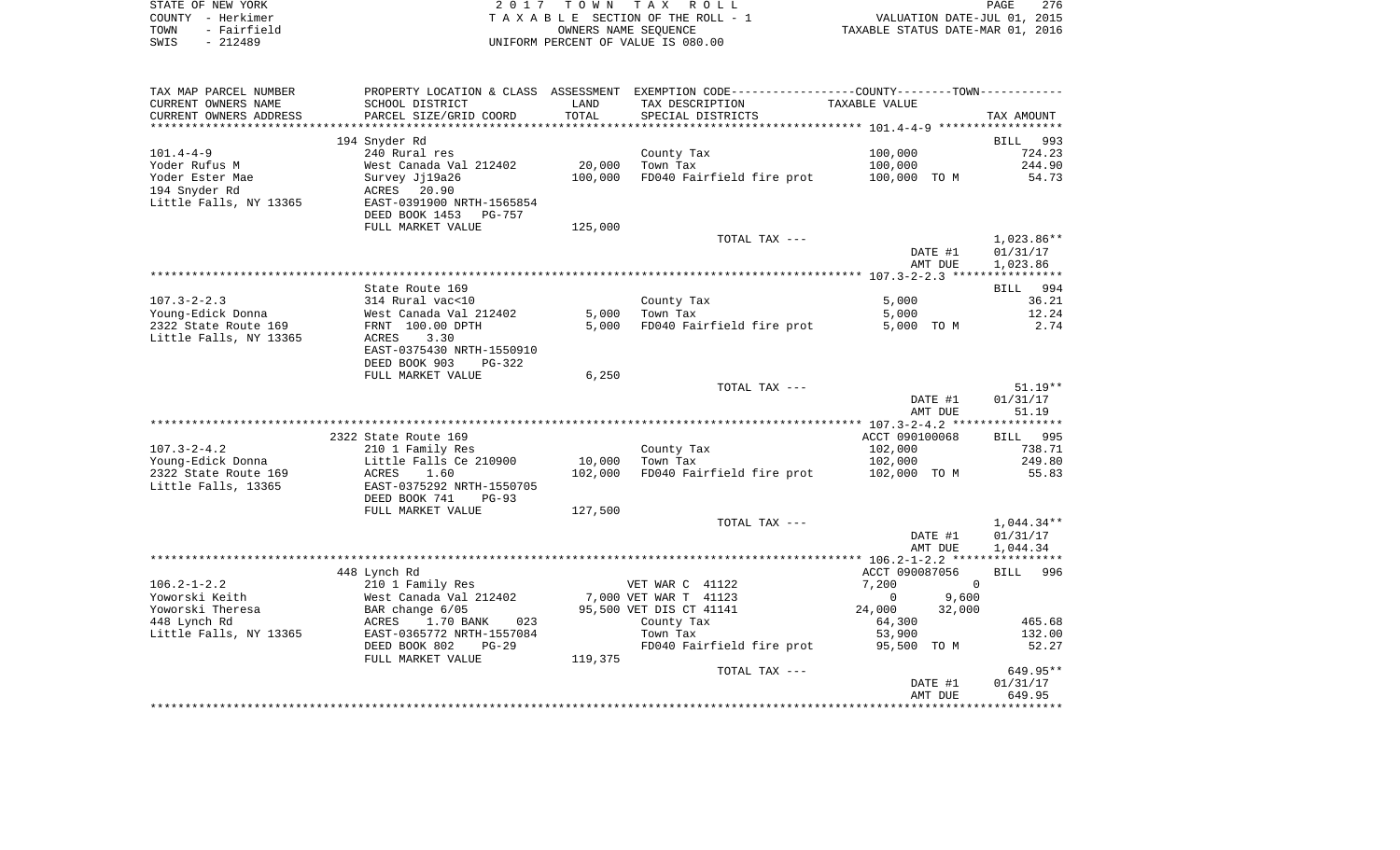| STATE OF NEW YORK   | 2017 TOWN TAX ROLL                 | 277<br>PAGE                      |
|---------------------|------------------------------------|----------------------------------|
| COUNTY - Herkimer   | TAXABLE SECTION OF THE ROLL - 1    | VALUATION DATE-JUL 01, 2015      |
| - Fairfield<br>TOWN | OWNERS NAME SEOUENCE               | TAXABLE STATUS DATE-MAR 01, 2016 |
| - 212489<br>SWIS    | UNIFORM PERCENT OF VALUE IS 080.00 |                                  |

| TAX MAP PARCEL NUMBER     | PROPERTY LOCATION & CLASS ASSESSMENT EXEMPTION CODE---------------COUNTY-------TOWN---------- |        |                                   |                          |            |
|---------------------------|-----------------------------------------------------------------------------------------------|--------|-----------------------------------|--------------------------|------------|
| CURRENT OWNERS NAME       | SCHOOL DISTRICT                                                                               | LAND   | TAX DESCRIPTION                   | TAXABLE VALUE            |            |
| CURRENT OWNERS ADDRESS    | PARCEL SIZE/GRID COORD                                                                        | TOTAL  | SPECIAL DISTRICTS                 |                          | TAX AMOUNT |
|                           |                                                                                               |        |                                   |                          |            |
|                           | Davis Rd                                                                                      |        |                                   |                          | BILL 997   |
| $107.1 - 3 - 14.2$        | 314 Rural vac<10                                                                              |        | County Tax                        | 12,000                   | 86.91      |
| Zaffarano Marcco W        | West Canada Val 212402                                                                        | 12,000 | Town Tax                          | 12,000                   | 29.39      |
| Sandra                    | 8.10<br>ACRES                                                                                 | 12,000 | FD040 Fairfield fire prot         | 12,000 TO M              | 6.57       |
| PO Box 464                | EAST-0380101 NRTH-1557018                                                                     |        |                                   |                          |            |
| Middleville, NY 13406     | DEED BOOK 817<br>PG-479                                                                       |        |                                   |                          |            |
|                           | FULL MARKET VALUE                                                                             | 15,000 |                                   |                          |            |
|                           |                                                                                               |        | TOTAL TAX ---                     |                          | $122.87**$ |
|                           |                                                                                               |        |                                   | DATE #1                  | 01/31/17   |
|                           |                                                                                               |        |                                   | AMT DUE                  | 122.87     |
|                           |                                                                                               |        |                                   |                          |            |
|                           | Parkhurst Road                                                                                |        |                                   |                          | BILL 998   |
| $101.3 - 1 - 16.3$        | 314 Rural vac<10                                                                              |        | County Tax                        | 6,500                    | 47.07      |
| Zaino Michael J           | West Canada Val 212402                                                                        | 6,500  | Town Tax                          | 6,500                    | 15.92      |
| Zaino Heather L           | FRNT 346.80 DPTH                                                                              | 6,500  | FD040 Fairfield fire prot         | 6,500 TO M               | 3.56       |
| PO Box 302                | ACRES<br>4.00                                                                                 |        |                                   |                          |            |
| Newport, NY 13416         | EAST-0377429 NRTH-1563166                                                                     |        |                                   |                          |            |
|                           | DEED BOOK 1140 PG-561                                                                         |        |                                   |                          |            |
|                           | FULL MARKET VALUE                                                                             | 8,125  |                                   |                          |            |
|                           |                                                                                               |        | TOTAL TAX ---                     |                          | $66.55***$ |
|                           |                                                                                               |        |                                   | DATE #1                  | 01/31/17   |
|                           |                                                                                               |        |                                   | AMT DUE                  | 66.55      |
|                           |                                                                                               |        |                                   |                          |            |
|                           | 2628 State Route 169                                                                          |        |                                   | ACCT 090006180           | BILL 999   |
| $107.1 - 1 - 12.2$        | 113 Cattle farm                                                                               |        | VET COM C 41132                   | 12,000<br>$\mathbf 0$    |            |
| Zelman Russell R          | West Canada Val 212402                                                                        |        | 76,000 VET COM T 41133            | $\overline{0}$<br>16,000 |            |
| Zelman Lorna Kay          | BAR change 6/05                                                                               |        | 200,000 VET DIS C 41142           | 24,000<br>$\Omega$       |            |
| 2628 State Route 169      | Merge Of 106.21-20 & 21                                                                       |        | VET DIS T 41143                   | 32,000<br>$\Omega$       |            |
| Little Falls, NY 13365    | ACRES 141.50                                                                                  |        | AG MKTS<br>41730                  | 8,488<br>8,488           |            |
|                           | EAST-0372758 NRTH-1555841                                                                     |        | County Tax                        | 155,512                  | 1,126.26   |
| MAY BE SUBJECT TO PAYMENT | DEED BOOK 839<br>$PG-154$                                                                     |        | Town Tax                          | 143,512                  | 351.46     |
| UNDER AGDIST LAW TIL 2023 | FULL MARKET VALUE                                                                             |        | 250,000 FD040 Fairfield fire prot | 200,000 TO M             | 109.47     |
|                           |                                                                                               |        | TOTAL TAX ---                     |                          | 1,587.19** |
|                           |                                                                                               |        |                                   | DATE #1                  | 01/31/17   |
|                           |                                                                                               |        |                                   | AMT DUE                  | 1,587.19   |
|                           |                                                                                               |        |                                   |                          |            |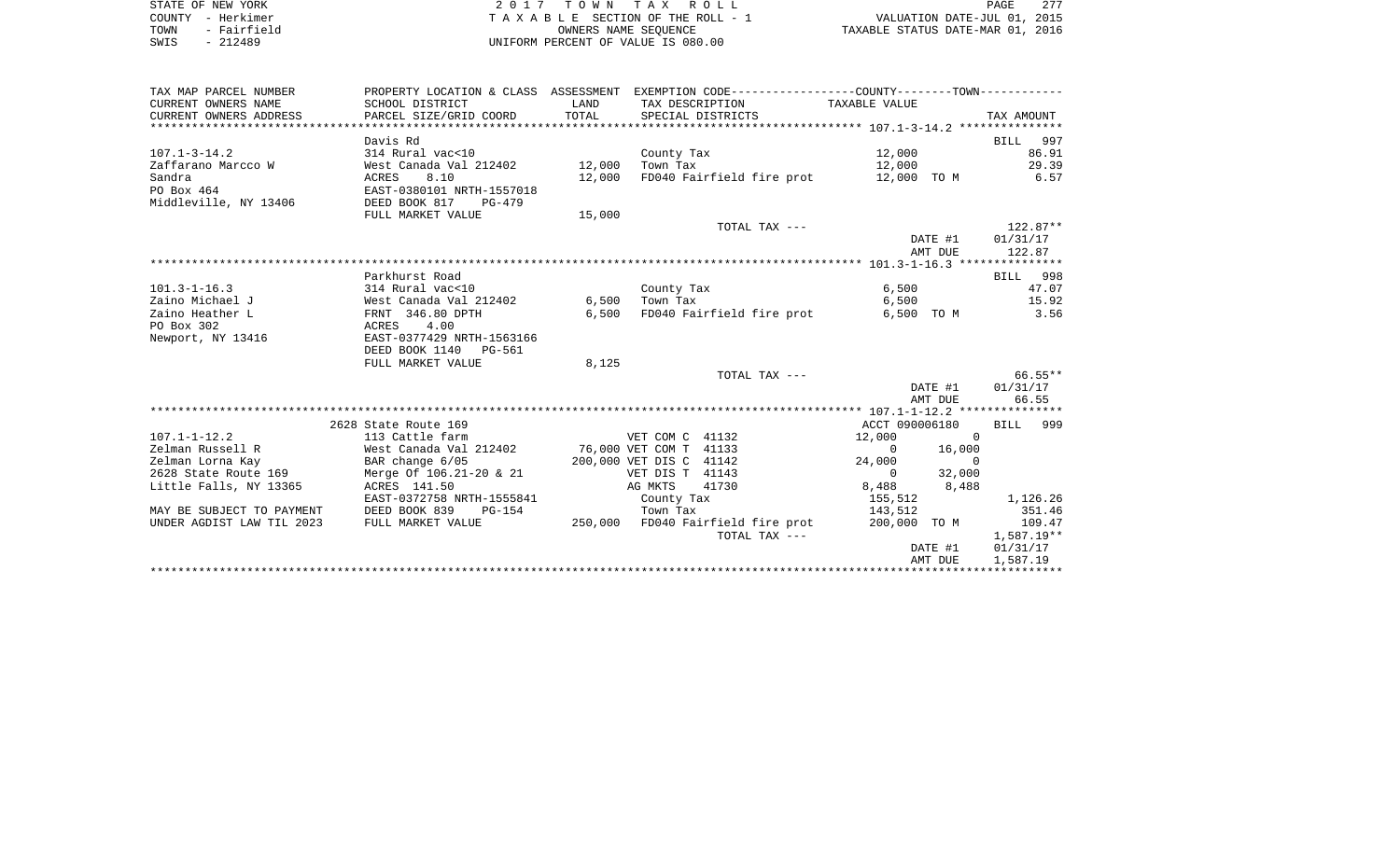| STATE OF NEW YORK |                   | 2017 TOWN TAX ROLL                    |                                  | PAGE            | 278 |
|-------------------|-------------------|---------------------------------------|----------------------------------|-----------------|-----|
|                   | COUNTY - Herkimer | T A X A B L E SECTION OF THE ROLL - 1 | VALUATION DATE-JUL 01, 2015      |                 |     |
| TOWN              | - Fairfield       |                                       | TAXABLE STATUS DATE-MAR 01, 2016 |                 |     |
| SWIS              | - 212489          | UNIFORM PERCENT OF VALUE IS 080.00    |                                  | RPS155/V04/L015 |     |
|                   |                   |                                       | CURRENT DATE 12/19/2016          |                 |     |

#### \*\*\* S P E C I A L D I S T R I C T S U M M A R Y \*\*\*

| CODE<br>DISTRICT NAME | TOTAL<br><b>TYPE</b><br>PARCELS | EXTENSION<br>EXTENSION<br>VALUE | AD VALOREM<br>VALUE | EXEMPT<br>AMOUNT | TAXABLE<br>VALUE | TOTAL<br>TAX |
|-----------------------|---------------------------------|---------------------------------|---------------------|------------------|------------------|--------------|
| FD040 Fairfield fire  | 807 TOTAL M                     |                                 | 55783,912           | 976,318          | 54807,594        | 29,998.15    |

#### \*\*\* S C H O O L D I S T R I C T S U M M A R Y \*\*\*

| CODE   | DISTRICT NAME                    | TOTAL<br>PARCELS | ASSESSED<br>LAND | ASSESSED<br>TOTAL | <b>EXEMPT</b><br>AMOUNT | TOTAL<br>TAXABLE        |
|--------|----------------------------------|------------------|------------------|-------------------|-------------------------|-------------------------|
|        |                                  |                  |                  |                   | STAR AMOUNT             | STAR TAXABLE            |
|        | Little Falls Central             | 42               | 1090,300         | 2563,000          | 255,911                 | 2,307,089               |
| 210900 | West Canada Valley               | 791              | 17459,105        | 54302,812         | 409,460<br>2741,629     | 1,897,629<br>51,561,183 |
| 212402 |                                  |                  |                  |                   | 11711,770               | 39,849,413              |
|        | SUB-TOTAL                        | 833              | 18549,405        | 56865,812         | 2997,540                | 53,868,272              |
|        | $S \cup B - T \cup T A L (CONT)$ |                  |                  |                   | 12121,230               | 41,747,042              |
|        | TOTAL                            | 833              | 18549,405        | 56865,812         | 2997,540                | 53,868,272              |
|        | T O T A L (CONT)                 |                  |                  |                   | 12121,230               | 41,747,042              |

#### \*\*\* S Y S T E M C O D E S S U M M A R Y \*\*\*

# NO SYSTEM EXEMPTIONS AT THIS LEVEL

#### \*\*\* E X E M P T I O N S U M M A R Y \*\*\*

|       |             | TOTAL   |        |        |
|-------|-------------|---------|--------|--------|
| CODE  | DESCRIPTION | PARCELS | COUNTY | TOWN   |
|       |             |         |        |        |
| 13100 | MUN OWNED   |         | 10,000 | 10,000 |
| 41101 | VETFUND CT  |         | 2,680  | 2,680  |
| 41121 | VET WAR CT  |         | 14,400 | 18,600 |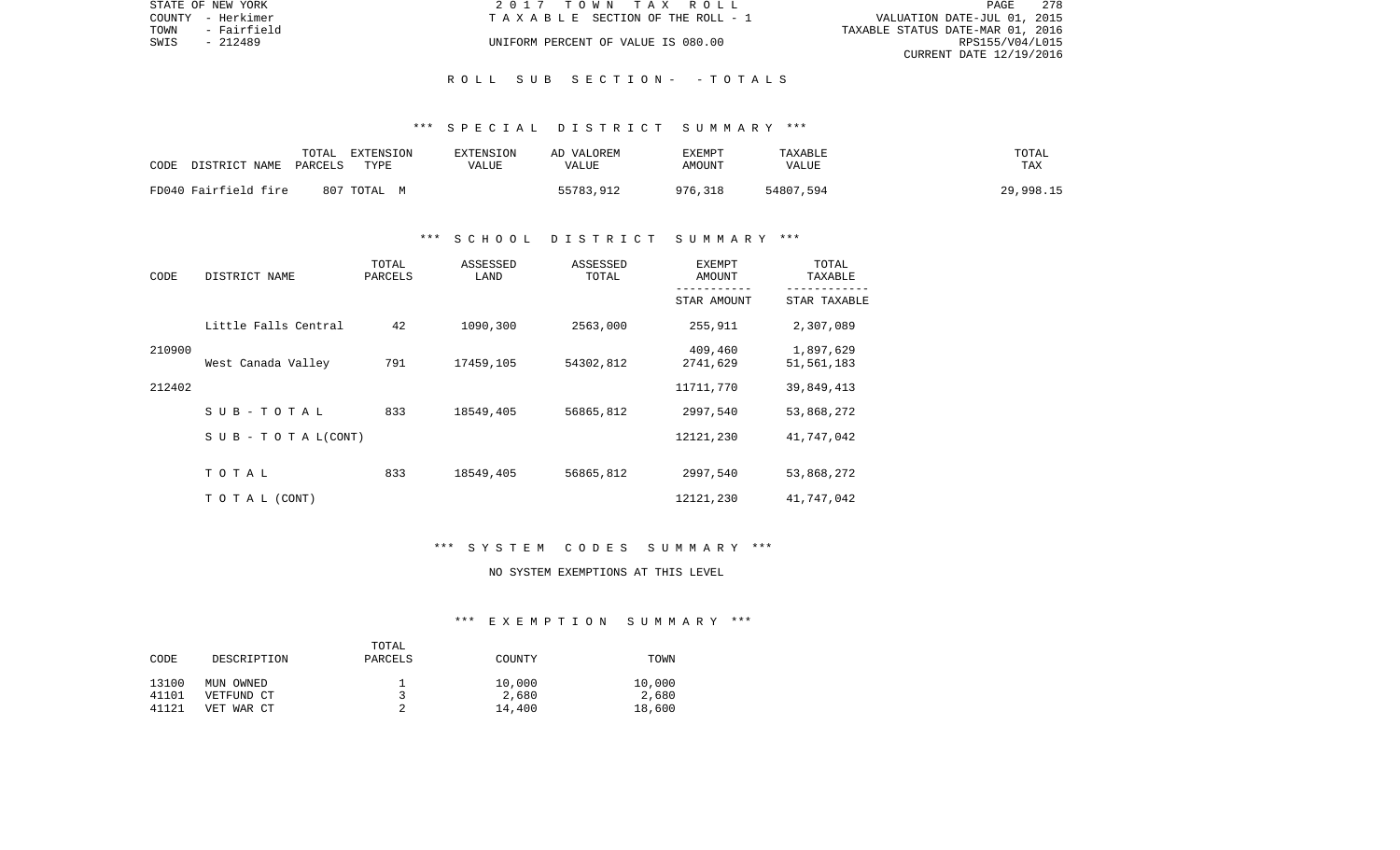| STATE OF NEW YORK   | 2017 TOWN TAX ROLL                 | 279<br>PAGE                      |
|---------------------|------------------------------------|----------------------------------|
| COUNTY - Herkimer   | TAXABLE SECTION OF THE ROLL - 1    | VALUATION DATE-JUL 01, 2015      |
| TOWN<br>- Fairfield |                                    | TAXABLE STATUS DATE-MAR 01, 2016 |
| SWIS<br>- 212489    | UNIFORM PERCENT OF VALUE IS 080.00 | RPS155/V04/L015                  |
|                     |                                    | CURRENT DATE 12/19/2016          |
|                     |                                    |                                  |

#### \*\*\* E X E M P T I O N S U M M A R Y \*\*\*

| CODE  | DESCRIPTION    | TOTAL<br>PARCELS | COUNTY   | TOWN     |
|-------|----------------|------------------|----------|----------|
|       |                |                  |          |          |
| 41122 | VET WAR C      | 22               | 156,150  |          |
| 41123 | VET WAR T      | 23               |          | 207,000  |
| 41125 | VET WAR CS     | 1                | 7,200    |          |
| 41131 | VET COM CT     | 8                | 92,000   | 116,000  |
| 41132 | VET COM C      | 22               | 261,000  |          |
| 41133 | VET COM T      | 23               |          | 349,625  |
| 41135 | VET COM CS     | 1                | 12,000   |          |
| 41140 | VETDIS CTS     | 1                | 3,665    | 3,665    |
| 41141 | VET DIS CT     | $\overline{7}$   | 115,500  | 131,500  |
| 41142 | VET DIS C      | 9                | 216,000  |          |
| 41143 | VET DIS T      | $\mathsf 9$      |          | 282,281  |
| 41162 | $CW$ 15 $VET/$ | 3                | 21,600   |          |
| 41171 | CW DISBLD      | $\mathbf 1$      | 14,250   |          |
| 41172 | CW DISBLD      | $\mathbf{1}$     | 24,000   |          |
| 41700 | AGRIC 10 Y     | 10               | 345,200  | 345,200  |
| 41720 | AG MKTS L      | 64               | 1038,615 | 1038,615 |
| 41730 | AG MKTS        | 56               | 1043,247 | 1043,247 |
| 41800 | AGED-ALL       | 8                | 303,438  | 299,038  |
| 41801 | AGED-CT        | 5                | 190,700  | 190,700  |
| 42100 | AGRIC 10 Y     | 32               | 229,400  | 229,400  |
|       | TOTAL          | 312              | 4101,045 | 4267,551 |

| ROLL<br><b>SEC</b> | DESCRIPTION            | TOTAL<br>PARCELS | ASSESSED<br>LAND       | ASSESSED<br>TOTAL      | <b>EXEMPT</b><br><b>AMOUNT</b><br>STAR AMOUNT | TOTAL<br>TAXABLE<br>------------<br>STAR TAXABLE | TAX<br><b>RATE</b> | TOTAL<br>TAX             |
|--------------------|------------------------|------------------|------------------------|------------------------|-----------------------------------------------|--------------------------------------------------|--------------------|--------------------------|
|                    | County Tax<br>Town Tax |                  | 18549,405<br>18549,405 | 56865,812<br>56865,812 | 4,101,045<br>4,267,551                        | 52,764,767<br>52,598,261                         |                    | 382,136.94<br>128,811.92 |
|                    | School Relevy          |                  |                        |                        |                                               |                                                  |                    | 144,075.62               |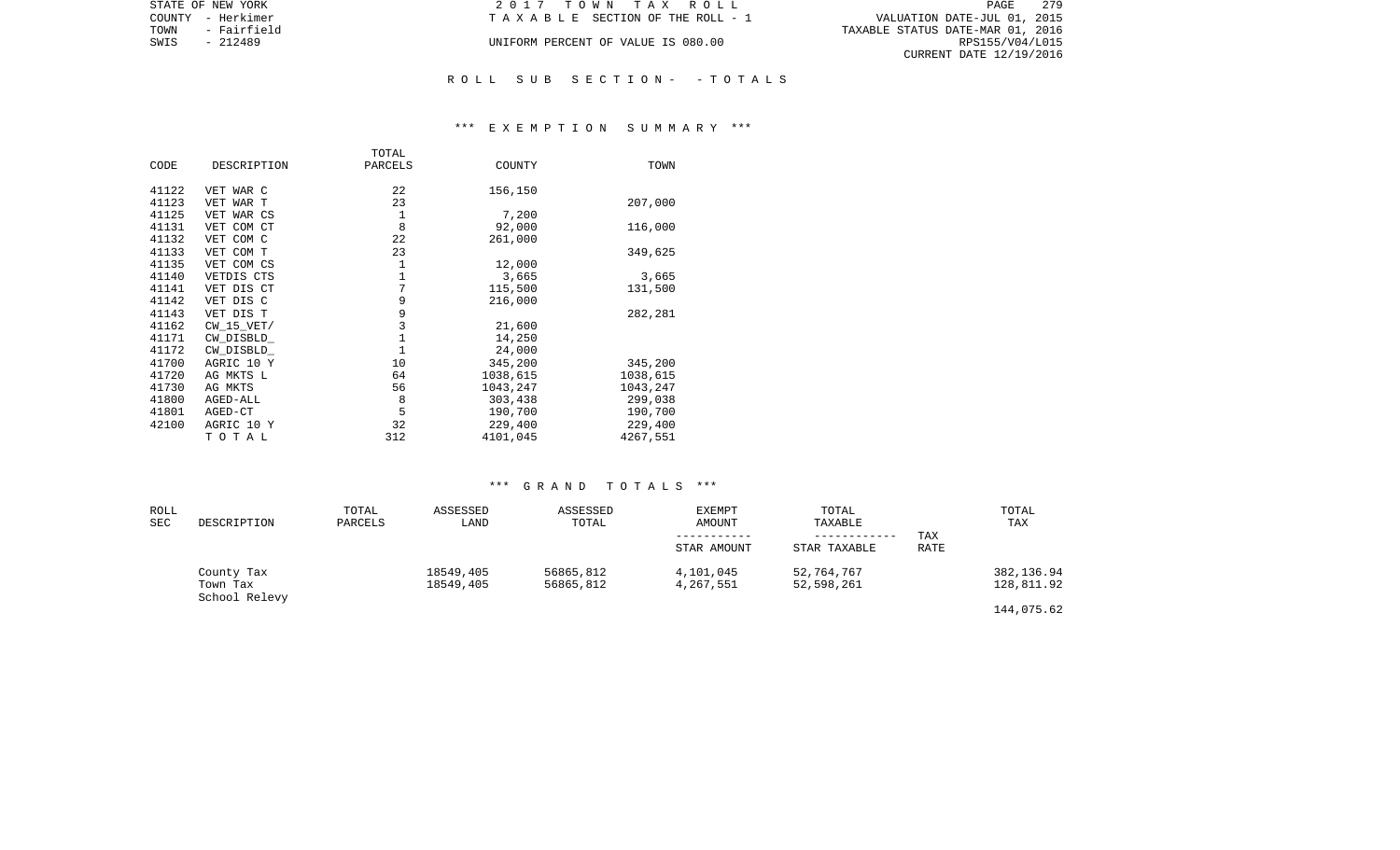|      | STATE OF NEW YORK | 2017 TOWN TAX ROLL                 | PAGE                             | - 280 |
|------|-------------------|------------------------------------|----------------------------------|-------|
|      | COUNTY - Herkimer | TAXABLE SECTION OF THE ROLL - 1    | VALUATION DATE-JUL 01, 2015      |       |
| TOWN | - Fairfield       |                                    | TAXABLE STATUS DATE-MAR 01, 2016 |       |
| SWIS | - 212489          | UNIFORM PERCENT OF VALUE IS 080.00 | RPS155/V04/L015                  |       |
|      |                   |                                    | CURRENT DATE 12/19/2016          |       |

| ROLL<br><b>SEC</b> | DESCRIPTION     | TOTAL<br>PARCELS | ASSESSED<br>LAND | ASSESSED<br>TOTAL | EXEMPT<br><b>AMOUNT</b> | TOTAL<br>TAXABLE |             | TOTAL<br>TAX |
|--------------------|-----------------|------------------|------------------|-------------------|-------------------------|------------------|-------------|--------------|
|                    |                 |                  |                  |                   |                         |                  | TAX         |              |
|                    |                 |                  |                  |                   | STAR AMOUNT             | STAR TAXABLE     | <b>RATE</b> |              |
|                    | SPEC DIST TAXES |                  |                  |                   |                         |                  |             | 29,998.15    |
|                    | TAXABLE         | 833              |                  |                   |                         |                  |             | 685,022.63   |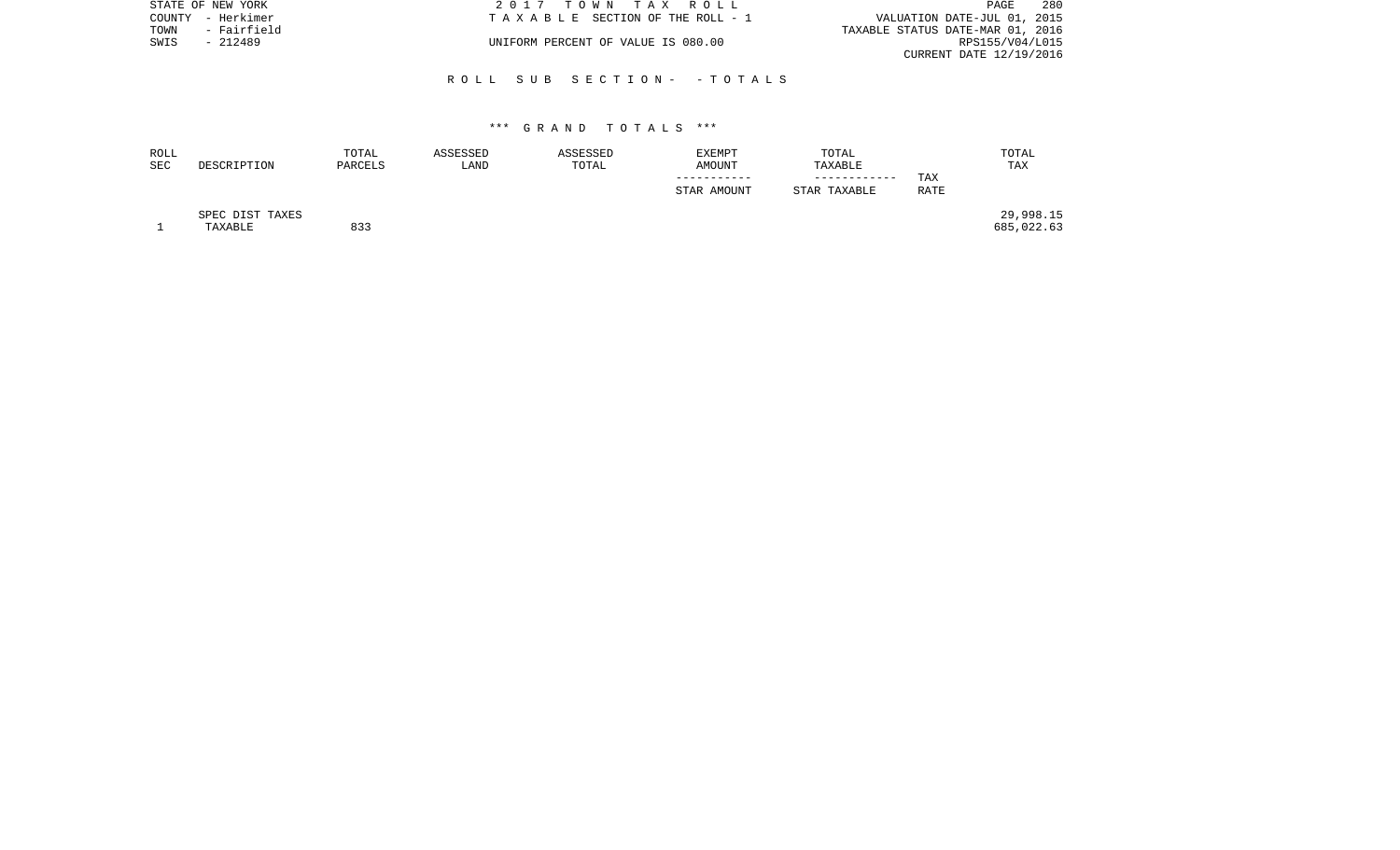|      | STATE OF NEW YORK | 2017 TOWN TAX ROLL                    | -281<br>PAGE                     |  |
|------|-------------------|---------------------------------------|----------------------------------|--|
|      | COUNTY - Herkimer | T A X A B L E SECTION OF THE ROLL - 1 | VALUATION DATE-JUL 01, 2015      |  |
| TOWN | - Fairfield       |                                       | TAXABLE STATUS DATE-MAR 01, 2016 |  |
| SWIS | - 212489          | UNIFORM PERCENT OF VALUE IS 080.00    | RPS155/V04/L015                  |  |
|      |                   |                                       | CURRENT DATE 12/19/2016          |  |

#### R O L L S E C T I O N T O T A L S

#### \*\*\* S P E C I A L D I S T R I C T S U M M A R Y \*\*\*

| CODE                 | TOTAL   | EXTENSION   | <b>EXTENSION</b> | AD VALOREM | EXEMPT        | TAXABLE      | TOTAL     |
|----------------------|---------|-------------|------------------|------------|---------------|--------------|-----------|
| DISTRICT NAME        | PARCELS | TYPE        | VALUE            | VALUE      | <b>AMOUNT</b> | <b>VALUE</b> | TAX       |
| FD040 Fairfield fire |         | 807 TOTAL M |                  | 55783,912  | 976,318       | 54807,594    | 29,998.15 |

#### \*\*\* S C H O O L D I S T R I C T S U M M A R Y \*\*\*

| CODE   | DISTRICT NAME                    | TOTAL<br>PARCELS | ASSESSED<br>LAND | ASSESSED<br>TOTAL | <b>EXEMPT</b><br>AMOUNT | TOTAL<br>TAXABLE        |
|--------|----------------------------------|------------------|------------------|-------------------|-------------------------|-------------------------|
|        |                                  |                  |                  |                   | STAR AMOUNT             | STAR TAXABLE            |
|        | Little Falls Central             | 42               | 1090,300         | 2563,000          | 255,911                 | 2,307,089               |
| 210900 | West Canada Valley               | 791              | 17459,105        | 54302,812         | 409,460<br>2741,629     | 1,897,629<br>51,561,183 |
| 212402 |                                  |                  |                  |                   | 11711,770               | 39,849,413              |
|        | $SUB - TO T AL$                  | 833              | 18549,405        | 56865,812         | 2997,540                | 53,868,272              |
|        | $S \cup B - T \cup T A L (CONT)$ |                  |                  |                   | 12121,230               | 41,747,042              |
|        | TOTAL                            | 833              | 18549,405        | 56865,812         | 2997,540                | 53,868,272              |
|        | T O T A L (CONT)                 |                  |                  |                   | 12121,230               | 41,747,042              |

#### \*\*\* S Y S T E M C O D E S S U M M A R Y \*\*\*

# NO SYSTEM EXEMPTIONS AT THIS LEVEL

#### \*\*\* E X E M P T I O N S U M M A R Y \*\*\*

|       |             | TOTAL   |        |        |
|-------|-------------|---------|--------|--------|
| CODE  | DESCRIPTION | PARCELS | COUNTY | TOWN   |
|       |             |         |        |        |
| 13100 | MUN OWNED   |         | 10,000 | 10,000 |
| 41101 | VETFUND CT  |         | 2,680  | 2,680  |
| 41121 | VET WAR CT  |         | 14,400 | 18,600 |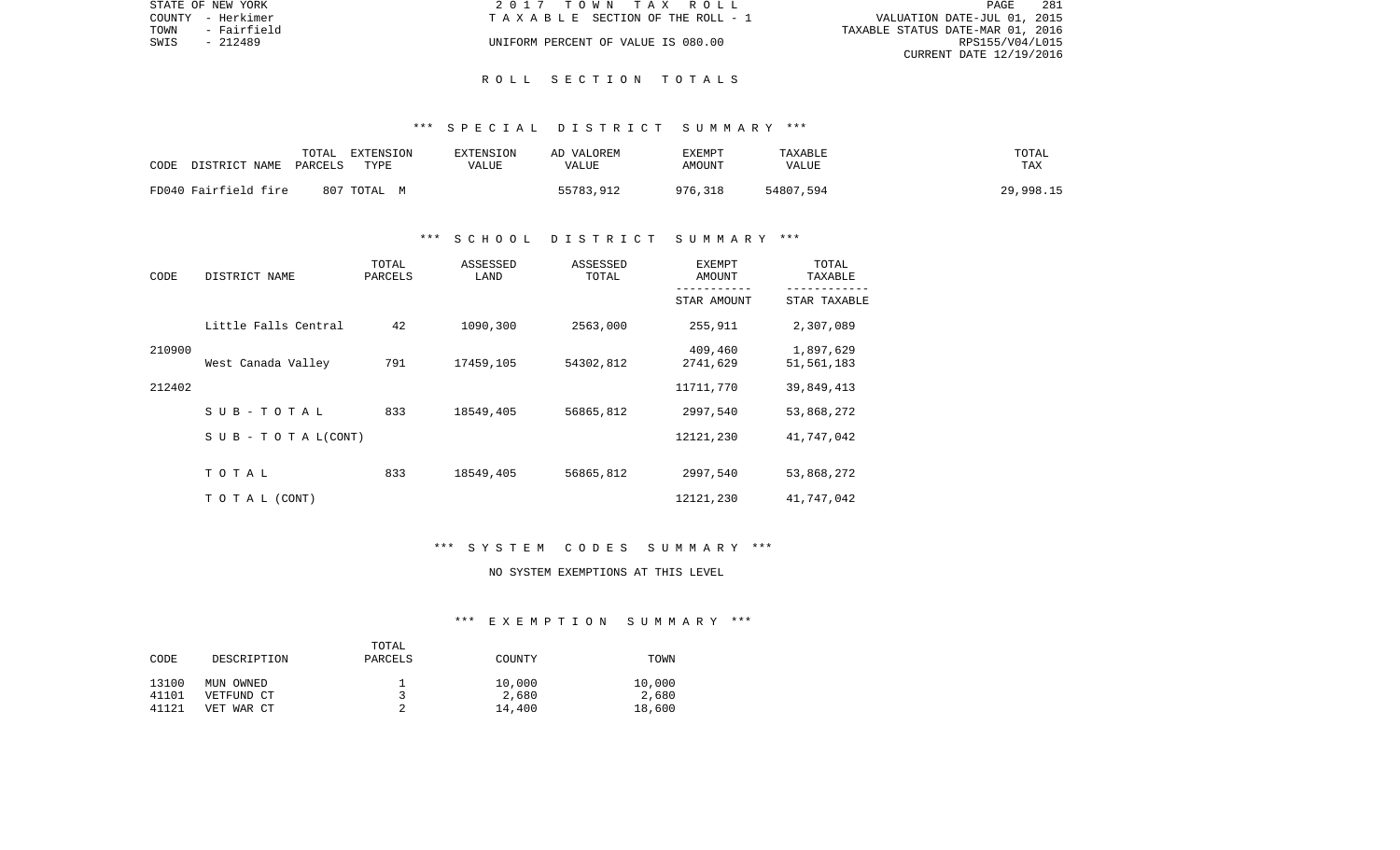| STATE OF NEW YORK   | 2017 TOWN TAX ROLL                 | 282<br>PAGE                      |
|---------------------|------------------------------------|----------------------------------|
| COUNTY - Herkimer   | TAXABLE SECTION OF THE ROLL - 1    | VALUATION DATE-JUL 01, 2015      |
| TOWN<br>- Fairfield |                                    | TAXABLE STATUS DATE-MAR 01, 2016 |
| SWIS<br>- 212489    | UNIFORM PERCENT OF VALUE IS 080.00 | RPS155/V04/L015                  |
|                     |                                    | CURRENT DATE 12/19/2016          |

#### R O L L S E C T I O N T O T A L S

#### \*\*\* E X E M P T I O N S U M M A R Y \*\*\*

| CODE  | DESCRIPTION    | TOTAL<br>PARCELS | COUNTY   | TOWN     |
|-------|----------------|------------------|----------|----------|
|       |                |                  |          |          |
| 41122 | VET WAR C      | 22               | 156,150  |          |
| 41123 | VET WAR T      | 23               |          | 207,000  |
| 41125 | VET WAR CS     | $\mathbf 1$      | 7,200    |          |
| 41131 | VET COM CT     | 8                | 92,000   | 116,000  |
| 41132 | VET COM C      | 22               | 261,000  |          |
| 41133 | VET COM T      | 23               |          | 349,625  |
| 41135 | VET COM CS     | 1                | 12,000   |          |
| 41140 | VETDIS CTS     | 1                | 3,665    | 3,665    |
| 41141 | VET DIS CT     | 7                | 115,500  | 131,500  |
| 41142 | VET DIS C      | 9                | 216,000  |          |
| 41143 | VET DIS T      | 9                |          | 282,281  |
| 41162 | $CW$ 15 $VET/$ | 3                | 21,600   |          |
| 41171 | CW DISBLD      | $\mathbf{1}$     | 14,250   |          |
| 41172 | CW DISBLD      | $\mathbf{1}$     | 24,000   |          |
| 41700 | AGRIC 10 Y     | 10               | 345,200  | 345,200  |
| 41720 | AG MKTS L      | 64               | 1038,615 | 1038,615 |
| 41730 | AG MKTS        | 56               | 1043,247 | 1043,247 |
| 41800 | AGED-ALL       | 8                | 303,438  | 299,038  |
| 41801 | AGED-CT        | 5                | 190,700  | 190,700  |
| 42100 | AGRIC 10 Y     | 32               | 229,400  | 229,400  |
|       | TOTAL          | 312              | 4101,045 | 4267,551 |

| ROLL<br>SEC | DESCRIPTION                             | TOTAL<br>PARCELS | ASSESSED<br>LAND       | ASSESSED<br>TOTAL      | <b>EXEMPT</b><br>AMOUNT<br>STAR AMOUNT | TOTAL<br>TAXABLE<br>------------<br>STAR TAXABLE | <b>TAX</b><br><b>RATE</b> | TOTAL<br>TAX             |
|-------------|-----------------------------------------|------------------|------------------------|------------------------|----------------------------------------|--------------------------------------------------|---------------------------|--------------------------|
|             | County Tax<br>Town Tax<br>School Relevy |                  | 18549,405<br>18549,405 | 56865,812<br>56865,812 | 4,101,045<br>4,267,551                 | 52,764,767<br>52,598,261                         |                           | 382,136.94<br>128,811.92 |
|             |                                         |                  |                        |                        |                                        |                                                  |                           | 144,075.62               |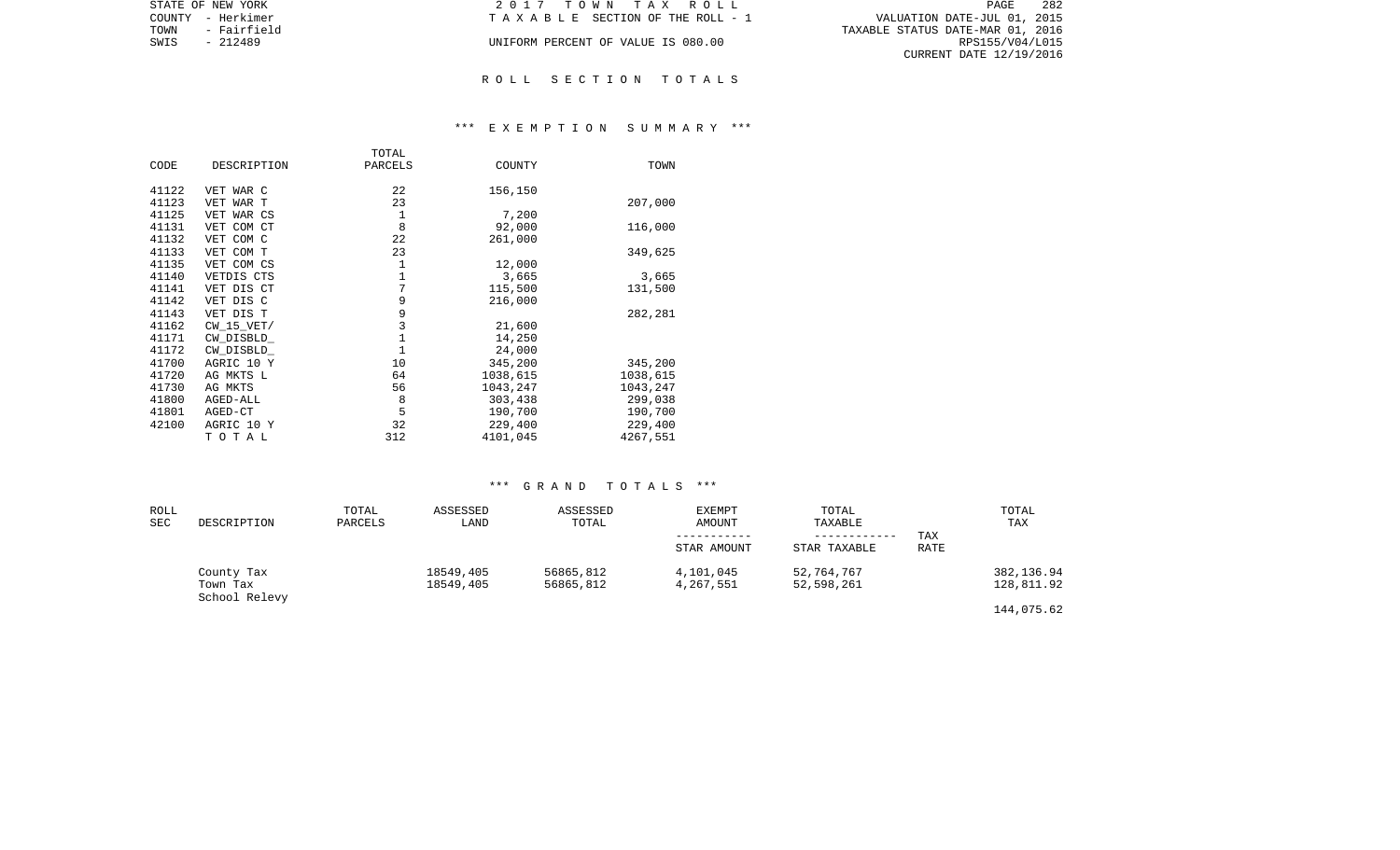| STATE OF NEW YORK   | 2017 TOWN TAX ROLL                 | 283<br>PAGE                      |
|---------------------|------------------------------------|----------------------------------|
| COUNTY - Herkimer   | TAXABLE SECTION OF THE ROLL - 1    | VALUATION DATE-JUL 01, 2015      |
| - Fairfield<br>TOWN |                                    | TAXABLE STATUS DATE-MAR 01, 2016 |
| SWIS<br>- 212489    | UNIFORM PERCENT OF VALUE IS 080.00 | RPS155/V04/L015                  |
|                     |                                    | CURRENT DATE 12/19/2016          |
|                     |                                    |                                  |

#### R O L L S E C T I O N T O T A L S

| ROLL<br><b>SEC</b> | DESCRIPTION                | TOTAL<br>PARCELS | ASSESSED<br>LAND | ASSESSED<br>TOTAL | <b>EXEMPT</b><br><b>AMOUNT</b> | TOTAL<br>TAXABLE |      | TOTAL<br>TAX            |
|--------------------|----------------------------|------------------|------------------|-------------------|--------------------------------|------------------|------|-------------------------|
|                    |                            |                  |                  |                   |                                | ------------     | TAX  |                         |
|                    |                            |                  |                  |                   | STAR AMOUNT                    | STAR TAXABLE     | RATE |                         |
|                    | SPEC DIST TAXES<br>TAXABLE | 833              |                  |                   |                                |                  |      | 29,998.15<br>685,022.63 |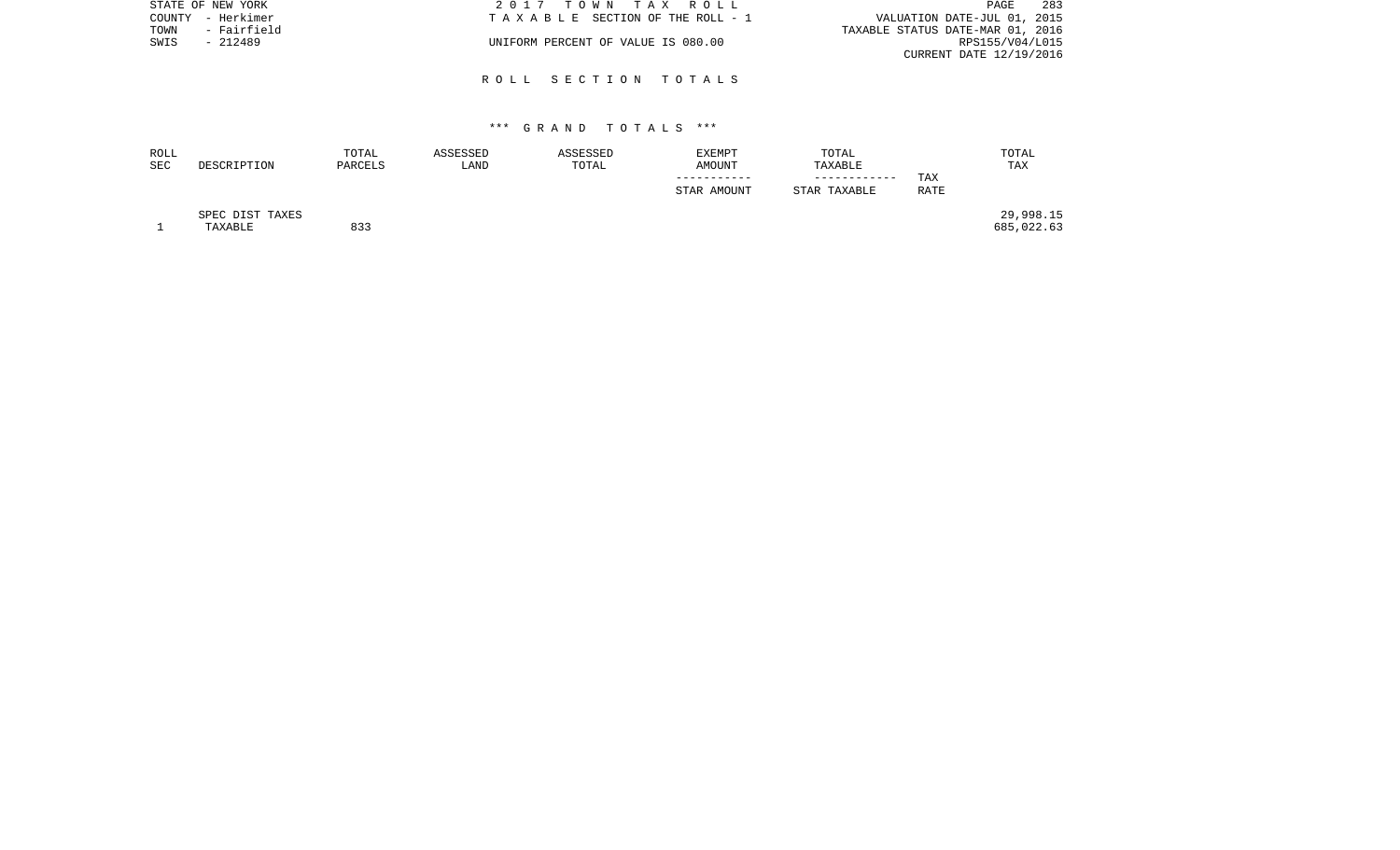|      | STATE OF NEW YORK | 2017 TOWN TAX ROLL                        |                                  | PAGE | 284 |
|------|-------------------|-------------------------------------------|----------------------------------|------|-----|
|      | COUNTY - Herkimer | SPECIAL FRANCHISE SECTION OF THE ROLL - 5 | VALUATION DATE-JUL 01, 2015      |      |     |
| TOWN | - Fairfield       | OWNERS NAME SEOUENCE                      | TAXABLE STATUS DATE-MAR 01, 2016 |      |     |
| SWIS | - 212489          | UNIFORM PERCENT OF VALUE IS 080.00        |                                  |      |     |

| TAX MAP PARCEL NUMBER    | PROPERTY LOCATION & CLASS ASSESSMENT |                | EXEMPTION CODE-----------------COUNTY--------TOWN----------- |                |                  |
|--------------------------|--------------------------------------|----------------|--------------------------------------------------------------|----------------|------------------|
| CURRENT OWNERS NAME      | SCHOOL DISTRICT                      | LAND           | TAX DESCRIPTION                                              | TAXABLE VALUE  |                  |
| CURRENT OWNERS ADDRESS   | PARCEL SIZE/GRID COORD               | TOTAL          | SPECIAL DISTRICTS                                            |                | TAX AMOUNT       |
|                          |                                      |                |                                                              |                |                  |
|                          | Town                                 |                |                                                              | ACCT 090500030 | BILL 1000        |
| $555. - 3 - 1.1$         | 861 Elec & gas                       |                | County Tax                                                   | 42,086         | 304.80           |
| National Grid            | Little Falls Ce 210900               | $\overline{0}$ | Town Tax                                                     | 42,086         | 103.07           |
| Real Esate Tax Dept      | App For School (4.00)                | 42,086         | FD040 Fairfield fire prot                                    | 42,086 TO M    | 23.04            |
| 300 Erie Blvd W          | Special Franchise                    |                |                                                              |                |                  |
| Syracuse, NY 13202       | Tenative 50097                       |                |                                                              |                |                  |
|                          | FULL MARKET VALUE                    | 52,608         |                                                              |                |                  |
|                          |                                      |                | TOTAL TAX ---                                                |                | 430.91**         |
|                          |                                      |                |                                                              | DATE #1        | 01/31/17         |
|                          |                                      |                |                                                              | AMT DUE        | 430.91           |
|                          |                                      |                |                                                              |                |                  |
|                          | Town                                 |                |                                                              | ACCT 090500030 | BILL 1001        |
| $555. - 3 - 1.2$         | 861 Elec & gas                       |                | County Tax                                                   | 1010,054       | 7,315.09         |
| National Grid            | West Canada Val 212402               |                | 0 Town Tax                                                   | 1010,054       | 2,473.60         |
| Real Estate Tax Dept     | App For School (96.00%)              |                | 1010,054 FD040 Fairfield fire prot                           | 1010,054 TO M  | 552.84           |
| 300 Erie Blvd W          | Special Franchise                    |                |                                                              |                |                  |
| Syracuse, NY 13202       | Tentative 50097                      |                |                                                              |                |                  |
|                          | FULL MARKET VALUE                    | 1262,568       |                                                              |                |                  |
|                          |                                      |                | TOTAL TAX ---                                                |                | $10,341.53**$    |
|                          |                                      |                |                                                              | DATE #1        | 01/31/17         |
|                          |                                      |                |                                                              | AMT DUE        | 10,341.53        |
|                          |                                      |                |                                                              |                |                  |
|                          | Town                                 |                |                                                              | ACCT 090500060 | <b>BILL 1002</b> |
| $555. - 1 - 1$           | 866 Telephone                        |                | County Tax                                                   | 69,342         | 502.19           |
| Newport Telephone Co Inc | West Canada Val 212402               |                | 0 Town Tax                                                   | 69,342         | 169.82           |
| Bridge St                | Special Franchise (100%)             | 69,342         | FD040 Fairfield fire prot                                    | 69,342 TO M    | 37.95            |
| Newport, NY 13416        | Tenative 8182                        |                |                                                              |                |                  |
|                          | <b>BANK</b><br>984                   |                |                                                              |                |                  |
|                          | DEED BOOK 00000                      |                |                                                              |                |                  |
|                          | FULL MARKET VALUE                    | 86,678         |                                                              |                |                  |
|                          |                                      |                | TOTAL TAX ---                                                |                | 709.96**         |
|                          |                                      |                |                                                              | DATE #1        | 01/31/17         |
|                          |                                      |                |                                                              | AMT DUE        | 709.96           |
|                          |                                      |                |                                                              |                |                  |
|                          | Town                                 |                |                                                              |                | <b>BILL</b> 1003 |
| $555.5 - 1$              | 835 Cable tv                         |                | County Tax                                                   | 9,253          | 67.01            |
| Northland Networks       | West Canada Val 212402               | $\overline{0}$ | Town Tax                                                     | 9,253          | 22.66            |
| 317 Court St Fl 3        |                                      | 9,253          |                                                              |                |                  |
| Utica, NY 13502          | FULL MARKET VALUE                    | 11,566         |                                                              |                |                  |
|                          |                                      |                | TOTAL TAX ---                                                |                | $89.67**$        |
|                          |                                      |                |                                                              | DATE #1        | 01/31/17         |
|                          |                                      |                |                                                              | AMT DUE        | 89.67            |
|                          |                                      |                |                                                              |                |                  |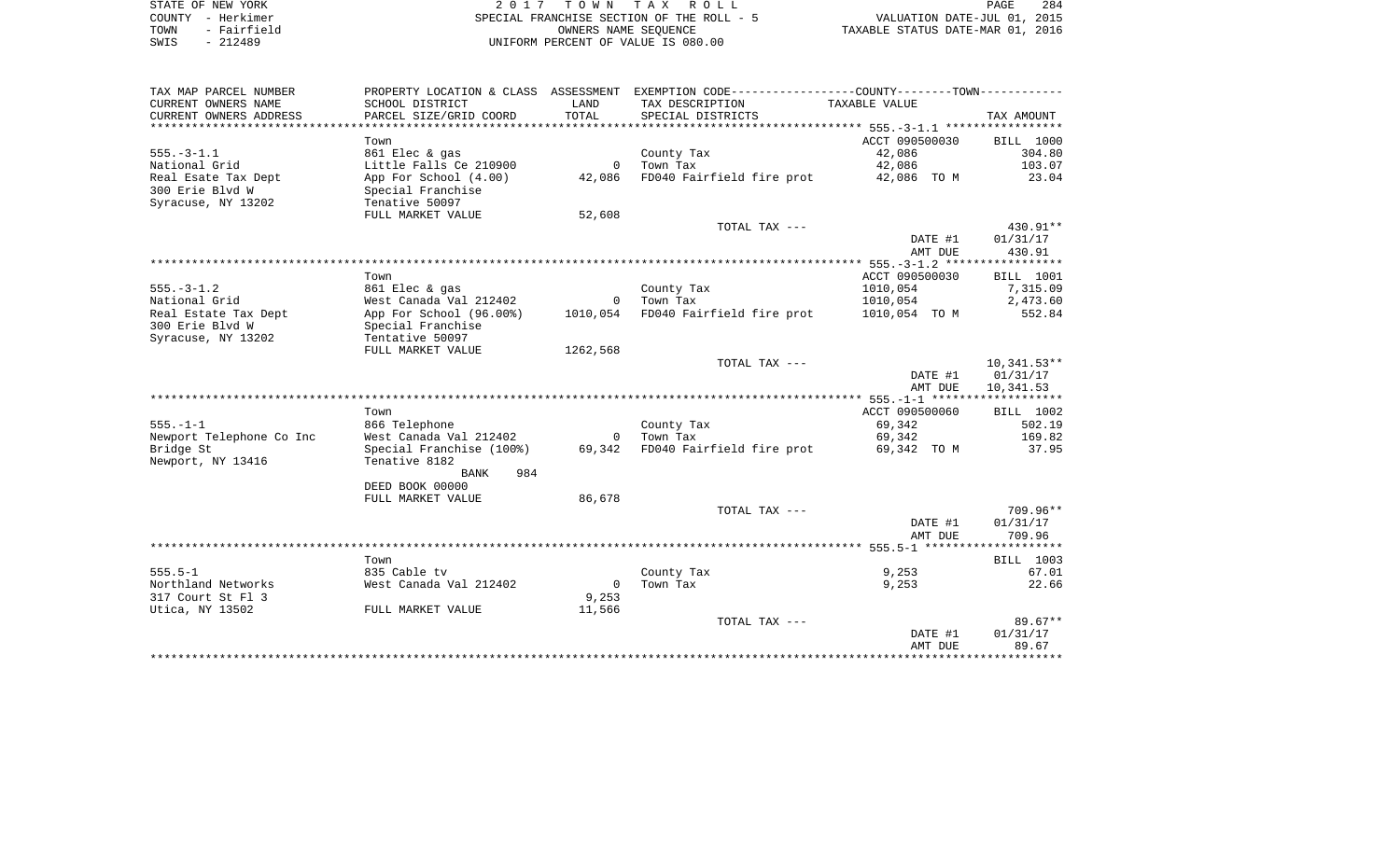| STATE OF NEW YORK |             | 2017 TOWN TAX ROLL                        | PAGE                             | 285 |
|-------------------|-------------|-------------------------------------------|----------------------------------|-----|
| COUNTY - Herkimer |             | SPECIAL FRANCHISE SECTION OF THE ROLL - 5 | VALUATION DATE-JUL 01, 2015      |     |
| TOWN              | - Fairfield | OWNERS NAME SEOUENCE                      | TAXABLE STATUS DATE-MAR 01, 2016 |     |
| SWIS              | $-212489$   | UNIFORM PERCENT OF VALUE IS 080.00        |                                  |     |

| TAX MAP PARCEL NUMBER      |                        |          | PROPERTY LOCATION & CLASS ASSESSMENT EXEMPTION CODE----------------COUNTY--------TOWN---------- |                |                  |
|----------------------------|------------------------|----------|-------------------------------------------------------------------------------------------------|----------------|------------------|
| CURRENT OWNERS NAME        | SCHOOL DISTRICT        | LAND     | TAX DESCRIPTION                                                                                 | TAXABLE VALUE  |                  |
| CURRENT OWNERS ADDRESS     | PARCEL SIZE/GRID COORD | TOTAL    | SPECIAL DISTRICTS                                                                               |                | TAX AMOUNT       |
|                            |                        |          |                                                                                                 |                |                  |
|                            | Town                   |          |                                                                                                 |                | BILL 1004        |
| $555.4 - 1$                | 835 Cable tv           |          | County Tax                                                                                      | 3,858          | 27.94            |
| Time Warner Cable          | West Canada Val 212402 |          | 0 Town Tax                                                                                      | 3,858          | 9.45             |
| Beth Peterson              | Special Franchise      | 3,858    | FD040 Fairfield fire prot                                                                       | 3,858 TO M     | 2.11             |
| 7800 Crescent Executive Dr | Tenative 929           |          |                                                                                                 |                |                  |
| Charlotte, NC 28217        | ACRES<br>0.01          |          |                                                                                                 |                |                  |
|                            | FULL MARKET VALUE      | 4,823    |                                                                                                 |                |                  |
|                            |                        |          | TOTAL TAX ---                                                                                   |                | $39.50**$        |
|                            |                        |          |                                                                                                 | DATE #1        | 01/31/17         |
|                            |                        |          |                                                                                                 | AMT DUE        | 39.50            |
|                            |                        |          |                                                                                                 |                |                  |
|                            | Town                   |          |                                                                                                 | ACCT 090500090 | <b>BILL 1005</b> |
| $555. - 2 - 1.1$           | 866 Telephone          |          | County Tax                                                                                      | 5,340          | 38.67            |
| Verizon New York Inc       | Little Falls Ce 210900 | $\Omega$ | Town Tax                                                                                        | 5,340          | 13.08            |
| Property Tax Department    | App For School 9.10    | 5,340    | FD040 Fairfield fire prot                                                                       | 5,340 TO M     | 2.92             |
| $C/O$ Duff & Phelps        | Special Franchise      |          |                                                                                                 |                |                  |
| PO Box 2749                | Tentative 11349        |          |                                                                                                 |                |                  |
| Addison, TX 75001          | 984<br>BANK            |          |                                                                                                 |                |                  |
|                            | FULL MARKET VALUE      | 6,675    |                                                                                                 |                |                  |
|                            |                        |          | TOTAL TAX ---                                                                                   |                | $54.67**$        |
|                            |                        |          |                                                                                                 | DATE #1        | 01/31/17         |
|                            |                        |          |                                                                                                 | AMT DUE        | 54.67            |
|                            |                        |          |                                                                                                 |                |                  |
|                            | Town                   |          |                                                                                                 | ACCT 090500090 | BILL 1006        |
| $555. - 2 - 1.2$           | 866 Telephone          |          | County Tax                                                                                      | 53,340         | 386.30           |
| Verizon New York Inc       | West Canada Val 212402 | $\Omega$ | Town Tax                                                                                        | 53,340         | 130.63           |
| Property Tax Dept          | App. 90.90%            | 53,340   | FD040 Fairfield fire prot                                                                       | 53,340 TO M    | 29.20            |
| $C/O$ Duff & Phelps        | Special Franchise      |          |                                                                                                 |                |                  |
| PO Box 2749                | Tenative 11349         |          |                                                                                                 |                |                  |
| Addison, TX 75001          | 984<br>BANK            |          |                                                                                                 |                |                  |
|                            | DEED BOOK 00000        |          |                                                                                                 |                |                  |
|                            | FULL MARKET VALUE      | 66,675   |                                                                                                 |                |                  |
|                            |                        |          | TOTAL TAX ---                                                                                   |                | $546.13**$       |
|                            |                        |          |                                                                                                 | DATE #1        | 01/31/17         |
|                            |                        |          |                                                                                                 | AMT DUE        | 546.13           |
|                            |                        |          |                                                                                                 |                |                  |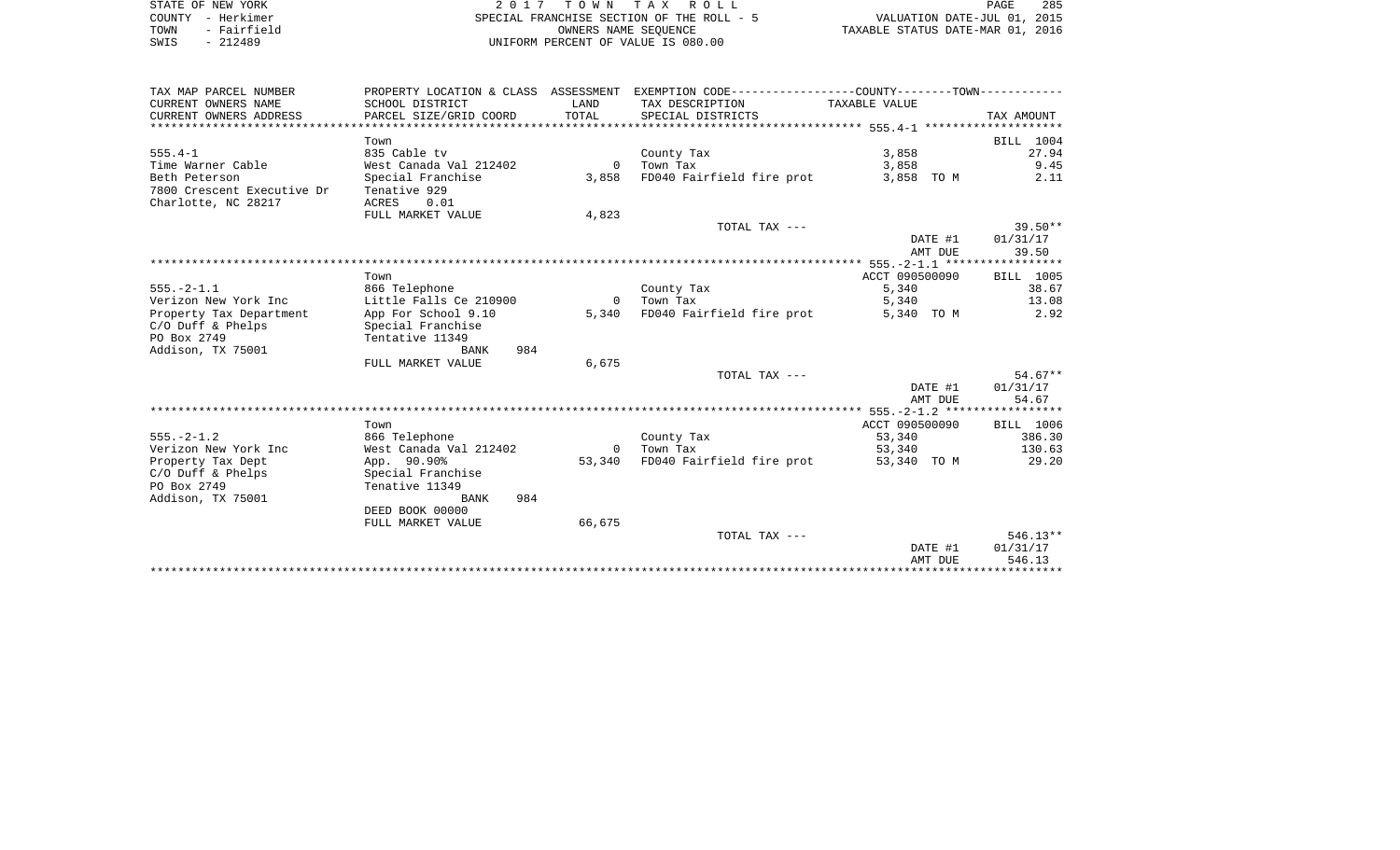VALUATION DATE-JUL 01, 2015 TOWN - Fairfield TAXABLE STATUS DATE-MAR 01, 2016 RPS155/V04/L015 CURRENT DATE 12/19/2016

STATE OF NEW YORK 2 0 1 7 T O W N T A X R O L L PAGE 286COUNTY - Herkimer SPECIAL FRANCHISE SECTION OF THE ROLL - 5

#### R O L L S U B S E C T I O N - - T O T A L S

# \*\*\* S P E C I A L D I S T R I C T S U M M A R Y \*\*\*

| CODE | DISTRICT NAME        | TOTAL<br>PARCELS | EXTENSION<br>TYPE | EXTENSION<br>VALUE | AD VALOREM<br>VALUE | EXEMPT<br>AMOUNT | TAXABLE<br>VALUE | TOTAL<br><b>TAX</b> |
|------|----------------------|------------------|-------------------|--------------------|---------------------|------------------|------------------|---------------------|
|      | FD040 Fairfield fire |                  | TOTAL M           |                    | 1184,020            |                  | 1184,020         | 648.06              |

#### \*\*\* S C H O O L D I S T R I C T S U M M A R Y \*\*\*

| CODE   | DISTRICT NAME                    | TOTAL<br>PARCELS | ASSESSED<br>LAND | ASSESSED<br>TOTAL | <b>EXEMPT</b><br>AMOUNT   | TOTAL<br>TAXABLE          |
|--------|----------------------------------|------------------|------------------|-------------------|---------------------------|---------------------------|
|        |                                  |                  |                  |                   | ----------<br>STAR AMOUNT | ---------<br>STAR TAXABLE |
|        | Little Falls Central             | 2                |                  | 47,426            |                           | 47,426                    |
| 210900 | West Canada Valley               | 5                |                  | 1145,847          |                           | 47,426<br>1,145,847       |
| 212402 |                                  |                  |                  |                   |                           | 1,145,847                 |
|        | SUB-TOTAL                        | 7                |                  | 1193,273          |                           | 1,193,273                 |
|        | $S \cup B - T \cup T A L (CONT)$ |                  |                  |                   |                           | 1,193,273                 |
|        | TOTAL                            | 7                |                  | 1193,273          |                           | 1,193,273                 |
|        | TO TAL (CONT)                    |                  |                  |                   |                           | 1,193,273                 |

#### \*\*\* S Y S T E M C O D E S S U M M A R Y \*\*\*

# NO SYSTEM EXEMPTIONS AT THIS LEVEL

\*\*\* E X E M P T I O N S U M M A R Y \*\*\*

### NO EXEMPTIONS AT THIS LEVEL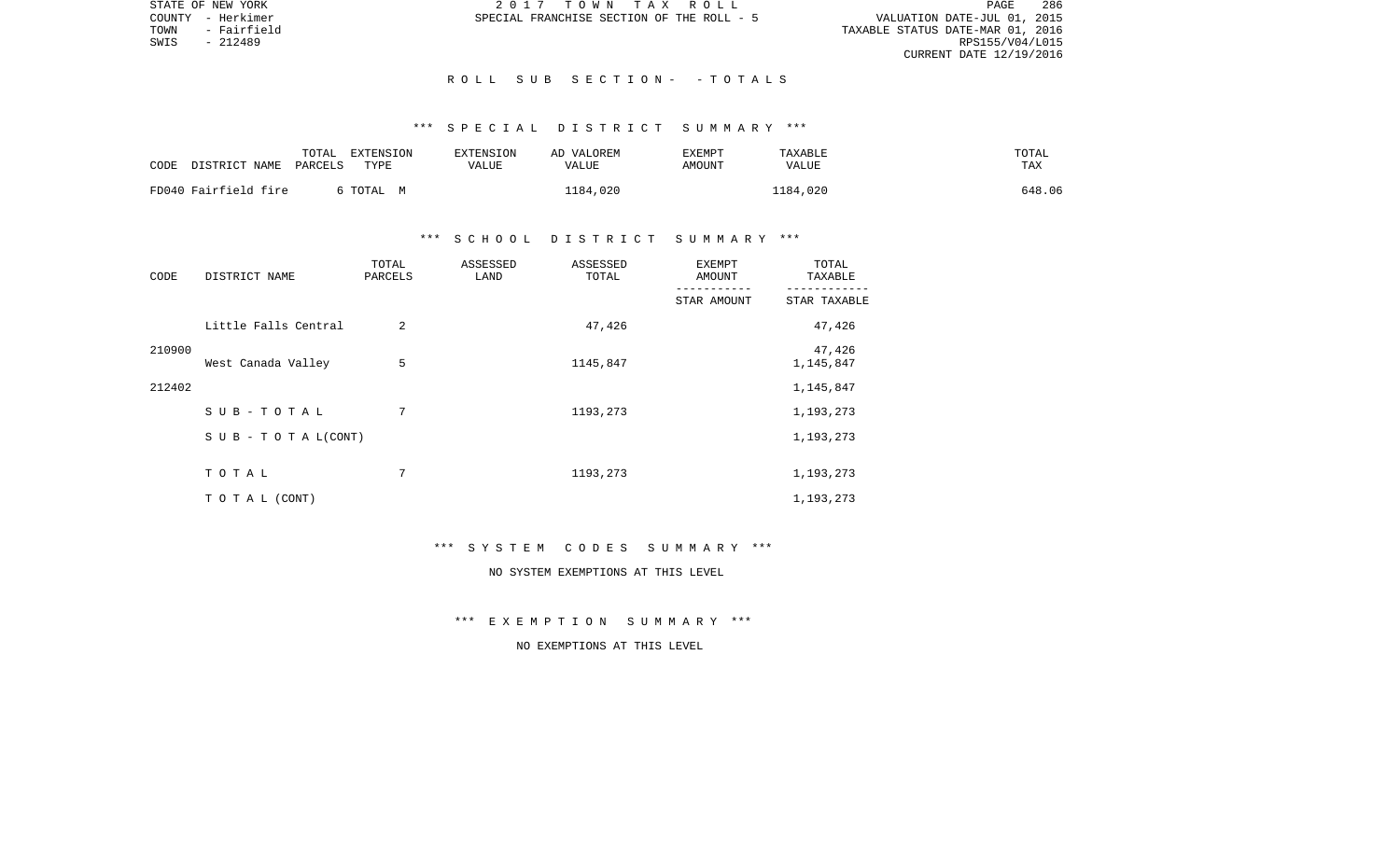|      | STATE OF NEW YORK | 2017 TOWN TAX ROLL                                                       | PAGE                    | -287 |
|------|-------------------|--------------------------------------------------------------------------|-------------------------|------|
|      | COUNTY - Herkimer | VALUATION DATE-JUL 01, 2015<br>SPECIAL FRANCHISE SECTION OF THE ROLL - 5 |                         |      |
| TOWN | - Fairfield       | TAXABLE STATUS DATE-MAR 01, 2016                                         |                         |      |
| SWIS | - 212489          |                                                                          | RPS155/V04/L015         |      |
|      |                   |                                                                          | CURRENT DATE 12/19/2016 |      |

| ROLL<br><b>SEC</b> | DESCRIPTION       | TOTAL<br>PARCELS | ASSESSED<br>LAND | ASSESSED<br>TOTAL | EXEMPT<br>AMOUNT | TOTAL<br>TAXABLE<br>------------ | TAX         | TOTAL<br>TAX |
|--------------------|-------------------|------------------|------------------|-------------------|------------------|----------------------------------|-------------|--------------|
|                    |                   |                  |                  |                   | STAR AMOUNT      | STAR TAXABLE                     | <b>RATE</b> |              |
|                    | County Tax        |                  |                  | 1193,273          |                  | 1,193,273                        |             | 8,642.00     |
|                    | Town Tax          |                  |                  | 1193,273          |                  | 1,193,273                        |             | 2,922.31     |
|                    | SPEC DIST TAXES   |                  |                  |                   |                  |                                  |             | 648.06       |
|                    | SPECIAL FRANCHISE |                  |                  |                   |                  |                                  |             | 12,212.37    |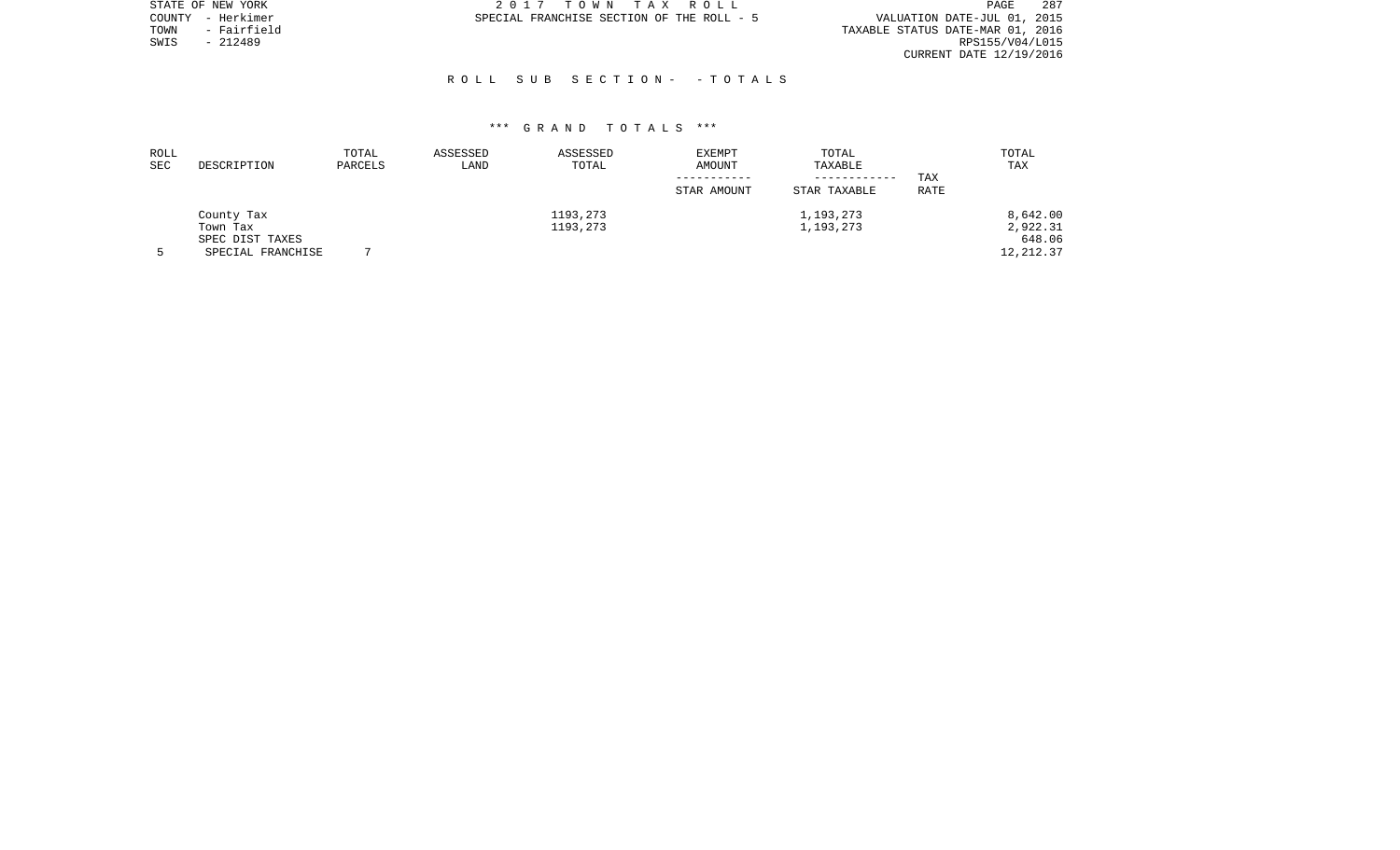VALUATION DATE-JUL 01, 2015 TOWN - Fairfield TAXABLE STATUS DATE-MAR 01, 2016 CURRENT DATE 12/19/2016

STATE OF NEW YORK 2 0 1 7 T O W N T A X R O L L PAGE 288COUNTY - Herkimer SPECIAL FRANCHISE SECTION OF THE ROLL - 5

SWIS - 212489

### R O L L S E C T I O N T O T A L S

# \*\*\* S P E C I A L D I S T R I C T S U M M A R Y \*\*\*

| CODE | DISTRICT NAME        | TOTAL<br>PARCELS | EXTENSION<br>TYPE | EXTENSION<br>VALUE | AD VALOREM<br><b>VALUE</b> | EXEMPT<br><b>AMOUNT</b> | TAXABLE<br><b>VALUE</b> | TOTAL<br>TAX |
|------|----------------------|------------------|-------------------|--------------------|----------------------------|-------------------------|-------------------------|--------------|
|      | FD040 Fairfield fire |                  | TOTAI, M          |                    | 1184,020                   |                         | L184,020                | 648.06       |

## \*\*\* S C H O O L D I S T R I C T S U M M A R Y \*\*\*

| CODE   | DISTRICT NAME                    | TOTAL<br>PARCELS | ASSESSED<br>LAND | ASSESSED<br>TOTAL | <b>EXEMPT</b><br>AMOUNT | TOTAL<br>TAXABLE    |
|--------|----------------------------------|------------------|------------------|-------------------|-------------------------|---------------------|
|        |                                  |                  |                  |                   | STAR AMOUNT             | STAR TAXABLE        |
|        | Little Falls Central             | $\overline{2}$   |                  | 47,426            |                         | 47,426              |
| 210900 | West Canada Valley               | 5                |                  | 1145,847          |                         | 47,426<br>1,145,847 |
| 212402 |                                  |                  |                  |                   |                         | 1,145,847           |
|        | SUB-TOTAL                        | 7                |                  | 1193,273          |                         | 1,193,273           |
|        | $S \cup B - T \cup T A L (CONT)$ |                  |                  |                   |                         | 1,193,273           |
|        | TOTAL                            | 7                |                  | 1193,273          |                         | 1,193,273           |
|        | TO TAL (CONT)                    |                  |                  |                   |                         | 1,193,273           |

#### \*\*\* S Y S T E M C O D E S S U M M A R Y \*\*\*

# NO SYSTEM EXEMPTIONS AT THIS LEVEL

\*\*\* E X E M P T I O N S U M M A R Y \*\*\*

# NO EXEMPTIONS AT THIS LEVEL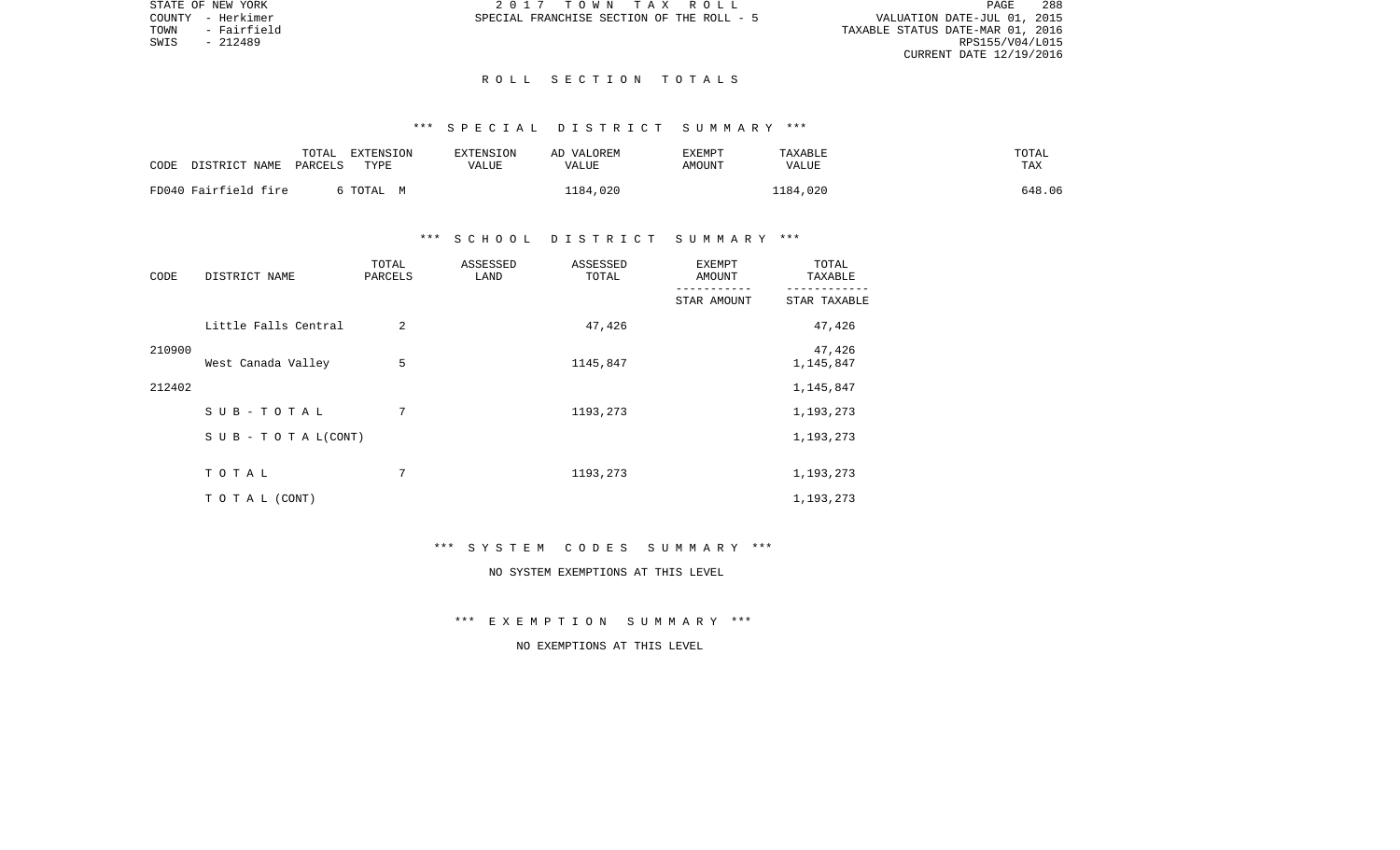|      | STATE OF NEW YORK | 2017 TOWN TAX ROLL                                                       | PAGE                    | 289 |
|------|-------------------|--------------------------------------------------------------------------|-------------------------|-----|
|      | COUNTY - Herkimer | VALUATION DATE-JUL 01, 2015<br>SPECIAL FRANCHISE SECTION OF THE ROLL - 5 |                         |     |
| TOWN | - Fairfield       | TAXABLE STATUS DATE-MAR 01, 2016                                         |                         |     |
| SWIS | $-212489$         |                                                                          | RPS155/V04/L015         |     |
|      |                   |                                                                          | CURRENT DATE 12/19/2016 |     |

## R O L L S E C T I O N T O T A L S

| ROLL<br><b>SEC</b> | DESCRIPTION                          | TOTAL<br>PARCELS | ASSESSED<br>LAND | ASSESSED<br>TOTAL    | EXEMPT<br>AMOUNT | TOTAL<br>TAXABLE             |             | TOTAL<br>TAX         |
|--------------------|--------------------------------------|------------------|------------------|----------------------|------------------|------------------------------|-------------|----------------------|
|                    |                                      |                  |                  |                      | STAR AMOUNT      | ------------<br>STAR TAXABLE | TAX<br>RATE |                      |
|                    | County Tax<br>Town Tax               |                  |                  | 1193,273<br>1193,273 |                  | 1,193,273<br>1,193,273       |             | 8,642.00<br>2,922.31 |
|                    | SPEC DIST TAXES<br>SPECIAL FRANCHISE |                  |                  |                      |                  |                              |             | 648.06<br>12, 212.37 |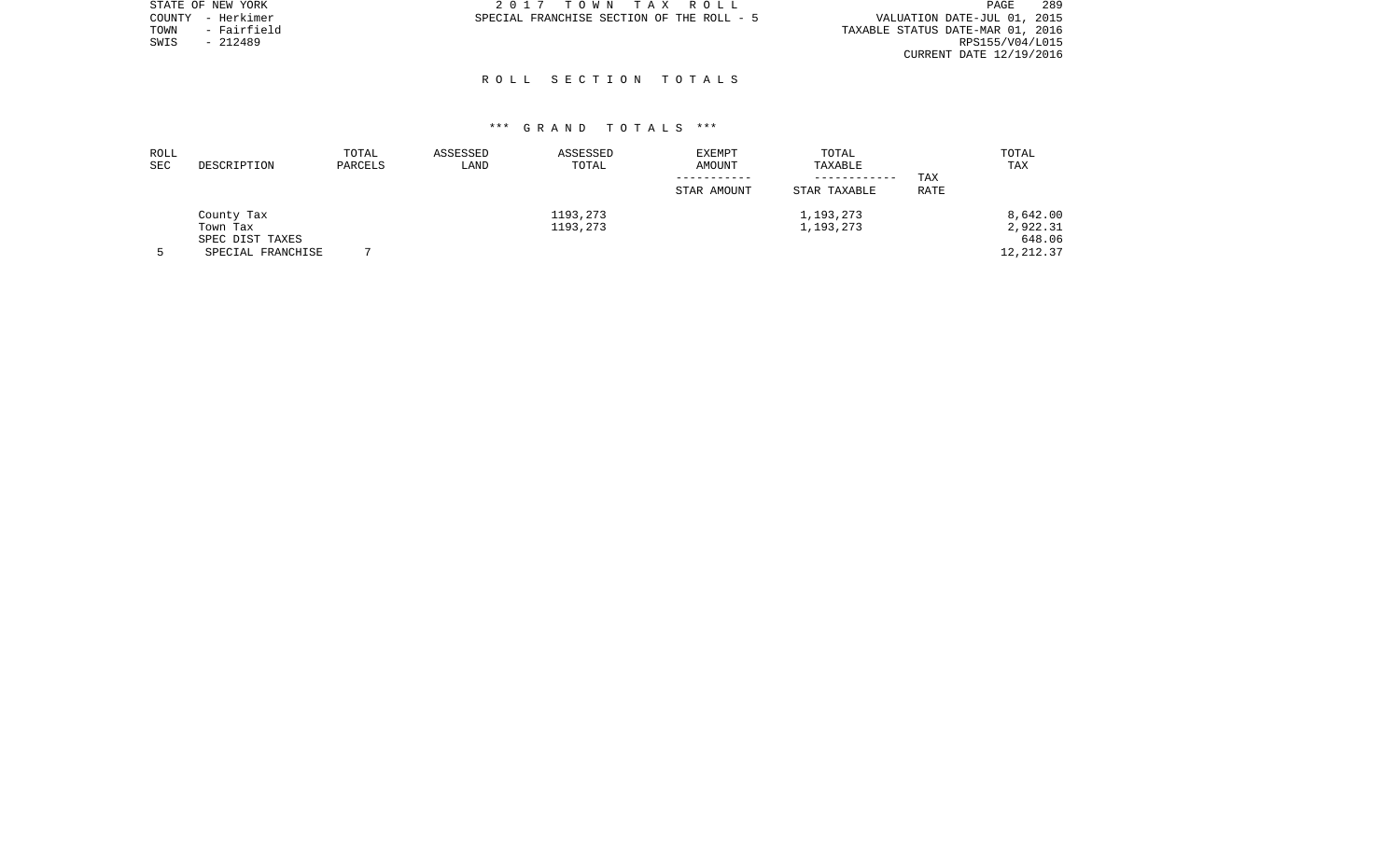| STATE OF NEW YORK<br>COUNTY - Herkimer<br>TOWN<br>- Fairfield<br>SWIS<br>$-212489$ | 2017                                         | T O W N                | TAX ROLL<br>UTILITY & R.R. SECTION OF THE ROLL - 6<br>OWNERS NAME SEQUENCE<br>UNIFORM PERCENT OF VALUE IS 080.00 | VALUATION DATE-JUL 01, 2015<br>TAXABLE STATUS DATE-MAR 01, 2016 | PAGE<br>290            |
|------------------------------------------------------------------------------------|----------------------------------------------|------------------------|------------------------------------------------------------------------------------------------------------------|-----------------------------------------------------------------|------------------------|
|                                                                                    |                                              |                        |                                                                                                                  |                                                                 |                        |
| TAX MAP PARCEL NUMBER                                                              |                                              |                        | PROPERTY LOCATION & CLASS ASSESSMENT EXEMPTION CODE---------------COUNTY-------TOWN----------                    |                                                                 |                        |
| CURRENT OWNERS NAME                                                                | SCHOOL DISTRICT                              | LAND                   | TAX DESCRIPTION                                                                                                  | TAXABLE VALUE                                                   |                        |
| CURRENT OWNERS ADDRESS<br>**********************                                   | PARCEL SIZE/GRID COORD                       | TOTAL<br>************* | SPECIAL DISTRICTS                                                                                                |                                                                 | TAX AMOUNT             |
|                                                                                    |                                              |                        |                                                                                                                  | ACCT 090100084                                                  | BILL 1007              |
| $095.4 - 1 - 5$                                                                    | 822 Water supply                             |                        | County Tax                                                                                                       | 1350,000                                                        | 9,777.07               |
| City Of Little Falls                                                               | West Canada Val 212402                       | 1350,000               | Town Tax                                                                                                         | 1350,000                                                        | 3,306.13               |
| City Office                                                                        | Vacant Land Water Supply                     | 1350,000               | FD040 Fairfield fire prot                                                                                        | 1350,000 TO M                                                   | 738.91                 |
| Little Falls, NY 13365                                                             | Water Supply                                 |                        |                                                                                                                  |                                                                 |                        |
|                                                                                    | Bld Removed<br>ACRES 1803.70 BANK<br>984     |                        |                                                                                                                  |                                                                 |                        |
|                                                                                    | EAST-0353810 NRTH-1152100                    |                        |                                                                                                                  |                                                                 |                        |
|                                                                                    | FULL MARKET VALUE                            | 1687,500               |                                                                                                                  |                                                                 |                        |
|                                                                                    |                                              |                        | TOTAL TAX ---                                                                                                    |                                                                 | 13,822.11**            |
|                                                                                    |                                              |                        |                                                                                                                  | DATE #1                                                         | 01/31/17               |
|                                                                                    |                                              |                        |                                                                                                                  | AMT DUE                                                         | 13,822.11              |
|                                                                                    | Outside Plant                                |                        |                                                                                                                  |                                                                 |                        |
| 624.089-9999-823.360-2002                                                          | 883 Gas Trans Impr                           |                        | County Tax                                                                                                       | 4708,428                                                        | BILL 1008<br>34,099.73 |
| Iroquois Gas Co                                                                    | West Canada Val 212402                       | $\mathbf{0}$           | Town Tax                                                                                                         | 4708,428                                                        | 11,530.86              |
| One Corporate Dr                                                                   | Gas Trans                                    | 4708,428               | FD040 Fairfield fire prot                                                                                        | 4708,428 TO M                                                   | 2,577.11               |
| Shelton, CT 06484                                                                  | \$4,648,260 True Value                       |                        |                                                                                                                  |                                                                 |                        |
|                                                                                    | Gas Long Trans Line                          |                        |                                                                                                                  |                                                                 |                        |
|                                                                                    | ACRES<br>$0.10$ BANK<br>984                  | 5885,535               |                                                                                                                  |                                                                 |                        |
|                                                                                    | FULL MARKET VALUE                            |                        | TOTAL TAX ---                                                                                                    |                                                                 | 48,207.70**            |
|                                                                                    |                                              |                        |                                                                                                                  | DATE #1                                                         | 01/31/17               |
|                                                                                    |                                              |                        |                                                                                                                  | AMT DUE                                                         | 48,207.70              |
|                                                                                    |                                              |                        |                                                                                                                  |                                                                 |                        |
|                                                                                    | Outside Plant                                |                        |                                                                                                                  | ACCT 090300030                                                  | BILL 1009              |
| 624.089-9999-132.350-1002<br>National Grid                                         | 882 Elec Trans Imp<br>West Canada Val 212402 | $\overline{0}$         | County Tax<br>Town Tax                                                                                           | 16,753<br>16,753                                                | 121.33<br>41.03        |
| Real Estate Tax Dept                                                               | Electric Trans                               | 16,753                 | FD040 Fairfield fire prot                                                                                        | 16,753 TO M                                                     | 9.17                   |
| 132350                                                                             | Poles, wires, cables, etc                    |                        |                                                                                                                  |                                                                 |                        |
| 300 Erie Blvd W                                                                    | T-186 Trenton Falls-Middl                    |                        |                                                                                                                  |                                                                 |                        |
| Syracuse, NY 13202                                                                 | DEED BOOK 00000                              |                        |                                                                                                                  |                                                                 |                        |
|                                                                                    | FULL MARKET VALUE                            | 20,941                 |                                                                                                                  |                                                                 |                        |
|                                                                                    |                                              |                        | TOTAL TAX ---                                                                                                    | DATE #1                                                         | 171.53**<br>01/31/17   |
|                                                                                    |                                              |                        |                                                                                                                  | AMT DUE                                                         | 171.53                 |
|                                                                                    |                                              |                        |                                                                                                                  |                                                                 |                        |
|                                                                                    | Outside Plant                                |                        |                                                                                                                  | ACCT 090300090                                                  | BILL 1010              |
| 624.089-9999-132.350-1012                                                          | 872 Elec-Substation                          |                        | County Tax                                                                                                       | 9,872                                                           | 71.50                  |
| National Grid                                                                      | West Canada Val 212402                       |                        | 0 Town Tax                                                                                                       | 9,872                                                           | 24.18                  |
| Real Estate Tax Dept<br>132350                                                     | Substation<br>Es 5.92                        |                        | 9,872 FD040 Fairfield fire prot                                                                                  | 9,872 TO M                                                      | 5.40                   |
| 300 Erie Blvd W                                                                    | Eastern Rock Poducts Sub                     |                        |                                                                                                                  |                                                                 |                        |
| Syracuse, NY 13202                                                                 | DEED BOOK 00000                              |                        |                                                                                                                  |                                                                 |                        |
|                                                                                    | FULL MARKET VALUE                            | 12,340                 |                                                                                                                  |                                                                 |                        |
|                                                                                    |                                              |                        | TOTAL TAX ---                                                                                                    |                                                                 | $101.08**$             |
|                                                                                    |                                              |                        |                                                                                                                  | DATE #1                                                         | 01/31/17               |
|                                                                                    |                                              |                        |                                                                                                                  | AMT DUE                                                         | 101.08                 |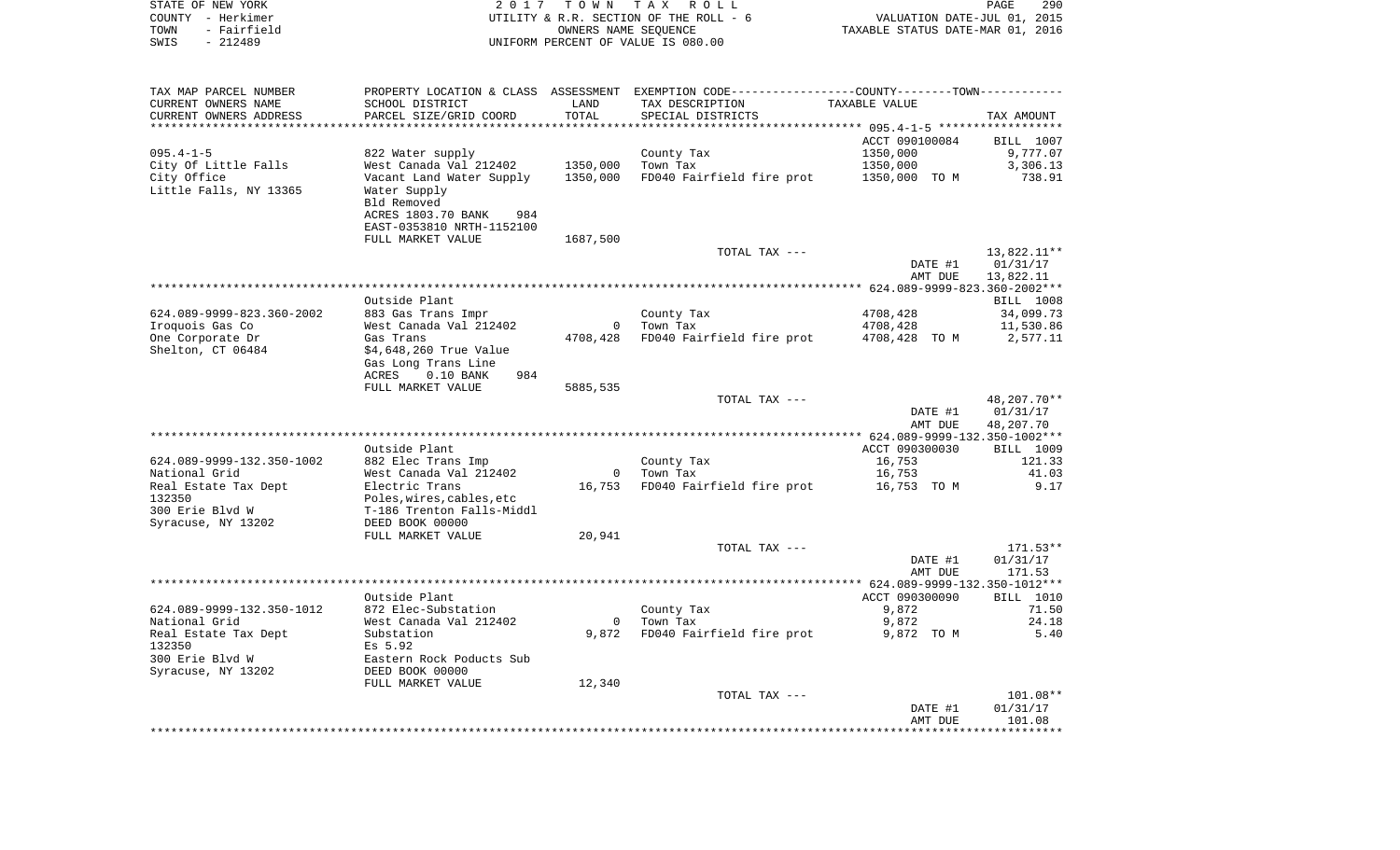| STATE OF NEW YORK   | 2017 TOWN TAX ROLL                     | 291<br>PAGE                      |
|---------------------|----------------------------------------|----------------------------------|
| COUNTY - Herkimer   | UTILITY & R.R. SECTION OF THE ROLL - 6 | VALUATION DATE-JUL 01, 2015      |
| - Fairfield<br>TOWN | OWNERS NAME SEOUENCE                   | TAXABLE STATUS DATE-MAR 01, 2016 |
| SWIS<br>- 212489    | UNIFORM PERCENT OF VALUE IS 080.00     |                                  |

| TAX MAP PARCEL NUMBER     | PROPERTY LOCATION & CLASS | ASSESSMENT   | EXEMPTION CODE----------------COUNTY-------TOWN----------- |                |              |
|---------------------------|---------------------------|--------------|------------------------------------------------------------|----------------|--------------|
| CURRENT OWNERS NAME       | SCHOOL DISTRICT           | LAND         | TAX DESCRIPTION                                            | TAXABLE VALUE  |              |
| CURRENT OWNERS ADDRESS    | PARCEL SIZE/GRID COORD    | TOTAL        | SPECIAL DISTRICTS                                          |                | TAX AMOUNT   |
| *******************       | ******************        | **********   |                                                            |                |              |
|                           | Outside Plant             |              |                                                            | ACCT 090300060 | BILL 1011    |
| 624.089-9999-132.350-1881 | 872 Elec-Substation       |              | County Tax                                                 | 28,190         | 204.16       |
| National Grid             | Little Falls Ce 210900    | $\mathbf{0}$ | Town Tax                                                   | 28,190         | 69.04        |
| Real Estate Tax Dept      | Outside Plant             | 28,190       | FD040 Fairfield fire prot                                  | 28,190 TO M    | 15.43        |
| 132350                    | Poles, wires, cables, etc |              |                                                            |                |              |
| 300 Erie Blvd W           | DEED BOOK 00000           |              |                                                            |                |              |
| Syracuse, NY 13202        | FULL MARKET VALUE         | 35,238       |                                                            |                |              |
|                           |                           |              | TOTAL TAX ---                                              |                | $288.63**$   |
|                           |                           |              |                                                            | DATE #1        | 01/31/17     |
|                           |                           |              |                                                            | AMT DUE        | 288.63       |
|                           |                           |              |                                                            |                |              |
|                           | Outside Plant             |              |                                                            | ACCT 090300060 | BILL 1012    |
| 624.089-9999-132.350-1882 | 884 Elec Dist Out         |              | County Tax                                                 | 473,746        | 3,431.00     |
| National Grid             | West Canada Val 212402    | 0            | Town Tax                                                   | 473,746        | 1,160.20     |
| Real Estate Tax Dpt       | Outside Plant             | 473,746      | FD040 Fairfield fire prot                                  | 473,746 TO M   | 259.30       |
| 132350                    | Poles, wires, cables, etc |              |                                                            |                |              |
| 300 Erie Blvd W           | FULL MARKET VALUE         | 592,183      |                                                            |                |              |
| Syracuse, NY 13202        |                           |              |                                                            |                |              |
|                           |                           |              | TOTAL TAX ---                                              |                | $4,850.50**$ |
|                           |                           |              |                                                            | DATE #1        | 01/31/17     |
|                           |                           |              |                                                            | AMT DUE        | 4,850.50     |
|                           |                           |              |                                                            |                |              |
|                           | Outside Plant             |              |                                                            |                | BILL 1013    |
| 624.089-9999-132.350-1883 | 884 Elec Dist Out         |              | County Tax                                                 | 5,070          | 36.72        |
| National Grid             | Dolgeville Cent 213602    | $\Omega$     | Town Tax                                                   | 5,070          | 12.42        |
| Real Estate Tax Dept      | Electric Distribution Fac | 5,070        |                                                            |                |              |
| 300 Erie Blvd W           | 1% Dolgeville Central     |              |                                                            |                |              |
| Syracuse, NY 13202        | Poles Wires Cables        |              |                                                            |                |              |
|                           | FULL MARKET VALUE         | 6,338        |                                                            |                |              |
|                           |                           |              | TOTAL TAX ---                                              |                | 49.14**      |
|                           |                           |              |                                                            | DATE #1        | 01/31/17     |
|                           |                           |              |                                                            | AMT DUE        | 49.14        |
|                           |                           |              |                                                            |                |              |
|                           | Outside Plant             |              |                                                            |                | BILL 1014    |
| 624.089-0000-630.500-1881 | 836 Telecom. eq.          |              | Mass Telec 47100                                           | 11             | 11           |
| Newport Telephone Co Inc  | Little Falls Ce 210900    |              | 0 County Tax                                               | 402            | 2.91         |
| Bridge St                 | Outside Plant             | 413          | Town Tax                                                   | 402            | 0.98         |
| Newport, NY 13416         | Poles, wires, cables, etc |              | FD040 Fairfield fire prot                                  | 402 TO M       | .22          |
|                           | 984<br>BANK               |              | 11 EX                                                      |                |              |
|                           | FULL MARKET VALUE         | 516          |                                                            |                |              |
|                           |                           |              | TOTAL TAX ---                                              |                | $4.11**$     |
|                           |                           |              |                                                            | DATE #1        | 01/31/17     |
|                           |                           |              |                                                            | AMT DUE        | 4.11         |
|                           |                           |              |                                                            |                |              |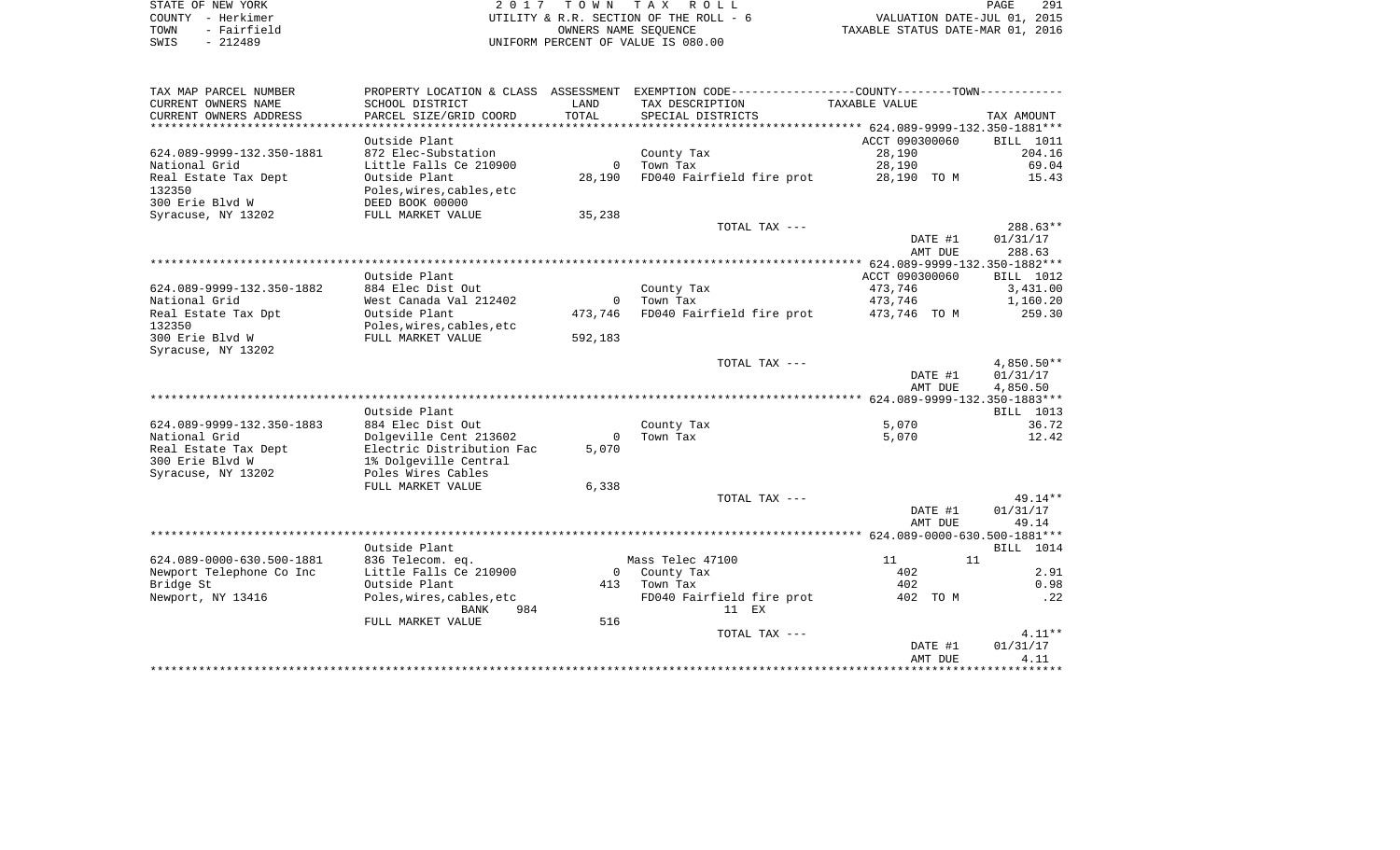|      | STATE OF NEW YORK | 2017 TOWN TAX ROLL                     | PAGE                             | 292 |
|------|-------------------|----------------------------------------|----------------------------------|-----|
|      | COUNTY - Herkimer | UTILITY & R.R. SECTION OF THE ROLL - 6 | VALUATION DATE-JUL 01, 2015      |     |
| TOWN | - Fairfield       | OWNERS NAME SEOUENCE                   | TAXABLE STATUS DATE-MAR 01, 2016 |     |
| SWIS | $-212489$         | UNIFORM PERCENT OF VALUE IS 080.00     |                                  |     |

| TAX MAP PARCEL NUMBER     |                           |          | PROPERTY LOCATION & CLASS ASSESSMENT EXEMPTION CODE----------------COUNTY--------TOWN---------- |                    |                    |
|---------------------------|---------------------------|----------|-------------------------------------------------------------------------------------------------|--------------------|--------------------|
| CURRENT OWNERS NAME       | SCHOOL DISTRICT           | LAND     | TAX DESCRIPTION                                                                                 | TAXABLE VALUE      |                    |
| CURRENT OWNERS ADDRESS    | PARCEL SIZE/GRID COORD    | TOTAL    | SPECIAL DISTRICTS                                                                               |                    | TAX AMOUNT         |
| ***********************   |                           |          |                                                                                                 |                    |                    |
|                           | Outside Plant             |          |                                                                                                 |                    | <b>BILL</b> 1015   |
| 624.089-0000-630.500-1882 | 836 Telecom. eq.          |          | Mass Telec 47100                                                                                | 520<br>520         |                    |
| Newport Telephone Co Inc  | West Canada Val 212402    | $\Omega$ | County Tax                                                                                      | 20,228             | 146.50             |
| Bridge St                 | Outside Plant             | 20,748   | Town Tax                                                                                        | 20,228             | 49.54              |
| Newport, NY 13416         | Poles, wires, cables, etc |          | FD040 Fairfield fire prot                                                                       | 20,228 TO M        | 11.07              |
|                           | <b>BANK</b><br>984        |          | 520 EX                                                                                          |                    |                    |
|                           | FULL MARKET VALUE         | 25,935   |                                                                                                 |                    |                    |
|                           |                           |          | TOTAL TAX ---                                                                                   |                    | $207.11**$         |
|                           |                           |          |                                                                                                 |                    |                    |
|                           |                           |          |                                                                                                 | DATE #1<br>AMT DUE | 01/31/17<br>207.11 |
|                           |                           |          |                                                                                                 |                    |                    |
|                           |                           |          |                                                                                                 |                    |                    |
|                           | Outside Plant             |          |                                                                                                 | ACCT 090300150     | <b>BILL</b> 1016   |
| 624.089-0000-631.900-1881 | 836 Telecom. eq.          |          | Mass Telec 47100                                                                                | 4,032<br>4,032     |                    |
| Verizon New York Inc      | Little Falls Ce 210900    |          | County Tax                                                                                      | 1,793              | 12.99              |
| $C/O$ Duff & Phelps       | Outside Plant             |          | $5,825$ Town Tax                                                                                | 1,793              | 4.39               |
| PO Box 2749               | 241-242.1-242.2-243       |          | FD040 Fairfield fire prot                                                                       | 1,793 TO M         | .98                |
| Addison, TX 75001         | Poles Wires Cables        |          | 4,032 EX                                                                                        |                    |                    |
|                           | 984<br>BANK               |          |                                                                                                 |                    |                    |
|                           | FULL MARKET VALUE         | 7,281    |                                                                                                 |                    |                    |
|                           |                           |          | TOTAL TAX ---                                                                                   |                    | $18.36**$          |
|                           |                           |          |                                                                                                 | DATE #1            | 01/31/17           |
|                           |                           |          |                                                                                                 | AMT DUE            | 18.36              |
|                           |                           |          |                                                                                                 |                    |                    |
|                           | Outside Plant             |          |                                                                                                 | ACCT 090300150     | <b>BILL</b> 1017   |
| 624.089-0000-631.900-1882 | 836 Telecom. eq.          |          | Mass Telec 47100                                                                                | 7,728<br>7,728     |                    |
| Verizon New York Inc      | West Canada Val 212402    |          | 0 County Tax                                                                                    | 90,174             | 653.06             |
| $C/O$ Duff & Phelps       | Outside Plant             |          | 97,902 Town Tax                                                                                 | 90,174             | 220.83             |
| PO Box 2749               | 241-242.1 242.2 243       |          | FD040 Fairfield fire prot                                                                       | 90,174 TO M        | 49.36              |
| Addison, TX 75001         | Poles Wires Cables        |          | 7,728 EX                                                                                        |                    |                    |
|                           | 984<br>BANK               |          |                                                                                                 |                    |                    |
|                           | DEED BOOK 00000           |          |                                                                                                 |                    |                    |
|                           | FULL MARKET VALUE         | 122,378  |                                                                                                 |                    |                    |
|                           |                           |          | TOTAL TAX ---                                                                                   |                    | $923.25**$         |
|                           |                           |          |                                                                                                 | DATE #1            | 01/31/17           |
|                           |                           |          |                                                                                                 | AMT DUE            | 923.25             |
|                           |                           |          |                                                                                                 |                    |                    |
|                           |                           |          |                                                                                                 |                    |                    |
|                           | 192 Delayton Rd           |          |                                                                                                 | ACCT 090006780     | BILL 1018          |
| $107.1 - 1 - 14$          | 835 Cable tv              |          | County Tax                                                                                      | 1500,000           | 10,863.41          |
| WKTV, LLC                 | West Canada Val 212402    | 20,000   | Town Tax                                                                                        | 1500,000           | 3,673.47           |
| 5936 Smith Hill Rd        | TV Tower Site             | 1500,000 | FD040 Fairfield fire prot                                                                       | 1500,000 TO M      | 821.01             |
| Utica, NY 13502           | Delayton Road             |          |                                                                                                 |                    |                    |
|                           | ACRES<br>5.20             |          |                                                                                                 |                    |                    |
|                           | EAST-0374852 NRTH-1555708 |          |                                                                                                 |                    |                    |
|                           | DEED BOOK 1523<br>PG-647  |          |                                                                                                 |                    |                    |
|                           | FULL MARKET VALUE         | 1875,000 |                                                                                                 |                    |                    |
|                           |                           |          | TOTAL TAX ---                                                                                   |                    | 15,357.89**        |
|                           |                           |          |                                                                                                 | DATE #1            | 01/31/17           |
|                           |                           |          |                                                                                                 | AMT DUE            | 15,357.89          |
|                           |                           |          |                                                                                                 |                    |                    |
|                           |                           |          |                                                                                                 |                    |                    |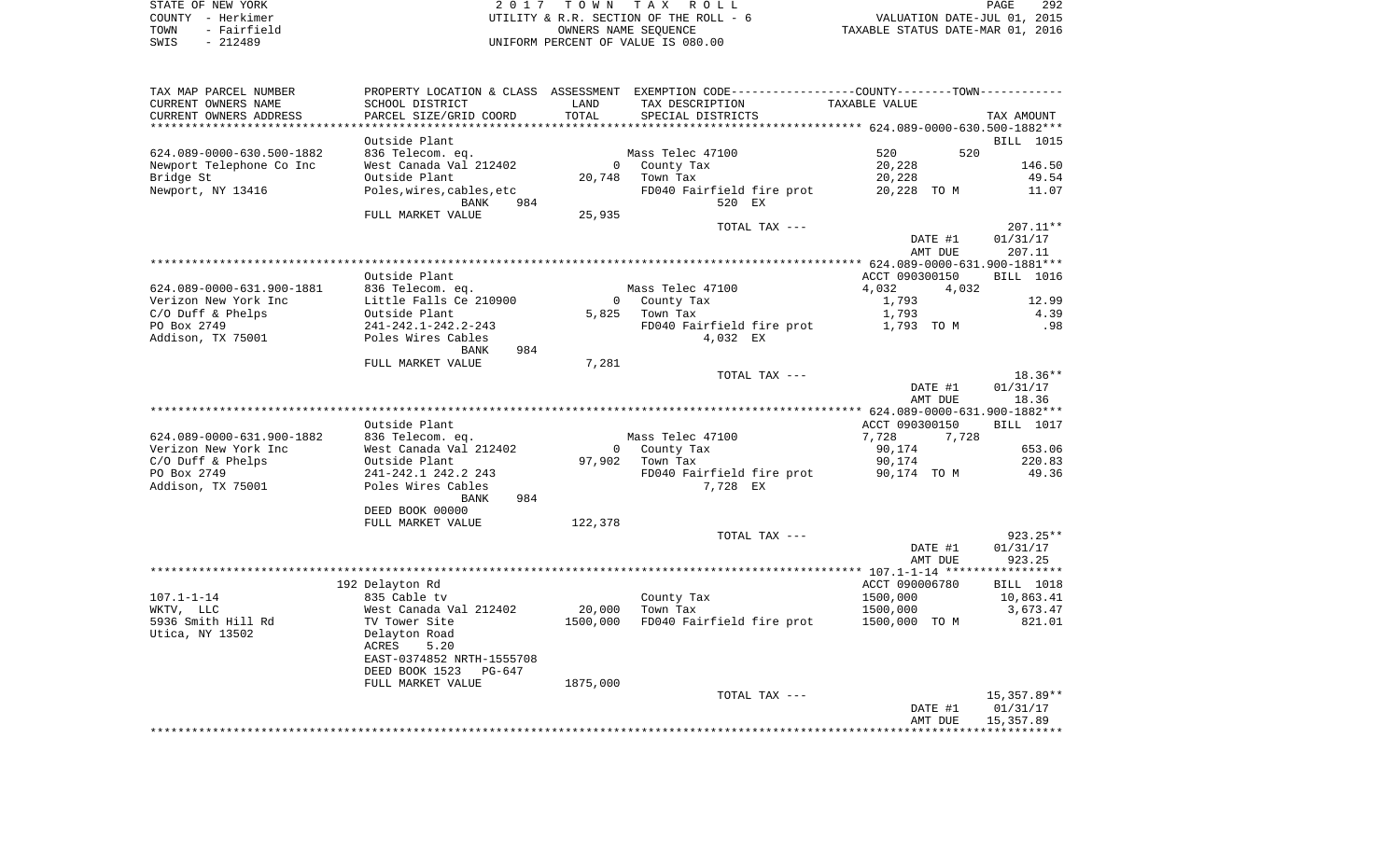STATE OF NEW YORK 2 0 1 7 T O W N T A X R O L L PAGE 293VALUATION DATE-JUL 01, 2015 TOWN - Fairfield TAXABLE STATUS DATE-MAR 01, 2016 RPS155/V04/L015 CURRENT DATE 12/19/2016

COUNTY - Herkimer  $UTILLITY \& R.R.$  SECTION OF THE ROLL - 6

## R O L L S U B S E C T I O N - - T O T A L S

# \*\*\* S P E C I A L D I S T R I C T S U M M A R Y \*\*\*

| CODE | DISTRICT NAME        | TOTAL<br>PARCELS | EXTENSION<br>TYPE | <b>EXTENSION</b><br>VALUE | AD VALOREM<br>VALUE | <b>EXEMPT</b><br>AMOUNT | TAXABLE<br>VALUE | TOTAL<br>TAX |
|------|----------------------|------------------|-------------------|---------------------------|---------------------|-------------------------|------------------|--------------|
|      | FD040 Fairfield fire |                  | . TOTAL M         |                           | 8211,877            | 12,291                  | 8199,586         | 4,487.96     |

## \*\*\* S C H O O L D I S T R I C T S U M M A R Y \*\*\*

| CODE   | DISTRICT NAME        | TOTAL<br>PARCELS | ASSESSED<br>LAND | ASSESSED<br>TOTAL | <b>EXEMPT</b><br>AMOUNT | TOTAL<br>TAXABLE    |
|--------|----------------------|------------------|------------------|-------------------|-------------------------|---------------------|
|        |                      |                  |                  |                   | STAR AMOUNT             | STAR TAXABLE        |
|        | Little Falls Central | 3                |                  | 34,428            | 4,043                   | 30,385              |
| 210900 | West Canada Valley   | 8                | 1370,000         | 8177,449          | 8,248                   | 30,385<br>8,169,201 |
| 212402 | Dolgeville Central   | $\mathbf 1$      |                  | 5,070             |                         | 8,169,201<br>5,070  |
| 213602 |                      |                  |                  |                   |                         | 5,070               |
|        | $SUB - TO T AL$      | 12               | 1370,000         | 8216,947          | 12,291                  | 8,204,656           |
|        | SUB - TO TAL(CONT)   |                  |                  |                   |                         | 8,204,656           |
|        | TOTAL                | 12               | 1370,000         | 8216,947          | 12,291                  | 8,204,656           |
|        | TO TAL (CONT)        |                  |                  |                   |                         | 8,204,656           |

# \*\*\* S Y S T E M C O D E S S U M M A R Y \*\*\*

NO SYSTEM EXEMPTIONS AT THIS LEVEL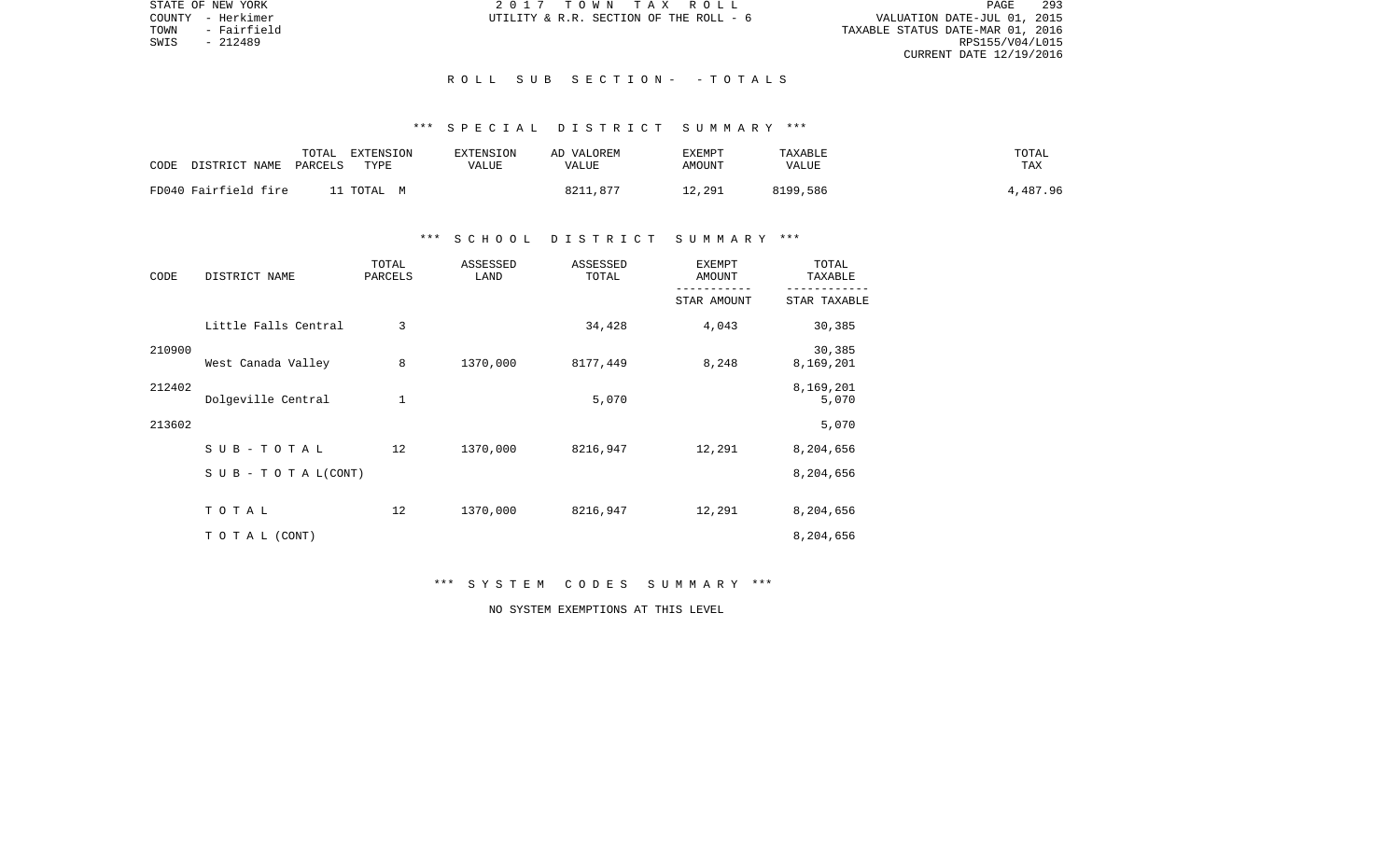| STATE OF NEW YORK   | 2017 TOWN TAX ROLL                     | PAGE                             | 294 |
|---------------------|----------------------------------------|----------------------------------|-----|
| COUNTY - Herkimer   | UTILITY & R.R. SECTION OF THE ROLL - 6 | VALUATION DATE-JUL 01, 2015      |     |
| - Fairfield<br>TOWN |                                        | TAXABLE STATUS DATE-MAR 01, 2016 |     |
| - 212489<br>SWIS    |                                        | RPS155/V04/L015                  |     |
|                     |                                        | CURRENT DATE 12/19/2016          |     |

### R O L L S U B S E C T I O N - - T O T A L S

### \*\*\* E X E M P T I O N S U M M A R Y \*\*\*

| CODE  | DESCRIPTION | TOTAL<br>PARCELS | COUNTY | TOWN   |
|-------|-------------|------------------|--------|--------|
| 47100 | Mass Telec  | 4                | 12,291 | 12,291 |
|       | тотаь       | Δ                | 12,291 | 12,291 |

| ROLL<br>SEC | DESCRIPTION                                                   | TOTAL<br>PARCELS | ASSESSED<br>LAND     | ASSESSED<br>TOTAL    | <b>EXEMPT</b><br>AMOUNT<br>STAR AMOUNT | TOTAL<br>TAXABLE<br>STAR TAXABLE | TAX<br><b>RATE</b> | TOTAL<br><b>TAX</b>                             |
|-------------|---------------------------------------------------------------|------------------|----------------------|----------------------|----------------------------------------|----------------------------------|--------------------|-------------------------------------------------|
|             | County Tax<br>Town Tax<br>SPEC DIST TAXES<br>UTILITIES & N.C. | 12               | 1370,000<br>1370,000 | 8216,947<br>8216,947 | 12,291<br>12,291                       | 8,204,656<br>8,204,656           |                    | 59,420.38<br>20,093.07<br>4,487.96<br>84,001.41 |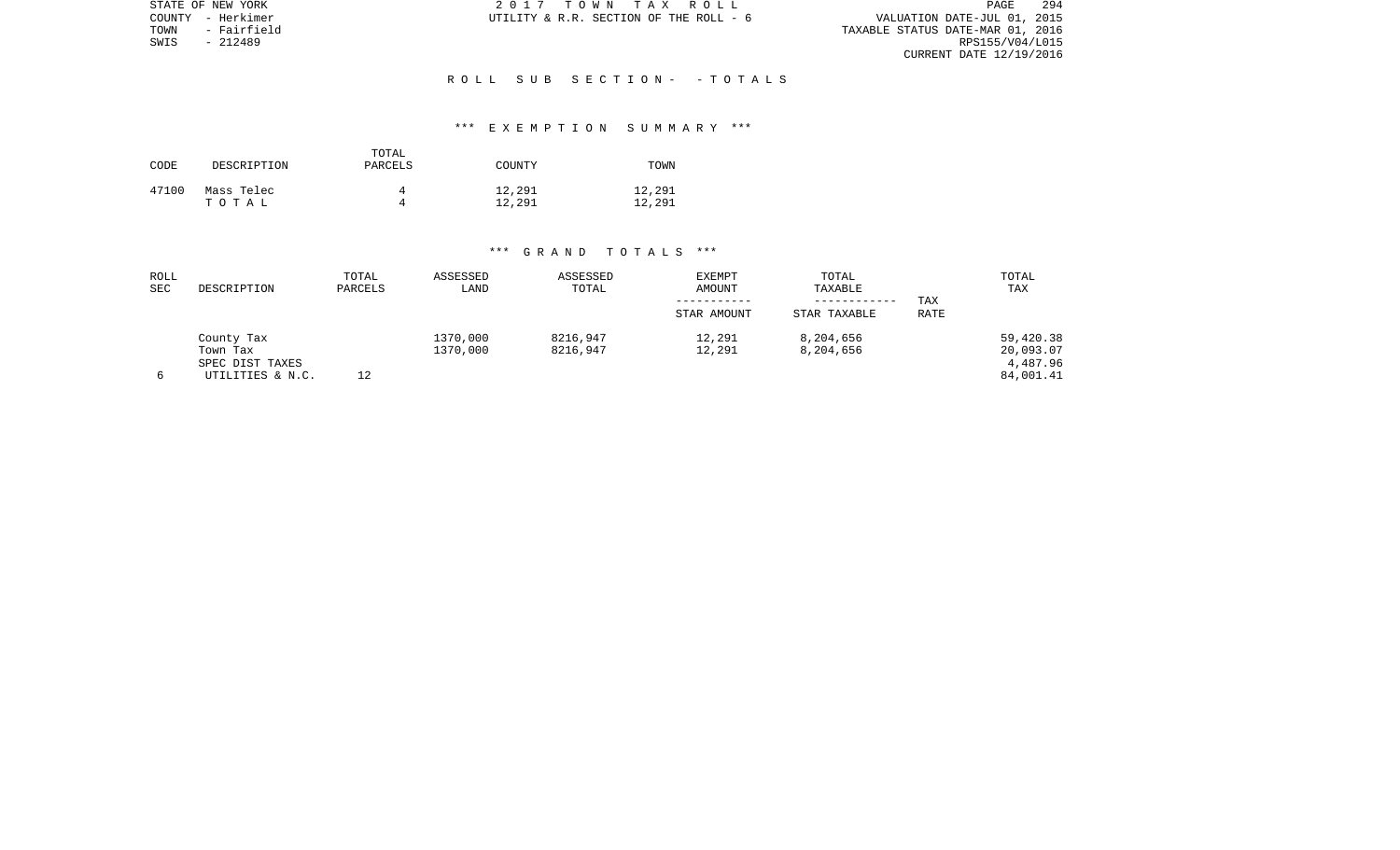STATE OF NEW YORK 2 0 1 7 T O W N T A X R O L L PAGE 295VALUATION DATE-JUL 01, 2015 TOWN - Fairfield TAXABLE STATUS DATE-MAR 01, 2016 RPS155/V04/L015 CURRENT DATE 12/19/2016

COUNTY - Herkimer  $UTILLITY \& R.R.$  SECTION OF THE ROLL - 6

### R O L L S E C T I O N T O T A L S

# \*\*\* S P E C I A L D I S T R I C T S U M M A R Y \*\*\*

| DISTRICT NAME        | TOTAL   | EXTENSION  | EXTENSION | AD VALOREM | EXEMPT | TAXABLE  | TOTAL    |
|----------------------|---------|------------|-----------|------------|--------|----------|----------|
| CODE                 | PARCELS | TYPE       | VALUE     | VALUE      | AMOUNT | VALUE    | TAX      |
| FD040 Fairfield fire |         | '1 TOTAL M |           | 8211,877   | 12,291 | 8199,586 | 4,487.96 |

## \*\*\* S C H O O L D I S T R I C T S U M M A R Y \*\*\*

| CODE   | DISTRICT NAME        | TOTAL<br>PARCELS | ASSESSED<br>LAND | ASSESSED<br>TOTAL | <b>EXEMPT</b><br>AMOUNT | TOTAL<br>TAXABLE    |
|--------|----------------------|------------------|------------------|-------------------|-------------------------|---------------------|
|        |                      |                  |                  |                   | STAR AMOUNT             | STAR TAXABLE        |
|        | Little Falls Central | 3                |                  | 34,428            | 4,043                   | 30,385              |
| 210900 | West Canada Valley   | 8                | 1370,000         | 8177,449          | 8,248                   | 30,385<br>8,169,201 |
| 212402 | Dolgeville Central   | $\mathbf 1$      |                  | 5,070             |                         | 8,169,201<br>5,070  |
| 213602 |                      |                  |                  |                   |                         | 5,070               |
|        | $SUB - TO T AL$      | 12               | 1370,000         | 8216,947          | 12,291                  | 8,204,656           |
|        | SUB - TO TAL(CONT)   |                  |                  |                   |                         | 8,204,656           |
|        | TOTAL                | 12               | 1370,000         | 8216,947          | 12,291                  | 8,204,656           |
|        | TO TAL (CONT)        |                  |                  |                   |                         | 8,204,656           |

\*\*\* S Y S T E M C O D E S S U M M A R Y \*\*\*

NO SYSTEM EXEMPTIONS AT THIS LEVEL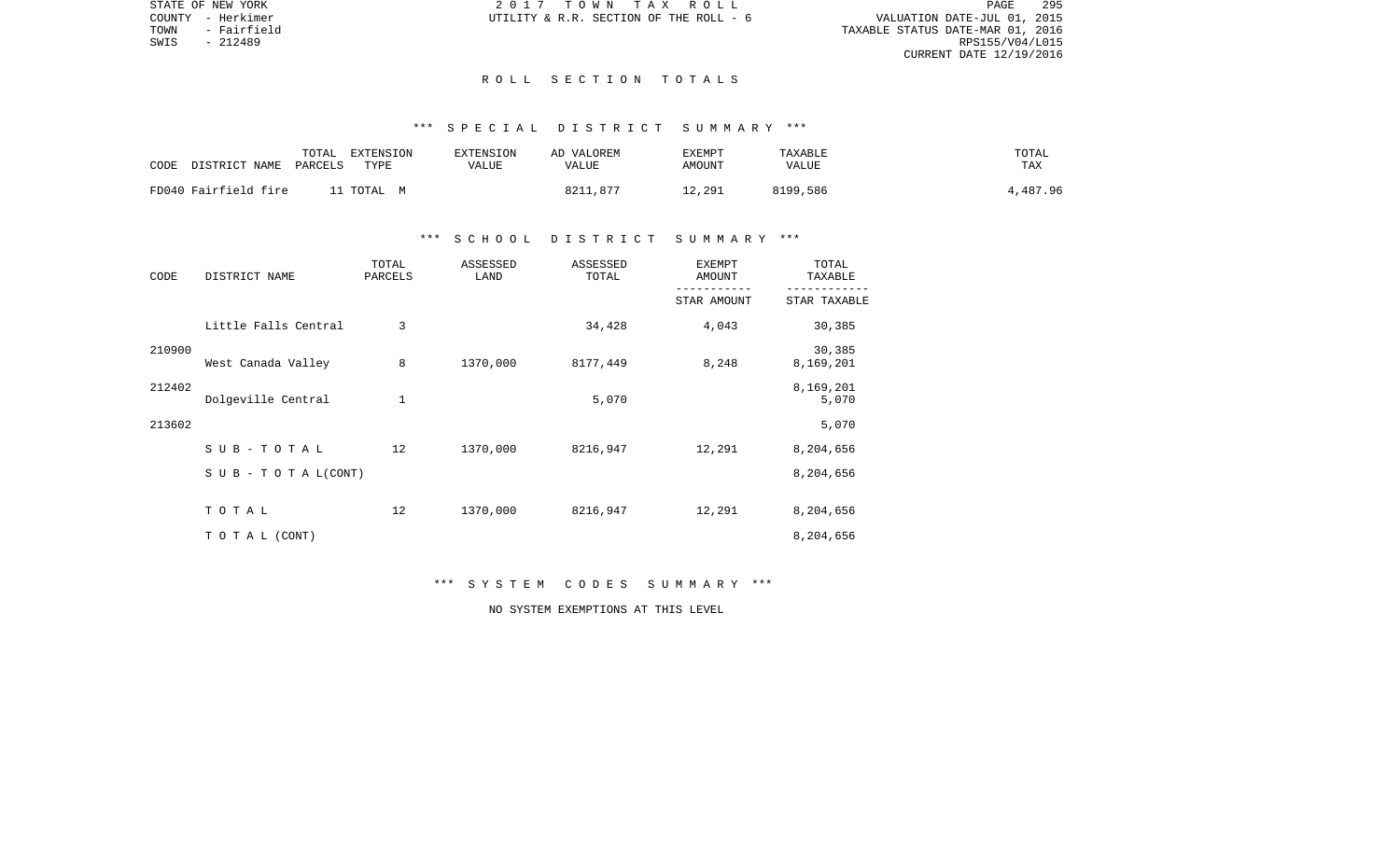| STATE OF NEW YORK   | 2017 TOWN TAX ROLL                     | 296<br>PAGE                      |
|---------------------|----------------------------------------|----------------------------------|
| COUNTY - Herkimer   | UTILITY & R.R. SECTION OF THE ROLL - 6 | VALUATION DATE-JUL 01, 2015      |
| TOWN<br>- Fairfield |                                        | TAXABLE STATUS DATE-MAR 01, 2016 |
| SWIS<br>- 212489    |                                        | RPS155/V04/L015                  |
|                     |                                        | CURRENT DATE 12/19/2016          |

### R O L L S E C T I O N T O T A L S

# \*\*\* E X E M P T I O N S U M M A R Y \*\*\*

| CODE  | DESCRIPTION         | TOTAL<br>PARCELS | COUNTY           | TOWN             |
|-------|---------------------|------------------|------------------|------------------|
| 47100 | Mass Telec<br>тотаь |                  | 12,291<br>12,291 | 12,291<br>12,291 |

| ROLL<br><b>SEC</b> | DESCRIPTION                                                   | TOTAL<br>PARCELS | ASSESSED<br>LAND     | ASSESSED<br>TOTAL    | <b>EXEMPT</b><br>AMOUNT<br>STAR AMOUNT | TOTAL<br>TAXABLE<br>STAR TAXABLE | TAX<br><b>RATE</b> | TOTAL<br>TAX                                    |
|--------------------|---------------------------------------------------------------|------------------|----------------------|----------------------|----------------------------------------|----------------------------------|--------------------|-------------------------------------------------|
|                    | County Tax<br>Town Tax<br>SPEC DIST TAXES<br>UTILITIES & N.C. | 12               | 1370,000<br>1370,000 | 8216,947<br>8216,947 | 12,291<br>12,291                       | 8,204,656<br>8,204,656           |                    | 59,420.38<br>20,093.07<br>4,487.96<br>84,001.41 |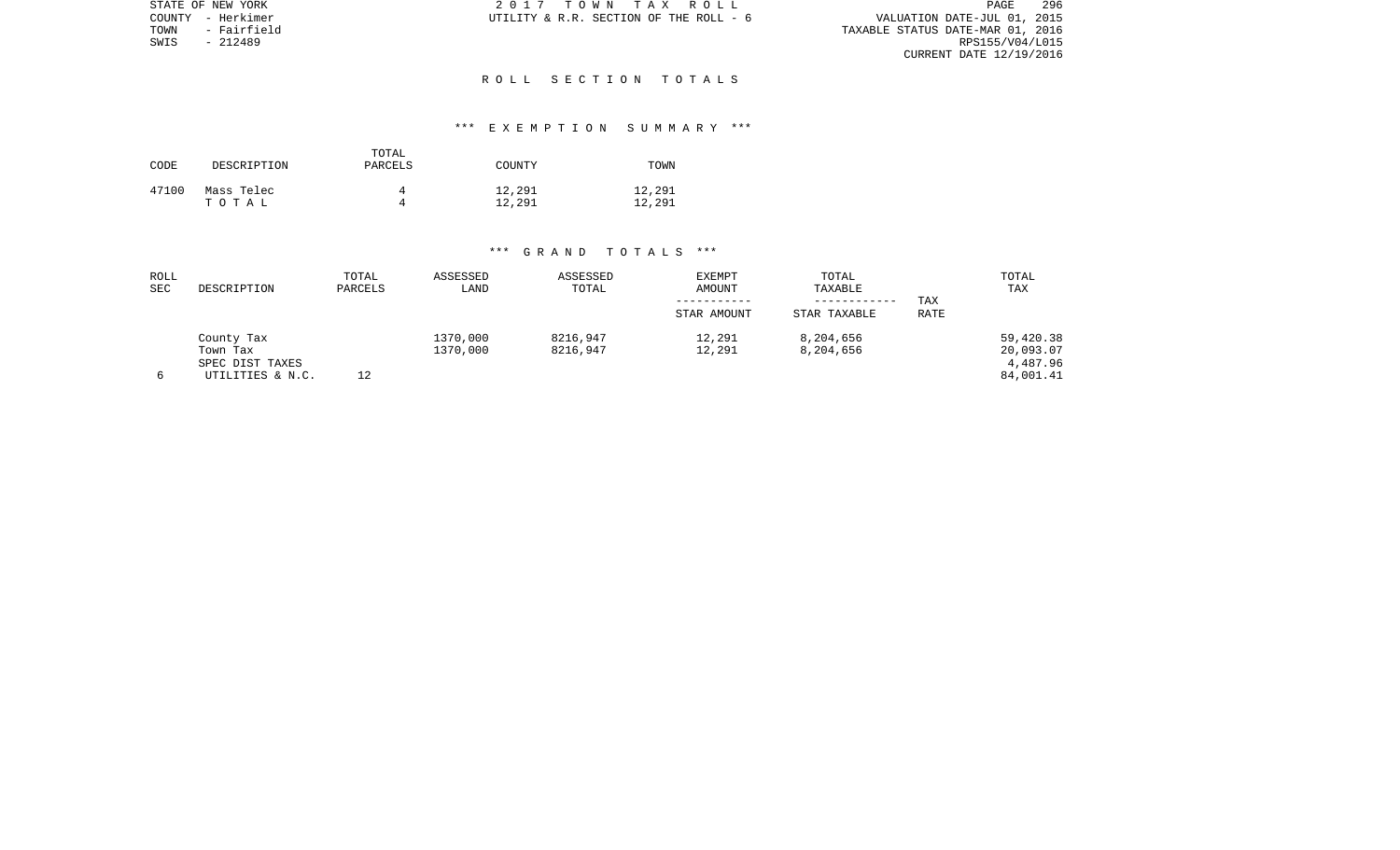| STATE OF NEW YORK<br>COUNTY - Herkimer<br>- Fairfield<br>TOWN<br>$-212489$<br>SWIS                                                               |                                                                                  |       | 2017 TOWN TAX ROLL<br>WHOLLY EXEMPT SECTION OF THE ROLL - 8<br>OWNERS NAME SEOUENCE<br>UNIFORM PERCENT OF VALUE IS 080.00 | PAGE 297<br>2015 DLL - 8 VALUATION DATE-JUL 01, 2015<br>2016 TAXABLE STATUS DATE-MAR 01, 2016 |         | PAGE       | 297          |
|--------------------------------------------------------------------------------------------------------------------------------------------------|----------------------------------------------------------------------------------|-------|---------------------------------------------------------------------------------------------------------------------------|-----------------------------------------------------------------------------------------------|---------|------------|--------------|
| TAX MAP PARCEL NUMBER                                                                                                                            |                                                                                  |       | PROPERTY LOCATION & CLASS ASSESSMENT EXEMPTION CODE---------------COUNTY-------TOWN----------                             |                                                                                               |         |            |              |
| CURRENT OWNERS NAME<br>CURRENT OWNERS ADDRESS                                                                                                    | SCHOOL DISTRICT<br>PARCEL SIZE/GRID COORD                                        | LAND  | TAX DESCRIPTION TAXABLE VALUE<br>TOTAL SPECIAL DISTRICTS                                                                  |                                                                                               |         | TAX AMOUNT |              |
|                                                                                                                                                  |                                                                                  |       |                                                                                                                           |                                                                                               |         |            |              |
|                                                                                                                                                  | Hardscrabble Road                                                                |       |                                                                                                                           |                                                                                               |         |            |              |
| $101.1 - 1 - 29$                                                                                                                                 | 695 Cemetery                                                                     |       | C CEM-LND 13110                                                                                                           | 6,000                                                                                         | 6,000   |            |              |
| Bushnell Cemetery<br>Attn: Bushnell Cem Assoc                                                                                                    | West Canada Val 212402 6,000 County Ta:<br>FRNT 90.00 DPTH 140.00 6,000 Town Tax |       | 6,000 County Tax                                                                                                          | 0.00<br>0.00                                                                                  |         |            | 0.00         |
| Hc 85                                                                                                                                            | EAST-0378985 NRTH-1576842                                                        |       |                                                                                                                           |                                                                                               |         |            | 0.00         |
| Fairfield, NY 13406-9801                                                                                                                         | FULL MARKET VALUE                                                                | 7,500 |                                                                                                                           |                                                                                               |         |            |              |
|                                                                                                                                                  |                                                                                  |       | TOTAL TAX ---                                                                                                             |                                                                                               |         |            | $0.00**$     |
|                                                                                                                                                  | State Route 29                                                                   |       |                                                                                                                           |                                                                                               |         |            |              |
| $101.14 - 1 - 45.1$                                                                                                                              | 620 Religious                                                                    |       | N/P-RELIG 25110                                                                                                           | 208,000                                                                                       | 208,000 |            |              |
| Fairfield Episcopal                                                                                                                              | West Canada Val 212402                                                           |       | 11,000 County Tax                                                                                                         | 0.00                                                                                          |         |            | 0.00         |
| Church                                                                                                                                           | Church & Cemetary $208,000$ Town Tax                                             |       | $\mathbf{z}$                                                                                                              | 0.00                                                                                          |         |            | 0.00         |
| Hc 85                                                                                                                                            | FRNT 155.50 DPTH                                                                 |       | FD040 Fairfield fire prot                                                                                                 | 0 TO M                                                                                        |         |            |              |
| Fairfield, NY 13406-9801                                                                                                                         | ACRES 0.40                                                                       |       | 208,000 EX                                                                                                                |                                                                                               |         |            |              |
|                                                                                                                                                  | EAST-0382475 NRTH-1567710<br>FULL MARKET VALUE 260,000                           |       |                                                                                                                           |                                                                                               |         |            |              |
|                                                                                                                                                  |                                                                                  |       | TOTAL TAX ---                                                                                                             |                                                                                               |         |            | $0.00**$     |
|                                                                                                                                                  |                                                                                  |       |                                                                                                                           |                                                                                               |         |            |              |
|                                                                                                                                                  | castle                                                                           |       |                                                                                                                           |                                                                                               |         |            | BILL 1019    |
| $095.3 - 1 - 20.1 - 999$                                                                                                                         | 880 Elec-Gas Tra                                                                 |       | GEN MUNY 18020                                                                                                            | 1,000                                                                                         | 1,000   |            |              |
|                                                                                                                                                  |                                                                                  |       |                                                                                                                           | 0.00<br>0.00                                                                                  |         |            | 0.00<br>0.00 |
|                                                                                                                                                  |                                                                                  |       | 1,250 FD040 Fairfield fire prot 1,000 TO M                                                                                |                                                                                               |         |            | .55          |
|                                                                                                                                                  |                                                                                  |       | TOTAL TAX ---                                                                                                             |                                                                                               |         |            | $0.55**$     |
|                                                                                                                                                  |                                                                                  |       |                                                                                                                           |                                                                                               | DATE #1 | 01/31/17   |              |
|                                                                                                                                                  |                                                                                  |       |                                                                                                                           |                                                                                               | AMT DUE |            | 0.55         |
|                                                                                                                                                  |                                                                                  |       |                                                                                                                           |                                                                                               |         |            |              |
|                                                                                                                                                  | Castle                                                                           |       |                                                                                                                           |                                                                                               |         |            | BILL 1020    |
| $095.3 - 1 - 30.1 - 999$                                                                                                                         | 880 Elec-Gas Tra                                                                 |       | GEN MUNY 18020<br>$1,000$ County Tax                                                                                      | 1,000<br>0.00                                                                                 | 1,000   |            | 0.00         |
|                                                                                                                                                  |                                                                                  |       |                                                                                                                           | 0.00                                                                                          |         |            | 0.00         |
| 095.3-1-30.1-999 880 Elec-Gas Tra<br>Herkimer County IDA West Canada Val 212402<br>PO Box 390 ACRES 0.01<br>Herkimer, NY 13350 FULL MARKET VALUE |                                                                                  |       | 1,250 FD040 Fairfield fire prot 1,000 TO M                                                                                |                                                                                               |         |            | .55          |
|                                                                                                                                                  |                                                                                  |       | TOTAL TAX ---                                                                                                             |                                                                                               |         |            | $0.55**$     |
|                                                                                                                                                  |                                                                                  |       |                                                                                                                           |                                                                                               | DATE #1 | 01/31/17   |              |
|                                                                                                                                                  |                                                                                  |       |                                                                                                                           |                                                                                               | AMT DUE |            | 0.55         |
|                                                                                                                                                  |                                                                                  |       |                                                                                                                           |                                                                                               |         |            |              |
| $095.3 - 1 - 31.1 - 999$                                                                                                                         | Rath<br>880 Elec-Gas Tra                                                         |       | GEN MUNY 18020                                                                                                            | 1,000                                                                                         | 1,000   |            | BILL 1021    |
|                                                                                                                                                  |                                                                                  |       |                                                                                                                           | 0.00                                                                                          |         |            | 0.00         |
|                                                                                                                                                  |                                                                                  |       | $1,000$ County Tax                                                                                                        | 0.00                                                                                          |         |            | 0.00         |
| 095.3-1-31.1-999 880 Elec-Gas Tra<br>Herkimer County IDA West Canada Val 212402<br>PO Box 390 ACRES 0.01<br>Herkimer, NY 13350 FULL MARKET VALUE |                                                                                  |       | 1,250 FD040 Fairfield fire prot 1,000 TO M                                                                                |                                                                                               |         |            | .55          |
|                                                                                                                                                  |                                                                                  |       | TOTAL TAX ---                                                                                                             |                                                                                               |         |            | $0.55***$    |
|                                                                                                                                                  |                                                                                  |       |                                                                                                                           |                                                                                               | DATE #1 | 01/31/17   |              |
|                                                                                                                                                  |                                                                                  |       |                                                                                                                           |                                                                                               | AMT DUE |            | 0.55         |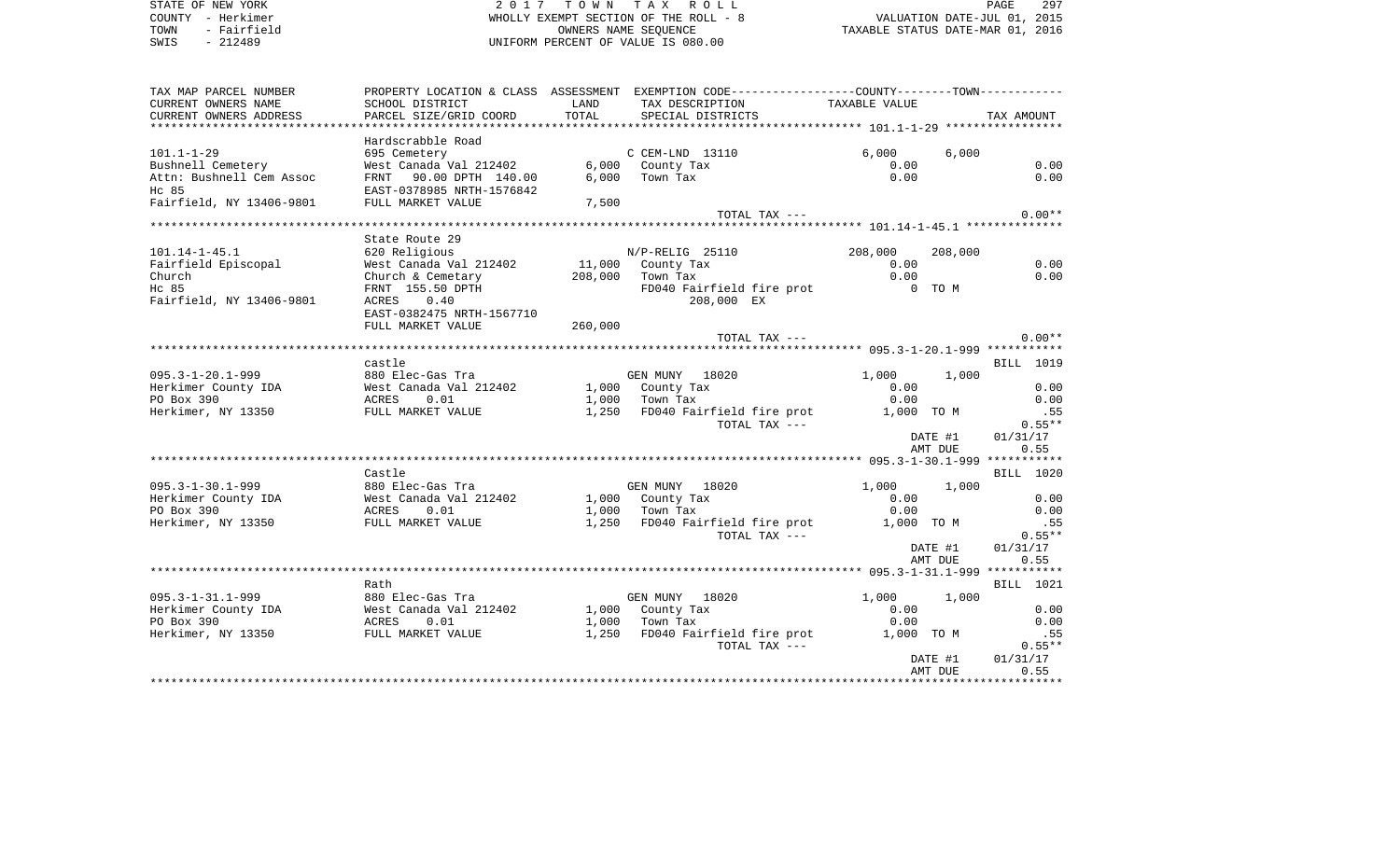STATE OF NEW YORK **EXECUTE:**  $2017$  TOWN TAX ROLL COUNTY - Herkimer WHOLLY EXEMPT SECTION OF THE ROLL - 8 VALUATION DATE-JUL 01, 2015 TOWN - Fairfield OWNERS NAME SEQUENCE TAXABLE STATUS DATE-MAR 01, 2016 SWIS - 212489 UNIFORM PERCENT OF VALUE IS 080.00

| TAX MAP PARCEL NUMBER  |                        |           | PROPERTY LOCATION & CLASS ASSESSMENT EXEMPTION CODE---------------COUNTY-------TOWN---------- |                      |            |
|------------------------|------------------------|-----------|-----------------------------------------------------------------------------------------------|----------------------|------------|
| CURRENT OWNERS NAME    | SCHOOL DISTRICT        | LAND      | TAX DESCRIPTION                                                                               | TAXABLE VALUE        |            |
| CURRENT OWNERS ADDRESS | PARCEL SIZE/GRID COORD | TOTAL     | SPECIAL DISTRICTS                                                                             |                      | TAX AMOUNT |
| ********************** |                        |           |                                                                                               |                      |            |
|                        | Cemetery               |           |                                                                                               |                      | BILL 1022  |
| $095.3 - 3 - 5.999$    | 880 Elec-Gas Tra       |           | GEN MUNY 18020                                                                                | 1,000<br>1,000       |            |
| Herkimer County IDA    | West Canada Val 212402 |           | 1,000 County Tax                                                                              | 0.00                 | 0.00       |
| PO Box 390             | ACRES<br>0.01          | 1,000     | Town Tax                                                                                      | 0.00                 | 0.00       |
| Herkimer, NY 13350     | FULL MARKET VALUE      | 1,250     | FD040 Fairfield fire prot                                                                     | 1,000 TO M           | .55        |
|                        |                        |           | TOTAL TAX ---                                                                                 |                      | $0.55**$   |
|                        |                        |           |                                                                                               | DATE #1              | 01/31/17   |
|                        |                        |           |                                                                                               | AMT DUE              | 0.55       |
|                        |                        |           |                                                                                               |                      |            |
|                        | Castle                 |           |                                                                                               |                      | BILL 1023  |
| $095.3 - 4 - 3.999$    | 880 Elec-Gas Tra       |           | GEN MUNY 18020                                                                                | 1,000<br>1,000       |            |
| Herkimer County IDA    | West Canada Val 212402 |           | 1,000 County Tax                                                                              | 0.00                 | 0.00       |
| PO Box 390             | ACRES<br>0.01          | 1,000     | Town Tax                                                                                      | 0.00                 | 0.00       |
| Herkimer, NY 13350     | FULL MARKET VALUE      | 1,250     | FD040 Fairfield fire prot                                                                     | 1,000 TO M           | .55        |
|                        |                        |           | TOTAL TAX ---                                                                                 |                      | $0.55**$   |
|                        |                        |           |                                                                                               | DATE #1              | 01/31/17   |
|                        |                        |           |                                                                                               | AMT DUE              | 0.55       |
|                        |                        |           |                                                                                               |                      |            |
|                        | Castle                 |           |                                                                                               |                      | BILL 1024  |
| $095.3 - 4 - 5.999$    | 880 Elec-Gas Tra       |           | GEN MUNY 18020                                                                                | 1,000<br>1,000       |            |
| Herkimer County IDA    | West Canada Val 212402 | 1,000     | County Tax                                                                                    | 0.00                 | 0.00       |
| PO Box 390             | ACRES<br>0.01          | 1,000     | Town Tax                                                                                      | 0.00                 | 0.00       |
| Herkimer, NY 13350     | FULL MARKET VALUE      | 1,250     | FD040 Fairfield fire prot                                                                     | 1,000 TO M           | .55        |
|                        |                        |           | TOTAL TAX ---                                                                                 |                      | $0.55**$   |
|                        |                        |           |                                                                                               | DATE #1              | 01/31/17   |
|                        |                        |           |                                                                                               | AMT DUE              | 0.55       |
|                        |                        |           |                                                                                               |                      |            |
|                        | Castle                 |           |                                                                                               |                      | BILL 1025  |
| $095.3 - 4 - 7.999$    | 880 Elec-Gas Tra       |           | GEN MUNY<br>18020                                                                             | 1,000<br>1,000       |            |
| Herkimer County IDA    | West Canada Val 212402 |           | 1,000 County Tax                                                                              | 0.00                 | 0.00       |
| PO Box 390             | ACRES<br>0.01          | 1,000     |                                                                                               | 0.00                 | 0.00       |
| Herkimer, NY 13350     | FULL MARKET VALUE      | 1,250     | Town Tax<br>FD040 Fairfield fire prot                                                         | 1,000 TO M           | .55        |
|                        |                        |           | TOTAL TAX ---                                                                                 |                      | $0.55**$   |
|                        |                        |           |                                                                                               |                      |            |
|                        |                        |           |                                                                                               | DATE #1              | 01/31/17   |
|                        |                        |           |                                                                                               | AMT DUE              | 0.55       |
|                        |                        |           |                                                                                               |                      |            |
|                        | Castle Rd              |           |                                                                                               |                      | BILL 1026  |
| $101.1 - 1 - 19.999$   | 877 Elc Pwr Othr       |           | GEN MUNY 18020                                                                                | 9000,000<br>9000,000 |            |
| Herkimer County IDA    | West Canada Val 212402 | 100       | County Tax                                                                                    | 0.00                 | 0.00       |
| PO Box 390             |                        | 9000,000  | Town Tax                                                                                      | 0.00                 | 0.00       |
| Herkimer, NY 13350     | FULL MARKET VALUE      | 11250,000 | FD040 Fairfield fire prot                                                                     | 9000,000 TO M        | 4,926.05   |
|                        |                        |           | TOTAL TAX ---                                                                                 |                      | 4,926.05** |
|                        |                        |           |                                                                                               | DATE #1              | 01/31/17   |
|                        |                        |           |                                                                                               | AMT DUE              | 4,926.05   |
|                        |                        |           |                                                                                               |                      |            |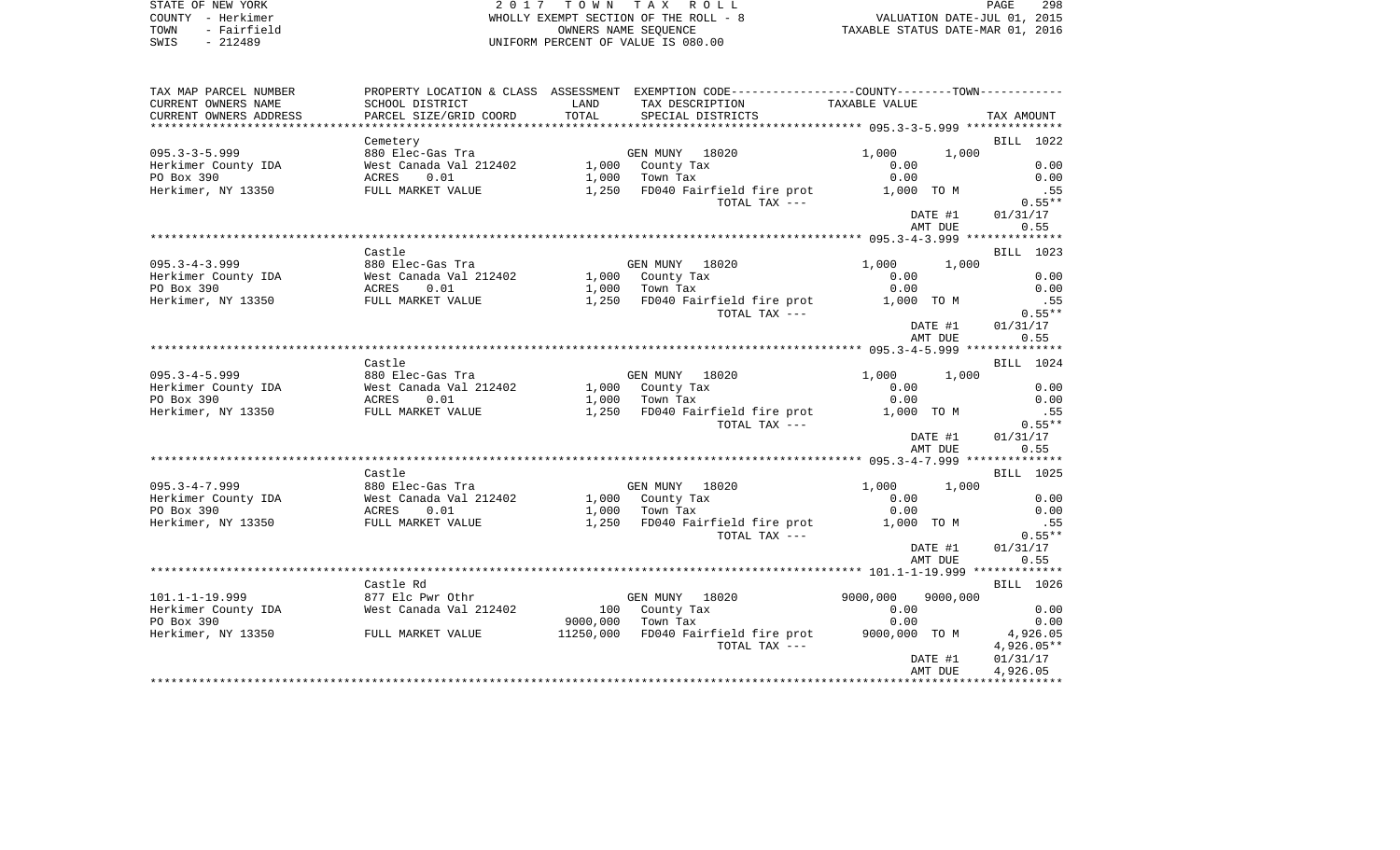|                                  | PAGE                        | 299 |  |
|----------------------------------|-----------------------------|-----|--|
|                                  | VALUATION DATE-JUL 01, 2015 |     |  |
| TAXABLE STATUS DATE-MAR 01, 2016 |                             |     |  |

STATE OF NEW YORK 2017 TOWN TAX ROLL<br>
COUNTY - Herkimer<br>
TOWN - Fairfield<br>
SWIS - 212489 COUNTY - 212489 WHOLLY EXEMPT SECTION OF THE ROLL -  $8$ OWNERS NAME SEQUENCE SWIS - 212489 UNIFORM PERCENT OF VALUE IS 080.00

| TAX MAP PARCEL NUMBER    |                        |          | PROPERTY LOCATION & CLASS ASSESSMENT EXEMPTION CODE---------------COUNTY-------TOWN---------- |                    |          |                  |
|--------------------------|------------------------|----------|-----------------------------------------------------------------------------------------------|--------------------|----------|------------------|
| CURRENT OWNERS NAME      | SCHOOL DISTRICT        | LAND     | TAX DESCRIPTION                                                                               | TAXABLE VALUE      |          |                  |
| CURRENT OWNERS ADDRESS   | PARCEL SIZE/GRID COORD | TOTAL    | SPECIAL DISTRICTS                                                                             |                    |          | TAX AMOUNT       |
|                          |                        |          |                                                                                               |                    |          |                  |
|                          | Teall                  |          |                                                                                               |                    |          | BILL 1027        |
| $101.1 - 1 - 21.2 - 999$ | 880 Elec-Gas Tra       |          | GEN MUNY 18020                                                                                | 1,000              | 1,000    |                  |
| Herkimer County IDA      | West Canada Val 212402 |          | 1,000 County Tax                                                                              | 0.00               |          | 0.00             |
| PO Box 390               | <b>ACRES</b><br>0.01   | 1,000    | Town Tax                                                                                      | 0.00               |          | 0.00             |
| Herkimer, NY 13350       | FULL MARKET VALUE      |          | 1,250 FD040 Fairfield fire prot                                                               | 1,000 TO M         |          | .55              |
|                          |                        |          | TOTAL TAX ---                                                                                 |                    |          | $0.55**$         |
|                          |                        |          |                                                                                               |                    | DATE #1  | 01/31/17         |
|                          |                        |          |                                                                                               |                    | AMT DUE  | 0.55             |
|                          |                        |          |                                                                                               |                    |          |                  |
|                          |                        |          |                                                                                               |                    |          |                  |
|                          | castle Rd              |          |                                                                                               |                    |          | <b>BILL</b> 1028 |
| $101.1 - 1 - 21.999$     | 877 Elc Pwr Othr       |          | GEN MUNY 18020                                                                                | 3000,000           | 3000,000 |                  |
| Herkimer County IDA      | West Canada Val 212402 |          | 100 County Tax                                                                                | 0.00               |          | 0.00             |
| PO Box 390               |                        | 3000,000 | Town Tax                                                                                      | 0.00               |          | 0.00             |
| Herkimer, NY 13350       | FULL MARKET VALUE      |          | 3750,000 FD040 Fairfield fire prot                                                            | 3000,000 TO M      |          | 1,642.02         |
|                          |                        |          | TOTAL TAX ---                                                                                 |                    |          | $1,642.02**$     |
|                          |                        |          |                                                                                               |                    | DATE #1  | 01/31/17         |
|                          |                        |          |                                                                                               |                    | AMT DUE  | 1,642.02         |
|                          |                        |          |                                                                                               |                    |          |                  |
|                          | castle Rd              |          |                                                                                               |                    |          | <b>BILL</b> 1029 |
| $101.2 - 1 - 14.999$     | 877 Elc Pwr Othr       |          | GEN MUNY 18020                                                                                | 3000,000           | 3000,000 |                  |
| Herkimer County IDA      | West Canada Val 212402 |          | 100 County Tax                                                                                | 0.00               |          | 0.00             |
| PO Box 390               |                        | 3000,000 | Town Tax                                                                                      | 0.00               |          | 0.00             |
| Herkimer, NY 13350       | FULL MARKET VALUE      |          | 3750,000 FD040 Fairfield fire prot                                                            | 3000,000 TO M      |          | 1,642.02         |
|                          |                        |          | TOTAL TAX ---                                                                                 |                    |          | $1,642.02**$     |
|                          |                        |          |                                                                                               |                    | DATE #1  | 01/31/17         |
|                          |                        |          |                                                                                               |                    | AMT DUE  | 1,642.02         |
|                          |                        |          |                                                                                               |                    |          |                  |
|                          | castle Rd              |          |                                                                                               |                    |          | <b>BILL</b> 1030 |
| $101.2 - 1 - 15.999$     | 877 Elc Pwr Othr       |          | GEN MUNY 18020                                                                                | 6000,000           | 6000,000 |                  |
| Herkimer County IDA      | West Canada Val 212402 | 100      | County Tax                                                                                    | 0.00               |          | 0.00             |
| PO Box 390               |                        | 6000,000 | Town Tax                                                                                      | 0.00               |          | 0.00             |
| Herkimer, NY 13350       | FULL MARKET VALUE      | 7500,000 | FD040 Fairfield fire prot                                                                     | 6000,000 TO M      |          | 3,284.03         |
|                          |                        |          | TOTAL TAX ---                                                                                 |                    |          | $3,284.03**$     |
|                          |                        |          |                                                                                               |                    | DATE #1  | 01/31/17         |
|                          |                        |          |                                                                                               |                    | AMT DUE  | 3,284.03         |
|                          |                        |          |                                                                                               |                    |          |                  |
|                          | Hardscrabble           |          |                                                                                               |                    |          | <b>BILL</b> 1031 |
| $101.3 - 1 - 24.1 - 999$ | 880 Elec-Gas Tra       |          | GEN MUNY 18020                                                                                | 1,000              | 1,000    |                  |
| Herkimer County IDA      | West Canada Val 212402 |          | 1,000 County Tax                                                                              | 0.00               |          | 0.00             |
| PO Box 390               |                        |          |                                                                                               |                    |          |                  |
| Herkimer, NY 13350       | ACRES<br>0.01          |          | $1,000$ Town Tax<br>1,250 FD040 Fairfield fire prot                                           | 0.00<br>1,000 TO M |          | 0.00             |
|                          | FULL MARKET VALUE      |          |                                                                                               |                    |          | .55              |
|                          |                        |          | TOTAL TAX ---                                                                                 |                    |          | $0.55**$         |
|                          |                        |          |                                                                                               |                    | DATE #1  | 01/31/17         |
|                          |                        |          |                                                                                               |                    | AMT DUE  | 0.55             |
|                          |                        |          |                                                                                               |                    |          |                  |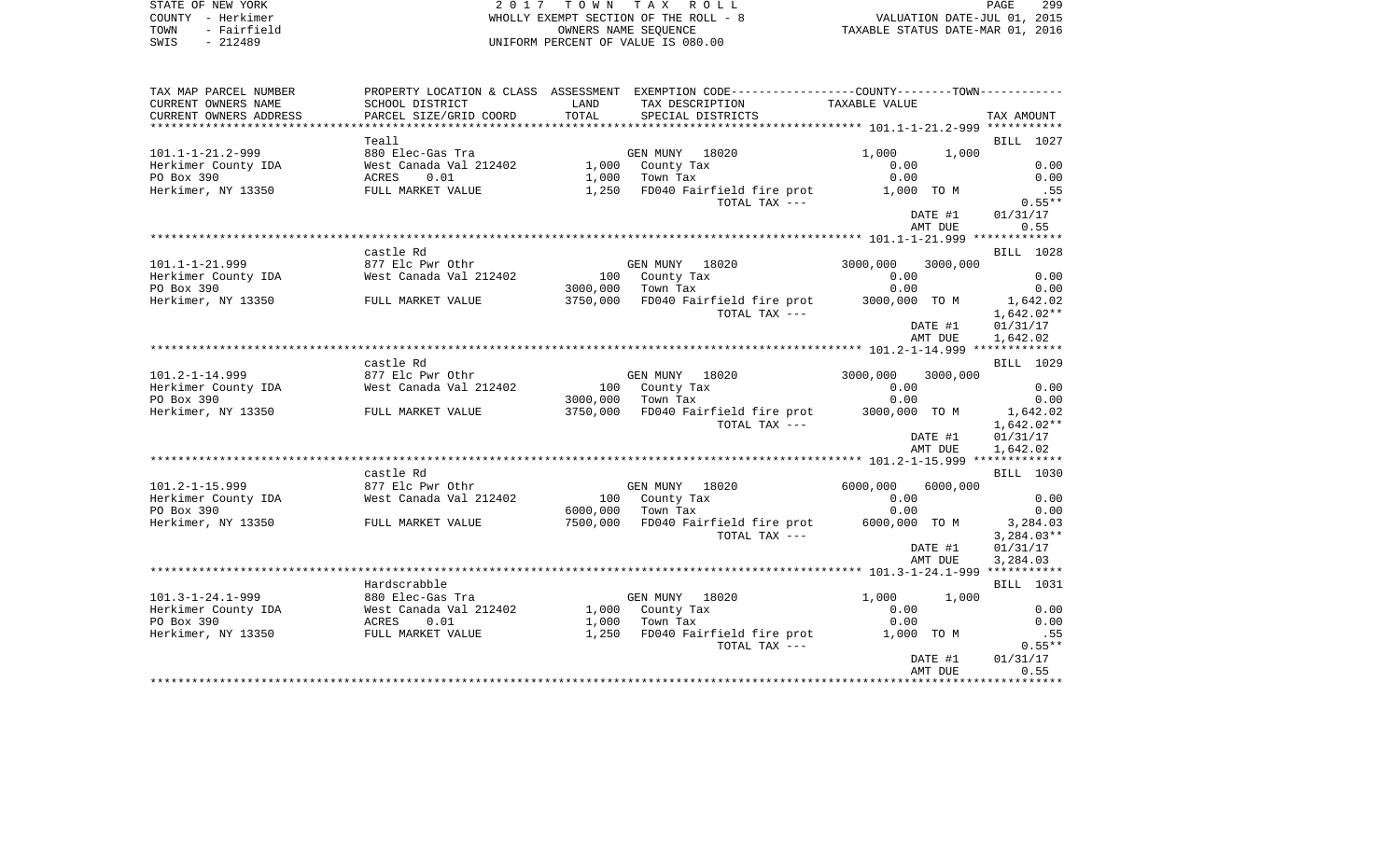| COUNTY - Herkimer<br>TOWN<br>- Fairfield<br>SWIS<br>$-212489$ |                        |           | WHOLLY EXEMPT SECTION OF THE ROLL - 8<br>OWNERS NAME SEQUENCE<br>UNIFORM PERCENT OF VALUE IS 080.00 | VALUATION DATE-JUL 01, 2015 |                    | TAXABLE STATUS DATE-MAR 01, 2016 |
|---------------------------------------------------------------|------------------------|-----------|-----------------------------------------------------------------------------------------------------|-----------------------------|--------------------|----------------------------------|
| TAX MAP PARCEL NUMBER                                         |                        |           | PROPERTY LOCATION & CLASS ASSESSMENT EXEMPTION CODE---------------COUNTY-------TOWN----------       |                             |                    |                                  |
| CURRENT OWNERS NAME                                           | SCHOOL DISTRICT        | LAND      | TAX DESCRIPTION                                                                                     | TAXABLE VALUE               |                    |                                  |
| CURRENT OWNERS ADDRESS                                        | PARCEL SIZE/GRID COORD | TOTAL     | SPECIAL DISTRICTS                                                                                   |                             |                    | TAX AMOUNT                       |
|                                                               | Hardscrabble Rd        |           |                                                                                                     |                             |                    | BILL 1032                        |
| $101.3 - 1 - 25.999$                                          | 877 Elc Pwr Othr       |           | GEN MUNY 18020                                                                                      | 3000,000                    | 3000,000           |                                  |
| Herkimer County IDA                                           | West Canada Val 212402 |           | 100 County Tax                                                                                      | 0.00                        |                    | 0.00                             |
| Herkimer, NY 13350                                            |                        | 3000,000  | Town Tax                                                                                            | 0.00                        |                    | 0.00                             |
|                                                               | FULL MARKET VALUE      | 3750,000  | FD040 Fairfield fire prot                                                                           | 3000,000 TO M               |                    | 1,642.02                         |
|                                                               |                        |           | TOTAL TAX ---                                                                                       |                             |                    | $1,642.02**$                     |
|                                                               |                        |           |                                                                                                     |                             | DATE #1            | 01/31/17                         |
|                                                               |                        |           |                                                                                                     |                             | AMT DUE            | 1,642.02                         |
|                                                               |                        |           |                                                                                                     |                             |                    |                                  |
|                                                               | castle Rd              |           |                                                                                                     |                             |                    | BILL 1033                        |
| $101.4 - 1 - 16.999$                                          | 877 Elc Pwr Othr       |           | GEN MUNY 18020                                                                                      | 9250,000                    | 9250,000           |                                  |
| Herkimer County IDA<br>PO Box 390                             | West Canada Val 212402 | 9250,000  | 100 County Tax<br>Town Tax                                                                          | 0.00<br>0.00                |                    | 0.00<br>0.00                     |
| Herkimer, NY 13350 FULL MARKET VALUE                          |                        | 11562,500 | FD040 Fairfield fire prot                                                                           | 9250,000 TO M               |                    | 5,062.89                         |
|                                                               |                        |           | TOTAL TAX ---                                                                                       |                             |                    | $5,062.89**$                     |
|                                                               |                        |           |                                                                                                     |                             | DATE #1            | 01/31/17                         |
|                                                               |                        |           |                                                                                                     |                             | AMT DUE            | 5,062.89                         |
|                                                               |                        |           |                                                                                                     |                             |                    |                                  |
|                                                               | State Rte 170          |           |                                                                                                     |                             |                    | BILL 1034                        |
| $101.4 - 1 - 17.999$                                          | 877 Elc Pwr Othr       |           | GEN MUNY 18020                                                                                      | 6000,000                    | 6000,000           |                                  |
| Herkimer County IDA<br>PO Box 390                             | West Canada Val 212402 | 6000,000  | 100 County Tax<br>Town Tax                                                                          | 0.00<br>0.00                |                    | 0.00<br>0.00                     |
| Herkimer, NY 13350                                            | FULL MARKET VALUE      | 7500,000  | FD040 Fairfield fire prot                                                                           | 6000,000 TO M               |                    | 3,284.03                         |
|                                                               |                        |           | TOTAL TAX ---                                                                                       |                             |                    | $3,284.03**$                     |
|                                                               |                        |           |                                                                                                     |                             | DATE #1            | 01/31/17                         |
|                                                               |                        |           |                                                                                                     |                             | AMT DUE            | 3,284.03                         |
|                                                               |                        |           |                                                                                                     |                             |                    |                                  |
|                                                               | Hardscrabble Rd        |           |                                                                                                     |                             |                    | BILL 1035                        |
| $107.1 - 1 - 20.999$                                          | 877 Elc Pwr Othr       |           | GEN MUNY 18020                                                                                      | 3500,000                    | 3500,000           |                                  |
| Herkimer County IDA                                           | West Canada Val 212402 |           | 100 County Tax                                                                                      | 0.00                        |                    | 0.00                             |
| PO Box 390                                                    |                        | 3500,000  | Town Tax                                                                                            | 0.00                        |                    | 0.00                             |
| Herkimer, NY 13350                                            | FULL MARKET VALUE      | 4375,000  | FD040 Fairfield fire prot<br>TOTAL TAX ---                                                          | 3500,000 TO M               |                    | 1,915.69<br>$1,915.69**$         |
|                                                               |                        |           |                                                                                                     |                             | DATE #1            | 01/31/17                         |
|                                                               |                        |           |                                                                                                     |                             | AMT DUE            | 1,915.69                         |
|                                                               |                        |           |                                                                                                     |                             |                    |                                  |
|                                                               | off davis Rd           |           |                                                                                                     |                             |                    | BILL 1036                        |
| $107.2 - 1 - 1.999$                                           | 877 Elc Pwr Othr       |           | GEN MUNY 18020                                                                                      | 6000,000                    | 6000,000           |                                  |
| Herkimer County IDA                                           | West Canada Val 212402 |           | 100 County Tax                                                                                      | 0.00                        |                    | 0.00                             |
| PO Box 390                                                    |                        | 6000,000  | Town Tax                                                                                            | 0.00                        |                    | 0.00                             |
| Herkimer, NY 13350 FULL MARKET VALUE                          |                        | 7500,000  | FD040 Fairfield fire prot                                                                           | 6000,000 TO M               |                    | 3,284.03                         |
|                                                               |                        |           | TOTAL TAX ---                                                                                       |                             |                    | $3,284.03**$                     |
|                                                               |                        |           |                                                                                                     |                             | DATE #1<br>AMT DUE | 01/31/17<br>3,284.03             |
|                                                               |                        |           |                                                                                                     |                             |                    |                                  |

PAGE 300

STATE OF NEW YORK **EXECUTE:**  $2017$  TOWN TAX ROLL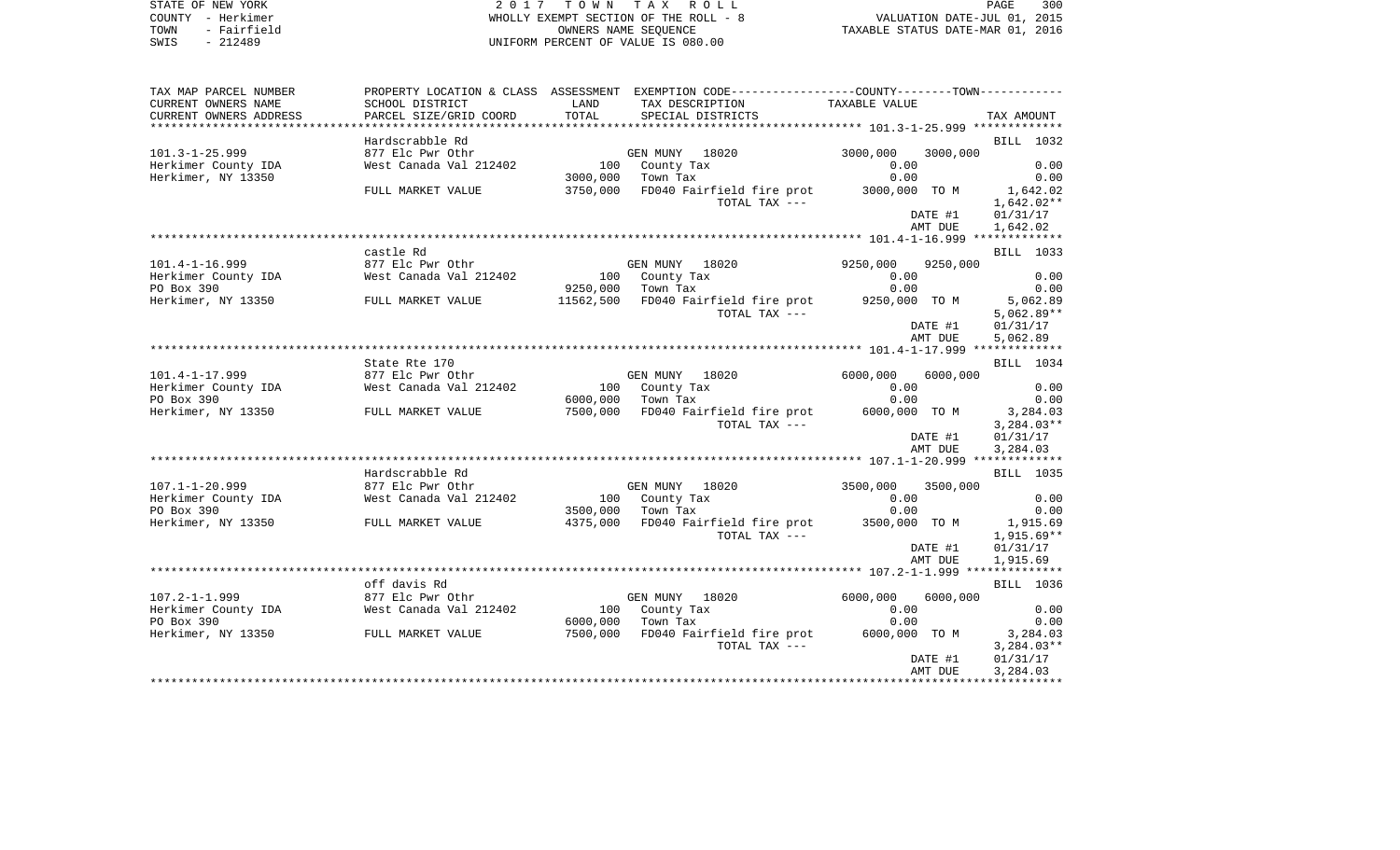| LL   |  |                                  | PAGE | 301 |
|------|--|----------------------------------|------|-----|
| $-8$ |  | VALUATION DATE-JUL 01, 2015      |      |     |
|      |  | TAXABLE STATUS DATE-MAR 01, 2016 |      |     |

STATE OF NEW YORK 2017 TOWN TAX RO COUNTY - Herkimer WHOLLY EXEMPT SECTION OF THE ROLL TOWN - Fairfield CONNERS NAME SEQUENCE CONNERS NAME SEQUENCE SWIS - 212489 SWIS - 212489 UNIFORM PERCENT OF VALUE IS 080.00

| TAX MAP PARCEL NUMBER  |                        |          | PROPERTY LOCATION & CLASS ASSESSMENT EXEMPTION CODE---------------COUNTY-------TOWN---------- |                      |                  |
|------------------------|------------------------|----------|-----------------------------------------------------------------------------------------------|----------------------|------------------|
| CURRENT OWNERS NAME    | SCHOOL DISTRICT        | LAND     | TAX DESCRIPTION                                                                               | TAXABLE VALUE        |                  |
| CURRENT OWNERS ADDRESS | PARCEL SIZE/GRID COORD | TOTAL    | SPECIAL DISTRICTS                                                                             |                      | TAX AMOUNT       |
|                        |                        |          |                                                                                               |                      |                  |
|                        | Davis                  |          |                                                                                               |                      | BILL 1037        |
| $107.2 - 1 - 7.999$    | 880 Elec-Gas Tra       |          | GEN MUNY 18020                                                                                | 1,000<br>1,000       |                  |
| Herkimer County IDA    | West Canada Val 212402 | 1,000    | County Tax                                                                                    | 0.00                 | 0.00             |
| PO Box 390             | ACRES<br>0.01          | 1,000    | Town Tax                                                                                      | 0.00                 | 0.00             |
| Herkimer, NY 13350     | FULL MARKET VALUE      | 1,250    | FD040 Fairfield fire prot                                                                     | 1,000 TO M           | .55              |
|                        |                        |          | TOTAL TAX ---                                                                                 |                      | $0.55**$         |
|                        |                        |          |                                                                                               | DATE #1              | 01/31/17         |
|                        |                        |          |                                                                                               | AMT DUE              | 0.55             |
|                        |                        |          |                                                                                               |                      |                  |
|                        | davis Rd               |          |                                                                                               |                      | BILL 1038        |
| $107.2 - 1 - 8.999$    | 877 Elc Pwr Othr       |          | GEN MUNY 18020                                                                                | 3000,000<br>3000,000 |                  |
| Herkimer County IDA    | West Canada Val 212402 |          | 100 County Tax                                                                                | 0.00                 | 0.00             |
| PO Box 390             |                        | 3000,000 | Town Tax                                                                                      | 0.00                 | 0.00             |
| Herkimer, NY 13350     | FULL MARKET VALUE      | 3750,000 | FD040 Fairfield fire prot                                                                     | 3000,000 TO M        | 1,642.02         |
|                        |                        |          | TOTAL TAX ---                                                                                 |                      | 1,642.02**       |
|                        |                        |          |                                                                                               | DATE #1              | 01/31/17         |
|                        |                        |          |                                                                                               | AMT DUE              | 1,642.02         |
|                        |                        |          |                                                                                               |                      |                  |
|                        | Cole                   |          |                                                                                               |                      | BILL 1039        |
| $107.2 - 1 - 20.999$   | 880 Elec-Gas Tra       |          | GEN MUNY 18020                                                                                | 1,000<br>1,000       |                  |
| Herkimer County IDA    | West Canada Val 212402 |          | 1,000 County Tax                                                                              | 0.00                 | 0.00             |
| PO Box 390             | ACRES<br>0.01          |          | $1,000$ Town Tax                                                                              | 0.00                 | 0.00             |
| Herkimer, NY 13350     | FULL MARKET VALUE      |          | 1,250 FD040 Fairfield fire prot                                                               | 1,000 TO M           | .55              |
|                        |                        |          | TOTAL TAX ---                                                                                 |                      | $0.55**$         |
|                        |                        |          |                                                                                               | DATE #1              | 01/31/17         |
|                        |                        |          |                                                                                               | AMT DUE              | 0.55             |
|                        |                        |          |                                                                                               |                      |                  |
|                        | cole Rd                |          |                                                                                               |                      | <b>BILL</b> 1040 |
| $107.2 - 1 - 22.999$   | 877 Elc Pwr Othr       |          | GEN MUNY 18020                                                                                | 3000,000<br>3000,000 |                  |
| Herkimer County IDA    | West Canada Val 212402 | 100      | County Tax                                                                                    | 0.00                 | 0.00             |
| PO Box 390             |                        | 3000,000 | Town Tax                                                                                      | 0.00                 | 0.00             |
| Herkimer, NY 13350     | FULL MARKET VALUE      | 3750,000 | FD040 Fairfield fire prot                                                                     | 3000,000 TO M        | 1,642.02         |
|                        |                        |          | TOTAL TAX ---                                                                                 |                      | $1,642.02**$     |
|                        |                        |          |                                                                                               | DATE #1              | 01/31/17         |
|                        |                        |          |                                                                                               | AMT DUE              | 1,642.02         |
|                        |                        |          |                                                                                               |                      |                  |
|                        | Hardscrabble Rd        |          |                                                                                               |                      | BILL 1041        |
| $107.3 - 2 - 9.999$    | 877 Elc Pwr Othr       |          | GEN MUNY<br>18020                                                                             | 6000,000<br>6000,000 |                  |
| Herkimer county IDA    | West Canada Val 212402 | 100      | County Tax                                                                                    | 0.00                 | 0.00             |
| PO Box 390             |                        | 6000,000 | Town Tax                                                                                      | 0.00                 | 0.00             |
| Herkimer, NY 13350     | FULL MARKET VALUE      |          | 7500,000 FD040 Fairfield fire prot 6000,000 TO M                                              |                      | 3,284.03         |
|                        |                        |          | TOTAL TAX ---                                                                                 |                      | $3,284.03**$     |
|                        |                        |          |                                                                                               | DATE #1              | 01/31/17         |
|                        |                        |          |                                                                                               | AMT DUE              | 3,284.03         |
|                        |                        |          |                                                                                               |                      |                  |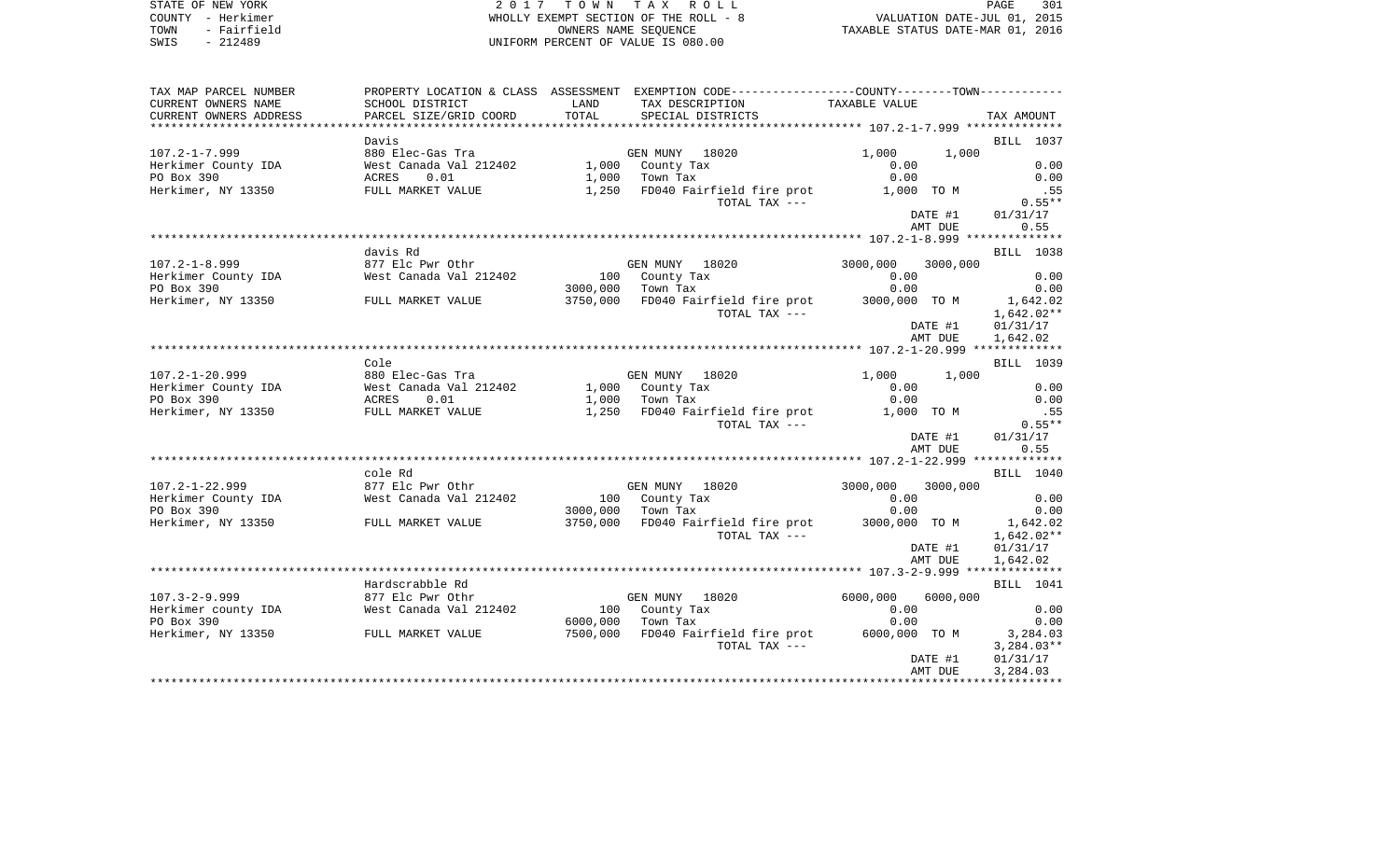| SWIS<br>$-212489$                                                      |                                            |               | UNIFORM PERCENT OF VALUE IS 080.00                                                                                                    |               |            |                          |
|------------------------------------------------------------------------|--------------------------------------------|---------------|---------------------------------------------------------------------------------------------------------------------------------------|---------------|------------|--------------------------|
| TAX MAP PARCEL NUMBER<br>CURRENT OWNERS NAME<br>CURRENT OWNERS ADDRESS | SCHOOL DISTRICT<br>PARCEL SIZE/GRID COORD  | LAND<br>TOTAL | PROPERTY LOCATION & CLASS ASSESSMENT EXEMPTION CODE---------------COUNTY-------TOWN----------<br>TAX DESCRIPTION<br>SPECIAL DISTRICTS | TAXABLE VALUE |            | TAX AMOUNT               |
| ********************                                                   |                                            |               |                                                                                                                                       |               |            |                          |
| $107.3 - 2 - 10.999$                                                   | cole Rd<br>877 Elc Pwr Othr                |               | GEN MUNY<br>18020                                                                                                                     | 3000,000      | 3000,000   | BILL 1042                |
| Herkimer County IDA                                                    | West Canada Val 212402                     |               | 100 County Tax                                                                                                                        | 0.00          |            | 0.00                     |
| PO Box 390                                                             |                                            | 3000,000      | Town Tax                                                                                                                              | 0.00          |            | 0.00                     |
| Herkimer, NY 13350                                                     | FULL MARKET VALUE                          | 3750,000      | FD040 Fairfield fire prot<br>TOTAL TAX ---                                                                                            | 3000,000 TO M |            | 1,642.02<br>$1,642.02**$ |
|                                                                        |                                            |               |                                                                                                                                       |               | DATE #1    | 01/31/17                 |
|                                                                        |                                            |               |                                                                                                                                       |               | AMT DUE    | 1,642.02                 |
|                                                                        | St. Rte. 170                               |               |                                                                                                                                       |               |            | BILL 1043                |
| $107.4 - 2 - 6.999$                                                    | 877 Elc Pwr Othr                           |               | GEN MUNY 18020                                                                                                                        | 9000,000      | 9000,000   |                          |
| Herkimer County IDA                                                    | West Canada Val 212402                     |               | 100 County Tax                                                                                                                        | 0.00          |            | 0.00                     |
| PO Box 390                                                             |                                            | 9000,000      | Town Tax                                                                                                                              | 0.00          |            | 0.00                     |
| Herkimer, NY 13350                                                     | FULL MARKET VALUE                          | 11250,000     | FD040 Fairfield fire prot                                                                                                             | 9000,000 TO M |            | 4,926.05                 |
|                                                                        |                                            |               | TOTAL TAX ---                                                                                                                         |               |            | 4,926.05**               |
|                                                                        |                                            |               |                                                                                                                                       |               | DATE #1    | 01/31/17                 |
|                                                                        |                                            |               |                                                                                                                                       |               | AMT DUE    | 4,926.05                 |
|                                                                        |                                            |               |                                                                                                                                       |               |            |                          |
|                                                                        | Cole                                       |               |                                                                                                                                       |               |            | BILL 1044                |
| $107.4 - 2 - 9.999$<br>Herkimer County IDA                             | 880 Elec-Gas Tra<br>Little Falls Ce 210900 |               | GEN MUNY 18020<br>1,000 County Tax                                                                                                    | 1,000<br>0.00 | 1,000      | 0.00                     |
| PO Box 390                                                             | ACRES 0.01                                 | 1,000         | Town Tax                                                                                                                              | 0.00          |            | 0.00                     |
| Herkimer, NY 13350                                                     | FULL MARKET VALUE                          | 1,250         | FD040 Fairfield fire prot                                                                                                             | 1,000 TO M    |            | .55                      |
|                                                                        |                                            |               | TOTAL TAX ---                                                                                                                         |               |            | $0.55**$                 |
|                                                                        |                                            |               |                                                                                                                                       |               | DATE #1    | 01/31/17                 |
|                                                                        |                                            |               |                                                                                                                                       |               | AMT DUE    | 0.55                     |
|                                                                        |                                            |               |                                                                                                                                       |               |            |                          |
|                                                                        | Cole                                       |               |                                                                                                                                       |               |            | <b>BILL</b> 1045         |
| $107.4 - 2 - 11.1 - 999$                                               | 880 Elec-Gas Tra                           |               | GEN MUNY 18020                                                                                                                        | 1,000         | 1,000      |                          |
| Herkimer County IDA                                                    | Little Falls Ce 210900                     |               | 1,000 County Tax                                                                                                                      | 0.00          |            | 0.00                     |
| PO Box 390                                                             | ACRES<br>0.01                              | 1,000         | Town Tax                                                                                                                              | 0.00          |            | 0.00                     |
| Herkimer, NY 13350                                                     | FULL MARKET VALUE                          | 1,250         | FD040 Fairfield fire prot                                                                                                             |               | 1,000 TO M | .55                      |
|                                                                        |                                            |               | TOTAL TAX ---                                                                                                                         |               | DATE #1    | $0.55**$<br>01/31/17     |
|                                                                        |                                            |               |                                                                                                                                       |               | AMT DUE    | 0.55                     |
|                                                                        |                                            |               |                                                                                                                                       |               |            |                          |
|                                                                        | Topnotch                                   |               |                                                                                                                                       |               |            | BILL 1046                |
| $107.4 - 2 - 12.999$                                                   | 880 Elec-Gas Tra                           |               | GEN MUNY 18020                                                                                                                        | 1,000         | 1,000      |                          |
| Herkimer County IDA                                                    | Little Falls Ce 210900                     |               | 1,000 County Tax                                                                                                                      | 0.00          |            | 0.00                     |
| PO Box 390                                                             | ACRES<br>0.01                              | 1,000         | Town Tax                                                                                                                              | 0.00          |            | 0.00                     |
| Herkimer, NY 13350                                                     | FULL MARKET VALUE                          | 1,250         | FD040 Fairfield fire prot                                                                                                             | 1,000 TO M    |            | .55                      |
|                                                                        |                                            |               | TOTAL TAX ---                                                                                                                         |               |            | $0.55**$                 |
|                                                                        |                                            |               |                                                                                                                                       |               | DATE #1    | 01/31/17                 |
|                                                                        |                                            |               |                                                                                                                                       |               | AMT DUE    | 0.55                     |

WHOLLY EXEMPT SECTION OF THE ROLL - 8 TOWN - Fairfield OWNERS NAME SEQUENCE TAXABLE STATUS DATE-MAR 01, 2016

STATE OF NEW YORK 2 0 1 7 T O W N T A X R O L L PAGE 302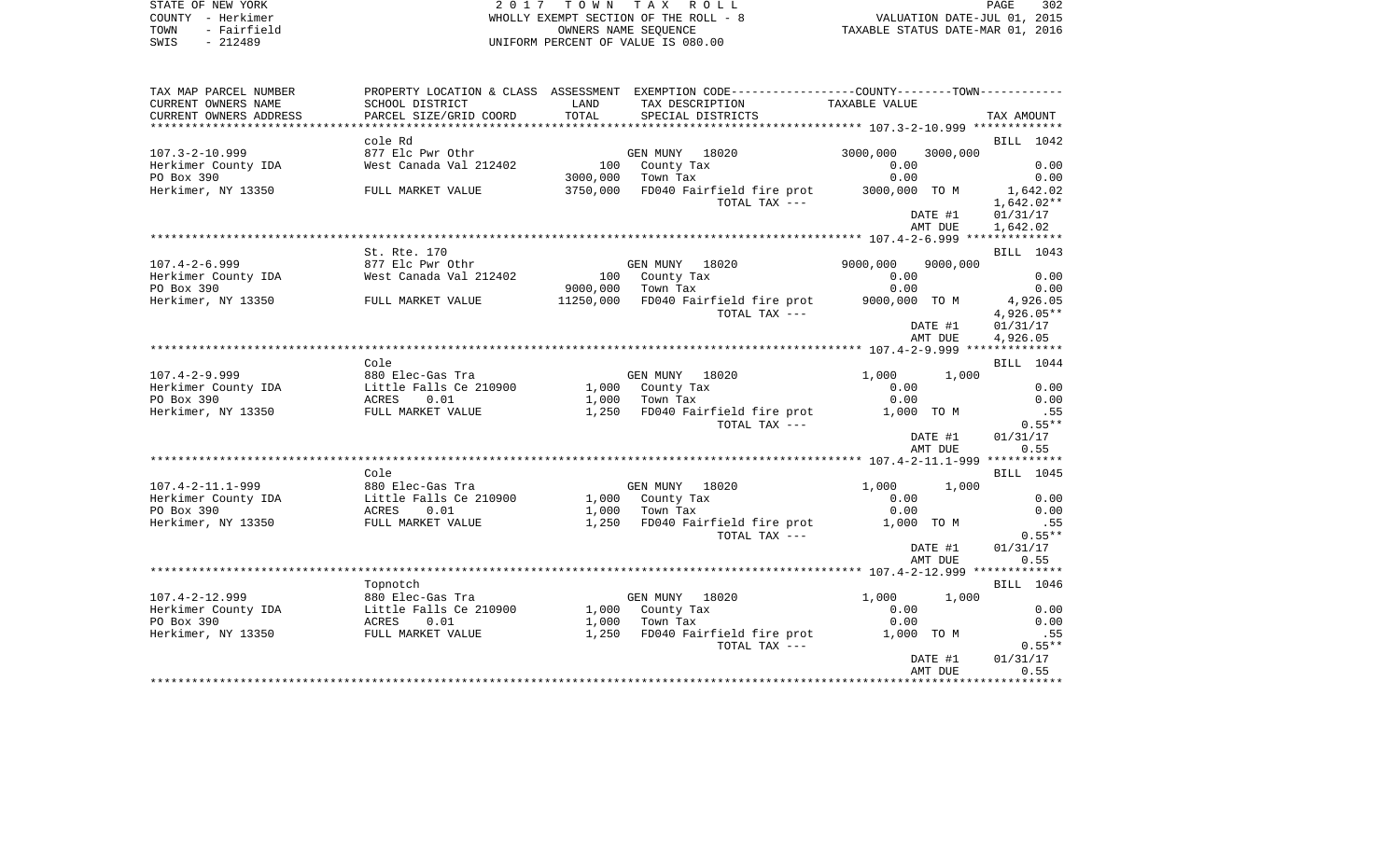| R O L L  |                                  |                             | PAGE. | 303 |
|----------|----------------------------------|-----------------------------|-------|-----|
| ROLL - 8 |                                  | VALUATION DATE-JUL 01, 2015 |       |     |
| ľЕ       | TAXABLE STATUS DATE-MAR 01, 2016 |                             |       |     |
|          |                                  |                             |       |     |

STATE OF NEW YORK  $2017$  TOWN TAX COUNTY - Herkimer WHOLLY EXEMPT SECTION OF THE ROUNTY - 8 VALUATION OF THE ROLL OWNERS NAME SEQUENC TOWN - Fairfield CONNECE TOWN - Fairfield CONNECE TAXABLE SEQUENCE TAXABLE STATUS OWNERS NAME SEQUENCE TAXABLE STATUS DATE-MAR 01, 2016 SWIS - 212489 UNIFORM PERCENT OF VALUE IS 080.00

| TAX MAP PARCEL NUMBER                                                |                                         |        | PROPERTY LOCATION & CLASS ASSESSMENT EXEMPTION CODE---------------COUNTY-------TOWN---------- |                   |                  |
|----------------------------------------------------------------------|-----------------------------------------|--------|-----------------------------------------------------------------------------------------------|-------------------|------------------|
| CURRENT OWNERS NAME                                                  | SCHOOL DISTRICT                         | LAND   | TAX DESCRIPTION                                                                               | TAXABLE VALUE     |                  |
| CURRENT OWNERS ADDRESS                                               | PARCEL SIZE/GRID COORD                  | TOTAL  | SPECIAL DISTRICTS                                                                             |                   | TAX AMOUNT       |
|                                                                      |                                         |        |                                                                                               |                   |                  |
|                                                                      | Topnotch                                |        |                                                                                               |                   | BILL 1047        |
| $107.4 - 2 - 13.999$                                                 | 880 Elec-Gas Tra                        |        | GEN MUNY 18020                                                                                | $1,000$ $1,000$   |                  |
| Herkimer County IDA                                                  | Little Falls Ce 210900                  |        | 1,000 County Tax                                                                              | 0.00              | 0.00             |
| PO Box 390                                                           | ACRES 0.01                              |        | 1,000 Town Tax                                                                                | 0.00              | 0.00             |
| Herkimer, NY 13350                                                   |                                         |        | FULL MARKET VALUE 1,250 FD040 Fairfield fire prot 1,000 TO M                                  |                   | .55              |
|                                                                      |                                         |        | TOTAL TAX ---                                                                                 |                   | $0.55**$         |
|                                                                      |                                         |        |                                                                                               | DATE #1           | 01/31/17         |
|                                                                      |                                         |        |                                                                                               | AMT DUE           | 0.55             |
|                                                                      |                                         |        |                                                                                               |                   |                  |
|                                                                      | Topnotch                                |        |                                                                                               |                   | <b>BILL</b> 1048 |
| $107.4 - 2 - 14.1 - 999$                                             | 880 Elec-Gas Tra                        |        | GEN MUNY 18020<br>1,000 County Tax                                                            | $1,000$ $1,000$   |                  |
|                                                                      | Little Falls Ce 210900                  |        |                                                                                               | 0.00              | 0.00             |
|                                                                      |                                         |        | $1,000$ Town Tax                                                                              | 0.00              | 0.00             |
|                                                                      |                                         |        | 1,250 FD040 Fairfield fire prot                                                               | 1,000 TO M        | .55<br>$0.55**$  |
|                                                                      |                                         |        | TOTAL TAX ---                                                                                 | DATE #1           | 01/31/17         |
|                                                                      |                                         |        |                                                                                               | AMT DUE           | 0.55             |
|                                                                      |                                         |        |                                                                                               |                   |                  |
|                                                                      | Stahl Rd                                |        |                                                                                               |                   | BILL 1049        |
| $107.4 - 2 - 15.999$                                                 | 877 Elc Pwr Othr                        |        | GEN MUNY 18020                                                                                | 3000,000 3000,000 |                  |
| Herkimer County IDA                                                  | West Canada Val 212402                  |        | 100 County Tax                                                                                | 0.00              | 0.00             |
| PO Box 390                                                           |                                         |        | 3000,000 Town Tax                                                                             | 0.00              | 0.00             |
| Herkimer, NY 13350 FULL MARKET VALUE                                 |                                         |        | 3750,000 FD040 Fairfield fire prot 3000,000 TO M 1,642.02                                     |                   |                  |
|                                                                      |                                         |        | TOTAL TAX ---                                                                                 |                   | 1,642.02**       |
|                                                                      |                                         |        |                                                                                               |                   | DATE #1 01/31/17 |
|                                                                      |                                         |        |                                                                                               | AMT DUE           | 1,642.02         |
|                                                                      |                                         |        |                                                                                               |                   |                  |
|                                                                      | State Route 28                          |        |                                                                                               | ACCT 090086040    |                  |
| $106.4 - 1 - 48$                                                     | 932 Forest s532b                        |        | NYS HOSP 12100                                                                                | 8,000 8,000       |                  |
| New York State                                                       | West Canada Val 212402 8,000 County Tax |        |                                                                                               | 0.00              | 0.00             |
| Herkimer, NY 13350                                                   | Kast Bridge Rt 28                       |        | 8,000 Town Tax                                                                                | 0.00              | 0.00             |
|                                                                      | ACRES 11.90                             |        | FD040 Fairfield fire prot 0 TO M                                                              |                   |                  |
|                                                                      | EAST-0361356 NRTH-1549768               |        | 8,000 EX                                                                                      |                   |                  |
|                                                                      | FULL MARKET VALUE                       | 10,000 |                                                                                               |                   |                  |
|                                                                      |                                         |        | TOTAL TAX ---                                                                                 |                   | $0.00**$         |
|                                                                      |                                         |        |                                                                                               |                   |                  |
|                                                                      | Kast Bridge Rt 28                       |        |                                                                                               | ACCT 090086041    |                  |
| $106.4 - 1 - 49$                                                     | 961 State park                          |        | WHOLLY EX 50000                                                                               | 1,600 1,600       |                  |
| New York State Dept Env Cons West Canada Val 212402 1,600 County Tax |                                         |        |                                                                                               | 0.00              | 0.00             |
| 50 Wolf Rd                                                           | ACRES<br>2.60                           |        | $1.600$ Town Tax                                                                              | 0.00              | 0.00             |
| Albany, NY 12233                                                     | EAST-0361685 NRTH-1549832               |        | FD040 Fairfield fire prot 0 TO M                                                              |                   |                  |
|                                                                      | DEED BOOK 781<br>PG-207                 |        | 1,600 EX                                                                                      |                   |                  |
|                                                                      | FULL MARKET VALUE                       | 2,000  | TOTAL TAX $---$                                                                               |                   | $0.00**$         |
|                                                                      |                                         |        |                                                                                               |                   |                  |
|                                                                      |                                         |        |                                                                                               |                   |                  |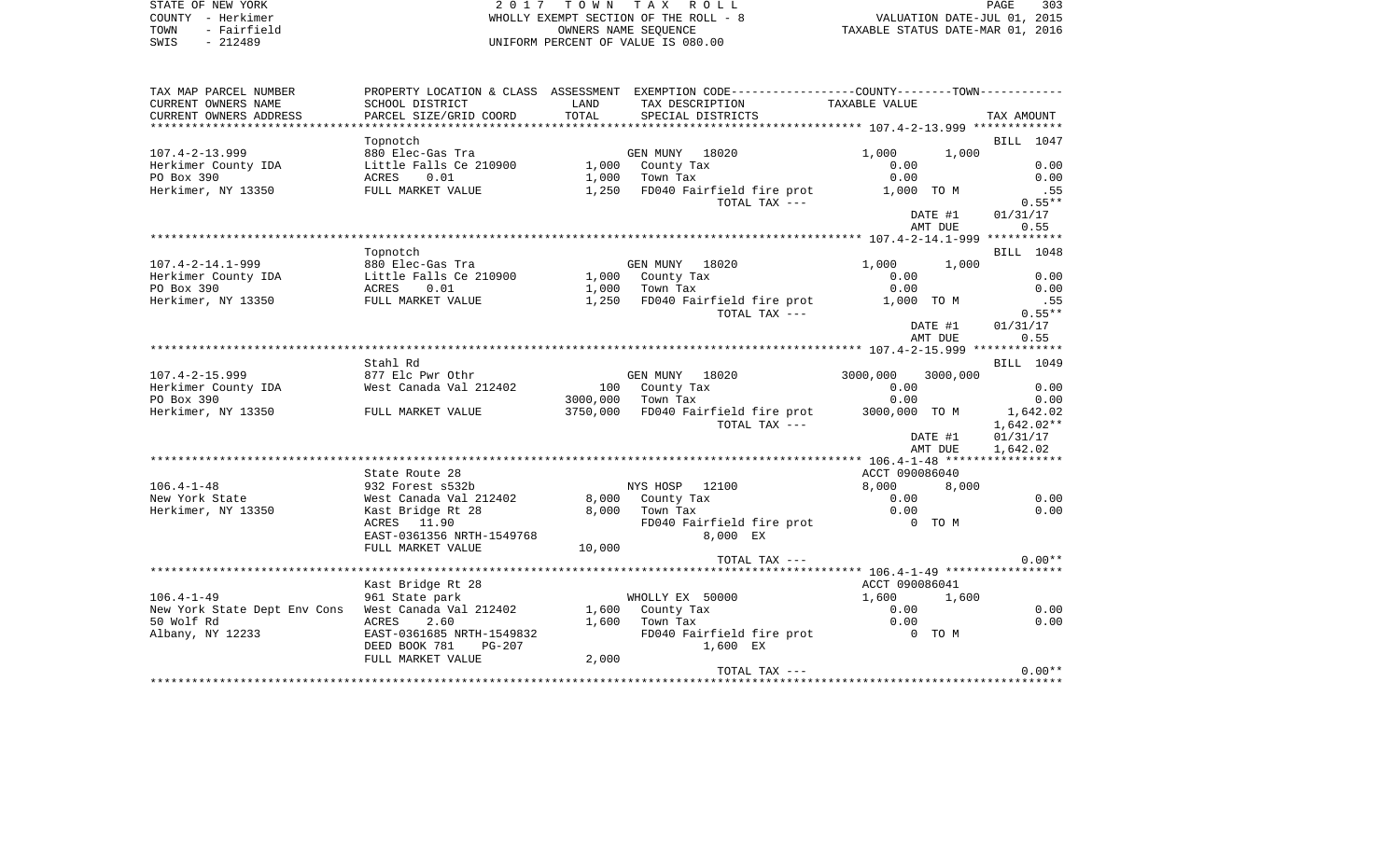STATE OF NEW YORK **2017 TOWN TAX ROLL** PAGE 304 COUNTY - Herkimer WHOLLY EXEMPT SECTION OF THE ROLL - 8 TOUNTY - Herkimer (1991) - Herkimer (1991) - THE ROLL FOUNTY - Herkimer (1991) - SECTION OF THE ROLL - 8 (2015<br>TOWN - Fairfield (1991) - OWNERS NAME SEQUENCE (2016) - OWNERS NAME SEQUENCE (2016) - SECTION DATE-MAR 01, 2016 UNIFORM PERCENT OF VALUE IS 080.00

| TAX MAP PARCEL NUMBER                                 |                           |        | PROPERTY LOCATION & CLASS ASSESSMENT EXEMPTION CODE---------------COUNTY-------TOWN---------- |                |            |
|-------------------------------------------------------|---------------------------|--------|-----------------------------------------------------------------------------------------------|----------------|------------|
| CURRENT OWNERS NAME                                   | SCHOOL DISTRICT           | LAND   | TAX DESCRIPTION                                                                               | TAXABLE VALUE  |            |
| CURRENT OWNERS ADDRESS                                | PARCEL SIZE/GRID COORD    | TOTAL  | SPECIAL DISTRICTS                                                                             |                | TAX AMOUNT |
| ******************************                        |                           |        |                                                                                               |                |            |
|                                                       | State Route 28            |        |                                                                                               | ACCT 090086042 |            |
| $106.4 - 1 - 50$                                      | 961 State park            |        | WHOLLY EX 50000                                                                               | 4,000          | 4,000      |
| New York State Dept Envir Cons West Canada Val 212402 |                           |        | 4,000 County Tax                                                                              | 0.00           | 0.00       |
| 50 Wolf Rd                                            | Vacant Railway Property   | 4,000  | Town Tax                                                                                      | 0.00           | 0.00       |
| Albany, NY 12233                                      | <b>ACRES</b><br>2.00      |        | FD040 Fairfield fire prot                                                                     |                | 0 TO M     |
|                                                       | EAST-0361569 NRTH-1545937 |        | 4,000 EX                                                                                      |                |            |
|                                                       | DEED BOOK 781<br>PG-207   |        |                                                                                               |                |            |
|                                                       | FULL MARKET VALUE         | 5,000  |                                                                                               |                |            |
|                                                       |                           |        | TOTAL TAX ---                                                                                 |                | $0.00**$   |
|                                                       |                           |        |                                                                                               |                |            |
|                                                       | Platform Rd               |        |                                                                                               |                |            |
| $101.1 - 1 - 1.3$                                     | 695 Cemetery              |        | C CEM-LND 13110                                                                               | 8,000          | 8,000      |
| Old Amish Cemetary Asso                               | West Canada Val 212402    |        | 7,000 County Tax                                                                              | 0.00           | 0.00       |
| Attn: Byler David                                     | FRNT 189.50 DPTH 100.00   | 8.000  | Town Tax                                                                                      | 0.00           | 0.00       |
| 2666 Parish Rd                                        | EAST-0373364 NRTH-1574482 |        |                                                                                               |                |            |
| Ovid, NY 14521                                        | DEED BOOK 776<br>PG-553   |        |                                                                                               |                |            |
|                                                       | FULL MARKET VALUE         | 10,000 |                                                                                               |                |            |
|                                                       |                           |        | TOTAL TAX ---                                                                                 |                | $0.00**$   |
|                                                       |                           |        |                                                                                               |                |            |
|                                                       | Off West End Road         |        |                                                                                               |                |            |
| $106.4 - 1 - 51$                                      | 314 Rural vac<10          |        | WHOLLY EX 50000                                                                               | 6,000          | 6.000      |
| State of New York                                     | West Canada Val 212402    |        | 6,000 County Tax                                                                              | 0.00           | 0.00       |
| 50 Wolf Road                                          | ACRES<br>6.80             | 6,000  | Town Tax                                                                                      | 0.00           | 0.00       |
| Albany, NY 12233                                      | EAST-0362071 NRTH-1546646 |        |                                                                                               |                |            |
|                                                       | FULL MARKET VALUE         | 7,500  |                                                                                               |                |            |
|                                                       |                           |        | TOTAL TAX ---                                                                                 |                | $0.00**$   |
|                                                       |                           |        |                                                                                               |                |            |
|                                                       | Off Lynch Rd              |        |                                                                                               |                |            |
| $106.4 - 1 - 52$                                      | 322 Rural vac>10          |        | WHOLLY EX 50000                                                                               | 10,000         | 10,000     |
| State of New York                                     | West Canada Val 212402    |        | 10,000 County Tax                                                                             | 0.00           | 0.00       |
| 50 Wolf Road                                          | ACRES 12.70               | 10,000 | Town Tax                                                                                      | 0.00           | 0.00       |
| Albany, NY 12233                                      | EAST-0361877 NRTH-1550677 |        |                                                                                               |                |            |
|                                                       | FULL MARKET VALUE         | 12,500 |                                                                                               |                |            |
|                                                       |                           |        | TOTAL TAX ---                                                                                 |                | $0.00**$   |
|                                                       |                           |        |                                                                                               |                |            |
|                                                       | State Route 28            |        |                                                                                               | ACCT 090086021 |            |
| $100.2 - 1 - 9$                                       | 695 Cemetery              |        | TOWN-GEN 13500                                                                                | 5,000          | 5,000      |
| Town Of Fairfield                                     | West Canada Val 212402    |        | 5,000 County Tax                                                                              | 0.00           | 0.00       |
| Fairfield, NY 13336                                   | Cemetary                  | 5,000  | Town Tax                                                                                      | 0.00           | 0.00       |
|                                                       | FRNT 150.00 DPTH 150.00   |        |                                                                                               |                |            |
|                                                       | EAST-0365235 NRTH-1572177 |        |                                                                                               |                |            |
|                                                       | FULL MARKET VALUE         | 6,250  |                                                                                               |                |            |
|                                                       |                           |        | TOTAL TAX ---                                                                                 |                | $0.00**$   |
|                                                       |                           |        |                                                                                               |                |            |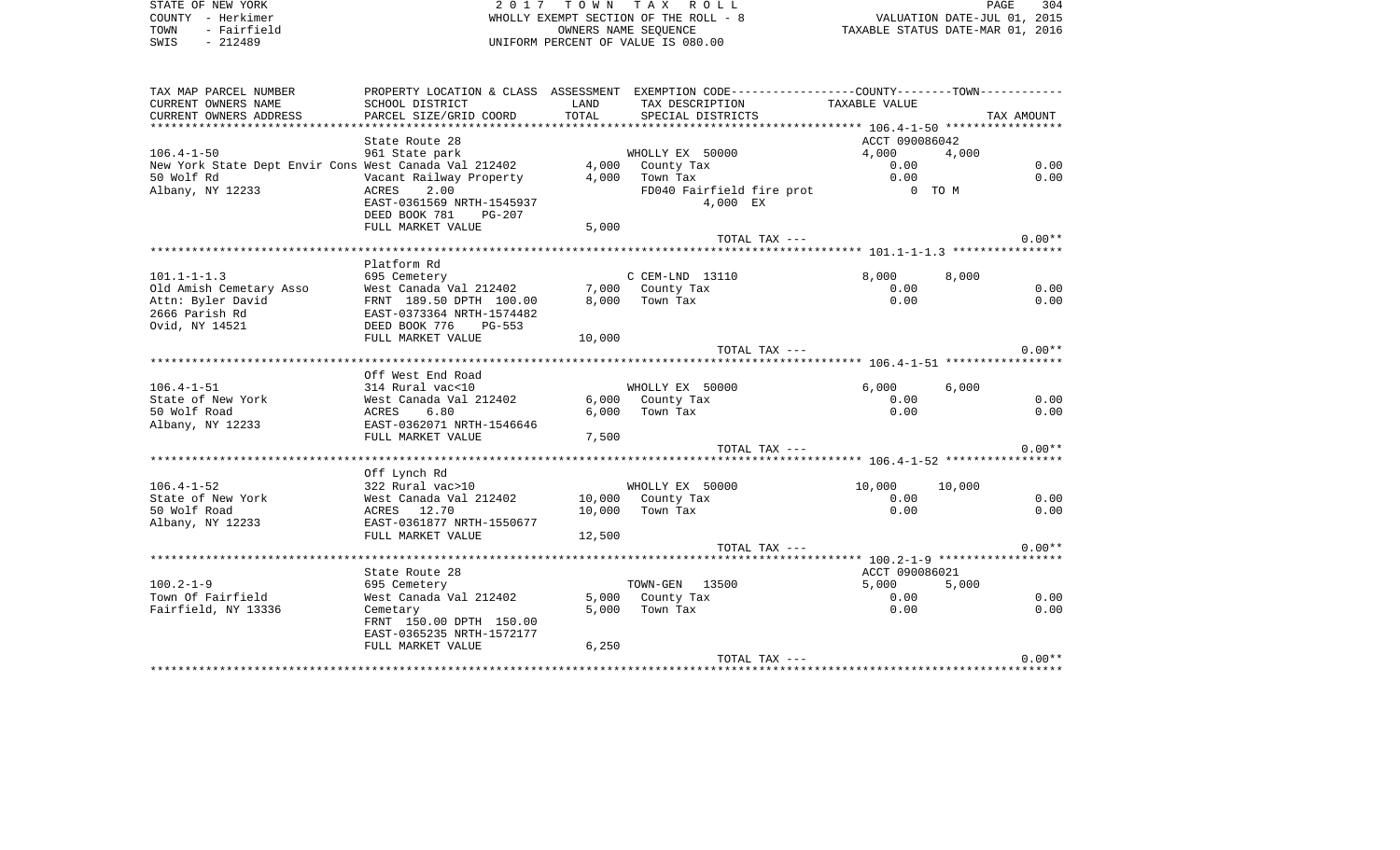| STATE OF NEW YORK<br>COUNTY - Herkimer<br>- Fairfield<br>TOWN<br>$-212489$<br>SWIS | 2 0 1 7                                                        | T A X<br>R O L L<br>WHOLLY EXEMPT SECTION OF THE ROLL - 8<br>OWNERS NAME SEOUENCE<br>UNIFORM PERCENT OF VALUE IS 080.00 | TAXABLE STATUS DATE-MAR 01, 2016                                                              | VALUATION DATE-JUL 01, 2015 | PAGE<br>305 |            |
|------------------------------------------------------------------------------------|----------------------------------------------------------------|-------------------------------------------------------------------------------------------------------------------------|-----------------------------------------------------------------------------------------------|-----------------------------|-------------|------------|
| TAX MAP PARCEL NUMBER                                                              |                                                                |                                                                                                                         | PROPERTY LOCATION & CLASS ASSESSMENT EXEMPTION CODE---------------COUNTY-------TOWN---------- |                             |             |            |
| CURRENT OWNERS NAME                                                                | SCHOOL DISTRICT                                                | LAND                                                                                                                    | TAX DESCRIPTION                                                                               | TAXABLE VALUE               |             |            |
| CURRENT OWNERS ADDRESS                                                             | PARCEL SIZE/GRID COORD                                         | TOTAL                                                                                                                   | SPECIAL DISTRICTS                                                                             |                             |             | TAX AMOUNT |
|                                                                                    |                                                                |                                                                                                                         |                                                                                               |                             |             |            |
|                                                                                    | 113 Town Garage Rd                                             |                                                                                                                         |                                                                                               |                             |             |            |
| $101.14 - 1 - 14$                                                                  | 651 Highway gar                                                |                                                                                                                         | TOWN-GEN 13500                                                                                | 268,000                     | 268,000     |            |
| Town Of Fairfield                                                                  | West Canada Val 212402                                         | 11,000                                                                                                                  | County Tax                                                                                    | 0.00                        |             | 0.00       |
| Hc 85<br>Fairfield, NY 13406-9801                                                  | Fairfield Town Garage<br>FRNT 175.00 DPTH 190.00<br>ACRES 1.20 | 268,000                                                                                                                 | Town Tax                                                                                      | 0.00                        |             | 0.00       |
|                                                                                    | EAST-0381081 NRTH-1568276                                      |                                                                                                                         |                                                                                               |                             |             |            |
|                                                                                    | FULL MARKET VALUE                                              | 335,000                                                                                                                 |                                                                                               |                             |             | $0.00**$   |
|                                                                                    |                                                                |                                                                                                                         | TOTAL TAX ---                                                                                 |                             |             |            |
|                                                                                    | 734 State Route 29                                             |                                                                                                                         |                                                                                               | ACCT 090003030              |             |            |
| $101.14 - 1 - 16$                                                                  | 330 Vacant comm                                                |                                                                                                                         | TOWN-GEN 13500                                                                                | 5,000                       | 5,000       |            |
| Town of Fairfield                                                                  | West Canada Val 212402                                         | 5,000                                                                                                                   | County Tax                                                                                    | 0.00                        |             | 0.00       |
| 439 Kelly Road                                                                     | FRNT 125.00 DPTH 165.00                                        | 5,000                                                                                                                   | Town Tax                                                                                      | 0.00                        |             | 0.00       |
| Little Falls, NY 13365                                                             | EAST-0381216 NRTH-1568402<br>DEED BOOK 1128 PG-598             |                                                                                                                         | FD040 Fairfield fire prot<br>5,000 EX                                                         |                             | 0 TO M      |            |
|                                                                                    | FULL MARKET VALUE                                              | 6,250                                                                                                                   |                                                                                               |                             |             |            |
|                                                                                    |                                                                |                                                                                                                         | TOTAL TAX ---                                                                                 |                             |             | $0.00**$   |
|                                                                                    |                                                                |                                                                                                                         |                                                                                               |                             |             |            |
|                                                                                    | 1218 Hardscrabble Rd                                           |                                                                                                                         |                                                                                               |                             |             |            |
| $101.14 - 1 - 37$                                                                  | 652 Govt bldgs                                                 |                                                                                                                         | MUN OWNED 13100                                                                               | 140,000                     | 140,000     |            |
| Town Of Fairfield                                                                  | West Canada Val 212402                                         | 11,000                                                                                                                  | County Tax                                                                                    | 0.00                        |             | 0.00       |
| Fairfield Seminary                                                                 | Community Hall                                                 | 140,000                                                                                                                 | Town Tax                                                                                      | 0.00                        |             | 0.00       |
| Hc 85                                                                              | ACRES<br>2.80                                                  |                                                                                                                         |                                                                                               |                             |             |            |
| Fairfield, NY 13406-9801                                                           | EAST-0381921 NRTH-1568493                                      |                                                                                                                         |                                                                                               |                             |             |            |
|                                                                                    | DEED BOOK 675<br><b>PG-775</b>                                 |                                                                                                                         |                                                                                               |                             |             |            |
|                                                                                    | FULL MARKET VALUE                                              | 175,000                                                                                                                 |                                                                                               |                             |             |            |
|                                                                                    |                                                                |                                                                                                                         | TOTAL TAX ---                                                                                 |                             |             | $0.00**$   |
|                                                                                    | state Rte. 29                                                  |                                                                                                                         |                                                                                               |                             |             |            |
| $101.14 - 1 - 45.2$                                                                |                                                                |                                                                                                                         | WHOLLY EX 50000                                                                               |                             |             |            |
| Trinity St. michaels parish                                                        | 695 Cemetery<br>West Canada Val 212402                         |                                                                                                                         | 1,000 County Tax                                                                              | 1,000<br>0.00               | 1,000       | 0.00       |
| state Rte. 29                                                                      | 54.50 DPTH<br>FRNT                                             | 1,000                                                                                                                   | Town Tax                                                                                      | 0.00                        |             | 0.00       |
| Fairfield, NY                                                                      | ACRES<br>0.70                                                  |                                                                                                                         |                                                                                               |                             |             |            |
|                                                                                    | EAST-0382395 NRTH-1567632                                      |                                                                                                                         |                                                                                               |                             |             |            |
|                                                                                    | DEED BOOK 1399 PG-73                                           |                                                                                                                         |                                                                                               |                             |             |            |
|                                                                                    | FULL MARKET VALUE                                              | 1,250                                                                                                                   |                                                                                               |                             |             |            |
|                                                                                    |                                                                |                                                                                                                         | TOTAL TAX ---                                                                                 |                             |             | $0.00**$   |
|                                                                                    |                                                                |                                                                                                                         |                                                                                               |                             |             |            |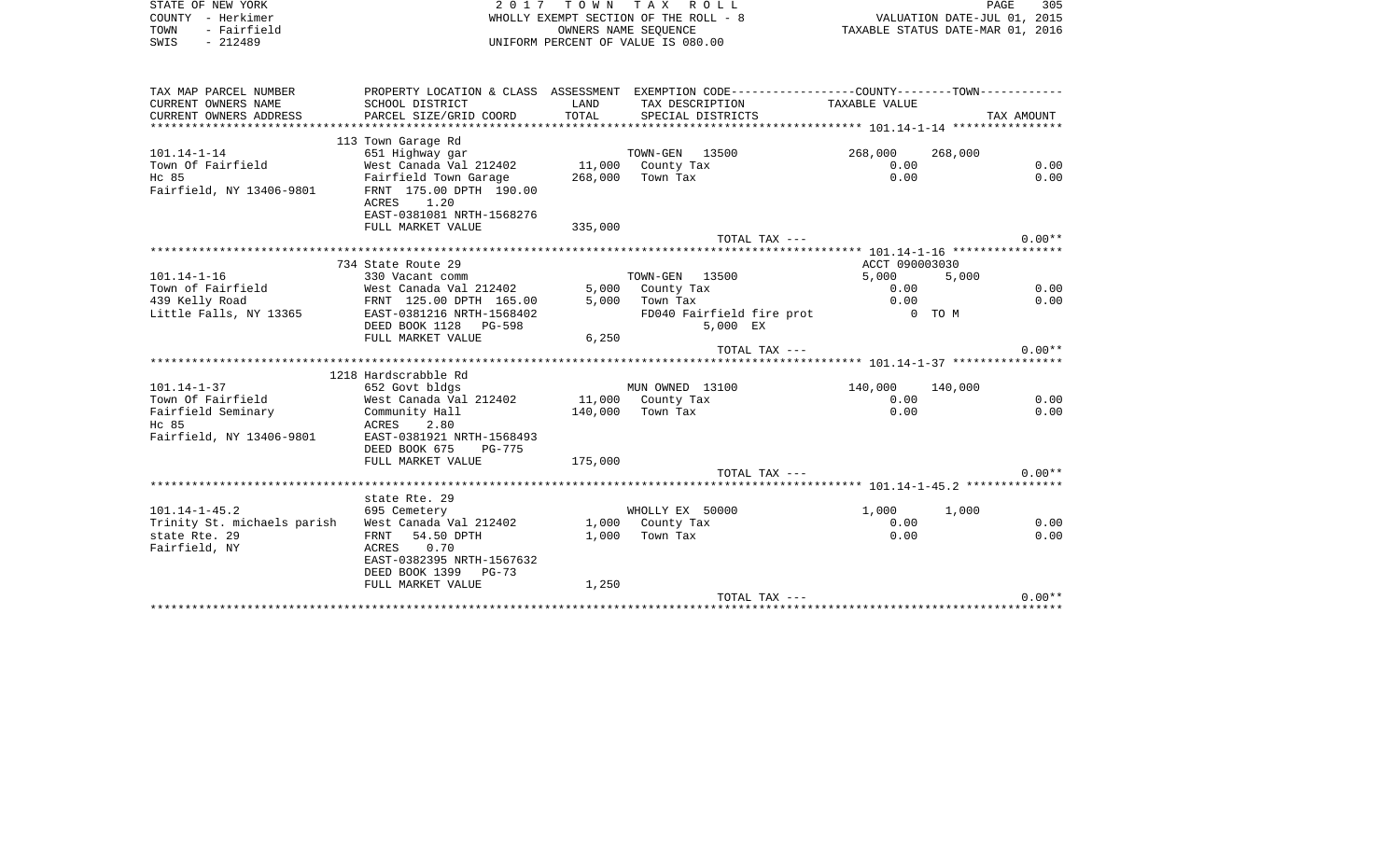|      | STATE OF NEW YORK | 2017 TOWN TAX ROLL                    | 306<br>PAGE                      |
|------|-------------------|---------------------------------------|----------------------------------|
|      | COUNTY - Herkimer | WHOLLY EXEMPT SECTION OF THE ROLL - 8 | VALUATION DATE-JUL 01, 2015      |
| TOWN | - Fairfield       | OWNERS NAME SEOUENCE                  | TAXABLE STATUS DATE-MAR 01, 2016 |
| SWIS | $-212489$         | UNIFORM PERCENT OF VALUE IS 080.00    |                                  |

| TAX MAP PARCEL NUMBER                                                             | PROPERTY LOCATION & CLASS ASSESSMENT |        | EXEMPTION CODE------------------COUNTY--------TOWN----------- |                |              |
|-----------------------------------------------------------------------------------|--------------------------------------|--------|---------------------------------------------------------------|----------------|--------------|
| CURRENT OWNERS NAME                                                               | SCHOOL DISTRICT                      | LAND   | TAX DESCRIPTION                                               | TAXABLE VALUE  |              |
| CURRENT OWNERS ADDRESS     PARCEL SIZE/GRID COORD     TOTAL     SPECIAL DISTRICTS |                                      |        |                                                               |                | TAX AMOUNT   |
|                                                                                   |                                      |        |                                                               |                |              |
|                                                                                   | Hardscrabble Rd                      |        |                                                               | ACCT 090086026 |              |
| $101.1 - 1 - 26$                                                                  | 822 Water supply                     |        | VLG/OTHER 13650                                               | 6,000 6        | 6,000        |
| Village Of Middleville                                                            | West Canada Val 212402               |        | 6,000 County Tax                                              | 0.00           | 0.00         |
| Box 425                                                                           | Water Inlet                          | 6,000  | Town Tax                                                      |                | 0.00<br>0.00 |
| Middleville, NY 13406                                                             | FRNT 46.90 DPTH 126.10               |        | FD040 Fairfield fire prot                                     |                | 0 TO M       |
|                                                                                   | EAST-0373820 NRTH-1576759            |        | 6,000 EX                                                      |                |              |
|                                                                                   | FULL MARKET VALUE                    | 7,500  |                                                               |                |              |
|                                                                                   |                                      |        | TOTAL TAX ---                                                 |                | $0.00**$     |
|                                                                                   |                                      |        |                                                               |                |              |
|                                                                                   | 194 Snyder Rd                        |        |                                                               |                |              |
| $101.4 - 4 - 9.999$                                                               | 240 Rural res                        |        | WHOLLY EX 50000                                               | 25,000 25,000  |              |
| Yoder Rufus M                                                                     | West Canada Val 212402               |        | 5,000 County Tax                                              | 0.00           | 0.00         |
| Yoder Ester Mae                                                                   | Survey Jj19a26                       | 25,000 | Town Tax                                                      |                | 0.00<br>0.00 |
| 194 Snyder Rd                                                                     | ACRES 0.01                           |        | FD040 Fairfield fire prot                                     |                | 0 TO M       |
| Little Falls, NY 13365                                                            | EAST-0391900 NRTH-1565854            |        | 25,000 EX                                                     |                |              |
|                                                                                   | DEED BOOK 1453 PG-757                |        |                                                               |                |              |
|                                                                                   | FULL MARKET VALUE                    | 31,250 |                                                               |                |              |
|                                                                                   |                                      |        | TOTAL TAX $---$                                               |                | $0.00**$     |
|                                                                                   |                                      |        |                                                               |                |              |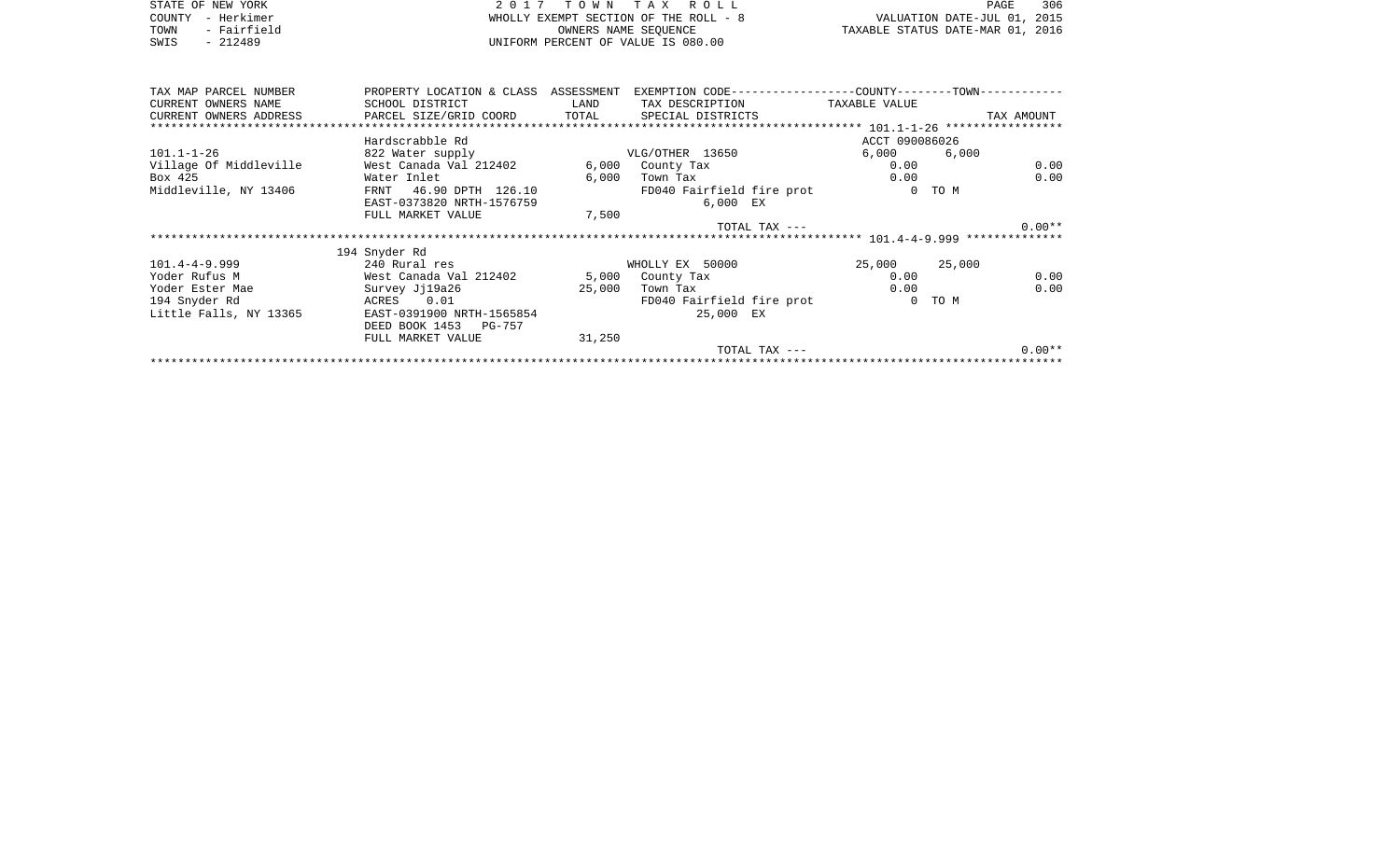STATE OF NEW YORK 2 0 1 7 T O W N T A X R O L L PAGE 307PAGE 307 TOWN - Fairfield TAXABLE STATUS DATE-MAR 01, 2016 CURRENT DATE 12/19/2016

COUNTY - Herkimer WHOLLY EXEMPT SECTION OF THE ROLL - 8

SWIS - 212489

## R O L L S U B S E C T I O N - - T O T A L S

### \*\*\* S P E C I A L D I S T R I C T S U M M A R Y \*\*\*

| CODE | DISTRICT NAME        | TOTAL<br>PARCELS | EXTENSION<br>TYPE | EXTENSION<br>VALUE | AD VALOREM<br>VALUE | EXEMPT<br>AMOUNT | TAXABLE<br><b>VALUE</b> | TOTAL<br>TAX |
|------|----------------------|------------------|-------------------|--------------------|---------------------|------------------|-------------------------|--------------|
|      | FD040 Fairfield fire |                  | 38 TOTAL M        |                    | 76023,600           | 257,600          | 75766,000               | 41,469.74    |

# \*\*\* S C H O O L D I S T R I C T S U M M A R Y \*\*\*

| CODE   | DISTRICT NAME             | TOTAL<br>PARCELS | ASSESSED<br>LAND | ASSESSED<br>TOTAL | EXEMPT<br>AMOUNT | TOTAL<br>TAXABLE |
|--------|---------------------------|------------------|------------------|-------------------|------------------|------------------|
|        |                           |                  |                  |                   | STAR AMOUNT      | STAR TAXABLE     |
|        | Little Falls Central      | 5                | 5,000            | 5,000             | 5,000            |                  |
| 210900 | West Canada Valley        | 41               | 110,100          | 76462,600         | 76462,600        |                  |
| 212402 |                           |                  |                  |                   |                  |                  |
|        | $S$ U B - T O T A L       | 46               | 115,100          | 76467,600         | 76467,600        |                  |
|        | S U B - T O T A $L(CONT)$ |                  |                  |                   |                  |                  |
|        | TOTAL                     | 46               | 115,100          | 76467,600         | 76467,600        |                  |
|        | T O T A L (CONT)          |                  |                  |                   |                  |                  |

#### \*\*\* S Y S T E M C O D E S S U M M A R Y \*\*\*

| CODE  | DESCRIPTION | TOTAL<br>PARCELS | <b>COUNTY</b> | TOWN   |
|-------|-------------|------------------|---------------|--------|
| 50000 | WHOLLY EX   | 6                | 47,600        | 47,600 |
|       | тотаь       | h                | 47,600        | 47,600 |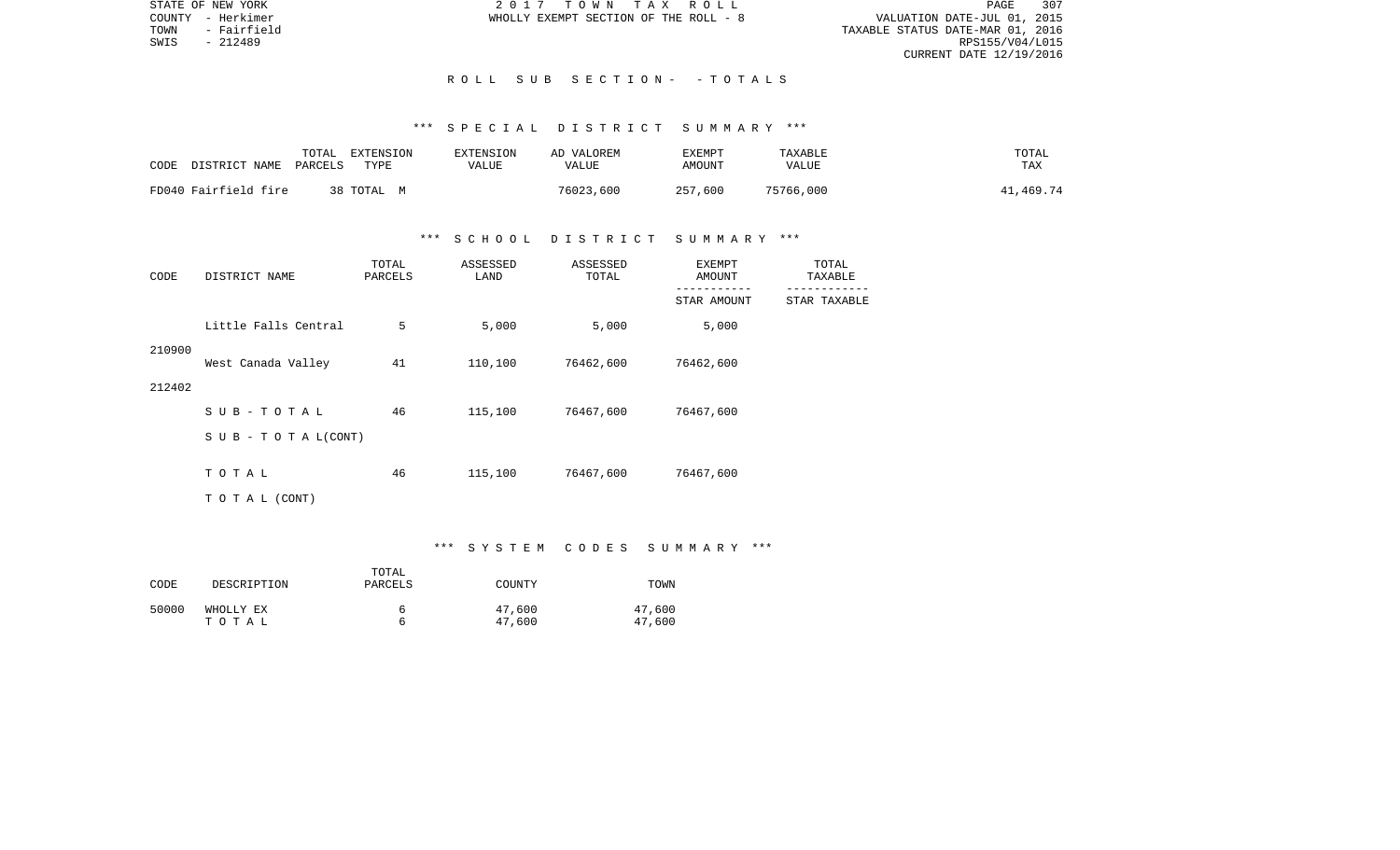STATE OF NEW YORK 2 0 1 7 T O W N T A X R O L L PAGE 308TOWN - Fairfield TAXABLE STATUS DATE-MAR 01, 2016 SWIS - 212489 RPS155/V04/L015 CURRENT DATE 12/19/2016

COUNTY - Herkimer **WHOLLY EXEMPT SECTION OF THE ROLL** - 8

## R O L L S U B S E C T I O N - - T O T A L S

### \*\*\* E X E M P T I O N S U M M A R Y \*\*\*

| CODE  | DESCRIPTION     | TOTAL<br>PARCELS | COUNTY    | TOWN      |
|-------|-----------------|------------------|-----------|-----------|
| 12100 | NYS HOSP        |                  | 8,000     | 8,000     |
| 13100 | MUN OWNED       |                  | 140,000   | 140,000   |
| 13110 | C CEM-LND       | 2                | 14,000    | 14,000    |
| 13500 | TOWN-GEN        | 3                | 278,000   | 278,000   |
| 13650 | VLG/OTHER       |                  | 6.000     | 6.000     |
| 18020 | <b>GEN MUNY</b> | 31               | 75766,000 | 75766,000 |
| 25110 | $N/P-RELIG$     |                  | 208,000   | 208,000   |
|       | TOTAL           | 40               | 76420,000 | 76420,000 |
|       |                 |                  |           |           |

| ROLL<br>SEC | DESCRIPTION                                    | TOTAL<br>PARCELS | ASSESSED<br>LAND | ASSESSED<br>TOTAL | EXEMPT<br>AMOUNT<br>STAR AMOUNT | TOTAL<br>TAXABLE<br>STAR TAXABLE | TAX<br>RATE | TOTAL<br>TAX           |
|-------------|------------------------------------------------|------------------|------------------|-------------------|---------------------------------|----------------------------------|-------------|------------------------|
|             | RS 8 TOTAL<br>SPEC DIST TAXES<br>WHOLLY EXEMPT | 46               | 115,100          | 76467,600         | 76,467,600                      |                                  |             | 41,469.74<br>41,469.74 |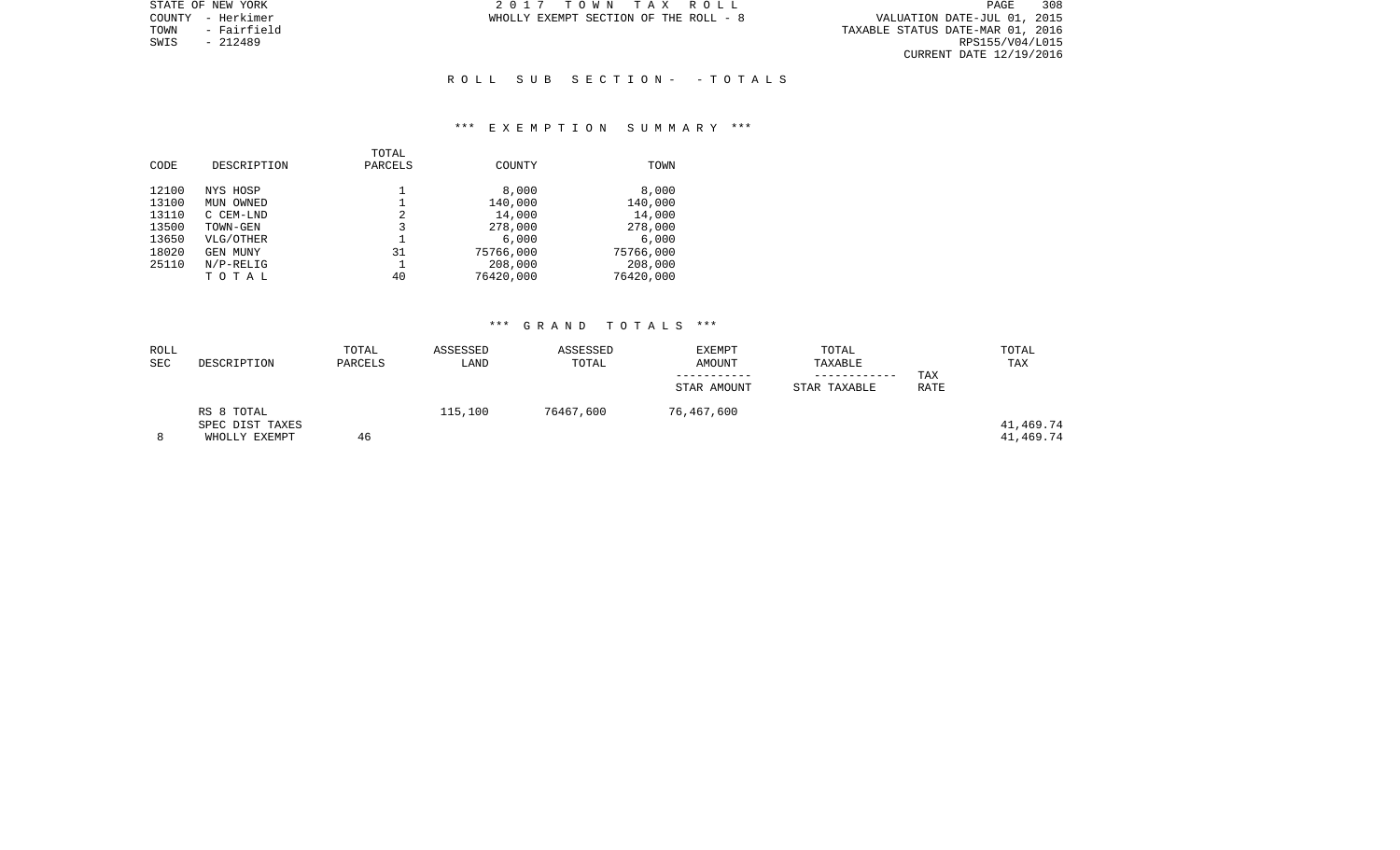STATE OF NEW YORK 2 0 1 7 T O W N T A X R O L L PAGE 309PAGE 309 TOWN - Fairfield TAXABLE STATUS DATE-MAR 01, 2016 CURRENT DATE 12/19/2016

COUNTY - Herkimer WHOLLY EXEMPT SECTION OF THE ROLL - 8

SWIS - 212489

## R O L L S E C T I O N T O T A L S

### \*\*\* S P E C I A L D I S T R I C T S U M M A R Y \*\*\*

| CODE | DISTRICT NAME        | TOTAL<br>PARCELS | EXTENSION<br>TYPE | EXTENSION<br>VALUE | AD VALOREM<br><b>VALUE</b> | EXEMPT<br>AMOUNT | TAXABLE<br><b>VALUE</b> | TOTAL<br>TAX |
|------|----------------------|------------------|-------------------|--------------------|----------------------------|------------------|-------------------------|--------------|
|      | FD040 Fairfield fire |                  | 38 TOTAL M        |                    | 76023,600                  | 257,600          | 75766,000               | 41,469.74    |

## \*\*\* S C H O O L D I S T R I C T S U M M A R Y \*\*\*

| CODE   | DISTRICT NAME              | TOTAL<br>PARCELS | ASSESSED<br>LAND | ASSESSED<br>TOTAL | EXEMPT<br>AMOUNT | TOTAL<br>TAXABLE |
|--------|----------------------------|------------------|------------------|-------------------|------------------|------------------|
|        |                            |                  |                  |                   | STAR AMOUNT      | STAR TAXABLE     |
|        | Little Falls Central       | 5                | 5,000            | 5,000             | 5,000            |                  |
| 210900 | West Canada Valley         | 41               | 110,100          | 76462,600         | 76462,600        |                  |
| 212402 |                            |                  |                  |                   |                  |                  |
|        | $SUB - TO T AL$            | 46               | 115,100          | 76467,600         | 76467,600        |                  |
|        | S U B - T O T A $L$ (CONT) |                  |                  |                   |                  |                  |
|        | TOTAL                      | 46               | 115,100          | 76467,600         | 76467,600        |                  |
|        | TO TAL (CONT)              |                  |                  |                   |                  |                  |

#### \*\*\* S Y S T E M C O D E S S U M M A R Y \*\*\*

| CODE  | DESCRIPTION | TOTAL<br>PARCELS | COUNTY | TOWN   |
|-------|-------------|------------------|--------|--------|
| 50000 | WHOLLY EX   | 6                | 47,600 | 47,600 |
|       | тотаь       | h                | 47,600 | 47,600 |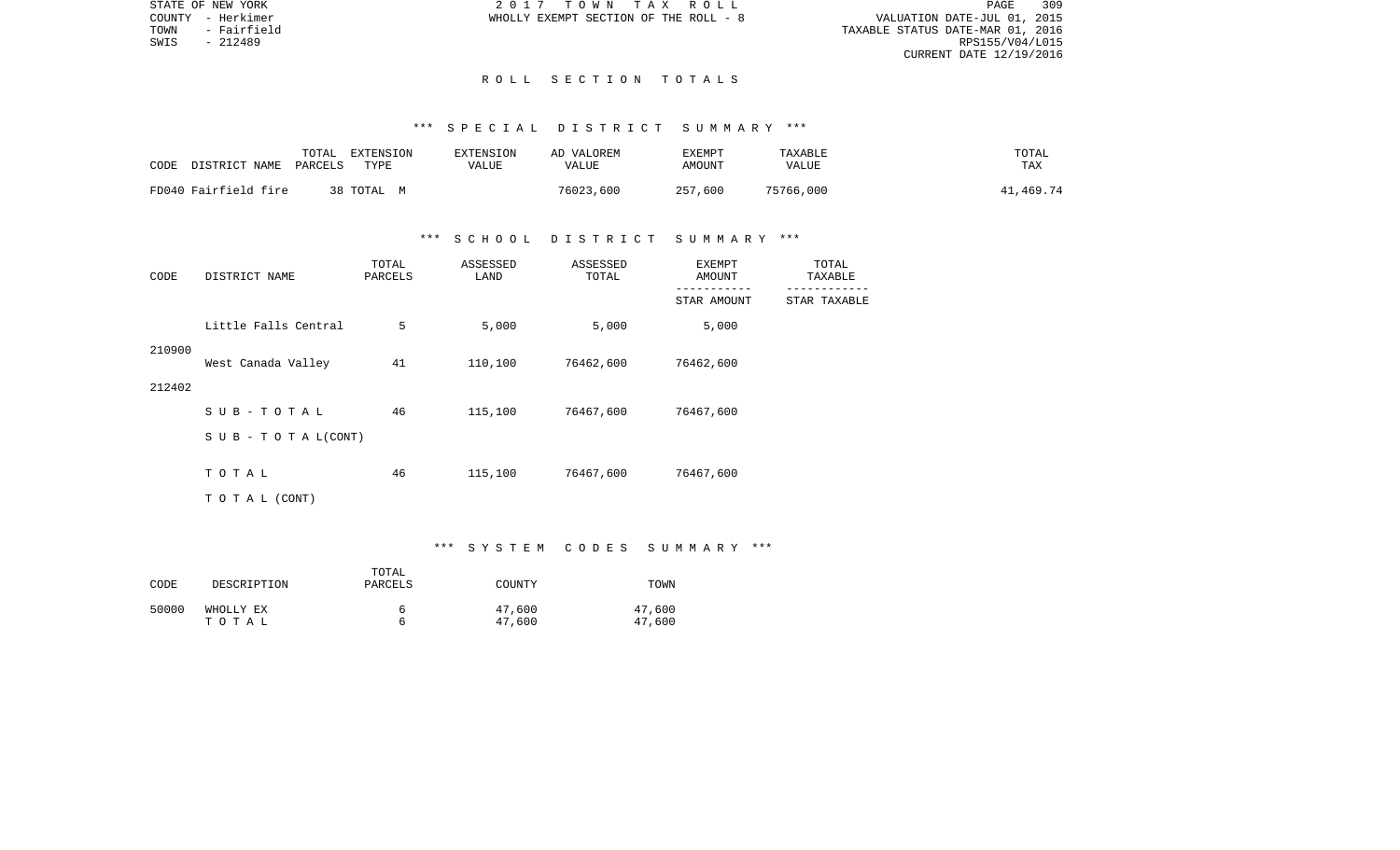TOWN - Fairfield TAXABLE STATUS DATE-MAR 01, 2016 SWIS - 212489<br>SWIS - 212489<br>SWIS - 212489<br>SWIS - 212489 CURRENT DATE 12/19/2016

STATE OF NEW YORK **2017** TOWN TAX ROLL COUNTY - Herkimer **WHOLLY EXEMPT SECTION OF THE ROLL** - 8

### R O L L S E C T I O N T O T A L S

## \*\*\* E X E M P T I O N S U M M A R Y \*\*\*

|       |              | TOTAL   |               |           |
|-------|--------------|---------|---------------|-----------|
| CODE  | DESCRIPTION  | PARCELS | <b>COUNTY</b> | TOWN      |
|       |              |         |               |           |
| 12100 | NYS HOSP     |         | 8,000         | 8,000     |
| 13100 | MUN OWNED    |         | 140,000       | 140,000   |
| 13110 | C CEM-LND    | 2       | 14,000        | 14,000    |
| 13500 | TOWN-GEN     | 3       | 278,000       | 278,000   |
| 13650 | VLG/OTHER    |         | 6,000         | 6,000     |
| 18020 | GEN MUNY     | 31      | 75766,000     | 75766,000 |
| 25110 | $N/P-RELLIG$ |         | 208,000       | 208,000   |
|       | TOTAL        | 40      | 76420,000     | 76420,000 |

| ROLL<br><b>SEC</b> | DESCRIPTION                      | TOTAL<br>PARCELS | ASSESSED<br>LAND | ASSESSED<br>TOTAL | <b>EXEMPT</b><br>AMOUNT | TOTAL<br>TAXABLE | TAX  | TOTAL<br>TAX           |
|--------------------|----------------------------------|------------------|------------------|-------------------|-------------------------|------------------|------|------------------------|
|                    |                                  |                  |                  |                   | STAR AMOUNT             | STAR TAXABLE     | RATE |                        |
|                    | RS 8 TOTAL                       |                  | 115,100          | 76467,600         | 76,467,600              |                  |      |                        |
| 8                  | SPEC DIST TAXES<br>WHOLLY EXEMPT | 46               |                  |                   |                         |                  |      | 41,469.74<br>41,469.74 |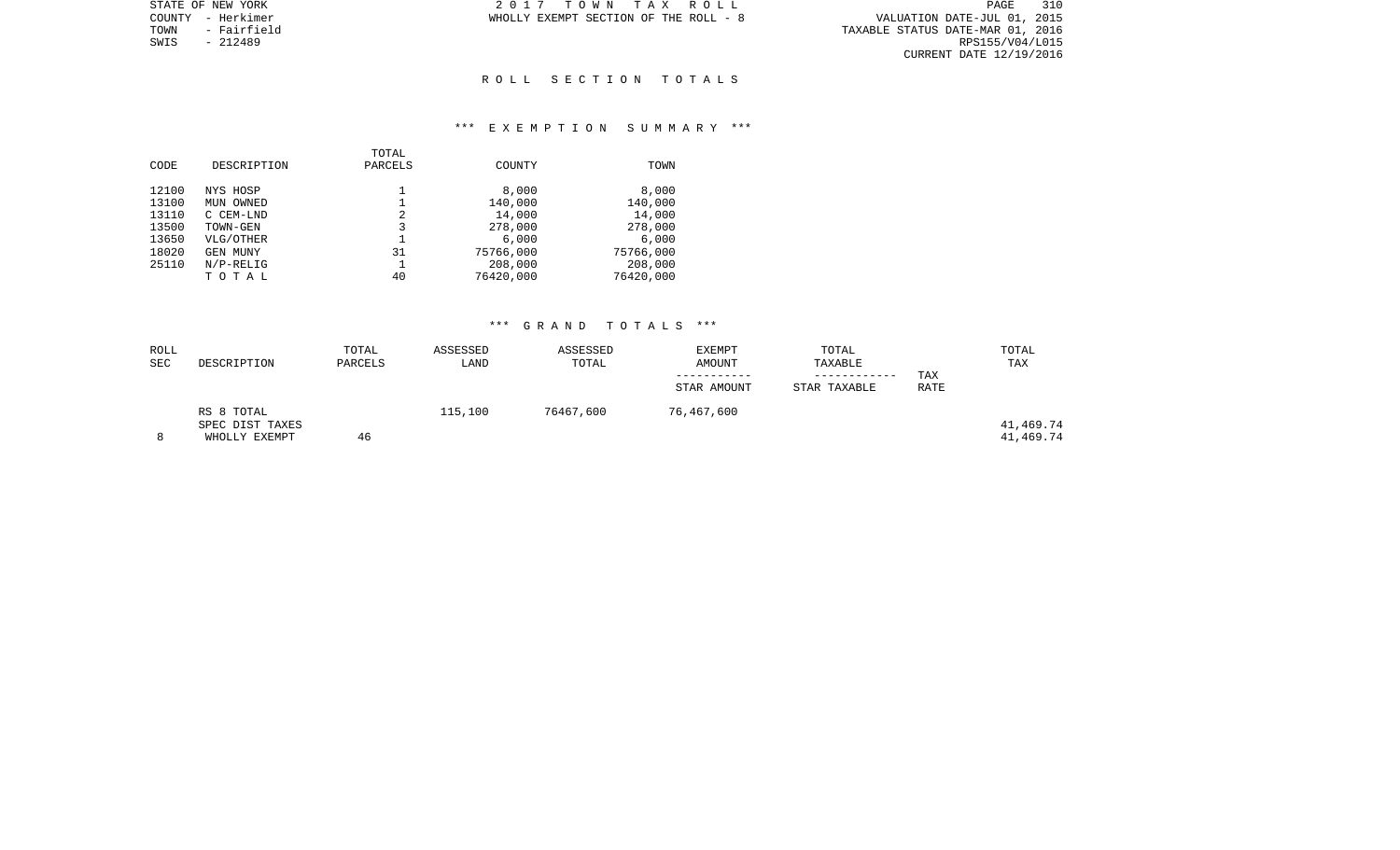| STATE OF NEW YORK   | 2017 TOWN TAX ROLL | 311<br>PAGE                      |
|---------------------|--------------------|----------------------------------|
| COUNTY - Herkimer   |                    | VALUATION DATE-JUL 01, 2015      |
| - Fairfield<br>TOWN | SWIS TOTALS        | TAXABLE STATUS DATE-MAR 01, 2016 |
| SWIS<br>- 212489    |                    | RPS155/V04/L015                  |
|                     |                    | CURRENT DATE 12/19/2016          |
|                     |                    |                                  |
|                     |                    |                                  |

# \*\*\* S P E C I A L D I S T R I C T S U M M A R Y \*\*\*

| CODE                 | TOTAL   | EXTENSION      | EXTENSION | AD VALOREM | EXEMPT   | TAXABLE      | TAX     | TOTAL     |
|----------------------|---------|----------------|-----------|------------|----------|--------------|---------|-----------|
| DISTRICT NAME        | PARCELS | TYPE           | VALUE     | VALUE      | AMOUNT   | <b>VALUE</b> | RATE    | TAX       |
| FD040 Fairfield fire |         | 862 ТОТАL<br>M |           | 141203,409 | 1246,209 | 139957,200   | .547339 | 76,603.91 |

## \*\*\* S C H O O L D I S T R I C T S U M M A R Y \*\*\*

| CODE   | DISTRICT NAME                    | TOTAL<br>PARCELS | ASSESSED<br>LAND | ASSESSED<br>TOTAL | EXEMPT<br>AMOUNT     | TOTAL<br>TAXABLE        |
|--------|----------------------------------|------------------|------------------|-------------------|----------------------|-------------------------|
|        |                                  |                  |                  |                   | STAR AMOUNT          | STAR TAXABLE            |
|        | Little Falls Central             | 52               | 1095,300         | 2649,854          | 264,954              | 2,384,900               |
| 210900 | West Canada Valley               | 845              | 18939,205        | 140088,708        | 409,460<br>79212,477 | 1,975,440<br>60,876,231 |
| 212402 | Dolgeville Central               | 1                |                  | 5,070             | 11711,770            | 49, 164, 461<br>5,070   |
| 213602 |                                  |                  |                  |                   |                      | 5,070                   |
|        | SUB-TOTAL                        | 898              | 20034,505        | 142743,632        | 79477,431            | 63,266,201              |
|        | $S \cup B - T \cup T A L (CONT)$ |                  |                  |                   | 12121,230            | 51, 144, 971            |
|        | TOTAL                            | 898              | 20034,505        | 142743,632        | 79477,431            | 63,266,201              |
|        | T O T A L (CONT)                 |                  |                  |                   | 12121,230            | 51, 144, 971            |

# \*\*\* S Y S T E M C O D E S S U M M A R Y \*\*\*

| CODE  | DESCRIPTION        | TOTAL<br>PARCELS | COUNTY           | TOWN             |
|-------|--------------------|------------------|------------------|------------------|
| 50000 | WHOLLY EX<br>тотаь | h                | 47,600<br>47,600 | 47,600<br>47,600 |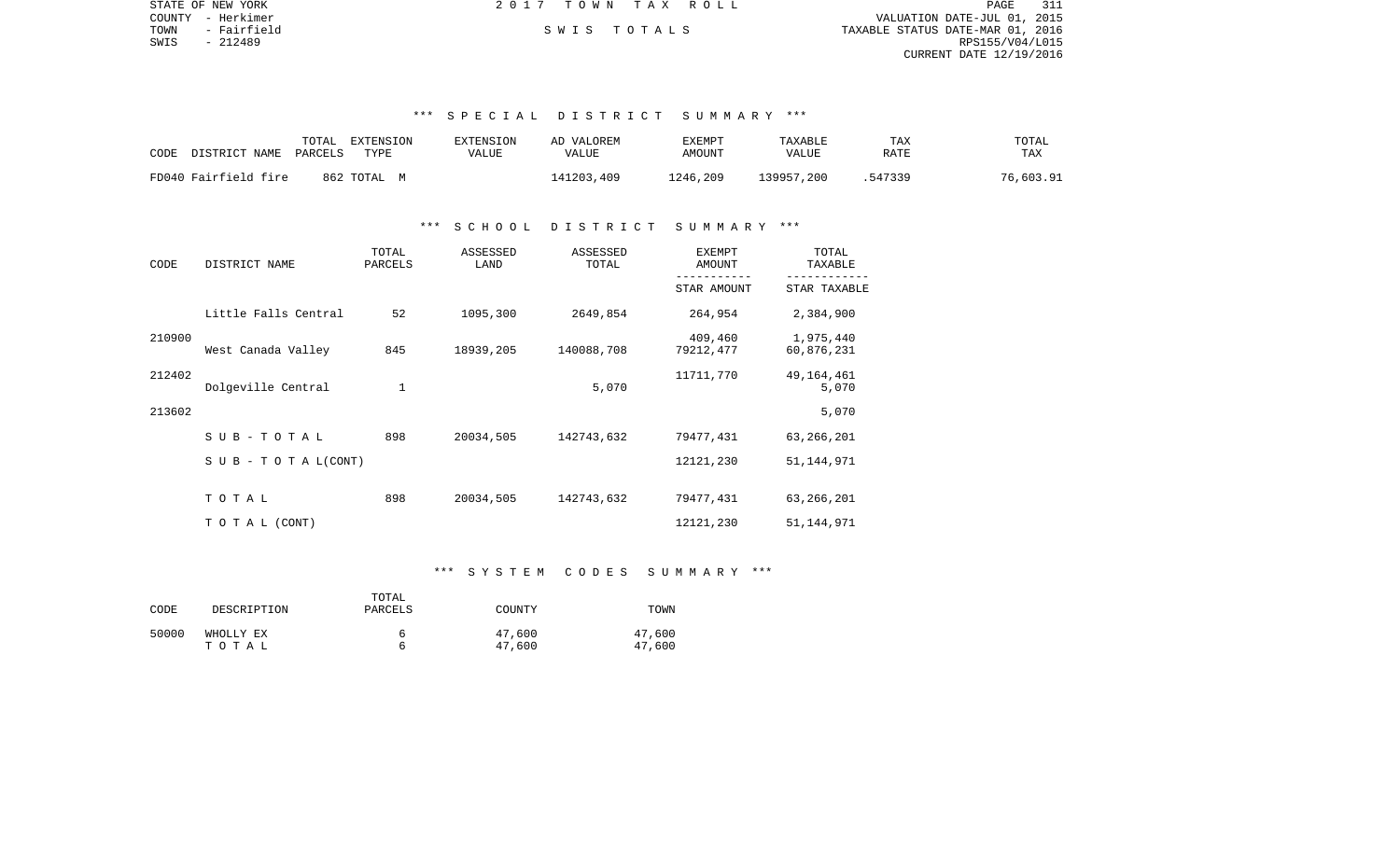COUNTY - Herkimer VALUATION DATE-JUL 01, 2015 TOWN - Fairfield S W I S T O T A L S TAXABLE STATUS DATE-MAR 01, 2016 EXAMPLE SWIS - AND RESERVE TO THE SWIS - 212489<br>SWIS - 212489 RPS155/V04/L015 RMS - 212489 CURRENT DATE 12/19/2016

STATE OF NEW YORK **2017 TOWN TAX ROLL** 

# \*\*\* E X E M P T I O N S U M M A R Y \*\*\*

| PARCELS<br>CODE<br>DESCRIPTION<br>COUNTY<br>TOWN<br>8,000<br>12100<br>NYS HOSP<br>1<br>8,000<br>2<br>150,000<br>13100<br>150,000<br>MUN OWNED<br>$\overline{2}$<br>14,000<br>13110<br>14,000<br>C CEM-LND<br>3<br>13500<br>TOWN-GEN<br>278,000<br>278,000<br>$\mathbf{1}$<br>13650<br>6,000<br>6,000<br>VLG/OTHER<br>75766,000<br>18020<br>31<br>75766,000<br><b>GEN MUNY</b><br>$1\,$<br>25110<br>208,000<br>208,000<br>$N/P-RELIG$<br>3<br>41101<br>2,680<br>2,680<br>VETFUND CT<br>$\overline{2}$<br>41121<br>VET WAR CT<br>14,400<br>18,600<br>22<br>41122<br>156,150<br>VET WAR C<br>23<br>207,000<br>41123<br>VET WAR T<br>$\mathbf{1}$<br>7,200<br>41125<br>VET WAR CS<br>8<br>92,000<br>41131<br>VET COM CT<br>116,000<br>41132<br>22<br>VET COM C<br>261,000<br>41133<br>VET COM T<br>23<br>349,625<br>$1\,$<br>41135<br>VET COM CS<br>12,000<br>$\mathbf 1$<br>VETDIS CTS<br>3,665<br>41140<br>3,665<br>7<br>41141<br>VET DIS CT<br>115,500<br>131,500<br>9<br>41142<br>VET DIS C<br>216,000<br>9<br>41143<br>VET DIS T<br>282,281<br>3<br>41162<br>$CW_15_VET/$<br>21,600<br>$\mathbf 1$<br>14,250<br>41171<br>CW DISBLD<br>$\mathbf{1}$<br>24,000<br>41172<br>CW_DISBLD_<br>41700<br>10<br>345,200<br>AGRIC 10 Y<br>345,200<br>41720<br>64<br>1038,615<br>1038,615<br>AG MKTS L<br>41730<br>56<br>1043,247<br>1043,247<br>AG MKTS |       | TOTAL |         |         |
|-----------------------------------------------------------------------------------------------------------------------------------------------------------------------------------------------------------------------------------------------------------------------------------------------------------------------------------------------------------------------------------------------------------------------------------------------------------------------------------------------------------------------------------------------------------------------------------------------------------------------------------------------------------------------------------------------------------------------------------------------------------------------------------------------------------------------------------------------------------------------------------------------------------------------------------------------------------------------------------------------------------------------------------------------------------------------------------------------------------------------------------------------------------------------------------------------------------------------------------------------------------------------------------------------------------------------------------------------|-------|-------|---------|---------|
|                                                                                                                                                                                                                                                                                                                                                                                                                                                                                                                                                                                                                                                                                                                                                                                                                                                                                                                                                                                                                                                                                                                                                                                                                                                                                                                                               |       |       |         |         |
|                                                                                                                                                                                                                                                                                                                                                                                                                                                                                                                                                                                                                                                                                                                                                                                                                                                                                                                                                                                                                                                                                                                                                                                                                                                                                                                                               |       |       |         |         |
|                                                                                                                                                                                                                                                                                                                                                                                                                                                                                                                                                                                                                                                                                                                                                                                                                                                                                                                                                                                                                                                                                                                                                                                                                                                                                                                                               |       |       |         |         |
|                                                                                                                                                                                                                                                                                                                                                                                                                                                                                                                                                                                                                                                                                                                                                                                                                                                                                                                                                                                                                                                                                                                                                                                                                                                                                                                                               |       |       |         |         |
|                                                                                                                                                                                                                                                                                                                                                                                                                                                                                                                                                                                                                                                                                                                                                                                                                                                                                                                                                                                                                                                                                                                                                                                                                                                                                                                                               |       |       |         |         |
|                                                                                                                                                                                                                                                                                                                                                                                                                                                                                                                                                                                                                                                                                                                                                                                                                                                                                                                                                                                                                                                                                                                                                                                                                                                                                                                                               |       |       |         |         |
|                                                                                                                                                                                                                                                                                                                                                                                                                                                                                                                                                                                                                                                                                                                                                                                                                                                                                                                                                                                                                                                                                                                                                                                                                                                                                                                                               |       |       |         |         |
|                                                                                                                                                                                                                                                                                                                                                                                                                                                                                                                                                                                                                                                                                                                                                                                                                                                                                                                                                                                                                                                                                                                                                                                                                                                                                                                                               |       |       |         |         |
|                                                                                                                                                                                                                                                                                                                                                                                                                                                                                                                                                                                                                                                                                                                                                                                                                                                                                                                                                                                                                                                                                                                                                                                                                                                                                                                                               |       |       |         |         |
|                                                                                                                                                                                                                                                                                                                                                                                                                                                                                                                                                                                                                                                                                                                                                                                                                                                                                                                                                                                                                                                                                                                                                                                                                                                                                                                                               |       |       |         |         |
|                                                                                                                                                                                                                                                                                                                                                                                                                                                                                                                                                                                                                                                                                                                                                                                                                                                                                                                                                                                                                                                                                                                                                                                                                                                                                                                                               |       |       |         |         |
|                                                                                                                                                                                                                                                                                                                                                                                                                                                                                                                                                                                                                                                                                                                                                                                                                                                                                                                                                                                                                                                                                                                                                                                                                                                                                                                                               |       |       |         |         |
|                                                                                                                                                                                                                                                                                                                                                                                                                                                                                                                                                                                                                                                                                                                                                                                                                                                                                                                                                                                                                                                                                                                                                                                                                                                                                                                                               |       |       |         |         |
|                                                                                                                                                                                                                                                                                                                                                                                                                                                                                                                                                                                                                                                                                                                                                                                                                                                                                                                                                                                                                                                                                                                                                                                                                                                                                                                                               |       |       |         |         |
|                                                                                                                                                                                                                                                                                                                                                                                                                                                                                                                                                                                                                                                                                                                                                                                                                                                                                                                                                                                                                                                                                                                                                                                                                                                                                                                                               |       |       |         |         |
|                                                                                                                                                                                                                                                                                                                                                                                                                                                                                                                                                                                                                                                                                                                                                                                                                                                                                                                                                                                                                                                                                                                                                                                                                                                                                                                                               |       |       |         |         |
|                                                                                                                                                                                                                                                                                                                                                                                                                                                                                                                                                                                                                                                                                                                                                                                                                                                                                                                                                                                                                                                                                                                                                                                                                                                                                                                                               |       |       |         |         |
|                                                                                                                                                                                                                                                                                                                                                                                                                                                                                                                                                                                                                                                                                                                                                                                                                                                                                                                                                                                                                                                                                                                                                                                                                                                                                                                                               |       |       |         |         |
|                                                                                                                                                                                                                                                                                                                                                                                                                                                                                                                                                                                                                                                                                                                                                                                                                                                                                                                                                                                                                                                                                                                                                                                                                                                                                                                                               |       |       |         |         |
|                                                                                                                                                                                                                                                                                                                                                                                                                                                                                                                                                                                                                                                                                                                                                                                                                                                                                                                                                                                                                                                                                                                                                                                                                                                                                                                                               |       |       |         |         |
|                                                                                                                                                                                                                                                                                                                                                                                                                                                                                                                                                                                                                                                                                                                                                                                                                                                                                                                                                                                                                                                                                                                                                                                                                                                                                                                                               |       |       |         |         |
|                                                                                                                                                                                                                                                                                                                                                                                                                                                                                                                                                                                                                                                                                                                                                                                                                                                                                                                                                                                                                                                                                                                                                                                                                                                                                                                                               |       |       |         |         |
|                                                                                                                                                                                                                                                                                                                                                                                                                                                                                                                                                                                                                                                                                                                                                                                                                                                                                                                                                                                                                                                                                                                                                                                                                                                                                                                                               |       |       |         |         |
|                                                                                                                                                                                                                                                                                                                                                                                                                                                                                                                                                                                                                                                                                                                                                                                                                                                                                                                                                                                                                                                                                                                                                                                                                                                                                                                                               |       |       |         |         |
|                                                                                                                                                                                                                                                                                                                                                                                                                                                                                                                                                                                                                                                                                                                                                                                                                                                                                                                                                                                                                                                                                                                                                                                                                                                                                                                                               |       |       |         |         |
|                                                                                                                                                                                                                                                                                                                                                                                                                                                                                                                                                                                                                                                                                                                                                                                                                                                                                                                                                                                                                                                                                                                                                                                                                                                                                                                                               |       |       |         |         |
|                                                                                                                                                                                                                                                                                                                                                                                                                                                                                                                                                                                                                                                                                                                                                                                                                                                                                                                                                                                                                                                                                                                                                                                                                                                                                                                                               |       |       |         |         |
|                                                                                                                                                                                                                                                                                                                                                                                                                                                                                                                                                                                                                                                                                                                                                                                                                                                                                                                                                                                                                                                                                                                                                                                                                                                                                                                                               |       |       |         |         |
| AGED-ALL                                                                                                                                                                                                                                                                                                                                                                                                                                                                                                                                                                                                                                                                                                                                                                                                                                                                                                                                                                                                                                                                                                                                                                                                                                                                                                                                      | 41800 | 8     | 303,438 | 299,038 |
| 5<br>41801<br>190,700<br>AGED-CT<br>190,700                                                                                                                                                                                                                                                                                                                                                                                                                                                                                                                                                                                                                                                                                                                                                                                                                                                                                                                                                                                                                                                                                                                                                                                                                                                                                                   |       |       |         |         |
| 32<br>42100<br>AGRIC 10 Y<br>229,400<br>229,400                                                                                                                                                                                                                                                                                                                                                                                                                                                                                                                                                                                                                                                                                                                                                                                                                                                                                                                                                                                                                                                                                                                                                                                                                                                                                               |       |       |         |         |
| 47100<br>12,291<br>Mass Telec<br>4<br>12,291                                                                                                                                                                                                                                                                                                                                                                                                                                                                                                                                                                                                                                                                                                                                                                                                                                                                                                                                                                                                                                                                                                                                                                                                                                                                                                  |       |       |         |         |
| 356<br>80533,336<br>80699,842<br>TOTAL                                                                                                                                                                                                                                                                                                                                                                                                                                                                                                                                                                                                                                                                                                                                                                                                                                                                                                                                                                                                                                                                                                                                                                                                                                                                                                        |       |       |         |         |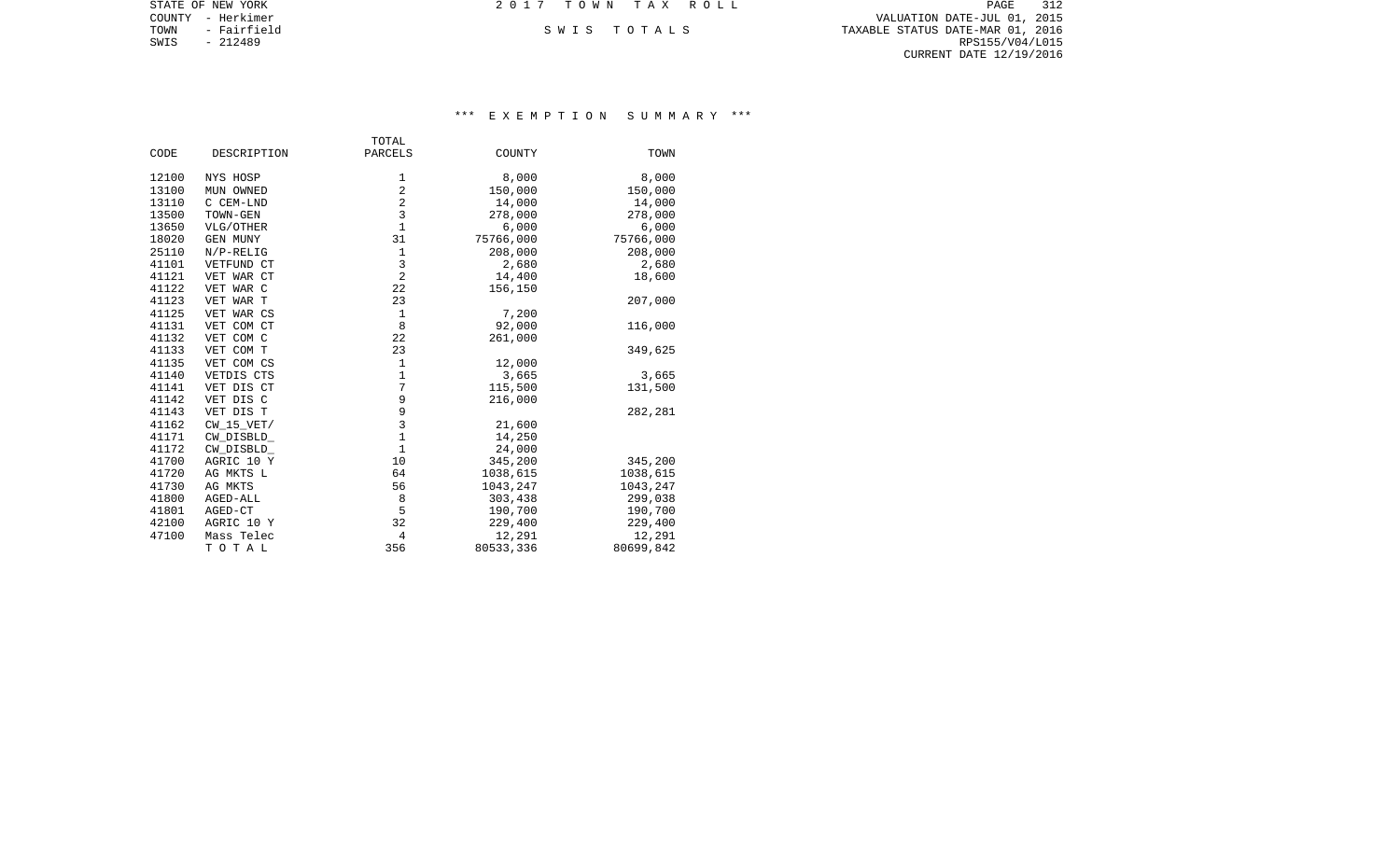COUNTY - Herkimer VALUATION DATE-JUL 01, 2015 TOWN - Fairfield S W I S T O T A L S TAXABLE STATUS DATE-MAR 01, 2016 EXAMPLE SONT A SANTIFICAL SANTIFICAL SANTIFICAL SANTIFICAL SANTIFICAL SANTIFICAL SANTIFICAL DELITION OF TOWN<br>SWIS - 212489 RPS155/V04/L015 CURRENT DATE 12/19/2016

STATE OF NEW YORK **EXECUTE:** TOWN TAX ROLL

| <b>ROLL</b><br><b>SEC</b> | DESCRIPTION                                                           | TOTAL<br>PARCELS | ASSESSED<br>LAND       | ASSESSED<br>TOTAL        | <b>EXEMPT</b><br>AMOUNT  | TOTAL<br>TAXABLE         |                           |                                                                   |
|---------------------------|-----------------------------------------------------------------------|------------------|------------------------|--------------------------|--------------------------|--------------------------|---------------------------|-------------------------------------------------------------------|
|                           |                                                                       |                  |                        |                          | STAR AMOUNT              | STAR TAXABLE             | <b>TAX</b><br><b>RATE</b> |                                                                   |
| $\mathbf{1}$              | County Tax<br>Town Tax<br>School Relevy<br>SPEC DIST TAXES<br>TAXABLE | 833              | 18549,405<br>18549,405 | 56865,812<br>56865,812   | 4,101,045<br>4,267,551   | 52,764,767<br>52,598,261 | 7.242275<br>2.448982      | 382,136.94<br>128,811.92<br>144,075.62<br>29,998.15<br>685,022.63 |
| 5                         | County Tax<br>Town Tax<br>SPEC DIST TAXES<br>SPECIAL FRANCHISE        | 7                |                        | 1193,273<br>1193,273     |                          | 1,193,273<br>1,193,273   | 7.242275<br>2.448982      | 8,642.00<br>2,922.31<br>648.06<br>12, 212.37                      |
| 6                         | County Tax<br>Town Tax<br>SPEC DIST TAXES<br>UTILITIES & N.C.         | 12               | 1370,000<br>1370,000   | 8216,947<br>8216,947     | 12,291<br>12,291         | 8,204,656<br>8,204,656   | 7.242275<br>2.448982      | 59,420.38<br>20,093.07<br>4,487.96<br>84,001.41                   |
| 8                         | RS 8 TOTAL<br>SPEC DIST TAXES<br>WHOLLY EXEMPT                        | 46               | 115,100                | 76467,600                | 76,467,600               |                          |                           | 41,469.74<br>41,469.74                                            |
|                           | County Tax<br>Town Tax<br>School Relevy<br>SPEC DIST TAXES            |                  | 20034,505<br>20034,505 | 142743,632<br>142743,632 | 80,580,936<br>80,747,442 | 62,162,696<br>61,996,190 | 7.242275<br>2.448982      | 450,199.32<br>151,827.30<br>144,075.62<br>76,603.91               |
| $\ast$                    | TOTAL<br>SUB                                                          | 898              |                        |                          |                          |                          |                           | 822,706.15                                                        |
|                           | County Tax<br>Town Tax<br>School Relevy<br>SPEC DIST TAXES            |                  | 20034,505<br>20034,505 | 142743,632<br>142743,632 | 80,580,936<br>80,747,442 | 62,162,696<br>61,996,190 | 7.242275<br>2.448982      | 450,199.32<br>151,827.30<br>144,075.62<br>76,603.91               |
| $***$                     | <b>GRAND TOTAL</b>                                                    | 898              |                        |                          |                          |                          |                           | 822,706.15                                                        |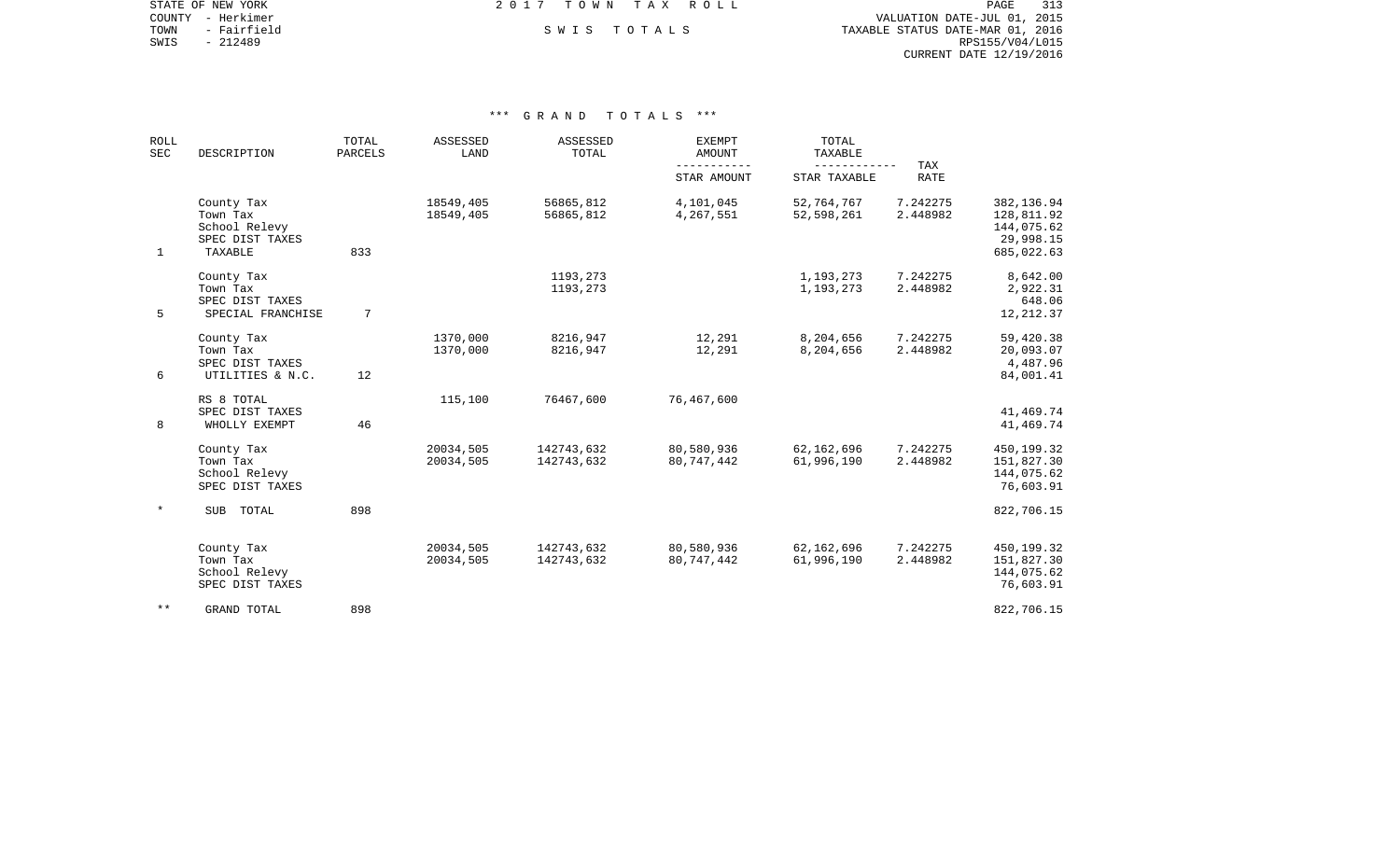PAGE 314 COUNTY - Herkimer T O W N T O T A L S VALUATION DATE-JUL 01, 2015 TOWN - Fairfield TAXABLE STATUS DATE-MAR 01, 2016  $S WIS$  - 2124 RPS155/V04/L015 CURRENT DATE 12/19/2016

STATE OF NEW YORK **EXECUTE:**  $2017$  TOWN TAX ROLL

# \*\*\* S P E C I A L D I S T R I C T S U M M A R Y \*\*\*

| DISTRICT NAME<br>CODE | TOTAL<br>EXTENSION<br>PARCELS<br>TYPE | <b>EXTENSION</b><br>VALUE | AD VALOREM<br>VALUE | EXEMPT<br>AMOUNT | TAXABLE<br>VALUE | TOTAL<br>TAX |
|-----------------------|---------------------------------------|---------------------------|---------------------|------------------|------------------|--------------|
| FD040 Fairfield fire  | 862 TOTAL M                           |                           | 141203,409          | 1246,209         | 139957,200       | 76,603.91    |

## \*\*\* S C H O O L D I S T R I C T S U M M A R Y \*\*\*

| CODE   | DISTRICT NAME                    | TOTAL<br>PARCELS | ASSESSED<br>LAND | ASSESSED<br>TOTAL | <b>EXEMPT</b><br>AMOUNT | TOTAL<br>TAXABLE        |  |
|--------|----------------------------------|------------------|------------------|-------------------|-------------------------|-------------------------|--|
|        |                                  |                  |                  |                   | STAR AMOUNT             | STAR TAXABLE            |  |
|        | Little Falls Central             | 52               | 1095,300         | 2649,854          | 264,954                 | 2,384,900               |  |
| 210900 | West Canada Valley               | 1022             | 20996,005        | 153069,598        | 409,460<br>80409,754    | 1,975,440<br>72,659,844 |  |
| 212402 | Dolgeville Central               | 1                |                  | 5,070             | 14707,450               | 57,952,394<br>5,070     |  |
| 213602 |                                  |                  |                  |                   |                         | 5,070                   |  |
|        | SUB-TOTAL                        | 1075             | 22091,305        | 155724,522        | 80674,708               | 75,049,814              |  |
|        | $S \cup B - T \cup T A L (CONT)$ |                  |                  |                   | 15116,910               | 59,932,904              |  |
|        | TOTAL                            | 1075             | 22091,305        | 155724,522        | 80674,708               | 75,049,814              |  |
|        | TO TAL (CONT)                    |                  |                  |                   | 15116,910               | 59,932,904              |  |

# \*\*\* S Y S T E M C O D E S S U M M A R Y \*\*\*

| CODE  | DESCRIPTION        | TOTAL<br>PARCELS | COUNTY           | TOWN             |
|-------|--------------------|------------------|------------------|------------------|
| 50000 | WHOLLY EX<br>тотаь |                  | 53,900<br>53,900 | 53,900<br>53,900 |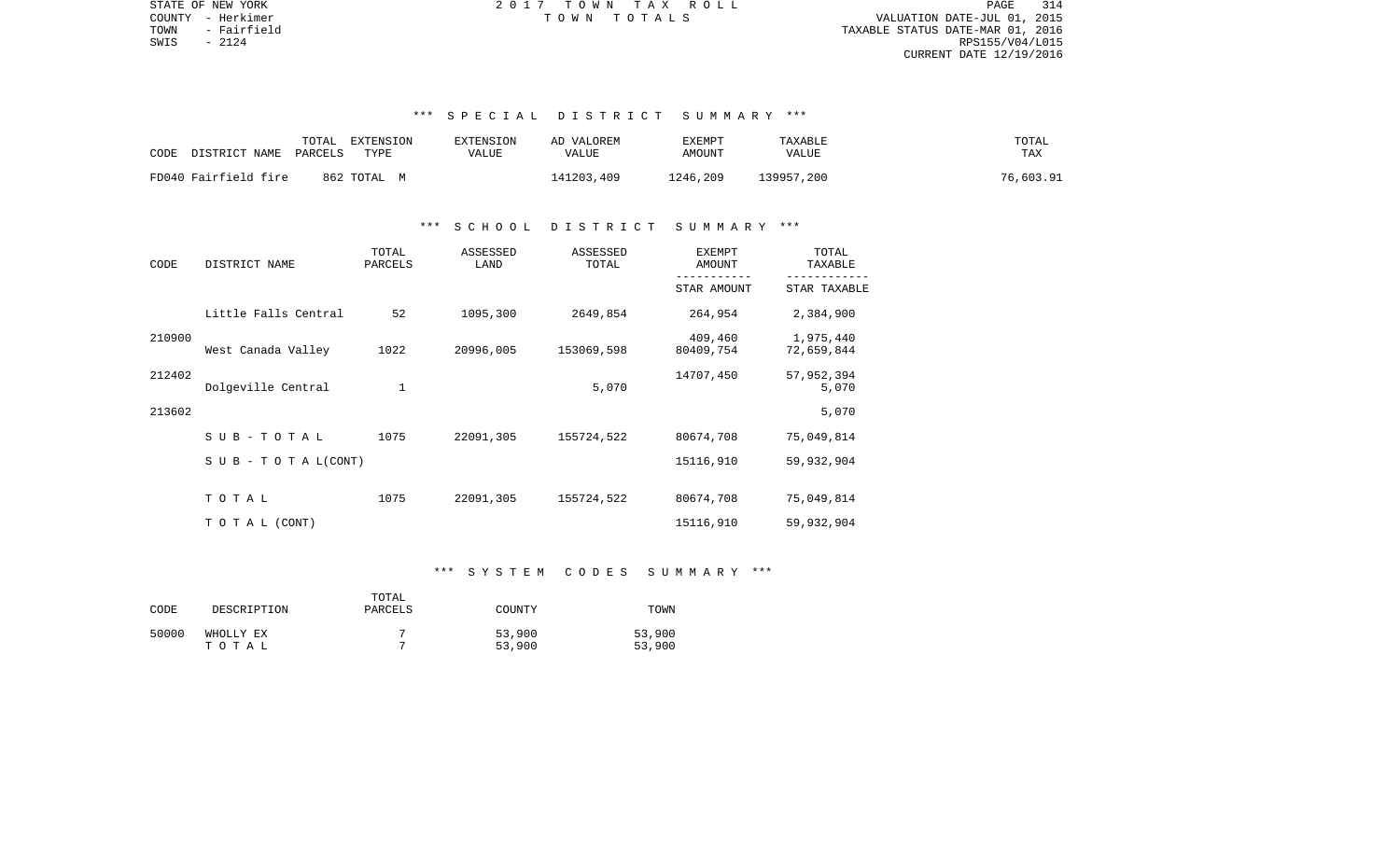TOWN - Fairfield TAXABLE STATUS DATE-MAR 01, 2016 SWIS - Pairfield Resources and the state of the state of the state of the state of the state of the state of the<br>SWIS - 2124 RPS155/V04/L015 CURRENT DATE 12/19/2016

STATE OF NEW YORK **EXECUTE:** TOWN TAX ROLL COUNTY - Herkimer T O W N T O T A L S VALUATION DATE-JUL 01, 2015

# \*\*\* E X E M P T I O N S U M M A R Y \*\*\*

| PARCELS<br>CODE<br>DESCRIPTION<br>COUNTY<br>TOWN<br>12100<br>NYS HOSP<br>1<br>8,000<br>8,000<br>13100<br>4<br>161,000<br>161,000<br>MUN OWNED<br>$\overline{2}$<br>14,000<br>14,000<br>13110<br>C CEM-LND<br>3<br>278,000<br>13500<br>278,000<br>TOWN-GEN<br>8<br>13650<br>1063,000<br>VLG/OTHER<br>1063,000<br>18020<br>75766,000<br><b>GEN MUNY</b><br>31<br>75766,000<br>$\overline{2}$<br>25110<br>303,000<br>303,000<br>$N/P-RELIG$<br>3<br>2,680<br>41101<br>VETFUND CT<br>2,680<br>3<br>41121<br>21,600<br>28,200<br>VET WAR CT<br>26<br>41122<br>VET WAR C<br>184,950<br>27<br>41123<br>VET WAR T<br>245,400<br>$\mathbf{1}$<br>41125<br>VET WAR CS<br>7,200<br>41131<br>VET COM CT<br>116,000<br>10<br>148,000<br>41132<br>VET COM C<br>33<br>393,000<br>41133<br>VET COM T<br>34<br>524,625<br>$\mathbf 1$<br>41135<br>VET COM CS<br>12,000<br>1<br>3,665<br>41140<br>VETDIS CTS<br>3,665<br>9<br>147,700<br>41141<br>VET DIS CT<br>163,700 |
|-------------------------------------------------------------------------------------------------------------------------------------------------------------------------------------------------------------------------------------------------------------------------------------------------------------------------------------------------------------------------------------------------------------------------------------------------------------------------------------------------------------------------------------------------------------------------------------------------------------------------------------------------------------------------------------------------------------------------------------------------------------------------------------------------------------------------------------------------------------------------------------------------------------------------------------------------------|
|                                                                                                                                                                                                                                                                                                                                                                                                                                                                                                                                                                                                                                                                                                                                                                                                                                                                                                                                                       |
|                                                                                                                                                                                                                                                                                                                                                                                                                                                                                                                                                                                                                                                                                                                                                                                                                                                                                                                                                       |
|                                                                                                                                                                                                                                                                                                                                                                                                                                                                                                                                                                                                                                                                                                                                                                                                                                                                                                                                                       |
|                                                                                                                                                                                                                                                                                                                                                                                                                                                                                                                                                                                                                                                                                                                                                                                                                                                                                                                                                       |
|                                                                                                                                                                                                                                                                                                                                                                                                                                                                                                                                                                                                                                                                                                                                                                                                                                                                                                                                                       |
|                                                                                                                                                                                                                                                                                                                                                                                                                                                                                                                                                                                                                                                                                                                                                                                                                                                                                                                                                       |
|                                                                                                                                                                                                                                                                                                                                                                                                                                                                                                                                                                                                                                                                                                                                                                                                                                                                                                                                                       |
|                                                                                                                                                                                                                                                                                                                                                                                                                                                                                                                                                                                                                                                                                                                                                                                                                                                                                                                                                       |
|                                                                                                                                                                                                                                                                                                                                                                                                                                                                                                                                                                                                                                                                                                                                                                                                                                                                                                                                                       |
|                                                                                                                                                                                                                                                                                                                                                                                                                                                                                                                                                                                                                                                                                                                                                                                                                                                                                                                                                       |
|                                                                                                                                                                                                                                                                                                                                                                                                                                                                                                                                                                                                                                                                                                                                                                                                                                                                                                                                                       |
|                                                                                                                                                                                                                                                                                                                                                                                                                                                                                                                                                                                                                                                                                                                                                                                                                                                                                                                                                       |
|                                                                                                                                                                                                                                                                                                                                                                                                                                                                                                                                                                                                                                                                                                                                                                                                                                                                                                                                                       |
|                                                                                                                                                                                                                                                                                                                                                                                                                                                                                                                                                                                                                                                                                                                                                                                                                                                                                                                                                       |
|                                                                                                                                                                                                                                                                                                                                                                                                                                                                                                                                                                                                                                                                                                                                                                                                                                                                                                                                                       |
|                                                                                                                                                                                                                                                                                                                                                                                                                                                                                                                                                                                                                                                                                                                                                                                                                                                                                                                                                       |
|                                                                                                                                                                                                                                                                                                                                                                                                                                                                                                                                                                                                                                                                                                                                                                                                                                                                                                                                                       |
|                                                                                                                                                                                                                                                                                                                                                                                                                                                                                                                                                                                                                                                                                                                                                                                                                                                                                                                                                       |
|                                                                                                                                                                                                                                                                                                                                                                                                                                                                                                                                                                                                                                                                                                                                                                                                                                                                                                                                                       |
|                                                                                                                                                                                                                                                                                                                                                                                                                                                                                                                                                                                                                                                                                                                                                                                                                                                                                                                                                       |
| 9<br>41142<br>216,000<br>VET DIS C                                                                                                                                                                                                                                                                                                                                                                                                                                                                                                                                                                                                                                                                                                                                                                                                                                                                                                                    |
| 9<br>VET DIS T<br>41143<br>282,281                                                                                                                                                                                                                                                                                                                                                                                                                                                                                                                                                                                                                                                                                                                                                                                                                                                                                                                    |
| $\mathbf{1}$<br>41161<br>7,200<br>CW 15 VET/                                                                                                                                                                                                                                                                                                                                                                                                                                                                                                                                                                                                                                                                                                                                                                                                                                                                                                          |
| 4<br>41162<br>28,800<br>$CW_15_VET/$                                                                                                                                                                                                                                                                                                                                                                                                                                                                                                                                                                                                                                                                                                                                                                                                                                                                                                                  |
| 2<br>41171<br>CW DISBLD<br>38,250                                                                                                                                                                                                                                                                                                                                                                                                                                                                                                                                                                                                                                                                                                                                                                                                                                                                                                                     |
| $\mathbf{1}$<br>41172<br>24,000<br>CW DISBLD                                                                                                                                                                                                                                                                                                                                                                                                                                                                                                                                                                                                                                                                                                                                                                                                                                                                                                          |
| 10<br>345,200<br>41700<br>AGRIC 10 Y<br>345,200                                                                                                                                                                                                                                                                                                                                                                                                                                                                                                                                                                                                                                                                                                                                                                                                                                                                                                       |
| 66<br>1065,760<br>41720<br>AG MKTS L<br>1065,760                                                                                                                                                                                                                                                                                                                                                                                                                                                                                                                                                                                                                                                                                                                                                                                                                                                                                                      |
| 41730<br>AG MKTS<br>56<br>1043,247<br>1043,247                                                                                                                                                                                                                                                                                                                                                                                                                                                                                                                                                                                                                                                                                                                                                                                                                                                                                                        |
| 8<br>303,438<br>41800<br>AGED-ALL<br>299,038                                                                                                                                                                                                                                                                                                                                                                                                                                                                                                                                                                                                                                                                                                                                                                                                                                                                                                          |
| 6<br>41801<br>228,200<br>228,200<br>AGED-CT                                                                                                                                                                                                                                                                                                                                                                                                                                                                                                                                                                                                                                                                                                                                                                                                                                                                                                           |
| 32<br>42100<br>AGRIC 10 Y<br>229,400<br>229,400                                                                                                                                                                                                                                                                                                                                                                                                                                                                                                                                                                                                                                                                                                                                                                                                                                                                                                       |
| 5<br>47100<br>Mass Telec<br>13,123<br>13,123                                                                                                                                                                                                                                                                                                                                                                                                                                                                                                                                                                                                                                                                                                                                                                                                                                                                                                          |
| 408<br>82024,413<br>82215,519<br>TOTAL                                                                                                                                                                                                                                                                                                                                                                                                                                                                                                                                                                                                                                                                                                                                                                                                                                                                                                                |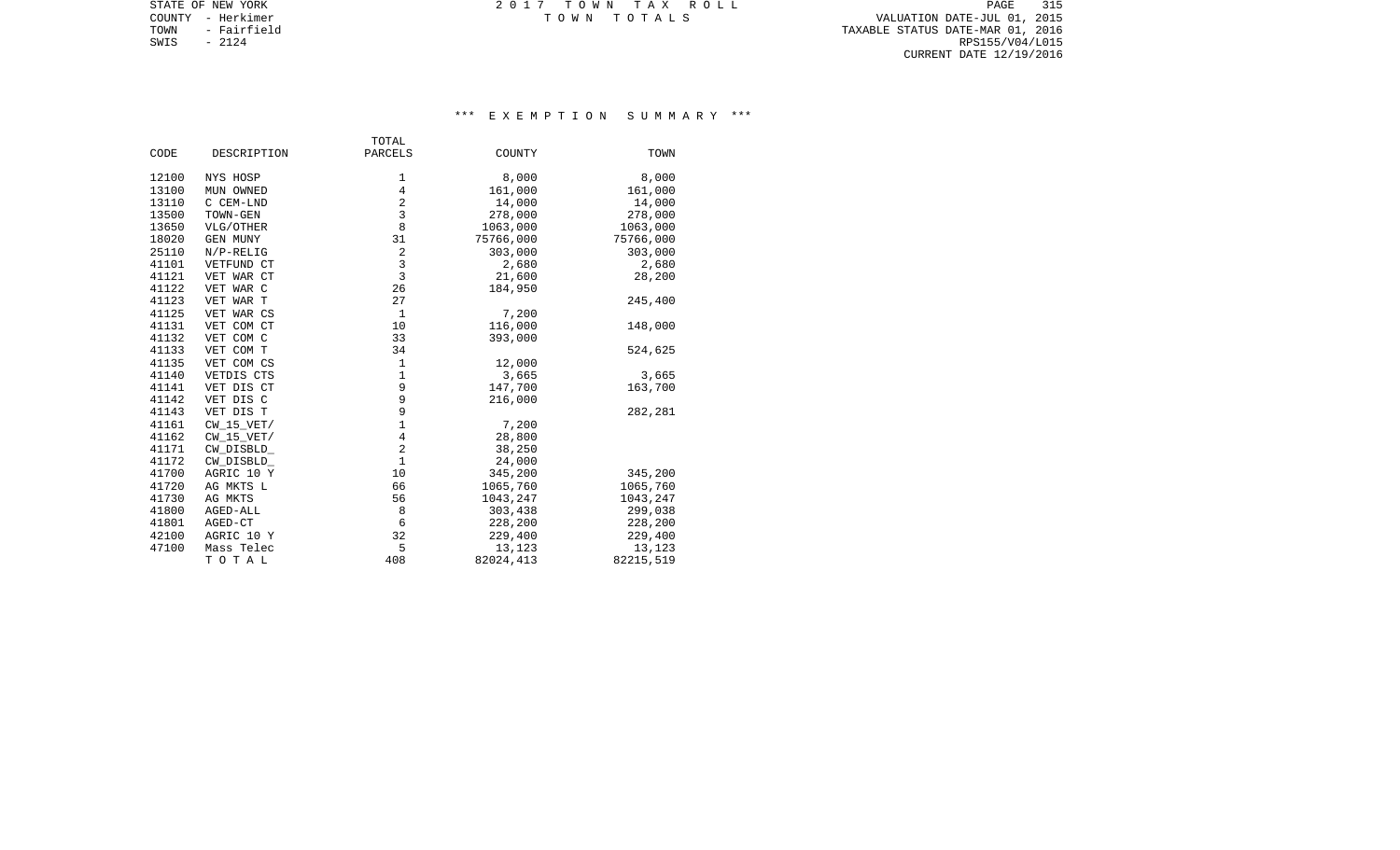STATE OF NEW YORK **EXECUTE:** A 2017 TOWN TAX ROLL COUNTY - Herkimer T O W N T O T A L S VALUATION DATE-JUL 01, 2015

TOWN - Fairfield TAXABLE STATUS DATE-MAR 01, 2016 SWIS - 2124<br>
SWIS - 2124<br>
SWIS - 2124<br>
RPS155/V04/L015 CURRENT DATE 12/19/2016

| <b>ROLL</b><br>SEC | DESCRIPTION                                                                              | TOTAL<br>PARCELS | ASSESSED<br>LAND                   | ASSESSED<br>TOTAL                     | <b>EXEMPT</b><br><b>AMOUNT</b>        | TOTAL<br>TAXABLE<br>------------       | TAX         | TOTAL<br>TAX                                                                  |
|--------------------|------------------------------------------------------------------------------------------|------------------|------------------------------------|---------------------------------------|---------------------------------------|----------------------------------------|-------------|-------------------------------------------------------------------------------|
|                    |                                                                                          |                  |                                    |                                       | STAR AMOUNT                           | STAR TAXABLE                           | <b>RATE</b> |                                                                               |
|                    | County Tax<br>Town Tax<br>Town Tax<br>School Relevy<br>Village Relevy<br>SPEC DIST TAXES |                  | 20381,205<br>1831,800<br>18549,405 | 68299,012<br>11433,200<br>56865,812   | 4,428,290<br>351,845<br>4,267,551     | 63,870,722<br>11,081,355<br>52,598,261 |             | 462,569.31<br>27, 137.92<br>128,811.92<br>154,097.32<br>3,979.26<br>29,998.15 |
| $\mathbf{1}$       | TAXABLE                                                                                  | 991              |                                    |                                       |                                       |                                        |             | 806,593.88                                                                    |
|                    | County Tax<br>Town Tax<br>Town Tax<br>SPEC DIST TAXES                                    |                  |                                    | 1345,062<br>151,789<br>1193,273       |                                       | 1,345,062<br>151,789<br>1,193,273      |             | 9,741.30<br>371.73<br>2,922.31<br>648.06                                      |
| 5                  | SPECIAL FRANCHISE                                                                        | 10               |                                    |                                       |                                       |                                        |             | 13,683.40                                                                     |
|                    | County Tax<br>Town Tax<br>Town Tax<br>SPEC DIST TAXES                                    |                  | 1386,700<br>16,700<br>1370,000     | 8443,548<br>226,601<br>8216,947       | 13,123<br>832<br>12,291               | 8,430,425<br>225,769<br>8,204,656      |             | 61,055.47<br>552.91<br>20,093.07<br>4,487.96                                  |
| 6                  | UTILITIES & N.C.                                                                         | 17               |                                    |                                       |                                       |                                        |             | 86,189.41                                                                     |
| 8                  | RS 8 TOTAL<br>SPEC DIST TAXES<br>WHOLLY EXEMPT                                           | 57               | 323,400                            | 77636,900                             | 77,636,900                            |                                        |             | 41,469.74<br>41,469.74                                                        |
|                    | County Tax<br>Town Tax<br>Town Tax<br>School Relevy<br>Village Relevy<br>SPEC DIST TAXES |                  | 22091,305<br>2056,800<br>20034,505 | 155724,522<br>12980,890<br>142743,632 | 82,078,313<br>1,521,977<br>80,747,442 | 73,646,209<br>11,458,913<br>61,996,190 |             | 533,366.08<br>28,062.56<br>151,827.30<br>154,097.32<br>3,979.26<br>76,603.91  |
| $\ast$             | SUB<br>TOTAL                                                                             | 1,075            |                                    |                                       |                                       |                                        |             | 947, 936.43                                                                   |
|                    | County Tax                                                                               |                  | 22091,305                          | 155724,522                            | 82,078,313                            | 73,646,209                             |             | 533,366.08                                                                    |